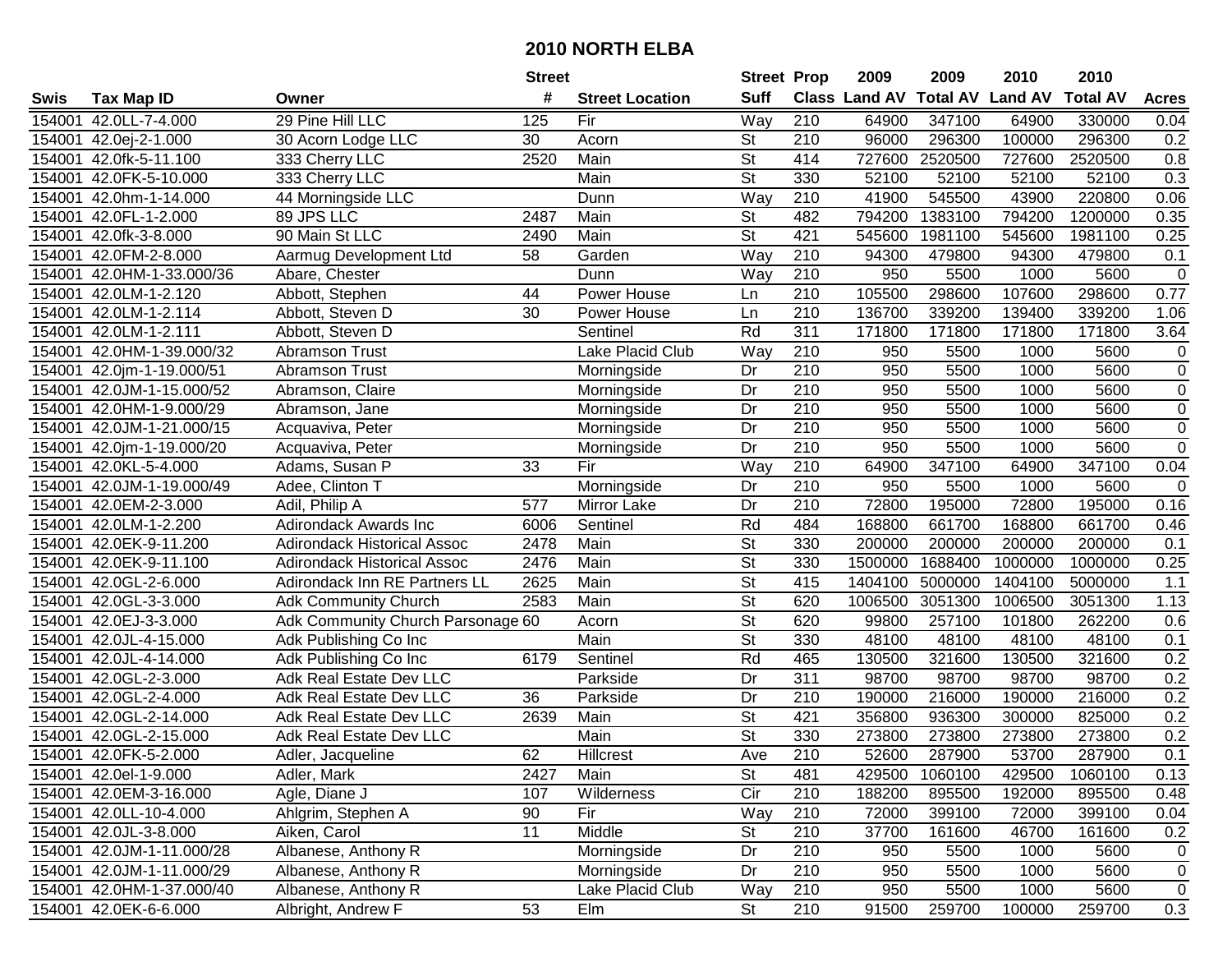|        |                           |                            | <b>Street</b> |                         | <b>Street Prop</b>       |                  | 2009                 | 2009            | 2010           | 2010            |                     |
|--------|---------------------------|----------------------------|---------------|-------------------------|--------------------------|------------------|----------------------|-----------------|----------------|-----------------|---------------------|
| Swis   | <b>Tax Map ID</b>         | Owner                      | #             | <b>Street Location</b>  | <b>Suff</b>              |                  | <b>Class Land AV</b> | <b>Total AV</b> | <b>Land AV</b> | <b>Total AV</b> | <b>Acres</b>        |
| 154001 | 42.0FM-2-13.000           | Alexy, Fred A              | 68            | Garden                  | Way                      | 210              | 94300                | 479800          | 94300          | 479800          | 0.1                 |
| 154001 | 42.0FJ-1-9.000            | Aliferis, Peter M          | 289           | Wesvalley               | Rd                       | 210              | 57800                | 210000          | 57800          | 210000          | 0.04                |
| 154001 | 42.0hl-7-4.000            | Alince, Vesna              | 22            | Searle                  | Ln                       | 210              | 34200                | 173200          | 34900          | 173200          | 0.3                 |
| 154001 | 42.0BL-2-10.000/12        | <b>Aljane Partners LLC</b> | 12            | Harbor                  | Ln                       | 210              | 64300                | 385300          | 64300          | 385300          | $\mathsf{O}\xspace$ |
| 154001 | 42.0DJ-1-2.003            | Alla Capital Dev Corp      | 2166          | Saranac                 | Ave                      | 426              | 402400               | 734800          | 402400         | 734800          | 0.73                |
| 154001 | 42.0JM-1-15.000/18        | Allen, Lawrence M          |               | Morningside             | Dr                       | $\overline{210}$ | 950                  | 5500            | 1000           | 5600            | $\pmb{0}$           |
| 154001 | 42.0JM-1-19.000/2         | Allen, Linda S             |               | Morningside             | Dr                       | 210              | 950                  | 5500            | 1000           | 5600            | $\pmb{0}$           |
| 154001 | 42.0EJ-2-6.000            | Allen, Robert              | 29            | Nash                    | $\overline{\mathsf{St}}$ | 210              | 115900               | 194000          | 118200         | 194000          | 0.3                 |
| 154001 | 42.0HM-1-9.000/24         | Allen, Robin               |               | Morningside             | Dr                       | $\overline{210}$ | 950                  | 5500            | 1000           | 5600            | $\mathbf 0$         |
| 154001 | 42.0em-3-15.000           | Alper, Jean                |               | Wilderness              | $\overline{C}$ ir        | 311              | 210000               | 210000          | 210000         | 210000          | 0.5                 |
| 154001 | 42.0BL-2-10.000/4         | Altman, Jacqueline H       | 12            | Harbor                  | Ln                       | 210              | 58600                | 350400          | 58600          | 350400          | $\pmb{0}$           |
| 154001 | 42.0hl-7-21.000           | Alton, Charles R           | 141           | Parkside                | Dr                       | 210              | 59100                | 198500          | 52500          | 198500          | 0.3                 |
| 154001 | 42.0HL-7-22.000           | Alton, Terese A            | 137           | Parkside                | Dr                       | 210              | 44600                | 219800          | 40000          | 219800          | 0.1                 |
| 154001 | 42.0HL-7-9.000            | Alton, Terese A            |               | Parkside                | Dr                       | 311              | 16400                | 16400           | 16400          | 16400           | 0.1                 |
| 154001 | 42.0CJ-2-19.000/7         | Ambrose, Michael J         |               | Saranac                 | Ave                      | 210              | 12500                | 312500          | 12500          | 312500          | $\boldsymbol{0}$    |
| 154001 | 42.0em-2-2.000            | Ameritas Trust             | 569           | Mirror Lake             | Dr                       | 210              | 150500               | 413300          | 153500         | 413300          | 0.5                 |
| 154001 | 42.0JM-1-24.000/24        | Ames, Alfred Jr            |               | Morningside             | Dr                       | $\overline{210}$ | 950                  | 5500            | 1000           | 5600            | $\pmb{0}$           |
| 154001 | 42.0JM-1-20.000/46        | Ames, Alfred Jr            |               | Morningside             | Dr                       | 210              | 950                  | 5500            | 1000           | 5600            | $\pmb{0}$           |
| 154001 | 42.0JM-1-11.000/17        | Ames, Alfred Jr            |               | Morningside             | Dr                       | 210              | 950                  | 5500            | 1000           | 5600            | $\pmb{0}$           |
| 154001 | 42.0hm-1-30.000/30        | Amitrani, Donald           |               | Dunn                    | Way                      | 210              | 950                  | 5500            | 1000           | 5600            | $\pmb{0}$           |
| 154001 | 42.0JM-1-17.000/24        | Anderson, David            |               | Morningside             | Dr                       | 210              | 950                  | 5500            | 1000           | 5600            | $\overline{0}$      |
| 154001 | 42.0HM-1-26.000/23        | Anderson, Karen            |               | Dunn                    | Way                      | 210              | 950                  | 5500            | 1000           | 5600            | $\pmb{0}$           |
| 154001 | 42.0HM-1-27.000/26        | Anderson, Michael D        |               | Dunn                    | Way                      | 210              | 950                  | 5500            | 1000           | 5600            | $\overline{0}$      |
| 154001 | 42.0JJ-1-9.000            | Andresen, Kimberly         |               | Smith                   | Ln                       | 311              | 27300                | 27300           | 27800          | 27800           | 0.2                 |
| 154001 | 42.0jj-1-8.000            | Andresen, Kimberly         | 16            | Smith                   | Ln                       | 280              | 20400                | 101000          | 20800          | 101000          | 0.2                 |
| 154001 | 42.0JM-1-15.000/34        | Andrews William B          |               | Morningside             | Dr                       | 210              | 950                  | 5500            | 1000           | 5600            | $\pmb{0}$           |
| 154001 | 42.0HM-1-35.000/28        | Andrews, John C            |               | Dunn                    | Way                      | 210              | 950                  | 5500            | 1000           | 5600            | $\pmb{0}$           |
| 154001 | 42.0jm-1-25.000/34        | Andrle, Christopher J      |               | Morningside             | Dr                       | 210              | 950                  | 5500            | 1000           | 5600            | $\mathsf 0$         |
| 154001 | 42.0gl-3-2.200            | <b>ANF1 LLC</b>            | 2577          | Main                    | $\overline{\mathsf{St}}$ | 465              | 509300               | 1300000         | 509300         | 1300000         | 0.21                |
| 154001 | 42.0JM-1-12.000/13        | Anguish, Andrew            |               | Morningside             | $\overline{Dr}$          | $\overline{210}$ | 950                  | 5500            | 1000           | 5600            | 0                   |
| 154001 | 42.0JM-1-19.000/6         | Antalek, Francis           |               | Morningside             | $\overline{Dr}$          | 210              | 950                  | 5500            | 1000           | 5600            | $\overline{0}$      |
| 154001 | 42.0HM-1-37.000/35        | Antalek, Francis W         |               | Lake Placid Club        | Way                      | $\overline{210}$ | 950                  | 5500            | 1000           | 5600            | $\overline{0}$      |
| 154001 | 42.0HM-1-37.000/10        | Antonelli Laura            |               | <b>Lake Placid Club</b> | Way                      | $\overline{210}$ | 950                  | 5500            | 1000           | 5600            | $\overline{0}$      |
|        | 154001 42.0jm-1-22.000/41 | Antonelli Laura            |               | Morningside             | Dr                       | $\overline{210}$ | 950                  | 5500            | 1000           | 5600            | $\overline{0}$      |
|        | 154001 42.0hm-1-27.000/51 | Antonelli, Laura           |               | Dunn                    | Way                      | 210              | 950                  | 5500            | 1000           | 5600            | 0                   |
|        | 154001 42.0JM-1-11.000/38 | Antonelli, Laura           |               | Morningside             | Dr                       | 210              | 950                  | 5500            | 1000           | 5600            | 0                   |
|        | 154001 42.0HM-1-6.000/21  | Antonelli, Laura           |               | Morningside             | Dr                       | 210              | 950                  | 5500            | 1000           | 5600            | 0                   |
|        | 154001 42.0hm-1-39.000/30 | Antonelli, Laura           |               | Lake Placid Club        | Way                      | 210              | 950                  | 5500            | 1000           | 5600            | 0                   |
|        | 154001 42.0JM-1-13.000/37 | Antonelli, Laura           |               | Morningside             | Dr                       | 210              | 950                  | 5500            | 1000           | 5600            | 0                   |
|        | 154001 42.0HM-1-39.000/10 | Antonelli, Laura           |               | Lake Placid Club        | Way                      | 210              | 950                  | 5500            | 1000           | 5600            | 0                   |
|        | 154001 42.0JM-1-11.000/23 | Antonelli, Laura           |               | Morningside             | Dr                       | 210              | 950                  | 5500            | 1000           | 5600            | 0                   |
|        | 154001 42.0JM-1-25.000/22 | Antonelli, Laura           |               | Morningside             | Dr                       | 210              | 950                  | 5500            | 1000           | 5600            | $\mathbf 0$         |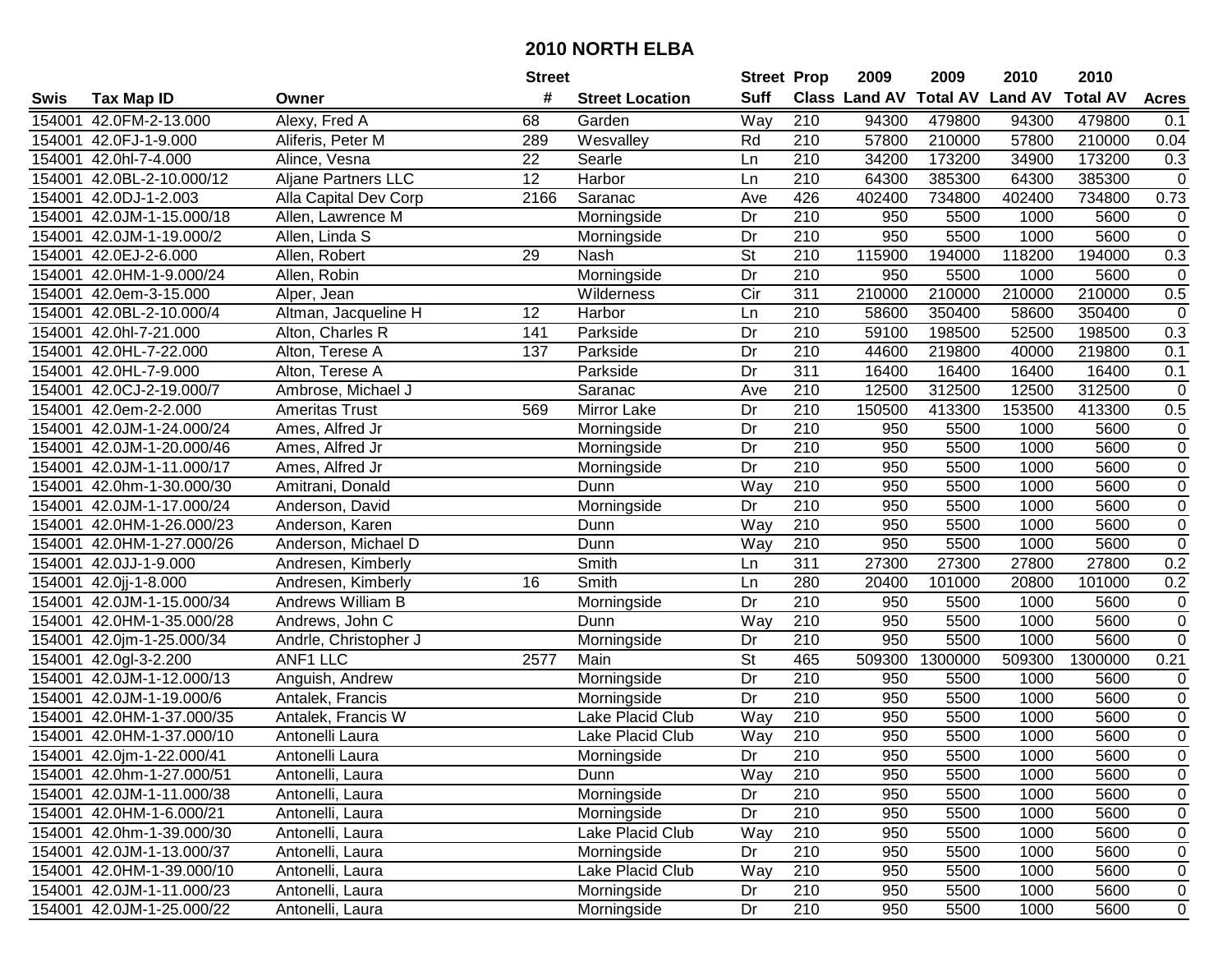|        |                           |                                   | <b>Street</b>   |                         | <b>Street Prop</b>       |                  | 2009    | 2009    | 2010                                    | 2010    |                  |
|--------|---------------------------|-----------------------------------|-----------------|-------------------------|--------------------------|------------------|---------|---------|-----------------------------------------|---------|------------------|
| Swis   | <b>Tax Map ID</b>         | Owner                             | #               | <b>Street Location</b>  | <b>Suff</b>              |                  |         |         | Class Land AV Total AV Land AV Total AV |         | <b>Acres</b>     |
| 154001 | 42.0HM-1-9.000/2          | Antonelli, Laura                  |                 | Morningside             | Dr                       | 210              | 950     | 5500    | 1000                                    | 5600    | 0                |
| 154001 | 42.0HM-1-26.000/35        | Antonelli, Laura                  |                 | Dunn                    | Way                      | 210              | 950     | 5500    | 1000                                    | 5600    | $\pmb{0}$        |
| 154001 | 42.0HM-1-35.000/26        | Antonelli, Laura                  |                 | Dunn                    | Way                      | 210              | 950     | 5500    | 1000                                    | 5600    | $\overline{0}$   |
| 154001 | 42.0JM-1-13.000/46        | Antos, Gerald R                   |                 | Morningside             | Dr                       | 210              | 950     | 5500    | 1000                                    | 5600    | $\pmb{0}$        |
| 154001 | 42.0JM-1-16.000/49        | Aram, James                       |                 | Morningside             | $\overline{Dr}$          | 210              | 950     | 5500    | 1000                                    | 5600    | $\overline{0}$   |
| 154001 | 42.0JM-1-23.000/50        | Aranda, Henry                     |                 | Morningside             | Dr                       | $\overline{210}$ | 950     | 5500    | 1000                                    | 5600    | $\overline{0}$   |
| 154001 | 42.0HM-1-31.000/33        | Argy, Donald F                    |                 | Dunn                    | Way                      | $\overline{210}$ | 950     | 5500    | 1000                                    | 5600    | $\overline{0}$   |
| 154001 | 42.0HM-1-31.000/34        | Argy, Donald F                    |                 | Dunn                    | Way                      | 210              | 950     | 5500    | 1000                                    | 5600    | $\overline{0}$   |
| 154001 | 42.0JM-1-20.000/43        | Armondi, Harry D                  |                 | Morningside             | Dr                       | 210              | 950     | 5500    | 1000                                    | 5600    | $\overline{0}$   |
| 154001 | 42.0DJ-7-6.000            | Armstrong, Karen B                | 61              | Acorn                   | $\overline{\mathsf{St}}$ | $\overline{210}$ | 69500   | 210000  | 70900                                   | 210000  | 0.2              |
| 154001 | 42.0JL-3-4.000            | Arsenault, Clada                  | 196             | McKinley                | $\overline{\mathsf{St}}$ | 210              | 40700   | 191000  | 40000                                   | 191000  | 0.1              |
| 154001 | 42.0FK-1-11.000           | Arsenault, Joel T                 | 30              | Oneida                  | Ave                      | 210              | 84300   | 174000  | 86000                                   | 174000  | 0.2              |
| 154001 | 42.0FJ-2-2.000            | Arsenault, Joel T                 |                 | Oneida                  | Ave                      | 311              | 84400   | 84400   | 84400                                   | 84400   | 0.19             |
| 154001 | 42.0FK-1-12.000           | Arsenault, Joel T                 |                 | Oneida                  | Ave                      | 311              | 177900  | 177900  | 177900                                  | 177900  | 0.4              |
| 154001 | 42.0JL-3-5.000            | Arsenault, Linda A                | 31              | Middle                  | St                       | 411              | 60800   | 328800  | 60800                                   | 328800  | 0.1              |
| 154001 | 42.0HM-1-36.000/41        | Atkinson, William                 |                 | Lake Placid Club        | Way                      | 210              | 950     | 5500    | 1000                                    | 5600    | $\pmb{0}$        |
| 154001 | 42.0HM-1-28.000/30        | Atwood, Charles                   |                 | Dunn                    | Way                      | 210              | 950     | 5500    | 1000                                    | 5600    | $\pmb{0}$        |
| 154001 | 42.0DJ-1-10.000           | Audet, Sidnie                     | 425             | Wesvalley               | Rd                       | $\overline{210}$ | 107200  | 198600  | 109400                                  | 198600  | 0.3              |
| 154001 | 42.0ll-5-3.000            | Ayoub, Gilbert J                  | 165             | Fir                     | Way                      | 210              | 60200   | 312500  | 60200                                   | 295000  | 0.03             |
| 154001 | 42.0BL-1-1.000            | <b>B&amp;J NY Holdings LLC</b>    | 153             | Victor Herbert          | Rd                       | 210              | 1824200 | 2615800 | 1860700                                 | 2615800 | 1.3              |
| 154001 | 42.0JM-1-22.000/47        | Bachman, Frederick J              |                 | Morningside             | Dr                       | 210              | 950     | 5500    | 1000                                    | 5600    | $\pmb{0}$        |
| 154001 | 42.0JM-1-15.000/19        | Bachman, Frederick J              |                 | Morningside             | $\overline{Dr}$          | 210              | 950     | 5500    | 1000                                    | 5600    | $\overline{0}$   |
| 154001 | 42.0HM-1-27.000/49        | Bachman, Frederick J              |                 | Dunn                    | Way                      | 210              | 950     | 5500    | 1000                                    | 5600    | $\boldsymbol{0}$ |
| 154001 | 42.0HM-1-38.000/5         | Bachorz, James                    |                 | <b>Lake Placid Club</b> | Way                      | 210              | 950     | 5500    | 1000                                    | 5600    | $\pmb{0}$        |
| 154001 | 42.0JM-1-11.000/21        | Bacon, Harold M                   |                 | Morningside             | Dr                       | 210              | 950     | 5500    | 1000                                    | 5600    | $\pmb{0}$        |
| 154001 | 42.0HM-1-27.000/34        | Bacon, Harold M                   |                 | Dunn                    | Way                      | 210              | 950     | 5500    | 1000                                    | 5600    | $\pmb{0}$        |
| 154001 | 42.0EJ-3-13.000           | Baker, Jacqueline                 | 340             | Wesvalley               | Rd                       | 210              | 142300  | 300000  | 151700                                  | 300000  | 0.33             |
| 154001 | 42.0JM-1-19.000/19        | Baker, James M                    |                 | Morningside             | Dr                       | 210              | 950     | 5500    | 1000                                    | 5600    | $\pmb{0}$        |
| 154001 | 42.0EK-3-1.000            | Baker, Steven E                   | 88              | Acorn                   | <b>St</b>                | 210              | 102100  | 283900  | 114600                                  | 283900  | 0.2              |
| 154001 | 42.0BL-2-10.000/3         | Ballantine, Margaret              | 12              | <b>Harbor</b>           | $\overline{\mathsf{Ln}}$ | 210              | 64400   | 385200  | 64400                                   | 385200  | $\mathbf 0$      |
| 154001 | 42.0hl-1-6.200            | Ballard, Charles                  | $\overline{88}$ | Parkside                | Dr                       | 411              | 81000   | 236200  | 81000                                   | 236200  | 0.1              |
| 154001 | 42.0HL-6-17.000           | Ballard, Charles P                | 2751            | Main                    | $\overline{\mathsf{St}}$ | $\overline{210}$ | 39000   | 217200  | 40000                                   | 217200  | 0.1              |
| 154001 | 42.0HL-6-14.000           | Ballard, Charles P                | 162             | Parkside                | $\overline{Dr}$          | $\overline{210}$ | 30400   | 104600  | 40000                                   | 104600  | 0.1              |
|        | 154001 42.0DJ-5-1.000     | Ballen, Cornelia R                | 2250            | Saranac                 | $\overline{A}$ ve        | 483              | 186500  | 391000  | 186500                                  | 391000  | $\overline{0.1}$ |
|        | 154001 42.0JM-1-23.000/33 | Banks, Earnest                    |                 | Morningside             | Dr                       | 210              | 950     | 5500    | 1000                                    | 5600    | $\mathbf 0$      |
| 154001 | 42.0CK-3-2.000            | <b>Baptist Church Lake Placid</b> | 2253            | Saranac                 | Ave                      | 620              | 678100  | 1905100 | 691700                                  | 1943200 | 0.82             |
|        | 154001 42.0JM-1-11.000/10 | Barbee, Steven                    |                 | Morningside             | Dr                       | 210              | 950     | 5500    | 1000                                    | 5600    | 0                |
|        | 154001 42.0LK-1-27.000    | Barclay, Thomas                   | 22              | <b>Blueberry Ridge</b>  | Rd                       | 210              | 96300   | 231200  | 98200                                   | 231200  | 0.6              |
| 154001 | 42.0EK-3-8.100            | Barker, John                      | 26              | <b>Grand View</b>       | Ave                      | 210              | 97500   | 239100  | 116700                                  | 239100  | 0.21             |
| 154001 | 42.0HM-1-40.000/22        | Barkley, Brian                    |                 | Lake Placid Club        | Way                      | 210              | 950     | 5500    | 1000                                    | 5600    | 0                |
| 154001 | 42.0HM-1-32.000/28        | <b>Barnes Durand C</b>            |                 | Dunn                    | Way                      | 210              | 950     | 5500    | 1000                                    | 5600    | 0                |
|        | 154001 42.0JM-1-25.000/52 | Barnes, Janice E                  |                 | Morningside             | Dr                       | 210              | 950     | 5500    | 1000                                    | 5600    | $\mathbf 0$      |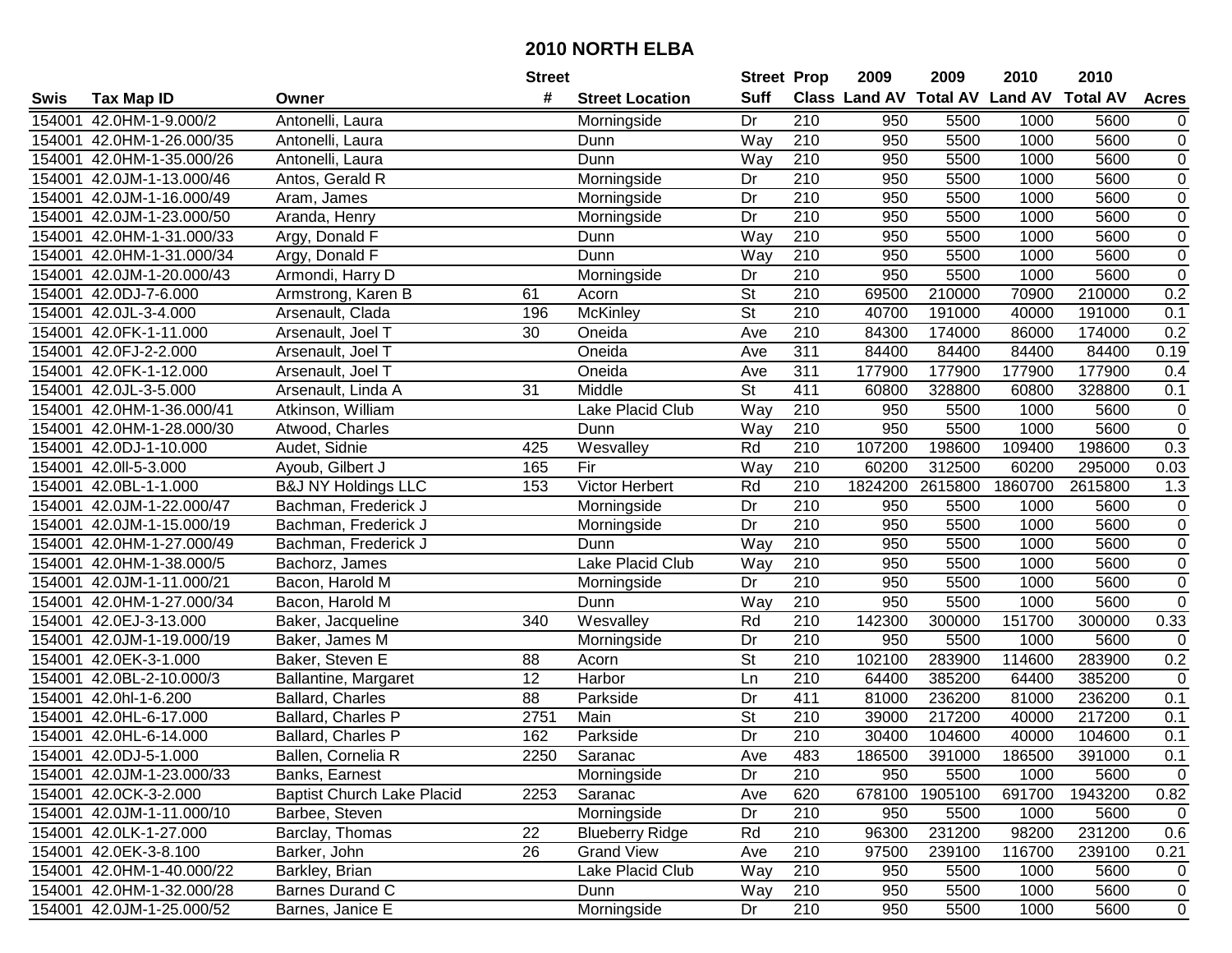|        |                           |                      | <b>Street</b>   |                        | <b>Street Prop</b>       |                  | 2009   | 2009    | 2010                                    | 2010    |                |
|--------|---------------------------|----------------------|-----------------|------------------------|--------------------------|------------------|--------|---------|-----------------------------------------|---------|----------------|
| Swis   | <b>Tax Map ID</b>         | Owner                | #               | <b>Street Location</b> | <b>Suff</b>              |                  |        |         | Class Land AV Total AV Land AV Total AV |         | <b>Acres</b>   |
| 154001 | 42.0JM-1-20.000/7         | Barnes, Jeffrey O    |                 | Morningside            | Dr                       | 210              | 950    | 5500    | 1000                                    | 5600    | 0              |
| 154001 | 42.0HM-1-10.000/29        | Barnes, Jeffrey O    |                 | Morningside            | Dr                       | 210              | 950    | 5500    | 1000                                    | 5600    | $\pmb{0}$      |
| 154001 | 42.0JM-1-15.000/46        | Barnes, Jeffrey O    |                 | Morningside            | Dr                       | 210              | 950    | 5500    | 1000                                    | 5600    | $\overline{0}$ |
| 154001 | 42.0hm-1-38.000/50        | Barnes, Jeffrey O    |                 | Lake Placid Club       | Way                      | 210              | 950    | 5500    | 1000                                    | 5600    | $\mathbf 0$    |
|        | 154001 42.0JM-1-24.000/41 | Barnes, Jeffrey O    |                 | Morningside            | Dr                       | $\overline{210}$ | 950    | 5500    | 1000                                    | 5600    | $\overline{0}$ |
| 154001 | 42.0LL-14-4.000           | Barney, David A      | 186             | Hurley                 | Ave                      | 210              | 49600  | 163800  | 50600                                   | 163800  | 0.25           |
| 154001 | 42.0LL-3-4.000            | Barney, Jason        | 6031            | Sentinel               | Rd                       | $\overline{210}$ | 41900  | 226600  | 42700                                   | 226600  | 0.1            |
| 154001 | 42.0JL-4-5.003            | Barney, Robert       | 2750            | Main                   | $\overline{\mathsf{St}}$ | 485              | 429000 | 1054700 | 429000                                  | 700000  | $\mathbf 1$    |
| 154001 | 42.0HL-3-11.000           | Barney, Robert J     | 171             | McKinley               | $\overline{\mathsf{St}}$ | 210              | 62900  | 210000  | 64200                                   | 210000  | 0.3            |
| 154001 | 42.0HM-1-32.000/6         | Barnhart, Daniel J   |                 | Dunn                   | Way                      | 210              | 950    | 5500    | 1000                                    | 5600    | 0              |
| 154001 | 42.0JM-1-24.000/4         | Barnhart, Harry      |                 | Morningside            | Dr                       | 210              | 950    | 5500    | 1000                                    | 5600    | $\pmb{0}$      |
| 154001 | 42.0JM-1-24.000/5         | Barnhart, Harry E    |                 | Morningside            | Dr                       | 210              | 950    | 5500    | 1000                                    | 5600    | $\mathbf 0$    |
| 154001 | 42.0JM-1-25.000/26        | Barnhart, Harry E    |                 | Morningside            | Dr                       | 210              | 950    | 5500    | 1000                                    | 5600    | $\pmb{0}$      |
| 154001 | 42.0LL-8-2.000            | Barnshaw MD, James A | 107             | Fir                    | Way                      | 210              | 60200  | 312500  | 60200                                   | 312500  | 0.03           |
| 154001 | 42.0JM-1-18.000/36        | Barody, Robert E     |                 | Morningside            | Dr                       | 210              | 950    | 5500    | 1000                                    | 5600    | $\mathbf 0$    |
| 154001 | 42.0JM-1-23.000/18        | Barr, Timothy        |                 | Morningside            | Dr                       | 210              | 950    | 5500    | 1000                                    | 5600    | $\pmb{0}$      |
| 154001 | 42.0JM-1-19.000/14        | Barr, Timothy G      |                 | Morningside            | Dr                       | 210              | 950    | 5500    | 1000                                    | 5600    | $\pmb{0}$      |
| 154001 | 42.0JM-1-24.000/52        | Barr, William M      |                 | Morningside            | Dr                       | $\overline{210}$ | 950    | 5500    | 1000                                    | 5600    | $\overline{0}$ |
| 154001 | 42.0bl-1-8.001            | Barrett, J Patrick   | 62              | Harbor                 | Ln                       | 210              | 539800 | 1575000 | 677900                                  | 1606500 | 0.06           |
|        | 154001 42.0JM-1-14.000/13 | Barrie, Kathleen     |                 | Morningside            | Dr                       | 210              | 950    | 5500    | 1000                                    | 5600    | $\pmb{0}$      |
| 154001 | 42.0HM-1-32.000/51        | Barry, Kevin D       |                 | Dunn                   | Way                      | 210              | 950    | 5500    | 1000                                    | 5600    | $\pmb{0}$      |
| 154001 | 42.0HL-3-8.000            | Barry, Susan E       | 77              | Colden                 | Ave                      | 210              | 51500  | 220400  | 52500                                   | 200000  | 0.2            |
| 154001 | 42.0JM-1-21.000/9         | Bartholomew, John    |                 | Morningside            | Dr                       | 210              | 950    | 5500    | 1000                                    | 5600    | 0              |
| 154001 | 42.0HM-1-30.000/46        | Bascom, Larry        |                 | Dunn                   | Way                      | 210              | 950    | 5500    | 1000                                    | 5600    | $\mathbf 0$    |
| 154001 | 42.0EJ-1-2.211            | Bashaw, Barbara      | 367             | Wesvalley              | Rd                       | 210              | 160900 | 297600  | 164200                                  | 297600  | $\mathbf{1}$   |
| 154001 | 42.0LK-1-7.011            | Bates, Roberta L     | 146             | Trillium               | Dr                       | 210              | 64800  | 241200  | 66100                                   | 241200  | 0.53           |
| 154001 | 42.0HM-1-26.000/40        | Battle, Johnny       |                 | Dunn                   | Way                      | 210              | 950    | 5500    | 1000                                    | 5600    | 0              |
| 154001 | 42.0JM-1-17.000/3         | Bautz, Kevin         |                 | Morningside            | Dr                       | 210              | 950    | 5500    | 1000                                    | 5600    | $\pmb{0}$      |
| 154001 | 42.0JM-1-17.000/8         | Bautz, Kevin         |                 | Morningside            | Dr                       | 210              | 950    | 5500    | 1000                                    | 5600    | $\pmb{0}$      |
| 154001 | 42.0JM-1-16.000/43        | Bazinet, Jeffrey W   |                 | Morningside            | $\overline{Dr}$          | 210              | 950    | 5500    | 1000                                    | 5600    | $\overline{0}$ |
| 154001 | 42.0JM-1-11.000/14        | Bazinet, Jeffrey W   |                 | Morningside            | Dr                       | 210              | 950    | 5500    | 1000                                    | 5600    | $\pmb{0}$      |
| 154001 | 42.0HM-1-32.000/8         | Bazinet, Jeffrey W   |                 | Dunn                   | Way                      | $\overline{210}$ | 950    | 5500    | 1000                                    | 5600    | $\overline{0}$ |
| 154001 | 42.0KL-3-51.000           | Bazzicalupo, Gina M  | 25              | Dooling                | <b>Way</b>               | 210              | 62200  | 329600  | 62200                                   | 329600  | 0.05           |
|        | 154001 42.0KL-3-53.000    | Beach, William A     | $\overline{25}$ | Dooling                | $\overline{W}$ ay        | $\overline{210}$ | 55000  | 250000  | 55000                                   | 250000  | 0.03           |
|        | 154001 42.0JK-3-18.000    | Beaney, Donald E     | 318             | Mill Pond              | Dr                       | 210              | 57800  | 74300   | 59000                                   | 74300   | 0.3            |
|        | 154001 42.0JK-3-17.000    | Beaney, James T      | 308             | Mill Pond              | Dr                       | 210              | 38700  | 52500   | 39500                                   | 60000   | 0.2            |
|        | 154001 42.0KL-3-39.000    | Beaney, Philip A     | 10              | Dooling                | Way                      | 210              | 62200  | 329600  | 62200                                   | 329600  | 0.05           |
|        | 154001 42.0FK-3-3.000     | Beattie, John C      | 15              | Marcy                  | Rd                       | 210              | 155000 | 465600  | 158100                                  | 465600  | 0.5            |
|        | 154001 42.0dj-8-3.000     | Beattie, John C      | 22              | Acorn                  | <b>St</b>                | 210              | 116300 | 341200  | 116300                                  | 341200  | 0.4            |
|        | 154001 42.0DJ-1-15.000    | Beatty, Alan L       | 50              | Chickadee              | Ln                       | 210              | 71800  | 314600  | 73200                                   | 314600  | 0.7            |
|        | 154001 42.0hm-1-38.000/24 | Beaudry, Fern        |                 | Lake Placid Club       | Way                      | 210              | 950    | 5500    | 1000                                    | 5600    | $\mathbf 0$    |
|        | 154001 42.0HL-7-17.000    | Beaumont, Denise M   | 157             | Parkside               | Dr                       | 210              | 54900  | 291100  | 40000                                   | 291100  | 0.1            |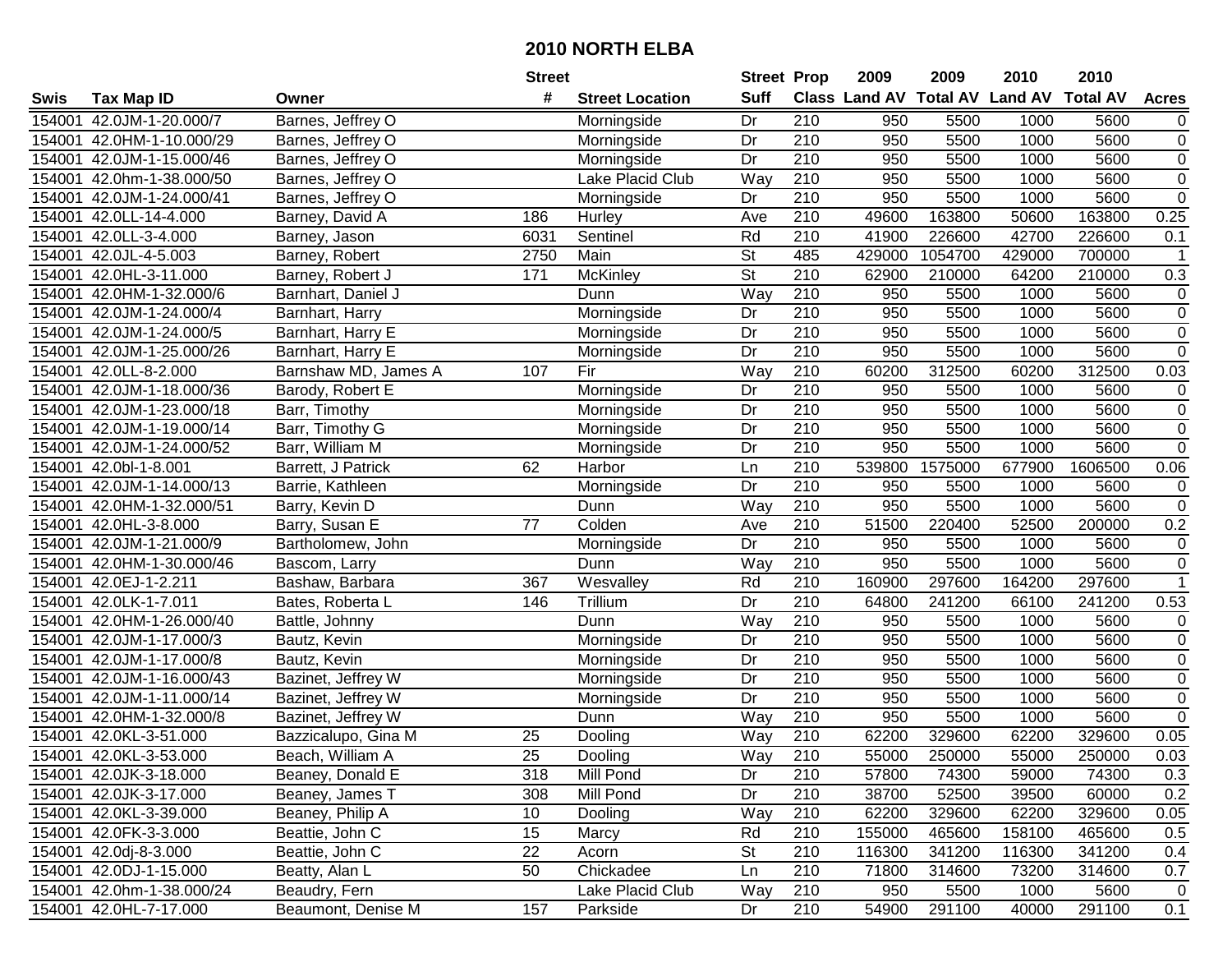|        |                           |                        | <b>Street</b> |                        | <b>Street Prop</b>       |                  | 2009                          | 2009    | 2010           | 2010            |                |
|--------|---------------------------|------------------------|---------------|------------------------|--------------------------|------------------|-------------------------------|---------|----------------|-----------------|----------------|
| Swis   | <b>Tax Map ID</b>         | Owner                  | #             | <b>Street Location</b> | <b>Suff</b>              |                  | <b>Class Land AV Total AV</b> |         | <b>Land AV</b> | <b>Total AV</b> | <b>Acres</b>   |
| 154001 | 42.0HL-7-13.000           | Beaumont, Denise M     |               | Parkside               | Dr                       | 311              | 13600                         | 13600   | 13600          | 13600           | 0.2            |
| 154001 | 42.0JM-1-25.000/6         | Becker, Mary A         |               | Morningside            | Dr                       | 210              | 950                           | 5500    | 1000           | 5600            | $\mathsf 0$    |
| 154001 | 42.0CK-2-9.207            | Beckmann, Laurie       | 99            | <b>Stevens</b>         | Rd                       | 210              | 117200                        | 468500  | 119600         | 477900          | 0.88           |
| 154001 | 42.0LL-5-2.000            | Beggs, Betsy W         | 165           | Fir                    | Way                      | 210              | 60200                         | 312500  | 60200          | 312500          | 0.03           |
| 154001 | 42.0HM-3-4.000            | Begier, John           | 82            | Lake Placid Club       | Way                      | 210              | 279600                        | 1001600 | 279600         | 1001600         | 0.4            |
| 154001 | 42.0JM-1-20.000/2         | Beglin, Michael        |               | Morningside            | Dr                       | $\overline{210}$ | 950                           | 5500    | 1000           | 5600            | $\mathbf 0$    |
| 154001 | 42.0LM-1-1.200            | Beglin, Michael J      |               | Sentinel               | Rd                       | 311              |                               |         | 40000          | 40000           | 0.19           |
| 154001 | 42.0LM-1-1.100            | Beglin, Michael J      | 6000          | Sentinel               | Rd                       | 220              |                               |         | 40000          | 185000          | 0.32           |
| 154001 | 42.0EK-5-19.000           | Beglin, Michael W      |               | EIm                    | $\overline{\mathsf{St}}$ | $\overline{312}$ | 3300                          | 5900    | 3300           | 5900            | 0.1            |
| 154001 | 42.0EK-5-15.000           | Beglin, Michael W      | 16            | Maple                  | $\overline{\mathsf{St}}$ | 210              | 109300                        | 466700  | 195200         | 466700          | 0.3            |
| 154001 | 42.0EK-5-20.000           | Beglin, Michael W      | 84            | Elm                    | $\overline{\mathsf{St}}$ | 220              | 47100                         | 215700  | 73200          | 215700          | 0.1            |
| 154001 | 42.0JL-7-3.000            | Begor, Dennis F        |               | McLenathen             | Ave                      | 312              | 3200                          | 10400   | 3200           | 10400           | 0.05           |
| 154001 | 42.0JL-7-11.000           | Begor, Dennis F        | 15            | Dow                    | Rd                       | 210              | 16900                         | 143700  | 17300          | 143700          | 0.1            |
| 154001 | 42.0LJ-1-15.000           | Begor, William         | 81            | Station                | St                       | 210              | 47300                         | 180700  | 54000          | 180700          | 0.33           |
| 154001 | 42.0HM-1-32.000/7         | Behrend, Kerrin        |               | Dunn                   | Way                      | 210              | 950                           | 5500    | 1000           | 5600            | $\mathbf 0$    |
| 154001 | 42.0jm-1-24.000/7         | Belknap, Christopher A |               | Morningside            | Dr                       | 210              | 950                           | 5500    | 1000           | 5600            | 0              |
| 154001 | 42.0JM-1-23.000/6         | Bellamy, Bruce W       |               | Morningside            | Dr                       | $\overline{210}$ | 950                           | 5500    | 1000           | 5600            | $\overline{0}$ |
| 154001 | 42.0HM-1-10.000/42        | Bellamy, Sharon A      |               | Morningside            | Dr                       | 210              | 950                           | 5500    | 1000           | 5600            | $\overline{0}$ |
| 154001 | 42.0EM-1-2.100            | Belmonte, Peter Jr     | 602           | Mirror Lake            | Dr                       | 210              | 813800                        | 1365000 | 830100         | 1365000         | 0.23           |
| 154001 | 42.0LJ-2-8.000            | Benedict, Wendell      |               | Station                | <b>St</b>                | 311              | 29000                         | 29000   | 29000          | 29000           | 0.4            |
| 154001 | 42.0LJ-2-9.000            | Benedict, Wendell      | 66            | Station                | $\overline{\mathsf{St}}$ | 220              | 47300                         | 171400  | 57500          | 171400          | 0.4            |
| 154001 | 42.0LJ-2-11.000           | Benedict, Wendell      | 42            | Hough                  | Way                      | 210              | 48300                         | 129500  | 49300          | 129500          | 0.2            |
| 154001 | 42.0JM-1-17.000/30        | Benjamin, Todd A       |               | Morningside            | Dr                       | 210              | 950                           | 5500    | 1000           | 5600            | $\mathbf 0$    |
| 154001 | 42.0dm-1-14.200           | Benson, W Rogers       | 122           | <b>Beech Hill</b>      | Cir                      | 210              | 155200                        | 467900  | 158300         | 467900          | 0.34           |
| 154001 | 42.0JM-1-18.000/27        | Bentley, Dennis E      |               | Morningside            | Dr                       | $\overline{210}$ | 950                           | 5500    | 1000           | 5600            | $\mathbf 0$    |
| 154001 | 42.0EK-9-13.000           | Benty, Scott T         | 86            | Hillcrest              | Ave                      | 220              | 48700                         | 280500  | 73200          | 280500          | 0.1            |
| 154001 | 42.0HL-6-7.000            | Benware, Barbara       | 130           | Parkside               | Dr                       | 220              | 39600                         | 161600  | 46700          | 161600          | 0.2            |
| 154001 | 42.0cl-1-8.704            | Berdine, Joel A        | 109           | Stevens                | Rd                       | 210              | 262500                        | 262500  | 265500         | 500000          | 0.64           |
| 154001 | 42.0dl-1-2.000            | Bergamini Herbert VW   | 26            | Swiss                  | Rd                       | $\overline{210}$ | 424200                        | 1057500 | 432600         | 750000          | 0.72           |
| 154001 | 42.0DL-1-4.100            | Bergamini, Herbert W   |               | Norton                 | Rd                       | 311              | 178600                        | 178600  | 182200         | 182200          | 0.69           |
| 154001 | 42.0DL-1-4.200            | Bergamini, Kathleen M  | 8             | Norton                 | Rd                       | $\overline{210}$ | 186900                        | 567000  | 186900         | 567000          | 0.43           |
| 154001 | 42.0LJ-1-13.000           | Berger, Krista         | 63            | Station                | $\overline{\mathsf{St}}$ | $\overline{210}$ | 50600                         | 193900  | 57500          | 193900          | 0.4            |
| 154001 | 42.0HM-1-30.000/5         | Berner, David P        |               | Dunn                   | Way                      | $\overline{210}$ | 950                           | 5500    | 1000           | 5600            | $\overline{0}$ |
|        | 154001 42.0HM-1-34.000/30 | Berner, Susan          |               | Dunn                   | Way                      | 210              | 950                           | 5500    | 1000           | 5600            | $\overline{0}$ |
|        | 154001 42.0HM-1-7.000/34  | Bernstein, Dan         |               | Morningside            | Dr                       | 210              | 950                           | 5500    | 1000           | 5600            | 0              |
|        | 154001 42.0HM-1-27.000/33 | Berson, James H        |               | Dunn                   | Way                      | 210              | 950                           | 5500    | 1000           | 5600            | $\mathbf 0$    |
|        | 154001 42.0jm-1-16.000/33 | Berson, James H        |               | Morningside            | Dr                       | 210              | 950                           | 5500    | 1000           | 5600            | $\mathbf 0$    |
|        | 154001 42.0HM-1-38.000/29 | <b>Bertelli Trust</b>  |               | Lake Placid Club       | Way                      | 210              | 950                           | 5500    | 1000           | 5600            | $\mathbf 0$    |
|        | 154001 42.0JM-1-19.000/46 | Bertrand, Edward       |               | Morningside            | Dr                       | 210              | 950                           | 5500    | 1000           | 5600            | $\mathbf 0$    |
|        | 154001 42.0JM-1-24.000/2  | Bertrand, Edward P     |               | Morningside            | Dr                       | 210              | 950                           | 5500    | 1000           | 5600            | $\mathbf 0$    |
|        | 154001 42.0HM-1-10.000/7  | Bethon, Jeffrey        |               | Morningside            | Dr                       | 210              | 950                           | 5500    | 1000           | 5600            | $\mathbf 0$    |
|        | 154001 42.0CL-1-4.807     | Bette, Kevin M         | 125           | Stevens                | Rd                       | 210              | 165900                        | 630000  | 265100         | 630000          | 0.63           |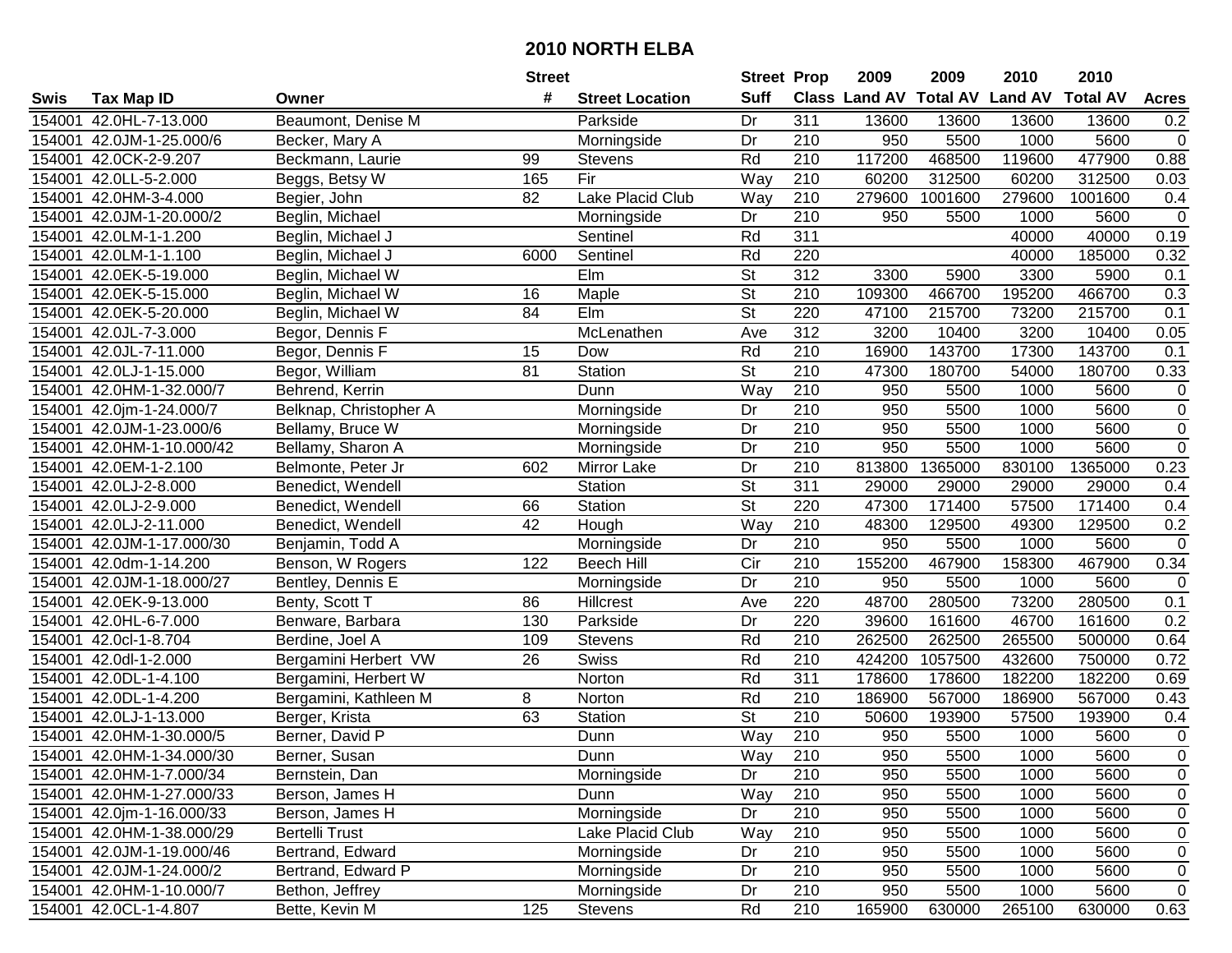|        |                           |                             | <b>Street</b> |                        | <b>Street Prop</b>       |                  | 2009   | 2009    | 2010                                    | 2010    |                |
|--------|---------------------------|-----------------------------|---------------|------------------------|--------------------------|------------------|--------|---------|-----------------------------------------|---------|----------------|
| Swis   | <b>Tax Map ID</b>         | Owner                       | #             | <b>Street Location</b> | <b>Suff</b>              |                  |        |         | Class Land AV Total AV Land AV Total AV |         | <b>Acres</b>   |
| 154001 | 42.0JM-1-21.000/20        | Bianchini, John V           |               | Morningside            | Dr                       | 210              | 950    | 5500    | 1000                                    | 5600    | $\mathbf 0$    |
| 154001 | 42.0HM-1-32.000/46        | Bianchini, John V           |               | Dunn                   | Way                      | 210              | 950    | 5500    | 1000                                    | 5600    | $\overline{0}$ |
| 154001 | 42.0HM-1-33.000/3         | Bianchini, John V           |               | Dunn                   | Way                      | 210              | 950    | 5500    | 1000                                    | 5600    | $\overline{0}$ |
| 154001 | 42.0KJ-1-1.000            | Bickford, Alice R           | 115           | <b>Station</b>         | <b>St</b>                | 210              | 67700  | 158400  | 57500                                   | 158400  | 0.4            |
| 154001 | 42.0JK-2-21.000           | Bickford, Bebe E            | 128           | McKinley               | $\overline{\mathsf{St}}$ | $\overline{210}$ | 37500  | 151100  | 37500                                   | 151100  | 0.2            |
| 154001 | 42.0KJ-1-5.200            | Bickford, Randy             | 127           | <b>Station</b>         | $\overline{\mathsf{St}}$ | 210              | 55200  | 189700  | 51500                                   | 189700  | 0.28           |
| 154001 | 42.0HK-1-2.000            | Bickford, Steven L          | 89            | School                 | $\overline{\mathsf{St}}$ | $\overline{210}$ | 78700  | 259100  | 80300                                   | 259100  | 0.4            |
| 154001 | 42.0JM-1-12.000/7         | Bier, Lawrence B            |               | Morningside            | $\overline{Dr}$          | 210              | 950    | 5500    | 1000                                    | 5600    | $\mathbf 0$    |
| 154001 | 42.0CJ-2-18.000           | Bigelow, Mary D             | 2217          | Saranac                | Ave                      | 210              | 101400 | 294400  | 81400                                   | 294400  | 0.15           |
| 154001 | 42.0KK-1-6.000            | Bigelow, Raymond C          | 245           | Station                | $\overline{\mathsf{St}}$ | $\overline{210}$ | 35900  | 159900  | 40000                                   | 159900  | 0.1            |
| 154001 | 42.0JM-1-17.000/43        | Biggar, Beverly             |               | Morningside            | Dr                       | 210              | 950    | 5500    | 1000                                    | 5600    | $\mathbf 0$    |
| 154001 | 42.0JM-1-18.000/42        | Biggar, Beverly             |               | Morningside            | Dr                       | 210              | 950    | 5500    | 1000                                    | 5600    | $\mathbf 0$    |
| 154001 | 42.0JM-1-19.000/41        | Biggar, Beverly             |               | Morningside            | Dr                       | 210              | 950    | 5500    | 1000                                    | 5600    | $\mathbf 0$    |
| 154001 | 42.0FM-2-12.000           | Biggs, Randall W            | 68            | Garden                 | Way                      | 210              | 94300  | 479800  | 94300                                   | 479800  | 0.1            |
| 154001 | 42.0HM-1-38.000/36        | Bigsby, Donald K            |               | Lake Placid Club       | Way                      | 210              | 950    | 5500    | 1000                                    | 5600    | $\mathbf 0$    |
| 154001 | 42.0HM-1-33.000/28        | Bigsby, Donald K            |               | Dunn                   | Way                      | 210              | 950    | 5500    | 1000                                    | 5600    | $\mathbf 0$    |
| 154001 | 42.0JL-4-3.028            | Billerman, William P        | 20            | Colden                 | Ave                      | 210              | 46800  | 225600  | 43300                                   | 225600  | 0.15           |
| 154001 | 42.0GL-2-13.000           | Bimonte, Salvatore          | 2647          | Main                   | $\overline{\mathsf{St}}$ | 481              | 186700 | 415700  | 186700                                  | 415700  | 0.1            |
| 154001 | 42.0HM-1-35.000/8         | Binggeli, H                 |               | Dunn                   | Way                      | 210              | 950    | 5500    | 1000                                    | 5600    | $\mathsf 0$    |
| 154001 | 42.0kl-3-19.000           | Bishop Brian J              | 242           | Hurley                 | Ave                      | 210              | 90400  | 225000  | 90400                                   | 225000  | 0.33           |
| 154001 | 42.0jm-1-13.000/23        | Bissonette, Dale D          |               | Morningside            | Dr                       | 210              | 950    | 5500    | 1000                                    | 5600    | $\mathbf 0$    |
| 154001 | 42.0LK-1-25.000           | Bissonette, Roderick T      | 117           | Trillium               | Dr                       | 210              | 100700 | 323400  | 120800                                  | 323400  | 0.56           |
| 154001 | 42.0HM-1-7.000/29         | Bjorck, Judith              |               | Morningside            | Dr                       | 210              | 950    | 5500    | 1000                                    | 5600    | $\mathbf 0$    |
| 154001 | 42.0HM-1-10.000/10        | Blair, Leslie G             |               | Morningside            | Dr                       | 210              | 950    | 5500    | 1000                                    | 5600    | $\mathbf 0$    |
| 154001 | 42.0HL-3-3.000            | Blair, Linda                | 45            | School                 | St                       | 210              | 30100  | 144300  | 40000                                   | 144300  | 0.1            |
| 154001 | 42.0FK-4-2.100            | Blazer, Teddy               | 38            | Highland               | PI                       | 280              | 137300 | 555400  | 140000                                  | 555400  | 0.24           |
| 154001 | 42.0HM-1-8.000/37         | <b>Blecher Family Trust</b> |               | Morningside            | Dr                       | 210              | 950    | 5500    | 1000                                    | 5600    | $\mathbf 0$    |
| 154001 | 42.0FK-1-1.000            | Bliss, Brian W              | 25            | Oneida                 | Ave                      | 411              | 165900 | 334300  | 165900                                  | 334300  | 0.2            |
| 154001 | 42.0LK-1-4.000            | Bliss, Gary W               | 181           | Hurley                 | Ave                      | 210              | 48500  | 159200  | 49500                                   | 159200  | 0.23           |
| 154001 | 42.0JM-1-11.000/2         | Blivens, Michele            |               | Morningside            | $\overline{Dr}$          | 210              | 950    | 5500    | 1000                                    | 5600    | $\overline{0}$ |
| 154001 | 42.0EL-1-7.000            | Bloch, Jeffery J            | 2423          | Main                   | $\overline{\mathsf{St}}$ | 482              | 566800 | 1229400 | 566800                                  | 1229400 | 0.1            |
| 154001 | 42.0JM-1-21.000/12        | Block, Michael R            |               | Morningside            | $\overline{Dr}$          | $\overline{210}$ | 950    | 5500    | 1000                                    | 5600    | $\mathbf 0$    |
| 154001 | 42.0HM-1-30.000/10        | Bloom, James P              |               | Dunn                   | Way                      | 210              | 950    | 5500    | 1000                                    | 5600    | $\mathbf 0$    |
|        | 154001 42.0JM-1-19.000/50 | Blum, Bernard               |               | Morningside            | Dr                       | 210              | 950    | 5500    | 1000                                    | 5600    | $\overline{0}$ |
|        | 154001 42.0LL-9-2.000     | Blum, Kimberly              | 93            | Fir                    | Way                      | 210              | 60200  | 312500  | 60200                                   | 312500  | 0.03           |
| 154001 | 42.0HM-1-10.000/49        | Bodow, Wayne                |               | Morningside            | Dr                       | 210              | 950    | 5500    | 1000                                    | 5600    | $\mathbf 0$    |
|        | 154001 42.0DL-1-3.200/7   | Boies, Wilber H             |               | <b>Swiss</b>           | Rd                       | 210              | 79700  | 476100  | 79700                                   | 476100  | $\mathbf 0$    |
|        | 154001 42.0hm-1-26.000/6  | Bokus, Jacqueline           |               | Dunn                   | Way                      | 210              | 950    | 5500    | 1000                                    | 5600    | $\mathbf 0$    |
|        | 154001 42.0HM-1-6.000/27  | <b>Bolden Diane M</b>       |               | Morningside            | Dr                       | 210              | 950    | 5500    | 1000                                    | 5600    | $\mathbf 0$    |
|        | 154001 42.0HM-1-32.000/32 | Bombard, Paul               |               | Dunn                   | Way                      | 210              | 950    | 5500    | 1000                                    | 5600    | $\mathbf 0$    |
|        | 154001 42.0JM-1-24.000/35 | Bomeisl-Puglia, Joann       |               | Morningside            | Dr                       | 210              | 950    | 5500    | 1000                                    | 5600    | $\mathbf 0$    |
|        | 154001 42.0KJ-1-5.100     | Bond, Wendy                 | 121           | Station                | <b>St</b>                | 210              | 52800  | 172500  | 50500                                   | 172500  | 0.26           |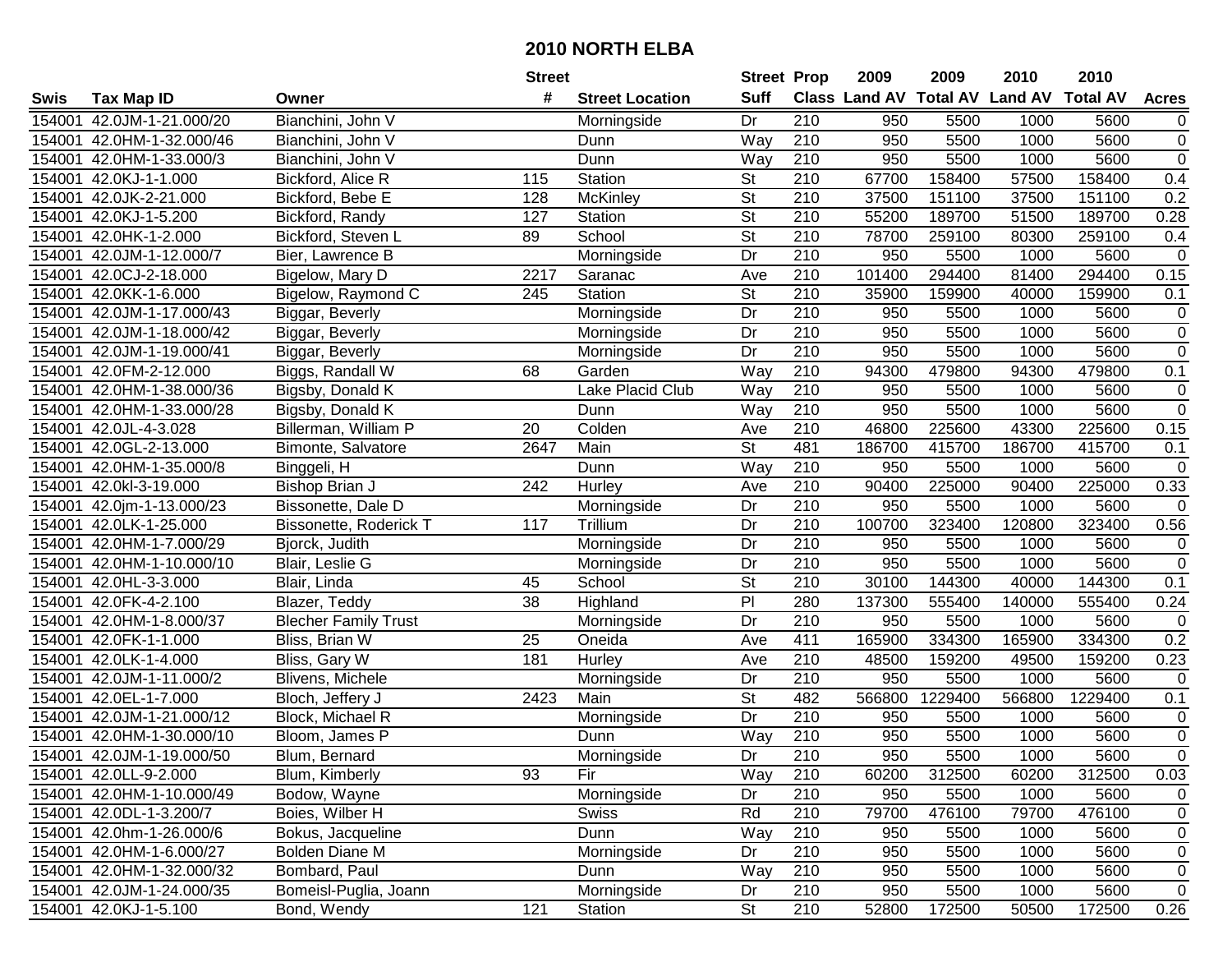| #<br><b>Suff</b><br>Class Land AV<br><b>Total AV</b><br><b>Land AV</b><br><b>Total AV</b><br><b>Acres</b><br><b>Tax Map ID</b><br><b>Street Location</b><br>Swis<br>Owner<br>Bonikowski, Irena<br>280<br>154001<br>42.0jj-1-4.000<br>166<br>Mill Pond<br>Dr<br>50600<br>237400<br>51600<br>237400<br>0.4<br>311<br>0.1<br>154001<br>42.0FK-2-15.000<br>Hillcrest<br>3400<br>3400<br>3400<br>3400<br>Bonsignore, Cornelia<br>Ave<br>5600<br>$\mathbf 0$<br>154001<br>42.0JM-1-17.000/49<br>Bonzagni, Ronald N<br>Dr<br>210<br>950<br>5500<br>1000<br>Morningside<br>$\overline{0}$<br>42.0JM-1-17.000/48<br>Dr<br>210<br>950<br>5500<br>1000<br>5600<br>154001<br>Bonzagni, Ronald N<br>Morningside<br>$\overline{\mathsf{St}}$<br>482<br>0.2<br>42.0FL-1-3.000<br>Bookstore + Music Art I<br>388800<br>1199500<br>388800<br>1199500<br>154001<br>Main<br><b>Mill Pond</b><br>311<br>0.1<br>154001<br>42.0JL-7-4.000<br>Borden, Edward<br>Dr<br>20400<br>20400<br>20400<br>20400<br>42.0JL-7-2.000<br>Borden, Edward<br>Mill Pond<br>Dr<br>411<br>80000<br>100000<br>100000<br>0.1<br>154001<br>370<br>80000<br>$\overline{72}$<br>210<br>0.2<br>42.0FK-2-2.000<br>132400<br>472500<br>132400<br>425000<br>154001<br>Borden, Robert M<br>Oneida<br>Ave<br>210<br>950<br>5500<br>$\mathbf 0$<br>154001<br>42.0JM-1-12.000/23<br>Borek, Richard<br>Dr<br>1000<br>5600<br>Morningside<br>0.2<br>210<br>47600<br>190000<br>190000<br>154001<br>42.0HL-4-18.000<br>Borzilleri, Gregory W<br>74<br>Colden<br>47600<br>Ave<br>Fir<br>210<br>347100<br>64900<br>347100<br>154001<br>42.0LL-12-3.000<br>Bosch, William H<br>108<br>Way<br>64900<br>0.03<br>Main<br>St<br>481<br>154001<br>42.0EL-1-10.000<br>Botoulas, Peter<br>2431<br>637500<br>1286000<br>637500<br>1286000<br>0.2<br>$\overline{210}$<br>42.0JM-1-18.000/35<br>Dr<br>950<br>5500<br>5600<br>$\mathbf 0$<br>154001<br>Bott, Charles<br>1000<br>Morningside<br><b>St</b><br>210<br>115600<br>405000<br>405000<br>0.28<br>154001<br>Bouchard, Serge<br>68<br>135000<br>42.0dj-7-1.002<br>Nash<br>210<br>Dr<br>5500<br>5600<br>154001<br>42.0JM-1-23.000/9<br>Boughner, Abraham<br>Morningside<br>950<br>1000<br>$\mathbf 0$<br>210<br>237100<br>237100<br>48<br>41600<br>42400<br>0.1<br>154001<br>42.0HL-3-14.000<br>Boughton, Megan H<br>Ave<br>McLenathen<br>210<br>950<br>5500<br>5600<br>$\mathbf 0$<br>154001<br>42.0HM-1-26.000/12<br>Boule, Donald<br>Way<br>1000<br>Dunn<br>Rd<br>210<br>0.4<br>154001<br>42.0JM-1-3.000<br>18100<br>96500<br>18100<br>96500<br>Bousquet, Brett M<br>2809<br>Wilmington<br>0.2<br>71<br>230<br>72100<br>301700<br>154001<br>42.0FK-2-6.000<br>Bovard, Peter C<br>Hillcrest<br>Ave<br>301700<br>73500<br>950<br>154001<br>42.0HM-1-26.000/34<br>Way<br>210<br>5500<br>1000<br>5600<br>$\mathbf 0$<br>Bowerman, Jonathan<br>Dunn<br>Fir<br>72000<br>399100<br>0.04<br>42.0LL-12-4.000<br>108<br>210<br>399100<br>72000<br>154001<br>Bowler, Eugene R Jr<br>Way<br>42.0JM-1-21.000/18<br>210<br>950<br>154001<br>Dr<br>5500<br>1000<br>5600<br>$\mathbf 0$<br>Bowman, Janice<br>Morningside<br>Fir<br>Way<br>210<br>64900<br>347100<br>347100<br>0.04<br>154001<br>42.0LL-5-4.000<br>165<br>64900<br>Bowman, John L<br>210<br>154001<br>42.0CK-2-11.000<br>41<br>155500<br>468500<br>158600<br>468500<br>0.8<br>Boyce, Roger W<br>Cayuga<br>Way<br>$\overline{210}$<br>42.0KM-1-2.002<br>26<br>46100<br>163800<br>163800<br>0.54<br>154001<br>Boyer, Denise M<br>Alpine<br>47000<br>Ln<br>Swiss<br>Rd<br>210<br>79800<br>476100<br>476100<br>154001<br>42.0DL-1-3.200/1<br>Boyle, Edward L<br>79800<br>$\mathbf 0$<br>210<br>950<br>$\boldsymbol{0}$<br>154001<br>42.0hm-1-9.000/37<br>Boyle, Michael P<br>Morningside<br>Dr<br>5500<br>1000<br>5600<br>Dr<br>210<br>950<br>5600<br>$\mathsf 0$<br>154001<br>42.0jm-1-20.000/36<br>5500<br>1000<br>Boyle, Nancy A<br>Morningside<br>$\overline{0}$<br>$\overline{210}$<br>5600<br>42.0JM-1-16.000/13<br>Dr<br>950<br>5500<br>1000<br>154001<br>Boyle, Nancy A<br>Morningside<br>210<br>$\overline{0}$<br>950<br>5500<br>5600<br>154001<br>42.0JM-1-17.000/52<br>Dr<br>1000<br>Boyle, Nancy A<br>Morningside<br>$\overline{0}$<br>210<br>Way<br>950<br>5500<br>1000<br>5600<br>154001<br>42.0HM-1-36.000/8<br>Lake Placid Club<br>Bozic, Denny<br>210<br>950<br>5500<br>$\mathbf 0$<br>154001<br>42.0JM-1-17.000/29<br>Dr<br>5600<br>Bradley, Stanley<br>Morningside<br>1000<br>210<br>$\overline{29}$<br>35700<br>148600<br>148600<br>0.1<br>154001<br>42.0JL-2-9.000<br>40000<br>Brady, Denice A<br>Colden<br>Ave<br>635<br>Dr<br>$\overline{210}$<br>0.72<br>154001 42.0FM-2-22.000<br><b>Mirror Lake</b><br>429000<br>1100000<br>429000<br>1100000<br>Brady, Kevin M<br>154001 42.0EK-9-2.000<br>Brais, Marthe L<br>Elm<br>St<br>311<br>16700<br>16700<br>16700<br>16700<br>0.1<br>81<br>Elm<br><b>St</b><br>210<br>0.3<br>154001 42.0EK-9-3.000<br>Brais, Marthe L<br>99100<br>349400<br>195200<br>349400<br>Lake Placid Club<br>Way<br>210<br>154001 42.0HM-1-40.000/3<br>Branagh, Robert<br>950<br>5500<br>1000<br>5600<br>$\mathbf 0$<br>$\mathbf 0$<br>154001 42.0HM-1-34.000/26<br>Way<br>210<br>950<br>5500<br>Branagh, Robert<br>1000<br>5600<br>Dunn<br>154001 42.0KM-1-4.000<br>220<br>337000<br>0.37<br>Brandenburg, Wolfgang<br>50<br>86300<br>88000<br>337000<br>Alpine<br>Ln<br>311<br>154001 42.0KM-1-5.130<br>Brandenburg, Wolfgang<br>Alpine<br>1900<br>1900<br>1900<br>1900<br>0.08<br>Ln<br>154001 42.0KM-1-5.120<br>Brandenburg, Wolfgang<br>311<br>1900<br>1900<br>1900<br>1900<br>0.15<br>Alpine<br>Ln<br>154001 42.0KM-1-3.053<br>311<br>Brandenburg, Wolfgang<br>32700<br>32700<br>32700<br>32700<br>0.25<br>Alpine<br>Ln |  | <b>Street</b> | <b>Street Prop</b> | 2009 | 2009 | 2010 | 2010 |  |
|---------------------------------------------------------------------------------------------------------------------------------------------------------------------------------------------------------------------------------------------------------------------------------------------------------------------------------------------------------------------------------------------------------------------------------------------------------------------------------------------------------------------------------------------------------------------------------------------------------------------------------------------------------------------------------------------------------------------------------------------------------------------------------------------------------------------------------------------------------------------------------------------------------------------------------------------------------------------------------------------------------------------------------------------------------------------------------------------------------------------------------------------------------------------------------------------------------------------------------------------------------------------------------------------------------------------------------------------------------------------------------------------------------------------------------------------------------------------------------------------------------------------------------------------------------------------------------------------------------------------------------------------------------------------------------------------------------------------------------------------------------------------------------------------------------------------------------------------------------------------------------------------------------------------------------------------------------------------------------------------------------------------------------------------------------------------------------------------------------------------------------------------------------------------------------------------------------------------------------------------------------------------------------------------------------------------------------------------------------------------------------------------------------------------------------------------------------------------------------------------------------------------------------------------------------------------------------------------------------------------------------------------------------------------------------------------------------------------------------------------------------------------------------------------------------------------------------------------------------------------------------------------------------------------------------------------------------------------------------------------------------------------------------------------------------------------------------------------------------------------------------------------------------------------------------------------------------------------------------------------------------------------------------------------------------------------------------------------------------------------------------------------------------------------------------------------------------------------------------------------------------------------------------------------------------------------------------------------------------------------------------------------------------------------------------------------------------------------------------------------------------------------------------------------------------------------------------------------------------------------------------------------------------------------------------------------------------------------------------------------------------------------------------------------------------------------------------------------------------------------------------------------------------------------------------------------------------------------------------------------------------------------------------------------------------------------------------------------------------------------------------------------------------------------------------------------------------------------------------------------------------------------------------------------------------------------------------------------------------------------------------------------------------------------------------------------------------------------------------------------------------------------------------------------------------------------------------------------------------------------------------------------------------------------------------------------------------------------------------------------------------------------------------------------------------------------------------------------------------------------------------------------------------------------------------------------------------------------------------------------------------------------------------------------------------------------------------------------------------------------------------------------------------------------------------------------------------------------------------------------------------------------------------------------------------------------------------------------------------------------------------------------------------------------------------------------------|--|---------------|--------------------|------|------|------|------|--|
|                                                                                                                                                                                                                                                                                                                                                                                                                                                                                                                                                                                                                                                                                                                                                                                                                                                                                                                                                                                                                                                                                                                                                                                                                                                                                                                                                                                                                                                                                                                                                                                                                                                                                                                                                                                                                                                                                                                                                                                                                                                                                                                                                                                                                                                                                                                                                                                                                                                                                                                                                                                                                                                                                                                                                                                                                                                                                                                                                                                                                                                                                                                                                                                                                                                                                                                                                                                                                                                                                                                                                                                                                                                                                                                                                                                                                                                                                                                                                                                                                                                                                                                                                                                                                                                                                                                                                                                                                                                                                                                                                                                                                                                                                                                                                                                                                                                                                                                                                                                                                                                                                                                                                                                                                                                                                                                                                                                                                                                                                                                                                                                                                                                                                                   |  |               |                    |      |      |      |      |  |
|                                                                                                                                                                                                                                                                                                                                                                                                                                                                                                                                                                                                                                                                                                                                                                                                                                                                                                                                                                                                                                                                                                                                                                                                                                                                                                                                                                                                                                                                                                                                                                                                                                                                                                                                                                                                                                                                                                                                                                                                                                                                                                                                                                                                                                                                                                                                                                                                                                                                                                                                                                                                                                                                                                                                                                                                                                                                                                                                                                                                                                                                                                                                                                                                                                                                                                                                                                                                                                                                                                                                                                                                                                                                                                                                                                                                                                                                                                                                                                                                                                                                                                                                                                                                                                                                                                                                                                                                                                                                                                                                                                                                                                                                                                                                                                                                                                                                                                                                                                                                                                                                                                                                                                                                                                                                                                                                                                                                                                                                                                                                                                                                                                                                                                   |  |               |                    |      |      |      |      |  |
|                                                                                                                                                                                                                                                                                                                                                                                                                                                                                                                                                                                                                                                                                                                                                                                                                                                                                                                                                                                                                                                                                                                                                                                                                                                                                                                                                                                                                                                                                                                                                                                                                                                                                                                                                                                                                                                                                                                                                                                                                                                                                                                                                                                                                                                                                                                                                                                                                                                                                                                                                                                                                                                                                                                                                                                                                                                                                                                                                                                                                                                                                                                                                                                                                                                                                                                                                                                                                                                                                                                                                                                                                                                                                                                                                                                                                                                                                                                                                                                                                                                                                                                                                                                                                                                                                                                                                                                                                                                                                                                                                                                                                                                                                                                                                                                                                                                                                                                                                                                                                                                                                                                                                                                                                                                                                                                                                                                                                                                                                                                                                                                                                                                                                                   |  |               |                    |      |      |      |      |  |
|                                                                                                                                                                                                                                                                                                                                                                                                                                                                                                                                                                                                                                                                                                                                                                                                                                                                                                                                                                                                                                                                                                                                                                                                                                                                                                                                                                                                                                                                                                                                                                                                                                                                                                                                                                                                                                                                                                                                                                                                                                                                                                                                                                                                                                                                                                                                                                                                                                                                                                                                                                                                                                                                                                                                                                                                                                                                                                                                                                                                                                                                                                                                                                                                                                                                                                                                                                                                                                                                                                                                                                                                                                                                                                                                                                                                                                                                                                                                                                                                                                                                                                                                                                                                                                                                                                                                                                                                                                                                                                                                                                                                                                                                                                                                                                                                                                                                                                                                                                                                                                                                                                                                                                                                                                                                                                                                                                                                                                                                                                                                                                                                                                                                                                   |  |               |                    |      |      |      |      |  |
|                                                                                                                                                                                                                                                                                                                                                                                                                                                                                                                                                                                                                                                                                                                                                                                                                                                                                                                                                                                                                                                                                                                                                                                                                                                                                                                                                                                                                                                                                                                                                                                                                                                                                                                                                                                                                                                                                                                                                                                                                                                                                                                                                                                                                                                                                                                                                                                                                                                                                                                                                                                                                                                                                                                                                                                                                                                                                                                                                                                                                                                                                                                                                                                                                                                                                                                                                                                                                                                                                                                                                                                                                                                                                                                                                                                                                                                                                                                                                                                                                                                                                                                                                                                                                                                                                                                                                                                                                                                                                                                                                                                                                                                                                                                                                                                                                                                                                                                                                                                                                                                                                                                                                                                                                                                                                                                                                                                                                                                                                                                                                                                                                                                                                                   |  |               |                    |      |      |      |      |  |
|                                                                                                                                                                                                                                                                                                                                                                                                                                                                                                                                                                                                                                                                                                                                                                                                                                                                                                                                                                                                                                                                                                                                                                                                                                                                                                                                                                                                                                                                                                                                                                                                                                                                                                                                                                                                                                                                                                                                                                                                                                                                                                                                                                                                                                                                                                                                                                                                                                                                                                                                                                                                                                                                                                                                                                                                                                                                                                                                                                                                                                                                                                                                                                                                                                                                                                                                                                                                                                                                                                                                                                                                                                                                                                                                                                                                                                                                                                                                                                                                                                                                                                                                                                                                                                                                                                                                                                                                                                                                                                                                                                                                                                                                                                                                                                                                                                                                                                                                                                                                                                                                                                                                                                                                                                                                                                                                                                                                                                                                                                                                                                                                                                                                                                   |  |               |                    |      |      |      |      |  |
|                                                                                                                                                                                                                                                                                                                                                                                                                                                                                                                                                                                                                                                                                                                                                                                                                                                                                                                                                                                                                                                                                                                                                                                                                                                                                                                                                                                                                                                                                                                                                                                                                                                                                                                                                                                                                                                                                                                                                                                                                                                                                                                                                                                                                                                                                                                                                                                                                                                                                                                                                                                                                                                                                                                                                                                                                                                                                                                                                                                                                                                                                                                                                                                                                                                                                                                                                                                                                                                                                                                                                                                                                                                                                                                                                                                                                                                                                                                                                                                                                                                                                                                                                                                                                                                                                                                                                                                                                                                                                                                                                                                                                                                                                                                                                                                                                                                                                                                                                                                                                                                                                                                                                                                                                                                                                                                                                                                                                                                                                                                                                                                                                                                                                                   |  |               |                    |      |      |      |      |  |
|                                                                                                                                                                                                                                                                                                                                                                                                                                                                                                                                                                                                                                                                                                                                                                                                                                                                                                                                                                                                                                                                                                                                                                                                                                                                                                                                                                                                                                                                                                                                                                                                                                                                                                                                                                                                                                                                                                                                                                                                                                                                                                                                                                                                                                                                                                                                                                                                                                                                                                                                                                                                                                                                                                                                                                                                                                                                                                                                                                                                                                                                                                                                                                                                                                                                                                                                                                                                                                                                                                                                                                                                                                                                                                                                                                                                                                                                                                                                                                                                                                                                                                                                                                                                                                                                                                                                                                                                                                                                                                                                                                                                                                                                                                                                                                                                                                                                                                                                                                                                                                                                                                                                                                                                                                                                                                                                                                                                                                                                                                                                                                                                                                                                                                   |  |               |                    |      |      |      |      |  |
|                                                                                                                                                                                                                                                                                                                                                                                                                                                                                                                                                                                                                                                                                                                                                                                                                                                                                                                                                                                                                                                                                                                                                                                                                                                                                                                                                                                                                                                                                                                                                                                                                                                                                                                                                                                                                                                                                                                                                                                                                                                                                                                                                                                                                                                                                                                                                                                                                                                                                                                                                                                                                                                                                                                                                                                                                                                                                                                                                                                                                                                                                                                                                                                                                                                                                                                                                                                                                                                                                                                                                                                                                                                                                                                                                                                                                                                                                                                                                                                                                                                                                                                                                                                                                                                                                                                                                                                                                                                                                                                                                                                                                                                                                                                                                                                                                                                                                                                                                                                                                                                                                                                                                                                                                                                                                                                                                                                                                                                                                                                                                                                                                                                                                                   |  |               |                    |      |      |      |      |  |
|                                                                                                                                                                                                                                                                                                                                                                                                                                                                                                                                                                                                                                                                                                                                                                                                                                                                                                                                                                                                                                                                                                                                                                                                                                                                                                                                                                                                                                                                                                                                                                                                                                                                                                                                                                                                                                                                                                                                                                                                                                                                                                                                                                                                                                                                                                                                                                                                                                                                                                                                                                                                                                                                                                                                                                                                                                                                                                                                                                                                                                                                                                                                                                                                                                                                                                                                                                                                                                                                                                                                                                                                                                                                                                                                                                                                                                                                                                                                                                                                                                                                                                                                                                                                                                                                                                                                                                                                                                                                                                                                                                                                                                                                                                                                                                                                                                                                                                                                                                                                                                                                                                                                                                                                                                                                                                                                                                                                                                                                                                                                                                                                                                                                                                   |  |               |                    |      |      |      |      |  |
|                                                                                                                                                                                                                                                                                                                                                                                                                                                                                                                                                                                                                                                                                                                                                                                                                                                                                                                                                                                                                                                                                                                                                                                                                                                                                                                                                                                                                                                                                                                                                                                                                                                                                                                                                                                                                                                                                                                                                                                                                                                                                                                                                                                                                                                                                                                                                                                                                                                                                                                                                                                                                                                                                                                                                                                                                                                                                                                                                                                                                                                                                                                                                                                                                                                                                                                                                                                                                                                                                                                                                                                                                                                                                                                                                                                                                                                                                                                                                                                                                                                                                                                                                                                                                                                                                                                                                                                                                                                                                                                                                                                                                                                                                                                                                                                                                                                                                                                                                                                                                                                                                                                                                                                                                                                                                                                                                                                                                                                                                                                                                                                                                                                                                                   |  |               |                    |      |      |      |      |  |
|                                                                                                                                                                                                                                                                                                                                                                                                                                                                                                                                                                                                                                                                                                                                                                                                                                                                                                                                                                                                                                                                                                                                                                                                                                                                                                                                                                                                                                                                                                                                                                                                                                                                                                                                                                                                                                                                                                                                                                                                                                                                                                                                                                                                                                                                                                                                                                                                                                                                                                                                                                                                                                                                                                                                                                                                                                                                                                                                                                                                                                                                                                                                                                                                                                                                                                                                                                                                                                                                                                                                                                                                                                                                                                                                                                                                                                                                                                                                                                                                                                                                                                                                                                                                                                                                                                                                                                                                                                                                                                                                                                                                                                                                                                                                                                                                                                                                                                                                                                                                                                                                                                                                                                                                                                                                                                                                                                                                                                                                                                                                                                                                                                                                                                   |  |               |                    |      |      |      |      |  |
|                                                                                                                                                                                                                                                                                                                                                                                                                                                                                                                                                                                                                                                                                                                                                                                                                                                                                                                                                                                                                                                                                                                                                                                                                                                                                                                                                                                                                                                                                                                                                                                                                                                                                                                                                                                                                                                                                                                                                                                                                                                                                                                                                                                                                                                                                                                                                                                                                                                                                                                                                                                                                                                                                                                                                                                                                                                                                                                                                                                                                                                                                                                                                                                                                                                                                                                                                                                                                                                                                                                                                                                                                                                                                                                                                                                                                                                                                                                                                                                                                                                                                                                                                                                                                                                                                                                                                                                                                                                                                                                                                                                                                                                                                                                                                                                                                                                                                                                                                                                                                                                                                                                                                                                                                                                                                                                                                                                                                                                                                                                                                                                                                                                                                                   |  |               |                    |      |      |      |      |  |
|                                                                                                                                                                                                                                                                                                                                                                                                                                                                                                                                                                                                                                                                                                                                                                                                                                                                                                                                                                                                                                                                                                                                                                                                                                                                                                                                                                                                                                                                                                                                                                                                                                                                                                                                                                                                                                                                                                                                                                                                                                                                                                                                                                                                                                                                                                                                                                                                                                                                                                                                                                                                                                                                                                                                                                                                                                                                                                                                                                                                                                                                                                                                                                                                                                                                                                                                                                                                                                                                                                                                                                                                                                                                                                                                                                                                                                                                                                                                                                                                                                                                                                                                                                                                                                                                                                                                                                                                                                                                                                                                                                                                                                                                                                                                                                                                                                                                                                                                                                                                                                                                                                                                                                                                                                                                                                                                                                                                                                                                                                                                                                                                                                                                                                   |  |               |                    |      |      |      |      |  |
|                                                                                                                                                                                                                                                                                                                                                                                                                                                                                                                                                                                                                                                                                                                                                                                                                                                                                                                                                                                                                                                                                                                                                                                                                                                                                                                                                                                                                                                                                                                                                                                                                                                                                                                                                                                                                                                                                                                                                                                                                                                                                                                                                                                                                                                                                                                                                                                                                                                                                                                                                                                                                                                                                                                                                                                                                                                                                                                                                                                                                                                                                                                                                                                                                                                                                                                                                                                                                                                                                                                                                                                                                                                                                                                                                                                                                                                                                                                                                                                                                                                                                                                                                                                                                                                                                                                                                                                                                                                                                                                                                                                                                                                                                                                                                                                                                                                                                                                                                                                                                                                                                                                                                                                                                                                                                                                                                                                                                                                                                                                                                                                                                                                                                                   |  |               |                    |      |      |      |      |  |
|                                                                                                                                                                                                                                                                                                                                                                                                                                                                                                                                                                                                                                                                                                                                                                                                                                                                                                                                                                                                                                                                                                                                                                                                                                                                                                                                                                                                                                                                                                                                                                                                                                                                                                                                                                                                                                                                                                                                                                                                                                                                                                                                                                                                                                                                                                                                                                                                                                                                                                                                                                                                                                                                                                                                                                                                                                                                                                                                                                                                                                                                                                                                                                                                                                                                                                                                                                                                                                                                                                                                                                                                                                                                                                                                                                                                                                                                                                                                                                                                                                                                                                                                                                                                                                                                                                                                                                                                                                                                                                                                                                                                                                                                                                                                                                                                                                                                                                                                                                                                                                                                                                                                                                                                                                                                                                                                                                                                                                                                                                                                                                                                                                                                                                   |  |               |                    |      |      |      |      |  |
|                                                                                                                                                                                                                                                                                                                                                                                                                                                                                                                                                                                                                                                                                                                                                                                                                                                                                                                                                                                                                                                                                                                                                                                                                                                                                                                                                                                                                                                                                                                                                                                                                                                                                                                                                                                                                                                                                                                                                                                                                                                                                                                                                                                                                                                                                                                                                                                                                                                                                                                                                                                                                                                                                                                                                                                                                                                                                                                                                                                                                                                                                                                                                                                                                                                                                                                                                                                                                                                                                                                                                                                                                                                                                                                                                                                                                                                                                                                                                                                                                                                                                                                                                                                                                                                                                                                                                                                                                                                                                                                                                                                                                                                                                                                                                                                                                                                                                                                                                                                                                                                                                                                                                                                                                                                                                                                                                                                                                                                                                                                                                                                                                                                                                                   |  |               |                    |      |      |      |      |  |
|                                                                                                                                                                                                                                                                                                                                                                                                                                                                                                                                                                                                                                                                                                                                                                                                                                                                                                                                                                                                                                                                                                                                                                                                                                                                                                                                                                                                                                                                                                                                                                                                                                                                                                                                                                                                                                                                                                                                                                                                                                                                                                                                                                                                                                                                                                                                                                                                                                                                                                                                                                                                                                                                                                                                                                                                                                                                                                                                                                                                                                                                                                                                                                                                                                                                                                                                                                                                                                                                                                                                                                                                                                                                                                                                                                                                                                                                                                                                                                                                                                                                                                                                                                                                                                                                                                                                                                                                                                                                                                                                                                                                                                                                                                                                                                                                                                                                                                                                                                                                                                                                                                                                                                                                                                                                                                                                                                                                                                                                                                                                                                                                                                                                                                   |  |               |                    |      |      |      |      |  |
|                                                                                                                                                                                                                                                                                                                                                                                                                                                                                                                                                                                                                                                                                                                                                                                                                                                                                                                                                                                                                                                                                                                                                                                                                                                                                                                                                                                                                                                                                                                                                                                                                                                                                                                                                                                                                                                                                                                                                                                                                                                                                                                                                                                                                                                                                                                                                                                                                                                                                                                                                                                                                                                                                                                                                                                                                                                                                                                                                                                                                                                                                                                                                                                                                                                                                                                                                                                                                                                                                                                                                                                                                                                                                                                                                                                                                                                                                                                                                                                                                                                                                                                                                                                                                                                                                                                                                                                                                                                                                                                                                                                                                                                                                                                                                                                                                                                                                                                                                                                                                                                                                                                                                                                                                                                                                                                                                                                                                                                                                                                                                                                                                                                                                                   |  |               |                    |      |      |      |      |  |
|                                                                                                                                                                                                                                                                                                                                                                                                                                                                                                                                                                                                                                                                                                                                                                                                                                                                                                                                                                                                                                                                                                                                                                                                                                                                                                                                                                                                                                                                                                                                                                                                                                                                                                                                                                                                                                                                                                                                                                                                                                                                                                                                                                                                                                                                                                                                                                                                                                                                                                                                                                                                                                                                                                                                                                                                                                                                                                                                                                                                                                                                                                                                                                                                                                                                                                                                                                                                                                                                                                                                                                                                                                                                                                                                                                                                                                                                                                                                                                                                                                                                                                                                                                                                                                                                                                                                                                                                                                                                                                                                                                                                                                                                                                                                                                                                                                                                                                                                                                                                                                                                                                                                                                                                                                                                                                                                                                                                                                                                                                                                                                                                                                                                                                   |  |               |                    |      |      |      |      |  |
|                                                                                                                                                                                                                                                                                                                                                                                                                                                                                                                                                                                                                                                                                                                                                                                                                                                                                                                                                                                                                                                                                                                                                                                                                                                                                                                                                                                                                                                                                                                                                                                                                                                                                                                                                                                                                                                                                                                                                                                                                                                                                                                                                                                                                                                                                                                                                                                                                                                                                                                                                                                                                                                                                                                                                                                                                                                                                                                                                                                                                                                                                                                                                                                                                                                                                                                                                                                                                                                                                                                                                                                                                                                                                                                                                                                                                                                                                                                                                                                                                                                                                                                                                                                                                                                                                                                                                                                                                                                                                                                                                                                                                                                                                                                                                                                                                                                                                                                                                                                                                                                                                                                                                                                                                                                                                                                                                                                                                                                                                                                                                                                                                                                                                                   |  |               |                    |      |      |      |      |  |
|                                                                                                                                                                                                                                                                                                                                                                                                                                                                                                                                                                                                                                                                                                                                                                                                                                                                                                                                                                                                                                                                                                                                                                                                                                                                                                                                                                                                                                                                                                                                                                                                                                                                                                                                                                                                                                                                                                                                                                                                                                                                                                                                                                                                                                                                                                                                                                                                                                                                                                                                                                                                                                                                                                                                                                                                                                                                                                                                                                                                                                                                                                                                                                                                                                                                                                                                                                                                                                                                                                                                                                                                                                                                                                                                                                                                                                                                                                                                                                                                                                                                                                                                                                                                                                                                                                                                                                                                                                                                                                                                                                                                                                                                                                                                                                                                                                                                                                                                                                                                                                                                                                                                                                                                                                                                                                                                                                                                                                                                                                                                                                                                                                                                                                   |  |               |                    |      |      |      |      |  |
|                                                                                                                                                                                                                                                                                                                                                                                                                                                                                                                                                                                                                                                                                                                                                                                                                                                                                                                                                                                                                                                                                                                                                                                                                                                                                                                                                                                                                                                                                                                                                                                                                                                                                                                                                                                                                                                                                                                                                                                                                                                                                                                                                                                                                                                                                                                                                                                                                                                                                                                                                                                                                                                                                                                                                                                                                                                                                                                                                                                                                                                                                                                                                                                                                                                                                                                                                                                                                                                                                                                                                                                                                                                                                                                                                                                                                                                                                                                                                                                                                                                                                                                                                                                                                                                                                                                                                                                                                                                                                                                                                                                                                                                                                                                                                                                                                                                                                                                                                                                                                                                                                                                                                                                                                                                                                                                                                                                                                                                                                                                                                                                                                                                                                                   |  |               |                    |      |      |      |      |  |
|                                                                                                                                                                                                                                                                                                                                                                                                                                                                                                                                                                                                                                                                                                                                                                                                                                                                                                                                                                                                                                                                                                                                                                                                                                                                                                                                                                                                                                                                                                                                                                                                                                                                                                                                                                                                                                                                                                                                                                                                                                                                                                                                                                                                                                                                                                                                                                                                                                                                                                                                                                                                                                                                                                                                                                                                                                                                                                                                                                                                                                                                                                                                                                                                                                                                                                                                                                                                                                                                                                                                                                                                                                                                                                                                                                                                                                                                                                                                                                                                                                                                                                                                                                                                                                                                                                                                                                                                                                                                                                                                                                                                                                                                                                                                                                                                                                                                                                                                                                                                                                                                                                                                                                                                                                                                                                                                                                                                                                                                                                                                                                                                                                                                                                   |  |               |                    |      |      |      |      |  |
|                                                                                                                                                                                                                                                                                                                                                                                                                                                                                                                                                                                                                                                                                                                                                                                                                                                                                                                                                                                                                                                                                                                                                                                                                                                                                                                                                                                                                                                                                                                                                                                                                                                                                                                                                                                                                                                                                                                                                                                                                                                                                                                                                                                                                                                                                                                                                                                                                                                                                                                                                                                                                                                                                                                                                                                                                                                                                                                                                                                                                                                                                                                                                                                                                                                                                                                                                                                                                                                                                                                                                                                                                                                                                                                                                                                                                                                                                                                                                                                                                                                                                                                                                                                                                                                                                                                                                                                                                                                                                                                                                                                                                                                                                                                                                                                                                                                                                                                                                                                                                                                                                                                                                                                                                                                                                                                                                                                                                                                                                                                                                                                                                                                                                                   |  |               |                    |      |      |      |      |  |
|                                                                                                                                                                                                                                                                                                                                                                                                                                                                                                                                                                                                                                                                                                                                                                                                                                                                                                                                                                                                                                                                                                                                                                                                                                                                                                                                                                                                                                                                                                                                                                                                                                                                                                                                                                                                                                                                                                                                                                                                                                                                                                                                                                                                                                                                                                                                                                                                                                                                                                                                                                                                                                                                                                                                                                                                                                                                                                                                                                                                                                                                                                                                                                                                                                                                                                                                                                                                                                                                                                                                                                                                                                                                                                                                                                                                                                                                                                                                                                                                                                                                                                                                                                                                                                                                                                                                                                                                                                                                                                                                                                                                                                                                                                                                                                                                                                                                                                                                                                                                                                                                                                                                                                                                                                                                                                                                                                                                                                                                                                                                                                                                                                                                                                   |  |               |                    |      |      |      |      |  |
|                                                                                                                                                                                                                                                                                                                                                                                                                                                                                                                                                                                                                                                                                                                                                                                                                                                                                                                                                                                                                                                                                                                                                                                                                                                                                                                                                                                                                                                                                                                                                                                                                                                                                                                                                                                                                                                                                                                                                                                                                                                                                                                                                                                                                                                                                                                                                                                                                                                                                                                                                                                                                                                                                                                                                                                                                                                                                                                                                                                                                                                                                                                                                                                                                                                                                                                                                                                                                                                                                                                                                                                                                                                                                                                                                                                                                                                                                                                                                                                                                                                                                                                                                                                                                                                                                                                                                                                                                                                                                                                                                                                                                                                                                                                                                                                                                                                                                                                                                                                                                                                                                                                                                                                                                                                                                                                                                                                                                                                                                                                                                                                                                                                                                                   |  |               |                    |      |      |      |      |  |
|                                                                                                                                                                                                                                                                                                                                                                                                                                                                                                                                                                                                                                                                                                                                                                                                                                                                                                                                                                                                                                                                                                                                                                                                                                                                                                                                                                                                                                                                                                                                                                                                                                                                                                                                                                                                                                                                                                                                                                                                                                                                                                                                                                                                                                                                                                                                                                                                                                                                                                                                                                                                                                                                                                                                                                                                                                                                                                                                                                                                                                                                                                                                                                                                                                                                                                                                                                                                                                                                                                                                                                                                                                                                                                                                                                                                                                                                                                                                                                                                                                                                                                                                                                                                                                                                                                                                                                                                                                                                                                                                                                                                                                                                                                                                                                                                                                                                                                                                                                                                                                                                                                                                                                                                                                                                                                                                                                                                                                                                                                                                                                                                                                                                                                   |  |               |                    |      |      |      |      |  |
|                                                                                                                                                                                                                                                                                                                                                                                                                                                                                                                                                                                                                                                                                                                                                                                                                                                                                                                                                                                                                                                                                                                                                                                                                                                                                                                                                                                                                                                                                                                                                                                                                                                                                                                                                                                                                                                                                                                                                                                                                                                                                                                                                                                                                                                                                                                                                                                                                                                                                                                                                                                                                                                                                                                                                                                                                                                                                                                                                                                                                                                                                                                                                                                                                                                                                                                                                                                                                                                                                                                                                                                                                                                                                                                                                                                                                                                                                                                                                                                                                                                                                                                                                                                                                                                                                                                                                                                                                                                                                                                                                                                                                                                                                                                                                                                                                                                                                                                                                                                                                                                                                                                                                                                                                                                                                                                                                                                                                                                                                                                                                                                                                                                                                                   |  |               |                    |      |      |      |      |  |
|                                                                                                                                                                                                                                                                                                                                                                                                                                                                                                                                                                                                                                                                                                                                                                                                                                                                                                                                                                                                                                                                                                                                                                                                                                                                                                                                                                                                                                                                                                                                                                                                                                                                                                                                                                                                                                                                                                                                                                                                                                                                                                                                                                                                                                                                                                                                                                                                                                                                                                                                                                                                                                                                                                                                                                                                                                                                                                                                                                                                                                                                                                                                                                                                                                                                                                                                                                                                                                                                                                                                                                                                                                                                                                                                                                                                                                                                                                                                                                                                                                                                                                                                                                                                                                                                                                                                                                                                                                                                                                                                                                                                                                                                                                                                                                                                                                                                                                                                                                                                                                                                                                                                                                                                                                                                                                                                                                                                                                                                                                                                                                                                                                                                                                   |  |               |                    |      |      |      |      |  |
|                                                                                                                                                                                                                                                                                                                                                                                                                                                                                                                                                                                                                                                                                                                                                                                                                                                                                                                                                                                                                                                                                                                                                                                                                                                                                                                                                                                                                                                                                                                                                                                                                                                                                                                                                                                                                                                                                                                                                                                                                                                                                                                                                                                                                                                                                                                                                                                                                                                                                                                                                                                                                                                                                                                                                                                                                                                                                                                                                                                                                                                                                                                                                                                                                                                                                                                                                                                                                                                                                                                                                                                                                                                                                                                                                                                                                                                                                                                                                                                                                                                                                                                                                                                                                                                                                                                                                                                                                                                                                                                                                                                                                                                                                                                                                                                                                                                                                                                                                                                                                                                                                                                                                                                                                                                                                                                                                                                                                                                                                                                                                                                                                                                                                                   |  |               |                    |      |      |      |      |  |
|                                                                                                                                                                                                                                                                                                                                                                                                                                                                                                                                                                                                                                                                                                                                                                                                                                                                                                                                                                                                                                                                                                                                                                                                                                                                                                                                                                                                                                                                                                                                                                                                                                                                                                                                                                                                                                                                                                                                                                                                                                                                                                                                                                                                                                                                                                                                                                                                                                                                                                                                                                                                                                                                                                                                                                                                                                                                                                                                                                                                                                                                                                                                                                                                                                                                                                                                                                                                                                                                                                                                                                                                                                                                                                                                                                                                                                                                                                                                                                                                                                                                                                                                                                                                                                                                                                                                                                                                                                                                                                                                                                                                                                                                                                                                                                                                                                                                                                                                                                                                                                                                                                                                                                                                                                                                                                                                                                                                                                                                                                                                                                                                                                                                                                   |  |               |                    |      |      |      |      |  |
|                                                                                                                                                                                                                                                                                                                                                                                                                                                                                                                                                                                                                                                                                                                                                                                                                                                                                                                                                                                                                                                                                                                                                                                                                                                                                                                                                                                                                                                                                                                                                                                                                                                                                                                                                                                                                                                                                                                                                                                                                                                                                                                                                                                                                                                                                                                                                                                                                                                                                                                                                                                                                                                                                                                                                                                                                                                                                                                                                                                                                                                                                                                                                                                                                                                                                                                                                                                                                                                                                                                                                                                                                                                                                                                                                                                                                                                                                                                                                                                                                                                                                                                                                                                                                                                                                                                                                                                                                                                                                                                                                                                                                                                                                                                                                                                                                                                                                                                                                                                                                                                                                                                                                                                                                                                                                                                                                                                                                                                                                                                                                                                                                                                                                                   |  |               |                    |      |      |      |      |  |
|                                                                                                                                                                                                                                                                                                                                                                                                                                                                                                                                                                                                                                                                                                                                                                                                                                                                                                                                                                                                                                                                                                                                                                                                                                                                                                                                                                                                                                                                                                                                                                                                                                                                                                                                                                                                                                                                                                                                                                                                                                                                                                                                                                                                                                                                                                                                                                                                                                                                                                                                                                                                                                                                                                                                                                                                                                                                                                                                                                                                                                                                                                                                                                                                                                                                                                                                                                                                                                                                                                                                                                                                                                                                                                                                                                                                                                                                                                                                                                                                                                                                                                                                                                                                                                                                                                                                                                                                                                                                                                                                                                                                                                                                                                                                                                                                                                                                                                                                                                                                                                                                                                                                                                                                                                                                                                                                                                                                                                                                                                                                                                                                                                                                                                   |  |               |                    |      |      |      |      |  |
|                                                                                                                                                                                                                                                                                                                                                                                                                                                                                                                                                                                                                                                                                                                                                                                                                                                                                                                                                                                                                                                                                                                                                                                                                                                                                                                                                                                                                                                                                                                                                                                                                                                                                                                                                                                                                                                                                                                                                                                                                                                                                                                                                                                                                                                                                                                                                                                                                                                                                                                                                                                                                                                                                                                                                                                                                                                                                                                                                                                                                                                                                                                                                                                                                                                                                                                                                                                                                                                                                                                                                                                                                                                                                                                                                                                                                                                                                                                                                                                                                                                                                                                                                                                                                                                                                                                                                                                                                                                                                                                                                                                                                                                                                                                                                                                                                                                                                                                                                                                                                                                                                                                                                                                                                                                                                                                                                                                                                                                                                                                                                                                                                                                                                                   |  |               |                    |      |      |      |      |  |
|                                                                                                                                                                                                                                                                                                                                                                                                                                                                                                                                                                                                                                                                                                                                                                                                                                                                                                                                                                                                                                                                                                                                                                                                                                                                                                                                                                                                                                                                                                                                                                                                                                                                                                                                                                                                                                                                                                                                                                                                                                                                                                                                                                                                                                                                                                                                                                                                                                                                                                                                                                                                                                                                                                                                                                                                                                                                                                                                                                                                                                                                                                                                                                                                                                                                                                                                                                                                                                                                                                                                                                                                                                                                                                                                                                                                                                                                                                                                                                                                                                                                                                                                                                                                                                                                                                                                                                                                                                                                                                                                                                                                                                                                                                                                                                                                                                                                                                                                                                                                                                                                                                                                                                                                                                                                                                                                                                                                                                                                                                                                                                                                                                                                                                   |  |               |                    |      |      |      |      |  |
|                                                                                                                                                                                                                                                                                                                                                                                                                                                                                                                                                                                                                                                                                                                                                                                                                                                                                                                                                                                                                                                                                                                                                                                                                                                                                                                                                                                                                                                                                                                                                                                                                                                                                                                                                                                                                                                                                                                                                                                                                                                                                                                                                                                                                                                                                                                                                                                                                                                                                                                                                                                                                                                                                                                                                                                                                                                                                                                                                                                                                                                                                                                                                                                                                                                                                                                                                                                                                                                                                                                                                                                                                                                                                                                                                                                                                                                                                                                                                                                                                                                                                                                                                                                                                                                                                                                                                                                                                                                                                                                                                                                                                                                                                                                                                                                                                                                                                                                                                                                                                                                                                                                                                                                                                                                                                                                                                                                                                                                                                                                                                                                                                                                                                                   |  |               |                    |      |      |      |      |  |
|                                                                                                                                                                                                                                                                                                                                                                                                                                                                                                                                                                                                                                                                                                                                                                                                                                                                                                                                                                                                                                                                                                                                                                                                                                                                                                                                                                                                                                                                                                                                                                                                                                                                                                                                                                                                                                                                                                                                                                                                                                                                                                                                                                                                                                                                                                                                                                                                                                                                                                                                                                                                                                                                                                                                                                                                                                                                                                                                                                                                                                                                                                                                                                                                                                                                                                                                                                                                                                                                                                                                                                                                                                                                                                                                                                                                                                                                                                                                                                                                                                                                                                                                                                                                                                                                                                                                                                                                                                                                                                                                                                                                                                                                                                                                                                                                                                                                                                                                                                                                                                                                                                                                                                                                                                                                                                                                                                                                                                                                                                                                                                                                                                                                                                   |  |               |                    |      |      |      |      |  |
|                                                                                                                                                                                                                                                                                                                                                                                                                                                                                                                                                                                                                                                                                                                                                                                                                                                                                                                                                                                                                                                                                                                                                                                                                                                                                                                                                                                                                                                                                                                                                                                                                                                                                                                                                                                                                                                                                                                                                                                                                                                                                                                                                                                                                                                                                                                                                                                                                                                                                                                                                                                                                                                                                                                                                                                                                                                                                                                                                                                                                                                                                                                                                                                                                                                                                                                                                                                                                                                                                                                                                                                                                                                                                                                                                                                                                                                                                                                                                                                                                                                                                                                                                                                                                                                                                                                                                                                                                                                                                                                                                                                                                                                                                                                                                                                                                                                                                                                                                                                                                                                                                                                                                                                                                                                                                                                                                                                                                                                                                                                                                                                                                                                                                                   |  |               |                    |      |      |      |      |  |
|                                                                                                                                                                                                                                                                                                                                                                                                                                                                                                                                                                                                                                                                                                                                                                                                                                                                                                                                                                                                                                                                                                                                                                                                                                                                                                                                                                                                                                                                                                                                                                                                                                                                                                                                                                                                                                                                                                                                                                                                                                                                                                                                                                                                                                                                                                                                                                                                                                                                                                                                                                                                                                                                                                                                                                                                                                                                                                                                                                                                                                                                                                                                                                                                                                                                                                                                                                                                                                                                                                                                                                                                                                                                                                                                                                                                                                                                                                                                                                                                                                                                                                                                                                                                                                                                                                                                                                                                                                                                                                                                                                                                                                                                                                                                                                                                                                                                                                                                                                                                                                                                                                                                                                                                                                                                                                                                                                                                                                                                                                                                                                                                                                                                                                   |  |               |                    |      |      |      |      |  |
|                                                                                                                                                                                                                                                                                                                                                                                                                                                                                                                                                                                                                                                                                                                                                                                                                                                                                                                                                                                                                                                                                                                                                                                                                                                                                                                                                                                                                                                                                                                                                                                                                                                                                                                                                                                                                                                                                                                                                                                                                                                                                                                                                                                                                                                                                                                                                                                                                                                                                                                                                                                                                                                                                                                                                                                                                                                                                                                                                                                                                                                                                                                                                                                                                                                                                                                                                                                                                                                                                                                                                                                                                                                                                                                                                                                                                                                                                                                                                                                                                                                                                                                                                                                                                                                                                                                                                                                                                                                                                                                                                                                                                                                                                                                                                                                                                                                                                                                                                                                                                                                                                                                                                                                                                                                                                                                                                                                                                                                                                                                                                                                                                                                                                                   |  |               |                    |      |      |      |      |  |
|                                                                                                                                                                                                                                                                                                                                                                                                                                                                                                                                                                                                                                                                                                                                                                                                                                                                                                                                                                                                                                                                                                                                                                                                                                                                                                                                                                                                                                                                                                                                                                                                                                                                                                                                                                                                                                                                                                                                                                                                                                                                                                                                                                                                                                                                                                                                                                                                                                                                                                                                                                                                                                                                                                                                                                                                                                                                                                                                                                                                                                                                                                                                                                                                                                                                                                                                                                                                                                                                                                                                                                                                                                                                                                                                                                                                                                                                                                                                                                                                                                                                                                                                                                                                                                                                                                                                                                                                                                                                                                                                                                                                                                                                                                                                                                                                                                                                                                                                                                                                                                                                                                                                                                                                                                                                                                                                                                                                                                                                                                                                                                                                                                                                                                   |  |               |                    |      |      |      |      |  |
|                                                                                                                                                                                                                                                                                                                                                                                                                                                                                                                                                                                                                                                                                                                                                                                                                                                                                                                                                                                                                                                                                                                                                                                                                                                                                                                                                                                                                                                                                                                                                                                                                                                                                                                                                                                                                                                                                                                                                                                                                                                                                                                                                                                                                                                                                                                                                                                                                                                                                                                                                                                                                                                                                                                                                                                                                                                                                                                                                                                                                                                                                                                                                                                                                                                                                                                                                                                                                                                                                                                                                                                                                                                                                                                                                                                                                                                                                                                                                                                                                                                                                                                                                                                                                                                                                                                                                                                                                                                                                                                                                                                                                                                                                                                                                                                                                                                                                                                                                                                                                                                                                                                                                                                                                                                                                                                                                                                                                                                                                                                                                                                                                                                                                                   |  |               |                    |      |      |      |      |  |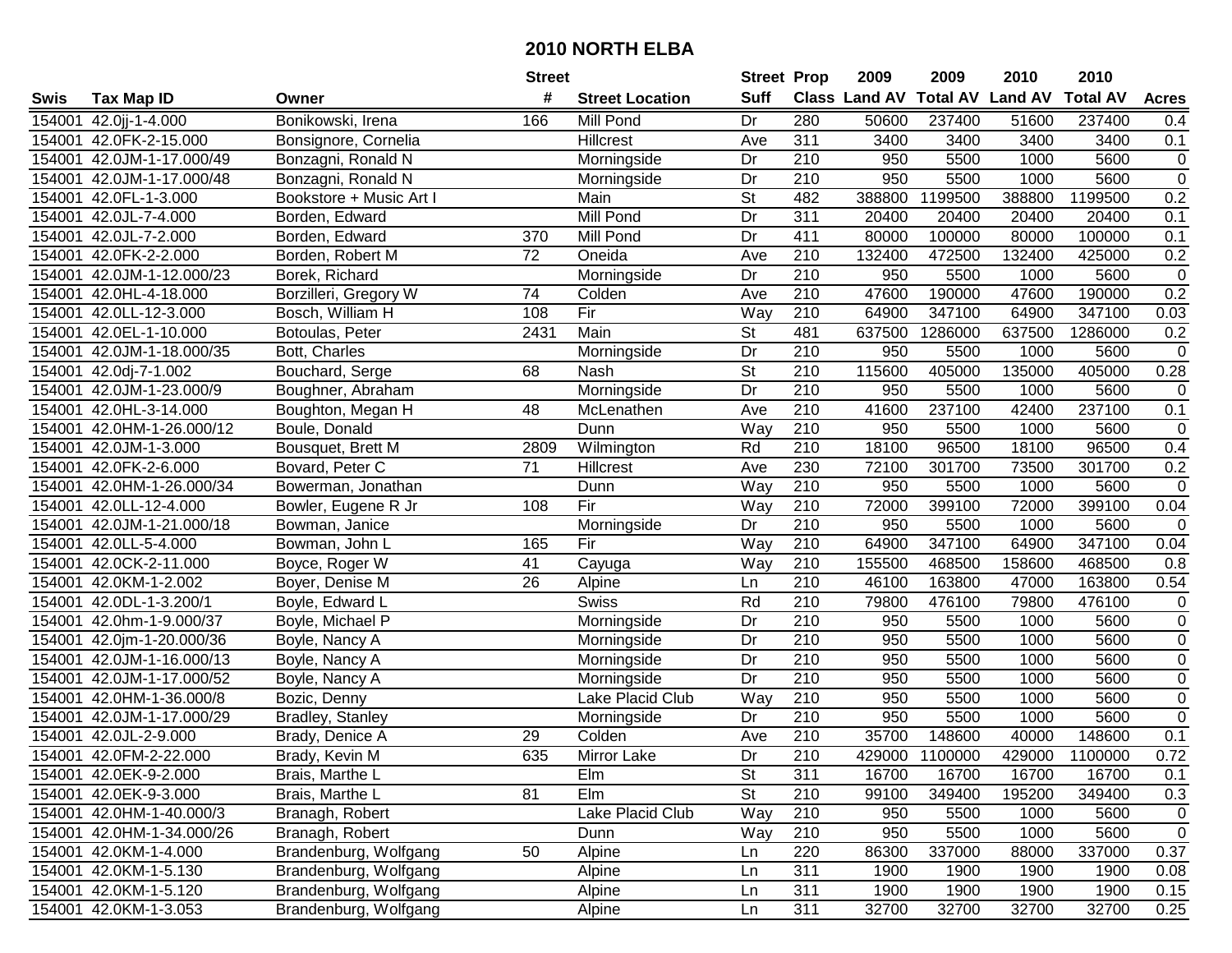|        |                           |                                       | <b>Street</b> |                        | <b>Street Prop</b>       |                  | 2009                 | 2009    | 2010                    | 2010            |                |
|--------|---------------------------|---------------------------------------|---------------|------------------------|--------------------------|------------------|----------------------|---------|-------------------------|-----------------|----------------|
| Swis   | <b>Tax Map ID</b>         | Owner                                 | #             | <b>Street Location</b> | <b>Suff</b>              |                  | <b>Class Land AV</b> |         | <b>Total AV Land AV</b> | <b>Total AV</b> | <b>Acres</b>   |
| 154001 | 42.0MJ-2-6.000            | Brandes, Brian L                      | 340           | Old Military           | Rd                       | 210              | 61300                | 260900  | 62500                   | 260900          | 0.2            |
| 154001 | 42.0hm-1-34.000/52        | Branson, R Michael                    |               | Dunn                   | Way                      | 210              | 950                  | 5500    | 1000                    | 5600            | $\mathsf 0$    |
| 154001 | 42.0HL-6-15.000           | Brennan, Jean W                       | 166           | Parkside               | Dr                       | 210              | 39000                | 161600  | 39700                   | 161600          | 0.3            |
|        | 154001 42.0HM-1-8.000/33  | Brennan, John E                       |               | Morningside            | Dr                       | 210              | 950                  | 5500    | 1000                    | 5600            | $\mathsf 0$    |
| 154001 | 42.0JM-1-18.000/39        | Brennan, John E                       |               | Morningside            | Dr                       | $\overline{210}$ | 950                  | 5500    | 1000                    | 5600            | $\overline{0}$ |
| 154001 | 42.0HM-1-8.000/32         | Brennan, John Jr                      |               | Morningside            | Dr                       | $\overline{210}$ | 950                  | 5500    | 1000                    | 5600            | $\overline{0}$ |
| 154001 | 42.0HM-1-10.000/34        | Brennan, John Jr                      |               | Morningside            | Dr                       | 210              | 950                  | 5500    | 1000                    | 5600            | $\mathbf 0$    |
| 154001 | 42.0JM-1-17.000/15        | Brennan, Lisa K                       |               | Morningside            | Dr                       | $\overline{210}$ | 950                  | 5500    | 1000                    | 5600            | $\overline{0}$ |
| 154001 | 42.0DJ-6-10.000           | Brennan, Michael D                    | 33            | Acorn                  | $\overline{\mathsf{St}}$ | $\overline{210}$ | 88300                | 306400  | 112501                  | 306400          | 0.2            |
| 154001 | 42.0JK-2-13.000           | Brewster, Eugene D Jr                 | 98            | McKinley               | $\overline{\mathsf{St}}$ | 210              | 59800                | 176400  | 61000                   | 176400          | 0.32           |
| 154001 | 42.0JJ-1-11.200           | Brewster, Stephen D                   | 200           | Mill Pond              | Dr                       | 210              | 32100                | 176500  | 32700                   | 176500          | 0.18           |
| 154001 | 42.0HL-2-1.000            | Breyette, Robert E II                 | 55            | McLenathen             | Ave                      | 210              | 58000                | 243200  | 59200                   | 243200          | 0.23           |
| 154001 | 42.0HM-1-39.000/13        | Briggs, Ronald                        |               | Lake Placid Club       | Way                      | 210              | 950                  | 5500    | 1000                    | 5600            | $\mathbf 0$    |
| 154001 | 42.0dk-4-3.105            | Briggs, Ronald                        | 2296          | Saranac                | Ave                      | 465              | 357400               | 826900  | 357400                  | 826900          | 0.48           |
| 154001 | 42.0HM-1-6.000/3          | Briot, Jean-Claude                    |               | Morningside            | Dr                       | 210              | 950                  | 5500    | 1000                    | 5600            | $\mathbf 0$    |
| 154001 | 42.0EJ-2-8.000            | Broadfoot, Robert G Jr                | 388           | Wesvalley              | Rd                       | 210              | 127300               | 247400  | 129800                  | 247400          | 0.28           |
| 154001 | 42.0LJ-2-4.000            | Brockway, Larry F                     | 56            | Station                | $\overline{\mathsf{St}}$ | $\overline{210}$ | 56400                | 130000  | 59100                   | 130000          | 0.6            |
| 154001 | 42.0LK-1-23.000           | Brockway, Larry Jr                    | 104           | Trillium               | Dr                       | 210              | 75600                | 215200  | 85000                   | 215200          | 0.61           |
| 154001 | 42.0JM-1-24.000/38        | Brodie, Harold D                      |               | Morningside            | Dr                       | 210              | 950                  | 5500    | 1000                    | 5600            | $\mathbf 0$    |
| 154001 | 42.0FK-2-13.000           | Brooks, James M                       | 72            | Olympic                | Dr                       | 465              | 80500                | 291200  | 80500                   | 291200          | 0.5            |
| 154001 | 42.0EK-5-11.000           | Brooks, Joseph                        | 15            | Maple                  | $\overline{\mathsf{St}}$ | 210              | 43600                | 331700  | 146400                  | 331700          | 0.2            |
| 154001 | 42.0EK-5-10.000           | Brooks, Joseph W                      | 48            | Elm                    | <b>St</b>                | 210              | 63400                | 289900  | 64700                   | 289900          | 0.3            |
| 154001 | 42.0LL-14-2.000           | Brown, Carol B                        | 196           | Hurley                 | Ave                      | 210              | 92500                | 229000  | 94400                   | 229000          | 0.5            |
| 154001 | 42.0JM-1-20.000/1         | Brown, Edward J                       |               | Morningside            | Dr                       | 210              | 950                  | 5500    | 1000                    | 5600            | $\mathbf 0$    |
| 154001 | 42.0CL-2-1.000            | Brown, Frederick E                    | 52            | Signal Hill            | Rd                       | $\overline{210}$ | 155800               | 537000  | 292800                  | 537000          | $0.8\,$        |
| 154001 | 42.0jm-1-19.000/16        | Brown, Jewel                          |               | Morningside            | Dr                       | 210              | 950                  | 5500    | 1000                    | 5600            | $\mathbf 0$    |
| 154001 | 42.0hm-1-11.000           | Brown, Mary V                         | 20            | Dunn                   | Way                      | 210              | 55900                | 561100  | 58600                   | 235900          | 0.08           |
| 154001 | 42.0HM-1-38.000/33        | Brown, Richard E                      |               | Lake Placid Club       | Way                      | 210              | 950                  | 5500    | 1000                    | 5600            | 0              |
|        | 154001 42.0jm-1-16.000/37 | Brown, Sally                          |               | Morningside            | Dr                       | 210              | 950                  | 5500    | 1000                    | 5600            | $\overline{0}$ |
|        | 154001 42.0JM-1-19.000/25 | Brown, Severn P                       |               | Morningside            | Dr                       | 210              | 950                  | 5500    | 1000                    | 5600            | $\overline{0}$ |
| 154001 | 42.0JM-1-15.000/36        | Brown, Severn P                       |               | Morningside            | $\overline{Dr}$          | 210              | 950                  | 5500    | 1000                    | 5600            | $\overline{0}$ |
| 154001 | 42.0HM-1-28.000/50        | Brown, Vickie L                       |               | Dunn                   | Way                      | 210              | 950                  | 5500    | 1000                    | 5600            | $\overline{0}$ |
| 154001 | 42.0jk-3-13.000           | <b>Brownell Brothers Property Mgm</b> | 280           | <b>Mill Pond</b>       | Dr                       | $\overline{210}$ | 56400                | 210000  | 57500                   | 210000          | 0.3            |
|        | 154001 42.0HL-3-16.000    | Brownell, Jeffrey D                   | 52            | McLenathen             | Ave                      | $\overline{210}$ | 34000                | 176500  | 40000                   | 176500          | 0.1            |
|        | 154001 42.0BL-2-10.000/1  | Brox, Barry                           | 12            | Harbor                 | Ln                       | 210              | 55500                | 332600  | 55500                   | 332600          | $\mathbf 0$    |
|        | 154001 42.0lk-1-13.000    | Brubaker, Clayton P III               |               | <b>Blueberry Ridge</b> | Rd                       | 311              | 106300               | 106300  | 106300                  | 106300          | 0.54           |
|        | 154001 42.0LJ-2-7.000     | Bruce, Marty E                        | 54            | Station                | <b>St</b>                | 210              | 48300                | 226800  | 53500                   | 226800          | 0.32           |
|        | 154001 42.0JM-1-17.000/19 | Bruizzese, Phillip                    |               | Morningside            | Dr                       | 210              | 950                  | 5500    | 1000                    | 5600            | $\mathbf 0$    |
|        | 154001 42.0LL-10-1.000    | Bruno, Ferdinando                     | 90            | Fir                    | Way                      | 210              | 72000                | 399100  | 72000                   | 399100          | 0.04           |
|        | 154001 42.0HK-1-5.000     | Bryant, Lorraine                      | 62            | School                 | <b>St</b>                | 220              | 40800                | 230800  | 40800                   | 230800          | 0.1            |
|        | 154001 42.0CK-1-6.000     | Brynn III LLC                         | 29            | Opeechee               | Way                      | 210              | 798700               | 1333600 | 836400                  | 1333600         | 0.1            |
|        | 154001 42.0KK-1-2.000     | Bryson, Marcia L                      | 227           | Station                | St                       | 210              | 48100                | 201600  | 52500                   | 201600          | 0.3            |
|        |                           |                                       |               |                        |                          |                  |                      |         |                         |                 |                |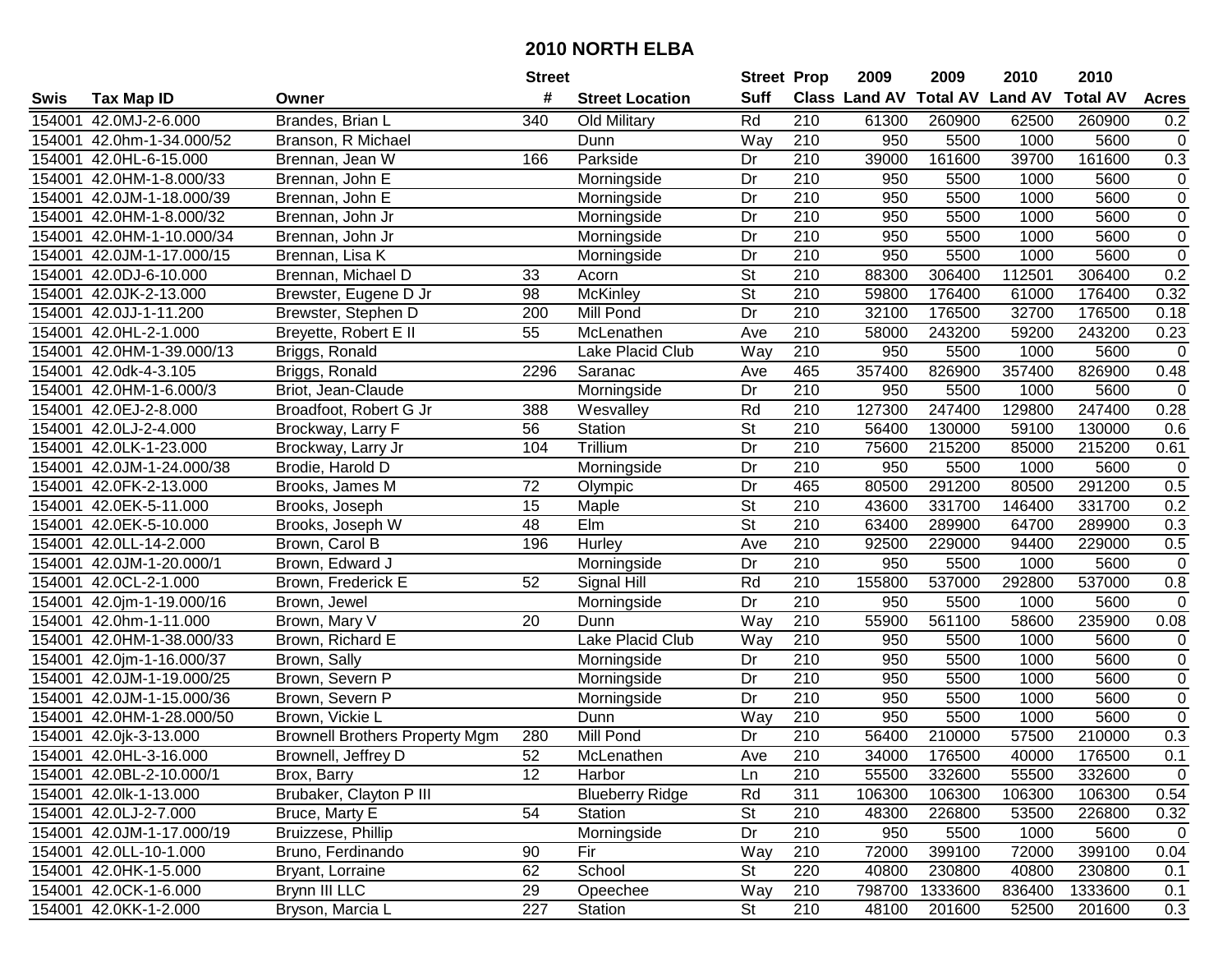|        |                           |                                | <b>Street</b> |                         | <b>Street Prop</b> |                  | 2009                          | 2009    | 2010                    | 2010    |                  |
|--------|---------------------------|--------------------------------|---------------|-------------------------|--------------------|------------------|-------------------------------|---------|-------------------------|---------|------------------|
| Swis   | <b>Tax Map ID</b>         | Owner                          | #             | <b>Street Location</b>  | <b>Suff</b>        |                  | <b>Class Land AV Total AV</b> |         | <b>Land AV Total AV</b> |         | <b>Acres</b>     |
| 154001 | 42.0JM-1-23.000/5         | Buchanan, Dorothy W            |               | Morningside             | Dr                 | 210              | 950                           | 5500    | 1000                    | 5600    | $\mathbf 0$      |
| 154001 | 42.0JM-1-21.000/39        | Buchanan, Dorothy W            |               | Morningside             | Dr                 | 210              | 950                           | 5500    | 1000                    | 5600    | $\mathbf 0$      |
| 154001 | 42.0JM-1-21.000/25        | Buchanan, Dorothy W            |               | Morningside             | Dr                 | 210              | 950                           | 5500    | 1000                    | 5600    | $\mathsf 0$      |
| 154001 | 42.0JM-1-22.000/9         | Buckley-Crist, Gwen E          |               | Morningside             | Dr                 | 210              | 950                           | 5500    | 1000                    | 5600    | $\overline{0}$   |
| 154001 | 42.0JM-1-14.000/8         | Buckley, Glenn H               |               | Morningside             | Dr                 | 210              | 950                           | 5500    | 1000                    | 5600    | $\overline{0}$   |
| 154001 | 42.0JM-1-20.000/9         | Buckley, Glenn H               |               | Morningside             | Dr                 | $\overline{210}$ | 950                           | 5500    | 1000                    | 5600    | $\overline{0}$   |
| 154001 | 42.0JM-1-21.000/50        | Buckley, Glenn H               |               | Morningside             | Dr                 | 210              | 950                           | 5500    | 1000                    | 5600    | $\mathbf 0$      |
| 154001 | 42.0JM-1-18.000/11        | Buckley, Julie A               |               | Morningside             | $\overline{Dr}$    | 210              | 950                           | 5500    | 1000                    | 5600    | $\overline{0}$   |
| 154001 | 42.0KL-9-2.000            | <b>Buell Street Associates</b> | 176           | Fir                     | Way                | $\overline{210}$ | 60200                         | 260400  | 60200                   | 260400  | 0.03             |
| 154001 | 42.0JM-1-17.000/28        | Bujold, Denise A               |               | Morningside             | Dr                 | 210              | 950                           | 5500    | 1000                    | 5600    | $\mathbf 0$      |
| 154001 | 42.0JL-3-7.000            | Bukva, Adem                    | 15            | Middle                  | St                 | 210              | 44700                         | 204800  | 45300                   | 204800  | 0.18             |
| 154001 | 42.0HM-1-8.000/38         | Bunzey, Robert W               |               | Morningside             | Dr                 | 210              | 950                           | 5500    | 1000                    | 5600    | 0                |
| 154001 | 42.0JM-1-12.000/18        | Burchesky, Kenneth M           |               | Morningside             | Dr                 | $\overline{210}$ | 950                           | 5500    | 1000                    | 5600    | $\mathbf 0$      |
| 154001 | 42.0JM-1-25.000/19        | Burgess, Michael J             |               | Morningside             | Dr                 | 210              | 950                           | 5500    | 1000                    | 5600    | $\mathbf 0$      |
| 154001 | 42.0JM-1-25.000/25        | Burggraf, Frank B              |               | Morningside             | Dr                 | 210              | 950                           | 5500    | 1000                    | 5600    | $\overline{0}$   |
| 154001 | 42.0HM-1-37.000/26        | Burke, Harold C                |               | Lake Placid Club        | Way                | 210              | 950                           | 5500    | 1000                    | 5600    | $\mathsf 0$      |
| 154001 | 42.0JM-1-20.000/19        | Burke, Jack G                  |               | Morningside             | Dr                 | $\overline{210}$ | 950                           | 5500    | 1000                    | 5600    | $\overline{0}$   |
| 154001 | 42.0JM-1-22.000/50        | Burns, Patricia L              |               | Morningside             | Dr                 | 210              | 950                           | 5500    | 1000                    | 5600    | $\overline{0}$   |
| 154001 | 42.0HM-1-28.000/8         | Burt, Bernard E                |               | Dunn                    | Way                | 210              | 950                           | 5500    | 1000                    | 5600    | $\overline{0}$   |
| 154001 | 42.0HM-1-38.000/1         | Burt, Bruce                    |               | Lake Placid Club        | Way                | 210              | 950                           | 5500    | 1000                    | 5600    | $\overline{0}$   |
| 154001 | 42.0JM-1-20.000/5         | Burt, Cheryl A                 |               | Morningside             | Dr                 | 210              | 950                           | 5500    | 1000                    | 5600    | $\overline{0}$   |
| 154001 | 42.0LL-12-1.000           | Buscemi, Melchiore L           | 108           | Fir                     | Way                | 210              | 72000                         | 399100  | 72000                   | 399100  | 0.04             |
| 154001 | 42.0HM-1-36.000/6         | Bush, Michael R                |               | <b>Lake Placid Club</b> | Way                | 210              | 950                           | 5500    | 1000                    | 5600    | $\mathbf 0$      |
| 154001 | 42.0JM-1-14.000/9         | Bustamante, Leon               |               | Morningside             | Dr                 | 210              | 950                           | 5500    | 1000                    | 5600    | $\mathbf 0$      |
| 154001 | 42.0LK-1-1.000            | Butler, Michael S              | 133           | Trillium                | Dr                 | $\overline{210}$ | 82900                         | 282400  | 84500                   | 282400  | 0.9              |
| 154001 | 42.0JM-1-20.000/49        | Butler, Patricia               |               | Morningside             | Dr                 | 210              | 950                           | 5500    | 1000                    | 5600    | $\mathsf 0$      |
| 154001 | 42.0HM-1-37.000/27        | Butler, Patrick G              |               | Lake Placid Club        | Way                | 210              | 950                           | 5500    | 1000                    | 5600    | $\boldsymbol{0}$ |
| 154001 | 42.0JM-1-12.000/50        | Butlin, Bertram G              |               | Morningside             | Dr                 | 210              | 950                           | 5500    | 1000                    | 5600    | $\mathsf 0$      |
| 154001 | 42.0jm-1-12.000/42        | Butterfield, E Steven          |               | Morningside             | Dr                 | 210              | 950                           | 5500    | 1000                    | 5600    | $\overline{0}$   |
| 154001 | 42.0JM-1-24.000/15        | Button, Robert                 |               | Morningside             | Dr                 | 210              | 950                           | 5500    | 1000                    | 5600    | $\overline{0}$   |
| 154001 | 42.0HM-1-33.000/42        | Button, Robert                 |               | Dunn                    | Way                | 210              | 950                           | 5500    | 1000                    | 5600    | $\overline{0}$   |
| 154001 | 42.0jm-1-22.000/31        | Button, Robert K               |               | Morningside             | Dr                 | 210              | 950                           | 5500    | 1000                    | 5600    | $\overline{0}$   |
| 154001 | 42.0HM-1-26.000/46        | Button, Robert K               |               | Dunn                    | Way                | $\overline{210}$ | 950                           | 5500    | 1000                    | 5600    | $\overline{0}$   |
|        | 154001 42.0jl-4-23.001    | Byers, Veronica R              | 16            | Colden                  | Ave                | $\overline{210}$ | 16300                         | 270000  | 46700                   | 270000  | 0.2              |
|        | 154001 42.0JM-1-25.000/29 | Byington, Steve                |               | Morningside             | Dr                 | 210              | 950                           | 5500    | 1000                    | 5600    | $\overline{0}$   |
|        | 154001 42.0JM-1-23.000/4  | Bylicki, Raymond               |               | Morningside             | Dr                 | 210              | 950                           | 5500    | 1000                    | 5600    | $\mathbf 0$      |
|        | 154001 42.0KL-3-3.001     | Byrne, Jeffrey B               | 35            | Dooling                 | Way                | 210              | 62200                         | 329600  | 151000                  | 329600  | 0.05             |
|        | 154001 42.0CJ-2-16.000    | Byrne, Sharon A                | 2207          | Saranac                 | Ave                | 210              | 558600                        | 1070000 | 569800                  | 1070000 | 0.5              |
|        | 154001 42.0LL-7-3.000     | Byrne, Timothy J Sr            | 125           | Fir                     | Way                | 210              | 60200                         | 312500  | 60200                   | 312500  | 0.03             |
|        | 154001 42.0JM-1-25.000/1  | Callahan, Dennis               |               | Morningside             | Dr                 | 210              | 950                           | 5500    | 1000                    | 5600    | 0                |
|        | 154001 42.0JM-1-14.000/38 | Camelio, Edward L              |               | Morningside             | Dr                 | 210              | 950                           | 5500    | 1000                    | 5600    | $\mathbf 0$      |
|        | 154001 42.0mm-1-7.000     | Cameron Glen G                 | 5909          | Cascade                 | Rd                 | 210              | 77700                         | 250400  | 79200                   | 250400  | 0.1              |
|        |                           |                                |               |                         |                    |                  |                               |         |                         |         |                  |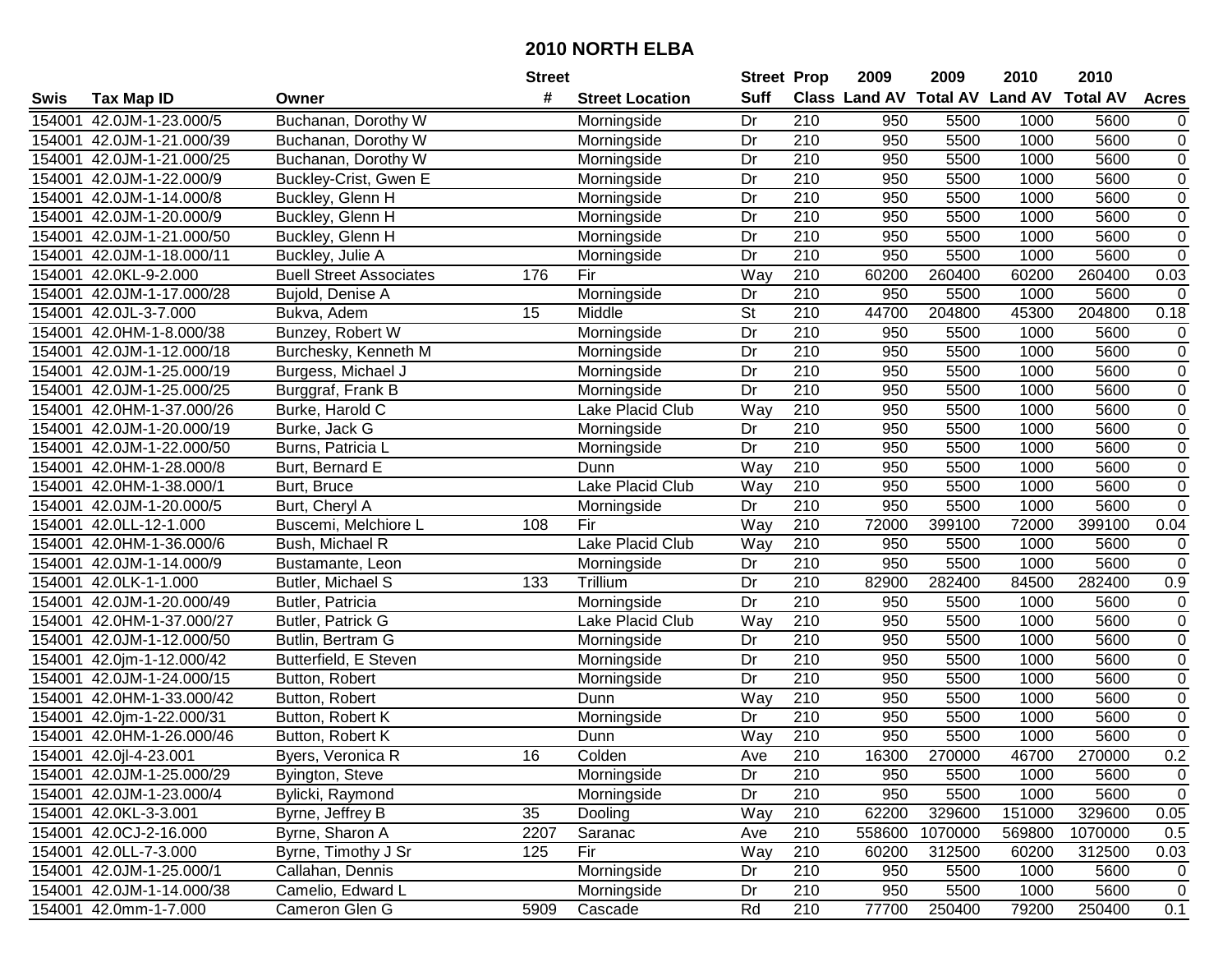|        |                           |                                    | <b>Street</b> |                        | <b>Street Prop</b>       |                  | 2009                          | 2009    | 2010           | 2010            |                |
|--------|---------------------------|------------------------------------|---------------|------------------------|--------------------------|------------------|-------------------------------|---------|----------------|-----------------|----------------|
| Swis   | <b>Tax Map ID</b>         | Owner                              | #             | <b>Street Location</b> | <b>Suff</b>              |                  | <b>Class Land AV Total AV</b> |         | <b>Land AV</b> | <b>Total AV</b> | <b>Acres</b>   |
| 154001 | 42.0HM-1-34.000/10        | Cameron, James                     |               | Dunn                   | Way                      | 210              | 950                           | 5500    | 1000           | 5600            | $\mathbf 0$    |
| 154001 | 42.0DL-1-3.100            | Camp Clampet LLC                   | 38            | Mirror Lake            | Dr                       | 415              | 303900                        | 650000  | 303900         | 650000          | 0.1            |
| 154001 | 42.0HM-1-39.000/29        | Campala, John J                    |               | Lake Placid Club       | Way                      | 210              | 950                           | 5500    | 1000           | 5600            | 0              |
| 154001 | 42.0JM-1-21.000/37        | Campbell, John                     |               | Morningside            | Dr                       | 210              | 950                           | 5500    | 1000           | 5600            | $\overline{0}$ |
| 154001 | 42.0HM-1-30.000/32        | Campbell, John                     |               | Dunn                   | Way                      | $\overline{210}$ | 950                           | 5500    | 1000           | 5600            | $\overline{0}$ |
| 154001 | 42.0JM-1-15.000/13        | Campbell, Lennis                   |               | Morningside            | Dr                       | $\overline{210}$ | 950                           | 5500    | 1000           | 5600            | $\overline{0}$ |
| 154001 | 42.0FK-4-8.000            | Canny, Rickie Ann W                | 34            | Hillcrest              | Ave                      | 210              | 62700                         | 395800  | 73200          | 395800          | 0.1            |
| 154001 | 42.0HM-1-9.000/46         | Cantwell, Elaine L                 |               | Morningside            | $\overline{Dr}$          | 210              | 950                           | 5500    | 1000           | 5600            | $\pmb{0}$      |
| 154001 | 42.0EJ-3-10.000           | <b>Capital District Realty LLC</b> | 171           | Elm                    | $\overline{\mathsf{St}}$ | $\overline{210}$ | 137900                        | 420300  | 140700         | 420300          | 0.25           |
| 154001 | 42.0HM-1-39.000/47        | Cappellano, Mary L                 |               | Lake Placid Club       | Way                      | 210              | 950                           | 5500    | 1000           | 5600            | $\mathbf 0$    |
| 154001 | 42.0EM-3-10.000           | Capshaw, William K                 | 94            | Wilderness             | Cir                      | 210              | 169600                        | 476500  | 173000         | 476500          | 0.47           |
| 154001 | 42.0dk-4-6.000            | Cardinale, Joseph P                | 2302          | Saranac                | Ave                      | 414              | 145500                        | 1455300 | 145500         | 1455300         |                |
| 154001 | 42.0DK-4-2.013            | Cardinale, Joseph P                |               | Greenwood              | $\overline{\mathsf{St}}$ | 330              | 51800                         | 51800   | 51800          | 51800           | 0.4            |
| 154001 | 42.0HM-1-35.000/5         | Carey, Beatrice                    |               | Dunn                   | Way                      | 210              | 950                           | 5500    | 1000           | 5600            | $\pmb{0}$      |
| 154001 | 42.0EK-2-6.100            | Carlson, Christina G               | 17            | <b>Essex</b>           | <b>St</b>                | 210              | 75400                         | 236200  | 76900          | 236200          | 0.37           |
| 154001 | 42.0EJ-3-8.000            | Carlson, Olaf N                    |               | Elm                    | <b>St</b>                | 311              | 23400                         | 23400   | 23400          | 23400           | 0.22           |
| 154001 | 42.0EJ-3-11.000           | Carlson, Olaf N                    | 324           | Wesvalley              | Rd                       | $\overline{210}$ | 116700                        | 252900  | 119100         | 252900          | 0.29           |
| 154001 | 42.0JM-1-20.000/31        | Carmosino, Anthony                 |               | Morningside            | Dr                       | 210              | 950                           | 5500    | 1000           | 5600            | $\pmb{0}$      |
| 154001 | 42.0HM-1-40.000/39        | Carpenter, Nelson                  |               | Lake Placid Club       | Way                      | 210              | 950                           | 5500    | 1000           | 5600            | $\pmb{0}$      |
| 154001 | 42.0HM-1-40.000/38        | Carpenter, Nelson                  |               | Lake Placid Club       | Way                      | 210              | 950                           | 5500    | 1000           | 5600            | $\pmb{0}$      |
| 154001 | 42.0JM-1-17.000/6         | Carpenter, Nelson                  |               | Morningside            | Dr                       | 210              | 950                           | 5500    | 1000           | 5600            | $\overline{0}$ |
| 154001 | 42.0HM-1-7.000/11         | Carpenter, Nelson                  |               | Morningside            | Dr                       | 210              | 950                           | 5500    | 1000           | 5600            | $\pmb{0}$      |
| 154001 | 42.0HM-1-33.000/52        | Carpenter, Nelson E                |               | Dunn                   | Way                      | 210              | 950                           | 5500    | 1000           | 5600            | $\overline{0}$ |
| 154001 | 42.0HM-1-33.000/38        | Carpenter, Nelson E                |               | Dunn                   | Way                      | 210              | 950                           | 5500    | 1000           | 5600            | $\pmb{0}$      |
| 154001 | 42.0JM-1-25.000/40        | Carr, Judith W                     |               | Morningside            | Dr                       | $\overline{210}$ | 950                           | 5500    | 1000           | 5600            | $\pmb{0}$      |
| 154001 | 42.0jm-1-15.000/48        | Carr, Judith W                     |               | Morningside            | Dr                       | 210              | 950                           | 5500    | 1000           | 5600            | $\pmb{0}$      |
| 154001 | 42.0JM-1-17.000/25        | Carroll, Barbara                   |               | Morningside            | Dr                       | 210              | 950                           | 5500    | 1000           | 5600            | $\pmb{0}$      |
| 154001 | 42.0FK-4-1.009            | Carroll, Gregory T                 | 33            | Highland               | PI                       | 411              | 72900                         | 176000  | 72900          | 176000          | 0.27           |
| 154001 | 42.0LL-3-12.000           | Carter, Todd                       | 5997          | Sentinel               | Rd                       | 280              | 56800                         | 166600  | 57900          | 166600          | 0.3            |
| 154001 | 42.0JM-1-16.000/21        | Cary, John                         |               | Morningside            | Dr                       | $\overline{210}$ | 950                           | 5500    | 1000           | 5600            | $\pmb{0}$      |
| 154001 | 42.0CK-3-1.000/10         | Casabonne, Catherine W             |               | <b>Waters Edge</b>     | Way                      | $\overline{210}$ | 75000                         | 382800  | 75000          | 382800          | $\overline{0}$ |
| 154001 | 42.0BL-2-10.000/8         | Cascio, James S                    | 12            | Harbor                 | Ln                       | 210              | 61500                         | 360600  | 61500          | 360600          | $\mathbf 0$    |
| 154001 | 42.0ek-6-7.000            | Cascio, Sally S                    | 4             | Margaret               | $\overline{P}$           | 210              | 96400                         | 317300  | 100000         | 317300          | 0.3            |
|        | 154001 42.0CK-2-2.000/1   | Cascio, Stacey J                   |               | Victor Herbert         | Rd                       | $\overline{210}$ | 82600                         | 230100  | 82600          | 230100          | $\mathbf 0$    |
|        | 154001 42.0HL-3-1.000     | Cassidy, Seann                     | 58            | McLenathen             | Ave                      | 210              | 38800                         | 215200  | 39600          | 215200          | 0.1            |
|        | 154001 42.0JM-1-15.000/39 | Castka, Peter A                    |               | Morningside            | Dr                       | 210              | 950                           | 5500    | 1000           | 5600            | 0              |
|        | 154001 42.0JM-1-18.000/13 | Caswell, Alson T                   |               | Morningside            | Dr                       | 210              | 950                           | 5500    | 1000           | 5600            | 0              |
|        | 154001 42.0hm-1-8.000/14  | Caswell, Alson T                   |               | Morningside            | Dr                       | 210              | 950                           | 5500    | 1000           | 5600            | 0              |
|        | 154001 42.0JM-1-18.000/26 | Cataldo, Paul F                    |               | Morningside            | Dr                       | 210              | 950                           | 5500    | 1000           | 5600            | 0              |
|        | 154001 42.0JM-1-15.000/7  | Catania, Joseph A                  |               | Morningside            | Dr                       | 210              | 950                           | 5500    | 1000           | 5600            | $\pmb{0}$      |
|        | 154001 42.0hl-3-13.000    | Cecunjanin Aljo                    | 159           | <b>McKinley</b>        | <b>St</b>                | 210              | 44400                         | 240600  | 45300          | 240600          | 0.1            |
|        | 154001 42.0jl-2-1.000     | Cecunjanin, Aljo                   | 158           | McKinley               | St                       | 411              | 79000                         | 474600  | 79000          | 474600          | 0.1            |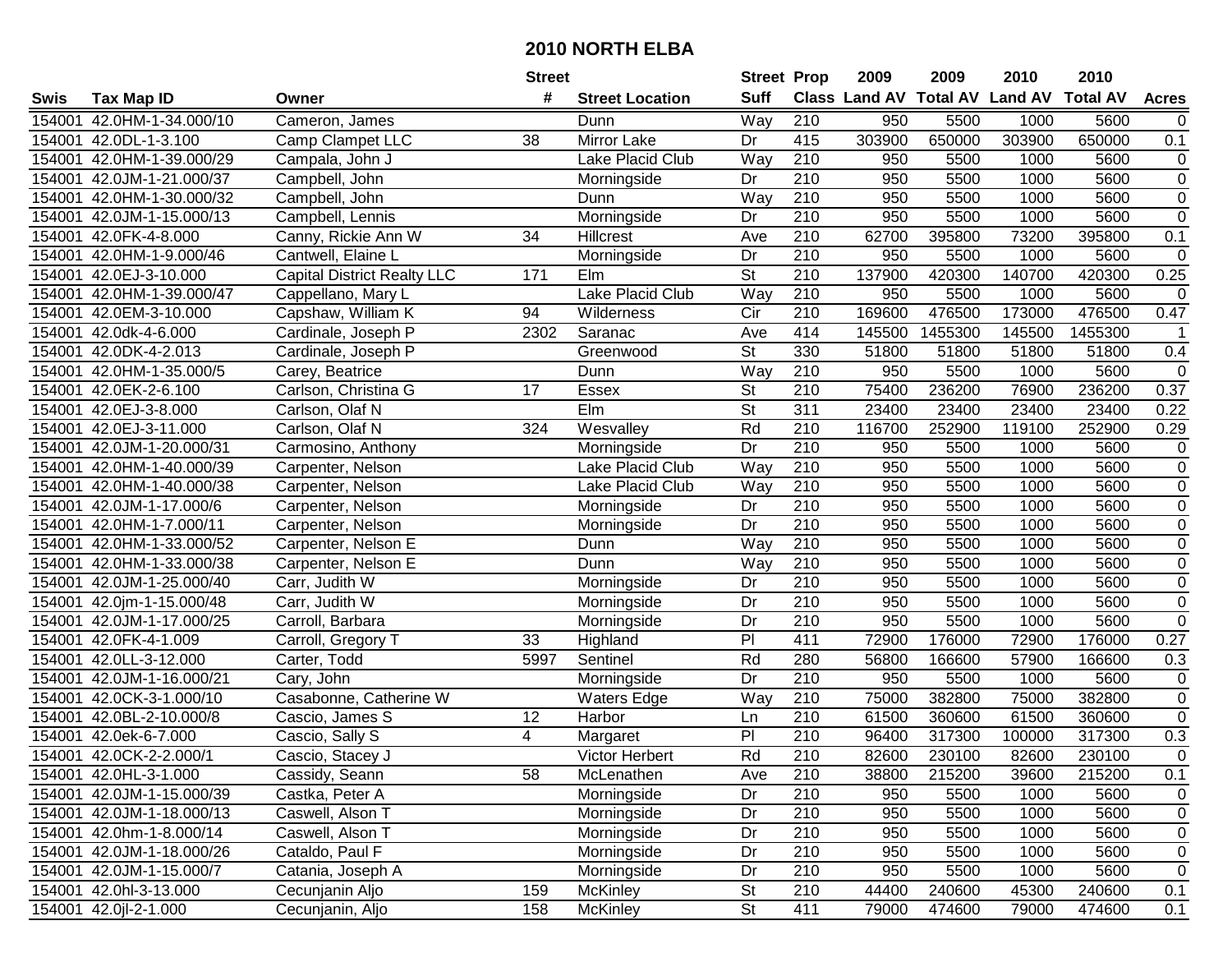|        |                           |                         | <b>Street</b>   |                        | <b>Street Prop</b>       |                  | 2009                          | 2009    | 2010           | 2010            |                |
|--------|---------------------------|-------------------------|-----------------|------------------------|--------------------------|------------------|-------------------------------|---------|----------------|-----------------|----------------|
| Swis   | <b>Tax Map ID</b>         | Owner                   | #               | <b>Street Location</b> | <b>Suff</b>              |                  | <b>Class Land AV Total AV</b> |         | <b>Land AV</b> | <b>Total AV</b> | <b>Acres</b>   |
| 154001 | 42.0EL-1-8.000            | Cecunjanin, Aljo        | 2425            | Main                   | St                       | 421              | 237000                        | 775200  | 237000         | 775200          | 0.1            |
| 154001 | 42.0JL-3-2.000            | Cecunjanin, Aljo        | 52              | Colden                 | Ave                      | 220              | 29600                         | 140100  | 24000          | 140100          | 0.06           |
| 154001 | 42.0HL-7-16.000           | Cecunjanin, Esad        | 159             | Parkside               | Dr                       | 210              | 45400                         | 215700  | 40000          | 215700          | 0.1            |
| 154001 | 42.0HM-1-1.000            | Cecunjanin, Esad        |                 | Morningside            | Dr                       | 311              | 11300                         | 11300   | 11300          | 11300           | 0.1            |
| 154001 | 42.0HL-4-1.000            | Cecunjanin, Nazlija     | 84              | Colden                 | Ave                      | $\overline{210}$ | 32300                         | 162900  | 40000          | 162900          | 0.1            |
| 154001 | 42.0HL-4-2.000            | Cecunjanin, Sanel       | 21              | School                 | $\overline{\mathsf{St}}$ | 220              | 40900                         | 230700  | 40000          | 230700          | 0.1            |
| 154001 | 42.0hm-1-37.000/51        | Cellier, Glenn          |                 | Lake Placid Club       | Way                      | $\overline{210}$ | 950                           | 5500    | 1000           | 5600            | $\mathbf 0$    |
| 154001 | 42.0KL-3-31.000           | Centra, Dino            | $\overline{30}$ | Dooling                | Way                      | 210              | 55000                         | 277500  | 55000          | 277500          | 0.03           |
| 154001 | 42.0JM-1-22.000/51        | Cerone, Philip H        |                 | Morningside            | Dr                       | $\overline{210}$ | 950                           | 5500    | 1000           | 5600            | $\pmb{0}$      |
| 154001 | 42.0JM-1-22.000/52        | Cerone, Philip H        |                 | Morningside            | Dr                       | 210              | 950                           | 5500    | 1000           | 5600            | $\mathbf 0$    |
| 154001 | 42.0JJ-1-10.100           | Cerruti, Robin A        | 19              | Smith                  | Ln                       | 210              | 35000                         | 84000   | 35700          | 84000           | 0.3            |
| 154001 | 42.0MM-1-8.000            | Cerruti, Robin A        | 5905            | Cascade                | Rd                       | 210              | 52700                         | 204300  | 51000          | 204300          | 0.27           |
| 154001 | 42.0HM-1-28.000/6         | Cervenka, Deborah M     |                 | Dunn                   | Way                      | 210              | 950                           | 5500    | 1000           | 5600            | $\mathbf 0$    |
| 154001 | 42.0LJ-1-10.000           | Chabbott, Grace         | 29              | Station                | <b>St</b>                | 220              | 63600                         | 218500  | 82800          | 218500          | 1.6            |
| 154001 | 42.0DM-1-9.000            | Chagnon, Brita          | 176             | <b>Beech Hill</b>      | $\overline{C}$ ir        | 210              | 148500                        | 554400  | 151500         | 554400          | 0.49           |
| 154001 | 42.0JK-2-20.000           | Charland, Harold D      | 327             | Mill Pond              | Dr                       | 210              | 16500                         | 35500   | 16800          | 35500           | 0.1            |
| 154001 | 42.0JM-1-24.000/40        | Charlton, Tim           |                 | Morningside            | Dr                       | $\overline{210}$ | 950                           | 5500    | 1000           | 5600            | $\mathbf 0$    |
| 154001 | 42.0FM-2-11.000           | Chartrand, Bradley D    | 68              | Garden                 | Way                      | 210              | 105000                        | 600000  | 105000         | 600000          | 0.1            |
| 154001 | 42.0JM-1-11.000/6         | Chase, Erik J           |                 | Morningside            | Dr                       | 210              | 950                           | 5500    | 1000           | 5600            | 0              |
| 154001 | 42.0HM-1-9.000/31         | Cheney-Jewell, Kathie L |                 | Morningside            | Dr                       | 210              | 950                           | 5500    | 1000           | 5600            | $\mathsf 0$    |
| 154001 | 42.0HM-1-7.000/41         | Cheney, Alice M         |                 | Morningside            | Dr                       | 210              | 950                           | 5500    | 1000           | 5600            | $\overline{0}$ |
| 154001 | 42.0el-1-6.000            | Cheng, Tin              | 2421            | Main                   | <b>St</b>                | 482              | 245300                        | 630000  | 245300         | 630000          | 0.1            |
| 154001 | 42.0JM-1-19.000/38        | Chittenden, Tom         |                 | Morningside            | Dr                       | 210              | 950                           | 5500    | 1000           | 5600            | $\mathbf 0$    |
| 154001 | 42.0JM-1-18.000/7         | Christensen, Rob        |                 | Morningside            | Dr                       | 210              | 950                           | 5500    | 1000           | 5600            | $\mathbf 0$    |
| 154001 | 42.0JM-1-16.000/2         | Ciancetta, Consul       |                 | Morningside            | $\overline{Dr}$          | $\overline{210}$ | 950                           | 5500    | 1000           | 5600            | $\mathsf 0$    |
| 154001 | 42.0HM-1-36.000/37        | Cilley, Dana            |                 | Lake Placid Club       | Way                      | 210              | 950                           | 5500    | 1000           | 5600            | $\mathsf 0$    |
| 154001 | 42.0jm-1-17.000/5         | Cilley, Dana M          |                 | Morningside            | Dr                       | 210              | 950                           | 5500    | 1000           | 5600            | $\pmb{0}$      |
| 154001 | 42.0HL-4-15.000           | Cirikovic, Sadat        | 193             | McKinley               | $\overline{\mathsf{St}}$ | 411              | 69000                         | 274800  | 69000          | 274800          | 0.22           |
| 154001 | 42.0JM-1-12.000/44        | Clarity, George J       |                 | Morningside            | $\overline{Dr}$          | $\overline{210}$ | 950                           | 5500    | 1000           | 5600            | $\mathbf 0$    |
| 154001 | 42.0JM-1-24.000/14        | Clarity, George J       |                 | Morningside            | $\overline{Dr}$          | $\overline{210}$ | 950                           | 5500    | 1000           | 5600            | $\overline{0}$ |
| 154001 | 42.0DK-4-7.000            | Clark MB Inc            | 2310            | Saranac                | Ave                      | 471              | 234300                        | 773300  | 234300         | 773300          | 0.9            |
| 154001 | 42.0LJ-2-16.017           | Clark, Bradford B       | 110             | Station                | $\overline{\mathsf{St}}$ | $\overline{210}$ | 54200                         | 216500  | 62500          | 216500          | 0.5            |
| 154001 | 42.0LL-14-3.000           | Clark, David W          | 176             | <b>Hurley</b>          | Ave                      | 210              | 78800                         | 208100  | 106900         | 208100          | 0.42           |
|        | 154001 42.0JM-1-23.000/37 | Clark, Kevin M          |                 | Morningside            | $\overline{Dr}$          | $\overline{210}$ | 950                           | 5500    | 1000           | 5600            | $\overline{0}$ |
|        | 154001 42.0JL-4-12.000    | Clark, Reginald         | 6183            | Sentinel               | Rd                       | 418              | 44800                         | 161400  | 51500          | 161400          | 0.1            |
|        | 154001 42.0DK-1-4.000     | Clark, Reginald F       | 2315            | Saranac                | Ave                      | 210              | 217000                        | 739400  | 374100         | 739400          | $\mathbf 1$    |
|        | 154001 42.0DK-1-3.000     | Clark, Reginald F       |                 | Saranac                | Ave                      | 330              | 167400                        | 167400  | 170700         | 170700          | 0.8            |
|        | 154001 42.0EK-6-3.000     | Clark, Reginald F       | 2430            | Main                   | St                       | 512              | 339500                        | 882900  | 339500         | 882900          | 0.4            |
|        | 154001 42.0CK-1-8.100     | Clark, Robert           | 89              | Victor Herbert         | Rd                       | 210              | 896000                        | 2630600 | 900000         | 3600000         | 0.82           |
|        | 154001 42.0JM-1-20.000/32 | Clark, Walter Jr        |                 | Morningside            | Dr                       | 210              | 950                           | 5500    | 1000           | 5600            | $\mathbf 0$    |
|        | 154001 42.0JM-1-14.000/19 | Clarke, Henry           |                 | Morningside            | Dr                       | 210              | 950                           | 5500    | 1000           | 5600            | $\mathbf 0$    |
|        | 154001 42.0HM-1-36.000/22 | Clarke, Henry           |                 | Lake Placid Club       | Way                      | 210              | 950                           | 5500    | 1000           | 5600            | $\mathbf 0$    |
|        |                           |                         |                 |                        |                          |                  |                               |         |                |                 |                |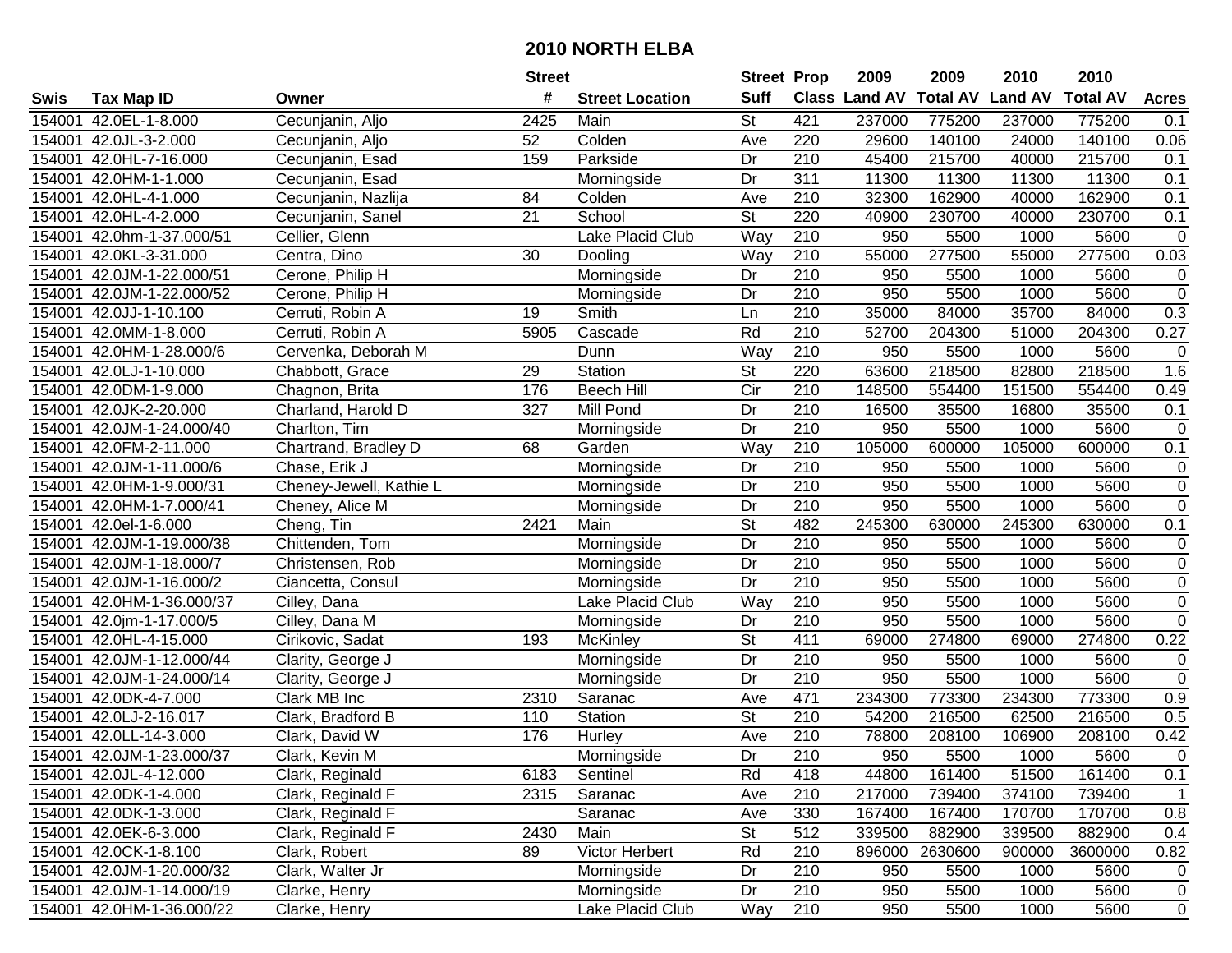| #<br><b>Suff</b><br><b>Total AV</b><br><b>Land AV</b><br><b>Class Land AV</b><br><b>Total AV</b><br><b>Acres</b><br><b>Tax Map ID</b><br><b>Street Location</b><br>Swis<br>Owner<br>Rd<br>482<br>42.0II-2-2.000<br>Clauss, Joseph J<br>6018<br>174900<br>585800<br>174900<br>585800<br>0.5<br>154001<br>Sentinel<br>Way<br>210<br>$\mathsf 0$<br>154001<br>42.0CK-3-1.000/12<br><b>Waters Edge</b><br>74800<br>380800<br>74800<br>380800<br>Clonch, Robert L<br>154001<br>Clopine, Russell G<br>Fir<br>210<br>72000<br>399100<br>72000<br>370000<br>0.04<br>42.0II-11-4.000<br>100<br>Way<br>42.0JM-1-11.000/35<br>Morningside<br>210<br>950<br>5600<br>$\mathbf 0$<br>154001<br>Clothier, Kathleen A<br>Dr<br>5500<br>1000<br>0.5<br>154001<br>42.0KL-3-4.000<br>318<br>Station<br><b>St</b><br>220<br>90400<br>244800<br>92200<br>244800<br>Cloutier, Ronald<br>$\overline{\mathsf{St}}$<br>220<br>76700<br>0.5<br>154001<br>42.0KL-3-6.000<br>320<br>Station<br>136900<br>78200<br>136900<br>Cloutier, Ronald<br>42.0JM-1-16.000/34<br>Dr<br>210<br>950<br>5500<br>5600<br>$\mathbf 0$<br>154001<br>Clover, Edith F<br>Morningside<br>1000<br>15000<br>2791<br>Rd<br>$\overline{312}$<br>29300<br>29300<br>0.1<br>154001<br>42.0JM-1-9.000<br>Cobane, Roderick N<br>15000<br>Wilmington<br>Rd<br>$\overline{210}$<br>15000<br>154001<br>42.0JM-1-8.000<br>2793<br>Wilmington<br>104300<br>15000<br>104300<br>0.1<br>Cobane, Roderick N<br>Dr<br>210<br>950<br>154001<br>42.0JM-1-20.000/30<br>Cochran, Richard A<br>5500<br>5600<br>$\pmb{0}$<br>Morningside<br>1000<br>210<br>950<br>5500<br>5600<br>$\mathbf 0$<br>154001<br>42.0JM-1-23.000/42<br>Coffey, John A<br>Dr<br>1000<br>Morningside<br>423<br>363800<br>640500<br>0.31<br>154001<br>42.0cj-2-2.026<br>Coffrin, Peter<br>363800<br>640500<br>2241<br>Saranac<br>Ave<br>210<br>Cogen, Ruth P<br>Victor Herbert<br>Rd<br>829900<br>2111400<br>1.8<br>154001<br>42.0CK-1-7.000<br>79<br>750000<br>3500000<br>32<br>Trl<br>210<br>42.0KJ-7-1.000<br>25000<br>200000<br>25000<br>200000<br>0.03<br>154001<br>Cognetto, Norman<br>Cimarron<br>17<br>Way<br>210<br>234400<br>234400<br>154001<br>42.0kl-3-28.000<br>Colburn, Lisa A<br>55000<br>55000<br>0.03<br>Dooling<br>311<br>42.0FJ-2-4.000<br>10800<br>10800<br>10800<br>10800<br>154001<br>Colby, Glenn M<br>Oneida<br>Ave<br>0.1<br>311<br>Rd<br>10600<br>0.1<br>154001<br>42.0FJ-2-5.000<br>Colby, Glenn M<br>10600<br>10600<br>10600<br>Wesvalley<br>210<br>0.1<br>154001<br>42.0FJ-2-6.000<br>8<br>Oneida<br>76100<br>298900<br>77600<br>Colby, Glenn M<br>Ave<br>298900<br>163<br>Rd<br>210<br>50600<br>0.5<br>154001<br>42.0ML-1-7.000<br>Colby, James M<br>149400<br>51600<br>149400<br>Newman<br>154001<br>41<br><b>Grand View</b><br>210<br>87900<br>288900<br>93800<br>288900<br>0.1<br>42.0ek-4-14.000<br>Colby, Mary J<br>Ave<br>210<br>$\mathsf 0$<br>42.0JM-1-19.000/11<br>Dr<br>950<br>5600<br>154001<br>5500<br>1000<br>Cole, Joseph W<br>Morningside<br>210<br>$\mathsf 0$<br>42.0HM-1-33.000/20<br>Way<br>950<br>5500<br>1000<br>5600<br>154001<br>Cole, Kristina S<br>Dunn<br>$\overline{0}$<br>210<br>950<br>154001<br>42.0HM-1-10.000/1<br>Morningside<br>Dr<br>5500<br>1000<br>5600<br>Cole, Lynn<br>210<br>154001<br>42.0JM-1-21.000/2<br>Dr<br>950<br>5500<br>1000<br>5600<br>$\mathbf 0$<br>Cole, Lynn<br>Morningside<br>$\overline{210}$<br>$\mathbf 0$<br>Dr<br>950<br>5500<br>1000<br>5600<br>154001<br>42.0JM-1-20.000/16<br>Cole, Ronald T<br>Morningside<br>42.0kl-6-3.000<br>Fir<br>Way<br>210<br>60200<br>312500<br>312500<br>154001<br>Collins, C Joseph<br>39<br>60200<br>0.03<br>$\overline{\mathsf{St}}$<br>13<br>Station<br>210<br>52100<br>236400<br>236400<br>154001<br>42.0LJ-1-8.000<br>59500<br>0.44<br>Collins, Catherine J<br>Dr<br>210<br>154001<br>42.0JM-1-19.000/15<br>950<br>5500<br>1000<br>5600<br>Collins, Julie<br>0<br>Morningside<br>$\overline{210}$<br>$\mathbf 0$<br>42.0JM-1-16.000/38<br>Dr<br>950<br>5500<br>1000<br>5600<br>154001<br>Collins, Michael<br>Morningside<br>$\overline{210}$<br>114000<br>277600<br>277600<br>0.5<br>154001<br>42.0DJ-1-22.000<br>Colon, Nancy P<br>97<br>114000<br>Chickadee<br>Ln<br>210<br>$\overline{Dr}$<br>950<br>5500<br>$\mathbf 0$<br>154001<br>42.0JM-1-15.000/30<br>1000<br>5600<br>Coloton, Norma J<br>Morningside<br>5500<br>$\mathbf 0$<br>Dr<br>210<br>950<br>5600<br>154001<br>42.0HM-1-7.000/2<br>Coloton, Norma J<br>1000<br>Morningside<br>$\overline{\mathsf{St}}$<br>210<br>0.2<br>46100<br>165800<br>165800<br>154001<br>42.0HL-4-12.000<br>205<br>46700<br>Conger, Nicole<br>McKinley<br>Rd<br>16<br>$\overline{210}$<br>0.4<br>154001 42.0JJ-2-9.000<br>Wesvalley<br>46100<br>166500<br>47000<br>166500<br>Conklin, Randy R<br>154001 42.0JJ-2-11.000<br>Conklin, Richard S<br>17<br><b>McKinley</b><br>St<br>210<br>42400<br>178900<br>46700<br>178900<br>0.2<br>15<br>Rd<br>433<br>0.2<br>154001 42.0JJ-2-5.000<br>Conklin, Richard S<br>Wesvalley<br>26400<br>55500<br>26900<br>55500<br>22<br>Wesvalley<br>Rd<br>210<br>37800<br>113700<br>113700<br>154001 42.0JJ-2-10.000<br>Conklin, Richard S<br>38600<br>0.3<br><b>St</b><br>0.2<br>154001 42.0EJ-2-3.000<br>38<br>210<br>102300<br>285500<br>104300<br>285500<br>Conlon, Kathleen A<br>Acorn<br>154001 42.0HM-1-10.000/41<br>Connery, Judith B<br>Morningside<br>210<br>Dr<br>950<br>5500<br>1000<br>5600<br>$\mathbf 0$<br>154001 42.0LK-1-26.000<br>Connors, James R<br>115<br>Trillium<br>210<br>109000<br>330800<br>330800<br>Dr<br>120000<br>0.77<br>15<br>210<br>250000<br>154001 42.0DK-1-2.220/2<br>Connors, Vincent J<br>Cherokee<br>Way<br>68100<br>68100<br>250000<br>0<br>210<br>154001 42.0JM-1-12.000/34<br>Conroy, Marcia T<br>950<br>5500<br>5600<br>$\mathbf 0$<br>Morningside<br>Dr<br>1000 |  | <b>Street</b> | <b>Street Prop</b> | 2009 | 2009 | 2010 | 2010 |  |
|-------------------------------------------------------------------------------------------------------------------------------------------------------------------------------------------------------------------------------------------------------------------------------------------------------------------------------------------------------------------------------------------------------------------------------------------------------------------------------------------------------------------------------------------------------------------------------------------------------------------------------------------------------------------------------------------------------------------------------------------------------------------------------------------------------------------------------------------------------------------------------------------------------------------------------------------------------------------------------------------------------------------------------------------------------------------------------------------------------------------------------------------------------------------------------------------------------------------------------------------------------------------------------------------------------------------------------------------------------------------------------------------------------------------------------------------------------------------------------------------------------------------------------------------------------------------------------------------------------------------------------------------------------------------------------------------------------------------------------------------------------------------------------------------------------------------------------------------------------------------------------------------------------------------------------------------------------------------------------------------------------------------------------------------------------------------------------------------------------------------------------------------------------------------------------------------------------------------------------------------------------------------------------------------------------------------------------------------------------------------------------------------------------------------------------------------------------------------------------------------------------------------------------------------------------------------------------------------------------------------------------------------------------------------------------------------------------------------------------------------------------------------------------------------------------------------------------------------------------------------------------------------------------------------------------------------------------------------------------------------------------------------------------------------------------------------------------------------------------------------------------------------------------------------------------------------------------------------------------------------------------------------------------------------------------------------------------------------------------------------------------------------------------------------------------------------------------------------------------------------------------------------------------------------------------------------------------------------------------------------------------------------------------------------------------------------------------------------------------------------------------------------------------------------------------------------------------------------------------------------------------------------------------------------------------------------------------------------------------------------------------------------------------------------------------------------------------------------------------------------------------------------------------------------------------------------------------------------------------------------------------------------------------------------------------------------------------------------------------------------------------------------------------------------------------------------------------------------------------------------------------------------------------------------------------------------------------------------------------------------------------------------------------------------------------------------------------------------------------------------------------------------------------------------------------------------------------------------------------------------------------------------------------------------------------------------------------------------------------------------------------------------------------------------------------------------------------------------------------------------------------------------------------------------------------------------------------------------------------------------------------------------------------------------------------------------------------------------------------------------------------------------------------------------------------------------------------------------------------------------------------------------------------------------------------------------------------------------------------------------------------------------------------------------------------------------------------------------------------------------------------------------------------------------------------------|--|---------------|--------------------|------|------|------|------|--|
|                                                                                                                                                                                                                                                                                                                                                                                                                                                                                                                                                                                                                                                                                                                                                                                                                                                                                                                                                                                                                                                                                                                                                                                                                                                                                                                                                                                                                                                                                                                                                                                                                                                                                                                                                                                                                                                                                                                                                                                                                                                                                                                                                                                                                                                                                                                                                                                                                                                                                                                                                                                                                                                                                                                                                                                                                                                                                                                                                                                                                                                                                                                                                                                                                                                                                                                                                                                                                                                                                                                                                                                                                                                                                                                                                                                                                                                                                                                                                                                                                                                                                                                                                                                                                                                                                                                                                                                                                                                                                                                                                                                                                                                                                                                                                                                                                                                                                                                                                                                                                                                                                                                                                                                                                                                                                                                                                                                                                                                                                                                                                                                                                                                                                                                                                                                                             |  |               |                    |      |      |      |      |  |
|                                                                                                                                                                                                                                                                                                                                                                                                                                                                                                                                                                                                                                                                                                                                                                                                                                                                                                                                                                                                                                                                                                                                                                                                                                                                                                                                                                                                                                                                                                                                                                                                                                                                                                                                                                                                                                                                                                                                                                                                                                                                                                                                                                                                                                                                                                                                                                                                                                                                                                                                                                                                                                                                                                                                                                                                                                                                                                                                                                                                                                                                                                                                                                                                                                                                                                                                                                                                                                                                                                                                                                                                                                                                                                                                                                                                                                                                                                                                                                                                                                                                                                                                                                                                                                                                                                                                                                                                                                                                                                                                                                                                                                                                                                                                                                                                                                                                                                                                                                                                                                                                                                                                                                                                                                                                                                                                                                                                                                                                                                                                                                                                                                                                                                                                                                                                             |  |               |                    |      |      |      |      |  |
|                                                                                                                                                                                                                                                                                                                                                                                                                                                                                                                                                                                                                                                                                                                                                                                                                                                                                                                                                                                                                                                                                                                                                                                                                                                                                                                                                                                                                                                                                                                                                                                                                                                                                                                                                                                                                                                                                                                                                                                                                                                                                                                                                                                                                                                                                                                                                                                                                                                                                                                                                                                                                                                                                                                                                                                                                                                                                                                                                                                                                                                                                                                                                                                                                                                                                                                                                                                                                                                                                                                                                                                                                                                                                                                                                                                                                                                                                                                                                                                                                                                                                                                                                                                                                                                                                                                                                                                                                                                                                                                                                                                                                                                                                                                                                                                                                                                                                                                                                                                                                                                                                                                                                                                                                                                                                                                                                                                                                                                                                                                                                                                                                                                                                                                                                                                                             |  |               |                    |      |      |      |      |  |
|                                                                                                                                                                                                                                                                                                                                                                                                                                                                                                                                                                                                                                                                                                                                                                                                                                                                                                                                                                                                                                                                                                                                                                                                                                                                                                                                                                                                                                                                                                                                                                                                                                                                                                                                                                                                                                                                                                                                                                                                                                                                                                                                                                                                                                                                                                                                                                                                                                                                                                                                                                                                                                                                                                                                                                                                                                                                                                                                                                                                                                                                                                                                                                                                                                                                                                                                                                                                                                                                                                                                                                                                                                                                                                                                                                                                                                                                                                                                                                                                                                                                                                                                                                                                                                                                                                                                                                                                                                                                                                                                                                                                                                                                                                                                                                                                                                                                                                                                                                                                                                                                                                                                                                                                                                                                                                                                                                                                                                                                                                                                                                                                                                                                                                                                                                                                             |  |               |                    |      |      |      |      |  |
|                                                                                                                                                                                                                                                                                                                                                                                                                                                                                                                                                                                                                                                                                                                                                                                                                                                                                                                                                                                                                                                                                                                                                                                                                                                                                                                                                                                                                                                                                                                                                                                                                                                                                                                                                                                                                                                                                                                                                                                                                                                                                                                                                                                                                                                                                                                                                                                                                                                                                                                                                                                                                                                                                                                                                                                                                                                                                                                                                                                                                                                                                                                                                                                                                                                                                                                                                                                                                                                                                                                                                                                                                                                                                                                                                                                                                                                                                                                                                                                                                                                                                                                                                                                                                                                                                                                                                                                                                                                                                                                                                                                                                                                                                                                                                                                                                                                                                                                                                                                                                                                                                                                                                                                                                                                                                                                                                                                                                                                                                                                                                                                                                                                                                                                                                                                                             |  |               |                    |      |      |      |      |  |
|                                                                                                                                                                                                                                                                                                                                                                                                                                                                                                                                                                                                                                                                                                                                                                                                                                                                                                                                                                                                                                                                                                                                                                                                                                                                                                                                                                                                                                                                                                                                                                                                                                                                                                                                                                                                                                                                                                                                                                                                                                                                                                                                                                                                                                                                                                                                                                                                                                                                                                                                                                                                                                                                                                                                                                                                                                                                                                                                                                                                                                                                                                                                                                                                                                                                                                                                                                                                                                                                                                                                                                                                                                                                                                                                                                                                                                                                                                                                                                                                                                                                                                                                                                                                                                                                                                                                                                                                                                                                                                                                                                                                                                                                                                                                                                                                                                                                                                                                                                                                                                                                                                                                                                                                                                                                                                                                                                                                                                                                                                                                                                                                                                                                                                                                                                                                             |  |               |                    |      |      |      |      |  |
|                                                                                                                                                                                                                                                                                                                                                                                                                                                                                                                                                                                                                                                                                                                                                                                                                                                                                                                                                                                                                                                                                                                                                                                                                                                                                                                                                                                                                                                                                                                                                                                                                                                                                                                                                                                                                                                                                                                                                                                                                                                                                                                                                                                                                                                                                                                                                                                                                                                                                                                                                                                                                                                                                                                                                                                                                                                                                                                                                                                                                                                                                                                                                                                                                                                                                                                                                                                                                                                                                                                                                                                                                                                                                                                                                                                                                                                                                                                                                                                                                                                                                                                                                                                                                                                                                                                                                                                                                                                                                                                                                                                                                                                                                                                                                                                                                                                                                                                                                                                                                                                                                                                                                                                                                                                                                                                                                                                                                                                                                                                                                                                                                                                                                                                                                                                                             |  |               |                    |      |      |      |      |  |
|                                                                                                                                                                                                                                                                                                                                                                                                                                                                                                                                                                                                                                                                                                                                                                                                                                                                                                                                                                                                                                                                                                                                                                                                                                                                                                                                                                                                                                                                                                                                                                                                                                                                                                                                                                                                                                                                                                                                                                                                                                                                                                                                                                                                                                                                                                                                                                                                                                                                                                                                                                                                                                                                                                                                                                                                                                                                                                                                                                                                                                                                                                                                                                                                                                                                                                                                                                                                                                                                                                                                                                                                                                                                                                                                                                                                                                                                                                                                                                                                                                                                                                                                                                                                                                                                                                                                                                                                                                                                                                                                                                                                                                                                                                                                                                                                                                                                                                                                                                                                                                                                                                                                                                                                                                                                                                                                                                                                                                                                                                                                                                                                                                                                                                                                                                                                             |  |               |                    |      |      |      |      |  |
|                                                                                                                                                                                                                                                                                                                                                                                                                                                                                                                                                                                                                                                                                                                                                                                                                                                                                                                                                                                                                                                                                                                                                                                                                                                                                                                                                                                                                                                                                                                                                                                                                                                                                                                                                                                                                                                                                                                                                                                                                                                                                                                                                                                                                                                                                                                                                                                                                                                                                                                                                                                                                                                                                                                                                                                                                                                                                                                                                                                                                                                                                                                                                                                                                                                                                                                                                                                                                                                                                                                                                                                                                                                                                                                                                                                                                                                                                                                                                                                                                                                                                                                                                                                                                                                                                                                                                                                                                                                                                                                                                                                                                                                                                                                                                                                                                                                                                                                                                                                                                                                                                                                                                                                                                                                                                                                                                                                                                                                                                                                                                                                                                                                                                                                                                                                                             |  |               |                    |      |      |      |      |  |
|                                                                                                                                                                                                                                                                                                                                                                                                                                                                                                                                                                                                                                                                                                                                                                                                                                                                                                                                                                                                                                                                                                                                                                                                                                                                                                                                                                                                                                                                                                                                                                                                                                                                                                                                                                                                                                                                                                                                                                                                                                                                                                                                                                                                                                                                                                                                                                                                                                                                                                                                                                                                                                                                                                                                                                                                                                                                                                                                                                                                                                                                                                                                                                                                                                                                                                                                                                                                                                                                                                                                                                                                                                                                                                                                                                                                                                                                                                                                                                                                                                                                                                                                                                                                                                                                                                                                                                                                                                                                                                                                                                                                                                                                                                                                                                                                                                                                                                                                                                                                                                                                                                                                                                                                                                                                                                                                                                                                                                                                                                                                                                                                                                                                                                                                                                                                             |  |               |                    |      |      |      |      |  |
|                                                                                                                                                                                                                                                                                                                                                                                                                                                                                                                                                                                                                                                                                                                                                                                                                                                                                                                                                                                                                                                                                                                                                                                                                                                                                                                                                                                                                                                                                                                                                                                                                                                                                                                                                                                                                                                                                                                                                                                                                                                                                                                                                                                                                                                                                                                                                                                                                                                                                                                                                                                                                                                                                                                                                                                                                                                                                                                                                                                                                                                                                                                                                                                                                                                                                                                                                                                                                                                                                                                                                                                                                                                                                                                                                                                                                                                                                                                                                                                                                                                                                                                                                                                                                                                                                                                                                                                                                                                                                                                                                                                                                                                                                                                                                                                                                                                                                                                                                                                                                                                                                                                                                                                                                                                                                                                                                                                                                                                                                                                                                                                                                                                                                                                                                                                                             |  |               |                    |      |      |      |      |  |
|                                                                                                                                                                                                                                                                                                                                                                                                                                                                                                                                                                                                                                                                                                                                                                                                                                                                                                                                                                                                                                                                                                                                                                                                                                                                                                                                                                                                                                                                                                                                                                                                                                                                                                                                                                                                                                                                                                                                                                                                                                                                                                                                                                                                                                                                                                                                                                                                                                                                                                                                                                                                                                                                                                                                                                                                                                                                                                                                                                                                                                                                                                                                                                                                                                                                                                                                                                                                                                                                                                                                                                                                                                                                                                                                                                                                                                                                                                                                                                                                                                                                                                                                                                                                                                                                                                                                                                                                                                                                                                                                                                                                                                                                                                                                                                                                                                                                                                                                                                                                                                                                                                                                                                                                                                                                                                                                                                                                                                                                                                                                                                                                                                                                                                                                                                                                             |  |               |                    |      |      |      |      |  |
|                                                                                                                                                                                                                                                                                                                                                                                                                                                                                                                                                                                                                                                                                                                                                                                                                                                                                                                                                                                                                                                                                                                                                                                                                                                                                                                                                                                                                                                                                                                                                                                                                                                                                                                                                                                                                                                                                                                                                                                                                                                                                                                                                                                                                                                                                                                                                                                                                                                                                                                                                                                                                                                                                                                                                                                                                                                                                                                                                                                                                                                                                                                                                                                                                                                                                                                                                                                                                                                                                                                                                                                                                                                                                                                                                                                                                                                                                                                                                                                                                                                                                                                                                                                                                                                                                                                                                                                                                                                                                                                                                                                                                                                                                                                                                                                                                                                                                                                                                                                                                                                                                                                                                                                                                                                                                                                                                                                                                                                                                                                                                                                                                                                                                                                                                                                                             |  |               |                    |      |      |      |      |  |
|                                                                                                                                                                                                                                                                                                                                                                                                                                                                                                                                                                                                                                                                                                                                                                                                                                                                                                                                                                                                                                                                                                                                                                                                                                                                                                                                                                                                                                                                                                                                                                                                                                                                                                                                                                                                                                                                                                                                                                                                                                                                                                                                                                                                                                                                                                                                                                                                                                                                                                                                                                                                                                                                                                                                                                                                                                                                                                                                                                                                                                                                                                                                                                                                                                                                                                                                                                                                                                                                                                                                                                                                                                                                                                                                                                                                                                                                                                                                                                                                                                                                                                                                                                                                                                                                                                                                                                                                                                                                                                                                                                                                                                                                                                                                                                                                                                                                                                                                                                                                                                                                                                                                                                                                                                                                                                                                                                                                                                                                                                                                                                                                                                                                                                                                                                                                             |  |               |                    |      |      |      |      |  |
|                                                                                                                                                                                                                                                                                                                                                                                                                                                                                                                                                                                                                                                                                                                                                                                                                                                                                                                                                                                                                                                                                                                                                                                                                                                                                                                                                                                                                                                                                                                                                                                                                                                                                                                                                                                                                                                                                                                                                                                                                                                                                                                                                                                                                                                                                                                                                                                                                                                                                                                                                                                                                                                                                                                                                                                                                                                                                                                                                                                                                                                                                                                                                                                                                                                                                                                                                                                                                                                                                                                                                                                                                                                                                                                                                                                                                                                                                                                                                                                                                                                                                                                                                                                                                                                                                                                                                                                                                                                                                                                                                                                                                                                                                                                                                                                                                                                                                                                                                                                                                                                                                                                                                                                                                                                                                                                                                                                                                                                                                                                                                                                                                                                                                                                                                                                                             |  |               |                    |      |      |      |      |  |
|                                                                                                                                                                                                                                                                                                                                                                                                                                                                                                                                                                                                                                                                                                                                                                                                                                                                                                                                                                                                                                                                                                                                                                                                                                                                                                                                                                                                                                                                                                                                                                                                                                                                                                                                                                                                                                                                                                                                                                                                                                                                                                                                                                                                                                                                                                                                                                                                                                                                                                                                                                                                                                                                                                                                                                                                                                                                                                                                                                                                                                                                                                                                                                                                                                                                                                                                                                                                                                                                                                                                                                                                                                                                                                                                                                                                                                                                                                                                                                                                                                                                                                                                                                                                                                                                                                                                                                                                                                                                                                                                                                                                                                                                                                                                                                                                                                                                                                                                                                                                                                                                                                                                                                                                                                                                                                                                                                                                                                                                                                                                                                                                                                                                                                                                                                                                             |  |               |                    |      |      |      |      |  |
|                                                                                                                                                                                                                                                                                                                                                                                                                                                                                                                                                                                                                                                                                                                                                                                                                                                                                                                                                                                                                                                                                                                                                                                                                                                                                                                                                                                                                                                                                                                                                                                                                                                                                                                                                                                                                                                                                                                                                                                                                                                                                                                                                                                                                                                                                                                                                                                                                                                                                                                                                                                                                                                                                                                                                                                                                                                                                                                                                                                                                                                                                                                                                                                                                                                                                                                                                                                                                                                                                                                                                                                                                                                                                                                                                                                                                                                                                                                                                                                                                                                                                                                                                                                                                                                                                                                                                                                                                                                                                                                                                                                                                                                                                                                                                                                                                                                                                                                                                                                                                                                                                                                                                                                                                                                                                                                                                                                                                                                                                                                                                                                                                                                                                                                                                                                                             |  |               |                    |      |      |      |      |  |
|                                                                                                                                                                                                                                                                                                                                                                                                                                                                                                                                                                                                                                                                                                                                                                                                                                                                                                                                                                                                                                                                                                                                                                                                                                                                                                                                                                                                                                                                                                                                                                                                                                                                                                                                                                                                                                                                                                                                                                                                                                                                                                                                                                                                                                                                                                                                                                                                                                                                                                                                                                                                                                                                                                                                                                                                                                                                                                                                                                                                                                                                                                                                                                                                                                                                                                                                                                                                                                                                                                                                                                                                                                                                                                                                                                                                                                                                                                                                                                                                                                                                                                                                                                                                                                                                                                                                                                                                                                                                                                                                                                                                                                                                                                                                                                                                                                                                                                                                                                                                                                                                                                                                                                                                                                                                                                                                                                                                                                                                                                                                                                                                                                                                                                                                                                                                             |  |               |                    |      |      |      |      |  |
|                                                                                                                                                                                                                                                                                                                                                                                                                                                                                                                                                                                                                                                                                                                                                                                                                                                                                                                                                                                                                                                                                                                                                                                                                                                                                                                                                                                                                                                                                                                                                                                                                                                                                                                                                                                                                                                                                                                                                                                                                                                                                                                                                                                                                                                                                                                                                                                                                                                                                                                                                                                                                                                                                                                                                                                                                                                                                                                                                                                                                                                                                                                                                                                                                                                                                                                                                                                                                                                                                                                                                                                                                                                                                                                                                                                                                                                                                                                                                                                                                                                                                                                                                                                                                                                                                                                                                                                                                                                                                                                                                                                                                                                                                                                                                                                                                                                                                                                                                                                                                                                                                                                                                                                                                                                                                                                                                                                                                                                                                                                                                                                                                                                                                                                                                                                                             |  |               |                    |      |      |      |      |  |
|                                                                                                                                                                                                                                                                                                                                                                                                                                                                                                                                                                                                                                                                                                                                                                                                                                                                                                                                                                                                                                                                                                                                                                                                                                                                                                                                                                                                                                                                                                                                                                                                                                                                                                                                                                                                                                                                                                                                                                                                                                                                                                                                                                                                                                                                                                                                                                                                                                                                                                                                                                                                                                                                                                                                                                                                                                                                                                                                                                                                                                                                                                                                                                                                                                                                                                                                                                                                                                                                                                                                                                                                                                                                                                                                                                                                                                                                                                                                                                                                                                                                                                                                                                                                                                                                                                                                                                                                                                                                                                                                                                                                                                                                                                                                                                                                                                                                                                                                                                                                                                                                                                                                                                                                                                                                                                                                                                                                                                                                                                                                                                                                                                                                                                                                                                                                             |  |               |                    |      |      |      |      |  |
|                                                                                                                                                                                                                                                                                                                                                                                                                                                                                                                                                                                                                                                                                                                                                                                                                                                                                                                                                                                                                                                                                                                                                                                                                                                                                                                                                                                                                                                                                                                                                                                                                                                                                                                                                                                                                                                                                                                                                                                                                                                                                                                                                                                                                                                                                                                                                                                                                                                                                                                                                                                                                                                                                                                                                                                                                                                                                                                                                                                                                                                                                                                                                                                                                                                                                                                                                                                                                                                                                                                                                                                                                                                                                                                                                                                                                                                                                                                                                                                                                                                                                                                                                                                                                                                                                                                                                                                                                                                                                                                                                                                                                                                                                                                                                                                                                                                                                                                                                                                                                                                                                                                                                                                                                                                                                                                                                                                                                                                                                                                                                                                                                                                                                                                                                                                                             |  |               |                    |      |      |      |      |  |
|                                                                                                                                                                                                                                                                                                                                                                                                                                                                                                                                                                                                                                                                                                                                                                                                                                                                                                                                                                                                                                                                                                                                                                                                                                                                                                                                                                                                                                                                                                                                                                                                                                                                                                                                                                                                                                                                                                                                                                                                                                                                                                                                                                                                                                                                                                                                                                                                                                                                                                                                                                                                                                                                                                                                                                                                                                                                                                                                                                                                                                                                                                                                                                                                                                                                                                                                                                                                                                                                                                                                                                                                                                                                                                                                                                                                                                                                                                                                                                                                                                                                                                                                                                                                                                                                                                                                                                                                                                                                                                                                                                                                                                                                                                                                                                                                                                                                                                                                                                                                                                                                                                                                                                                                                                                                                                                                                                                                                                                                                                                                                                                                                                                                                                                                                                                                             |  |               |                    |      |      |      |      |  |
|                                                                                                                                                                                                                                                                                                                                                                                                                                                                                                                                                                                                                                                                                                                                                                                                                                                                                                                                                                                                                                                                                                                                                                                                                                                                                                                                                                                                                                                                                                                                                                                                                                                                                                                                                                                                                                                                                                                                                                                                                                                                                                                                                                                                                                                                                                                                                                                                                                                                                                                                                                                                                                                                                                                                                                                                                                                                                                                                                                                                                                                                                                                                                                                                                                                                                                                                                                                                                                                                                                                                                                                                                                                                                                                                                                                                                                                                                                                                                                                                                                                                                                                                                                                                                                                                                                                                                                                                                                                                                                                                                                                                                                                                                                                                                                                                                                                                                                                                                                                                                                                                                                                                                                                                                                                                                                                                                                                                                                                                                                                                                                                                                                                                                                                                                                                                             |  |               |                    |      |      |      |      |  |
|                                                                                                                                                                                                                                                                                                                                                                                                                                                                                                                                                                                                                                                                                                                                                                                                                                                                                                                                                                                                                                                                                                                                                                                                                                                                                                                                                                                                                                                                                                                                                                                                                                                                                                                                                                                                                                                                                                                                                                                                                                                                                                                                                                                                                                                                                                                                                                                                                                                                                                                                                                                                                                                                                                                                                                                                                                                                                                                                                                                                                                                                                                                                                                                                                                                                                                                                                                                                                                                                                                                                                                                                                                                                                                                                                                                                                                                                                                                                                                                                                                                                                                                                                                                                                                                                                                                                                                                                                                                                                                                                                                                                                                                                                                                                                                                                                                                                                                                                                                                                                                                                                                                                                                                                                                                                                                                                                                                                                                                                                                                                                                                                                                                                                                                                                                                                             |  |               |                    |      |      |      |      |  |
|                                                                                                                                                                                                                                                                                                                                                                                                                                                                                                                                                                                                                                                                                                                                                                                                                                                                                                                                                                                                                                                                                                                                                                                                                                                                                                                                                                                                                                                                                                                                                                                                                                                                                                                                                                                                                                                                                                                                                                                                                                                                                                                                                                                                                                                                                                                                                                                                                                                                                                                                                                                                                                                                                                                                                                                                                                                                                                                                                                                                                                                                                                                                                                                                                                                                                                                                                                                                                                                                                                                                                                                                                                                                                                                                                                                                                                                                                                                                                                                                                                                                                                                                                                                                                                                                                                                                                                                                                                                                                                                                                                                                                                                                                                                                                                                                                                                                                                                                                                                                                                                                                                                                                                                                                                                                                                                                                                                                                                                                                                                                                                                                                                                                                                                                                                                                             |  |               |                    |      |      |      |      |  |
|                                                                                                                                                                                                                                                                                                                                                                                                                                                                                                                                                                                                                                                                                                                                                                                                                                                                                                                                                                                                                                                                                                                                                                                                                                                                                                                                                                                                                                                                                                                                                                                                                                                                                                                                                                                                                                                                                                                                                                                                                                                                                                                                                                                                                                                                                                                                                                                                                                                                                                                                                                                                                                                                                                                                                                                                                                                                                                                                                                                                                                                                                                                                                                                                                                                                                                                                                                                                                                                                                                                                                                                                                                                                                                                                                                                                                                                                                                                                                                                                                                                                                                                                                                                                                                                                                                                                                                                                                                                                                                                                                                                                                                                                                                                                                                                                                                                                                                                                                                                                                                                                                                                                                                                                                                                                                                                                                                                                                                                                                                                                                                                                                                                                                                                                                                                                             |  |               |                    |      |      |      |      |  |
|                                                                                                                                                                                                                                                                                                                                                                                                                                                                                                                                                                                                                                                                                                                                                                                                                                                                                                                                                                                                                                                                                                                                                                                                                                                                                                                                                                                                                                                                                                                                                                                                                                                                                                                                                                                                                                                                                                                                                                                                                                                                                                                                                                                                                                                                                                                                                                                                                                                                                                                                                                                                                                                                                                                                                                                                                                                                                                                                                                                                                                                                                                                                                                                                                                                                                                                                                                                                                                                                                                                                                                                                                                                                                                                                                                                                                                                                                                                                                                                                                                                                                                                                                                                                                                                                                                                                                                                                                                                                                                                                                                                                                                                                                                                                                                                                                                                                                                                                                                                                                                                                                                                                                                                                                                                                                                                                                                                                                                                                                                                                                                                                                                                                                                                                                                                                             |  |               |                    |      |      |      |      |  |
|                                                                                                                                                                                                                                                                                                                                                                                                                                                                                                                                                                                                                                                                                                                                                                                                                                                                                                                                                                                                                                                                                                                                                                                                                                                                                                                                                                                                                                                                                                                                                                                                                                                                                                                                                                                                                                                                                                                                                                                                                                                                                                                                                                                                                                                                                                                                                                                                                                                                                                                                                                                                                                                                                                                                                                                                                                                                                                                                                                                                                                                                                                                                                                                                                                                                                                                                                                                                                                                                                                                                                                                                                                                                                                                                                                                                                                                                                                                                                                                                                                                                                                                                                                                                                                                                                                                                                                                                                                                                                                                                                                                                                                                                                                                                                                                                                                                                                                                                                                                                                                                                                                                                                                                                                                                                                                                                                                                                                                                                                                                                                                                                                                                                                                                                                                                                             |  |               |                    |      |      |      |      |  |
|                                                                                                                                                                                                                                                                                                                                                                                                                                                                                                                                                                                                                                                                                                                                                                                                                                                                                                                                                                                                                                                                                                                                                                                                                                                                                                                                                                                                                                                                                                                                                                                                                                                                                                                                                                                                                                                                                                                                                                                                                                                                                                                                                                                                                                                                                                                                                                                                                                                                                                                                                                                                                                                                                                                                                                                                                                                                                                                                                                                                                                                                                                                                                                                                                                                                                                                                                                                                                                                                                                                                                                                                                                                                                                                                                                                                                                                                                                                                                                                                                                                                                                                                                                                                                                                                                                                                                                                                                                                                                                                                                                                                                                                                                                                                                                                                                                                                                                                                                                                                                                                                                                                                                                                                                                                                                                                                                                                                                                                                                                                                                                                                                                                                                                                                                                                                             |  |               |                    |      |      |      |      |  |
|                                                                                                                                                                                                                                                                                                                                                                                                                                                                                                                                                                                                                                                                                                                                                                                                                                                                                                                                                                                                                                                                                                                                                                                                                                                                                                                                                                                                                                                                                                                                                                                                                                                                                                                                                                                                                                                                                                                                                                                                                                                                                                                                                                                                                                                                                                                                                                                                                                                                                                                                                                                                                                                                                                                                                                                                                                                                                                                                                                                                                                                                                                                                                                                                                                                                                                                                                                                                                                                                                                                                                                                                                                                                                                                                                                                                                                                                                                                                                                                                                                                                                                                                                                                                                                                                                                                                                                                                                                                                                                                                                                                                                                                                                                                                                                                                                                                                                                                                                                                                                                                                                                                                                                                                                                                                                                                                                                                                                                                                                                                                                                                                                                                                                                                                                                                                             |  |               |                    |      |      |      |      |  |
|                                                                                                                                                                                                                                                                                                                                                                                                                                                                                                                                                                                                                                                                                                                                                                                                                                                                                                                                                                                                                                                                                                                                                                                                                                                                                                                                                                                                                                                                                                                                                                                                                                                                                                                                                                                                                                                                                                                                                                                                                                                                                                                                                                                                                                                                                                                                                                                                                                                                                                                                                                                                                                                                                                                                                                                                                                                                                                                                                                                                                                                                                                                                                                                                                                                                                                                                                                                                                                                                                                                                                                                                                                                                                                                                                                                                                                                                                                                                                                                                                                                                                                                                                                                                                                                                                                                                                                                                                                                                                                                                                                                                                                                                                                                                                                                                                                                                                                                                                                                                                                                                                                                                                                                                                                                                                                                                                                                                                                                                                                                                                                                                                                                                                                                                                                                                             |  |               |                    |      |      |      |      |  |
|                                                                                                                                                                                                                                                                                                                                                                                                                                                                                                                                                                                                                                                                                                                                                                                                                                                                                                                                                                                                                                                                                                                                                                                                                                                                                                                                                                                                                                                                                                                                                                                                                                                                                                                                                                                                                                                                                                                                                                                                                                                                                                                                                                                                                                                                                                                                                                                                                                                                                                                                                                                                                                                                                                                                                                                                                                                                                                                                                                                                                                                                                                                                                                                                                                                                                                                                                                                                                                                                                                                                                                                                                                                                                                                                                                                                                                                                                                                                                                                                                                                                                                                                                                                                                                                                                                                                                                                                                                                                                                                                                                                                                                                                                                                                                                                                                                                                                                                                                                                                                                                                                                                                                                                                                                                                                                                                                                                                                                                                                                                                                                                                                                                                                                                                                                                                             |  |               |                    |      |      |      |      |  |
|                                                                                                                                                                                                                                                                                                                                                                                                                                                                                                                                                                                                                                                                                                                                                                                                                                                                                                                                                                                                                                                                                                                                                                                                                                                                                                                                                                                                                                                                                                                                                                                                                                                                                                                                                                                                                                                                                                                                                                                                                                                                                                                                                                                                                                                                                                                                                                                                                                                                                                                                                                                                                                                                                                                                                                                                                                                                                                                                                                                                                                                                                                                                                                                                                                                                                                                                                                                                                                                                                                                                                                                                                                                                                                                                                                                                                                                                                                                                                                                                                                                                                                                                                                                                                                                                                                                                                                                                                                                                                                                                                                                                                                                                                                                                                                                                                                                                                                                                                                                                                                                                                                                                                                                                                                                                                                                                                                                                                                                                                                                                                                                                                                                                                                                                                                                                             |  |               |                    |      |      |      |      |  |
|                                                                                                                                                                                                                                                                                                                                                                                                                                                                                                                                                                                                                                                                                                                                                                                                                                                                                                                                                                                                                                                                                                                                                                                                                                                                                                                                                                                                                                                                                                                                                                                                                                                                                                                                                                                                                                                                                                                                                                                                                                                                                                                                                                                                                                                                                                                                                                                                                                                                                                                                                                                                                                                                                                                                                                                                                                                                                                                                                                                                                                                                                                                                                                                                                                                                                                                                                                                                                                                                                                                                                                                                                                                                                                                                                                                                                                                                                                                                                                                                                                                                                                                                                                                                                                                                                                                                                                                                                                                                                                                                                                                                                                                                                                                                                                                                                                                                                                                                                                                                                                                                                                                                                                                                                                                                                                                                                                                                                                                                                                                                                                                                                                                                                                                                                                                                             |  |               |                    |      |      |      |      |  |
|                                                                                                                                                                                                                                                                                                                                                                                                                                                                                                                                                                                                                                                                                                                                                                                                                                                                                                                                                                                                                                                                                                                                                                                                                                                                                                                                                                                                                                                                                                                                                                                                                                                                                                                                                                                                                                                                                                                                                                                                                                                                                                                                                                                                                                                                                                                                                                                                                                                                                                                                                                                                                                                                                                                                                                                                                                                                                                                                                                                                                                                                                                                                                                                                                                                                                                                                                                                                                                                                                                                                                                                                                                                                                                                                                                                                                                                                                                                                                                                                                                                                                                                                                                                                                                                                                                                                                                                                                                                                                                                                                                                                                                                                                                                                                                                                                                                                                                                                                                                                                                                                                                                                                                                                                                                                                                                                                                                                                                                                                                                                                                                                                                                                                                                                                                                                             |  |               |                    |      |      |      |      |  |
|                                                                                                                                                                                                                                                                                                                                                                                                                                                                                                                                                                                                                                                                                                                                                                                                                                                                                                                                                                                                                                                                                                                                                                                                                                                                                                                                                                                                                                                                                                                                                                                                                                                                                                                                                                                                                                                                                                                                                                                                                                                                                                                                                                                                                                                                                                                                                                                                                                                                                                                                                                                                                                                                                                                                                                                                                                                                                                                                                                                                                                                                                                                                                                                                                                                                                                                                                                                                                                                                                                                                                                                                                                                                                                                                                                                                                                                                                                                                                                                                                                                                                                                                                                                                                                                                                                                                                                                                                                                                                                                                                                                                                                                                                                                                                                                                                                                                                                                                                                                                                                                                                                                                                                                                                                                                                                                                                                                                                                                                                                                                                                                                                                                                                                                                                                                                             |  |               |                    |      |      |      |      |  |
|                                                                                                                                                                                                                                                                                                                                                                                                                                                                                                                                                                                                                                                                                                                                                                                                                                                                                                                                                                                                                                                                                                                                                                                                                                                                                                                                                                                                                                                                                                                                                                                                                                                                                                                                                                                                                                                                                                                                                                                                                                                                                                                                                                                                                                                                                                                                                                                                                                                                                                                                                                                                                                                                                                                                                                                                                                                                                                                                                                                                                                                                                                                                                                                                                                                                                                                                                                                                                                                                                                                                                                                                                                                                                                                                                                                                                                                                                                                                                                                                                                                                                                                                                                                                                                                                                                                                                                                                                                                                                                                                                                                                                                                                                                                                                                                                                                                                                                                                                                                                                                                                                                                                                                                                                                                                                                                                                                                                                                                                                                                                                                                                                                                                                                                                                                                                             |  |               |                    |      |      |      |      |  |
|                                                                                                                                                                                                                                                                                                                                                                                                                                                                                                                                                                                                                                                                                                                                                                                                                                                                                                                                                                                                                                                                                                                                                                                                                                                                                                                                                                                                                                                                                                                                                                                                                                                                                                                                                                                                                                                                                                                                                                                                                                                                                                                                                                                                                                                                                                                                                                                                                                                                                                                                                                                                                                                                                                                                                                                                                                                                                                                                                                                                                                                                                                                                                                                                                                                                                                                                                                                                                                                                                                                                                                                                                                                                                                                                                                                                                                                                                                                                                                                                                                                                                                                                                                                                                                                                                                                                                                                                                                                                                                                                                                                                                                                                                                                                                                                                                                                                                                                                                                                                                                                                                                                                                                                                                                                                                                                                                                                                                                                                                                                                                                                                                                                                                                                                                                                                             |  |               |                    |      |      |      |      |  |
|                                                                                                                                                                                                                                                                                                                                                                                                                                                                                                                                                                                                                                                                                                                                                                                                                                                                                                                                                                                                                                                                                                                                                                                                                                                                                                                                                                                                                                                                                                                                                                                                                                                                                                                                                                                                                                                                                                                                                                                                                                                                                                                                                                                                                                                                                                                                                                                                                                                                                                                                                                                                                                                                                                                                                                                                                                                                                                                                                                                                                                                                                                                                                                                                                                                                                                                                                                                                                                                                                                                                                                                                                                                                                                                                                                                                                                                                                                                                                                                                                                                                                                                                                                                                                                                                                                                                                                                                                                                                                                                                                                                                                                                                                                                                                                                                                                                                                                                                                                                                                                                                                                                                                                                                                                                                                                                                                                                                                                                                                                                                                                                                                                                                                                                                                                                                             |  |               |                    |      |      |      |      |  |
|                                                                                                                                                                                                                                                                                                                                                                                                                                                                                                                                                                                                                                                                                                                                                                                                                                                                                                                                                                                                                                                                                                                                                                                                                                                                                                                                                                                                                                                                                                                                                                                                                                                                                                                                                                                                                                                                                                                                                                                                                                                                                                                                                                                                                                                                                                                                                                                                                                                                                                                                                                                                                                                                                                                                                                                                                                                                                                                                                                                                                                                                                                                                                                                                                                                                                                                                                                                                                                                                                                                                                                                                                                                                                                                                                                                                                                                                                                                                                                                                                                                                                                                                                                                                                                                                                                                                                                                                                                                                                                                                                                                                                                                                                                                                                                                                                                                                                                                                                                                                                                                                                                                                                                                                                                                                                                                                                                                                                                                                                                                                                                                                                                                                                                                                                                                                             |  |               |                    |      |      |      |      |  |
|                                                                                                                                                                                                                                                                                                                                                                                                                                                                                                                                                                                                                                                                                                                                                                                                                                                                                                                                                                                                                                                                                                                                                                                                                                                                                                                                                                                                                                                                                                                                                                                                                                                                                                                                                                                                                                                                                                                                                                                                                                                                                                                                                                                                                                                                                                                                                                                                                                                                                                                                                                                                                                                                                                                                                                                                                                                                                                                                                                                                                                                                                                                                                                                                                                                                                                                                                                                                                                                                                                                                                                                                                                                                                                                                                                                                                                                                                                                                                                                                                                                                                                                                                                                                                                                                                                                                                                                                                                                                                                                                                                                                                                                                                                                                                                                                                                                                                                                                                                                                                                                                                                                                                                                                                                                                                                                                                                                                                                                                                                                                                                                                                                                                                                                                                                                                             |  |               |                    |      |      |      |      |  |
|                                                                                                                                                                                                                                                                                                                                                                                                                                                                                                                                                                                                                                                                                                                                                                                                                                                                                                                                                                                                                                                                                                                                                                                                                                                                                                                                                                                                                                                                                                                                                                                                                                                                                                                                                                                                                                                                                                                                                                                                                                                                                                                                                                                                                                                                                                                                                                                                                                                                                                                                                                                                                                                                                                                                                                                                                                                                                                                                                                                                                                                                                                                                                                                                                                                                                                                                                                                                                                                                                                                                                                                                                                                                                                                                                                                                                                                                                                                                                                                                                                                                                                                                                                                                                                                                                                                                                                                                                                                                                                                                                                                                                                                                                                                                                                                                                                                                                                                                                                                                                                                                                                                                                                                                                                                                                                                                                                                                                                                                                                                                                                                                                                                                                                                                                                                                             |  |               |                    |      |      |      |      |  |
|                                                                                                                                                                                                                                                                                                                                                                                                                                                                                                                                                                                                                                                                                                                                                                                                                                                                                                                                                                                                                                                                                                                                                                                                                                                                                                                                                                                                                                                                                                                                                                                                                                                                                                                                                                                                                                                                                                                                                                                                                                                                                                                                                                                                                                                                                                                                                                                                                                                                                                                                                                                                                                                                                                                                                                                                                                                                                                                                                                                                                                                                                                                                                                                                                                                                                                                                                                                                                                                                                                                                                                                                                                                                                                                                                                                                                                                                                                                                                                                                                                                                                                                                                                                                                                                                                                                                                                                                                                                                                                                                                                                                                                                                                                                                                                                                                                                                                                                                                                                                                                                                                                                                                                                                                                                                                                                                                                                                                                                                                                                                                                                                                                                                                                                                                                                                             |  |               |                    |      |      |      |      |  |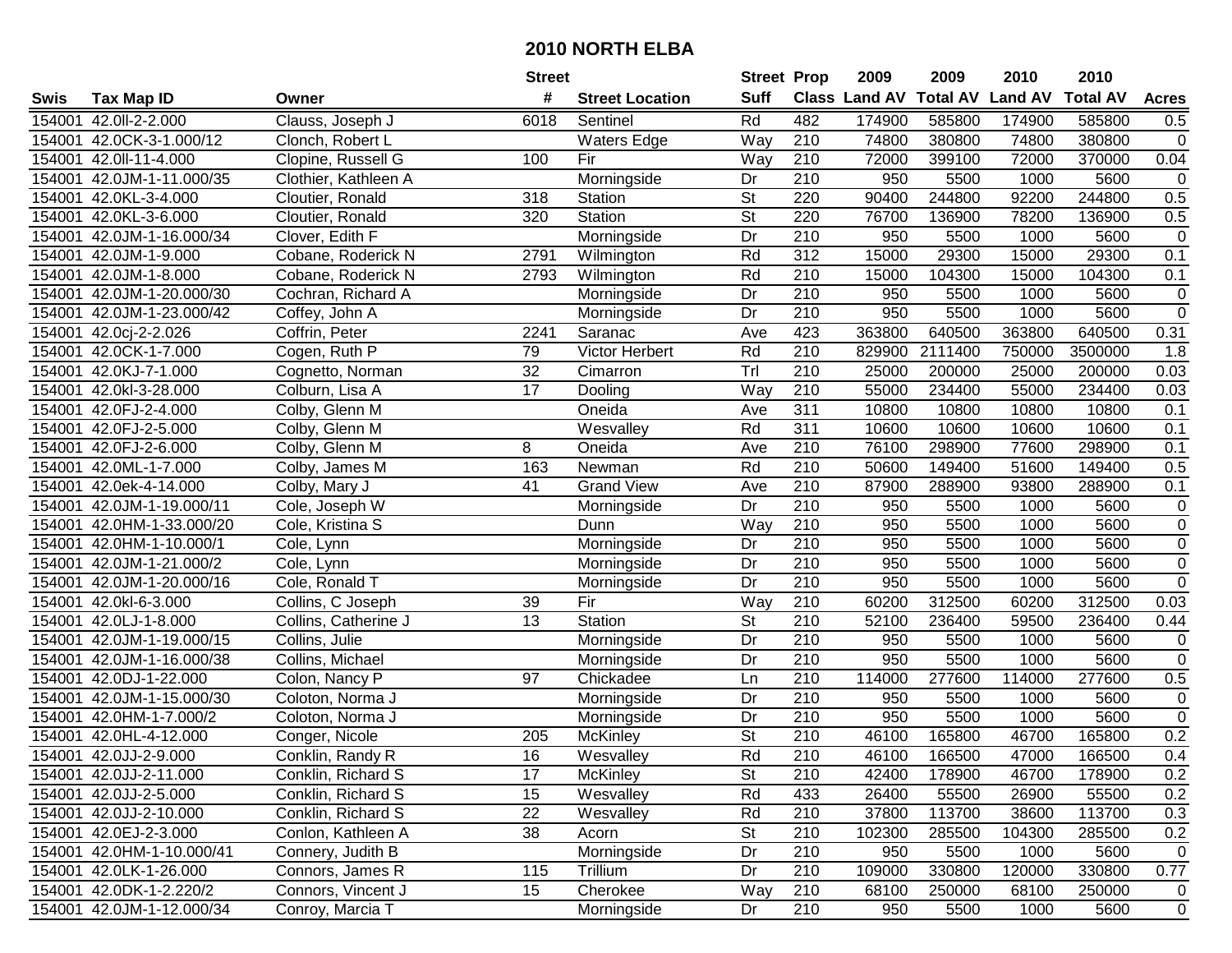|        |                           |                       | <b>Street</b> |                        | <b>Street Prop</b>       |                  | 2009                          | 2009   | 2010           | 2010            |                |
|--------|---------------------------|-----------------------|---------------|------------------------|--------------------------|------------------|-------------------------------|--------|----------------|-----------------|----------------|
| Swis   | <b>Tax Map ID</b>         | Owner                 | #             | <b>Street Location</b> | <b>Suff</b>              |                  | <b>Class Land AV Total AV</b> |        | <b>Land AV</b> | <b>Total AV</b> | <b>Acres</b>   |
| 154001 | 42.0JM-1-19.000/3         | Conti, Janet R        |               | Morningside            | Dr                       | 210              | 950                           | 5500   | 1000           | 5600            | $\overline{0}$ |
| 154001 | 42.0JM-1-15.000/45        | Conti, Janet R        |               | Morningside            | Dr                       | 210              | 950                           | 5500   | 1000           | 5600            | $\pmb{0}$      |
| 154001 | 42.0JK-2-35.000           | Conway, Joy W         | 283           | Mill Pond              | Dr                       | 210              | 37400                         | 94500  | 38200          | 94500           | 0.2            |
| 154001 | 42.0JK-2-34.000           | Conway, Joy W         |               | Mill Pond              | Dr                       | 311              | 6900                          | 6900   | 6900           | 6900            | 0.1            |
| 154001 | 42.0EK-7-2.000            | Conway, Lewis         | 31            | Oneida                 | Ave                      | 210              | 172100                        | 403500 | 168300         | 403500          | 0.38           |
| 154001 | 42.0HL-1-3.000            | Conway, Lewis A       | 2665          | Main                   | <b>St</b>                | 482              | 141600                        | 215800 | 141600         | 215800          | 0.2            |
| 154001 | 42.0HL-1-4.000            | Conway, Lewis A       |               | Parkside               | Dr                       | 311              | 11100                         | 11100  | 11100          | 11100           | 0.1            |
| 154001 | 42.0FK-1-2.000            | Conway, Lewis A       |               | Oneida                 | Ave                      | 311              | 67400                         | 67400  | 67400          | 67400           | 0.2            |
| 154001 | 42.0ek-7-3.100            | Conway, Lewis A       |               | Elm                    | $\overline{\mathsf{St}}$ | 311              | 38000                         | 38000  | 38800          | 38800           | 0.18           |
| 154001 | 42.0HM-1-6.000/33         | Cook, Thorsten        |               | Morningside            | Dr                       | 210              | 950                           | 5500   | 1000           | 5600            | $\pmb{0}$      |
| 154001 | 42.0HM-1-9.000/28         | Cook, Thorsten        |               | Morningside            | Dr                       | 210              | 950                           | 5500   | 1000           | 5600            | $\pmb{0}$      |
| 154001 | 42.0KL-4-9.000            | Cookenham, Walter S   | 6074          | Sentinel               | Rd                       | 210              | 46200                         | 177600 | 47200          | 177600          | 0.2            |
| 154001 | 42.0JM-1-18.000/10        | Cooney, Jeanne M      |               | Morningside            | Dr                       | 210              | 950                           | 5500   | 1000           | 5600            | $\pmb{0}$      |
| 154001 | 42.0JM-1-16.000/18        | Coonradt, Harold L    |               | Morningside            | Dr                       | 210              | 950                           | 5500   | 1000           | 5600            | $\pmb{0}$      |
| 154001 | 42.0JM-1-14.000/30        | Cooper, Jeanne L      |               | Morningside            | Dr                       | $\overline{210}$ | 950                           | 5500   | 1000           | 5600            | $\pmb{0}$      |
| 154001 | 42.0JM-1-16.000/4         | Cooper, Scott         |               | Morningside            | Dr                       | 210              | 950                           | 5500   | 1000           | 5600            | $\pmb{0}$      |
| 154001 | 42.0JM-1-15.000/10        | Cooper, Webb S        |               | Morningside            | Dr                       | $\overline{210}$ | 950                           | 5500   | 1000           | 5600            | $\pmb{0}$      |
| 154001 | 42.0JM-1-25.000/5         | Cooper, Webb S        |               | Morningside            | Dr                       | 210              | 950                           | 5500   | 1000           | 5600            | $\pmb{0}$      |
| 154001 | 42.0JM-1-21.000/13        | Cooper, Webb S        |               | Morningside            | Dr                       | 210              | 950                           | 5500   | 1000           | 5600            | $\pmb{0}$      |
| 154001 | 42.0JM-1-15.000/11        | Cooper, Webb S        |               | Morningside            | Dr                       | 210              | 950                           | 5500   | 1000           | 5600            | $\pmb{0}$      |
| 154001 | 42.0HM-1-38.000/32        | Cooper, Whylen G      |               | Lake Placid Club       | Way                      | 210              | 950                           | 5500   | 1000           | 5600            | $\overline{0}$ |
| 154001 | 42.0CK-1-12.000           | Cooperberg, Jack      | 79            | Seneca                 | Trl                      | 210              | 100700                        | 280000 | 161000         | 280000          | 0.22           |
| 154001 | 42.0JM-1-13.000/26        | Cornish, Edward D     |               | Morningside            | Dr                       | 210              | 950                           | 5500   | 1000           | 5600            | $\pmb{0}$      |
| 154001 | 42.0JM-1-13.000/38        | Cornish, Edward D     |               | Morningside            | Dr                       | 210              | 950                           | 5500   | 1000           | 5600            | $\pmb{0}$      |
| 154001 | 42.0JM-1-21.000/30        | Correll, Chloe A      |               | Morningside            | Dr                       | $\overline{210}$ | 950                           | 5500   | 1000           | 5600            | $\overline{0}$ |
| 154001 | 42.0JK-2-23.000           | Corrow, Gerald D      | 136           | McKinley               | $\overline{\mathsf{St}}$ | 210              | 29000                         | 135700 | 29600          | 135700          | 0.15           |
| 154001 | 42.0JK-2-9.000            | Corrow, John C        | 72            | McKinley               | $\overline{\mathsf{St}}$ | 210              | 28700                         | 89700  | 29300          | 89700           | 0.2            |
| 154001 | 42.0JK-2-8.000            | Corrow, John C        | 70            | McKinley               | $\overline{\mathsf{St}}$ | 210              | 28700                         | 89700  | 29300          | 89700           | 0.2            |
| 154001 | 42.0DK-3-3.000            | Corso, Clifford D     | 58            | Stevens                | Rd                       | 210              | 191000                        | 925000 | 194800         | 925000          | 0.9            |
| 154001 | 42.0BL-2-8.000/4          | Corwin, Garrison R Jr | 40            | Harbor                 | Ln                       | $\overline{210}$ | 62300                         | 302500 | 62300          | 302500          | 0              |
| 154001 | 42.0LL-13-2.000           | Coryea, Ian M         | 118           | Fir                    | Way                      | 210              | 68500                         | 373100 | 68500          | 310000          | 0.03           |
| 154001 | 42.0jm-1-18.000/40        | Cosgrove, Colleen     |               | Morningside            | Dr                       | 210              | 950                           | 5500   | 1000           | 5600            | 0              |
| 154001 | 42.0JM-1-19.000/22        | Cosgrove, Colleen     |               | Morningside            | $\overline{Dr}$          | 210              | 950                           | 5500   | 1000           | 5600            | $\overline{0}$ |
|        | 154001 42.0JM-1-17.000/38 | Cosgrove, Colleen     |               | Morningside            | $\overline{Dr}$          | $\overline{210}$ | 950                           | 5500   | 1000           | 5600            | $\overline{0}$ |
|        | 154001 42.0JM-1-17.000/44 | Costa, Jose E         |               | Morningside            | Dr                       | 210              | 950                           | 5500   | 1000           | 5600            | 0              |
|        | 154001 42.0HM-1-8.000/35  | Couch, Terry E        |               | Morningside            | Dr                       | 210              | 950                           | 5500   | 1000           | 5600            | 0              |
|        | 154001 42.0BL-2-8.000/3   | Coughlin, Kevin       | 40            | Harbor                 | Ln                       | 210              | 57000                         | 385200 | 57000          | 385200          | 0              |
|        | 154001 42.0JM-1-20.000/41 | Covert, Frederick     |               | Morningside            | Dr                       | 210              | 950                           | 5500   | 1000           | 5600            | $\mathbf 0$    |
|        | 154001 42.0EJ-3-12.000    | Cowles, Steven G      | 332           | Wesvalley              | Rd                       | 210              | 120600                        | 245000 | 123000         | 235000          | 0.28           |
|        | 154001 42.0DL-1-3.200/2   | Cox, David W          |               | <b>Swiss</b>           | Rd                       | 210              | 93400                         | 634700 | 93400          | 634700          | 0              |
|        | 154001 42.0ck-1-16.002    | Coyle, Mary K         | 120           | Victor Herbert         | Rd                       | 210              | 212500                        | 971200 | 362500         | 971200          | 1.31           |
|        | 154001 42.0HM-1-40.000/41 | Coyle, Michael L      |               | Lake Placid Club       | Way                      | 210              | 950                           | 5500   | 1000           | 5600            | $\mathbf 0$    |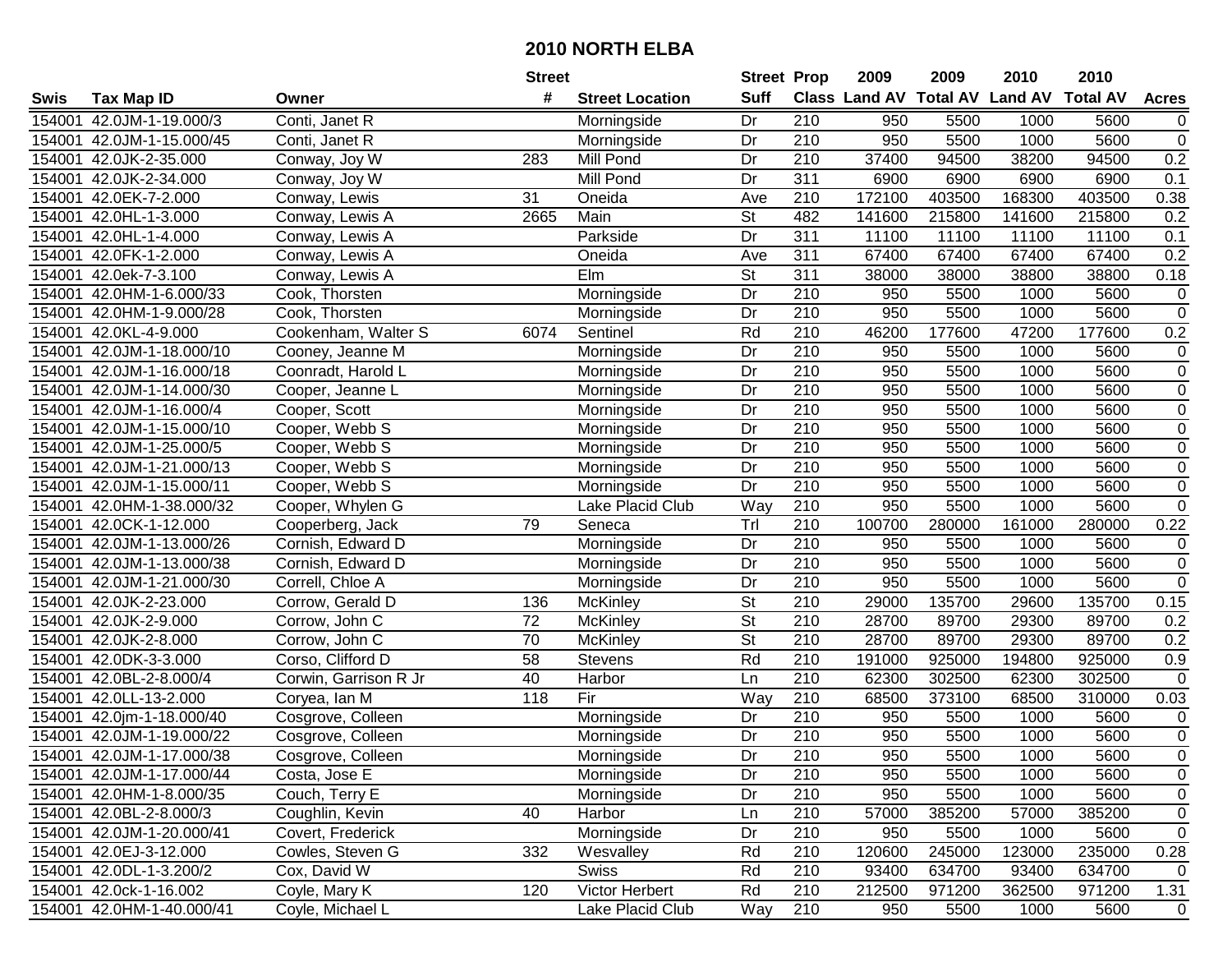|        |                           |                            | <b>Street</b>   |                        | <b>Street Prop</b>       |                  | 2009                          | 2009   | 2010           | 2010            |                |
|--------|---------------------------|----------------------------|-----------------|------------------------|--------------------------|------------------|-------------------------------|--------|----------------|-----------------|----------------|
| Swis   | <b>Tax Map ID</b>         | Owner                      | #               | <b>Street Location</b> | <b>Suff</b>              |                  | <b>Class Land AV Total AV</b> |        | <b>Land AV</b> | <b>Total AV</b> | <b>Acres</b>   |
| 154001 | 42.0HM-1-31.000/16        | Coyle, Michael L           |                 | Dunn                   | Way                      | 210              | 950                           | 5500   | 1000           | 5600            | $\mathbf 0$    |
| 154001 | 42.0FM-2-9.000            | Coyne, W Carroll           | 58              | Garden                 | Way                      | 210              | 94300                         | 479800 | 94300          | 479800          | 0.1            |
| 154001 | 42.0HM-1-39.000/4         | Crandall-Luby, Pamela      |                 | Lake Placid Club       | Way                      | 210              | 950                           | 5500   | 1000           | 5600            | 0              |
| 154001 | 42.0HM-1-8.000/29         | Crandall, Gardner          |                 | Morningside            | Dr                       | 210              | 950                           | 5500   | 1000           | 5600            | $\overline{0}$ |
| 154001 | 42.0JM-1-22.000/39        | Cranston, Andrew V Jr      |                 | Morningside            | Dr                       | $\overline{210}$ | 950                           | 5500   | 1000           | 5600            | $\overline{0}$ |
| 154001 | 42.0HM-1-28.000/7         | Crawford, Jo Ellen         |                 | Dunn                   | Way                      | $\overline{210}$ | 950                           | 5500   | 1000           | 5600            | $\overline{0}$ |
| 154001 | 42.0dk-1-6.000            | CRE JV Mixed 15 NY3 Branch | 2297            | Saranac                | Ave                      | 462              | 406100                        | 698600 | 406100         | 698600          | 0.5            |
| 154001 | 42.0JM-1-18.000/33        | Crilly, Patricia A         |                 | Morningside            | Dr                       | 210              | 950                           | 5500   | 1000           | 5600            | $\pmb{0}$      |
| 154001 | 42.0HM-1-39.000/12        | Crilly, Patricia A         |                 | Lake Placid Club       | Way                      | 210              | 950                           | 5500   | 1000           | 5600            | $\pmb{0}$      |
| 154001 | 42.0JM-1-15.000/38        | Crisafulli, Frank          |                 | Morningside            | Dr                       | $\overline{210}$ | 950                           | 5500   | 1000           | 5600            | $\pmb{0}$      |
| 154001 | 42.0HM-1-38.000/34        | Crisafulli, Mark           |                 | Lake Placid Club       | Way                      | 210              | 950                           | 5500   | 1000           | 5600            | $\pmb{0}$      |
| 154001 | 42.0HM-1-33.000/27        | Crisafulli, Mark A         |                 | Dunn                   | Way                      | 210              | 950                           | 5500   | 1000           | 5600            | $\pmb{0}$      |
| 154001 | 42.0HM-1-33.000/26        | Crisafulli, Mark A         |                 | Dunn                   | Way                      | $\overline{210}$ | 950                           | 5500   | 1000           | 5600            | $\overline{0}$ |
| 154001 | 42.0HM-1-6.000/10         | Crofoot, Kenton D          |                 | Morningside            | Dr                       | 210              | 950                           | 5500   | 1000           | 5600            | $\pmb{0}$      |
| 154001 | 42.0JM-1-16.000/26        | Cromie, Robert Mrs         |                 | Morningside            | Dr                       | $\overline{210}$ | 950                           | 5500   | 1000           | 5600            | $\overline{0}$ |
| 154001 | 42.0HL-7-6.000            | Cronk, George H Jr         | 30              | Searle                 | Ln                       | 411              | 43000                         | 196400 | 43000          | 196400          | 0.2            |
| 154001 | 42.0HL-7-7.000            | Cronk, George H Jr         |                 | Parkside               | Dr                       | $\overline{311}$ | 22800                         | 22800  | 22800          | 22800           | 0.1            |
| 154001 | 42.0JM-1-22.000/23        | Crounse, John A            |                 | Morningside            | Dr                       | 210              | 950                           | 5500   | 1000           | 5600            | $\pmb{0}$      |
| 154001 | 42.0FL-1-9.000            | Crowley, Robert J          | 2515            | Main                   | <b>St</b>                | 482              | 435200                        | 834200 | 435200         | 834200          | 0.2            |
| 154001 | 42.0JM-1-22.000/29        | Cruickshank, James         |                 | Morningside            | Dr                       | 210              | 950                           | 5500   | 1000           | 5600            | $\pmb{0}$      |
| 154001 | 42.0CK-2-2.000/2          | Cullen, Michael            |                 | Victor Herbert         | Rd                       | 210              | 83200                         | 238000 | 83200          | 238000          | $\overline{0}$ |
| 154001 | 42.0HM-1-20.000           | Cummings Richard F         |                 | Dunn                   | Way                      | 210              | 55900                         | 561100 | 58600          | 235400          | 0.08           |
| 154001 | 42.0HM-1-31.000/8         | Cummings, Kelliann         |                 | Dunn                   | Way                      | 210              | 950                           | 5500   | 1000           | 5600            | $\pmb{0}$      |
| 154001 | 42.0JM-1-13.000/11        | Cummings, Lee              |                 | Morningside            | Dr                       | 210              | 950                           | 5500   | 1000           | 5600            | $\pmb{0}$      |
| 154001 | 42.0EK-5-21.100           | Cummings, Richard D        | 90              | Elm                    | $\overline{\mathsf{St}}$ | $\overline{210}$ | 62900                         | 276200 | 100000         | 276200          | 0.17           |
| 154001 | 42.0JM-1-18.000/16        | Cunningham, Janette        |                 | Morningside            | Dr                       | 210              | 950                           | 5500   | 1000           | 5600            | $\mathbf 0$    |
| 154001 | 42.0GL-2-21.000           | Cunningham, Patrick J      | 2599            | Main                   | $\overline{\mathsf{St}}$ | 482              | 221400                        | 713400 | 221400         | 713400          | 0.1            |
| 154001 | 42.0GL-2-19.000           | Cunningham, Patrick J      | 2609            | Main                   | <b>St</b>                | 210              | 195500                        | 476800 | 199400         | 476800          | 0.1            |
| 154001 | 42.0JM-1-25.000/49        | Cunningham, Timothy G      |                 | Morningside            | $\overline{Dr}$          | $\overline{210}$ | 950                           | 5500   | 1000           | 5600            | $\mathbf 0$    |
| 154001 | 42.0LK-1-12.000           | Curaj, Jindrich            |                 | <b>Blueberry Ridge</b> | Rd                       | 311              | 81500                         | 81500  | 81500          | 81500           | 0.39           |
| 154001 | 42.0kl-6-2.000            | Curley, Todd C             | $\overline{39}$ | Fir                    | Way                      | 210              | 60200                         | 312500 | 60200          | 312500          | 0.03           |
| 154001 | 42.0HM-1-35.000/4         | Currie, Mary M             |                 | Dunn                   | Way                      | 210              | 950                           | 5500   | 1000           | 5600            | $\mathbf 0$    |
| 154001 | 42.0JL-1-7.000            | Curry, Catherine           | 12              | McCasland              | Way                      | 210              | 26100                         | 95100  | 26600          | 95100           | 0.1            |
|        | 154001 42.0HM-1-26.000/24 | Curtin, Edward             |                 | Dunn                   | <b>Way</b>               | 210              | 950                           | 5500   | 1000           | 5600            | $\pmb{0}$      |
|        | 154001 42.0fk-5-6.000     | Curtis, Zay B III          | 44              | Marcy                  | Rd                       | 210              | 157900                        | 497200 | 161000         | 497200          | 0.5            |
|        | 154001 42.0JM-1-14.000/11 | Cusato, Edward P           |                 | Morningside            | Dr                       | 210              | 950                           | 5500   | 1000           | 5600            | 0              |
|        | 154001 42.0HM-1-39.000/36 | Cuttita Jean M             |                 | Lake Placid Club       | Way                      | 210              | 950                           | 5500   | 1000           | 5600            | 0              |
|        | 154001 42.0JM-1-24.000/3  | Cuttita, Robert J          |                 | Morningside            | Dr                       | 210              | 950                           | 5500   | 1000           | 5600            | $\pmb{0}$      |
|        | 154001 42.0FK-2-1.000     | D Marie & Co LLC           | 79              | <b>Grand View</b>      | Ave                      | 210              | 82300                         | 282400 | 93800          | 282400          | 0.1            |
|        | 154001 42.0EJ-3-15.000    | d'Avignon, Deborah         | 21              | Sheldrake              | Way                      | 210              | 79100                         | 140200 | 80700          | 140200          | 0.2            |
|        | 154001 42.0EJ-3-4.000     | d'Avignon, Deborah         |                 | Acorn                  | St                       | 311              | 31000                         | 31000  | 31000          | 31000           | 0.34           |
|        | 154001 42.0DK-6-5.000     | D&H Properties of NY LLC   |                 | Saranac                | Ave                      | 330              | 60900                         | 60900  | 62100          | 62100           | 0.1            |
|        |                           |                            |                 |                        |                          |                  |                               |        |                |                 |                |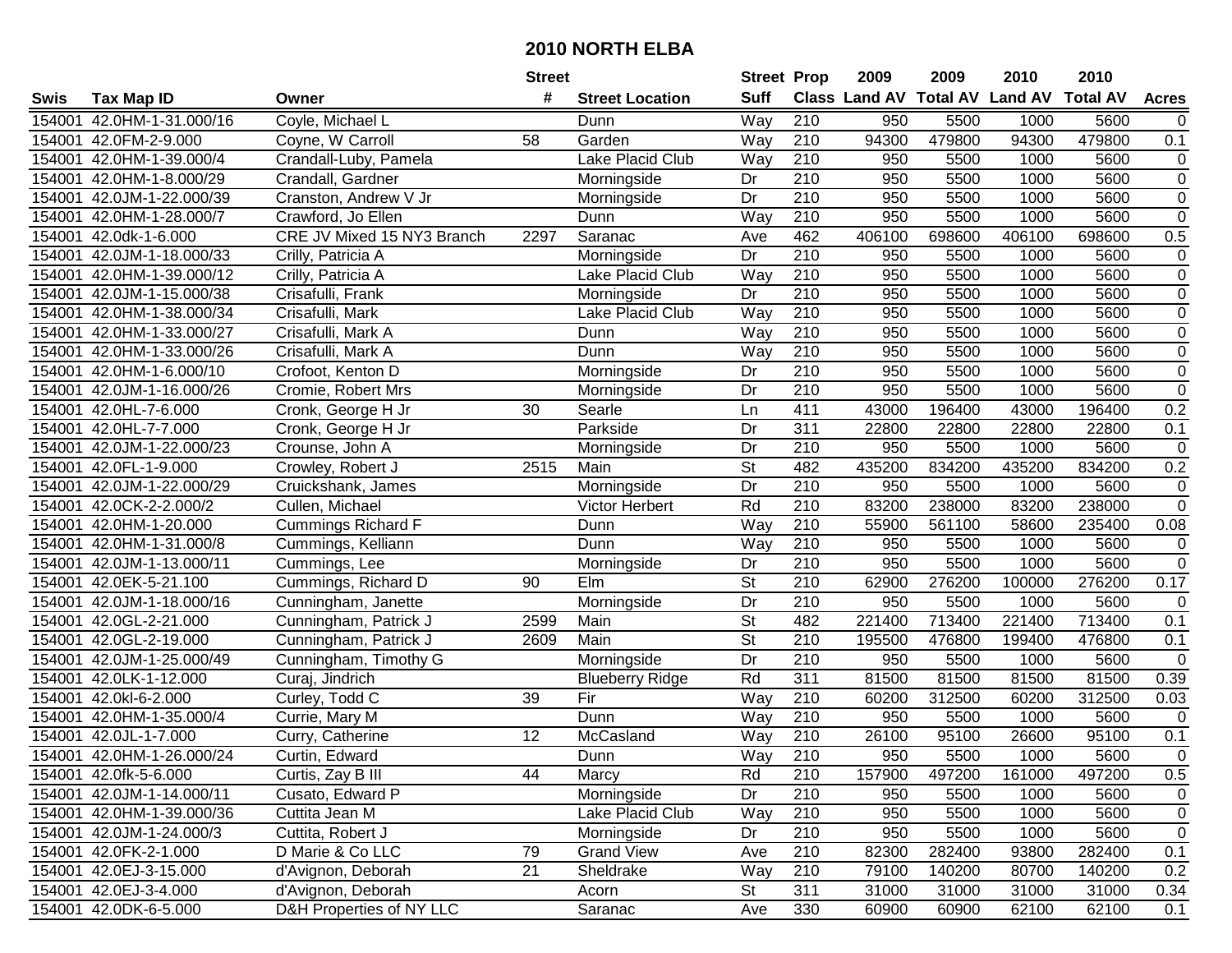| #<br><b>Suff</b><br><b>Total AV</b><br>Class Land AV<br><b>Land AV</b><br><b>Total AV</b><br><b>Acres</b><br><b>Tax Map ID</b><br><b>Street Location</b><br>Swis<br>Owner<br>D&H Properties of NY LLC<br>483<br>2358<br>268300<br>771500<br>268300<br>771500<br>154001<br>42.0dk-6-4.000<br>Saranac<br>Ave<br>0.3<br>154001<br>42.0HL-7-27.100<br>Parkside<br>Dr<br>220<br>11800<br>83400<br>11800<br>83400<br>0.1<br>D&J Projects LLC<br>115<br>42.0EJ-3-6.000<br>Sheldrake<br>Way<br>70300<br>119000<br>119000<br>0.41<br>154001<br>Daby, Cheri<br>22<br>210<br>70300<br>Rd<br>210<br>38800<br>105600<br>39600<br>105600<br>0.5<br>154001<br>42.0LL-2-3.000<br>Daby, Dale S<br>6012<br>Sentinel<br>0.3<br>42.0KL-3-21.000<br>Daby, Donna M<br>210<br>61500<br>105000<br>52500<br>105000<br>154001<br>254<br>Hurley<br>Ave<br>$\overline{\mathsf{St}}$<br>$\overline{210}$<br>0.6<br>154001<br>42.0EJ-3-14.000<br>Daby, Gary F<br>18<br>203600<br>315000<br>222200<br>300000<br>Nash<br>Trillium<br>0.54<br>42.0LK-1-22.000<br>Daby, Kimball F<br>210<br>75600<br>220700<br>85000<br>225800<br>154001<br>102<br>Dr<br>210<br>0.2<br>42.0JK-2-32.000<br>293<br><b>Mill Pond</b><br>$\overline{Dr}$<br>41900<br>144100<br>42800<br>144100<br>154001<br>Daby, Margaret W<br>$\overline{\mathsf{St}}$<br>220<br>38700<br>0.2<br>42.0hl-4-16.000<br>187<br>McKinley<br>161500<br>39400<br>161500<br>154001<br>Daby, Patricia L<br>Rd<br>210<br>0.63<br>42.0lj-1-7.100<br>360<br>Old Military<br>66600<br>183300<br>154001<br>Daby, Tracy<br>Dr<br>210<br>5500<br>154001<br>42.0HM-1-6.000/2<br>Dailey, James A<br>950<br>1000<br>5600<br>$\pmb{0}$<br>Morningside<br><b>St</b><br>1385700<br>340800<br>1385700<br>0.25<br>42.0HL-6-25.026<br>2711<br>486<br>340800<br>154001<br>Dake Bros Inc<br>Main<br>$\overline{210}$<br>Dr<br>950<br>5500<br>5600<br>154001<br>42.0JM-1-17.000/47<br>Dalger, Donald<br>1000<br>$\mathbf 0$<br>Morningside<br>210<br>$\pmb{0}$<br>42.0HM-1-26.000/10<br>Way<br>950<br>5500<br>1000<br>5600<br>154001<br>Dalton, Justine L<br>Dunn<br>Rd<br>220<br>431300<br>431300<br>154001<br>42.0CL-3-12.000<br>113900<br>116200<br>0.4<br>Damp, Anne W<br>49<br>Norton<br>464<br>42.0DJ-4-4.000<br>Saranac<br>213600<br>729900<br>213600<br>729900<br>0.5<br>154001<br>Damp, Charles E III<br>2208<br>Ave<br>280<br>25<br>Way<br>154001<br>42.0EJ-3-5.000<br>Damp, Raymond F<br>Sheldrake<br>200000<br>400000<br>200000<br>400000<br>0.4<br>42.0CK-3-1.000/8<br>Way<br>210<br>75300<br>385800<br>75300<br>385800<br>$\pmb{0}$<br>154001<br>Dangelo, Dan<br><b>Waters Edge</b><br>$\pmb{0}$<br>950<br>154001<br>42.0JM-1-22.000/3<br>Darby, James Schatz F<br>210<br>5500<br>1000<br>5600<br>Morningside<br>Dr<br>0.15<br>154001<br>42.0JL-9-2.000<br>Darrah & Darrah Inc<br>6138<br>Sentinel<br>Rd<br>433<br>59000<br>148600<br>59000<br>148600<br>Rd<br>330<br>100<br>0.02<br>154001<br>42.0JL-9-3.200<br>Darrah & Darrah Inc<br>Sentinel<br>100<br>100<br>100<br>$\pmb{0}$<br>154001<br>42.0HM-1-27.000/24<br>Dauchy Family Trust<br>Way<br>210<br>950<br>5500<br>1000<br>5600<br>Dunn<br>$\pmb{0}$<br>210<br>154001<br>42.0HM-1-27.000/23<br>Way<br>950<br>5500<br>1000<br>5600<br>Dauchy Family Trust<br>Dunn<br>$\pmb{0}$<br>42.0HM-1-32.000/9<br>Davidson-Sheldon, Susanne<br>210<br>950<br>5500<br>5600<br>154001<br>Dunn<br>Way<br>1000<br>$\overline{210}$<br>132700<br>Rd<br>450000<br>465000<br>0.7<br>154001<br>42.0DK-2-3.000<br>43<br>Stevens<br>135400<br>Davila, Robert C<br>Way<br>210<br>42.0FM-2-6.000<br>58<br>120900<br>600000<br>120900<br>600000<br>0.13<br>154001<br>Davis, Frances K<br>Garden<br>Way<br>210<br>5500<br>$\mathbf 0$<br>154001<br>42.0HM-1-33.000/48<br>Dunn<br>950<br>1000<br>5600<br>Davis, Joan E<br>500000<br>1000000<br>500000<br>1000000<br>154001<br>42.0GM-4-2.000<br>95<br>Lake Placid Club<br>210<br>0.54<br>Davis, Paul J<br>Way<br>$\overline{\mathsf{St}}$<br>42.0EL-1-2.000<br>2409<br>Main<br>481<br>400700<br>892500<br>400700<br>892500<br>154001<br>Day, Peter E<br>0.14<br>$\overline{\mathsf{St}}$<br>421<br>328800<br>1085100<br>328800<br>42.0GL-2-12.000<br>2653<br>Main<br>1085100<br>0.38<br>154001<br><b>DBC</b> Enterprises Inc<br>210<br>$\overline{Dr}$<br>5500<br>1000<br>$\mathbf 0$<br>154001<br>42.0HM-1-6.000/25<br>950<br>5600<br>Dean, Daniel J<br>Morningside<br>779600<br>779600<br>0.7<br>42.0CK-1-11.000<br>Rd<br>210<br>391500<br>399300<br>154001<br>DeAngelis Patricia B<br>160<br>Victor Herbert<br>Rd<br>311<br>154001<br>42.0cl-1-1.000<br>Signal Hill<br>230000<br>230000<br>234600<br>234600<br>0.6<br>DeAngelis, Patricia B<br>210<br>$\overline{Dr}$<br>$\pmb{0}$<br>154001 42.0JM-1-24.000/31<br>950<br>5500<br>1000<br>5600<br>Decker, Edward W<br>Morningside<br>0.13<br>154001 42.0MJ-1-7.000<br>Decker, Henry E<br>333<br>Old Military<br>Rd<br>311<br>10400<br>10400<br>10400<br>10400<br>Rd<br>210<br>154001 42.0MJ-1-8.100<br>Decker, Margaret A<br>329<br>Old Military<br>57600<br>174400<br>58800<br>174400<br>0.28<br>Lake Placid Club<br>Way<br>210<br>154001 42.0HM-1-36.000/9<br>Decker, Richard F<br>950<br>5500<br>1000<br>5600<br>0<br>154001 42.0JJ-1-12.000<br>204<br>Mill Pond<br>Dr<br>210<br>65700<br>110500<br>67000<br>110500<br>0.4<br>Decker, Roberta J<br>Decker, William<br>Fir<br>Way<br>210<br>347100<br>154001 42.0LL-7-1.000<br>125<br>64900<br>64900<br>347100<br>0.04<br>Morningside<br>210<br>$\mathbf 0$<br>154001 42.0JM-1-18.000/30<br>Deeb, Michael J<br>Dr<br>950<br>5500<br>1000<br>5600<br>258<br>220<br>69300<br>161600<br>154001 42.0KL-3-22.002<br>DeForest, William<br>Hurley<br>70700<br>161600<br>0.28<br>Ave<br>Morningside<br>210<br>154001 42.0JM-1-13.000/52<br>Degan, Edward<br>Dr<br>950<br>5500<br>1000<br>5600<br>$\mathbf 0$ |  | <b>Street</b> | <b>Street Prop</b> | 2009 | 2009 | 2010 | 2010 |  |
|-----------------------------------------------------------------------------------------------------------------------------------------------------------------------------------------------------------------------------------------------------------------------------------------------------------------------------------------------------------------------------------------------------------------------------------------------------------------------------------------------------------------------------------------------------------------------------------------------------------------------------------------------------------------------------------------------------------------------------------------------------------------------------------------------------------------------------------------------------------------------------------------------------------------------------------------------------------------------------------------------------------------------------------------------------------------------------------------------------------------------------------------------------------------------------------------------------------------------------------------------------------------------------------------------------------------------------------------------------------------------------------------------------------------------------------------------------------------------------------------------------------------------------------------------------------------------------------------------------------------------------------------------------------------------------------------------------------------------------------------------------------------------------------------------------------------------------------------------------------------------------------------------------------------------------------------------------------------------------------------------------------------------------------------------------------------------------------------------------------------------------------------------------------------------------------------------------------------------------------------------------------------------------------------------------------------------------------------------------------------------------------------------------------------------------------------------------------------------------------------------------------------------------------------------------------------------------------------------------------------------------------------------------------------------------------------------------------------------------------------------------------------------------------------------------------------------------------------------------------------------------------------------------------------------------------------------------------------------------------------------------------------------------------------------------------------------------------------------------------------------------------------------------------------------------------------------------------------------------------------------------------------------------------------------------------------------------------------------------------------------------------------------------------------------------------------------------------------------------------------------------------------------------------------------------------------------------------------------------------------------------------------------------------------------------------------------------------------------------------------------------------------------------------------------------------------------------------------------------------------------------------------------------------------------------------------------------------------------------------------------------------------------------------------------------------------------------------------------------------------------------------------------------------------------------------------------------------------------------------------------------------------------------------------------------------------------------------------------------------------------------------------------------------------------------------------------------------------------------------------------------------------------------------------------------------------------------------------------------------------------------------------------------------------------------------------------------------------------------------------------------------------------------------------------------------------------------------------------------------------------------------------------------------------------------------------------------------------------------------------------------------------------------------------------------------------------------------------------------------------------------------------------------------------------------------------------------------------------------------------------------------------------------------------------------------------------------------------------------------------------------------------------------------------------------------------------------------------------------------------------------------------------------------------------------------------------------------------------------------------------------------------------------------------------------------------------------------------------------------------------------------------------------------------------------|--|---------------|--------------------|------|------|------|------|--|
|                                                                                                                                                                                                                                                                                                                                                                                                                                                                                                                                                                                                                                                                                                                                                                                                                                                                                                                                                                                                                                                                                                                                                                                                                                                                                                                                                                                                                                                                                                                                                                                                                                                                                                                                                                                                                                                                                                                                                                                                                                                                                                                                                                                                                                                                                                                                                                                                                                                                                                                                                                                                                                                                                                                                                                                                                                                                                                                                                                                                                                                                                                                                                                                                                                                                                                                                                                                                                                                                                                                                                                                                                                                                                                                                                                                                                                                                                                                                                                                                                                                                                                                                                                                                                                                                                                                                                                                                                                                                                                                                                                                                                                                                                                                                                                                                                                                                                                                                                                                                                                                                                                                                                                                                                                                                                                                                                                                                                                                                                                                                                                                                                                                                                                                                                                                                     |  |               |                    |      |      |      |      |  |
|                                                                                                                                                                                                                                                                                                                                                                                                                                                                                                                                                                                                                                                                                                                                                                                                                                                                                                                                                                                                                                                                                                                                                                                                                                                                                                                                                                                                                                                                                                                                                                                                                                                                                                                                                                                                                                                                                                                                                                                                                                                                                                                                                                                                                                                                                                                                                                                                                                                                                                                                                                                                                                                                                                                                                                                                                                                                                                                                                                                                                                                                                                                                                                                                                                                                                                                                                                                                                                                                                                                                                                                                                                                                                                                                                                                                                                                                                                                                                                                                                                                                                                                                                                                                                                                                                                                                                                                                                                                                                                                                                                                                                                                                                                                                                                                                                                                                                                                                                                                                                                                                                                                                                                                                                                                                                                                                                                                                                                                                                                                                                                                                                                                                                                                                                                                                     |  |               |                    |      |      |      |      |  |
|                                                                                                                                                                                                                                                                                                                                                                                                                                                                                                                                                                                                                                                                                                                                                                                                                                                                                                                                                                                                                                                                                                                                                                                                                                                                                                                                                                                                                                                                                                                                                                                                                                                                                                                                                                                                                                                                                                                                                                                                                                                                                                                                                                                                                                                                                                                                                                                                                                                                                                                                                                                                                                                                                                                                                                                                                                                                                                                                                                                                                                                                                                                                                                                                                                                                                                                                                                                                                                                                                                                                                                                                                                                                                                                                                                                                                                                                                                                                                                                                                                                                                                                                                                                                                                                                                                                                                                                                                                                                                                                                                                                                                                                                                                                                                                                                                                                                                                                                                                                                                                                                                                                                                                                                                                                                                                                                                                                                                                                                                                                                                                                                                                                                                                                                                                                                     |  |               |                    |      |      |      |      |  |
|                                                                                                                                                                                                                                                                                                                                                                                                                                                                                                                                                                                                                                                                                                                                                                                                                                                                                                                                                                                                                                                                                                                                                                                                                                                                                                                                                                                                                                                                                                                                                                                                                                                                                                                                                                                                                                                                                                                                                                                                                                                                                                                                                                                                                                                                                                                                                                                                                                                                                                                                                                                                                                                                                                                                                                                                                                                                                                                                                                                                                                                                                                                                                                                                                                                                                                                                                                                                                                                                                                                                                                                                                                                                                                                                                                                                                                                                                                                                                                                                                                                                                                                                                                                                                                                                                                                                                                                                                                                                                                                                                                                                                                                                                                                                                                                                                                                                                                                                                                                                                                                                                                                                                                                                                                                                                                                                                                                                                                                                                                                                                                                                                                                                                                                                                                                                     |  |               |                    |      |      |      |      |  |
|                                                                                                                                                                                                                                                                                                                                                                                                                                                                                                                                                                                                                                                                                                                                                                                                                                                                                                                                                                                                                                                                                                                                                                                                                                                                                                                                                                                                                                                                                                                                                                                                                                                                                                                                                                                                                                                                                                                                                                                                                                                                                                                                                                                                                                                                                                                                                                                                                                                                                                                                                                                                                                                                                                                                                                                                                                                                                                                                                                                                                                                                                                                                                                                                                                                                                                                                                                                                                                                                                                                                                                                                                                                                                                                                                                                                                                                                                                                                                                                                                                                                                                                                                                                                                                                                                                                                                                                                                                                                                                                                                                                                                                                                                                                                                                                                                                                                                                                                                                                                                                                                                                                                                                                                                                                                                                                                                                                                                                                                                                                                                                                                                                                                                                                                                                                                     |  |               |                    |      |      |      |      |  |
|                                                                                                                                                                                                                                                                                                                                                                                                                                                                                                                                                                                                                                                                                                                                                                                                                                                                                                                                                                                                                                                                                                                                                                                                                                                                                                                                                                                                                                                                                                                                                                                                                                                                                                                                                                                                                                                                                                                                                                                                                                                                                                                                                                                                                                                                                                                                                                                                                                                                                                                                                                                                                                                                                                                                                                                                                                                                                                                                                                                                                                                                                                                                                                                                                                                                                                                                                                                                                                                                                                                                                                                                                                                                                                                                                                                                                                                                                                                                                                                                                                                                                                                                                                                                                                                                                                                                                                                                                                                                                                                                                                                                                                                                                                                                                                                                                                                                                                                                                                                                                                                                                                                                                                                                                                                                                                                                                                                                                                                                                                                                                                                                                                                                                                                                                                                                     |  |               |                    |      |      |      |      |  |
|                                                                                                                                                                                                                                                                                                                                                                                                                                                                                                                                                                                                                                                                                                                                                                                                                                                                                                                                                                                                                                                                                                                                                                                                                                                                                                                                                                                                                                                                                                                                                                                                                                                                                                                                                                                                                                                                                                                                                                                                                                                                                                                                                                                                                                                                                                                                                                                                                                                                                                                                                                                                                                                                                                                                                                                                                                                                                                                                                                                                                                                                                                                                                                                                                                                                                                                                                                                                                                                                                                                                                                                                                                                                                                                                                                                                                                                                                                                                                                                                                                                                                                                                                                                                                                                                                                                                                                                                                                                                                                                                                                                                                                                                                                                                                                                                                                                                                                                                                                                                                                                                                                                                                                                                                                                                                                                                                                                                                                                                                                                                                                                                                                                                                                                                                                                                     |  |               |                    |      |      |      |      |  |
|                                                                                                                                                                                                                                                                                                                                                                                                                                                                                                                                                                                                                                                                                                                                                                                                                                                                                                                                                                                                                                                                                                                                                                                                                                                                                                                                                                                                                                                                                                                                                                                                                                                                                                                                                                                                                                                                                                                                                                                                                                                                                                                                                                                                                                                                                                                                                                                                                                                                                                                                                                                                                                                                                                                                                                                                                                                                                                                                                                                                                                                                                                                                                                                                                                                                                                                                                                                                                                                                                                                                                                                                                                                                                                                                                                                                                                                                                                                                                                                                                                                                                                                                                                                                                                                                                                                                                                                                                                                                                                                                                                                                                                                                                                                                                                                                                                                                                                                                                                                                                                                                                                                                                                                                                                                                                                                                                                                                                                                                                                                                                                                                                                                                                                                                                                                                     |  |               |                    |      |      |      |      |  |
|                                                                                                                                                                                                                                                                                                                                                                                                                                                                                                                                                                                                                                                                                                                                                                                                                                                                                                                                                                                                                                                                                                                                                                                                                                                                                                                                                                                                                                                                                                                                                                                                                                                                                                                                                                                                                                                                                                                                                                                                                                                                                                                                                                                                                                                                                                                                                                                                                                                                                                                                                                                                                                                                                                                                                                                                                                                                                                                                                                                                                                                                                                                                                                                                                                                                                                                                                                                                                                                                                                                                                                                                                                                                                                                                                                                                                                                                                                                                                                                                                                                                                                                                                                                                                                                                                                                                                                                                                                                                                                                                                                                                                                                                                                                                                                                                                                                                                                                                                                                                                                                                                                                                                                                                                                                                                                                                                                                                                                                                                                                                                                                                                                                                                                                                                                                                     |  |               |                    |      |      |      |      |  |
|                                                                                                                                                                                                                                                                                                                                                                                                                                                                                                                                                                                                                                                                                                                                                                                                                                                                                                                                                                                                                                                                                                                                                                                                                                                                                                                                                                                                                                                                                                                                                                                                                                                                                                                                                                                                                                                                                                                                                                                                                                                                                                                                                                                                                                                                                                                                                                                                                                                                                                                                                                                                                                                                                                                                                                                                                                                                                                                                                                                                                                                                                                                                                                                                                                                                                                                                                                                                                                                                                                                                                                                                                                                                                                                                                                                                                                                                                                                                                                                                                                                                                                                                                                                                                                                                                                                                                                                                                                                                                                                                                                                                                                                                                                                                                                                                                                                                                                                                                                                                                                                                                                                                                                                                                                                                                                                                                                                                                                                                                                                                                                                                                                                                                                                                                                                                     |  |               |                    |      |      |      |      |  |
|                                                                                                                                                                                                                                                                                                                                                                                                                                                                                                                                                                                                                                                                                                                                                                                                                                                                                                                                                                                                                                                                                                                                                                                                                                                                                                                                                                                                                                                                                                                                                                                                                                                                                                                                                                                                                                                                                                                                                                                                                                                                                                                                                                                                                                                                                                                                                                                                                                                                                                                                                                                                                                                                                                                                                                                                                                                                                                                                                                                                                                                                                                                                                                                                                                                                                                                                                                                                                                                                                                                                                                                                                                                                                                                                                                                                                                                                                                                                                                                                                                                                                                                                                                                                                                                                                                                                                                                                                                                                                                                                                                                                                                                                                                                                                                                                                                                                                                                                                                                                                                                                                                                                                                                                                                                                                                                                                                                                                                                                                                                                                                                                                                                                                                                                                                                                     |  |               |                    |      |      |      |      |  |
|                                                                                                                                                                                                                                                                                                                                                                                                                                                                                                                                                                                                                                                                                                                                                                                                                                                                                                                                                                                                                                                                                                                                                                                                                                                                                                                                                                                                                                                                                                                                                                                                                                                                                                                                                                                                                                                                                                                                                                                                                                                                                                                                                                                                                                                                                                                                                                                                                                                                                                                                                                                                                                                                                                                                                                                                                                                                                                                                                                                                                                                                                                                                                                                                                                                                                                                                                                                                                                                                                                                                                                                                                                                                                                                                                                                                                                                                                                                                                                                                                                                                                                                                                                                                                                                                                                                                                                                                                                                                                                                                                                                                                                                                                                                                                                                                                                                                                                                                                                                                                                                                                                                                                                                                                                                                                                                                                                                                                                                                                                                                                                                                                                                                                                                                                                                                     |  |               |                    |      |      |      |      |  |
|                                                                                                                                                                                                                                                                                                                                                                                                                                                                                                                                                                                                                                                                                                                                                                                                                                                                                                                                                                                                                                                                                                                                                                                                                                                                                                                                                                                                                                                                                                                                                                                                                                                                                                                                                                                                                                                                                                                                                                                                                                                                                                                                                                                                                                                                                                                                                                                                                                                                                                                                                                                                                                                                                                                                                                                                                                                                                                                                                                                                                                                                                                                                                                                                                                                                                                                                                                                                                                                                                                                                                                                                                                                                                                                                                                                                                                                                                                                                                                                                                                                                                                                                                                                                                                                                                                                                                                                                                                                                                                                                                                                                                                                                                                                                                                                                                                                                                                                                                                                                                                                                                                                                                                                                                                                                                                                                                                                                                                                                                                                                                                                                                                                                                                                                                                                                     |  |               |                    |      |      |      |      |  |
|                                                                                                                                                                                                                                                                                                                                                                                                                                                                                                                                                                                                                                                                                                                                                                                                                                                                                                                                                                                                                                                                                                                                                                                                                                                                                                                                                                                                                                                                                                                                                                                                                                                                                                                                                                                                                                                                                                                                                                                                                                                                                                                                                                                                                                                                                                                                                                                                                                                                                                                                                                                                                                                                                                                                                                                                                                                                                                                                                                                                                                                                                                                                                                                                                                                                                                                                                                                                                                                                                                                                                                                                                                                                                                                                                                                                                                                                                                                                                                                                                                                                                                                                                                                                                                                                                                                                                                                                                                                                                                                                                                                                                                                                                                                                                                                                                                                                                                                                                                                                                                                                                                                                                                                                                                                                                                                                                                                                                                                                                                                                                                                                                                                                                                                                                                                                     |  |               |                    |      |      |      |      |  |
|                                                                                                                                                                                                                                                                                                                                                                                                                                                                                                                                                                                                                                                                                                                                                                                                                                                                                                                                                                                                                                                                                                                                                                                                                                                                                                                                                                                                                                                                                                                                                                                                                                                                                                                                                                                                                                                                                                                                                                                                                                                                                                                                                                                                                                                                                                                                                                                                                                                                                                                                                                                                                                                                                                                                                                                                                                                                                                                                                                                                                                                                                                                                                                                                                                                                                                                                                                                                                                                                                                                                                                                                                                                                                                                                                                                                                                                                                                                                                                                                                                                                                                                                                                                                                                                                                                                                                                                                                                                                                                                                                                                                                                                                                                                                                                                                                                                                                                                                                                                                                                                                                                                                                                                                                                                                                                                                                                                                                                                                                                                                                                                                                                                                                                                                                                                                     |  |               |                    |      |      |      |      |  |
|                                                                                                                                                                                                                                                                                                                                                                                                                                                                                                                                                                                                                                                                                                                                                                                                                                                                                                                                                                                                                                                                                                                                                                                                                                                                                                                                                                                                                                                                                                                                                                                                                                                                                                                                                                                                                                                                                                                                                                                                                                                                                                                                                                                                                                                                                                                                                                                                                                                                                                                                                                                                                                                                                                                                                                                                                                                                                                                                                                                                                                                                                                                                                                                                                                                                                                                                                                                                                                                                                                                                                                                                                                                                                                                                                                                                                                                                                                                                                                                                                                                                                                                                                                                                                                                                                                                                                                                                                                                                                                                                                                                                                                                                                                                                                                                                                                                                                                                                                                                                                                                                                                                                                                                                                                                                                                                                                                                                                                                                                                                                                                                                                                                                                                                                                                                                     |  |               |                    |      |      |      |      |  |
|                                                                                                                                                                                                                                                                                                                                                                                                                                                                                                                                                                                                                                                                                                                                                                                                                                                                                                                                                                                                                                                                                                                                                                                                                                                                                                                                                                                                                                                                                                                                                                                                                                                                                                                                                                                                                                                                                                                                                                                                                                                                                                                                                                                                                                                                                                                                                                                                                                                                                                                                                                                                                                                                                                                                                                                                                                                                                                                                                                                                                                                                                                                                                                                                                                                                                                                                                                                                                                                                                                                                                                                                                                                                                                                                                                                                                                                                                                                                                                                                                                                                                                                                                                                                                                                                                                                                                                                                                                                                                                                                                                                                                                                                                                                                                                                                                                                                                                                                                                                                                                                                                                                                                                                                                                                                                                                                                                                                                                                                                                                                                                                                                                                                                                                                                                                                     |  |               |                    |      |      |      |      |  |
|                                                                                                                                                                                                                                                                                                                                                                                                                                                                                                                                                                                                                                                                                                                                                                                                                                                                                                                                                                                                                                                                                                                                                                                                                                                                                                                                                                                                                                                                                                                                                                                                                                                                                                                                                                                                                                                                                                                                                                                                                                                                                                                                                                                                                                                                                                                                                                                                                                                                                                                                                                                                                                                                                                                                                                                                                                                                                                                                                                                                                                                                                                                                                                                                                                                                                                                                                                                                                                                                                                                                                                                                                                                                                                                                                                                                                                                                                                                                                                                                                                                                                                                                                                                                                                                                                                                                                                                                                                                                                                                                                                                                                                                                                                                                                                                                                                                                                                                                                                                                                                                                                                                                                                                                                                                                                                                                                                                                                                                                                                                                                                                                                                                                                                                                                                                                     |  |               |                    |      |      |      |      |  |
|                                                                                                                                                                                                                                                                                                                                                                                                                                                                                                                                                                                                                                                                                                                                                                                                                                                                                                                                                                                                                                                                                                                                                                                                                                                                                                                                                                                                                                                                                                                                                                                                                                                                                                                                                                                                                                                                                                                                                                                                                                                                                                                                                                                                                                                                                                                                                                                                                                                                                                                                                                                                                                                                                                                                                                                                                                                                                                                                                                                                                                                                                                                                                                                                                                                                                                                                                                                                                                                                                                                                                                                                                                                                                                                                                                                                                                                                                                                                                                                                                                                                                                                                                                                                                                                                                                                                                                                                                                                                                                                                                                                                                                                                                                                                                                                                                                                                                                                                                                                                                                                                                                                                                                                                                                                                                                                                                                                                                                                                                                                                                                                                                                                                                                                                                                                                     |  |               |                    |      |      |      |      |  |
|                                                                                                                                                                                                                                                                                                                                                                                                                                                                                                                                                                                                                                                                                                                                                                                                                                                                                                                                                                                                                                                                                                                                                                                                                                                                                                                                                                                                                                                                                                                                                                                                                                                                                                                                                                                                                                                                                                                                                                                                                                                                                                                                                                                                                                                                                                                                                                                                                                                                                                                                                                                                                                                                                                                                                                                                                                                                                                                                                                                                                                                                                                                                                                                                                                                                                                                                                                                                                                                                                                                                                                                                                                                                                                                                                                                                                                                                                                                                                                                                                                                                                                                                                                                                                                                                                                                                                                                                                                                                                                                                                                                                                                                                                                                                                                                                                                                                                                                                                                                                                                                                                                                                                                                                                                                                                                                                                                                                                                                                                                                                                                                                                                                                                                                                                                                                     |  |               |                    |      |      |      |      |  |
|                                                                                                                                                                                                                                                                                                                                                                                                                                                                                                                                                                                                                                                                                                                                                                                                                                                                                                                                                                                                                                                                                                                                                                                                                                                                                                                                                                                                                                                                                                                                                                                                                                                                                                                                                                                                                                                                                                                                                                                                                                                                                                                                                                                                                                                                                                                                                                                                                                                                                                                                                                                                                                                                                                                                                                                                                                                                                                                                                                                                                                                                                                                                                                                                                                                                                                                                                                                                                                                                                                                                                                                                                                                                                                                                                                                                                                                                                                                                                                                                                                                                                                                                                                                                                                                                                                                                                                                                                                                                                                                                                                                                                                                                                                                                                                                                                                                                                                                                                                                                                                                                                                                                                                                                                                                                                                                                                                                                                                                                                                                                                                                                                                                                                                                                                                                                     |  |               |                    |      |      |      |      |  |
|                                                                                                                                                                                                                                                                                                                                                                                                                                                                                                                                                                                                                                                                                                                                                                                                                                                                                                                                                                                                                                                                                                                                                                                                                                                                                                                                                                                                                                                                                                                                                                                                                                                                                                                                                                                                                                                                                                                                                                                                                                                                                                                                                                                                                                                                                                                                                                                                                                                                                                                                                                                                                                                                                                                                                                                                                                                                                                                                                                                                                                                                                                                                                                                                                                                                                                                                                                                                                                                                                                                                                                                                                                                                                                                                                                                                                                                                                                                                                                                                                                                                                                                                                                                                                                                                                                                                                                                                                                                                                                                                                                                                                                                                                                                                                                                                                                                                                                                                                                                                                                                                                                                                                                                                                                                                                                                                                                                                                                                                                                                                                                                                                                                                                                                                                                                                     |  |               |                    |      |      |      |      |  |
|                                                                                                                                                                                                                                                                                                                                                                                                                                                                                                                                                                                                                                                                                                                                                                                                                                                                                                                                                                                                                                                                                                                                                                                                                                                                                                                                                                                                                                                                                                                                                                                                                                                                                                                                                                                                                                                                                                                                                                                                                                                                                                                                                                                                                                                                                                                                                                                                                                                                                                                                                                                                                                                                                                                                                                                                                                                                                                                                                                                                                                                                                                                                                                                                                                                                                                                                                                                                                                                                                                                                                                                                                                                                                                                                                                                                                                                                                                                                                                                                                                                                                                                                                                                                                                                                                                                                                                                                                                                                                                                                                                                                                                                                                                                                                                                                                                                                                                                                                                                                                                                                                                                                                                                                                                                                                                                                                                                                                                                                                                                                                                                                                                                                                                                                                                                                     |  |               |                    |      |      |      |      |  |
|                                                                                                                                                                                                                                                                                                                                                                                                                                                                                                                                                                                                                                                                                                                                                                                                                                                                                                                                                                                                                                                                                                                                                                                                                                                                                                                                                                                                                                                                                                                                                                                                                                                                                                                                                                                                                                                                                                                                                                                                                                                                                                                                                                                                                                                                                                                                                                                                                                                                                                                                                                                                                                                                                                                                                                                                                                                                                                                                                                                                                                                                                                                                                                                                                                                                                                                                                                                                                                                                                                                                                                                                                                                                                                                                                                                                                                                                                                                                                                                                                                                                                                                                                                                                                                                                                                                                                                                                                                                                                                                                                                                                                                                                                                                                                                                                                                                                                                                                                                                                                                                                                                                                                                                                                                                                                                                                                                                                                                                                                                                                                                                                                                                                                                                                                                                                     |  |               |                    |      |      |      |      |  |
|                                                                                                                                                                                                                                                                                                                                                                                                                                                                                                                                                                                                                                                                                                                                                                                                                                                                                                                                                                                                                                                                                                                                                                                                                                                                                                                                                                                                                                                                                                                                                                                                                                                                                                                                                                                                                                                                                                                                                                                                                                                                                                                                                                                                                                                                                                                                                                                                                                                                                                                                                                                                                                                                                                                                                                                                                                                                                                                                                                                                                                                                                                                                                                                                                                                                                                                                                                                                                                                                                                                                                                                                                                                                                                                                                                                                                                                                                                                                                                                                                                                                                                                                                                                                                                                                                                                                                                                                                                                                                                                                                                                                                                                                                                                                                                                                                                                                                                                                                                                                                                                                                                                                                                                                                                                                                                                                                                                                                                                                                                                                                                                                                                                                                                                                                                                                     |  |               |                    |      |      |      |      |  |
|                                                                                                                                                                                                                                                                                                                                                                                                                                                                                                                                                                                                                                                                                                                                                                                                                                                                                                                                                                                                                                                                                                                                                                                                                                                                                                                                                                                                                                                                                                                                                                                                                                                                                                                                                                                                                                                                                                                                                                                                                                                                                                                                                                                                                                                                                                                                                                                                                                                                                                                                                                                                                                                                                                                                                                                                                                                                                                                                                                                                                                                                                                                                                                                                                                                                                                                                                                                                                                                                                                                                                                                                                                                                                                                                                                                                                                                                                                                                                                                                                                                                                                                                                                                                                                                                                                                                                                                                                                                                                                                                                                                                                                                                                                                                                                                                                                                                                                                                                                                                                                                                                                                                                                                                                                                                                                                                                                                                                                                                                                                                                                                                                                                                                                                                                                                                     |  |               |                    |      |      |      |      |  |
|                                                                                                                                                                                                                                                                                                                                                                                                                                                                                                                                                                                                                                                                                                                                                                                                                                                                                                                                                                                                                                                                                                                                                                                                                                                                                                                                                                                                                                                                                                                                                                                                                                                                                                                                                                                                                                                                                                                                                                                                                                                                                                                                                                                                                                                                                                                                                                                                                                                                                                                                                                                                                                                                                                                                                                                                                                                                                                                                                                                                                                                                                                                                                                                                                                                                                                                                                                                                                                                                                                                                                                                                                                                                                                                                                                                                                                                                                                                                                                                                                                                                                                                                                                                                                                                                                                                                                                                                                                                                                                                                                                                                                                                                                                                                                                                                                                                                                                                                                                                                                                                                                                                                                                                                                                                                                                                                                                                                                                                                                                                                                                                                                                                                                                                                                                                                     |  |               |                    |      |      |      |      |  |
|                                                                                                                                                                                                                                                                                                                                                                                                                                                                                                                                                                                                                                                                                                                                                                                                                                                                                                                                                                                                                                                                                                                                                                                                                                                                                                                                                                                                                                                                                                                                                                                                                                                                                                                                                                                                                                                                                                                                                                                                                                                                                                                                                                                                                                                                                                                                                                                                                                                                                                                                                                                                                                                                                                                                                                                                                                                                                                                                                                                                                                                                                                                                                                                                                                                                                                                                                                                                                                                                                                                                                                                                                                                                                                                                                                                                                                                                                                                                                                                                                                                                                                                                                                                                                                                                                                                                                                                                                                                                                                                                                                                                                                                                                                                                                                                                                                                                                                                                                                                                                                                                                                                                                                                                                                                                                                                                                                                                                                                                                                                                                                                                                                                                                                                                                                                                     |  |               |                    |      |      |      |      |  |
|                                                                                                                                                                                                                                                                                                                                                                                                                                                                                                                                                                                                                                                                                                                                                                                                                                                                                                                                                                                                                                                                                                                                                                                                                                                                                                                                                                                                                                                                                                                                                                                                                                                                                                                                                                                                                                                                                                                                                                                                                                                                                                                                                                                                                                                                                                                                                                                                                                                                                                                                                                                                                                                                                                                                                                                                                                                                                                                                                                                                                                                                                                                                                                                                                                                                                                                                                                                                                                                                                                                                                                                                                                                                                                                                                                                                                                                                                                                                                                                                                                                                                                                                                                                                                                                                                                                                                                                                                                                                                                                                                                                                                                                                                                                                                                                                                                                                                                                                                                                                                                                                                                                                                                                                                                                                                                                                                                                                                                                                                                                                                                                                                                                                                                                                                                                                     |  |               |                    |      |      |      |      |  |
|                                                                                                                                                                                                                                                                                                                                                                                                                                                                                                                                                                                                                                                                                                                                                                                                                                                                                                                                                                                                                                                                                                                                                                                                                                                                                                                                                                                                                                                                                                                                                                                                                                                                                                                                                                                                                                                                                                                                                                                                                                                                                                                                                                                                                                                                                                                                                                                                                                                                                                                                                                                                                                                                                                                                                                                                                                                                                                                                                                                                                                                                                                                                                                                                                                                                                                                                                                                                                                                                                                                                                                                                                                                                                                                                                                                                                                                                                                                                                                                                                                                                                                                                                                                                                                                                                                                                                                                                                                                                                                                                                                                                                                                                                                                                                                                                                                                                                                                                                                                                                                                                                                                                                                                                                                                                                                                                                                                                                                                                                                                                                                                                                                                                                                                                                                                                     |  |               |                    |      |      |      |      |  |
|                                                                                                                                                                                                                                                                                                                                                                                                                                                                                                                                                                                                                                                                                                                                                                                                                                                                                                                                                                                                                                                                                                                                                                                                                                                                                                                                                                                                                                                                                                                                                                                                                                                                                                                                                                                                                                                                                                                                                                                                                                                                                                                                                                                                                                                                                                                                                                                                                                                                                                                                                                                                                                                                                                                                                                                                                                                                                                                                                                                                                                                                                                                                                                                                                                                                                                                                                                                                                                                                                                                                                                                                                                                                                                                                                                                                                                                                                                                                                                                                                                                                                                                                                                                                                                                                                                                                                                                                                                                                                                                                                                                                                                                                                                                                                                                                                                                                                                                                                                                                                                                                                                                                                                                                                                                                                                                                                                                                                                                                                                                                                                                                                                                                                                                                                                                                     |  |               |                    |      |      |      |      |  |
|                                                                                                                                                                                                                                                                                                                                                                                                                                                                                                                                                                                                                                                                                                                                                                                                                                                                                                                                                                                                                                                                                                                                                                                                                                                                                                                                                                                                                                                                                                                                                                                                                                                                                                                                                                                                                                                                                                                                                                                                                                                                                                                                                                                                                                                                                                                                                                                                                                                                                                                                                                                                                                                                                                                                                                                                                                                                                                                                                                                                                                                                                                                                                                                                                                                                                                                                                                                                                                                                                                                                                                                                                                                                                                                                                                                                                                                                                                                                                                                                                                                                                                                                                                                                                                                                                                                                                                                                                                                                                                                                                                                                                                                                                                                                                                                                                                                                                                                                                                                                                                                                                                                                                                                                                                                                                                                                                                                                                                                                                                                                                                                                                                                                                                                                                                                                     |  |               |                    |      |      |      |      |  |
|                                                                                                                                                                                                                                                                                                                                                                                                                                                                                                                                                                                                                                                                                                                                                                                                                                                                                                                                                                                                                                                                                                                                                                                                                                                                                                                                                                                                                                                                                                                                                                                                                                                                                                                                                                                                                                                                                                                                                                                                                                                                                                                                                                                                                                                                                                                                                                                                                                                                                                                                                                                                                                                                                                                                                                                                                                                                                                                                                                                                                                                                                                                                                                                                                                                                                                                                                                                                                                                                                                                                                                                                                                                                                                                                                                                                                                                                                                                                                                                                                                                                                                                                                                                                                                                                                                                                                                                                                                                                                                                                                                                                                                                                                                                                                                                                                                                                                                                                                                                                                                                                                                                                                                                                                                                                                                                                                                                                                                                                                                                                                                                                                                                                                                                                                                                                     |  |               |                    |      |      |      |      |  |
|                                                                                                                                                                                                                                                                                                                                                                                                                                                                                                                                                                                                                                                                                                                                                                                                                                                                                                                                                                                                                                                                                                                                                                                                                                                                                                                                                                                                                                                                                                                                                                                                                                                                                                                                                                                                                                                                                                                                                                                                                                                                                                                                                                                                                                                                                                                                                                                                                                                                                                                                                                                                                                                                                                                                                                                                                                                                                                                                                                                                                                                                                                                                                                                                                                                                                                                                                                                                                                                                                                                                                                                                                                                                                                                                                                                                                                                                                                                                                                                                                                                                                                                                                                                                                                                                                                                                                                                                                                                                                                                                                                                                                                                                                                                                                                                                                                                                                                                                                                                                                                                                                                                                                                                                                                                                                                                                                                                                                                                                                                                                                                                                                                                                                                                                                                                                     |  |               |                    |      |      |      |      |  |
|                                                                                                                                                                                                                                                                                                                                                                                                                                                                                                                                                                                                                                                                                                                                                                                                                                                                                                                                                                                                                                                                                                                                                                                                                                                                                                                                                                                                                                                                                                                                                                                                                                                                                                                                                                                                                                                                                                                                                                                                                                                                                                                                                                                                                                                                                                                                                                                                                                                                                                                                                                                                                                                                                                                                                                                                                                                                                                                                                                                                                                                                                                                                                                                                                                                                                                                                                                                                                                                                                                                                                                                                                                                                                                                                                                                                                                                                                                                                                                                                                                                                                                                                                                                                                                                                                                                                                                                                                                                                                                                                                                                                                                                                                                                                                                                                                                                                                                                                                                                                                                                                                                                                                                                                                                                                                                                                                                                                                                                                                                                                                                                                                                                                                                                                                                                                     |  |               |                    |      |      |      |      |  |
|                                                                                                                                                                                                                                                                                                                                                                                                                                                                                                                                                                                                                                                                                                                                                                                                                                                                                                                                                                                                                                                                                                                                                                                                                                                                                                                                                                                                                                                                                                                                                                                                                                                                                                                                                                                                                                                                                                                                                                                                                                                                                                                                                                                                                                                                                                                                                                                                                                                                                                                                                                                                                                                                                                                                                                                                                                                                                                                                                                                                                                                                                                                                                                                                                                                                                                                                                                                                                                                                                                                                                                                                                                                                                                                                                                                                                                                                                                                                                                                                                                                                                                                                                                                                                                                                                                                                                                                                                                                                                                                                                                                                                                                                                                                                                                                                                                                                                                                                                                                                                                                                                                                                                                                                                                                                                                                                                                                                                                                                                                                                                                                                                                                                                                                                                                                                     |  |               |                    |      |      |      |      |  |
|                                                                                                                                                                                                                                                                                                                                                                                                                                                                                                                                                                                                                                                                                                                                                                                                                                                                                                                                                                                                                                                                                                                                                                                                                                                                                                                                                                                                                                                                                                                                                                                                                                                                                                                                                                                                                                                                                                                                                                                                                                                                                                                                                                                                                                                                                                                                                                                                                                                                                                                                                                                                                                                                                                                                                                                                                                                                                                                                                                                                                                                                                                                                                                                                                                                                                                                                                                                                                                                                                                                                                                                                                                                                                                                                                                                                                                                                                                                                                                                                                                                                                                                                                                                                                                                                                                                                                                                                                                                                                                                                                                                                                                                                                                                                                                                                                                                                                                                                                                                                                                                                                                                                                                                                                                                                                                                                                                                                                                                                                                                                                                                                                                                                                                                                                                                                     |  |               |                    |      |      |      |      |  |
|                                                                                                                                                                                                                                                                                                                                                                                                                                                                                                                                                                                                                                                                                                                                                                                                                                                                                                                                                                                                                                                                                                                                                                                                                                                                                                                                                                                                                                                                                                                                                                                                                                                                                                                                                                                                                                                                                                                                                                                                                                                                                                                                                                                                                                                                                                                                                                                                                                                                                                                                                                                                                                                                                                                                                                                                                                                                                                                                                                                                                                                                                                                                                                                                                                                                                                                                                                                                                                                                                                                                                                                                                                                                                                                                                                                                                                                                                                                                                                                                                                                                                                                                                                                                                                                                                                                                                                                                                                                                                                                                                                                                                                                                                                                                                                                                                                                                                                                                                                                                                                                                                                                                                                                                                                                                                                                                                                                                                                                                                                                                                                                                                                                                                                                                                                                                     |  |               |                    |      |      |      |      |  |
|                                                                                                                                                                                                                                                                                                                                                                                                                                                                                                                                                                                                                                                                                                                                                                                                                                                                                                                                                                                                                                                                                                                                                                                                                                                                                                                                                                                                                                                                                                                                                                                                                                                                                                                                                                                                                                                                                                                                                                                                                                                                                                                                                                                                                                                                                                                                                                                                                                                                                                                                                                                                                                                                                                                                                                                                                                                                                                                                                                                                                                                                                                                                                                                                                                                                                                                                                                                                                                                                                                                                                                                                                                                                                                                                                                                                                                                                                                                                                                                                                                                                                                                                                                                                                                                                                                                                                                                                                                                                                                                                                                                                                                                                                                                                                                                                                                                                                                                                                                                                                                                                                                                                                                                                                                                                                                                                                                                                                                                                                                                                                                                                                                                                                                                                                                                                     |  |               |                    |      |      |      |      |  |
|                                                                                                                                                                                                                                                                                                                                                                                                                                                                                                                                                                                                                                                                                                                                                                                                                                                                                                                                                                                                                                                                                                                                                                                                                                                                                                                                                                                                                                                                                                                                                                                                                                                                                                                                                                                                                                                                                                                                                                                                                                                                                                                                                                                                                                                                                                                                                                                                                                                                                                                                                                                                                                                                                                                                                                                                                                                                                                                                                                                                                                                                                                                                                                                                                                                                                                                                                                                                                                                                                                                                                                                                                                                                                                                                                                                                                                                                                                                                                                                                                                                                                                                                                                                                                                                                                                                                                                                                                                                                                                                                                                                                                                                                                                                                                                                                                                                                                                                                                                                                                                                                                                                                                                                                                                                                                                                                                                                                                                                                                                                                                                                                                                                                                                                                                                                                     |  |               |                    |      |      |      |      |  |
|                                                                                                                                                                                                                                                                                                                                                                                                                                                                                                                                                                                                                                                                                                                                                                                                                                                                                                                                                                                                                                                                                                                                                                                                                                                                                                                                                                                                                                                                                                                                                                                                                                                                                                                                                                                                                                                                                                                                                                                                                                                                                                                                                                                                                                                                                                                                                                                                                                                                                                                                                                                                                                                                                                                                                                                                                                                                                                                                                                                                                                                                                                                                                                                                                                                                                                                                                                                                                                                                                                                                                                                                                                                                                                                                                                                                                                                                                                                                                                                                                                                                                                                                                                                                                                                                                                                                                                                                                                                                                                                                                                                                                                                                                                                                                                                                                                                                                                                                                                                                                                                                                                                                                                                                                                                                                                                                                                                                                                                                                                                                                                                                                                                                                                                                                                                                     |  |               |                    |      |      |      |      |  |
|                                                                                                                                                                                                                                                                                                                                                                                                                                                                                                                                                                                                                                                                                                                                                                                                                                                                                                                                                                                                                                                                                                                                                                                                                                                                                                                                                                                                                                                                                                                                                                                                                                                                                                                                                                                                                                                                                                                                                                                                                                                                                                                                                                                                                                                                                                                                                                                                                                                                                                                                                                                                                                                                                                                                                                                                                                                                                                                                                                                                                                                                                                                                                                                                                                                                                                                                                                                                                                                                                                                                                                                                                                                                                                                                                                                                                                                                                                                                                                                                                                                                                                                                                                                                                                                                                                                                                                                                                                                                                                                                                                                                                                                                                                                                                                                                                                                                                                                                                                                                                                                                                                                                                                                                                                                                                                                                                                                                                                                                                                                                                                                                                                                                                                                                                                                                     |  |               |                    |      |      |      |      |  |
|                                                                                                                                                                                                                                                                                                                                                                                                                                                                                                                                                                                                                                                                                                                                                                                                                                                                                                                                                                                                                                                                                                                                                                                                                                                                                                                                                                                                                                                                                                                                                                                                                                                                                                                                                                                                                                                                                                                                                                                                                                                                                                                                                                                                                                                                                                                                                                                                                                                                                                                                                                                                                                                                                                                                                                                                                                                                                                                                                                                                                                                                                                                                                                                                                                                                                                                                                                                                                                                                                                                                                                                                                                                                                                                                                                                                                                                                                                                                                                                                                                                                                                                                                                                                                                                                                                                                                                                                                                                                                                                                                                                                                                                                                                                                                                                                                                                                                                                                                                                                                                                                                                                                                                                                                                                                                                                                                                                                                                                                                                                                                                                                                                                                                                                                                                                                     |  |               |                    |      |      |      |      |  |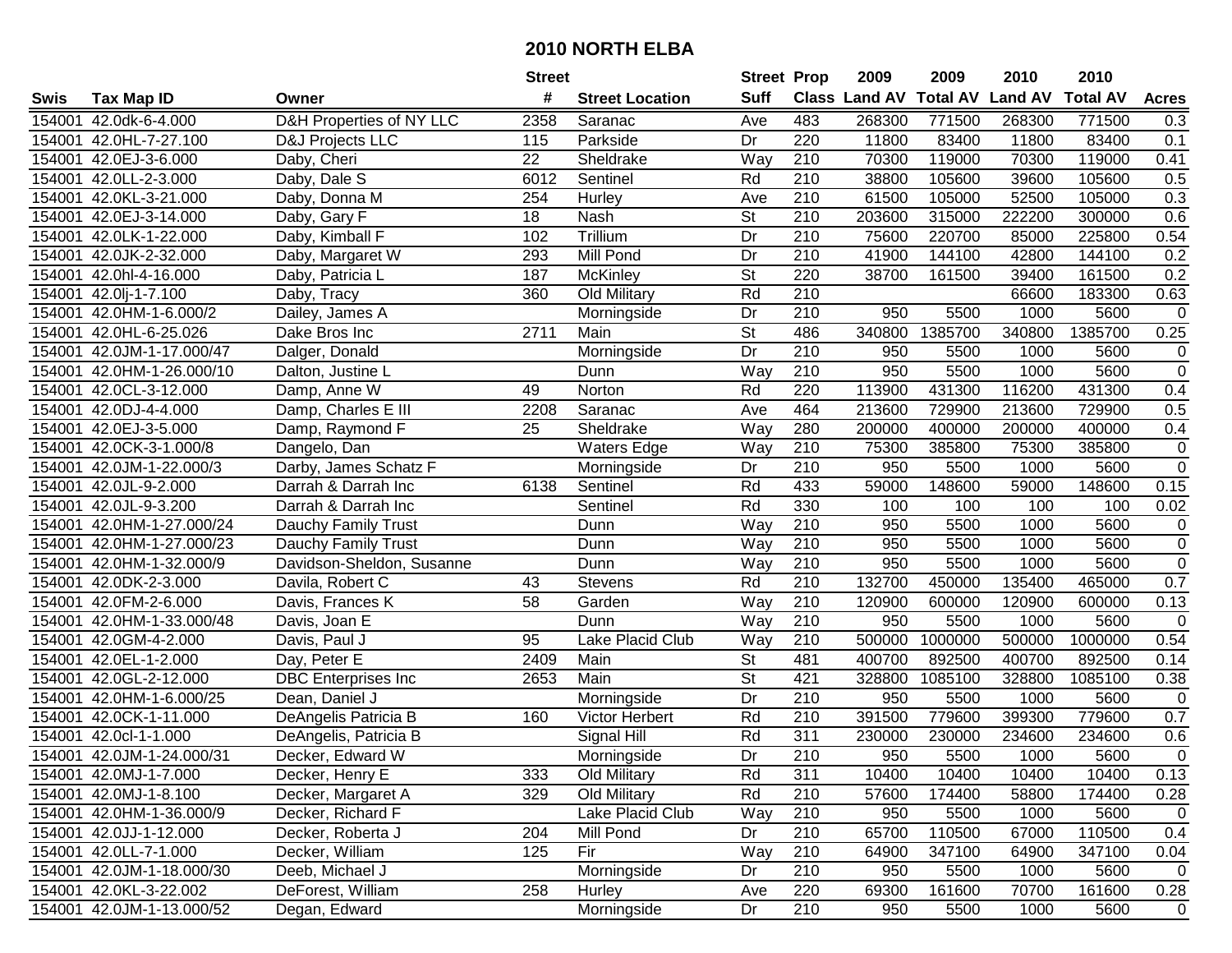|        |                           |                       | <b>Street</b> |                        | <b>Street Prop</b>       |                  | 2009                          | 2009           | 2010           | 2010            |                  |
|--------|---------------------------|-----------------------|---------------|------------------------|--------------------------|------------------|-------------------------------|----------------|----------------|-----------------|------------------|
| Swis   | <b>Tax Map ID</b>         | Owner                 | #             | <b>Street Location</b> | <b>Suff</b>              |                  | <b>Class Land AV Total AV</b> |                | <b>Land AV</b> | <b>Total AV</b> | <b>Acres</b>     |
| 154001 | 42.0JM-1-23.000/29        | Degen, Edward         |               | Morningside            | Dr                       | 210              | 950                           | 5500           | 1000           | 5600            | $\overline{0}$   |
| 154001 | 42.0HM-1-26.000/4         | Degen, Edward         |               | Dunn                   | Way                      | 210              | 950                           | 5500           | 1000           | 5600            | $\boldsymbol{0}$ |
| 154001 | 42.0HM-1-36.000/21        | Degen, Edward         |               | Lake Placid Club       | Way                      | 210              | 950                           | 5500           | 1000           | 5600            | $\boldsymbol{0}$ |
| 154001 | 42.0HM-1-37.000/12        | Degen, Edward E       |               | Lake Placid Club       | Way                      | 210              | 950                           | 5500           | 1000           | 5600            | $\overline{0}$   |
| 154001 | 42.0JM-1-18.000/31        | Degen, Edward E       |               | Morningside            | Dr                       | $\overline{210}$ | 950                           | 5500           | 1000           | 5600            | $\overline{0}$   |
| 154001 | 42.0hm-1-40.000/21        | Degen, John           |               | Lake Placid Club       | Way                      | $\overline{210}$ | 950                           | 5500           | 1000           | 5600            | $\overline{0}$   |
| 154001 | 42.0HM-1-34.000/1         | Degen, John           |               | Dunn                   | Way                      | 210              | 950                           | 5500           | 1000           | 5600            | $\overline{0}$   |
| 154001 | 42.0JK-3-12.100           | DeGroot, Bridget      | 274           | <b>Mill Pond</b>       | Dr                       | 210              | 63000                         | 360200         | 64300          | 360200          | 0.4              |
| 154001 | 42.0ek-9-5.000            | DeHaas, Douglas E     | 12            | Hayes                  | $\overline{\mathsf{St}}$ | $\overline{210}$ | 83300                         | 298000         | 122000         | 298000          | 0.5              |
| 154001 | 42.0CK-1-3.100            | DeHoff, Sara J        | 53            | Victor Herbert         | Rd                       | $\overline{312}$ | 600700                        | 833500         | 612700         | 850200          | 0.19             |
| 154001 | 42.0DK-1-2.100            | DeHoff, Sara J        |               | Cherokee               | Way                      | 311              | 193100                        | 193100         | 197000         | 197000          | 1.69             |
| 154001 | 42.0hl-6-20.000           | Delaney, Brian        | 2743          | Main                   | <b>St</b>                | 330              | 155400                        | 155400         | 155400         | 155400          | 0.1              |
| 154001 | 42.0HL-6-23.000           | Delaney, Brian P      | 2733          | Main                   | $\overline{\mathsf{St}}$ | 449              | 266000                        | 840000         | 266000         | 840000          | 0.2              |
| 154001 | 42.0HL-6-21.000           | Delaney, Brian P      | 2741          | Main                   | $\overline{\mathsf{St}}$ | 210              | 36900                         | 199700         | 37600          | 199700          | 0.1              |
| 154001 | 42.0CJ-2-17.000           | Delaney, Brian P      | 2215          | Saranac                | Ave                      | 210              | 278600                        | 584600         | 278600         | 584600          | 0.17             |
| 154001 | 42.0HL-6-10.000           | Delaney, Brian P      |               | Parkside               | Dr                       | 311              | 19700                         | 19700          | 19700          | 19700           | 0.1              |
| 154001 | 42.0HL-6-22.000           | Delaney, Brian P      | 2739          | Main                   | $\overline{\mathsf{St}}$ | $\overline{210}$ | 43200                         | 202400         | 44000          | 202400          | 0.1              |
| 154001 | 42.0HM-1-40.000/36        | DelGado, Jane E       |               | Lake Placid Club       | Way                      | 210              | 950                           | 5500           | 1000           | 5600            | $\pmb{0}$        |
| 154001 | 42.0HL-6-18.000           | Dellavalle, Patrick   | 2749          | Main                   | St                       | 411              | 146900                        | 356000         | 146900         | 356000          | 0.1              |
| 154001 | 42.0EM-3-9.000            | DelNegro, Claire L    | 104           | Wilderness             | Cir                      | 210              | 159400                        | 600000         | 162600         | 600000          | 0.9              |
| 154001 | 42.0JM-1-21.000/24        | DelVecchio, Francesco |               | Morningside            | Dr                       | 210              | 950                           | 5500           | 1000           | 5600            | $\pmb{0}$        |
| 154001 | 42.0JM-1-22.000/20        | DeMarest, David       |               | Morningside            | Dr                       | 210              | 950                           | 5500           | 1000           | 5600            | $\pmb{0}$        |
| 154001 | 42.0JM-1-19.000/8         | Demers, Leo J         |               | Morningside            | Dr                       | 210              | 950                           | 5500           | 1000           | 5600            | $\overline{0}$   |
| 154001 | 42.0JM-1-23.000/34        | Denman, Mrs Lewis     |               | Morningside            | Dr                       | 210              | 950                           | 5500           | 1000           | 5600            | $\pmb{0}$        |
| 154001 | 42.0CL-2-2.002            | Dennin, Helen S       | 202           | Victor Herbert         | Rd                       | $\overline{210}$ | 144700                        | 432700         | 236700         | 432700          | 0.47             |
| 154001 | 42.0HL-6-19.000           | Dennin, Helen S       | 2745          | Main                   | $\overline{\mathsf{St}}$ | 483              | 108700                        | 217400         | 108700         | 217400          | 0.1              |
| 154001 | 42.0kl-3-57.000           | DErcole, Dorthy       | 35            | Dooling                | Way                      | 210              | 55000                         | 277500         | 55000          | 277500          | 0.03             |
| 154001 | 42.0JM-1-20.000/37        | DeRossi, Clodomiro    |               | Morningside            | Dr                       | 210              | 950                           | 5500           | 1000           | 5600            | $\pmb{0}$        |
| 154001 | 42.0HM-1-36.000/25        | Derossi, Clodomiro J  |               | Lake Placid Club       | Way                      | $\overline{210}$ | 950                           | 5500           | 1000           | 5600            | $\overline{0}$   |
| 154001 | 42.0hm-1-36.000/23        | DeRossi, Daniel C     |               | Lake Placid Club       | Way                      | $\overline{210}$ | 950                           | 5500           | 1000           | 5600            | $\overline{0}$   |
| 154001 | 42.0JM-1-19.000/23        | DeRossi, Marialana    |               | Morningside            | Dr                       | 210              | 950                           | 5500           | 1000           | 5600            | $\overline{0}$   |
| 154001 | 42.0FK-5-1.000            | deValinger, Joyce R   |               | Hillcrest              | Ave                      | 311              | 8500                          | 8500           | 8500           | 8500            | 0.1              |
| 154001 | 42.0KL-9-3.000            | Deveer, Ilse          | 176           | Fir                    | Way                      | $\overline{210}$ | 60200                         | 312500         | 60200          | 312500          | 0.03             |
|        | 154001 42.0JL-4-6.100     | Devlin, Arthur J      | 2764          | Main                   | $\overline{\mathsf{St}}$ | $\overline{415}$ |                               | 999300 2372200 | 999300         | 2372200         | 2.23             |
|        | 154001 42.0HM-1-38.000/6  | Devoe, Roseann        |               | Lake Placid Club       | Way                      | 210              | 950                           | 5500           | 1000           | 5600            | 0                |
|        | 154001 42.0HM-1-29.000/46 | DeVogel, William Jr   |               | Dunn                   | Way                      | 210              | 950                           | 5500           | 1000           | 5600            | $\pmb{0}$        |
|        | 154001 42.0DJ-1-3.001     | Dew, Donald L         | 35            | Chickadee              | Ln                       | 210              | 109000                        | 255000         | 109000         | 255000          | 0.5              |
|        | 154001 42.0JM-1-11.000/8  | Dewey, William R      |               | Morningside            | Dr                       | 210              | 950                           | 5500           | 1000           | 5600            | 0                |
|        | 154001 42.0JM-1-20.000/27 | DiCastro, Lisa M      |               | Morningside            | Dr                       | 210              | 950                           | 5500           | 1000           | 5600            | 0                |
|        | 154001 42.0JM-1-18.000/21 | Dick, Lawrence        |               | Morningside            | Dr                       | 210              | 950                           | 5500           | 1000           | 5600            | 0                |
|        | 154001 42.0HL-7-1.000     | Dick, Patricia M      | 109           | Parkside               | Dr                       | 220              | 45300                         | 217800         | 46200          | 217800          | 0.1              |
|        | 154001 42.0JM-1-13.000/39 | Diefenderfer, Norman  |               | Morningside            | Dr                       | 210              | 950                           | 5500           | 1000           | 5600            | $\mathbf 0$      |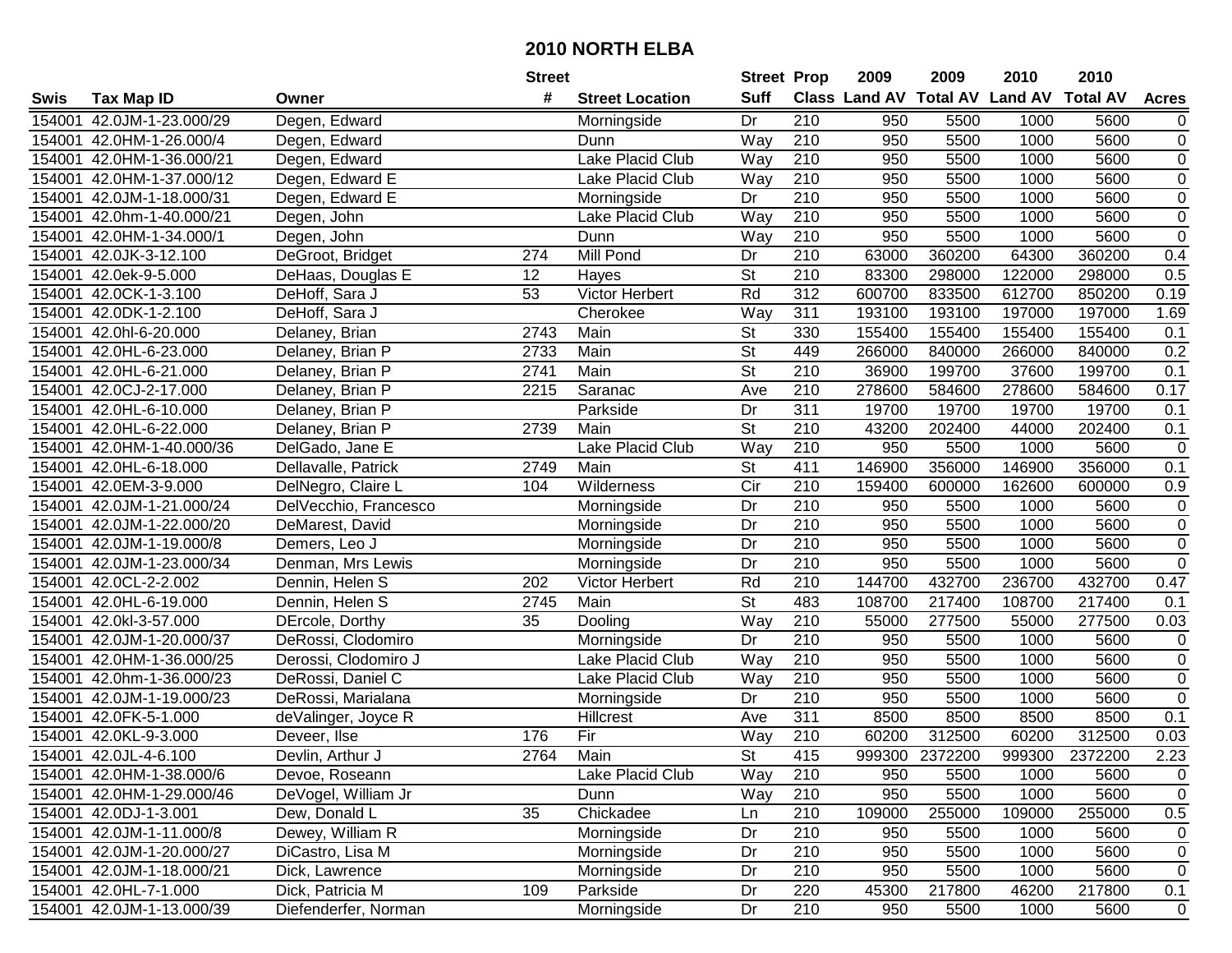| #<br><b>Suff</b><br><b>Total AV</b><br><b>Land AV</b><br>Class Land AV<br><b>Total AV</b><br><b>Acres</b><br><b>Tax Map ID</b><br><b>Street Location</b><br>Swis<br>Owner<br>Way<br>210<br>42.0kl-7-2.000<br>Digiacomo, Michele<br>187<br>Fir<br>60200<br>312500<br>60200<br>312500<br>154001<br>0.03<br>311<br>154001<br>Dow<br>15800<br>15800<br>15800<br>15800<br>0.1<br>42.0JL-8-3.000<br>DiMarco Robert D<br>Rd<br>167600<br>167600<br>154001<br>42.0 l-8-4.000<br>DiMarco Robert D<br>Rd<br>210<br>35300<br>40000<br>0.1<br>4<br>Dow<br>$\overline{74}$<br>0.3<br><b>Hillcrest</b><br>210<br>131400<br>195200<br>585000<br>154001<br>42.0FK-3-2.000<br>DiMartino, Robert A<br>Ave<br>585000<br>$\overline{210}$<br>154001<br>42.0HM-1-9.000/3<br>Dr<br>950<br>5500<br>1000<br>5600<br>$\mathbf 0$<br>Dinallo, Donna G<br>Morningside<br>Way<br>$\overline{210}$<br>94300<br>479800<br>479800<br>0.1<br>42.0fm-2-18.000<br>19<br>94300<br>154001<br>Dines, Jo Arleen<br>Cedars<br>Lake Placid Club<br>42.0HM-1-38.000/28<br>Way<br>210<br>950<br>5500<br>5600<br>$\mathbf 0$<br>154001<br>Dingman, Scott<br>1000<br>210<br>34300<br>302200<br>0.3<br>Dipaola, FLP<br>127<br>302200<br>52000<br>154001<br>42.0HL-7-24.000<br>Parkside<br>Dr<br>$\overline{210}$<br>950<br>5500<br>154001<br>42.0HM-1-9.000/4<br>Dr<br>1000<br>5600<br>0<br>Disabel, Arthur<br>Morningside<br>$\mathsf 0$<br>Dr<br>210<br>950<br>5500<br>5600<br>42.0HM-1-7.000/46<br>1000<br>154001<br>DiSanto, James M<br>Morningside<br>210<br>55000<br>277500<br>55000<br>277500<br>154001<br>42.0KL-3-37.000<br>20<br>Way<br>0.03<br>Dixon, Mona S<br>Dooling<br>DMSC Inc<br>311<br>41200<br>154001<br>42.0KM-1-5.140<br>40400<br>40400<br>41200<br>0.73<br>Alpine<br>Ln<br><b>DMSC</b> Inc<br>$\overline{311}$<br>4.12<br>42.0KM-1-5.110<br>186600<br>186600<br>190300<br>190300<br>154001<br>Alpine<br>Ln<br>Dr<br>210<br>42.0JM-1-20.000/29<br>Dodge, Howard M<br>950<br>5500<br>1000<br>5600<br>$\mathbf 0$<br>154001<br>Morningside<br>0.2<br>482<br>382100<br>611200<br>382100<br>611200<br>42.0cj-2-11.027<br>Doebler, David C<br>2237<br>Ave<br>154001<br>Saranac<br>311<br>42.0DJ-1-17.000<br>Rd<br>50000<br>50000<br>50000<br>50000<br>0.4<br>154001<br>Doell, Ronald W<br>Wesvalley<br>$\overline{311}$<br>Rd<br>0.19<br>154001<br>42.0DJ-1-18.000<br>900<br>900<br>900<br>900<br>Doell, Ronald W<br>Wesvalley<br>Dr<br>210<br>5600<br>$\mathsf 0$<br>154001<br>950<br>5500<br>1000<br>42.0HM-1-6.000/31<br>Doherty, Eileen C<br>Morningside<br>$\overline{0}$<br>Dr<br>210<br>950<br>154001<br>42.0JM-1-17.000/4<br>5500<br>1000<br>5600<br>Doherty, Paul<br>Morningside<br>$\mathsf 0$<br>154001<br>42.0HM-1-6.000/32<br>Dr<br>210<br>950<br>5500<br>1000<br>5600<br>Donaho, Melvin W<br>Morningside<br>$\overline{0}$<br>$\overline{210}$<br>42.0JM-1-16.000/32<br>Dr<br>950<br>5500<br>1000<br>5600<br>154001<br>Donaldson, Gary<br>Morningside<br>$\overline{0}$<br>210<br>42.0JM-1-18.000/19<br>Dr<br>950<br>5500<br>1000<br>5600<br>154001<br>Donato, Frank<br>Morningside<br>$\overline{0}$<br>Dr<br>210<br>950<br>5600<br>42.0HM-1-6.000/16<br>5500<br>1000<br>154001<br>Donato, Frank<br>Morningside<br>Dr<br>210<br>42.0JM-1-19.000/9<br>950<br>5500<br>1000<br>5600<br>$\mathbf 0$<br>154001<br>Donohue, John H<br>Morningside<br>Way<br>$\overline{210}$<br>$\overline{0}$<br>42.0HM-1-33.000/41<br>950<br>5500<br>1000<br>5600<br>154001<br>Donovan, Marianne<br>Dunn<br>Dr<br>210<br>950<br>5600<br>$\boldsymbol{0}$<br>154001<br>42.0JM-1-14.000/27<br>Morningside<br>5500<br>1000<br>Donovan, Timothy<br>210<br>950<br>5600<br>$\pmb{0}$<br>154001<br>42.0HM-1-40.000/23<br>Lake Placid Club<br>Way<br>5500<br>1000<br>Donovan, Timothy P<br>210<br>950<br>5500<br>5600<br>$\mathbf 0$<br>154001<br>42.0HM-1-37.000/41<br>Lake Placid Club<br>1000<br>Donovan, Timothy P<br>Way<br>210<br>127700<br>13<br>Rd<br>33900<br>127700<br>34600<br>0.24<br>154001<br>42.0JL-7-9.001<br>Doolittle, Bella M<br>Dow<br>230<br>43400<br>42.0HL-6-11.000<br>Dorey, David B<br>148<br>Parkside<br>Dr<br>203000<br>40000<br>203000<br>0.1<br>154001<br>210<br>Dr<br>67300<br>156800<br>156800<br>154001<br>42.0JJ-1-13.000<br>210<br>Mill Pond<br>68600<br>0.4<br>Dougherty, Daniel D<br>$\overline{210}$<br>Lake Placid Club<br>Way<br>950<br>5500<br>5600<br>$\mathbf 0$<br>154001<br>42.0HM-1-38.000/23<br>Dougherty, Joseph<br>1000<br>$\overline{0}$<br>$\overline{210}$<br>950<br>1000<br>5600<br>42.0HM-1-38.000/2<br>Lake Placid Club<br>Way<br>5500<br>154001<br>Dougherty, Joseph<br>$\overline{0}$<br>210<br>950<br>Dr<br>5500<br>1000<br>5600<br>154001 42.0HM-1-8.000/40<br>Dougherty, Joseph<br>Morningside<br>154001 42.0FK-1-10.000<br>Doxzon, Stephen D<br>36<br>Oneida<br>Ave<br>210<br>112900<br>330800<br>115100<br>330800<br>0.2<br>Doyle William P<br>349<br>Mill Pond<br>Dr<br>210<br>44600<br>213900<br>45500<br>213900<br>0.15<br>154001 42.0JL-1-5.000<br>727400<br>154001 42.0CJ-2-10.011<br><b>Dramm Family Trust</b><br>2187<br>Saranac<br>Ave<br>415<br>1235000<br>727400<br>1235000<br>0.84<br>Mill Pond<br>210<br>73300<br>203800<br>74800<br>154001 42.0JK-2-36.000<br>Dramm, Stephan<br>279<br>Dr<br>203800<br>0.4<br>Dreyer, Richard C<br>210<br>154001 42.0JM-1-19.000/4<br>Morningside<br>Dr<br>950<br>5500<br>1000<br>5600<br>$\mathbf 0$<br>Morningside<br>210<br>154001 42.0JM-1-13.000/30<br>Driscall, Lawrence J<br>Dr<br>950<br>5500<br>1000<br>5600<br>$\mathbf 0$<br>210<br>154001 42.0HM-1-40.000/19<br>Driscoll, Timothy<br>Lake Placid Club<br>Way<br>950<br>5500<br>1000<br>5600<br>$\mathbf 0$<br>Driscoll, Timothy E<br>210<br>154001 42.0HM-1-39.000/39<br>Lake Placid Club<br>950<br>5500<br>1000<br>5600<br>$\mathbf 0$<br>Way |  | <b>Street</b> | <b>Street Prop</b> | 2009 | 2009 | 2010 | 2010 |  |
|----------------------------------------------------------------------------------------------------------------------------------------------------------------------------------------------------------------------------------------------------------------------------------------------------------------------------------------------------------------------------------------------------------------------------------------------------------------------------------------------------------------------------------------------------------------------------------------------------------------------------------------------------------------------------------------------------------------------------------------------------------------------------------------------------------------------------------------------------------------------------------------------------------------------------------------------------------------------------------------------------------------------------------------------------------------------------------------------------------------------------------------------------------------------------------------------------------------------------------------------------------------------------------------------------------------------------------------------------------------------------------------------------------------------------------------------------------------------------------------------------------------------------------------------------------------------------------------------------------------------------------------------------------------------------------------------------------------------------------------------------------------------------------------------------------------------------------------------------------------------------------------------------------------------------------------------------------------------------------------------------------------------------------------------------------------------------------------------------------------------------------------------------------------------------------------------------------------------------------------------------------------------------------------------------------------------------------------------------------------------------------------------------------------------------------------------------------------------------------------------------------------------------------------------------------------------------------------------------------------------------------------------------------------------------------------------------------------------------------------------------------------------------------------------------------------------------------------------------------------------------------------------------------------------------------------------------------------------------------------------------------------------------------------------------------------------------------------------------------------------------------------------------------------------------------------------------------------------------------------------------------------------------------------------------------------------------------------------------------------------------------------------------------------------------------------------------------------------------------------------------------------------------------------------------------------------------------------------------------------------------------------------------------------------------------------------------------------------------------------------------------------------------------------------------------------------------------------------------------------------------------------------------------------------------------------------------------------------------------------------------------------------------------------------------------------------------------------------------------------------------------------------------------------------------------------------------------------------------------------------------------------------------------------------------------------------------------------------------------------------------------------------------------------------------------------------------------------------------------------------------------------------------------------------------------------------------------------------------------------------------------------------------------------------------------------------------------------------------------------------------------------------------------------------------------------------------------------------------------------------------------------------------------------------------------------------------------------------------------------------------------------------------------------------------------------------------------------------------------------------------------------------------------------------------------------------------------------------------------------------------------------------------------------------------------------------------------------------------------------------------------------------------------------------------------------------------------------------------------------------------------------------------------------------------------------------------------------------------------------------------------------------------------------------------------------------------------------------------------------------------------------------------|--|---------------|--------------------|------|------|------|------|--|
|                                                                                                                                                                                                                                                                                                                                                                                                                                                                                                                                                                                                                                                                                                                                                                                                                                                                                                                                                                                                                                                                                                                                                                                                                                                                                                                                                                                                                                                                                                                                                                                                                                                                                                                                                                                                                                                                                                                                                                                                                                                                                                                                                                                                                                                                                                                                                                                                                                                                                                                                                                                                                                                                                                                                                                                                                                                                                                                                                                                                                                                                                                                                                                                                                                                                                                                                                                                                                                                                                                                                                                                                                                                                                                                                                                                                                                                                                                                                                                                                                                                                                                                                                                                                                                                                                                                                                                                                                                                                                                                                                                                                                                                                                                                                                                                                                                                                                                                                                                                                                                                                                                                                                                                                                                                                                                                                                                                                                                                                                                                                                                                                                                                                                                                                                                            |  |               |                    |      |      |      |      |  |
|                                                                                                                                                                                                                                                                                                                                                                                                                                                                                                                                                                                                                                                                                                                                                                                                                                                                                                                                                                                                                                                                                                                                                                                                                                                                                                                                                                                                                                                                                                                                                                                                                                                                                                                                                                                                                                                                                                                                                                                                                                                                                                                                                                                                                                                                                                                                                                                                                                                                                                                                                                                                                                                                                                                                                                                                                                                                                                                                                                                                                                                                                                                                                                                                                                                                                                                                                                                                                                                                                                                                                                                                                                                                                                                                                                                                                                                                                                                                                                                                                                                                                                                                                                                                                                                                                                                                                                                                                                                                                                                                                                                                                                                                                                                                                                                                                                                                                                                                                                                                                                                                                                                                                                                                                                                                                                                                                                                                                                                                                                                                                                                                                                                                                                                                                                            |  |               |                    |      |      |      |      |  |
|                                                                                                                                                                                                                                                                                                                                                                                                                                                                                                                                                                                                                                                                                                                                                                                                                                                                                                                                                                                                                                                                                                                                                                                                                                                                                                                                                                                                                                                                                                                                                                                                                                                                                                                                                                                                                                                                                                                                                                                                                                                                                                                                                                                                                                                                                                                                                                                                                                                                                                                                                                                                                                                                                                                                                                                                                                                                                                                                                                                                                                                                                                                                                                                                                                                                                                                                                                                                                                                                                                                                                                                                                                                                                                                                                                                                                                                                                                                                                                                                                                                                                                                                                                                                                                                                                                                                                                                                                                                                                                                                                                                                                                                                                                                                                                                                                                                                                                                                                                                                                                                                                                                                                                                                                                                                                                                                                                                                                                                                                                                                                                                                                                                                                                                                                                            |  |               |                    |      |      |      |      |  |
|                                                                                                                                                                                                                                                                                                                                                                                                                                                                                                                                                                                                                                                                                                                                                                                                                                                                                                                                                                                                                                                                                                                                                                                                                                                                                                                                                                                                                                                                                                                                                                                                                                                                                                                                                                                                                                                                                                                                                                                                                                                                                                                                                                                                                                                                                                                                                                                                                                                                                                                                                                                                                                                                                                                                                                                                                                                                                                                                                                                                                                                                                                                                                                                                                                                                                                                                                                                                                                                                                                                                                                                                                                                                                                                                                                                                                                                                                                                                                                                                                                                                                                                                                                                                                                                                                                                                                                                                                                                                                                                                                                                                                                                                                                                                                                                                                                                                                                                                                                                                                                                                                                                                                                                                                                                                                                                                                                                                                                                                                                                                                                                                                                                                                                                                                                            |  |               |                    |      |      |      |      |  |
|                                                                                                                                                                                                                                                                                                                                                                                                                                                                                                                                                                                                                                                                                                                                                                                                                                                                                                                                                                                                                                                                                                                                                                                                                                                                                                                                                                                                                                                                                                                                                                                                                                                                                                                                                                                                                                                                                                                                                                                                                                                                                                                                                                                                                                                                                                                                                                                                                                                                                                                                                                                                                                                                                                                                                                                                                                                                                                                                                                                                                                                                                                                                                                                                                                                                                                                                                                                                                                                                                                                                                                                                                                                                                                                                                                                                                                                                                                                                                                                                                                                                                                                                                                                                                                                                                                                                                                                                                                                                                                                                                                                                                                                                                                                                                                                                                                                                                                                                                                                                                                                                                                                                                                                                                                                                                                                                                                                                                                                                                                                                                                                                                                                                                                                                                                            |  |               |                    |      |      |      |      |  |
|                                                                                                                                                                                                                                                                                                                                                                                                                                                                                                                                                                                                                                                                                                                                                                                                                                                                                                                                                                                                                                                                                                                                                                                                                                                                                                                                                                                                                                                                                                                                                                                                                                                                                                                                                                                                                                                                                                                                                                                                                                                                                                                                                                                                                                                                                                                                                                                                                                                                                                                                                                                                                                                                                                                                                                                                                                                                                                                                                                                                                                                                                                                                                                                                                                                                                                                                                                                                                                                                                                                                                                                                                                                                                                                                                                                                                                                                                                                                                                                                                                                                                                                                                                                                                                                                                                                                                                                                                                                                                                                                                                                                                                                                                                                                                                                                                                                                                                                                                                                                                                                                                                                                                                                                                                                                                                                                                                                                                                                                                                                                                                                                                                                                                                                                                                            |  |               |                    |      |      |      |      |  |
|                                                                                                                                                                                                                                                                                                                                                                                                                                                                                                                                                                                                                                                                                                                                                                                                                                                                                                                                                                                                                                                                                                                                                                                                                                                                                                                                                                                                                                                                                                                                                                                                                                                                                                                                                                                                                                                                                                                                                                                                                                                                                                                                                                                                                                                                                                                                                                                                                                                                                                                                                                                                                                                                                                                                                                                                                                                                                                                                                                                                                                                                                                                                                                                                                                                                                                                                                                                                                                                                                                                                                                                                                                                                                                                                                                                                                                                                                                                                                                                                                                                                                                                                                                                                                                                                                                                                                                                                                                                                                                                                                                                                                                                                                                                                                                                                                                                                                                                                                                                                                                                                                                                                                                                                                                                                                                                                                                                                                                                                                                                                                                                                                                                                                                                                                                            |  |               |                    |      |      |      |      |  |
|                                                                                                                                                                                                                                                                                                                                                                                                                                                                                                                                                                                                                                                                                                                                                                                                                                                                                                                                                                                                                                                                                                                                                                                                                                                                                                                                                                                                                                                                                                                                                                                                                                                                                                                                                                                                                                                                                                                                                                                                                                                                                                                                                                                                                                                                                                                                                                                                                                                                                                                                                                                                                                                                                                                                                                                                                                                                                                                                                                                                                                                                                                                                                                                                                                                                                                                                                                                                                                                                                                                                                                                                                                                                                                                                                                                                                                                                                                                                                                                                                                                                                                                                                                                                                                                                                                                                                                                                                                                                                                                                                                                                                                                                                                                                                                                                                                                                                                                                                                                                                                                                                                                                                                                                                                                                                                                                                                                                                                                                                                                                                                                                                                                                                                                                                                            |  |               |                    |      |      |      |      |  |
|                                                                                                                                                                                                                                                                                                                                                                                                                                                                                                                                                                                                                                                                                                                                                                                                                                                                                                                                                                                                                                                                                                                                                                                                                                                                                                                                                                                                                                                                                                                                                                                                                                                                                                                                                                                                                                                                                                                                                                                                                                                                                                                                                                                                                                                                                                                                                                                                                                                                                                                                                                                                                                                                                                                                                                                                                                                                                                                                                                                                                                                                                                                                                                                                                                                                                                                                                                                                                                                                                                                                                                                                                                                                                                                                                                                                                                                                                                                                                                                                                                                                                                                                                                                                                                                                                                                                                                                                                                                                                                                                                                                                                                                                                                                                                                                                                                                                                                                                                                                                                                                                                                                                                                                                                                                                                                                                                                                                                                                                                                                                                                                                                                                                                                                                                                            |  |               |                    |      |      |      |      |  |
|                                                                                                                                                                                                                                                                                                                                                                                                                                                                                                                                                                                                                                                                                                                                                                                                                                                                                                                                                                                                                                                                                                                                                                                                                                                                                                                                                                                                                                                                                                                                                                                                                                                                                                                                                                                                                                                                                                                                                                                                                                                                                                                                                                                                                                                                                                                                                                                                                                                                                                                                                                                                                                                                                                                                                                                                                                                                                                                                                                                                                                                                                                                                                                                                                                                                                                                                                                                                                                                                                                                                                                                                                                                                                                                                                                                                                                                                                                                                                                                                                                                                                                                                                                                                                                                                                                                                                                                                                                                                                                                                                                                                                                                                                                                                                                                                                                                                                                                                                                                                                                                                                                                                                                                                                                                                                                                                                                                                                                                                                                                                                                                                                                                                                                                                                                            |  |               |                    |      |      |      |      |  |
|                                                                                                                                                                                                                                                                                                                                                                                                                                                                                                                                                                                                                                                                                                                                                                                                                                                                                                                                                                                                                                                                                                                                                                                                                                                                                                                                                                                                                                                                                                                                                                                                                                                                                                                                                                                                                                                                                                                                                                                                                                                                                                                                                                                                                                                                                                                                                                                                                                                                                                                                                                                                                                                                                                                                                                                                                                                                                                                                                                                                                                                                                                                                                                                                                                                                                                                                                                                                                                                                                                                                                                                                                                                                                                                                                                                                                                                                                                                                                                                                                                                                                                                                                                                                                                                                                                                                                                                                                                                                                                                                                                                                                                                                                                                                                                                                                                                                                                                                                                                                                                                                                                                                                                                                                                                                                                                                                                                                                                                                                                                                                                                                                                                                                                                                                                            |  |               |                    |      |      |      |      |  |
|                                                                                                                                                                                                                                                                                                                                                                                                                                                                                                                                                                                                                                                                                                                                                                                                                                                                                                                                                                                                                                                                                                                                                                                                                                                                                                                                                                                                                                                                                                                                                                                                                                                                                                                                                                                                                                                                                                                                                                                                                                                                                                                                                                                                                                                                                                                                                                                                                                                                                                                                                                                                                                                                                                                                                                                                                                                                                                                                                                                                                                                                                                                                                                                                                                                                                                                                                                                                                                                                                                                                                                                                                                                                                                                                                                                                                                                                                                                                                                                                                                                                                                                                                                                                                                                                                                                                                                                                                                                                                                                                                                                                                                                                                                                                                                                                                                                                                                                                                                                                                                                                                                                                                                                                                                                                                                                                                                                                                                                                                                                                                                                                                                                                                                                                                                            |  |               |                    |      |      |      |      |  |
|                                                                                                                                                                                                                                                                                                                                                                                                                                                                                                                                                                                                                                                                                                                                                                                                                                                                                                                                                                                                                                                                                                                                                                                                                                                                                                                                                                                                                                                                                                                                                                                                                                                                                                                                                                                                                                                                                                                                                                                                                                                                                                                                                                                                                                                                                                                                                                                                                                                                                                                                                                                                                                                                                                                                                                                                                                                                                                                                                                                                                                                                                                                                                                                                                                                                                                                                                                                                                                                                                                                                                                                                                                                                                                                                                                                                                                                                                                                                                                                                                                                                                                                                                                                                                                                                                                                                                                                                                                                                                                                                                                                                                                                                                                                                                                                                                                                                                                                                                                                                                                                                                                                                                                                                                                                                                                                                                                                                                                                                                                                                                                                                                                                                                                                                                                            |  |               |                    |      |      |      |      |  |
|                                                                                                                                                                                                                                                                                                                                                                                                                                                                                                                                                                                                                                                                                                                                                                                                                                                                                                                                                                                                                                                                                                                                                                                                                                                                                                                                                                                                                                                                                                                                                                                                                                                                                                                                                                                                                                                                                                                                                                                                                                                                                                                                                                                                                                                                                                                                                                                                                                                                                                                                                                                                                                                                                                                                                                                                                                                                                                                                                                                                                                                                                                                                                                                                                                                                                                                                                                                                                                                                                                                                                                                                                                                                                                                                                                                                                                                                                                                                                                                                                                                                                                                                                                                                                                                                                                                                                                                                                                                                                                                                                                                                                                                                                                                                                                                                                                                                                                                                                                                                                                                                                                                                                                                                                                                                                                                                                                                                                                                                                                                                                                                                                                                                                                                                                                            |  |               |                    |      |      |      |      |  |
|                                                                                                                                                                                                                                                                                                                                                                                                                                                                                                                                                                                                                                                                                                                                                                                                                                                                                                                                                                                                                                                                                                                                                                                                                                                                                                                                                                                                                                                                                                                                                                                                                                                                                                                                                                                                                                                                                                                                                                                                                                                                                                                                                                                                                                                                                                                                                                                                                                                                                                                                                                                                                                                                                                                                                                                                                                                                                                                                                                                                                                                                                                                                                                                                                                                                                                                                                                                                                                                                                                                                                                                                                                                                                                                                                                                                                                                                                                                                                                                                                                                                                                                                                                                                                                                                                                                                                                                                                                                                                                                                                                                                                                                                                                                                                                                                                                                                                                                                                                                                                                                                                                                                                                                                                                                                                                                                                                                                                                                                                                                                                                                                                                                                                                                                                                            |  |               |                    |      |      |      |      |  |
|                                                                                                                                                                                                                                                                                                                                                                                                                                                                                                                                                                                                                                                                                                                                                                                                                                                                                                                                                                                                                                                                                                                                                                                                                                                                                                                                                                                                                                                                                                                                                                                                                                                                                                                                                                                                                                                                                                                                                                                                                                                                                                                                                                                                                                                                                                                                                                                                                                                                                                                                                                                                                                                                                                                                                                                                                                                                                                                                                                                                                                                                                                                                                                                                                                                                                                                                                                                                                                                                                                                                                                                                                                                                                                                                                                                                                                                                                                                                                                                                                                                                                                                                                                                                                                                                                                                                                                                                                                                                                                                                                                                                                                                                                                                                                                                                                                                                                                                                                                                                                                                                                                                                                                                                                                                                                                                                                                                                                                                                                                                                                                                                                                                                                                                                                                            |  |               |                    |      |      |      |      |  |
|                                                                                                                                                                                                                                                                                                                                                                                                                                                                                                                                                                                                                                                                                                                                                                                                                                                                                                                                                                                                                                                                                                                                                                                                                                                                                                                                                                                                                                                                                                                                                                                                                                                                                                                                                                                                                                                                                                                                                                                                                                                                                                                                                                                                                                                                                                                                                                                                                                                                                                                                                                                                                                                                                                                                                                                                                                                                                                                                                                                                                                                                                                                                                                                                                                                                                                                                                                                                                                                                                                                                                                                                                                                                                                                                                                                                                                                                                                                                                                                                                                                                                                                                                                                                                                                                                                                                                                                                                                                                                                                                                                                                                                                                                                                                                                                                                                                                                                                                                                                                                                                                                                                                                                                                                                                                                                                                                                                                                                                                                                                                                                                                                                                                                                                                                                            |  |               |                    |      |      |      |      |  |
|                                                                                                                                                                                                                                                                                                                                                                                                                                                                                                                                                                                                                                                                                                                                                                                                                                                                                                                                                                                                                                                                                                                                                                                                                                                                                                                                                                                                                                                                                                                                                                                                                                                                                                                                                                                                                                                                                                                                                                                                                                                                                                                                                                                                                                                                                                                                                                                                                                                                                                                                                                                                                                                                                                                                                                                                                                                                                                                                                                                                                                                                                                                                                                                                                                                                                                                                                                                                                                                                                                                                                                                                                                                                                                                                                                                                                                                                                                                                                                                                                                                                                                                                                                                                                                                                                                                                                                                                                                                                                                                                                                                                                                                                                                                                                                                                                                                                                                                                                                                                                                                                                                                                                                                                                                                                                                                                                                                                                                                                                                                                                                                                                                                                                                                                                                            |  |               |                    |      |      |      |      |  |
|                                                                                                                                                                                                                                                                                                                                                                                                                                                                                                                                                                                                                                                                                                                                                                                                                                                                                                                                                                                                                                                                                                                                                                                                                                                                                                                                                                                                                                                                                                                                                                                                                                                                                                                                                                                                                                                                                                                                                                                                                                                                                                                                                                                                                                                                                                                                                                                                                                                                                                                                                                                                                                                                                                                                                                                                                                                                                                                                                                                                                                                                                                                                                                                                                                                                                                                                                                                                                                                                                                                                                                                                                                                                                                                                                                                                                                                                                                                                                                                                                                                                                                                                                                                                                                                                                                                                                                                                                                                                                                                                                                                                                                                                                                                                                                                                                                                                                                                                                                                                                                                                                                                                                                                                                                                                                                                                                                                                                                                                                                                                                                                                                                                                                                                                                                            |  |               |                    |      |      |      |      |  |
|                                                                                                                                                                                                                                                                                                                                                                                                                                                                                                                                                                                                                                                                                                                                                                                                                                                                                                                                                                                                                                                                                                                                                                                                                                                                                                                                                                                                                                                                                                                                                                                                                                                                                                                                                                                                                                                                                                                                                                                                                                                                                                                                                                                                                                                                                                                                                                                                                                                                                                                                                                                                                                                                                                                                                                                                                                                                                                                                                                                                                                                                                                                                                                                                                                                                                                                                                                                                                                                                                                                                                                                                                                                                                                                                                                                                                                                                                                                                                                                                                                                                                                                                                                                                                                                                                                                                                                                                                                                                                                                                                                                                                                                                                                                                                                                                                                                                                                                                                                                                                                                                                                                                                                                                                                                                                                                                                                                                                                                                                                                                                                                                                                                                                                                                                                            |  |               |                    |      |      |      |      |  |
|                                                                                                                                                                                                                                                                                                                                                                                                                                                                                                                                                                                                                                                                                                                                                                                                                                                                                                                                                                                                                                                                                                                                                                                                                                                                                                                                                                                                                                                                                                                                                                                                                                                                                                                                                                                                                                                                                                                                                                                                                                                                                                                                                                                                                                                                                                                                                                                                                                                                                                                                                                                                                                                                                                                                                                                                                                                                                                                                                                                                                                                                                                                                                                                                                                                                                                                                                                                                                                                                                                                                                                                                                                                                                                                                                                                                                                                                                                                                                                                                                                                                                                                                                                                                                                                                                                                                                                                                                                                                                                                                                                                                                                                                                                                                                                                                                                                                                                                                                                                                                                                                                                                                                                                                                                                                                                                                                                                                                                                                                                                                                                                                                                                                                                                                                                            |  |               |                    |      |      |      |      |  |
|                                                                                                                                                                                                                                                                                                                                                                                                                                                                                                                                                                                                                                                                                                                                                                                                                                                                                                                                                                                                                                                                                                                                                                                                                                                                                                                                                                                                                                                                                                                                                                                                                                                                                                                                                                                                                                                                                                                                                                                                                                                                                                                                                                                                                                                                                                                                                                                                                                                                                                                                                                                                                                                                                                                                                                                                                                                                                                                                                                                                                                                                                                                                                                                                                                                                                                                                                                                                                                                                                                                                                                                                                                                                                                                                                                                                                                                                                                                                                                                                                                                                                                                                                                                                                                                                                                                                                                                                                                                                                                                                                                                                                                                                                                                                                                                                                                                                                                                                                                                                                                                                                                                                                                                                                                                                                                                                                                                                                                                                                                                                                                                                                                                                                                                                                                            |  |               |                    |      |      |      |      |  |
|                                                                                                                                                                                                                                                                                                                                                                                                                                                                                                                                                                                                                                                                                                                                                                                                                                                                                                                                                                                                                                                                                                                                                                                                                                                                                                                                                                                                                                                                                                                                                                                                                                                                                                                                                                                                                                                                                                                                                                                                                                                                                                                                                                                                                                                                                                                                                                                                                                                                                                                                                                                                                                                                                                                                                                                                                                                                                                                                                                                                                                                                                                                                                                                                                                                                                                                                                                                                                                                                                                                                                                                                                                                                                                                                                                                                                                                                                                                                                                                                                                                                                                                                                                                                                                                                                                                                                                                                                                                                                                                                                                                                                                                                                                                                                                                                                                                                                                                                                                                                                                                                                                                                                                                                                                                                                                                                                                                                                                                                                                                                                                                                                                                                                                                                                                            |  |               |                    |      |      |      |      |  |
|                                                                                                                                                                                                                                                                                                                                                                                                                                                                                                                                                                                                                                                                                                                                                                                                                                                                                                                                                                                                                                                                                                                                                                                                                                                                                                                                                                                                                                                                                                                                                                                                                                                                                                                                                                                                                                                                                                                                                                                                                                                                                                                                                                                                                                                                                                                                                                                                                                                                                                                                                                                                                                                                                                                                                                                                                                                                                                                                                                                                                                                                                                                                                                                                                                                                                                                                                                                                                                                                                                                                                                                                                                                                                                                                                                                                                                                                                                                                                                                                                                                                                                                                                                                                                                                                                                                                                                                                                                                                                                                                                                                                                                                                                                                                                                                                                                                                                                                                                                                                                                                                                                                                                                                                                                                                                                                                                                                                                                                                                                                                                                                                                                                                                                                                                                            |  |               |                    |      |      |      |      |  |
|                                                                                                                                                                                                                                                                                                                                                                                                                                                                                                                                                                                                                                                                                                                                                                                                                                                                                                                                                                                                                                                                                                                                                                                                                                                                                                                                                                                                                                                                                                                                                                                                                                                                                                                                                                                                                                                                                                                                                                                                                                                                                                                                                                                                                                                                                                                                                                                                                                                                                                                                                                                                                                                                                                                                                                                                                                                                                                                                                                                                                                                                                                                                                                                                                                                                                                                                                                                                                                                                                                                                                                                                                                                                                                                                                                                                                                                                                                                                                                                                                                                                                                                                                                                                                                                                                                                                                                                                                                                                                                                                                                                                                                                                                                                                                                                                                                                                                                                                                                                                                                                                                                                                                                                                                                                                                                                                                                                                                                                                                                                                                                                                                                                                                                                                                                            |  |               |                    |      |      |      |      |  |
|                                                                                                                                                                                                                                                                                                                                                                                                                                                                                                                                                                                                                                                                                                                                                                                                                                                                                                                                                                                                                                                                                                                                                                                                                                                                                                                                                                                                                                                                                                                                                                                                                                                                                                                                                                                                                                                                                                                                                                                                                                                                                                                                                                                                                                                                                                                                                                                                                                                                                                                                                                                                                                                                                                                                                                                                                                                                                                                                                                                                                                                                                                                                                                                                                                                                                                                                                                                                                                                                                                                                                                                                                                                                                                                                                                                                                                                                                                                                                                                                                                                                                                                                                                                                                                                                                                                                                                                                                                                                                                                                                                                                                                                                                                                                                                                                                                                                                                                                                                                                                                                                                                                                                                                                                                                                                                                                                                                                                                                                                                                                                                                                                                                                                                                                                                            |  |               |                    |      |      |      |      |  |
|                                                                                                                                                                                                                                                                                                                                                                                                                                                                                                                                                                                                                                                                                                                                                                                                                                                                                                                                                                                                                                                                                                                                                                                                                                                                                                                                                                                                                                                                                                                                                                                                                                                                                                                                                                                                                                                                                                                                                                                                                                                                                                                                                                                                                                                                                                                                                                                                                                                                                                                                                                                                                                                                                                                                                                                                                                                                                                                                                                                                                                                                                                                                                                                                                                                                                                                                                                                                                                                                                                                                                                                                                                                                                                                                                                                                                                                                                                                                                                                                                                                                                                                                                                                                                                                                                                                                                                                                                                                                                                                                                                                                                                                                                                                                                                                                                                                                                                                                                                                                                                                                                                                                                                                                                                                                                                                                                                                                                                                                                                                                                                                                                                                                                                                                                                            |  |               |                    |      |      |      |      |  |
|                                                                                                                                                                                                                                                                                                                                                                                                                                                                                                                                                                                                                                                                                                                                                                                                                                                                                                                                                                                                                                                                                                                                                                                                                                                                                                                                                                                                                                                                                                                                                                                                                                                                                                                                                                                                                                                                                                                                                                                                                                                                                                                                                                                                                                                                                                                                                                                                                                                                                                                                                                                                                                                                                                                                                                                                                                                                                                                                                                                                                                                                                                                                                                                                                                                                                                                                                                                                                                                                                                                                                                                                                                                                                                                                                                                                                                                                                                                                                                                                                                                                                                                                                                                                                                                                                                                                                                                                                                                                                                                                                                                                                                                                                                                                                                                                                                                                                                                                                                                                                                                                                                                                                                                                                                                                                                                                                                                                                                                                                                                                                                                                                                                                                                                                                                            |  |               |                    |      |      |      |      |  |
|                                                                                                                                                                                                                                                                                                                                                                                                                                                                                                                                                                                                                                                                                                                                                                                                                                                                                                                                                                                                                                                                                                                                                                                                                                                                                                                                                                                                                                                                                                                                                                                                                                                                                                                                                                                                                                                                                                                                                                                                                                                                                                                                                                                                                                                                                                                                                                                                                                                                                                                                                                                                                                                                                                                                                                                                                                                                                                                                                                                                                                                                                                                                                                                                                                                                                                                                                                                                                                                                                                                                                                                                                                                                                                                                                                                                                                                                                                                                                                                                                                                                                                                                                                                                                                                                                                                                                                                                                                                                                                                                                                                                                                                                                                                                                                                                                                                                                                                                                                                                                                                                                                                                                                                                                                                                                                                                                                                                                                                                                                                                                                                                                                                                                                                                                                            |  |               |                    |      |      |      |      |  |
|                                                                                                                                                                                                                                                                                                                                                                                                                                                                                                                                                                                                                                                                                                                                                                                                                                                                                                                                                                                                                                                                                                                                                                                                                                                                                                                                                                                                                                                                                                                                                                                                                                                                                                                                                                                                                                                                                                                                                                                                                                                                                                                                                                                                                                                                                                                                                                                                                                                                                                                                                                                                                                                                                                                                                                                                                                                                                                                                                                                                                                                                                                                                                                                                                                                                                                                                                                                                                                                                                                                                                                                                                                                                                                                                                                                                                                                                                                                                                                                                                                                                                                                                                                                                                                                                                                                                                                                                                                                                                                                                                                                                                                                                                                                                                                                                                                                                                                                                                                                                                                                                                                                                                                                                                                                                                                                                                                                                                                                                                                                                                                                                                                                                                                                                                                            |  |               |                    |      |      |      |      |  |
|                                                                                                                                                                                                                                                                                                                                                                                                                                                                                                                                                                                                                                                                                                                                                                                                                                                                                                                                                                                                                                                                                                                                                                                                                                                                                                                                                                                                                                                                                                                                                                                                                                                                                                                                                                                                                                                                                                                                                                                                                                                                                                                                                                                                                                                                                                                                                                                                                                                                                                                                                                                                                                                                                                                                                                                                                                                                                                                                                                                                                                                                                                                                                                                                                                                                                                                                                                                                                                                                                                                                                                                                                                                                                                                                                                                                                                                                                                                                                                                                                                                                                                                                                                                                                                                                                                                                                                                                                                                                                                                                                                                                                                                                                                                                                                                                                                                                                                                                                                                                                                                                                                                                                                                                                                                                                                                                                                                                                                                                                                                                                                                                                                                                                                                                                                            |  |               |                    |      |      |      |      |  |
|                                                                                                                                                                                                                                                                                                                                                                                                                                                                                                                                                                                                                                                                                                                                                                                                                                                                                                                                                                                                                                                                                                                                                                                                                                                                                                                                                                                                                                                                                                                                                                                                                                                                                                                                                                                                                                                                                                                                                                                                                                                                                                                                                                                                                                                                                                                                                                                                                                                                                                                                                                                                                                                                                                                                                                                                                                                                                                                                                                                                                                                                                                                                                                                                                                                                                                                                                                                                                                                                                                                                                                                                                                                                                                                                                                                                                                                                                                                                                                                                                                                                                                                                                                                                                                                                                                                                                                                                                                                                                                                                                                                                                                                                                                                                                                                                                                                                                                                                                                                                                                                                                                                                                                                                                                                                                                                                                                                                                                                                                                                                                                                                                                                                                                                                                                            |  |               |                    |      |      |      |      |  |
|                                                                                                                                                                                                                                                                                                                                                                                                                                                                                                                                                                                                                                                                                                                                                                                                                                                                                                                                                                                                                                                                                                                                                                                                                                                                                                                                                                                                                                                                                                                                                                                                                                                                                                                                                                                                                                                                                                                                                                                                                                                                                                                                                                                                                                                                                                                                                                                                                                                                                                                                                                                                                                                                                                                                                                                                                                                                                                                                                                                                                                                                                                                                                                                                                                                                                                                                                                                                                                                                                                                                                                                                                                                                                                                                                                                                                                                                                                                                                                                                                                                                                                                                                                                                                                                                                                                                                                                                                                                                                                                                                                                                                                                                                                                                                                                                                                                                                                                                                                                                                                                                                                                                                                                                                                                                                                                                                                                                                                                                                                                                                                                                                                                                                                                                                                            |  |               |                    |      |      |      |      |  |
|                                                                                                                                                                                                                                                                                                                                                                                                                                                                                                                                                                                                                                                                                                                                                                                                                                                                                                                                                                                                                                                                                                                                                                                                                                                                                                                                                                                                                                                                                                                                                                                                                                                                                                                                                                                                                                                                                                                                                                                                                                                                                                                                                                                                                                                                                                                                                                                                                                                                                                                                                                                                                                                                                                                                                                                                                                                                                                                                                                                                                                                                                                                                                                                                                                                                                                                                                                                                                                                                                                                                                                                                                                                                                                                                                                                                                                                                                                                                                                                                                                                                                                                                                                                                                                                                                                                                                                                                                                                                                                                                                                                                                                                                                                                                                                                                                                                                                                                                                                                                                                                                                                                                                                                                                                                                                                                                                                                                                                                                                                                                                                                                                                                                                                                                                                            |  |               |                    |      |      |      |      |  |
|                                                                                                                                                                                                                                                                                                                                                                                                                                                                                                                                                                                                                                                                                                                                                                                                                                                                                                                                                                                                                                                                                                                                                                                                                                                                                                                                                                                                                                                                                                                                                                                                                                                                                                                                                                                                                                                                                                                                                                                                                                                                                                                                                                                                                                                                                                                                                                                                                                                                                                                                                                                                                                                                                                                                                                                                                                                                                                                                                                                                                                                                                                                                                                                                                                                                                                                                                                                                                                                                                                                                                                                                                                                                                                                                                                                                                                                                                                                                                                                                                                                                                                                                                                                                                                                                                                                                                                                                                                                                                                                                                                                                                                                                                                                                                                                                                                                                                                                                                                                                                                                                                                                                                                                                                                                                                                                                                                                                                                                                                                                                                                                                                                                                                                                                                                            |  |               |                    |      |      |      |      |  |
|                                                                                                                                                                                                                                                                                                                                                                                                                                                                                                                                                                                                                                                                                                                                                                                                                                                                                                                                                                                                                                                                                                                                                                                                                                                                                                                                                                                                                                                                                                                                                                                                                                                                                                                                                                                                                                                                                                                                                                                                                                                                                                                                                                                                                                                                                                                                                                                                                                                                                                                                                                                                                                                                                                                                                                                                                                                                                                                                                                                                                                                                                                                                                                                                                                                                                                                                                                                                                                                                                                                                                                                                                                                                                                                                                                                                                                                                                                                                                                                                                                                                                                                                                                                                                                                                                                                                                                                                                                                                                                                                                                                                                                                                                                                                                                                                                                                                                                                                                                                                                                                                                                                                                                                                                                                                                                                                                                                                                                                                                                                                                                                                                                                                                                                                                                            |  |               |                    |      |      |      |      |  |
|                                                                                                                                                                                                                                                                                                                                                                                                                                                                                                                                                                                                                                                                                                                                                                                                                                                                                                                                                                                                                                                                                                                                                                                                                                                                                                                                                                                                                                                                                                                                                                                                                                                                                                                                                                                                                                                                                                                                                                                                                                                                                                                                                                                                                                                                                                                                                                                                                                                                                                                                                                                                                                                                                                                                                                                                                                                                                                                                                                                                                                                                                                                                                                                                                                                                                                                                                                                                                                                                                                                                                                                                                                                                                                                                                                                                                                                                                                                                                                                                                                                                                                                                                                                                                                                                                                                                                                                                                                                                                                                                                                                                                                                                                                                                                                                                                                                                                                                                                                                                                                                                                                                                                                                                                                                                                                                                                                                                                                                                                                                                                                                                                                                                                                                                                                            |  |               |                    |      |      |      |      |  |
|                                                                                                                                                                                                                                                                                                                                                                                                                                                                                                                                                                                                                                                                                                                                                                                                                                                                                                                                                                                                                                                                                                                                                                                                                                                                                                                                                                                                                                                                                                                                                                                                                                                                                                                                                                                                                                                                                                                                                                                                                                                                                                                                                                                                                                                                                                                                                                                                                                                                                                                                                                                                                                                                                                                                                                                                                                                                                                                                                                                                                                                                                                                                                                                                                                                                                                                                                                                                                                                                                                                                                                                                                                                                                                                                                                                                                                                                                                                                                                                                                                                                                                                                                                                                                                                                                                                                                                                                                                                                                                                                                                                                                                                                                                                                                                                                                                                                                                                                                                                                                                                                                                                                                                                                                                                                                                                                                                                                                                                                                                                                                                                                                                                                                                                                                                            |  |               |                    |      |      |      |      |  |
|                                                                                                                                                                                                                                                                                                                                                                                                                                                                                                                                                                                                                                                                                                                                                                                                                                                                                                                                                                                                                                                                                                                                                                                                                                                                                                                                                                                                                                                                                                                                                                                                                                                                                                                                                                                                                                                                                                                                                                                                                                                                                                                                                                                                                                                                                                                                                                                                                                                                                                                                                                                                                                                                                                                                                                                                                                                                                                                                                                                                                                                                                                                                                                                                                                                                                                                                                                                                                                                                                                                                                                                                                                                                                                                                                                                                                                                                                                                                                                                                                                                                                                                                                                                                                                                                                                                                                                                                                                                                                                                                                                                                                                                                                                                                                                                                                                                                                                                                                                                                                                                                                                                                                                                                                                                                                                                                                                                                                                                                                                                                                                                                                                                                                                                                                                            |  |               |                    |      |      |      |      |  |
|                                                                                                                                                                                                                                                                                                                                                                                                                                                                                                                                                                                                                                                                                                                                                                                                                                                                                                                                                                                                                                                                                                                                                                                                                                                                                                                                                                                                                                                                                                                                                                                                                                                                                                                                                                                                                                                                                                                                                                                                                                                                                                                                                                                                                                                                                                                                                                                                                                                                                                                                                                                                                                                                                                                                                                                                                                                                                                                                                                                                                                                                                                                                                                                                                                                                                                                                                                                                                                                                                                                                                                                                                                                                                                                                                                                                                                                                                                                                                                                                                                                                                                                                                                                                                                                                                                                                                                                                                                                                                                                                                                                                                                                                                                                                                                                                                                                                                                                                                                                                                                                                                                                                                                                                                                                                                                                                                                                                                                                                                                                                                                                                                                                                                                                                                                            |  |               |                    |      |      |      |      |  |
|                                                                                                                                                                                                                                                                                                                                                                                                                                                                                                                                                                                                                                                                                                                                                                                                                                                                                                                                                                                                                                                                                                                                                                                                                                                                                                                                                                                                                                                                                                                                                                                                                                                                                                                                                                                                                                                                                                                                                                                                                                                                                                                                                                                                                                                                                                                                                                                                                                                                                                                                                                                                                                                                                                                                                                                                                                                                                                                                                                                                                                                                                                                                                                                                                                                                                                                                                                                                                                                                                                                                                                                                                                                                                                                                                                                                                                                                                                                                                                                                                                                                                                                                                                                                                                                                                                                                                                                                                                                                                                                                                                                                                                                                                                                                                                                                                                                                                                                                                                                                                                                                                                                                                                                                                                                                                                                                                                                                                                                                                                                                                                                                                                                                                                                                                                            |  |               |                    |      |      |      |      |  |
|                                                                                                                                                                                                                                                                                                                                                                                                                                                                                                                                                                                                                                                                                                                                                                                                                                                                                                                                                                                                                                                                                                                                                                                                                                                                                                                                                                                                                                                                                                                                                                                                                                                                                                                                                                                                                                                                                                                                                                                                                                                                                                                                                                                                                                                                                                                                                                                                                                                                                                                                                                                                                                                                                                                                                                                                                                                                                                                                                                                                                                                                                                                                                                                                                                                                                                                                                                                                                                                                                                                                                                                                                                                                                                                                                                                                                                                                                                                                                                                                                                                                                                                                                                                                                                                                                                                                                                                                                                                                                                                                                                                                                                                                                                                                                                                                                                                                                                                                                                                                                                                                                                                                                                                                                                                                                                                                                                                                                                                                                                                                                                                                                                                                                                                                                                            |  |               |                    |      |      |      |      |  |
|                                                                                                                                                                                                                                                                                                                                                                                                                                                                                                                                                                                                                                                                                                                                                                                                                                                                                                                                                                                                                                                                                                                                                                                                                                                                                                                                                                                                                                                                                                                                                                                                                                                                                                                                                                                                                                                                                                                                                                                                                                                                                                                                                                                                                                                                                                                                                                                                                                                                                                                                                                                                                                                                                                                                                                                                                                                                                                                                                                                                                                                                                                                                                                                                                                                                                                                                                                                                                                                                                                                                                                                                                                                                                                                                                                                                                                                                                                                                                                                                                                                                                                                                                                                                                                                                                                                                                                                                                                                                                                                                                                                                                                                                                                                                                                                                                                                                                                                                                                                                                                                                                                                                                                                                                                                                                                                                                                                                                                                                                                                                                                                                                                                                                                                                                                            |  |               |                    |      |      |      |      |  |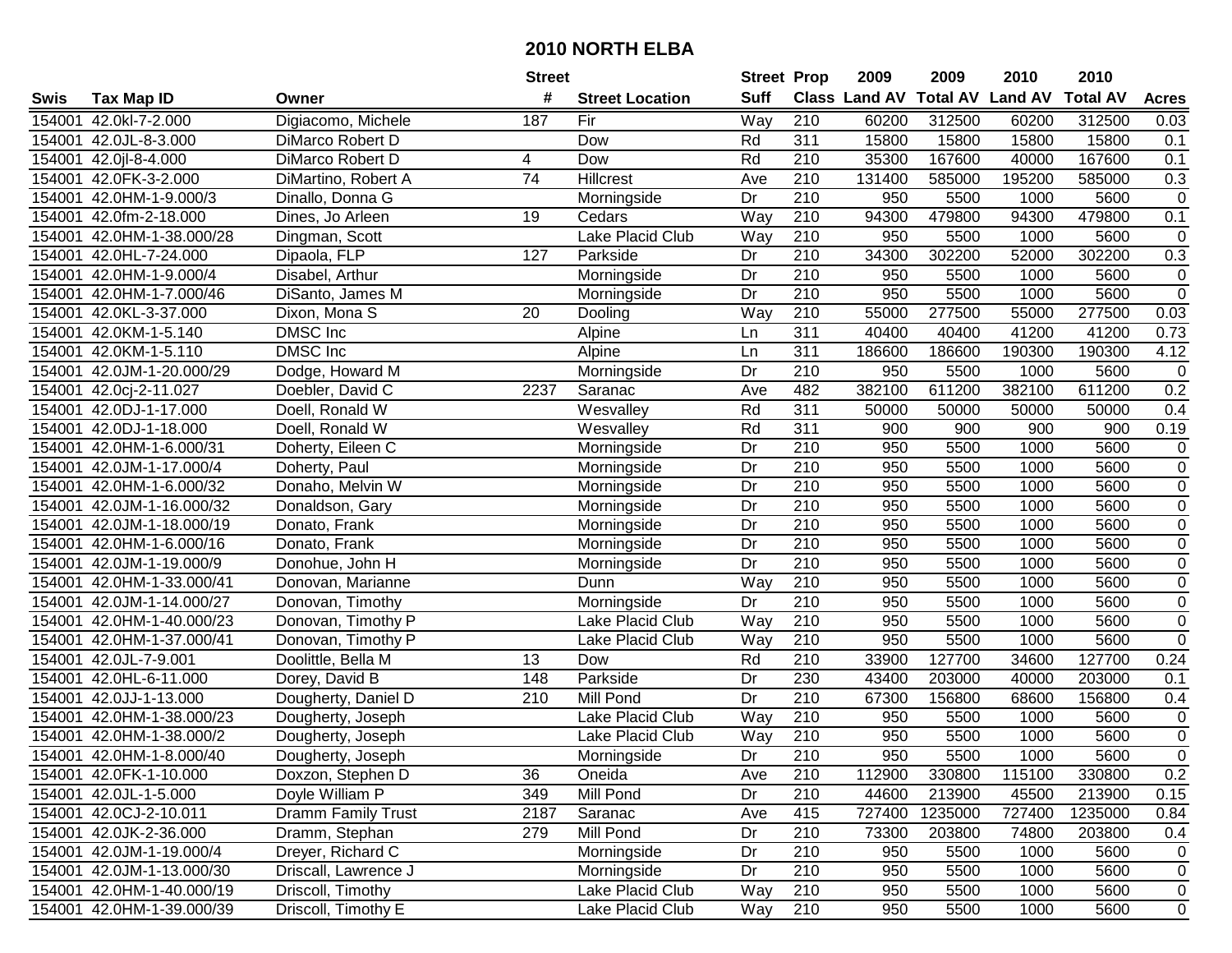|        |                          |                           | <b>Street</b>   |                        | <b>Street Prop</b>       |                  | 2009                          | 2009        | 2010           | 2010            |                |
|--------|--------------------------|---------------------------|-----------------|------------------------|--------------------------|------------------|-------------------------------|-------------|----------------|-----------------|----------------|
| Swis   | <b>Tax Map ID</b>        | Owner                     | #               | <b>Street Location</b> | <b>Suff</b>              |                  | <b>Class Land AV Total AV</b> |             | <b>Land AV</b> | <b>Total AV</b> | <b>Acres</b>   |
| 154001 | 42.0JM-1-23.000/23       | Driscoll, Timothy E       |                 | Morningside            | Dr                       | 210              | 950                           | 5500        | 1000           | 5600            | 0              |
| 154001 | 42.0JM-1-23.000/24       | Driscoll, Timothy E       |                 | Morningside            | Dr                       | 210              | 950                           | 5500        | 1000           | 5600            | $\mathsf 0$    |
| 154001 | 42.0JL-7-5.000           | Drohan, Beth A            | 380             | Mill Pond              | Dr                       | 210              | 40900                         | 203800      | 40000          | 203800          | 0.1            |
| 154001 | 42.0JK-1-2.000           | Dubova, Natalia           | 35              | McKinley               | $\overline{\mathsf{St}}$ | 210              | 43400                         | 150000      | 44300          | 150000          | 0.48           |
| 154001 | 42.0JM-1-13.000/43       | Dubuque, Wayne J          |                 | Morningside            | Dr                       | 210              | 950                           | 5500        | 1000           | 5600            | 0              |
| 154001 | 42.0HM-1-10.000/28       | Ducatte, Dorothy L        |                 | Morningside            | Dr                       | $\overline{210}$ | 950                           | 5500        | 1000           | 5600            | $\overline{0}$ |
| 154001 | 42.0HM-1-10.000/38       | Ducatte, Dorothy L        |                 | Morningside            | Dr                       | 210              | 950                           | 5500        | 1000           | 5600            | $\pmb{0}$      |
| 154001 | 42.0DK-4-11.000/8        | Ducharme, Paul W          |                 | Greenwood              | $\overline{\mathsf{St}}$ | 210              | 10500                         | 193875      | 10500          | 193875          | $\overline{0}$ |
| 154001 | 42.0JL-9-3.100           | Dudley, Gregory G         | 6144            | Sentinel               | Rd                       | $\overline{210}$ | 70000                         | 160200      | 51500          | 160200          | 0.28           |
| 154001 | 42.0JK-2-6.000           | Dudley, John K            | 64              | McKinley               | $\overline{\mathsf{St}}$ | 220              | 22800                         | 58800       | 22800          | 78800           | 0.2            |
| 154001 | 42.0hk-1-12.100          | Duffy Mary L              | 101             | McKinley               | $\overline{\mathsf{St}}$ | 210              | 29100                         | 122300      | 29600          | 122300          | 0.28           |
| 154001 | 42.0hk-1-12.200          | Duffy Robert              | 103             | McKinley               | St                       | 210              | 24300                         | 86200       | 24800          | 86200           | 0.12           |
| 154001 | 42.0LK-1-35.000          | Duhaime, James A          | 69              | Trillium               | Dr                       | 210              | 77500                         | 301400      | 94200          | 301400          | 0.31           |
| 154001 | 42.0HM-1-6.000/11        | Dumont, Bernice           |                 | Morningside            | Dr                       | 210              | 950                           | 5500        | 1000           | 5600            | $\mathbf 0$    |
| 154001 | 42.0HM-1-8.000/28        | Dumont, Jeffrey P         |                 | Morningside            | Dr                       | 210              | 950                           | 5500        | 1000           | 5600            | $\pmb{0}$      |
| 154001 | 42.0JM-1-24.000/10       | Duncan, Cecil K           |                 | Morningside            | Dr                       | 210              | 950                           | 5500        | 1000           | 5600            | 0              |
| 154001 | 42.0JM-1-17.000/46       | Dunham, Charles C III     |                 | Morningside            | Dr                       | $\overline{210}$ | 950                           | 5500        | 1000           | 5600            | $\mathbf 0$    |
| 154001 | 42.0JM-1-16.000/46       | Dunham, Charles C III     |                 | Morningside            | Dr                       | 210              | 950                           | 5500        | 1000           | 5600            | $\pmb{0}$      |
| 154001 | 42.0KL-3-29.000          | Dunleavy Realty Group Inc | 17              | Dooling                | Way                      | 210              | 62200                         | 329600      | 62200          | 329600          | 0.05           |
| 154001 | 42.0lk-1-31.000          | Dunn, Marcy               | 19              | Trillium               | Dr                       | 210              | 96700                         | 290000      | 116200         | 290000          | 0.5            |
| 154001 | 42.0KL-3-12.001          | Duntley, Robert R         | $\overline{17}$ | Dooling                | Way                      | 210              | 55000                         | 277500      | 56000          | 277500          | 0.03           |
| 154001 | 42.0EK-3-12.000          | Durkin, Glenna T          | 6               | Essex                  | St                       | 210              | 162000                        | 305300      | 175000         | 295000          | 0.4            |
| 154001 | 42.0HM-1-10.000/50       | Dwyer, Matthew H          |                 | Morningside            | Dr                       | 210              | 950                           | 5500        | 1000           | 5600            | $\pmb{0}$      |
| 154001 | 42.0hm-1-10.000/51       | Dwyer, Matthew H          |                 | Morningside            | Dr                       | 210              | 950                           | 5500        | 1000           | 5600            | $\mathbf 0$    |
| 154001 | 42.0EJ-3-1.000           | Dyer, Priscilla T         | 46              | Nash                   | $\overline{St}$          | 220              | 101900                        | 284000      | 104000         | 284000          | 0.2            |
| 154001 | 42.0jm-1-22.000/24       | Dykstra Maureen           |                 | Morningside            | Dr                       | 210              | 950                           | 5500        | 1000           | 5600            | $\pmb{0}$      |
| 154001 | 42.0JM-1-21.000/33       | Dzekciorius, Joyce        |                 | Morningside            | Dr                       | 210              | 950                           | 5500        | 1000           | 5600            | $\mathbf 0$    |
| 154001 | 42.0JM-1-13.000/32       | Dzekciorius, Joyce        |                 | Morningside            | Dr                       | 210              | 950                           | 5500        | 1000           | 5600            | $\mathbf 0$    |
| 154001 | 42.0LL-11-2.000          | Eagle Nest Properties LLC | 100             | Fir                    | Way                      | 210              | 64900                         | 347100      | 64900          | 347100          | 0.03           |
| 154001 | 42.0EJ-2-7.000           | Eastwood, Jacqueline      | 19              | Nash                   | $\overline{\mathsf{St}}$ | $\overline{210}$ | 186800                        | 284000      | 190600         | 284000          | 0.52           |
| 154001 | 42.0EM-3-17.000          | Eats, Richard A           | $\overline{37}$ | Wilderness             | $\overline{C}$ ir        | 210              | 163800                        | 591300      | 167100         | 591300          | 0.56           |
| 154001 | 42.0BL-2-9.000/10        | Ebert, G William          | 32              | Harbor                 | Ln                       | 210              | 52000                         | 332600      | 52000          | 332600          | $\mathbf 0$    |
| 154001 | 42.0LL-6-3.000           | Eckel, John M             | 147             | Fir                    | Way                      | $\overline{210}$ | 60200                         | 312500      | 60200          | 312500          | 0.03           |
|        | 154001 42.0CK-3-1.000/11 | Eckert, Edward J Jr       |                 | <b>Waters Edge</b>     | <b>Way</b>               | 210              | 74800                         | 380800      | 74800          | 380800          | $\mathbf 0$    |
|        | 154001 42.0CJ-2-19.000/3 | Edge of the Lake LLC      |                 | Saranac                | Ave                      | 210              | 12500                         | 312500      | 12500          | 312500          | 0              |
|        | 154001 42.0CJ-2-19.000/4 | Edge of the Lake LLC      |                 | Saranac                | Ave                      | 210              | 12500                         | 300000      | 12500          | 300000          | 0              |
|        | 154001 42.0CJ-2-19.000/6 | Edge of the Lake LLC      |                 | Saranac                | Ave                      | 210              | 12500                         | 312500      | 12500          | 312500          | 0              |
|        | 154001 42.0CJ-2-19.000/1 | Edge of the Lake LLC      |                 | Saranac                | Ave                      | 210              | 12500                         | 312500      | 12500          | 312500          | $\pmb{0}$      |
|        | 154001 42.0cj-2-19.000   | Edge of the Lake LLC      | 2221            | Saranac                | Ave                      | 311              | 0                             | $\mathbf 0$ | 0              | 0               | 0.6            |
|        | 154001 42.0EL-1-16.000   | Edgewater Investors Ltd   | 2457            | Main                   | <b>St</b>                | 482              | 704900                        | 2484500     | 704900         | 2484500         | 0.1            |
|        | 154001 42.0DJ-1-8.000    | Edgley, David             | 445             | Wesvalley              | Rd                       | 210              | 137200                        | 268800      | 140000         | 268800          | 0.3            |
|        | 154001 42.0DJ-4-21.000   | Edgley, David E           | 446             | Wesvalley              | Rd                       | 210              | 77800                         | 227100      | 114600         | 227100          | 0.2            |
|        |                          |                           |                 |                        |                          |                  |                               |             |                |                 |                |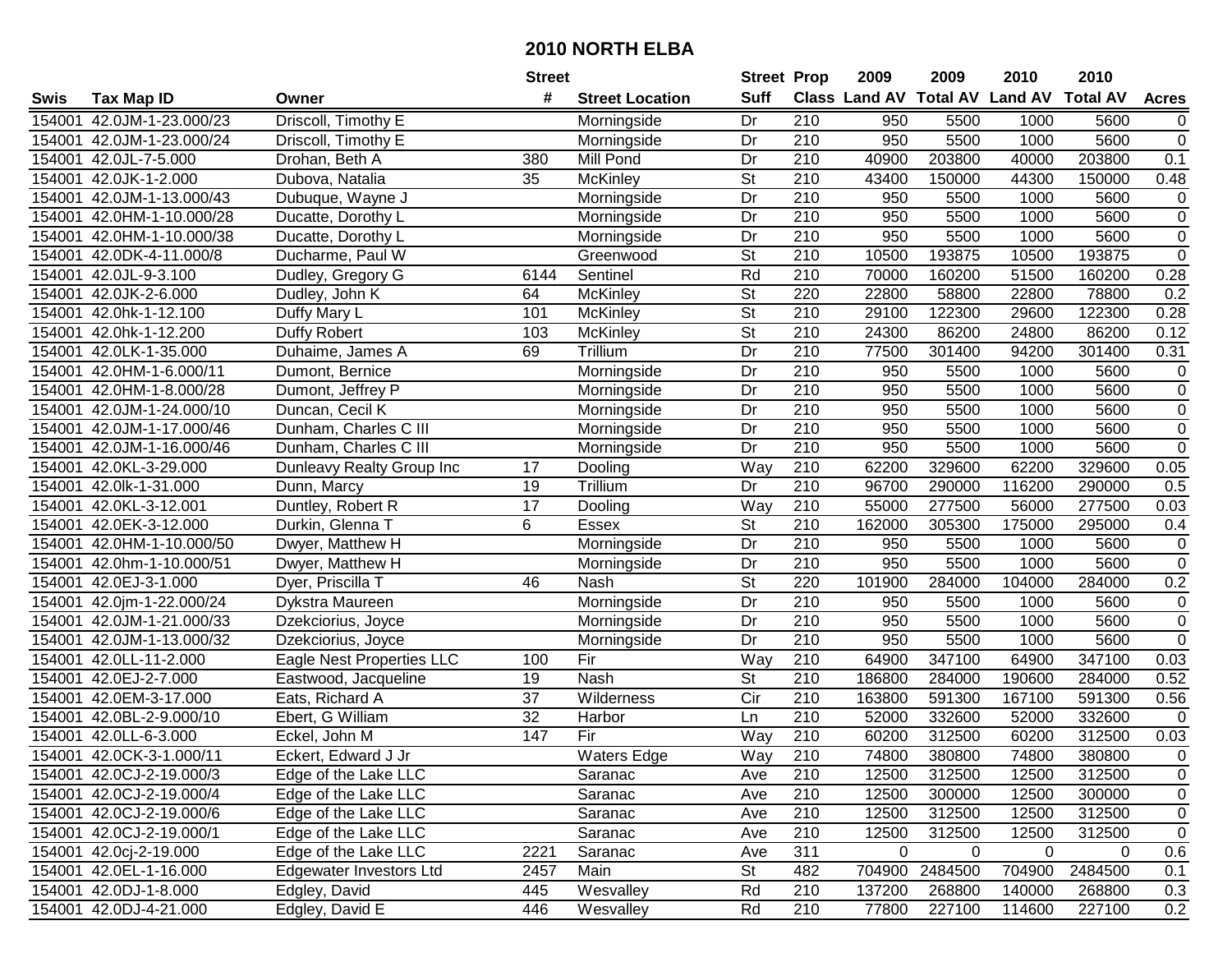|        |                           |                            | <b>Street</b>   |                        | <b>Street Prop</b>       |                  | 2009                 | 2009            | 2010           | 2010            |                |
|--------|---------------------------|----------------------------|-----------------|------------------------|--------------------------|------------------|----------------------|-----------------|----------------|-----------------|----------------|
| Swis   | <b>Tax Map ID</b>         | Owner                      | #               | <b>Street Location</b> | <b>Suff</b>              |                  | <b>Class Land AV</b> | <b>Total AV</b> | <b>Land AV</b> | <b>Total AV</b> | <b>Acres</b>   |
| 154001 | 42.0LL-3-7.000            | Edgley, Lynn M             | 6021            | Sentinel               | Rd                       | 210              | 50000                | 150000          | 51000          | 150000          | 0.5            |
| 154001 | 42.0LK-1-19.002           | Edwards, Richard M         | 70              | Trillium               | Dr                       | 210              | 108200               | 347100          | 133200         | 347100          | 0.72           |
| 154001 | 42.0BL-2-9.000/4          | Eichelberger, Joseph       | 32              | Harbor                 | Ln                       | 210              | 54700                | 350400          | 54700          | 350400          | 0              |
| 154001 | 42.0HM-1-36.000/24        | Ekblaw, Andrew             |                 | Lake Placid Club       | Way                      | 210              | 950                  | 5500            | 1000           | 5600            | $\overline{0}$ |
| 154001 | 42.0HM-1-30.000/37        | Ekblaw, Andrew             |                 | Dunn                   | Way                      | $\overline{210}$ | 950                  | 5500            | 1000           | 5600            | $\overline{0}$ |
| 154001 | 42.0kl-4-4.200            | Eldred Steven J Jr         | 6108            | Sentinel               | Rd                       | $\overline{312}$ | 37000                | 38500           | 37000          | 38500           | 0.22           |
| 154001 | 42.0kl-4-4.100            | Eldred Steven J Jr         | 6088            | Sentinel               | Rd                       | 210              | 53900                | 170500          | 55000          | 170500          | 0.21           |
| 154001 | 42.0EK-9-4.000            | Elken, Ruta                | $\overline{73}$ | EIm                    | $\overline{\mathsf{St}}$ | 210              | 93300                | 280500          | 93300          | 350000          | 0.26           |
| 154001 | 42.0LL-3-10.000           | Ellis, Walter E            | 6007            | Sentinel               | Rd                       | 220              | 27900                | 126100          | 28400          | 126100          | 0.1            |
| 154001 | 42.0LL-3-9.100            | Ellis, Walter E            | 6005            | Sentinel               | Rd                       | 220              | 40800                | 124700          | 41600          | 124700          | 0.21           |
| 154001 | 42.0HM-1-7.000/39         | Ellsworth, Charles A       |                 | Morningside            | Dr                       | 210              | 950                  | 5500            | 1000           | 5600            | $\pmb{0}$      |
| 154001 | 42.0DK-4-11.000/3         | Emas, Marshall J           |                 | Greenwood              | <b>St</b>                | 210              | 10500                | 303500          | 10500          | 303500          | $\pmb{0}$      |
| 154001 | 42.0HM-1-26.000/30        | Englisbe, Wynn             |                 | Dunn                   | Way                      | $\overline{210}$ | 950                  | 5500            | 1000           | 5600            | $\overline{0}$ |
| 154001 | 42.0JM-1-11.000/16        | English, Raymond T         |                 | Morningside            | Dr                       | 210              | 950                  | 5500            | 1000           | 5600            | $\pmb{0}$      |
| 154001 | 42.0DJ-5-5.001            | Erenstone, Richard L       | 96              | Nash                   | $\overline{\mathsf{St}}$ | 483              | 66600                | 257800          | 66600          | 257800          | 0.1            |
| 154001 | 42.0hl-7-3.000            | <b>Ericson Company LLC</b> | 813             | Mirror Lake            | Dr                       | 425              | 136300               | 626000          | 136300         | 626000          | 0.2            |
| 154001 | 42.0KL-3-11.001           | Ericson, Catherine L       | 17              | Dooling                | Way                      | $\overline{210}$ | 55000                | 290000          | 56100          | 290000          | 0.05           |
| 154001 | 42.0dk-1-2.220/4          | Ermie, Sherry B            | 15              | Cherokee               | Way                      | 210              | 60000                | 300200          | 60000          | 300200          | $\pmb{0}$      |
| 154001 | 42.0JM-1-13.000/18        | Esposito, John             |                 | Morningside            | Dr                       | 210              | 950                  | 5500            | 1000           | 5600            | $\pmb{0}$      |
| 154001 | 42.0JM-1-13.000/13        | Esposito, Monica           |                 | Morningside            | Dr                       | 210              | 950                  | 5500            | 1000           | 5600            | $\pmb{0}$      |
| 154001 | 42.0JM-1-20.000/25        | <b>Essex County</b>        |                 | Morningside            | Dr                       | 210              | 950                  | 5500            | 1000           | 5600            | $\overline{0}$ |
| 154001 | 42.0MM-1-14.000           | <b>Essex County</b>        | 33              | Nichols                | <b>St</b>                | 210              | 30600                | 111800          | 30600          | 111800          | 0.1            |
| 154001 | 42.0MM-1-14.000/2010      | <b>Essex County</b>        | 33              | <b>Nichols</b>         | <b>St</b>                | 210              |                      |                 | 30600          | 111800          |                |
| 154001 | 42.0lk-1-21.000           | <b>ETC Enterprises Inc</b> | 96              | Trillium               | Dr                       | 210              | 82600                | 240300          | 108100         | 240300          | 0.43           |
| 154001 | 42.0EK-9-1.000            | Etzol, Pascal              | 93              | $E$ Im                 | $\overline{St}$          | 220              | 108900               | 407900          | 111100         | 407900          | 0.32           |
| 154001 | 42.0EM-2-6.200            | Evangel, Lori H            | 593             | Mirror Lake            | Dr                       | 210              | 215700               | 1018700         | 220000         | 1018700         | 1.83           |
| 154001 | 42.0MJ-1-1.000            | Evans, Joyce               |                 | Old Military           | Rd                       | $\overline{311}$ | 53300                | 53300           | 53300          | 53300           | 3.2            |
| 154001 | 42.0DK-3-1.200            | Evans, Joyce P             | 2345            | Saranac                | Ave                      | 484              | 387100               | 945000          | 384400         | 945000          | 0.85           |
| 154001 | 42.0JL-8-2.100            | Eves, Patrick J            | $\overline{2}$  | Dow                    | Rd                       | 220              | 42000                | 187300          | 42700          | 187300          | 0.14           |
| 154001 | 42.0JM-1-18.000/28        | Ewert, Gregory             |                 | Morningside            | Dr                       | $\overline{210}$ | 950                  | 5500            | 1000           | 5600            | $\mathbf 0$    |
| 154001 | 42.0EJ-1-2.220            | Fagan, Mary A              | 381             | Wesvalley              | Rd                       | 210              | 137100               | 268500          | 139900         | 268500          | $\mathbf{1}$   |
| 154001 | 42.0JM-1-25.000/8         | Fairbanks, Carol S         |                 | Morningside            | Dr                       | $\overline{210}$ | 950                  | 5500            | 1000           | 5600            | $\overline{0}$ |
| 154001 | 42.0JM-1-15.000/27        | Fairchild, Maybelle B      |                 | Morningside            | $\overline{Dr}$          | 210              | 950                  | 5500            | 1000           | 5600            | $\overline{0}$ |
|        | 154001 42.0ek-7-6.000     | Fajardo, Delina            | 60              | <b>Grand View</b>      | Ave                      | 210              | 121300               | 361900          | 175000         | 375000          | 0.4            |
|        | 154001 42.0HM-1-8.000/26  | Falletta, Salvatore        |                 | Morningside            | Dr                       | 210              | 950                  | 5500            | 1000           | 5600            | 0              |
|        | 154001 42.0HM-1-27.000/29 | Farina, Matthew            |                 | Dunn                   | Way                      | 210              | 950                  | 5500            | 1000           | 5600            | 0              |
|        | 154001 42.0JM-1-12.000/29 | Farina, Matthew A          |                 | Morningside            | Dr                       | 210              | 950                  | 5500            | 1000           | 5600            | 0              |
|        | 154001 42.0HM-1-7.000/3   | Farina, Matthew A          |                 | Morningside            | Dr                       | 210              | 950                  | 5500            | 1000           | 5600            | $\pmb{0}$      |
|        | 154001 42.0LM-1-12.000    | Farley, Erin               | 5990            | Sentinel               | Rd                       | 210              | 88900                | 233200          | 90700          | 233200          | 0.5            |
|        | 154001 42.0BL-2-9.000/2   | Farrell, John B            | 32              | Harbor                 | Ln                       | 210              | 52000                | 332600          | 52000          | 332600          | 0              |
|        | 154001 42.0HM-1-40.000/51 | Farrell, Joyce F           |                 | Lake Placid Club       | Way                      | 210              | 950                  | 5500            | 1000           | 5600            | 0              |
|        | 154001 42.0DJ-1-9.000     | Favro, Lisa S              | 435             | Wesvalley              | Rd                       | 210              | 115400               | 194200          | 117700         | 194200          | 0.5            |
|        |                           |                            |                 |                        |                          |                  |                      |                 |                |                 |                |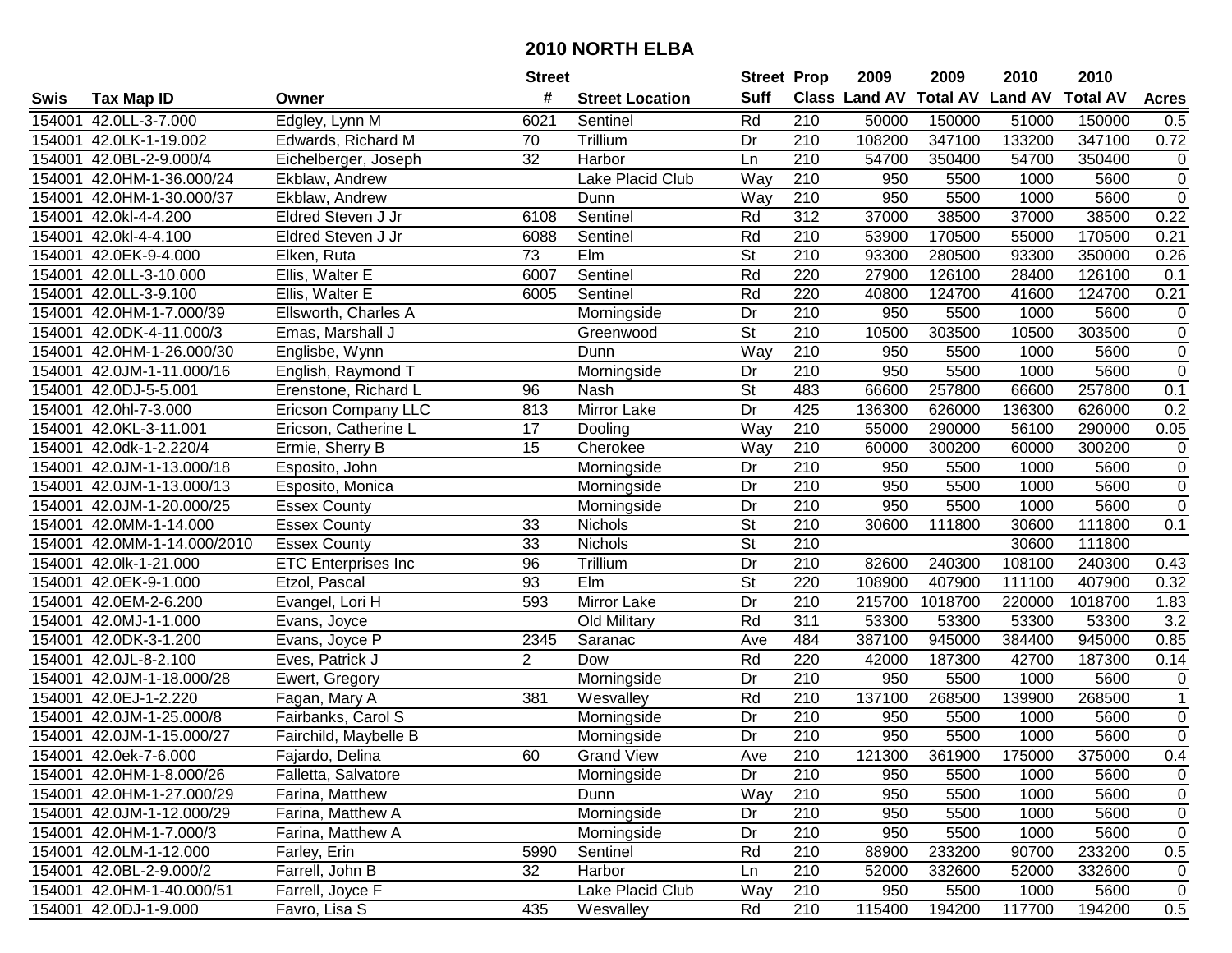|        |                           |                                  | <b>Street</b>   |                        | <b>Street Prop</b>       |                  | 2009                          | 2009    | 2010           | 2010            |                |
|--------|---------------------------|----------------------------------|-----------------|------------------------|--------------------------|------------------|-------------------------------|---------|----------------|-----------------|----------------|
| Swis   | <b>Tax Map ID</b>         | Owner                            | #               | <b>Street Location</b> | <b>Suff</b>              |                  | <b>Class Land AV Total AV</b> |         | <b>Land AV</b> | <b>Total AV</b> | <b>Acres</b>   |
| 154001 | 42.0HM-1-33.000/13        | Fawcett, Nina                    |                 | Dunn                   | Way                      | 210              | 950                           | 5500    | 1000           | 5600            | $\mathbf 0$    |
| 154001 | 42.0EJ-1-2.100            | Fawn Ridge LLC                   |                 | Wesvalley              | Rd                       | 311              | 224500                        | 224500  | 224500         | 224500          | 10.6           |
| 154001 | 42.0EJ-1-1.000            | Fawn Ridge LLC                   |                 | Wesvalley              | Rd                       | 311              | 44500                         | 44500   | 44500          | 44500           | 0.1            |
| 154001 | 42.0MM-3-6.000            | Fay, David L                     |                 | Cascade                | Rd                       | 311              | 1900                          | 1900    | 1900           | 1900            | 0.3            |
| 154001 | 42.0JM-1-24.000/51        | Fay, John W                      |                 | Morningside            | Dr                       | $\overline{210}$ | 950                           | 5500    | 1000           | 5600            | 0              |
| 154001 | 42.0LJ-2-13.000           | Fay, Jonathan D                  |                 | Station                | $\overline{\mathsf{St}}$ | 311              | 900                           | 900     | 900            | 900             | $\mathbf{1}$   |
| 154001 | 42.0LJ-2-15.000           | Fay, Jonathan D                  | 106             | Station                | $\overline{\mathsf{St}}$ | 210              | 53000                         | 178400  | 78100          | 178400          | $\mathbf{1}$   |
| 154001 | 42.0HM-1-32.000/5         | Fayette, James A                 |                 | Dunn                   | Way                      | 210              | 950                           | 5500    | 1000           | 5600            | $\overline{0}$ |
| 154001 | 42.0JM-1-16.000/29        | <b>Fazio Family Trust</b>        |                 | Morningside            | Dr                       | 210              | 950                           | 5500    | 1000           | 5600            | $\pmb{0}$      |
| 154001 | 42.0JM-1-16.000/30        | <b>Fazio Family Trust</b>        |                 | Morningside            | Dr                       | $\overline{210}$ | 950                           | 5500    | 1000           | 5600            | $\pmb{0}$      |
| 154001 | 42.0HM-1-39.000/11        | Fear, John P                     |                 | Lake Placid Club       | Way                      | 210              | 950                           | 5500    | 1000           | 5600            | $\pmb{0}$      |
| 154001 | 42.0JM-1-20.000/48        | Fee, Kevin                       |                 | Morningside            | Dr                       | 210              | 950                           | 5500    | 1000           | 5600            | $\pmb{0}$      |
| 154001 | 42.0JM-1-16.000/51        | Fee, Neal R                      |                 | Morningside            | Dr                       | 210              | 950                           | 5500    | 1000           | 5600            | $\overline{0}$ |
| 154001 | 42.0II-4-1.000            | Feldberg, Matthew                | 179             | Fir                    | Way                      | 210              | 64900                         | 347100  | 64900          | 347100          | 0.04           |
| 154001 | 42.0HM-1-8.000/39         | Feldman, Samuel L                |                 | Morningside            | Dr                       | 210              | 950                           | 5500    | 1000           | 5600            | $\pmb{0}$      |
| 154001 | 42.0JM-1-17.000/50        | Feldman, Samuel L                |                 | Morningside            | Dr                       | 210              | 950                           | 5500    | 1000           | 5600            | $\mathsf 0$    |
| 154001 | 42.0dm-1-4.200            | <b>Fellowship Properties LLC</b> | 541             | Mirror Lake            | Dr                       | $\overline{210}$ | 356200                        | 1019800 | 363300         | 1019800         | 1.29           |
| 154001 | 42.0JM-1-22.000/27        | Fenton, Clivefield               |                 | Morningside            | Dr                       | 210              | 950                           | 5500    | 1000           | 5600            | $\mathsf 0$    |
| 154001 | 42.0JK-3-19.000           | Fenton, Krista M                 | 324             | Mill Pond              | Dr                       | 210              | 63400                         | 187300  | 64600          | 187300          | 0.26           |
| 154001 | 42.0JL-3-3.000            | Ferraro, Aniello A               | 190             | <b>McKinley</b>        | <b>St</b>                | 230              | 62900                         | 270000  | 64200          | 270000          | 0.11           |
| 154001 | 42.0JM-1-12.000/22        | Ferraro, Natalie                 |                 | Morningside            | Dr                       | $\overline{210}$ | 950                           | 5500    | 1000           | 5600            | $\pmb{0}$      |
| 154001 | 42.0JM-1-24.000/23        | Fessel, Dorothy V                |                 | Morningside            | Dr                       | 210              | 950                           | 5500    | 1000           | 5600            | $\mathbf 0$    |
| 154001 | 42.0HM-1-38.000/26        | Fink, Kathleen G                 |                 | Lake Placid Club       | Way                      | 210              | 950                           | 5500    | 1000           | 5600            | $\overline{0}$ |
| 154001 | 42.0JM-1-11.000/37        | Finkle, Garrison M               |                 | Morningside            | Dr                       | 210              | 950                           | 5500    | 1000           | 5600            | $\mathbf 0$    |
| 154001 | 42.0LJ-2-12.100           | Fischer, David M                 | 35              | Hough                  | Way                      | $\overline{210}$ | 68100                         | 216400  | 69400          | 216400          | 2.92           |
| 154001 | 42.0HM-1-10.000/25        | Fischer, Gary                    |                 | Morningside            | Dr                       | 210              | 950                           | 5500    | 1000           | 5600            | $\mathbf 0$    |
| 154001 | 42.0FJ-1-8.000            | Fischetti, Vincent A             | 289             | Wesvalley              | Rd                       | 210              | 75500                         | 224700  | 75500          | 224700          | 0.06           |
| 154001 | 42.0JL-4-16.000           | Fisher, Barbara L                | 6169            | Sentinel               | Rd                       | 280              | 59300                         | 328800  | 60500          | 328800          | 0.1            |
| 154001 | 42.0JL-4-19.000           | Fisher, Leo                      | 62              | Spring                 | $\overline{\mathsf{St}}$ | 210              | 24000                         | 108500  | 24500          | 108500          | 0.2            |
| 154001 | 42.0DJ-7-8.000            | Fitzgerald, Ann C                | $\overline{53}$ | Acorn                  | $\overline{\mathsf{St}}$ | 220              | 66200                         | 171000  | 67500          | 171000          | 0.15           |
| 154001 | 42.0JM-1-18.000/22        | Fitzgerald, James F              |                 | Morningside            | $\overline{Dr}$          | 210              | 950                           | 5500    | 1000           | 5600            | $\pmb{0}$      |
| 154001 | 42.0HM-1-35.000/9         | Fitzgerald, Shannon M            |                 | Dunn                   | Way                      | 210              | 950                           | 5500    | 1000           | 5600            | $\overline{0}$ |
| 154001 | 42.0HL-7-19.000           | Fitzsimmons, Nicholas J          | 147             | Parkside               | Dr                       | $\overline{210}$ | 57600                         | 312200  | 42000          | 312200          | 0.13           |
|        | 154001 42.0HL-7-11.000    | Fitzsimmons, Nicholas J          |                 | Parkside               | $\overline{Dr}$          | 311              | 13600                         | 13600   | 13600          | 13600           | 0.14           |
|        | 154001 42.0JM-1-18.000/3  | Flaherty, Michael J              |                 | Morningside            | Dr                       | 210              | 950                           | 5500    | 1000           | 5600            | 0              |
|        | 154001 42.0LL-6-4.000     | Flaim Kathleen                   | 147             | Fir                    | Way                      | 210              | 64900                         | 347100  | 64900          | 347100          | 0.04           |
|        | 154001 42.0HM-1-6.000/41  | Fleming, Fred W                  |                 | Morningside            | Dr                       | 210              | 950                           | 5500    | 1000           | 5600            | 0              |
|        | 154001 42.0JM-1-25.000/16 | Fleury, Thomas                   |                 | Morningside            | Dr                       | 210              | 950                           | 5500    | 1000           | 5600            | $\mathbf 0$    |
|        | 154001 42.0jk-2-3.100     | Flynn, Kerry S                   | 48              | McKinley               | <b>St</b>                | 411              |                               |         | 25000          | 300000          | 0.63           |
|        | 154001 42.0JM-1-23.000/51 | Fogarty, Thomas J                |                 | Morningside            | Dr                       | 210              | 950                           | 5500    | 1000           | 5600            | 0              |
|        | 154001 42.0DM-1-4.100     | Foley, David J                   |                 | Mirror Lake            | Dr                       | 311              | 150600                        | 150600  | 274000         | 274000          | 1.25           |
|        | 154001 42.0JM-1-22.000/16 | Folmsbee, James A                |                 | Morningside            | Dr                       | 210              | 950                           | 5500    | 1000           | 5600            | $\mathbf 0$    |
|        |                           |                                  |                 |                        |                          |                  |                               |         |                |                 |                |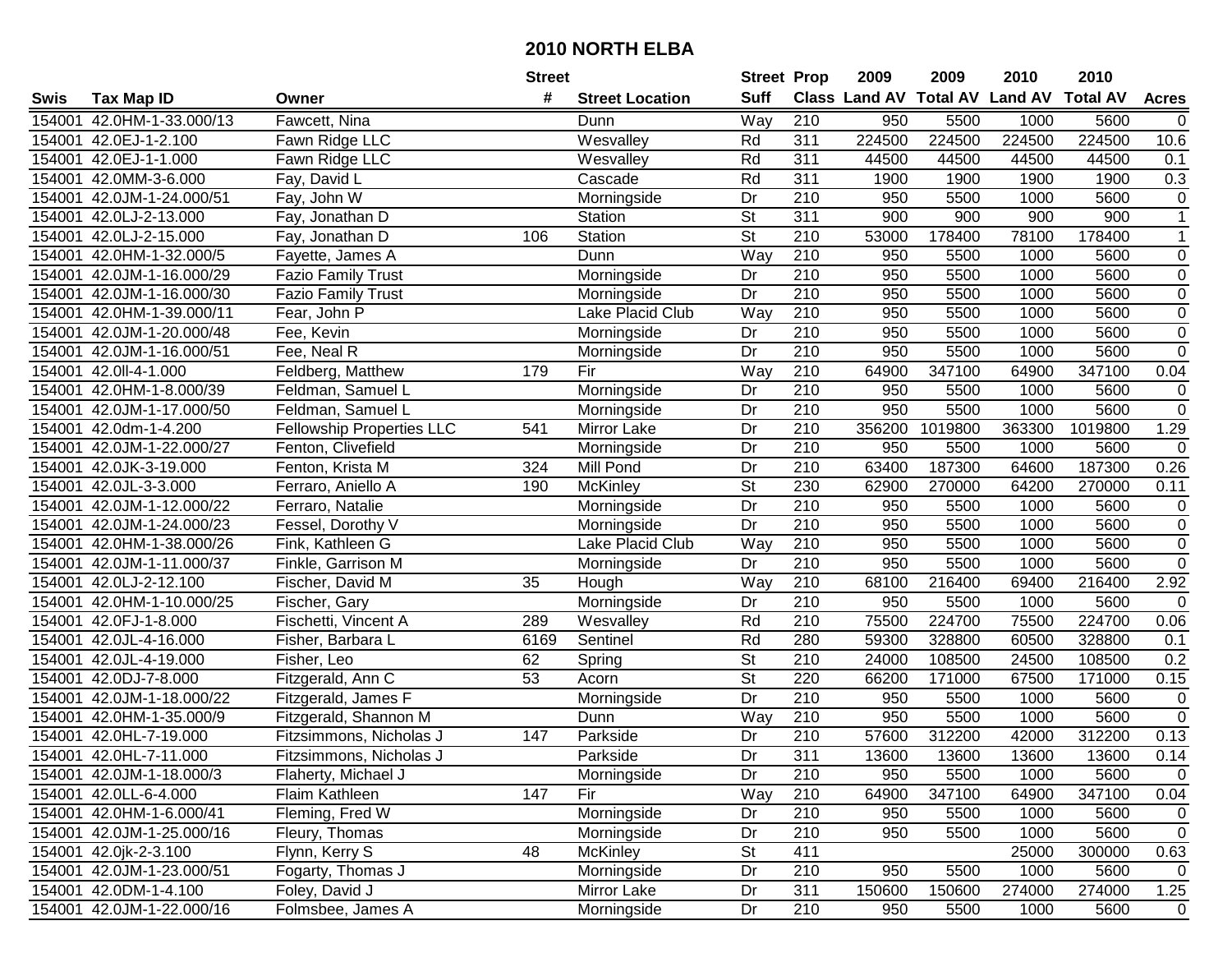|        |                           |                          | <b>Street</b> |                        | <b>Street Prop</b> |                  | 2009                          | 2009    | 2010           | 2010            |                |
|--------|---------------------------|--------------------------|---------------|------------------------|--------------------|------------------|-------------------------------|---------|----------------|-----------------|----------------|
| Swis   | <b>Tax Map ID</b>         | Owner                    | #             | <b>Street Location</b> | <b>Suff</b>        |                  | <b>Class Land AV Total AV</b> |         | <b>Land AV</b> | <b>Total AV</b> | <b>Acres</b>   |
| 154001 | 42.0BL-2-8.000/8          | Ford, Allegra            | 40            | Harbor                 | Ln                 | 210              | 57000                         | 360600  | 57000          | 360600          | 0              |
| 154001 | 42.0JM-1-18.000/51        | Ford, Scott R            |               | Morningside            | Dr                 | 210              | 950                           | 5500    | 1000           | 5600            | $\pmb{0}$      |
| 154001 | 42.0HM-1-7.000/50         | Forever Wild Development |               | Morningside            | Dr                 | 210              | 950                           | 5500    | 1000           | 5600            | $\pmb{0}$      |
| 154001 | 42.0HM-1-7.000/51         | Forever Wild Development |               | Morningside            | Dr                 | 210              | 950                           | 5500    | 1000           | 5600            | $\overline{0}$ |
| 154001 | 42.0kl-3-40.000           | Forman, Timothy J        | 10            | Dooling                | Way                | $\overline{210}$ | 55200                         | 242700  | 55200          | 242700          | 0.03           |
| 154001 | 42.0HM-1-33.000/37        | Forrence, Cortland       |               | Dunn                   | Way                | $\overline{210}$ | 950                           | 5500    | 1000           | 5600            | $\mathbf 0$    |
| 154001 | 42.0HM-1-33.000/51        | Forrence, Cortland       |               | Dunn                   | Way                | 210              | 950                           | 5500    | 1000           | 5600            | $\pmb{0}$      |
| 154001 | 42.0JM-1-19.000/35        | Forward, Frederick D     |               | Morningside            | Dr                 | 210              | 950                           | 5500    | 1000           | 5600            | $\overline{0}$ |
| 154001 | 42.0fk-4-3.000            | Foster, David G          | 30            | Highland               | $\overline{P}$     | $\overline{210}$ | 185700                        | 984000  | 219600         | 984000          | 0.4            |
| 154001 | 42.0ck-2-8.000            | Foster, Gretchen N       | 72            | Seneca                 | $\overline{T}$ rl  | 210              | 132300                        | 642900  | 135000         | 655800          | 0.5            |
| 154001 | 42.0LL-3-11.000           | Foster, Robin L          | 6003          | Sentinel               | Rd                 | 210              | 58500                         | 182000  | 59600          | 182000          | 0.36           |
| 154001 | 42.0JK-2-39.000           | Foster, Scott            | 259           | Mill Pond              | Dr                 | 210              | 39100                         | 95100   | 39900          | 95100           | 0.59           |
| 154001 | 42.0JM-1-22.000/33        | Fountain, John H         |               | Morningside            | Dr                 | $\overline{210}$ | 950                           | 5500    | 1000           | 5600            | $\mathbf 0$    |
| 154001 | 42.0FM-4-27.000           | Fountain, Kevin          | 163           | Lake Placid Club       | Way                | 210              | 324900                        | 1169500 | 331400         | 1169500         | 0.41           |
| 154001 | 42.0KK-1-3.000            | Fountain, Linda L        | 233           | Station                | St                 | 210              | 47100                         | 171000  | 52500          | 171000          | 0.3            |
| 154001 | 42.0HM-1-33.000/9         | Fox, Donald M            |               | Dunn                   | Way                | 210              | 950                           | 5500    | 1000           | 5600            | 0              |
| 154001 | 42.0HM-1-33.000/33        | Fox, Donald M            |               | Dunn                   | Way                | 210              | 950                           | 5500    | 1000           | 5600            | $\pmb{0}$      |
| 154001 | 42.0HM-1-33.000/34        | Fox, Donald M            |               | Dunn                   | Way                | 210              | 950                           | 5500    | 1000           | 5600            | $\mathbf 0$    |
| 154001 | 42.0HM-1-33.000/35        | Fox, Donald M            |               | Dunn                   | Way                | 210              | 950                           | 5500    | 1000           | 5600            | $\mathbf 0$    |
| 154001 | 42.0EK-8-9.000            | Francis, David J         | 67            | <b>Grand View</b>      | Ave                | 230              | 92500                         | 300000  | 94400          | 300000          | 0.1            |
| 154001 | 42.0JM-1-14.000/43        | Francis, Gary T          |               | Morningside            | Dr                 | 210              | 950                           | 5500    | 1000           | 5600            | $\mathbf 0$    |
| 154001 | 42.0EK-2-2.000            | Francis, Phyllis         |               | Essex                  | <b>St</b>          | 311              | 20900                         | 20900   | 20900          | 20900           | 0.1            |
| 154001 | 42.0EK-2-3.000            | Francis, Phyllis         | 45            | Essex                  | St                 | 210              | 106800                        | 314700  | 114600         | 300000          | 0.2            |
| 154001 | 42.0JM-1-16.000/17        | Francis, Robert          |               | Morningside            | Dr                 | 210              | 950                           | 5500    | 1000           | 5600            | $\pmb{0}$      |
| 154001 | 42.0HM-1-38.000/42        | Francis, Robert A        |               | Lake Placid Club       | Way                | 210              | 950                           | 5500    | 1000           | 5600            | $\pmb{0}$      |
| 154001 | 42.0jm-1-23.000/2         | Frank, Robert            |               | Morningside            | Dr                 | 210              | 950                           | 5500    | 1000           | 5600            | $\pmb{0}$      |
| 154001 | 42.0HM-1-40.000/14        | Franz, Deette N          |               | Lake Placid Club       | Way                | 210              | 950                           | 5500    | 1000           | 5600            | $\mathbf 0$    |
| 154001 | 42.0JM-1-23.000/40        | Frazier, Katharina B     |               | Morningside            | Dr                 | 210              | 950                           | 5500    | 1000           | 5600            | $\pmb{0}$      |
| 154001 | 42.0JM-1-19.000/5         | Frazier, Katharina B     |               | Morningside            | Dr                 | 210              | 950                           | 5500    | 1000           | 5600            | $\overline{0}$ |
| 154001 | 42.0JM-1-18.000/8         | Freeman, Keith A         |               | Morningside            | Dr                 | 210              | 950                           | 5500    | 1000           | 5600            | $\overline{0}$ |
| 154001 | 42.0HM-1-19.000           | Friedlander, Linda O     |               | Dunn                   | $\overline{W}$ ay  | 210              | 41900                         | 295365  | 43900          | 220800          | 0.06           |
| 154001 | 42.0KL-5-1.000            | Friedman, Kathleen V     | 33            | Fir                    | Way                | 210              | 64900                         | 347100  | 64900          | 347100          | 0.04           |
| 154001 | 42.0JM-1-20.000/39        | Friel, Joseph V          |               | Morningside            | Dr                 | $\overline{210}$ | 950                           | 5500    | 1000           | 5600            | $\mathbf 0$    |
|        | 154001 42.0JM-1-24.000/28 | Friend, Kenneth E        |               | Morningside            | $\overline{Dr}$    | $\overline{210}$ | 950                           | 5500    | 1000           | 5600            | $\overline{0}$ |
|        | 154001 42.0EM-2-1.100     | Fritz, Clyde W Sr        | 555           | Mirror Lake            | Dr                 | 210              | 334200                        | 534200  | 340900         | 625000          | 0.65           |
|        | 154001 42.0EM-2-1.200     | Fritz, Clyde W Sr        |               | Mirror Lake            | Dr                 | 311              | 175000                        | 175000  | 175000         | 175000          | 0.85           |
|        | 154001 42.0HM-1-8.000/50  | Fruiterman Roy           |               | Morningside            | Dr                 | 210              | 950                           | 5500    | 1000           | 5600            | 0              |
|        | 154001 42.0HM-1-8.000/51  | Fruiterman, Roy          |               | Morningside            | Dr                 | 210              | 950                           | 5500    | 1000           | 5600            | 0              |
|        | 154001 42.0EK-5-21.200    | Frye, Cathy L            | 110           | Hillcrest              | Ave                | 210              | 52600                         | 140000  | 53700          | 140000          | 0.17           |
|        | 154001 42.0HM-1-8.000/36  | Fuller, Ronald           |               | Morningside            | Dr                 | 210              | 950                           | 5500    | 1000           | 5600            | 0              |
|        | 154001 42.0JM-1-14.000/22 | Fuller, Ronald           |               | Morningside            | Dr                 | 210              | 950                           | 5500    | 1000           | 5600            | 0              |
|        | 154001 42.0JM-1-14.000/21 | Fuller, Ronald M III     |               | Morningside            | Dr                 | 210              | 950                           | 5500    | 1000           | 5600            | $\mathbf 0$    |
|        |                           |                          |               |                        |                    |                  |                               |         |                |                 |                |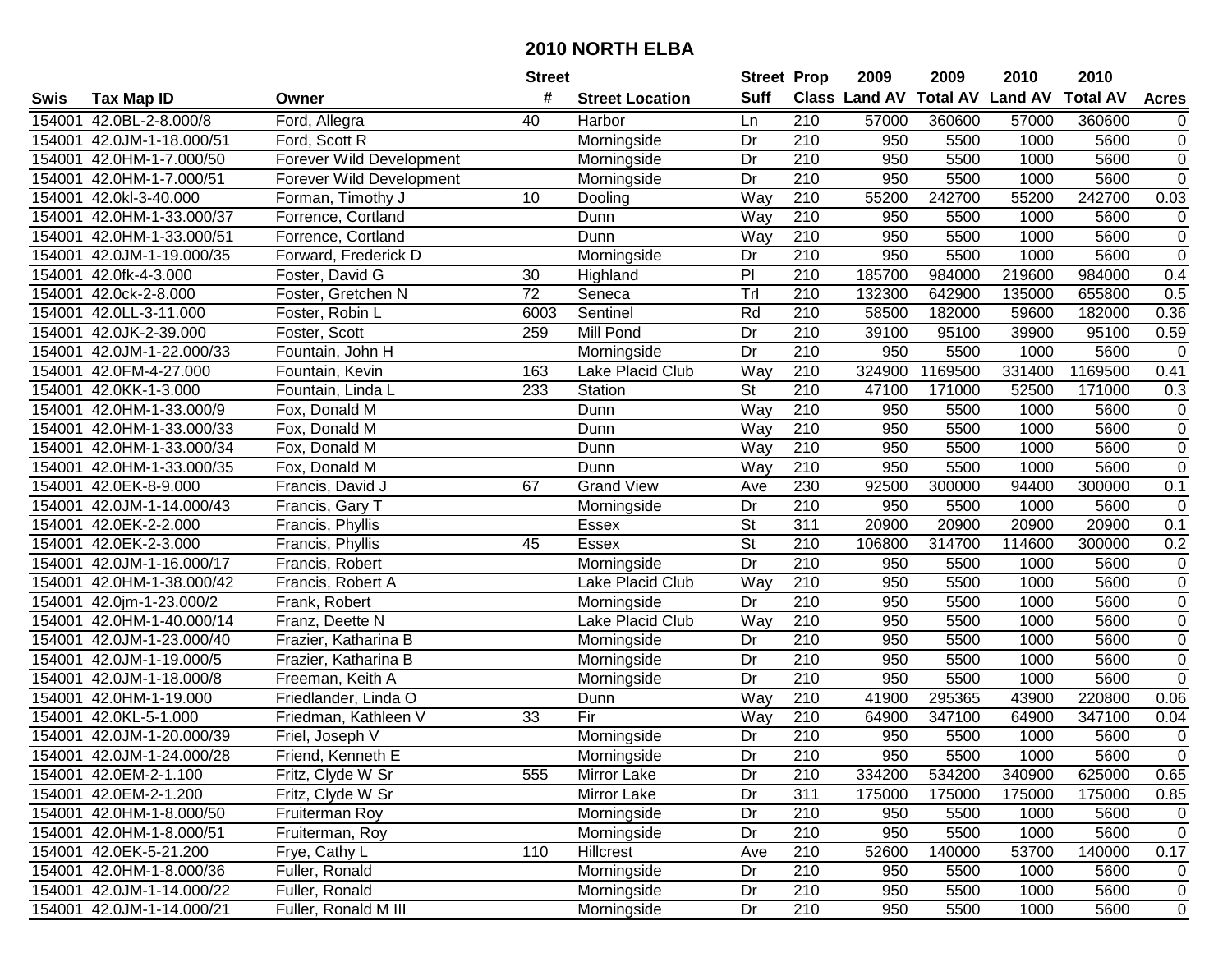|        |                           |                                  | <b>Street</b>   |                         | <b>Street Prop</b>       |                  | 2009                          | 2009    | 2010           | 2010            |                |
|--------|---------------------------|----------------------------------|-----------------|-------------------------|--------------------------|------------------|-------------------------------|---------|----------------|-----------------|----------------|
| Swis   | <b>Tax Map ID</b>         | Owner                            | #               | <b>Street Location</b>  | <b>Suff</b>              |                  | <b>Class Land AV Total AV</b> |         | <b>Land AV</b> | <b>Total AV</b> | <b>Acres</b>   |
| 154001 | 42.0HM-1-37.000/45        | Fuller, Stephen M                |                 | Lake Placid Club        | Way                      | 210              | 950                           | 5500    | 1000           | 5600            | $\overline{0}$ |
| 154001 | 42.0HM-1-35.000/34        | Funari, Michael J                |                 | Dunn                    | Way                      | 210              | 950                           | 5500    | 1000           | 5600            | $\mathbf 0$    |
| 154001 | 42.0HM-1-26.000/28        | Funari, Michael J                |                 | Dunn                    | Way                      | 210              | 950                           | 5500    | 1000           | 5600            | $\overline{0}$ |
| 154001 | 42.0LL-6-2.000            | Funk, Robert F                   | 147             | Fir                     | Way                      | 210              | 60200                         | 312500  | 60200          | 312500          | 0.03           |
| 154001 | 42.0JM-1-22.000/21        | Fuqua, Norman B                  |                 | Morningside             | Dr                       | 210              | 950                           | 5500    | 1000           | 5600            | 0              |
| 154001 | 42.0HM-1-29.000/24        | Fuschillo, Paulette              |                 | Dunn                    | Way                      | $\overline{210}$ | 950                           | 5500    | 1000           | 5600            | $\overline{0}$ |
| 154001 | 42.0LK-1-40.003           | Gadwaw, Larry                    | 37              | Oak                     | Way                      | 210              | 100300                        | 365100  | 169000         | 365100          | 1.91           |
| 154001 | 42.0MM-1-1.000            | Gadwaw, Lawrence J               | 188             | Newman                  | Rd                       | 483              | 182600                        | 456400  | 182600         | 456400          | 0.2            |
| 154001 | 42.0MM-1-2.000            | Gadwaw, Lawrence J               |                 | Cascade                 | Rd                       | 330              | 12000                         | 12000   | 12000          | 12000           | 0.1            |
| 154001 | 42.0HM-1-30.000/35        | Gallagher, Marcia                |                 | Dunn                    | Way                      | 210              | 950                           | 5500    | 1000           | 5600            | $\pmb{0}$      |
| 154001 | 42.0JM-1-18.000/6         | Gallagher, Marcia                |                 | Morningside             | Dr                       | 210              | 950                           | 5500    | 1000           | 5600            | $\pmb{0}$      |
| 154001 | 42.0JM-1-17.000/45        | Gallagher, Marcia H              |                 | Morningside             | Dr                       | 210              | 950                           | 5500    | 1000           | 5600            | $\pmb{0}$      |
| 154001 | 42.0HK-1-19.000           | Gallagher, Patrick               | 59              | McKinley                | $\overline{\mathsf{St}}$ | $\overline{210}$ | 83200                         | 187400  | 62500          | 187400          | 0.5            |
| 154001 | 42.0HK-1-18.000           | Gallagher, Patrick F             | 65              | McKinley                | $\overline{\mathsf{St}}$ | 210              | 81800                         | 176500  | 62500          | 176500          | 0.5            |
| 154001 | 42.0JM-1-18.000/49        | Gallagher, Patrick M             |                 | Morningside             | Dr                       | 210              | 950                           | 5500    | 1000           | 5600            | $\pmb{0}$      |
| 154001 | 42.0HM-1-9.000/38         | Gallagher, Patrick M             |                 | Morningside             | Dr                       | 210              | 950                           | 5500    | 1000           | 5600            | $\pmb{0}$      |
| 154001 | 42.0JL-2-6.000            | Gallagher, Terrance              | 180             | <b>McKinley</b>         | $\overline{\mathsf{St}}$ | 230              | 41700                         | 207300  | 42500          | 207300          | 0.1            |
| 154001 | 42.0FM-2-15.000           | Galler, Janina R                 | 68              | Garden                  | Way                      | 210              | 105000                        | 600000  | 105000         | 600000          | 0.1            |
| 154001 | 42.0CL-1-5.000            | Galler, Markus                   | 114             | Stevens                 | Rd                       | 210              | 205000                        | 862700  | 356500         | 862700          | 1.26           |
| 154001 | 42.0JK-3-7.000            | Gallo, Steven H Sr               | 258             | Mill Pond               | Dr                       | 210              | 31300                         | 65300   | 31900          | 65300           | 0.32           |
| 154001 | 42.0ek-1-5.000            | Gardner, Edward H                | 126             | Greenwood               | $\overline{\mathsf{St}}$ | 210              | 121500                        | 317000  | 123900         | 317000          | 0.17           |
| 154001 | 42.0JM-1-19.000/7         | Garrow, Robert                   |                 | Morningside             | Dr                       | 210              | 950                           | 5500    | 1000           | 5600            | 0              |
| 154001 | 42.0HM-1-7.000/38         | Garvey, Susan M                  |                 | Morningside             | Dr                       | 210              | 950                           | 5500    | 1000           | 5600            | $\pmb{0}$      |
| 154001 | 42.0HM-1-33.000/6         | Garvey, Susan M                  |                 | Dunn                    | Way                      | 210              | 950                           | 5500    | 1000           | 5600            | $\pmb{0}$      |
| 154001 | 42.0HM-1-36.000/50        | Gasiorowski, Henry               |                 | <b>Lake Placid Club</b> | Way                      | 210              | 950                           | 5500    | 1000           | 5600            | $\pmb{0}$      |
| 154001 | 42.0JM-1-12.000/48        | Gasparovich, Michael             |                 | Morningside             | Dr                       | 210              | 950                           | 5500    | 1000           | 5600            | $\pmb{0}$      |
| 154001 | 42.0HM-1-33.000/46        | Gasparovich, Michael             |                 | Dunn                    | Way                      | $\overline{210}$ | 950                           | 5500    | 1000           | 5600            | $\pmb{0}$      |
| 154001 | 42.0LL-6-1.000            | Gates, Kermit H                  | 147             | Fir                     | Way                      | 210              | 64900                         | 347100  | 64900          | 347100          | 0.04           |
| 154001 | 42.0HM-1-6.000/29         | Gates, William J                 |                 | Morningside             | Dr                       | $\overline{210}$ | 950                           | 5500    | 1000           | 5600            | 0              |
| 154001 | 42.0CK-1-14.000           | Gatker, Klimenti J               |                 | Seneca                  | TrI                      | 311              | 26800                         | 26800   | 27300          | 27300           | 0.2            |
| 154001 | 42.0CK-1-13.000           | Gatker, Klimenti J               | $\overline{73}$ | Seneca                  | Tr                       | 210              | 138800                        | 243500  | 146400         | 243500          | 0.2            |
| 154001 | 42.0JM-1-17.000/31        | Gauch, Benjamin                  |                 | Morningside             | Dr                       | $\overline{210}$ | 950                           | 5500    | 1000           | 5600            | 0              |
| 154001 | 42.0JM-1-14.000/26        | Gaudenzi, Albert J               |                 | Morningside             | $\overline{Dr}$          | $\overline{210}$ | 950                           | 5500    | 1000           | 5600            | $\overline{0}$ |
|        | 154001 42.0JM-1-19.000/10 | Gavin, Emmett J                  |                 | Morningside             | $\overline{Dr}$          | $\overline{210}$ | 950                           | 5500    | 1000           | 5600            | $\overline{0}$ |
|        | 154001 42.0HM-1-10.000/36 | Gawlas, Raymond                  |                 | Morningside             | Dr                       | 210              | 950                           | 5500    | 1000           | 5600            | 0              |
|        | 154001 42.0mm-3-3.000     | <b>GBD Lake Placid Hotel LLC</b> | 5920            | Cascade                 | Rd                       | 414              | 708700                        | 5788100 | 722900         | 6800000         | 2.31           |
|        | 154001 42.0DJ-4-8.000     | Gearsbeck, Rodney G              | 2234            | Saranac                 | Ave                      | 415              | 188800                        | 844600  | 188800         | 844600          | 0.8            |
|        | 154001 42.0JM-1-23.000/3  | Gebosky, Frank                   |                 | Morningside             | Dr                       | 210              | 950                           | 5500    | 1000           | 5600            | 0              |
|        | 154001 42.0JM-1-22.000/49 | Gebosky, Frank J Jr              |                 | Morningside             | Dr                       | 210              | 950                           | 5500    | 1000           | 5600            | 0              |
|        | 154001 42.0ll-3-8.200     | Geesler, Violet                  |                 | Sentinel                | Rd                       | 311              | 16400                         | 16400   | 16400          | 16400           | 0.2            |
|        | 154001 42.0ll-3-8.100     | Geesler, Violet                  | 6013            | Sentinel                | Rd                       | 210              | 35000                         | 90000   | 35700          | 90000           | 0.27           |
|        | 154001 42.0CL-2-8.000     | Gelles, Henry                    |                 | Stevens                 | Rd                       | 311              | 100400                        | 100400  | 102400         | 102400          | 0.6            |
|        |                           |                                  |                 |                         |                          |                  |                               |         |                |                 |                |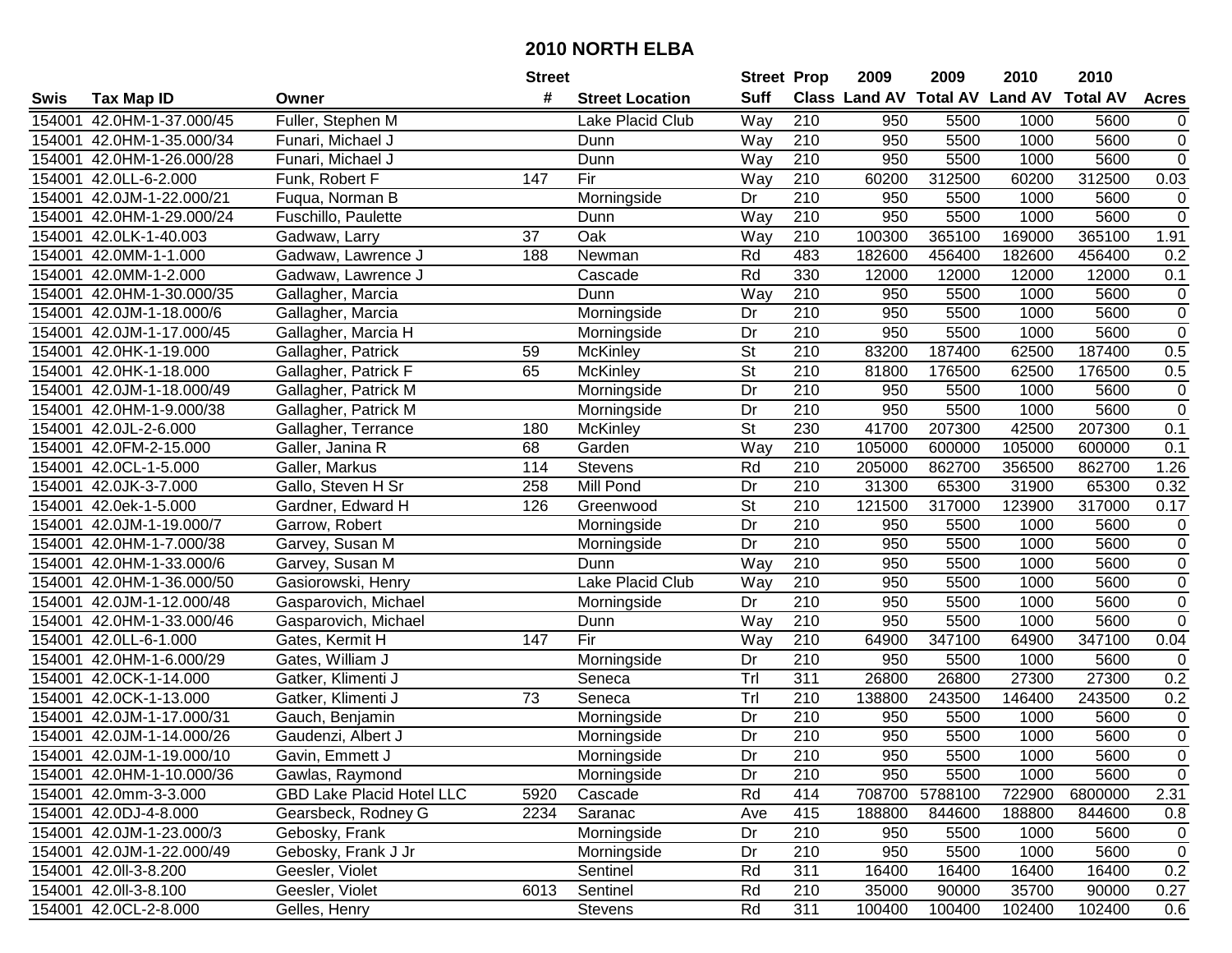| #<br><b>Suff</b><br><b>Class Land AV Total AV</b><br><b>Land AV</b><br><b>Total AV</b><br><b>Tax Map ID</b><br><b>Street Location</b><br><b>Acres</b><br>Swis<br>Owner<br>St<br>210<br>42.0EK-1-4.000<br>Gellner, Ralph W<br>122<br>122800<br>413800<br>125300<br>413800<br>0.2<br>154001<br>Greenwood<br>210<br>68900<br>154001<br>42.0BL-2-8.000/6<br>40<br>Harbor<br>367300<br>68900<br>367300<br>$\mathbf 0$<br>Geneslaw, Robert<br>Ln<br>Main<br><b>St</b><br>5376100<br>0.97<br>154001<br>42.0FL-1-14.015<br>2565<br>414<br>1996500<br>1996500<br>5376100<br>Ger Am Properties Inc<br>42.0JM-1-23.000/25<br>Morningside<br>Dr<br>210<br>950<br>5500<br>5600<br>$\pmb{0}$<br>154001<br>Gerard, Carl<br>1000<br>$\overline{0}$<br>$\overline{Dr}$<br>42.0JM-1-12.000/24<br>Gerard, Carl<br>210<br>950<br>5500<br>1000<br>5600<br>154001<br>Morningside<br>$\overline{0}$<br>Way<br>$\overline{210}$<br>154001<br>42.0HM-1-40.000/9<br>Gerov, Miguel<br>Lake Placid Club<br>950<br>5500<br>1000<br>5600<br>$\overline{210}$<br>$\pmb{0}$<br>42.0HM-1-40.000/10<br>Lake Placid Club<br>Way<br>5500<br>5600<br>154001<br>Gerov, Miguel<br>950<br>1000<br>210<br>5600<br>$\overline{0}$<br><b>Getman Family Trust</b><br>950<br>5500<br>154001<br>42.0JM-1-13.000/48<br>Dr<br>1000<br>Morningside<br>$\overline{Dr}$<br>$\overline{210}$<br>$\pmb{0}$<br>154001<br>42.0JM-1-17.000/11<br>Giacalone, Frank T<br>950<br>5500<br>1000<br>5600<br>Morningside<br>210<br>5600<br>$\pmb{0}$<br>42.0HM-1-40.000/11<br>Gibbons, Charles<br>Lake Placid Club<br>Way<br>950<br>5500<br>1000<br>154001<br>$\mathbf 0$<br>210<br>950<br>5600<br>154001<br>42.0HM-1-27.000/7<br>Gier, Dwayne<br>Way<br>5500<br>1000<br>Dunn<br>210<br>$\pmb{0}$<br>42.0JM-1-16.000/45<br>Giffune, Katherine<br>Morningside<br>Dr<br>950<br>5500<br>1000<br>5600<br>154001<br>$\overline{0}$<br>210<br>Lake Placid Club<br>Way<br>950<br>5500<br>1000<br>5600<br>154001<br>42.0HM-1-37.000/38<br>Gilbert-Hyatt, Theresa A<br>$\mathbf 0$<br>210<br>5600<br>42.0HM-1-40.000/30<br>Lake Placid Club<br>Way<br>950<br>5500<br>1000<br>154001<br>Gilday, Kathy Lacroix- J<br>$\overline{0}$<br>210<br>950<br>5500<br>5600<br>154001<br>42.0HM-1-8.000/10<br>Giles, Naceo J<br>Dr<br>1000<br>Morningside<br>210<br>$\pmb{0}$<br>Dr<br>950<br>5500<br>1000<br>5600<br>154001<br>42.0JM-1-25.000/37<br>Gilgert, Karl M<br>Morningside<br>210<br>$\mathbf 0$<br>Lake Placid Club<br>Way<br>950<br>5600<br>154001<br>42.0HM-1-36.000/46<br>Gilkey, Brian F<br>5500<br>1000<br>$\mathbf 0$<br>210<br>950<br>5600<br>154001<br>42.0HM-1-7.000/1<br>Dr<br>5500<br>1000<br>Gittinger, Norman<br>Morningside<br>$\mathbf 0$<br>210<br>950<br>154001<br>42.0HM-1-36.000/29<br>Lake Placid Club<br>Way<br>5500<br>1000<br>5600<br>Glasgow, Thomas E<br>154001<br>42.0HL-7-5.000<br>26<br>Searle<br>220<br>44900<br>213400<br>40000<br>213400<br>0.1<br>Glass, Alan J<br>Ln<br>42.0JM-1-16.000/47<br>Dr<br>210<br>950<br>1000<br>$\mathbf 0$<br>154001<br>Glock, Robert<br>5500<br>5600<br>Morningside<br>Cir<br>210<br>0.73<br>154001<br>42.0EM-3-7.000<br>15<br>Wilderness<br>137400<br>489700<br>140200<br>489700<br>Gnall, Brendan<br>Rd<br>210<br>0.1<br>154001<br>6165<br>Sentinel<br>30000<br>60000<br>30000<br>60000<br>42.0JL-4-18.000<br><b>Golden Puck Realty</b><br><b>St</b><br>Main<br>330<br>45600<br>45600<br>45600<br>45600<br>0.14<br>154001<br>42.0JL-4-22.200<br>Golden Ring Intl Inc<br>$\overline{\mathsf{St}}$<br>58<br>330<br>91400<br>91400<br>91400<br>91400<br>0.26<br>154001<br>42.0JL-4-22.100<br>Spring<br>Golden Ring Intl Inc<br>6163<br>Rd<br>426<br>314400<br>1236000<br>0.5<br>42.0JL-4-21.000<br>Sentinel<br>314400<br>1236000<br>154001<br>Golden Ring Intl Inc<br>$\overline{\mathsf{St}}$<br>330<br>0.18<br>154001<br>42.0JL-4-23.100<br>Golden Ring Intl Inc<br>Main<br>136900<br>136900<br>136900<br>136900<br>6157<br>Rd<br>486<br>154001<br>42.0JL-4-23.200<br>Golden Ring Intl Inc<br>Sentinel<br>142200<br>499300<br>142200<br>499300<br>0.32<br>Main<br>$\overline{\mathsf{St}}$<br>330<br>42.0JL-4-24.120<br>Golden Ring Intl Inc<br>273800<br>273800<br>273800<br>273800<br>0.27<br>154001<br>210<br>Dr<br>154001<br>42.0JM-1-25.000/7<br>950<br>5500<br>1000<br>5600<br>$\mathbf 0$<br>Goldman, Arthur<br>Morningside<br>210<br>Gole, William J<br>Way<br>64900<br>347100<br>64900<br>347100<br>0.04<br>154001<br>42.0LL-5-1.000<br>165<br>Fir<br>154001<br>42.0JM-1-18.000/4<br>Dr<br>210<br>950<br>5500<br>5600<br>0<br>Gomez, David D Jr<br>Morningside<br>1000<br>$\overline{0}$<br>210<br>$\overline{Dr}$<br>950<br>5600<br>154001<br>42.0jm-1-23.000/8<br>Goodfellow Susan<br>5500<br>1000<br>Morningside<br>$\overline{0}$<br>Way<br>$\overline{210}$<br>154001 42.0HM-1-35.000/38<br>Gordon, C Arthur<br>950<br>5500<br>1000<br>5600<br>Dunn<br>154001 42.0hm-1-32.000/26<br>Gordon, C Arthur<br>Dunn<br>Way<br>210<br>950<br>5500<br>1000<br>5600<br>0<br>$\pmb{0}$<br>Morningside<br>154001 42.0JM-1-16.000/25<br>Gordon, Elizabeth M<br>Dr<br>210<br>950<br>5500<br>1000<br>5600<br>Dr<br>210<br>0<br>154001 42.0JM-1-11.000/26<br>Morningside<br>950<br>5500<br>1000<br>5600<br>Gordon, France<br>210<br>$\mathbf 0$<br>154001 42.0HM-1-35.000/30<br>Way<br>950<br>5500<br>1000<br>5600<br>Gordon, Kevin A<br>Dunn<br>154001 42.0EK-3-10.000<br>Gordon, Martin E<br>44<br><b>Grand View</b><br>210<br>0.17<br>78600<br>360000<br>108400<br>362500<br>Ave<br>42.0HM-1-26.000/3<br>Way<br>210<br>154001<br>Gordon, Peter M<br>Dunn<br>950<br>5500<br>1000<br>5600<br>0<br>210<br>154001 42.0HM-1-10.000/23<br>Gordon, Terry J<br>Morningside<br>950<br>5500<br>1000<br>5600<br>Dr<br>0<br>St<br>210<br>100000<br>238100<br>154001 42.0EK-3-3.000<br>Gorman, Nancy E<br>94<br>238100<br>114600<br>0.2<br>Acorn |  | <b>Street</b> | <b>Street Prop</b> | 2009 | 2009 | 2010 | 2010 |  |
|---------------------------------------------------------------------------------------------------------------------------------------------------------------------------------------------------------------------------------------------------------------------------------------------------------------------------------------------------------------------------------------------------------------------------------------------------------------------------------------------------------------------------------------------------------------------------------------------------------------------------------------------------------------------------------------------------------------------------------------------------------------------------------------------------------------------------------------------------------------------------------------------------------------------------------------------------------------------------------------------------------------------------------------------------------------------------------------------------------------------------------------------------------------------------------------------------------------------------------------------------------------------------------------------------------------------------------------------------------------------------------------------------------------------------------------------------------------------------------------------------------------------------------------------------------------------------------------------------------------------------------------------------------------------------------------------------------------------------------------------------------------------------------------------------------------------------------------------------------------------------------------------------------------------------------------------------------------------------------------------------------------------------------------------------------------------------------------------------------------------------------------------------------------------------------------------------------------------------------------------------------------------------------------------------------------------------------------------------------------------------------------------------------------------------------------------------------------------------------------------------------------------------------------------------------------------------------------------------------------------------------------------------------------------------------------------------------------------------------------------------------------------------------------------------------------------------------------------------------------------------------------------------------------------------------------------------------------------------------------------------------------------------------------------------------------------------------------------------------------------------------------------------------------------------------------------------------------------------------------------------------------------------------------------------------------------------------------------------------------------------------------------------------------------------------------------------------------------------------------------------------------------------------------------------------------------------------------------------------------------------------------------------------------------------------------------------------------------------------------------------------------------------------------------------------------------------------------------------------------------------------------------------------------------------------------------------------------------------------------------------------------------------------------------------------------------------------------------------------------------------------------------------------------------------------------------------------------------------------------------------------------------------------------------------------------------------------------------------------------------------------------------------------------------------------------------------------------------------------------------------------------------------------------------------------------------------------------------------------------------------------------------------------------------------------------------------------------------------------------------------------------------------------------------------------------------------------------------------------------------------------------------------------------------------------------------------------------------------------------------------------------------------------------------------------------------------------------------------------------------------------------------------------------------------------------------------------------------------------------------------------------------------------------------------------------------------------------------------------------------------------------------------------------------------------------------------------------------------------------------------------------------------------------------------------------------------------------------------------------------------------------------------------------------------------------------------------------------------------------------------------------------------------------------------------------------------|--|---------------|--------------------|------|------|------|------|--|
|                                                                                                                                                                                                                                                                                                                                                                                                                                                                                                                                                                                                                                                                                                                                                                                                                                                                                                                                                                                                                                                                                                                                                                                                                                                                                                                                                                                                                                                                                                                                                                                                                                                                                                                                                                                                                                                                                                                                                                                                                                                                                                                                                                                                                                                                                                                                                                                                                                                                                                                                                                                                                                                                                                                                                                                                                                                                                                                                                                                                                                                                                                                                                                                                                                                                                                                                                                                                                                                                                                                                                                                                                                                                                                                                                                                                                                                                                                                                                                                                                                                                                                                                                                                                                                                                                                                                                                                                                                                                                                                                                                                                                                                                                                                                                                                                                                                                                                                                                                                                                                                                                                                                                                                                                                                                                                                                                                                                                                                                                                                                                                                                                                                                                                                                                                                                                           |  |               |                    |      |      |      |      |  |
|                                                                                                                                                                                                                                                                                                                                                                                                                                                                                                                                                                                                                                                                                                                                                                                                                                                                                                                                                                                                                                                                                                                                                                                                                                                                                                                                                                                                                                                                                                                                                                                                                                                                                                                                                                                                                                                                                                                                                                                                                                                                                                                                                                                                                                                                                                                                                                                                                                                                                                                                                                                                                                                                                                                                                                                                                                                                                                                                                                                                                                                                                                                                                                                                                                                                                                                                                                                                                                                                                                                                                                                                                                                                                                                                                                                                                                                                                                                                                                                                                                                                                                                                                                                                                                                                                                                                                                                                                                                                                                                                                                                                                                                                                                                                                                                                                                                                                                                                                                                                                                                                                                                                                                                                                                                                                                                                                                                                                                                                                                                                                                                                                                                                                                                                                                                                                           |  |               |                    |      |      |      |      |  |
|                                                                                                                                                                                                                                                                                                                                                                                                                                                                                                                                                                                                                                                                                                                                                                                                                                                                                                                                                                                                                                                                                                                                                                                                                                                                                                                                                                                                                                                                                                                                                                                                                                                                                                                                                                                                                                                                                                                                                                                                                                                                                                                                                                                                                                                                                                                                                                                                                                                                                                                                                                                                                                                                                                                                                                                                                                                                                                                                                                                                                                                                                                                                                                                                                                                                                                                                                                                                                                                                                                                                                                                                                                                                                                                                                                                                                                                                                                                                                                                                                                                                                                                                                                                                                                                                                                                                                                                                                                                                                                                                                                                                                                                                                                                                                                                                                                                                                                                                                                                                                                                                                                                                                                                                                                                                                                                                                                                                                                                                                                                                                                                                                                                                                                                                                                                                                           |  |               |                    |      |      |      |      |  |
|                                                                                                                                                                                                                                                                                                                                                                                                                                                                                                                                                                                                                                                                                                                                                                                                                                                                                                                                                                                                                                                                                                                                                                                                                                                                                                                                                                                                                                                                                                                                                                                                                                                                                                                                                                                                                                                                                                                                                                                                                                                                                                                                                                                                                                                                                                                                                                                                                                                                                                                                                                                                                                                                                                                                                                                                                                                                                                                                                                                                                                                                                                                                                                                                                                                                                                                                                                                                                                                                                                                                                                                                                                                                                                                                                                                                                                                                                                                                                                                                                                                                                                                                                                                                                                                                                                                                                                                                                                                                                                                                                                                                                                                                                                                                                                                                                                                                                                                                                                                                                                                                                                                                                                                                                                                                                                                                                                                                                                                                                                                                                                                                                                                                                                                                                                                                                           |  |               |                    |      |      |      |      |  |
|                                                                                                                                                                                                                                                                                                                                                                                                                                                                                                                                                                                                                                                                                                                                                                                                                                                                                                                                                                                                                                                                                                                                                                                                                                                                                                                                                                                                                                                                                                                                                                                                                                                                                                                                                                                                                                                                                                                                                                                                                                                                                                                                                                                                                                                                                                                                                                                                                                                                                                                                                                                                                                                                                                                                                                                                                                                                                                                                                                                                                                                                                                                                                                                                                                                                                                                                                                                                                                                                                                                                                                                                                                                                                                                                                                                                                                                                                                                                                                                                                                                                                                                                                                                                                                                                                                                                                                                                                                                                                                                                                                                                                                                                                                                                                                                                                                                                                                                                                                                                                                                                                                                                                                                                                                                                                                                                                                                                                                                                                                                                                                                                                                                                                                                                                                                                                           |  |               |                    |      |      |      |      |  |
|                                                                                                                                                                                                                                                                                                                                                                                                                                                                                                                                                                                                                                                                                                                                                                                                                                                                                                                                                                                                                                                                                                                                                                                                                                                                                                                                                                                                                                                                                                                                                                                                                                                                                                                                                                                                                                                                                                                                                                                                                                                                                                                                                                                                                                                                                                                                                                                                                                                                                                                                                                                                                                                                                                                                                                                                                                                                                                                                                                                                                                                                                                                                                                                                                                                                                                                                                                                                                                                                                                                                                                                                                                                                                                                                                                                                                                                                                                                                                                                                                                                                                                                                                                                                                                                                                                                                                                                                                                                                                                                                                                                                                                                                                                                                                                                                                                                                                                                                                                                                                                                                                                                                                                                                                                                                                                                                                                                                                                                                                                                                                                                                                                                                                                                                                                                                                           |  |               |                    |      |      |      |      |  |
|                                                                                                                                                                                                                                                                                                                                                                                                                                                                                                                                                                                                                                                                                                                                                                                                                                                                                                                                                                                                                                                                                                                                                                                                                                                                                                                                                                                                                                                                                                                                                                                                                                                                                                                                                                                                                                                                                                                                                                                                                                                                                                                                                                                                                                                                                                                                                                                                                                                                                                                                                                                                                                                                                                                                                                                                                                                                                                                                                                                                                                                                                                                                                                                                                                                                                                                                                                                                                                                                                                                                                                                                                                                                                                                                                                                                                                                                                                                                                                                                                                                                                                                                                                                                                                                                                                                                                                                                                                                                                                                                                                                                                                                                                                                                                                                                                                                                                                                                                                                                                                                                                                                                                                                                                                                                                                                                                                                                                                                                                                                                                                                                                                                                                                                                                                                                                           |  |               |                    |      |      |      |      |  |
|                                                                                                                                                                                                                                                                                                                                                                                                                                                                                                                                                                                                                                                                                                                                                                                                                                                                                                                                                                                                                                                                                                                                                                                                                                                                                                                                                                                                                                                                                                                                                                                                                                                                                                                                                                                                                                                                                                                                                                                                                                                                                                                                                                                                                                                                                                                                                                                                                                                                                                                                                                                                                                                                                                                                                                                                                                                                                                                                                                                                                                                                                                                                                                                                                                                                                                                                                                                                                                                                                                                                                                                                                                                                                                                                                                                                                                                                                                                                                                                                                                                                                                                                                                                                                                                                                                                                                                                                                                                                                                                                                                                                                                                                                                                                                                                                                                                                                                                                                                                                                                                                                                                                                                                                                                                                                                                                                                                                                                                                                                                                                                                                                                                                                                                                                                                                                           |  |               |                    |      |      |      |      |  |
|                                                                                                                                                                                                                                                                                                                                                                                                                                                                                                                                                                                                                                                                                                                                                                                                                                                                                                                                                                                                                                                                                                                                                                                                                                                                                                                                                                                                                                                                                                                                                                                                                                                                                                                                                                                                                                                                                                                                                                                                                                                                                                                                                                                                                                                                                                                                                                                                                                                                                                                                                                                                                                                                                                                                                                                                                                                                                                                                                                                                                                                                                                                                                                                                                                                                                                                                                                                                                                                                                                                                                                                                                                                                                                                                                                                                                                                                                                                                                                                                                                                                                                                                                                                                                                                                                                                                                                                                                                                                                                                                                                                                                                                                                                                                                                                                                                                                                                                                                                                                                                                                                                                                                                                                                                                                                                                                                                                                                                                                                                                                                                                                                                                                                                                                                                                                                           |  |               |                    |      |      |      |      |  |
|                                                                                                                                                                                                                                                                                                                                                                                                                                                                                                                                                                                                                                                                                                                                                                                                                                                                                                                                                                                                                                                                                                                                                                                                                                                                                                                                                                                                                                                                                                                                                                                                                                                                                                                                                                                                                                                                                                                                                                                                                                                                                                                                                                                                                                                                                                                                                                                                                                                                                                                                                                                                                                                                                                                                                                                                                                                                                                                                                                                                                                                                                                                                                                                                                                                                                                                                                                                                                                                                                                                                                                                                                                                                                                                                                                                                                                                                                                                                                                                                                                                                                                                                                                                                                                                                                                                                                                                                                                                                                                                                                                                                                                                                                                                                                                                                                                                                                                                                                                                                                                                                                                                                                                                                                                                                                                                                                                                                                                                                                                                                                                                                                                                                                                                                                                                                                           |  |               |                    |      |      |      |      |  |
|                                                                                                                                                                                                                                                                                                                                                                                                                                                                                                                                                                                                                                                                                                                                                                                                                                                                                                                                                                                                                                                                                                                                                                                                                                                                                                                                                                                                                                                                                                                                                                                                                                                                                                                                                                                                                                                                                                                                                                                                                                                                                                                                                                                                                                                                                                                                                                                                                                                                                                                                                                                                                                                                                                                                                                                                                                                                                                                                                                                                                                                                                                                                                                                                                                                                                                                                                                                                                                                                                                                                                                                                                                                                                                                                                                                                                                                                                                                                                                                                                                                                                                                                                                                                                                                                                                                                                                                                                                                                                                                                                                                                                                                                                                                                                                                                                                                                                                                                                                                                                                                                                                                                                                                                                                                                                                                                                                                                                                                                                                                                                                                                                                                                                                                                                                                                                           |  |               |                    |      |      |      |      |  |
|                                                                                                                                                                                                                                                                                                                                                                                                                                                                                                                                                                                                                                                                                                                                                                                                                                                                                                                                                                                                                                                                                                                                                                                                                                                                                                                                                                                                                                                                                                                                                                                                                                                                                                                                                                                                                                                                                                                                                                                                                                                                                                                                                                                                                                                                                                                                                                                                                                                                                                                                                                                                                                                                                                                                                                                                                                                                                                                                                                                                                                                                                                                                                                                                                                                                                                                                                                                                                                                                                                                                                                                                                                                                                                                                                                                                                                                                                                                                                                                                                                                                                                                                                                                                                                                                                                                                                                                                                                                                                                                                                                                                                                                                                                                                                                                                                                                                                                                                                                                                                                                                                                                                                                                                                                                                                                                                                                                                                                                                                                                                                                                                                                                                                                                                                                                                                           |  |               |                    |      |      |      |      |  |
|                                                                                                                                                                                                                                                                                                                                                                                                                                                                                                                                                                                                                                                                                                                                                                                                                                                                                                                                                                                                                                                                                                                                                                                                                                                                                                                                                                                                                                                                                                                                                                                                                                                                                                                                                                                                                                                                                                                                                                                                                                                                                                                                                                                                                                                                                                                                                                                                                                                                                                                                                                                                                                                                                                                                                                                                                                                                                                                                                                                                                                                                                                                                                                                                                                                                                                                                                                                                                                                                                                                                                                                                                                                                                                                                                                                                                                                                                                                                                                                                                                                                                                                                                                                                                                                                                                                                                                                                                                                                                                                                                                                                                                                                                                                                                                                                                                                                                                                                                                                                                                                                                                                                                                                                                                                                                                                                                                                                                                                                                                                                                                                                                                                                                                                                                                                                                           |  |               |                    |      |      |      |      |  |
|                                                                                                                                                                                                                                                                                                                                                                                                                                                                                                                                                                                                                                                                                                                                                                                                                                                                                                                                                                                                                                                                                                                                                                                                                                                                                                                                                                                                                                                                                                                                                                                                                                                                                                                                                                                                                                                                                                                                                                                                                                                                                                                                                                                                                                                                                                                                                                                                                                                                                                                                                                                                                                                                                                                                                                                                                                                                                                                                                                                                                                                                                                                                                                                                                                                                                                                                                                                                                                                                                                                                                                                                                                                                                                                                                                                                                                                                                                                                                                                                                                                                                                                                                                                                                                                                                                                                                                                                                                                                                                                                                                                                                                                                                                                                                                                                                                                                                                                                                                                                                                                                                                                                                                                                                                                                                                                                                                                                                                                                                                                                                                                                                                                                                                                                                                                                                           |  |               |                    |      |      |      |      |  |
|                                                                                                                                                                                                                                                                                                                                                                                                                                                                                                                                                                                                                                                                                                                                                                                                                                                                                                                                                                                                                                                                                                                                                                                                                                                                                                                                                                                                                                                                                                                                                                                                                                                                                                                                                                                                                                                                                                                                                                                                                                                                                                                                                                                                                                                                                                                                                                                                                                                                                                                                                                                                                                                                                                                                                                                                                                                                                                                                                                                                                                                                                                                                                                                                                                                                                                                                                                                                                                                                                                                                                                                                                                                                                                                                                                                                                                                                                                                                                                                                                                                                                                                                                                                                                                                                                                                                                                                                                                                                                                                                                                                                                                                                                                                                                                                                                                                                                                                                                                                                                                                                                                                                                                                                                                                                                                                                                                                                                                                                                                                                                                                                                                                                                                                                                                                                                           |  |               |                    |      |      |      |      |  |
|                                                                                                                                                                                                                                                                                                                                                                                                                                                                                                                                                                                                                                                                                                                                                                                                                                                                                                                                                                                                                                                                                                                                                                                                                                                                                                                                                                                                                                                                                                                                                                                                                                                                                                                                                                                                                                                                                                                                                                                                                                                                                                                                                                                                                                                                                                                                                                                                                                                                                                                                                                                                                                                                                                                                                                                                                                                                                                                                                                                                                                                                                                                                                                                                                                                                                                                                                                                                                                                                                                                                                                                                                                                                                                                                                                                                                                                                                                                                                                                                                                                                                                                                                                                                                                                                                                                                                                                                                                                                                                                                                                                                                                                                                                                                                                                                                                                                                                                                                                                                                                                                                                                                                                                                                                                                                                                                                                                                                                                                                                                                                                                                                                                                                                                                                                                                                           |  |               |                    |      |      |      |      |  |
|                                                                                                                                                                                                                                                                                                                                                                                                                                                                                                                                                                                                                                                                                                                                                                                                                                                                                                                                                                                                                                                                                                                                                                                                                                                                                                                                                                                                                                                                                                                                                                                                                                                                                                                                                                                                                                                                                                                                                                                                                                                                                                                                                                                                                                                                                                                                                                                                                                                                                                                                                                                                                                                                                                                                                                                                                                                                                                                                                                                                                                                                                                                                                                                                                                                                                                                                                                                                                                                                                                                                                                                                                                                                                                                                                                                                                                                                                                                                                                                                                                                                                                                                                                                                                                                                                                                                                                                                                                                                                                                                                                                                                                                                                                                                                                                                                                                                                                                                                                                                                                                                                                                                                                                                                                                                                                                                                                                                                                                                                                                                                                                                                                                                                                                                                                                                                           |  |               |                    |      |      |      |      |  |
|                                                                                                                                                                                                                                                                                                                                                                                                                                                                                                                                                                                                                                                                                                                                                                                                                                                                                                                                                                                                                                                                                                                                                                                                                                                                                                                                                                                                                                                                                                                                                                                                                                                                                                                                                                                                                                                                                                                                                                                                                                                                                                                                                                                                                                                                                                                                                                                                                                                                                                                                                                                                                                                                                                                                                                                                                                                                                                                                                                                                                                                                                                                                                                                                                                                                                                                                                                                                                                                                                                                                                                                                                                                                                                                                                                                                                                                                                                                                                                                                                                                                                                                                                                                                                                                                                                                                                                                                                                                                                                                                                                                                                                                                                                                                                                                                                                                                                                                                                                                                                                                                                                                                                                                                                                                                                                                                                                                                                                                                                                                                                                                                                                                                                                                                                                                                                           |  |               |                    |      |      |      |      |  |
|                                                                                                                                                                                                                                                                                                                                                                                                                                                                                                                                                                                                                                                                                                                                                                                                                                                                                                                                                                                                                                                                                                                                                                                                                                                                                                                                                                                                                                                                                                                                                                                                                                                                                                                                                                                                                                                                                                                                                                                                                                                                                                                                                                                                                                                                                                                                                                                                                                                                                                                                                                                                                                                                                                                                                                                                                                                                                                                                                                                                                                                                                                                                                                                                                                                                                                                                                                                                                                                                                                                                                                                                                                                                                                                                                                                                                                                                                                                                                                                                                                                                                                                                                                                                                                                                                                                                                                                                                                                                                                                                                                                                                                                                                                                                                                                                                                                                                                                                                                                                                                                                                                                                                                                                                                                                                                                                                                                                                                                                                                                                                                                                                                                                                                                                                                                                                           |  |               |                    |      |      |      |      |  |
|                                                                                                                                                                                                                                                                                                                                                                                                                                                                                                                                                                                                                                                                                                                                                                                                                                                                                                                                                                                                                                                                                                                                                                                                                                                                                                                                                                                                                                                                                                                                                                                                                                                                                                                                                                                                                                                                                                                                                                                                                                                                                                                                                                                                                                                                                                                                                                                                                                                                                                                                                                                                                                                                                                                                                                                                                                                                                                                                                                                                                                                                                                                                                                                                                                                                                                                                                                                                                                                                                                                                                                                                                                                                                                                                                                                                                                                                                                                                                                                                                                                                                                                                                                                                                                                                                                                                                                                                                                                                                                                                                                                                                                                                                                                                                                                                                                                                                                                                                                                                                                                                                                                                                                                                                                                                                                                                                                                                                                                                                                                                                                                                                                                                                                                                                                                                                           |  |               |                    |      |      |      |      |  |
|                                                                                                                                                                                                                                                                                                                                                                                                                                                                                                                                                                                                                                                                                                                                                                                                                                                                                                                                                                                                                                                                                                                                                                                                                                                                                                                                                                                                                                                                                                                                                                                                                                                                                                                                                                                                                                                                                                                                                                                                                                                                                                                                                                                                                                                                                                                                                                                                                                                                                                                                                                                                                                                                                                                                                                                                                                                                                                                                                                                                                                                                                                                                                                                                                                                                                                                                                                                                                                                                                                                                                                                                                                                                                                                                                                                                                                                                                                                                                                                                                                                                                                                                                                                                                                                                                                                                                                                                                                                                                                                                                                                                                                                                                                                                                                                                                                                                                                                                                                                                                                                                                                                                                                                                                                                                                                                                                                                                                                                                                                                                                                                                                                                                                                                                                                                                                           |  |               |                    |      |      |      |      |  |
|                                                                                                                                                                                                                                                                                                                                                                                                                                                                                                                                                                                                                                                                                                                                                                                                                                                                                                                                                                                                                                                                                                                                                                                                                                                                                                                                                                                                                                                                                                                                                                                                                                                                                                                                                                                                                                                                                                                                                                                                                                                                                                                                                                                                                                                                                                                                                                                                                                                                                                                                                                                                                                                                                                                                                                                                                                                                                                                                                                                                                                                                                                                                                                                                                                                                                                                                                                                                                                                                                                                                                                                                                                                                                                                                                                                                                                                                                                                                                                                                                                                                                                                                                                                                                                                                                                                                                                                                                                                                                                                                                                                                                                                                                                                                                                                                                                                                                                                                                                                                                                                                                                                                                                                                                                                                                                                                                                                                                                                                                                                                                                                                                                                                                                                                                                                                                           |  |               |                    |      |      |      |      |  |
|                                                                                                                                                                                                                                                                                                                                                                                                                                                                                                                                                                                                                                                                                                                                                                                                                                                                                                                                                                                                                                                                                                                                                                                                                                                                                                                                                                                                                                                                                                                                                                                                                                                                                                                                                                                                                                                                                                                                                                                                                                                                                                                                                                                                                                                                                                                                                                                                                                                                                                                                                                                                                                                                                                                                                                                                                                                                                                                                                                                                                                                                                                                                                                                                                                                                                                                                                                                                                                                                                                                                                                                                                                                                                                                                                                                                                                                                                                                                                                                                                                                                                                                                                                                                                                                                                                                                                                                                                                                                                                                                                                                                                                                                                                                                                                                                                                                                                                                                                                                                                                                                                                                                                                                                                                                                                                                                                                                                                                                                                                                                                                                                                                                                                                                                                                                                                           |  |               |                    |      |      |      |      |  |
|                                                                                                                                                                                                                                                                                                                                                                                                                                                                                                                                                                                                                                                                                                                                                                                                                                                                                                                                                                                                                                                                                                                                                                                                                                                                                                                                                                                                                                                                                                                                                                                                                                                                                                                                                                                                                                                                                                                                                                                                                                                                                                                                                                                                                                                                                                                                                                                                                                                                                                                                                                                                                                                                                                                                                                                                                                                                                                                                                                                                                                                                                                                                                                                                                                                                                                                                                                                                                                                                                                                                                                                                                                                                                                                                                                                                                                                                                                                                                                                                                                                                                                                                                                                                                                                                                                                                                                                                                                                                                                                                                                                                                                                                                                                                                                                                                                                                                                                                                                                                                                                                                                                                                                                                                                                                                                                                                                                                                                                                                                                                                                                                                                                                                                                                                                                                                           |  |               |                    |      |      |      |      |  |
|                                                                                                                                                                                                                                                                                                                                                                                                                                                                                                                                                                                                                                                                                                                                                                                                                                                                                                                                                                                                                                                                                                                                                                                                                                                                                                                                                                                                                                                                                                                                                                                                                                                                                                                                                                                                                                                                                                                                                                                                                                                                                                                                                                                                                                                                                                                                                                                                                                                                                                                                                                                                                                                                                                                                                                                                                                                                                                                                                                                                                                                                                                                                                                                                                                                                                                                                                                                                                                                                                                                                                                                                                                                                                                                                                                                                                                                                                                                                                                                                                                                                                                                                                                                                                                                                                                                                                                                                                                                                                                                                                                                                                                                                                                                                                                                                                                                                                                                                                                                                                                                                                                                                                                                                                                                                                                                                                                                                                                                                                                                                                                                                                                                                                                                                                                                                                           |  |               |                    |      |      |      |      |  |
|                                                                                                                                                                                                                                                                                                                                                                                                                                                                                                                                                                                                                                                                                                                                                                                                                                                                                                                                                                                                                                                                                                                                                                                                                                                                                                                                                                                                                                                                                                                                                                                                                                                                                                                                                                                                                                                                                                                                                                                                                                                                                                                                                                                                                                                                                                                                                                                                                                                                                                                                                                                                                                                                                                                                                                                                                                                                                                                                                                                                                                                                                                                                                                                                                                                                                                                                                                                                                                                                                                                                                                                                                                                                                                                                                                                                                                                                                                                                                                                                                                                                                                                                                                                                                                                                                                                                                                                                                                                                                                                                                                                                                                                                                                                                                                                                                                                                                                                                                                                                                                                                                                                                                                                                                                                                                                                                                                                                                                                                                                                                                                                                                                                                                                                                                                                                                           |  |               |                    |      |      |      |      |  |
|                                                                                                                                                                                                                                                                                                                                                                                                                                                                                                                                                                                                                                                                                                                                                                                                                                                                                                                                                                                                                                                                                                                                                                                                                                                                                                                                                                                                                                                                                                                                                                                                                                                                                                                                                                                                                                                                                                                                                                                                                                                                                                                                                                                                                                                                                                                                                                                                                                                                                                                                                                                                                                                                                                                                                                                                                                                                                                                                                                                                                                                                                                                                                                                                                                                                                                                                                                                                                                                                                                                                                                                                                                                                                                                                                                                                                                                                                                                                                                                                                                                                                                                                                                                                                                                                                                                                                                                                                                                                                                                                                                                                                                                                                                                                                                                                                                                                                                                                                                                                                                                                                                                                                                                                                                                                                                                                                                                                                                                                                                                                                                                                                                                                                                                                                                                                                           |  |               |                    |      |      |      |      |  |
|                                                                                                                                                                                                                                                                                                                                                                                                                                                                                                                                                                                                                                                                                                                                                                                                                                                                                                                                                                                                                                                                                                                                                                                                                                                                                                                                                                                                                                                                                                                                                                                                                                                                                                                                                                                                                                                                                                                                                                                                                                                                                                                                                                                                                                                                                                                                                                                                                                                                                                                                                                                                                                                                                                                                                                                                                                                                                                                                                                                                                                                                                                                                                                                                                                                                                                                                                                                                                                                                                                                                                                                                                                                                                                                                                                                                                                                                                                                                                                                                                                                                                                                                                                                                                                                                                                                                                                                                                                                                                                                                                                                                                                                                                                                                                                                                                                                                                                                                                                                                                                                                                                                                                                                                                                                                                                                                                                                                                                                                                                                                                                                                                                                                                                                                                                                                                           |  |               |                    |      |      |      |      |  |
|                                                                                                                                                                                                                                                                                                                                                                                                                                                                                                                                                                                                                                                                                                                                                                                                                                                                                                                                                                                                                                                                                                                                                                                                                                                                                                                                                                                                                                                                                                                                                                                                                                                                                                                                                                                                                                                                                                                                                                                                                                                                                                                                                                                                                                                                                                                                                                                                                                                                                                                                                                                                                                                                                                                                                                                                                                                                                                                                                                                                                                                                                                                                                                                                                                                                                                                                                                                                                                                                                                                                                                                                                                                                                                                                                                                                                                                                                                                                                                                                                                                                                                                                                                                                                                                                                                                                                                                                                                                                                                                                                                                                                                                                                                                                                                                                                                                                                                                                                                                                                                                                                                                                                                                                                                                                                                                                                                                                                                                                                                                                                                                                                                                                                                                                                                                                                           |  |               |                    |      |      |      |      |  |
|                                                                                                                                                                                                                                                                                                                                                                                                                                                                                                                                                                                                                                                                                                                                                                                                                                                                                                                                                                                                                                                                                                                                                                                                                                                                                                                                                                                                                                                                                                                                                                                                                                                                                                                                                                                                                                                                                                                                                                                                                                                                                                                                                                                                                                                                                                                                                                                                                                                                                                                                                                                                                                                                                                                                                                                                                                                                                                                                                                                                                                                                                                                                                                                                                                                                                                                                                                                                                                                                                                                                                                                                                                                                                                                                                                                                                                                                                                                                                                                                                                                                                                                                                                                                                                                                                                                                                                                                                                                                                                                                                                                                                                                                                                                                                                                                                                                                                                                                                                                                                                                                                                                                                                                                                                                                                                                                                                                                                                                                                                                                                                                                                                                                                                                                                                                                                           |  |               |                    |      |      |      |      |  |
|                                                                                                                                                                                                                                                                                                                                                                                                                                                                                                                                                                                                                                                                                                                                                                                                                                                                                                                                                                                                                                                                                                                                                                                                                                                                                                                                                                                                                                                                                                                                                                                                                                                                                                                                                                                                                                                                                                                                                                                                                                                                                                                                                                                                                                                                                                                                                                                                                                                                                                                                                                                                                                                                                                                                                                                                                                                                                                                                                                                                                                                                                                                                                                                                                                                                                                                                                                                                                                                                                                                                                                                                                                                                                                                                                                                                                                                                                                                                                                                                                                                                                                                                                                                                                                                                                                                                                                                                                                                                                                                                                                                                                                                                                                                                                                                                                                                                                                                                                                                                                                                                                                                                                                                                                                                                                                                                                                                                                                                                                                                                                                                                                                                                                                                                                                                                                           |  |               |                    |      |      |      |      |  |
|                                                                                                                                                                                                                                                                                                                                                                                                                                                                                                                                                                                                                                                                                                                                                                                                                                                                                                                                                                                                                                                                                                                                                                                                                                                                                                                                                                                                                                                                                                                                                                                                                                                                                                                                                                                                                                                                                                                                                                                                                                                                                                                                                                                                                                                                                                                                                                                                                                                                                                                                                                                                                                                                                                                                                                                                                                                                                                                                                                                                                                                                                                                                                                                                                                                                                                                                                                                                                                                                                                                                                                                                                                                                                                                                                                                                                                                                                                                                                                                                                                                                                                                                                                                                                                                                                                                                                                                                                                                                                                                                                                                                                                                                                                                                                                                                                                                                                                                                                                                                                                                                                                                                                                                                                                                                                                                                                                                                                                                                                                                                                                                                                                                                                                                                                                                                                           |  |               |                    |      |      |      |      |  |
|                                                                                                                                                                                                                                                                                                                                                                                                                                                                                                                                                                                                                                                                                                                                                                                                                                                                                                                                                                                                                                                                                                                                                                                                                                                                                                                                                                                                                                                                                                                                                                                                                                                                                                                                                                                                                                                                                                                                                                                                                                                                                                                                                                                                                                                                                                                                                                                                                                                                                                                                                                                                                                                                                                                                                                                                                                                                                                                                                                                                                                                                                                                                                                                                                                                                                                                                                                                                                                                                                                                                                                                                                                                                                                                                                                                                                                                                                                                                                                                                                                                                                                                                                                                                                                                                                                                                                                                                                                                                                                                                                                                                                                                                                                                                                                                                                                                                                                                                                                                                                                                                                                                                                                                                                                                                                                                                                                                                                                                                                                                                                                                                                                                                                                                                                                                                                           |  |               |                    |      |      |      |      |  |
|                                                                                                                                                                                                                                                                                                                                                                                                                                                                                                                                                                                                                                                                                                                                                                                                                                                                                                                                                                                                                                                                                                                                                                                                                                                                                                                                                                                                                                                                                                                                                                                                                                                                                                                                                                                                                                                                                                                                                                                                                                                                                                                                                                                                                                                                                                                                                                                                                                                                                                                                                                                                                                                                                                                                                                                                                                                                                                                                                                                                                                                                                                                                                                                                                                                                                                                                                                                                                                                                                                                                                                                                                                                                                                                                                                                                                                                                                                                                                                                                                                                                                                                                                                                                                                                                                                                                                                                                                                                                                                                                                                                                                                                                                                                                                                                                                                                                                                                                                                                                                                                                                                                                                                                                                                                                                                                                                                                                                                                                                                                                                                                                                                                                                                                                                                                                                           |  |               |                    |      |      |      |      |  |
|                                                                                                                                                                                                                                                                                                                                                                                                                                                                                                                                                                                                                                                                                                                                                                                                                                                                                                                                                                                                                                                                                                                                                                                                                                                                                                                                                                                                                                                                                                                                                                                                                                                                                                                                                                                                                                                                                                                                                                                                                                                                                                                                                                                                                                                                                                                                                                                                                                                                                                                                                                                                                                                                                                                                                                                                                                                                                                                                                                                                                                                                                                                                                                                                                                                                                                                                                                                                                                                                                                                                                                                                                                                                                                                                                                                                                                                                                                                                                                                                                                                                                                                                                                                                                                                                                                                                                                                                                                                                                                                                                                                                                                                                                                                                                                                                                                                                                                                                                                                                                                                                                                                                                                                                                                                                                                                                                                                                                                                                                                                                                                                                                                                                                                                                                                                                                           |  |               |                    |      |      |      |      |  |
|                                                                                                                                                                                                                                                                                                                                                                                                                                                                                                                                                                                                                                                                                                                                                                                                                                                                                                                                                                                                                                                                                                                                                                                                                                                                                                                                                                                                                                                                                                                                                                                                                                                                                                                                                                                                                                                                                                                                                                                                                                                                                                                                                                                                                                                                                                                                                                                                                                                                                                                                                                                                                                                                                                                                                                                                                                                                                                                                                                                                                                                                                                                                                                                                                                                                                                                                                                                                                                                                                                                                                                                                                                                                                                                                                                                                                                                                                                                                                                                                                                                                                                                                                                                                                                                                                                                                                                                                                                                                                                                                                                                                                                                                                                                                                                                                                                                                                                                                                                                                                                                                                                                                                                                                                                                                                                                                                                                                                                                                                                                                                                                                                                                                                                                                                                                                                           |  |               |                    |      |      |      |      |  |
|                                                                                                                                                                                                                                                                                                                                                                                                                                                                                                                                                                                                                                                                                                                                                                                                                                                                                                                                                                                                                                                                                                                                                                                                                                                                                                                                                                                                                                                                                                                                                                                                                                                                                                                                                                                                                                                                                                                                                                                                                                                                                                                                                                                                                                                                                                                                                                                                                                                                                                                                                                                                                                                                                                                                                                                                                                                                                                                                                                                                                                                                                                                                                                                                                                                                                                                                                                                                                                                                                                                                                                                                                                                                                                                                                                                                                                                                                                                                                                                                                                                                                                                                                                                                                                                                                                                                                                                                                                                                                                                                                                                                                                                                                                                                                                                                                                                                                                                                                                                                                                                                                                                                                                                                                                                                                                                                                                                                                                                                                                                                                                                                                                                                                                                                                                                                                           |  |               |                    |      |      |      |      |  |
|                                                                                                                                                                                                                                                                                                                                                                                                                                                                                                                                                                                                                                                                                                                                                                                                                                                                                                                                                                                                                                                                                                                                                                                                                                                                                                                                                                                                                                                                                                                                                                                                                                                                                                                                                                                                                                                                                                                                                                                                                                                                                                                                                                                                                                                                                                                                                                                                                                                                                                                                                                                                                                                                                                                                                                                                                                                                                                                                                                                                                                                                                                                                                                                                                                                                                                                                                                                                                                                                                                                                                                                                                                                                                                                                                                                                                                                                                                                                                                                                                                                                                                                                                                                                                                                                                                                                                                                                                                                                                                                                                                                                                                                                                                                                                                                                                                                                                                                                                                                                                                                                                                                                                                                                                                                                                                                                                                                                                                                                                                                                                                                                                                                                                                                                                                                                                           |  |               |                    |      |      |      |      |  |
|                                                                                                                                                                                                                                                                                                                                                                                                                                                                                                                                                                                                                                                                                                                                                                                                                                                                                                                                                                                                                                                                                                                                                                                                                                                                                                                                                                                                                                                                                                                                                                                                                                                                                                                                                                                                                                                                                                                                                                                                                                                                                                                                                                                                                                                                                                                                                                                                                                                                                                                                                                                                                                                                                                                                                                                                                                                                                                                                                                                                                                                                                                                                                                                                                                                                                                                                                                                                                                                                                                                                                                                                                                                                                                                                                                                                                                                                                                                                                                                                                                                                                                                                                                                                                                                                                                                                                                                                                                                                                                                                                                                                                                                                                                                                                                                                                                                                                                                                                                                                                                                                                                                                                                                                                                                                                                                                                                                                                                                                                                                                                                                                                                                                                                                                                                                                                           |  |               |                    |      |      |      |      |  |
|                                                                                                                                                                                                                                                                                                                                                                                                                                                                                                                                                                                                                                                                                                                                                                                                                                                                                                                                                                                                                                                                                                                                                                                                                                                                                                                                                                                                                                                                                                                                                                                                                                                                                                                                                                                                                                                                                                                                                                                                                                                                                                                                                                                                                                                                                                                                                                                                                                                                                                                                                                                                                                                                                                                                                                                                                                                                                                                                                                                                                                                                                                                                                                                                                                                                                                                                                                                                                                                                                                                                                                                                                                                                                                                                                                                                                                                                                                                                                                                                                                                                                                                                                                                                                                                                                                                                                                                                                                                                                                                                                                                                                                                                                                                                                                                                                                                                                                                                                                                                                                                                                                                                                                                                                                                                                                                                                                                                                                                                                                                                                                                                                                                                                                                                                                                                                           |  |               |                    |      |      |      |      |  |
|                                                                                                                                                                                                                                                                                                                                                                                                                                                                                                                                                                                                                                                                                                                                                                                                                                                                                                                                                                                                                                                                                                                                                                                                                                                                                                                                                                                                                                                                                                                                                                                                                                                                                                                                                                                                                                                                                                                                                                                                                                                                                                                                                                                                                                                                                                                                                                                                                                                                                                                                                                                                                                                                                                                                                                                                                                                                                                                                                                                                                                                                                                                                                                                                                                                                                                                                                                                                                                                                                                                                                                                                                                                                                                                                                                                                                                                                                                                                                                                                                                                                                                                                                                                                                                                                                                                                                                                                                                                                                                                                                                                                                                                                                                                                                                                                                                                                                                                                                                                                                                                                                                                                                                                                                                                                                                                                                                                                                                                                                                                                                                                                                                                                                                                                                                                                                           |  |               |                    |      |      |      |      |  |
|                                                                                                                                                                                                                                                                                                                                                                                                                                                                                                                                                                                                                                                                                                                                                                                                                                                                                                                                                                                                                                                                                                                                                                                                                                                                                                                                                                                                                                                                                                                                                                                                                                                                                                                                                                                                                                                                                                                                                                                                                                                                                                                                                                                                                                                                                                                                                                                                                                                                                                                                                                                                                                                                                                                                                                                                                                                                                                                                                                                                                                                                                                                                                                                                                                                                                                                                                                                                                                                                                                                                                                                                                                                                                                                                                                                                                                                                                                                                                                                                                                                                                                                                                                                                                                                                                                                                                                                                                                                                                                                                                                                                                                                                                                                                                                                                                                                                                                                                                                                                                                                                                                                                                                                                                                                                                                                                                                                                                                                                                                                                                                                                                                                                                                                                                                                                                           |  |               |                    |      |      |      |      |  |
|                                                                                                                                                                                                                                                                                                                                                                                                                                                                                                                                                                                                                                                                                                                                                                                                                                                                                                                                                                                                                                                                                                                                                                                                                                                                                                                                                                                                                                                                                                                                                                                                                                                                                                                                                                                                                                                                                                                                                                                                                                                                                                                                                                                                                                                                                                                                                                                                                                                                                                                                                                                                                                                                                                                                                                                                                                                                                                                                                                                                                                                                                                                                                                                                                                                                                                                                                                                                                                                                                                                                                                                                                                                                                                                                                                                                                                                                                                                                                                                                                                                                                                                                                                                                                                                                                                                                                                                                                                                                                                                                                                                                                                                                                                                                                                                                                                                                                                                                                                                                                                                                                                                                                                                                                                                                                                                                                                                                                                                                                                                                                                                                                                                                                                                                                                                                                           |  |               |                    |      |      |      |      |  |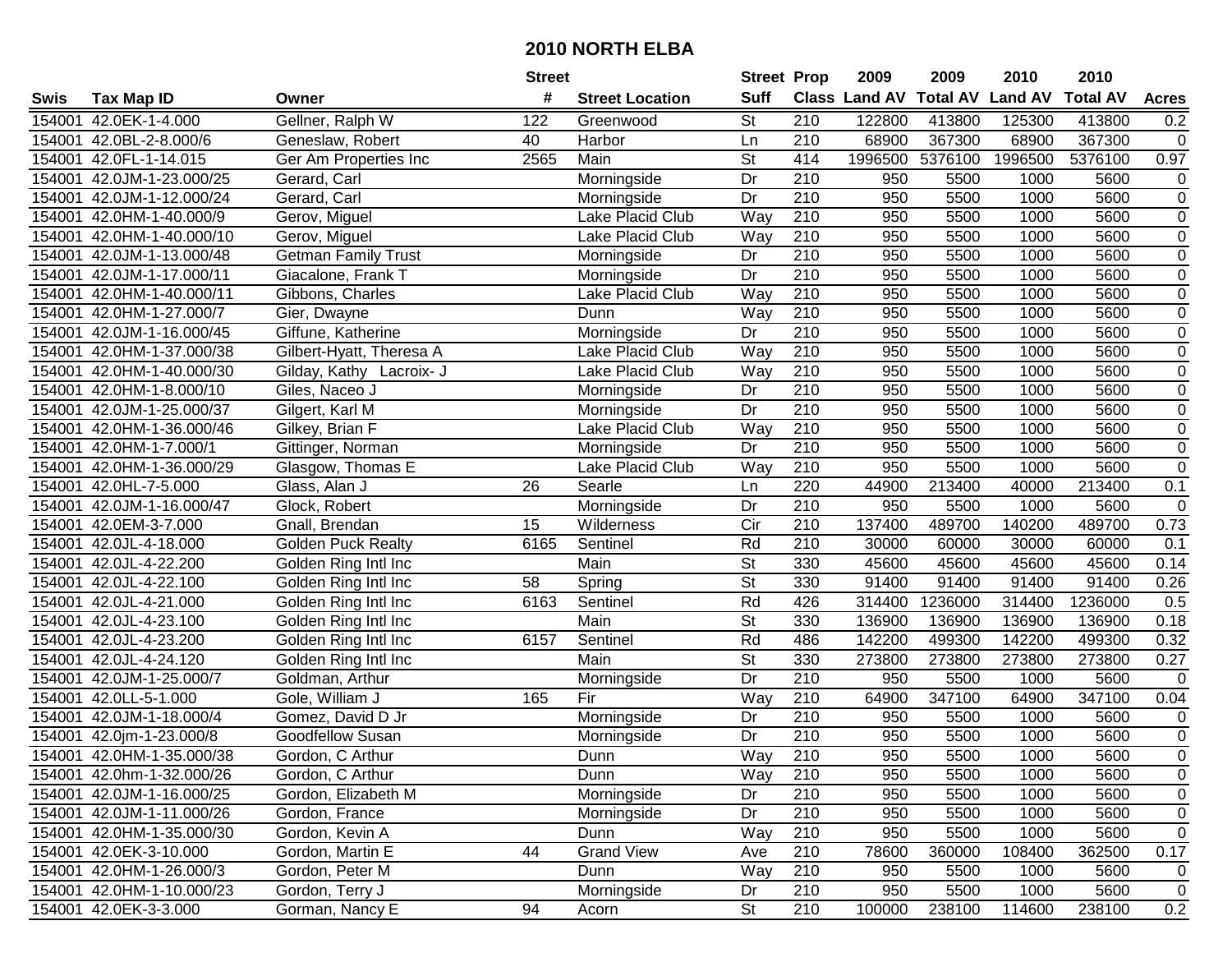|        |                           |                           | <b>Street</b>   |                        | <b>Street Prop</b>       |                  | 2009                          | 2009   | 2010           | 2010            |                |
|--------|---------------------------|---------------------------|-----------------|------------------------|--------------------------|------------------|-------------------------------|--------|----------------|-----------------|----------------|
| Swis   | <b>Tax Map ID</b>         | Owner                     | #               | <b>Street Location</b> | <b>Suff</b>              |                  | <b>Class Land AV Total AV</b> |        | <b>Land AV</b> | <b>Total AV</b> | <b>Acres</b>   |
| 154001 | 42.0HM-1-33.000/5         | Gortner, Gerald           |                 | Dunn                   | Way                      | 210              | 950                           | 5500   | 1000           | 5600            | 0              |
| 154001 | 42.0JM-1-12.000/38        | Gortner, Gerald           |                 | Morningside            | Dr                       | 210              | 950                           | 5500   | 1000           | 5600            | $\pmb{0}$      |
| 154001 | 42.0hl-3-4.000            | Gotham, Brenden           | 41              | School                 | St                       | 220              | 37700                         | 206600 | 40000          | 206600          | 0.1            |
| 154001 | 42.0HL-3-6.000            | Gotham, Brenden           | 87              | Colden                 | Ave                      | 210              | 37400                         | 203800 | 40000          | 203800          | 0.1            |
| 154001 | 42.0JM-1-19.000/28        | Gouldthorpe, Barbara      |                 | Morningside            | Dr                       | 210              | 950                           | 5500   | 1000           | 5600            | 0              |
| 154001 | 42.0JM-1-13.000/1         | Gouldthorpe, Barbara      |                 | Morningside            | Dr                       | 210              | 950                           | 5500   | 1000           | 5600            | $\overline{0}$ |
| 154001 | 42.0JL-7-7.000            | Goulette, David           | 392             | Mill Pond              | Dr                       | 210              | 37200                         | 171000 | 40000          | 171000          | 0.12           |
| 154001 | 42.0HL-6-27.000           | Governale, Marilyn        | 2703            | Main                   | $\overline{\mathsf{St}}$ | 210              | 54600                         | 244400 | 55700          | 244400          | 0.2            |
| 154001 | 42.0JM-1-22.000/30        | Goyal, Yatish C           |                 | Morningside            | Dr                       | $\overline{210}$ | 950                           | 5500   | 1000           | 5600            | $\mathbf 0$    |
| 154001 | 42.0HM-1-10.000/26        | Grady, Mark               |                 | Morningside            | Dr                       | 210              | 950                           | 5500   | 1000           | 5600            | $\pmb{0}$      |
| 154001 | 42.0HM-1-7.000/22         | Grady, Mark A             |                 | Morningside            | Dr                       | 210              | 950                           | 5500   | 1000           | 5600            | $\pmb{0}$      |
| 154001 | 42.0ek-5-14.000           | Graebe, Robert A          | 6               | Maple                  | St                       | 210              | 158400                        | 467900 | 146400         | 467900          | 0.2            |
| 154001 | 42.0hm-1-17.000           | Graf Paul J               |                 | Dunn                   | Way                      | 210              | 41900                         | 547100 | 43900          | 220800          | 0.06           |
| 154001 | 42.0JL-8-2.200            | Graham, Robert J          | 350             | Mill Pond              | Dr                       | 210              | 41500                         | 186800 | 42000          | 186800          | 0.13           |
| 154001 | 42.0JM-1-25.000/28        | Graham, Ronald J          |                 | Morningside            | Dr                       | 210              | 950                           | 5500   | 1000           | 5600            | $\mathbf 0$    |
| 154001 | 42.0EK-2-8.000            | Graham, Sheila D          | 158             | Elm                    | St                       | 210              | 98000                         | 238000 | 112500         | 238000          | 0.19           |
| 154001 | 42.0JL-2-4.000            | Graham, Vicki             | 172             | McKinley               | $\overline{St}$          | $\overline{210}$ | 33800                         | 161600 | 36000          | 161600          | 0.09           |
| 154001 | 42.0JJ-1-11.100           | Graham, Vicki             | 198             | Mill Pond              | Dr                       | 210              | 40700                         | 143800 | 45300          | 143800          | 0.18           |
| 154001 | 42.0EM-3-1.120            | Grant, Christopher R      |                 | Norsnol                | Way                      | 311              | 23100                         | 23100  | 23100          | 23100           | 0.04           |
| 154001 | 42.0HL-4-19.000           | Grant, Christopher R      |                 | Colden                 | Ave                      | 311              | 11200                         | 11200  | 11200          | 11200           | 0.1            |
| 154001 | 42.0JL-9-10.013           | Grant, Christopher R      | 2800            | Wilmington             | Rd                       | 411              | 210000                        | 496900 | 210000         | 496900          | 0.5            |
| 154001 | 42.0HL-4-20.000           | Grant, Christopher R      |                 | Colden                 | Ave                      | 312              | 17200                         | 24800  | 17200          | 24800           | 0.1            |
| 154001 | 42.0hl-4-8.001            | Grant, Christopher R      | 78              | Colden                 | Ave                      | 210              | 39400                         | 183200 | 40000          | 183200          | 0.1            |
| 154001 | 42.0LL-11-3.000           | Grant, James W            | 100             | Fir                    | Way                      | 210              | 64900                         | 347100 | 64900          | 347100          | 0.03           |
| 154001 | 42.0DL-1-6.012            | Grant, Robert E Jr        | $\overline{37}$ | <b>Swiss</b>           | Rd                       | $\overline{210}$ | 174400                        | 424000 | 177900         | 424000          | 0.4            |
| 154001 | 42.0JM-1-14.000/35        | <b>Gray Douglas</b>       |                 | Morningside            | Dr                       | 210              | 950                           | 5500   | 1000           | 5600            | $\mathbf 0$    |
| 154001 | 42.0JK-2-33.000           | Gray, Donna L             | 287             | Mill Pond              | Dr                       | 210              | 38700                         | 118300 | 39500          | 118300          | 0.2            |
| 154001 | 42.0JM-1-14.000/7         | Gray, Douglas C           |                 | Morningside            | Dr                       | 210              | 950                           | 5500   | 1000           | 5600            | 0              |
| 154001 | 42.0hm-1-7.000/8          | Gray, Douglas C           |                 | Morningside            | Dr                       | $\overline{210}$ | 950                           | 5500   | 1000           | 5600            | $\overline{0}$ |
| 154001 | 42.0JM-1-14.000/6         | Gray, Douglas C           |                 | Morningside            | Dr                       | 210              | 950                           | 5500   | 1000           | 5600            | $\overline{0}$ |
| 154001 | 42.0CK-2-5.000            | Greenberg Goodman PRP LLC | 48              | Cayuga                 | Way                      | 210              | 130500                        | 447100 | 133100         | 447100          | 0.5            |
| 154001 | 42.0CK-2-4.000            | Greenberg Goodman PRP LLC |                 | Cayuga                 | Way                      | 210              | 153400                        | 257400 | 156400         | 257400          | 0.5            |
| 154001 | 42.0jl-3-1.000            | Greenhouse, Clifford      | 188             | <b>McKinley</b>        | $\overline{\mathsf{St}}$ | $\overline{210}$ | 41700                         | 168000 | 40000          | 168000          | 0.1            |
|        | 154001 42.0EJ-2-2.000     | Gregg, Chantal V          | $\overline{34}$ | Acorn                  | $\overline{\mathsf{St}}$ | 220              | 76400                         | 258600 | 78000          | 258600          | 0.1            |
|        | 154001 42.0JM-1-25.000/3  | Greiner, Ronald P         |                 | Morningside            | Dr                       | 210              | 950                           | 5500   | 1000           | 5600            | 0              |
|        | 154001 42.0LM-1-5.200     | Griesen, John P           | 5956            | Sentinel               | Rd                       | 210              | 131700                        | 475200 | 134300         | 300000          | 0.43           |
|        | 154001 42.0JM-1-16.000/20 | Griffeth, Robert M Jr     |                 | Morningside            | Dr                       | 210              | 950                           | 5500   | 1000           | 5600            | $\mathbf 0$    |
|        | 154001 42.0LK-1-10.000    | Griffin, Bradney W        | 55              | <b>Blueberry Ridge</b> | Rd                       | 210              | 96400                         | 450200 | 108100         | 450200          | 0.43           |
|        | 154001 42.0KL-1-5.000     | Grigoriadis, Lisa         | 6125            | Sentinel               | Rd                       | 425              | 194600                        | 599200 | 194600         | 599200          | 0.29           |
|        | 154001 42.0HM-1-40.000/20 | Grimshaw, Redvers         |                 | Lake Placid Club       | Way                      | 210              | 950                           | 5500   | 1000           | 5600            | $\overline{0}$ |
|        | 154001 42.0EM-3-12.000    | Gronauer, Jeffrey A       | 78              | Wilderness             | Cir                      | 210              | 180400                        | 755800 | 184000         | 755800          | 0.47           |
|        | 154001 42.0LK-1-36.000    | Gronlund, Dianne M        | 77              | Trillium               | Dr                       | 210              | 67900                         | 298800 | 94200          | 298800          | 0.31           |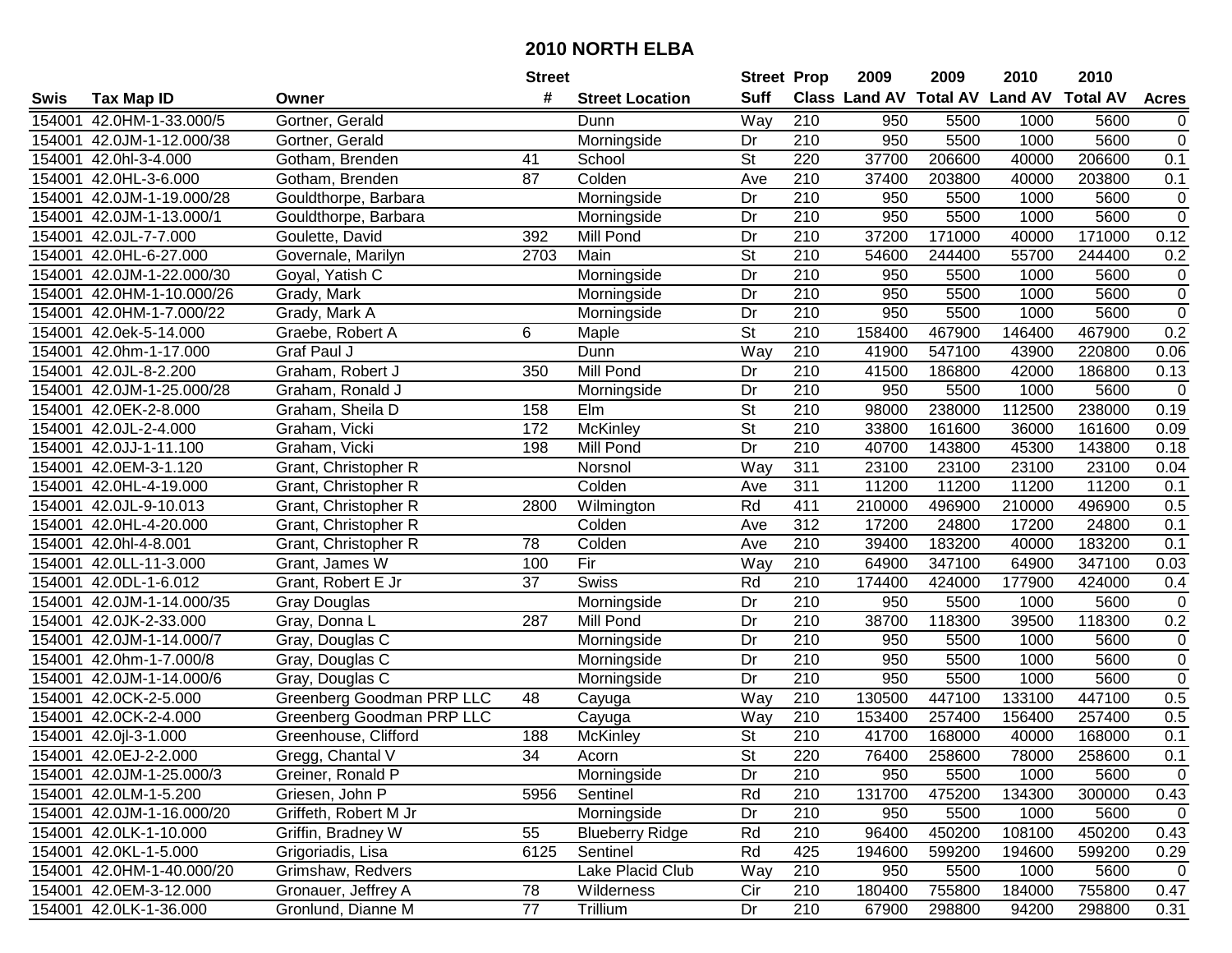|        |                           |                      | <b>Street</b> |                        | <b>Street Prop</b>       |                  | 2009   | 2009   | 2010                                    | 2010   |                |
|--------|---------------------------|----------------------|---------------|------------------------|--------------------------|------------------|--------|--------|-----------------------------------------|--------|----------------|
| Swis   | <b>Tax Map ID</b>         | Owner                | #             | <b>Street Location</b> | <b>Suff</b>              |                  |        |        | Class Land AV Total AV Land AV Total AV |        | <b>Acres</b>   |
| 154001 | 42.0HM-1-35.000/3         | Grospitch, Harry J   |               | Dunn                   | Way                      | 210              | 950    | 5500   | 1000                                    | 5600   | 0              |
| 154001 | 42.0hm-1-8.000/49         | Grospitch, Robert    |               | Morningside            | Dr                       | 210              | 950    | 5500   | 1000                                    | 5600   | $\pmb{0}$      |
| 154001 | 42.0CK-2-7.000            | Grotmol, Jogrim      |               | Seneca                 | $\overline{T}$ rl        | 311              | 68700  | 68700  | 70100                                   | 70100  | 0.5            |
| 154001 | 42.0JM-1-17.000/35        | Groundwater, James   |               | Morningside            | Dr                       | 210              | 950    | 5500   | 1000                                    | 5600   | $\pmb{0}$      |
| 154001 | 42.0hm-1-7.000/33         | Guenther, Frank      |               | Morningside            | Dr                       | 210              | 950    | 5500   | 1000                                    | 5600   | $\overline{0}$ |
| 154001 | 42.0hm-1-28.000/31        | Guenther, Frank      |               | Dunn                   | Way                      | 210              | 950    | 5500   | 1000                                    | 5600   | $\overline{0}$ |
| 154001 | 42.0JM-1-13.000/40        | Gulli, Nicholas D    |               | Morningside            | Dr                       | $\overline{210}$ | 950    | 5500   | 1000                                    | 5600   | $\overline{0}$ |
| 154001 | 42.0JM-1-15.000/40        | Gully, John V        |               | Morningside            | Dr                       | 210              | 950    | 5500   | 1000                                    | 5600   | $\overline{0}$ |
| 154001 | 42.0HM-1-28.000/9         | Gunther, Howard      |               | Dunn                   | Way                      | 210              | 950    | 5500   | 1000                                    | 5600   | $\overline{0}$ |
| 154001 | 42.0JM-1-24.000/12        | Guy, Samuel          |               | Morningside            | Dr                       | $\overline{210}$ | 950    | 5500   | 1000                                    | 5600   | $\pmb{0}$      |
| 154001 | 42.0KL-3-32.000           | Habeeb, Steven C     | 30            | Dooling                | Way                      | 210              | 55000  | 277500 | 55000                                   | 277500 | 0.03           |
| 154001 | 42.0HM-1-40.000/16        | Hadaway, Karen       |               | Lake Placid Club       | Way                      | 210              | 950    | 5500   | 1000                                    | 5600   | $\mathbf 0$    |
| 154001 | 42.0JM-1-15.000/49        | Hadaway, Karen       |               | Morningside            | Dr                       | 210              | 950    | 5500   | 1000                                    | 5600   | $\mathbf 0$    |
| 154001 | 42.0CL-1-2.000            | Hadjis, Leo          | 27            | Signal Hill            | Rd                       | $\overline{210}$ | 121800 | 346800 | 195200                                  | 353700 | 0.3            |
| 154001 | 42.0ek-1-1.000            | Hadjis, Thomas J     | 85            | Acorn                  | $\overline{\mathsf{St}}$ | 210              | 108800 | 327300 | 114600                                  | 327300 | 0.2            |
| 154001 | 42.0DK-5-5.000            | Hadjis, Thomas J     | 96            | Greenwood              | $\overline{\mathsf{St}}$ | 210              | 65100  | 101500 | 66400                                   | 101500 | 0.2            |
| 154001 | 42.0CL-2-3.200            | Hafner, William A    |               | <b>Stevens</b>         | Rd                       | 311              | 13300  | 13300  | 13600                                   | 13600  | 0.08           |
| 154001 | 42.0cl-2-9.000            | Hafner, William A    | 177           | <b>Stevens</b>         | Rd                       | $\overline{210}$ | 151500 | 424300 | 154500                                  | 424300 | 0.6            |
| 154001 | 42.0FK-3-1.000            | Hagner, Peter R      | 82            | <b>Hillcrest</b>       | Ave                      | 210              | 63500  | 204000 | 64800                                   | 204000 | 0.2            |
| 154001 | 42.0HM-1-39.000/51        | Hake, Terry H        |               | Lake Placid Club       | Way                      | 210              | 950    | 5500   | 1000                                    | 5600   | $\mathbf 0$    |
| 154001 | 42.0hm-1-24.000           | Hall, Donna          |               | Dunn                   | Way                      | 210              | 41900  | 547100 | 43900                                   | 220800 | 0.06           |
| 154001 | 42.0HM-1-10.000/35        | Hall, Mary C         |               | Morningside            | Dr                       | 210              | 950    | 5500   | 1000                                    | 5600   | $\pmb{0}$      |
| 154001 | 42.0HM-1-39.000/31        | Halliday, Mrs Lucian |               | Lake Placid Club       | Way                      | 210              | 950    | 5500   | 1000                                    | 5600   | $\pmb{0}$      |
| 154001 | 42.0JM-1-21.000/29        | Halstead, Purdy A    |               | Morningside            | Dr                       | 210              | 950    | 5500   | 1000                                    | 5600   | $\pmb{0}$      |
| 154001 | 42.0JM-1-22.000/34        | Halstead, Purdy A    |               | Morningside            | Dr                       | 210              | 950    | 5500   | 1000                                    | 5600   | 0              |
| 154001 | 42.0DK-4-11.000/9         | Hamel, Michael J     |               | Greenwood              | $\overline{\mathsf{St}}$ | 210              | 10500  | 232500 | 10500                                   | 232500 | $\pmb{0}$      |
| 154001 | 42.0JM-1-23.000/11        | Hamilton, Cynthia W  |               | Morningside            | Dr                       | 210              | 950    | 5500   | 1000                                    | 5600   | $\pmb{0}$      |
| 154001 | 42.0HM-1-8.000/5          | Hampton, Michael     |               | Morningside            | Dr                       | 210              | 950    | 5500   | 1000                                    | 5600   | $\pmb{0}$      |
| 154001 | 42.0JM-1-13.000/28        | Hampton, Michael W   |               | Morningside            | Dr                       | 210              | 950    | 5500   | 1000                                    | 5600   | $\mathbf 0$    |
| 154001 | 42.0HM-1-15.000           | Hanan, Wayne         |               | Dunn                   | Way                      | 210              | 55900  | 561100 | 58600                                   | 235900 | 0.08           |
| 154001 | 42.0JM-1-17.000/1         | Hanifin, Lew         |               | Morningside            | Dr                       | 210              | 950    | 5500   | 1000                                    | 5600   | $\mathbf 0$    |
| 154001 | 42.0JM-1-17.000/2         | Hanifin, Lewis       |               | Morningside            | $\overline{Dr}$          | $\overline{210}$ | 950    | 5500   | 1000                                    | 5600   | $\overline{0}$ |
| 154001 | 42.0DK-1-2.220/3          | Hanlon, Carol L      | 15            | Cherokee               | Way                      | 210              | 60000  | 300200 | 60000                                   | 300200 | $\mathbf 0$    |
|        | 154001 42.0FJ-1-6.000     | Hanlon, John M       | 289           | Wesvalley              | Rd                       | $\overline{210}$ | 57800  | 210000 | 57800                                   | 210000 | 0.04           |
|        | 154001 42.0DL-1-3.200/6   | Hanlon, Robert P     |               | <b>Swiss</b>           | Rd                       | 210              | 78300  | 476100 | 78300                                   | 476100 | $\pmb{0}$      |
| 154001 | 42.0JM-1-21.000/10        | Hannon, Patrick M    |               | Morningside            | Dr                       | 210              | 950    | 5500   | 1000                                    | 5600   | $\pmb{0}$      |
| 154001 | 42.0JM-1-17.000/20        | Hans, Theodore       |               | Morningside            | Dr                       | 210              | 950    | 5500   | 1000                                    | 5600   | $\mathbf 0$    |
|        | 154001 42.0HM-1-33.000/25 | Hans, Theodore       |               | Dunn                   | Way                      | 210              | 950    | 5500   | 1000                                    | 5600   | $\pmb{0}$      |
|        | 154001 42.0KL-2-3.000     | Hanson, Albert       | 241           | <b>Hurley</b>          | Ave                      | 210              | 64400  | 140100 | 58000                                   | 140100 | 0.41           |
| 154001 | 42.0EM-3-1.300            | Happel, Dorothy      | 76            | Norsnol                | Way                      | 210              | 112400 | 290200 | 114600                                  | 290200 | 1.01           |
| 154001 | 42.0EM-3-1.200            | Happel, Dorothy      |               | Hillcrest              | Ave                      | 311              | 55200  | 55200  | 55200                                   | 55200  | 0.92           |
|        | 154001 42.0HM-1-27.000/27 | Harbula, Stephen     |               | Dunn                   | Way                      | 210              | 950    | 5500   | 1000                                    | 5600   | $\mathbf 0$    |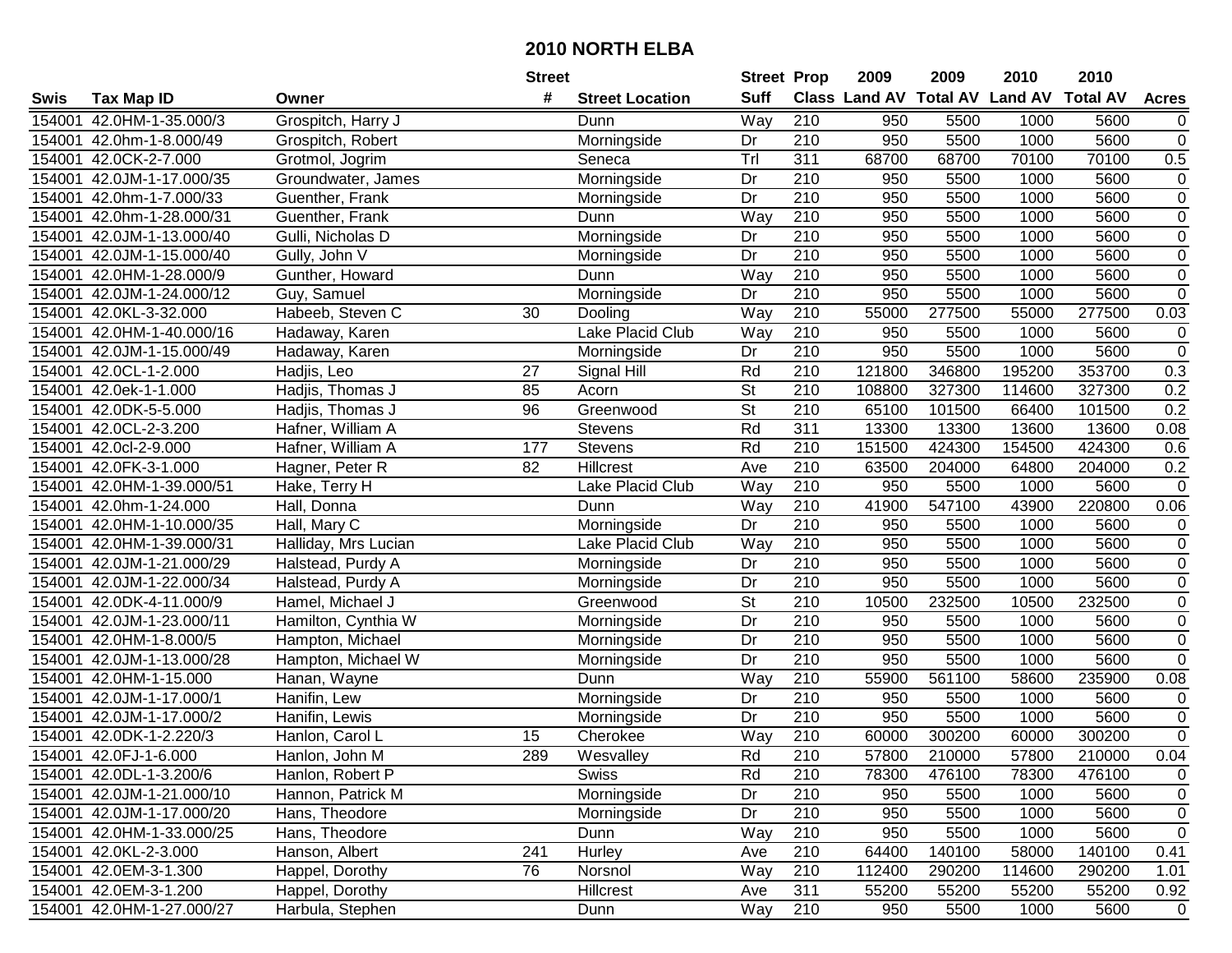|        |                           |                       | <b>Street</b> |                        | <b>Street Prop</b> |                  | 2009                          | 2009    | 2010           | 2010            |                  |
|--------|---------------------------|-----------------------|---------------|------------------------|--------------------|------------------|-------------------------------|---------|----------------|-----------------|------------------|
| Swis   | <b>Tax Map ID</b>         | Owner                 | #             | <b>Street Location</b> | <b>Suff</b>        |                  | <b>Class Land AV Total AV</b> |         | <b>Land AV</b> | <b>Total AV</b> | <b>Acres</b>     |
| 154001 | 42.0JM-1-15.000/37        | Harden, Marie J       |               | Morningside            | Dr                 | 210              | 950                           | 5500    | 1000           | 5600            | $\overline{0}$   |
| 154001 | 42.0HM-1-38.000/9         | Harder, George W      |               | Lake Placid Club       | Way                | 210              | 950                           | 5500    | 1000           | 5600            | $\pmb{0}$        |
| 154001 | 42.0JM-1-12.000/28        | Harder, George W      |               | Morningside            | Dr                 | 210              | 950                           | 5500    | 1000           | 5600            | $\mathbf 0$      |
| 154001 | 42.0HM-1-9.000/39         | Harder, George W      |               | Morningside            | Dr                 | 210              | 950                           | 5500    | 1000           | 5600            | $\overline{0}$   |
| 154001 | 42.0HM-1-9.000/35         | Hardesty, Robert      |               | Morningside            | Dr                 | $\overline{210}$ | 950                           | 5500    | 1000           | 5600            | $\overline{0}$   |
| 154001 | 42.0JM-1-18.000/24        | Hardesty, Robert      |               | Morningside            | Dr                 | $\overline{210}$ | 950                           | 5500    | 1000           | 5600            | $\overline{0}$   |
| 154001 | 42.0HM-1-39.000/24        | Hardesty, Robert      |               | Lake Placid Club       | Way                | 210              | 950                           | 5500    | 1000           | 5600            | $\pmb{0}$        |
| 154001 | 42.0JM-1-17.000/27        | Hardesty, Robert      |               | Morningside            | $\overline{Dr}$    | 210              | 950                           | 5500    | 1000           | 5600            | $\overline{0}$   |
| 154001 | 42.0HM-1-40.000/15        | Hardin, Rosemarie     |               | Lake Placid Club       | Way                | 210              | 950                           | 5500    | 1000           | 5600            | $\pmb{0}$        |
| 154001 | 42.0HM-1-40.000/44        | Hardin, Rosemarie     |               | Lake Placid Club       | Way                | 210              | 950                           | 5500    | 1000           | 5600            | $\boldsymbol{0}$ |
| 154001 | 42.0JL-7-10.000           | Hare, Brian           | 17            | Dow                    | Rd                 | 210              | 17200                         | 111200  | 17500          | 111200          | 0.1              |
| 154001 | 42.0MM-1-5.000            | Hare, Stephen C       | 5919          | Cascade                | Rd                 | 210              | 36000                         | 136500  | 40000          | 136500          | 0.1              |
| 154001 | 42.0jk-3-11.000           | Harper, Eric L        | 272           | Mill Pond              | Dr                 | 220              | 128900                        | 307900  | 131500         | 307900          | 1.03             |
| 154001 | 42.0JM-1-13.000/31        | <b>Harris Albert</b>  |               | Morningside            | Dr                 | 210              | 950                           | 5500    | 1000           | 5600            | $\pmb{0}$        |
| 154001 | 42.0JM-1-15.000/31        | Harris, Albert        |               | Morningside            | Dr                 | 210              | 950                           | 5500    | 1000           | 5600            | $\pmb{0}$        |
| 154001 | 42.0JM-1-18.000/34        | Hart, Frederick A     |               | Morningside            | Dr                 | 210              | 950                           | 5500    | 1000           | 5600            | $\pmb{0}$        |
| 154001 | 42.0CL-4-1.000            | Hart, Ruth P          |               | Interlaken             | Ave                | 311              | 41700                         | 41700   | 42500          | 42500           | 0.4              |
| 154001 | 42.0CL-4-2.000            | Hart, Ruth P          | 58            | Interlaken             | Ave                | 210              | 149600                        | 799600  | 325300         | 799600          | 0.6              |
| 154001 | 42.0HM-1-9.000/10         | Hasson, Marie L       |               | Morningside            | Dr                 | 210              | 950                           | 5500    | 1000           | 5600            | $\pmb{0}$        |
| 154001 | 42.0DJ-7-7.000            | Hathaway, Tracy A     | 55            | Acorn                  | <b>St</b>          | 210              | 72300                         | 208000  | 73800          | 208000          | 0.1              |
| 154001 | 42.0JM-1-25.000/36        | Haverly, Mitchell     |               | Morningside            | Dr                 | 210              | 950                           | 5500    | 1000           | 5600            | $\pmb{0}$        |
| 154001 | 42.0jm-1-22.000/32        | Haverly, Mitchell     |               | Morningside            | Dr                 | 210              | 950                           | 5500    | 1000           | 5600            | $\mathbf 0$      |
| 154001 | 42.0JM-1-13.000/33        | Haviland, Robert      |               | Morningside            | Dr                 | 210              | 950                           | 5500    | 1000           | 5600            | $\pmb{0}$        |
| 154001 | 42.0JM-1-15.000/22        | Haviland, Robert L    |               | Morningside            | Dr                 | 210              | 950                           | 5500    | 1000           | 5600            | $\pmb{0}$        |
| 154001 | 42.0HM-1-6.000/23         | Haviland, Robert L    |               | Morningside            | $\overline{Dr}$    | $\overline{210}$ | 950                           | 5500    | 1000           | 5600            | $\overline{0}$   |
| 154001 | 42.0CK-2-12.110           | Havlicek, Raymond     | 30            | Cayuga                 | Way                | 210              | 163700                        | 614600  | 167000         | 614600          | 0.5              |
| 154001 | 42.0CK-2-9.100            | Havlicek, Raymond J   |               | <b>Stevens</b>         | Rd                 | 311              | 83600                         | 83600   | 85300          | 85300           | 0.53             |
| 154001 | 42.0FL-1-11.000           | Hawley, Gideon E      | 2519          | Main                   | <b>St</b>          | 482              | 562300                        | 1478800 | 562300         | 1478800         | 0.2              |
| 154001 | 42.0gl-1-3.000            | Hawley, Gideon E      | 2640          | Main                   | $\overline{St}$    | 484              | 389800                        | 1039500 | 389800         | 1039500         | 0.12             |
| 154001 | 42.0LL-9-1.000            | Hay, David E          | 93            | Fir                    | Way                | $\overline{210}$ | 64900                         | 347100  | 64900          | 347100          | 0.04             |
| 154001 | 42.0HM-1-9.000/1          | Hayden, Harland L     |               | Morningside            | Dr                 | $\overline{210}$ | 950                           | 5500    | 1000           | 5600            | $\pmb{0}$        |
| 154001 | 42.0HM-1-30.000/7         | <b>Hayes Trust</b>    |               | Dunn                   | Way                | $\overline{210}$ | 950                           | 5500    | 1000           | 5600            | $\overline{0}$   |
| 154001 | 42.0HM-1-28.000/51        | <b>Hayes Trust</b>    |               | Dunn                   | Way                | 210              | 950                           | 5500    | 1000           | 5600            | $\overline{0}$   |
|        | 154001 42.0HM-1-10.000/13 | <b>Hayes Trust</b>    |               | Morningside            | Dr                 | $\overline{210}$ | 950                           | 5500    | 1000           | 5600            | $\overline{0}$   |
|        | 154001 42.0HM-1-31.000/7  | <b>Hayes Trust</b>    |               | Dunn                   | Way                | 210              | 950                           | 5500    | 1000           | 5600            | 0                |
|        | 154001 42.0HM-1-7.000/4   | Hayes-Chaffe, Maura M |               | Morningside            | Dr                 | 210              | 950                           | 5500    | 1000           | 5600            | $\mathbf 0$      |
|        | 154001 42.0JL-9-7.000     | Hayes, Gregory L      | 6168          | Sentinel               | Rd                 | 210              | 61800                         | 135000  | 48700          | 135000          | 0.23             |
|        | 154001 42.0JM-1-14.000/39 | Hayes, Walter S Jr    |               | Morningside            | Dr                 | 210              | 950                           | 5500    | 1000           | 5600            | 0                |
|        | 154001 42.0HM-1-9.000/9   | Hayes, Walter S Jr    |               | Morningside            | Dr                 | 210              | 950                           | 5500    | 1000           | 5600            | 0                |
| 154001 | 42.0JM-1-19.000/1         | Hayes, Walter S Jr    |               | Morningside            | Dr                 | 210              | 950                           | 5500    | 1000           | 5600            | 0                |
|        | 154001 42.0JM-1-18.000/37 | Hayes, Walter S Jr    |               | Morningside            | Dr                 | 210              | 950                           | 5500    | 1000           | 5600            | 0                |
|        | 154001 42.0HM-1-7.000/26  | Hayes, Walter S Jr    |               | Morningside            | Dr                 | 210              | 950                           | 5500    | 1000           | 5600            | $\mathsf 0$      |
|        |                           |                       |               |                        |                    |                  |                               |         |                |                 |                  |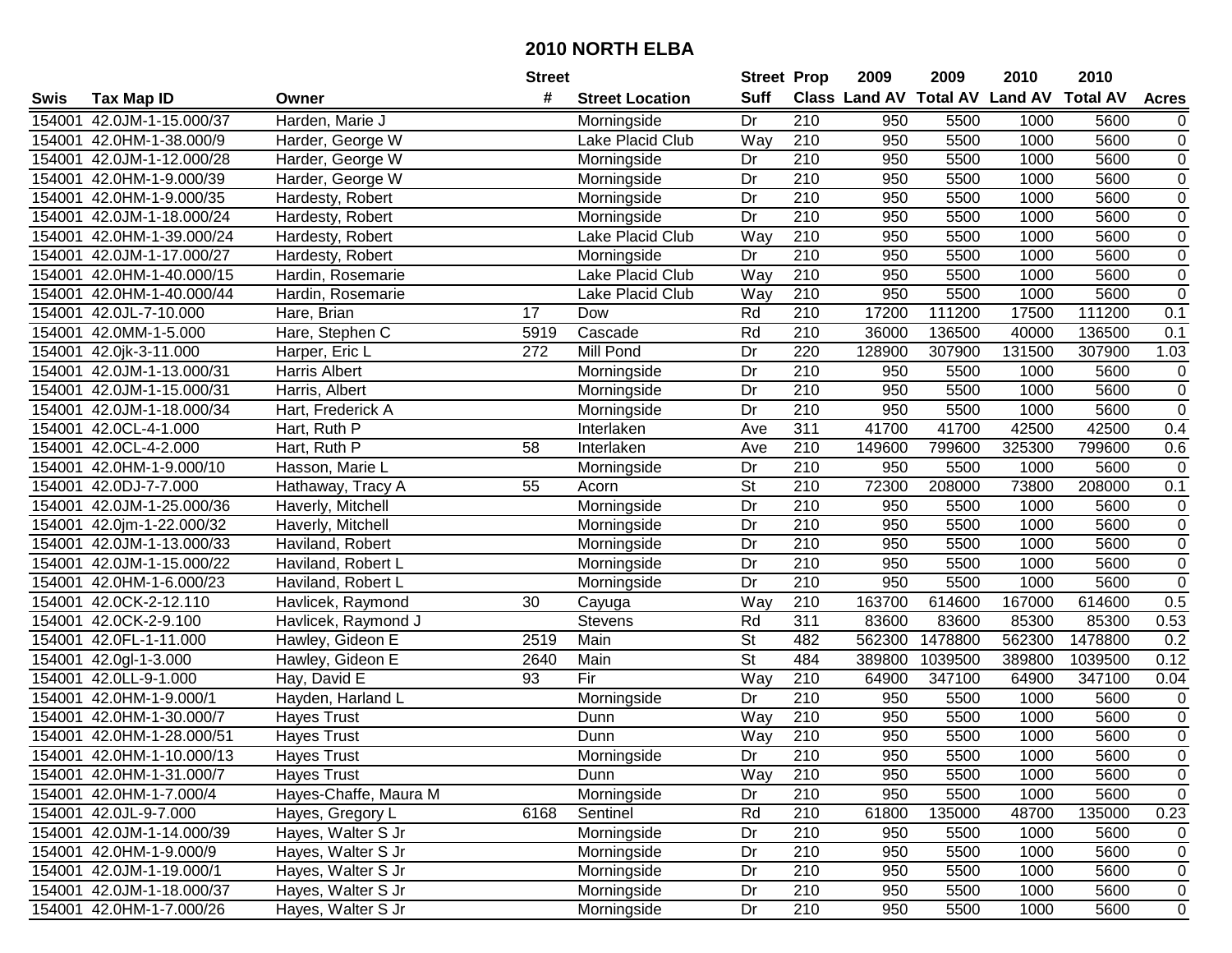|        |                           |                            | <b>Street</b>   |                         | <b>Street Prop</b>       |                  | 2009                          | 2009   | 2010           | 2010            |                |
|--------|---------------------------|----------------------------|-----------------|-------------------------|--------------------------|------------------|-------------------------------|--------|----------------|-----------------|----------------|
| Swis   | <b>Tax Map ID</b>         | Owner                      | #               | <b>Street Location</b>  | <b>Suff</b>              |                  | <b>Class Land AV Total AV</b> |        | <b>Land AV</b> | <b>Total AV</b> | <b>Acres</b>   |
| 154001 | 42.0HM-1-38.000/35        | Head, Avery J              |                 | Lake Placid Club        | Way                      | 210              | 950                           | 5500   | 1000           | 5600            | $\mathbf 0$    |
| 154001 | 42.0KL-3-7.000            | Healey, Kenneth            | 6084            | Sentinel                | Rd                       | 210              | 92500                         | 185000 | 94300          | 185000          | 0.51           |
| 154001 | 42.0GM-3-6.100            | Hearn Agency Inc           | 98              | Lake Placid Club        | Way                      | 210              | 100400                        | 502000 | 100400         | 502000          | 0.34           |
| 154001 | 42.0EK-5-2.000            | Hearns, Dawn J             | $\overline{16}$ | Elm                     | St                       | 220              | 35400                         | 143200 | 36100          | 143200          | 0.1            |
| 154001 | 42.0CL-5-1.010            | Heckmann, Dieter           | 112             | <b>Mirror Lake</b>      | Dr                       | $\overline{210}$ | 370400                        | 979200 | 377800         | 979200          | 0.27           |
| 154001 | 42.0HM-1-37.000/25        | Heid, Larry W              |                 | <b>Lake Placid Club</b> | $\overline{W}$ ay        | $\overline{210}$ | 950                           | 5500   | 1000           | 5600            | $\mathbf 0$    |
| 154001 | 42.0JM-1-24.000/49        | Heigel, Frederick          |                 | Morningside             | Dr                       | $\overline{210}$ | 950                           | 5500   | 1000           | 5600            | $\pmb{0}$      |
| 154001 | 42.0hm-1-34.000/31        | Helowicz, Martin           |                 | Dunn                    | Way                      | 210              | 950                           | 5500   | 1000           | 5600            | $\overline{0}$ |
| 154001 | 42.0HM-1-26.000/5         | Helowicz, Martin J         |                 | Dunn                    | Way                      | $\overline{210}$ | 950                           | 5500   | 1000           | 5600            | $\overline{0}$ |
| 154001 | 42.0MJ-2-4.000            | Hence, Shirley A           | 334             | Old Military            | Rd                       | 210              | 30800                         | 124100 | 46700          | 124100          | 0.2            |
| 154001 | 42.0jk-3-8.000            | Henderson, Julie E         | 260             | Mill Pond               | Dr                       | 210              | 38100                         | 114000 | 46700          | 114000          | 0.2            |
| 154001 | 42.0HM-1-29.000/31        | Hennessey, Richard         |                 | Dunn                    | Way                      | 210              | 950                           | 5500   | 1000           | 5600            | $\pmb{0}$      |
| 154001 | 42.0JM-1-22.000/42        | Henningson, Janet E        |                 | Morningside             | Dr                       | 210              | 950                           | 5500   | 1000           | 5600            | $\overline{0}$ |
| 154001 | 42.0HM-1-9.000/34         | Henningson, Peter W        |                 | Morningside             | Dr                       | 210              | 950                           | 5500   | 1000           | 5600            | $\pmb{0}$      |
| 154001 | 42.0BL-2-8.000/12         | Henry Valborg N            | 40              | Harbor                  | Ln                       | $\overline{210}$ | 57000                         | 385200 | 57000          | 385200          | $\overline{0}$ |
| 154001 | 42.0JM-1-11.000/7         | Heppell, Stuart M          |                 | Morningside             | Dr                       | 210              | 950                           | 5500   | 1000           | 5600            | $\pmb{0}$      |
| 154001 | 42.0HM-1-39.000/34        | Heppell, Stuart M          |                 | Lake Placid Club        | Way                      | $\overline{210}$ | 950                           | 5500   | 1000           | 5600            | $\overline{0}$ |
| 154001 | 42.0HM-1-28.000/28        | Heppell, Stuart M          |                 | Dunn                    | Way                      | 210              | 950                           | 5500   | 1000           | 5600            | $\pmb{0}$      |
| 154001 | 42.0JL-9-4.000            | Herdic, Clarke C           | 6152            | Sentinel                | Rd                       | 210              | 92000                         | 323400 | 93900          | 323400          | 0.43           |
| 154001 | 42.0LK-1-33.000           | Hernes, Richard E          | 39              | Trillium                | Dr                       | 210              | 66800                         | 212600 | 97600          | 212600          | 0.34           |
| 154001 | 42.0DJ-6-11.000           | Heroux, Angela T           | 29              | Acorn                   | $\overline{\mathsf{St}}$ | 210              | 97100                         | 246800 | 99000          | 251700          | 0.2            |
| 154001 | 42.0HM-1-7.000/40         | Herr, Betty D              |                 | Morningside             | Dr                       | 210              | 950                           | 5500   | 1000           | 5600            | $\pmb{0}$      |
| 154001 | 42.0HM-1-26.000/7         | Hershon, Alan              |                 | Dunn                    | Way                      | 210              | 950                           | 5500   | 1000           | 5600            | $\overline{0}$ |
| 154001 | 42.0JM-1-25.000/20        | Hershon, Alan              |                 | Morningside             | Dr                       | 210              | 950                           | 5500   | 1000           | 5600            | $\pmb{0}$      |
| 154001 | 42.0JJ-1-14.200           | Herzog, Thomas             |                 | Mill Pond               | Dr                       | 311              | 10000                         | 10000  | 10000          | 10000           | 0.24           |
| 154001 | 42.0JJ-1-14.300           | Herzog, Thomas             |                 | Mill Pond               | Dr                       | 311              | 10000                         | 10000  | 10000          | 10000           | 0.24           |
| 154001 | 42.0HM-1-36.000/28        | Hess, Kenneth              |                 | Lake Placid Club        | Way                      | 210              | 950                           | 5500   | 1000           | 5600            | 0              |
| 154001 | 42.0gl-2-2.100            | Hess, Marc C               | 26              | Parkside                | Dr                       | 483              | 125000                        | 291500 | 127500         | 291500          | 0.19           |
| 154001 | 42.0JM-1-21.000/42        | Hess, Stephen R            |                 | Morningside             | $\overline{Dr}$          | $\overline{210}$ | 950                           | 5500   | 1000           | 5600            | $\mathsf 0$    |
| 154001 | 42.0FK-1-3.000            | Heyman, William J          | $\overline{41}$ | Oneida                  | Ave                      | $\overline{210}$ | 128000                        | 447100 | 130500         | 447100          | 0.2            |
| 154001 | 42.0JM-1-22.000/12        | <b>Hickey, Patrick</b>     |                 | Morningside             | Dr                       | 210              | 950                           | 5500   | 1000           | 5600            | $\mathbf 0$    |
| 154001 | 42.0JM-1-12.000/43        | Hicks, Dorothy R           |                 | Morningside             | Dr                       | $\overline{210}$ | 950                           | 5500   | 1000           | 5600            | $\overline{0}$ |
| 154001 | 42.0jl-9-8.009            | High Peaks Sales & Svc LLC | 6176            | Sentinel                | Rd                       | 432              | 237700                        | 521000 | 237700         | 521000          | 0.53           |
|        | 154001 42.0HM-1-7.000/24  | Hildebrand, Robert D       |                 | Morningside             | $\overline{Dr}$          | 210              | 950                           | 5500   | 1000           | 5600            | $\mathbf 0$    |
|        | 154001 42.0JK-3-4.000     | Hill, Donald               | 250             | Mill Pond               | Dr                       | 210              | 54700                         | 222000 | 57500          | 222000          | 0.4            |
|        | 154001 42.0JM-1-21.000/28 | Hill, Melvin R             |                 | Morningside             | Dr                       | 210              | 950                           | 5500   | 1000           | 5600            | 0              |
|        | 154001 42.0JM-1-17.000/7  | Hill, William A            |                 | Morningside             | Dr                       | 210              | 950                           | 5500   | 1000           | 5600            | 0              |
|        | 154001 42.0JM-1-14.000/33 | Hill, William A            |                 | Morningside             | Dr                       | 210              | 950                           | 5500   | 1000           | 5600            | 0              |
|        | 154001 42.0JM-1-20.000/4  | Hilliard, John             |                 | Morningside             | Dr                       | 210              | 950                           | 5500   | 1000           | 5600            | 0              |
|        | 154001 42.0JM-1-12.000/49 | Hilliard, John             |                 | Morningside             | Dr                       | 210              | 950                           | 5500   | 1000           | 5600            | 0              |
|        | 154001 42.0JM-1-12.000/1  | Hilliard, Robert R         |                 | Morningside             | Dr                       | 210              | 950                           | 5500   | 1000           | 5600            | 0              |
|        | 154001 42.0HM-1-31.000/35 | Hilton, Richard            |                 | Dunn                    | Way                      | 210              | 950                           | 5500   | 1000           | 5600            | $\mathbf 0$    |
|        |                           |                            |                 |                         |                          |                  |                               |        |                |                 |                |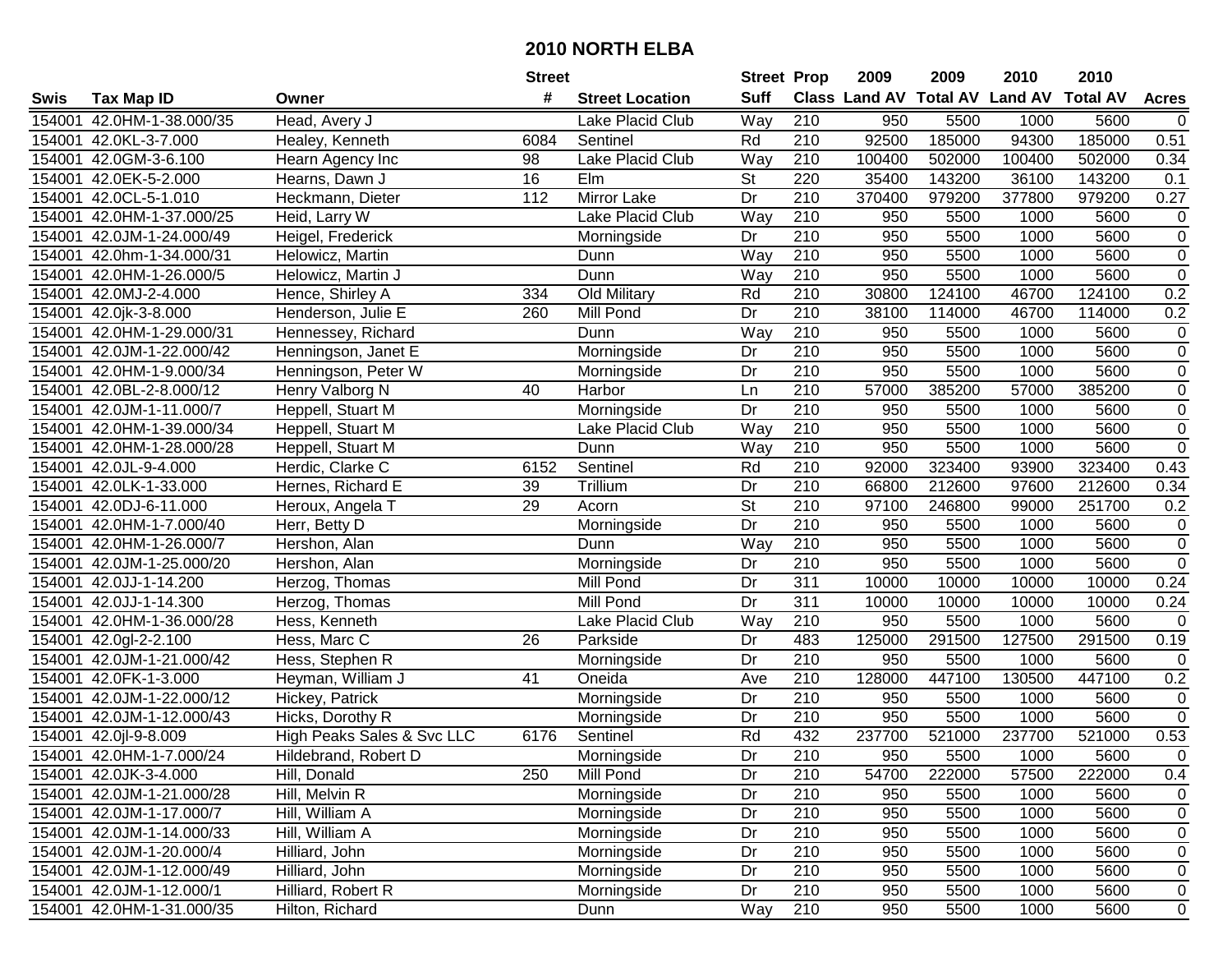| #<br><b>Suff</b><br>Class Land AV Total AV Land AV<br><b>Total AV</b><br><b>Tax Map ID</b><br><b>Street Location</b><br><b>Acres</b><br>Swis<br>Owner<br>Hinckley, Clarence<br>St<br>134<br>McKinley<br>210<br>33700<br>140100<br>33700<br>150000<br>0.12<br>154001<br>42.0jk-2-22.100<br>154001<br>Morningside<br>Dr<br>210<br>950<br>5500<br>1000<br>5600<br>$\mathbf 0$<br>42.0JM-1-16.000/44<br>Hlavaty, Robert A<br>413500<br>$\mathbf 0$<br>154001<br>42.0BL-2-10.000/9<br>12<br>210<br>69200<br>413500<br>69200<br>Hock, Carol M<br>Harbor<br>Ln<br>$\overline{0}$<br>210<br>950<br>5600<br>154001<br>42.0HM-1-8.000/8<br>Hodgetts, Dr Geoffrey<br>Morningside<br>Dr<br>5500<br>1000<br>0.3<br>42.0cl-2-10.000<br>169<br>Rd<br>210<br>130000<br>495000<br>195200<br>495000<br>154001<br>Hoer, Peter<br><b>Stevens</b><br>311<br>0.1<br>154001<br>42.0EK-8-5.000<br>Hofbauer, Robert D<br>Oneida<br>14000<br>14000<br>14000<br>14000<br>Ave<br>42.0EK-8-7.000<br>79<br>220<br>95800<br>97700<br>366300<br>0.06<br>154001<br>Hofbauer, Robert D<br>Oneida<br>Ave<br>366300<br>311<br>Hoffman, William Jr<br><b>Beech Hill</b><br>$\overline{C}$<br>41700<br>41700<br>41700<br>41700<br>0.13<br>154001<br>42.0DM-1-8.000<br>2527<br>$\overline{\mathsf{St}}$<br>7500000<br>42.0FL-1-13.000<br>Holderied Partnership, Golden A<br>Main<br>414<br>3309800<br>3309800<br>7500000<br>1.8<br>154001<br>PI<br>311<br>50200<br>50200<br>0.2<br>42.0FK-4-7.000<br>50200<br>50200<br>154001<br>Holderied, Peter<br>Highland<br>PI<br>116300<br>397500<br>116300<br>397500<br>0.6<br>154001<br>42.0fk-4-4.000<br>18<br>411<br>Holderied, Peter<br>Highland<br>St<br>42.0FL-1-12.000<br>2523<br>Main<br>411<br>1104400<br>1270500<br>1104400<br>1270500<br>0.3<br>154001<br>Holderied, Winfried<br>$\overline{210}$<br>Dr<br>950<br>5500<br>$\mathbf 0$<br>154001 42.0jm-1-19.000/24<br>Holley, Donald J<br>1000<br>5600<br>Morningside<br>Rd<br>311<br>21500<br>21900<br>42.0DK-2-7.000<br>Holley, Mary W<br>Stevens<br>21500<br>21900<br>0.19<br>154001<br>Rd<br>210<br>154001<br>42.0dk-2-1.000<br>23<br><b>Stevens</b><br>134600<br>406600<br>137300<br>406600<br>0.51<br>Holley, Mary W<br>31<br>210<br>42.0KK-1-8.000<br>Chubb River<br>Way<br>71600<br>314000<br>154001<br>Hollister, William<br>81200<br>314000<br>1.4<br>210<br>154001<br>Lake Placid Club<br>Way<br>950<br>5500<br>5600<br>$\mathbf 0$<br>42.0HM-1-40.000/32<br>Holzgruber, Alfred H<br>1000<br>$\overline{0}$<br>950<br>154001<br>Way<br>210<br>5500<br>1000<br>5600<br>42.0HM-1-40.000/33<br>Holzgruber, Alfred H<br>Lake Placid Club<br>$\overline{0}$<br>476100<br>476100<br>154001<br>42.0DL-1-3.200/3<br>Swiss<br>Rd<br>210<br>78300<br>78300<br>Homestead LP Partnership<br>0.44<br>154001<br>42.0DM-1-14.100<br><b>Beech Hill</b><br>Cir<br>210<br>177300<br>719900<br>180800<br>719900<br>Hood, Andrew A<br>138<br>$\overline{210}$<br>Dr<br>950<br>5600<br>$\mathbf 0$<br>154001<br>42.0JM-1-25.000/17<br>Hood, Charles F<br>5500<br>1000<br>Morningside<br>210<br>$\mathbf 0$<br>42.0HM-1-38.000/47<br>Lake Placid Club<br>Way<br>950<br>5500<br>1000<br>5600<br>154001<br>Hood, Charles F<br>$\mathbf 0$<br>210<br>950<br>154001<br>42.0JM-1-13.000/21<br>Dr<br>5500<br>1000<br>5600<br>Horowitz, Gladys<br>Morningside<br>42.0fm-2-10.000<br>58<br>Way<br>210<br>105000<br>600000<br>105000<br>600000<br>0.1<br>154001<br>Horrocks, Cynthia H<br>Garden<br>$\overline{\mathsf{St}}$<br>481<br>42.0EL-1-5.000<br>2419<br>Main<br>246800<br>491000<br>0.1<br>154001<br>246800<br>491000<br>Horrocks, Terry W<br>Rd<br>210<br>380200<br>107300<br>109400<br>380200<br>0.5<br>154001<br>42.0lm-1-11.000<br>Horsman, John G Jr<br>5984<br>Sentinel<br>Dr<br>210<br>183200<br>154001<br>42.0JK-2-25.100<br>339<br>35800<br>36600<br>183200<br>0.27<br>Horton, Allan J<br>Mill Pond<br>Dr<br>154001<br>42.0JJ-1-10.200<br>192<br>Mill Pond<br>210<br>65900<br>290000<br>67200<br>290000<br>Hough, Robin A<br>0.24<br>$\overline{210}$<br>Dr<br>950<br>5500<br>1000<br>5600<br>154001<br>42.0JM-1-14.000/42<br>0<br>Houser, John J<br>Morningside<br>Rd<br>$\overline{210}$<br>145500<br>739400<br>241600<br>739400<br>154001<br>42.0CK-1-15.002<br>Hovey, Steven<br>134<br>Victor Herbert<br>0.49<br>Rd<br>230<br>254100<br>254100<br>154001<br>42.0ej-1-2.230<br>337<br>Wesvalley<br>134800<br>137500<br>$\mathbf{1}$<br>Howe, Charles L<br>$\overline{Dr}$<br>$\overline{0}$<br>42.0JM-1-24.000/33<br>210<br>950<br>5500<br>5600<br>154001<br>Hoying, Stephen A<br>1000<br>Morningside<br>$\overline{74}$<br>$\overline{\mathsf{St}}$<br>$\overline{210}$<br>59800<br>149500<br>0.2<br>154001<br>42.0DJ-7-4.000<br>Hoyt, Michael J<br>149500<br>61000<br>Greenwood<br>$\overline{C}$ ir<br>311<br>0.1<br>154001 42.0DM-1-13.000<br>Hubbard, Charles P<br>19300<br>19300<br>19300<br><b>Beech Hill</b><br>19300<br>154001 42.0EJ-2-4.000<br>Hudak, Luke R<br>39<br>Nash<br>St<br>220<br>100900<br>203600<br>102900<br>203600<br>0.2<br>71<br><b>St</b><br>154001 42.0HK-1-17.000<br>Hudson, Sandra E<br>McKinley<br>210<br>73300<br>120000<br>60500<br>110000<br>0.46<br>210<br>950<br>154001 42.0HM-1-8.000/12<br>Hughes, Bryan J<br>Morningside<br>Dr<br>5500<br>1000<br>5600<br>$\mathbf 0$<br>Rd<br>154001 42.0JL-4-24.110<br>6143<br>Sentinel<br>482<br>185200<br>521000<br>185200<br>521000<br>0.37<br>Hughes, Ginger L<br>154001 42.0DJ-8-2.000<br>Hughes, Ginger L<br><b>St</b><br>210<br>105700<br>16<br>403500<br>105700<br>403500<br>0.2<br>Acorn<br>Lake Placid Club<br>210<br>Hughes, Peter C<br>Way<br>154001 42.0HM-1-36.000/32<br>950<br>5500<br>1000<br>5600<br>$\mathbf 0$<br>154001 42.0JM-1-14.000/18<br>210<br>Hughes, Sam<br>Morningside<br>950<br>5500<br>1000<br>5600<br>Dr<br>$\mathbf 0$<br>154001 42.0HM-1-6.000/37<br>210<br>Hughes, Sam<br>Morningside<br>Dr<br>950<br>5500<br>1000<br>5600<br>$\mathbf 0$ |  | <b>Street</b> | <b>Street Prop</b> | 2009 | 2009 | 2010 | 2010 |  |
|-------------------------------------------------------------------------------------------------------------------------------------------------------------------------------------------------------------------------------------------------------------------------------------------------------------------------------------------------------------------------------------------------------------------------------------------------------------------------------------------------------------------------------------------------------------------------------------------------------------------------------------------------------------------------------------------------------------------------------------------------------------------------------------------------------------------------------------------------------------------------------------------------------------------------------------------------------------------------------------------------------------------------------------------------------------------------------------------------------------------------------------------------------------------------------------------------------------------------------------------------------------------------------------------------------------------------------------------------------------------------------------------------------------------------------------------------------------------------------------------------------------------------------------------------------------------------------------------------------------------------------------------------------------------------------------------------------------------------------------------------------------------------------------------------------------------------------------------------------------------------------------------------------------------------------------------------------------------------------------------------------------------------------------------------------------------------------------------------------------------------------------------------------------------------------------------------------------------------------------------------------------------------------------------------------------------------------------------------------------------------------------------------------------------------------------------------------------------------------------------------------------------------------------------------------------------------------------------------------------------------------------------------------------------------------------------------------------------------------------------------------------------------------------------------------------------------------------------------------------------------------------------------------------------------------------------------------------------------------------------------------------------------------------------------------------------------------------------------------------------------------------------------------------------------------------------------------------------------------------------------------------------------------------------------------------------------------------------------------------------------------------------------------------------------------------------------------------------------------------------------------------------------------------------------------------------------------------------------------------------------------------------------------------------------------------------------------------------------------------------------------------------------------------------------------------------------------------------------------------------------------------------------------------------------------------------------------------------------------------------------------------------------------------------------------------------------------------------------------------------------------------------------------------------------------------------------------------------------------------------------------------------------------------------------------------------------------------------------------------------------------------------------------------------------------------------------------------------------------------------------------------------------------------------------------------------------------------------------------------------------------------------------------------------------------------------------------------------------------------------------------------------------------------------------------------------------------------------------------------------------------------------------------------------------------------------------------------------------------------------------------------------------------------------------------------------------------------------------------------------------------------------------------------------------------------------------------------------------------------------------------------------------------------------------------------------------------------------------------------------------------------------------------------------------------------------------------------------------------------------------------------------------------------------------------------------------------------------------------------------------------------------------------------------------------------------------------------------------------------------------------------------------------------------------------------------------------------------------------------------------------------------------------------------|--|---------------|--------------------|------|------|------|------|--|
|                                                                                                                                                                                                                                                                                                                                                                                                                                                                                                                                                                                                                                                                                                                                                                                                                                                                                                                                                                                                                                                                                                                                                                                                                                                                                                                                                                                                                                                                                                                                                                                                                                                                                                                                                                                                                                                                                                                                                                                                                                                                                                                                                                                                                                                                                                                                                                                                                                                                                                                                                                                                                                                                                                                                                                                                                                                                                                                                                                                                                                                                                                                                                                                                                                                                                                                                                                                                                                                                                                                                                                                                                                                                                                                                                                                                                                                                                                                                                                                                                                                                                                                                                                                                                                                                                                                                                                                                                                                                                                                                                                                                                                                                                                                                                                                                                                                                                                                                                                                                                                                                                                                                                                                                                                                                                                                                                                                                                                                                                                                                                                                                                                                                                                                                                                                                                                                                                                                   |  |               |                    |      |      |      |      |  |
|                                                                                                                                                                                                                                                                                                                                                                                                                                                                                                                                                                                                                                                                                                                                                                                                                                                                                                                                                                                                                                                                                                                                                                                                                                                                                                                                                                                                                                                                                                                                                                                                                                                                                                                                                                                                                                                                                                                                                                                                                                                                                                                                                                                                                                                                                                                                                                                                                                                                                                                                                                                                                                                                                                                                                                                                                                                                                                                                                                                                                                                                                                                                                                                                                                                                                                                                                                                                                                                                                                                                                                                                                                                                                                                                                                                                                                                                                                                                                                                                                                                                                                                                                                                                                                                                                                                                                                                                                                                                                                                                                                                                                                                                                                                                                                                                                                                                                                                                                                                                                                                                                                                                                                                                                                                                                                                                                                                                                                                                                                                                                                                                                                                                                                                                                                                                                                                                                                                   |  |               |                    |      |      |      |      |  |
|                                                                                                                                                                                                                                                                                                                                                                                                                                                                                                                                                                                                                                                                                                                                                                                                                                                                                                                                                                                                                                                                                                                                                                                                                                                                                                                                                                                                                                                                                                                                                                                                                                                                                                                                                                                                                                                                                                                                                                                                                                                                                                                                                                                                                                                                                                                                                                                                                                                                                                                                                                                                                                                                                                                                                                                                                                                                                                                                                                                                                                                                                                                                                                                                                                                                                                                                                                                                                                                                                                                                                                                                                                                                                                                                                                                                                                                                                                                                                                                                                                                                                                                                                                                                                                                                                                                                                                                                                                                                                                                                                                                                                                                                                                                                                                                                                                                                                                                                                                                                                                                                                                                                                                                                                                                                                                                                                                                                                                                                                                                                                                                                                                                                                                                                                                                                                                                                                                                   |  |               |                    |      |      |      |      |  |
|                                                                                                                                                                                                                                                                                                                                                                                                                                                                                                                                                                                                                                                                                                                                                                                                                                                                                                                                                                                                                                                                                                                                                                                                                                                                                                                                                                                                                                                                                                                                                                                                                                                                                                                                                                                                                                                                                                                                                                                                                                                                                                                                                                                                                                                                                                                                                                                                                                                                                                                                                                                                                                                                                                                                                                                                                                                                                                                                                                                                                                                                                                                                                                                                                                                                                                                                                                                                                                                                                                                                                                                                                                                                                                                                                                                                                                                                                                                                                                                                                                                                                                                                                                                                                                                                                                                                                                                                                                                                                                                                                                                                                                                                                                                                                                                                                                                                                                                                                                                                                                                                                                                                                                                                                                                                                                                                                                                                                                                                                                                                                                                                                                                                                                                                                                                                                                                                                                                   |  |               |                    |      |      |      |      |  |
|                                                                                                                                                                                                                                                                                                                                                                                                                                                                                                                                                                                                                                                                                                                                                                                                                                                                                                                                                                                                                                                                                                                                                                                                                                                                                                                                                                                                                                                                                                                                                                                                                                                                                                                                                                                                                                                                                                                                                                                                                                                                                                                                                                                                                                                                                                                                                                                                                                                                                                                                                                                                                                                                                                                                                                                                                                                                                                                                                                                                                                                                                                                                                                                                                                                                                                                                                                                                                                                                                                                                                                                                                                                                                                                                                                                                                                                                                                                                                                                                                                                                                                                                                                                                                                                                                                                                                                                                                                                                                                                                                                                                                                                                                                                                                                                                                                                                                                                                                                                                                                                                                                                                                                                                                                                                                                                                                                                                                                                                                                                                                                                                                                                                                                                                                                                                                                                                                                                   |  |               |                    |      |      |      |      |  |
|                                                                                                                                                                                                                                                                                                                                                                                                                                                                                                                                                                                                                                                                                                                                                                                                                                                                                                                                                                                                                                                                                                                                                                                                                                                                                                                                                                                                                                                                                                                                                                                                                                                                                                                                                                                                                                                                                                                                                                                                                                                                                                                                                                                                                                                                                                                                                                                                                                                                                                                                                                                                                                                                                                                                                                                                                                                                                                                                                                                                                                                                                                                                                                                                                                                                                                                                                                                                                                                                                                                                                                                                                                                                                                                                                                                                                                                                                                                                                                                                                                                                                                                                                                                                                                                                                                                                                                                                                                                                                                                                                                                                                                                                                                                                                                                                                                                                                                                                                                                                                                                                                                                                                                                                                                                                                                                                                                                                                                                                                                                                                                                                                                                                                                                                                                                                                                                                                                                   |  |               |                    |      |      |      |      |  |
|                                                                                                                                                                                                                                                                                                                                                                                                                                                                                                                                                                                                                                                                                                                                                                                                                                                                                                                                                                                                                                                                                                                                                                                                                                                                                                                                                                                                                                                                                                                                                                                                                                                                                                                                                                                                                                                                                                                                                                                                                                                                                                                                                                                                                                                                                                                                                                                                                                                                                                                                                                                                                                                                                                                                                                                                                                                                                                                                                                                                                                                                                                                                                                                                                                                                                                                                                                                                                                                                                                                                                                                                                                                                                                                                                                                                                                                                                                                                                                                                                                                                                                                                                                                                                                                                                                                                                                                                                                                                                                                                                                                                                                                                                                                                                                                                                                                                                                                                                                                                                                                                                                                                                                                                                                                                                                                                                                                                                                                                                                                                                                                                                                                                                                                                                                                                                                                                                                                   |  |               |                    |      |      |      |      |  |
|                                                                                                                                                                                                                                                                                                                                                                                                                                                                                                                                                                                                                                                                                                                                                                                                                                                                                                                                                                                                                                                                                                                                                                                                                                                                                                                                                                                                                                                                                                                                                                                                                                                                                                                                                                                                                                                                                                                                                                                                                                                                                                                                                                                                                                                                                                                                                                                                                                                                                                                                                                                                                                                                                                                                                                                                                                                                                                                                                                                                                                                                                                                                                                                                                                                                                                                                                                                                                                                                                                                                                                                                                                                                                                                                                                                                                                                                                                                                                                                                                                                                                                                                                                                                                                                                                                                                                                                                                                                                                                                                                                                                                                                                                                                                                                                                                                                                                                                                                                                                                                                                                                                                                                                                                                                                                                                                                                                                                                                                                                                                                                                                                                                                                                                                                                                                                                                                                                                   |  |               |                    |      |      |      |      |  |
|                                                                                                                                                                                                                                                                                                                                                                                                                                                                                                                                                                                                                                                                                                                                                                                                                                                                                                                                                                                                                                                                                                                                                                                                                                                                                                                                                                                                                                                                                                                                                                                                                                                                                                                                                                                                                                                                                                                                                                                                                                                                                                                                                                                                                                                                                                                                                                                                                                                                                                                                                                                                                                                                                                                                                                                                                                                                                                                                                                                                                                                                                                                                                                                                                                                                                                                                                                                                                                                                                                                                                                                                                                                                                                                                                                                                                                                                                                                                                                                                                                                                                                                                                                                                                                                                                                                                                                                                                                                                                                                                                                                                                                                                                                                                                                                                                                                                                                                                                                                                                                                                                                                                                                                                                                                                                                                                                                                                                                                                                                                                                                                                                                                                                                                                                                                                                                                                                                                   |  |               |                    |      |      |      |      |  |
|                                                                                                                                                                                                                                                                                                                                                                                                                                                                                                                                                                                                                                                                                                                                                                                                                                                                                                                                                                                                                                                                                                                                                                                                                                                                                                                                                                                                                                                                                                                                                                                                                                                                                                                                                                                                                                                                                                                                                                                                                                                                                                                                                                                                                                                                                                                                                                                                                                                                                                                                                                                                                                                                                                                                                                                                                                                                                                                                                                                                                                                                                                                                                                                                                                                                                                                                                                                                                                                                                                                                                                                                                                                                                                                                                                                                                                                                                                                                                                                                                                                                                                                                                                                                                                                                                                                                                                                                                                                                                                                                                                                                                                                                                                                                                                                                                                                                                                                                                                                                                                                                                                                                                                                                                                                                                                                                                                                                                                                                                                                                                                                                                                                                                                                                                                                                                                                                                                                   |  |               |                    |      |      |      |      |  |
|                                                                                                                                                                                                                                                                                                                                                                                                                                                                                                                                                                                                                                                                                                                                                                                                                                                                                                                                                                                                                                                                                                                                                                                                                                                                                                                                                                                                                                                                                                                                                                                                                                                                                                                                                                                                                                                                                                                                                                                                                                                                                                                                                                                                                                                                                                                                                                                                                                                                                                                                                                                                                                                                                                                                                                                                                                                                                                                                                                                                                                                                                                                                                                                                                                                                                                                                                                                                                                                                                                                                                                                                                                                                                                                                                                                                                                                                                                                                                                                                                                                                                                                                                                                                                                                                                                                                                                                                                                                                                                                                                                                                                                                                                                                                                                                                                                                                                                                                                                                                                                                                                                                                                                                                                                                                                                                                                                                                                                                                                                                                                                                                                                                                                                                                                                                                                                                                                                                   |  |               |                    |      |      |      |      |  |
|                                                                                                                                                                                                                                                                                                                                                                                                                                                                                                                                                                                                                                                                                                                                                                                                                                                                                                                                                                                                                                                                                                                                                                                                                                                                                                                                                                                                                                                                                                                                                                                                                                                                                                                                                                                                                                                                                                                                                                                                                                                                                                                                                                                                                                                                                                                                                                                                                                                                                                                                                                                                                                                                                                                                                                                                                                                                                                                                                                                                                                                                                                                                                                                                                                                                                                                                                                                                                                                                                                                                                                                                                                                                                                                                                                                                                                                                                                                                                                                                                                                                                                                                                                                                                                                                                                                                                                                                                                                                                                                                                                                                                                                                                                                                                                                                                                                                                                                                                                                                                                                                                                                                                                                                                                                                                                                                                                                                                                                                                                                                                                                                                                                                                                                                                                                                                                                                                                                   |  |               |                    |      |      |      |      |  |
|                                                                                                                                                                                                                                                                                                                                                                                                                                                                                                                                                                                                                                                                                                                                                                                                                                                                                                                                                                                                                                                                                                                                                                                                                                                                                                                                                                                                                                                                                                                                                                                                                                                                                                                                                                                                                                                                                                                                                                                                                                                                                                                                                                                                                                                                                                                                                                                                                                                                                                                                                                                                                                                                                                                                                                                                                                                                                                                                                                                                                                                                                                                                                                                                                                                                                                                                                                                                                                                                                                                                                                                                                                                                                                                                                                                                                                                                                                                                                                                                                                                                                                                                                                                                                                                                                                                                                                                                                                                                                                                                                                                                                                                                                                                                                                                                                                                                                                                                                                                                                                                                                                                                                                                                                                                                                                                                                                                                                                                                                                                                                                                                                                                                                                                                                                                                                                                                                                                   |  |               |                    |      |      |      |      |  |
|                                                                                                                                                                                                                                                                                                                                                                                                                                                                                                                                                                                                                                                                                                                                                                                                                                                                                                                                                                                                                                                                                                                                                                                                                                                                                                                                                                                                                                                                                                                                                                                                                                                                                                                                                                                                                                                                                                                                                                                                                                                                                                                                                                                                                                                                                                                                                                                                                                                                                                                                                                                                                                                                                                                                                                                                                                                                                                                                                                                                                                                                                                                                                                                                                                                                                                                                                                                                                                                                                                                                                                                                                                                                                                                                                                                                                                                                                                                                                                                                                                                                                                                                                                                                                                                                                                                                                                                                                                                                                                                                                                                                                                                                                                                                                                                                                                                                                                                                                                                                                                                                                                                                                                                                                                                                                                                                                                                                                                                                                                                                                                                                                                                                                                                                                                                                                                                                                                                   |  |               |                    |      |      |      |      |  |
|                                                                                                                                                                                                                                                                                                                                                                                                                                                                                                                                                                                                                                                                                                                                                                                                                                                                                                                                                                                                                                                                                                                                                                                                                                                                                                                                                                                                                                                                                                                                                                                                                                                                                                                                                                                                                                                                                                                                                                                                                                                                                                                                                                                                                                                                                                                                                                                                                                                                                                                                                                                                                                                                                                                                                                                                                                                                                                                                                                                                                                                                                                                                                                                                                                                                                                                                                                                                                                                                                                                                                                                                                                                                                                                                                                                                                                                                                                                                                                                                                                                                                                                                                                                                                                                                                                                                                                                                                                                                                                                                                                                                                                                                                                                                                                                                                                                                                                                                                                                                                                                                                                                                                                                                                                                                                                                                                                                                                                                                                                                                                                                                                                                                                                                                                                                                                                                                                                                   |  |               |                    |      |      |      |      |  |
|                                                                                                                                                                                                                                                                                                                                                                                                                                                                                                                                                                                                                                                                                                                                                                                                                                                                                                                                                                                                                                                                                                                                                                                                                                                                                                                                                                                                                                                                                                                                                                                                                                                                                                                                                                                                                                                                                                                                                                                                                                                                                                                                                                                                                                                                                                                                                                                                                                                                                                                                                                                                                                                                                                                                                                                                                                                                                                                                                                                                                                                                                                                                                                                                                                                                                                                                                                                                                                                                                                                                                                                                                                                                                                                                                                                                                                                                                                                                                                                                                                                                                                                                                                                                                                                                                                                                                                                                                                                                                                                                                                                                                                                                                                                                                                                                                                                                                                                                                                                                                                                                                                                                                                                                                                                                                                                                                                                                                                                                                                                                                                                                                                                                                                                                                                                                                                                                                                                   |  |               |                    |      |      |      |      |  |
|                                                                                                                                                                                                                                                                                                                                                                                                                                                                                                                                                                                                                                                                                                                                                                                                                                                                                                                                                                                                                                                                                                                                                                                                                                                                                                                                                                                                                                                                                                                                                                                                                                                                                                                                                                                                                                                                                                                                                                                                                                                                                                                                                                                                                                                                                                                                                                                                                                                                                                                                                                                                                                                                                                                                                                                                                                                                                                                                                                                                                                                                                                                                                                                                                                                                                                                                                                                                                                                                                                                                                                                                                                                                                                                                                                                                                                                                                                                                                                                                                                                                                                                                                                                                                                                                                                                                                                                                                                                                                                                                                                                                                                                                                                                                                                                                                                                                                                                                                                                                                                                                                                                                                                                                                                                                                                                                                                                                                                                                                                                                                                                                                                                                                                                                                                                                                                                                                                                   |  |               |                    |      |      |      |      |  |
|                                                                                                                                                                                                                                                                                                                                                                                                                                                                                                                                                                                                                                                                                                                                                                                                                                                                                                                                                                                                                                                                                                                                                                                                                                                                                                                                                                                                                                                                                                                                                                                                                                                                                                                                                                                                                                                                                                                                                                                                                                                                                                                                                                                                                                                                                                                                                                                                                                                                                                                                                                                                                                                                                                                                                                                                                                                                                                                                                                                                                                                                                                                                                                                                                                                                                                                                                                                                                                                                                                                                                                                                                                                                                                                                                                                                                                                                                                                                                                                                                                                                                                                                                                                                                                                                                                                                                                                                                                                                                                                                                                                                                                                                                                                                                                                                                                                                                                                                                                                                                                                                                                                                                                                                                                                                                                                                                                                                                                                                                                                                                                                                                                                                                                                                                                                                                                                                                                                   |  |               |                    |      |      |      |      |  |
|                                                                                                                                                                                                                                                                                                                                                                                                                                                                                                                                                                                                                                                                                                                                                                                                                                                                                                                                                                                                                                                                                                                                                                                                                                                                                                                                                                                                                                                                                                                                                                                                                                                                                                                                                                                                                                                                                                                                                                                                                                                                                                                                                                                                                                                                                                                                                                                                                                                                                                                                                                                                                                                                                                                                                                                                                                                                                                                                                                                                                                                                                                                                                                                                                                                                                                                                                                                                                                                                                                                                                                                                                                                                                                                                                                                                                                                                                                                                                                                                                                                                                                                                                                                                                                                                                                                                                                                                                                                                                                                                                                                                                                                                                                                                                                                                                                                                                                                                                                                                                                                                                                                                                                                                                                                                                                                                                                                                                                                                                                                                                                                                                                                                                                                                                                                                                                                                                                                   |  |               |                    |      |      |      |      |  |
|                                                                                                                                                                                                                                                                                                                                                                                                                                                                                                                                                                                                                                                                                                                                                                                                                                                                                                                                                                                                                                                                                                                                                                                                                                                                                                                                                                                                                                                                                                                                                                                                                                                                                                                                                                                                                                                                                                                                                                                                                                                                                                                                                                                                                                                                                                                                                                                                                                                                                                                                                                                                                                                                                                                                                                                                                                                                                                                                                                                                                                                                                                                                                                                                                                                                                                                                                                                                                                                                                                                                                                                                                                                                                                                                                                                                                                                                                                                                                                                                                                                                                                                                                                                                                                                                                                                                                                                                                                                                                                                                                                                                                                                                                                                                                                                                                                                                                                                                                                                                                                                                                                                                                                                                                                                                                                                                                                                                                                                                                                                                                                                                                                                                                                                                                                                                                                                                                                                   |  |               |                    |      |      |      |      |  |
|                                                                                                                                                                                                                                                                                                                                                                                                                                                                                                                                                                                                                                                                                                                                                                                                                                                                                                                                                                                                                                                                                                                                                                                                                                                                                                                                                                                                                                                                                                                                                                                                                                                                                                                                                                                                                                                                                                                                                                                                                                                                                                                                                                                                                                                                                                                                                                                                                                                                                                                                                                                                                                                                                                                                                                                                                                                                                                                                                                                                                                                                                                                                                                                                                                                                                                                                                                                                                                                                                                                                                                                                                                                                                                                                                                                                                                                                                                                                                                                                                                                                                                                                                                                                                                                                                                                                                                                                                                                                                                                                                                                                                                                                                                                                                                                                                                                                                                                                                                                                                                                                                                                                                                                                                                                                                                                                                                                                                                                                                                                                                                                                                                                                                                                                                                                                                                                                                                                   |  |               |                    |      |      |      |      |  |
|                                                                                                                                                                                                                                                                                                                                                                                                                                                                                                                                                                                                                                                                                                                                                                                                                                                                                                                                                                                                                                                                                                                                                                                                                                                                                                                                                                                                                                                                                                                                                                                                                                                                                                                                                                                                                                                                                                                                                                                                                                                                                                                                                                                                                                                                                                                                                                                                                                                                                                                                                                                                                                                                                                                                                                                                                                                                                                                                                                                                                                                                                                                                                                                                                                                                                                                                                                                                                                                                                                                                                                                                                                                                                                                                                                                                                                                                                                                                                                                                                                                                                                                                                                                                                                                                                                                                                                                                                                                                                                                                                                                                                                                                                                                                                                                                                                                                                                                                                                                                                                                                                                                                                                                                                                                                                                                                                                                                                                                                                                                                                                                                                                                                                                                                                                                                                                                                                                                   |  |               |                    |      |      |      |      |  |
|                                                                                                                                                                                                                                                                                                                                                                                                                                                                                                                                                                                                                                                                                                                                                                                                                                                                                                                                                                                                                                                                                                                                                                                                                                                                                                                                                                                                                                                                                                                                                                                                                                                                                                                                                                                                                                                                                                                                                                                                                                                                                                                                                                                                                                                                                                                                                                                                                                                                                                                                                                                                                                                                                                                                                                                                                                                                                                                                                                                                                                                                                                                                                                                                                                                                                                                                                                                                                                                                                                                                                                                                                                                                                                                                                                                                                                                                                                                                                                                                                                                                                                                                                                                                                                                                                                                                                                                                                                                                                                                                                                                                                                                                                                                                                                                                                                                                                                                                                                                                                                                                                                                                                                                                                                                                                                                                                                                                                                                                                                                                                                                                                                                                                                                                                                                                                                                                                                                   |  |               |                    |      |      |      |      |  |
|                                                                                                                                                                                                                                                                                                                                                                                                                                                                                                                                                                                                                                                                                                                                                                                                                                                                                                                                                                                                                                                                                                                                                                                                                                                                                                                                                                                                                                                                                                                                                                                                                                                                                                                                                                                                                                                                                                                                                                                                                                                                                                                                                                                                                                                                                                                                                                                                                                                                                                                                                                                                                                                                                                                                                                                                                                                                                                                                                                                                                                                                                                                                                                                                                                                                                                                                                                                                                                                                                                                                                                                                                                                                                                                                                                                                                                                                                                                                                                                                                                                                                                                                                                                                                                                                                                                                                                                                                                                                                                                                                                                                                                                                                                                                                                                                                                                                                                                                                                                                                                                                                                                                                                                                                                                                                                                                                                                                                                                                                                                                                                                                                                                                                                                                                                                                                                                                                                                   |  |               |                    |      |      |      |      |  |
|                                                                                                                                                                                                                                                                                                                                                                                                                                                                                                                                                                                                                                                                                                                                                                                                                                                                                                                                                                                                                                                                                                                                                                                                                                                                                                                                                                                                                                                                                                                                                                                                                                                                                                                                                                                                                                                                                                                                                                                                                                                                                                                                                                                                                                                                                                                                                                                                                                                                                                                                                                                                                                                                                                                                                                                                                                                                                                                                                                                                                                                                                                                                                                                                                                                                                                                                                                                                                                                                                                                                                                                                                                                                                                                                                                                                                                                                                                                                                                                                                                                                                                                                                                                                                                                                                                                                                                                                                                                                                                                                                                                                                                                                                                                                                                                                                                                                                                                                                                                                                                                                                                                                                                                                                                                                                                                                                                                                                                                                                                                                                                                                                                                                                                                                                                                                                                                                                                                   |  |               |                    |      |      |      |      |  |
|                                                                                                                                                                                                                                                                                                                                                                                                                                                                                                                                                                                                                                                                                                                                                                                                                                                                                                                                                                                                                                                                                                                                                                                                                                                                                                                                                                                                                                                                                                                                                                                                                                                                                                                                                                                                                                                                                                                                                                                                                                                                                                                                                                                                                                                                                                                                                                                                                                                                                                                                                                                                                                                                                                                                                                                                                                                                                                                                                                                                                                                                                                                                                                                                                                                                                                                                                                                                                                                                                                                                                                                                                                                                                                                                                                                                                                                                                                                                                                                                                                                                                                                                                                                                                                                                                                                                                                                                                                                                                                                                                                                                                                                                                                                                                                                                                                                                                                                                                                                                                                                                                                                                                                                                                                                                                                                                                                                                                                                                                                                                                                                                                                                                                                                                                                                                                                                                                                                   |  |               |                    |      |      |      |      |  |
|                                                                                                                                                                                                                                                                                                                                                                                                                                                                                                                                                                                                                                                                                                                                                                                                                                                                                                                                                                                                                                                                                                                                                                                                                                                                                                                                                                                                                                                                                                                                                                                                                                                                                                                                                                                                                                                                                                                                                                                                                                                                                                                                                                                                                                                                                                                                                                                                                                                                                                                                                                                                                                                                                                                                                                                                                                                                                                                                                                                                                                                                                                                                                                                                                                                                                                                                                                                                                                                                                                                                                                                                                                                                                                                                                                                                                                                                                                                                                                                                                                                                                                                                                                                                                                                                                                                                                                                                                                                                                                                                                                                                                                                                                                                                                                                                                                                                                                                                                                                                                                                                                                                                                                                                                                                                                                                                                                                                                                                                                                                                                                                                                                                                                                                                                                                                                                                                                                                   |  |               |                    |      |      |      |      |  |
|                                                                                                                                                                                                                                                                                                                                                                                                                                                                                                                                                                                                                                                                                                                                                                                                                                                                                                                                                                                                                                                                                                                                                                                                                                                                                                                                                                                                                                                                                                                                                                                                                                                                                                                                                                                                                                                                                                                                                                                                                                                                                                                                                                                                                                                                                                                                                                                                                                                                                                                                                                                                                                                                                                                                                                                                                                                                                                                                                                                                                                                                                                                                                                                                                                                                                                                                                                                                                                                                                                                                                                                                                                                                                                                                                                                                                                                                                                                                                                                                                                                                                                                                                                                                                                                                                                                                                                                                                                                                                                                                                                                                                                                                                                                                                                                                                                                                                                                                                                                                                                                                                                                                                                                                                                                                                                                                                                                                                                                                                                                                                                                                                                                                                                                                                                                                                                                                                                                   |  |               |                    |      |      |      |      |  |
|                                                                                                                                                                                                                                                                                                                                                                                                                                                                                                                                                                                                                                                                                                                                                                                                                                                                                                                                                                                                                                                                                                                                                                                                                                                                                                                                                                                                                                                                                                                                                                                                                                                                                                                                                                                                                                                                                                                                                                                                                                                                                                                                                                                                                                                                                                                                                                                                                                                                                                                                                                                                                                                                                                                                                                                                                                                                                                                                                                                                                                                                                                                                                                                                                                                                                                                                                                                                                                                                                                                                                                                                                                                                                                                                                                                                                                                                                                                                                                                                                                                                                                                                                                                                                                                                                                                                                                                                                                                                                                                                                                                                                                                                                                                                                                                                                                                                                                                                                                                                                                                                                                                                                                                                                                                                                                                                                                                                                                                                                                                                                                                                                                                                                                                                                                                                                                                                                                                   |  |               |                    |      |      |      |      |  |
|                                                                                                                                                                                                                                                                                                                                                                                                                                                                                                                                                                                                                                                                                                                                                                                                                                                                                                                                                                                                                                                                                                                                                                                                                                                                                                                                                                                                                                                                                                                                                                                                                                                                                                                                                                                                                                                                                                                                                                                                                                                                                                                                                                                                                                                                                                                                                                                                                                                                                                                                                                                                                                                                                                                                                                                                                                                                                                                                                                                                                                                                                                                                                                                                                                                                                                                                                                                                                                                                                                                                                                                                                                                                                                                                                                                                                                                                                                                                                                                                                                                                                                                                                                                                                                                                                                                                                                                                                                                                                                                                                                                                                                                                                                                                                                                                                                                                                                                                                                                                                                                                                                                                                                                                                                                                                                                                                                                                                                                                                                                                                                                                                                                                                                                                                                                                                                                                                                                   |  |               |                    |      |      |      |      |  |
|                                                                                                                                                                                                                                                                                                                                                                                                                                                                                                                                                                                                                                                                                                                                                                                                                                                                                                                                                                                                                                                                                                                                                                                                                                                                                                                                                                                                                                                                                                                                                                                                                                                                                                                                                                                                                                                                                                                                                                                                                                                                                                                                                                                                                                                                                                                                                                                                                                                                                                                                                                                                                                                                                                                                                                                                                                                                                                                                                                                                                                                                                                                                                                                                                                                                                                                                                                                                                                                                                                                                                                                                                                                                                                                                                                                                                                                                                                                                                                                                                                                                                                                                                                                                                                                                                                                                                                                                                                                                                                                                                                                                                                                                                                                                                                                                                                                                                                                                                                                                                                                                                                                                                                                                                                                                                                                                                                                                                                                                                                                                                                                                                                                                                                                                                                                                                                                                                                                   |  |               |                    |      |      |      |      |  |
|                                                                                                                                                                                                                                                                                                                                                                                                                                                                                                                                                                                                                                                                                                                                                                                                                                                                                                                                                                                                                                                                                                                                                                                                                                                                                                                                                                                                                                                                                                                                                                                                                                                                                                                                                                                                                                                                                                                                                                                                                                                                                                                                                                                                                                                                                                                                                                                                                                                                                                                                                                                                                                                                                                                                                                                                                                                                                                                                                                                                                                                                                                                                                                                                                                                                                                                                                                                                                                                                                                                                                                                                                                                                                                                                                                                                                                                                                                                                                                                                                                                                                                                                                                                                                                                                                                                                                                                                                                                                                                                                                                                                                                                                                                                                                                                                                                                                                                                                                                                                                                                                                                                                                                                                                                                                                                                                                                                                                                                                                                                                                                                                                                                                                                                                                                                                                                                                                                                   |  |               |                    |      |      |      |      |  |
|                                                                                                                                                                                                                                                                                                                                                                                                                                                                                                                                                                                                                                                                                                                                                                                                                                                                                                                                                                                                                                                                                                                                                                                                                                                                                                                                                                                                                                                                                                                                                                                                                                                                                                                                                                                                                                                                                                                                                                                                                                                                                                                                                                                                                                                                                                                                                                                                                                                                                                                                                                                                                                                                                                                                                                                                                                                                                                                                                                                                                                                                                                                                                                                                                                                                                                                                                                                                                                                                                                                                                                                                                                                                                                                                                                                                                                                                                                                                                                                                                                                                                                                                                                                                                                                                                                                                                                                                                                                                                                                                                                                                                                                                                                                                                                                                                                                                                                                                                                                                                                                                                                                                                                                                                                                                                                                                                                                                                                                                                                                                                                                                                                                                                                                                                                                                                                                                                                                   |  |               |                    |      |      |      |      |  |
|                                                                                                                                                                                                                                                                                                                                                                                                                                                                                                                                                                                                                                                                                                                                                                                                                                                                                                                                                                                                                                                                                                                                                                                                                                                                                                                                                                                                                                                                                                                                                                                                                                                                                                                                                                                                                                                                                                                                                                                                                                                                                                                                                                                                                                                                                                                                                                                                                                                                                                                                                                                                                                                                                                                                                                                                                                                                                                                                                                                                                                                                                                                                                                                                                                                                                                                                                                                                                                                                                                                                                                                                                                                                                                                                                                                                                                                                                                                                                                                                                                                                                                                                                                                                                                                                                                                                                                                                                                                                                                                                                                                                                                                                                                                                                                                                                                                                                                                                                                                                                                                                                                                                                                                                                                                                                                                                                                                                                                                                                                                                                                                                                                                                                                                                                                                                                                                                                                                   |  |               |                    |      |      |      |      |  |
|                                                                                                                                                                                                                                                                                                                                                                                                                                                                                                                                                                                                                                                                                                                                                                                                                                                                                                                                                                                                                                                                                                                                                                                                                                                                                                                                                                                                                                                                                                                                                                                                                                                                                                                                                                                                                                                                                                                                                                                                                                                                                                                                                                                                                                                                                                                                                                                                                                                                                                                                                                                                                                                                                                                                                                                                                                                                                                                                                                                                                                                                                                                                                                                                                                                                                                                                                                                                                                                                                                                                                                                                                                                                                                                                                                                                                                                                                                                                                                                                                                                                                                                                                                                                                                                                                                                                                                                                                                                                                                                                                                                                                                                                                                                                                                                                                                                                                                                                                                                                                                                                                                                                                                                                                                                                                                                                                                                                                                                                                                                                                                                                                                                                                                                                                                                                                                                                                                                   |  |               |                    |      |      |      |      |  |
|                                                                                                                                                                                                                                                                                                                                                                                                                                                                                                                                                                                                                                                                                                                                                                                                                                                                                                                                                                                                                                                                                                                                                                                                                                                                                                                                                                                                                                                                                                                                                                                                                                                                                                                                                                                                                                                                                                                                                                                                                                                                                                                                                                                                                                                                                                                                                                                                                                                                                                                                                                                                                                                                                                                                                                                                                                                                                                                                                                                                                                                                                                                                                                                                                                                                                                                                                                                                                                                                                                                                                                                                                                                                                                                                                                                                                                                                                                                                                                                                                                                                                                                                                                                                                                                                                                                                                                                                                                                                                                                                                                                                                                                                                                                                                                                                                                                                                                                                                                                                                                                                                                                                                                                                                                                                                                                                                                                                                                                                                                                                                                                                                                                                                                                                                                                                                                                                                                                   |  |               |                    |      |      |      |      |  |
|                                                                                                                                                                                                                                                                                                                                                                                                                                                                                                                                                                                                                                                                                                                                                                                                                                                                                                                                                                                                                                                                                                                                                                                                                                                                                                                                                                                                                                                                                                                                                                                                                                                                                                                                                                                                                                                                                                                                                                                                                                                                                                                                                                                                                                                                                                                                                                                                                                                                                                                                                                                                                                                                                                                                                                                                                                                                                                                                                                                                                                                                                                                                                                                                                                                                                                                                                                                                                                                                                                                                                                                                                                                                                                                                                                                                                                                                                                                                                                                                                                                                                                                                                                                                                                                                                                                                                                                                                                                                                                                                                                                                                                                                                                                                                                                                                                                                                                                                                                                                                                                                                                                                                                                                                                                                                                                                                                                                                                                                                                                                                                                                                                                                                                                                                                                                                                                                                                                   |  |               |                    |      |      |      |      |  |
|                                                                                                                                                                                                                                                                                                                                                                                                                                                                                                                                                                                                                                                                                                                                                                                                                                                                                                                                                                                                                                                                                                                                                                                                                                                                                                                                                                                                                                                                                                                                                                                                                                                                                                                                                                                                                                                                                                                                                                                                                                                                                                                                                                                                                                                                                                                                                                                                                                                                                                                                                                                                                                                                                                                                                                                                                                                                                                                                                                                                                                                                                                                                                                                                                                                                                                                                                                                                                                                                                                                                                                                                                                                                                                                                                                                                                                                                                                                                                                                                                                                                                                                                                                                                                                                                                                                                                                                                                                                                                                                                                                                                                                                                                                                                                                                                                                                                                                                                                                                                                                                                                                                                                                                                                                                                                                                                                                                                                                                                                                                                                                                                                                                                                                                                                                                                                                                                                                                   |  |               |                    |      |      |      |      |  |
|                                                                                                                                                                                                                                                                                                                                                                                                                                                                                                                                                                                                                                                                                                                                                                                                                                                                                                                                                                                                                                                                                                                                                                                                                                                                                                                                                                                                                                                                                                                                                                                                                                                                                                                                                                                                                                                                                                                                                                                                                                                                                                                                                                                                                                                                                                                                                                                                                                                                                                                                                                                                                                                                                                                                                                                                                                                                                                                                                                                                                                                                                                                                                                                                                                                                                                                                                                                                                                                                                                                                                                                                                                                                                                                                                                                                                                                                                                                                                                                                                                                                                                                                                                                                                                                                                                                                                                                                                                                                                                                                                                                                                                                                                                                                                                                                                                                                                                                                                                                                                                                                                                                                                                                                                                                                                                                                                                                                                                                                                                                                                                                                                                                                                                                                                                                                                                                                                                                   |  |               |                    |      |      |      |      |  |
|                                                                                                                                                                                                                                                                                                                                                                                                                                                                                                                                                                                                                                                                                                                                                                                                                                                                                                                                                                                                                                                                                                                                                                                                                                                                                                                                                                                                                                                                                                                                                                                                                                                                                                                                                                                                                                                                                                                                                                                                                                                                                                                                                                                                                                                                                                                                                                                                                                                                                                                                                                                                                                                                                                                                                                                                                                                                                                                                                                                                                                                                                                                                                                                                                                                                                                                                                                                                                                                                                                                                                                                                                                                                                                                                                                                                                                                                                                                                                                                                                                                                                                                                                                                                                                                                                                                                                                                                                                                                                                                                                                                                                                                                                                                                                                                                                                                                                                                                                                                                                                                                                                                                                                                                                                                                                                                                                                                                                                                                                                                                                                                                                                                                                                                                                                                                                                                                                                                   |  |               |                    |      |      |      |      |  |
|                                                                                                                                                                                                                                                                                                                                                                                                                                                                                                                                                                                                                                                                                                                                                                                                                                                                                                                                                                                                                                                                                                                                                                                                                                                                                                                                                                                                                                                                                                                                                                                                                                                                                                                                                                                                                                                                                                                                                                                                                                                                                                                                                                                                                                                                                                                                                                                                                                                                                                                                                                                                                                                                                                                                                                                                                                                                                                                                                                                                                                                                                                                                                                                                                                                                                                                                                                                                                                                                                                                                                                                                                                                                                                                                                                                                                                                                                                                                                                                                                                                                                                                                                                                                                                                                                                                                                                                                                                                                                                                                                                                                                                                                                                                                                                                                                                                                                                                                                                                                                                                                                                                                                                                                                                                                                                                                                                                                                                                                                                                                                                                                                                                                                                                                                                                                                                                                                                                   |  |               |                    |      |      |      |      |  |
|                                                                                                                                                                                                                                                                                                                                                                                                                                                                                                                                                                                                                                                                                                                                                                                                                                                                                                                                                                                                                                                                                                                                                                                                                                                                                                                                                                                                                                                                                                                                                                                                                                                                                                                                                                                                                                                                                                                                                                                                                                                                                                                                                                                                                                                                                                                                                                                                                                                                                                                                                                                                                                                                                                                                                                                                                                                                                                                                                                                                                                                                                                                                                                                                                                                                                                                                                                                                                                                                                                                                                                                                                                                                                                                                                                                                                                                                                                                                                                                                                                                                                                                                                                                                                                                                                                                                                                                                                                                                                                                                                                                                                                                                                                                                                                                                                                                                                                                                                                                                                                                                                                                                                                                                                                                                                                                                                                                                                                                                                                                                                                                                                                                                                                                                                                                                                                                                                                                   |  |               |                    |      |      |      |      |  |
|                                                                                                                                                                                                                                                                                                                                                                                                                                                                                                                                                                                                                                                                                                                                                                                                                                                                                                                                                                                                                                                                                                                                                                                                                                                                                                                                                                                                                                                                                                                                                                                                                                                                                                                                                                                                                                                                                                                                                                                                                                                                                                                                                                                                                                                                                                                                                                                                                                                                                                                                                                                                                                                                                                                                                                                                                                                                                                                                                                                                                                                                                                                                                                                                                                                                                                                                                                                                                                                                                                                                                                                                                                                                                                                                                                                                                                                                                                                                                                                                                                                                                                                                                                                                                                                                                                                                                                                                                                                                                                                                                                                                                                                                                                                                                                                                                                                                                                                                                                                                                                                                                                                                                                                                                                                                                                                                                                                                                                                                                                                                                                                                                                                                                                                                                                                                                                                                                                                   |  |               |                    |      |      |      |      |  |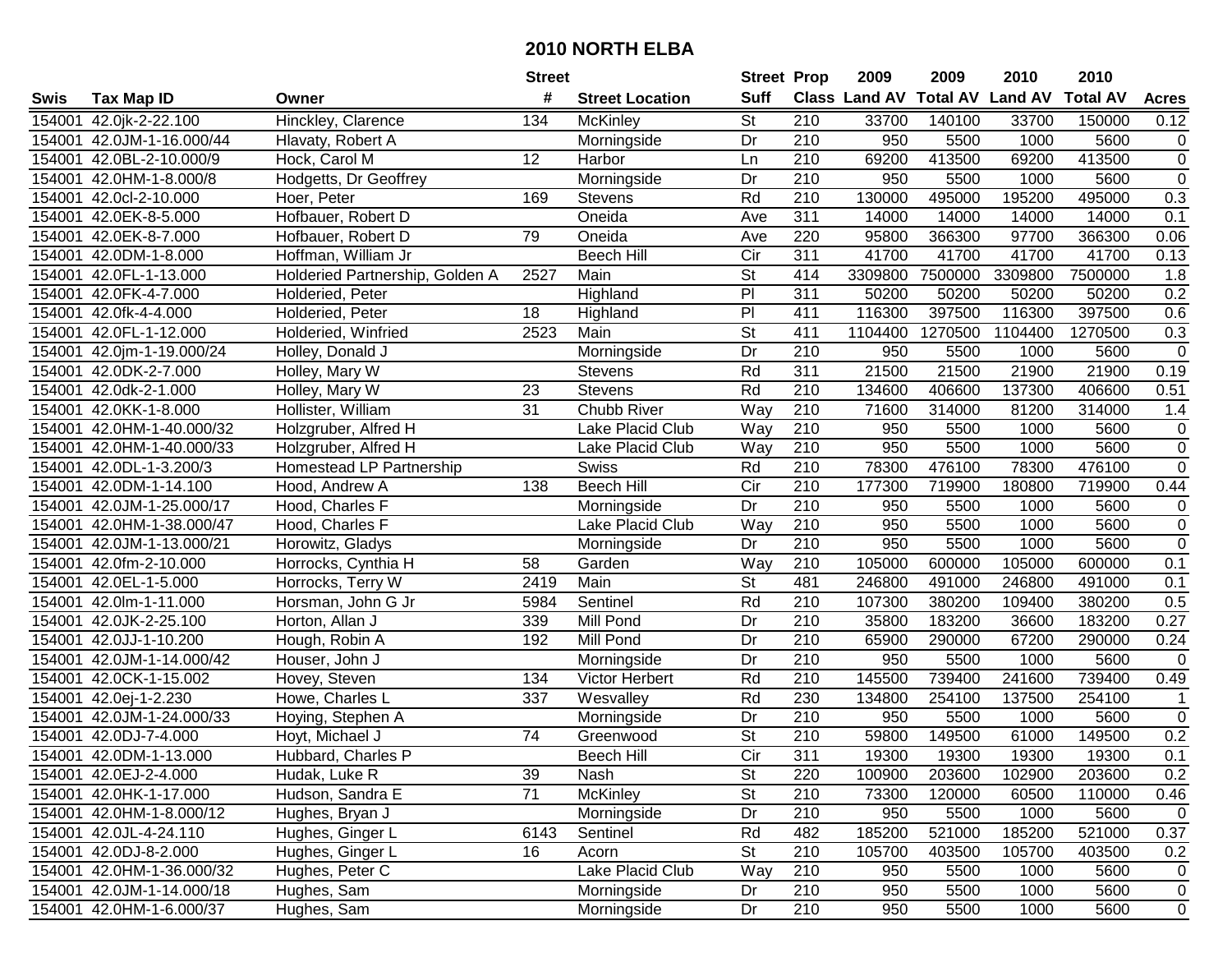|        |                           |                                     | <b>Street</b>   |                        | <b>Street Prop</b>       |                  | 2009          | 2009            | 2010           | 2010            |                |
|--------|---------------------------|-------------------------------------|-----------------|------------------------|--------------------------|------------------|---------------|-----------------|----------------|-----------------|----------------|
| Swis   | <b>Tax Map ID</b>         | Owner                               | #               | <b>Street Location</b> | <b>Suff</b>              |                  | Class Land AV | <b>Total AV</b> | <b>Land AV</b> | <b>Total AV</b> | <b>Acres</b>   |
| 154001 | 42.0KL-1-1.000            | <b>Hulberts Trilakes Supply Inc</b> |                 | Station                | <b>St</b>                | 449              | 54400         | 167900          | 54400          | 167900          | 0.3            |
| 154001 | 42.0KL-1-3.000            | <b>Hulberts Trilakes Supply Inc</b> | 255             | Station                | St                       | 449              | 70900         | 249800          | 70900          | 249800          | 0.2            |
| 154001 | 42.0JL-5-1.000            | Hulshoff, William                   | 2761            | Main                   | St                       | 210              | 67900         | 227400          | 97800          | 227400          | 0.2            |
| 154001 | 42.0JL-5-2.000            | Hulshoff, William                   | 2763            | Main                   | $\overline{\mathsf{St}}$ | 220              | 42700         | 142800          | 46700          | 142800          | 0.2            |
| 154001 | 42.0HL-6-16.000           | Hulshoff, William                   | 2755            | Main                   | $\overline{\mathsf{St}}$ | 411              | 216000        | 497000          | 216000         | 497000          | 0.2            |
| 154001 | 42.0JM-1-15.000/28        | Humeniuk, Donald W                  |                 | Morningside            | Dr                       | $\overline{210}$ | 950           | 5500            | 1000           | 5600            | $\overline{0}$ |
| 154001 | 42.0JM-1-15.000/43        | Hunter, Leonard G                   |                 | Morningside            | Dr                       | 210              | 950           | 5500            | 1000           | 5600            | $\mathbf 0$    |
| 154001 | 42.0JM-1-15.000/44        | Hunter, Leonard G                   |                 | Morningside            | $\overline{Dr}$          | $\overline{210}$ | 950           | 5500            | 1000           | 5600            | $\overline{0}$ |
| 154001 | 42.0KL-2-1.000            | Hurley Brothers Inc                 | 268             | Station                | $\overline{\mathsf{St}}$ | 441              | 138300        | 233200          | 290000         | 385400          | 1.3            |
| 154001 | 42.0JM-1-15.000/25        | Hurst, Jane G                       |                 | Morningside            | Dr                       | 210              | 950           | 5500            | 1000           | 5600            | $\pmb{0}$      |
| 154001 | 42.0HM-1-38.000/41        | Hust, Frederick M                   |                 | Lake Placid Club       | Way                      | 210              | 950           | 5500            | 1000           | 5600            | $\mathbf 0$    |
| 154001 | 42.0JL-3-6.000            | Hutchins, Karen E                   | 23              | Middle                 | St                       | 210              | 36500         | 140100          | 44000          | 140100          | 0.16           |
| 154001 | 42.0FK-3-4.000            | Huttlinger, John B Jr               | 23              | Marcy                  | Rd                       | $\overline{210}$ | 133000        | 395800          | 135600         | 395800          | 0.43           |
| 154001 | 42.0FK-3-5.000            | Huttlinger, John B Jr               |                 | Marcy                  | Rd                       | 330              | 39100         | 39100           | 39100          | 39100           | 0.39           |
| 154001 | 42.0EK-5-3.000            | Hyrup, Thomas G                     | 18              | Elm                    | $\overline{\mathsf{St}}$ | 210              | 36000         | 151100          | 36700          | 151100          | 0.1            |
| 154001 | 42.0DK-1-7.008            | lakovidis, Gabriel                  | 2285            | Saranac                | Ave                      | 415              | 572900        | 1417100         | 572900         | 1417100         | 0.8            |
| 154001 | 42.0DK-1-8.009            | lakovidis, Gabriel                  | 2279            | Saranac                | Ave                      | 421              | 201600        | 559800          | 201600         | 559800          | 0.3            |
| 154001 | 42.0HM-1-9.000/36         | Indianer, Michelle                  |                 | Morningside            | Dr                       | 210              | 950           | 5500            | 1000           | 5600            | $\mathbf 0$    |
| 154001 | 42.0CJ-2-14.000           | Inhoffer, Wendell R                 | 2195            | Saranac                | Ave                      | 483              | 200700        | 449100          | 157300         | 449100          | 0.3            |
| 154001 | 42.0CL-3-5.000            | Interlaken Realty Assoc LLC         | 39              | Interlaken             | Ave                      | 418              | 262800        | 880100          | 268100         | 880100          | 0.53           |
| 154001 | 42.0kl-4-10.000           | Ion Properties LLC                  | 6070            | Sentinel               | Rd                       | 210              | 64700         | 230800          | 66000          | 230800          | 0.3            |
| 154001 | 42.0dj-5-4.000            | Ion Properties LLC                  | 2264            | Saranac                | Ave                      | 484              | 166600        | 345000          | 166600         | 345000          | 0.2            |
| 154001 | 42.0CK-1-10.100           | Ireland, James W III                | 127             | Victor Herbert         | Rd                       | 210              | 1435800       | 2455200         | 1464500        | 2455200         | 0.64           |
| 154001 | 42.0KL-3-17.000           | Irvin, Jack                         | 238             | Hurley                 | Ave                      | 210              | 87300         | 278400          | 89100          | 278400          | 0.3            |
| 154001 | 42.0KL-3-16.001           | Irvin, Jack Jr                      |                 | Sentinel               | Rd                       | $\overline{311}$ | 4200          | 4200            | 4200           | 4200            | 0.09           |
| 154001 | 42.0DJ-5-2.000            | Irvin, Jack T                       | 2254            | Saranac                | Ave                      | 411              | 127100        | 282800          | 127100         | 282800          | 0.2            |
| 154001 | 42.0DJ-4-5.000            | Irvin, Jack T                       | 2216            | Saranac                | Ave                      | 210              | 71500         | 206800          | 100000         | 206800          | 0.3            |
| 154001 | 42.0CJ-2-13.028           | Irvin, Jack T                       | 2235            | Saranac                | Ave                      | 220              | 82200         | 154100          | 82200          | 154100          | 0.2            |
| 154001 | 42.0CJ-2-12.024           | Irvin, Jack T                       | 131             | Nash                   | $\overline{\mathsf{St}}$ | 280              | 148800        | 357900          | 139101         | 357900          | 0.2            |
| 154001 | 42.0DJ-4-6.000            | Irvin, Jack T                       | 2218            | Saranac                | Ave                      | 220              | 50600         | 144700          | 51600          | 144700          | 0.2            |
| 154001 | 42.0FK-2-12.000           | Irvin, Jack T Jr                    | $\overline{19}$ | <b>Hillcrest</b>       | Ave                      | 220              | 115600        | 539600          | 195200         | 539600          | 0.3            |
| 154001 | 42.0JL-4-9.000            | Isachsen, Eric J                    | 6193            | Sentinel               | Rd                       | 411              | 86200         | 363000          | 86200          | 363000          | 0.1            |
| 154001 | 42.0HL-3-7.000            | Isachsen, Kristina L                | 81              | Colden                 | Ave                      | $\overline{210}$ | 37800         | 189800          | 40000          | 189800          | 0.1            |
|        | 154001 42.0JM-1-15.000/24 | Israel, Marvin                      |                 | Morningside            | $\overline{Dr}$          | $\overline{210}$ | 950           | 5500            | 1000           | 5600            | $\overline{0}$ |
|        | 154001 42.0JK-3-2.000     | Issleb, Connie J                    | 242             | Mill Pond              | Dr                       | 210              | 75400         | 219700          | 76900          | 219700          | 0.4            |
|        | 154001 42.0JK-3-1.000     | Issleb, Connie J                    |                 | Mill Pond              | Dr                       | 311              | 27700         | 27700           | 27700          | 27700           | 0.3            |
|        | 154001 42.0HM-1-6.000/9   | Jack, Richard M                     |                 | Morningside            | Dr                       | 210              | 950           | 5500            | 1000           | 5600            | 0              |
|        | 154001 42.0EK-8-8.000     | Jackson, Elizabeth M                | 71              | Oneida                 | Ave                      | 220              | 101900        | 403500          | 104000         | 403500          | 0.1            |
|        | 154001 42.0ML-1-6.000     | Jacques, Joyceann                   | 169             | Newman                 | Rd                       | 210              | 45700         | 164100          | 46600          | 164100          | 0.5            |
|        | 154001 42.0LM-1-6.000     | JAD Equities Inc                    | 5970            | Sentinel               | Rd                       | 411              | 314700        | 1048700         | 314700         | 1048700         | 1.15           |
|        | 154001 42.0LM-1-7.000     | JAD Equities Inc                    | 5976            | Sentinel               | Rd                       | 210              | 39100         | 135600          | 39100          | 135600          | 0.4            |
|        | 154001 42.0JM-1-18.000/25 | Jadlos, John L                      |                 | Morningside            | Dr                       | 210              | 950           | 5500            | 1000           | 5600            | $\mathbf 0$    |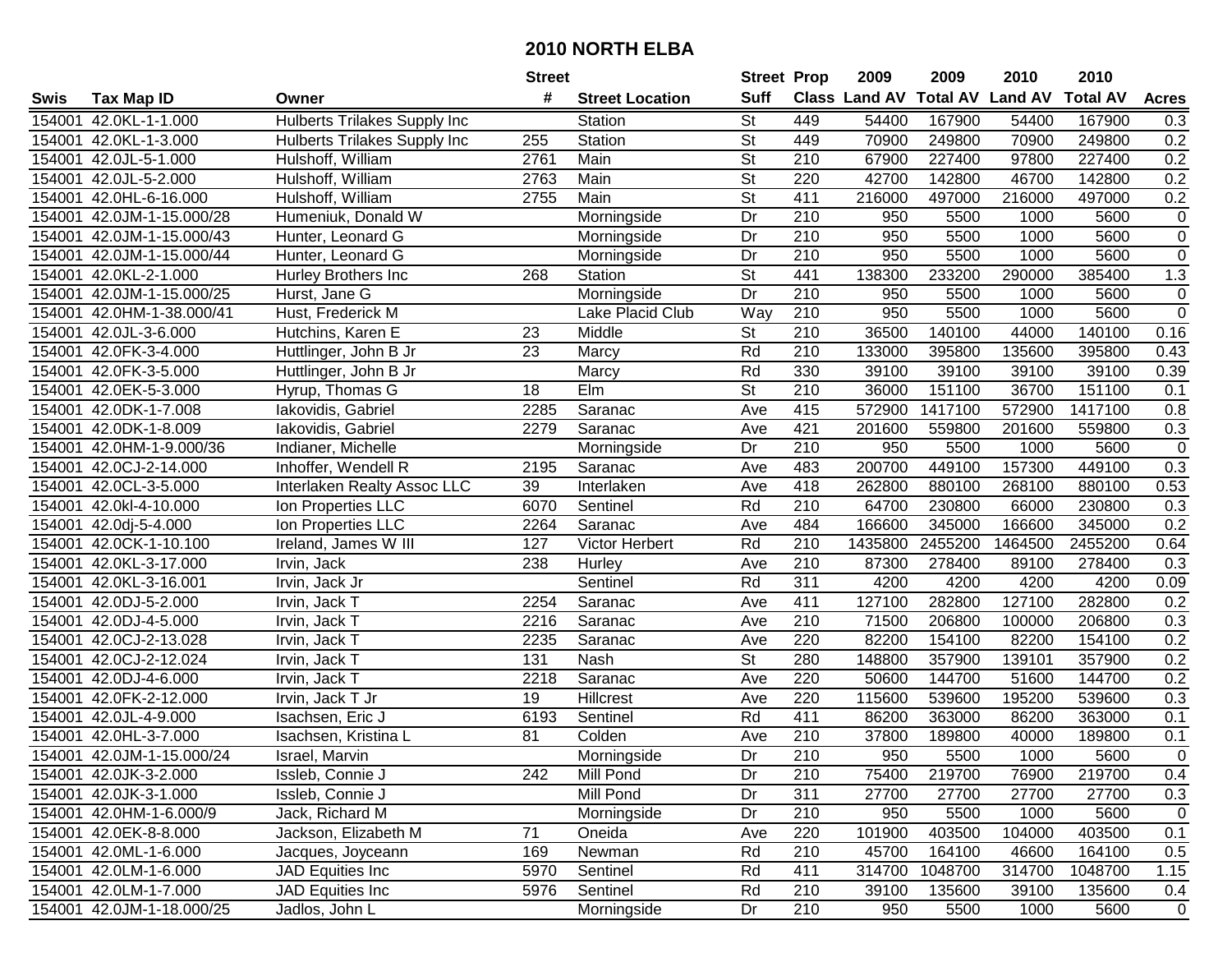|        |                           |                              | <b>Street</b>   |                        | <b>Street Prop</b>       |                  | 2009                          | 2009    | 2010           | 2010            |                |
|--------|---------------------------|------------------------------|-----------------|------------------------|--------------------------|------------------|-------------------------------|---------|----------------|-----------------|----------------|
| Swis   | <b>Tax Map ID</b>         | Owner                        | #               | <b>Street Location</b> | <b>Suff</b>              |                  | <b>Class Land AV Total AV</b> |         | <b>Land AV</b> | <b>Total AV</b> | <b>Acres</b>   |
| 154001 | 42.0DK-4-11.000/1         | Jahn, Edwin O                |                 | Greenwood              | <b>St</b>                | 210              | 10500                         | 232500  | 10500          | 232500          | 0              |
| 154001 | 42.0HM-1-26.000/1         | James, Gary                  |                 | Dunn                   | Way                      | 210              | 950                           | 5500    | 1000           | 5600            | $\pmb{0}$      |
| 154001 | 42.0HM-1-26.000/2         | James, Gary                  |                 | Dunn                   | Way                      | 210              | 950                           | 5500    | 1000           | 5600            | $\overline{0}$ |
| 154001 | 42.0CJ-2-9.000            | Janczewski, Daniel E         | 2181            | Saranac                | Ave                      | 210              | 240000                        | 613800  | 240000         | 613800          | 0.13           |
| 154001 | 42.0JM-1-11.000/11        | Janelli, Robert A            |                 | Morningside            | Dr                       | $\overline{210}$ | 950                           | 5500    | 1000           | 5600            | 0              |
| 154001 | 42.0JM-1-19.000/21        | Janelli, Robert A            |                 | Morningside            | Dr                       | 210              | 950                           | 5500    | 1000           | 5600            | $\overline{0}$ |
| 154001 | 42.0JM-1-14.000/40        | Jansen, William              |                 | Morningside            | Dr                       | 210              | 950                           | 5500    | 1000           | 5600            | $\pmb{0}$      |
| 154001 | 42.0cl-3-3.000            | <b>JDR LP Holding Co LLC</b> | $\overline{47}$ | Interlaken             | Ave                      | 210              | 179400                        | 1237000 | 366000         | 1237000         | 0.8            |
| 154001 | 42.0DJ-6-1.200            | Jennewein, Laurie J          | 430             | Wesvalley              | Rd                       | $\overline{210}$ | 65300                         | 171600  | 90000          | 171600          | 0.16           |
| 154001 | 42.0CK-2-12.200           | Jensen, Carl B               | 52              | Onondaga               | Tr                       | 210              | 152200                        | 431300  | 219600         | 431300          | 0.4            |
| 154001 | 42.0JM-1-20.000/33        | Jermano, John R              |                 | Morningside            | Dr                       | 210              | 950                           | 5500    | 1000           | 5600            | $\mathbf 0$    |
| 154001 | 42.0JL-6-2.000            | Jesmer, Alice R              | 367             | Mill Pond              | Dr                       | 210              | 38100                         | 189800  | 40000          | 189800          | 0.1            |
| 154001 | 42.0HM-1-9.000/32         | Jewell, Daniel               |                 | Morningside            | Dr                       | 210              | 950                           | 5500    | 1000           | 5600            | $\mathbf 0$    |
| 154001 | 42.0jm-1-15.000/32        | Jewell, Kathie               |                 | Morningside            | Dr                       | 210              | 950                           | 5500    | 1000           | 5600            | $\mathbf 0$    |
| 154001 | 42.0JJ-1-14.100           | Jewtraw, Cathy               | 14              | The Commons            | Way                      | 210              | 20000                         | 150000  | 20400          | 150000          | 0.5            |
| 154001 | 42.0JL-2-15.000           | Jewtraw, James E             | 15              | Spring                 | <b>St</b>                | 210              | 32800                         | 126000  | 33400          | 126000          | 0.1            |
| 154001 | 42.0JL-2-14.000           | Jewtraw, James E             |                 | Spring                 | $\overline{St}$          | $\overline{311}$ | 200                           | 200     | 200            | 200             | 0.1            |
| 154001 | 42.0JL-8-1.200            | Jewtraw, Julie B             | 344             | Mill Pond              | Dr                       | 210              | 75400                         | 124800  | 50500          | 124800          | 0.26           |
| 154001 | 42.0JL-8-1.100            | Jewtraw, Leo H Jr            | 342             | Mill Pond              | Dr                       | 210              | 60700                         | 107800  | 47300          | 107800          | 0.21           |
| 154001 | 42.0DK-6-3.000            | <b>JJRT Holdings Inc</b>     | 2350            | Saranac                | Ave                      | 210              | 153800                        | 415800  | 104800         | 415800          | 0.2            |
| 154001 | 42.0BL-2-9.000/6          | Jobson, George S             | 32              | Harbor                 | Ln                       | 210              | 68800                         | 417800  | 68800          | 417800          | $\mathbf 0$    |
| 154001 | 42.0el-1-1.000            | Johnson Mildred P            | 2407            | Main                   | St                       | 481              | 299500                        | 648600  | 299500         | 648600          | 0.1            |
| 154001 | 42.0JM-1-21.000/22        | Johnson-Chambers, Eva C      |                 | Morningside            | Dr                       | 210              | 950                           | 5500    | 1000           | 5600            | $\pmb{0}$      |
| 154001 | 42.0JM-1-19.000/34        | Johnson, Augustus            |                 | Morningside            | Dr                       | 210              | 950                           | 5500    | 1000           | 5600            | $\pmb{0}$      |
| 154001 | 42.0JM-1-16.000/35        | Johnson, Deborah S           |                 | Morningside            | Dr                       | $\overline{210}$ | 950                           | 5500    | 1000           | 5600            | $\mathbf 0$    |
| 154001 | 42.0HL-6-2.000            | Johnson, Jerrilyn            | 110             | Parkside               | Dr                       | 210              | 46600                         | 225900  | 46600          | 200000          | 0.1            |
| 154001 | 42.0EK-2-5.000            | Johnson, Jerrilyn L          | 23              | Essex                  | $\overline{St}$          | 210              | 96000                         | 158000  | 110400         | 158000          | 0.18           |
| 154001 | 42.0CL-3-9.000            | Johnson, Sally B             |                 | Stevens                | Rd                       | 311              | 170500                        | 170500  | 173900         | 173900          | 0.6            |
| 154001 | 42.0CL-3-10.000           | Johnson, Sally B             | 154             | <b>Stevens</b>         | Rd                       | $\overline{210}$ | 159000                        | 686100  | 292800         | 686100          | 0.5            |
| 154001 | 42.0JM-1-14.000/45        | Johnson, Tarani A            |                 | Morningside            | Dr                       | 210              | 950                           | 5500    | 1000           | 5600            | $\mathbf 0$    |
| 154001 | 42.0EK-4-12.000           | Johnston Wayne A             | 110             | Elm                    | $\overline{\mathsf{St}}$ | 220              | 87400                         | 555000  | 93800          | 555000          | 0.1            |
| 154001 | 42.0EK-4-13.000           | Johnston Wayne A             |                 | EIm                    | $\overline{\mathsf{St}}$ | 311              | 41400                         | 41400   | 41400          | 41400           | 0.2            |
| 154001 | 42.0EL-1-4.000            | Johnston, Wayne A            | 2415            | Main                   | $\overline{\mathsf{St}}$ | 482              | 466500                        | 870300  | 466500         | 870300          | 0.1            |
|        | 154001 42.0JM-1-11.000/32 | Jones, Brenda                |                 | Morningside            | $\overline{Dr}$          | $\overline{210}$ | 950                           | 5500    | 1000           | 5600            | $\pmb{0}$      |
|        | 154001 42.0HM-1-6.000/50  | Jones, Brenda                |                 | Morningside            | Dr                       | 210              | 950                           | 5500    | 1000           | 5600            | 0              |
|        | 154001 42.0JM-1-24.000/25 | Jones, Brenda                |                 | Morningside            | Dr                       | 210              | 950                           | 5500    | 1000           | 5600            | $\pmb{0}$      |
|        | 154001 42.0HM-1-26.000/51 | Jones, Brenda                |                 | Dunn                   | Way                      | 210              | 950                           | 5500    | 1000           | 5600            | $\pmb{0}$      |
|        | 154001 42.0EK-1-2.000     | Jones, David W               | 114             | Greenwood              | St                       | 210              | 86700                         | 178500  | 88500          | 178500          | 0.2            |
|        | 154001 42.0EK-3-4.000     | Jones, Georgia J             | 8               | <b>Grand View</b>      | Ave                      | 210              | 99300                         | 266100  | 114600         | 266100          | 0.2            |
|        | 154001 42.0EK-3-5.000     | Jones, Georgia J             |                 | <b>Grand View</b>      | Ave                      | 311              | 37000                         | 37000   | 37000          | 37000           | 0.2            |
|        | 154001 42.0HL-3-17.000    | Jones, Paul F                | 54              | McLenathen             | Ave                      | 210              | 33100                         | 168300  | 40000          | 168300          | 0.1            |
|        | 154001 42.0HM-1-9.000/51  | Jorgensen, Dr Virginia       |                 | Morningside            | Dr                       | 210              | 950                           | 5500    | 1000           | 5600            | $\mathbf 0$    |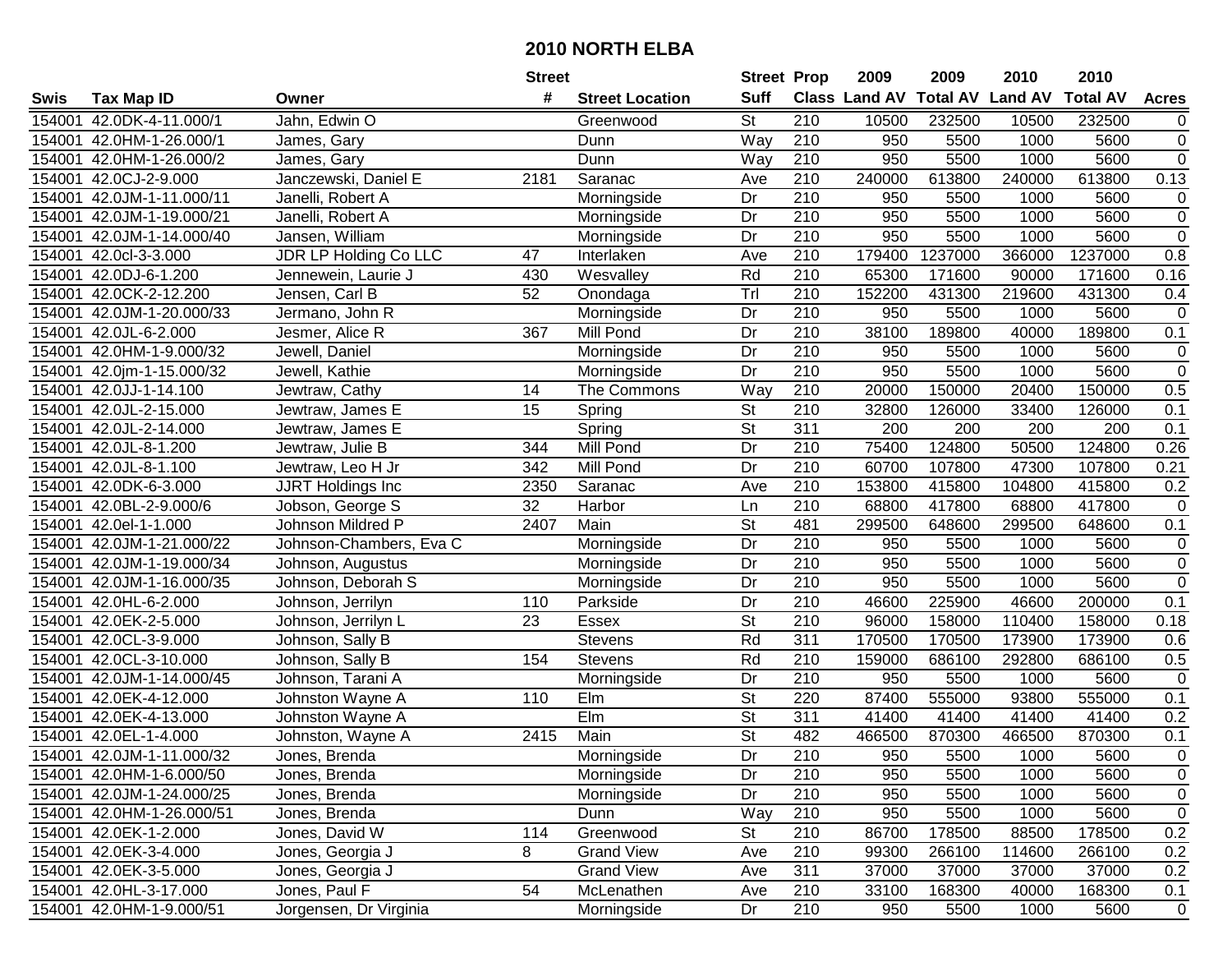|        |                           |                           | <b>Street</b> |                        | <b>Street Prop</b>       |                  | 2009          | 2009            | 2010           | 2010            |                  |
|--------|---------------------------|---------------------------|---------------|------------------------|--------------------------|------------------|---------------|-----------------|----------------|-----------------|------------------|
| Swis   | <b>Tax Map ID</b>         | Owner                     | #             | <b>Street Location</b> | <b>Suff</b>              |                  | Class Land AV | <b>Total AV</b> | <b>Land AV</b> | <b>Total AV</b> | <b>Acres</b>     |
| 154001 | 42.0FK-2-9.000            | Jorgensen, Thomas F       | 41            | Hillcrest              | Ave                      | 210              | 78600         | 375000          | 80200          | 375000          | 0.2              |
| 154001 | 42.0HL-3-10.000           | Joseph, Gail A            | 177           | McKinley               | <b>St</b>                | 210              | 50700         | 214500          | 51700          | 200000          | 0.2              |
| 154001 | 42.0jm-1-21.000/46        | Jubin, Arthur W           |               | Morningside            | Dr                       | 210              | 950           | 5500            | 1000           | 5600            | $\mathbf 0$      |
| 154001 | 42.0HM-1-33.000/8         | Jubin, Arthur W           |               | Dunn                   | Way                      | 210              | 950           | 5500            | 1000           | 5600            | $\overline{0}$   |
| 154001 | 42.0jl-4-7.100            | Jubin, Arthur W           | 2776          | Main                   | <b>St</b>                | 482              | 102700        | 225300          | 102700         | 225300          | 0.09             |
| 154001 | 42.0KL-3-54.000           | Jubin, Arthur W           | 25            | Dooling                | Way                      | $\overline{210}$ | 62200         | 329600          | 62200          | 329600          | 0.05             |
| 154001 | 42.0HM-1-6.000/40         | Jubin, Kenneth C          |               | Morningside            | Dr                       | 210              | 950           | 5500            | 1000           | 5600            | $\mathbf 0$      |
| 154001 | 42.0JM-1-17.000/22        | Juzefy, Michael K         |               | Morningside            | $\overline{Dr}$          | 210              | 950           | 5500            | 1000           | 5600            | $\overline{0}$   |
| 154001 | 42.0JM-1-16.000/23        | Juzefyk, John             |               | Morningside            | Dr                       | $\overline{210}$ | 950           | 5500            | 1000           | 5600            | $\overline{0}$   |
| 154001 | 42.0JM-1-17.000/36        | Juzefyk, John             |               | Morningside            | Dr                       | $\overline{210}$ | 950           | 5500            | 1000           | 5600            | $\boldsymbol{0}$ |
| 154001 | 42.0HM-1-40.000/1         | Juzefyk, Steve            |               | Lake Placid Club       | Way                      | 210              | 950           | 5500            | 1000           | 5600            | $\pmb{0}$        |
| 154001 | 42.0HM-1-7.000/6          | Juzefyk, Steve            |               | Morningside            | Dr                       | 210              | 950           | 5500            | 1000           | 5600            | $\mathbf 0$      |
| 154001 | 42.0EM-3-1.110            | Kadzius, Anthony M        |               | Mirror Lake            | Dr                       | $\overline{311}$ | 47000         | 47000           | 47000          | 47000           | 0.39             |
| 154001 | 42.0EM-3-6.000            | Kadzius, Anthony M        | 121           | <b>Beech Hill</b>      | Cir                      | 210              | 169500        | 778900          | 172900         | 778900          | 0.59             |
| 154001 | 42.0JM-1-12.000/2         | Kalbfliesh, John          |               | Morningside            | Dr                       | 210              | 950           | 5500            | 1000           | 5600            | $\mathbf 0$      |
| 154001 | 42.0EK-9-9.001            | Kaldrovics, Christopher T | 90            | Hillcrest              | Ave                      | 220              | 38100         | 157500          | 38800          | 157500          | 0.14             |
| 154001 | 42.0HM-1-33.000/11        | Kaleta, Donna             |               | Dunn                   | Way                      | 210              | 950           | 5500            | 1000           | 5600            | $\mathbf 0$      |
| 154001 | 42.0HM-1-9.000/26         | Kaleta, Lester T          |               | Morningside            | Dr                       | 210              | 950           | 5500            | 1000           | 5600            | $\overline{0}$   |
| 154001 | 42.0CJ-2-19.000/2         | Kalinosky, Joseph P       |               | Saranac                | Ave                      | 210              | 12500         | 312500          | 12500          | 312500          | $\overline{0}$   |
| 154001 | 42.0DJ-4-7.000            | Kane Realty Mgmnt Llc     | 2226          | Saranac                | Ave                      | 421              | 233800        | 643200          | 233800         | 643200          | 0.54             |
| 154001 | 42.0EK-6-4.000            | Kane Realty Mgmnt LLC     | 2442          | Main                   | $\overline{\mathsf{St}}$ | 421              | 474800        | 1131800         | 474800         | 1131800         | 0.35             |
| 154001 | 42.0DK-1-2.220/5          | Kaplan, Andrew            | 15            | Cherokee               | Way                      | 210              | 60000         | 300200          | 60000          | 300200          | $\mathbf 0$      |
| 154001 | 42.0DK-1-2.220/1          | Kaplan, Jonathan P        | 15            | Cherokee               | Way                      | 210              | 43500         | 333300          | 43500          | 333300          | $\overline{0}$   |
| 154001 | 42.0FM-4-16.000           | Karg, William             | 189           | Lake Placid Club       | Way                      | 210              | 199700        | 636300          | 199700         | 636300          | 0.23             |
| 154001 | 42.0JL-8-8.000            | Karl, Henry               | 26            | Dow                    | Rd                       | 220              | 52600         | 75000           | 53700          | 75000           | 0.22             |
| 154001 | 42.0JL-8-7.001            | Karl, Henry               | 6137          | Sentinel               | Rd                       | 485              | 105000        | 170000          | 105000         | 170000          | 0.81             |
| 154001 | 42.0JM-1-20.000/10        | Katz, Marvin              |               | Morningside            | Dr                       | 210              | 950           | 5500            | 1000           | 5600            | 0                |
| 154001 | 42.0JM-1-17.000/13        | Katz, Marvin              |               | Morningside            | Dr                       | 210              | 950           | 5500            | 1000           | 5600            | $\mathsf 0$      |
| 154001 | 42.0HM-1-8.000/1          | Katz, Marvin              |               | Morningside            | Dr                       | 210              | 950           | 5500            | 1000           | 5600            | $\overline{0}$   |
| 154001 | 42.0JM-1-18.000/18        | Keable, James H           |               | Morningside            | Dr                       | 210              | 950           | 5500            | 1000           | 5600            | $\overline{0}$   |
| 154001 | 42.0JM-1-25.000/35        | Keating, Daniel C         |               | Morningside            | $\overline{Dr}$          | 210              | 950           | 5500            | 1000           | 5600            | $\overline{0}$   |
| 154001 | 42.0HM-1-7.000/31         | Keenan, Elizabeth         |               | Morningside            | Dr                       | $\overline{210}$ | 950           | 5500            | 1000           | 5600            | $\overline{0}$   |
| 154001 | 42.0JM-1-12.000/8         | Kehn, Susan M             |               | Morningside            | $\overline{Dr}$          | $\overline{210}$ | 950           | 5500            | 1000           | 5600            | $\overline{0}$   |
|        | 154001 42.0JM-1-14.000/2  | Keller, Chris             |               | Morningside            | $\overline{Dr}$          | $\overline{210}$ | 950           | 5500            | 1000           | 5600            | $\overline{0}$   |
|        | 154001 42.0HM-1-6.000/5   | Kelly, Brian J            |               | Morningside            | Dr                       | 210              | 950           | 5500            | 1000           | 5600            | 0                |
|        | 154001 42.0DJ-6-12.000    | Kelly, Charles E          | 25            | Acorn                  | St                       | 230              | 110100        | 364200          | 141700         | 364200          | 0.3              |
|        | 154001 42.0HM-1-27.000/30 | Kelly, Francis            |               | Dunn                   | Way                      | 210              | 950           | 5500            | 1000           | 5600            | $\mathbf 0$      |
|        | 154001 42.0JM-1-19.000/31 | Kelly, Francis J          |               | Morningside            | Dr                       | 210              | 950           | 5500            | 1000           | 5600            | $\mathbf 0$      |
|        | 154001 42.0LK-1-11.000    | Kelly, Gordon J           | 75            | <b>Blueberry Ridge</b> | Rd                       | 210              | 85100         | 351200          | 104600         | 351200          | 0.4              |
|        | 154001 42.0JM-1-15.000/41 | Kelly, Larry              |               | Morningside            | Dr                       | 210              | 950           | 5500            | 1000           | 5600            | 0                |
|        | 154001 42.0HL-7-20.000    | Kelly, Patricia L         | 145           | Parkside               | Dr                       | 210              | 50600         | 258000          | 40000          | 258000          | 0.1              |
|        | 154001 42.0hm-1-33.000/45 | Kelly, Thomas J IV        |               | Dunn                   | Way                      | 210              | 950           | 5500            | 1000           | 5600            | $\mathbf 0$      |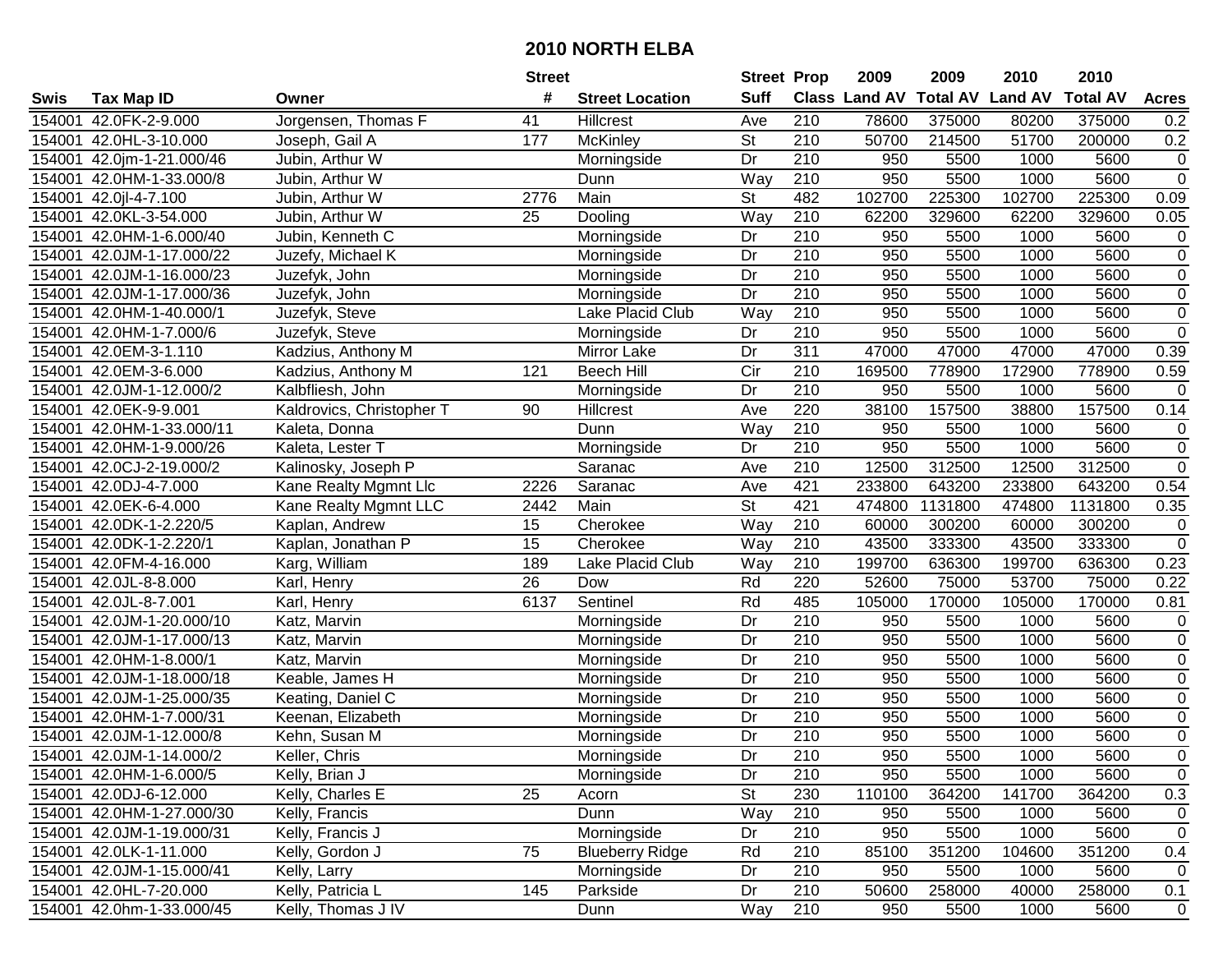|        |                           |                            | <b>Street</b>   |                        | <b>Street Prop</b>       |                  | 2009                          | 2009    | 2010           | 2010            |                |
|--------|---------------------------|----------------------------|-----------------|------------------------|--------------------------|------------------|-------------------------------|---------|----------------|-----------------|----------------|
| Swis   | <b>Tax Map ID</b>         | Owner                      | #               | <b>Street Location</b> | <b>Suff</b>              |                  | <b>Class Land AV Total AV</b> |         | <b>Land AV</b> | <b>Total AV</b> | <b>Acres</b>   |
| 154001 | 42.0MM-3-1.000            | Kelly, William J           | 5924            | Cascade                | Rd                       | 210              | 41100                         | 131200  | 46700          | 131200          | 0.2            |
|        | 154001 42.0HL-4-10.000    | Kelton, Jenny              | 209             | McKinley               | St                       | 210              | 36900                         | 116300  | 46700          | 116300          | 0.2            |
|        | 154001 42.0JM-1-25.000/15 | Kelts, Matthew             |                 | Morningside            | Dr                       | 210              | 950                           | 5500    | 1000           | 5600            | $\pmb{0}$      |
|        | 154001 42.0CK-2-12.340    | Kemmerer, William J Jr     |                 | Onondaga               | Tr                       | 311              | 109200                        | 109200  | 111400         | 111400          | 0.5            |
|        | 154001 42.0CK-2-12.330    | Kemmerer, William J Jr     |                 | Onondaga               | Tr                       | $\overline{311}$ | 109200                        | 109200  | 111400         | 111400          | 0.4            |
|        | 154001 42.0CK-2-12.310    | Kemmerer, William J Jr     | $\overline{31}$ | Onondaga               | Tr                       | 220              | 163000                        | 554600  | 244000         | 554600          | 0.5            |
|        | 154001 42.0CK-2-12.320    | Kemmerer, William J Jr     |                 | Onondaga               | Tr                       | 311              | 109200                        | 109200  | 111400         | 111400          | 0.5            |
|        | 154001 42.0JK-3-16.000    | Kempa, Bart J              | 302             | <b>Mill Pond</b>       | $\overline{Dr}$          | 210              | 60100                         | 136500  | 61300          | 136500          | 0.3            |
|        | 154001 42.0LL-3-6.000     | Kennedy, Duncan M          | 6025            | Sentinel               | Rd                       | $\overline{210}$ | 53900                         | 228000  | 62500          | 228000          | 0.5            |
|        | 154001 42.0LL-3-5.000     | Kennedy, Duncan M          |                 | Sentinel               | Rd                       | $\overline{311}$ | $\mathbf 0$                   | 0       | 0              | 0               | 0.14           |
|        | 154001 42.0JK-2-1.000     | Kennedy, Ronald A          | 215             | Mill Pond              | Dr                       | 210              | 42400                         | 127200  | 59000          | 127200          | 0.43           |
|        | 154001 42.0JK-2-42.000    | Kennedy, Ronald A          | 223             | Mill Pond              | Dr                       | 210              | 70500                         | 162100  | 58500          | 162100          | 0.42           |
|        | 154001 42.0JK-2-41.200    | Kennedy, Ronald A          | 243             | Mill Pond              | Dr                       | 210              | 67900                         | 149400  | 49200          | 149400          | 0.6            |
| 154001 | 42.0JK-2-41.100           | Kennedy, Ronald A          | 235             | Mill Pond              | Dr                       | 210              | 49800                         | 81600   | 54000          | 81600           | 0.33           |
| 154001 | 42.0LK-1-34.000           | Kent, Debra H              | 49              | Trillium               | Dr                       | 210              | 70300                         | 209200  | 101100         | 209200          | 0.37           |
|        | 154001 42.0DK-2-6.000     | Kent, Olney B III          | 65              | <b>Stevens</b>         | Rd                       | 210              | 82700                         | 246500  | 84300          | 246500          | 0.2            |
| 154001 | 42.0HM-1-37.000/21        | Kerr, James H              |                 | Lake Placid Club       | Way                      | 210              | 950                           | 5500    | 1000           | 5600            | $\pmb{0}$      |
| 154001 | 42.0JK-2-37.000           | Kilburn, David A           | 269             | Mill Pond              | Dr                       | 210              | 80200                         | 172700  | 81800          | 172700          | 0.5            |
|        | 154001 42.0JK-2-38.000    | Kilburn, Emily L           | 267             | Mill Pond              | Dr                       | 210              | 0                             | 0       | 35000          | 175000          | 0.31           |
|        | 154001 42.0JK-3-12.200    | Killeen, Madeleine         |                 | Mill Pond              | Dr                       | 311              | 84000                         | 84000   | 84000          | 84000           | 0.67           |
| 154001 | 42.0JK-4-1.000            | Killeen, Madeleine         | 41              | Depot                  | Way                      | 210              | 71500                         | 304800  | 78100          | 304800          | $\mathbf 1$    |
| 154001 | 42.0ek-9-8.200            | Killeen, Madeleine         | 24              | Hayes                  | St                       | 483              | 91200                         | 269000  | 93000          | 300000          | 0.19           |
| 154001 | 42.0HM-1-37.000/32        | <b>Killius Trust</b>       |                 | Lake Placid Club       | Way                      | 210              | 950                           | 5500    | 1000           | 5600            | $\pmb{0}$      |
| 154001 | 42.0HM-1-37.000/31        | Killius, Robert            |                 | Lake Placid Club       | Way                      | 210              | 950                           | 5500    | 1000           | 5600            | $\mathbf 0$    |
| 154001 | 42.0LJ-2-2.000            | Kim Ron                    | 30              | Station                | $\overline{\mathsf{St}}$ | $\overline{210}$ | 64500                         | 266300  | 65800          | 266300          | 0.56           |
| 154001 | 42.0JM-1-15.000/14        | Kim, Sookhee               |                 | Morningside            | Dr                       | 210              | 950                           | 5500    | 1000           | 5600            | 0              |
|        | 154001 42.0LL-3-18.000    | King, Laura B              | 5973            | Sentinel               | Rd                       | 210              | 100700                        | 279000  | 102700         | 279000          | 0.6            |
|        | 154001 42.0jm-1-11.000/46 | King, Lewis E Jr           |                 | Morningside            | Dr                       | 210              | 950                           | 5500    | 1000           | 5600            | $\pmb{0}$      |
|        | 154001 42.0jm-1-14.000/10 | Kirchner, Teresa A         |                 | Morningside            | Dr                       | 210              | 950                           | 5500    | 1000           | 5600            | $\overline{0}$ |
|        | 154001 42.0HM-1-38.000/12 | Kirwan, David E            |                 | Lake Placid Club       | Way                      | $\overline{210}$ | 950                           | 5500    | 1000           | 5600            | $\overline{0}$ |
|        | 154001 42.0JL-6-6.007     | Kissel, Patrick RH         | 385             | Mill Pond              | Dr                       | $\overline{210}$ | 23400                         | 259100  | 41300          | 259100          | 0.12           |
|        | 154001 42.0EM-2-5.000     | Kissel, William            | 587             | Mirror Lake            | Dr                       | $\overline{210}$ | 145900                        | 319500  | 148800         | 319500          | 0.5            |
|        | 154001 42.0jm-1-18.000/14 | Kittelberger, Scott E      |                 | Morningside            | Dr                       | $\overline{210}$ | 950                           | 5500    | 1000           | 5600            | $\overline{0}$ |
|        | 154001 42.0JM-1-23.000/21 | Klatt, Lois                |                 | Morningside            | $\overline{Dr}$          | $\overline{210}$ | 950                           | 5500    | 1000           | 5600            | $\overline{0}$ |
|        | 154001 42.0HM-1-6.000/8   | Klingenberger, Kurt J      |                 | Morningside            | Dr                       | 210              | 950                           | 5500    | 1000           | 5600            | 0              |
|        | 154001 42.0FM-2-24.000    | Klingerman, John D         | 8               | Garden                 | Way                      | 210              | 377600                        | 2923600 | 377600         | 2923600         | 0.39           |
|        | 154001 42.0FM-2-23.000    | Klingerman, John D         | 20              | Garden                 | Way                      | 210              | 290000                        | 744800  | 290000         | 744800          | 0.45           |
|        | 154001 42.0jm-1-13.000/4  | Klock, Krista              |                 | Morningside            | Dr                       | 210              | 950                           | 5500    | 1000           | 5600            | 0              |
|        | 154001 42.0JM-1-16.000/39 | Klossner, Shirley          |                 | Morningside            | Dr                       | 210              | 950                           | 5500    | 1000           | 5600            | $\mathbf 0$    |
|        | 154001 42.0JM-1-16.000/31 | Knapp, Ronald G            |                 | Morningside            | Dr                       | 210              | 950                           | 5500    | 1000           | 5600            | 0              |
|        | 154001 42.0DJ-4-1.000     | Knauer, Donald W           | 2192            | Saranac                | Ave                      | 484              | 204100                        | 582100  | 204100         | 582100          | 0.3            |
|        | 154001 42.0BL-2-8.000/10  | <b>Knecht Living Trust</b> | 40              | Harbor                 | Ln                       | 210              | 47000                         | 332600  | 47000          | 332600          | $\overline{0}$ |
|        |                           |                            |                 |                        |                          |                  |                               |         |                |                 |                |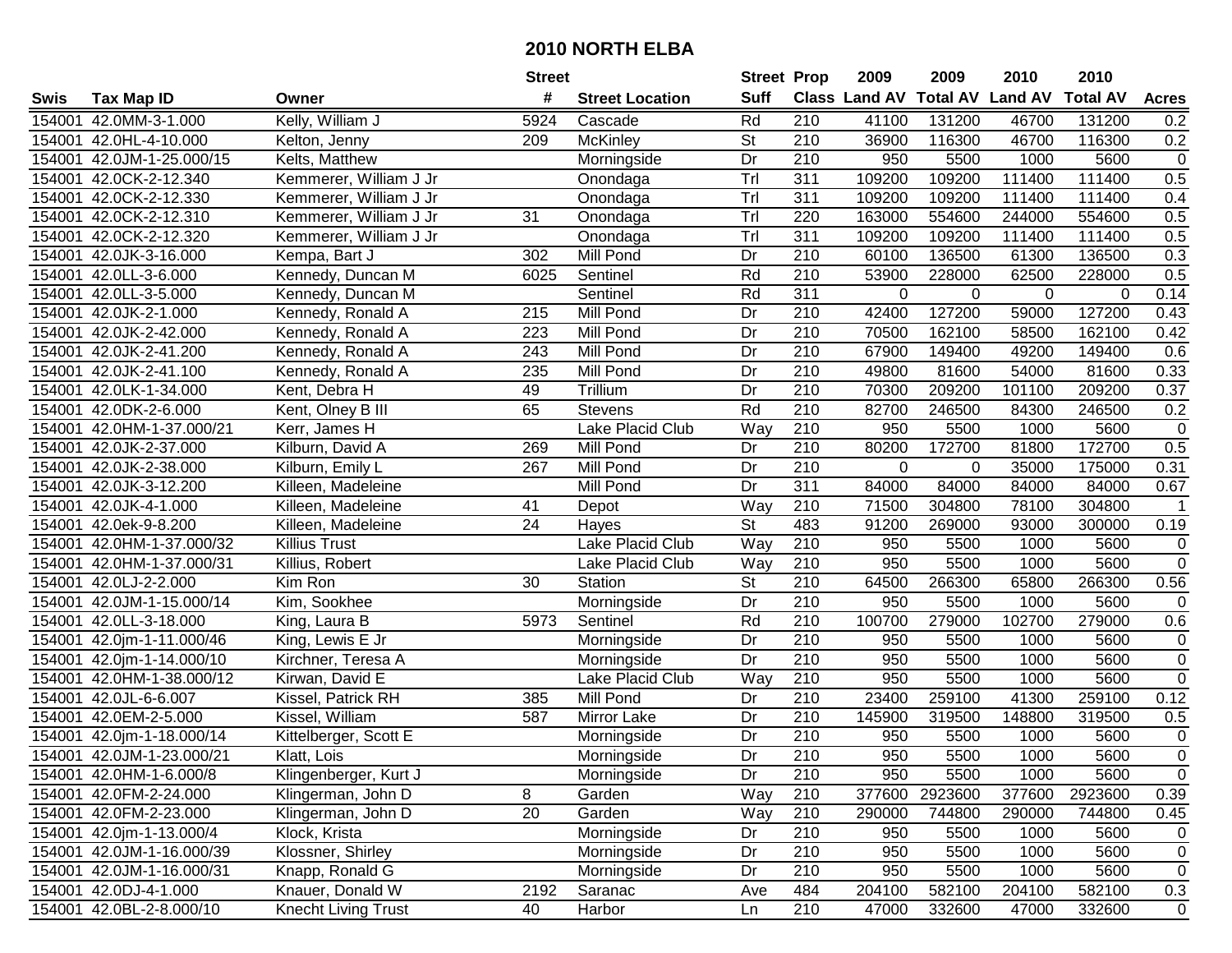|        |                           |                                | <b>Street</b>    |                        | <b>Street Prop</b>       |                  | 2009                          | 2009    | 2010           | 2010            |                |
|--------|---------------------------|--------------------------------|------------------|------------------------|--------------------------|------------------|-------------------------------|---------|----------------|-----------------|----------------|
| Swis   | <b>Tax Map ID</b>         | Owner                          | #                | <b>Street Location</b> | <b>Suff</b>              |                  | <b>Class Land AV Total AV</b> |         | <b>Land AV</b> | <b>Total AV</b> | <b>Acres</b>   |
| 154001 | 42.0HM-1-10.000/9         | Kniskern, Paul                 |                  | Morningside            | Dr                       | 210              | 950                           | 5500    | 1000           | 5600            | $\mathbf 0$    |
| 154001 | 42.0DJ-1-16.000           | Knox, Robert L                 | 26               | Chickadee              | Ln                       | 210              | 110800                        | 211600  | 113000         | 211600          | 0.6            |
|        | 154001 42.0JM-1-13.000/16 | Koehler-Nachamkin, Dianna      |                  | Morningside            | Dr                       | 210              | 950                           | 5500    | 1000           | 5600            | 0              |
|        | 154001 42.0JM-1-22.000/4  | Kosinski, Raymond              |                  | Morningside            | Dr                       | 210              | 950                           | 5500    | 1000           | 5600            | $\pmb{0}$      |
|        | 154001 42.0JM-1-22.000/6  | Kosinski, Raymond              |                  | Morningside            | Dr                       | 210              | 950                           | 5500    | 1000           | 5600            | $\mathbf 0$    |
|        | 154001 42.0JM-1-22.000/5  | Kosinski, Raymond              |                  | Morningside            | Dr                       | $\overline{210}$ | 950                           | 5500    | 1000           | 5600            | $\overline{0}$ |
|        | 154001 42.0JM-1-23.000/36 | Koster, Sandra                 |                  | Morningside            | Dr                       | 210              | 950                           | 5500    | 1000           | 5600            | 0              |
| 154001 | 42.0JM-1-23.000/14        | Krajewski, Carol A             |                  | Morningside            | $\overline{Dr}$          | 210              | 950                           | 5500    | 1000           | 5600            | $\overline{0}$ |
| 154001 | 42.0JM-1-12.000/40        | Krajewski, Edward              |                  | Morningside            | Dr                       | $\overline{210}$ | 950                           | 5500    | 1000           | 5600            | $\pmb{0}$      |
| 154001 | 42.0JM-1-19.000/27        | Kreuzer, Jerry R               |                  | Morningside            | Dr                       | 210              | 950                           | 5500    | 1000           | 5600            | $\pmb{0}$      |
|        | 154001 42.0JM-1-15.000/1  | Kreuzer, Jerry R               |                  | Morningside            | Dr                       | 210              | 950                           | 5500    | 1000           | 5600            | $\pmb{0}$      |
|        | 154001 42.0GM-4-3.000     | Kroes, Katrina L               |                  | Lake Placid Club       | Way                      | 311              | 270600                        | 270600  | 270600         | 270600          | 0.42           |
| 154001 | 42.0EM-1-2.300            | Kroes, Katrina L               | 588              | Mirror Lake            | Dr                       | 210              | 399500                        | 751100  | 399500         | 751100          | 0.12           |
| 154001 | 42.0jk-3-10.000           | Kroha, Stephen C               | 270              | Mill Pond              | Dr                       | 210              | 64000                         | 241100  | 65300          | 241100          | 0.3            |
| 154001 | 42.0CK-3-1.000/19         | Krohel, Gregory B              |                  | <b>Waters Edge</b>     | Way                      | 210              | 75000                         | 382800  | 75000          | 382800          | $\pmb{0}$      |
| 154001 | 42.0hm-1-36.000/52        | Krueger, Calvin E              |                  | Lake Placid Club       | Way                      | 210              | 950                           | 5500    | 1000           | 5600            | $\pmb{0}$      |
| 154001 | 42.0HL-2-2.000            | Kruger, Mildred M              |                  | McLenathen             | Ave                      | 311              | 17800                         | 17800   | 17800          | 17800           | 0.1            |
| 154001 | 42.0DK-1-1.000            | <b>Kuffner Family Trust</b>    | 2267             | Saranac                | Ave                      | 415              | 601700                        | 1386000 | 601700         | 1386000         | 1.6            |
| 154001 | 42.0BL-2-10.000/10        | Kuhn, Thomas C                 | 12               | Harbor                 | Ln                       | 210              | 55500                         | 332600  | 55500          | 332600          | 0              |
|        | 154001 42.0HM-1-39.000/9  | LaBombard, Michaelene          |                  | Lake Placid Club       | Way                      | 210              | 950                           | 5500    | 1000           | 5600            | $\pmb{0}$      |
|        | 154001 42.0EK-3-13.200    | Lacasse, John R                | 16               | <b>Essex</b>           | St                       | 210              | 112100                        | 346800  | 114600         | 346800          | 0.2            |
| 154001 | 42.0II-11-1.000           | LaCavalla, Anthony V           | 100              | Fir                    | Way                      | 210              | 72000                         | 399100  | 72000          | 399100          | 0.04           |
| 154001 | 42.0KL-1-2.000            | Lacey, Michele W               | 249              | Station                | St                       | 210              | 86300                         | 269500  | 86300          | 269500          | 0.1            |
| 154001 | 42.0EK-7-4.000            | LaClair, Scott A               | 145              | Elm                    | St                       | 210              | 113400                        | 372900  | 115700         | 372900          | 0.2            |
| 154001 | 42.0LK-1-2.120            | LaFave, James                  | 30               | Cherry                 | Ln                       | $\overline{210}$ | 51700                         | 188100  | 52800          | 188100          | 0.23           |
| 154001 | 42.0CL-3-1.000            | LaFountain, James              | 190              | Stevens                | Rd                       | 210              | 171900                        | 658100  | 300000         | 658100          | 1.1            |
| 154001 | 42.0CJ-2-5.000            | LaFountaine, Nanetta T         | 2167             | Saranac                | Ave                      | 210              | 61600                         | 98500   | 61600          | 98500           | 0.04           |
| 154001 | 42.0CJ-2-7.000            | LaFountaine, Nanetta T         | 2169             | Saranac                | Ave                      | 418              | 142000                        | 342200  | 230600         | 342200          | 0.44           |
|        | 154001 42.0cj-2-4.000     | LaFountaine, Nanetta T         | 2163             | Saranac                | Ave                      | 210              | 140000                        | 256100  | 146400         | 256100          | 0.2            |
|        | 154001 42.0KL-3-41.000    | LaHart, Joan M                 | 10               | Dooling                | Way                      | $\overline{210}$ | 55000                         | 277500  | 55000          | 277500          | 0.03           |
| 154001 | 42.0HL-1-9.000            | LaHart, Madeline R             | 2673             | Main                   | $\overline{\mathsf{St}}$ | 482              | 162100                        | 385200  | 162100         | 385200          | 0.2            |
|        | 154001 42.0LK-1-32.000    | LaHart, Peter N                | 29               | Trillium               | Dr                       | 210              | 93400                         | 280000  | 117700         | 280000          | 0.52           |
| 154001 | 42.0KK-2-1.100            | Lake Placid - North Elba       | $\overline{242}$ | Station                | $\overline{\mathsf{St}}$ | 681              | 100100                        | 555700  | 100100         | 555700          | 7.37           |
|        | 154001 42.0DJ-1-20.031    | Lake Placid Assoc Music        |                  | Chickadee              | Ln                       | 330              | 39700                         | 39700   | 40500          | 40500           | 0.19           |
|        | 154001 42.0KJ-8-6.000     | Lake Placid Builders Group LLC |                  | Station                | St                       | 311              | 12666                         | 12666   | 12666          | 12666           | 0.03           |
|        | 154001 42.0KJ-11-5.000    | Lake Placid Builders Group LLC |                  | Station                | <b>St</b>                | 311              | 12666                         | 12666   | 12666          | 12666           | 0.03           |
|        | 154001 42.0KJ-11-4.000    | Lake Placid Builders Group LLC |                  | Station                | <b>St</b>                | 311              | 12666                         | 12666   | 12666          | 12666           | 0.03           |
|        | 154001 42.0KJ-11-3.000    | Lake Placid Builders Group LLC |                  | Station                | <b>St</b>                | 311              | 12666                         | 12666   | 12666          | 12666           | 0.03           |
|        | 154001 42.0KJ-6-6.000     | Lake Placid Builders Group LLC | 29               | Cimarron               | Trl                      | 210              | 25000                         | 30000   | 25000          | 30000           | 0.03           |
|        | 154001 42.0KJ-11-1.000    | Lake Placid Builders Group LLC |                  | Station                | <b>St</b>                | 311              | 12666                         | 12666   | 12666          | 12666           | 0.03           |
|        | 154001 42.0KJ-10-6.000    | Lake Placid Builders Group LLC |                  | Station                | <b>St</b>                | 311              | 12666                         | 12666   | 12666          | 12666           | 0.03           |
|        | 154001 42.0KJ-10-5.000    | Lake Placid Builders Group LLC |                  | Station                | St                       | 311              | 12666                         | 12666   | 12666          | 12666           | 0.03           |
|        |                           |                                |                  |                        |                          |                  |                               |         |                |                 |                |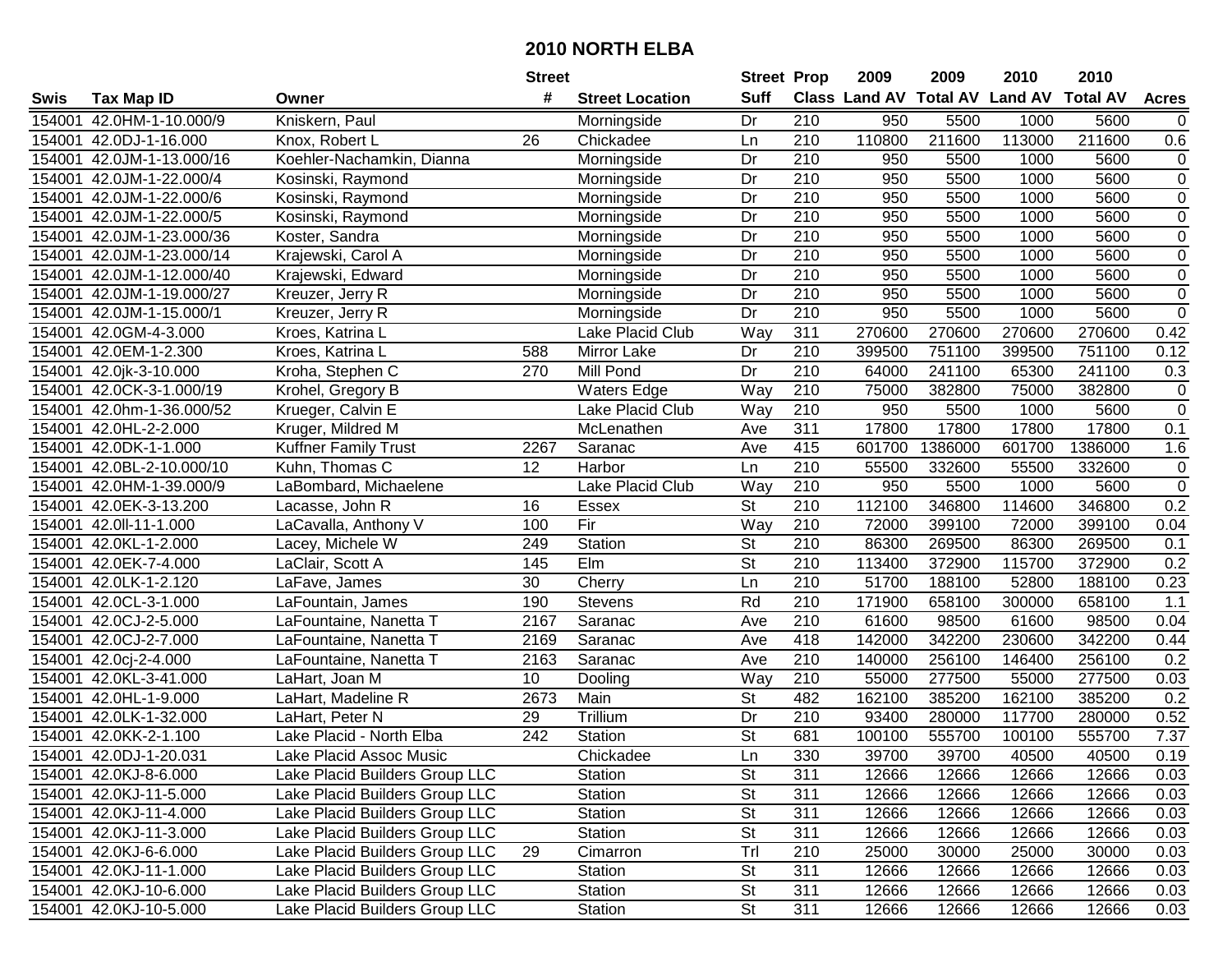|        |                        |                                | <b>Street</b> |                        |                          | <b>Street Prop</b> | 2009        | 2009     | 2010                                    | 2010           |              |
|--------|------------------------|--------------------------------|---------------|------------------------|--------------------------|--------------------|-------------|----------|-----------------------------------------|----------------|--------------|
| Swis   | <b>Tax Map ID</b>      | Owner                          | #             | <b>Street Location</b> | <b>Suff</b>              |                    |             |          | Class Land AV Total AV Land AV Total AV |                | <b>Acres</b> |
| 154001 | 42.0KJ-10-4.000        | Lake Placid Builders Group LLC |               | Station                | <b>St</b>                | 311                | 12666       | 12666    | 12666                                   | 12666          | 0.03         |
| 154001 | 42.0KJ-10-3.000        | Lake Placid Builders Group LLC |               | Station                | $\overline{\mathsf{St}}$ | 311                | 12666       | 12666    | 12666                                   | 12666          | 0.03         |
| 154001 | 42.0KJ-10-2.000        | Lake Placid Builders Group LLC |               | Station                | St                       | 311                | 12666       | 12666    | 12666                                   | 12666          | 0.03         |
| 154001 | 42.0KJ-10-1.000        | Lake Placid Builders Group LLC |               | Station                | <b>St</b>                | 311                | 12666       | 12666    | 12666                                   | 12666          | 0.03         |
| 154001 | 42.0KJ-9-6.000         | Lake Placid Builders Group LLC |               | Station                | $\overline{\mathsf{St}}$ | $\overline{311}$   | 12666       | 12666    | 12666                                   | 12666          | 0.03         |
| 154001 | 42.0KJ-7-2.000         | Lake Placid Builders Group LLC | 30            | Cimarron               | Trl                      | 210                | 25000       | 200000   | 25000                                   | 200000         | 0.03         |
| 154001 | 42.0KJ-9-5.000         | Lake Placid Builders Group LLC |               | Station                | $\overline{\mathsf{St}}$ | 311                | 12666       | 12666    | 12666                                   | 12666          | 0.03         |
| 154001 | 42.0KJ-8-1.000         | Lake Placid Builders Group LLC |               | Station                | St                       | 311                | 12666       | 12666    | 12666                                   | 12666          | 0.03         |
| 154001 | 42.0KJ-8-2.000         | Lake Placid Builders Group LLC |               | Station                | $\overline{\mathsf{St}}$ | 311                | 12666       | 12666    | 12666                                   | 12666          | 0.03         |
| 154001 | 42.0KJ-8-3.000         | Lake Placid Builders Group LLC |               | Station                | $\overline{\mathsf{St}}$ | 311                | 12666       | 12666    | 12666                                   | 12666          | 0.03         |
| 154001 | 42.0KJ-9-3.000         | Lake Placid Builders Group LLC |               | Station                | $\overline{\mathsf{St}}$ | 311                | 12666       | 12666    | 12666                                   | 12666          | 0.03         |
| 154001 | 42.0KJ-9-2.000         | Lake Placid Builders Group LLC |               | Station                | $\overline{\mathsf{St}}$ | 311                | 12666       | 12666    | 12666                                   | 12666          | 0.03         |
| 154001 | 42.0KJ-8-4.000         | Lake Placid Builders Group LLC |               | Station                | St                       | 311                | 12666       | 12666    | 12666                                   | 12666          | 0.03         |
| 154001 | 42.0KJ-9-1.000         | Lake Placid Builders Group LLC |               | Station                | $\overline{St}$          | $\overline{311}$   | 12666       | 12666    | 12666                                   | 12666          | 0.03         |
| 154001 | 42.0KJ-8-5.000         | Lake Placid Builders Group LLC |               | Station                | $\overline{\mathsf{St}}$ | 311                | 12666       | 12666    | 12666                                   | 12666          | 0.03         |
| 154001 | 42.0KJ-9-4.000         | Lake Placid Builders Group LLC |               | Station                | $\overline{\mathsf{St}}$ | 311                | 12666       | 12666    | 12666                                   | 12666          | 0.03         |
| 154001 | 42.0LJ-4-3.000         | Lake Placid Builders Group LLC |               | Station                | $\overline{\mathsf{St}}$ | 311                | 12666       | 12666    | 12666                                   | 12666          | 0.03         |
| 154001 | 42.0KJ-6-5.000         | Lake Placid Builders Group LLC | 27            | Cimarron               | Trl                      | 210                | 25000       | 30000    | 25000                                   | 30000          | 0.03         |
| 154001 | 42.0LJ-4-2.000         | Lake Placid Builders Group LLC |               | Station                | $\overline{\mathsf{St}}$ | 311                | 12666       | 12666    | 12666                                   | 12666          | 0.03         |
| 154001 | 42.0LJ-4-1.000         | Lake Placid Builders Group LLC |               | Station                | $\overline{\mathsf{St}}$ | 311                | 12666       | 12666    | 12666                                   | 12666          | 0.03         |
| 154001 | 42.0LJ-3-6.000         | Lake Placid Builders Group LLC |               | Station                | <b>St</b>                | 311                | 12666       | 12666    | 12666                                   | 12666          | 0.03         |
| 154001 | 42.0LJ-4-4.000         | Lake Placid Builders Group LLC |               | Station                | $\overline{\mathsf{St}}$ | 311                | 12666       | 12666    | 12666                                   | 12666          | 0.03         |
| 154001 | 42.0LJ-3-5.000         | Lake Placid Builders Group LLC |               | Station                | <b>St</b>                | 311                | 12666       | 12666    | 12666                                   | 12666          | 0.03         |
| 154001 | 42.0LJ-3-4.000         | Lake Placid Builders Group LLC |               | Station                | St                       | 311                | 12666       | 12666    | 12666                                   | 12666          | 0.03         |
| 154001 | 42.0LJ-3-3.000         | Lake Placid Builders Group LLC |               | Station                | <b>St</b>                | 311                | 12666       | 12666    | 12666                                   | 12666          | 0.03         |
| 154001 | 42.0LJ-4-5.000         | Lake Placid Builders Group LLC |               | Station                | $\overline{\mathsf{St}}$ | 311                | 12666       | 12666    | 12666                                   | 12666          | 0.03         |
| 154001 | 42.0LJ-4-6.000         | Lake Placid Builders Group LLC |               | Station                | $\overline{\mathsf{St}}$ | 311                | 12666       | 12666    | 12666                                   | 12666          | 0.03         |
| 154001 | 42.0LJ-5-1.000         | Lake Placid Builders Group LLC |               | Station                | St                       | 311                | 0           | $\Omega$ | 0                                       | $\Omega$       | 0.03         |
| 154001 | 42.0LJ-3-2.000         | Lake Placid Builders Group LLC |               | Station                | St                       | 311                | 12666       | 12666    | 12666                                   | 12666          | 0.03         |
| 154001 | 42.0LJ-5-2.000         | Lake Placid Builders Group LLC |               | Station                | $\overline{\mathsf{St}}$ | $\overline{311}$   | 0           | $\Omega$ | 0                                       | $\overline{0}$ | 0.03         |
| 154001 | 42.0LJ-3-1.000         | Lake Placid Builders Group LLC |               | Station                | $\overline{\mathsf{St}}$ | $\overline{311}$   | 12666       | 12666    | 12666                                   | 12666          | 0.03         |
| 154001 | 42.0KJ-12-6.000        | Lake Placid Builders Group LLC |               | Station                | $\overline{\mathsf{St}}$ | $\overline{311}$   | 12666       | 12666    | 12666                                   | 12666          | 0.03         |
| 154001 | 42.0KJ-12-5.000        | Lake Placid Builders Group LLC |               | Station                | $\overline{\mathsf{St}}$ | $\overline{311}$   | 12666       | 12666    | 12666                                   | 12666          | 0.03         |
|        | 154001 42.0LJ-5-3.000  | Lake Placid Builders Group LLC |               | Station                | $\overline{\mathsf{St}}$ | $\overline{311}$   | 0           | 0        | 0                                       | 0              | 0.03         |
|        | 154001 42.0LJ-5-4.000  | Lake Placid Builders Group LLC |               | Station                | $\overline{\mathsf{St}}$ | 311                | $\mathbf 0$ | 0        | $\pmb{0}$                               | $\mathbf 0$    | 0.03         |
|        | 154001 42.0LJ-5-5.000  | Lake Placid Builders Group LLC |               | Station                | $\overline{\mathsf{St}}$ | 311                | 0           | $\Omega$ | 0                                       | 0              | 0.03         |
|        | 154001 42.0KJ-12-4.000 | Lake Placid Builders Group LLC |               | Station                | <b>St</b>                | 311                | 12666       | 12666    | 12666                                   | 12666          | 0.03         |
|        | 154001 42.0LJ-5-6.000  | Lake Placid Builders Group LLC |               | Station                | <b>St</b>                | 311                | 0           | $\Omega$ | 0                                       | $\Omega$       | 0.03         |
|        | 154001 42.0KJ-12-3.000 | Lake Placid Builders Group LLC |               | Station                | <b>St</b>                | 311                | 12666       | 12666    | 12666                                   | 12666          | 0.03         |
|        | 154001 42.0KJ-12-2.000 | Lake Placid Builders Group LLC |               | Station                | <b>St</b>                | 311                | 12666       | 12666    | 12666                                   | 12666          | 0.03         |
|        | 154001 42.0KJ-12-1.000 | Lake Placid Builders Group LLC |               | Station                | <b>St</b>                | 311                | 12666       | 12666    | 12666                                   | 12666          | 0.03         |
|        | 154001 42.0KJ-11-6.000 | Lake Placid Builders Group LLC |               | Station                | <b>St</b>                | 311                | 12666       | 12666    | 12666                                   | 12666          | 0.03         |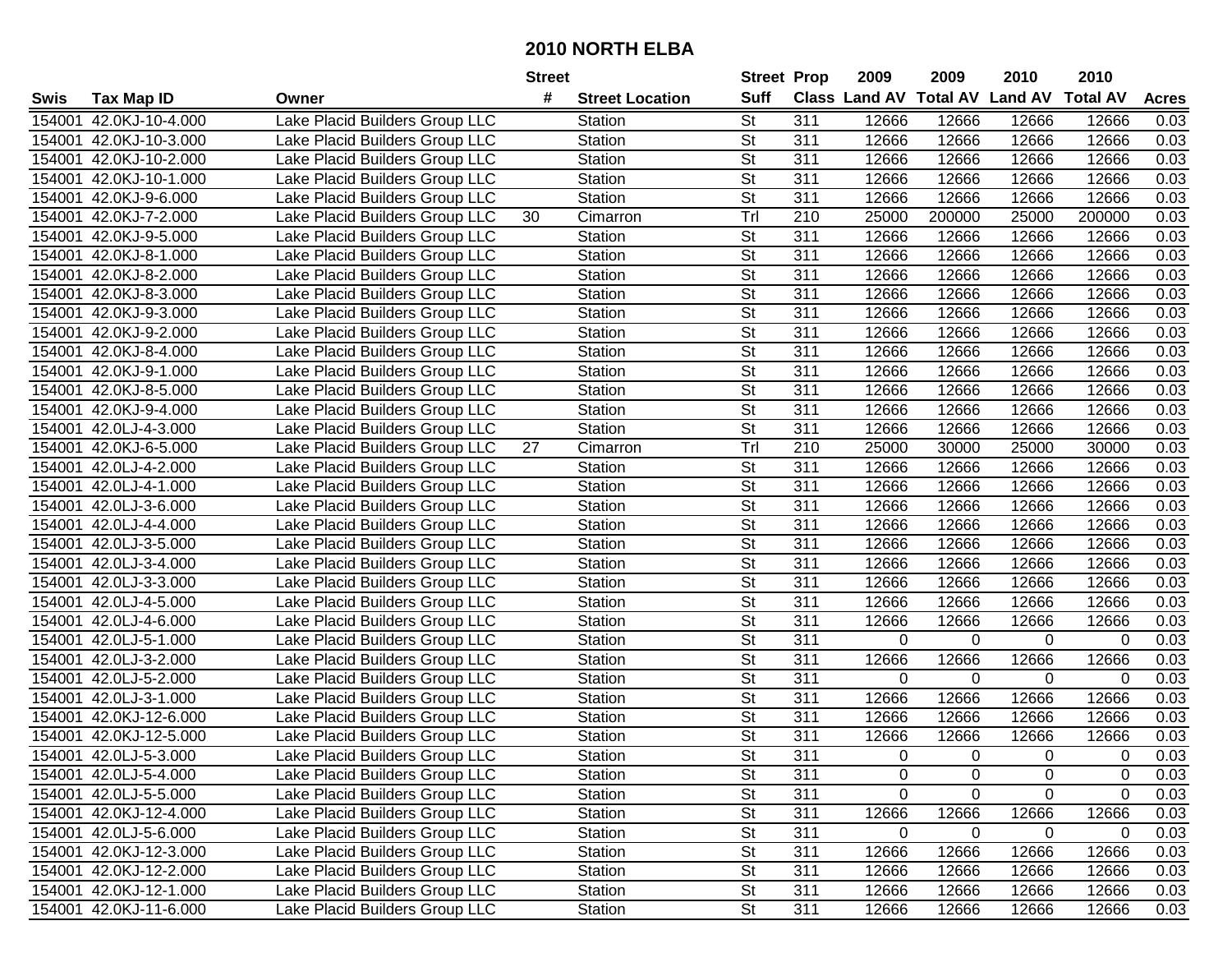|        |                        |                                 | <b>Street</b>   |                        |                          | <b>Street Prop</b> | 2009     | 2009        | 2010                                    | 2010             |              |
|--------|------------------------|---------------------------------|-----------------|------------------------|--------------------------|--------------------|----------|-------------|-----------------------------------------|------------------|--------------|
| Swis   | <b>Tax Map ID</b>      | Owner                           | #               | <b>Street Location</b> | <b>Suff</b>              |                    |          |             | Class Land AV Total AV Land AV Total AV |                  | <b>Acres</b> |
| 154001 | 42.0KJ-6-4.000         | Lake Placid Builders Group LLC  | 25              | Cimarron               | Trl                      | 210                | 25000    | 30000       | 25000                                   | 30000            | 0.03         |
| 154001 | 42.0KJ-11-2.000        | Lake Placid Builders Group LLC  |                 | Station                | $\overline{\mathsf{St}}$ | $\overline{311}$   | 12666    | 12666       | 12666                                   | 12666            | 0.03         |
| 154001 | 42.0KJ-6-2.000         | Lake Placid Builders Group LLC  | 21              | Cimarron               | Trl                      | 210                | 25000    | 30000       | 25000                                   | 30000            | 0.03         |
| 154001 | 42.0KJ-13-3.000        | Lake Placid Builders Group LLC  |                 | Station                | St                       | 311                | 0        | $\Omega$    | $\Omega$                                | $\Omega$         | 1.9          |
| 154001 | 42.0KJ-3-1.000         | Lake Placid Builders Group LLC  |                 | Station                | $\overline{\mathsf{St}}$ | $\overline{311}$   | 11701    | 11701       | 11701                                   | 11701            | 0.03         |
| 154001 | 42.0KJ-3-2.000         | Lake Placid Builders Group LLC  |                 | Station                | <b>St</b>                | 311                | 11766    | 11766       | 11766                                   | 11766            | 0.03         |
| 154001 | 42.0KJ-3-3.000         | Lake Placid Builders Group LLC  |                 | Station                | $\overline{\mathsf{St}}$ | $\overline{311}$   | 11766    | 11766       | 11766                                   | 11766            | 0.03         |
| 154001 | 42.0KJ-3-4.000         | Lake Placid Builders Group LLC  |                 | Station                | $\overline{\mathsf{St}}$ | 311                | 11766    | 11766       | 11766                                   | 11766            | 0.03         |
| 154001 | 42.0KJ-3-5.000         | Lake Placid Builders Group LLC  |                 | Station                | $\overline{\mathsf{St}}$ | 311                | 11766    | 11766       | 11766                                   | 11766            | 0.03         |
| 154001 | 42.0KJ-3-6.000         | Lake Placid Builders Group LLC  |                 | Station                | $\overline{\mathsf{St}}$ | $\overline{311}$   | 11766    | 11766       | 11766                                   | 11766            | 0.03         |
| 154001 | 42.0KJ-4-1.000         | Lake Placid Builders Group LLC  |                 | Station                | $\overline{\mathsf{St}}$ | $\overline{311}$   | 12666    | 12666       | 12666                                   | 12666            | 0.03         |
| 154001 | 42.0KJ-4-2.000         | Lake Placid Builders Group LLC  |                 | Station                | $\overline{\mathsf{St}}$ | $\overline{311}$   | 12666    | 12666       | 12666                                   | 12666            | 0.03         |
| 154001 | 42.0KJ-6-3.000         | Lake Placid Builders Group LLC  | 23              | Cimarron               | Trl                      | 210                | 25000    | 30000       | 25000                                   | 30000            | 0.03         |
| 154001 | 42.0KJ-4-3.000         | Lake Placid Builders Group LLC  |                 | Station                | $\overline{\mathsf{St}}$ | $\overline{311}$   | 12666    | 12666       | 12666                                   | 12666            | 0.03         |
| 154001 | 42.0KJ-4-5.000         | Lake Placid Builders Group LLC  |                 | Station                | $\overline{\mathsf{St}}$ | 311                | 12666    | 12666       | 12666                                   | 12666            | 0.03         |
| 154001 | 42.0KJ-4-6.000         | Lake Placid Builders Group LLC  |                 | Station                | $\overline{\mathsf{St}}$ | $\overline{311}$   | 12666    | 12666       | 12666                                   | 12666            | 0.03         |
| 154001 | 42.0KJ-5-1.000         | Lake Placid Builders Group LLC  | $\overline{7}$  | Cimarron               | Tr                       | 210                | 25000    | 200000      | 25000                                   | 200000           | 0.03         |
| 154001 | 42.0KJ-5-2.000         | Lake Placid Builders Group LLC  | 9               | Cimarron               | Trl                      | $\overline{210}$   | 25000    | 200000      | 25000                                   | 200000           | 0.03         |
| 154001 | 42.0KJ-5-3.000         | Lake Placid Builders Group LLC  | 11              | Cimarron               | Trl                      | 210                | 25000    | 200000      | 25000                                   | 200000           | 0.03         |
| 154001 | 42.0KJ-5-4.000         | Lake Placid Builders Group LLC  | 13              | Cimarron               | Tr                       | 210                | 25000    | 200000      | 25000                                   | 200000           | 0.03         |
| 154001 | 42.0KJ-5-5.000         | Lake Placid Builders Group LLC  | $\overline{15}$ | Cimarron               | Trl                      | 210                | 25000    | 200000      | 25000                                   | 200000           | 0.03         |
| 154001 | 42.0KJ-5-6.000         | Lake Placid Builders Group LLC  | $\overline{17}$ | Cimarron               | Trl                      | 210                | 25000    | 200000      | 25000                                   | 200000           | 0.03         |
| 154001 | 42.0KJ-6-1.000         | Lake Placid Builders Group LLC  | 19              | Cimarron               | Trl                      | 210                | 25000    | 30000       | 25000                                   | 30000            | 0.03         |
| 154001 | 42.0KJ-4-4.000         | Lake Placid Builders Group LLC  |                 | Station                | St                       | 311                | 12666    | 12666       | 12666                                   | 12666            | 0.03         |
| 154001 | 42.0MJ-2-2.000         | Lake Placid Central School      | 318             | Old Military           | Rd                       | 612                | 2525400  | $1.3E + 07$ |                                         | 2525400 12700800 | 12.6         |
| 154001 | 42.0JM-1-1.320         | Lake Placid Co                  |                 | Wilmington             | Rd                       | $\overline{311}$   | 600      | 600         | 600                                     | 600              | 0.14         |
| 154001 | 42.0EL-1-11.000        | Lake Placid Drug Inc            | 2435            | Main                   | $\overline{\mathsf{St}}$ | 482                | 450700   | 1003200     | 450700                                  | 1003200          | 0.1          |
| 154001 | 42.0LM-1-3.000         | Lake Placid Electric Dept       | 77              | Power House            | Ln                       | 882                | 1551900  | 9525600     | 1551900                                 | 9525600          | 14.1         |
| 154001 | 42.0JM-1-10.000        | Lake Placid Holdings LP         | 12              | Morningside            | Dr                       | 483                | 51500    | 118400      | 51500                                   | 118400           | 0.1          |
| 154001 | 42.0DK-3-5.006         | Lake Placid Inka LLC            | 2375            | Saranac                | Ave                      | 414                | 1663100  | 8659100     | 1663100                                 | 8659100          | 1.9          |
| 154001 | 42.0DL-1-8.009         | Lake Placid LLC                 | $\overline{32}$ | <b>Mirror Lake</b>     | Dr                       | 414                | 1392600  | 2362500     | 1392600                                 | 2362500          | 0.8          |
| 154001 | 42.0DL-1-7.011         | Lake Placid LLC                 | 2391            | Saranac                | Ave                      | 414                | 1929900  | 2887500     | 1929900                                 | 2887500          | 2.8          |
| 154001 | 42.0EK-6-2.100         | Lake Placid LLC                 | 2402            | Main                   | St                       | 414                | 3466300  | 8900000     | 3466300                                 | 8900000          | 3.85         |
|        | 154001 42.0BL-2-10.000 | Lake Placid Marina Corp         |                 | <b>Harbor</b>          | $\overline{\mathsf{Ln}}$ | $\overline{311}$   | $\Omega$ | $\mathbf 0$ | 0                                       | 0                | 0.85         |
|        | 154001 42.0BL-2-8.000  | Lake Placid Marina Corp         | 32              | Harbor                 | Ln                       | 311                | 0        | $\Omega$    | $\Omega$                                | $\Omega$         | 0.52         |
|        | 154001 42.0BL-2-7.014  | Lake Placid Marina Corp         |                 | Harbor                 | Ln                       | 570                | 1750800  | 1841900     | 1785800                                 | 1878700          | 1.01         |
|        | 154001 42.0BL-2-9.000  | Lake Placid Marina Corp         |                 | Harbor                 | Ln                       | 311                | 0        | $\Omega$    | 0                                       | $\Omega$         | 0.86         |
|        | 154001 42.0KK-1-1.200  | Lake Placid Masonic Hall        | 219             | Station                | <b>St</b>                | 632                | 39000    | 105000      | 39000                                   | 105000           | 1.45         |
|        | 154001 42.0EL-1-14.015 | <b>Lake Placid Partners LLC</b> | 2453            | Main                   | <b>St</b>                | 482                | 907800   | 2623500     | 907800                                  | 2300000          | 0.19         |
|        | 154001 42.0kl-3-14.000 | Lake Placid Properties LLC      | 6053            | Sentinel               | Rd                       | 411                | 170200   | 375000      | 170200                                  | 375000           | 0.6          |
|        | 154001 42.0EL-1-20.002 | Lake Placid Public Library      | 2471            | Main                   | St                       | 611                | 663800   | 1031900     | 663800                                  | 1031900          | 0.23         |
|        | 154001 42.0JL-5-3.000  | Lake Placid Store LLC           | 2767            | Main                   | <b>St</b>                | 330                | 219100   | 219100      | 219100                                  | 219100           | 0.2          |
|        |                        |                                 |                 |                        |                          |                    |          |             |                                         |                  |              |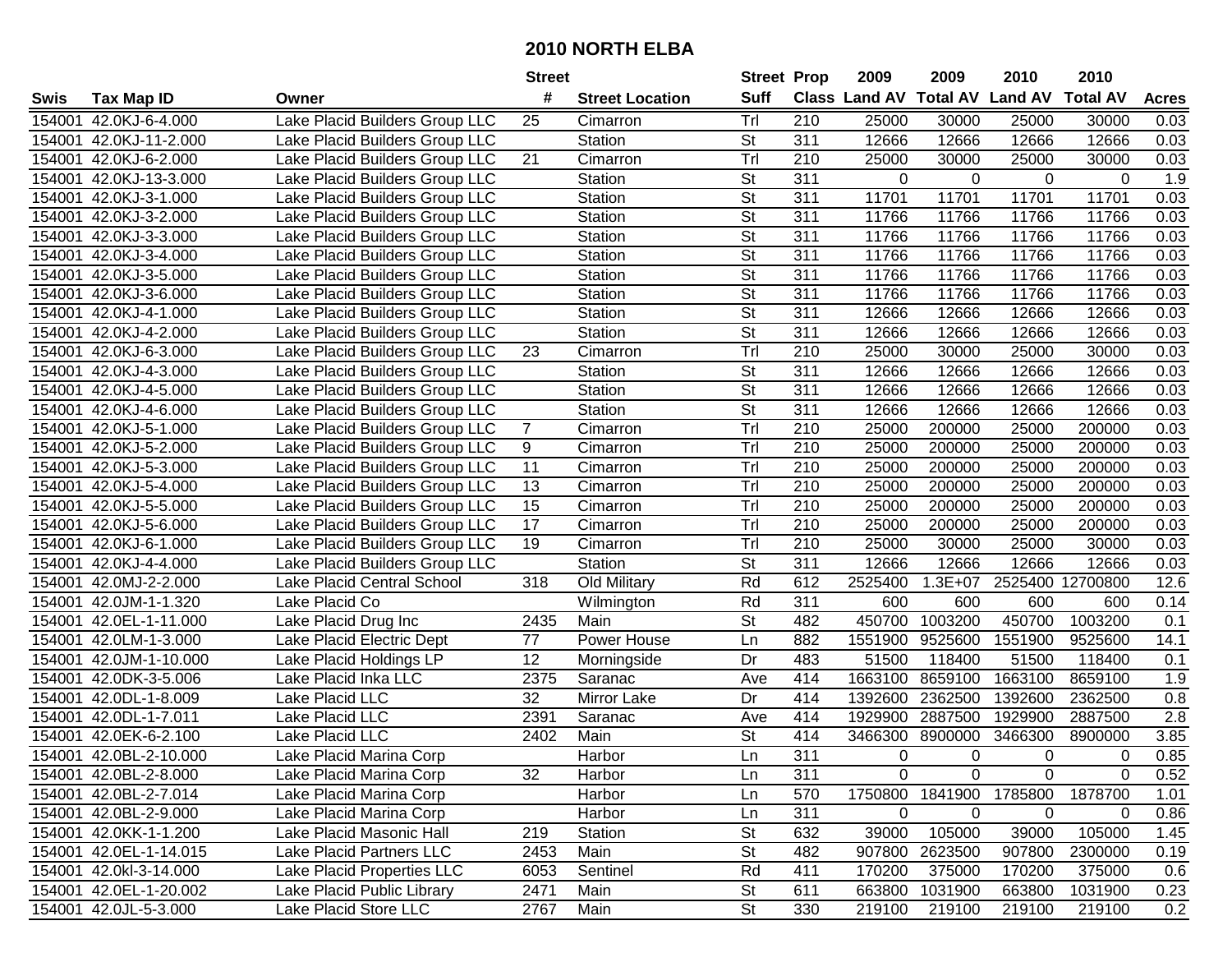|        |                           |                               | <b>Street</b>    |                        | <b>Street Prop</b>       |                  | 2009          | 2009            | 2010           | 2010            |                  |
|--------|---------------------------|-------------------------------|------------------|------------------------|--------------------------|------------------|---------------|-----------------|----------------|-----------------|------------------|
| Swis   | <b>Tax Map ID</b>         | Owner                         | #                | <b>Street Location</b> | <b>Suff</b>              |                  | Class Land AV | <b>Total AV</b> | <b>Land AV</b> | <b>Total AV</b> | <b>Acres</b>     |
| 154001 | 42.0JL-5-6.000            | Lake Placid Store LLC         | 176              | Parkside               | Dr                       | 312              | 184000        | 310900          | 184000         | 310900          | 0.5              |
| 154001 | 42.0JL-5-4.002            | Lake Placid Store LLC         | 2779             | Main                   | St                       | 484              | 269000        | 873900          | 269000         | 873900          | 0.29             |
| 154001 | 42.0GK-1-3.000            | Lake Placid Vacation Corp     |                  | <b>Hillcrest</b>       | Ave                      | 438              | 25100         | 50600           | 25100          | 50600           | 0.4              |
| 154001 | 42.0GK-1-1.000            | Lake Placid Vacation Corp     |                  | Hillcrest              | Ave                      | 330              | 16300         | 16300           | 16300          | 16300           | 0.1              |
| 154001 | 42.0GL-1-1.100            | Lake Placid Vacation Corp     |                  | Main                   | <b>St</b>                | 438              | 100           | 14500           | 100            | 14500           | 2.18             |
| 154001 | 42.0GK-1-6.000            | Lake Placid Vacation Corp     | 200              | Olympic                | Dr                       | 210              | 59500         | 204000          | 59500          | 204000          | $\overline{1.3}$ |
| 154001 | 42.0GK-1-4.100            | Lake Placid Vacation Corp     | 69               | Olympic                | Dr                       | 414              | 2095700       | $1.7E+07$       | 2095700        | 16946900        | 8.44             |
| 154001 | 42.0GK-1-4.210            | Lake Placid Vacation Corp     |                  | Olympic                | $\overline{Dr}$          | 330              | 157500        | 157500          | 157500         | 157500          | 0.46             |
| 154001 | 42.0GK-1-5.100            | Lake Placid Vacation Corp     | $\overline{212}$ | Olympic                | Dr                       | 415              | 157500        | 157500          | 157500         | 157500          | 0.57             |
| 154001 | 42.0FK-5-14.000           | Lake Placid Vacation Corp Inc | 70               | Olympic                | Dr                       | 421              | 156700        | 595800          | 156700         | 595800          | 0.4              |
| 154001 | 42.0FK-5-13.000           | Lake Placid Vacation Corp Inc |                  | Main                   | $\overline{\mathsf{St}}$ | 311              | 196500        | 196500          | 196500         | 196500          | 0.2              |
| 154001 | 42.0JH-1-1.100/2          | Lake Placid Village           | 456              | Old Military           | Rd                       | 662              |               |                 | 22600          | 178800          | $\mathbf 0$      |
| 154001 | 42.0JH-1-1.100            | Lake Placid Village           |                  | Old Military           | Rd                       | 662              |               |                 | 319700         | 334800          | 8.51             |
| 154001 | 42.0JH-1-1.100/1          | Lake Placid Village           | 452              | Old Military           | Rd                       | 872              |               |                 | 253400         | 2024200         | $\pmb{0}$        |
| 154001 | 42.0JH-1-1.100/3          | Lake Placid Village           | 448              | Old Military           | Rd                       | 662              |               |                 | 169000         | 1349500         | $\pmb{0}$        |
| 154001 | 42.0KH-1-1.100            | Lake Placid Village Inc       |                  | Old Military           | Rd                       | 662              |               |                 | 277800         | 472700          | 6.06             |
| 154001 | 42.0JJ-2-8.000            | Lake Placid Village Inc       |                  | Wesvalley              | Rd                       | 593              | 41300         | 41300           | 41300          | 41300           | 0.11             |
| 154001 | 42.0FK-5-7.000            | Lake Placid Village Inc       | 2502             | Main                   | $\overline{\mathsf{St}}$ | 653              | 596800        | 596800          | 596800         | 596800          | 0.3              |
| 154001 | 42.0FK-3-7.000            | Lake Placid Village Inc       |                  | Marcy                  | Rd                       | 653              | 241300        | 241300          | 241300         | 241300          | 0.14             |
| 154001 | 42.0FK-3-6.000            | Lake Placid Village Inc       | 2484             | Main                   | <b>St</b>                | 653              | 876100        | 897000          | 876100         | 897000          | 0.8              |
| 154001 | 42.0GL-1-1.000/1          | Lake Placid Village Inc       |                  | Main                   | $\overline{\mathsf{St}}$ | 653              | 962400        | 1031900         | 962400         | 1031900         | $\pmb{0}$        |
| 154001 | 42.0fm-4-20.000           | Lake, Patricia P              | 165              | Lake Placid Club       | Way                      | 210              | 130000        | 539300          | 185400         | 539300          | 0.26             |
| 154001 | 42.0JL-3-13.000           | Lakeplacidhouse LLC           | 50               | Colden                 | Ave                      | 210              | 36400         | 225800          | 46700          | 225800          | 0.2              |
| 154001 | 42.0CK-1-9.002            | Lakewood New York LLC         | 119              | Victor Herbert         | Rd                       | 280              | 619300        | 1889400         | 631700         | 1889400         | 0.75             |
| 154001 | 42.0KL-4-3.000            | Lamb Lumber Co Inc            |                  | Sentinel               | Rd                       | 311              | 7400          | 7400            | 7400           | 7400            | 0.26             |
| 154001 | 42.0KL-4-1.000            | Lamb Lumber Co Inc            | 6110             | Sentinel               | Rd                       | 444              | 182500        | 549400          | 182500         | 549400          | 0.67             |
| 154001 | 42.0KL-4-2.000            | Lamb Lumber Co Inc            |                  | Sentinel               | Rd                       | 330              | 36500         | 36500           | 36500          | 36500           | $\overline{2}$   |
| 154001 | 42.0CK-2-12.120           | Lamb, Barbara H               | 27               | Cayuga                 | Way                      | 210              | 177300        | 719900          | 200000         | 375000          | 0.4              |
| 154001 | 42.0DJ-7-2.009            | Lamb, Joseph V Jr             | 56               | Nash                   | $\overline{\mathsf{St}}$ | $\overline{210}$ | 101800        | 358900          | 118800         | 358900          | 0.22             |
| 154001 | 42.0DJ-4-20.000           | Lamb, Norma J                 | 9                | Greenwood              | $\overline{\mathsf{St}}$ | $\overline{210}$ | 77900         | 253300          | 114600         | 253300          | 0.2              |
| 154001 | 42.0KK-3-1.000            | Lammann, Sebastian            | 136              | Station                | $\overline{\mathsf{St}}$ | $\overline{210}$ | 121200        | 299200          | 85900          | 250000          | $\overline{2}$   |
| 154001 | 42.0BL-2-8.000/9          | Lamonica, Janet L             | 40               | Harbor                 | Ln                       | $\overline{210}$ | 51000         | 367200          | 51000          | 367200          | $\overline{0}$   |
| 154001 | 42.0GL-3-1.100            | Landolfe, Vincentia C         | 2575             | Main                   | $\overline{\mathsf{St}}$ | 280              | 348200        | 902400          | 355100         | 902400          | 0.16             |
|        | 154001 42.0FM-2-1.000     | Landon, Judith A              | 42               | Garden                 | $\overline{W}$ ay        | $\overline{210}$ | 120900        | 600000          | 120900         | 600000          | 0.13             |
|        | 154001 42.0JM-1-24.000/21 | Langdon, Harry R              |                  | Morningside            | Dr                       | 210              | 950           | 5500            | 1000           | 5600            | $\mathbf{0}$     |
|        | 154001 42.0JM-2-3.000     | Langlois, Charles F           |                  | Wilmington             | Rd                       | 311              | 44000         | 44000           | 44000          | 44000           | 0.75             |
|        | 154001 42.0CK-1-1.000     | Lansing, John S               | 35               | <b>Victor Herbert</b>  | Rd                       | 570              | 621900        | 1001800         | 634300         | 1021800         | 0.98             |
|        | 154001 42.0MJ-1-2.000     | Lapan, James E                |                  | <b>Old Military</b>    | Rd                       | 311              | 3400          | 3400            | 3400           | 3400            | 0.04             |
|        | 154001 42.0JM-1-21.000/3  | LaPlante, Charles             |                  | Morningside            | Dr                       | 210              | 950           | 5500            | 1000           | 5600            | 0                |
|        | 154001 42.0LL-3-17.000    | LaPlante, Pamela J            | 5977             | Sentinel               | Rd                       | 220              | 89400         | 236100          | 91200          | 236100          | 0.5              |
|        | 154001 42.0jm-1-13.000/9  | LaPorte, Samuel D             |                  | Morningside            | Dr                       | 210              | 950           | 5500            | 1000           | 5600            | 0                |
|        | 154001 42.0LM-1-8.100     | LaRose, Lesa L                | 5994             | Sentinel               | Rd                       | 210              | 55700         | 215900          | 56800          | 165000          | 0.24             |
|        |                           |                               |                  |                        |                          |                  |               |                 |                |                 |                  |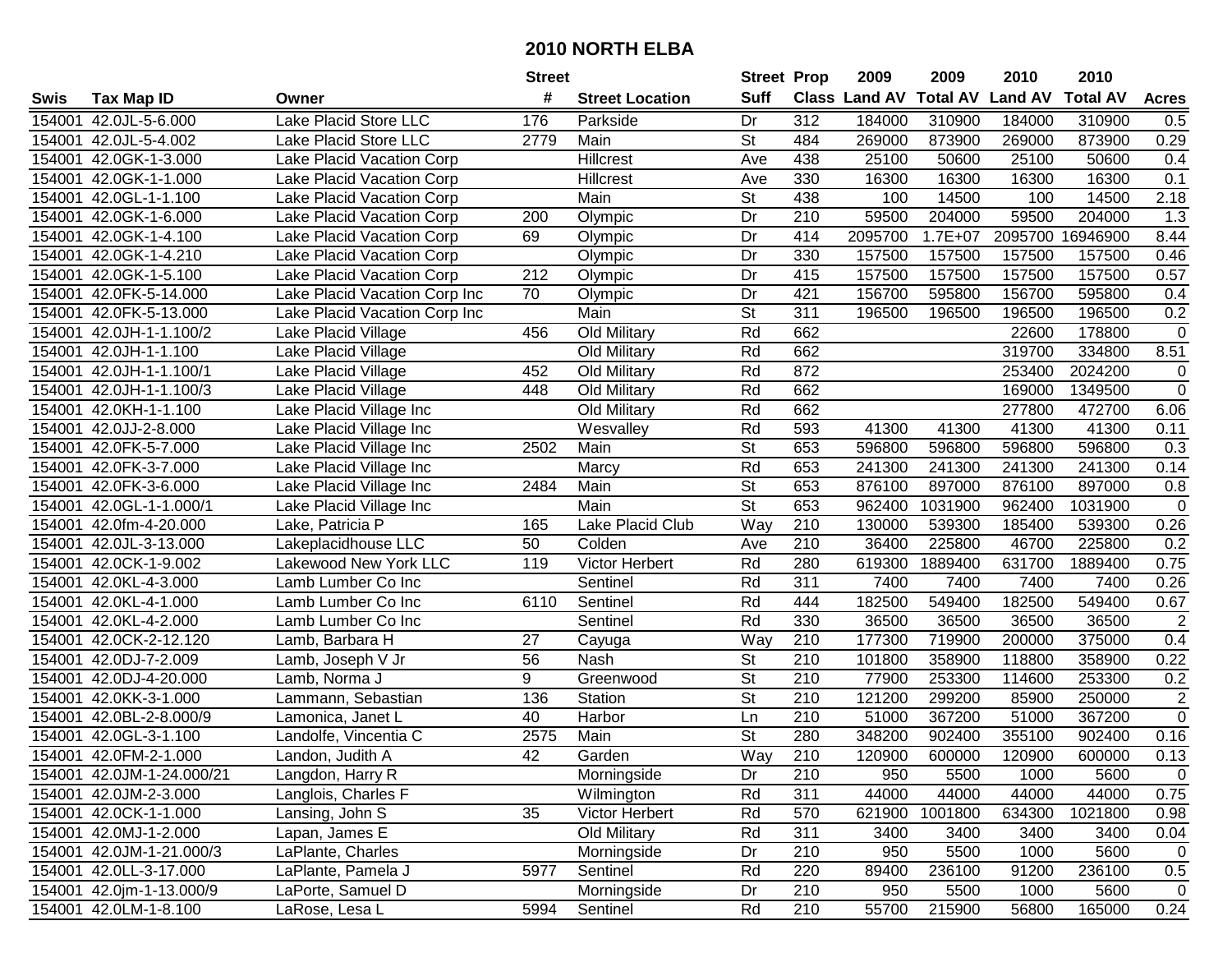|        |                          |                        | <b>Street</b>   |                        | <b>Street Prop</b>       |                  | 2009          | 2009            | 2010           | 2010            |                |
|--------|--------------------------|------------------------|-----------------|------------------------|--------------------------|------------------|---------------|-----------------|----------------|-----------------|----------------|
| Swis   | <b>Tax Map ID</b>        | Owner                  | #               | <b>Street Location</b> | <b>Suff</b>              |                  | Class Land AV | <b>Total AV</b> | <b>Land AV</b> | <b>Total AV</b> | <b>Acres</b>   |
| 154001 | 42.0HL-6-5.000           | LaSelva, John          | 122             | Parkside               | Dr                       | 220              | 41600         | 186900          | 40000          | 186900          | 0.1            |
| 154001 | 42.0dj-1-23.020          | Last, David A          | 92              | Chickadee              | Ln                       | 210              | 108500        | 358700          | 171600         | 358700          | 0.39           |
| 154001 | 42.0LJ-1-3.000           | Latourelle, Dawn M     | 378             | Old Military           | Rd                       | 210              | 61800         | 216200          | 63000          | 216200          | 1.1            |
| 154001 | 42.0LM-1-8.200           | Lautenschuetz, Paul K  | 5996            | Sentinel               | Rd                       | 220              | 60100         | 270800          | 61300          | 270800          | 0.22           |
| 154001 | 42.0HM-1-26.000/31       | Laveglia, Demetrio A   |                 | Dunn                   | Way                      | 210              | 950           | 5500            | 1000           | 5600            | 0              |
| 154001 | 42.0LJ-1-16.000          | Lavery, Pamela J       | 91              | Station                | <b>St</b>                | $\overline{210}$ | 81500         | 215700          | 83100          | 215700          | 1.45           |
| 154001 | 42.0EM-3-14.000          | Lawless, Edward        | 47              | Wilderness             | $\overline{C}$           | 210              | 167000        | 600000          | 170300         | 600000          | 0.53           |
| 154001 | 42.0EK-5-4.000           | Lawless, Joseph P      | $\overline{20}$ | $E$ Im                 | $\overline{\mathsf{St}}$ | 210              | 35100         | 175000          | 35800          | 175000          | 0.1            |
| 154001 | 42.0EJ-3-7.000           | Lawlor, Andrew J       | 328             | Wesvalley              | Rd                       | $\overline{210}$ | 78100         | 238100          | 78100          | 238100          | 0.24           |
| 154001 | 42.0ek-3-11.000          | Lawlor, Stephen        | 46              | <b>Grand View</b>      | Ave                      | 220              | 105900        | 308300          | 114600         | 308300          | 0.2            |
| 154001 | 42.0DJ-1-28.000          | Lawrence Crystal A     | 39              | Chickadee              | Ln                       | 210              | 85900         | 317000          | 87600          | 317000          | 0.4            |
| 154001 | 42.0HK-1-13.000          | Lawrence, Dennis F     | 99              | McKinley               | <b>St</b>                | 210              | 46900         | 175800          | 47800          | 175800          | 0.2            |
| 154001 | 42.0DJ-6-6.000           | Lawrence, Donald       |                 | Greenwood              | $\overline{\mathsf{St}}$ | 311              | 18600         | 18600           | 19000          | 19000           | 0.1            |
| 154001 | 42.0DJ-6-7.000           | Lawrence, Donald       | 44              | Greenwood              | $\overline{\mathsf{St}}$ | 210              | 84800         | 254100          | 86500          | 254100          | 0.2            |
| 154001 | 42.0DJ-4-13.000          | Lawrence, Donald       | 43              | Greenwood              | $\overline{\mathsf{St}}$ | 210              | 100100        | 291900          | 105000         | 297700          | 0.4            |
| 154001 | 42.0DJ-7-5.000           | Lawrence, Gary P       | 78              | Greenwood              | $\overline{\mathsf{St}}$ | 280              | 62600         | 197400          | 63800          | 197400          | 0.1            |
| 154001 | 42.0LJ-1-2.000           | Lawrence, Joel F       |                 | Old Military           | Rd                       | $\overline{311}$ | 6900          | 6900            | 6900           | 6900            | 0.5            |
| 154001 | 42.0EJ-2-5.000           | Lawrence, Mark P       | 33              | Nash                   | $\overline{\mathsf{St}}$ | 210              | 127400        | 265500          | 129900         | 265500          | 0.3            |
| 154001 | 42.0HM-1-35.000/27       | Lechevet, Burr H       |                 | Dunn                   | Way                      | 210              | 950           | 5500            | 1000           | 5600            | $\pmb{0}$      |
| 154001 | 42.0HM-1-35.000/32       | Lehner, Eric A         |                 | Dunn                   | Way                      | 210              | 950           | 5500            | 1000           | 5600            | $\pmb{0}$      |
| 154001 | 42.0KL-4-12.000          | Lejcek, Charles        | 6060            | Sentinel               | Rd                       | 210              | 42700         | 149400          | 42700          | 149400          | 0.2            |
| 154001 | 42.0KL-4-16.000          | Lejcek, Charles        | 6040            | Sentinel               | Rd                       | 210              | 94500         | 228700          | 94500          | 228700          | 0.6            |
| 154001 | 42.0KL-4-13.000          | Lejcek, Charles        |                 | Sentinel               | Rd                       | 311              | 29000         | 29000           | 29000          | 29000           | 0.5            |
| 154001 | 42.0KL-4-14.000          | Lejcek, Charles        | 6054            | Sentinel               | Rd                       | 418              | 128600        | 237200          | 128600         | 237200          | 0.5            |
| 154001 | 42.0KL-4-15.000          | Lejcek, Charles        | 6048            | Sentinel               | Rd                       | 418              | 215100        | 571600          | 215100         | 571600          | 0.9            |
| 154001 | 42.0JM-1-25.000/39       | Lenihan, Timothy       |                 | Morningside            | Dr                       | 210              | 950           | 5500            | 1000           | 5600            | $\pmb{0}$      |
| 154001 | 42.0JM-1-24.000/6        | Lenihan, Timothy       |                 | Morningside            | Dr                       | 210              | 950           | 5500            | 1000           | 5600            | $\pmb{0}$      |
| 154001 | 42.0FJ-2-3.000           | Lennon, H Thomas       | 14              | Oneida                 | Ave                      | 210              | 93500         | 231500          | 95300          | 231500          | 0.2            |
| 154001 | 42.0JM-1-22.000/26       | Lenseth, Richard C     |                 | Morningside            | Dr                       | 210              | 950           | 5500            | 1000           | 5600            | $\pmb{0}$      |
| 154001 | 42.0JM-1-24.000/26       | Lenseth, Richard C     |                 | Morningside            | Dr                       | $\overline{210}$ | 950           | 5500            | 1000           | 5600            | $\overline{0}$ |
| 154001 | 42.0HL-4-14.000          | Leonard, Joseph J      | 199             | McKinley               | $\overline{\mathsf{St}}$ | 210              | 34600         | 145100          | 40000          | 145100          | 0.1            |
| 154001 | 42.0JM-1-21.000/6        | Leopold, Richard       |                 | Morningside            | Dr                       | $\overline{210}$ | 950           | 5500            | 1000           | 5600            | $\mathbf 0$    |
| 154001 | 42.0LL-4-2.000           | Lepik, Darryl J        | 179             | Fir                    | Way                      | $\overline{210}$ | 60200         | 312500          | 60200          | 312500          | 0.03           |
|        | 154001 42.0JH-1-2.000    | Lester, Guy A          |                 | Old Military           | Rd                       | 311              | 1900          | 1900            | 1900           | 1900            | 0.01           |
|        | 154001 42.0DJ-6-14.000   | Leu, David J           | 11              | Acorn                  | St                       | 210              | 121500        | 434300          | 141700         | 339000          | 0.3            |
|        | 154001 42.0CK-3-1.000/16 | Leveille, George E III |                 | <b>Waters Edge</b>     | Way                      | 210              | 75000         | 382800          | 75000          | 382800          | 0              |
|        | 154001 42.0EK-4-17.000   | Levine, Barry          | 27              | <b>Grand View</b>      | Ave                      | 210              | 100800        | 276600          | 114600         | 276600          | 0.2            |
|        | 154001 42.0DJ-8-1.000    | Levine, Ralph          | 10              | Acorn                  | <b>St</b>                | 210              | 103200        | 388700          | 114600         | 388700          | 0.2            |
|        | 154001 42.0DJ-4-16.000   | Levitt, Fred W         | 29              | Greenwood              | <b>St</b>                | 210              | 74200         | 240000          | 74200          | 240000          | 0.2            |
|        | 154001 42.0LL-3-13.000   | Levitz, Charles D      | 5993            | Sentinel               | Rd                       | 483              | 82400         | 237300          | 82400          | 237300          | 0.5            |
|        | 154001 42.0MM-3-5.000    | Lewis, Calvin C Sr     |                 | Cascade                | Rd                       | 311              | 8000          | 8000            | 2000           | 2000            | 0.3            |
|        | 154001 42.0LK-1-17.001   | Lewis, Calvin Jr       | 60              | <b>Blueberry Ridge</b> | Rd                       | 210              | 105700        | 306100          | 134000         | 306100          | 0.73           |
|        |                          |                        |                 |                        |                          |                  |               |                 |                |                 |                |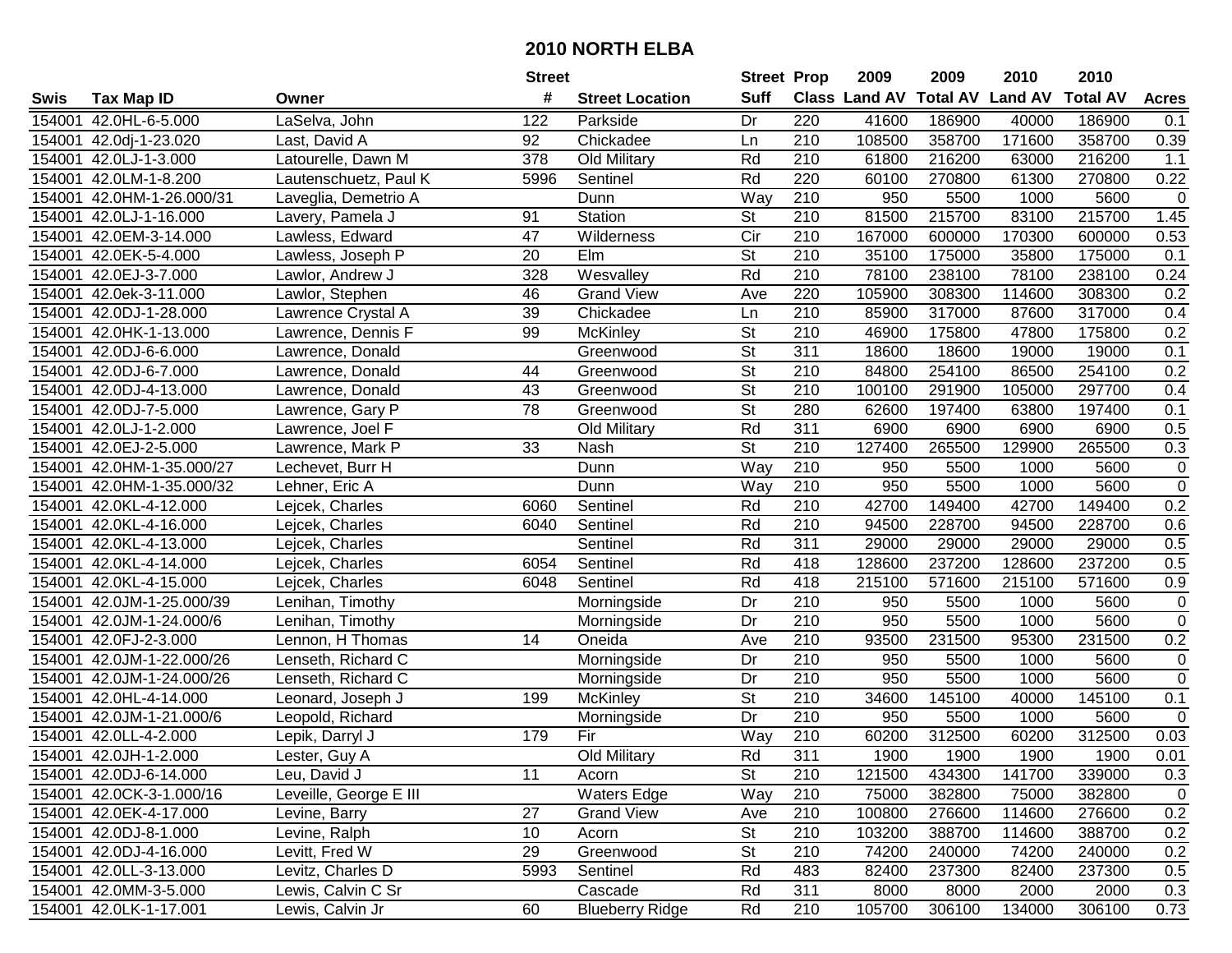|        |                           |                               | <b>Street</b> |                        | <b>Street Prop</b>       |                  | 2009                          | 2009        | 2010             | 2010             |                  |
|--------|---------------------------|-------------------------------|---------------|------------------------|--------------------------|------------------|-------------------------------|-------------|------------------|------------------|------------------|
| Swis   | <b>Tax Map ID</b>         | Owner                         | #             | <b>Street Location</b> | <b>Suff</b>              |                  | <b>Class Land AV Total AV</b> |             | <b>Land AV</b>   | <b>Total AV</b>  | <b>Acres</b>     |
| 154001 | 42.0HM-1-38.000/3         | Lewis, Peter                  |               | Lake Placid Club       | Way                      | 210              | 950                           | 5500        | 1000             | 5600             | $\mathbf 0$      |
| 154001 | 42.0HM-1-38.003/2010      | Lewis, Peter                  |               | Lake Placid Club       | Way                      | 210              |                               |             | 1000             | 5600             |                  |
| 154001 | 42.0HM-1-31.000/29        | Lillquist, Patricia P         |               | Dunn                   | Way                      | 210              | 950                           | 5500        | 1000             | 5600             | 0                |
| 154001 | 42.0BL-2-9.000/12         | Lindsay, John S Jr            | 32            | Harbor                 | Ln                       | 210              | 62800                         | 403200      | 62800            | 403200           | $\mathbf 0$      |
| 154001 | 42.0HM-1-26.000/37        | Linnehan, Dennis W            |               | Dunn                   | Way                      | $\overline{210}$ | 950                           | 5500        | 1000             | 5600             | $\overline{0}$   |
| 154001 | 42.0JM-1-18.000/38        | Linnehan, Dennis W            |               | Morningside            | Dr                       | $\overline{210}$ | 950                           | 5500        | 1000             | 5600             | $\overline{0}$   |
| 154001 | 42.0FK-4-5.000            | Linz, Brigitte D              | 14            | Highland               | PI                       | 210              | 89000                         | 233100      | 90800            | 233100           | 0.3              |
| 154001 | 42.0FK-4-6.000            | Linz, Brigitte D              |               | Highland               | $\overline{P}$           | 311              | 128800                        | 128800      | 128800           | 128800           | 0.2              |
| 154001 | 42.0JM-1-16.000/1         | Littrell, Georgiana M         |               | Morningside            | $\overline{Dr}$          | $\overline{210}$ | 950                           | 5500        | 1000             | 5600             | $\boldsymbol{0}$ |
| 154001 | 42.0EM-3-8.000            | Litz, Thomas J                | 112           | Wilderness             | $\overline{C}$ ir        | 210              | 100000                        | 381600      | 102000           | 381600           | 0.64             |
| 154001 | 42.0DK-2-2.000            | Litz, Thomas J                | 33            | <b>Stevens</b>         | Rd                       | 210              | 141600                        | 486000      | 144400           | 486000           | 0.6              |
| 154001 | 42.0JM-1-16.000/5         | Lockwood, John H              |               | Morningside            | Dr                       | 210              | 950                           | 5500        | 1000             | 5600             | $\pmb{0}$        |
| 154001 | 42.0JL-2-7.000            | Locurcio, Gennaro E           | 49            | Colden                 | Ave                      | 210              | 47400                         | 215900      | 48300            | 215900           | 0.2              |
| 154001 | 42.0BL-2-10.000/2         | Loduca, Gerard C              | 12            | Harbor                 | Ln                       | 210              | 55500                         | 332600      | 55500            | 332600           | $\pmb{0}$        |
| 154001 | 42.0HM-1-27.000/31        | Loenshal, Michael R           |               | Dunn                   | Way                      | $\overline{210}$ | 950                           | 5500        | 1000             | 5600             | $\pmb{0}$        |
| 154001 | 42.0JM-1-20.000/18        | Loetterle, William E          |               | Morningside            | Dr                       | 210              | 950                           | 5500        | 1000             | 5600             | $\pmb{0}$        |
| 154001 | 42.0JM-1-17.000/34        | Loetterle, William E III      |               | Morningside            | Dr                       | $\overline{210}$ | 950                           | 5500        | 1000             | 5600             | $\overline{0}$   |
| 154001 | 42.0LJ-1-5.100            | Loftus, William G             | 370           | Old Military           | Rd                       | 210              | 31800                         | 108600      | 32500            | 108600           | 0.6              |
| 154001 | 42.0lj-1-5.200            | Loftus, William G             |               | Old Military           | Rd                       | 312              | 49400                         | 51900       | 50300            | 51900            | 0.45             |
| 154001 | 42.0HM-1-10.000/2         | Lohr, Donald                  |               | Morningside            | Dr                       | 210              | 950                           | 5500        | 1000             | 5600             | $\pmb{0}$        |
| 154001 | 42.0HM-1-39.000/40        | Lolik, Cathy L                |               | Lake Placid Club       | Way                      | 210              | 950                           | 5500        | 1000             | 5600             | $\overline{0}$   |
| 154001 | 42.0JM-1-25.000/11        | Long, Stephen                 |               | Morningside            | Dr                       | 210              | 950                           | 5500        | 1000             | 5600             | $\pmb{0}$        |
| 154001 | 42.0jk-3-23.000           | Longo, Raymond G              |               | Mill Pond              | Dr                       | 323              | 34000                         | 34000       | 34000            | 34000            | 0.79             |
| 154001 | 42.0FK-5-15.001           | Lotz, Roy J III               | 22            | Marcy                  | Rd                       | 210              | 109500                        | 492000      | 111600           | 492000           | 0.29             |
| 154001 | 42.0LL-4-4.000            | Loud, Roger S                 | 179           | Fir                    | Way                      | $\overline{210}$ | 64900                         | 347100      | 64900            | 347100           | 0.04             |
| 154001 | 42.0CK-1-16.200           | Love, Howard                  | 142           | Victor Herbert         | Rd                       | 311              | 192500                        | 192500      | 283000           | 283000           | 0.74             |
| 154001 | 42.0MM-2-11.000           | Lovett, Brian                 | 5950          | Sentinel               | Rd                       | 210              | 40000                         | 200000      | 40000            | 200000           | 0.02             |
| 154001 | 42.0DJ-4-11.000           | Lowe, Elizabeth M             | 95            | Nash                   | $\overline{\mathsf{St}}$ | 210              | 110700                        | 323600      | 114600           | 330100           | 0.2              |
| 154001 | 42.0LJ-1-6.000            | LP Pee Wee Athletic Assoc Inc |               | Old Military           | Rd                       | 592              | 33100                         | 33100       | 33100            | 33100            | 0.4              |
| 154001 | 42.0HL-4-5.000            | LP Post 326 American Legion   | 2710          | Main                   | $\overline{\mathsf{St}}$ | 632              | 476200                        | 1031900     | 476200           | 1031900          | 0.5              |
| 154001 | 42.0JL-7-6.002            | LP Vol Ambulance Svc Inc      | 388           | <b>Mill Pond</b>       | Dr                       | 662              | 112200                        | 396900      | 112200           | 396900           | 0.37             |
| 154001 | 42.0DK-4-4.000            | <b>LPA Associates</b>         | 89            | Greenwood              | $\overline{\mathsf{St}}$ | 411              | 2361900                       | 6757400     | 1361900          | 5757400          | 2.2              |
| 154001 | 42.0JM-1-21.000/19        | <b>LPCLOA</b> Inc             |               | Morningside            | $\overline{Dr}$          | $\overline{210}$ | 0                             | $\Omega$    | 0                | $\mathbf 0$      | $\overline{0}$   |
|        | 154001 42.0JM-1-21.000    | <b>LPCLOA</b> Inc             |               | Morningside            | $\overline{Dr}$          | $\overline{210}$ | 0                             | $\mathbf 0$ | 0                | $\mathbf 0$      | 0.08             |
|        | 154001 42.0JM-1-15.000/15 | LPCLOA Inc                    |               | Morningside            | Dr                       | 210              | 0                             | 0           | 0                | 0                | $\mathbf{0}$     |
|        | 154001 42.0JM-1-14.000    | <b>LPCLOA</b> Inc             |               | Morningside            | Dr                       | 210              | 0                             | $\Omega$    | 0                | 0                | 0.06             |
|        | 154001 42.0JM-1-14.000/15 | <b>LPCLOA</b> Inc             |               | Morningside            | Dr                       | 210              | 0                             | 0           | 0                | $\boldsymbol{0}$ | $\mathbf 0$      |
|        | 154001 42.0JM-1-22.000    | <b>LPCLOA</b> Inc             |               | Morningside            | Dr                       | 210              | 0                             | $\mathbf 0$ | 0                | $\mathbf 0$      | 0.06             |
|        | 154001 42.0HM-1-37.000    | <b>LPCLOA</b> Inc             |               | Lake Placid Club       | Way                      | 210              | 0                             | 0           | $\boldsymbol{0}$ | 0                | 0.06             |
|        | 154001 42.0HM-1-38.000    | <b>LPCLOA</b> Inc             |               | Lake Placid Club       | Way                      | 210              | 0                             | 0           | 0                | 0                | 0.06             |
|        | 154001 42.0HM-1-39.000    | <b>LPCLOA</b> Inc             |               | Lake Placid Club       | Way                      | 210              | 0                             | 0           | $\boldsymbol{0}$ | 0                | 0.06             |
|        | 154001 42.0JM-1-13.000    | <b>LPCLOA</b> Inc             |               | Morningside            | Dr                       | 210              | $\mathbf 0$                   | $\mathbf 0$ | 0                | $\mathbf 0$      | 0.06             |
|        |                           |                               |               |                        |                          |                  |                               |             |                  |                  |                  |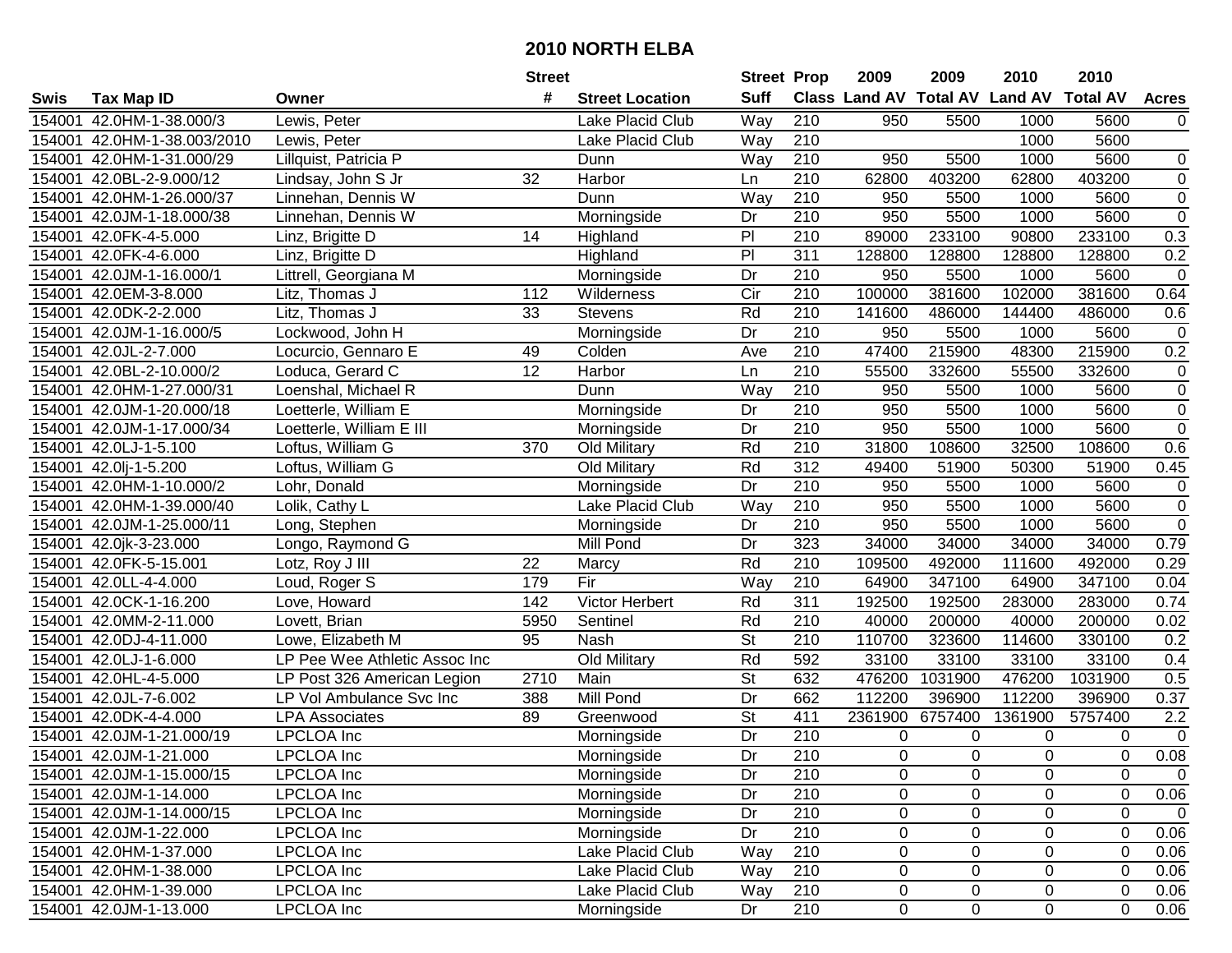|             |                           |                   | <b>Street</b>   |                        | <b>Street Prop</b> |                  | 2009           | 2009           | 2010                           | 2010            |                |
|-------------|---------------------------|-------------------|-----------------|------------------------|--------------------|------------------|----------------|----------------|--------------------------------|-----------------|----------------|
| <b>Swis</b> | <b>Tax Map ID</b>         | Owner             | #               | <b>Street Location</b> | <b>Suff</b>        |                  |                |                | Class Land AV Total AV Land AV | <b>Total AV</b> | <b>Acres</b>   |
| 154001      | 42.0JM-1-13.000/14        | <b>LPCLOA</b> Inc |                 | Morningside            | Dr                 | 210              | 0              | 0              | 0                              | 0               | $\overline{0}$ |
| 154001      | 42.0HM-1-40.000           | <b>LPCLOA</b> Inc |                 | Lake Placid Club       | Way                | $\overline{210}$ | 0              | 0              | 0                              | 0               | 0.09           |
| 154001      | 42.0JM-1-20.000/17        | <b>LPCLOA</b> Inc |                 | Morningside            | Dr                 | 210              | 0              | 0              | 0                              | 0               | $\mathbf 0$    |
| 154001      | 42.0JM-1-20.000           | <b>LPCLOA</b> Inc |                 | Morningside            | Dr                 | $\overline{210}$ | $\mathbf 0$    | $\mathbf 0$    | 0                              | $\mathbf 0$     | 0.09           |
| 154001      | 42.0JM-1-19.000/44        | <b>LPCLOA</b> Inc |                 | Morningside            | Dr                 | $\overline{210}$ | 0              | 0              | 0                              | 0               | $\pmb{0}$      |
| 154001      | 42.0JM-1-16.000/16        | <b>LPCLOA</b> Inc |                 | Morningside            | Dr                 | $\overline{210}$ | $\mathbf 0$    | $\Omega$       | $\mathbf 0$                    | $\mathbf 0$     | $\overline{0}$ |
| 154001      | 42.0JM-1-12.000/14        | <b>LPCLOA</b> Inc |                 | Morningside            | Dr                 | 210              | 0              | $\Omega$       | 0                              | 0               | $\overline{0}$ |
| 154001      | 42.0JM-1-12.000           | <b>LPCLOA</b> Inc |                 | Morningside            | $\overline{Dr}$    | 210              | $\overline{0}$ | $\mathbf 0$    | $\overline{0}$                 | $\overline{0}$  | 0.06           |
| 154001      | 42.0JM-1-19.000           | <b>LPCLOA</b> Inc |                 | Morningside            | $\overline{Dr}$    | $\overline{210}$ | $\mathbf 0$    | $\Omega$       | $\mathbf 0$                    | $\mathbf 0$     | 0.06           |
| 154001      | 42.0JM-1-11.000/45        | <b>LPCLOA</b> Inc |                 | Morningside            | Dr                 | 210              | $\pmb{0}$      | 0              | $\boldsymbol{0}$               | $\pmb{0}$       | $\mathbf 0$    |
| 154001      | 42.0JM-1-18.000/44        | <b>LPCLOA</b> Inc |                 | Morningside            | Dr                 | $\overline{210}$ | $\mathbf 0$    | $\mathbf 0$    | $\mathbf 0$                    | $\mathbf 0$     | $\mathbf 0$    |
| 154001      | 42.0JM-1-11.000           | <b>LPCLOA</b> Inc | 20              | Morningside            | Dr                 | 210              | 0              | $\Omega$       | 0                              | $\mathbf 0$     | 0.08           |
| 154001      | 42.0JM-1-17.000           | <b>LPCLOA</b> Inc |                 | Morningside            | Dr                 | $\overline{210}$ | $\mathbf 0$    | $\overline{0}$ | $\overline{0}$                 | $\mathbf 0$     | 0.06           |
| 154001      | 42.0JM-1-17.000/16        | <b>LPCLOA</b> Inc |                 | Morningside            | Dr                 | 210              | $\mathbf 0$    | 0              | 0                              | $\pmb{0}$       | $\mathbf 0$    |
| 154001      | 42.0JM-1-18.000           | <b>LPCLOA Inc</b> |                 | Morningside            | Dr                 | $\overline{210}$ | $\mathbf 0$    | $\mathbf 0$    | $\mathbf 0$                    | $\mathbf 0$     | 0.06           |
| 154001      | 42.0HM-1-36.000/49        | <b>LPCLOA</b> Inc |                 | Lake Placid Club       | Way                | 210              | 0              | 0              | $\pmb{0}$                      | $\mathbf 0$     | $\mathbf 0$    |
| 154001      | 42.0JM-1-16.000           | <b>LPCLOA</b> Inc |                 | Morningside            | Dr                 | $\overline{210}$ | $\pmb{0}$      | $\mathbf 0$    | $\mathbf 0$                    | $\mathbf 0$     | 0.08           |
| 154001      | 42.0HM-1-5.100            | <b>LPCLOA</b> Inc | 18              | Lake Placid Club       | Way                | 583              | $\mathbf 0$    | 0              | $\pmb{0}$                      | $\mathbf 0$     | 6.7            |
| 154001      | 42.0JM-1-15.000           | <b>LPCLOA</b> Inc |                 | Morningside            | Dr                 | 210              | $\mathbf 0$    | $\mathbf 0$    | $\mathbf 0$                    | $\mathbf 0$     | 0.09           |
| 154001      | 42.0HM-1-6.000            | <b>LPCLOA</b> Inc | 101             | Morningside            | Dr                 | 210              | 0              | $\Omega$       | 0                              | $\mathbf 0$     | 0.08           |
| 154001      | 42.0HM-1-34.000           | <b>LPCLOA</b> Inc |                 | Dunn                   | Way                | 210              | $\mathbf 0$    | $\mathbf 0$    | 0                              | $\mathbf 0$     | 0.07           |
| 154001      | 42.0HM-1-34.000/46        | <b>LPCLOA</b> Inc |                 | Dunn                   | Way                | 210              | 0              | 0              | 0                              | $\mathbf 0$     | $\pmb{0}$      |
| 154001      | 42.0HM-1-33.000           | <b>LPCLOA</b> Inc |                 | Dunn                   | Way                | 210              | 0              | $\Omega$       | 0                              | $\mathbf 0$     | 0.06           |
| 154001      | 42.0JM-1-25.000           | <b>LPCLOA</b> Inc |                 | Morningside            | Dr                 | 210              | $\pmb{0}$      | $\Omega$       | 0                              | $\mathbf 0$     | 0.09           |
| 154001      | 42.0JM-1-24.000/43        | <b>LPCLOA</b> Inc |                 | Morningside            | Dr                 | $\overline{210}$ | $\pmb{0}$      | $\mathbf 0$    | $\mathbf 0$                    | $\mathbf 0$     | $\mathbf 0$    |
| 154001      | 42.0HM-1-7.000            | <b>LPCLOA</b> Inc |                 | Morningside            | Dr                 | $\overline{210}$ | $\pmb{0}$      | 0              | $\boldsymbol{0}$               | $\mathbf 0$     | 0.06           |
| 154001      | 42.0HM-1-35.000           | <b>LPCLOA</b> Inc |                 | Dunn                   | Way                | $\overline{210}$ | $\mathbf 0$    | $\mathbf 0$    | $\mathbf 0$                    | $\mathbf 0$     | 0.1            |
| 154001      | 42.0HM-1-32.000           | <b>LPCLOA</b> Inc |                 | Dunn                   | Way                | 210              | 0              | $\Omega$       | 0                              | $\mathbf 0$     | 0.07           |
| 154001      | 42.0HM-1-27.000           | <b>LPCLOA</b> Inc |                 | Dunn                   | Way                | 210              | $\pmb{0}$      | $\overline{0}$ | $\overline{0}$                 | $\mathbf 0$     | 0.06           |
| 154001      | 42.0HM-1-35.000/17        | <b>LPCLOA</b> Inc |                 | Dunn                   | Way                | $\overline{210}$ | $\mathbf 0$    | $\Omega$       | 0                              | $\mathbf 0$     | $\overline{0}$ |
| 154001      | 42.0JM-1-23.000           | <b>LPCLOA</b> Inc |                 | Morningside            | Dr                 | 210              | $\mathbf 0$    | 0              | $\mathbf 0$                    | $\mathbf 0$     | 0.06           |
| 154001      | 42.0HM-1-9.000            | <b>LPCLOA</b> Inc |                 | Morningside            | Dr                 | $\overline{210}$ | 0              | 0              | $\pmb{0}$                      | $\mathbf 0$     | 0.06           |
| 154001      | 42.0HM-1-28.000           | <b>LPCLOA</b> Inc |                 | Dunn                   | Way                | 210              | $\mathbf 0$    | $\mathbf 0$    | $\mathbf 0$                    | $\mathbf 0$     | 0.06           |
|             | 154001 42.0HM-1-9.000/45  | <b>LPCLOA</b> Inc |                 | Morningside            | Dr                 | $\overline{210}$ | $\mathbf 0$    | $\Omega$       | 1000                           | 5600            | $\mathbf 0$    |
|             | 154001 42.0JM-1-23.000/46 | LPCLOA Inc        |                 | Morningside            | Dr                 | 210              | 0              | 0              | 0                              | 0               | 0              |
|             | 154001 42.0HM-1-36.000    | <b>LPCLOA</b> Inc | 8               | Lake Placid Club       | Way                | 210              | $\mathbf 0$    | $\Omega$       | $\mathbf 0$                    | $\mathbf 0$     | 0.08           |
|             | 154001 42.0HM-1-26.000    | <b>LPCLOA</b> Inc | $\overline{37}$ | Dunn                   | Way                | 210              | 0              | 0              | 0                              | 0               | 0.08           |
|             | 154001 42.0HM-1-8.000     | <b>LPCLOA</b> Inc |                 | Morningside            | Dr                 | 210              | $\mathbf 0$    | 0              | 0                              | $\mathbf 0$     | 0.06           |
|             | 154001 42.0JM-1-24.000    | <b>LPCLOA</b> Inc |                 | Morningside            | Dr                 | 210              | 0              | 0              | 0                              | $\pmb{0}$       | 0.06           |
|             | 154001 42.0HM-1-31.000    | <b>LPCLOA</b> Inc | 45              | Dunn                   | Way                | 210              | 0              | $\Omega$       | 0                              | 0               | 0.1            |
|             | 154001 42.0HM-1-30.000    | <b>LPCLOA</b> Inc |                 | Dunn                   | Way                | 210              | 0              | 0              | 0                              | $\pmb{0}$       | 0.09           |
|             | 154001 42.0JM-1-22.000/14 | <b>LPCLOA</b> Inc |                 | Morningside            | Dr                 | 210              | $\mathbf 0$    | $\mathbf 0$    | $\mathsf 0$                    | $\mathbf 0$     | $\overline{0}$ |
|             |                           |                   |                 |                        |                    |                  |                |                |                                |                 |                |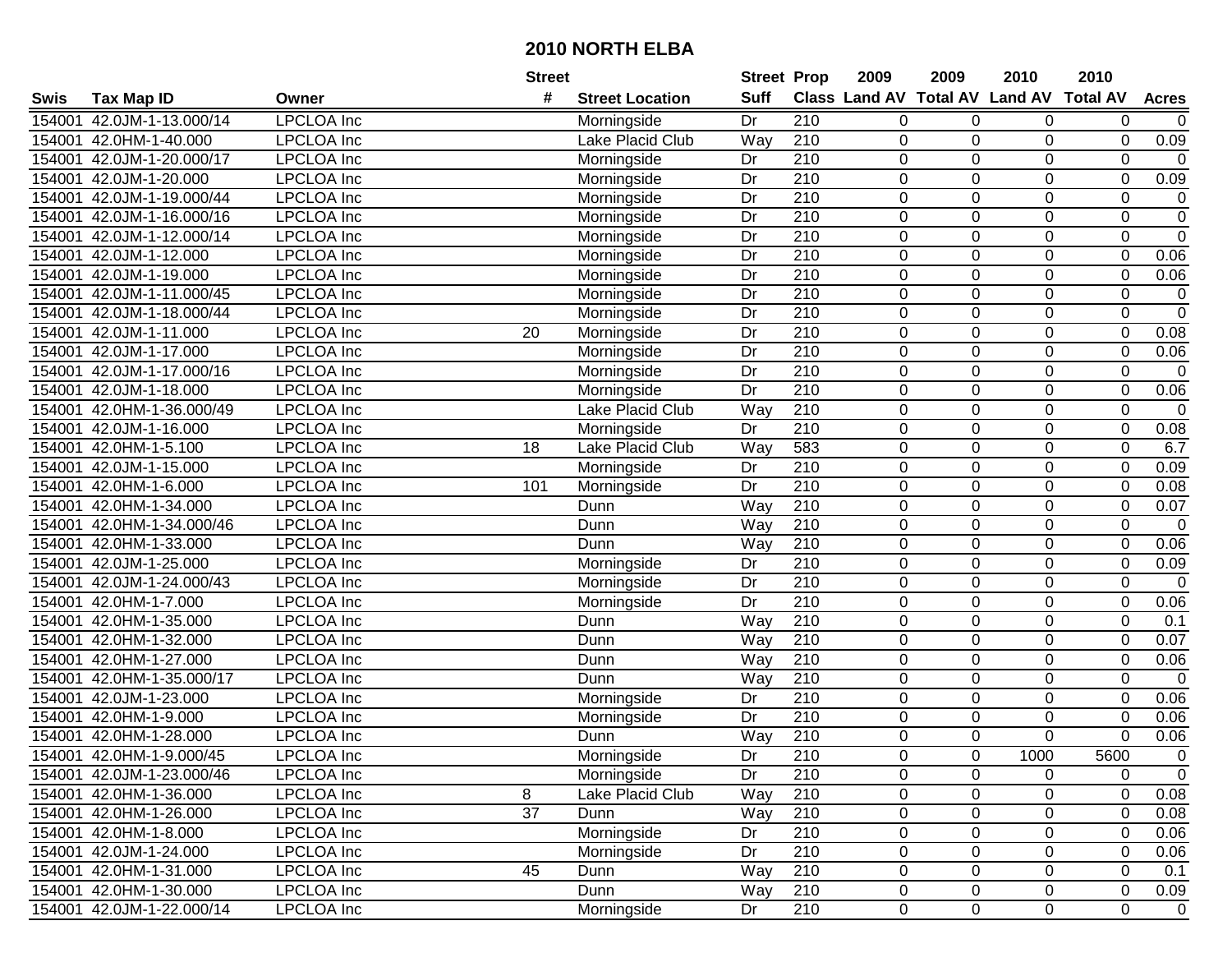|        |                           |                   | <b>Street</b>   |                        | <b>Street Prop</b>       |                  | 2009        | 2009        | 2010                           | 2010             |                |
|--------|---------------------------|-------------------|-----------------|------------------------|--------------------------|------------------|-------------|-------------|--------------------------------|------------------|----------------|
| Swis   | <b>Tax Map ID</b>         | Owner             | #               | <b>Street Location</b> | <b>Suff</b>              |                  |             |             | Class Land AV Total AV Land AV | <b>Total AV</b>  | <b>Acres</b>   |
| 154001 | 42.0HM-1-29.000           | <b>LPCLOA</b> Inc |                 | Dunn                   | Way                      | 210              | 0           | 0           | 0                              | 0                | 0.06           |
| 154001 | 42.0HM-1-10.000           | <b>LPCLOA</b> Inc |                 | Morningside            | Dr                       | 210              | $\mathbf 0$ | $\mathbf 0$ | 0                              | 0                | 0.08           |
| 154001 | 42.0JM-1-25.000/18        | <b>LPCLOA</b> Inc |                 | Morningside            | Dr                       | 210              | 0           | $\Omega$    | $\Omega$                       | $\Omega$         | $\mathbf 0$    |
| 154001 | 42.0JM-1-1.100            | <b>LPCLOA</b> Inc |                 | Morningside            | Dr                       | 330              | 11500       | 11500       | 11500                          | 11500            | 3.06           |
| 154001 | 42.0HM-1-6.000/69         | <b>LPCLOA</b> Inc | 101             | Morningside            | Dr                       | $\overline{210}$ | 0           | 0           | 0                              | 0                | 0              |
| 154001 | 42.0HM-1-33.000/69        | <b>LPCLOA</b> Inc | 45              | Dunn                   | Way                      | $\overline{210}$ | 0           | $\mathbf 0$ | 0                              | $\mathbf 0$      | $\overline{0}$ |
| 154001 | 42.0HM-1-38.000/69        | <b>LPCLOA</b> Inc | 8               | Lake Placid Club       | Way                      | 210              | 0           | 0           | 0                              | 0                | $\overline{0}$ |
| 154001 | 42.0HM-1-8.000/69         | <b>LPCLOA</b> Inc | 101             | Morningside            | Dr                       | 210              | $\mathbf 0$ | $\mathbf 0$ | $\mathbf 0$                    | $\mathbf 0$      | $\overline{0}$ |
| 154001 | 42.0HM-1-10.000/69        | <b>LPCLOA</b> Inc | 101             | Morningside            | Dr                       | $\overline{210}$ | 0           | 0           | $\mathbf 0$                    | $\mathbf 0$      | $\pmb{0}$      |
| 154001 | 42.0HM-1-26.000/69        | <b>LPCLOA</b> Inc | 37              | Dunn                   | Way                      | $\overline{210}$ | $\mathbf 0$ | $\mathbf 0$ | $\mathbf 0$                    | $\boldsymbol{0}$ | $\pmb{0}$      |
| 154001 | 42.0HM-1-27.000/69        | <b>LPCLOA</b> Inc | 37              | Dunn                   | Way                      | $\overline{210}$ | $\mathbf 0$ | $\mathbf 0$ | $\mathbf 0$                    | $\mathbf 0$      | $\pmb{0}$      |
| 154001 | 42.0HM-1-28.000/69        | <b>LPCLOA</b> Inc | 37              | Dunn                   | Way                      | 210              | $\mathbf 0$ | $\Omega$    | 0                              | 0                | 0              |
| 154001 | 42.0HM-1-29.000/69        | <b>LPCLOA</b> Inc | $\overline{37}$ | Dunn                   | Way                      | $\overline{210}$ | $\mathbf 0$ | $\mathbf 0$ | $\mathbf 0$                    | $\mathbf 0$      | $\overline{0}$ |
| 154001 | 42.0HM-1-30.000/69        | <b>LPCLOA</b> Inc | 37              | Dunn                   | Way                      | 210              | $\mathbf 0$ | 0           | $\boldsymbol{0}$               | $\mathbf 0$      | $\pmb{0}$      |
| 154001 | 42.0HM-1-37.000/69        | <b>LPCLOA Inc</b> | 8               | Lake Placid Club       | Way                      | 210              | $\mathbf 0$ | $\mathbf 0$ | $\mathbf 0$                    | $\mathbf 0$      | $\overline{0}$ |
| 154001 | 42.0HM-1-39.000/69        | <b>LPCLOA</b> Inc | 8               | Lake Placid Club       | Way                      | 210              | $\mathbf 0$ | 0           | 0                              | $\mathbf 0$      | $\pmb{0}$      |
| 154001 | 42.0HM-1-7.000/69         | <b>LPCLOA</b> Inc | 101             | Morningside            | Dr                       | $\overline{210}$ | $\mathbf 0$ | $\mathbf 0$ | $\mathbf 0$                    | $\mathbf 0$      | $\overline{0}$ |
| 154001 | 42.0HM-1-40.000/69        | <b>LPCLOA</b> Inc | 8               | Lake Placid Club       | Way                      | 210              | $\mathbf 0$ | $\mathbf 0$ | $\pmb{0}$                      | $\mathbf 0$      | $\overline{0}$ |
| 154001 | 42.0HM-1-32.000/69        | <b>LPCLOA</b> Inc | 45              | Dunn                   | Way                      | 210              | $\mathbf 0$ | $\mathbf 0$ | $\mathbf 0$                    | $\mathbf 0$      | $\overline{0}$ |
| 154001 | 42.0HM-1-31.000/69        | <b>LPCLOA</b> Inc | 45              | Dunn                   | Way                      | 210              | 0           | $\Omega$    | $\Omega$                       | $\mathbf 0$      | $\overline{0}$ |
| 154001 | 42.0EL-1-15.023           | <b>LPMSP LLC</b>  | 2479            | Main                   | <b>St</b>                | 210              | 383500      | 853400      | 391200                         | 853400           | 0.19           |
| 154001 | 42.0EL-1-22.000           | <b>LPMSP LLC</b>  | 2477            | Main                   | <b>St</b>                | 482              | 274900      | 586000      | 274900                         | 586000           | 0.1            |
| 154001 | 42.0BL-2-9.000/3          | Lubin, Diane F    | 32              | Harbor                 | Ln                       | 210              | 62800       | 403200      | 62800                          | 403200           | $\pmb{0}$      |
| 154001 | 42.0HM-1-28.000/46        | Luby, Michael W   |                 | Dunn                   | Way                      | 210              | 950         | 5500        | 1000                           | 5600             | $\pmb{0}$      |
| 154001 | 42.0JM-1-14.000/47        | Luby, Michael W   |                 | Morningside            | Dr                       | $\overline{210}$ | 950         | 5500        | 1000                           | 5600             | $\overline{0}$ |
| 154001 | 42.0ck-2-3.000            | Lucier, Sheelah M | 16              | Seneca                 | $\overline{T}$ rl        | 210              | 123900      | 369800      | 126400                         | 369800           | 0.7            |
| 154001 | 42.0JL-3-9.000            | Luck, David P     | $\overline{7}$  | Middle                 | $\overline{\mathsf{St}}$ | 220              | 53700       | 225000      | 54800                          | 225000           | 0.1            |
| 154001 | 42.0KL-3-25.000           | Lupia, Kathleen H | 42              | Dooling                | Way                      | 210              | 55000       | 277500      | 55000                          | 277500           | 0.03           |
| 154001 | 42.0HM-1-8.000/27         | Lupien, Leo       |                 | Morningside            | Dr                       | $\overline{210}$ | 950         | 5500        | 1000                           | 5600             | $\mathbf 0$    |
| 154001 | 42.0BL-2-6.000            | Lussi, Cristina L | 241             | Victor Herbert         | Rd                       | $\overline{210}$ | 436800      | 850300      | 309000                         | 867300           | 0.9            |
| 154001 | 42.0BL-1-7.001            | Lussi, Serge      | 60              | Harbor                 | Ln                       | 210              | 787200      | 2323500     | 737700                         | 2323500          | 0.2            |
| 154001 | 42.0JM-1-11.000/51        | Lutz, William J   |                 | Morningside            | Dr                       | $\overline{210}$ | 950         | 5500        | 1000                           | 5600             | 0              |
| 154001 | 42.0HM-1-31.000/4         | Luzine, Edmund    |                 | Dunn                   | Way                      | $\overline{210}$ | 950         | 5500        | 1000                           | 5600             | $\overline{0}$ |
|        | 154001 42.0HM-1-40.000/35 | Luzine, Edmund    |                 | Lake Placid Club       | Way                      | 210              | 950         | 5500        | 1000                           | 5600             | $\overline{0}$ |
|        | 154001 42.0JM-1-24.000/11 | Lynch, Arthur T   |                 | Morningside            | Dr                       | 210              | 950         | 5500        | 1000                           | 5600             | 0              |
|        | 154001 42.0JM-1-13.000/19 | Lynch, Leo E      |                 | Morningside            | Dr                       | 210              | 950         | 5500        | 1000                           | 5600             | 0              |
|        | 154001 42.0JM-1-18.000/23 | Lynch, Raymond P  |                 | Morningside            | Dr                       | 210              | 950         | 5500        | 1000                           | 5600             | 0              |
|        | 154001 42.0HL-3-15.000    | Lyon, Gilbert M   | 163             | McKinley               | <b>St</b>                | 210              | 11300       | 153700      | 11600                          | 153700           | 0.1            |
|        | 154001 42.0HL-3-12.000    | Lyon, Gilbert M   |                 | <b>McKinley</b>        | <b>St</b>                | 311              | 2200        | 2200        | 2200                           | 2200             | 0.2            |
|        | 154001 42.0DJ-6-15.000    | Lyon, Maxime J    | 424             | Wesvalley              | Rd                       | 210              | 90000       | 231000      | 141700                         | 231000           | 0.3            |
|        | 154001 42.0HM-1-36.000/11 | Lyons, Donald K   |                 | Lake Placid Club       | Way                      | 210              | 950         | 5500        | 1000                           | 5600             | 0              |
|        | 154001 42.0FK-2-16.000    | Lysek, Richard    |                 | Hillcrest              | Ave                      | 311              | 9100        | 9100        | 9100                           | 9100             | 0.1            |
|        |                           |                   |                 |                        |                          |                  |             |             |                                |                  |                |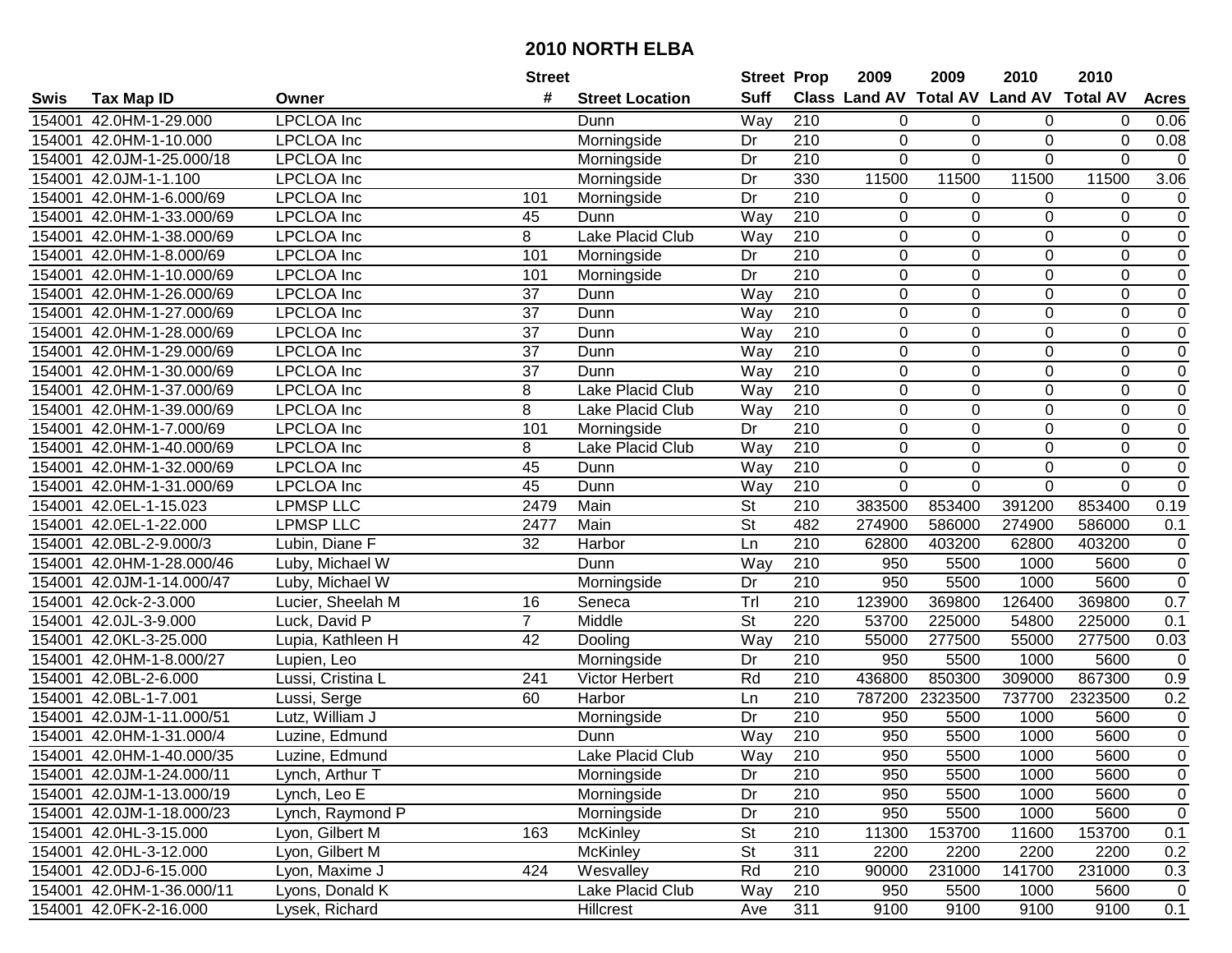|        |                           |                      | <b>Street</b> |                        | <b>Street Prop</b>       |                  | 2009          | 2009            | 2010           | 2010            |                |
|--------|---------------------------|----------------------|---------------|------------------------|--------------------------|------------------|---------------|-----------------|----------------|-----------------|----------------|
| Swis   | <b>Tax Map ID</b>         | Owner                | #             | <b>Street Location</b> | <b>Suff</b>              |                  | Class Land AV | <b>Total AV</b> | <b>Land AV</b> | <b>Total AV</b> | <b>Acres</b>   |
| 154001 | 42.0FK-2-8.000            | Lysek, Richard       | 53            | Hillcrest              | Ave                      | 418              | 131600        | 650000          | 131600         | 650000          | 0.4            |
| 154001 | 42.0JM-1-11.000/34        | MacAffer, Duncan S   |               | Morningside            | Dr                       | 210              | 950           | 5500            | 1000           | 5600            | $\pmb{0}$      |
| 154001 | 42.0JM-1-11.000/33        | MacAffer, Duncan S   |               | Morningside            | Dr                       | 210              | 950           | 5500            | 1000           | 5600            | $\mathbf 0$    |
| 154001 | 42.0JM-1-22.000/11        | MacDonald, Neal      |               | Morningside            | Dr                       | 210              | 950           | 5500            | 1000           | 5600            | $\overline{0}$ |
| 154001 | 42.0HM-1-7.000/49         | MacDonald, Thomas    |               | Morningside            | Dr                       | 210              | 950           | 5500            | 1000           | 5600            | $\overline{0}$ |
| 154001 | 42.0JM-1-16.000/12        | MacDonald, Thomas    |               | Morningside            | Dr                       | $\overline{210}$ | 950           | 5500            | 1000           | 5600            | $\overline{0}$ |
| 154001 | 42.0EJ-3-9.000            | MacKellar, Margaret  | 165           | Elm                    | <b>St</b>                | 210              | 105300        | 303200          | 165000         | 303200          | 0.37           |
| 154001 | 42.0HL-1-7.000            | MacLenathen, Ann A   | 836           | <b>Mirror Lake</b>     | $\overline{Dr}$          | 210              | 105000        | 180000          | 107100         | 180000          | 0.2            |
| 154001 | 42.0DJ-5-7.000            | MacLeod, Ronnie C    | 61            | Greenwood              | $\overline{\mathsf{St}}$ | $\overline{210}$ | 105400        | 274400          | 107500         | 274400          | 0.4            |
| 154001 | 42.0kl-3-43.000           | MacNab, Alice H      | 10            | Dooling                | Way                      | 210              | 55000         | 277500          | 55000          | 277500          | 0.03           |
| 154001 | 42.0HM-1-22.000           | Macor Paul A         |               | Dunn                   | Way                      | 210              | 41900         | 547100          | 43900          | 220800          | 0.06           |
| 154001 | 42.0DJ-1-5.000            | Macromedia Inc       | 2182          | Saranac                | Ave                      | 485              | 191500        | 367500          | 191500         | 367500          | 0.3            |
| 154001 | 42.0JM-1-23.000/31        | Madden John R        |               | Morningside            | Dr                       | 210              | 950           | 5500            | 1000           | 5600            | $\pmb{0}$      |
| 154001 | 42.0HM-1-27.000/11        | Madden, Lee          |               | Dunn                   | Way                      | 210              | 950           | 5500            | 1000           | 5600            | $\pmb{0}$      |
| 154001 | 42.0HM-1-39.000/35        | Madden, Peter        |               | Lake Placid Club       | Way                      | 210              | 950           | 5500            | 1000           | 5600            | $\overline{0}$ |
| 154001 | 42.0CJ-2-15.000           | Mader, Jeanne R      | 2199          | Saranac                | Ave                      | 210              | 395500        | 666900          | 395500         | 666900          | 0.3            |
| 154001 | 42.0KK-1-5.000            | Magurk, David J      | 241           | Station                | $\overline{\mathsf{St}}$ | $\overline{210}$ | 37600         | 145400          | 38300          | 145400          | 0.4            |
| 154001 | 42.0EK-9-7.000            | Mahatme, Ujwala      | 14            | Hayes                  | $\overline{\mathsf{St}}$ | 210              | 134300        | 491600          | 219600         | 491600          | 0.4            |
| 154001 | 42.0JK-3-5.000            | Makara, Pamela       |               | Mill Pond              | Dr                       | 311              | 30800         | 30800           | 30800          | 30800           | 0.4            |
| 154001 | 42.0JK-3-6.000            | Makara, Pamela       | 252           | Mill Pond              | Dr                       | 210              | 124400        | 225800          | 126900         | 225800          | 1.97           |
| 154001 | 42.0HM-1-40.000/7         | Male, Kenneth J      |               | Lake Placid Club       | Way                      | 210              | 950           | 5500            | 1000           | 5600            | $\pmb{0}$      |
| 154001 | 42.0HM-1-40.000/6         | Male, Kenneth J      |               | Lake Placid Club       | Way                      | 210              | 950           | 5500            | 1000           | 5600            | $\pmb{0}$      |
| 154001 | 42.0FM-4-13.000           | Maloney, Kevin P     | 197           | Lake Placid Club       | Way                      | 210              | 366900        | 707800          | 366900         | 707800          | 0.76           |
| 154001 | 42.0gl-2-16.000           | Mani LLC             | 2617          | Main                   | <b>St</b>                | 421              | 1825700       | 5100000         | 1825700        | 5100000         | 0.87           |
| 154001 | 42.0JK-2-31.002           | Mankedick, Jay       | 297           | Mill Pond              | Dr                       | 280              | 92700         | 300500          | 94500          | 300500          | 0.46           |
| 154001 | 42.0JM-1-22.000/25        | Manley, Frances      |               | Morningside            | Dr                       | 210              | 950           | 5500            | 1000           | 5600            | $\pmb{0}$      |
| 154001 | 42.0HM-1-37.000/30        | Manly, John S        |               | Lake Placid Club       | Way                      | 210              | 950           | 5500            | 1000           | 5600            | $\pmb{0}$      |
| 154001 | 42.0HM-1-40.000/29        | Mann, Leland A       |               | Lake Placid Club       | Way                      | 210              | 950           | 5500            | 1000           | 5600            | $\pmb{0}$      |
| 154001 | 42.0JM-1-12.000/39        | Manning, Eira B      |               | Morningside            | Dr                       | $\overline{210}$ | 950           | 5500            | 1000           | 5600            | $\overline{0}$ |
| 154001 | 42.0JM-1-13.000/10        | Manning, Eira B      |               | Morningside            | Dr                       | $\overline{210}$ | 590           | 5500            | 1000           | 5600            | $\overline{0}$ |
| 154001 | 42.0JM-1-16.000/10        | Manning, John T      |               | Morningside            | $\overline{Dr}$          | 210              | 950           | 5500            | 1000           | 5600            | $\overline{0}$ |
| 154001 | 42.0HM-1-7.000/10         | Manning, John T Jr   |               | Morningside            | Dr                       | $\overline{210}$ | 950           | 5500            | 1000           | 5600            | $\overline{0}$ |
| 154001 | 42.0HM-1-10.000/37        | Manning, Michael E   |               | Morningside            | $\overline{Dr}$          | 210              | 950           | 5500            | 1000           | 5600            | $\overline{0}$ |
|        | 154001 42.0EK-4-16.001    | Manojlovic, Neven    | 15            | Grand View             | Ave                      | $\overline{210}$ | 33100         | 174200          | 33800          | 174200          | 0.1            |
|        | 154001 42.0HM-1-9.000/41  | Manzene, Elizabeth J |               | Morningside            | Dr                       | 210              | 950           | 5500            | 1000           | 5600            | 0              |
|        | 154001 42.0HM-1-33.000/21 | Marcellus, Lorne     |               | Dunn                   | Way                      | 210              | 950           | 5500            | 1000           | 5600            | 0              |
|        | 154001 42.0HM-1-31.000/39 | Marcellus, Lorne J   |               | Dunn                   | Way                      | 210              | 950           | 5500            | 1000           | 5600            | 0              |
|        | 154001 42.0em-3-11.000    | Marino, Michael A    | 86            | Wilderness             | Cir                      | 210              | 276000        | 950000          | 281500         | 950000          | 0.59           |
|        | 154001 42.0JM-1-15.000/12 | Markley, Robert C    |               | Morningside            | Dr                       | 210              | 950           | 5500            | 1000           | 5600            | 0              |
|        | 154001 42.0BL-1-3.000     | Marks, Frederick Jr  | 163           | Victor Herbert         | Rd                       | 210              | 1901300       | 2630600         | 1939300        | 2630600         | 1.5            |
|        | 154001 42.0BL-1-2.000     | Marks, Frederick Jr  |               | Victor Herbert         | Rd                       | 311              | 314000        | 314000          | 314000         | 314000          | 0.6            |
|        | 154001 42.0JM-1-23.000/27 | Markun, Frank        |               | Morningside            | Dr                       | 210              | 950           | 5500            | 1000           | 5600            | $\mathbf 0$    |
|        |                           |                      |               |                        |                          |                  |               |                 |                |                 |                |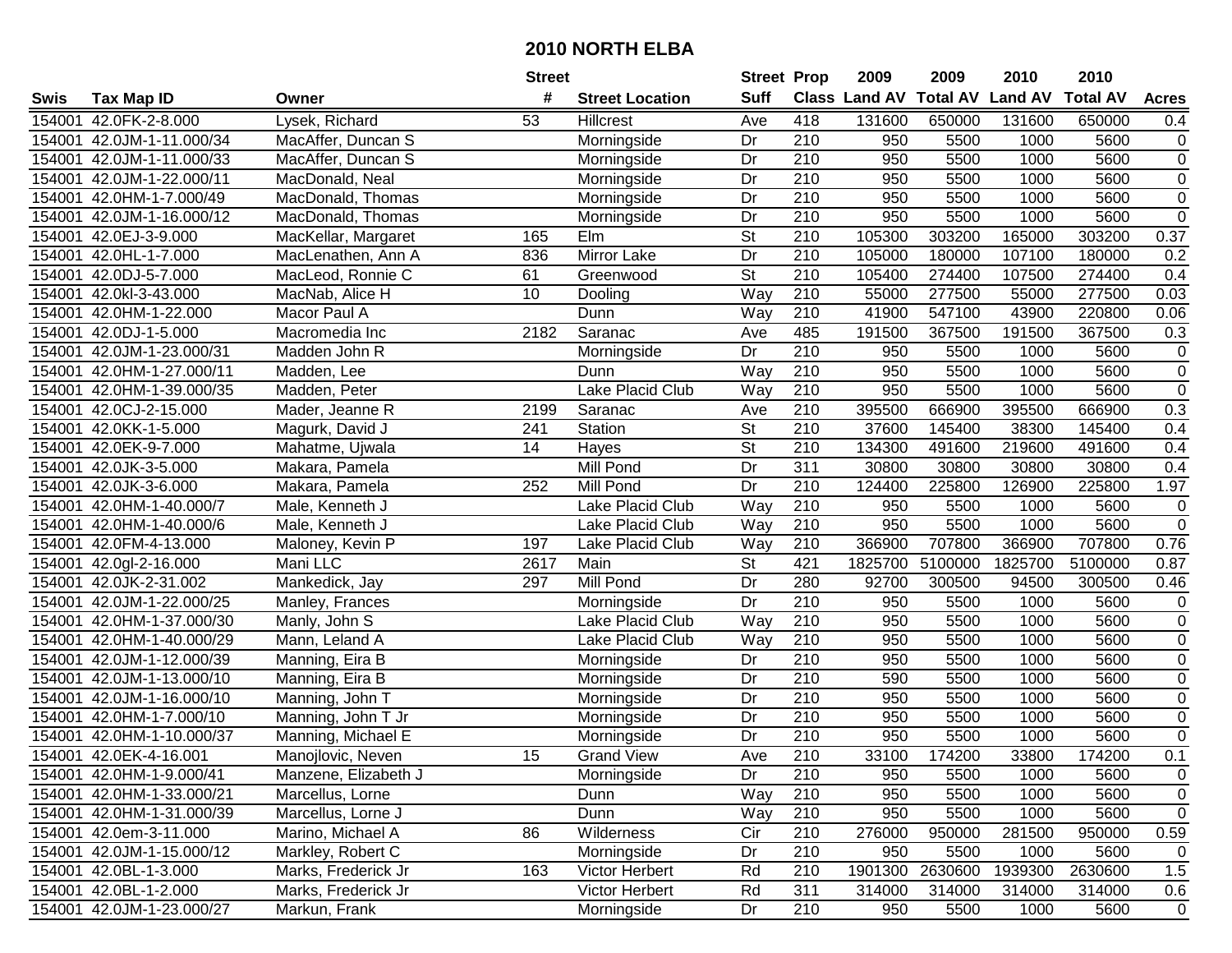|        |                           |                         | <b>Street</b>   |                        | <b>Street Prop</b>       |                  | 2009                          | 2009    | 2010           | 2010            |                  |
|--------|---------------------------|-------------------------|-----------------|------------------------|--------------------------|------------------|-------------------------------|---------|----------------|-----------------|------------------|
| Swis   | <b>Tax Map ID</b>         | Owner                   | #               | <b>Street Location</b> | <b>Suff</b>              |                  | <b>Class Land AV Total AV</b> |         | <b>Land AV</b> | <b>Total AV</b> | <b>Acres</b>     |
| 154001 | 42.0JM-1-14.000/1         | Maroun, Camil G Jr      |                 | Morningside            | Dr                       | 210              | 950                           | 5500    | 1000           | 5600            | 0                |
| 154001 | 42.0JM-1-18.000/32        | Maroun, Camil G Jr      |                 | Morningside            | Dr                       | 210              | 950                           | 5500    | 1000           | 5600            | $\pmb{0}$        |
| 154001 | 42.0JM-1-21.000/49        | Marrin, Brent A         |                 | Morningside            | Dr                       | 210              | 950                           | 5500    | 1000           | 5600            | $\boldsymbol{0}$ |
| 154001 | 42.0HM-1-37.000/13        | Marrin, Jeffrey E       |                 | Lake Placid Club       | Way                      | 210              | 950                           | 5500    | 1000           | 5600            | $\overline{0}$   |
| 154001 | 42.0HM-1-38.000/8         | Marrin, Randall         |                 | Lake Placid Club       | <b>Way</b>               | $\overline{210}$ | 950                           | 5500    | 1000           | 5600            | $\overline{0}$   |
| 154001 | 42.0JM-1-12.000/6         | Marsh, Irene J          |                 | Morningside            | Dr                       | $\overline{210}$ | 950                           | 5500    | 1000           | 5600            | $\overline{0}$   |
| 154001 | 42.0LL-3-9.200            | Marsha, Kim A           |                 | Sentinel               | Rd                       | 314              | 34600                         | 34600   | 34600          | 34600           | 0.5              |
| 154001 | 42.0JM-1-18.000/2         | Marshall, Dennis        |                 | Morningside            | $\overline{Dr}$          | 210              | 950                           | 5500    | 1000           | 5600            | 0                |
| 154001 | 42.0HM-1-8.000/2          | Marshall, Dennis G      |                 | Morningside            | Dr                       | $\overline{210}$ | 950                           | 5500    | 1000           | 5600            | $\,0\,$          |
| 154001 | 42.0JM-1-12.000/3         | Marshall, Dennis G      |                 | Morningside            | Dr                       | 210              | 950                           | 5500    | 1000           | 5600            | $\pmb{0}$        |
| 154001 | 42.0HM-1-38.000/11        | Marshall, Dennis G      |                 | Lake Placid Club       | Way                      | 210              | 950                           | 5500    | 1000           | 5600            | $\pmb{0}$        |
| 154001 | 42.0JJ-1-5.000            | Marshall, Scott A       | 172             | Mill Pond              | Dr                       | 210              | 44500                         | 183200  | 45400          | 150000          | 0.25             |
| 154001 | 42.0jk-3-20.000           | Martin, Brian W         | 332             | Mill Pond              | Dr                       | 210              | 75000                         | 250000  | 76500          | 255000          | 0.4              |
| 154001 | 42.0JL-2-8.000            | Martin, Gene            | 41              | Colden                 | Ave                      | 210              | 50000                         | 100000  | 46700          | 85000           | 0.2              |
| 154001 | 42.0JM-1-16.000/9         | Martin, Matthew         |                 | Morningside            | Dr                       | 210              | 950                           | 5500    | 1000           | 5600            | $\mathbf 0$      |
| 154001 | 42.0JM-1-18.000/1         | Martin, Matthew M       |                 | Morningside            | Dr                       | 210              | 950                           | 5500    | 1000           | 5600            | $\mathbf 0$      |
| 154001 | 42.0HL-4-6.000            | Martin, Norman Jr       | 2720            | Main                   | $\overline{St}$          | 482              | 137100                        | 359000  | 137100         | 359000          | 0.2              |
| 154001 | 42.0LJ-1-1.000            | Martin, Norman Jr       |                 | Old Military           | Rd                       | $\overline{311}$ | 6800                          | 6800    | 6800           | 6800            | 0.4              |
| 154001 | 42.0HM-1-27.000/28        | Martino, Carmen S       |                 | Dunn                   | Way                      | 210              | 950                           | 5500    | 1000           | 5600            | $\pmb{0}$        |
| 154001 | 42.0JL-6-3.000            | Marvin, Daniel E        | 373             | Mill Pond              | Dr                       | 210              | 54200                         | 241700  | 46700          | 241700          | 0.2              |
| 154001 | 42.0JL-6-4.006            | Marvin, Robert Jr       | 21              | Colden                 | Ave                      | 210              | 66700                         | 245600  | 54000          | 245600          | 0.33             |
| 154001 | 42.0JL-6-5.000            | Marvin, Robert M Jr     | 379             | Mill Pond              | Dr                       | 210              | 36200                         | 143300  | 40000          | 143300          | 0.1              |
| 154001 | 42.0LK-1-14.000           | Marvin, Robert M Jr     |                 | <b>Blueberry Ridge</b> | Rd                       | 311              | 105200                        | 105200  | 105200         | 105200          | 0.52             |
| 154001 | 42.0JM-1-21.000/21        | Maser, Christine        |                 | Morningside            | Dr                       | 210              | 950                           | 5500    | 1000           | 5600            | $\mathbf 0$      |
| 154001 | 42.0hm-1-37.000/9         | Mason, Kathleen         |                 | Lake Placid Club       | Way                      | 210              | 950                           | 5500    | 1000           | 5600            | $\mathbf 0$      |
| 154001 | 42.0FK-2-14.100           | Mason, Thomas X         |                 | Hillcrest              | Ave                      | 311              | 6400                          | 6400    | 6400           | 6400            | 0.1              |
| 154001 | 42.0DM-1-7.000            | Master, Nancy S         |                 | Mirror Lake            | Dr                       | 312              | 1032500                       | 1500000 | 1032500        | 1500000         | 0.8              |
| 154001 | 42.0dm-1-1.000            | Master, Nancy S         | 516             | Mirror Lake            | Dr                       | 210              | 653500                        | 1714000 | 950000         | 1748300         | 0.48             |
| 154001 | 42.0FK-1-6.000            | Maswick, Robert J       | 80              | <b>Grand View</b>      | Ave                      | 210              | 111100                        | 342600  | 114600         | 342600          | 0.2              |
| 154001 | 42.0CK-2-1.000            | Mathiason, John         | $\overline{56}$ | Victor Herbert         | Rd                       | 210              | 101100                        | 283400  | 103200         | 283400          | 0.4              |
| 154001 | 42.0JM-1-12.000/41        | Matochik, DVM John A Jr |                 | Morningside            | Dr                       | 210              | 950                           | 5500    | 1000           | 5600            | $\mathbf 0$      |
| 154001 | 42.0jm-1-12.000/4         | Matochik, John A PhD    |                 | Morningside            | Dr                       | 210              | 950                           | 5500    | 1000           | 5600            | $\overline{0}$   |
| 154001 | 42.0EL-1-12.000           | Matrac Group LLC        | 2439            | Main                   | $\overline{\mathsf{St}}$ | 482              | 636700                        | 1890400 | 636700         | 1890400         | 0.16             |
|        | 154001 42.0FM-4-18.000    | Matthews, Frances H     | 175             | Lake Placid Club       | Way                      | 210              | 340900                        | 787500  | 300000         | 750000          | 0.29             |
|        | 154001 42.0HM-1-36.000/7  | Matzelle, Michael K     |                 | Lake Placid Club       | Way                      | 210              | 950                           | 5500    | 1000           | 5600            | 0                |
|        | 154001 42.0HM-1-39.000/3  | Mauro, Robert G         |                 | Lake Placid Club       | Way                      | 210              | 950                           | 5500    | 1000           | 5600            | $\pmb{0}$        |
|        | 154001 42.0FM-4-19.000    | Maxa Richard J          | 167             | Lake Placid Club       | Way                      | 210              | 367500                        | 630500  | 367500         | 630500          | 0.2              |
|        | 154001 42.0BL-2-3.000     | Maxon, Mark R           | 45              | Yacht Club             | Way                      | 210              | 232000                        | 640700  | 195200         | 640700          | 0.3              |
|        | 154001 42.0II-3-1.000     | Maxon, Mark R           | 6039            | Sentinel               | Rd                       | 210              | 78400                         | 244800  | 80000          | 244800          | 0.4              |
|        | 154001 42.0HM-1-9.000/12  | Maxson, Ray M           |                 | Morningside            | Dr                       | 210              | 950                           | 5500    | 1000           | 5600            | 0                |
|        | 154001 42.0JM-1-22.000/43 | Maxwell, Wayne          |                 | Morningside            | Dr                       | 210              | 950                           | 5500    | 1000           | 5600            | 0                |
|        | 154001 42.0DJ-6-3.000     | May Family Trust        | 22              | Greenwood              | <b>St</b>                | 210              | 70200                         | 194500  | 71600          | 194500          | 0.2              |
|        |                           |                         |                 |                        |                          |                  |                               |         |                |                 |                  |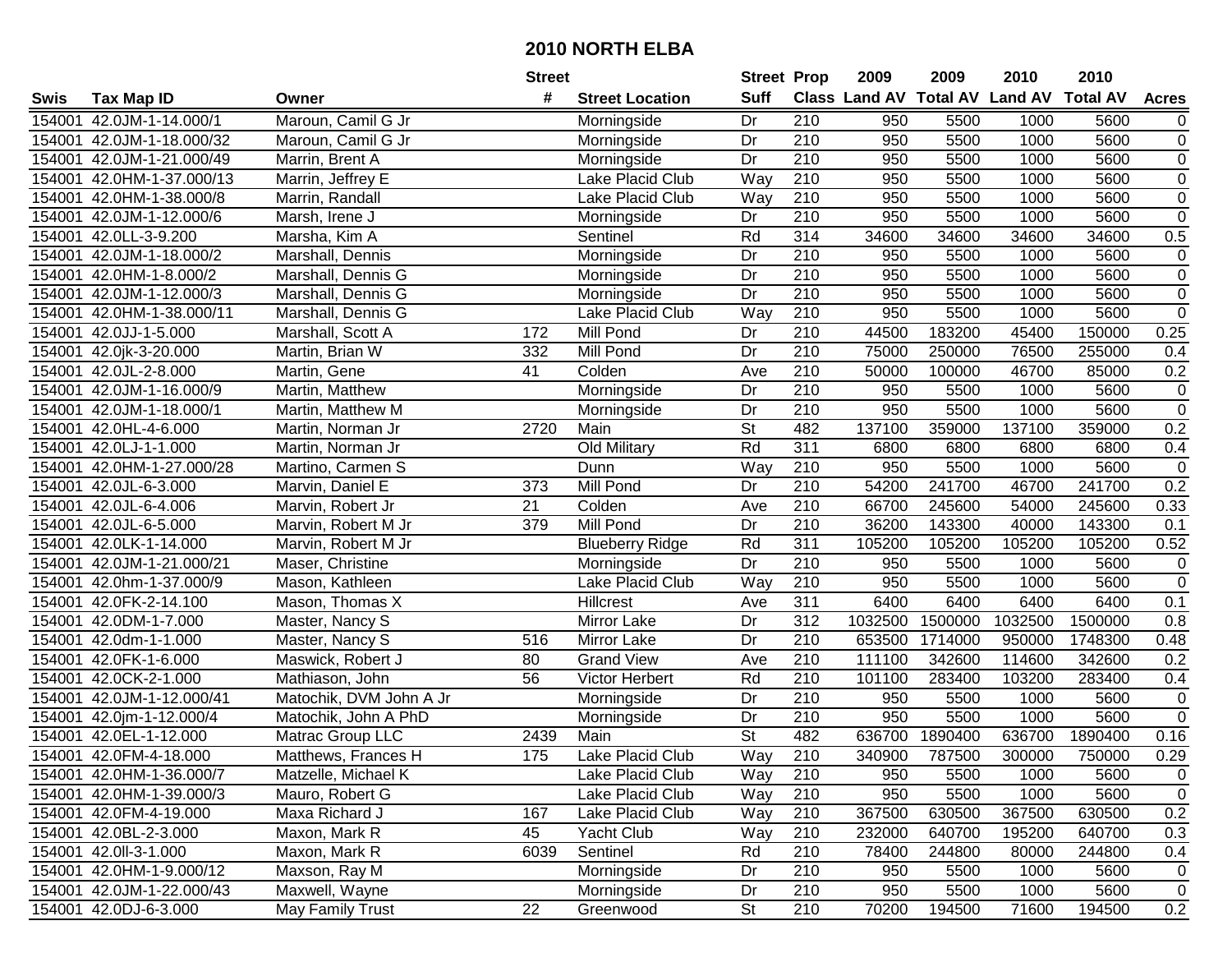| #<br><b>Suff</b><br><b>Class Land AV Total AV</b><br><b>Land AV</b><br><b>Total AV</b><br><b>Acres</b><br><b>Tax Map ID</b><br><b>Street Location</b><br>Swis<br>Owner<br>St<br>280<br>42.0EJ-3-2.000<br>Mayberry, Mary K<br>54<br>111500<br>344000<br>112501<br>300000<br>0.2<br>154001<br>Acorn<br>Lake Placid Club<br>Way<br>210<br>42.0HM-1-36.000/31<br>950<br>5500<br>1000<br>5600<br>0<br>154001<br>Mayer, Alfred<br>$\overline{0}$<br>42.0HM-1-38.000/30<br>Way<br>210<br>950<br>5500<br>1000<br>5600<br>154001<br>Mayer, Alfred O<br>Lake Placid Club<br>Way<br>210<br>64900<br>347100<br>300000<br>0.03<br>154001<br>42.0LL-12-2.000<br>McCann, Kevin<br>108<br>Fir<br>64900<br>42.0CL-5-7.000<br>McCann, Susan S<br>Mirror Lake<br>311<br>288800<br>288800<br>294600<br>294600<br>0.3<br>154001<br>Dr<br>$\overline{210}$<br>$\pmb{0}$<br>42.0JM-1-17.000/32<br>Dr<br>950<br>5500<br>5600<br>154001<br>McCarthy, Elsa<br>Morningside<br>1000<br>$\overline{0}$<br>210<br>5500<br>5600<br>154001<br>42.0jm-1-17.000/33<br>McCarthy, Terry<br>Morningside<br>Dr<br>950<br>1000<br>0.3<br>$\overline{Dr}$<br>$\overline{210}$<br>61200<br>200700<br>62400<br>200700<br>154001<br>42.0 -1-6.000<br>341<br>Mill Pond<br>McCasland, Edward<br>74<br>$\overline{\mathsf{St}}$<br>$\overline{210}$<br>62300<br>1.2<br>154001<br>42.0LJ-2-10.000<br>Station<br>195500<br>63500<br>195500<br>McCasland, James L<br>$\overline{\mathsf{St}}$<br>415<br>1516600<br>686200<br>0.53<br>2548<br>Main<br>686200<br>1516600<br>154001<br>42.0FK-5-12.000<br>McComber & Kraus Inc<br>Lake Placid Club<br>210<br>154001<br>Way<br>950<br>5500<br>1000<br>5600<br>0<br>42.0HM-1-37.000/36<br>McCormick, Patricia A<br>210<br>$\pmb{0}$<br>Dr<br>950<br>5500<br>1000<br>5600<br>154001<br>42.0JM-1-12.000/20<br>McCrary, Brenda J<br>Morningside<br>$\overline{0}$<br>Lake Placid Club<br>210<br>950<br>5500<br>1000<br>5600<br>42.0HM-1-40.000/27<br>McDermott, Carol J<br>Way<br>154001<br>$\pmb{0}$<br>210<br>42.0JM-1-17.000/40<br>Dr<br>950<br>5500<br>1000<br>5600<br>154001<br>McDermott, Margaret A<br>Morningside<br>Rd<br>438<br>55200<br>83900<br>55200<br>83900<br>0.2<br>42.0DJ-1-6.000<br>154001<br>McDonalds Corp 031/0260<br>Wesvalley<br>426<br>42.0DJ-1-4.000<br>618900<br>1890000<br>618900<br>1890000<br>0.9<br>154001<br>McDonalds Corp 031/0260<br>2174<br>Saranac<br>Ave<br>Dr<br>220<br>0.1<br>42.0hl-6-6.000<br>126<br>39100<br>187500<br>40000<br>187500<br>154001<br>McDonough, Matthew S<br>Parkside<br>Way<br>210<br>950<br>5500<br>1000<br>5600<br>$\pmb{0}$<br>154001<br>42.0HM-1-26.000/36<br>McGaughnea, Teresa<br>Dunn<br>$\overline{0}$<br>5500<br>154001<br>42.0HM-1-29.000/29<br>Dunn<br>Way<br>210<br>950<br>1000<br>5600<br>McGeoch, Barbara<br>$\pmb{0}$<br>42.0HM-1-8.000/4<br>Dr<br>210<br>950<br>5500<br>1000<br>5600<br>154001<br>McGowan, Joseph<br>Morningside<br>0.1<br>Way<br>210<br>94300<br>479800<br>94300<br>479800<br>154001<br>42.0fm-2-19.000<br>McGraw James H III<br>19<br>Cedars<br>177<br>Rd<br>312<br>42.0BL-1-4.000<br>3150000<br>3150000<br>3150000<br>3213000<br>2.33<br>154001<br>McGraw, James H IV<br>Victor Herbert<br>Way<br>210<br>0.25<br>42.0FM-4-12.000<br>209<br>Lake Placid Club<br>218300<br>1050000<br>218300<br>1050000<br>154001<br>McGraw, Robert L W<br>42.0JM-1-20.000/52<br>Dr<br>210<br>950<br>5500<br>5600<br>$\pmb{0}$<br>154001<br>McIlroy, Leo D<br>1000<br>Morningside<br>$\overline{0}$<br>$\overline{210}$<br>Dr<br>950<br>5500<br>5600<br>154001<br>42.0JM-1-24.000/22<br>McIntyre, Keith S<br>1000<br>Morningside<br>$\overline{210}$<br>0.2<br>73<br>203800<br>203800<br>42.0HL-3-9.000<br>McIntyre, Raymond M<br>Colden<br>Ave<br>49400<br>50400<br>154001<br>Fir<br>210<br>312500<br>154001<br>42.0LL-9-3.000<br>McKeen Trust<br>93<br>Way<br>60200<br>60200<br>312500<br>0.03<br>311<br>1200<br><b>Beech Hill</b><br>Cir<br>1200<br>1200<br>1200<br>0.01<br>154001<br>42.0DM-1-10.000<br>McKenna, Patrick H<br>$\overline{210}$<br>Rd<br>46600<br>200300<br>47500<br>200300<br>0.18<br>154001<br>42.0LL-3-3.000<br>6029<br>Sentinel<br>McKillip, Kathryn A<br>$\overline{210}$<br>Dr<br>950<br>5500<br>1000<br>5600<br>0<br>154001<br>42.0JM-1-17.000/37<br>McKnight, Joan H<br>Morningside<br>$\overline{0}$<br>210<br>$\overline{Dr}$<br>5500<br>1000<br>5600<br>42.0HM-1-7.000/42<br>McKnight, Joan H<br>950<br>154001<br>Morningside<br>$\overline{0}$<br>Dr<br>210<br>950<br>5500<br>5600<br>154001<br>42.0JM-1-15.000/42<br>McKone, John M Jr<br>1000<br>Morningside<br>$\overline{\mathsf{St}}$<br>210<br>$\overline{22}$<br>33300<br>120600<br>179400<br>42.0EK-5-6.000<br>Elm<br>33300<br>0.1<br>154001<br>McLaughlin, Edward G<br>Rd<br>338<br>$\overline{210}$<br>0.3<br>McManus, Brian E<br>Old Military<br>203500<br>52500<br>203500<br>154001 42.0mj-2-5.000<br>49800<br>154001 42.0JM-1-14.000/51<br>McNair, Barry<br>Morningside<br>Dr<br>210<br>950<br>5500<br>1000<br>5600<br>0<br>210<br>0<br>154001 42.0JM-1-16.000/27<br>McNair, Barry<br>Morningside<br>Dr<br>950<br>5500<br>1000<br>5600<br>210<br>154001 42.0JM-1-12.000/26<br>McNair, Barry<br>Morningside<br>Dr<br>950<br>5500<br>1000<br>5600<br>0<br>210<br>154001 42.0HM-1-37.000/50<br>McNair, Barry<br>Lake Placid Club<br>Way<br>5500<br>0<br>950<br>1000<br>5600<br>McNair, Deborah C<br>Lake Placid Club<br>Way<br>210<br>154001 42.0HM-1-38.000/27<br>950<br>5500<br>1000<br>0<br>5600<br>154001 42.0HM-1-37.000/29<br>McNair, Deborah C<br>Way<br>210<br>Lake Placid Club<br>950<br>5500<br>1000<br>5600<br>0<br>154001 42.0HM-1-38.000/31<br>McNair, Deborah C<br>Lake Placid Club<br>Way<br>210<br>950<br>5500<br>1000<br>5600<br>0<br>154001 42.0HM-1-40.000/28<br>McNair, Deborah C<br>Lake Placid Club<br>210<br>950<br>5500<br>5600<br>$\mathbf 0$<br>1000 |  | <b>Street</b> | <b>Street Prop</b> | 2009 | 2009 | 2010 | 2010 |  |
|--------------------------------------------------------------------------------------------------------------------------------------------------------------------------------------------------------------------------------------------------------------------------------------------------------------------------------------------------------------------------------------------------------------------------------------------------------------------------------------------------------------------------------------------------------------------------------------------------------------------------------------------------------------------------------------------------------------------------------------------------------------------------------------------------------------------------------------------------------------------------------------------------------------------------------------------------------------------------------------------------------------------------------------------------------------------------------------------------------------------------------------------------------------------------------------------------------------------------------------------------------------------------------------------------------------------------------------------------------------------------------------------------------------------------------------------------------------------------------------------------------------------------------------------------------------------------------------------------------------------------------------------------------------------------------------------------------------------------------------------------------------------------------------------------------------------------------------------------------------------------------------------------------------------------------------------------------------------------------------------------------------------------------------------------------------------------------------------------------------------------------------------------------------------------------------------------------------------------------------------------------------------------------------------------------------------------------------------------------------------------------------------------------------------------------------------------------------------------------------------------------------------------------------------------------------------------------------------------------------------------------------------------------------------------------------------------------------------------------------------------------------------------------------------------------------------------------------------------------------------------------------------------------------------------------------------------------------------------------------------------------------------------------------------------------------------------------------------------------------------------------------------------------------------------------------------------------------------------------------------------------------------------------------------------------------------------------------------------------------------------------------------------------------------------------------------------------------------------------------------------------------------------------------------------------------------------------------------------------------------------------------------------------------------------------------------------------------------------------------------------------------------------------------------------------------------------------------------------------------------------------------------------------------------------------------------------------------------------------------------------------------------------------------------------------------------------------------------------------------------------------------------------------------------------------------------------------------------------------------------------------------------------------------------------------------------------------------------------------------------------------------------------------------------------------------------------------------------------------------------------------------------------------------------------------------------------------------------------------------------------------------------------------------------------------------------------------------------------------------------------------------------------------------------------------------------------------------------------------------------------------------------------------------------------------------------------------------------------------------------------------------------------------------------------------------------------------------------------------------------------------------------------------------------------------------------------------------------------------------------------------------------------------------------------------------------------------------------------------------------------------------------------------------------------------------------------------------------------------------------------------------------------------------------------------------------------------------------------------------------------------------------------------------------------------------------------------------------------------------------------------------------------------------------------------------------------------------------|--|---------------|--------------------|------|------|------|------|--|
|                                                                                                                                                                                                                                                                                                                                                                                                                                                                                                                                                                                                                                                                                                                                                                                                                                                                                                                                                                                                                                                                                                                                                                                                                                                                                                                                                                                                                                                                                                                                                                                                                                                                                                                                                                                                                                                                                                                                                                                                                                                                                                                                                                                                                                                                                                                                                                                                                                                                                                                                                                                                                                                                                                                                                                                                                                                                                                                                                                                                                                                                                                                                                                                                                                                                                                                                                                                                                                                                                                                                                                                                                                                                                                                                                                                                                                                                                                                                                                                                                                                                                                                                                                                                                                                                                                                                                                                                                                                                                                                                                                                                                                                                                                                                                                                                                                                                                                                                                                                                                                                                                                                                                                                                                                                                                                                                                                                                                                                                                                                                                                                                                                                                                                                                                                                                                                            |  |               |                    |      |      |      |      |  |
|                                                                                                                                                                                                                                                                                                                                                                                                                                                                                                                                                                                                                                                                                                                                                                                                                                                                                                                                                                                                                                                                                                                                                                                                                                                                                                                                                                                                                                                                                                                                                                                                                                                                                                                                                                                                                                                                                                                                                                                                                                                                                                                                                                                                                                                                                                                                                                                                                                                                                                                                                                                                                                                                                                                                                                                                                                                                                                                                                                                                                                                                                                                                                                                                                                                                                                                                                                                                                                                                                                                                                                                                                                                                                                                                                                                                                                                                                                                                                                                                                                                                                                                                                                                                                                                                                                                                                                                                                                                                                                                                                                                                                                                                                                                                                                                                                                                                                                                                                                                                                                                                                                                                                                                                                                                                                                                                                                                                                                                                                                                                                                                                                                                                                                                                                                                                                                            |  |               |                    |      |      |      |      |  |
|                                                                                                                                                                                                                                                                                                                                                                                                                                                                                                                                                                                                                                                                                                                                                                                                                                                                                                                                                                                                                                                                                                                                                                                                                                                                                                                                                                                                                                                                                                                                                                                                                                                                                                                                                                                                                                                                                                                                                                                                                                                                                                                                                                                                                                                                                                                                                                                                                                                                                                                                                                                                                                                                                                                                                                                                                                                                                                                                                                                                                                                                                                                                                                                                                                                                                                                                                                                                                                                                                                                                                                                                                                                                                                                                                                                                                                                                                                                                                                                                                                                                                                                                                                                                                                                                                                                                                                                                                                                                                                                                                                                                                                                                                                                                                                                                                                                                                                                                                                                                                                                                                                                                                                                                                                                                                                                                                                                                                                                                                                                                                                                                                                                                                                                                                                                                                                            |  |               |                    |      |      |      |      |  |
|                                                                                                                                                                                                                                                                                                                                                                                                                                                                                                                                                                                                                                                                                                                                                                                                                                                                                                                                                                                                                                                                                                                                                                                                                                                                                                                                                                                                                                                                                                                                                                                                                                                                                                                                                                                                                                                                                                                                                                                                                                                                                                                                                                                                                                                                                                                                                                                                                                                                                                                                                                                                                                                                                                                                                                                                                                                                                                                                                                                                                                                                                                                                                                                                                                                                                                                                                                                                                                                                                                                                                                                                                                                                                                                                                                                                                                                                                                                                                                                                                                                                                                                                                                                                                                                                                                                                                                                                                                                                                                                                                                                                                                                                                                                                                                                                                                                                                                                                                                                                                                                                                                                                                                                                                                                                                                                                                                                                                                                                                                                                                                                                                                                                                                                                                                                                                                            |  |               |                    |      |      |      |      |  |
|                                                                                                                                                                                                                                                                                                                                                                                                                                                                                                                                                                                                                                                                                                                                                                                                                                                                                                                                                                                                                                                                                                                                                                                                                                                                                                                                                                                                                                                                                                                                                                                                                                                                                                                                                                                                                                                                                                                                                                                                                                                                                                                                                                                                                                                                                                                                                                                                                                                                                                                                                                                                                                                                                                                                                                                                                                                                                                                                                                                                                                                                                                                                                                                                                                                                                                                                                                                                                                                                                                                                                                                                                                                                                                                                                                                                                                                                                                                                                                                                                                                                                                                                                                                                                                                                                                                                                                                                                                                                                                                                                                                                                                                                                                                                                                                                                                                                                                                                                                                                                                                                                                                                                                                                                                                                                                                                                                                                                                                                                                                                                                                                                                                                                                                                                                                                                                            |  |               |                    |      |      |      |      |  |
|                                                                                                                                                                                                                                                                                                                                                                                                                                                                                                                                                                                                                                                                                                                                                                                                                                                                                                                                                                                                                                                                                                                                                                                                                                                                                                                                                                                                                                                                                                                                                                                                                                                                                                                                                                                                                                                                                                                                                                                                                                                                                                                                                                                                                                                                                                                                                                                                                                                                                                                                                                                                                                                                                                                                                                                                                                                                                                                                                                                                                                                                                                                                                                                                                                                                                                                                                                                                                                                                                                                                                                                                                                                                                                                                                                                                                                                                                                                                                                                                                                                                                                                                                                                                                                                                                                                                                                                                                                                                                                                                                                                                                                                                                                                                                                                                                                                                                                                                                                                                                                                                                                                                                                                                                                                                                                                                                                                                                                                                                                                                                                                                                                                                                                                                                                                                                                            |  |               |                    |      |      |      |      |  |
|                                                                                                                                                                                                                                                                                                                                                                                                                                                                                                                                                                                                                                                                                                                                                                                                                                                                                                                                                                                                                                                                                                                                                                                                                                                                                                                                                                                                                                                                                                                                                                                                                                                                                                                                                                                                                                                                                                                                                                                                                                                                                                                                                                                                                                                                                                                                                                                                                                                                                                                                                                                                                                                                                                                                                                                                                                                                                                                                                                                                                                                                                                                                                                                                                                                                                                                                                                                                                                                                                                                                                                                                                                                                                                                                                                                                                                                                                                                                                                                                                                                                                                                                                                                                                                                                                                                                                                                                                                                                                                                                                                                                                                                                                                                                                                                                                                                                                                                                                                                                                                                                                                                                                                                                                                                                                                                                                                                                                                                                                                                                                                                                                                                                                                                                                                                                                                            |  |               |                    |      |      |      |      |  |
|                                                                                                                                                                                                                                                                                                                                                                                                                                                                                                                                                                                                                                                                                                                                                                                                                                                                                                                                                                                                                                                                                                                                                                                                                                                                                                                                                                                                                                                                                                                                                                                                                                                                                                                                                                                                                                                                                                                                                                                                                                                                                                                                                                                                                                                                                                                                                                                                                                                                                                                                                                                                                                                                                                                                                                                                                                                                                                                                                                                                                                                                                                                                                                                                                                                                                                                                                                                                                                                                                                                                                                                                                                                                                                                                                                                                                                                                                                                                                                                                                                                                                                                                                                                                                                                                                                                                                                                                                                                                                                                                                                                                                                                                                                                                                                                                                                                                                                                                                                                                                                                                                                                                                                                                                                                                                                                                                                                                                                                                                                                                                                                                                                                                                                                                                                                                                                            |  |               |                    |      |      |      |      |  |
|                                                                                                                                                                                                                                                                                                                                                                                                                                                                                                                                                                                                                                                                                                                                                                                                                                                                                                                                                                                                                                                                                                                                                                                                                                                                                                                                                                                                                                                                                                                                                                                                                                                                                                                                                                                                                                                                                                                                                                                                                                                                                                                                                                                                                                                                                                                                                                                                                                                                                                                                                                                                                                                                                                                                                                                                                                                                                                                                                                                                                                                                                                                                                                                                                                                                                                                                                                                                                                                                                                                                                                                                                                                                                                                                                                                                                                                                                                                                                                                                                                                                                                                                                                                                                                                                                                                                                                                                                                                                                                                                                                                                                                                                                                                                                                                                                                                                                                                                                                                                                                                                                                                                                                                                                                                                                                                                                                                                                                                                                                                                                                                                                                                                                                                                                                                                                                            |  |               |                    |      |      |      |      |  |
|                                                                                                                                                                                                                                                                                                                                                                                                                                                                                                                                                                                                                                                                                                                                                                                                                                                                                                                                                                                                                                                                                                                                                                                                                                                                                                                                                                                                                                                                                                                                                                                                                                                                                                                                                                                                                                                                                                                                                                                                                                                                                                                                                                                                                                                                                                                                                                                                                                                                                                                                                                                                                                                                                                                                                                                                                                                                                                                                                                                                                                                                                                                                                                                                                                                                                                                                                                                                                                                                                                                                                                                                                                                                                                                                                                                                                                                                                                                                                                                                                                                                                                                                                                                                                                                                                                                                                                                                                                                                                                                                                                                                                                                                                                                                                                                                                                                                                                                                                                                                                                                                                                                                                                                                                                                                                                                                                                                                                                                                                                                                                                                                                                                                                                                                                                                                                                            |  |               |                    |      |      |      |      |  |
|                                                                                                                                                                                                                                                                                                                                                                                                                                                                                                                                                                                                                                                                                                                                                                                                                                                                                                                                                                                                                                                                                                                                                                                                                                                                                                                                                                                                                                                                                                                                                                                                                                                                                                                                                                                                                                                                                                                                                                                                                                                                                                                                                                                                                                                                                                                                                                                                                                                                                                                                                                                                                                                                                                                                                                                                                                                                                                                                                                                                                                                                                                                                                                                                                                                                                                                                                                                                                                                                                                                                                                                                                                                                                                                                                                                                                                                                                                                                                                                                                                                                                                                                                                                                                                                                                                                                                                                                                                                                                                                                                                                                                                                                                                                                                                                                                                                                                                                                                                                                                                                                                                                                                                                                                                                                                                                                                                                                                                                                                                                                                                                                                                                                                                                                                                                                                                            |  |               |                    |      |      |      |      |  |
|                                                                                                                                                                                                                                                                                                                                                                                                                                                                                                                                                                                                                                                                                                                                                                                                                                                                                                                                                                                                                                                                                                                                                                                                                                                                                                                                                                                                                                                                                                                                                                                                                                                                                                                                                                                                                                                                                                                                                                                                                                                                                                                                                                                                                                                                                                                                                                                                                                                                                                                                                                                                                                                                                                                                                                                                                                                                                                                                                                                                                                                                                                                                                                                                                                                                                                                                                                                                                                                                                                                                                                                                                                                                                                                                                                                                                                                                                                                                                                                                                                                                                                                                                                                                                                                                                                                                                                                                                                                                                                                                                                                                                                                                                                                                                                                                                                                                                                                                                                                                                                                                                                                                                                                                                                                                                                                                                                                                                                                                                                                                                                                                                                                                                                                                                                                                                                            |  |               |                    |      |      |      |      |  |
|                                                                                                                                                                                                                                                                                                                                                                                                                                                                                                                                                                                                                                                                                                                                                                                                                                                                                                                                                                                                                                                                                                                                                                                                                                                                                                                                                                                                                                                                                                                                                                                                                                                                                                                                                                                                                                                                                                                                                                                                                                                                                                                                                                                                                                                                                                                                                                                                                                                                                                                                                                                                                                                                                                                                                                                                                                                                                                                                                                                                                                                                                                                                                                                                                                                                                                                                                                                                                                                                                                                                                                                                                                                                                                                                                                                                                                                                                                                                                                                                                                                                                                                                                                                                                                                                                                                                                                                                                                                                                                                                                                                                                                                                                                                                                                                                                                                                                                                                                                                                                                                                                                                                                                                                                                                                                                                                                                                                                                                                                                                                                                                                                                                                                                                                                                                                                                            |  |               |                    |      |      |      |      |  |
|                                                                                                                                                                                                                                                                                                                                                                                                                                                                                                                                                                                                                                                                                                                                                                                                                                                                                                                                                                                                                                                                                                                                                                                                                                                                                                                                                                                                                                                                                                                                                                                                                                                                                                                                                                                                                                                                                                                                                                                                                                                                                                                                                                                                                                                                                                                                                                                                                                                                                                                                                                                                                                                                                                                                                                                                                                                                                                                                                                                                                                                                                                                                                                                                                                                                                                                                                                                                                                                                                                                                                                                                                                                                                                                                                                                                                                                                                                                                                                                                                                                                                                                                                                                                                                                                                                                                                                                                                                                                                                                                                                                                                                                                                                                                                                                                                                                                                                                                                                                                                                                                                                                                                                                                                                                                                                                                                                                                                                                                                                                                                                                                                                                                                                                                                                                                                                            |  |               |                    |      |      |      |      |  |
|                                                                                                                                                                                                                                                                                                                                                                                                                                                                                                                                                                                                                                                                                                                                                                                                                                                                                                                                                                                                                                                                                                                                                                                                                                                                                                                                                                                                                                                                                                                                                                                                                                                                                                                                                                                                                                                                                                                                                                                                                                                                                                                                                                                                                                                                                                                                                                                                                                                                                                                                                                                                                                                                                                                                                                                                                                                                                                                                                                                                                                                                                                                                                                                                                                                                                                                                                                                                                                                                                                                                                                                                                                                                                                                                                                                                                                                                                                                                                                                                                                                                                                                                                                                                                                                                                                                                                                                                                                                                                                                                                                                                                                                                                                                                                                                                                                                                                                                                                                                                                                                                                                                                                                                                                                                                                                                                                                                                                                                                                                                                                                                                                                                                                                                                                                                                                                            |  |               |                    |      |      |      |      |  |
|                                                                                                                                                                                                                                                                                                                                                                                                                                                                                                                                                                                                                                                                                                                                                                                                                                                                                                                                                                                                                                                                                                                                                                                                                                                                                                                                                                                                                                                                                                                                                                                                                                                                                                                                                                                                                                                                                                                                                                                                                                                                                                                                                                                                                                                                                                                                                                                                                                                                                                                                                                                                                                                                                                                                                                                                                                                                                                                                                                                                                                                                                                                                                                                                                                                                                                                                                                                                                                                                                                                                                                                                                                                                                                                                                                                                                                                                                                                                                                                                                                                                                                                                                                                                                                                                                                                                                                                                                                                                                                                                                                                                                                                                                                                                                                                                                                                                                                                                                                                                                                                                                                                                                                                                                                                                                                                                                                                                                                                                                                                                                                                                                                                                                                                                                                                                                                            |  |               |                    |      |      |      |      |  |
|                                                                                                                                                                                                                                                                                                                                                                                                                                                                                                                                                                                                                                                                                                                                                                                                                                                                                                                                                                                                                                                                                                                                                                                                                                                                                                                                                                                                                                                                                                                                                                                                                                                                                                                                                                                                                                                                                                                                                                                                                                                                                                                                                                                                                                                                                                                                                                                                                                                                                                                                                                                                                                                                                                                                                                                                                                                                                                                                                                                                                                                                                                                                                                                                                                                                                                                                                                                                                                                                                                                                                                                                                                                                                                                                                                                                                                                                                                                                                                                                                                                                                                                                                                                                                                                                                                                                                                                                                                                                                                                                                                                                                                                                                                                                                                                                                                                                                                                                                                                                                                                                                                                                                                                                                                                                                                                                                                                                                                                                                                                                                                                                                                                                                                                                                                                                                                            |  |               |                    |      |      |      |      |  |
|                                                                                                                                                                                                                                                                                                                                                                                                                                                                                                                                                                                                                                                                                                                                                                                                                                                                                                                                                                                                                                                                                                                                                                                                                                                                                                                                                                                                                                                                                                                                                                                                                                                                                                                                                                                                                                                                                                                                                                                                                                                                                                                                                                                                                                                                                                                                                                                                                                                                                                                                                                                                                                                                                                                                                                                                                                                                                                                                                                                                                                                                                                                                                                                                                                                                                                                                                                                                                                                                                                                                                                                                                                                                                                                                                                                                                                                                                                                                                                                                                                                                                                                                                                                                                                                                                                                                                                                                                                                                                                                                                                                                                                                                                                                                                                                                                                                                                                                                                                                                                                                                                                                                                                                                                                                                                                                                                                                                                                                                                                                                                                                                                                                                                                                                                                                                                                            |  |               |                    |      |      |      |      |  |
|                                                                                                                                                                                                                                                                                                                                                                                                                                                                                                                                                                                                                                                                                                                                                                                                                                                                                                                                                                                                                                                                                                                                                                                                                                                                                                                                                                                                                                                                                                                                                                                                                                                                                                                                                                                                                                                                                                                                                                                                                                                                                                                                                                                                                                                                                                                                                                                                                                                                                                                                                                                                                                                                                                                                                                                                                                                                                                                                                                                                                                                                                                                                                                                                                                                                                                                                                                                                                                                                                                                                                                                                                                                                                                                                                                                                                                                                                                                                                                                                                                                                                                                                                                                                                                                                                                                                                                                                                                                                                                                                                                                                                                                                                                                                                                                                                                                                                                                                                                                                                                                                                                                                                                                                                                                                                                                                                                                                                                                                                                                                                                                                                                                                                                                                                                                                                                            |  |               |                    |      |      |      |      |  |
|                                                                                                                                                                                                                                                                                                                                                                                                                                                                                                                                                                                                                                                                                                                                                                                                                                                                                                                                                                                                                                                                                                                                                                                                                                                                                                                                                                                                                                                                                                                                                                                                                                                                                                                                                                                                                                                                                                                                                                                                                                                                                                                                                                                                                                                                                                                                                                                                                                                                                                                                                                                                                                                                                                                                                                                                                                                                                                                                                                                                                                                                                                                                                                                                                                                                                                                                                                                                                                                                                                                                                                                                                                                                                                                                                                                                                                                                                                                                                                                                                                                                                                                                                                                                                                                                                                                                                                                                                                                                                                                                                                                                                                                                                                                                                                                                                                                                                                                                                                                                                                                                                                                                                                                                                                                                                                                                                                                                                                                                                                                                                                                                                                                                                                                                                                                                                                            |  |               |                    |      |      |      |      |  |
|                                                                                                                                                                                                                                                                                                                                                                                                                                                                                                                                                                                                                                                                                                                                                                                                                                                                                                                                                                                                                                                                                                                                                                                                                                                                                                                                                                                                                                                                                                                                                                                                                                                                                                                                                                                                                                                                                                                                                                                                                                                                                                                                                                                                                                                                                                                                                                                                                                                                                                                                                                                                                                                                                                                                                                                                                                                                                                                                                                                                                                                                                                                                                                                                                                                                                                                                                                                                                                                                                                                                                                                                                                                                                                                                                                                                                                                                                                                                                                                                                                                                                                                                                                                                                                                                                                                                                                                                                                                                                                                                                                                                                                                                                                                                                                                                                                                                                                                                                                                                                                                                                                                                                                                                                                                                                                                                                                                                                                                                                                                                                                                                                                                                                                                                                                                                                                            |  |               |                    |      |      |      |      |  |
|                                                                                                                                                                                                                                                                                                                                                                                                                                                                                                                                                                                                                                                                                                                                                                                                                                                                                                                                                                                                                                                                                                                                                                                                                                                                                                                                                                                                                                                                                                                                                                                                                                                                                                                                                                                                                                                                                                                                                                                                                                                                                                                                                                                                                                                                                                                                                                                                                                                                                                                                                                                                                                                                                                                                                                                                                                                                                                                                                                                                                                                                                                                                                                                                                                                                                                                                                                                                                                                                                                                                                                                                                                                                                                                                                                                                                                                                                                                                                                                                                                                                                                                                                                                                                                                                                                                                                                                                                                                                                                                                                                                                                                                                                                                                                                                                                                                                                                                                                                                                                                                                                                                                                                                                                                                                                                                                                                                                                                                                                                                                                                                                                                                                                                                                                                                                                                            |  |               |                    |      |      |      |      |  |
|                                                                                                                                                                                                                                                                                                                                                                                                                                                                                                                                                                                                                                                                                                                                                                                                                                                                                                                                                                                                                                                                                                                                                                                                                                                                                                                                                                                                                                                                                                                                                                                                                                                                                                                                                                                                                                                                                                                                                                                                                                                                                                                                                                                                                                                                                                                                                                                                                                                                                                                                                                                                                                                                                                                                                                                                                                                                                                                                                                                                                                                                                                                                                                                                                                                                                                                                                                                                                                                                                                                                                                                                                                                                                                                                                                                                                                                                                                                                                                                                                                                                                                                                                                                                                                                                                                                                                                                                                                                                                                                                                                                                                                                                                                                                                                                                                                                                                                                                                                                                                                                                                                                                                                                                                                                                                                                                                                                                                                                                                                                                                                                                                                                                                                                                                                                                                                            |  |               |                    |      |      |      |      |  |
|                                                                                                                                                                                                                                                                                                                                                                                                                                                                                                                                                                                                                                                                                                                                                                                                                                                                                                                                                                                                                                                                                                                                                                                                                                                                                                                                                                                                                                                                                                                                                                                                                                                                                                                                                                                                                                                                                                                                                                                                                                                                                                                                                                                                                                                                                                                                                                                                                                                                                                                                                                                                                                                                                                                                                                                                                                                                                                                                                                                                                                                                                                                                                                                                                                                                                                                                                                                                                                                                                                                                                                                                                                                                                                                                                                                                                                                                                                                                                                                                                                                                                                                                                                                                                                                                                                                                                                                                                                                                                                                                                                                                                                                                                                                                                                                                                                                                                                                                                                                                                                                                                                                                                                                                                                                                                                                                                                                                                                                                                                                                                                                                                                                                                                                                                                                                                                            |  |               |                    |      |      |      |      |  |
|                                                                                                                                                                                                                                                                                                                                                                                                                                                                                                                                                                                                                                                                                                                                                                                                                                                                                                                                                                                                                                                                                                                                                                                                                                                                                                                                                                                                                                                                                                                                                                                                                                                                                                                                                                                                                                                                                                                                                                                                                                                                                                                                                                                                                                                                                                                                                                                                                                                                                                                                                                                                                                                                                                                                                                                                                                                                                                                                                                                                                                                                                                                                                                                                                                                                                                                                                                                                                                                                                                                                                                                                                                                                                                                                                                                                                                                                                                                                                                                                                                                                                                                                                                                                                                                                                                                                                                                                                                                                                                                                                                                                                                                                                                                                                                                                                                                                                                                                                                                                                                                                                                                                                                                                                                                                                                                                                                                                                                                                                                                                                                                                                                                                                                                                                                                                                                            |  |               |                    |      |      |      |      |  |
|                                                                                                                                                                                                                                                                                                                                                                                                                                                                                                                                                                                                                                                                                                                                                                                                                                                                                                                                                                                                                                                                                                                                                                                                                                                                                                                                                                                                                                                                                                                                                                                                                                                                                                                                                                                                                                                                                                                                                                                                                                                                                                                                                                                                                                                                                                                                                                                                                                                                                                                                                                                                                                                                                                                                                                                                                                                                                                                                                                                                                                                                                                                                                                                                                                                                                                                                                                                                                                                                                                                                                                                                                                                                                                                                                                                                                                                                                                                                                                                                                                                                                                                                                                                                                                                                                                                                                                                                                                                                                                                                                                                                                                                                                                                                                                                                                                                                                                                                                                                                                                                                                                                                                                                                                                                                                                                                                                                                                                                                                                                                                                                                                                                                                                                                                                                                                                            |  |               |                    |      |      |      |      |  |
|                                                                                                                                                                                                                                                                                                                                                                                                                                                                                                                                                                                                                                                                                                                                                                                                                                                                                                                                                                                                                                                                                                                                                                                                                                                                                                                                                                                                                                                                                                                                                                                                                                                                                                                                                                                                                                                                                                                                                                                                                                                                                                                                                                                                                                                                                                                                                                                                                                                                                                                                                                                                                                                                                                                                                                                                                                                                                                                                                                                                                                                                                                                                                                                                                                                                                                                                                                                                                                                                                                                                                                                                                                                                                                                                                                                                                                                                                                                                                                                                                                                                                                                                                                                                                                                                                                                                                                                                                                                                                                                                                                                                                                                                                                                                                                                                                                                                                                                                                                                                                                                                                                                                                                                                                                                                                                                                                                                                                                                                                                                                                                                                                                                                                                                                                                                                                                            |  |               |                    |      |      |      |      |  |
|                                                                                                                                                                                                                                                                                                                                                                                                                                                                                                                                                                                                                                                                                                                                                                                                                                                                                                                                                                                                                                                                                                                                                                                                                                                                                                                                                                                                                                                                                                                                                                                                                                                                                                                                                                                                                                                                                                                                                                                                                                                                                                                                                                                                                                                                                                                                                                                                                                                                                                                                                                                                                                                                                                                                                                                                                                                                                                                                                                                                                                                                                                                                                                                                                                                                                                                                                                                                                                                                                                                                                                                                                                                                                                                                                                                                                                                                                                                                                                                                                                                                                                                                                                                                                                                                                                                                                                                                                                                                                                                                                                                                                                                                                                                                                                                                                                                                                                                                                                                                                                                                                                                                                                                                                                                                                                                                                                                                                                                                                                                                                                                                                                                                                                                                                                                                                                            |  |               |                    |      |      |      |      |  |
|                                                                                                                                                                                                                                                                                                                                                                                                                                                                                                                                                                                                                                                                                                                                                                                                                                                                                                                                                                                                                                                                                                                                                                                                                                                                                                                                                                                                                                                                                                                                                                                                                                                                                                                                                                                                                                                                                                                                                                                                                                                                                                                                                                                                                                                                                                                                                                                                                                                                                                                                                                                                                                                                                                                                                                                                                                                                                                                                                                                                                                                                                                                                                                                                                                                                                                                                                                                                                                                                                                                                                                                                                                                                                                                                                                                                                                                                                                                                                                                                                                                                                                                                                                                                                                                                                                                                                                                                                                                                                                                                                                                                                                                                                                                                                                                                                                                                                                                                                                                                                                                                                                                                                                                                                                                                                                                                                                                                                                                                                                                                                                                                                                                                                                                                                                                                                                            |  |               |                    |      |      |      |      |  |
|                                                                                                                                                                                                                                                                                                                                                                                                                                                                                                                                                                                                                                                                                                                                                                                                                                                                                                                                                                                                                                                                                                                                                                                                                                                                                                                                                                                                                                                                                                                                                                                                                                                                                                                                                                                                                                                                                                                                                                                                                                                                                                                                                                                                                                                                                                                                                                                                                                                                                                                                                                                                                                                                                                                                                                                                                                                                                                                                                                                                                                                                                                                                                                                                                                                                                                                                                                                                                                                                                                                                                                                                                                                                                                                                                                                                                                                                                                                                                                                                                                                                                                                                                                                                                                                                                                                                                                                                                                                                                                                                                                                                                                                                                                                                                                                                                                                                                                                                                                                                                                                                                                                                                                                                                                                                                                                                                                                                                                                                                                                                                                                                                                                                                                                                                                                                                                            |  |               |                    |      |      |      |      |  |
|                                                                                                                                                                                                                                                                                                                                                                                                                                                                                                                                                                                                                                                                                                                                                                                                                                                                                                                                                                                                                                                                                                                                                                                                                                                                                                                                                                                                                                                                                                                                                                                                                                                                                                                                                                                                                                                                                                                                                                                                                                                                                                                                                                                                                                                                                                                                                                                                                                                                                                                                                                                                                                                                                                                                                                                                                                                                                                                                                                                                                                                                                                                                                                                                                                                                                                                                                                                                                                                                                                                                                                                                                                                                                                                                                                                                                                                                                                                                                                                                                                                                                                                                                                                                                                                                                                                                                                                                                                                                                                                                                                                                                                                                                                                                                                                                                                                                                                                                                                                                                                                                                                                                                                                                                                                                                                                                                                                                                                                                                                                                                                                                                                                                                                                                                                                                                                            |  |               |                    |      |      |      |      |  |
|                                                                                                                                                                                                                                                                                                                                                                                                                                                                                                                                                                                                                                                                                                                                                                                                                                                                                                                                                                                                                                                                                                                                                                                                                                                                                                                                                                                                                                                                                                                                                                                                                                                                                                                                                                                                                                                                                                                                                                                                                                                                                                                                                                                                                                                                                                                                                                                                                                                                                                                                                                                                                                                                                                                                                                                                                                                                                                                                                                                                                                                                                                                                                                                                                                                                                                                                                                                                                                                                                                                                                                                                                                                                                                                                                                                                                                                                                                                                                                                                                                                                                                                                                                                                                                                                                                                                                                                                                                                                                                                                                                                                                                                                                                                                                                                                                                                                                                                                                                                                                                                                                                                                                                                                                                                                                                                                                                                                                                                                                                                                                                                                                                                                                                                                                                                                                                            |  |               |                    |      |      |      |      |  |
|                                                                                                                                                                                                                                                                                                                                                                                                                                                                                                                                                                                                                                                                                                                                                                                                                                                                                                                                                                                                                                                                                                                                                                                                                                                                                                                                                                                                                                                                                                                                                                                                                                                                                                                                                                                                                                                                                                                                                                                                                                                                                                                                                                                                                                                                                                                                                                                                                                                                                                                                                                                                                                                                                                                                                                                                                                                                                                                                                                                                                                                                                                                                                                                                                                                                                                                                                                                                                                                                                                                                                                                                                                                                                                                                                                                                                                                                                                                                                                                                                                                                                                                                                                                                                                                                                                                                                                                                                                                                                                                                                                                                                                                                                                                                                                                                                                                                                                                                                                                                                                                                                                                                                                                                                                                                                                                                                                                                                                                                                                                                                                                                                                                                                                                                                                                                                                            |  |               |                    |      |      |      |      |  |
|                                                                                                                                                                                                                                                                                                                                                                                                                                                                                                                                                                                                                                                                                                                                                                                                                                                                                                                                                                                                                                                                                                                                                                                                                                                                                                                                                                                                                                                                                                                                                                                                                                                                                                                                                                                                                                                                                                                                                                                                                                                                                                                                                                                                                                                                                                                                                                                                                                                                                                                                                                                                                                                                                                                                                                                                                                                                                                                                                                                                                                                                                                                                                                                                                                                                                                                                                                                                                                                                                                                                                                                                                                                                                                                                                                                                                                                                                                                                                                                                                                                                                                                                                                                                                                                                                                                                                                                                                                                                                                                                                                                                                                                                                                                                                                                                                                                                                                                                                                                                                                                                                                                                                                                                                                                                                                                                                                                                                                                                                                                                                                                                                                                                                                                                                                                                                                            |  |               |                    |      |      |      |      |  |
|                                                                                                                                                                                                                                                                                                                                                                                                                                                                                                                                                                                                                                                                                                                                                                                                                                                                                                                                                                                                                                                                                                                                                                                                                                                                                                                                                                                                                                                                                                                                                                                                                                                                                                                                                                                                                                                                                                                                                                                                                                                                                                                                                                                                                                                                                                                                                                                                                                                                                                                                                                                                                                                                                                                                                                                                                                                                                                                                                                                                                                                                                                                                                                                                                                                                                                                                                                                                                                                                                                                                                                                                                                                                                                                                                                                                                                                                                                                                                                                                                                                                                                                                                                                                                                                                                                                                                                                                                                                                                                                                                                                                                                                                                                                                                                                                                                                                                                                                                                                                                                                                                                                                                                                                                                                                                                                                                                                                                                                                                                                                                                                                                                                                                                                                                                                                                                            |  |               |                    |      |      |      |      |  |
|                                                                                                                                                                                                                                                                                                                                                                                                                                                                                                                                                                                                                                                                                                                                                                                                                                                                                                                                                                                                                                                                                                                                                                                                                                                                                                                                                                                                                                                                                                                                                                                                                                                                                                                                                                                                                                                                                                                                                                                                                                                                                                                                                                                                                                                                                                                                                                                                                                                                                                                                                                                                                                                                                                                                                                                                                                                                                                                                                                                                                                                                                                                                                                                                                                                                                                                                                                                                                                                                                                                                                                                                                                                                                                                                                                                                                                                                                                                                                                                                                                                                                                                                                                                                                                                                                                                                                                                                                                                                                                                                                                                                                                                                                                                                                                                                                                                                                                                                                                                                                                                                                                                                                                                                                                                                                                                                                                                                                                                                                                                                                                                                                                                                                                                                                                                                                                            |  |               |                    |      |      |      |      |  |
|                                                                                                                                                                                                                                                                                                                                                                                                                                                                                                                                                                                                                                                                                                                                                                                                                                                                                                                                                                                                                                                                                                                                                                                                                                                                                                                                                                                                                                                                                                                                                                                                                                                                                                                                                                                                                                                                                                                                                                                                                                                                                                                                                                                                                                                                                                                                                                                                                                                                                                                                                                                                                                                                                                                                                                                                                                                                                                                                                                                                                                                                                                                                                                                                                                                                                                                                                                                                                                                                                                                                                                                                                                                                                                                                                                                                                                                                                                                                                                                                                                                                                                                                                                                                                                                                                                                                                                                                                                                                                                                                                                                                                                                                                                                                                                                                                                                                                                                                                                                                                                                                                                                                                                                                                                                                                                                                                                                                                                                                                                                                                                                                                                                                                                                                                                                                                                            |  |               |                    |      |      |      |      |  |
|                                                                                                                                                                                                                                                                                                                                                                                                                                                                                                                                                                                                                                                                                                                                                                                                                                                                                                                                                                                                                                                                                                                                                                                                                                                                                                                                                                                                                                                                                                                                                                                                                                                                                                                                                                                                                                                                                                                                                                                                                                                                                                                                                                                                                                                                                                                                                                                                                                                                                                                                                                                                                                                                                                                                                                                                                                                                                                                                                                                                                                                                                                                                                                                                                                                                                                                                                                                                                                                                                                                                                                                                                                                                                                                                                                                                                                                                                                                                                                                                                                                                                                                                                                                                                                                                                                                                                                                                                                                                                                                                                                                                                                                                                                                                                                                                                                                                                                                                                                                                                                                                                                                                                                                                                                                                                                                                                                                                                                                                                                                                                                                                                                                                                                                                                                                                                                            |  |               |                    |      |      |      |      |  |
|                                                                                                                                                                                                                                                                                                                                                                                                                                                                                                                                                                                                                                                                                                                                                                                                                                                                                                                                                                                                                                                                                                                                                                                                                                                                                                                                                                                                                                                                                                                                                                                                                                                                                                                                                                                                                                                                                                                                                                                                                                                                                                                                                                                                                                                                                                                                                                                                                                                                                                                                                                                                                                                                                                                                                                                                                                                                                                                                                                                                                                                                                                                                                                                                                                                                                                                                                                                                                                                                                                                                                                                                                                                                                                                                                                                                                                                                                                                                                                                                                                                                                                                                                                                                                                                                                                                                                                                                                                                                                                                                                                                                                                                                                                                                                                                                                                                                                                                                                                                                                                                                                                                                                                                                                                                                                                                                                                                                                                                                                                                                                                                                                                                                                                                                                                                                                                            |  |               |                    |      |      |      |      |  |
|                                                                                                                                                                                                                                                                                                                                                                                                                                                                                                                                                                                                                                                                                                                                                                                                                                                                                                                                                                                                                                                                                                                                                                                                                                                                                                                                                                                                                                                                                                                                                                                                                                                                                                                                                                                                                                                                                                                                                                                                                                                                                                                                                                                                                                                                                                                                                                                                                                                                                                                                                                                                                                                                                                                                                                                                                                                                                                                                                                                                                                                                                                                                                                                                                                                                                                                                                                                                                                                                                                                                                                                                                                                                                                                                                                                                                                                                                                                                                                                                                                                                                                                                                                                                                                                                                                                                                                                                                                                                                                                                                                                                                                                                                                                                                                                                                                                                                                                                                                                                                                                                                                                                                                                                                                                                                                                                                                                                                                                                                                                                                                                                                                                                                                                                                                                                                                            |  |               |                    |      |      |      |      |  |
|                                                                                                                                                                                                                                                                                                                                                                                                                                                                                                                                                                                                                                                                                                                                                                                                                                                                                                                                                                                                                                                                                                                                                                                                                                                                                                                                                                                                                                                                                                                                                                                                                                                                                                                                                                                                                                                                                                                                                                                                                                                                                                                                                                                                                                                                                                                                                                                                                                                                                                                                                                                                                                                                                                                                                                                                                                                                                                                                                                                                                                                                                                                                                                                                                                                                                                                                                                                                                                                                                                                                                                                                                                                                                                                                                                                                                                                                                                                                                                                                                                                                                                                                                                                                                                                                                                                                                                                                                                                                                                                                                                                                                                                                                                                                                                                                                                                                                                                                                                                                                                                                                                                                                                                                                                                                                                                                                                                                                                                                                                                                                                                                                                                                                                                                                                                                                                            |  |               |                    |      |      |      |      |  |
|                                                                                                                                                                                                                                                                                                                                                                                                                                                                                                                                                                                                                                                                                                                                                                                                                                                                                                                                                                                                                                                                                                                                                                                                                                                                                                                                                                                                                                                                                                                                                                                                                                                                                                                                                                                                                                                                                                                                                                                                                                                                                                                                                                                                                                                                                                                                                                                                                                                                                                                                                                                                                                                                                                                                                                                                                                                                                                                                                                                                                                                                                                                                                                                                                                                                                                                                                                                                                                                                                                                                                                                                                                                                                                                                                                                                                                                                                                                                                                                                                                                                                                                                                                                                                                                                                                                                                                                                                                                                                                                                                                                                                                                                                                                                                                                                                                                                                                                                                                                                                                                                                                                                                                                                                                                                                                                                                                                                                                                                                                                                                                                                                                                                                                                                                                                                                                            |  |               |                    |      |      |      |      |  |
|                                                                                                                                                                                                                                                                                                                                                                                                                                                                                                                                                                                                                                                                                                                                                                                                                                                                                                                                                                                                                                                                                                                                                                                                                                                                                                                                                                                                                                                                                                                                                                                                                                                                                                                                                                                                                                                                                                                                                                                                                                                                                                                                                                                                                                                                                                                                                                                                                                                                                                                                                                                                                                                                                                                                                                                                                                                                                                                                                                                                                                                                                                                                                                                                                                                                                                                                                                                                                                                                                                                                                                                                                                                                                                                                                                                                                                                                                                                                                                                                                                                                                                                                                                                                                                                                                                                                                                                                                                                                                                                                                                                                                                                                                                                                                                                                                                                                                                                                                                                                                                                                                                                                                                                                                                                                                                                                                                                                                                                                                                                                                                                                                                                                                                                                                                                                                                            |  |               | Way                |      |      |      |      |  |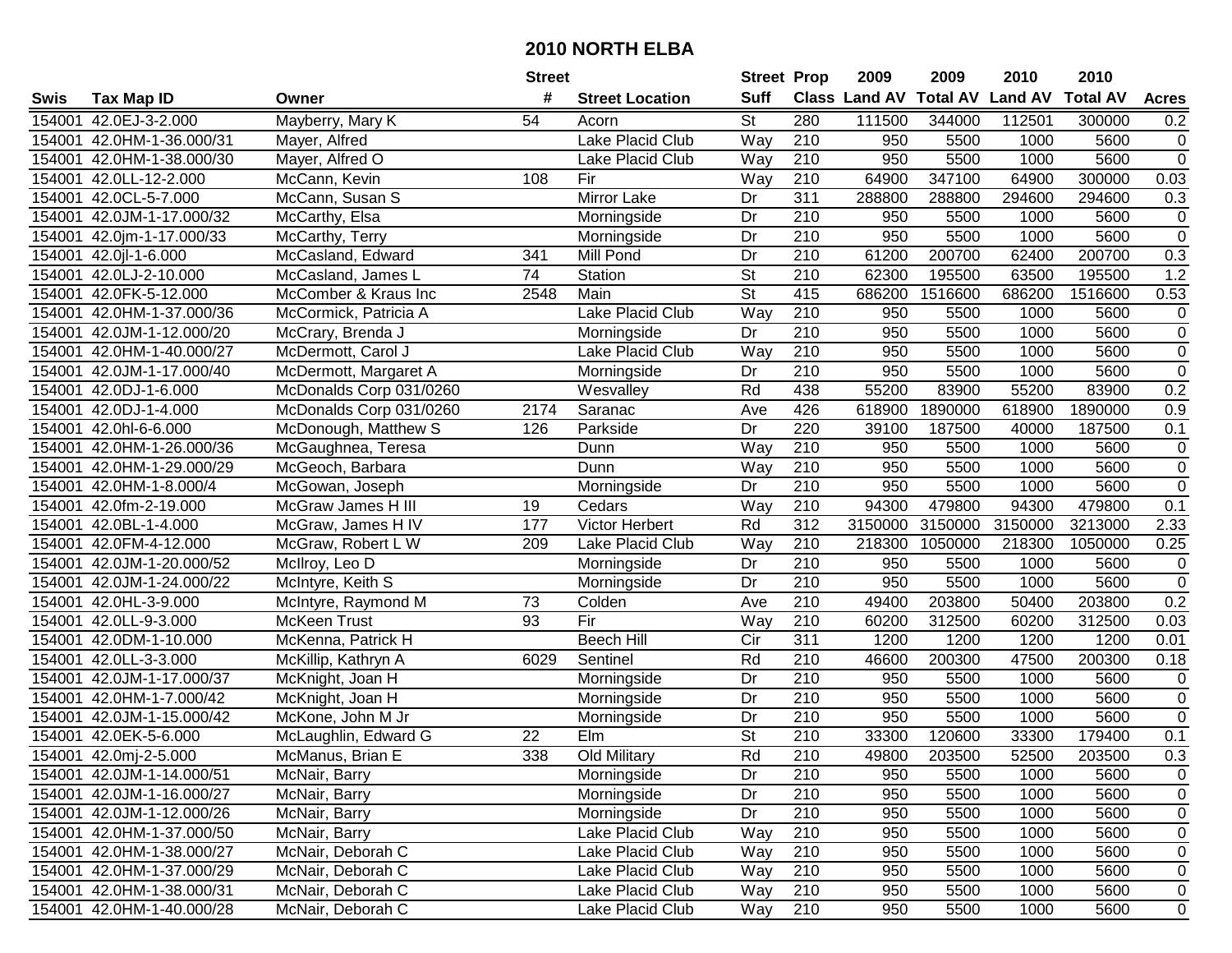|        |                           |                             | <b>Street</b>    |                        | <b>Street Prop</b>       |                  | 2009   | 2009    | 2010                                    | 2010    |                |
|--------|---------------------------|-----------------------------|------------------|------------------------|--------------------------|------------------|--------|---------|-----------------------------------------|---------|----------------|
| Swis   | <b>Tax Map ID</b>         | Owner                       | #                | <b>Street Location</b> | <b>Suff</b>              |                  |        |         | Class Land AV Total AV Land AV Total AV |         | <b>Acres</b>   |
| 154001 | 42.0kl-3-33.000           | McNamara, Robert E II       | 30               | Dooling                | Way                      | 210              | 62200  | 300000  | 62200                                   | 275000  | 0.05           |
| 154001 | 42.0JM-1-16.000/22        | McQuade, Stephen            |                  | Morningside            | Dr                       | 210              | 950    | 5500    | 1000                                    | 5600    | $\mathbf 0$    |
| 154001 | 42.0JM-1-12.000/15        | McWain, David               |                  | Morningside            | Dr                       | 210              | 950    | 5500    | 1000                                    | 5600    | $\mathbf 0$    |
| 154001 | 42.0HM-1-8.000/30         | Mease, Ronald W             |                  | Morningside            | Dr                       | 210              | 950    | 5500    | 1000                                    | 5600    | $\mathsf 0$    |
| 154001 | 42.0JM-1-16.000/28        | Medicus, Heinrich A         |                  | Morningside            | $\overline{Dr}$          | 210              | 950    | 5500    | 1000                                    | 5600    | $\overline{0}$ |
| 154001 | 42.0JM-1-25.000/41        | Medicus, Heinrich A         |                  | Morningside            | Dr                       | 210              | 950    | 5500    | 1000                                    | 5600    | $\overline{0}$ |
| 154001 | 42.0JM-1-13.000/29        | Medicus, Heinrich A         |                  | Morningside            | Dr                       | $\overline{210}$ | 950    | 5500    | 1000                                    | 5600    | $\overline{0}$ |
| 154001 | 42.0JM-1-21.000/32        | Medicus, Heinrich A         |                  | Morningside            | Dr                       | 210              | 950    | 5500    | 1000                                    | 5600    | $\overline{0}$ |
| 154001 | 42.0HM-1-39.000/7         | Meier, Peter J              |                  | Lake Placid Club       | Way                      | 210              | 950    | 5500    | 1000                                    | 5600    | $\overline{0}$ |
| 154001 | 42.0JK-2-18.000           | Meister, Edmund             | 122              | McKinley               | $\overline{\mathsf{St}}$ | 411              | 86400  | 374500  | 86400                                   | 374500  | 0.2            |
| 154001 | 42.0JM-2-1.000            | Meister, Frieda M           | 2806             | Wilmington             | Rd                       | 415              | 451000 | 794300  | 451000                                  | 794300  | 1.2            |
| 154001 | 42.0HM-1-36.000/30        | Melanson, Armand C          |                  | Lake Placid Club       | Way                      | 210              | 950    | 5500    | 1000                                    | 5600    | $\mathbf 0$    |
| 154001 | 42.0EM-3-3.000            | Mennen, Peter A             |                  | <b>Hillcrest</b>       | Ave                      | 311              | 1700   | 1700    | 1700                                    | 1700    | 0.29           |
| 154001 | 42.0HM-1-37.000/28        | Merkle, William J           |                  | Lake Placid Club       | Way                      | 210              | 950    | 5500    | 1000                                    | 5600    | $\mathbf 0$    |
| 154001 | 42.0FM-2-7.000            | Metzger, Joyce A            | 58               | Garden                 | Way                      | 210              | 94300  | 479800  | 94300                                   | 479800  | 0.1            |
| 154001 | 42.0MM-3-7.000            | MH Communities Ltd Prtnrshp |                  | Cascade                | Rd                       | 330              | 17300  | 17300   | 17300                                   | 17300   | 0.45           |
| 154001 | 42.0JK-2-11.000           | Mihill, David T             | 84               | McKinley               | St                       | 280              | 46300  | 195000  | 47200                                   | 195000  | 0.3            |
| 154001 | 42.0JL-3-12.000           | Mihill, David T II          | 40               | Colden                 | Ave                      | $\overline{210}$ | 41300  | 151000  | 42100                                   | 151000  | 0.3            |
| 154001 | 42.0LK-1-20.000           | Mihill, Jeremy J            | 84               | Trillium               | Dr                       | 210              | 74500  | 213900  | 103400                                  | 213900  | 0.39           |
| 154001 | 42.0MJ-2-3.100            | Mihill, Kenneth I           |                  | Old Military           | Rd                       | 311              | 35200  | 35200   | 35200                                   | 35200   | 0.23           |
| 154001 | 42.0CK-1-19.021           | Mihill, Michael             | 84               | Victor Herbert         | Rd                       | 210              | 123900 | 369800  | 195200                                  | 369800  | 0.3            |
| 154001 | 42.0MJ-2-3.210            | Mihill, Patricia L          | 330              | Old Military           | Rd                       | 270              | 24700  | 67900   | 24700                                   | 67900   | 0.25           |
| 154001 | 42.0MJ-2-1.110            | Mihill, Phyllis P           | 12               | Station                | St                       | 210              |        |         | 59000                                   | 173200  | 0.76           |
| 154001 | 42.0MJ-2-1.200            | Mihill, Robert J            | 348              | Old Military           | Rd                       | 210              | 49500  | 146900  | 50500                                   | 146900  | 0.26           |
| 154001 | 42.0HM-1-31.000/27        | Mikalson, Leslie H          |                  | Dunn                   | Way                      | 210              | 950    | 5500    | 1000                                    | 5600    | 0              |
| 154001 | 42.0JM-1-16.000/7         | Mikus, Paul M               |                  | Morningside            | Dr                       | $\overline{210}$ | 950    | 5500    | 1000                                    | 5600    | $\mathsf 0$    |
| 154001 | 42.0JM-1-16.000/36        | Milkovich, John             |                  | Morningside            | Dr                       | 210              | 950    | 5500    | 1000                                    | 5600    | $\mathsf 0$    |
| 154001 | 42.0KL-1-4.000            | Mill Pond Partners LLC      | 263              | Station                | St                       | 485              | 98400  | 250000  | 98400                                   | 250000  | 0.3            |
| 154001 | 42.0HM-1-32.000/3         | Miller, David V             |                  | Dunn                   | Way                      | 210              | 950    | 5500    | 1000                                    | 5600    | 0              |
| 154001 | 42.0JK-2-29.100           | Miller, Harriet E           | $\overline{311}$ | <b>Mill Pond</b>       | $\overline{Dr}$          | 230              | 72100  | 204000  | 73600                                   | 204000  | 0.39           |
| 154001 | 42.0JM-1-23.000/32        | Miller, John A              |                  | Morningside            | Dr                       | $\overline{210}$ | 950    | 5500    | 1000                                    | 5600    | $\mathbf 0$    |
| 154001 | 42.0HM-1-26.000/9         | Miller, Kim C               |                  | Dunn                   | Way                      | $\overline{210}$ | 950    | 5500    | 1000                                    | 5600    | $\overline{0}$ |
| 154001 | 42.0JM-1-21.000/26        | Miller, Leslie H            |                  | Morningside            | Dr                       | 210              | 950    | 5500    | 1000                                    | 5600    | $\mathbf 0$    |
|        | 154001 42.0JJ-1-1.000     | Miller, Maureen             |                  | Mill Pond              | $\overline{Dr}$          | 323              | 51900  | 51900   | 100000                                  | 100000  | 13.8           |
|        | 154001 42.0HM-1-39.000/33 | Miller, Neal K              |                  | Lake Placid Club       | Way                      | 210              | 950    | 5500    | 1000                                    | 5600    | $\mathbf 0$    |
|        | 154001 42.0KL-3-56.000    | Miller, Olga                | 35               | Dooling                | Way                      | 210              | 55000  | 277500  | 55000                                   | 277500  | 0.03           |
|        | 154001 42.0CJ-1-1.025     | Mills, Frederick A          |                  | Saranac                | Ave                      | 485              | 89200  | 117300  | 68100                                   | 117300  | 0.13           |
|        | 154001 42.0DJ-6-4.000     | Mills, Frederick A          | 30               | Greenwood              | St                       | 210              | 134800 | 463000  | 175000                                  | 400000  | 0.4            |
|        | 154001 42.0DJ-6-5.000     | Mills, Frederick A          |                  | Greenwood              | <b>St</b>                | 311              | 18600  | 18600   | 19000                                   | 19000   | 0.11           |
|        | 154001 42.0JK-3-22.000    | Mills, Frederick K          | 43               | The Commons            | Way                      | 411              | 572600 | 1050000 | 572600                                  | 1200000 | 4.75           |
|        | 154001 42.0HK-1-1.000     | Miner, Kathleen B           | 64               | Cummings               | Rd                       | 210              | 75000  | 206700  | 75000                                   | 206700  | 0.4            |
|        | 154001 42.0hl-3-5.000     | Miner, Laurie A             | 37               | School                 | St                       | 220              | 39200  | 157500  | 40000                                   | 157500  | 0.1            |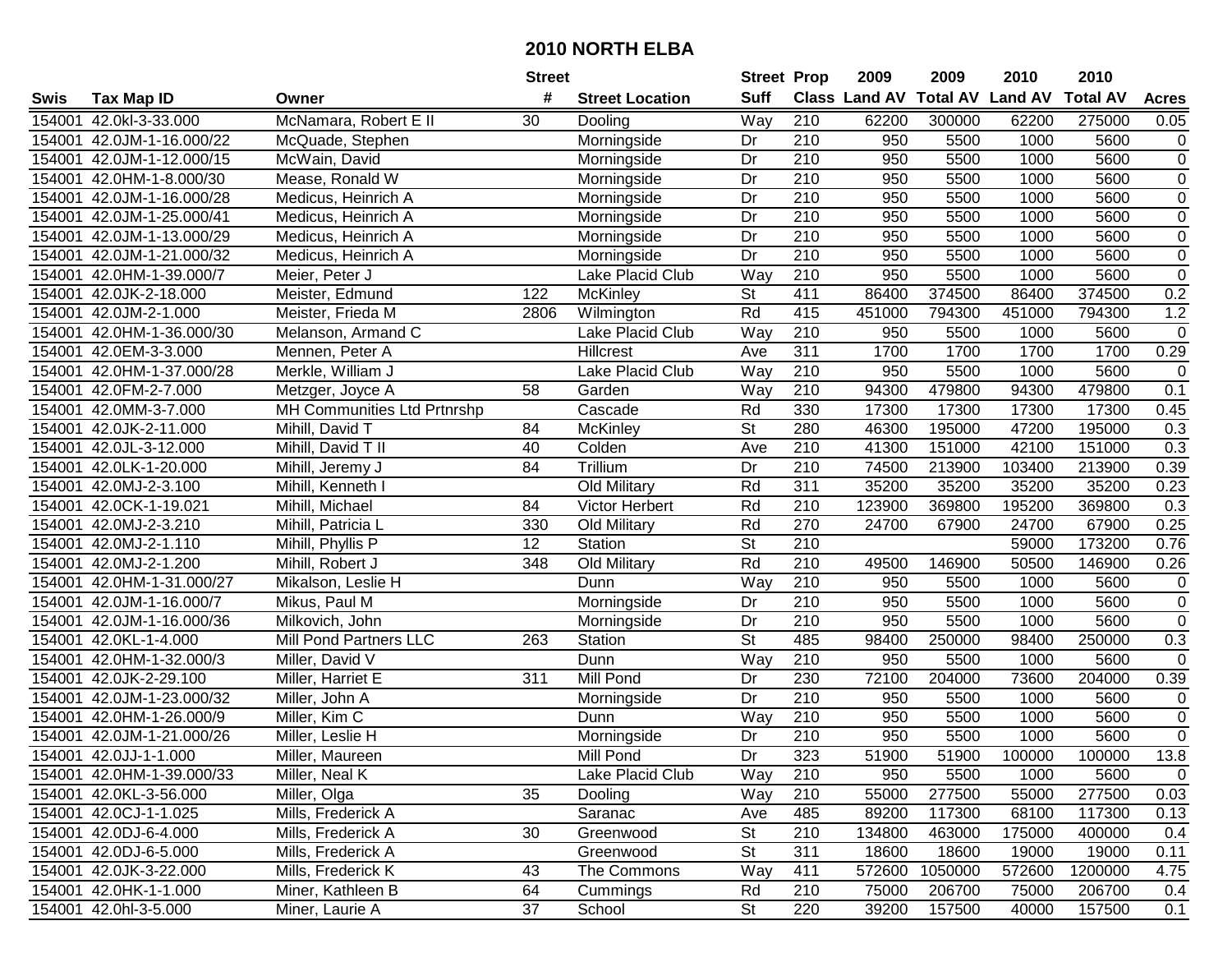|        |                           |                             | <b>Street</b>   |                        | <b>Street Prop</b>       |                  | 2009                          | 2009        | 2010           | 2010            |                |
|--------|---------------------------|-----------------------------|-----------------|------------------------|--------------------------|------------------|-------------------------------|-------------|----------------|-----------------|----------------|
| Swis   | <b>Tax Map ID</b>         | Owner                       | #               | <b>Street Location</b> | <b>Suff</b>              |                  | <b>Class Land AV Total AV</b> |             | <b>Land AV</b> | <b>Total AV</b> | <b>Acres</b>   |
| 154001 | 42.0HM-1-8.000/23         | Miner, Michael              |                 | Morningside            | Dr                       | 210              | 950                           | 5500        | 1000           | 5600            | $\overline{0}$ |
| 154001 | 42.0HM-1-33.000/22        | Miner, Michael              |                 | Dunn                   | Way                      | 210              | 950                           | 5500        | 1000           | 5600            | $\mathbf 0$    |
| 154001 | 42.0HM-1-26.000/33        | Minich, Robert N            |                 | Dunn                   | Way                      | 210              | 950                           | 5500        | 1000           | 5600            | $\mathbf 0$    |
| 154001 | 42.0HM-1-26.000/32        | Minich, Robert N            |                 | Dunn                   | Way                      | 210              | 950                           | 5500        | 1000           | 5600            | $\overline{0}$ |
| 154001 | 42.0JM-1-13.000/24        | Minkalis, Kevin C           |                 | Morningside            | Dr                       | 210              | 950                           | 5500        | 1000           | 5600            | $\overline{0}$ |
| 154001 | 42.0KL-3-20.000           | Minnetyan, Levon            | 248             | Hurley                 | Ave                      | 220              | 40600                         | 183200      | 40000          | 183200          | 0.1            |
| 154001 | 42.0CL-3-7.200            | Mirror Lake Inn LLC         | 28              | Norton                 | Rd                       | 230              | 147400                        | 375000      | 195200         | 382500          | 0.3            |
| 154001 | 42.0DL-1-5.677            | Mirror Lake Inn LLC         | $\overline{77}$ | <b>Mirror Lake</b>     | $\overline{Dr}$          | 583              | 5507200                       | $2.1E+07$   | 5617300        | 17500000        | 4.6            |
| 154001 | 42.0DL-2-1.000            | Mirror Lake Inn LLC         | 80              | Mirror Lake            | Dr                       | 414              | 713200                        | 3150000     | 713200         | 3150000         | 0.5            |
| 154001 | 42.0CL-3-8.000            | Mirror Lake Inn LLC         | 20              | Norton                 | Rd                       | 280              | 107300                        | 346900      | 200000         | 353800          | 0.5            |
| 154001 | 42.0FM-2-21.200           | Mirror Lk HO Assoc Inc      |                 | Mirror Lake            | Dr                       | 323              | $\mathbf 0$                   | $\mathbf 0$ | 0              | 0               | 2.23           |
| 154001 | 42.0DJ-1-13.000           | Mishanec, David W           | 11              | Chickadee              | Ln                       | 210              | 110800                        | 299000      | 113000         | 299000          | 0.3            |
| 154001 | 42.0BL-2-4.000            | Mitchell, Thomas S          | 213             | Victor Herbert         | Rd                       | 210              | 466000                        | 986000      | 325300         | 986000          | 1              |
| 154001 | 42.0jm-1-12.000/19        | Mitchell, Troy C            |                 | Morningside            | Dr                       | 210              | 950                           | 5500        | 1000           | 5600            | $\pmb{0}$      |
| 154001 | 42.0HM-3-5.000            | Moccia, Dr Richard M        | 76              | Lake Placid Club       | Way                      | 210              | 85000                         | 865000      | 85000          | 865000          | 0.81           |
| 154001 | 42.0HM-3-1.000            | Moles, Peter                | 92              | Lake Placid Club       | Way                      | 210              | 361700                        | 458500      | 361700         | 458500          | 0.57           |
| 154001 | 42.0JL-4-8.000            | Moles, Peter H              | 6197            | Sentinel               | Rd                       | 411              | 125000                        | 402700      | 125000         | 402700          | 0.1            |
| 154001 | 42.0HM-1-10.000/4         | Moll, William               |                 | Morningside            | Dr                       | 210              | 950                           | 5500        | 1000           | 5600            | $\pmb{0}$      |
| 154001 | 42.0HM-1-39.000/26        | Moll, William A             |                 | Lake Placid Club       | Way                      | 210              | 950                           | 5500        | 1000           | 5600            | $\pmb{0}$      |
| 154001 | 42.0JM-1-21.000/7         | Monakey, John A             |                 | Morningside            | Dr                       | 210              | 950                           | 5500        | 1000           | 5600            | $\pmb{0}$      |
| 154001 | 42.0HM-1-32.000/31        | Monakey, Mary T             |                 | Dunn                   | Way                      | 210              | 950                           | 5500        | 1000           | 5600            | $\overline{0}$ |
| 154001 | 42.0JM-1-14.000/32        | Monette, Carroll            |                 | Morningside            | Dr                       | 210              | 950                           | 5500        | 1000           | 5600            | $\pmb{0}$      |
| 154001 | 42.0jm-1-15.000/21        | Monroe, Cameron F           |                 | Morningside            | Dr                       | 210              | 950                           | 5500        | 1000           | 5600            | $\pmb{0}$      |
| 154001 | 42.0JM-1-23.000/10        | Monroe, Murray              |                 | Morningside            | Dr                       | 210              | 950                           | 5500        | 1000           | 5600            | $\pmb{0}$      |
| 154001 | 42.0JM-1-22.000/36        | Monroe, Murray F            |                 | Morningside            | Dr                       | $\overline{210}$ | 950                           | 5500        | 1000           | 5600            | $\pmb{0}$      |
| 154001 | 42.0jm-1-18.000/50        | Monroe, Robin L             |                 | Morningside            | Dr                       | 210              | 950                           | 5500        | 1000           | 5600            | $\pmb{0}$      |
| 154001 | 42.0LK-1-29.000           | Monroe, Scott J             | 8               | <b>Blueberry Ridge</b> | Rd                       | 210              | 65900                         | 225500      | 67200          | 225500          | 0.52           |
| 154001 | 42.0JM-1-11.000/48        | Monteiro, John A            |                 | Morningside            | Dr                       | 210              | 950                           | 5500        | 1000           | 5600            | 0              |
| 154001 | 42.0DJ-1-24.020           | Montgomery, Julie B         | 76              | Chickadee              | Ln                       | $\overline{210}$ | 85900                         | 224200      | 87600          | 224200          | 0.33           |
| 154001 | 42.0HM-1-36.000/26        | Moody, Richard D            |                 | Lake Placid Club       | Way                      | $\overline{210}$ | 950                           | 5500        | 1000           | 5600            | $\mathbf 0$    |
| 154001 | 42.0KJ-2-1.110            | Moongate Ltd Partnership    |                 | The Commons            | Way                      | 311              | 111100                        | 111100      | 111100         | 111100          | 7.05           |
| 154001 | 42.0HL-1-2.000            | Moongate Ltd Partnership    | 2663            | Main                   | $\overline{\mathsf{St}}$ | 421              | 219600                        | 541300      | 219600         | 541300          | 0.22           |
| 154001 | 42.0DK-4-1.002            | Moongate Ltd Partnership    | 2276            | Saranac                | Ave                      | 411              | 201100                        | 586800      | 201100         | 586800          | 0.57           |
|        | 154001 42.0BL-2-9.000/1   | Moore, Carole               | $\overline{32}$ | Harbor                 | Ln                       | $\overline{210}$ | 52000                         | 332600      | 52000          | 332600          | $\pmb{0}$      |
|        | 154001 42.0JM-1-19.000/37 | Moore, Jean                 |                 | Morningside            | Dr                       | 210              | 950                           | 5500        | 1000           | 5600            | 0              |
|        | 154001 42.0HM-1-6.000/22  | Moore, Joy                  |                 | Morningside            | Dr                       | 210              | 950                           | 5500        | 1000           | 5600            | $\pmb{0}$      |
|        | 154001 42.0JM-1-5.000     | Moore, Matthew              | 2803            | Wilmington             | Rd                       | 210              | 9900                          | 65625       | 9900           | 65625           | 0.1            |
|        | 154001 42.0JM-1-4.000     | Moore, Matthew              | 2805            | Wilmington             | Rd                       | 210              | 9900                          | 82750       | 9900           | 82750           | 0.11           |
|        | 154001 42.0HM-1-10.000/39 | Moore, Richard C            |                 | Morningside            | Dr                       | 210              | 950                           | 5500        | 1000           | 5600            | 0              |
|        | 154001 42.0EK-3-15.000    | Moore, Thomas L             | 40              | Essex                  | <b>St</b>                | 210              | 109600                        | 300000      | 114600         | 300000          | 0.2            |
|        | 154001 42.0HL-4-13.000    | Moorehead, Ann T            | 201             | McKinley               | <b>St</b>                | 210              | 53500                         | 237500      | 53500          | 237500          | 0.2            |
|        | 154001 42.0CL-1-6.000     | <b>Moozart Ventures LLC</b> | 92              | Stevens                | Rd                       | 210              | 168000                        | 616200      | 244000         | 1000000         | 0.5            |
|        |                           |                             |                 |                        |                          |                  |                               |             |                |                 |                |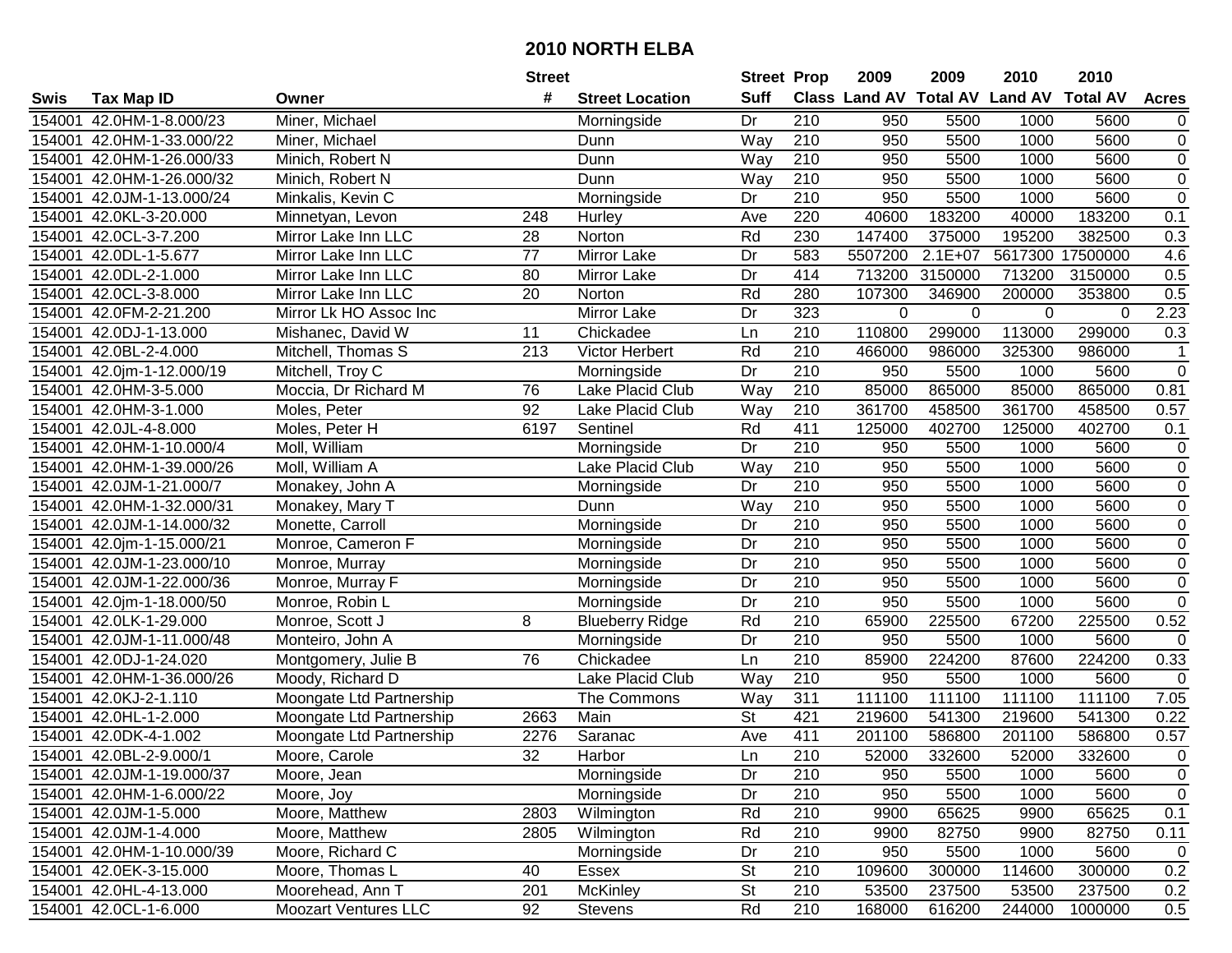|        |                           |                            | <b>Street</b>   |                         | <b>Street Prop</b>       |                  | 2009                          | 2009   | 2010           | 2010            |                  |
|--------|---------------------------|----------------------------|-----------------|-------------------------|--------------------------|------------------|-------------------------------|--------|----------------|-----------------|------------------|
| Swis   | Tax Map ID                | Owner                      | #               | <b>Street Location</b>  | <b>Suff</b>              |                  | <b>Class Land AV Total AV</b> |        | <b>Land AV</b> | <b>Total AV</b> | <b>Acres</b>     |
| 154001 | 42.0JK-3-15.000           | Morford, Rickey W          | 292             | Mill Pond               | Dr                       | 210              | 95000                         | 168000 | 96900          | 168000          | 0.74             |
| 154001 | 42.0JM-1-21.000/34        | Morgan Elaine              |                 | Morningside             | Dr                       | 210              | 950                           | 5500   | 1000           | 5600            | $\mathbf 0$      |
| 154001 | 42.0hm-1-38.000/4         | Morgan, James T            |                 | Lake Placid Club        | Way                      | 210              | 950                           | 5500   | 1000           | 5600            | $\overline{0}$   |
| 154001 | 42.0LK-1-2.210            | Morgan, John F             | 101             | Trillium                | Dr                       | $\overline{210}$ | 115500                        | 240000 | 117800         | 240000          | 3.42             |
| 154001 | 42.0HM-1-30.000/25        | Moritzen, Paul             |                 | Dunn                    | Way                      | $\overline{210}$ | 950                           | 5500   | 1000           | 5600            | $\mathbf 0$      |
| 154001 | 42.0HM-1-30.000/8         | Moritzen, Paul A           |                 | Dunn                    | Way                      | $\overline{210}$ | 950                           | 5500   | 1000           | 5600            | $\overline{0}$   |
| 154001 | 42.0HM-1-39.000/5         | Moritzen, Paul A           |                 | <b>Lake Placid Club</b> | Way                      | $\overline{210}$ | 950                           | 5500   | 1000           | 5600            | $\mathbf 0$      |
| 154001 | 42.0JM-1-25.000/9         | Moritzen, Paul A           |                 | Morningside             | Dr                       | 210              | 950                           | 5500   | 1000           | 5600            | $\overline{0}$   |
| 154001 | 42.0JM-1-15.000/9         | Mormile, Arthur            |                 | Morningside             | Dr                       | $\overline{210}$ | 950                           | 5500   | 1000           | 5600            | $\overline{0}$   |
| 154001 | 42.0JM-1-23.000/20        | Mormile, Arthur            |                 | Morningside             | Dr                       | 210              | 950                           | 5500   | 1000           | 5600            | $\boldsymbol{0}$ |
| 154001 | 42.0JM-1-18.000/48        | Morris, Allen              |                 | Morningside             | Dr                       | 210              | 950                           | 5500   | 1000           | 5600            | $\boldsymbol{0}$ |
| 154001 | 42.0JM-1-12.000/33        | Morris, Allen L            |                 | Morningside             | Dr                       | 210              | 950                           | 5500   | 1000           | 5600            | $\boldsymbol{0}$ |
| 154001 | 42.0JM-1-12.000/51        | Morris, Barbara            |                 | Morningside             | Dr                       | $\overline{210}$ | 950                           | 5500   | 1000           | 5600            | $\overline{0}$   |
| 154001 | 42.0HM-1-6.000/24         | Morris, Barbara G          |                 | Morningside             | Dr                       | 210              | 950                           | 5500   | 1000           | 5600            | $\mathsf 0$      |
| 154001 | 42.0hl-7-25.000           | Morris, Steven J           | 125             | Parkside                | Dr                       | 210              | 44700                         | 233200 | 40000          | 233200          | 0.1              |
| 154001 | 42.0LJ-2-1.000            | Morrison-Conway, Kelly J   | 20              | Station                 | St                       | 210              | 37600                         | 149400 | 47300          | 149400          | 0.21             |
| 154001 | 42.0LJ-2-6.000            | Morrison, John W           | $\overline{52}$ | Station                 | $\overline{\mathsf{St}}$ | $\overline{210}$ | 20000                         | 58500  | 20400          | 58500           | 0.1              |
| 154001 | 42.0FK-2-14.200           | Morton, Mark W             |                 | Hillcrest               | Ave                      | $\overline{311}$ | 5700                          | 5700   | 5700           | 5700            | 0.3              |
| 154001 | 42.0DM-1-12.000           | Morton, Robert E           | 141             | <b>Beech Hill</b>       | $\overline{C}$ ir        | 210              | 152000                        | 701600 | 155000         | 701600          | 0.8              |
| 154001 | 42.0LK-1-39.000           | Moscatello, James J        | 68              | <b>Blueberry Ridge</b>  | Rd                       | 210              | 91300                         | 397300 | 106900         | 397300          | 0.42             |
| 154001 | 42.0JM-1-18.000/20        | Mosher, Erwin              |                 | Morningside             | Dr                       | 210              | 950                           | 5500   | 1000           | 5600            | $\mathbf 0$      |
| 154001 | 42.0DM-1-3.000            | Moskalyk, Thomas R         |                 | Mirror Lake             | Dr                       | 311              | 291100                        | 291100 | 291100         | 291100          | 0.61             |
| 154001 | 42.0LL-7-2.000            | Moskalyk, Thomas R         | 125             | Fir                     | Way                      | 210              | 60200                         | 312500 | 60200          | 312500          | 0.03             |
| 154001 | 42.0JM-1-13.000/41        | Mousseau, Nicholas         |                 | Morningside             | Dr                       | 210              | 950                           | 5500   | 1000           | 5600            | $\mathbf 0$      |
| 154001 | 42.0HM-1-38.000/51        | Moyer, Robert E            |                 | Lake Placid Club        | Way                      | $\overline{210}$ | 950                           | 5500   | 1000           | 5600            | $\overline{0}$   |
| 154001 | 42.0HM-1-33.000/43        | Mulligan, Daniel F         |                 | Dunn                    | Way                      | 210              | 950                           | 5500   | 1000           | 5600            | $\pmb{0}$        |
| 154001 | 42.0HM-1-31.000/24        | Mulligan, John J           |                 | Dunn                    | Way                      | 210              | 950                           | 5500   | 1000           | 5600            | $\mathsf 0$      |
| 154001 | 42.0kl-6-4.000            | Murch, Robert              | 39              | Fir                     | Way                      | 210              | 64900                         | 347100 | 64900          | 347100          | 0.04             |
| 154001 | 42.0FM-2-2.000            | Murch, Robert B            | $\overline{42}$ | Garden                  | Way                      | $\overline{210}$ | 94300                         | 479800 | 94300          | 479800          | 0.1              |
| 154001 | 42.0FM-2-5.000            | Murch, Robert B            | $\overline{42}$ | Garden                  | Way                      | $\overline{210}$ | 120900                        | 600000 | 120900         | 600000          | 0.13             |
| 154001 | 42.0HM-1-7.000/5          | Murney, Richard F          |                 | Morningside             | Dr                       | 210              | 950                           | 5500   | 1000           | 5600            | $\overline{0}$   |
| 154001 | 42.0hm-1-18.000           | Murphy & Mariotti Prop LLC |                 | Dunn                    | Way                      | 210              | 41900                         | 547100 | 43900          | 220800          | 0.06             |
| 154001 | 42.0JM-1-13.000/35        | Murphy, David E            |                 | Morningside             | Dr                       | 210              | 950                           | 5500   | 1000           | 5600            | $\overline{0}$   |
|        | 154001 42.0HM-1-31.000/46 | Murphy, Karen A            |                 | Dunn                    | Way                      | $\overline{210}$ | 950                           | 5500   | 1000           | 5600            | $\overline{0}$   |
|        | 154001 42.0BL-2-9.000/7   | Murphy, Margaret A         | 32              | Harbor                  | Ln                       | 210              | 54700                         | 308000 | 54700          | 308000          | 0                |
|        | 154001 42.0EK-8-3.000     | Murray, Timothy M          | 97              | Hillcrest               | Ave                      | 220              | 69800                         | 275900 | 71200          | 275900          | 0.2              |
|        | 154001 42.0JM-1-24.000/20 | Myers, Charles Sr          |                 | Morningside             | Dr                       | 210              | 950                           | 5500   | 1000           | 5600            | $\mathbf 0$      |
|        | 154001 42.0JM-1-20.000/28 | Myers, Ross A              |                 | Morningside             | Dr                       | 210              | 950                           | 5500   | 1000           | 5600            | $\mathbf 0$      |
|        | 154001 42.0MM-2-12.000    | Naple, Jonathan R          | 5950            | Sentinel                | Rd                       | 210              | 40000                         | 200000 | 40000          | 200000          | 0.03             |
|        | 154001 42.0HM-1-36.000/36 | Nardacci, Kathryn          |                 | Lake Placid Club        | Way                      | 210              | 950                           | 5500   | 1000           | 5600            | $\mathbf 0$      |
|        | 154001 42.0HM-1-39.000/25 | Nardacci, Kathryn          |                 | Lake Placid Club        | Way                      | 210              | 950                           | 5500   | 1000           | 5600            | $\mathbf 0$      |
|        | 154001 42.0FK-5-17.001    | Nardiello, Kathryn OK      | 8               | Marcy                   | Rd                       | 220              | 128900                        | 265800 | 131500         | 265800          | 0.2              |
|        |                           |                            |                 |                         |                          |                  |                               |        |                |                 |                  |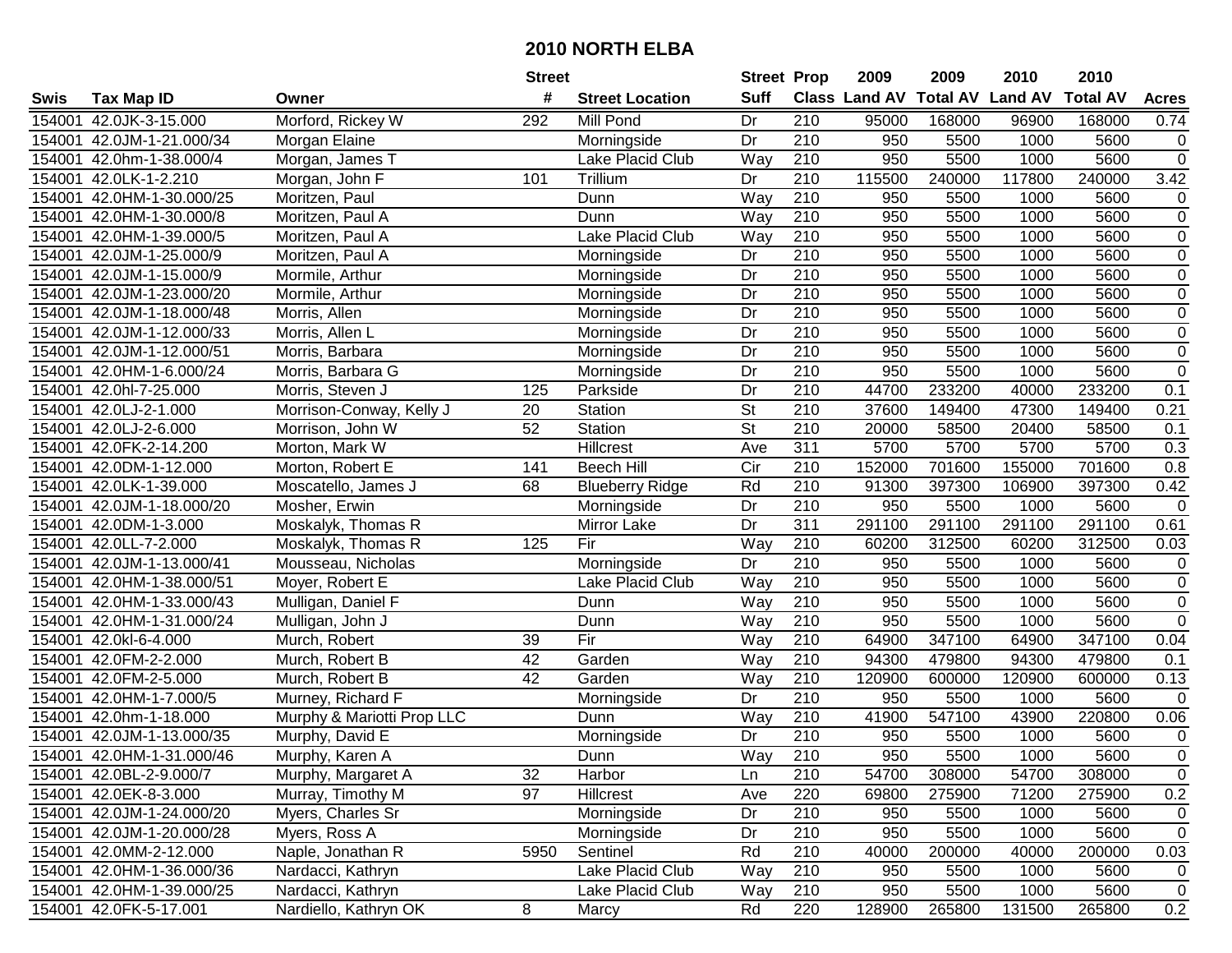| #<br><b>Suff</b><br><b>Class Land AV Total AV</b><br><b>Land AV</b><br><b>Total AV</b><br><b>Tax Map ID</b><br><b>Street Location</b><br><b>Acres</b><br>Swis<br>Owner<br>Nassar, Michael<br>42.0JM-1-21.000/27<br>Dr<br>210<br>950<br>5500<br>1000<br>5600<br>154001<br>Morningside<br>$\mathbf 0$<br>$\overline{\mathsf{St}}$<br>1271200<br>461<br>905700<br>905700<br>1271200<br>0.3<br>154001<br>42.0FL-1-1.000<br>National Bank & Trust Co<br>2483<br>Main<br>154001<br>640.001-9999-132.350/10 National Grid<br>T605 Lake Colby Lp3<br>882<br>0<br>9797<br>10106<br>0<br>$\Omega$<br>$\overline{0}$<br>884<br>$\mathbf 0$<br>951<br>978<br>154001<br>640.001-9999-132.350/18 National Grid<br><b>Total Electric Dist</b><br>$\Omega$<br>1238300<br>1238300<br>0.6<br>42.0HL-7-2.000<br>National Sports Academy LP<br>821<br>Mirror Lake<br>Dr<br>612<br>432500<br>432500<br>154001<br>612<br>98700<br>154001<br>42.0HL-6-3.000<br>National Sports Academy LP<br>114<br>Parkside<br>Dr<br>289000<br>98700<br>289000<br>0.1<br>$\pmb{0}$<br>42.0HM-1-33.000/7<br>Way<br>210<br>950<br>5500<br>5600<br>154001<br>Natke, Marilyn G<br>Dunn<br>1000<br>Fir<br>210<br>64900<br>347100<br>347100<br>$\overline{83}$<br>Way<br>64900<br>0.04<br>154001<br>42.0KL-8-1.000<br>Neal, Jack C<br>Morningside<br>$\overline{210}$<br>950<br>5500<br>5600<br>154001<br>42.0JM-1-11.000/50<br>Nelson, Ben W<br>Dr<br>1000<br>$\mathbf 0$<br>Rd<br>210<br>76700<br>230800<br>230800<br>42.0KL-3-9.000<br>Netri, Victor F Jr<br>6089<br>Sentinel<br>78200<br>0.4<br>154001<br>$\overline{311}$<br>42.0CK-2-2.000<br>Nettie M Jones LP Prop LLC<br>Rd<br>0.51<br>154001<br>62<br>Victor Herbert<br>0<br>0<br>0<br>$\mathbf 0$<br>5500<br>5600<br>154001<br>42.0JM-1-25.000/2<br>Neville, Scott G<br>Dr<br>210<br>950<br>1000<br>$\mathbf 0$<br>Morningside<br>$\overline{\mathsf{St}}$<br>620<br>42.0KK-1-1.100<br>138700<br>554400<br>138700<br>554400<br>1.04<br>154001<br>New Hope Christian Fellowship<br>207<br>Station<br>Dr<br>210<br>42.0HM-1-8.000/7<br>950<br>5500<br>1000<br>5600<br>$\pmb{0}$<br>154001<br>Newell, James<br>Morningside<br>$\overline{0}$<br>Way<br>210<br>950<br>5500<br>5600<br>154001<br>42.0HM-1-34.000/7<br>Newshan, Kevin<br>1000<br>Dunn<br>210<br>950<br>5500<br>$\pmb{0}$<br>Dr<br>1000<br>5600<br>154001<br>42.0JM-1-24.000/34<br>Newshan, Kevin<br>Morningside<br>$\overline{210}$<br>0.3<br>327<br>Rd<br>61200<br>203100<br>203100<br>154001<br>42.0MJ-1-9.000<br>62500<br>Nichols, Bruce H<br>Old Military<br>Dr<br>210<br>$\pmb{0}$<br>154001<br>42.0JM-1-15.000/20<br>Nichols, Clifton<br>950<br>5500<br>1000<br>5600<br>Morningside<br>$\pmb{0}$<br>210<br>154001<br>42.0HM-1-31.000/50<br>Way<br>950<br>5500<br>1000<br>5600<br>Nichter, Donald<br>Dunn<br>$\overline{0}$<br>154001<br>42.0HM-1-6.000/30<br>Nichter, Ellen<br>210<br>950<br>5500<br>1000<br>5600<br>Morningside<br>Dr<br>$\overline{0}$<br>Dr<br>210<br>950<br>1000<br>5600<br>154001<br>42.0HM-1-10.000/3<br>Nichter, Ellen<br>5500<br>Morningside<br>$\pmb{0}$<br>154001<br>42.0HM-1-7.000/9<br>Nichter, Ellen<br>Dr<br>210<br>950<br>5500<br>1000<br>5600<br>Morningside<br>Rd<br>220<br>61500<br>205600<br>62700<br>205600<br>0.3<br>154001<br>42.0ML-1-3.000<br>189<br>Nicola, David<br>Newman<br>42.0ML-1-2.000<br>Sentinel<br>Rd<br>411<br>110900<br>339400<br>110900<br>339400<br>1.23<br>154001<br>5949<br>Nicola, David D<br>$\overline{\mathsf{St}}$<br>421<br>42.0HL-5-3.004<br>2742<br>Main<br>951300<br>330100<br>951300<br>0.29<br>154001<br>Nicola, Michael<br>330100<br>$\overline{\mathsf{St}}$<br>422<br>714000<br>0.2<br>42.0HL-4-9.002<br>Nicola, Michael A<br>2724<br>Main<br>289000<br>289000<br>714000<br>154001<br>$\overline{\mathsf{St}}$<br>Middle<br>330<br>45600<br>45600<br>154001<br>42.0JL-4-4.000<br>Nicola, Michael A<br>45600<br>45600<br>0.1<br>$\overline{\mathsf{St}}$<br>311<br>72600<br>72600<br>0.2<br>154001<br>42.0HL-5-1.000<br>Nicola, Michael A<br>72600<br>72600<br>McKinley<br>Lake Placid Club<br>Way<br>$\overline{210}$<br>$\pmb{0}$<br>950<br>5500<br>1000<br>5600<br>154001<br>42.0HM-1-37.000/46<br>Nitsche, John<br>$\overline{0}$<br>$\overline{210}$<br>950<br>1000<br>5600<br>42.0HM-1-37.000/7<br>Noel, Thomas F<br>Lake Placid Club<br>Way<br>5500<br>154001<br>42.0EL-1-18.000<br>$\overline{\mathsf{St}}$<br>482<br>231000<br>514400<br>231000<br>514400<br>0.1<br>154001<br>2465<br>Main<br>Northern Insuring Inc<br>Dr<br>$\overline{210}$<br>$\mathbf 0$<br>42.0HM-1-8.000/34<br>950<br>5500<br>5600<br>154001<br>Novembrini, Rosemarie<br>Morningside<br>1000<br>210<br>74200<br>119500<br>74200<br>119500<br>0.16<br>154001<br>42.0DJ-5-6.000<br>Novoselsky, Pavel M<br>2268<br>Ave<br>Saranac<br>Rd<br>220<br>0.5<br>154001 42.0LL-3-14.000<br>Nugent, Sharron<br>5985<br>Sentinel<br>51500<br>205000<br>62500<br>205000<br>154001 42.0KJ-1-3.000<br><b>NYS Dept Transportation</b><br>Station<br>St<br>843<br>103200<br>103200<br>103200<br>103200<br>7.7<br>Lake Placid Club<br>Way<br>210<br>5600<br>154001 42.0HM-1-36.000/27<br>OBrien, Thomas R<br>950<br>5500<br>1000<br>0<br>950<br>0<br>154001 42.0JM-1-12.000/11<br>Ocolisan, Wayne<br>Morningside<br>Dr<br>210<br>5500<br>1000<br>5600<br>154001 42.0HL-7-23.000<br>OConnor, Richard B<br>133<br>Parkside<br>Dr<br>280<br>45500<br>215500<br>36000<br>215500<br>0.1<br>154001 42.0HL-7-8.000<br>OConnor, Richard B<br>Parkside<br>311<br>Dr<br>9900<br>9900<br>9900<br>9900<br>0.1<br>OConnor, Russell G<br>42<br>Way<br>210<br>62200<br>329600<br>329600<br>154001 42.0KL-3-27.000<br>Dooling<br>62200<br>0.05<br>OConnor, Sharon R<br>Morningside<br>210<br>154001 42.0JM-1-21.000/51<br>950<br>5500<br>1000<br>5600<br>Dr<br>0<br>OConnor, Sharon R<br>210<br>154001 42.0JM-1-12.000/37<br>Morningside<br>Dr<br>950<br>5500<br>5600<br>$\mathbf 0$<br>1000 |  | <b>Street</b> | <b>Street Prop</b> | 2009 | 2009 | 2010 | 2010 |  |
|-----------------------------------------------------------------------------------------------------------------------------------------------------------------------------------------------------------------------------------------------------------------------------------------------------------------------------------------------------------------------------------------------------------------------------------------------------------------------------------------------------------------------------------------------------------------------------------------------------------------------------------------------------------------------------------------------------------------------------------------------------------------------------------------------------------------------------------------------------------------------------------------------------------------------------------------------------------------------------------------------------------------------------------------------------------------------------------------------------------------------------------------------------------------------------------------------------------------------------------------------------------------------------------------------------------------------------------------------------------------------------------------------------------------------------------------------------------------------------------------------------------------------------------------------------------------------------------------------------------------------------------------------------------------------------------------------------------------------------------------------------------------------------------------------------------------------------------------------------------------------------------------------------------------------------------------------------------------------------------------------------------------------------------------------------------------------------------------------------------------------------------------------------------------------------------------------------------------------------------------------------------------------------------------------------------------------------------------------------------------------------------------------------------------------------------------------------------------------------------------------------------------------------------------------------------------------------------------------------------------------------------------------------------------------------------------------------------------------------------------------------------------------------------------------------------------------------------------------------------------------------------------------------------------------------------------------------------------------------------------------------------------------------------------------------------------------------------------------------------------------------------------------------------------------------------------------------------------------------------------------------------------------------------------------------------------------------------------------------------------------------------------------------------------------------------------------------------------------------------------------------------------------------------------------------------------------------------------------------------------------------------------------------------------------------------------------------------------------------------------------------------------------------------------------------------------------------------------------------------------------------------------------------------------------------------------------------------------------------------------------------------------------------------------------------------------------------------------------------------------------------------------------------------------------------------------------------------------------------------------------------------------------------------------------------------------------------------------------------------------------------------------------------------------------------------------------------------------------------------------------------------------------------------------------------------------------------------------------------------------------------------------------------------------------------------------------------------------------------------------------------------------------------------------------------------------------------------------------------------------------------------------------------------------------------------------------------------------------------------------------------------------------------------------------------------------------------------------------------------------------------------------------------------------------------------------------------------------------------------------------------------------------------------------------------------------------------------------------------------------------------------------------------------------------------------------------------------------------------------------------------------------------------------------------------------------------------------------------------------------------------------------------------------------------------------------------------------------------------------------------------------------------------------------------------------------------------------------------------------------------------------------------|--|---------------|--------------------|------|------|------|------|--|
|                                                                                                                                                                                                                                                                                                                                                                                                                                                                                                                                                                                                                                                                                                                                                                                                                                                                                                                                                                                                                                                                                                                                                                                                                                                                                                                                                                                                                                                                                                                                                                                                                                                                                                                                                                                                                                                                                                                                                                                                                                                                                                                                                                                                                                                                                                                                                                                                                                                                                                                                                                                                                                                                                                                                                                                                                                                                                                                                                                                                                                                                                                                                                                                                                                                                                                                                                                                                                                                                                                                                                                                                                                                                                                                                                                                                                                                                                                                                                                                                                                                                                                                                                                                                                                                                                                                                                                                                                                                                                                                                                                                                                                                                                                                                                                                                                                                                                                                                                                                                                                                                                                                                                                                                                                                                                                                                                                                                                                                                                                                                                                                                                                                                                                                                                                                                                                                                                               |  |               |                    |      |      |      |      |  |
|                                                                                                                                                                                                                                                                                                                                                                                                                                                                                                                                                                                                                                                                                                                                                                                                                                                                                                                                                                                                                                                                                                                                                                                                                                                                                                                                                                                                                                                                                                                                                                                                                                                                                                                                                                                                                                                                                                                                                                                                                                                                                                                                                                                                                                                                                                                                                                                                                                                                                                                                                                                                                                                                                                                                                                                                                                                                                                                                                                                                                                                                                                                                                                                                                                                                                                                                                                                                                                                                                                                                                                                                                                                                                                                                                                                                                                                                                                                                                                                                                                                                                                                                                                                                                                                                                                                                                                                                                                                                                                                                                                                                                                                                                                                                                                                                                                                                                                                                                                                                                                                                                                                                                                                                                                                                                                                                                                                                                                                                                                                                                                                                                                                                                                                                                                                                                                                                                               |  |               |                    |      |      |      |      |  |
|                                                                                                                                                                                                                                                                                                                                                                                                                                                                                                                                                                                                                                                                                                                                                                                                                                                                                                                                                                                                                                                                                                                                                                                                                                                                                                                                                                                                                                                                                                                                                                                                                                                                                                                                                                                                                                                                                                                                                                                                                                                                                                                                                                                                                                                                                                                                                                                                                                                                                                                                                                                                                                                                                                                                                                                                                                                                                                                                                                                                                                                                                                                                                                                                                                                                                                                                                                                                                                                                                                                                                                                                                                                                                                                                                                                                                                                                                                                                                                                                                                                                                                                                                                                                                                                                                                                                                                                                                                                                                                                                                                                                                                                                                                                                                                                                                                                                                                                                                                                                                                                                                                                                                                                                                                                                                                                                                                                                                                                                                                                                                                                                                                                                                                                                                                                                                                                                                               |  |               |                    |      |      |      |      |  |
|                                                                                                                                                                                                                                                                                                                                                                                                                                                                                                                                                                                                                                                                                                                                                                                                                                                                                                                                                                                                                                                                                                                                                                                                                                                                                                                                                                                                                                                                                                                                                                                                                                                                                                                                                                                                                                                                                                                                                                                                                                                                                                                                                                                                                                                                                                                                                                                                                                                                                                                                                                                                                                                                                                                                                                                                                                                                                                                                                                                                                                                                                                                                                                                                                                                                                                                                                                                                                                                                                                                                                                                                                                                                                                                                                                                                                                                                                                                                                                                                                                                                                                                                                                                                                                                                                                                                                                                                                                                                                                                                                                                                                                                                                                                                                                                                                                                                                                                                                                                                                                                                                                                                                                                                                                                                                                                                                                                                                                                                                                                                                                                                                                                                                                                                                                                                                                                                                               |  |               |                    |      |      |      |      |  |
|                                                                                                                                                                                                                                                                                                                                                                                                                                                                                                                                                                                                                                                                                                                                                                                                                                                                                                                                                                                                                                                                                                                                                                                                                                                                                                                                                                                                                                                                                                                                                                                                                                                                                                                                                                                                                                                                                                                                                                                                                                                                                                                                                                                                                                                                                                                                                                                                                                                                                                                                                                                                                                                                                                                                                                                                                                                                                                                                                                                                                                                                                                                                                                                                                                                                                                                                                                                                                                                                                                                                                                                                                                                                                                                                                                                                                                                                                                                                                                                                                                                                                                                                                                                                                                                                                                                                                                                                                                                                                                                                                                                                                                                                                                                                                                                                                                                                                                                                                                                                                                                                                                                                                                                                                                                                                                                                                                                                                                                                                                                                                                                                                                                                                                                                                                                                                                                                                               |  |               |                    |      |      |      |      |  |
|                                                                                                                                                                                                                                                                                                                                                                                                                                                                                                                                                                                                                                                                                                                                                                                                                                                                                                                                                                                                                                                                                                                                                                                                                                                                                                                                                                                                                                                                                                                                                                                                                                                                                                                                                                                                                                                                                                                                                                                                                                                                                                                                                                                                                                                                                                                                                                                                                                                                                                                                                                                                                                                                                                                                                                                                                                                                                                                                                                                                                                                                                                                                                                                                                                                                                                                                                                                                                                                                                                                                                                                                                                                                                                                                                                                                                                                                                                                                                                                                                                                                                                                                                                                                                                                                                                                                                                                                                                                                                                                                                                                                                                                                                                                                                                                                                                                                                                                                                                                                                                                                                                                                                                                                                                                                                                                                                                                                                                                                                                                                                                                                                                                                                                                                                                                                                                                                                               |  |               |                    |      |      |      |      |  |
|                                                                                                                                                                                                                                                                                                                                                                                                                                                                                                                                                                                                                                                                                                                                                                                                                                                                                                                                                                                                                                                                                                                                                                                                                                                                                                                                                                                                                                                                                                                                                                                                                                                                                                                                                                                                                                                                                                                                                                                                                                                                                                                                                                                                                                                                                                                                                                                                                                                                                                                                                                                                                                                                                                                                                                                                                                                                                                                                                                                                                                                                                                                                                                                                                                                                                                                                                                                                                                                                                                                                                                                                                                                                                                                                                                                                                                                                                                                                                                                                                                                                                                                                                                                                                                                                                                                                                                                                                                                                                                                                                                                                                                                                                                                                                                                                                                                                                                                                                                                                                                                                                                                                                                                                                                                                                                                                                                                                                                                                                                                                                                                                                                                                                                                                                                                                                                                                                               |  |               |                    |      |      |      |      |  |
|                                                                                                                                                                                                                                                                                                                                                                                                                                                                                                                                                                                                                                                                                                                                                                                                                                                                                                                                                                                                                                                                                                                                                                                                                                                                                                                                                                                                                                                                                                                                                                                                                                                                                                                                                                                                                                                                                                                                                                                                                                                                                                                                                                                                                                                                                                                                                                                                                                                                                                                                                                                                                                                                                                                                                                                                                                                                                                                                                                                                                                                                                                                                                                                                                                                                                                                                                                                                                                                                                                                                                                                                                                                                                                                                                                                                                                                                                                                                                                                                                                                                                                                                                                                                                                                                                                                                                                                                                                                                                                                                                                                                                                                                                                                                                                                                                                                                                                                                                                                                                                                                                                                                                                                                                                                                                                                                                                                                                                                                                                                                                                                                                                                                                                                                                                                                                                                                                               |  |               |                    |      |      |      |      |  |
|                                                                                                                                                                                                                                                                                                                                                                                                                                                                                                                                                                                                                                                                                                                                                                                                                                                                                                                                                                                                                                                                                                                                                                                                                                                                                                                                                                                                                                                                                                                                                                                                                                                                                                                                                                                                                                                                                                                                                                                                                                                                                                                                                                                                                                                                                                                                                                                                                                                                                                                                                                                                                                                                                                                                                                                                                                                                                                                                                                                                                                                                                                                                                                                                                                                                                                                                                                                                                                                                                                                                                                                                                                                                                                                                                                                                                                                                                                                                                                                                                                                                                                                                                                                                                                                                                                                                                                                                                                                                                                                                                                                                                                                                                                                                                                                                                                                                                                                                                                                                                                                                                                                                                                                                                                                                                                                                                                                                                                                                                                                                                                                                                                                                                                                                                                                                                                                                                               |  |               |                    |      |      |      |      |  |
|                                                                                                                                                                                                                                                                                                                                                                                                                                                                                                                                                                                                                                                                                                                                                                                                                                                                                                                                                                                                                                                                                                                                                                                                                                                                                                                                                                                                                                                                                                                                                                                                                                                                                                                                                                                                                                                                                                                                                                                                                                                                                                                                                                                                                                                                                                                                                                                                                                                                                                                                                                                                                                                                                                                                                                                                                                                                                                                                                                                                                                                                                                                                                                                                                                                                                                                                                                                                                                                                                                                                                                                                                                                                                                                                                                                                                                                                                                                                                                                                                                                                                                                                                                                                                                                                                                                                                                                                                                                                                                                                                                                                                                                                                                                                                                                                                                                                                                                                                                                                                                                                                                                                                                                                                                                                                                                                                                                                                                                                                                                                                                                                                                                                                                                                                                                                                                                                                               |  |               |                    |      |      |      |      |  |
|                                                                                                                                                                                                                                                                                                                                                                                                                                                                                                                                                                                                                                                                                                                                                                                                                                                                                                                                                                                                                                                                                                                                                                                                                                                                                                                                                                                                                                                                                                                                                                                                                                                                                                                                                                                                                                                                                                                                                                                                                                                                                                                                                                                                                                                                                                                                                                                                                                                                                                                                                                                                                                                                                                                                                                                                                                                                                                                                                                                                                                                                                                                                                                                                                                                                                                                                                                                                                                                                                                                                                                                                                                                                                                                                                                                                                                                                                                                                                                                                                                                                                                                                                                                                                                                                                                                                                                                                                                                                                                                                                                                                                                                                                                                                                                                                                                                                                                                                                                                                                                                                                                                                                                                                                                                                                                                                                                                                                                                                                                                                                                                                                                                                                                                                                                                                                                                                                               |  |               |                    |      |      |      |      |  |
|                                                                                                                                                                                                                                                                                                                                                                                                                                                                                                                                                                                                                                                                                                                                                                                                                                                                                                                                                                                                                                                                                                                                                                                                                                                                                                                                                                                                                                                                                                                                                                                                                                                                                                                                                                                                                                                                                                                                                                                                                                                                                                                                                                                                                                                                                                                                                                                                                                                                                                                                                                                                                                                                                                                                                                                                                                                                                                                                                                                                                                                                                                                                                                                                                                                                                                                                                                                                                                                                                                                                                                                                                                                                                                                                                                                                                                                                                                                                                                                                                                                                                                                                                                                                                                                                                                                                                                                                                                                                                                                                                                                                                                                                                                                                                                                                                                                                                                                                                                                                                                                                                                                                                                                                                                                                                                                                                                                                                                                                                                                                                                                                                                                                                                                                                                                                                                                                                               |  |               |                    |      |      |      |      |  |
|                                                                                                                                                                                                                                                                                                                                                                                                                                                                                                                                                                                                                                                                                                                                                                                                                                                                                                                                                                                                                                                                                                                                                                                                                                                                                                                                                                                                                                                                                                                                                                                                                                                                                                                                                                                                                                                                                                                                                                                                                                                                                                                                                                                                                                                                                                                                                                                                                                                                                                                                                                                                                                                                                                                                                                                                                                                                                                                                                                                                                                                                                                                                                                                                                                                                                                                                                                                                                                                                                                                                                                                                                                                                                                                                                                                                                                                                                                                                                                                                                                                                                                                                                                                                                                                                                                                                                                                                                                                                                                                                                                                                                                                                                                                                                                                                                                                                                                                                                                                                                                                                                                                                                                                                                                                                                                                                                                                                                                                                                                                                                                                                                                                                                                                                                                                                                                                                                               |  |               |                    |      |      |      |      |  |
|                                                                                                                                                                                                                                                                                                                                                                                                                                                                                                                                                                                                                                                                                                                                                                                                                                                                                                                                                                                                                                                                                                                                                                                                                                                                                                                                                                                                                                                                                                                                                                                                                                                                                                                                                                                                                                                                                                                                                                                                                                                                                                                                                                                                                                                                                                                                                                                                                                                                                                                                                                                                                                                                                                                                                                                                                                                                                                                                                                                                                                                                                                                                                                                                                                                                                                                                                                                                                                                                                                                                                                                                                                                                                                                                                                                                                                                                                                                                                                                                                                                                                                                                                                                                                                                                                                                                                                                                                                                                                                                                                                                                                                                                                                                                                                                                                                                                                                                                                                                                                                                                                                                                                                                                                                                                                                                                                                                                                                                                                                                                                                                                                                                                                                                                                                                                                                                                                               |  |               |                    |      |      |      |      |  |
|                                                                                                                                                                                                                                                                                                                                                                                                                                                                                                                                                                                                                                                                                                                                                                                                                                                                                                                                                                                                                                                                                                                                                                                                                                                                                                                                                                                                                                                                                                                                                                                                                                                                                                                                                                                                                                                                                                                                                                                                                                                                                                                                                                                                                                                                                                                                                                                                                                                                                                                                                                                                                                                                                                                                                                                                                                                                                                                                                                                                                                                                                                                                                                                                                                                                                                                                                                                                                                                                                                                                                                                                                                                                                                                                                                                                                                                                                                                                                                                                                                                                                                                                                                                                                                                                                                                                                                                                                                                                                                                                                                                                                                                                                                                                                                                                                                                                                                                                                                                                                                                                                                                                                                                                                                                                                                                                                                                                                                                                                                                                                                                                                                                                                                                                                                                                                                                                                               |  |               |                    |      |      |      |      |  |
|                                                                                                                                                                                                                                                                                                                                                                                                                                                                                                                                                                                                                                                                                                                                                                                                                                                                                                                                                                                                                                                                                                                                                                                                                                                                                                                                                                                                                                                                                                                                                                                                                                                                                                                                                                                                                                                                                                                                                                                                                                                                                                                                                                                                                                                                                                                                                                                                                                                                                                                                                                                                                                                                                                                                                                                                                                                                                                                                                                                                                                                                                                                                                                                                                                                                                                                                                                                                                                                                                                                                                                                                                                                                                                                                                                                                                                                                                                                                                                                                                                                                                                                                                                                                                                                                                                                                                                                                                                                                                                                                                                                                                                                                                                                                                                                                                                                                                                                                                                                                                                                                                                                                                                                                                                                                                                                                                                                                                                                                                                                                                                                                                                                                                                                                                                                                                                                                                               |  |               |                    |      |      |      |      |  |
|                                                                                                                                                                                                                                                                                                                                                                                                                                                                                                                                                                                                                                                                                                                                                                                                                                                                                                                                                                                                                                                                                                                                                                                                                                                                                                                                                                                                                                                                                                                                                                                                                                                                                                                                                                                                                                                                                                                                                                                                                                                                                                                                                                                                                                                                                                                                                                                                                                                                                                                                                                                                                                                                                                                                                                                                                                                                                                                                                                                                                                                                                                                                                                                                                                                                                                                                                                                                                                                                                                                                                                                                                                                                                                                                                                                                                                                                                                                                                                                                                                                                                                                                                                                                                                                                                                                                                                                                                                                                                                                                                                                                                                                                                                                                                                                                                                                                                                                                                                                                                                                                                                                                                                                                                                                                                                                                                                                                                                                                                                                                                                                                                                                                                                                                                                                                                                                                                               |  |               |                    |      |      |      |      |  |
|                                                                                                                                                                                                                                                                                                                                                                                                                                                                                                                                                                                                                                                                                                                                                                                                                                                                                                                                                                                                                                                                                                                                                                                                                                                                                                                                                                                                                                                                                                                                                                                                                                                                                                                                                                                                                                                                                                                                                                                                                                                                                                                                                                                                                                                                                                                                                                                                                                                                                                                                                                                                                                                                                                                                                                                                                                                                                                                                                                                                                                                                                                                                                                                                                                                                                                                                                                                                                                                                                                                                                                                                                                                                                                                                                                                                                                                                                                                                                                                                                                                                                                                                                                                                                                                                                                                                                                                                                                                                                                                                                                                                                                                                                                                                                                                                                                                                                                                                                                                                                                                                                                                                                                                                                                                                                                                                                                                                                                                                                                                                                                                                                                                                                                                                                                                                                                                                                               |  |               |                    |      |      |      |      |  |
|                                                                                                                                                                                                                                                                                                                                                                                                                                                                                                                                                                                                                                                                                                                                                                                                                                                                                                                                                                                                                                                                                                                                                                                                                                                                                                                                                                                                                                                                                                                                                                                                                                                                                                                                                                                                                                                                                                                                                                                                                                                                                                                                                                                                                                                                                                                                                                                                                                                                                                                                                                                                                                                                                                                                                                                                                                                                                                                                                                                                                                                                                                                                                                                                                                                                                                                                                                                                                                                                                                                                                                                                                                                                                                                                                                                                                                                                                                                                                                                                                                                                                                                                                                                                                                                                                                                                                                                                                                                                                                                                                                                                                                                                                                                                                                                                                                                                                                                                                                                                                                                                                                                                                                                                                                                                                                                                                                                                                                                                                                                                                                                                                                                                                                                                                                                                                                                                                               |  |               |                    |      |      |      |      |  |
|                                                                                                                                                                                                                                                                                                                                                                                                                                                                                                                                                                                                                                                                                                                                                                                                                                                                                                                                                                                                                                                                                                                                                                                                                                                                                                                                                                                                                                                                                                                                                                                                                                                                                                                                                                                                                                                                                                                                                                                                                                                                                                                                                                                                                                                                                                                                                                                                                                                                                                                                                                                                                                                                                                                                                                                                                                                                                                                                                                                                                                                                                                                                                                                                                                                                                                                                                                                                                                                                                                                                                                                                                                                                                                                                                                                                                                                                                                                                                                                                                                                                                                                                                                                                                                                                                                                                                                                                                                                                                                                                                                                                                                                                                                                                                                                                                                                                                                                                                                                                                                                                                                                                                                                                                                                                                                                                                                                                                                                                                                                                                                                                                                                                                                                                                                                                                                                                                               |  |               |                    |      |      |      |      |  |
|                                                                                                                                                                                                                                                                                                                                                                                                                                                                                                                                                                                                                                                                                                                                                                                                                                                                                                                                                                                                                                                                                                                                                                                                                                                                                                                                                                                                                                                                                                                                                                                                                                                                                                                                                                                                                                                                                                                                                                                                                                                                                                                                                                                                                                                                                                                                                                                                                                                                                                                                                                                                                                                                                                                                                                                                                                                                                                                                                                                                                                                                                                                                                                                                                                                                                                                                                                                                                                                                                                                                                                                                                                                                                                                                                                                                                                                                                                                                                                                                                                                                                                                                                                                                                                                                                                                                                                                                                                                                                                                                                                                                                                                                                                                                                                                                                                                                                                                                                                                                                                                                                                                                                                                                                                                                                                                                                                                                                                                                                                                                                                                                                                                                                                                                                                                                                                                                                               |  |               |                    |      |      |      |      |  |
|                                                                                                                                                                                                                                                                                                                                                                                                                                                                                                                                                                                                                                                                                                                                                                                                                                                                                                                                                                                                                                                                                                                                                                                                                                                                                                                                                                                                                                                                                                                                                                                                                                                                                                                                                                                                                                                                                                                                                                                                                                                                                                                                                                                                                                                                                                                                                                                                                                                                                                                                                                                                                                                                                                                                                                                                                                                                                                                                                                                                                                                                                                                                                                                                                                                                                                                                                                                                                                                                                                                                                                                                                                                                                                                                                                                                                                                                                                                                                                                                                                                                                                                                                                                                                                                                                                                                                                                                                                                                                                                                                                                                                                                                                                                                                                                                                                                                                                                                                                                                                                                                                                                                                                                                                                                                                                                                                                                                                                                                                                                                                                                                                                                                                                                                                                                                                                                                                               |  |               |                    |      |      |      |      |  |
|                                                                                                                                                                                                                                                                                                                                                                                                                                                                                                                                                                                                                                                                                                                                                                                                                                                                                                                                                                                                                                                                                                                                                                                                                                                                                                                                                                                                                                                                                                                                                                                                                                                                                                                                                                                                                                                                                                                                                                                                                                                                                                                                                                                                                                                                                                                                                                                                                                                                                                                                                                                                                                                                                                                                                                                                                                                                                                                                                                                                                                                                                                                                                                                                                                                                                                                                                                                                                                                                                                                                                                                                                                                                                                                                                                                                                                                                                                                                                                                                                                                                                                                                                                                                                                                                                                                                                                                                                                                                                                                                                                                                                                                                                                                                                                                                                                                                                                                                                                                                                                                                                                                                                                                                                                                                                                                                                                                                                                                                                                                                                                                                                                                                                                                                                                                                                                                                                               |  |               |                    |      |      |      |      |  |
|                                                                                                                                                                                                                                                                                                                                                                                                                                                                                                                                                                                                                                                                                                                                                                                                                                                                                                                                                                                                                                                                                                                                                                                                                                                                                                                                                                                                                                                                                                                                                                                                                                                                                                                                                                                                                                                                                                                                                                                                                                                                                                                                                                                                                                                                                                                                                                                                                                                                                                                                                                                                                                                                                                                                                                                                                                                                                                                                                                                                                                                                                                                                                                                                                                                                                                                                                                                                                                                                                                                                                                                                                                                                                                                                                                                                                                                                                                                                                                                                                                                                                                                                                                                                                                                                                                                                                                                                                                                                                                                                                                                                                                                                                                                                                                                                                                                                                                                                                                                                                                                                                                                                                                                                                                                                                                                                                                                                                                                                                                                                                                                                                                                                                                                                                                                                                                                                                               |  |               |                    |      |      |      |      |  |
|                                                                                                                                                                                                                                                                                                                                                                                                                                                                                                                                                                                                                                                                                                                                                                                                                                                                                                                                                                                                                                                                                                                                                                                                                                                                                                                                                                                                                                                                                                                                                                                                                                                                                                                                                                                                                                                                                                                                                                                                                                                                                                                                                                                                                                                                                                                                                                                                                                                                                                                                                                                                                                                                                                                                                                                                                                                                                                                                                                                                                                                                                                                                                                                                                                                                                                                                                                                                                                                                                                                                                                                                                                                                                                                                                                                                                                                                                                                                                                                                                                                                                                                                                                                                                                                                                                                                                                                                                                                                                                                                                                                                                                                                                                                                                                                                                                                                                                                                                                                                                                                                                                                                                                                                                                                                                                                                                                                                                                                                                                                                                                                                                                                                                                                                                                                                                                                                                               |  |               |                    |      |      |      |      |  |
|                                                                                                                                                                                                                                                                                                                                                                                                                                                                                                                                                                                                                                                                                                                                                                                                                                                                                                                                                                                                                                                                                                                                                                                                                                                                                                                                                                                                                                                                                                                                                                                                                                                                                                                                                                                                                                                                                                                                                                                                                                                                                                                                                                                                                                                                                                                                                                                                                                                                                                                                                                                                                                                                                                                                                                                                                                                                                                                                                                                                                                                                                                                                                                                                                                                                                                                                                                                                                                                                                                                                                                                                                                                                                                                                                                                                                                                                                                                                                                                                                                                                                                                                                                                                                                                                                                                                                                                                                                                                                                                                                                                                                                                                                                                                                                                                                                                                                                                                                                                                                                                                                                                                                                                                                                                                                                                                                                                                                                                                                                                                                                                                                                                                                                                                                                                                                                                                                               |  |               |                    |      |      |      |      |  |
|                                                                                                                                                                                                                                                                                                                                                                                                                                                                                                                                                                                                                                                                                                                                                                                                                                                                                                                                                                                                                                                                                                                                                                                                                                                                                                                                                                                                                                                                                                                                                                                                                                                                                                                                                                                                                                                                                                                                                                                                                                                                                                                                                                                                                                                                                                                                                                                                                                                                                                                                                                                                                                                                                                                                                                                                                                                                                                                                                                                                                                                                                                                                                                                                                                                                                                                                                                                                                                                                                                                                                                                                                                                                                                                                                                                                                                                                                                                                                                                                                                                                                                                                                                                                                                                                                                                                                                                                                                                                                                                                                                                                                                                                                                                                                                                                                                                                                                                                                                                                                                                                                                                                                                                                                                                                                                                                                                                                                                                                                                                                                                                                                                                                                                                                                                                                                                                                                               |  |               |                    |      |      |      |      |  |
|                                                                                                                                                                                                                                                                                                                                                                                                                                                                                                                                                                                                                                                                                                                                                                                                                                                                                                                                                                                                                                                                                                                                                                                                                                                                                                                                                                                                                                                                                                                                                                                                                                                                                                                                                                                                                                                                                                                                                                                                                                                                                                                                                                                                                                                                                                                                                                                                                                                                                                                                                                                                                                                                                                                                                                                                                                                                                                                                                                                                                                                                                                                                                                                                                                                                                                                                                                                                                                                                                                                                                                                                                                                                                                                                                                                                                                                                                                                                                                                                                                                                                                                                                                                                                                                                                                                                                                                                                                                                                                                                                                                                                                                                                                                                                                                                                                                                                                                                                                                                                                                                                                                                                                                                                                                                                                                                                                                                                                                                                                                                                                                                                                                                                                                                                                                                                                                                                               |  |               |                    |      |      |      |      |  |
|                                                                                                                                                                                                                                                                                                                                                                                                                                                                                                                                                                                                                                                                                                                                                                                                                                                                                                                                                                                                                                                                                                                                                                                                                                                                                                                                                                                                                                                                                                                                                                                                                                                                                                                                                                                                                                                                                                                                                                                                                                                                                                                                                                                                                                                                                                                                                                                                                                                                                                                                                                                                                                                                                                                                                                                                                                                                                                                                                                                                                                                                                                                                                                                                                                                                                                                                                                                                                                                                                                                                                                                                                                                                                                                                                                                                                                                                                                                                                                                                                                                                                                                                                                                                                                                                                                                                                                                                                                                                                                                                                                                                                                                                                                                                                                                                                                                                                                                                                                                                                                                                                                                                                                                                                                                                                                                                                                                                                                                                                                                                                                                                                                                                                                                                                                                                                                                                                               |  |               |                    |      |      |      |      |  |
|                                                                                                                                                                                                                                                                                                                                                                                                                                                                                                                                                                                                                                                                                                                                                                                                                                                                                                                                                                                                                                                                                                                                                                                                                                                                                                                                                                                                                                                                                                                                                                                                                                                                                                                                                                                                                                                                                                                                                                                                                                                                                                                                                                                                                                                                                                                                                                                                                                                                                                                                                                                                                                                                                                                                                                                                                                                                                                                                                                                                                                                                                                                                                                                                                                                                                                                                                                                                                                                                                                                                                                                                                                                                                                                                                                                                                                                                                                                                                                                                                                                                                                                                                                                                                                                                                                                                                                                                                                                                                                                                                                                                                                                                                                                                                                                                                                                                                                                                                                                                                                                                                                                                                                                                                                                                                                                                                                                                                                                                                                                                                                                                                                                                                                                                                                                                                                                                                               |  |               |                    |      |      |      |      |  |
|                                                                                                                                                                                                                                                                                                                                                                                                                                                                                                                                                                                                                                                                                                                                                                                                                                                                                                                                                                                                                                                                                                                                                                                                                                                                                                                                                                                                                                                                                                                                                                                                                                                                                                                                                                                                                                                                                                                                                                                                                                                                                                                                                                                                                                                                                                                                                                                                                                                                                                                                                                                                                                                                                                                                                                                                                                                                                                                                                                                                                                                                                                                                                                                                                                                                                                                                                                                                                                                                                                                                                                                                                                                                                                                                                                                                                                                                                                                                                                                                                                                                                                                                                                                                                                                                                                                                                                                                                                                                                                                                                                                                                                                                                                                                                                                                                                                                                                                                                                                                                                                                                                                                                                                                                                                                                                                                                                                                                                                                                                                                                                                                                                                                                                                                                                                                                                                                                               |  |               |                    |      |      |      |      |  |
|                                                                                                                                                                                                                                                                                                                                                                                                                                                                                                                                                                                                                                                                                                                                                                                                                                                                                                                                                                                                                                                                                                                                                                                                                                                                                                                                                                                                                                                                                                                                                                                                                                                                                                                                                                                                                                                                                                                                                                                                                                                                                                                                                                                                                                                                                                                                                                                                                                                                                                                                                                                                                                                                                                                                                                                                                                                                                                                                                                                                                                                                                                                                                                                                                                                                                                                                                                                                                                                                                                                                                                                                                                                                                                                                                                                                                                                                                                                                                                                                                                                                                                                                                                                                                                                                                                                                                                                                                                                                                                                                                                                                                                                                                                                                                                                                                                                                                                                                                                                                                                                                                                                                                                                                                                                                                                                                                                                                                                                                                                                                                                                                                                                                                                                                                                                                                                                                                               |  |               |                    |      |      |      |      |  |
|                                                                                                                                                                                                                                                                                                                                                                                                                                                                                                                                                                                                                                                                                                                                                                                                                                                                                                                                                                                                                                                                                                                                                                                                                                                                                                                                                                                                                                                                                                                                                                                                                                                                                                                                                                                                                                                                                                                                                                                                                                                                                                                                                                                                                                                                                                                                                                                                                                                                                                                                                                                                                                                                                                                                                                                                                                                                                                                                                                                                                                                                                                                                                                                                                                                                                                                                                                                                                                                                                                                                                                                                                                                                                                                                                                                                                                                                                                                                                                                                                                                                                                                                                                                                                                                                                                                                                                                                                                                                                                                                                                                                                                                                                                                                                                                                                                                                                                                                                                                                                                                                                                                                                                                                                                                                                                                                                                                                                                                                                                                                                                                                                                                                                                                                                                                                                                                                                               |  |               |                    |      |      |      |      |  |
|                                                                                                                                                                                                                                                                                                                                                                                                                                                                                                                                                                                                                                                                                                                                                                                                                                                                                                                                                                                                                                                                                                                                                                                                                                                                                                                                                                                                                                                                                                                                                                                                                                                                                                                                                                                                                                                                                                                                                                                                                                                                                                                                                                                                                                                                                                                                                                                                                                                                                                                                                                                                                                                                                                                                                                                                                                                                                                                                                                                                                                                                                                                                                                                                                                                                                                                                                                                                                                                                                                                                                                                                                                                                                                                                                                                                                                                                                                                                                                                                                                                                                                                                                                                                                                                                                                                                                                                                                                                                                                                                                                                                                                                                                                                                                                                                                                                                                                                                                                                                                                                                                                                                                                                                                                                                                                                                                                                                                                                                                                                                                                                                                                                                                                                                                                                                                                                                                               |  |               |                    |      |      |      |      |  |
|                                                                                                                                                                                                                                                                                                                                                                                                                                                                                                                                                                                                                                                                                                                                                                                                                                                                                                                                                                                                                                                                                                                                                                                                                                                                                                                                                                                                                                                                                                                                                                                                                                                                                                                                                                                                                                                                                                                                                                                                                                                                                                                                                                                                                                                                                                                                                                                                                                                                                                                                                                                                                                                                                                                                                                                                                                                                                                                                                                                                                                                                                                                                                                                                                                                                                                                                                                                                                                                                                                                                                                                                                                                                                                                                                                                                                                                                                                                                                                                                                                                                                                                                                                                                                                                                                                                                                                                                                                                                                                                                                                                                                                                                                                                                                                                                                                                                                                                                                                                                                                                                                                                                                                                                                                                                                                                                                                                                                                                                                                                                                                                                                                                                                                                                                                                                                                                                                               |  |               |                    |      |      |      |      |  |
|                                                                                                                                                                                                                                                                                                                                                                                                                                                                                                                                                                                                                                                                                                                                                                                                                                                                                                                                                                                                                                                                                                                                                                                                                                                                                                                                                                                                                                                                                                                                                                                                                                                                                                                                                                                                                                                                                                                                                                                                                                                                                                                                                                                                                                                                                                                                                                                                                                                                                                                                                                                                                                                                                                                                                                                                                                                                                                                                                                                                                                                                                                                                                                                                                                                                                                                                                                                                                                                                                                                                                                                                                                                                                                                                                                                                                                                                                                                                                                                                                                                                                                                                                                                                                                                                                                                                                                                                                                                                                                                                                                                                                                                                                                                                                                                                                                                                                                                                                                                                                                                                                                                                                                                                                                                                                                                                                                                                                                                                                                                                                                                                                                                                                                                                                                                                                                                                                               |  |               |                    |      |      |      |      |  |
|                                                                                                                                                                                                                                                                                                                                                                                                                                                                                                                                                                                                                                                                                                                                                                                                                                                                                                                                                                                                                                                                                                                                                                                                                                                                                                                                                                                                                                                                                                                                                                                                                                                                                                                                                                                                                                                                                                                                                                                                                                                                                                                                                                                                                                                                                                                                                                                                                                                                                                                                                                                                                                                                                                                                                                                                                                                                                                                                                                                                                                                                                                                                                                                                                                                                                                                                                                                                                                                                                                                                                                                                                                                                                                                                                                                                                                                                                                                                                                                                                                                                                                                                                                                                                                                                                                                                                                                                                                                                                                                                                                                                                                                                                                                                                                                                                                                                                                                                                                                                                                                                                                                                                                                                                                                                                                                                                                                                                                                                                                                                                                                                                                                                                                                                                                                                                                                                                               |  |               |                    |      |      |      |      |  |
|                                                                                                                                                                                                                                                                                                                                                                                                                                                                                                                                                                                                                                                                                                                                                                                                                                                                                                                                                                                                                                                                                                                                                                                                                                                                                                                                                                                                                                                                                                                                                                                                                                                                                                                                                                                                                                                                                                                                                                                                                                                                                                                                                                                                                                                                                                                                                                                                                                                                                                                                                                                                                                                                                                                                                                                                                                                                                                                                                                                                                                                                                                                                                                                                                                                                                                                                                                                                                                                                                                                                                                                                                                                                                                                                                                                                                                                                                                                                                                                                                                                                                                                                                                                                                                                                                                                                                                                                                                                                                                                                                                                                                                                                                                                                                                                                                                                                                                                                                                                                                                                                                                                                                                                                                                                                                                                                                                                                                                                                                                                                                                                                                                                                                                                                                                                                                                                                                               |  |               |                    |      |      |      |      |  |
|                                                                                                                                                                                                                                                                                                                                                                                                                                                                                                                                                                                                                                                                                                                                                                                                                                                                                                                                                                                                                                                                                                                                                                                                                                                                                                                                                                                                                                                                                                                                                                                                                                                                                                                                                                                                                                                                                                                                                                                                                                                                                                                                                                                                                                                                                                                                                                                                                                                                                                                                                                                                                                                                                                                                                                                                                                                                                                                                                                                                                                                                                                                                                                                                                                                                                                                                                                                                                                                                                                                                                                                                                                                                                                                                                                                                                                                                                                                                                                                                                                                                                                                                                                                                                                                                                                                                                                                                                                                                                                                                                                                                                                                                                                                                                                                                                                                                                                                                                                                                                                                                                                                                                                                                                                                                                                                                                                                                                                                                                                                                                                                                                                                                                                                                                                                                                                                                                               |  |               |                    |      |      |      |      |  |
|                                                                                                                                                                                                                                                                                                                                                                                                                                                                                                                                                                                                                                                                                                                                                                                                                                                                                                                                                                                                                                                                                                                                                                                                                                                                                                                                                                                                                                                                                                                                                                                                                                                                                                                                                                                                                                                                                                                                                                                                                                                                                                                                                                                                                                                                                                                                                                                                                                                                                                                                                                                                                                                                                                                                                                                                                                                                                                                                                                                                                                                                                                                                                                                                                                                                                                                                                                                                                                                                                                                                                                                                                                                                                                                                                                                                                                                                                                                                                                                                                                                                                                                                                                                                                                                                                                                                                                                                                                                                                                                                                                                                                                                                                                                                                                                                                                                                                                                                                                                                                                                                                                                                                                                                                                                                                                                                                                                                                                                                                                                                                                                                                                                                                                                                                                                                                                                                                               |  |               |                    |      |      |      |      |  |
|                                                                                                                                                                                                                                                                                                                                                                                                                                                                                                                                                                                                                                                                                                                                                                                                                                                                                                                                                                                                                                                                                                                                                                                                                                                                                                                                                                                                                                                                                                                                                                                                                                                                                                                                                                                                                                                                                                                                                                                                                                                                                                                                                                                                                                                                                                                                                                                                                                                                                                                                                                                                                                                                                                                                                                                                                                                                                                                                                                                                                                                                                                                                                                                                                                                                                                                                                                                                                                                                                                                                                                                                                                                                                                                                                                                                                                                                                                                                                                                                                                                                                                                                                                                                                                                                                                                                                                                                                                                                                                                                                                                                                                                                                                                                                                                                                                                                                                                                                                                                                                                                                                                                                                                                                                                                                                                                                                                                                                                                                                                                                                                                                                                                                                                                                                                                                                                                                               |  |               |                    |      |      |      |      |  |
|                                                                                                                                                                                                                                                                                                                                                                                                                                                                                                                                                                                                                                                                                                                                                                                                                                                                                                                                                                                                                                                                                                                                                                                                                                                                                                                                                                                                                                                                                                                                                                                                                                                                                                                                                                                                                                                                                                                                                                                                                                                                                                                                                                                                                                                                                                                                                                                                                                                                                                                                                                                                                                                                                                                                                                                                                                                                                                                                                                                                                                                                                                                                                                                                                                                                                                                                                                                                                                                                                                                                                                                                                                                                                                                                                                                                                                                                                                                                                                                                                                                                                                                                                                                                                                                                                                                                                                                                                                                                                                                                                                                                                                                                                                                                                                                                                                                                                                                                                                                                                                                                                                                                                                                                                                                                                                                                                                                                                                                                                                                                                                                                                                                                                                                                                                                                                                                                                               |  |               |                    |      |      |      |      |  |
|                                                                                                                                                                                                                                                                                                                                                                                                                                                                                                                                                                                                                                                                                                                                                                                                                                                                                                                                                                                                                                                                                                                                                                                                                                                                                                                                                                                                                                                                                                                                                                                                                                                                                                                                                                                                                                                                                                                                                                                                                                                                                                                                                                                                                                                                                                                                                                                                                                                                                                                                                                                                                                                                                                                                                                                                                                                                                                                                                                                                                                                                                                                                                                                                                                                                                                                                                                                                                                                                                                                                                                                                                                                                                                                                                                                                                                                                                                                                                                                                                                                                                                                                                                                                                                                                                                                                                                                                                                                                                                                                                                                                                                                                                                                                                                                                                                                                                                                                                                                                                                                                                                                                                                                                                                                                                                                                                                                                                                                                                                                                                                                                                                                                                                                                                                                                                                                                                               |  |               |                    |      |      |      |      |  |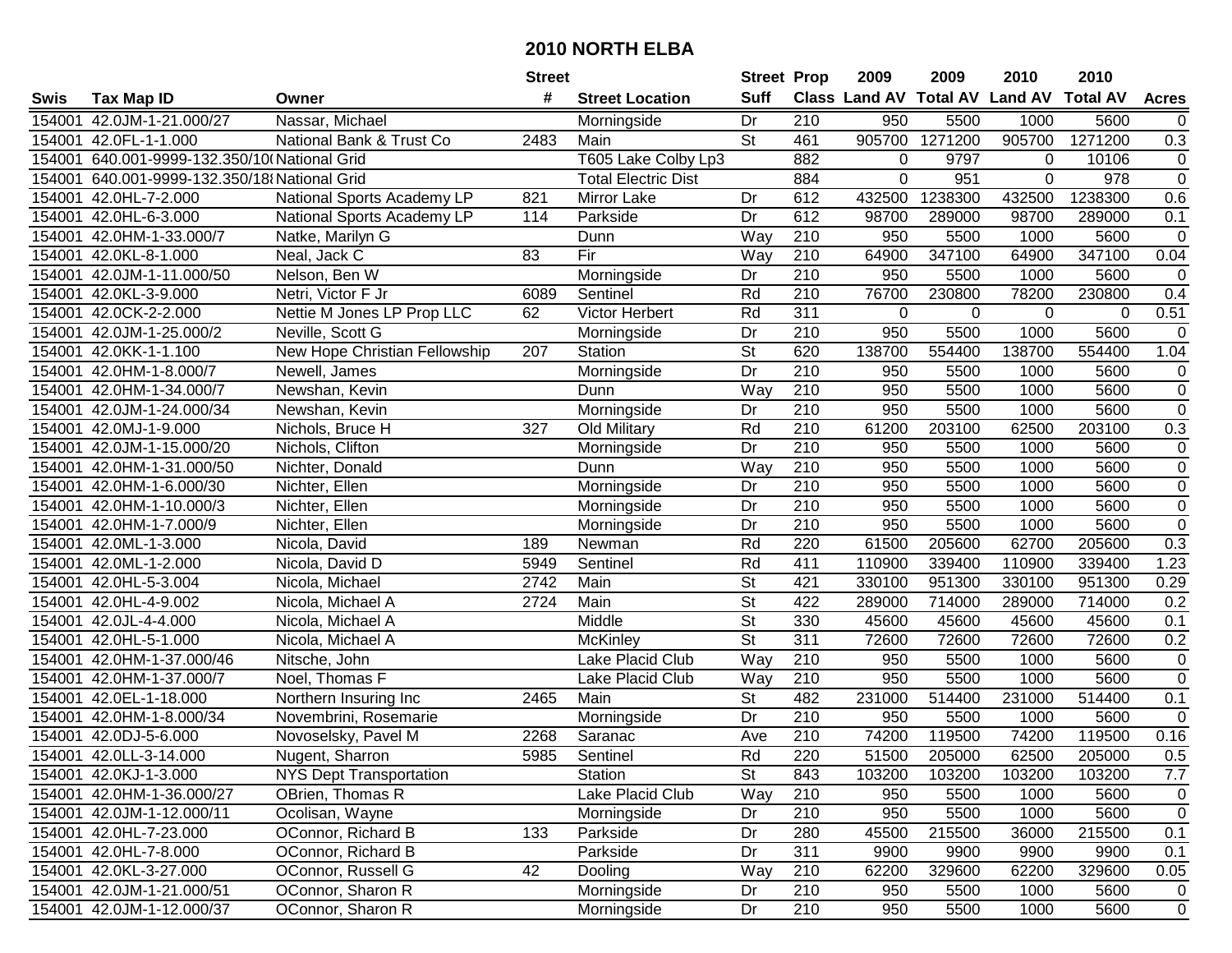|        |                           |                           | <b>Street</b>   |                        | <b>Street Prop</b>       |                  | 2009                          | 2009    | 2010                    | 2010            |                |
|--------|---------------------------|---------------------------|-----------------|------------------------|--------------------------|------------------|-------------------------------|---------|-------------------------|-----------------|----------------|
| Swis   | <b>Tax Map ID</b>         | Owner                     | #               | <b>Street Location</b> | <b>Suff</b>              |                  | <b>Class Land AV Total AV</b> |         | <b>Land AV</b>          | <b>Total AV</b> | <b>Acres</b>   |
| 154001 | 42.0JM-1-16.000/6         | OGrady-Perry, Patricia    |                 | Morningside            | Dr                       | 210              | 950                           | 5500    | 1000                    | 5600            | $\overline{0}$ |
| 154001 | 42.0JM-1-24.000/30        | OGrady-Perry, Patricia    |                 | Morningside            | Dr                       | 210              | 950                           | 5500    | 1000                    | 5600            | $\pmb{0}$      |
| 154001 | 42.0HM-1-40.000/43        | OHagan, George            |                 | Lake Placid Club       | Way                      | 210              | 950                           | 5500    | 1000                    | 5600            | $\overline{0}$ |
| 154001 | 42.0LL-8-4.000            | OLeary Thomas D           | 107             | Fir                    | Way                      | 210              | 64900                         | 320000  | 64900                   | 320000          | 0.04           |
| 154001 | 42.0EK-1-7.000            | OLeary, Richard J         | 130             | Greenwood              | St                       | 210              | 92800                         | 361900  | 94600                   | 361900          | 0.1            |
| 154001 | 42.0EL-1-21.200           | OLeary, William J Jr      | 2475            | Main                   | $\overline{\mathsf{St}}$ | 484              | 241600                        | 771500  | 241600                  | 771500          | 0.04           |
| 154001 | 42.0KL-7-1.000            | Oliveira, Edward          | 187             | Fir                    | Way                      | 210              | 64900                         | 347100  | 64900                   | 347100          | 0.04           |
| 154001 | 42.0HM-1-39.000/2         | Oliver, Ronald            |                 | Lake Placid Club       | Way                      | 210              | 950                           | 5500    | 1000                    | 5600            | $\pmb{0}$      |
| 154001 | 42.0HM-1-39.000/1         | Oliver, Ronald            |                 | Lake Placid Club       | Way                      | $\overline{210}$ | 950                           | 5500    | 1000                    | 5600            | $\pmb{0}$      |
| 154001 | 42.0JM-1-15.000/29        | Oliver, William J         |                 | Morningside            | Dr                       | $\overline{210}$ | 950                           | 5500    | 1000                    | 5600            | $\pmb{0}$      |
| 154001 | 42.0GL-1-2.110            | <b>ORDA Arena Complex</b> | 2634            | Main                   | <b>St</b>                | 682              | 50139500                      |         | 3E+08 50139500 3.01E+08 |                 | 11.23          |
| 154001 | 42.0GL-1-2.200            | <b>ORDA Arena Complex</b> | 2578            | Main                   | <b>St</b>                | 438              | 1530800                       | 1689200 | 1530800                 | 1689200         | 1.26           |
| 154001 | 42.0LK-1-9.012            | Ordway, Craig P           | 78              | <b>Blueberry Ridge</b> | Rd                       | $\overline{210}$ | 91500                         | 270000  | 93300                   | 270000          | 0.63           |
| 154001 | 42.0JM-1-24.000/27        | Oritz, Roberto            |                 | Morningside            | Dr                       | 210              | 950                           | 5500    | 1000                    | 5600            | $\pmb{0}$      |
| 154001 | 42.0JM-1-23.000/7         | Ormerod, Robert H         |                 | Morningside            | Dr                       | 210              | 950                           | 5500    | 1000                    | 5600            | $\pmb{0}$      |
| 154001 | 42.0ck-2-6.000            | Orringer, Andrew G        |                 | Seneca                 | Trl                      | 311              | 160000                        | 160000  | 163200                  | 163200          | 0.3            |
| 154001 | 42.0FK-2-3.000            | Ortloff, Lillian T        | 78              | Oneida                 | Ave                      | $\overline{210}$ | 98900                         | 335600  | 106300                  | 335600          | 0.16           |
| 154001 | 42.0LL-13-1.000           | Osborn Daniel T           | 118             | Fir                    | Way                      | 210              | 73300                         | 407700  | 73300                   | 407700          | 0.04           |
| 154001 | 42.0HL-7-26.000           | Osgood, Randy             | 123             | Parkside               | Dr                       | 210              | 32600                         | 99300   | 40000                   | 99300           | 0.1            |
| 154001 | 42.0HM-1-32.000/50        | Ott, John R               |                 | Dunn                   | Way                      | 210              | 950                           | 5500    | 1000                    | 5600            | $\pmb{0}$      |
| 154001 | 42.0JM-1-20.000/42        | Ottati, Michael A         |                 | Morningside            | Dr                       | 210              | 950                           | 5500    | 1000                    | 5600            | $\overline{0}$ |
| 154001 | 42.0JM-1-15.000/6         | Ottati, Michael A         |                 | Morningside            | Dr                       | 210              | 950                           | 5500    | 1000                    | 5600            | $\pmb{0}$      |
| 154001 | 42.0hm-1-6.000/1          | <b>Otten Family Trust</b> |                 | Morningside            | Dr                       | 210              | 950                           | 5500    | 1000                    | 5600            | $\overline{0}$ |
| 154001 | 42.0HL-7-10.000           | Otten, Nicholas F         |                 | Parkside               | Dr                       | 311              | 13600                         | 13600   | 13600                   | 13600           | 0.1            |
| 154001 | 42.0HK-1-14.000           | Owen, Sheila              | 97              | McKinley               | $\overline{\mathsf{St}}$ | 210              | 57400                         | 162900  | 58600                   | 162900          | 0.3            |
| 154001 | 42.0HL-6-26.028           | <b>P&amp;L Partners</b>   | 2699            | Main                   | $\overline{\mathsf{St}}$ | 464              | 180700                        | 348800  | 180700                  | 348800          | 0.1            |
| 154001 | 42.0DK-5-1.000            | Pabins, John C            | 82              | Greenwood              | $\overline{\mathsf{St}}$ | 210              | 66900                         | 155900  | 68200                   | 155900          | 0.1            |
| 154001 | 42.0DK-5-3.000            | Pabins, John C            | 86              | Greenwood              | $\overline{\mathsf{St}}$ | 210              | 81100                         | 180000  | 82700                   | 180000          | 0.2            |
| 154001 | 42.0JM-1-6.000            | Pabins, John J            | 2807            | Wilmington             | Rd                       | 411              | 28500                         | 117180  | 28500                   | 117180          | 0.2            |
| 154001 | 42.0EJ-3-18.000           | Pabins, John J            | $\overline{38}$ | Nash                   | $\overline{\mathsf{St}}$ | $\overline{210}$ | 63800                         | 160900  | 65100                   | 160900          | 0.1            |
| 154001 | 42.0JM-1-23.000/28        | Padgett, Mark H           |                 | Morningside            | $\overline{Dr}$          | 210              | 950                           | 5500    | 1000                    | 5600            | $\pmb{0}$      |
| 154001 | 42.0JM-1-24.000/37        | Padgett, Mark H           |                 | Morningside            | Dr                       | $\overline{210}$ | 950                           | 5500    | 1000                    | 5600            | $\overline{0}$ |
| 154001 | 42.0KL-8-3.000            | Pagano, Nicholas          | 83              | Fir                    | Way                      | $\overline{210}$ | 60200                         | 312500  | 60200                   | 312500          | 0.03           |
|        | 154001 42.0DK-4-11.000/4  | Pagles, John C            |                 | Greenwood              | $\overline{\mathsf{St}}$ | $\overline{210}$ | 10500                         | 268875  | 10500                   | 268875          | $\mathbf 0$    |
|        | 154001 42.0hm-1-10.000/8  | Pagnani, John             |                 | Morningside            | Dr                       | 210              | 950                           | 5500    | 1000                    | 5600            | 0              |
|        | 154001 42.0JM-1-13.000/34 | Palmer, George W          |                 | Morningside            | Dr                       | 210              | 950                           | 5500    | 1000                    | 5600            | $\pmb{0}$      |
|        | 154001 42.0JM-1-21.000/40 | Palmer, George W          |                 | Morningside            | Dr                       | 210              | 950                           | 5500    | 1000                    | 5600            | 0              |
|        | 154001 42.0JK-1-1.002     | Palumbo, Mae J            | 21              | <b>McKinley</b>        | <b>St</b>                | 210              | 57300                         | 208000  | 58500                   | 208000          | 0.76           |
|        | 154001 42.0EK-8-6.000     | Pandolfi, Anne B          | 89              | Hillcrest              | Ave                      | 210              | 64300                         | 239100  | 65600                   | 239100          | 0.19           |
|        | 154001 42.0HM-1-35.000/11 | Papierz, Andrew           |                 | Dunn                   | Way                      | 210              | 950                           | 5500    | 1000                    | 5600            | 0              |
|        | 154001 42.0JM-1-16.000/3  | Papierz, Andrew           |                 | Morningside            | Dr                       | 210              | 950                           | 5500    | 1000                    | 5600            | 0              |
|        | 154001 42.0HM-1-29.000/27 | Parish, John I            |                 | Dunn                   | Way                      | 210              | 950                           | 5500    | 1000                    | 5600            | $\mathbf 0$    |
|        |                           |                           |                 |                        |                          |                  |                               |         |                         |                 |                |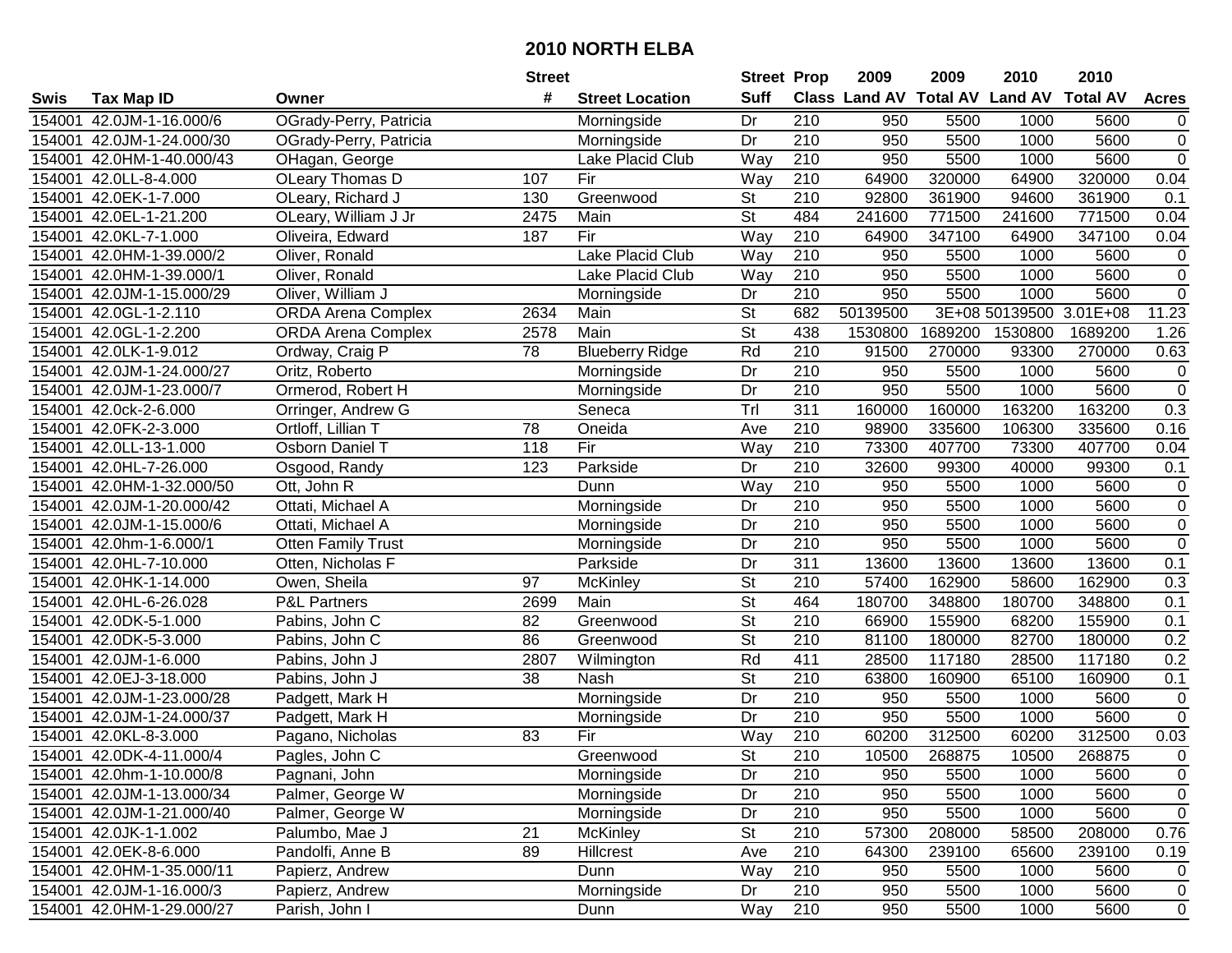|        |                           |                       | <b>Street</b>  |                        | <b>Street Prop</b>       |                  | 2009                          | 2009   | 2010           | 2010            |                |
|--------|---------------------------|-----------------------|----------------|------------------------|--------------------------|------------------|-------------------------------|--------|----------------|-----------------|----------------|
| Swis   | <b>Tax Map ID</b>         | Owner                 | #              | <b>Street Location</b> | <b>Suff</b>              |                  | <b>Class Land AV Total AV</b> |        | <b>Land AV</b> | <b>Total AV</b> | <b>Acres</b>   |
| 154001 | 42.0HM-1-38.000/37        | Parisi, Carmen        |                | Lake Placid Club       | Way                      | 210              | 950                           | 5500   | 1000           | 5600            | 0              |
| 154001 | 42.0JM-1-12.000/52        | Parisi, Carmen P      |                | Morningside            | Dr                       | 210              | 950                           | 5500   | 1000           | 5600            | $\pmb{0}$      |
| 154001 | 42.0JL-1-3.000            | Parmeter, Wallace     | 17             | McLenathen             | Ave                      | 220              | 42000                         | 201800 | 44700          | 201800          | 0.17           |
| 154001 | 42.0JL-1-2.000            | Parmeter, Wallace     |                | McLenathen             | Ave                      | 311              | 10600                         | 10600  | 10600          | 10600           | 0.2            |
| 154001 | 42.0MJ-2-3.220            | Partridge, Virginia M | 332            | Old Military           | Rd                       | 210              | 34000                         | 115700 | 51500          | 115700          | 0.28           |
| 154001 | 42.0JM-1-13.000/36        | Patane, John A        |                | Morningside            | Dr                       | $\overline{210}$ | 950                           | 5500   | 1000           | 5600            | $\mathbf 0$    |
| 154001 | 42.0jm-1-15.000/35        | Patane, John A        |                | Morningside            | Dr                       | 210              | 950                           | 5500   | 1000           | 5600            | $\pmb{0}$      |
| 154001 | 42.0HM-1-33.000/19        | Pates, Glenda         |                | Dunn                   | Way                      | 210              | 950                           | 5500   | 1000           | 5600            | $\overline{0}$ |
| 154001 | 42.0KL-5-2.000            | Patinelli, Louise     | 33             | Fir                    | Way                      | $\overline{210}$ | 60200                         | 312500 | 60200          | 312500          | 0.03           |
| 154001 | 42.0mj-2-7.000            | Patnode, Alisa        | 346            | Old Military           | Rd                       | 210              | 78500                         | 175000 | 80100          | 175000          | 0.5            |
| 154001 | 42.0HK-1-21.000           | Patnode, Therese K    |                | McKinley               | $\overline{\mathsf{St}}$ | 311              | 30200                         | 30200  | 30200          | 30200           | 0.45           |
| 154001 | 42.0KL-3-58.000           | Patnode, Therese K    | 35             | Dooling                | Way                      | 210              | 55000                         | 277500 | 55000          | 277500          | 0.03           |
| 154001 | 42.0LL-3-21.000           | Patterson, David A    | 5963           | Sentinel               | Rd                       | $\overline{210}$ | 51300                         | 204800 | 65600          | 204800          | 0.6            |
| 154001 | 42.0FJ-1-2.000            | Patterson, Margaret   | 285            | Wesvalley              | Rd                       | 210              | 102800                        | 161000 | 104800         | 161000          | 0.2            |
| 154001 | 42.0JM-1-24.000/46        | Payant, Leo E         |                | Morningside            | Dr                       | 210              | 950                           | 5500   | 1000           | 5600            | $\mathbf 0$    |
| 154001 | 42.0JM-1-25.000/46        | Pazin, Edna M         |                | Morningside            | Dr                       | 210              | 950                           | 5500   | 1000           | 5600            | $\mathbf 0$    |
| 154001 | 42.0FK-5-8.000            | Peacock, Gregory      | 2512           | Main                   | $\overline{\mathsf{St}}$ | 482              | 345300                        | 707200 | 345300         | 707200          | 0.2            |
| 154001 | 42.0FK-3-9.000            | Peacock, Gregory L    | 2488           | Main                   | $\overline{\mathsf{St}}$ | 484              | 92400                         | 239000 | 92400          | 239000          | 0.1            |
| 154001 | 42.0FK-5-9.000            | Peacock, Gregory L    | 2514           | Main                   | $\overline{\mathsf{St}}$ | 210              | 53800                         | 222000 | 54800          | 222000          | 0.2            |
| 154001 | 42.0GL-2-10.000           | Peacock, Gregory L    | 70             | Parkside               | Dr                       | 411              | 84200                         | 217200 | 84200          | 217200          | 0.2            |
| 154001 | 42.0GL-2-8.000            | Peacock, Gregory L    | 56             | Parkside               | Dr                       | 220              | 91400                         | 253000 | 91400          | 253000          | 0.5            |
| 154001 | 42.0JL-4-13.000           | Peacock, Gregory L    | 6181           | Sentinel               | Rd                       | 210              | 26100                         | 113700 | 40000          | 75000           | 0.1            |
| 154001 | 42.0EK-4-20.000           | Peacock, Robert T     | 135            | Hillcrest              | Ave                      | 210              | 24700                         | 77500  | 25100          | 77500           | 0.1            |
| 154001 | 42.0GL-2-11.000           | Peacock, Robert T     | 74             | Parkside               | Dr                       | 230              | 49600                         | 205000 | 49600          | 205000          | 0.2            |
| 154001 | 42.0EK-4-6.000            | Peacock, Robert T     | 133            | Hillcrest              | Ave                      | 312              | 15400                         | 72700  | 15800          | 72700           | 0.1            |
| 154001 | 42.0GL-2-7.000            | Peacock, Robert T     | 50             | Parkside               | Dr                       | 449              | 270400                        | 501000 | 270400         | 501000          | 0.2            |
| 154001 | 42.0EK-4-5.000            | Peacock, Robert T     |                | Hillcrest              | Ave                      | 311              | 31700                         | 31700  | 31700          | 31700           | 0.2            |
| 154001 | 42.0GL-2-9.000            | Peacock, Robert T     | 64             | Parkside               | Dr                       | 230              | 60600                         | 198300 | 60600          | 198300          | 0.3            |
| 154001 | 42.0JJ-2-4.000            | Peacock, Robert T     | 13             | Wesvalley              | Rd                       | 220              | 22700                         | 121500 | 22700          | 121500          | 0.1            |
| 154001 | 42.0JJ-2-7.000            | Peacock, Robert T     | $\overline{7}$ | Wesvalley              | Rd                       | 449              | 71000                         | 285300 | 71000          | 285300          | 0.2            |
| 154001 | 42.0JM-1-17.000/9         | Peacock, Russell      |                | Morningside            | $\overline{Dr}$          | 210              | 950                           | 5500   | 1000           | 5600            | $\overline{0}$ |
| 154001 | 42.0DJ-6-13.000           | Pelkey, Deborah       | 17             | Acorn                  | $\overline{\mathsf{St}}$ | 210              | 70900                         | 162800 | 93800          | 162800          | 0.1            |
| 154001 | 42.0DJ-1-19.000           | Pelkey, Thomas J      | 98             | Chickadee              | Ln                       | 210              | 93700                         | 218600 | 95600          | 218600          | 0.45           |
|        | 154001 42.0hm-1-33.000/44 | Pender, Matthew C     |                | Dunn                   | $\overline{W}$ ay        | $\overline{210}$ | 950                           | 5500   | 1000           | 5600            | $\mathbf 0$    |
|        | 154001 42.0jm-1-18.000/43 | Pennell, Paul         |                | Morningside            | Dr                       | 210              | 950                           | 5500   | 1000           | 5600            | 0              |
|        | 154001 42.0JM-1-16.000/40 | Pennell, Paul         |                | Morningside            | Dr                       | 210              | 950                           | 5500   | 1000           | 5600            | 0              |
|        | 154001 42.0JM-1-21.000/16 | Pennell, Paula        |                | Morningside            | Dr                       | 210              | 950                           | 5500   | 1000           | 5600            | 0              |
|        | 154001 42.0HM-1-6.000/51  | Penske, Richard       |                | Morningside            | Dr                       | 210              | 950                           | 5500   | 1000           | 5600            | $\pmb{0}$      |
|        | 154001 42.0JM-1-19.000/33 | Penske, Richard       |                | Morningside            | Dr                       | 210              | 950                           | 5500   | 1000           | 5600            | 0              |
|        | 154001 42.0HM-1-16.000    | Peper, Pamela E       | 16             | Lake Placid Club       | Way                      | 210              | 55900                         | 561100 | 58600          | 235400          | 0.08           |
|        | 154001 42.0DJ-1-1.000     | Pereske, Alan         | 2158           | Saranac                | Ave                      | 483              | 183700                        | 465500 | 183700         | 465500          | 0.23           |
|        | 154001 42.0hk-1-7.100     | Perkins, Andrew J     | 147            | McKinley               | $\overline{\mathsf{St}}$ | 210              | 55500                         | 203800 | 56600          | 203800          | 0.25           |
|        |                           |                       |                |                        |                          |                  |                               |        |                |                 |                |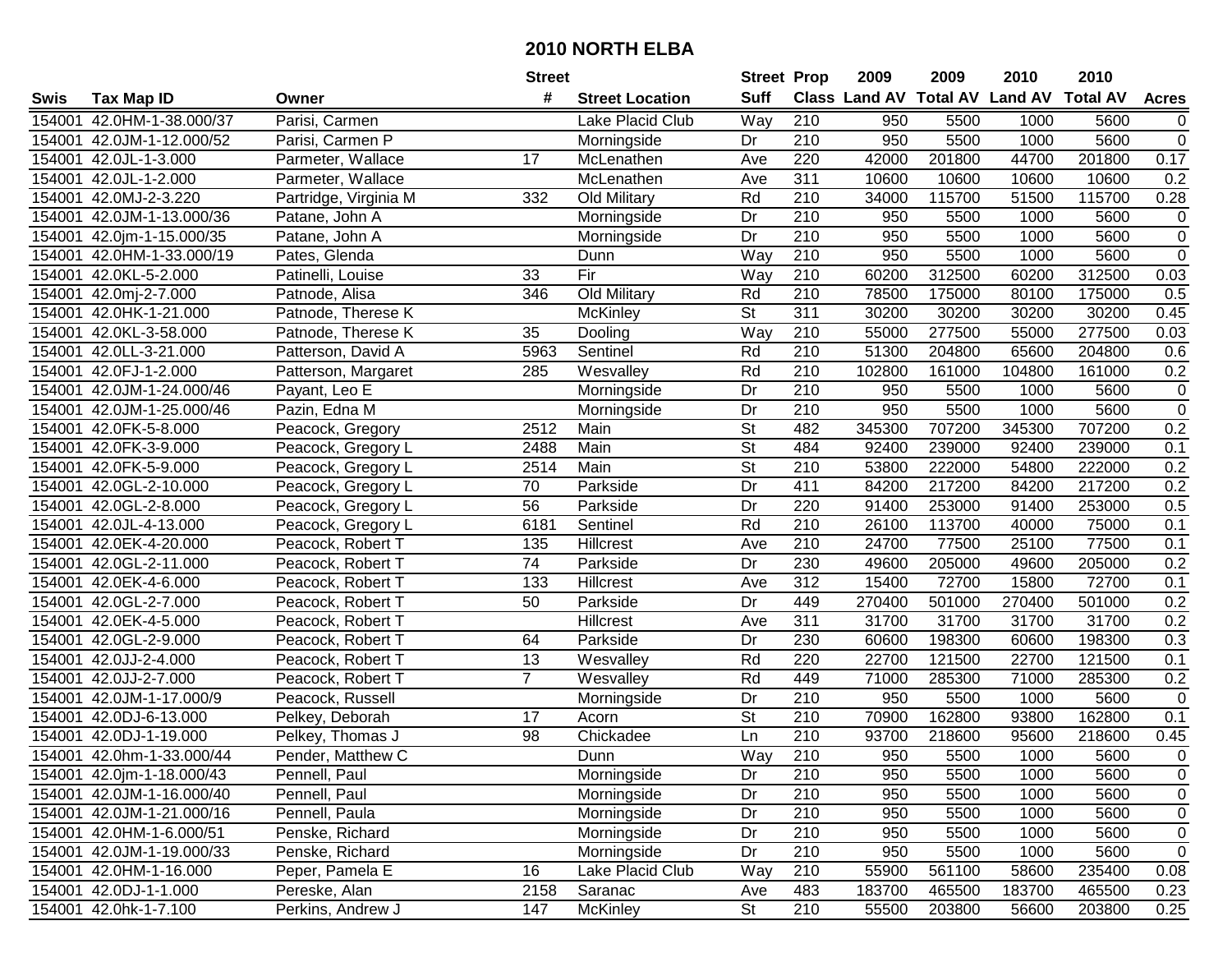|        |                           |                        | <b>Street</b> |                         | <b>Street Prop</b>       |                  | 2009                          | 2009   | 2010           | 2010            |                  |
|--------|---------------------------|------------------------|---------------|-------------------------|--------------------------|------------------|-------------------------------|--------|----------------|-----------------|------------------|
| Swis   | <b>Tax Map ID</b>         | Owner                  | #             | <b>Street Location</b>  | <b>Suff</b>              |                  | <b>Class Land AV Total AV</b> |        | <b>Land AV</b> | <b>Total AV</b> | <b>Acres</b>     |
| 154001 | 42.0HK-1-9.000            | Perkins, Carol S       | 75            | School                  | <b>St</b>                | 210              | 39100                         | 217000 | 40000          | 217000          | 0.1              |
| 154001 | 42.0HK-1-6.002            | Perkins, Carol S       |               | School                  | $\overline{\mathsf{St}}$ | 311              | 13400                         | 13400  | 13400          | 13400           | 0.4              |
| 154001 | 42.0HK-1-11.000           | Perkins, Jennifer M    | 115           | <b>McKinley</b>         | St                       | 311              | 87200                         | 87200  | 87200          | 87200           | 0.75             |
| 154001 | 42.0HK-1-20.000           | Perkins, Jennifer M    | 87            | School                  | $\overline{\mathsf{St}}$ | 210              | 101600                        | 219700 | 103600         | 219700          | 0.84             |
| 154001 | 42.0jm-1-23.000/49        | Perks Steven T         |               | Morningside             | Dr                       | $\overline{210}$ | 950                           | 5500   | 1000           | 5600            | 0                |
| 154001 | 42.0JM-1-14.000/23        | Perlee, Lester H Jr    |               | Morningside             | Dr                       | $\overline{210}$ | 950                           | 5500   | 1000           | 5600            | $\overline{0}$   |
| 154001 | 42.0HM-1-37.000/5         | Perlee, Lester H Jr    |               | Lake Placid Club        | Way                      | 210              | 950                           | 5500   | 1000           | 5600            | $\pmb{0}$        |
| 154001 | 42.0JM-1-22.000/10        | Perlee, Lester H Jr    |               | Morningside             | $\overline{Dr}$          | 210              | 950                           | 5500   | 1000           | 5600            | $\overline{0}$   |
| 154001 | 42.0JM-1-18.000/29        | Perlee, Lester H Jr    |               | Morningside             | Dr                       | $\overline{210}$ | 950                           | 5500   | 1000           | 5600            | $\,0\,$          |
| 154001 | 42.0JM-1-23.000/39        | Perlee, Lester H Jr    |               | Morningside             | Dr                       | 210              | 950                           | 5500   | 1000           | 5600            | $\pmb{0}$        |
| 154001 | 42.0HM-1-6.000/46         | Perlee, Lester H Jr    |               | Morningside             | Dr                       | 210              | 950                           | 5500   | 1000           | 5600            | $\mathbf 0$      |
| 154001 | 42.0JM-1-12.000/45        | Perlee, Lester H Jr    |               | Morningside             | Dr                       | 210              | 950                           | 5500   | 1000           | 5600            | $\boldsymbol{0}$ |
| 154001 | 42.0HM-1-33.000/14        | Perlee, Lester Jr      |               | Dunn                    | Way                      | 210              | 950                           | 5500   | 1000           | 5600            | $\overline{0}$   |
| 154001 | 42.0HM-1-33.000/15        | Perlee, Lester Jr      |               | Dunn                    | Way                      | 210              | 950                           | 5500   | 1000           | 5600            | $\pmb{0}$        |
| 154001 | 42.0HM-1-38.000/21        | Perlee, Lester Jr      |               | <b>Lake Placid Club</b> | Way                      | 210              | 950                           | 5500   | 1000           | 5600            | $\pmb{0}$        |
| 154001 | 42.0HM-1-38.000/22        | Perlee, Lester Jr      |               | Lake Placid Club        | Way                      | 210              | 950                           | 5500   | 1000           | 5600            | $\pmb{0}$        |
| 154001 | 42.0HM-1-7.000/37         | Perry, William James R |               | Morningside             | Dr                       | 210              | 950                           | 5500   | 1000           | 5600            | $\pmb{0}$        |
| 154001 | 42.0HL-6-9.000            | Peryea, Dana J         | 140           | Parkside                | Dr                       | 280              | 63101                         | 452500 | 63101          | 452500          | 0.1              |
| 154001 | 42.0HL-6-8.000            | Peryea, Eugene         | 136           | Parkside                | Dr                       | 230              | 57900                         | 271500 | 59000          | 271500          | 0.2              |
| 154001 | 42.0JM-1-15.000/26        | Peterson, Milo         |               | Morningside             | Dr                       | 210              | 950                           | 5500   | 1000           | 5600            | $\pmb{0}$        |
| 154001 | 42.0JM-1-24.000/29        | Petkovsek, Richard     |               | Morningside             | Dr                       | 210              | 950                           | 5500   | 1000           | 5600            | $\overline{0}$   |
| 154001 | 42.0JM-1-14.000/50        | Petkovsek, Richard J   |               | Morningside             | Dr                       | 210              | 950                           | 5500   | 1000           | 5600            | $\pmb{0}$        |
| 154001 | 42.0JM-1-19.000/32        | Petkovsek, Richard J   |               | Morningside             | Dr                       | 210              | 950                           | 5500   | 1000           | 5600            | $\overline{0}$   |
| 154001 | 42.0JM-1-23.000/1         | Petrie, Harold A       |               | Morningside             | Dr                       | 210              | 950                           | 5500   | 1000           | 5600            | $\pmb{0}$        |
| 154001 | 42.0jl-4-2.100            | Petrocci Jeffrey L     | 10            | Middle                  | $\overline{St}$          | 210              | 28000                         | 128900 | 32000          | 128900          | 0.08             |
| 154001 | 42.0HM-1-6.000/14         | Pezzula, Anthony       |               | Morningside             | Dr                       | 210              | 950                           | 5500   | 1000           | 5600            | 0                |
| 154001 | 42.0JM-1-12.000/10        | Pfaff, David E         |               | Morningside             | Dr                       | 210              | 950                           | 5500   | 1000           | 5600            | $\mathbf 0$      |
| 154001 | 42.0FJ-1-10.000           | Pfeifer, Cheryl        | 289           | Wesvalley               | Rd                       | 210              | 57800                         | 210000 | 57800          | 210000          | 0.04             |
| 154001 | 42.0JM-1-13.000/45        | Philipson, Michele C   |               | Morningside             | Dr                       | $\overline{210}$ | 950                           | 5500   | 1000           | 5600            | $\mathbf 0$      |
| 154001 | 42.0JM-1-11.000/1         | Phillips, Courtney A   |               | Morningside             | Dr                       | 210              | 950                           | 5500   | 1000           | 5600            | $\pmb{0}$        |
| 154001 | 42.0HM-1-27.000/8         | Phillips, Terry N      |               | Dunn                    | $\overline{W}$ ay        | 210              | 950                           | 5500   | 1000           | 5600            | $\overline{0}$   |
| 154001 | 42.0HM-1-27.000/25        | Phillips, Terry N      |               | Dunn                    | <b>Way</b>               | 210              | 950                           | 5500   | 1000           | 5600            | $\overline{0}$   |
| 154001 | 42.0HM-1-7.000/7          | Phillips, Terry N      |               | Morningside             | Dr                       | $\overline{210}$ | 950                           | 5500   | 1000           | 5600            | $\overline{0}$   |
|        | 154001 42.0JM-1-19.000/13 | Phillips, William      |               | Morningside             | $\overline{Dr}$          | $\overline{210}$ | 950                           | 5500   | 1000           | 5600            | $\overline{0}$   |
|        | 154001 42.0EK-4-4.000     | Philo, David L         | 137           | Hillcrest               | Ave                      | 210              | 86300                         | 467900 | 146400         | 467900          | 0.2              |
|        | 154001 42.0cl-5-9.000     | Philo, David L         | 120           | Mirror Lake             | Dr                       | 210              | 181300                        | 548800 | 185000         | 950000          | 0.3              |
|        | 154001 42.0dl-1-3.200/5   | Philo, David L         |               | <b>Swiss</b>            | Rd                       | 210              | 78300                         | 476100 | 78300          | 476100          | 0                |
|        | 154001 42.0KL-3-49.000    | Philo, Raymond L       | 23            | Dooling                 | Way                      | 210              | 55000                         | 277500 | 55000          | 277500          | 0.03             |
|        | 154001 42.0JM-1-22.000/8  | Pickel, George P       |               | Morningside             | Dr                       | 210              | 950                           | 5500   | 1000           | 5600            | $\mathbf 0$      |
|        | 154001 42.0JK-2-15.000    | Picker, Samuel J       |               | <b>McKinley</b>         | <b>St</b>                | 311              | 29100                         | 29100  | 29100          | 29100           | 0.4              |
|        | 154001 42.0JK-2-17.000    | Picker, Samuel J       | 116           | <b>McKinley</b>         | <b>St</b>                | 210              | 51100                         | 234900 | 52100          | 234900          | 0.2              |
|        | 154001 42.0jk-2-28.000    | Picker, Samuel J       | 319           | Mill Pond               | Dr                       | 210              | 53500                         | 230000 | 54600          | 230000          | 0.45             |
|        |                           |                        |               |                         |                          |                  |                               |        |                |                 |                  |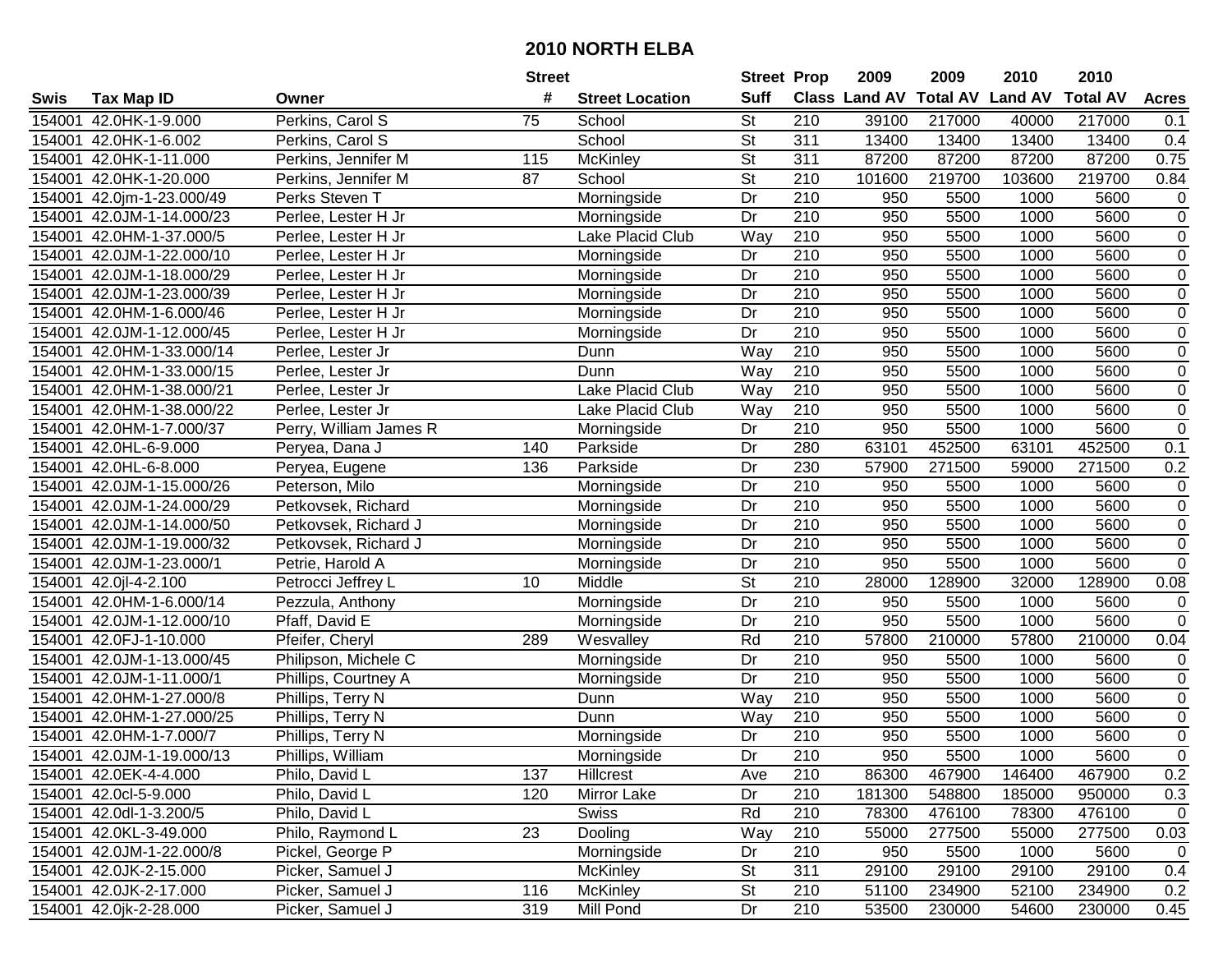|        |                        |                                | <b>Street</b> |                        | <b>Street Prop</b>       |                  | 2009                          | 2009           | 2010           | 2010            |                |
|--------|------------------------|--------------------------------|---------------|------------------------|--------------------------|------------------|-------------------------------|----------------|----------------|-----------------|----------------|
| Swis   | <b>Tax Map ID</b>      | Owner                          | #             | <b>Street Location</b> | <b>Suff</b>              |                  | <b>Class Land AV Total AV</b> |                | <b>Land AV</b> | <b>Total AV</b> | <b>Acres</b>   |
| 154001 | 42.0JK-2-16.000        | Picker, Samuel J               |               | McKinley               | <b>St</b>                | 311              | 11800                         | 11800          | 11800          | 11800           | 0.2            |
| 154001 | 42.0KL-3-13.000        | Pilgrim Holiness Church        | 6059          | Sentinel               | Rd                       | 210              | 56800                         | 232800         | 56800          | 232800          | 0.62           |
| 154001 | 42.0KL-3-10.000        | Pilgrim Holiness Church NY Inc | 6067          | Sentinel               | Rd                       | 620              | 148100                        | 373100         | 148100         | 373100          | 0.36           |
| 154001 | 42.0KL-3-2.002         | Pine Hill Homeowners Assoc Inc |               | Dooling                | Way                      | 312              | 0                             | $\Omega$       | $\Omega$       | $\Omega$        | 2.55           |
| 154001 | 42.0KL-10-1.000        | Pine Hill Homeowners Inc II    |               | Fir                    | Way                      | 311              | 0                             | 0              | 0              | 0               | 7.66           |
| 154001 | 42.0DK-4-11.000        | Pine Lodge LLC                 | 119           | Greenwood              | $\overline{\mathsf{St}}$ | 330              | 0                             | $\Omega$       | $\Omega$       | $\Omega$        | 0.39           |
| 154001 | 42.0DK-4-11.000/2      | Pine Lodge LLC                 |               | Greenwood              | <b>St</b>                | 210              | 10500                         | 105000         | 10500          | 105000          | $\pmb{0}$      |
| 154001 | 42.0DK-4-11.000/5      | Pine Lodge LLC                 |               | Greenwood              | $\overline{\mathsf{St}}$ | 210              | 10500                         | 105000         | 10500          | 105000          | $\overline{0}$ |
| 154001 | 42.0DK-4-11.000/6      | Pine Lodge LLC                 |               | Greenwood              | $\overline{\mathsf{St}}$ | $\overline{210}$ | 10500                         | 105000         | 10500          | 105000          | $\pmb{0}$      |
| 154001 | 42.0hm-1-9.000/50      | Pinkerton, Robert              |               | Morningside            | Dr                       | 210              | 950                           | 5500           | 1000           | 5600            | $\mathbf 0$    |
| 154001 | 42.0CL-1-3.000         | Pinto, Adrian L                | 15            | Signal Hill            | Rd                       | 210              | 96200                         | 226400         | 195200         | 226400          | 0.3            |
| 154001 | 42.0HM-1-33.000/30     | Pinto, Constance               |               | Dunn                   | Way                      | 210              | 950                           | 5500           | 1000           | 5600            | 0              |
| 154001 | 42.0HM-1-7.000/30      | Pinto, Constance L             |               | Morningside            | Dr                       | 210              | 950                           | 5500           | 1000           | 5600            | $\mathbf 0$    |
| 154001 | 42.0HM-1-40.000/31     | Pinto, Constance L             |               | Lake Placid Club       | Way                      | 210              | 950                           | 5500           | 1000           | 5600            | $\pmb{0}$      |
| 154001 | 42.0CK-3-1.000/18      | Pisarello, William J           |               | <b>Waters Edge</b>     | Way                      | 210              | 74700                         | 380800         | 74700          | 380800          | $\pmb{0}$      |
| 154001 | 42.0HM-1-40.000/46     | Pissott, Marlene B             |               | Lake Placid Club       | Way                      | 210              | 950                           | 5500           | 1000           | 5600            | $\pmb{0}$      |
| 154001 | 42.0hm-1-33.000/17     | Pissott, Richard J             |               | Dunn                   | Way                      | 210              | 950                           | 5500           | 1000           | 5600            | $\mathbf 0$    |
| 154001 | 42.0GM-3-4.100         | Placid Gold LLC                |               | Lake Placid Club       | Way                      | 311              | 89200                         | 89200          | 89200          | 89200           | 0.39           |
| 154001 | 42.0JM-1-2.000         | Placid Gold LLC                | 2811          | Wilmington             | Rd                       | 210              | 28500                         | 150750         | 28500          | 150750          | 0.15           |
| 154001 | 42.0EM-4-1.000         | Placid Gold LLC                |               | Mirror Lake            | Dr                       | 311              | 0                             | 0              | 0              | 0               | 0.34           |
| 154001 | 42.0EM-5-1.000         | Placid Gold LLC                |               | Mirror Lake            | Dr                       | 311              | $\mathbf 0$                   | $\Omega$       | $\mathbf 0$    | $\mathbf 0$     | 0.2            |
| 154001 | 42.0FM-4-28.000        | Placid Gold LLC                |               | Mirror Lake            | Dr                       | 210              | 118700                        | 131200         | 118700         | 131200          | 0.5            |
| 154001 | 42.0FM-4-29.000        | Placid Gold LLC                |               | Mirror Lake            | Dr                       | 311              | 121600                        | 121600         | 121600         | 121600          | 0.21           |
| 154001 | 42.0EM-3-5.000         | Placid Gold LLC                | 36            | Dewey Decimal          | Way                      | 323              | 900                           | 900            | 900            | 900             | 0.45           |
| 154001 | 42.0FM-4-30.000        | Placid Gold LLC                |               | Mirror Lake            | Dr                       | $\overline{210}$ | 322500                        | 593200         | 322500         | 593200          | 0.41           |
| 154001 | 42.0GM-3-5.000         | Placid Gold LLC                | 106           | Lake Placid Club       | Way                      | 210              | 63700                         | 113700         | 63700          | 113700          | 0.52           |
| 154001 | 42.0FM-4-34.000        | Placid Gold LLC                |               | Mirror Lake            | Dr                       | 311              | 0                             | $\mathbf 0$    | $\Omega$       | $\Omega$        | $\overline{1}$ |
| 154001 | 42.0FM-4-32.000        | Placid Gold LLC                | 14            | Cedars                 | Way                      | 311              | 118800                        | 118800         | 118800         | 118800          | 0.16           |
| 154001 | 42.0FM-4-33.000        | Placid Gold LLC                |               | Mirror Lake            | Dr                       | 311              | $\mathbf 0$                   | $\Omega$       | $\Omega$       | $\Omega$        | 1.8            |
| 154001 | 42.0GM-3-3.000         | Placid Gold LLC                | 130           | Lake Placid Club       | Way                      | 411              | 96700                         | 340500         | 96700          | 340500          | 0.86           |
| 154001 | 42.0FM-4-26.000        | Placid Gold LLC                |               | Mirror Lake            | $\overline{Dr}$          | 220              | 121600                        | 226600         | 121600         | 226600          | 0.54           |
| 154001 | 42.0GM-3-2.000         | Placid Gold LLC                | 140           | Lake Placid Club       | Way                      | 583              | 96700                         | 340500         | 96700          | 340500          | 0.9            |
| 154001 | 42.0FM-5-1.000         | <b>Placid Gold LLC</b>         |               | Mirror Lake            | Dr                       | 311              | 148500                        | 148500         | 148500         | 148500          | 1.39           |
|        | 154001 42.0HL-7-29.000 | Placid Gold LLC                |               | Parkside               | Dr                       | 583              | 210000                        | 508500         | 210000         | 508500          | 2.6            |
|        | 154001 42.0GM-3-1.000  | <b>Placid Gold LLC</b>         | 110           | Lake Placid Club       | Way                      | 583              |                               | 808800 1702700 | 808800         | 1702700         | 33.33          |
|        | 154001 42.0HM-1-3.000  | Placid Gold LLC                |               | Morningside            | Dr                       | 330              | 13000                         | 13000          | 13000          | 13000           | 0.6            |
|        | 154001 42.0FM-4-31.000 | Placid Gold LLC                |               | Mirror Lake            | Dr                       | 311              | 118800                        | 118800         | 118800         | 118800          | 0.25           |
|        | 154001 42.0JM-1-1.200  | Placid Gold LLC                |               | Morningside            | Dr                       | 311              | 630                           | 630            | 630            | 630             | 0.22           |
|        | 154001 42.0FM-2-21.300 | Placid Gold LLC                |               | Mirror Lake            | Dr                       | 323              | 93200                         | 93200          | 93200          | 93200           | 0.28           |
|        | 154001 42.0FM-4-10.000 | Placid Gold LLC                |               | Mirror Lake            | Dr                       | 311              | 118800                        | 118800         | 118800         | 118800          | 0.8            |
|        | 154001 42.0FM-4-8.000  | Placid Gold LLC                |               | Mirror Lake            | Dr                       | 210              | 105500                        | 173200         | 105500         | 173200          | 0.59           |
|        | 154001 42.0HM-4-1.000  | Placid Gold LLC                |               | Morningside            | Dr                       | 311              | 27300                         | 27300          | 27300          | 27300           | 0.41           |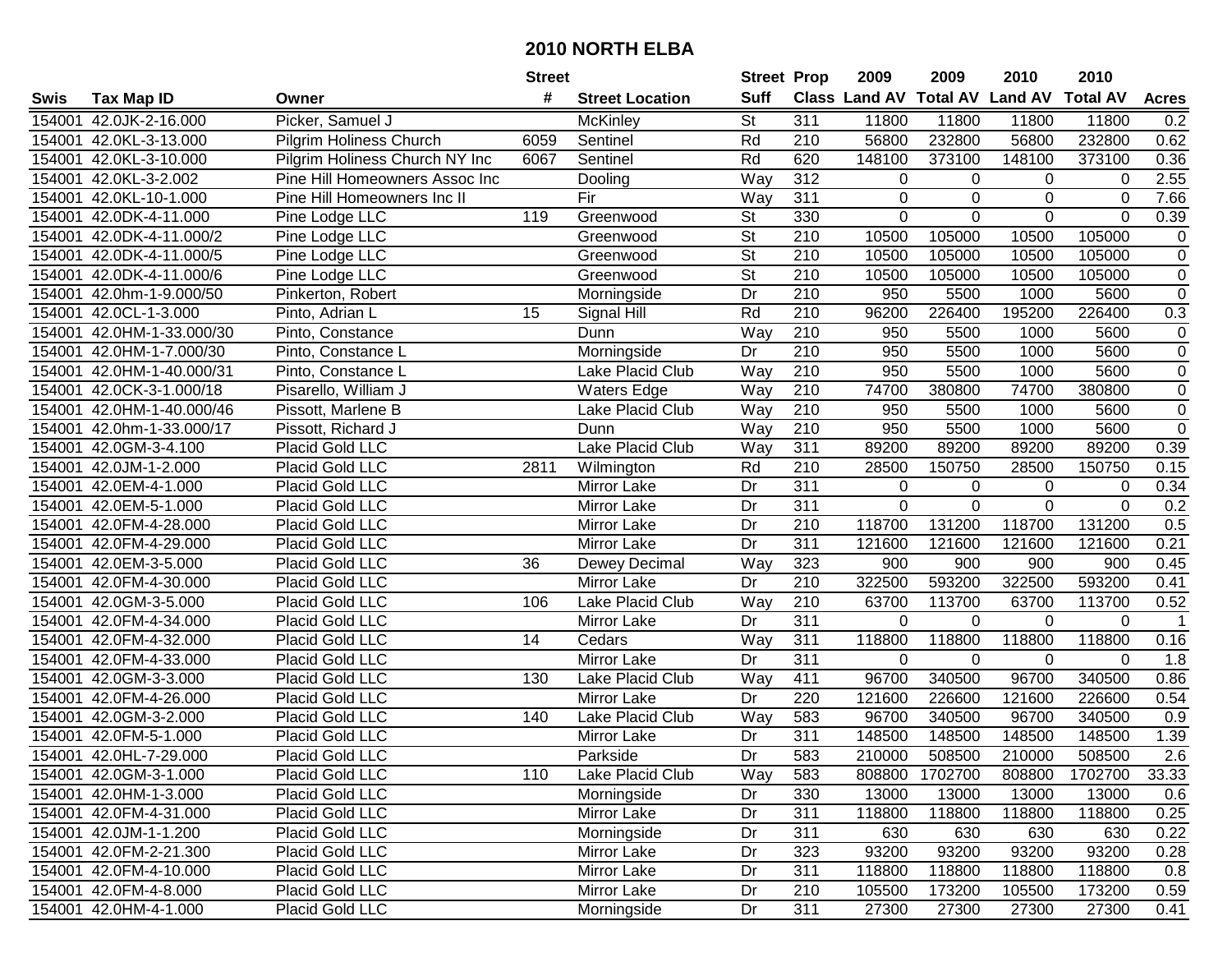|        |                           |                        | <b>Street</b>  |                        | <b>Street Prop</b>       |                  | 2009                           | 2009    | 2010    | 2010            |              |
|--------|---------------------------|------------------------|----------------|------------------------|--------------------------|------------------|--------------------------------|---------|---------|-----------------|--------------|
| Swis   | <b>Tax Map ID</b>         | Owner                  | #              | <b>Street Location</b> | <b>Suff</b>              |                  | Class Land AV Total AV Land AV |         |         | <b>Total AV</b> | <b>Acres</b> |
| 154001 | 42.0HM-3-3.000            | Placid Gold LLC        |                | Lake Placid Club       | Way                      | 311              | 26000                          | 26000   | 26000   | 26000           | 0.35         |
|        | 154001 42.0FM-4-7.000     | Placid Gold LLC        |                | <b>Mirror Lake</b>     | Dr                       | 210              | 118700                         | 131200  | 118700  | 131200          | 0.35         |
|        | 154001 42.0HM-3-2.000     | Placid Gold LLC        |                | Lake Placid Club       | Way                      | 311              | 26000                          | 26000   | 26000   | 26000           | 0.56         |
|        | 154001 42.0FM-4-11.000    | Placid Gold LLC        | 203            | Lake Placid Club       | Way                      | 210              | 118800                         | 160800  | 118800  | 160800          | 0.82         |
|        | 154001 42.0FM-4-6.000     | Placid Gold LLC        |                | Mirror Lake            | Dr                       | 210              | 118700                         | 131200  | 118700  | 131200          | 0.34         |
|        | 154001 42.0FM-4-5.000     | Placid Gold LLC        |                | Mirror Lake            | Dr                       | 311              | 118800                         | 118800  | 118800  | 118800          | 0.42         |
|        | 154001 42.0FM-4-14.000    | Placid Gold LLC        |                | Mirror Lake            | Dr                       | 311              | 118800                         | 118800  | 118800  | 118800          | 0.75         |
|        | 154001 42.0FM-4-4.000     | <b>Placid Gold LLC</b> |                | Mirror Lake            | Dr                       | 311              | 118800                         | 118800  | 118800  | 118800          | 0.49         |
|        | 154001 42.0GM-4-1.000     | <b>Placid Gold LLC</b> | 39             | Lake Placid Club       | Way                      | 583              | 1476500                        | 1476500 | 1476500 | 1476500         | 17.94        |
|        | 154001 42.0GM-3-10.000    | Placid Gold LLC        |                | Lake Placid Club       | Way                      | 311              | $\pmb{0}$                      | 0       | 0       | 0               | 0.11         |
|        | 154001 42.0FM-2-21.100    | Placid Gold LLC        |                | Mirror Lake            | Dr                       | 323              | 45700                          | 45700   | 45700   | 45700           | 0.73         |
|        | 154001 42.0FM-4-3.000     | Placid Gold LLC        |                | Mirror Lake            | Dr                       | 311              | 118800                         | 118800  | 118800  | 118800          | 0.35         |
|        | 154001 42.0FM-4-2.000     | Placid Gold LLC        |                | Mirror Lake            | Dr                       | 311              | 118800                         | 118800  | 118800  | 118800          | 0.48         |
| 154001 | 42.0FM-4-1.000            | Placid Gold LLC        |                | Mirror Lake            | Dr                       | 311              | 118800                         | 118800  | 118800  | 118800          | 0.55         |
| 154001 | 42.0FM-4-15.000           | Placid Gold LLC        |                | Mirror Lake            | Dr                       | 311              | 118800                         | 118800  | 118800  | 118800          | 1.07         |
|        | 154001 42.0FM-4-21.000    | Placid Gold LLC        |                | Mirror Lake            | Dr                       | 311              | 118800                         | 118800  | 118800  | 118800          | 0.31         |
| 154001 | 42.0FM-4-22.000           | Placid Gold LLC        |                | Mirror Lake            | Dr                       | 311              | 148500                         | 148500  | 148500  | 148500          | 0.26         |
| 154001 | 42.0FM-4-23.000           | Placid Gold LLC        |                | Mirror Lake            | Dr                       | 311              | 118800                         | 118800  | 118800  | 118800          | 0.3          |
|        | 154001 42.0FM-4-24.000    | Placid Gold LLC        |                | Mirror Lake            | Dr                       | 311              | 118800                         | 118800  | 118800  | 118800          | 0.41         |
|        | 154001 42.0GM-3-8.000     | Placid Gold LLC        |                | Lake Placid Club       | Way                      | 311              | 29800                          | 29800   | 29800   | 29800           | 0.46         |
|        | 154001 42.0FM-2-25.000    | Placid Gold LLC        | 654            | Mirror Lake            | Dr                       | 583              | 708700                         | 1181200 | 708700  | 1181200         | 1.19         |
| 154001 | 42.0FM-4-25.000           | Placid Gold LLC        |                | Mirror Lake            | Dr                       | 311              | 118800                         | 118800  | 118800  | 118800          | 0.26         |
| 154001 | 42.0GM-3-7.000            | Placid Gold LLC        |                | Lake Placid Club       | Way                      | 311              | 29800                          | 29800   | 29800   | 29800           | 0.51         |
| 154001 | 42.0JM-1-1.310            | Placid Gold LLC        |                | Wilmington             | Rd                       | 311              | 600                            | 600     | 600     | 600             | 0.14         |
| 154001 | 42.0GM-3-9.000            | Placid Gold LLC        |                | Lake Placid Club       | Way                      | 311              | 29800                          | 29800   | 29800   | 29800           | 0.37         |
| 154001 | 42.0FM-4-9.000            | Placid Gold LLC        |                | Mirror Lake            | Dr                       | 311              | 118800                         | 118800  | 118800  | 118800          | 0.93         |
|        | 154001 42.0CK-1-3.200     | Placid Landmarks Inc   | 63             | Victor Herbert         | Rd                       | 210              | 530400                         | 770000  | 541000  | 770000          | 0.24         |
|        | 154001 42.0BK-1-1.100     | Placid Place           | 151            | Victor Herbert         | Rd                       | 280              | 1970100                        | 2983900 | 2009500 | 2983900         | 1.3          |
|        | 154001 42.0lj-1-9.000     | Plank, Jared C         | 19             | Station                | $\overline{\mathsf{St}}$ | 230              | 62200                          | 259500  | 62500   | 259500          | 0.5          |
|        | 154001 42.0KL-3-23.200    | Planty, Joyce A        | 264            | Hurley                 | Ave                      | $\overline{210}$ | 66400                          | 151000  | 67700   | 151000          | 0.27         |
|        | 154001 42.0MM-1-6.000     | Planty, Nicholas H     | 5917           | Cascade                | Rd                       | $\overline{210}$ | 38300                          | 167900  | 40000   | 167900          | 0.1          |
|        | 154001 42.0HL-4-3.000     | Planty, Nicholas H     |                | School                 | $\overline{\mathsf{St}}$ | 330              | 120500                         | 120500  | 120500  | 120500          | 0.3          |
|        | 154001 42.0HL-4-4.000     | Planty, Nicholas H     | 11             | School                 | $\overline{\mathsf{St}}$ | 424              | 203700                         | 610000  | 203700  | 610000          | 0.1          |
|        | 154001 42.0JM-1-24.000/1  | Platt, Tan J           |                | Morningside            | Dr                       | $\overline{210}$ | 950                            | 5500    | 1000    | 5600            | $\mathbf 0$  |
|        | 154001 42.0LJ-1-14.000    | Ploof, David L         | 71             | Station                | <b>St</b>                | 210              | 63300                          | 230100  | 78100   | 230100          |              |
|        | 154001 42.0HM-1-26.000/29 | Polisseni, Ann         |                | Dunn                   | Way                      | 210              | 950                            | 5500    | 1000    | 5600            | $\mathbf 0$  |
|        | 154001 42.0CK-1-5.000     | Politi, Robert         | 23             | Opeechee               | Way                      | 220              | 527900                         | 1444700 | 538500  | 1444700         | 0.2          |
|        | 154001 42.0CK-1-4.000     | Politi, Robert T       | 15             | Opeechee               | Way                      | 210              | 319600                         | 681000  | 326000  | 681000          | 0.4          |
|        | 154001 42.0ML-1-8.200     | Politi, Robert T       | 166            | Newman                 | Rd                       | 311              | 41500                          | 41500   | 41500   | 41500           | 0.52         |
|        | 154001 42.0EL-1-19.000    | Politi, Robert T       | 2469           | Main                   | <b>St</b>                | 482              | 214000                         | 672700  | 214000  | 672700          | 0.1          |
|        | 154001 42.0EK-7-5.000     | Politi, Terris P       | 139            | Elm                    | <b>St</b>                | 210              | 150800                         | 269100  | 153800  | 269100          | 0.38         |
|        | 154001 42.0LK-1-16.002    | Politi, Thomas J       | 7 <sup>7</sup> | <b>Blueberry Ridge</b> | Rd                       | 210              | 107700                         | 328600  | 134800  | 328600          | 0.74         |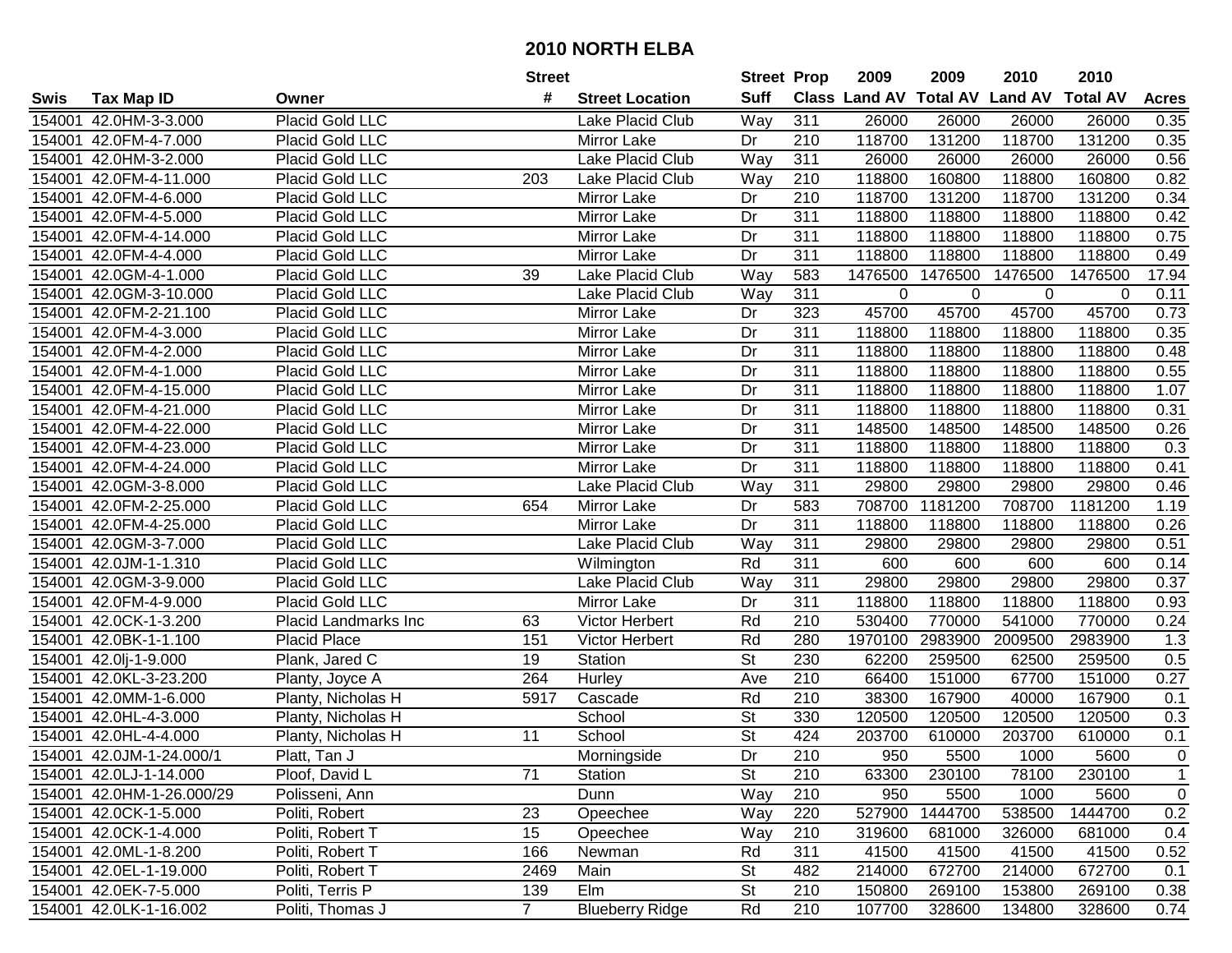|        |                           |                        | <b>Street</b> |                        | <b>Street Prop</b>       |                  | 2009          | 2009            | 2010           | 2010            |                  |
|--------|---------------------------|------------------------|---------------|------------------------|--------------------------|------------------|---------------|-----------------|----------------|-----------------|------------------|
| Swis   | <b>Tax Map ID</b>         | Owner                  | #             | <b>Street Location</b> | <b>Suff</b>              |                  | Class Land AV | <b>Total AV</b> | <b>Land AV</b> | <b>Total AV</b> | <b>Acres</b>     |
| 154001 | 42.0kl-3-18.000           | Polovka, Joseph        | 232           | Hurley                 | Ave                      | 210              | 26200         | 126200          | 26700          | 126200          | 0.2              |
| 154001 | 42.0DK-1-2.220/6          | Poole, Ian R           | 15            | Cherokee               | Way                      | 210              | 116800        | 410600          | 116800         | 410600          | $\mathsf 0$      |
| 154001 | 42.0JK-2-12.000           | Preston, Bernard       | 92            | McKinley               | <b>St</b>                | 210              | 48200         | 176400          | 49100          | 176400          | 0.38             |
| 154001 | 42.0JL-2-5.000            | Preston, Christopher J | 174           | McKinley               | $\overline{\mathsf{St}}$ | 230              | 45900         | 176500          | 46700          | 176500          | 0.2              |
| 154001 | 42.0KM-1-1.000            | Preston, Kevin P       | 30            | Alpine                 | Ln                       | $\overline{210}$ | 78800         | 210000          | 80400          | 210000          | 0.23             |
| 154001 | 42.0DJ-6-8.000            | Preston, Oren F        | 67            | Nash                   | $\overline{\mathsf{St}}$ | $\overline{210}$ | 88700         | 277500          | 90400          | 277500          | 0.2              |
| 154001 | 42.0JL-9-6.000            | Preston, Paul P        | 6162          | Sentinel               | Rd                       | 210              | 56200         | 236200          | 60000          | 236200          | 0.45             |
| 154001 | 42.0HL-6-4.000            | Preston, Raymond W     | 118           | Parkside               | Dr                       | 210              | 47600         | 233200          | 40000          | 233200          | 0.1              |
| 154001 | 42.0DJ-6-9.000            | Preston, Robert C      | 55            | Nash                   | $\overline{\mathsf{St}}$ | $\overline{210}$ | 86600         | 281100          | 88300          | 281100          | 0.2              |
| 154001 | 42.0JK-3-9.000            | Preston, Sheila A      | 266           | Mill Pond              | Dr                       | 210              | 49000         | 196900          | 53000          | 196900          | 0.31             |
| 154001 | 42.0KJ-1-7.000            | Preston, Terry A       | 103           | Station                | $\overline{\mathsf{St}}$ | 210              | 39900         | 110900          | 40700          | 110900          | 0.5              |
| 154001 | 42.0JM-1-22.000/1         | Price, Gary P          |               | Morningside            | Dr                       | 210              | 950           | 5500            | 1000           | 5600            | $\mathbf 0$      |
| 154001 | 42.0FM-2-3.000            | Prime, Peter M         | 42            | Garden                 | Way                      | 210              | 78700         | 479800          | 78700          | 479800          | 0.07             |
| 154001 | 42.0HM-1-9.000/5          | Probst, Gustave V      |               | Morningside            | Dr                       | 210              | 950           | 5500            | 1000           | 5600            | $\mathbf 0$      |
| 154001 | 42.0EK-4-7.000            | Puckhaber, William R   | 131           | Hillcrest              | Ave                      | 210              | 77100         | 359300          | 100000         | 359300          | 0.2              |
| 154001 | 42.0EK-5-1.100            | Puckhaber, William R   | 164           | Hillcrest              | Ave                      | 411              | 168300        | 429200          | 104800         | 429200          | 0.2              |
| 154001 | 42.0EK-5-1.200            | Puckhaber, William R   | 160           | Hillcrest              | Ave                      | $\overline{210}$ | 35200         | 140600          | 35900          | 140600          | 0.1              |
| 154001 | 42.0hm-1-35.000/35        | Punzalan, Susano A     |               | Dunn                   | Way                      | 210              | 950           | 5500            | 1000           | 5600            | $\pmb{0}$        |
| 154001 | 42.0HM-1-35.000/49        | Punzalan, Susano A     |               | Dunn                   | Way                      | 210              | 950           | 5500            | 1000           | 5600            | $\overline{0}$   |
| 154001 | 42.0JM-1-15.000/4         | Puskar, Michael G      |               | Morningside            | Dr                       | 210              | 950           | 5500            | 1000           | 5600            | $\pmb{0}$        |
| 154001 | 42.0hk-1-3.000            | Putnam Suzanne M       | 92            | School                 | $\overline{\mathsf{St}}$ | 210              | 88500         | 516200          | 88500          | 516200          | 0.2              |
| 154001 | 42.0MM-1-15.000           | Quade, Jennifer        |               | Nichols                | St                       | 311              | 20500         | 20500           | 20500          | 20500           | 0.1              |
| 154001 | 42.0BL-1-10.003           | Quaintance, C Lee      | 14            | Yacht Club             | Way                      | 210              | 1831700       | 3799500         | 1882800        | 3875500         | 1.16             |
| 154001 | 42.0HM-1-36.000/43        | Quick, Richard L       |               | Lake Placid Club       | Way                      | 210              | 950           | 5500            | 1000           | 5600            | $\mathbf 0$      |
| 154001 | 42.0LK-1-40.002           | Quinn, Andrew W        | 19            | Oak                    | Way                      | 210              | 101500        | 385100          | 158500         | 385100          | 1.23             |
| 154001 | 42.0JM-1-25.000/10        | Race, Gregory          |               | Morningside            | Dr                       | 210              | 950           | 5500            | 1000           | 5600            | 0                |
| 154001 | 42.0HM-1-8.000/24         | Rachal, Daniel W Jr    |               | Morningside            | Dr                       | 210              | 950           | 5500            | 1000           | 5600            | $\boldsymbol{0}$ |
| 154001 | 42.0JM-1-19.000/30        | Radzisz, Ann M         |               | Morningside            | Dr                       | 210              | 950           | 5500            | 1000           | 5600            | $\mathbf 0$      |
| 154001 | 42.0BL-2-8.000/11         | Raine, Mary J          | 40            | Harbor                 | Ln                       | $\overline{210}$ | 47100         | 360600          | 47100          | 360600          | $\mathsf 0$      |
| 154001 | 42.0BL-2-8.000/1          | Ramsey, Gerald F       | 40            | Harbor                 | Ln                       | $\overline{210}$ | 47000         | 332600          | 47000          | 332600          | $\mathbf 0$      |
| 154001 | 42.0HM-1-33.000/12        | Ranalli, Michael J     |               | Dunn                   | Way                      | 210              | 950           | 5500            | 1000           | 5600            | $\overline{0}$   |
| 154001 | 42.0EK-6-1.000            | Rand, Donald           | 3             | Margaret               | $\overline{P}$           | 210              | 41100         | 148900          | 73200          | 148900          | 0.1              |
| 154001 | 42.0JM-1-13.000/51        | Randall, Annelie       |               | Morningside            | $\overline{Dr}$          | 210              | 950           | 5500            | 1000           | 5600            | $\overline{0}$   |
|        | 154001 42.0JM-1-15.000/50 | Randall, Annelie       |               | Morningside            | $\overline{Dr}$          | $\overline{210}$ | 950           | 5500            | 1000           | 5600            | $\overline{0}$   |
|        | 154001 42.0JM-1-7.000     | Randall, Craig H       | 2795          | Wilmington             | Rd                       | 415              | 97800         | 510500          | 97800          | 510500          | $\mathbf{1}$     |
|        | 154001 42.0CL-5-2.000     | Randall, Richard D     | 180           | Mirror Lake            | Dr                       | 210              | 183100        | 950000          | 183100         | 500000          | 0.38             |
|        | 154001 42.0CL-5-3.000     | Randall, Richard D     | 190           | Mirror Lake            | Dr                       | 210              | 704000        | 2500000         | 704000         | 2100000         | 0.96             |
|        | 154001 42.0JM-1-18.000/9  | Ranieri, Ronald        |               | Morningside            | Dr                       | 210              | 950           | 5500            | 1000           | 5600            | $\mathbf 0$      |
|        | 154001 42.0KL-3-55.000    | Rascoe, William T      | 35            | Dooling                | Way                      | 210              | 62200         | 329600          | 62200          | 329600          | 0.05             |
|        | 154001 42.0HL-2-3.000     | Ratelle, Debra L       | 51            | McLenathen             | Ave                      | 210              | 19300         | 95000           | 19700          | 95000           | 0.17             |
|        | 154001 42.0EK-6-10.100    | Rath, Thomas W         |               | Margaret               | PI                       | 311              | 15100         | 15100           | 15100          | 15100           | 0.05             |
|        | 154001 42.0EK-6-10.200    | Rath, Thomas W         | 19            | Margaret               | PI                       | 210              | 87600         | 479800          | 102500         | 479800          | 0.14             |
|        |                           |                        |               |                        |                          |                  |               |                 |                |                 |                  |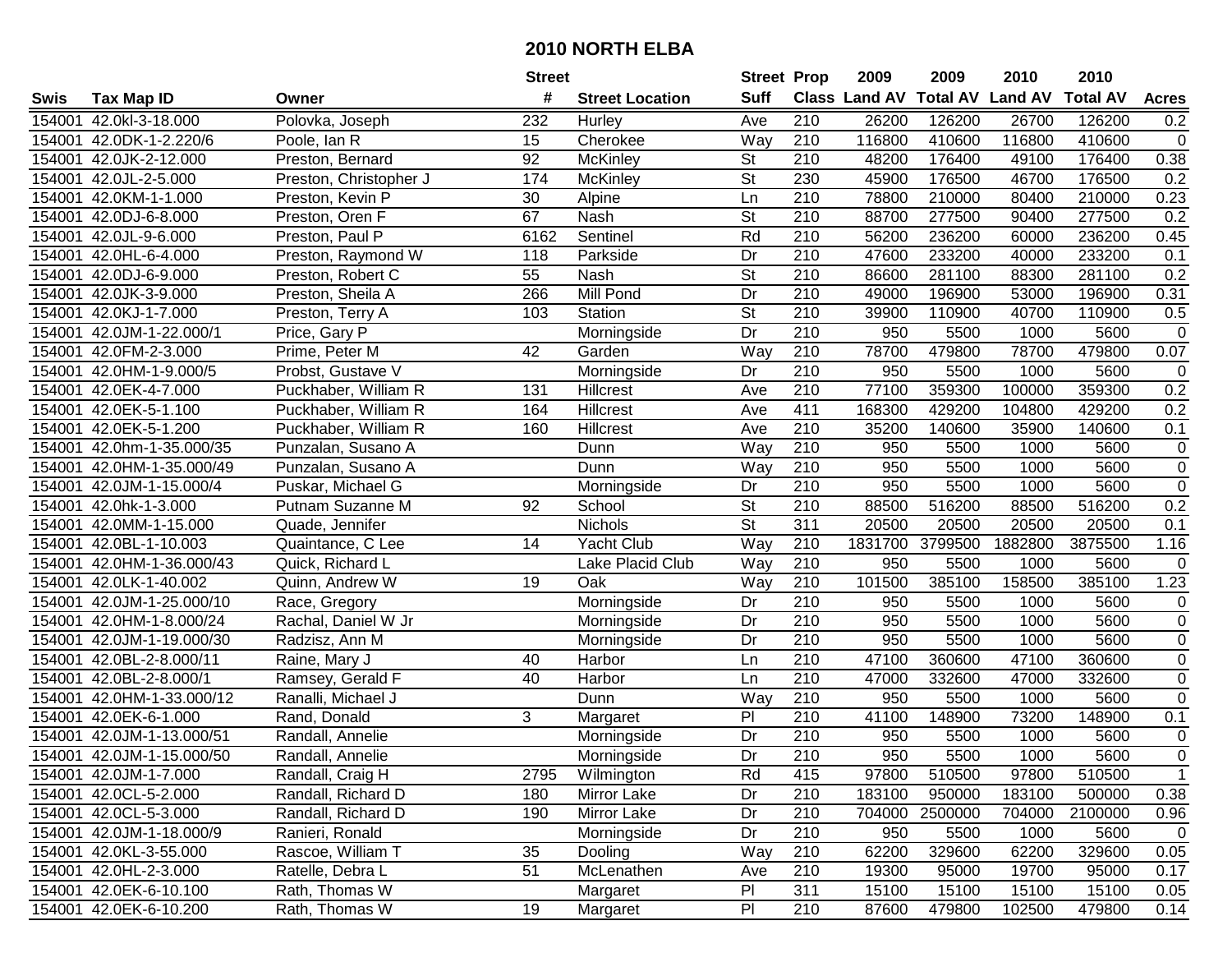|        |                           |                             | <b>Street</b>   |                        | <b>Street Prop</b>       |                  | 2009                 | 2009            | 2010           | 2010            |                     |
|--------|---------------------------|-----------------------------|-----------------|------------------------|--------------------------|------------------|----------------------|-----------------|----------------|-----------------|---------------------|
| Swis   | <b>Tax Map ID</b>         | Owner                       | #               | <b>Street Location</b> | <b>Suff</b>              |                  | <b>Class Land AV</b> | <b>Total AV</b> | <b>Land AV</b> | <b>Total AV</b> | <b>Acres</b>        |
| 154001 | 42.0FK-2-7.000            | Ratigan Dylan J             | 63              | Hillcrest              | Ave                      | 210              | 54300                | 359700          | 55400          | 359700          | 0.1                 |
| 154001 | 42.0MM-1-3.000            | Rattee, Reginald            | 5927            | Cascade                | Rd                       | 210              | 35400                | 121700          | 40000          | 121700          | 0.1                 |
| 154001 | 42.0JM-1-25.000/24        | Ravikumar, Dr Sundaram      |                 | Morningside            | Dr                       | 210              | 950                  | 5500            | 1000           | 5600            | 0                   |
| 154001 | 42.0JM-1-23.000/26        | Raycroft, David             |                 | Morningside            | Dr                       | 210              | 950                  | 5500            | 1000           | 5600            | $\pmb{0}$           |
| 154001 | 42.0JM-1-21.000/52        | Raymond, Donald C Jr        |                 | Morningside            | Dr                       | 210              | 950                  | 5500            | 1000           | 5600            | $\pmb{0}$           |
| 154001 | 42.0jm-1-21.000/38        | Raymond, Donald C Jr        |                 | Morningside            | Dr                       | $\overline{210}$ | 950                  | 5500            | 1000           | 5600            | $\overline{0}$      |
| 154001 | 42.0KJ-1-6.000            | Raymond, Elaine S           | 109             | Station                | <b>St</b>                | 210              | 62500                | 212800          | 52500          | 212800          | 0.3                 |
| 154001 | 42.0EK-1-9.000            | <b>Redmond Stephen S</b>    | 147             | <b>Hillcrest</b>       | Ave                      | 210              | 86400                | 456800          | 146400         | 456800          | 0.2                 |
| 154001 | 42.0JM-1-11.000/39        | Reger, Harold J             |                 | Morningside            | $\overline{Dr}$          | $\overline{210}$ | 950                  | 5500            | 1000           | 5600            | $\pmb{0}$           |
| 154001 | 42.0JM-1-14.000/52        | Reger, Harold J             |                 | Morningside            | Dr                       | 210              | 950                  | 5500            | 1000           | 5600            | $\boldsymbol{0}$    |
| 154001 | 42.0JL-4-17.000           | Reid, Brent                 | 6167            | Sentinel               | Rd                       | 482              | 63400                | 162300          | 75000          | 100000          | 0.1                 |
| 154001 | 42.0DJ-1-26.003           | Reid, Steven G              | 441             | Wesvalley              | Rd                       | 210              | 141900               | 358500          | 144800         | 358500          | 1.73                |
| 154001 | 42.0DJ-1-25.000           | Reid, Steven G              |                 | Wesvalley              | Rd                       | $\overline{311}$ | 58800                | 58800           | 58800          | 58800           | 0.6                 |
| 154001 | 42.0EJ-2-9.000            | Reid, Steven G              | 380             | Wesvalley              | Rd                       | 210              | 92500                | 212600          | 94400          | 212600          | 0.28                |
| 154001 | 42.0ek-2-4.000            | Reiss, Kathryn R            | 35              | <b>Essex</b>           | $\overline{\mathsf{St}}$ | 210              | 171600               | 337300          | 175000         | 315000          | 0.4                 |
| 154001 | 42.0CL-2-6.007            | Reiss, Robert R             | 36              | Signal Hill            | Rd                       | 210              | 158300               | 677800          | 265400         | 677800          | 0.37                |
| 154001 | 42.0HM-1-8.000/41         | Remington, Bradley H        |                 | Morningside            | Dr                       | $\overline{210}$ | 950                  | 5500            | 1000           | 5600            | $\pmb{0}$           |
| 154001 | 42.0JM-1-12.000/35        | Requadt, Dieter B           |                 | Morningside            | Dr                       | 210              | 950                  | 5500            | 1000           | 5600            | $\pmb{0}$           |
| 154001 | 42.0HM-1-9.000/23         | Reusswig, William           |                 | Morningside            | Dr                       | 210              | 950                  | 5500            | 1000           | 5600            | $\pmb{0}$           |
| 154001 | 42.0HM-1-33.000/32        | Reynolds, Jeffrey H         |                 | Dunn                   | Way                      | 210              | 950                  | 5500            | 1000           | 5600            | $\pmb{0}$           |
| 154001 | 42.0HM-1-9.000/7          | Reynolds, Jeffrey H         |                 | Morningside            | Dr                       | 210              | 950                  | 5500            | 1000           | 5600            | $\overline{0}$      |
| 154001 | 42.0hm-1-9.000/8          | Reynolds, Jeffrey H         |                 | Morningside            | Dr                       | 210              | 950                  | 5500            | 1000           | 5600            | $\mathsf{O}\xspace$ |
| 154001 | 42.0II-8-3.000            | Reynolds, Jeffrey H         | 107             | Fir                    | Way                      | 210              | 60200                | 290000          | 60200          | 290000          | 0.03                |
| 154001 | 42.0CL-3-11.000           | Reynolds, John D            | 162             | <b>Stevens</b>         | Rd                       | 210              | 159600               | 693800          | 200000         | 693800          | 0.5                 |
| 154001 | 42.0FL-1-6.000            | Reynolds, Robert            | 2501            | Main                   | $\overline{\mathsf{St}}$ | 482              | 365600               | 787500          | 365600         | 787500          | 0.1                 |
| 154001 | 42.0ek-1-3.000            | Reynolds, Steven L          | 118             | Greenwood              | $\overline{\mathsf{St}}$ | 210              | 129700               | 525000          | 132300         | 525000          | 0.2                 |
| 154001 | 42.0LL-3-20.000           | Rice, Ernest D              | 5971            | Sentinel               | Rd                       | 210              | 81800                | 271600          | 83400          | 271600          | 0.27                |
| 154001 | 42.0LL-3-19.100           | Rice, Ernest D              | 5967            | Sentinel               | Rd                       | 280              | 81800                | 271600          | 83400          | 271600          | 0.4                 |
| 154001 | 42.0DK-1-2.220            | <b>Richards SH Rest Inc</b> | 15              | Cherokee               | Way                      | 311              | $\mathbf 0$          | $\mathbf 0$     | $\Omega$       | $\Omega$        | 0.58                |
| 154001 | 42.0DK-1-2.210            | Richards, Frederick A       | $\overline{23}$ | Cherokee               | Way                      | $\overline{210}$ | 143000               | 309800          | 145900         | 309800          | 0.63                |
| 154001 | 42.0JM-1-21.000/14        | Richardson, Bruce           |                 | Morningside            | Dr                       | $\overline{210}$ | 950                  | 5500            | 1000           | 5600            | $\mathsf 0$         |
| 154001 | 42.0JM-1-17.000/14        | Richardson, Theresa M       |                 | Morningside            | Dr                       | $\overline{210}$ | 950                  | 5500            | 1000           | 5600            | $\overline{0}$      |
| 154001 | 42.0EM-2-4.000            | Rickard, Agnes M            | 585             | Mirror Lake            | $\overline{Dr}$          | 210              | 76800                | 148600          | 78400          | 148600          | 0.12                |
|        | 154001 42.0HM-1-29.000/8  | Riddick, John R             |                 | Dunn                   | $\overline{Way}$         | $\overline{210}$ | 950                  | 5500            | 1000           | 5600            | $\pmb{0}$           |
|        | 154001 42.0jm-1-25.000/51 | <b>Ridenour Douglas W</b>   |                 | Morningside            | Dr                       | 210              | 950                  | 5500            | 1000           | 5600            | 0                   |
|        | 154001 42.0JM-1-25.000/50 | Ridenour, Douglas W         |                 | Morningside            | Dr                       | 210              | 950                  | 5500            | 1000           | 5600            | 0                   |
|        | 154001 42.0CK-3-1.000/21  | Ridenour, Irvin D           |                 | <b>Waters Edge</b>     | Way                      | 210              | 177700               | 658500          | 177700         | 658500          | 0                   |
|        | 154001 42.0HM-1-40.000/8  | Riehl, Charles              |                 | Lake Placid Club       | Way                      | 210              | 950                  | 5500            | 1000           | 5600            | 0                   |
|        | 154001 42.0HM-1-10.000/5  | Riley, Daniel P             |                 | Morningside            | Dr                       | 210              | 950                  | 5500            | 1000           | 5600            | 0                   |
|        | 154001 42.0HM-1-10.000/6  | Riley, Daniel P             |                 | Morningside            | Dr                       | 210              | 950                  | 5500            | 1000           | 5600            | 0                   |
|        | 154001 42.0JM-1-17.000/10 | Rindos, Thomas E            |                 | Morningside            | Dr                       | 210              | 950                  | 5500            | 1000           | 5600            | $\mathbf 0$         |
|        | 154001 42.0KJ-13-2.000    | River Bend Townhomes HOA    |                 | Station                | St                       | 311              | 0                    | 0               | 0              | $\mathbf 0$     | 14.95               |
|        |                           |                             |                 |                        |                          |                  |                      |                 |                |                 |                     |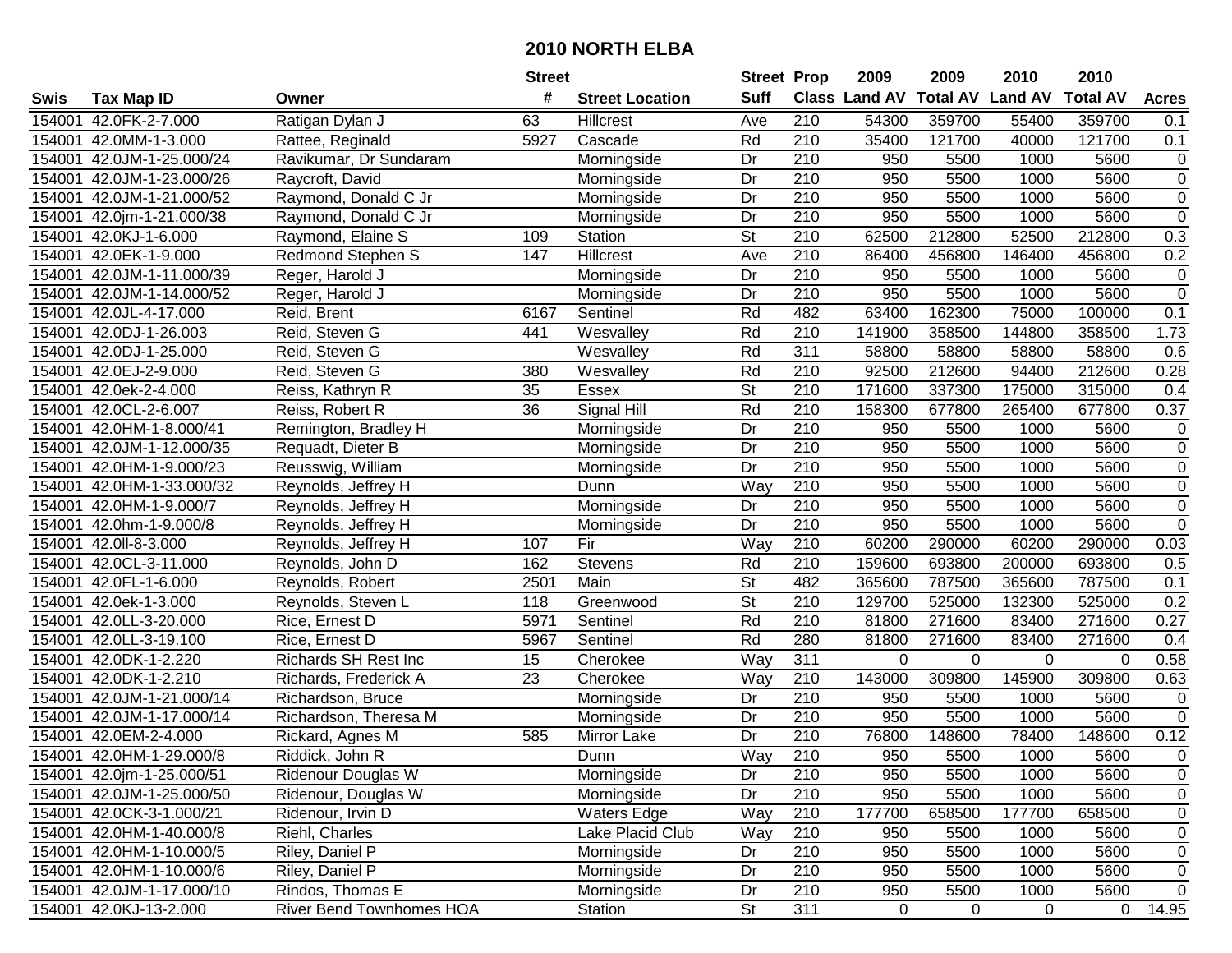|        |                           |                                 | <b>Street</b> |                        | <b>Street Prop</b>       |                  | 2009   | 2009         | 2010                                    | 2010     |                |
|--------|---------------------------|---------------------------------|---------------|------------------------|--------------------------|------------------|--------|--------------|-----------------------------------------|----------|----------------|
| Swis   | <b>Tax Map ID</b>         | Owner                           | #             | <b>Street Location</b> | <b>Suff</b>              |                  |        |              | Class Land AV Total AV Land AV Total AV |          | <b>Acres</b>   |
| 154001 | 42.0KJ-13-1.000           | <b>River Bend Townhomes HOA</b> |               | Station                | St                       | 311              | 0      | $\mathbf{0}$ | 0                                       | 0        | 8              |
| 154001 | 42.0HM-1-10.000/40        | Robbins, Ann B                  |               | Morningside            | Dr                       | 210              | 950    | 5500         | 1000                                    | 5600     | $\overline{0}$ |
| 154001 | 42.0HM-1-33.000/50        | Robin, Benjamin                 |               | Dunn                   | Way                      | 210              | 950    | 5500         | 1000                                    | 5600     | $\mathsf 0$    |
| 154001 | 42.0HM-1-9.000/33         | Robinson, Margaret A            |               | Morningside            | Dr                       | 210              | 950    | 5500         | 1000                                    | 5600     | $\overline{0}$ |
| 154001 | 42.0JM-1-13.000/49        | Robinson, Richard               |               | Morningside            | Dr                       | 210              | 950    | 5500         | 1000                                    | 5600     | $\overline{0}$ |
| 154001 | 42.0JM-1-20.000/20        | Rock, Barbara                   |               | Morningside            | Dr                       | $\overline{210}$ | 950    | 5500         | 1000                                    | 5600     | $\overline{0}$ |
| 154001 | 42.0JM-1-12.000/36        | Rodino, Michael                 |               | Morningside            | Dr                       | 210              | 950    | 5500         | 1000                                    | 5600     | $\overline{0}$ |
| 154001 | 42.0JH-1-3.000            | Rodzinski, Richard              |               | Mill Pond              | $\overline{Dr}$          | 311              | 0      | $\Omega$     | 10000                                   | 10000    | 0.4            |
| 154001 | 42.0JM-1-19.000/39        | Rogers, David J                 |               | Morningside            | $\overline{Dr}$          | $\overline{210}$ | 950    | 5500         | 1000                                    | 5600     | $\mathbf 0$    |
| 154001 | 42.0EK-2-1.000            | Rogers, James                   | 53            | Essex                  | $\overline{\mathsf{St}}$ | $\overline{210}$ | 102000 | 246800       | 141700                                  | 246800   | 0.3            |
| 154001 | 42.0EK-1-8.000            | Rogers, James III               | 151           | Hillcrest              | Ave                      | 210              | 65500  | 226800       | 66800                                   | 226800   | 0.2            |
| 154001 | 42.0JM-1-14.000/25        | Rogers, John J                  |               | Morningside            | Dr                       | 210              | 950    | 5500         | 1000                                    | 5600     | $\mathbf 0$    |
| 154001 | 42.0KL-5-3.000            | Rogers, Mark J                  | 33            | Fir                    | Way                      | 210              | 60200  | 312500       | 60200                                   | 312500   | 0.03           |
| 154001 | 42.0KL-3-36.000           | Rogers, Truman                  | 20            | Dooling                | Way                      | 210              | 55000  | 277500       | 55000                                   | 277500   | 0.03           |
| 154001 | 42.0BL-2-10.000/6         | Rohan, John A                   | 12            | Harbor                 | Ln                       | 210              | 51500  | 307800       | 51500                                   | 307800   | $\mathbf 0$    |
| 154001 | 42.0EK-4-9.000            | <b>Roland Family Trust</b>      | 123           | <b>Hillcrest</b>       | Ave                      | 220              | 48100  | 288800       | 73200                                   | 288800   | 0.1            |
| 154001 | 42.0DL-1-3.200            | Roland Properties Inc           | 22            | <b>Swiss</b>           | Rd                       | $\overline{311}$ | 0      | 0            | $\mathbf 0$                             | $\Omega$ | 0.79           |
| 154001 | 42.0EK-4-8.000            | Roland, Peter F Jr              | 127           | Hillcrest              | Ave                      | 220              | 72400  | 305100       | 109800                                  | 305100   | 0.15           |
| 154001 | 42.0EK-5-7.000            | Rollier, James E                | 158           | Hillcrest              | Ave                      | 210              | 44100  | 210100       | 44100                                   | 210100   | 0.1            |
| 154001 | 42.0HM-1-38.000/40        | Romaine, Charles                |               | Lake Placid Club       | Way                      | 210              | 950    | 5500         | 1000                                    | 5600     | $\mathsf 0$    |
| 154001 | 42.0kl-6-1.000            | Roode, Douglas B                | 39            | $\overline{Fix}$       | Way                      | 210              | 64900  | 347100       | 64900                                   | 347100   | 0.04           |
| 154001 | 42.0CK-3-1.000/15         | Root, Clinton D                 |               | <b>Waters Edge</b>     | Way                      | 210              | 74700  | 381600       | 74700                                   | 381600   | $\mathbf 0$    |
| 154001 | 42.0JM-1-15.000/2         | Root, David                     |               | Morningside            | Dr                       | 210              | 950    | 5500         | 1000                                    | 5600     | $\mathbf 0$    |
| 154001 | 42.0DM-1-11.000           | Root, Gregory A                 | 497           | Mirror Lake            | Dr                       | 210              | 160900 | 705600       | 164100                                  | 705600   | 0.5            |
| 154001 | 42.0HM-1-36.000/42        | Rosati, Barbara A               |               | Lake Placid Club       | Way                      | 210              | 950    | 5500         | 1000                                    | 5600     | $\mathsf 0$    |
| 154001 | 42.0HM-1-36.000/39        | Roscoe, Joseph A                |               | Lake Placid Club       | Way                      | 210              | 950    | 5500         | 1000                                    | 5600     | $\mathsf 0$    |
| 154001 | 42.0HM-1-36.000/40        | Roscoe, Joseph A                |               | Lake Placid Club       | Way                      | 210              | 950    | 5500         | 1000                                    | 5600     | $\pmb{0}$      |
| 154001 | 42.0JM-1-20.000/6         | Rosenberg, Steven               |               | Morningside            | Dr                       | 210              | 590    | 5500         | 1000                                    | 5600     | $\mathbf 0$    |
| 154001 | 42.0KJ-7-3.000            | Rosenthall, L Phillip           | 28            | Cimarron               | Trl                      | 210              | 25000  | 200000       | 25000                                   | 200000   | 0.03           |
| 154001 | 42.0HM-1-29.000/7         | Ross Family Irrev Trust         |               | Dunn                   | Way                      | $\overline{210}$ | 950    | 5500         | 1000                                    | 5600     | $\mathbf 0$    |
| 154001 | 42.0HM-1-7.000/23         | Ross, Dennis                    |               | Morningside            | Dr                       | 210              | 950    | 5500         | 1000                                    | 5600     | $\overline{0}$ |
| 154001 | 42.0HM-1-33.000/4         | Ross, Dennis A                  |               | Dunn                   | Way                      | 210              | 950    | 5500         | 1000                                    | 5600     | $\overline{0}$ |
| 154001 | 42.0JM-1-22.000/19        | Ross, Dennis A                  |               | Morningside            | Dr                       | $\overline{210}$ | 950    | 5500         | 1000                                    | 5600     | $\overline{0}$ |
|        | 154001 42.0JM-1-20.000/24 | Ross, Steven A                  |               | Morningside            | $\overline{Dr}$          | $\overline{210}$ | 950    | 5500         | 1000                                    | 5600     | $\overline{0}$ |
|        | 154001 42.0HM-1-31.000/51 | Rothenhaus, Dr Barry            |               | Dunn                   | Way                      | 210              | 950    | 5500         | 1000                                    | 5600     | 0              |
|        | 154001 42.0HM-1-31.000/31 | Rougier, Robert A               |               | Dunn                   | Way                      | 210              | 950    | 5500         | 1000                                    | 5600     | $\mathbf 0$    |
|        | 154001 42.0JM-1-19.000/36 | Rousseau, Claude                |               | Morningside            | Dr                       | 210              | 950    | 5500         | 1000                                    | 5600     | $\mathbf 0$    |
|        | 154001 42.0HM-1-38.000/38 | Rousseau, Claude                |               | Lake Placid Club       | Way                      | 210              | 950    | 5500         | 1000                                    | 5600     | $\mathbf 0$    |
|        | 154001 42.0HM-1-38.000/39 | Rousseau, Claude A              |               | Lake Placid Club       | Way                      | 210              | 950    | 5500         | 1000                                    | 5600     | $\mathbf 0$    |
|        | 154001 42.0hm-1-40.000/2  | Roy Gary C                      |               | Lake Placid Club       | Way                      | 210              | 950    | 5500         | 1000                                    | 5600     | $\mathbf 0$    |
|        | 154001 42.0ll-3-15.000    | Roy Peter                       | 5983          | Sentinel               | Rd                       | 411              | 52400  | 212600       | 52400                                   | 212600   | 0.3            |
|        | 154001 42.0ll-3-16.000    | Roy Peter                       | 5979          | Sentinel               | Rd                       | 220              | 56900  | 166800       | 52500                                   | 166800   | 0.3            |
|        |                           |                                 |               |                        |                          |                  |        |              |                                         |          |                |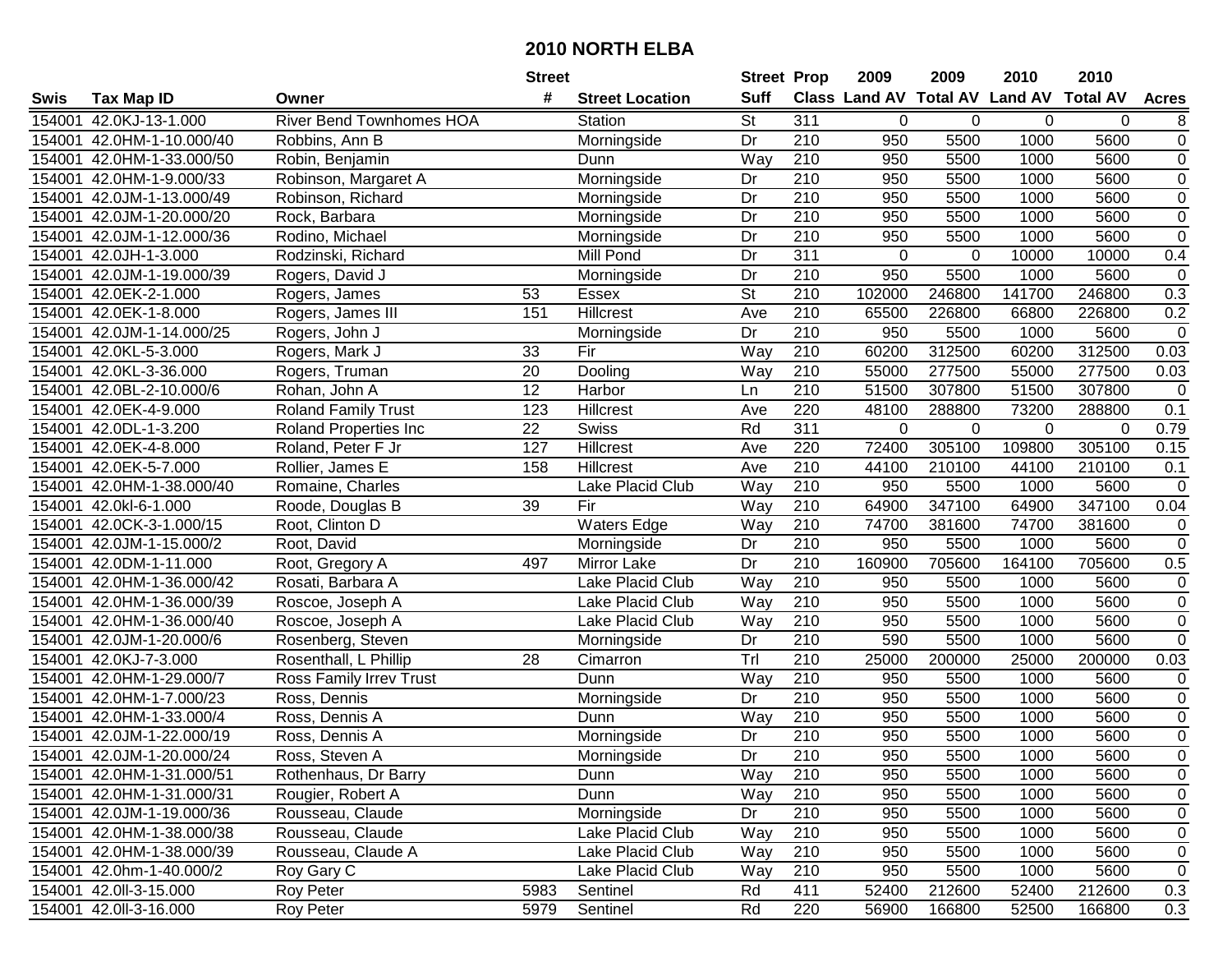|        |                           |                            | <b>Street</b>  |                        | <b>Street Prop</b>       |                  | 2009   | 2009           | 2010                                    | 2010    |                |
|--------|---------------------------|----------------------------|----------------|------------------------|--------------------------|------------------|--------|----------------|-----------------------------------------|---------|----------------|
| Swis   | <b>Tax Map ID</b>         | Owner                      | #              | <b>Street Location</b> | <b>Suff</b>              |                  |        |                | Class Land AV Total AV Land AV Total AV |         | <b>Acres</b>   |
| 154001 | 42.0HM-1-33.000/40        | Roy, Gary                  |                | Dunn                   | Way                      | 210              | 950    | 5500           | 1000                                    | 5600    | 0              |
| 154001 | 42.0JM-1-14.000/24        | Roy, Gary C                |                | Morningside            | Dr                       | 210              | 950    | 5500           | 1000                                    | 5600    | $\pmb{0}$      |
| 154001 | 42.0jk-2-26.210           | Roy, Peter                 |                | Mill Pond              | Dr                       | 311              | 100    | 100            | 100                                     | 100     | 0.03           |
| 154001 | 42.0JK-2-26.100           | Roy, Peter                 | 329            | Mill Pond              | Dr                       | 210              | 30900  | 121900         | 31500                                   | 121900  | 0.15           |
| 154001 | 42.0JL-2-12.000           | Roy, Peter                 | $\overline{7}$ | Spring                 | $\overline{\mathsf{St}}$ | 220              | 72400  | 291200         | 73800                                   | 291200  | 0.3            |
| 154001 | 42.0JL-4-11.000           | Roy, Peter A               | 6187           | Sentinel               | Rd                       | 411              | 117800 | 286100         | 117800                                  | 286100  | 0.2            |
| 154001 | 42.0JL-2-11.000           | Roy, Tracy                 | 3              | Spring                 | $\overline{\mathsf{St}}$ | $\overline{210}$ | 38500  | 114800         | 39300                                   | 114800  | 0.2            |
| 154001 | 42.0JL-2-10.000           | Roy, Tracy                 | 19             | Spring                 | $\overline{\mathsf{St}}$ | 210              | 37700  | 164100         | 46700                                   | 164100  | 0.2            |
| 154001 | 42.0jk-2-26.220           | Roy, Tracy L               | 331            | <b>Mill Pond</b>       | $\overline{Dr}$          | 210              | 28400  | 115000         | 29000                                   | 115000  | 0.17           |
| 154001 | 42.0jk-2-25.200           | Roy, Tracy L               | 335            | Mill Pond              | $\overline{Dr}$          | $\overline{210}$ | 29300  | 119400         | 29900                                   | 119400  | 0.21           |
| 154001 | 42.0HM-1-33.000/49        | Rubenstein, Jay D          |                | Dunn                   | Way                      | 210              | 950    | 5500           | 1000                                    | 5600    | $\pmb{0}$      |
| 154001 | 42.0BL-2-10.000/11        | Ruff, Harold C Jr          | 12             | Harbor                 | Ln                       | 210              | 55500  | 332600         | 55500                                   | 332600  | $\pmb{0}$      |
| 154001 | 42.0JM-1-22.000/37        | Rupert, Wayne              |                | Morningside            | Dr                       | 210              | 950    | 5500           | 1000                                    | 5600    | $\pmb{0}$      |
| 154001 | 42.0JM-1-22.000/38        | Rupert, Wayne              |                | Morningside            | Dr                       | $\overline{210}$ | 950    | 5500           | 1000                                    | 5600    | $\overline{0}$ |
| 154001 | 42.0FK-5-11.200           | <b>Ruppert Holding Inc</b> | 2538           | Main                   | $\overline{\mathsf{St}}$ | 414              | 312100 | 1028600        | 312100                                  | 1028600 | 0.92           |
| 154001 | 42.0FK-5-3.000            | Ruppert, Gail S            | 56             | Hillcrest              | Ave                      | $\overline{210}$ | 51800  | 200000         | 52800                                   | 200000  | 0.13           |
| 154001 | 42.0MM-3-8.000            | Ruppert, Lance D           |                | Cascade                | Rd                       | 311              | 2400   | 2400           | 2400                                    | 2400    | 0.1            |
| 154001 | 42.0HM-1-39.000/37        | Rusinko, Edward J          |                | Lake Placid Club       | Way                      | $\overline{210}$ | 950    | 5500           | 1000                                    | 5600    | $\pmb{0}$      |
| 154001 | 42.0JM-1-23.000/35        | Russell, Sanford           |                | Morningside            | Dr                       | 210              | 950    | 5500           | 1000                                    | 5600    | $\pmb{0}$      |
| 154001 | 42.0JM-1-22.000/7         | Ryan, Aysegul B            |                | Morningside            | Dr                       | 210              | 950    | 5500           | 1000                                    | 5600    | $\overline{0}$ |
| 154001 | 42.0JM-1-14.000/5         | Ryan, Aysegul B            |                | Morningside            | Dr                       | 210              | 950    | 5500           | 1000                                    | 5600    | $\overline{0}$ |
| 154001 | 42.0FK-1-7.000            | Ryan, Justin M Jr          | 54             | Oneida                 | Ave                      | $\overline{210}$ | 100700 | 275100         | 102700                                  | 275100  | 0.2            |
| 154001 | 42.0FK-1-8.000            | Ryan, Justin M Jr          |                | Oneida                 | Ave                      | 311              | 26900  | 26900          | 26900                                   | 26900   | 0.2            |
| 154001 | 42.0HK-1-8.000            | Ryan, Melissa M            | 141            | McKinley               | <b>St</b>                | 210              | 34400  | 152700         | 40000                                   | 152700  | 0.1            |
| 154001 | 42.0EK-8-1.000            | Ryan, Paul D               | 55             | <b>Grand View</b>      | Ave                      | 210              | 95000  | 239000         | 114600                                  | 239000  | 0.2            |
| 154001 | 42.0EK-8-2.000            | Ryan, Paul D               |                | $E$ Im                 | $\overline{\mathsf{St}}$ | 311              | 17600  | 17600          | 17600                                   | 17600   | 0.1            |
| 154001 | 42.0JM-1-14.000/44        | Ryan, Quinn                |                | Morningside            | Dr                       | 210              | 950    | 5500           | 1000                                    | 5600    | $\pmb{0}$      |
| 154001 | 42.0JM-1-19.000/42        | Ryan, Quinn                |                | Morningside            | Dr                       | 210              | 950    | 5500           | 1000                                    | 5600    | $\pmb{0}$      |
| 154001 | 42.0JM-1-14.000/20        | Ryan, Quinn                |                | Morningside            | Dr                       | 210              | 950    | 5500           | 1000                                    | 5600    | $\pmb{0}$      |
| 154001 | 42.0HM-1-10.000/22        | Ryan, Quinn E              |                | Morningside            | Dr                       | 210              | 950    | 5500           | 1000                                    | 5600    | $\overline{0}$ |
| 154001 | 42.0HM-1-35.000/6         | Ryan, Robert               |                | Dunn                   | Way                      | $\overline{210}$ | 950    | 5500           | 1000                                    | 5600    | $\overline{0}$ |
| 154001 | 42.0HM-1-31.000/25        | Rye, David J               |                | Dunn                   | $\overline{W}$ ay        | $\overline{210}$ | 950    | 5500           | 1000                                    | 5600    | $\overline{0}$ |
| 154001 | 42.0CK-2-2.000/4          | Rynearson, Richard C       |                | Victor Herbert         | Rd                       | 210              | 83200  | 238000         | 83200                                   | 238000  | $\overline{0}$ |
|        | 154001 42.0LL-4-3.000     | Rynearson, Tamara K        | 179            | Fir                    | $\overline{Way}$         | $\overline{210}$ | 60200  | 312500         | 60200                                   | 312500  | 0.03           |
|        | 154001 42.0JM-1-18.000/46 | Sabin, Deborah A           |                | Morningside            | Dr                       | 210              | 950    | 5500           | 1000                                    | 5600    | $\mathbf 0$    |
| 154001 | 42.0CJ-1-2.003            | Sabs LLC                   | 2140           | Saranac                | Ave                      | 453              |        | 888300 2449600 | 888300                                  | 2449600 | 1.91           |
|        | 154001 42.0HM-1-40.000/49 | Sadowski, Vincent          |                | Lake Placid Club       | Way                      | 210              | 950    | 5500           | 1000                                    | 5600    | 0              |
|        | 154001 42.0hm-1-28.000/32 | Sahin, Giellana            |                | Dunn                   | Way                      | 210              | 950    | 5500           | 1000                                    | 5600    | 0              |
|        | 154001 42.0BL-2-8.000/5   | Sahin, Huseyin             | 40             | Harbor                 | Ln                       | 210              | 57000  | 360600         | 57000                                   | 360600  | 0              |
|        | 154001 42.0HM-1-34.000/51 | Salomone, Walter           |                | Dunn                   | Way                      | 210              | 950    | 5500           | 1000                                    | 5600    | 0              |
|        | 154001 42.0JM-1-15.000/5  | Salvaterra, Kathleen       |                | Morningside            | Dr                       | 210              | 950    | 5500           | 1000                                    | 5600    | 0              |
|        | 154001 42.0FK-5-5.200     | Sanderson, Peter B         | 28             | Marcy                  | Rd                       | 210              | 98200  | 339400         | 100200                                  | 339400  | 0.3            |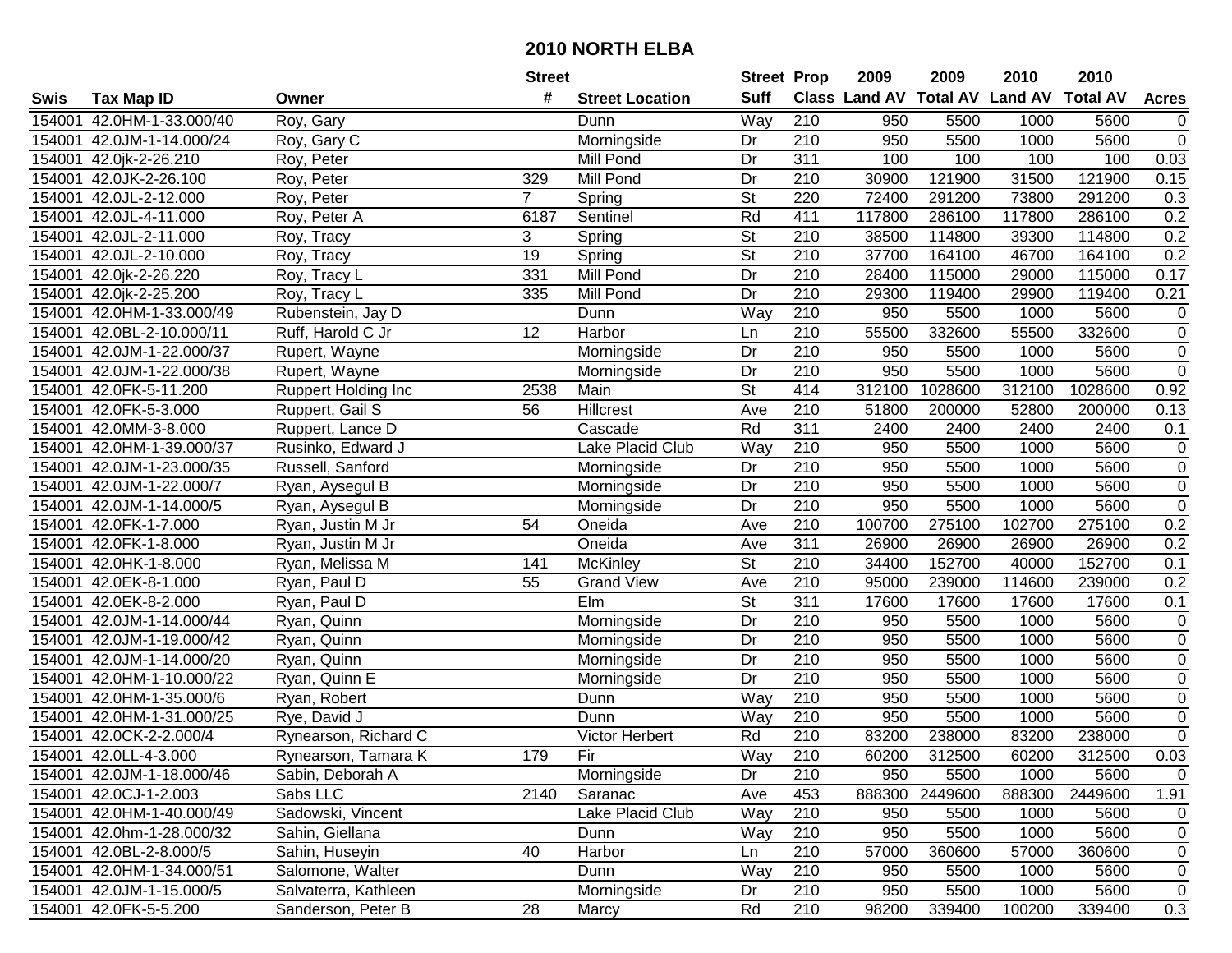|        |                           |                                | <b>Street</b>   |                        | <b>Street Prop</b>       |                  | 2009          | 2009            | 2010           | 2010            |                |
|--------|---------------------------|--------------------------------|-----------------|------------------------|--------------------------|------------------|---------------|-----------------|----------------|-----------------|----------------|
| Swis   | <b>Tax Map ID</b>         | Owner                          | #               | <b>Street Location</b> | <b>Suff</b>              |                  | Class Land AV | <b>Total AV</b> | <b>Land AV</b> | <b>Total AV</b> | <b>Acres</b>   |
| 154001 | 42.0kl-3-35.000           | Santos, Donna                  | 20              | Dooling                | Way                      | 210              | 55000         | 277500          | 55000          | 277500          | 0.03           |
| 154001 | 42.0EK-9-6.000            | Sato, Miyo F                   | 8               | Hayes                  | <b>St</b>                | 210              | 103800        | 405400          | 195200         | 405400          | 0.3            |
| 154001 | 42.0JM-1-16.000/14        | Saunders, Donald               |                 | Morningside            | Dr                       | 210              | 950           | 5500            | 1000           | 5600            | $\mathbf 0$    |
| 154001 | 42.0bl-2-5.000            | Saunders, E Philip             |                 | Victor Herbert         | Rd                       | 311              | 450000        | 450000          | 450000         | 450000          | 0.93           |
| 154001 | 42.0BL-1-6.000            | Saunders, E Philip             | 38              | Yacht Club             | Way                      | $\overline{210}$ | 1470000       | 3307500         | 1499400        | 3307500         | 2.1            |
| 154001 | 42.0ML-1-9.000            | Saunderson, Agnes              | 172             | Newman                 | Rd                       | $\overline{210}$ | 62800         | 302300          | 65600          | 302300          | 0.6            |
| 154001 | 42.0HM-1-8.000/6          | Savage, Donald T               |                 | Morningside            | Dr                       | 210              | 950           | 5500            | 1000           | 5600            | 0              |
| 154001 | 42.0HM-1-31.000/36        | Savage, Donald T Jr            |                 | Dunn                   | Way                      | 210              | 950           | 5500            | 1000           | 5600            | $\overline{0}$ |
| 154001 | 42.0JM-1-16.000/48        | Savage, Donald T Jr            |                 | Morningside            | Dr                       | $\overline{210}$ | 950           | 5500            | 1000           | 5600            | $\pmb{0}$      |
| 154001 | 42.0HM-1-6.000/6          | Savage, Donald T Jr            |                 | Morningside            | Dr                       | 210              | 950           | 5500            | 1000           | 5600            | $\pmb{0}$      |
| 154001 | 42.0JM-1-25.000/33        | Savela, Kenneth                |                 | Morningside            | Dr                       | 210              | 950           | 5500            | 1000           | 5600            | $\pmb{0}$      |
| 154001 | 42.0jl-1-4.000            | Sawyer, Alan G Jr              | 11              | McLenathen             | Ave                      | 210              | 30300         | 122200          | 36000          | 122200          | 0.09           |
| 154001 | 42.0KL-4-8.200            | Sawyer, Alan Sr                | 14              | McIntyre               | Way                      | 210              | 36000         | 156600          | 40000          | 156600          | 0.1            |
| 154001 | 42.0KL-4-7.100            | Sawyer, Vernon L Sr            |                 | Sentinel               | Rd                       | 311              | 6200          | 6200            | 6200           | 6200            | 0.2            |
| 154001 | 42.0KL-4-8.100            | Sawyer, Vernon L Sr            | 18              | McIntyre               | Way                      | 210              | 32500         | 132700          | 40000          | 132700          | 0.1            |
| 154001 | 42.0FK-5-5.110            | Sayers, Joseph W               | 24              | Marcy                  | Rd                       | 210              | 118700        | 485400          | 121100         | 485400          | 0.5            |
| 154001 | 42.0DJ-4-14.000           | Sayers, Kristen M              | $\overline{37}$ | Greenwood              | $\overline{\mathsf{St}}$ | $\overline{210}$ | 40100         | 234200          | 114600         | 238900          | 0.2            |
| 154001 | 42.0JK-2-2.000            | Sayles, Erick M                | 42              | McKinley               | $\overline{\mathsf{St}}$ | 210              | 74000         | 74000           | 74000          | 125000          | 0.57           |
| 154001 | 42.0HM-1-9.000/40         | Scaglione, David D             |                 | Morningside            | Dr                       | 210              | 950           | 5500            | 1000           | 5600            | $\pmb{0}$      |
| 154001 | 42.0LK-1-38.100           | Scanio, Mark                   | 91              | Trillium               | Dr                       | 210              | 98700         | 506100          | 127800         | 506100          | 0.65           |
| 154001 | 42.0HM-1-36.000/10        | Scanlon Family Ltd Partnership |                 | Lake Placid Club       | Way                      | 210              | 950           | 5500            | 1000           | 5600            | $\pmb{0}$      |
| 154001 | 42.0HL-6-12.000           | Schachenmayer, Renate          | 156             | Parkside               | Dr                       | 220              | 70000         | 70000           | 71400          | 250000          | 0.1            |
| 154001 | 42.0JL-4-1.000            | Schaffer, William D            | $\overline{4}$  | Middle                 | <b>St</b>                | 210              | 38000         | 170300          | 40000          | 170300          | 0.1            |
| 154001 | 42.0HM-1-27.000/46        | Scheels, Patrick               |                 | Dunn                   | Way                      | 210              | 950           | 5500            | 1000           | 5600            | $\pmb{0}$      |
| 154001 | 42.0HM-1-37.000/3         | Scheetz, Jonothan              |                 | Lake Placid Club       | Way                      | 210              | 950           | 5500            | 1000           | 5600            | $\pmb{0}$      |
| 154001 | 42.0JM-1-17.000/42        | Schermerhorn, Leslie C         |                 | Morningside            | Dr                       | 210              | 950           | 5500            | 1000           | 5600            | $\pmb{0}$      |
| 154001 | 42.0JM-1-21.000/4         | Schiff, Stephen                |                 | Morningside            | Dr                       | 210              | 950           | 5500            | 1000           | 5600            | $\pmb{0}$      |
| 154001 | 42.0KL-3-30.000           | Schiraldi, Vincent N           | 30              | Dooling                | Way                      | 210              | 62200         | 329600          | 62200          | 329600          | 0.05           |
| 154001 | 42.0HM-1-40.000/12        | Schmersahl, Frederick          |                 | Lake Placid Club       | Way                      | $\overline{210}$ | 950           | 5500            | 1000           | 5600            | $\pmb{0}$      |
| 154001 | 42.0HM-1-40.000/26        | Schmidt, Philip J              |                 | Lake Placid Club       | Way                      | $\overline{210}$ | 950           | 5500            | 1000           | 5600            | $\pmb{0}$      |
| 154001 | 42.0HM-1-7.000/12         | Schmitt, Edgar                 |                 | Morningside            | Dr                       | $\overline{210}$ | 950           | 5500            | 1000           | 5600            | $\overline{0}$ |
| 154001 | 42.0fj-1-1.000            | Schott, Randy                  | 293             | Wesvalley              | Rd                       | $\overline{210}$ | 163400        | 404100          | 175000         | 404100          | 0.4            |
| 154001 | 42.0KL-3-15.000           | Schulte, Rolf                  | 6047            | Sentinel               | Rd                       | 483              | 79400         | 262700          | 79400          | 262700          | 0.4            |
|        | 154001 42.0MM-3-4.000     | Schulte, Rolf A                |                 | Cascade                | Rd                       | 311              | 3600          | 3600            | 3600           | 3600            | 0.1            |
|        | 154001 42.0JM-1-19.000/18 | Schuster, Martin               |                 | Morningside            | Dr                       | 210              | 950           | 5500            | 1000           | 5600            | 0              |
|        | 154001 42.0ek-3-2.000     | Scofield, Robert C             | 92              | Acorn                  | <b>St</b>                | 210              | 53900         | 251500          | 114600         | 251500          | 0.2            |
|        | 154001 42.0fk-1-5.000     | Scott, Karl                    | 68              | <b>Grand View</b>      | Ave                      | 210              | 113000        | 352100          | 115200         | 352100          | 0.2            |
|        | 154001 42.0FK-1-4.000     | Scott, Karl                    |                 | Oneida                 | Ave                      | 311              | 40200         | 40200           | 40200          | 40200           | 0.2            |
|        | 154001 42.0JM-1-20.000/13 | Scott, Mary S                  |                 | Morningside            | Dr                       | 210              | 950           | 5500            | 1000           | 5600            | 0              |
|        | 154001 42.0EK-4-11.000    | Scrivanich, Sabrina J          | 113             | Hillcrest              | Ave                      | 411              | 164100        | 488800          | 167400         | 488800          | 0.3            |
|        | 154001 42.0EK-4-3.000     | Scrivanich, Sabrina J          |                 | Acorn                  | St                       | 311              | 67400         | 67400           | 67400          | 67400           | 0.2            |
|        | 154001 42.0ek-4-2.000     | Scrivanich, Sabrina J          | 120             | Acorn                  | St                       | 411              | 134400        | 342200          | 137000         | 342200          | 0.2            |
|        |                           |                                |                 |                        |                          |                  |               |                 |                |                 |                |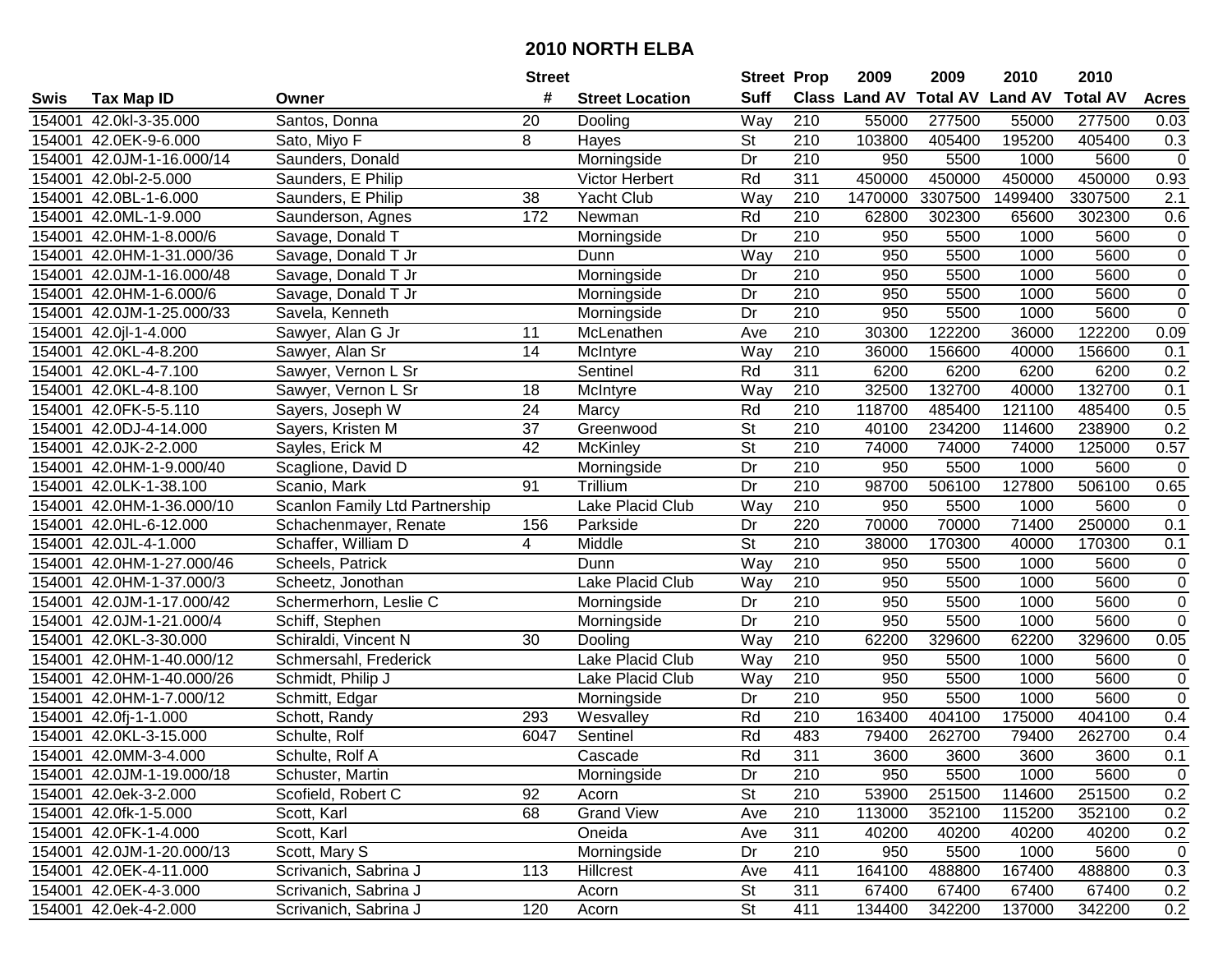|             |                         |                            | <b>Street</b> |                         | <b>Street Prop</b> |                  | 2009                 | 2009            | 2010           | 2010            |                     |
|-------------|-------------------------|----------------------------|---------------|-------------------------|--------------------|------------------|----------------------|-----------------|----------------|-----------------|---------------------|
| <b>Swis</b> | <b>Tax Map ID</b>       | Owner                      | #             | <b>Street Location</b>  | <b>Suff</b>        |                  | <b>Class Land AV</b> | <b>Total AV</b> | <b>Land AV</b> | <b>Total AV</b> | <b>Acres</b>        |
| 154001      | 42.0BL-2-8.000/7        | Scudder, Edward W III      | 40            | Harbor                  | Ln                 | 210              | 57000                | 350400          | 57000          | 350400          | $\mathbf 0$         |
| 154001      | 42.0mm-1-9.000          | Scull, Jason D             | 27            | Nichols                 | St                 | 220              | 38500                | 210000          | 46700          | 210000          | $0.2\,$             |
| 154001      | 42.0HM-1-35.000/52      | Secrist, John P            |               | Dunn                    | Way                | 210              | 950                  | 5500            | 1000           | 5600            | $\mathbf 0$         |
| 154001      | 42.0JM-2-2.000          | Segabache, Marc            | 2810          | Wilmington              | Rd                 | 220              | 15000                | 139100          | 15000          | 139100          | 0.1                 |
| 154001      | 42.0KL-3-46.000         | Selfridge, Grant T         | 23            | Dooling                 | Way                | $\overline{210}$ | 55000                | 277500          | 55000          | 277500          | 0.03                |
| 154001      | 42.0KL-9-4.000          | Selkirk, James G           | 176           | Fir                     | Way                | $\overline{210}$ | 64900                | 347100          | 64900          | 347100          | 0.04                |
| 154001      | 42.0KL-8-2.000          | Sell, Rebecca A            | 83            | Fir                     | Way                | 210              | 60200                | 312500          | 60200          | 312500          | 0.03                |
| 154001      | 42.0FM-4-17.000         | Sellers, Peter             | 183           | Lake Placid Club        | Way                | 210              | 199800               | 719900          | 199800         | 719900          | 0.26                |
| 154001      | 42.0JM-1-14.000/28      | Selover, Thomas            |               | Morningside             | Dr                 | 210              | 950                  | 5500            | 1000           | 5600            | $\mathbf 0$         |
| 154001      | 42.0HM-1-31.000/32      | Selover, Thomas            |               | Dunn                    | Way                | $\overline{210}$ | 950                  | 5500            | 1000           | 5600            | $\boldsymbol{0}$    |
| 154001      | 42.0HM-1-40.000/50      | Selover, Thomas            |               | <b>Lake Placid Club</b> | Way                | 210              | 950                  | 5500            | 1000           | 5600            | $\boldsymbol{0}$    |
| 154001      | 42.0HM-1-7.000/13       | Semeiks, Ivars             |               | Morningside             | Dr                 | 210              | 950                  | 5500            | 1000           | 5600            | $\mathsf 0$         |
| 154001      | 42.0JM-1-16.000/11      | Semeiks, Ivars             |               | Morningside             | Dr                 | $\overline{210}$ | 950                  | 5500            | 1000           | 5600            | $\overline{0}$      |
| 154001      | 42.0JM-1-22.000/13      | Semeiks, Ivars             |               | Morningside             | Dr                 | 210              | 950                  | 5500            | 1000           | 5600            | $\mathsf{O}\xspace$ |
| 154001      | 42.0JM-1-16.000/8       | Semeiks, Ivars             |               | Morningside             | Dr                 | $\overline{210}$ | 950                  | 5500            | 1000           | 5600            | $\mathsf{O}\xspace$ |
| 154001      | 42.0HM-1-27.000/5       | Semeiks, Ivars             |               | Dunn                    | Way                | 210              | 950                  | 5500            | 1000           | 5600            | $\mathbf 0$         |
| 154001      | 42.0JM-1-23.000/12      | Semeiks, Ivars             |               | Morningside             | Dr                 | $\overline{210}$ | 950                  | 5500            | 1000           | 5600            | $\overline{0}$      |
| 154001      | 42.0JM-1-21.000/8       | Senecal, Richard           |               | Morningside             | Dr                 | 210              | 950                  | 5500            | 1000           | 5600            | $\overline{0}$      |
| 154001      | 42.0HM-1-37.000/34      | Sengenberger, Denise       |               | Lake Placid Club        | Way                | 210              | 950                  | 5500            | 1000           | 5600            | $\overline{0}$      |
| 154001      | 42.0HM-1-37.000/33      | Sengenberger, Denise       |               | Lake Placid Club        | Way                | 210              | 950                  | 5500            | 1000           | 5600            | $\overline{0}$      |
| 154001      | 42.0EK-9-10.003         | Sentinel Development Corp  | 2472          | Main                    | St                 | 485              | 855600               | 2829200         | 855600         | 2829200         | 0.75                |
| 154001      | 42.0MM-2-1.100          | Sentinel Pines HOA Inc     | 5950          | Sentinel                | Rd                 | 311              | 0                    | $\Omega$        | 0              | $\mathbf 0$     | $\mathbf{1}$        |
| 154001      | 42.0lm-1-5.100          | Sentinel West Apts Inc     | 5960          | Sentinel                | Rd                 | 411              | 212800               | 774200          | 212800         | 774200          | 0.73                |
| 154001      | 42.0EM-1-2.200          | Sessa, Joseph              | 594           | Mirror Lake             | Dr                 | 210              | 847000               | 1736000         | 863900         | 1250000         | 0.16                |
| 154001      | 42.0JM-1-20.000/8       | Seymour-Harrison, Patricia |               | Morningside             | Dr                 | $\overline{210}$ | 950                  | 5500            | 1000           | 5600            | $\mathbf 0$         |
| 154001      | 42.0JM-1-17.000/51      | Shaffer, Joseph            |               | Morningside             | Dr                 | 210              | 950                  | 5500            | 1000           | 5600            | $\mathbf 0$         |
| 154001      | 42.0JL-7-8.000          | Shampeny, Richard W        | 398           | Mill Pond               | Dr                 | 441              | 34100                | 210000          | 34100          | 210000          | 0.1                 |
| 154001      | 42.0HM-1-33.000/31      | Shanley, Lawrence          |               | Dunn                    | Way                | 210              | 950                  | 5500            | 1000           | 5600            | 0                   |
| 154001      | 42.0HM-1-33.000/29      | Shanley, Lawrence          |               | Dunn                    | Way                | 210              | 950                  | 5500            | 1000           | 5600            | $\overline{0}$      |
| 154001      | 42.0HM-1-9.000/30       | Shanley, Lawrence          |               | Morningside             | Dr                 | 210              | 950                  | 5500            | 1000           | 5600            | $\overline{0}$      |
| 154001      | 42.0LK-1-28.000         | Shannon, Leslie J          | 16            | <b>Blueberry Ridge</b>  | Rd                 | 210              | 71500                | 212600          | 73000          | 212600          | 0.37                |
| 154001      | 42.0JM-1-13.000/7       | <b>Sharp Trust</b>         |               | Morningside             | Dr                 | $\overline{210}$ | 950                  | 5500            | 1000           | 5600            | $\mathbf 0$         |
| 154001      | 42.0HM-1-33.000/18      | Sharp, Robert C            |               | Dunn                    | Way                | $\overline{210}$ | 950                  | 5500            | 1000           | 5600            | $\overline{0}$      |
|             | 154001 42.0CL-3-2.000   | Shatz, Frank               | 69            | Interlaken              | Ave                | $\overline{210}$ | 82500                | 324800          | 200000         | 324800          | 0.4                 |
|             | 154001 42.0DL-1-3.200/4 | Shaw, Lawrence A           |               | Swiss                   | Rd                 | 210              | 78300                | 476100          | 78300          | 476100          | $\mathbf 0$         |
|             | 154001 42.0fl-1-7.000   | Shea Family Properties LLC | 2505          | Main                    | <b>St</b>          | 482              | 363000               | 566000          | 363000         | 566000          | 0.07                |
|             | 154001 42.0CL-2-5.000   | Shea, James E              | 40            | Signal Hill             | Rd                 | 210              | 152700               | 616200          | 152700         | 616200          | 0.3                 |
|             | 154001 42.0CL-2-4.000   | Shea, James E              | 189           | Stevens                 | Rd                 | 210              | 33500                | 151600          | 185400         | 450000          | 0.26                |
|             | 154001 42.0FL-1-5.200   | Shea, John A Jr            | 14            | Grace                   | Way                | 210              | 264800               | 686800          | 270100         | 686800          | 0.21                |
|             | 154001 42.0DK-5-2.000   | Shea, Michael E            | 67            | Acorn                   | <b>St</b>          | 210              | 85200                | 279800          | 86900          | 279800          | 0.2                 |
|             | 154001 42.0FL-1-5.100   | Shea, Stephanie M          | 10            | Grace                   | Way                | 312              | 196700               | 479800          | 200600         | 479800          | 0.12                |
|             | 154001 42.0EK-6-9.000   | Sheehan, Thomas            |               | Margaret                | PI                 | 311              | 16000                | 16000           | 16000          | 16000           | 0.1                 |
|             |                         |                            |               |                         |                    |                  |                      |                 |                |                 |                     |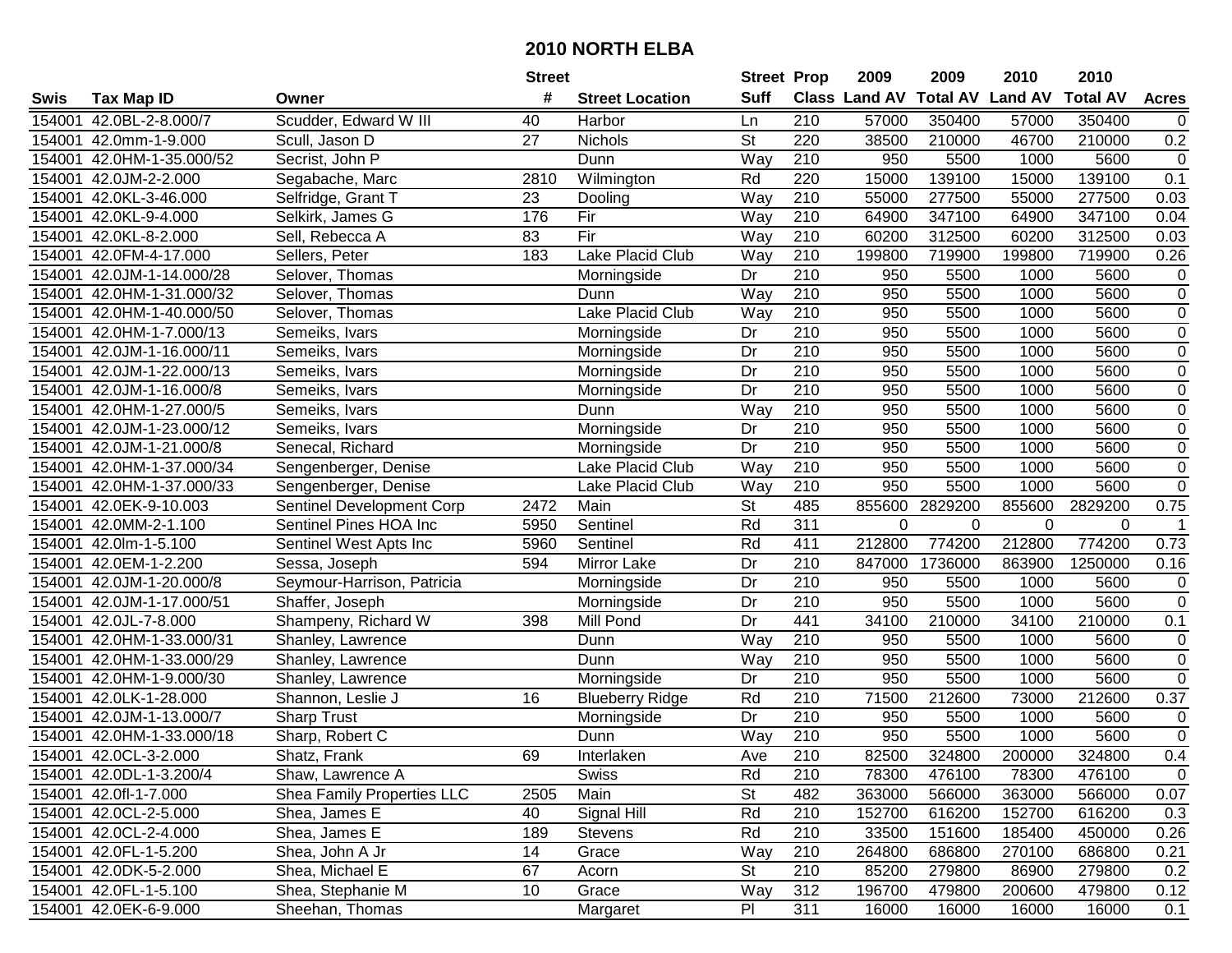|        |                           |                      | <b>Street</b>    |                        | <b>Street Prop</b>       |                  | 2009                 | 2009            | 2010           | 2010            |                  |
|--------|---------------------------|----------------------|------------------|------------------------|--------------------------|------------------|----------------------|-----------------|----------------|-----------------|------------------|
| Swis   | <b>Tax Map ID</b>         | Owner                | #                | <b>Street Location</b> | <b>Suff</b>              |                  | <b>Class Land AV</b> | <b>Total AV</b> | <b>Land AV</b> | <b>Total AV</b> | <b>Acres</b>     |
| 154001 | 42.0EK-6-8.000            | Sheehan, Thomas      | 16               | Margaret               | PI                       | 210              | 91200                | 521800          | 146400         | 521800          | 0.2              |
| 154001 | 42.0JK-2-5.000            | Sheffield, Francis   | 60               | McKinley               | <b>St</b>                | 210              | 22900                | 50000           | 23400          | 50000           | 0.4              |
| 154001 | 42.0JK-2-7.000            | Sheffield, Francis   | 62               | McKinley               | <b>St</b>                | 210              | 35000                | 49400           | 35700          | 49400           | 0.2              |
| 154001 | 42.0FL-1-4.100            | Shehadi, Evelyn      | 18               | Grace                  | Way                      | $\overline{210}$ | 270800               | 736000          | 736000         | 1000000         | 0.23             |
| 154001 | 42.0JM-1-17.000/12        | Sheldon James        |                  | Morningside            | Dr                       | $\overline{210}$ | 950                  | 5500            | 1000           | 5600            | 0                |
| 154001 | 42.0JM-1-20.000/34        | Shineman, Alan B     |                  | Morningside            | Dr                       | $\overline{210}$ | 950                  | 5500            | 1000           | 5600            | $\overline{0}$   |
| 154001 | 42.0HM-1-8.000/11         | Shineman, Edward T   |                  | Morningside            | Dr                       | 210              | 950                  | 5500            | 1000           | 5600            | 0                |
| 154001 | 42.0JM-1-20.000/35        | Shineman, Edward T   |                  | Morningside            | $\overline{Dr}$          | 210              | 950                  | 5500            | 1000           | 5600            | $\overline{0}$   |
| 154001 | 42.0JM-1-24.000/18        | Shipe, Paul G        |                  | Morningside            | Dr                       | $\overline{210}$ | 950                  | 5500            | 1000           | 5600            | $\pmb{0}$        |
| 154001 | 42.0HM-1-7.000/35         | Sholette, Hector     |                  | Morningside            | Dr                       | 210              | 950                  | 5500            | 1000           | 5600            | $\pmb{0}$        |
| 154001 | 42.0HM-1-26.000/39        | Shore, Edward R Jr   |                  | Dunn                   | Way                      | 210              | 950                  | 5500            | 1000           | 5600            | $\pmb{0}$        |
| 154001 | 42.0FJ-1-5.000            | Shore, Raymond R     | 289              | Wesvalley              | Rd                       | 210              | 57800                | 210000          | 57800          | 210000          | 0.04             |
| 154001 | 42.0JM-1-22.000/46        | Shuron, Michael      |                  | Morningside            | Dr                       | 210              | 950                  | 5500            | 1000           | 5600            | 0                |
| 154001 | 42.0EK-5-17.000           | Shurtleff, Paul F    | 64               | Elm                    | <b>St</b>                | 210              | 65800                | 431700          | 73200          | 431700          | 0.1              |
| 154001 | 42.0JM-1-25.000/14        | Sibley, Richard L    |                  | Morningside            | Dr                       | 210              | 950                  | 5500            | 1000           | 5600            | $\mathbf 0$      |
| 154001 | 42.0EK-3-14.000           | Siddiqui, Majeed     | 34               | <b>Essex</b>           | <b>St</b>                | 210              | 126900               | 339400          | 175000         | 339400          | 0.4              |
| 154001 | 42.0JM-1-17.000/26        | Sidgwick, George     |                  | Morningside            | $\overline{Dr}$          | $\overline{210}$ | 950                  | 5500            | 1000           | 5600            | $\boldsymbol{0}$ |
| 154001 | 42.0JL-9-5.000            | Silver, Kenneth      | 6154             | Sentinel               | Rd                       | 210              | 41800                | 215700          | 42600          | 215700          | 0.1              |
| 154001 | 42.0FK-5-16.001           | Silverman, Matthew J | 20               | Marcy                  | Rd                       | 210              | 126900               | 719900          | 190300         | 719900          | 0.28             |
| 154001 | 42.0HM-1-6.000/15         | Simmons, Richele     |                  | Morningside            | Dr                       | 210              | 950                  | 5500            | 1000           | 5600            | $\pmb{0}$        |
| 154001 | 42.0HM-1-10.000/24        | Simon, John          |                  | Morningside            | $\overline{Dr}$          | 210              | 950                  | 5500            | 1000           | 5600            | $\overline{0}$   |
| 154001 | 42.0KL-3-38.000           | Simons, Thomas F     | 20               | Dooling                | Way                      | 210              | 62200                | 329600          | 62200          | 329600          | 0.05             |
| 154001 | 42.0JM-1-23.000/38        | Simpson, Clayton A   |                  | Morningside            | Dr                       | 210              | 950                  | 5500            | 1000           | 5600            | $\pmb{0}$        |
| 154001 | 42.0JM-1-14.000/36        | Simpson, Keith       |                  | Morningside            | Dr                       | 210              | 950                  | 5500            | 1000           | 5600            | $\pmb{0}$        |
| 154001 | 42.0JM-1-23.000/22        | Sirois, Norman       |                  | Morningside            | Dr                       | $\overline{210}$ | 950                  | 5500            | 1000           | 5600            | $\overline{0}$   |
| 154001 | 42.0HM-1-40.000/13        | Slauson, Marilyn H   |                  | Lake Placid Club       | Way                      | 210              | 950                  | 5500            | 1000           | 5600            | $\pmb{0}$        |
| 154001 | 42.0KL-3-42.000           | Sloan Daniel         | 10               | Dooling                | Way                      | 210              | 55000                | 277500          | 55000          | 277500          | 0.03             |
| 154001 | 42.0CK-1-3.300            | Slutzky, David J     | 67               | Victor Herbert         | Rd                       | 210              | 530400               | 770000          | 541000         | 770000          | 0.2              |
| 154001 | 42.0JL-9-1.000            | Smart, Roderick E    | 6132             | Sentinel               | Rd                       | 485              | 88400                | 214700          | 88400          | 214700          | 0.4              |
| 154001 | 42.0HM-1-10.000/30        | Smith, Anthony R     |                  | Morningside            | $\overline{Dr}$          | $\overline{210}$ | 950                  | 5500            | 1000           | 5600            | $\mathbf 0$      |
| 154001 | 42.0LJ-1-4.100            | Smith, Charles J Jr  | $\overline{374}$ | Old Military           | Rd                       | 210              | 41700                | 161600          | 47300          | 161600          | 0.21             |
| 154001 | 42.0LJ-1-4.200            | Smith, Charles J Jr  |                  | <b>Old Military</b>    | Rd                       | 311              | 18500                | 18500           | 18500          | 18500           | 0.2              |
| 154001 | 42.0KL-4-11.000           | Smith, David E       | 6064             | Sentinel               | Rd                       | $\overline{210}$ | 49600                | 206000          | 50600          | 206000          | 0.2              |
|        | 154001 42.0JK-3-3.000     | Smith, David R       | 246              | Mill Pond              | $\overline{Dr}$          | $\overline{210}$ | 45900                | 175700          | 46000          | 175700          | 0.2              |
|        | 154001 42.0JM-1-25.000/12 | Smith, Dianne R      |                  | Morningside            | Dr                       | 210              | 950                  | 5500            | 1000           | 5600            | 0                |
|        | 154001 42.0JM-1-22.000/40 | Smith, Edward J      |                  | Morningside            | Dr                       | 210              | 950                  | 5500            | 1000           | 5600            | $\boldsymbol{0}$ |
|        | 154001 42.0lk-1-5.000     | Smith, Edward J      |                  | Hurley                 | Ave                      | 311              | 43300                | 43300           | 43300          | 43300           | 0.23             |
|        | 154001 42.0HK-1-16.000    | Smith, Ellis         | 77               | McKinley               | <b>St</b>                | 210              | 70700                | 128700          | 70700          | 128700          | 0.45             |
|        | 154001 42.0gl-3-2.100     | Smith, Favor R       | 2577             | Main                   | <b>St</b>                | 312              | 107500               | 165400          | 107500         | 165400          | 0.14             |
|        | 154001 42.0JL-2-13.000    | Smith, Garry         | 164              | McKinley               | <b>St</b>                | 210              | 44900                | 167100          | 45800          | 167100          | 0.3              |
|        | 154001 42.0MM-1-10.000    | Smith, George N      | 22               | Nichols                | <b>St</b>                | 311              | 58400                | 199300          | 140000         | 140000          | 0.7              |
|        | 154001 42.0MM-1-11.000    | Smith, George N      | 12               | <b>Nichols</b>         | $\overline{\mathsf{St}}$ | 210              | 42600                | 163800          | 46700          | 163800          | 0.2              |
|        |                           |                      |                  |                        |                          |                  |                      |                 |                |                 |                  |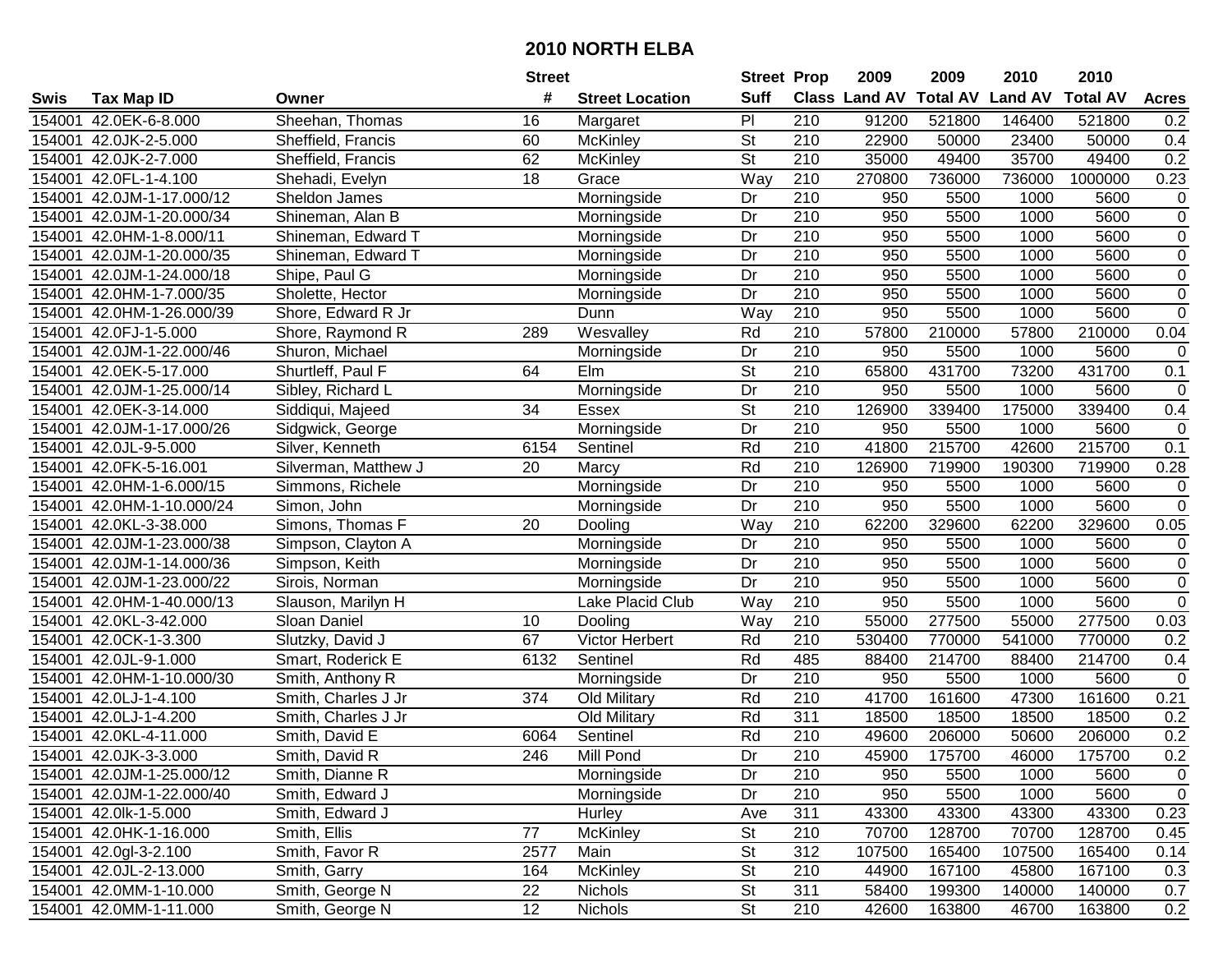|        |                           |                          | <b>Street</b>   |                        | <b>Street Prop</b>       |                  | 2009          | 2009            | 2010           | 2010            |                     |
|--------|---------------------------|--------------------------|-----------------|------------------------|--------------------------|------------------|---------------|-----------------|----------------|-----------------|---------------------|
| Swis   | <b>Tax Map ID</b>         | Owner                    | #               | <b>Street Location</b> | <b>Suff</b>              |                  | Class Land AV | <b>Total AV</b> | <b>Land AV</b> | <b>Total AV</b> | <b>Acres</b>        |
| 154001 | 42.0KL-3-24.000           | Smith, Henry F Jr        | 42              | Dooling                | Way                      | 210              | 62200         | 329600          | 62200          | 329600          | 0.05                |
| 154001 | 42.0MM-1-13.000           | Smith, Kenneth           | 37              | <b>Nichols</b>         | <b>St</b>                | 311              | 14300         | 14300           | 14300          | 14300           | 0.1                 |
| 154001 | 42.0CK-1-18.220           | Smith, Mara DH           |                 | Seneca                 | Trl                      | 311              | 75300         | 75300           | 76800          | 76800           | 0.29                |
| 154001 | 42.0JJ-1-7.000            | Smith, Richard D         | 6               | Smith                  | Ln                       | 210              | 42900         | 172500          | 43800          | 172500          | 0.2                 |
| 154001 | 42.0JL-6-1.000            | Smith, Richard D         | 6               | Spring                 | $\overline{\mathsf{St}}$ | $\overline{210}$ | 43500         | 285300          | 40000          | 285300          | 0.1                 |
| 154001 | 42.0fk-1-9.000            | Smith, Stephen J         | $\overline{44}$ | Oneida                 | Ave                      | $\overline{210}$ | 87400         | 193200          | 89200          | 193200          | 0.2                 |
| 154001 | 42.0JM-1-17.000/41        | Smith, Susan M           |                 | Morningside            | Dr                       | 210              | 950           | 5500            | 1000           | 5600            | $\mathbf 0$         |
| 154001 | 42.0CK-1-18.120           | Smith, William J         | 33              | Seneca                 | Trl                      | 210              | 136700        | 590000          | 214700         | 590000          | 0.38                |
| 154001 | 42.0FM-2-4.000            | Snowshoe LLC             | $\overline{42}$ | Garden                 | Way                      | $\overline{210}$ | 94300         | 479800          | 94300          | 479800          | 0.07                |
| 154001 | 42.0JM-1-12.000/12        | Soifer, Dr Bohan         |                 | Morningside            | Dr                       | 210              | 950           | 5500            | 1000           | 5600            | $\pmb{0}$           |
| 154001 | 42.0JM-1-12.000/5         | Soifer, Dr Bohan B       |                 | Morningside            | Dr                       | 210              | 950           | 5500            | 1000           | 5600            | $\pmb{0}$           |
| 154001 | 42.0HM-1-31.000/38        | Soifer, Regina N         |                 | Dunn                   | Way                      | 210              | 950           | 5500            | 1000           | 5600            | $\mathbf 0$         |
| 154001 | 42.0kl-3-8.000            | Sokol, Georgia           | 6109            | Sentinel               | Rd                       | 485              | 169600        | 465900          | 169600         | 465900          | 0.5                 |
| 154001 | 42.0KL-3-5.000            | Sokol, Georgia N         | 6115            | Sentinel               | Rd                       | 425              | 163900        | 539800          | 163900         | 539800          | 0.2                 |
| 154001 | 42.0EK-5-18.000           | Sokol, Georgia N         | 68              | Elm                    | $\overline{\mathsf{St}}$ | 230              | 57700         | 338700          | 73200          | 338700          | 0.1                 |
| 154001 | 42.0CJ-2-8.000            | Sokol, Georgia N         | 2177            | Saranac                | Ave                      | 411              | 201000        | 462900          | 201000         | 462900          | 0.25                |
| 154001 | 42.0HM-1-38.000/7         | Somers, Merle B          |                 | Lake Placid Club       | Way                      | 210              | 950           | 5500            | 1000           | 5600            | $\pmb{0}$           |
| 154001 | 42.0jm-1-16.000/24        | Soo Family Trust LLC     |                 | Morningside            | Dr                       | 210              | 950           | 5500            | 1000           | 5600            | $\mathsf 0$         |
| 154001 | 42.0DK-6-6.000            | Sophies House LLC        | 2364            | Saranac                | Ave                      | 220              | 152900        | 484000          | 152900         | 484000          | 0.2                 |
| 154001 | 42.0HM-1-31.000/10        | Sorg, Michael J          |                 | Dunn                   | Way                      | 210              | 950           | 5500            | 1000           | 5600            | 0                   |
| 154001 | 42.0HM-1-31.000/11        | Sorg, Michael J          |                 | Dunn                   | Way                      | 210              | 950           | 5500            | 1000           | 5600            | $\mathsf{O}\xspace$ |
| 154001 | 42.0EK-5-12.000           | Sorley, Sheila A         | 11              | Maple                  | <b>St</b>                | 220              | 38100         | 185000          | 73200          | 185000          | 0.1                 |
| 154001 | 42.0JM-1-17.000/21        | Sova, Edward W           |                 | Morningside            | Dr                       | 210              | 950           | 5500            | 1000           | 5600            | 0                   |
| 154001 | 42.0JM-1-24.000/8         | Space, Robert            |                 | Morningside            | Dr                       | 210              | 950           | 5500            | 1000           | 5600            | $\mathbf 0$         |
| 154001 | 42.0FM-2-17.000           | Spear, Merritt F         | 19              | Cedars                 | Way                      | $\overline{210}$ | 94300         | 479800          | 94300          | 479800          | 0.1                 |
| 154001 | 42.0KL-3-45.000           | Sperling Mark D          | 23              | Dooling                | Way                      | 210              | 62200         | 329600          | 62200          | 329600          | 0.05                |
| 154001 | 42.0JM-1-13.000/8         | Spinella, Celestina      |                 | Morningside            | Dr                       | $\overline{210}$ | 950           | 5500            | 1000           | 5600            | 0                   |
| 154001 | 42.0hm-1-32.000/25        | Spinella, Nancy          |                 | Dunn                   | Way                      | 210              | 950           | 5500            | 1000           | 5600            | $\boldsymbol{0}$    |
| 154001 | 42.0JM-1-15.000/17        | Spinella, Salvatore      |                 | Morningside            | Dr                       | $\overline{210}$ | 950           | 5500            | 1000           | 5600            | $\overline{0}$      |
| 154001 | 42.0JM-1-20.000/38        | Spinelli, George         |                 | Morningside            | Dr                       | 210              | 950           | 5500            | 1000           | 5600            | $\overline{0}$      |
| 154001 | 42.0HM-1-37.000/8         | Spinosa, William L       |                 | Lake Placid Club       | Way                      | 210              | 950           | 5500            | 1000           | 5600            | $\overline{0}$      |
| 154001 | 42.0HM-1-6.000/34         | Spire, Abigail L         |                 | Morningside            | Dr                       | $\overline{210}$ | 950           | 5500            | 1000           | 5600            | $\overline{0}$      |
| 154001 | 42.0LL-9-4.000            | Spiridigloizzi, Andrew J | 93              | Fir                    | Way                      | $\overline{210}$ | 64900         | 347100          | 64900          | 347100          | 0.04                |
|        | 154001 42.0JL-4-25.000    | Spoor, Gerald F Jr       | $\overline{12}$ | Colden                 | Ave                      | 230              | 25200         | 136800          | 25700          | 136800          | 0.22                |
|        | 154001 42.0DJ-5-8.000     | Spotts, Charles E        |                 | Nash                   | St                       | 311              | 17600         | 17600           | 18000          | 18000           | 0.2                 |
|        | 154001 42.0DJ-5-9.000     | Spotts, Charles E        | 86              | Nash                   | <b>St</b>                | 210              | 81100         | 261600          | 84401          | 261600          | 0.1                 |
|        | 154001 42.0DJ-6-2.000     | Spotts, Stuart A         | 18              | Greenwood              | <b>St</b>                | 210              | 82200         | 236800          | 93801          | 236800          | 0.1                 |
|        | 154001 42.0FJ-1-11.000    | Sprague, Beverly A       | 289             | Wesvalley              | Rd                       | 210              | 79100         | 235900          | 79100          | 235900          | 0.06                |
|        | 154001 42.0JM-1-21.000/35 | Sprague, Hayden A        |                 | Morningside            | Dr                       | 210              | 950           | 5500            | 1000           | 5600            | $\mathbf 0$         |
|        | 154001 42.0JM-1-13.000/6  | Sprague, Robert C Sr     |                 | Morningside            | Dr                       | 210              | 950           | 5500            | 1000           | 5600            | $\mathbf 0$         |
|        | 154001 42.0LL-2-1.000     | Spruce Lodge LLC         | 6034            | Sentinel               | Rd                       | 418              | 272800        | 1521400         | 272800         | 1521400         | 1.6                 |
|        | 154001 42.0DK-6-1.000     | St Agnes Parish          | 2338            | Saranac                | Ave                      | 620              | 313500        | 1340600         | 313500         | 1340600         | 0.6                 |
|        |                           |                          |                 |                        |                          |                  |               |                 |                |                 |                     |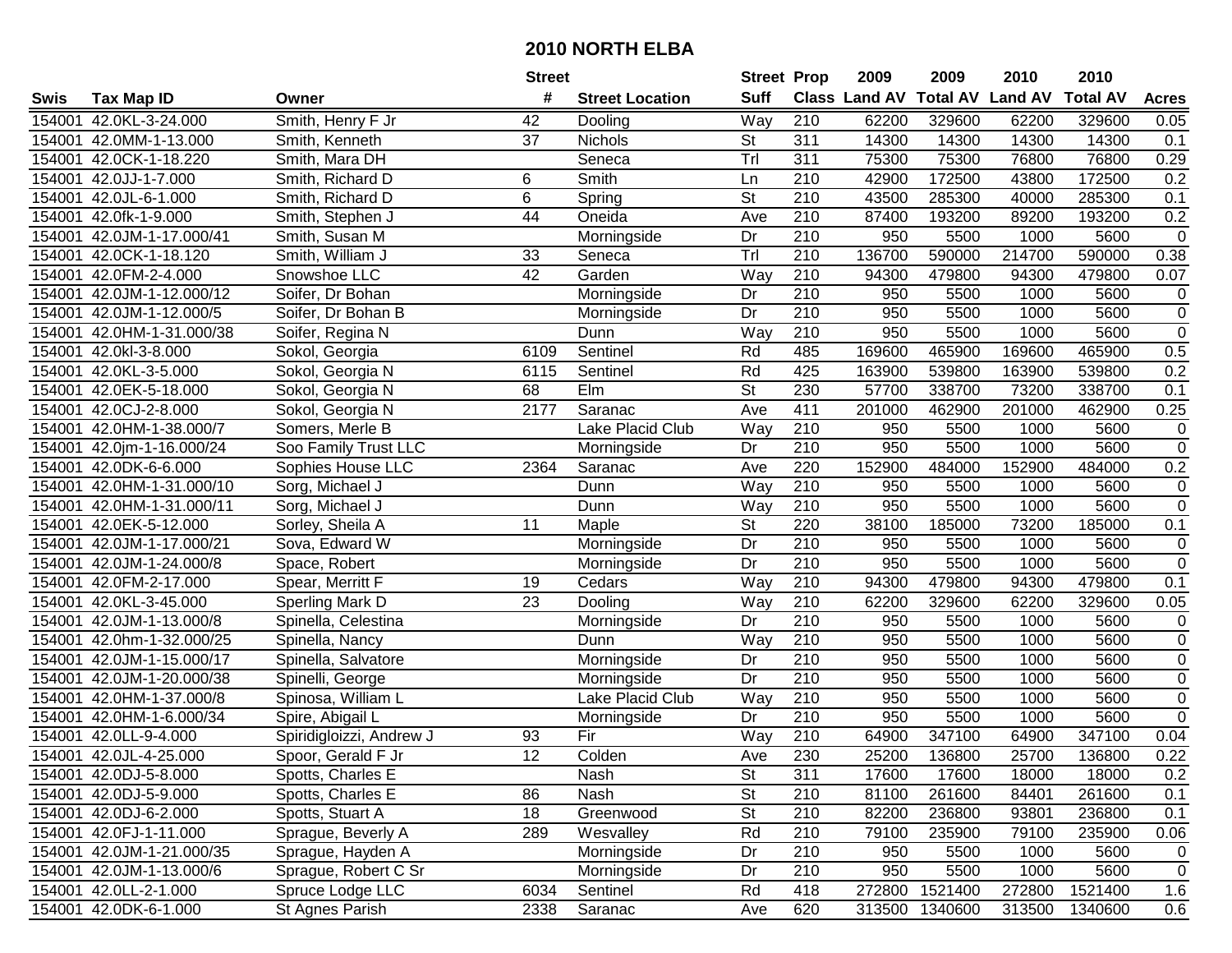|        |                           |                                     | <b>Street</b> |                        | <b>Street Prop</b>       |                  | 2009                          | 2009    | 2010           | 2010            |              |
|--------|---------------------------|-------------------------------------|---------------|------------------------|--------------------------|------------------|-------------------------------|---------|----------------|-----------------|--------------|
| Swis   | <b>Tax Map ID</b>         | Owner                               | #             | <b>Street Location</b> | <b>Suff</b>              |                  | <b>Class Land AV Total AV</b> |         | <b>Land AV</b> | <b>Total AV</b> | <b>Acres</b> |
| 154001 | 42.0DK-4-8.000            | St Agnes Parish                     | 2322          | Saranac                | Ave                      | 612              | 1232400                       | 2857700 | 1232400        | 2857700         | 1.5          |
| 154001 | 42.0LM-1-4.000            | St Agnes Parish Cemetery            | 5938          | Cascade                | Rd                       | 695              | 129700                        | 262000  | 129700         | 262000          | 8.4          |
| 154001 | 42.0DK-4-10.000           | St Agnes Parish Convent             | 161           | <b>Hillcrest</b>       | Ave                      | 620              | 85300                         | 365400  | 85300          | 365400          | 0.3          |
| 154001 | 42.0DK-4-9.000            | St Agnes Parish Rectory             | 169           | Hillcrest              | Ave                      | 620              | 113800                        | 540100  | 113800         | 540100          | 0.4          |
| 154001 | 42.0EK-6-5.000/1          | St Eustace Episcopal Church         | 15            | Hayes                  | St                       | 620              | 27600                         | 221400  | 27600          | 221400          | $\mathbf 0$  |
| 154001 | 42.0EK-6-5.000            | St Eustace Episcopal Church         | 2450          | Main                   | $\overline{\mathsf{St}}$ | 620              | 708300                        | 1270100 | 708300         | 1270100         | 0.9          |
| 154001 | 42.0fj-2-1.000            | St Louis Martin P                   | 300           | Wesvalley              | Rd                       | 220              | 147800                        | 323400  | 150800         | 300000          | 0.33         |
| 154001 | 42.0DJ-7-3.000            | St Louis, Martin P                  | 70            | Greenwood              | $\overline{\mathsf{St}}$ | 210              | 65900                         | 197300  | 67200          | 197300          | 0.1          |
| 154001 | 42.0JM-1-19.000/47        | Stafford, Edward J                  |               | Morningside            | $\overline{Dr}$          | $\overline{210}$ | 950                           | 5500    | 1000           | 5600            | $\mathbf 0$  |
| 154001 | 42.0JM-1-19.000/48        | Stafford, Edward J                  |               | Morningside            | Dr                       | 210              | 950                           | 5500    | 1000           | 5600            | $\mathbf 0$  |
| 154001 | 42.0EK-5-16.000           | Stagl Design Inc                    | 26            | Maple                  | $\overline{\mathsf{St}}$ | $\overline{210}$ | 110500                        | 499600  | 195200         | 499600          | 0.3          |
| 154001 | 42.0HM-1-26.000/26        | Stainforth, Alan                    |               | Dunn                   | Way                      | 210              | 950                           | 5500    | 1000           | 5600            | $\mathbf 0$  |
| 154001 | 42.0ek-3-9.000            | <b>Stancher Mark</b>                | 40            | <b>Grand View</b>      | Ave                      | 220              | 118700                        | 388700  | 121100         | 388700          | 0.17         |
| 154001 | 42.0JL-4-20.000           | Stanton-Dowie, Debra M              | 60            | Spring                 | St                       | 220              | 49300                         | 286200  | 50300          | 286200          | 0.1          |
| 154001 | 42.0HM-1-23.000           | Stanton, Stewart E III              |               | Dunn                   | Way                      | 210              | 41900                         | 547100  | 43900          | 220800          | 0.06         |
| 154001 | 42.0LK-1-30.000           | Stanton, Tiffany E                  | 18            | Trillium               | Dr                       | 210              | 81200                         | 152200  | 82800          | 152200          | 0.46         |
| 154001 | 42.0EK-3-16.000           | Stanton, William G                  | 46            | Essex                  | $\overline{St}$          | $\overline{210}$ | 115900                        | 371600  | 118200         | 350000          | 0.2          |
| 154001 | 42.0HL-4-7.000            | Starnet Design Litho Inc            | 2722          | Main                   | $\overline{\mathsf{St}}$ | 482              | 234300                        | 475500  | 234300         | 475500          | 0.13         |
| 154001 | 42.0HL-4-11.000           | Starnet Design Litho Inc            |               | Main                   | $\overline{\mathsf{St}}$ | 411              | 54400                         | 180000  | 54400          | 180000          | 0.1          |
| 154001 | 42.0HL-7-27.200           | <b>Starnet Design Partner Litho</b> | 117           | Parkside               | Dr                       | 411              | 40600                         | 198300  | 40600          | 198300          | 0.08         |
| 154001 | 42.0LL-13-4.000           | Steenberg, Russell W                | 118           | Fir                    | Way                      | 210              | 73300                         | 407700  | 73300          | 407700          | 0.04         |
| 154001 | 42.0fk-4-2.200            | Stelmaszyk, Stephen                 | 44            | Highland               | PI                       | 210              | 87600                         | 494900  | 89400          | 494900          | 0.18         |
| 154001 | 42.0hm-1-25.000           | Stephen, R Bruce                    |               | Dunn                   | Way                      | 210              | 55900                         | 561100  | 58600          | 235400          | 0.09         |
| 154001 | 42.0JM-1-12.000/30        | Stephen, R Bruce                    |               | Morningside            | Dr                       | 210              | 950                           | 5500    | 1000           | 5600            | $\pmb{0}$    |
| 154001 | 42.0HM-1-34.000/29        | Stephen, R Bruce                    |               | Dunn                   | Way                      | 210              | 950                           | 5500    | 1000           | 5600            | $\mathbf 0$  |
| 154001 | 42.0JM-1-12.000/31        | Stephen, R Bruce                    |               | Morningside            | Dr                       | $\overline{210}$ | 950                           | 5500    | 1000           | 5600            | $\pmb{0}$    |
| 154001 | 42.0JM-1-12.000/32        | Stephen, R Bruce                    |               | Morningside            | Dr                       | $\overline{210}$ | 950                           | 5500    | 1000           | 5600            | $\mathbf 0$  |
| 154001 | 42.0HM-1-39.000/27        | Stephens, Theodore                  |               | Lake Placid Club       | Way                      | 210              | 950                           | 5500    | 1000           | 5600            | $\mathbf 0$  |
| 154001 | 42.0HK-1-10.000           | Stephenson, Glen                    | 83            | School                 | $\overline{\mathsf{St}}$ | $\overline{210}$ | 75300                         | 325000  | 75300          | 325000          | 0.41         |
| 154001 | 42.0FM-2-20.000           | Sterrett, Samuel B                  | 19            | Cedars                 | $\overline{Way}$         | 210              | 105000                        | 600000  | 105000         | 600000          | 0.13         |
| 154001 | 42.0HM-1-7.000/32         | Steven, Robert                      |               | Morningside            | Dr                       | 210              | 950                           | 5500    | 1000           | 5600            | $\mathbf 0$  |
| 154001 | 42.0dk-2-4.000            | <b>Stevens Mark</b>                 | 12            | Cayuga                 | Way                      | 210              | 141100                        | 727600  | 144000         | 727600          | 0.6          |
| 154001 | 42.0JM-1-11.000/43        | Stevens, Kimberly                   |               | Morningside            | Dr                       | 210              | 950                           | 5500    | 1000           | 5600            | $\mathbf 0$  |
|        | 154001 42.0fm-2-14.000    | Stevens, Victoria L                 | 68            | Garden                 | Way                      | $\overline{210}$ | 94300                         | 479800  | 94300          | 479800          | 0.1          |
|        | 154001 42.0DK-5-4.000     | Stewart, Charles F                  | 90            | Greenwood              | St                       | 210              | 77600                         | 178000  | 79200          | 178000          | 0.2          |
|        | 154001 42.0bl-2-8.000/2   | Stirling, Donna G                   | 40            | Harbor                 | Ln                       | 210              | 43800                         | 332600  | 43800          | 332600          | 0            |
|        | 154001 42.0CL-4-4.000     | Stoerr, Herbert E                   | 40            | Interlaken             | Ave                      | 210              | 176000                        | 702700  | 280600         | 702700          | 0.5          |
|        | 154001 42.0jk-2-10.000    | Stofko, Mark D                      | 80            | McKinley               | <b>St</b>                | 210              | 43700                         | 236200  | 44500          | 236200          | 0.5          |
|        | 154001 42.0JM-1-22.000/18 | Stolz, Joan H                       |               | Morningside            | Dr                       | 210              | 950                           | 5500    | 1000           | 5600            | 0            |
|        | 154001 42.0HM-1-36.000/5  | Stone, Michelle P                   |               | Lake Placid Club       | Way                      | 210              | 950                           | 5500    | 1000           | 5600            | 0            |
|        | 154001 42.0JM-1-25.000/27 | Stone, Pauline                      |               | Morningside            | Dr                       | 210              | 950                           | 5500    | 1000           | 5600            | 0            |
|        | 154001 42.0LJ-2-14.002    | Stopyro, Jeanne                     | 98            | Station                | $\overline{\mathsf{St}}$ | 210              | 51900                         | 198700  | 46700          | 198700          | 0.2          |
|        |                           |                                     |               |                        |                          |                  |                               |         |                |                 |              |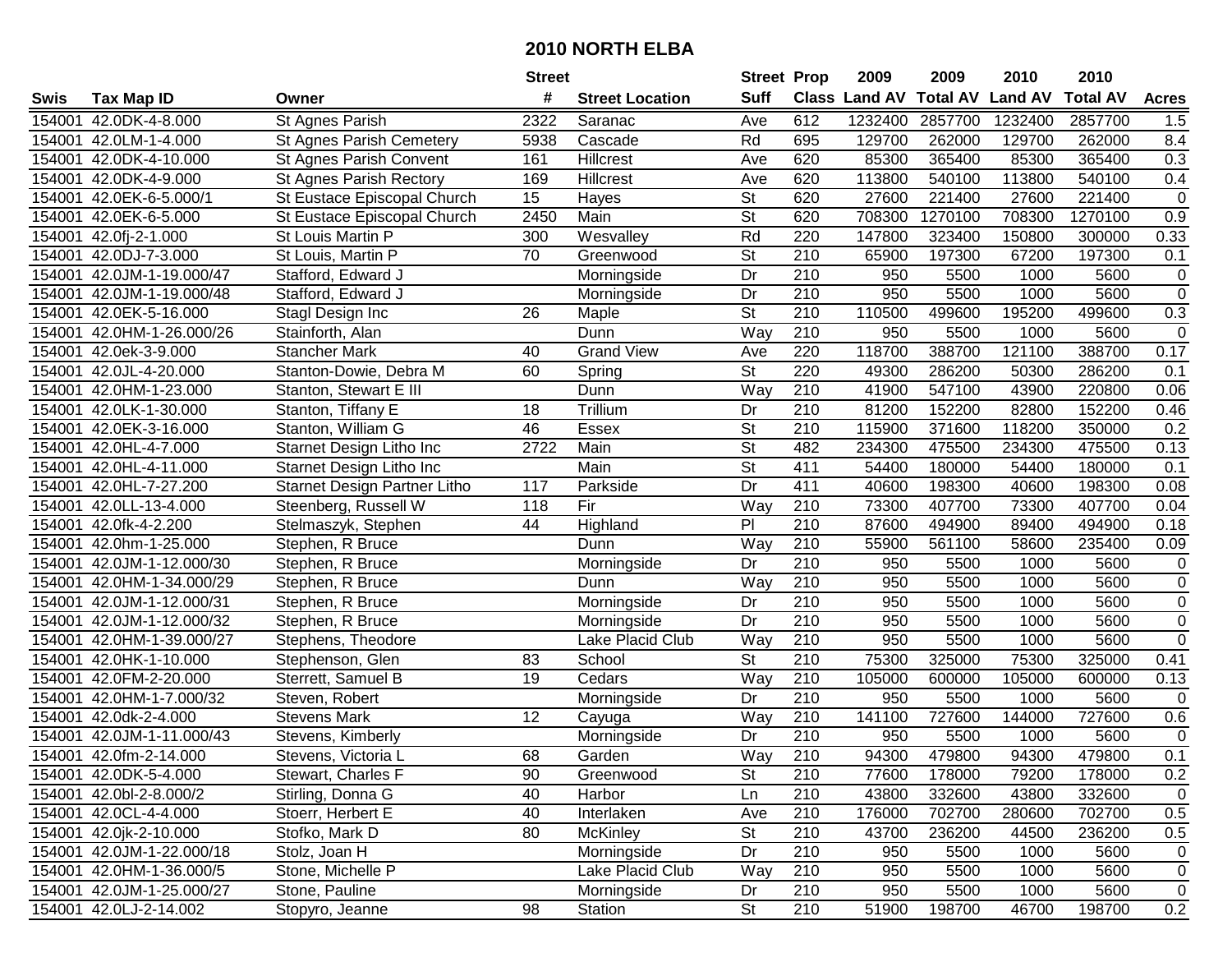|        |                          |                       | <b>Street</b>   |                        | <b>Street Prop</b>       |                  | 2009          | 2009            | 2010           | 2010            |              |
|--------|--------------------------|-----------------------|-----------------|------------------------|--------------------------|------------------|---------------|-----------------|----------------|-----------------|--------------|
| Swis   | <b>Tax Map ID</b>        | Owner                 | #               | <b>Street Location</b> | <b>Suff</b>              |                  | Class Land AV | <b>Total AV</b> | <b>Land AV</b> | <b>Total AV</b> | <b>Acres</b> |
| 154001 | 42.0EK-5-8.000           | Stosiek, Michael A    | 154             | <b>Hillcrest</b>       | Ave                      | 210              | 63400         | 201500          | 63400          | 201500          | 0.2          |
|        | 154001 42.0DJ-1-12.000   | Stover, Nancy         | 405             | Wesvalley              | Rd                       | 210              | 61700         | 203600          | 95000          | 207700          | 0.4          |
|        | 154001 42.0MM-1-12.000   | Strack, Adrian L      | 178             | Newman                 | Rd                       | 210              | 43200         | 154400          | 44100          | 154400          | 0.2          |
|        | 154001 42.0JL-3-11.000   | Strack, Cheryl        | 37              | Spring                 | $\overline{\mathsf{St}}$ | 220              | 43000         | 138200          | 46000          | 138200          | 0.19         |
|        | 154001 42.0lj-2-3.100    | Strack, Francis P     | 40              | Station                | $\overline{\mathsf{St}}$ | 210              | 77100         | 154200          | 78700          | 154200          | 0.29         |
|        | 154001 42.0lj-2-3.310    | Strack, Francis P     |                 | Station                | $\overline{\mathsf{St}}$ | $\overline{312}$ | 77100         | 83300           | 78700          | 83300           | 0.4          |
|        | 154001 42.0HL-7-12.000   | Strack, James T       |                 | Parkside               | Dr                       | 311              | 4900          | 4900            | 4900           | 4900            | 0.1          |
| 154001 | 42.0HL-7-18.000          | Strack, James T       | 153             | Parkside               | $\overline{Dr}$          | 210              | 46300         | 222100          | 36000          | 222100          | 0.1          |
| 154001 | 42.0LK-1-2.110           | Strack, Jeremiah F    |                 | Hurley                 | Ave                      | 311              | 1400          | 1400            | 1400           | 1400            | 0.71         |
| 154001 | 42.0JL-4-24.200          | Strack, Jeremiah F    | 397             | Mill Pond              | Dr                       | 433              | 102900        | 189000          | 102900         | 189000          | 0.37         |
|        | 154001 42.0LL-14-1.000   | Strack, Jeremiah F Jr | 212             | Hurley                 | Ave                      | $\overline{210}$ | 110800        | 339400          | 139400         | 339400          | 0.8          |
|        | 154001 42.0DJ-4-15.000   | Strack, Jerry         | 33              | Greenwood              | St                       | 210              | 75300         | 95000           | 75300          | 95000           | 0.2          |
|        | 154001 42.0KL-2-4.000    | Strack, Jerry         |                 | <b>Hurley</b>          | Ave                      | 311              | 17800         | 17800           | 17800          | 17800           | 0.8          |
| 154001 | 42.0HL-1-8.000           | Strack, Jerry F       | 2679            | Main                   | <b>St</b>                | 432              | 229800        | 430500          | 229800         | 430500          | 0.4          |
| 154001 | 42.0LK-1-3.000           | Strack, Jerry F       | 201             | Hurley                 | Ave                      | 220              | 80800         | 223600          | 82400          | 223600          | 0.92         |
|        | 154001 42.0BL-2-1.000    | Strack, Jerry F       | 193             | <b>Victor Herbert</b>  | Rd                       | 210              | 218200        | 427200          | 234200         | 450000          | 0.46         |
| 154001 | 42.0JL-7-1.000           | Strack, Jerry F       | 5               | Dow                    | Rd                       | $\overline{210}$ | 25300         | 148700          | 45300          | 148700          | 0.18         |
| 154001 | 42.0HL-1-5.000           | Strack, Judith        |                 | Parkside               | Dr                       | 330              | 25800         | 25800           | 25800          | 25800           | 0.1          |
|        | 154001 42.0HL-1-6.100    | Strack, Judith        |                 | Parkside               | Dr                       | 330              | 6900          | 6900            | 6900           | 6900            | 0.1          |
|        | 154001 42.0LK-1-6.000    | Strack, Melissa J     | 197             | Hurley                 | Ave                      | 411              | 78800         | 231200          | 80400          | 231200          | 0.41         |
|        | 154001 42.0JJ-2-6.000    | Strack, Victor F      | 205             | Mill Pond              | Dr                       | 210              | 58500         | 80000           | 59700          | 80000           | 0.3          |
| 154001 | 42.0DJ-1-27.000          | Strack, William P     | 59              | Chickadee              | Ln                       | 220              | 99700         | 269100          | 101700         | 269100          | 0.5          |
| 154001 | 42.0KJ-1-8.000           | Straight, Larry C     | 97              | Station                | St                       | 449              | 52500         | 113300          | 52500          | 113300          | 0.6          |
| 154001 | 42.0HM-1-10.000/32       | Stratton, Michael S   |                 | Morningside            | Dr                       | 210              | 950           | 5500            | 1000           | 5600            | $\mathsf 0$  |
| 154001 | 42.0ML-1-8.100           | Stripp, Lisa J        | 158             | Newman                 | Rd                       | 220              | 103000        | 271500          | 105000         | 271500          | 0.52         |
| 154001 | 42.0JM-1-13.000/5        | Stuart, David C       |                 | Morningside            | Dr                       | 210              | 950           | 5500            | 1000           | 5600            | $\mathbf 0$  |
|        | 154001 42.0KL-8-4.000    | Sullivan, George W    | 83              | Fir                    | Way                      | 210              | 64900         | 347100          | 64900          | 347100          | 0.04         |
|        | 154001 42.0EK-8-10.000   | Sullivan, Neil        | 61              | <b>Grand View</b>      | Ave                      | 210              | 91800         | 152200          | 93600          | 152200          | 0.2          |
|        | 154001 42.0EK-3-8.200    | Sullivan, Neil H      | $\overline{32}$ | <b>Grand View</b>      | Ave                      | 210              | 70600         | 193100          | 116700         | 193100          | 0.21         |
|        | 154001 42.0JL-9-12.000   | Sunoco Inc            |                 | Wilmington             | Rd                       | 330              | 50900         | 50900           | 50900          | 50900           | 0.3          |
|        | 154001 42.0JL-9-11.910   | Sunoco Inc (R&M)      | 2792            | Wilmington             | Rd                       | 432              | 640000        | 2563300         | 640000         | 2563300         | 1.05         |
|        | 154001 42.0EM-3-18.100   | Sunset Lodge LLC      |                 | Wilderness             | $\overline{C}$ ir        | 311              | 5900          | 5900            | 5900           | 5900            | 0.22         |
|        | 154001 42.0em-3-2.000    | Sunset Lodge LLC      | $\overline{37}$ | Garden                 | Way                      | $\overline{210}$ | 132800        | 563800          | 135500         | 563800          | 1.24         |
|        | 154001 42.0DK-2-5.000    | Swain, Herbert W Jr   | $\overline{77}$ | Stevens                | Rd                       | $\overline{210}$ | 88800         | 229400          | 90600          | 229400          | 0.3          |
|        | 154001 42.0CK-3-1.000/14 | Swan, Siad P          |                 | <b>Waters Edge</b>     | Way                      | 210              | 74700         | 381600          | 74700          | 381600          | 0            |
|        | 154001 42.0CK-3-1.000/17 | Swan, Siad P          |                 | <b>Waters Edge</b>     | Way                      | 210              | 74700         | 380800          | 74700          | 380800          | $\mathbf 0$  |
|        | 154001 42.0FK-5-4.000    | Sweeney, Robert L     | 50              | Hillcrest              | Ave                      | 210              | 61600         | 436700          | 95200          | 500000          | 0.13         |
|        | 154001 42.0lj-2-3.200    | Sweet, Travis M       | 42              | Station                | St                       | 210              | 32900         | 110000          | 33600          | 110000          | 0.24         |
|        | 154001 42.0EK-4-1.000    | Szambowski, Dominic   | 9               | <b>Grand View</b>      | Ave                      | 210              | 123700        | 418600          | 126200         | 418600          | 0.2          |
|        | 154001 42.0ek-3-13.100   | Szasz, Daniel         | 24              | Essex                  | <b>St</b>                | 220              | 135800        | 317100          | 141700         | 295000          | 0.3          |
|        | 154001 42.0DJ-4-18.000   | Szukalewicz, Joan E   | 21              | Greenwood              | St                       | 210              | 103200        | 291900          | 103200         | 291900          | 0.2          |
|        | 154001 42.0JM-1-14.000/3 | Szwed, Joseph         |                 | Morningside            | Dr                       | 210              | 950           | 5500            | 1000           | 5600            | $\mathbf 0$  |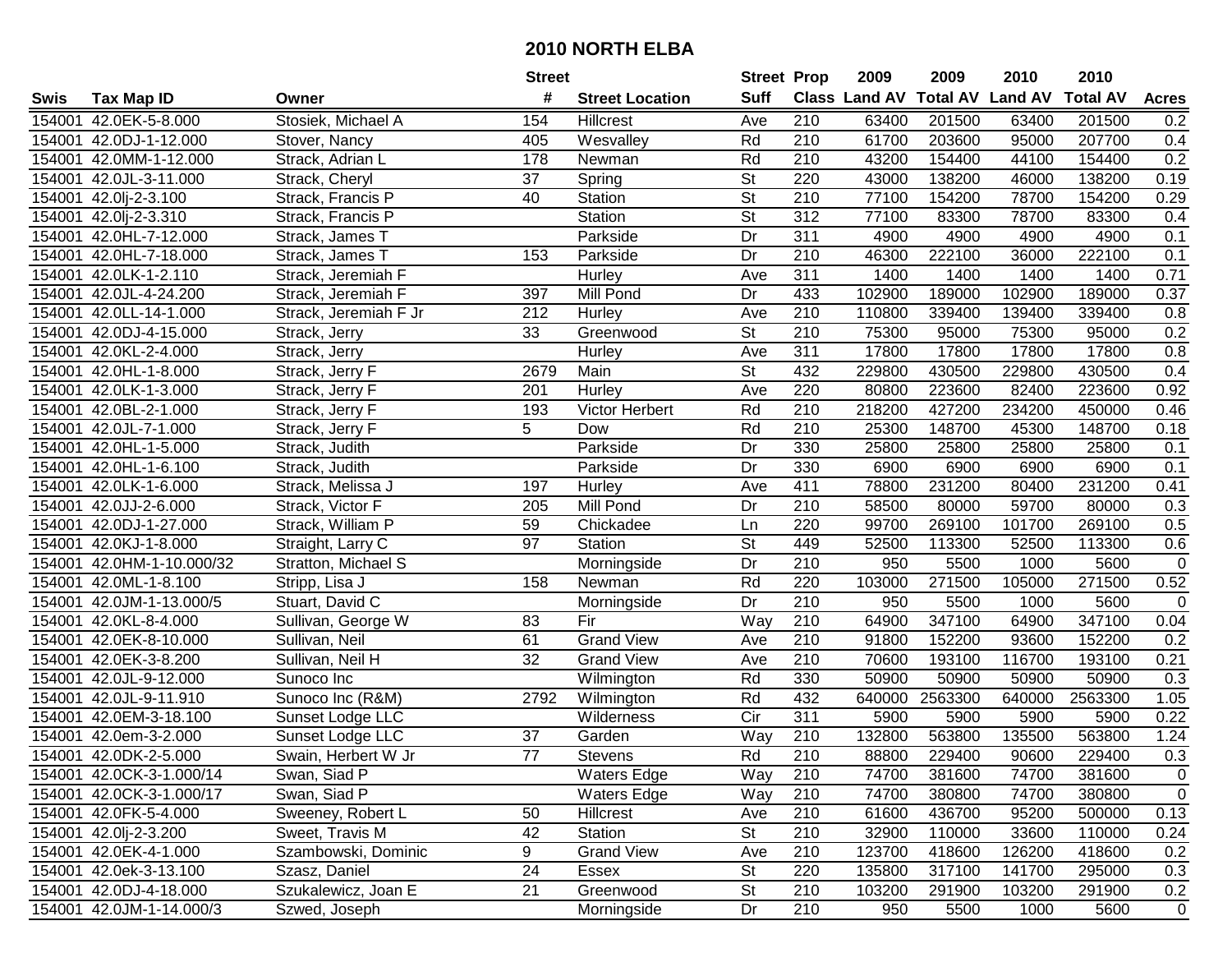|        |                           |                       | <b>Street</b>    |                        | <b>Street Prop</b>       |                  | 2009                          | 2009    | 2010           | 2010            |                  |
|--------|---------------------------|-----------------------|------------------|------------------------|--------------------------|------------------|-------------------------------|---------|----------------|-----------------|------------------|
| Swis   | <b>Tax Map ID</b>         | Owner                 | #                | <b>Street Location</b> | <b>Suff</b>              |                  | <b>Class Land AV Total AV</b> |         | <b>Land AV</b> | <b>Total AV</b> | <b>Acres</b>     |
| 154001 | 42.0JM-1-23.000/13        | Taguding, Valentino   |                  | Morningside            | Dr                       | 210              | 950                           | 5500    | 1000           | 5600            | $\overline{0}$   |
| 154001 | 42.0HM-1-31.000/30        | Takahashi, Yoshiko    |                  | Dunn                   | Way                      | 210              | 950                           | 5500    | 1000           | 5600            | $\boldsymbol{0}$ |
| 154001 | 42.0BL-2-9.000/9          | Tamarac Inc           | 32               | Harbor                 | Ln                       | 210              | 68800                         | 417800  | 68800          | 417800          | $\pmb{0}$        |
| 154001 | 42.0BL-2-9.000/8          | Tamarac Inc           | 32               | Harbor                 | Ln                       | 210              | 56100                         | 360600  | 56100          | 360600          | $\overline{0}$   |
| 154001 | 42.0JJ-1-6.000            | Tavares, William      | 176              | Mill Pond              | Dr                       | 210              | 20700                         | 94900   | 43800          | 94900           | 0.2              |
| 154001 | 42.0JK-2-27.000           | Tavares, William S    | 325              | Mill Pond              | Dr                       | 220              | 39700                         | 176500  | 40500          | 176500          | 0.2              |
| 154001 | 42.0HM-1-40.000/34        | Taylor, Gregory L     |                  | Lake Placid Club       | Way                      | 210              | 950                           | 5500    | 1000           | 5600            | $\pmb{0}$        |
| 154001 | 42.0cl-5-8.000            | Taylor, John E        | 134              | <b>Mirror Lake</b>     | Dr                       | 210              | 1653700                       | 6086400 | 2241500        | 6086400         | $\overline{0.9}$ |
| 154001 | 42.0JM-1-13.000/15        | Taylor, Karen A       |                  | Morningside            | Dr                       | $\overline{210}$ | 950                           | 5500    | 1000           | 5600            | $\pmb{0}$        |
| 154001 | 42.0JM-1-15.000/23        | Taylor, Kenneth W     |                  | Morningside            | Dr                       | 210              | 950                           | 5500    | 1000           | 5600            | $\mathsf 0$      |
| 154001 | 42.0DJ-6-1.100            | Taylor, Michael J     | 10               | Greenwood              | $\overline{\mathsf{St}}$ | 210              | 34800                         | 224500  | 35500          | 213800          | 0.15             |
| 154001 | 42.0lk-1-18.002           | Taylor, Timothy       | 58               | Trillium               | Dr                       | 210              | 92000                         | 270900  | 92000          | 270900          | 0.5              |
| 154001 | 42.0JM-1-21.000/31        | Taylor, William D     |                  | Morningside            | Dr                       | $\overline{210}$ | 950                           | 5500    | 1000           | 5600            | $\pmb{0}$        |
| 154001 | 42.0HM-1-9.000/27         | Teetz, Michael        |                  | Morningside            | Dr                       | 210              | 950                           | 5500    | 1000           | 5600            | $\pmb{0}$        |
| 154001 | 42.0HM-1-27.000/39        | Tehon, Stephen        |                  | Dunn                   | Way                      | 210              | 950                           | 5500    | 1000           | 5600            | $\pmb{0}$        |
| 154001 | 42.0HM-1-26.000/38        | Tehon, Stephen W      |                  | Dunn                   | Way                      | 210              | 950                           | 5500    | 1000           | 5600            | $\pmb{0}$        |
| 154001 | 42.0JM-1-20.000/40        | Tehon, Stephen W      |                  | Morningside            | Dr                       | 210              | 950                           | 5500    | 1000           | 5600            | $\pmb{0}$        |
| 154001 | 42.0JM-1-14.000/46        | Tehon, Stephen W      |                  | Morningside            | Dr                       | 210              | 950                           | 5500    | 1000           | 5600            | $\pmb{0}$        |
| 154001 | 42.0HM-1-28.000/33        | Teneyck, George       |                  | Dunn                   | Way                      | 210              | 950                           | 5500    | 1000           | 5600            | $\overline{0}$   |
| 154001 | 42.0II-8-1.000            | TenEyck, George H     | 107              | Fir                    | Way                      | 210              | 64900                         | 347100  | 64900          | 347100          | 0.04             |
| 154001 | 42.0HM-1-39.000/21        | Teneyck, George H III |                  | Lake Placid Club       | Way                      | 210              | 950                           | 5500    | 1000           | 5600            | $\pmb{0}$        |
| 154001 | 42.0JM-1-20.000/14        | Teneyck, George H III |                  | Morningside            | Dr                       | 210              | 950                           | 5500    | 1000           | 5600            | $\pmb{0}$        |
| 154001 | 42.0JM-1-20.000/45        | Teneyck, George H III |                  | Morningside            | Dr                       | 210              | 950                           | 5500    | 1000           | 5600            | $\pmb{0}$        |
| 154001 | 42.0DJ-4-12.000           | Terry, Richard R      | 87               | Nash                   | <b>St</b>                | 210              | 74000                         | 200100  | 114600         | 204100          | 0.2              |
| 154001 | 42.0DK-4-3.205            | Thayer, Philip J      | 2284             | Saranac                | Ave                      | 464              | 147500                        | 425900  | 147500         | 425900          | 0.38             |
| 154001 | 42.0JM-1-21.000/23        | Theiss, Matthew W     |                  | Morningside            | Dr                       | 210              | 950                           | 5500    | 1000           | 5600            | $\mathbf 0$      |
| 154001 | 42.0MJ-1-3.100            | Theobald, Christopher | 5                | Averyville             | Ln                       | 210              |                               |         | 62900          | 154200          | 0.71             |
| 154001 | 42.0JL-9-9.014            | Thew, Derma           |                  | Wilmington             | Rd                       | $\overline{311}$ | 71700                         | 71700   | 71700          | 71700           | 4.63             |
| 154001 | 42.0KM-1-5.210            | Thew, Derma P         |                  | Alpine                 | Ln                       | $\overline{311}$ | 18300                         | 18300   | 18300          | 18300           | 0.18             |
| 154001 | 42.0jm-2-4.000            | Thew, Derma P         | 2820             | Wilmington             | Rd                       | 415              | 64300                         | 166600  | 64300          | 166600          | 0.55             |
| 154001 | 42.0KL-7-4.000            | Thiemke, Alwin H      | 187              | Fir                    | Way                      | $\overline{210}$ | 64900                         | 347100  | 64900          | 347100          | 0.04             |
| 154001 | 42.0CK-2-10.000           | Thien, Theodore J     | 38               | Cayuga                 | Way                      | 210              | 154300                        | 456100  | 157400         | 395000          | 0.47             |
| 154001 | 42.0FJ-1-4.000            | Thomas, Charles SA    | 289              | Wesvalley              | Rd                       | $\overline{210}$ | 75500                         | 224700  | 75500          | 224700          | 0.1              |
|        | 154001 42.0ML-1-1.000     | Thomas, Robert L Jr   | 5955             | Sentinel               | Rd                       | 280              | 69600                         | 218300  | 65300          | 218300          | 0.6              |
|        | 154001 42.0LK-1-37.000    | Thomas, Ronald B      | 87               | Trillium               | Dr                       | 210              | 90200                         | 330000  | 109200         | 330000          | 0.44             |
|        | 154001 42.0jm-1-11.000/4  | Thompson Alfred       |                  | Morningside            | Dr                       | 210              | 950                           | 5500    | 1000           | 5600            | 0                |
|        | 154001 42.0LK-1-15.000    | Thompson Bruce C      |                  | <b>Blueberry Ridge</b> | Rd                       | 311              | 107700                        | 107700  | 107700         | 107700          | 0.57             |
|        | 154001 42.0JM-1-12.000/17 | Thompson, Alfred      |                  | Morningside            | Dr                       | 210              | 950                           | 5500    | 1000           | 5600            | 0                |
|        | 154001 42.0HM-1-37.000/4  | Thompson, Alfred      |                  | Lake Placid Club       | Way                      | 210              | 950                           | 5500    | 1000           | 5600            | 0                |
|        | 154001 42.0JM-1-13.000/42 | Thompson, Alfred      |                  | Morningside            | Dr                       | 210              | 950                           | 5500    | 1000           | 5600            | 0                |
|        | 154001 42.0JK-3-14.000    | Thompson, Alyson P    | 284              | Mill Pond              | Dr                       | 210              | 58500                         | 117200  | 59600          | 117200          | 0.3              |
|        | 154001 42.0MJ-1-6.000     | Thompson, David A     | $\overline{3}37$ | Old Military           | Rd                       | 210              | 42500                         | 90000   | 62500          | 90000           | 0.5              |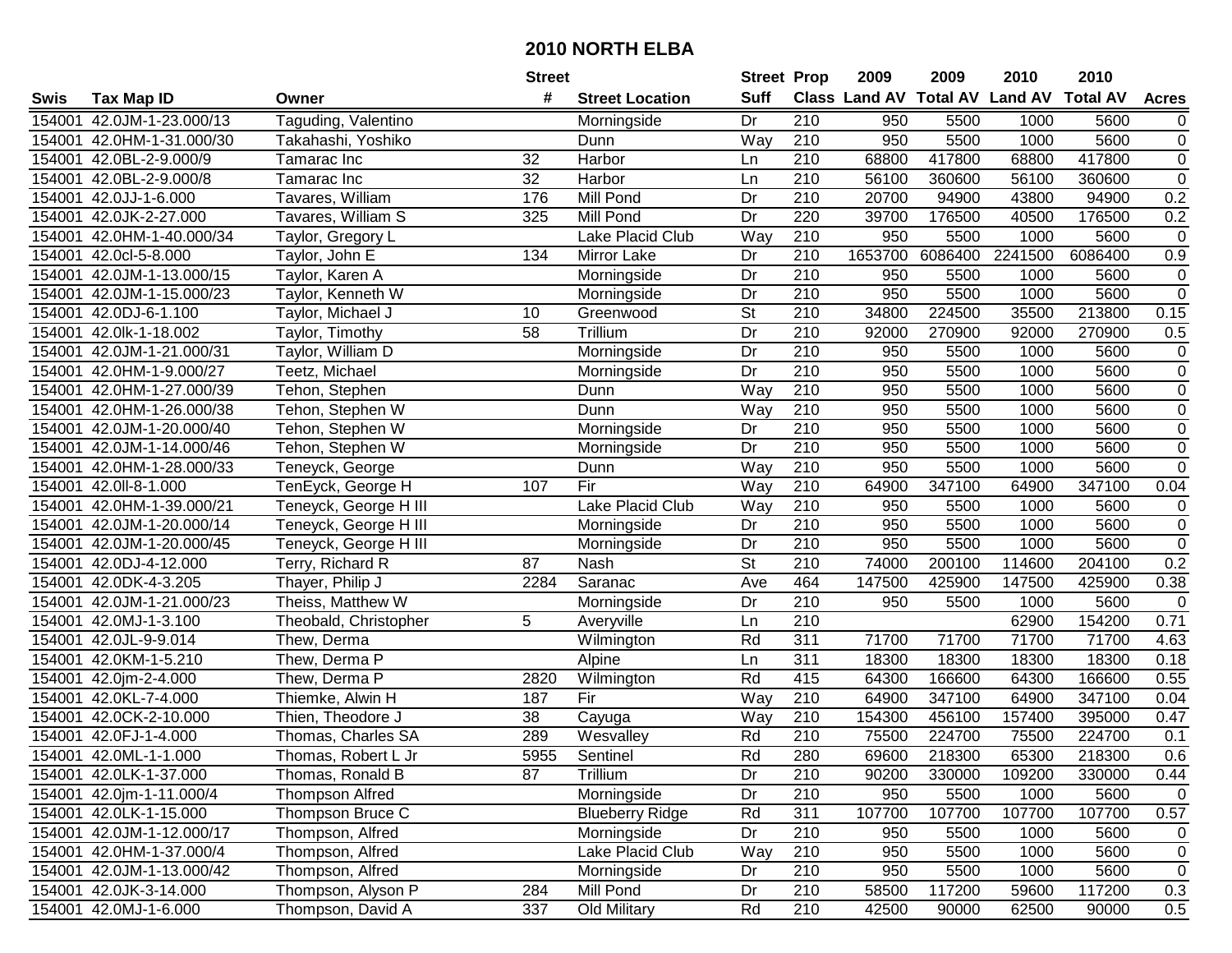|        |                           |                               | <b>Street</b>    |                        | <b>Street Prop</b>       |                  | 2009                          | 2009    | 2010           | 2010            |                  |
|--------|---------------------------|-------------------------------|------------------|------------------------|--------------------------|------------------|-------------------------------|---------|----------------|-----------------|------------------|
| Swis   | <b>Tax Map ID</b>         | Owner                         | #                | <b>Street Location</b> | <b>Suff</b>              |                  | <b>Class Land AV Total AV</b> |         | <b>Land AV</b> | <b>Total AV</b> | <b>Acres</b>     |
| 154001 | 42.0HM-1-27.000/50        | Thompson, Jane M              |                  | Dunn                   | Way                      | 210              | 950                           | 5500    | 1000           | 5600            | $\overline{0}$   |
| 154001 | 42.0JM-1-14.000/16        | Thompson, Jane M              |                  | Morningside            | Dr                       | 210              | 950                           | 5500    | 1000           | 5600            | $\boldsymbol{0}$ |
| 154001 | 42.0HM-1-39.000/23        | Thompson, Jane M              |                  | Lake Placid Club       | Way                      | 210              | 950                           | 5500    | 1000           | 5600            | $\boldsymbol{0}$ |
| 154001 | 42.0JM-1-11.000/49        | Thompson, Jane M              |                  | Morningside            | Dr                       | 210              | 950                           | 5500    | 1000           | 5600            | $\overline{0}$   |
| 154001 | 42.0KL-9-1.000            | Thompson, John A              | 176              | Fir                    | Way                      | $\overline{210}$ | 64900                         | 347100  | 64900          | 347100          | 0.04             |
| 154001 | 42.0FM-2-16.000           | Thompson, John C              | 19               | Cedars                 | Way                      | $\overline{210}$ | 105000                        | 600000  | 105000         | 600000          | 0.1              |
| 154001 | 42.0HL-4-17.000           | Thompson, Robert L            | 70               | Colden                 | Ave                      | 210              | 48800                         | 183800  | 46700          | 179000          | 0.2              |
| 154001 | 42.0MJ-1-4.000            | Thompson, Steven A            | $\overline{343}$ | <b>Old Military</b>    | Rd                       | 210              | 48000                         | 160000  | 49000          | 160000          | 0.49             |
| 154001 | 42.0jm-1-23.000/41        | Thompson, Thomas              |                  | Morningside            | Dr                       | $\overline{210}$ | 950                           | 5500    | 1000           | 5600            | $\pmb{0}$        |
| 154001 | 42.0HM-1-34.000/50        | Thompson, Thomas A            |                  | Dunn                   | Way                      | $\overline{210}$ | 950                           | 5500    | 1000           | 5600            | $\pmb{0}$        |
| 154001 | 42.0JM-1-12.000/25        | Thompson, Thomas A            |                  | Morningside            | Dr                       | $\overline{210}$ | 950                           | 5500    | 1000           | 5600            | $\pmb{0}$        |
| 154001 | 42.0HM-1-39.000/6         | Thompson, Thomas A            |                  | Lake Placid Club       | Way                      | 210              | 950                           | 5500    | 1000           | 5600            | $\mathsf 0$      |
| 154001 | 42.0JK-2-29.200           | Thompson, William J           | 305              | Mill Pond              | Dr                       | 210              | 18200                         | 18200   | 18200          | 38200           | 0.33             |
| 154001 | 42.0dj-4-17.000           | Thomsen, James P              | 27               | Greenwood              | <b>St</b>                | 210              | 74200                         | 210100  | 74200          | 210100          | 0.2              |
| 154001 | 42.0CK-1-17.083           | Thornton, Audrey              | 108              | <b>Victor Herbert</b>  | Rd                       | 280              | 145400                        | 529900  | 156201         | 529900          | 0.61             |
| 154001 | 42.0HM-1-21.000           | Tierney, John F               | 25               | Dunn                   | Way                      | 210              | 55900                         | 561100  | 58600          | 235400          | 0.08             |
| 154001 | 42.0JM-1-14.000/37        | <b>Timeshare Holdings LLC</b> |                  | Morningside            | Dr                       | 210              | 950                           | 5500    | 1000           | 5600            | $\mathbf 0$      |
| 154001 | 42.0DJ-4-19.000           | Tipert, Walter H Jr           | 17               | Greenwood              | $\overline{\mathsf{St}}$ | 230              | 102800                        | 250900  | 138301         | 250900          | 0.3              |
| 154001 | 42.0DL-1-3.200/8          | Titherington, Gary            |                  | <b>Swiss</b>           | Rd                       | 210              | 105000                        | 714000  | 105000         | 714000          | $\pmb{0}$        |
| 154001 | 42.0KL-3-44.000           | Tobias, David L Jr            | 10               | Dooling                | Way                      | 210              | 62200                         | 329600  | 62200          | 329600          | 0.05             |
| 154001 | 42.0KL-3-48.000           | <b>Tobin Family Trust</b>     | $\overline{23}$  | Dooling                | Way                      | 210              | 55000                         | 277500  | 55000          | 277500          | 0.03             |
| 154001 | 42.0II-3-2.000            | Tomich, Karen S               | 6033             | Sentinel               | Rd                       | 220              | 52500                         | 191800  | 53500          | 191800          | 0.24             |
| 154001 | 42.0KL-3-34.000           | Tonks, Judith                 | 20               | Dooling                | Way                      | 210              | 62200                         | 329600  | 62200          | 329600          | 0.05             |
| 154001 | 42.0GL-3-4.000/1          | Town Of North Elba            |                  | Parkside               | Dr                       | 682              | 49900                         | 396900  | 49900          | 396900          | $\mathbf 0$      |
| 154001 | 42.0HL-6-1.000            | Town Of North Elba            | 2693             | Main                   | $\overline{\mathsf{St}}$ | 652              | 1012100                       | 4762800 | 1012100        | 4762800         | 0.6              |
| 154001 | 42.0DJ-4-3.000            | Town/Country Motor Inn LLC    | 2200             | Saranac                | Ave                      | 415              | 482200                        | 1180800 | 482200         | 1180800         | 0.7              |
| 154001 | 42.0HM-1-37.000/11        | Townsend, Joseph              |                  | Lake Placid Club       | Way                      | 210              | 950                           | 5500    | 1000           | 5600            | $\pmb{0}$        |
| 154001 | 42.0DK-3-4.100            | Townson, Lisa C               | 48               | <b>Stevens</b>         | Rd                       | 312              | 143100                        | 327900  | 146000         | 327900          | 0.76             |
| 154001 | 42.0DK-3-2.000            | Townson, Lisa C               | 36               | Stevens                | Rd                       | $\overline{210}$ | 216700                        | 1566600 | 221000         | 1566600         | 0.9              |
| 154001 | 42.0JM-1-13.000/27        | Tozer, Richard                |                  | Morningside            | Dr                       | $\overline{210}$ | 950                           | 5500    | 1000           | 5600            | 0                |
| 154001 | 42.0hm-1-12.000           | <b>Tozzi Mario</b>            |                  | Dunn                   | Way                      | $\overline{210}$ | 41900                         | 547100  | 43900          | 220800          | 0.06             |
| 154001 | 42.0EK-4-19.000           | Trail, Andrea                 | 21               | <b>Grand View</b>      | Ave                      | 210              | 54000                         | 152800  | 55100          | 152800          | 0.2              |
| 154001 | 42.0EK-4-18.000           | Trail, Andrea                 |                  | <b>Grand View</b>      | Ave                      | 311              | 11800                         | 11800   | 11800          | 11800           | 0.2              |
|        | 154001 42.0JM-1-25.000/32 | Tranton, Scott                |                  | Morningside            | Dr                       | 210              | 950                           | 5500    | 1000           | 5600            | $\overline{0}$   |
|        | 154001 42.0JM-1-25.000/31 | Tranton, Scott                |                  | Morningside            | Dr                       | 210              | 950                           | 5500    | 1000           | 5600            | 0                |
|        | 154001 42.0HL-1-10.000    | Trapasso, Joseph              | 2669             | Main                   | <b>St</b>                | 482              | 199200                        | 421000  | 199200         | 421000          | 0.1              |
|        | 154001 42.0LL-10-3.000    | Trapp, Henrietta K            | 90               | Fir                    | Way                      | 210              | 64900                         | 347100  | 64900          | 347100          | 0.03             |
|        | 154001 42.0HM-1-34.000/34 | Travis, Robert A              |                  | Dunn                   | Way                      | 210              | 950                           | 5500    | 1000           | 5600            | 0                |
|        | 154001 42.0HM-1-6.000/7   | Travis, Roger W               |                  | Morningside            | Dr                       | 210              | 950                           | 5500    | 1000           | 5600            | $\mathbf 0$      |
|        | 154001 42.0EM-2-7.002     | Treadwell Alexander F         | 21               | Garden                 | Way                      | 210              | 251700                        | 1138000 | 250000         | 950000          | 0.95             |
|        | 154001 42.0HM-1-28.000/25 | Tregaskis, Robert             |                  | Dunn                   | Way                      | 210              | 950                           | 5500    | 1000           | 5600            | 0                |
|        | 154001 42.0HK-1-4.000     | Treiber, John R               | 72               | School                 | St                       | 210              | 41600                         | 140800  | 46700          | 140800          | 0.2              |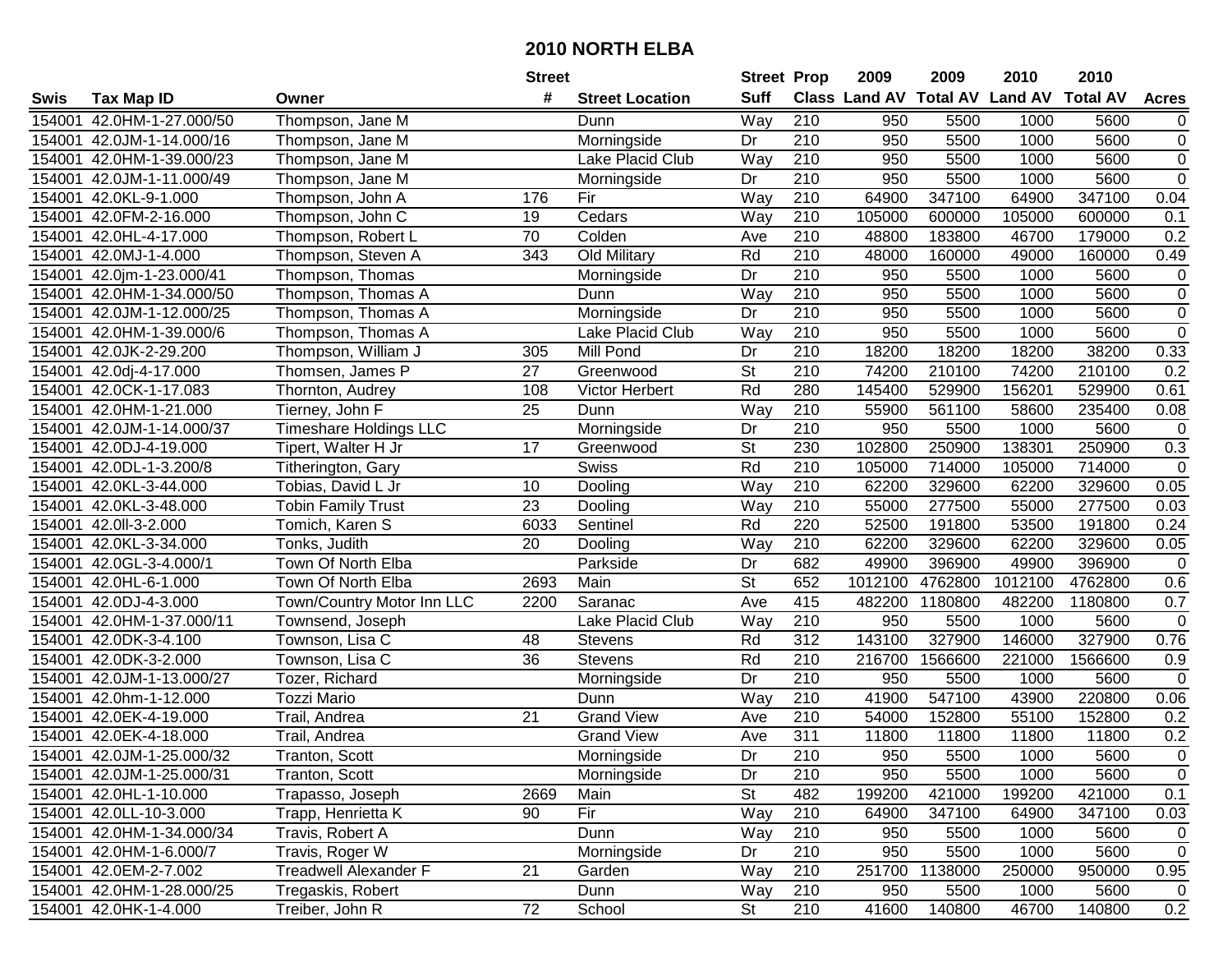|             |                           |                                       | <b>Street</b> |                        | <b>Street Prop</b>       |                  | 2009                          | 2009        | 2010           | 2010             |                |
|-------------|---------------------------|---------------------------------------|---------------|------------------------|--------------------------|------------------|-------------------------------|-------------|----------------|------------------|----------------|
| <b>Swis</b> | Tax Map ID                | Owner                                 | #             | <b>Street Location</b> | <b>Suff</b>              |                  | <b>Class Land AV Total AV</b> |             | <b>Land AV</b> | <b>Total AV</b>  | <b>Acres</b>   |
| 154001      | 42.0dj-1-7.000            | <b>Tri-Lakes Federal Credit Union</b> | 453           | Wesvalley              | Rd                       | 462              | 116500                        | 249100      | 116500         | 249100           | 0.4            |
|             | 154001 42.0HL-5-2.000     | Tri-Lakes Vending Inc                 | 214           | <b>McKinley</b>        | St                       | 484              | 75600                         | 275000      | 75600          | 275000           | 0.1            |
| 154001      | 42.0EK-8-4.000            | Tripadush, Dimitri                    | 93            | <b>Hillcrest</b>       | Ave                      | 210              | 54200                         | 201300      | 55300          | 201300           | 0.2            |
| 154001      | 42.0HM-1-33.000/23        | Trombley, Duane L                     |               | Dunn                   | Way                      | 210              | 950                           | 5500        | 1000           | 5600             | $\pmb{0}$      |
| 154001      | 42.0HM-1-33.000/1         | Truchon-Borek, Denise                 |               | Dunn                   | Way                      | 210              | 950                           | 5500        | 1000           | 5600             | $\pmb{0}$      |
| 154001      | 42.0JM-1-20.000/50        | Truchon, Esther                       |               | Morningside            | Dr                       | 210              | 950                           | 5500        | 1000           | 5600             | $\overline{0}$ |
| 154001      | 42.0HM-1-6.000/36         | Truchon, Esther G                     |               | Morningside            | Dr                       | 210              | 950                           | 5500        | 1000           | 5600             | $\pmb{0}$      |
| 154001      | 42.0HL-1-1.000            | Trustees Of School Dist 2             | 34            | School                 | $\overline{\mathsf{St}}$ | 612              | 4864000                       | $2.2E + 07$ |                | 4864000 21908900 | 7.5            |
| 154001      | 42.0JK-1-3.000            | Trustees Village Lake Placid          | 45            | <b>McKinley</b>        | $\overline{\mathsf{St}}$ | 963              | 156700                        | 163500      | 156700         | 163500           | 1              |
| 154001      | 42.0GL-3-4.000            | Trustees Village Lake Placid          | 31            | Parkside               | Dr                       | 591              | 2100000                       | 7290200     | 2100000        | 7290200          | 4.1            |
| 154001      | 42.0CK-1-2.000            | Trustees Village Lake Placid          | 43            | Victor Herbert         | Rd                       | 591              | 453600                        | 515800      | 462700         | 526100           | 0.24           |
| 154001      | 42.0DL-1-9.010            | Trustees Village Lake Placid          | 2403          | Main                   | St                       | 963              | 398100                        | 1296500     | 398100         | 1296500          | 0.3            |
| 154001      | 42.0JK-3-24.000           | Trustees Village Lake Placid          |               | Mill Pond              | Dr                       | 822              | 4000                          | 4000        | 4000           | 4000             | 0.01           |
| 154001      | 42.0EL-1-13.000           | Trustees Village Lake Placid          | 2445          | Main                   | <b>St</b>                | 963              | 2176900                       | 2646000     | 2176900        | 2646000          | 0.5            |
| 154001      | 42.0EK-5-9.000            | Trustees Village Lake Placid          |               | Hillcrest              | Ave                      | 963              | 327400                        | 396900      | 333900         | 404800           | 1.7            |
| 154001      | 42.0HL-6-24.000           | Trustees Village Lake Placid          | 2723          | Main                   | St                       | 653              | 635000                        | 635000      | 635000         | 635000           | 0.5            |
| 154001      | 42.0LN-1-1.000            | Trustees Village Lake Placid          | 153           | Power House            | Ln                       | 853              | 2331800                       | $1.6E + 07$ | 2331800        | 15876000         | 11             |
| 154001      | 42.0HM-1-13.000           | Tschupp, Michael J                    |               | Dunn                   | Way                      | 210              | 41900                         | 547100      | 43900          | 220800           | 0.06           |
|             | 154001 42.0JM-1-25.000/30 | Tucker, Harry                         |               | Morningside            | Dr                       | 210              | 950                           | 5500        | 1000           | 5600             | $\pmb{0}$      |
| 154001      | 42.0JM-1-16.000/50        | Tuller, Stanley W                     |               | Morningside            | Dr                       | 210              | 950                           | 5500        | 1000           | 5600             | $\pmb{0}$      |
| 154001      | 42.0JM-1-16.000/41        | Turk, James E                         |               | Morningside            | Dr                       | 210              | 950                           | 5500        | 1000           | 5600             | $\pmb{0}$      |
| 154001      | 42.0FL-1-4.200            | Turner, Breck K                       | 2495          | Main                   | <b>St</b>                | 482              | 450700                        | 1050000     | 450700         | 1050000          | 0.12           |
| 154001      | 42.0JM-1-12.000/46        | Turner, Rebeca                        |               | Morningside            | Dr                       | 210              | 950                           | 5500        | 1000           | 5600             | $\pmb{0}$      |
| 154001      | 42.0JM-1-12.000/47        | Turner, Rebeca                        |               | Morningside            | Dr                       | 210              | 950                           | 5500        | 1000           | 5600             | $\mathbf 0$    |
| 154001      | 42.0kl-3-50.000           | Turner, Russell B                     | 23            | Dooling                | Way                      | 210              | 62200                         | 329600      | 62200          | 329600           | 0.05           |
| 154001      | 42.0DL-1-1.000            | Tuthill, Alan L                       | 76            | <b>Stevens</b>         | Rd                       | 210              | 152000                        | 518300      | 155100         | 518300           | 0.36           |
| 154001      | 42.0HM-1-39.000/41        | Tyler, Richard C                      |               | Lake Placid Club       | Way                      | 210              | 950                           | 5500        | 1000           | 5600             | 0              |
| 154001      | 42.0JM-1-12.000/16        | Tyler, Richard C                      |               | Morningside            | Dr                       | 210              | 950                           | 5500        | 1000           | 5600             | $\pmb{0}$      |
| 154001      | 42.0CL-1-7.009            | Tzamouranis, Ioannis C                |               | <b>Stevens</b>         | Rd                       | 311              | 43700                         | 43700       | 44600          | 44600            | 0.2            |
| 154001      | 42.0CK-3-1.000/20         | Uccellini, Michael J                  |               | <b>Waters Edge</b>     | $\overline{W}$ ay        | $\overline{210}$ | 177700                        | 658500      | 177700         | 658500           | $\pmb{0}$      |
| 154001      | 42.0CK-3-1.000/13         | Uccellini, Walter F                   |               | <b>Waters Edge</b>     | Way                      | $\overline{210}$ | 75000                         | 382800      | 75000          | 382800           | $\overline{0}$ |
| 154001      | 42.0CK-1-8.200            | Ughetta, William C                    | 95            | <b>Victor Herbert</b>  | Rd                       | 210              | 942300                        | 2510100     | 961100         | 2510100          | 1.74           |
| 154001      | 42.0EL-1-3.000            | Underwood, Gregory                    | 2413          | Main                   | $\overline{\mathsf{St}}$ | 482              | 379900                        | 814300      | 379900         | 814300           | 0.1            |
|             | 154001 42.0DK-1-5.000     | <b>United Hebrew Community</b>        | 2301          | Saranac                | Ave                      | 620              | 422300                        | 491400      | 422300         | 491400           | 0.4            |
|             | 154001 42.0DK-1-5.000/1   | United Hebrew Community LP            | 2307          | Saranac                | Ave                      | 620              | 24900                         | 198400      | 24900          | 198400           | 0              |
|             | 154001 42.0JJ-1-15.000    | <b>Upstate NY District Nazarene</b>   | 22            | The Commons            | Way                      | 210              | 106200                        | 291200      | 106200         | 291200           | 2.19           |
|             | 154001 42.0jm-1-11.000/15 | Urbano, Joseph P                      |               | Morningside            | Dr                       | 210              | 950                           | 5500        | 1000           | 5600             | 0              |
|             | 154001 42.0BL-1-9.003     | Urfirer, Michael J                    | 26            | Yacht Club             | Way                      | 210              | 747900                        | 1350000     | 1000000        | 2350000          | 1.2            |
|             | 154001 42.0JM-1-14.000/31 | Urie, Seth C                          |               | Morningside            | Dr                       | 210              | 950                           | 5500        | 1000           | 5600             | 0              |
|             | 154001 42.0GL-2-1.000     | <b>US Government</b>                  | 2591          | Main                   | <b>St</b>                | 652              | 534800                        | 1389200     | 534800         | 1389200          | 0.4            |
|             | 154001 42.0HM-1-39.000/38 | Usborne, Ann S                        |               | Lake Placid Club       | Way                      | 210              | 950                           | 5500        | 1000           | 5600             | 0              |
|             | 154001 42.0JM-1-22.000/22 | Usborne, James D                      |               | Morningside            | Dr                       | 210              | 950                           | 5500        | 1000           | 5600             | $\mathbf 0$    |
|             |                           |                                       |               |                        |                          |                  |                               |             |                |                  |                |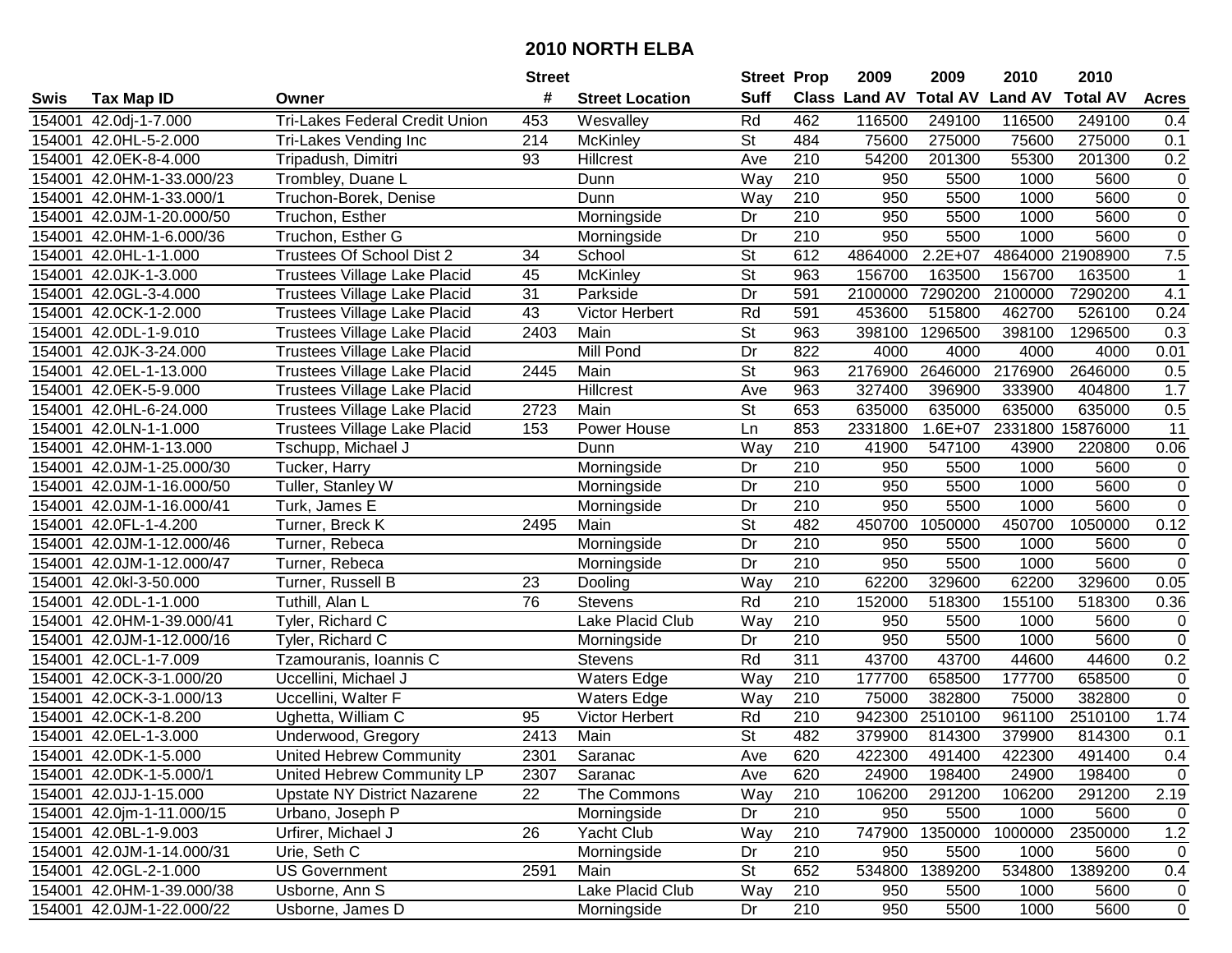|        |                           |                                   | <b>Street</b>               | <b>Street Prop</b> |                  | 2009                          | 2009 | 2010           | 2010            |                  |
|--------|---------------------------|-----------------------------------|-----------------------------|--------------------|------------------|-------------------------------|------|----------------|-----------------|------------------|
| Swis   | <b>Tax Map ID</b>         | Owner                             | #<br><b>Street Location</b> | <b>Suff</b>        |                  | <b>Class Land AV Total AV</b> |      | <b>Land AV</b> | <b>Total AV</b> | <b>Acres</b>     |
| 154001 | 42.0JM-1-17.000/17        | Usborne, Michael                  | Morningside                 | Dr                 | 210              | 950                           | 5500 | 1000           | 5600            | 0                |
| 154001 | 42.0HM-1-35.000/42        | <b>Vacation Services East Ltd</b> | Dunn                        | Way                | 210              | 950                           | 5500 | 1000           | 5600            | 0                |
| 154001 | 42.0HM-1-35.000/41        | Vacation Services East Ltd        | Dunn                        | Way                | 210              | 950                           | 5500 | 1000           | 5600            | 0                |
| 154001 | 42.0HM-1-35.000/40        | <b>Vacation Services East Ltd</b> | Dunn                        | Way                | 210              | 950                           | 5500 | 1000           | 5600            | $\mathbf 0$      |
| 154001 | 42.0HM-1-35.000/39        | <b>Vacation Services East Ltd</b> | Dunn                        | Way                | 210              | 950                           | 5500 | 1000           | 5600            | 0                |
| 154001 | 42.0HM-1-35.000/37        | <b>Vacation Services East Ltd</b> | Dunn                        | Way                | $\overline{210}$ | 950                           | 5500 | 1000           | 5600            | $\mathbf 0$      |
| 154001 | 42.0HM-1-35.000/36        | <b>Vacation Services East Ltd</b> | Dunn                        | Way                | 210              | 950                           | 5500 | 1000           | 5600            | 0                |
| 154001 | 42.0HM-1-35.000/44        | <b>Vacation Services East Ltd</b> | Dunn                        | Way                | 210              | 950                           | 5500 | 1000           | 5600            | $\pmb{0}$        |
| 154001 | 42.0HM-1-35.000/33        | <b>Vacation Services East Ltd</b> | Dunn                        | Way                | $\overline{210}$ | 950                           | 5500 | 1000           | 5600            | $\mathbf 0$      |
| 154001 | 42.0HM-1-35.000/29        | Vacation Services East Ltd        | Dunn                        | Way                | 210              | 950                           | 5500 | 1000           | 5600            | 0                |
| 154001 | 42.0HM-1-35.000/25        | <b>Vacation Services East Ltd</b> | Dunn                        | Way                | 210              | 950                           | 5500 | 1000           | 5600            | $\boldsymbol{0}$ |
| 154001 | 42.0HM-1-35.000/24        | Vacation Services East Ltd        | Dunn                        | Way                | 210              | 950                           | 5500 | 1000           | 5600            | $\boldsymbol{0}$ |
| 154001 | 42.0HM-1-35.000/43        | Vacation Services East Ltd        | Dunn                        | Way                | $\overline{210}$ | 950                           | 5500 | 1000           | 5600            | $\pmb{0}$        |
| 154001 | 42.0HM-1-35.000/23        | <b>Vacation Services East Ltd</b> | Dunn                        | Way                | 210              | 950                           | 5500 | 1000           | 5600            | $\mathbf 0$      |
| 154001 | 42.0HM-1-35.000/1         | <b>Vacation Services East Ltd</b> | Dunn                        | Way                | 210              | 950                           | 5500 | 1000           | 5600            | $\mathbf 0$      |
| 154001 | 42.0HM-1-35.000/21        | Vacation Services East Ltd        | Dunn                        | Way                | 210              | 950                           | 5500 | 1000           | 5600            | $\mathbf 0$      |
| 154001 | 42.0HM-1-35.000/20        | <b>Vacation Services East Ltd</b> | Dunn                        | Way                | 210              | 950                           | 5500 | 1000           | 5600            | $\mathbf 0$      |
| 154001 | 42.0HM-1-35.000/19        | <b>Vacation Services East Ltd</b> | Dunn                        | Way                | 210              | 950                           | 5500 | 1000           | 5600            | $\pmb{0}$        |
| 154001 | 42.0HM-1-35.000/18        | <b>Vacation Services East Ltd</b> | Dunn                        | Way                | 210              | 950                           | 5500 | 1000           | 5600            | $\mathbf 0$      |
| 154001 | 42.0HM-1-35.000/16        | Vacation Services East Ltd        | Dunn                        | Way                | 210              | 950                           | 5500 | 1000           | 5600            | 0                |
| 154001 | 42.0HM-1-35.000/15        | Vacation Services East Ltd        | Dunn                        | Way                | 210              | 950                           | 5500 | 1000           | 5600            | $\pmb{0}$        |
| 154001 | 42.0HM-1-35.000/14        | <b>Vacation Services East Ltd</b> | Dunn                        | Way                | 210              | 950                           | 5500 | 1000           | 5600            | $\pmb{0}$        |
| 154001 | 42.0HM-1-35.000/13        | <b>Vacation Services East Ltd</b> | Dunn                        | Way                | 210              | 950                           | 5500 | 1000           | 5600            | $\pmb{0}$        |
| 154001 | 42.0HM-1-35.000/12        | <b>Vacation Services East Ltd</b> | Dunn                        | Way                | 210              | 950                           | 5500 | 1000           | 5600            | 0                |
| 154001 | 42.0HM-1-35.000/10        | <b>Vacation Services East Ltd</b> | Dunn                        | Way                | $\overline{210}$ | 950                           | 5500 | 1000           | 5600            | $\mathbf 0$      |
| 154001 | 42.0HM-1-35.000/7         | <b>Vacation Services East Ltd</b> | Dunn                        | Way                | 210              | 950                           | 5500 | 1000           | 5600            | 0                |
| 154001 | 42.0HM-1-35.000/2         | <b>Vacation Services East Ltd</b> | Dunn                        | Way                | 210              | 950                           | 5500 | 1000           | 5600            | $\boldsymbol{0}$ |
| 154001 | 42.0HM-1-34.000/49        | Vacation Services East Ltd        | Dunn                        | Way                | 210              | 950                           | 5500 | 1000           | 5600            | $\boldsymbol{0}$ |
| 154001 | 42.0HM-1-35.000/22        | Vacation Services East Ltd        | Dunn                        | Way                | 210              | 950                           | 5500 | 1000           | 5600            | $\pmb{0}$        |
| 154001 | 42.0HM-1-35.000/45        | Vacation Services East Ltd        | Dunn                        | Way                | $\overline{210}$ | 950                           | 5500 | 1000           | 5600            | $\pmb{0}$        |
| 154001 | 42.0HM-1-36.000/18        | <b>Vacation Services East Ltd</b> | <b>Lake Placid Club</b>     | Way                | $\overline{210}$ | 950                           | 5500 | 1000           | 5600            | $\overline{0}$   |
| 154001 | 42.0HM-1-35.000/47        | <b>Vacation Services East Ltd</b> | Dunn                        | Way                | 210              | 950                           | 5500 | 1000           | 5600            | $\mathbf 0$      |
| 154001 | 42.0HM-1-37.000/42        | Vacation Services East Ltd        | Lake Placid Club            | Way                | 210              | 950                           | 5500 | 1000           | 5600            | $\mathbf 0$      |
| 154001 | 42.0HM-1-37.000/37        | <b>Vacation Services East Ltd</b> | Lake Placid Club            | Way                | 210              | 950                           | 5500 | 1000           | 5600            | $\mathbf 0$      |
|        | 154001 42.0HM-1-37.000/20 | Vacation Services East Ltd        | Lake Placid Club            | Way                | 210              | 950                           | 5500 | 1000           | 5600            | 0                |
|        | 154001 42.0HM-1-37.000/19 | <b>Vacation Services East Ltd</b> | Lake Placid Club            | Way                | 210              | 950                           | 5500 | 1000           | 5600            | 0                |
|        | 154001 42.0HM-1-37.000/18 | Vacation Services East Ltd        | Lake Placid Club            | Way                | 210              | 950                           | 5500 | 1000           | 5600            | 0                |
|        | 154001 42.0HM-1-37.000/17 | Vacation Services East Ltd        | Lake Placid Club            | Way                | 210              | 950                           | 5500 | 1000           | 5600            | 0                |
|        | 154001 42.0HM-1-37.000/16 | Vacation Services East Ltd        | Lake Placid Club            | Way                | 210              | 950                           | 5500 | 1000           | 5600            | 0                |
|        | 154001 42.0HM-1-37.000/15 | <b>Vacation Services East Ltd</b> | Lake Placid Club            | Way                | 210              | 950                           | 5500 | 1000           | 5600            | 0                |
|        | 154001 42.0HM-1-37.000/14 | <b>Vacation Services East Ltd</b> | Lake Placid Club            | Way                | 210              | 950                           | 5500 | 1000           | 5600            | 0                |
|        | 154001 42.0HM-1-37.000/1  | Vacation Services East Ltd        | Lake Placid Club            | Way                | 210              | 950                           | 5500 | 1000           | 5600            | $\overline{0}$   |
|        |                           |                                   |                             |                    |                  |                               |      |                |                 |                  |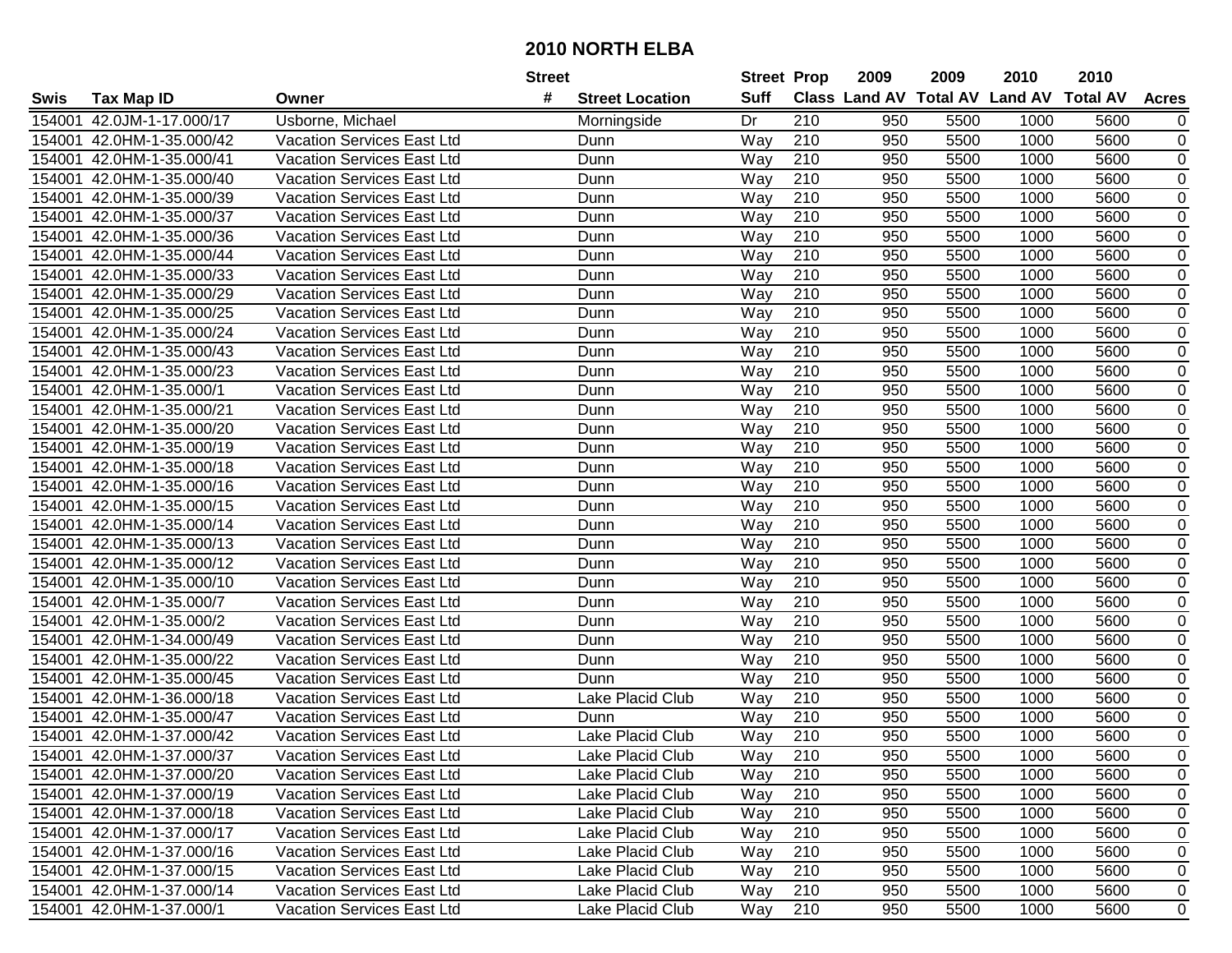|             |                           |                                   | <b>Street</b>               | <b>Street Prop</b> |                  | 2009                          | 2009 | 2010           | 2010            |                |
|-------------|---------------------------|-----------------------------------|-----------------------------|--------------------|------------------|-------------------------------|------|----------------|-----------------|----------------|
| <b>Swis</b> | <b>Tax Map ID</b>         | Owner                             | #<br><b>Street Location</b> | <b>Suff</b>        |                  | <b>Class Land AV Total AV</b> |      | <b>Land AV</b> | <b>Total AV</b> | <b>Acres</b>   |
| 154001      | 42.0HM-1-36.000/48        | Vacation Services East Ltd        | Lake Placid Club            | Way                | 210              | 950                           | 5500 | 1000           | 5600            | 0              |
| 154001      | 42.0HM-1-36.000/47        | <b>Vacation Services East Ltd</b> | Lake Placid Club            | Way                | 210              | 950                           | 5500 | 1000           | 5600            | 0              |
| 154001      | 42.0HM-1-36.000/45        | <b>Vacation Services East Ltd</b> | Lake Placid Club            | Way                | 210              | 950                           | 5500 | 1000           | 5600            | 0              |
| 154001      | 42.0HM-1-36.000/44        | Vacation Services East Ltd        | Lake Placid Club            | Way                | 210              | 950                           | 5500 | 1000           | 5600            | $\mathbf 0$    |
| 154001      | 42.0HM-1-35.000/46        | <b>Vacation Services East Ltd</b> | Dunn                        | Way                | 210              | 950                           | 5500 | 1000           | 5600            | $\mathbf 0$    |
| 154001      | 42.0HM-1-36.000/38        | <b>Vacation Services East Ltd</b> | <b>Lake Placid Club</b>     | Way                | 210              | 950                           | 5500 | 1000           | 5600            | $\mathbf 0$    |
| 154001      | 42.0HM-1-36.000/20        | <b>Vacation Services East Ltd</b> | Lake Placid Club            | Way                | 210              | 950                           | 5500 | 1000           | 5600            | $\pmb{0}$      |
| 154001      | 42.0HM-1-36.000/19        | <b>Vacation Services East Ltd</b> | <b>Lake Placid Club</b>     | Way                | 210              | 950                           | 5500 | 1000           | 5600            | 0              |
| 154001      | 42.0HM-1-34.000/48        | <b>Vacation Services East Ltd</b> | Dunn                        | Way                | $\overline{210}$ | 950                           | 5500 | 1000           | 5600            | $\mathbf 0$    |
| 154001      | 42.0HM-1-36.000/17        | <b>Vacation Services East Ltd</b> | Lake Placid Club            | Way                | 210              | 950                           | 5500 | 1000           | 5600            | $\mathbf 0$    |
| 154001      | 42.0HM-1-36.000/16        | <b>Vacation Services East Ltd</b> | Lake Placid Club            | Way                | 210              | 950                           | 5500 | 1000           | 5600            | $\pmb{0}$      |
| 154001      | 42.0HM-1-36.000/15        | <b>Vacation Services East Ltd</b> | Lake Placid Club            | Way                | 210              | 950                           | 5500 | 1000           | 5600            | $\mathbf 0$    |
| 154001      | 42.0HM-1-36.000/14        | <b>Vacation Services East Ltd</b> | Lake Placid Club            | Way                | 210              | 950                           | 5500 | 1000           | 5600            | $\mathbf 0$    |
| 154001      | 42.0HM-1-36.000/13        | <b>Vacation Services East Ltd</b> | Lake Placid Club            | Way                | 210              | 950                           | 5500 | 1000           | 5600            | $\pmb{0}$      |
| 154001      | 42.0HM-1-36.000/12        | <b>Vacation Services East Ltd</b> | Lake Placid Club            | Way                | 210              | 950                           | 5500 | 1000           | 5600            | $\mathbf 0$    |
| 154001      | 42.0HM-1-36.000/4         | Vacation Services East Ltd        | Lake Placid Club            | Way                | 210              | 950                           | 5500 | 1000           | 5600            | 0              |
| 154001      | 42.0HM-1-36.000/3         | Vacation Services East Ltd        | Lake Placid Club            | Way                | 210              | 950                           | 5500 | 1000           | 5600            | 0              |
| 154001      | 42.0HM-1-36.000/2         | <b>Vacation Services East Ltd</b> | Lake Placid Club            | Way                | 210              | 950                           | 5500 | 1000           | 5600            | $\pmb{0}$      |
| 154001      | 42.0HM-1-35.000/50        | <b>Vacation Services East Ltd</b> | Dunn                        | Way                | 210              | 950                           | 5500 | 1000           | 5600            | $\pmb{0}$      |
| 154001      | 42.0HM-1-35.000/48        | <b>Vacation Services East Ltd</b> | Dunn                        | Way                | 210              | 950                           | 5500 | 1000           | 5600            | $\pmb{0}$      |
| 154001      | 42.0HM-1-36.000/33        | Vacation Services East Ltd        | Lake Placid Club            | Way                | 210              | 950                           | 5500 | 1000           | 5600            | $\pmb{0}$      |
| 154001      | 42.0HM-1-34.000/47        | <b>Vacation Services East Ltd</b> | Dunn                        | Way                | 210              | 950                           | 5500 | 1000           | 5600            | $\pmb{0}$      |
| 154001      | 42.0HM-1-34.000/28        | <b>Vacation Services East Ltd</b> | Dunn                        | Way                | 210              | 950                           | 5500 | 1000           | 5600            | $\pmb{0}$      |
| 154001      | 42.0HM-1-34.000/44        | Vacation Services East Ltd        | Dunn                        | Way                | 210              | 950                           | 5500 | 1000           | 5600            | 0              |
| 154001      | 42.0HM-1-34.000/2         | <b>Vacation Services East Ltd</b> | Dunn                        | Way                | 210              | 950                           | 5500 | 1000           | 5600            | $\pmb{0}$      |
| 154001      | 42.0HM-1-32.000/49        | <b>Vacation Services East Ltd</b> | Dunn                        | Way                | 210              | 950                           | 5500 | 1000           | 5600            | $\pmb{0}$      |
| 154001      | 42.0HM-1-32.000/48        | <b>Vacation Services East Ltd</b> | Dunn                        | Way                | 210              | 950                           | 5500 | 1000           | 5600            | $\mathbf 0$    |
| 154001      | 42.0HM-1-32.000/47        | Vacation Services East Ltd        | Dunn                        | Way                | 210              | 950                           | 5500 | 1000           | 5600            | $\mathbf 0$    |
| 154001      | 42.0HM-1-32.000/45        | <b>Vacation Services East Ltd</b> | Dunn                        | Way                | 210              | 950                           | 5500 | 1000           | 5600            | $\mathbf 0$    |
| 154001      | 42.0HM-1-32.000/44        | <b>Vacation Services East Ltd</b> | Dunn                        | Way                | 210              | 950                           | 5500 | 1000           | 5600            | $\pmb{0}$      |
| 154001      | 42.0HM-1-32.000/43        | <b>Vacation Services East Ltd</b> | Dunn                        | <b>Way</b>         | $\overline{210}$ | 950                           | 5500 | 1000           | 5600            | $\overline{0}$ |
| 154001      | 42.0HM-1-32.000/42        | <b>Vacation Services East Ltd</b> | Dunn                        | Way                | 210              | 950                           | 5500 | 1000           | 5600            | 0              |
| 154001      | 42.0HM-1-32.000/41        | <b>Vacation Services East Ltd</b> | Dunn                        | Way                | 210              | 950                           | 5500 | 1000           | 5600            | 0              |
| 154001      | 42.0HM-1-32.000/40        | <b>Vacation Services East Ltd</b> | Dunn                        | Way                | 210              | 950                           | 5500 | 1000           | 5600            | $\mathbf 0$    |
|             | 154001 42.0HM-1-32.000/39 | Vacation Services East Ltd        | Dunn                        | Way                | 210              | 950                           | 5500 | 1000           | 5600            | 0              |
|             | 154001 42.0HM-1-32.000/38 | <b>Vacation Services East Ltd</b> | Dunn                        | Way                | 210              | 950                           | 5500 | 1000           | 5600            | 0              |
|             | 154001 42.0HM-1-32.000/37 | <b>Vacation Services East Ltd</b> | Dunn                        | Way                | 210              | 950                           | 5500 | 1000           | 5600            | 0              |
|             | 154001 42.0HM-1-32.000/36 | <b>Vacation Services East Ltd</b> | Dunn                        | Way                | 210              | 950                           | 5500 | 1000           | 5600            | $\pmb{0}$      |
|             | 154001 42.0HM-1-34.000/3  | Vacation Services East Ltd        | Dunn                        | Way                | 210              | 950                           | 5500 | 1000           | 5600            | 0              |
|             | 154001 42.0HM-1-32.000/35 | <b>Vacation Services East Ltd</b> | Dunn                        | Way                | 210              | 950                           | 5500 | 1000           | 5600            | 0              |
|             | 154001 42.0HM-1-32.000/33 | Vacation Services East Ltd        | Dunn                        | Way                | 210              | 950                           | 5500 | 1000           | 5600            | 0              |
|             | 154001 42.0HM-1-32.000/30 | Vacation Services East Ltd        | Dunn                        | Way                | 210              | 950                           | 5500 | 1000           | 5600            | 0              |
|             |                           |                                   |                             |                    |                  |                               |      |                |                 |                |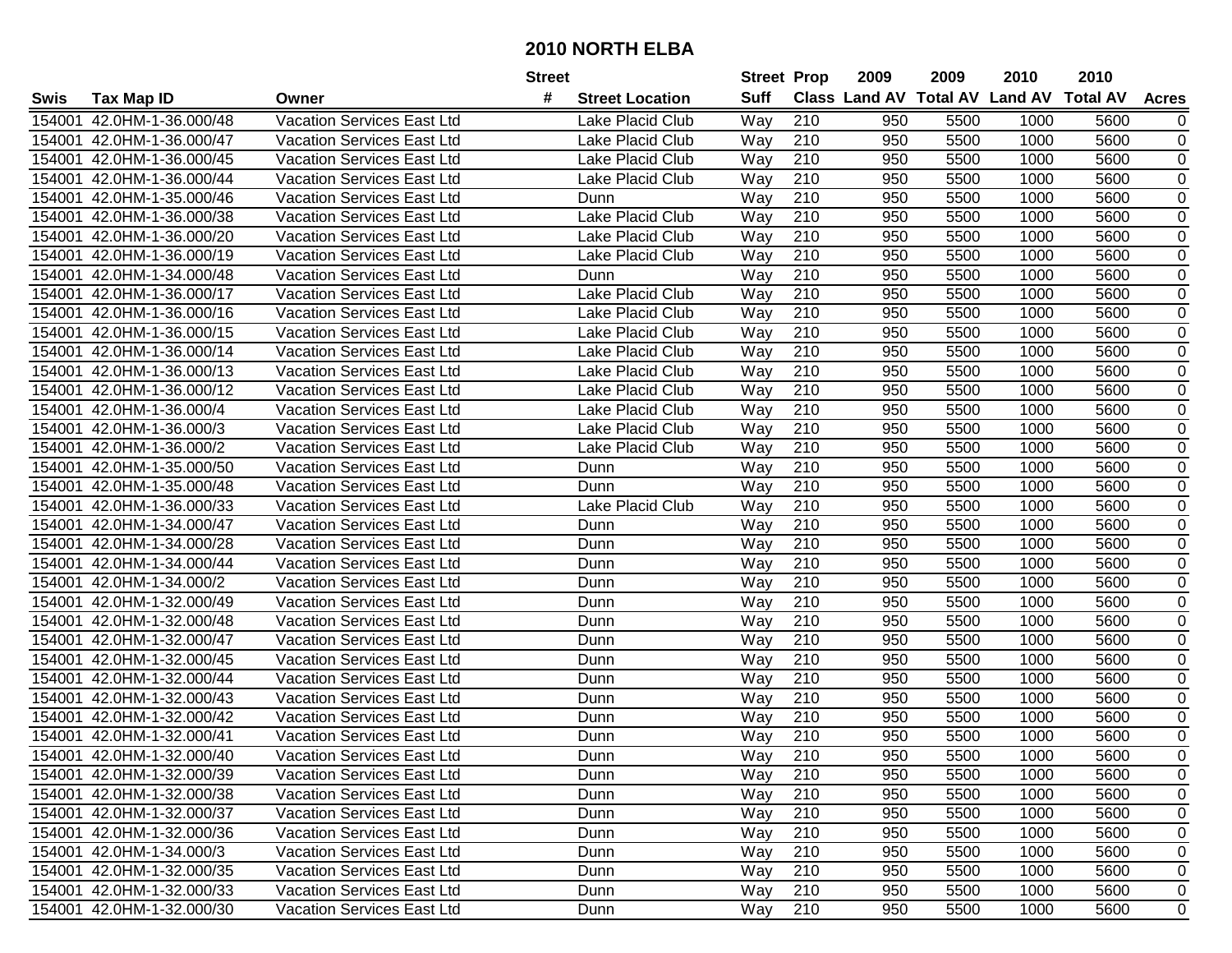|                    |                           |                                   | <b>Street</b> |                        | <b>Street Prop</b> |                  | 2009                          | 2009 | 2010           | 2010            |              |
|--------------------|---------------------------|-----------------------------------|---------------|------------------------|--------------------|------------------|-------------------------------|------|----------------|-----------------|--------------|
| Swis               | <b>Tax Map ID</b>         | Owner                             | #             | <b>Street Location</b> | <b>Suff</b>        |                  | <b>Class Land AV Total AV</b> |      | <b>Land AV</b> | <b>Total AV</b> | <b>Acres</b> |
| 15400 <sup>-</sup> | 42.0HM-1-32.000/29        | <b>Vacation Services East Ltd</b> |               | Dunn                   | Way                | 210              | 950                           | 5500 | 1000           | 5600            | 0            |
| 154001             | 42.0HM-1-32.000/27        | <b>Vacation Services East Ltd</b> |               | Dunn                   | Way                | 210              | 950                           | 5500 | 1000           | 5600            | $\mathbf 0$  |
| 154001             | 42.0HM-1-32.000/24        | Vacation Services East Ltd        |               | Dunn                   | Way                | 210              | 950                           | 5500 | 1000           | 5600            | $\mathbf 0$  |
| 154001             | 42.0HM-1-32.000/23        | Vacation Services East Ltd        |               | Dunn                   | Way                | 210              | 950                           | 5500 | 1000           | 5600            | 0            |
| 154001             | 42.0HM-1-32.000/22        | Vacation Services East Ltd        |               | Dunn                   | Way                | 210              | 950                           | 5500 | 1000           | 5600            | $\mathbf 0$  |
| 154001             | 42.0HM-1-32.000/21        | Vacation Services East Ltd        |               | Dunn                   | Way                | 210              | 950                           | 5500 | 1000           | 5600            | 0            |
| 154001             | 42.0HM-1-32.000/20        | Vacation Services East Ltd        |               | Dunn                   | Way                | 210              | 950                           | 5500 | 1000           | 5600            | $\mathbf 0$  |
| 154001             | 42.0HM-1-32.000/18        | Vacation Services East Ltd        |               | Dunn                   | Way                | 210              | 950                           | 5500 | 1000           | 5600            | 0            |
| 154001             | 42.0HM-1-32.000/17        | Vacation Services East Ltd        |               | Dunn                   | Way                | $\overline{210}$ | 950                           | 5500 | 1000           | 5600            | $\pmb{0}$    |
| 154001             | 42.0HM-1-32.000/16        | Vacation Services East Ltd        |               | Dunn                   | Way                | 210              | 950                           | 5500 | 1000           | 5600            | $\mathbf 0$  |
| 154001             | 42.0HM-1-32.000/15        | Vacation Services East Ltd        |               | Dunn                   | Way                | 210              | 950                           | 5500 | 1000           | 5600            | 0            |
| 154001             | 42.0HM-1-32.000/14        | <b>Vacation Services East Ltd</b> |               | Dunn                   | Way                | 210              | 950                           | 5500 | 1000           | 5600            | 0            |
| 154001             | 42.0HM-1-32.000/34        | Vacation Services East Ltd        |               | Dunn                   | Way                | 210              | 950                           | 5500 | 1000           | 5600            | 0            |
| 154001             | 42.0HM-1-34.000/45        | <b>Vacation Services East Ltd</b> |               | Dunn                   | Way                | 210              | 950                           | 5500 | 1000           | 5600            | $\pmb{0}$    |
| 154001             | 42.0HM-1-34.000/4         | Vacation Services East Ltd        |               | Dunn                   | Way                | 210              | 950                           | 5500 | 1000           | 5600            | $\pmb{0}$    |
| 154001             | 42.0HM-1-34.000/6         | <b>Vacation Services East Ltd</b> |               | Dunn                   | Way                | 210              | 950                           | 5500 | 1000           | 5600            | $\pmb{0}$    |
| 154001             | 42.0HM-1-34.000/43        | <b>Vacation Services East Ltd</b> |               | Dunn                   | Way                | 210              | 950                           | 5500 | 1000           | 5600            | $\mathbf 0$  |
| 154001             | 42.0HM-1-34.000/42        | Vacation Services East Ltd        |               | Dunn                   | Way                | 210              | 950                           | 5500 | 1000           | 5600            | $\pmb{0}$    |
| 154001             | 42.0HM-1-34.000/41        | <b>Vacation Services East Ltd</b> |               | Dunn                   | Way                | 210              | 950                           | 5500 | 1000           | 5600            | $\mathbf 0$  |
| 154001             | 42.0HM-1-34.000/40        | Vacation Services East Ltd        |               | Dunn                   | Way                | 210              | 950                           | 5500 | 1000           | 5600            | $\mathbf 0$  |
| 154001             | 42.0HM-1-34.000/39        | <b>Vacation Services East Ltd</b> |               | Dunn                   | Way                | 210              | 950                           | 5500 | 1000           | 5600            | 0            |
| 154001             | 42.0HM-1-34.000/38        | Vacation Services East Ltd        |               | Dunn                   | Way                | 210              | 950                           | 5500 | 1000           | 5600            | $\mathbf 0$  |
| 154001             | 42.0HM-1-34.000/37        | Vacation Services East Ltd        |               | Dunn                   | Way                | 210              | 950                           | 5500 | 1000           | 5600            | 0            |
| 154001             | 42.0HM-1-34.000/36        | Vacation Services East Ltd        |               | Dunn                   | Way                | 210              | 950                           | 5500 | 1000           | 5600            | $\mathbf 0$  |
| 154001             | 42.0HM-1-34.000/35        | Vacation Services East Ltd        |               | Dunn                   | Way                | 210              | 950                           | 5500 | 1000           | 5600            | 0            |
| 154001             | 42.0HM-1-34.000/33        | Vacation Services East Ltd        |               | Dunn                   | Way                | 210              | 950                           | 5500 | 1000           | 5600            | $\mathbf 0$  |
| 154001             | 42.0HM-1-34.000/32        | Vacation Services East Ltd        |               | Dunn                   | Way                | 210              | 950                           | 5500 | 1000           | 5600            | $\mathbf 0$  |
| 154001             | 42.0HM-1-37.000/43        | Vacation Services East Ltd        |               | Lake Placid Club       | Way                | 210              | 950                           | 5500 | 1000           | 5600            | 0            |
| 154001             | 42.0HM-1-34.000/27        | Vacation Services East Ltd        |               | Dunn                   | Way                | 210              | 950                           | 5500 | 1000           | 5600            | 0            |
| 154001             | 42.0HM-1-34.000/25        | Vacation Services East Ltd        |               | Dunn                   | Way                | 210              | 950                           | 5500 | 1000           | 5600            | $\pmb{0}$    |
| 154001             | 42.0HM-1-34.000/5         | Vacation Services East Ltd        |               | Dunn                   | Way                | 210              | 950                           | 5500 | 1000           | 5600            | $\mathbf 0$  |
| 154001             | 42.0HM-1-34.000/24        | Vacation Services East Ltd        |               | Dunn                   | Way                | 210              | 950                           | 5500 | 1000           | 5600            | $\pmb{0}$    |
| 154001             | 42.0HM-1-34.000/22        | <b>Vacation Services East Ltd</b> |               | Dunn                   | Way                | 210              | 950                           | 5500 | 1000           | 5600            | 0            |
| 154001             | 42.0HM-1-34.000/21        | Vacation Services East Ltd        |               | Dunn                   | Way                | 210              | 950                           | 5500 | 1000           | 5600            | $\mathbf 0$  |
|                    | 154001 42.0HM-1-34.000/20 | <b>Vacation Services East Ltd</b> |               | Dunn                   | Way                | 210              | 950                           | 5500 | 1000           | 5600            | $\mathbf 0$  |
| 154001             | 42.0HM-1-34.000/19        | <b>Vacation Services East Ltd</b> |               | Dunn                   | Way                | 210              | 950                           | 5500 | 1000           | 5600            | 0            |
|                    | 154001 42.0HM-1-34.000/18 | Vacation Services East Ltd        |               | Dunn                   | Way                | 210              | 950                           | 5500 | 1000           | 5600            | 0            |
|                    | 154001 42.0HM-1-34.000/17 | <b>Vacation Services East Ltd</b> |               | Dunn                   | Way                | 210              | 950                           | 5500 | 1000           | 5600            | 0            |
|                    | 154001 42.0HM-1-34.000/16 | Vacation Services East Ltd        |               | Dunn                   | Way                | 210              | 950                           | 5500 | 1000           | 5600            | 0            |
|                    | 154001 42.0HM-1-34.000/15 | Vacation Services East Ltd        |               | Dunn                   | Way                | 210              | 950                           | 5500 | 1000           | 5600            | 0            |
|                    | 154001 42.0HM-1-34.000/14 | <b>Vacation Services East Ltd</b> |               | Dunn                   | Way                | 210              | 950                           | 5500 | 1000           | 5600            | 0            |
|                    | 154001 42.0HM-1-34.000/13 | Vacation Services East Ltd        |               | Dunn                   | Way                | 210              | 950                           | 5500 | 1000           | 5600            | 0            |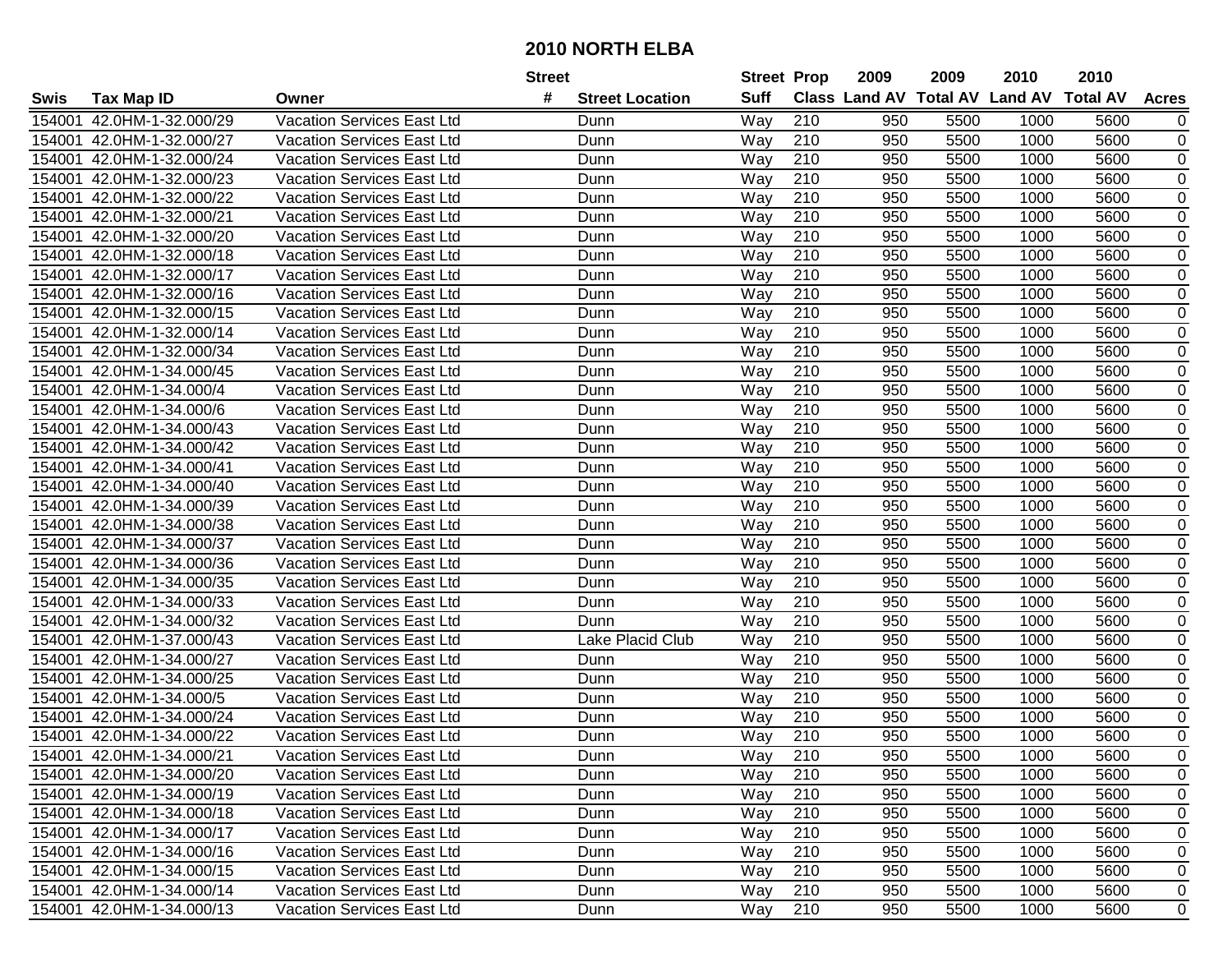| #<br>Class Land AV Total AV Land AV Total AV<br><b>Suff</b><br><b>Tax Map ID</b><br><b>Street Location</b><br><b>Acres</b><br>Swis<br>Owner<br>42.0HM-1-34.000/12<br>Vacation Services East Ltd<br>210<br>950<br>5500<br>1000<br>5600<br>154001<br>Way<br>Dunn<br>0<br>$\pmb{0}$<br>210<br>950<br>5500<br>5600<br>42.0HM-1-34.000/11<br><b>Vacation Services East Ltd</b><br>Dunn<br>Way<br>1000<br>154001<br>$\pmb{0}$<br>210<br>950<br>5500<br>5600<br>154001<br>42.0HM-1-34.000/9<br>Vacation Services East Ltd<br>Dunn<br>Way<br>1000<br>210<br>950<br>5500<br>5600<br>0<br>154001<br>42.0HM-1-34.000/8<br><b>Vacation Services East Ltd</b><br>Dunn<br>Way<br>1000<br>$\overline{0}$<br>$\overline{210}$<br>5600<br>42.0HM-1-34.000/23<br>Vacation Services East Ltd<br>Way<br>950<br>5500<br>1000<br>154001<br>Dunn<br>$\pmb{0}$<br>42.0HM-1-37.000/44<br>Vacation Services East Ltd<br>Lake Placid Club<br>210<br>950<br>5500<br>154001<br>Way<br>1000<br>5600<br>$\overline{210}$<br>$\mathbf 0$<br>42.0HM-1-38.000/46<br>Vacation Services East Ltd<br>Lake Placid Club<br>Way<br>950<br>5500<br>1000<br>5600<br>154001<br>Way<br>210<br>0<br>154001<br>42.0HM-1-37.000/48<br>Vacation Services East Ltd<br>Lake Placid Club<br>950<br>5500<br>1000<br>5600<br>210<br>5600<br>$\pmb{0}$<br>42.0JM-1-22.000/35<br>Vacation Services East Ltd<br>Dr<br>950<br>5500<br>1000<br>154001<br>Morningside<br>210<br>$\pmb{0}$<br>42.0JM-1-22.000/17<br>Dr<br>950<br>5500<br>1000<br>5600<br>154001<br>Vacation Services East Ltd<br>Morningside<br>210<br>42.0JM-1-22.000/15<br>Dr<br>950<br>5500<br>1000<br>5600<br>0<br>154001<br>Vacation Services East Ltd<br>Morningside<br>210<br>5600<br>$\pmb{0}$<br>42.0JM-1-22.000/2<br>Dr<br>950<br>5500<br>1000<br>154001<br>Vacation Services East Ltd<br>Morningside<br>42.0JM-1-21.000/48<br>Dr<br>210<br>950<br>5500<br>1000<br>5600<br>0<br>154001<br>Vacation Services East Ltd<br>Morningside<br>$\pmb{0}$<br>42.0JM-1-21.000/47<br>Dr<br>210<br>950<br>5500<br>5600<br>1000<br>154001<br><b>Vacation Services East Ltd</b><br>Morningside<br>210<br>$\pmb{0}$<br>42.0JM-1-21.000/45<br>Dr<br>950<br>5500<br>1000<br>5600<br>154001<br>Vacation Services East Ltd<br>Morningside<br>210<br>$\pmb{0}$<br>Dr<br>950<br>5500<br>1000<br>5600<br>154001<br>42.0JM-1-21.000/44<br><b>Vacation Services East Ltd</b><br>Morningside<br>210<br>Dr<br>950<br>5500<br>5600<br>0<br>154001<br>42.0JM-1-21.000/43<br><b>Vacation Services East Ltd</b><br>1000<br>Morningside<br>210<br>5600<br>$\pmb{0}$<br>Dr<br>950<br>5500<br>1000<br>154001<br>42.0JM-1-21.000/41<br><b>Vacation Services East Ltd</b><br>Morningside<br>210<br>$\pmb{0}$<br>Dr<br>950<br>5500<br>5600<br>154001<br>42.0JM-1-21.000/36<br><b>Vacation Services East Ltd</b><br>Morningside<br>1000<br>$\pmb{0}$<br>Dr<br>210<br>950<br>5500<br>1000<br>5600<br>154001<br>42.0JM-1-21.000/17<br>Vacation Services East Ltd<br>Morningside<br>$\pmb{0}$<br>Dr<br>210<br>950<br>5500<br>5600<br>154001<br>42.0JM-1-21.000/5<br>Vacation Services East Ltd<br>Morningside<br>1000<br>$\pmb{0}$<br>Dr<br>210<br>5600<br>42.0JM-1-20.000/47<br>Vacation Services East Ltd<br>950<br>5500<br>1000<br>154001<br>Morningside<br>$\pmb{0}$<br>Vacation Services East Ltd<br>Dr<br>210<br>5600<br>42.0JM-1-20.000/44<br>Morningside<br>950<br>5500<br>1000<br>154001<br>210<br>$\pmb{0}$<br>42.0JM-1-20.000/21<br>Vacation Services East Ltd<br>Dr<br>950<br>5500<br>1000<br>5600<br>154001<br>Morningside<br>Dr<br>210<br>5500<br>5600<br>0<br>42.0JM-1-20.000/15<br>Vacation Services East Ltd<br>Morningside<br>950<br>1000<br>154001<br>210<br>5600<br>$\pmb{0}$<br>42.0JM-1-20.000/3<br>Dr<br>950<br>5500<br>1000<br>154001<br><b>Vacation Services East Ltd</b><br>Morningside<br>210<br>$\pmb{0}$<br>Dr<br>950<br>5500<br>1000<br>5600<br>154001<br>42.0JM-1-19.000/52<br>Vacation Services East Ltd<br>Morningside<br>210<br>Dr<br>950<br>5500<br>1000<br>5600<br>0<br>154001<br>42.0JM-1-19.000/45<br>Vacation Services East Ltd<br>Morningside<br>Dr<br>210<br>950<br>5500<br>5600<br>0<br>154001<br>42.0JM-1-19.000/43<br>Vacation Services East Ltd<br>1000<br>Morningside<br>$\overline{0}$<br>$\overline{Dr}$<br>$\overline{210}$<br>950<br>5600<br>42.0JM-1-19.000/40<br>5500<br>1000<br>154001<br>Vacation Services East Ltd<br>Morningside<br>$\pmb{0}$<br>Dr<br>210<br>950<br>5500<br>1000<br>5600<br>154001<br>42.0JM-1-19.000/17<br>Vacation Services East Ltd<br>Morningside<br>$\overline{210}$<br>$\mathbf 0$<br>Dr<br>950<br>5500<br>1000<br>5600<br>154001<br>42.0JM-1-18.000/52<br>Vacation Services East Ltd<br>Morningside<br>Dr<br>210<br>950<br>5500<br>5600<br>$\mathbf 0$<br>154001<br>42.0JM-1-18.000/47<br>1000<br><b>Vacation Services East Ltd</b><br>Morningside<br>210<br>$\overline{Dr}$<br>950<br>5500<br>$\mathbf 0$<br>1000<br>5600<br>154001<br>42.0JM-1-18.000/45<br>Vacation Services East Ltd<br>Morningside<br>210<br>154001 42.0JM-1-18.000/17<br>Dr<br>950<br>5500<br>5600<br>0<br>Vacation Services East Ltd<br>Morningside<br>1000<br>Dr<br>210<br>950<br>5500<br>1000<br>0<br>42.0JM-1-18.000/12<br>Vacation Services East Ltd<br>Morningside<br>5600<br>154001<br>Morningside<br>Dr<br>210<br>950<br>5500<br>1000<br>5600<br>0<br>154001 42.0JM-1-17.000/18<br>Vacation Services East Ltd<br>Dr<br>210<br>950<br>0<br>154001 42.0JM-1-22.000/44<br>Vacation Services East Ltd<br>Morningside<br>5500<br>1000<br>5600<br>210<br>154001 42.0JM-1-22.000/45<br>Vacation Services East Ltd<br>Morningside<br>Dr<br>950<br>5500<br>1000<br>5600<br>0<br>154001 42.0JM-1-22.000/48<br>Vacation Services East Ltd<br>Morningside<br>Dr<br>210<br>0<br>950<br>5500<br>1000<br>5600<br>Morningside<br>Dr<br>210<br>0<br>154001 42.0JM-1-23.000/15<br>Vacation Services East Ltd<br>950<br>5500<br>1000<br>5600<br>154001 42.0JM-1-25.000/48 |  |                            | <b>Street</b> |             | <b>Street Prop</b> |     | 2009 | 2009 | 2010 | 2010 |   |
|--------------------------------------------------------------------------------------------------------------------------------------------------------------------------------------------------------------------------------------------------------------------------------------------------------------------------------------------------------------------------------------------------------------------------------------------------------------------------------------------------------------------------------------------------------------------------------------------------------------------------------------------------------------------------------------------------------------------------------------------------------------------------------------------------------------------------------------------------------------------------------------------------------------------------------------------------------------------------------------------------------------------------------------------------------------------------------------------------------------------------------------------------------------------------------------------------------------------------------------------------------------------------------------------------------------------------------------------------------------------------------------------------------------------------------------------------------------------------------------------------------------------------------------------------------------------------------------------------------------------------------------------------------------------------------------------------------------------------------------------------------------------------------------------------------------------------------------------------------------------------------------------------------------------------------------------------------------------------------------------------------------------------------------------------------------------------------------------------------------------------------------------------------------------------------------------------------------------------------------------------------------------------------------------------------------------------------------------------------------------------------------------------------------------------------------------------------------------------------------------------------------------------------------------------------------------------------------------------------------------------------------------------------------------------------------------------------------------------------------------------------------------------------------------------------------------------------------------------------------------------------------------------------------------------------------------------------------------------------------------------------------------------------------------------------------------------------------------------------------------------------------------------------------------------------------------------------------------------------------------------------------------------------------------------------------------------------------------------------------------------------------------------------------------------------------------------------------------------------------------------------------------------------------------------------------------------------------------------------------------------------------------------------------------------------------------------------------------------------------------------------------------------------------------------------------------------------------------------------------------------------------------------------------------------------------------------------------------------------------------------------------------------------------------------------------------------------------------------------------------------------------------------------------------------------------------------------------------------------------------------------------------------------------------------------------------------------------------------------------------------------------------------------------------------------------------------------------------------------------------------------------------------------------------------------------------------------------------------------------------------------------------------------------------------------------------------------------------------------------------------------------------------------------------------------------------------------------------------------------------------------------------------------------------------------------------------------------------------------------------------------------------------------------------------------------------------------------------------------------------------------------------------------------------------------------------------------------------------------------------------------------------------------------------------------------------------------------------------------------------------------------------------------------------------------------------------------------------------------------------------------------------------------------------------------------------------------------------------------------------------------------------------------------------------------------------------------------------------------------------------------------------------------------------------------------------------------------------------------------------------------------------|--|----------------------------|---------------|-------------|--------------------|-----|------|------|------|------|---|
|                                                                                                                                                                                                                                                                                                                                                                                                                                                                                                                                                                                                                                                                                                                                                                                                                                                                                                                                                                                                                                                                                                                                                                                                                                                                                                                                                                                                                                                                                                                                                                                                                                                                                                                                                                                                                                                                                                                                                                                                                                                                                                                                                                                                                                                                                                                                                                                                                                                                                                                                                                                                                                                                                                                                                                                                                                                                                                                                                                                                                                                                                                                                                                                                                                                                                                                                                                                                                                                                                                                                                                                                                                                                                                                                                                                                                                                                                                                                                                                                                                                                                                                                                                                                                                                                                                                                                                                                                                                                                                                                                                                                                                                                                                                                                                                                                                                                                                                                                                                                                                                                                                                                                                                                                                                                                                                                                                                                                                                                                                                                                                                                                                                                                                                                                                                                                                                                                            |  |                            |               |             |                    |     |      |      |      |      |   |
|                                                                                                                                                                                                                                                                                                                                                                                                                                                                                                                                                                                                                                                                                                                                                                                                                                                                                                                                                                                                                                                                                                                                                                                                                                                                                                                                                                                                                                                                                                                                                                                                                                                                                                                                                                                                                                                                                                                                                                                                                                                                                                                                                                                                                                                                                                                                                                                                                                                                                                                                                                                                                                                                                                                                                                                                                                                                                                                                                                                                                                                                                                                                                                                                                                                                                                                                                                                                                                                                                                                                                                                                                                                                                                                                                                                                                                                                                                                                                                                                                                                                                                                                                                                                                                                                                                                                                                                                                                                                                                                                                                                                                                                                                                                                                                                                                                                                                                                                                                                                                                                                                                                                                                                                                                                                                                                                                                                                                                                                                                                                                                                                                                                                                                                                                                                                                                                                                            |  |                            |               |             |                    |     |      |      |      |      |   |
|                                                                                                                                                                                                                                                                                                                                                                                                                                                                                                                                                                                                                                                                                                                                                                                                                                                                                                                                                                                                                                                                                                                                                                                                                                                                                                                                                                                                                                                                                                                                                                                                                                                                                                                                                                                                                                                                                                                                                                                                                                                                                                                                                                                                                                                                                                                                                                                                                                                                                                                                                                                                                                                                                                                                                                                                                                                                                                                                                                                                                                                                                                                                                                                                                                                                                                                                                                                                                                                                                                                                                                                                                                                                                                                                                                                                                                                                                                                                                                                                                                                                                                                                                                                                                                                                                                                                                                                                                                                                                                                                                                                                                                                                                                                                                                                                                                                                                                                                                                                                                                                                                                                                                                                                                                                                                                                                                                                                                                                                                                                                                                                                                                                                                                                                                                                                                                                                                            |  |                            |               |             |                    |     |      |      |      |      |   |
|                                                                                                                                                                                                                                                                                                                                                                                                                                                                                                                                                                                                                                                                                                                                                                                                                                                                                                                                                                                                                                                                                                                                                                                                                                                                                                                                                                                                                                                                                                                                                                                                                                                                                                                                                                                                                                                                                                                                                                                                                                                                                                                                                                                                                                                                                                                                                                                                                                                                                                                                                                                                                                                                                                                                                                                                                                                                                                                                                                                                                                                                                                                                                                                                                                                                                                                                                                                                                                                                                                                                                                                                                                                                                                                                                                                                                                                                                                                                                                                                                                                                                                                                                                                                                                                                                                                                                                                                                                                                                                                                                                                                                                                                                                                                                                                                                                                                                                                                                                                                                                                                                                                                                                                                                                                                                                                                                                                                                                                                                                                                                                                                                                                                                                                                                                                                                                                                                            |  |                            |               |             |                    |     |      |      |      |      |   |
|                                                                                                                                                                                                                                                                                                                                                                                                                                                                                                                                                                                                                                                                                                                                                                                                                                                                                                                                                                                                                                                                                                                                                                                                                                                                                                                                                                                                                                                                                                                                                                                                                                                                                                                                                                                                                                                                                                                                                                                                                                                                                                                                                                                                                                                                                                                                                                                                                                                                                                                                                                                                                                                                                                                                                                                                                                                                                                                                                                                                                                                                                                                                                                                                                                                                                                                                                                                                                                                                                                                                                                                                                                                                                                                                                                                                                                                                                                                                                                                                                                                                                                                                                                                                                                                                                                                                                                                                                                                                                                                                                                                                                                                                                                                                                                                                                                                                                                                                                                                                                                                                                                                                                                                                                                                                                                                                                                                                                                                                                                                                                                                                                                                                                                                                                                                                                                                                                            |  |                            |               |             |                    |     |      |      |      |      |   |
|                                                                                                                                                                                                                                                                                                                                                                                                                                                                                                                                                                                                                                                                                                                                                                                                                                                                                                                                                                                                                                                                                                                                                                                                                                                                                                                                                                                                                                                                                                                                                                                                                                                                                                                                                                                                                                                                                                                                                                                                                                                                                                                                                                                                                                                                                                                                                                                                                                                                                                                                                                                                                                                                                                                                                                                                                                                                                                                                                                                                                                                                                                                                                                                                                                                                                                                                                                                                                                                                                                                                                                                                                                                                                                                                                                                                                                                                                                                                                                                                                                                                                                                                                                                                                                                                                                                                                                                                                                                                                                                                                                                                                                                                                                                                                                                                                                                                                                                                                                                                                                                                                                                                                                                                                                                                                                                                                                                                                                                                                                                                                                                                                                                                                                                                                                                                                                                                                            |  |                            |               |             |                    |     |      |      |      |      |   |
|                                                                                                                                                                                                                                                                                                                                                                                                                                                                                                                                                                                                                                                                                                                                                                                                                                                                                                                                                                                                                                                                                                                                                                                                                                                                                                                                                                                                                                                                                                                                                                                                                                                                                                                                                                                                                                                                                                                                                                                                                                                                                                                                                                                                                                                                                                                                                                                                                                                                                                                                                                                                                                                                                                                                                                                                                                                                                                                                                                                                                                                                                                                                                                                                                                                                                                                                                                                                                                                                                                                                                                                                                                                                                                                                                                                                                                                                                                                                                                                                                                                                                                                                                                                                                                                                                                                                                                                                                                                                                                                                                                                                                                                                                                                                                                                                                                                                                                                                                                                                                                                                                                                                                                                                                                                                                                                                                                                                                                                                                                                                                                                                                                                                                                                                                                                                                                                                                            |  |                            |               |             |                    |     |      |      |      |      |   |
|                                                                                                                                                                                                                                                                                                                                                                                                                                                                                                                                                                                                                                                                                                                                                                                                                                                                                                                                                                                                                                                                                                                                                                                                                                                                                                                                                                                                                                                                                                                                                                                                                                                                                                                                                                                                                                                                                                                                                                                                                                                                                                                                                                                                                                                                                                                                                                                                                                                                                                                                                                                                                                                                                                                                                                                                                                                                                                                                                                                                                                                                                                                                                                                                                                                                                                                                                                                                                                                                                                                                                                                                                                                                                                                                                                                                                                                                                                                                                                                                                                                                                                                                                                                                                                                                                                                                                                                                                                                                                                                                                                                                                                                                                                                                                                                                                                                                                                                                                                                                                                                                                                                                                                                                                                                                                                                                                                                                                                                                                                                                                                                                                                                                                                                                                                                                                                                                                            |  |                            |               |             |                    |     |      |      |      |      |   |
|                                                                                                                                                                                                                                                                                                                                                                                                                                                                                                                                                                                                                                                                                                                                                                                                                                                                                                                                                                                                                                                                                                                                                                                                                                                                                                                                                                                                                                                                                                                                                                                                                                                                                                                                                                                                                                                                                                                                                                                                                                                                                                                                                                                                                                                                                                                                                                                                                                                                                                                                                                                                                                                                                                                                                                                                                                                                                                                                                                                                                                                                                                                                                                                                                                                                                                                                                                                                                                                                                                                                                                                                                                                                                                                                                                                                                                                                                                                                                                                                                                                                                                                                                                                                                                                                                                                                                                                                                                                                                                                                                                                                                                                                                                                                                                                                                                                                                                                                                                                                                                                                                                                                                                                                                                                                                                                                                                                                                                                                                                                                                                                                                                                                                                                                                                                                                                                                                            |  |                            |               |             |                    |     |      |      |      |      |   |
|                                                                                                                                                                                                                                                                                                                                                                                                                                                                                                                                                                                                                                                                                                                                                                                                                                                                                                                                                                                                                                                                                                                                                                                                                                                                                                                                                                                                                                                                                                                                                                                                                                                                                                                                                                                                                                                                                                                                                                                                                                                                                                                                                                                                                                                                                                                                                                                                                                                                                                                                                                                                                                                                                                                                                                                                                                                                                                                                                                                                                                                                                                                                                                                                                                                                                                                                                                                                                                                                                                                                                                                                                                                                                                                                                                                                                                                                                                                                                                                                                                                                                                                                                                                                                                                                                                                                                                                                                                                                                                                                                                                                                                                                                                                                                                                                                                                                                                                                                                                                                                                                                                                                                                                                                                                                                                                                                                                                                                                                                                                                                                                                                                                                                                                                                                                                                                                                                            |  |                            |               |             |                    |     |      |      |      |      |   |
|                                                                                                                                                                                                                                                                                                                                                                                                                                                                                                                                                                                                                                                                                                                                                                                                                                                                                                                                                                                                                                                                                                                                                                                                                                                                                                                                                                                                                                                                                                                                                                                                                                                                                                                                                                                                                                                                                                                                                                                                                                                                                                                                                                                                                                                                                                                                                                                                                                                                                                                                                                                                                                                                                                                                                                                                                                                                                                                                                                                                                                                                                                                                                                                                                                                                                                                                                                                                                                                                                                                                                                                                                                                                                                                                                                                                                                                                                                                                                                                                                                                                                                                                                                                                                                                                                                                                                                                                                                                                                                                                                                                                                                                                                                                                                                                                                                                                                                                                                                                                                                                                                                                                                                                                                                                                                                                                                                                                                                                                                                                                                                                                                                                                                                                                                                                                                                                                                            |  |                            |               |             |                    |     |      |      |      |      |   |
|                                                                                                                                                                                                                                                                                                                                                                                                                                                                                                                                                                                                                                                                                                                                                                                                                                                                                                                                                                                                                                                                                                                                                                                                                                                                                                                                                                                                                                                                                                                                                                                                                                                                                                                                                                                                                                                                                                                                                                                                                                                                                                                                                                                                                                                                                                                                                                                                                                                                                                                                                                                                                                                                                                                                                                                                                                                                                                                                                                                                                                                                                                                                                                                                                                                                                                                                                                                                                                                                                                                                                                                                                                                                                                                                                                                                                                                                                                                                                                                                                                                                                                                                                                                                                                                                                                                                                                                                                                                                                                                                                                                                                                                                                                                                                                                                                                                                                                                                                                                                                                                                                                                                                                                                                                                                                                                                                                                                                                                                                                                                                                                                                                                                                                                                                                                                                                                                                            |  |                            |               |             |                    |     |      |      |      |      |   |
|                                                                                                                                                                                                                                                                                                                                                                                                                                                                                                                                                                                                                                                                                                                                                                                                                                                                                                                                                                                                                                                                                                                                                                                                                                                                                                                                                                                                                                                                                                                                                                                                                                                                                                                                                                                                                                                                                                                                                                                                                                                                                                                                                                                                                                                                                                                                                                                                                                                                                                                                                                                                                                                                                                                                                                                                                                                                                                                                                                                                                                                                                                                                                                                                                                                                                                                                                                                                                                                                                                                                                                                                                                                                                                                                                                                                                                                                                                                                                                                                                                                                                                                                                                                                                                                                                                                                                                                                                                                                                                                                                                                                                                                                                                                                                                                                                                                                                                                                                                                                                                                                                                                                                                                                                                                                                                                                                                                                                                                                                                                                                                                                                                                                                                                                                                                                                                                                                            |  |                            |               |             |                    |     |      |      |      |      |   |
|                                                                                                                                                                                                                                                                                                                                                                                                                                                                                                                                                                                                                                                                                                                                                                                                                                                                                                                                                                                                                                                                                                                                                                                                                                                                                                                                                                                                                                                                                                                                                                                                                                                                                                                                                                                                                                                                                                                                                                                                                                                                                                                                                                                                                                                                                                                                                                                                                                                                                                                                                                                                                                                                                                                                                                                                                                                                                                                                                                                                                                                                                                                                                                                                                                                                                                                                                                                                                                                                                                                                                                                                                                                                                                                                                                                                                                                                                                                                                                                                                                                                                                                                                                                                                                                                                                                                                                                                                                                                                                                                                                                                                                                                                                                                                                                                                                                                                                                                                                                                                                                                                                                                                                                                                                                                                                                                                                                                                                                                                                                                                                                                                                                                                                                                                                                                                                                                                            |  |                            |               |             |                    |     |      |      |      |      |   |
|                                                                                                                                                                                                                                                                                                                                                                                                                                                                                                                                                                                                                                                                                                                                                                                                                                                                                                                                                                                                                                                                                                                                                                                                                                                                                                                                                                                                                                                                                                                                                                                                                                                                                                                                                                                                                                                                                                                                                                                                                                                                                                                                                                                                                                                                                                                                                                                                                                                                                                                                                                                                                                                                                                                                                                                                                                                                                                                                                                                                                                                                                                                                                                                                                                                                                                                                                                                                                                                                                                                                                                                                                                                                                                                                                                                                                                                                                                                                                                                                                                                                                                                                                                                                                                                                                                                                                                                                                                                                                                                                                                                                                                                                                                                                                                                                                                                                                                                                                                                                                                                                                                                                                                                                                                                                                                                                                                                                                                                                                                                                                                                                                                                                                                                                                                                                                                                                                            |  |                            |               |             |                    |     |      |      |      |      |   |
|                                                                                                                                                                                                                                                                                                                                                                                                                                                                                                                                                                                                                                                                                                                                                                                                                                                                                                                                                                                                                                                                                                                                                                                                                                                                                                                                                                                                                                                                                                                                                                                                                                                                                                                                                                                                                                                                                                                                                                                                                                                                                                                                                                                                                                                                                                                                                                                                                                                                                                                                                                                                                                                                                                                                                                                                                                                                                                                                                                                                                                                                                                                                                                                                                                                                                                                                                                                                                                                                                                                                                                                                                                                                                                                                                                                                                                                                                                                                                                                                                                                                                                                                                                                                                                                                                                                                                                                                                                                                                                                                                                                                                                                                                                                                                                                                                                                                                                                                                                                                                                                                                                                                                                                                                                                                                                                                                                                                                                                                                                                                                                                                                                                                                                                                                                                                                                                                                            |  |                            |               |             |                    |     |      |      |      |      |   |
|                                                                                                                                                                                                                                                                                                                                                                                                                                                                                                                                                                                                                                                                                                                                                                                                                                                                                                                                                                                                                                                                                                                                                                                                                                                                                                                                                                                                                                                                                                                                                                                                                                                                                                                                                                                                                                                                                                                                                                                                                                                                                                                                                                                                                                                                                                                                                                                                                                                                                                                                                                                                                                                                                                                                                                                                                                                                                                                                                                                                                                                                                                                                                                                                                                                                                                                                                                                                                                                                                                                                                                                                                                                                                                                                                                                                                                                                                                                                                                                                                                                                                                                                                                                                                                                                                                                                                                                                                                                                                                                                                                                                                                                                                                                                                                                                                                                                                                                                                                                                                                                                                                                                                                                                                                                                                                                                                                                                                                                                                                                                                                                                                                                                                                                                                                                                                                                                                            |  |                            |               |             |                    |     |      |      |      |      |   |
|                                                                                                                                                                                                                                                                                                                                                                                                                                                                                                                                                                                                                                                                                                                                                                                                                                                                                                                                                                                                                                                                                                                                                                                                                                                                                                                                                                                                                                                                                                                                                                                                                                                                                                                                                                                                                                                                                                                                                                                                                                                                                                                                                                                                                                                                                                                                                                                                                                                                                                                                                                                                                                                                                                                                                                                                                                                                                                                                                                                                                                                                                                                                                                                                                                                                                                                                                                                                                                                                                                                                                                                                                                                                                                                                                                                                                                                                                                                                                                                                                                                                                                                                                                                                                                                                                                                                                                                                                                                                                                                                                                                                                                                                                                                                                                                                                                                                                                                                                                                                                                                                                                                                                                                                                                                                                                                                                                                                                                                                                                                                                                                                                                                                                                                                                                                                                                                                                            |  |                            |               |             |                    |     |      |      |      |      |   |
|                                                                                                                                                                                                                                                                                                                                                                                                                                                                                                                                                                                                                                                                                                                                                                                                                                                                                                                                                                                                                                                                                                                                                                                                                                                                                                                                                                                                                                                                                                                                                                                                                                                                                                                                                                                                                                                                                                                                                                                                                                                                                                                                                                                                                                                                                                                                                                                                                                                                                                                                                                                                                                                                                                                                                                                                                                                                                                                                                                                                                                                                                                                                                                                                                                                                                                                                                                                                                                                                                                                                                                                                                                                                                                                                                                                                                                                                                                                                                                                                                                                                                                                                                                                                                                                                                                                                                                                                                                                                                                                                                                                                                                                                                                                                                                                                                                                                                                                                                                                                                                                                                                                                                                                                                                                                                                                                                                                                                                                                                                                                                                                                                                                                                                                                                                                                                                                                                            |  |                            |               |             |                    |     |      |      |      |      |   |
|                                                                                                                                                                                                                                                                                                                                                                                                                                                                                                                                                                                                                                                                                                                                                                                                                                                                                                                                                                                                                                                                                                                                                                                                                                                                                                                                                                                                                                                                                                                                                                                                                                                                                                                                                                                                                                                                                                                                                                                                                                                                                                                                                                                                                                                                                                                                                                                                                                                                                                                                                                                                                                                                                                                                                                                                                                                                                                                                                                                                                                                                                                                                                                                                                                                                                                                                                                                                                                                                                                                                                                                                                                                                                                                                                                                                                                                                                                                                                                                                                                                                                                                                                                                                                                                                                                                                                                                                                                                                                                                                                                                                                                                                                                                                                                                                                                                                                                                                                                                                                                                                                                                                                                                                                                                                                                                                                                                                                                                                                                                                                                                                                                                                                                                                                                                                                                                                                            |  |                            |               |             |                    |     |      |      |      |      |   |
|                                                                                                                                                                                                                                                                                                                                                                                                                                                                                                                                                                                                                                                                                                                                                                                                                                                                                                                                                                                                                                                                                                                                                                                                                                                                                                                                                                                                                                                                                                                                                                                                                                                                                                                                                                                                                                                                                                                                                                                                                                                                                                                                                                                                                                                                                                                                                                                                                                                                                                                                                                                                                                                                                                                                                                                                                                                                                                                                                                                                                                                                                                                                                                                                                                                                                                                                                                                                                                                                                                                                                                                                                                                                                                                                                                                                                                                                                                                                                                                                                                                                                                                                                                                                                                                                                                                                                                                                                                                                                                                                                                                                                                                                                                                                                                                                                                                                                                                                                                                                                                                                                                                                                                                                                                                                                                                                                                                                                                                                                                                                                                                                                                                                                                                                                                                                                                                                                            |  |                            |               |             |                    |     |      |      |      |      |   |
|                                                                                                                                                                                                                                                                                                                                                                                                                                                                                                                                                                                                                                                                                                                                                                                                                                                                                                                                                                                                                                                                                                                                                                                                                                                                                                                                                                                                                                                                                                                                                                                                                                                                                                                                                                                                                                                                                                                                                                                                                                                                                                                                                                                                                                                                                                                                                                                                                                                                                                                                                                                                                                                                                                                                                                                                                                                                                                                                                                                                                                                                                                                                                                                                                                                                                                                                                                                                                                                                                                                                                                                                                                                                                                                                                                                                                                                                                                                                                                                                                                                                                                                                                                                                                                                                                                                                                                                                                                                                                                                                                                                                                                                                                                                                                                                                                                                                                                                                                                                                                                                                                                                                                                                                                                                                                                                                                                                                                                                                                                                                                                                                                                                                                                                                                                                                                                                                                            |  |                            |               |             |                    |     |      |      |      |      |   |
|                                                                                                                                                                                                                                                                                                                                                                                                                                                                                                                                                                                                                                                                                                                                                                                                                                                                                                                                                                                                                                                                                                                                                                                                                                                                                                                                                                                                                                                                                                                                                                                                                                                                                                                                                                                                                                                                                                                                                                                                                                                                                                                                                                                                                                                                                                                                                                                                                                                                                                                                                                                                                                                                                                                                                                                                                                                                                                                                                                                                                                                                                                                                                                                                                                                                                                                                                                                                                                                                                                                                                                                                                                                                                                                                                                                                                                                                                                                                                                                                                                                                                                                                                                                                                                                                                                                                                                                                                                                                                                                                                                                                                                                                                                                                                                                                                                                                                                                                                                                                                                                                                                                                                                                                                                                                                                                                                                                                                                                                                                                                                                                                                                                                                                                                                                                                                                                                                            |  |                            |               |             |                    |     |      |      |      |      |   |
|                                                                                                                                                                                                                                                                                                                                                                                                                                                                                                                                                                                                                                                                                                                                                                                                                                                                                                                                                                                                                                                                                                                                                                                                                                                                                                                                                                                                                                                                                                                                                                                                                                                                                                                                                                                                                                                                                                                                                                                                                                                                                                                                                                                                                                                                                                                                                                                                                                                                                                                                                                                                                                                                                                                                                                                                                                                                                                                                                                                                                                                                                                                                                                                                                                                                                                                                                                                                                                                                                                                                                                                                                                                                                                                                                                                                                                                                                                                                                                                                                                                                                                                                                                                                                                                                                                                                                                                                                                                                                                                                                                                                                                                                                                                                                                                                                                                                                                                                                                                                                                                                                                                                                                                                                                                                                                                                                                                                                                                                                                                                                                                                                                                                                                                                                                                                                                                                                            |  |                            |               |             |                    |     |      |      |      |      |   |
|                                                                                                                                                                                                                                                                                                                                                                                                                                                                                                                                                                                                                                                                                                                                                                                                                                                                                                                                                                                                                                                                                                                                                                                                                                                                                                                                                                                                                                                                                                                                                                                                                                                                                                                                                                                                                                                                                                                                                                                                                                                                                                                                                                                                                                                                                                                                                                                                                                                                                                                                                                                                                                                                                                                                                                                                                                                                                                                                                                                                                                                                                                                                                                                                                                                                                                                                                                                                                                                                                                                                                                                                                                                                                                                                                                                                                                                                                                                                                                                                                                                                                                                                                                                                                                                                                                                                                                                                                                                                                                                                                                                                                                                                                                                                                                                                                                                                                                                                                                                                                                                                                                                                                                                                                                                                                                                                                                                                                                                                                                                                                                                                                                                                                                                                                                                                                                                                                            |  |                            |               |             |                    |     |      |      |      |      |   |
|                                                                                                                                                                                                                                                                                                                                                                                                                                                                                                                                                                                                                                                                                                                                                                                                                                                                                                                                                                                                                                                                                                                                                                                                                                                                                                                                                                                                                                                                                                                                                                                                                                                                                                                                                                                                                                                                                                                                                                                                                                                                                                                                                                                                                                                                                                                                                                                                                                                                                                                                                                                                                                                                                                                                                                                                                                                                                                                                                                                                                                                                                                                                                                                                                                                                                                                                                                                                                                                                                                                                                                                                                                                                                                                                                                                                                                                                                                                                                                                                                                                                                                                                                                                                                                                                                                                                                                                                                                                                                                                                                                                                                                                                                                                                                                                                                                                                                                                                                                                                                                                                                                                                                                                                                                                                                                                                                                                                                                                                                                                                                                                                                                                                                                                                                                                                                                                                                            |  |                            |               |             |                    |     |      |      |      |      |   |
|                                                                                                                                                                                                                                                                                                                                                                                                                                                                                                                                                                                                                                                                                                                                                                                                                                                                                                                                                                                                                                                                                                                                                                                                                                                                                                                                                                                                                                                                                                                                                                                                                                                                                                                                                                                                                                                                                                                                                                                                                                                                                                                                                                                                                                                                                                                                                                                                                                                                                                                                                                                                                                                                                                                                                                                                                                                                                                                                                                                                                                                                                                                                                                                                                                                                                                                                                                                                                                                                                                                                                                                                                                                                                                                                                                                                                                                                                                                                                                                                                                                                                                                                                                                                                                                                                                                                                                                                                                                                                                                                                                                                                                                                                                                                                                                                                                                                                                                                                                                                                                                                                                                                                                                                                                                                                                                                                                                                                                                                                                                                                                                                                                                                                                                                                                                                                                                                                            |  |                            |               |             |                    |     |      |      |      |      |   |
|                                                                                                                                                                                                                                                                                                                                                                                                                                                                                                                                                                                                                                                                                                                                                                                                                                                                                                                                                                                                                                                                                                                                                                                                                                                                                                                                                                                                                                                                                                                                                                                                                                                                                                                                                                                                                                                                                                                                                                                                                                                                                                                                                                                                                                                                                                                                                                                                                                                                                                                                                                                                                                                                                                                                                                                                                                                                                                                                                                                                                                                                                                                                                                                                                                                                                                                                                                                                                                                                                                                                                                                                                                                                                                                                                                                                                                                                                                                                                                                                                                                                                                                                                                                                                                                                                                                                                                                                                                                                                                                                                                                                                                                                                                                                                                                                                                                                                                                                                                                                                                                                                                                                                                                                                                                                                                                                                                                                                                                                                                                                                                                                                                                                                                                                                                                                                                                                                            |  |                            |               |             |                    |     |      |      |      |      |   |
|                                                                                                                                                                                                                                                                                                                                                                                                                                                                                                                                                                                                                                                                                                                                                                                                                                                                                                                                                                                                                                                                                                                                                                                                                                                                                                                                                                                                                                                                                                                                                                                                                                                                                                                                                                                                                                                                                                                                                                                                                                                                                                                                                                                                                                                                                                                                                                                                                                                                                                                                                                                                                                                                                                                                                                                                                                                                                                                                                                                                                                                                                                                                                                                                                                                                                                                                                                                                                                                                                                                                                                                                                                                                                                                                                                                                                                                                                                                                                                                                                                                                                                                                                                                                                                                                                                                                                                                                                                                                                                                                                                                                                                                                                                                                                                                                                                                                                                                                                                                                                                                                                                                                                                                                                                                                                                                                                                                                                                                                                                                                                                                                                                                                                                                                                                                                                                                                                            |  |                            |               |             |                    |     |      |      |      |      |   |
|                                                                                                                                                                                                                                                                                                                                                                                                                                                                                                                                                                                                                                                                                                                                                                                                                                                                                                                                                                                                                                                                                                                                                                                                                                                                                                                                                                                                                                                                                                                                                                                                                                                                                                                                                                                                                                                                                                                                                                                                                                                                                                                                                                                                                                                                                                                                                                                                                                                                                                                                                                                                                                                                                                                                                                                                                                                                                                                                                                                                                                                                                                                                                                                                                                                                                                                                                                                                                                                                                                                                                                                                                                                                                                                                                                                                                                                                                                                                                                                                                                                                                                                                                                                                                                                                                                                                                                                                                                                                                                                                                                                                                                                                                                                                                                                                                                                                                                                                                                                                                                                                                                                                                                                                                                                                                                                                                                                                                                                                                                                                                                                                                                                                                                                                                                                                                                                                                            |  |                            |               |             |                    |     |      |      |      |      |   |
|                                                                                                                                                                                                                                                                                                                                                                                                                                                                                                                                                                                                                                                                                                                                                                                                                                                                                                                                                                                                                                                                                                                                                                                                                                                                                                                                                                                                                                                                                                                                                                                                                                                                                                                                                                                                                                                                                                                                                                                                                                                                                                                                                                                                                                                                                                                                                                                                                                                                                                                                                                                                                                                                                                                                                                                                                                                                                                                                                                                                                                                                                                                                                                                                                                                                                                                                                                                                                                                                                                                                                                                                                                                                                                                                                                                                                                                                                                                                                                                                                                                                                                                                                                                                                                                                                                                                                                                                                                                                                                                                                                                                                                                                                                                                                                                                                                                                                                                                                                                                                                                                                                                                                                                                                                                                                                                                                                                                                                                                                                                                                                                                                                                                                                                                                                                                                                                                                            |  |                            |               |             |                    |     |      |      |      |      |   |
|                                                                                                                                                                                                                                                                                                                                                                                                                                                                                                                                                                                                                                                                                                                                                                                                                                                                                                                                                                                                                                                                                                                                                                                                                                                                                                                                                                                                                                                                                                                                                                                                                                                                                                                                                                                                                                                                                                                                                                                                                                                                                                                                                                                                                                                                                                                                                                                                                                                                                                                                                                                                                                                                                                                                                                                                                                                                                                                                                                                                                                                                                                                                                                                                                                                                                                                                                                                                                                                                                                                                                                                                                                                                                                                                                                                                                                                                                                                                                                                                                                                                                                                                                                                                                                                                                                                                                                                                                                                                                                                                                                                                                                                                                                                                                                                                                                                                                                                                                                                                                                                                                                                                                                                                                                                                                                                                                                                                                                                                                                                                                                                                                                                                                                                                                                                                                                                                                            |  |                            |               |             |                    |     |      |      |      |      |   |
|                                                                                                                                                                                                                                                                                                                                                                                                                                                                                                                                                                                                                                                                                                                                                                                                                                                                                                                                                                                                                                                                                                                                                                                                                                                                                                                                                                                                                                                                                                                                                                                                                                                                                                                                                                                                                                                                                                                                                                                                                                                                                                                                                                                                                                                                                                                                                                                                                                                                                                                                                                                                                                                                                                                                                                                                                                                                                                                                                                                                                                                                                                                                                                                                                                                                                                                                                                                                                                                                                                                                                                                                                                                                                                                                                                                                                                                                                                                                                                                                                                                                                                                                                                                                                                                                                                                                                                                                                                                                                                                                                                                                                                                                                                                                                                                                                                                                                                                                                                                                                                                                                                                                                                                                                                                                                                                                                                                                                                                                                                                                                                                                                                                                                                                                                                                                                                                                                            |  |                            |               |             |                    |     |      |      |      |      |   |
|                                                                                                                                                                                                                                                                                                                                                                                                                                                                                                                                                                                                                                                                                                                                                                                                                                                                                                                                                                                                                                                                                                                                                                                                                                                                                                                                                                                                                                                                                                                                                                                                                                                                                                                                                                                                                                                                                                                                                                                                                                                                                                                                                                                                                                                                                                                                                                                                                                                                                                                                                                                                                                                                                                                                                                                                                                                                                                                                                                                                                                                                                                                                                                                                                                                                                                                                                                                                                                                                                                                                                                                                                                                                                                                                                                                                                                                                                                                                                                                                                                                                                                                                                                                                                                                                                                                                                                                                                                                                                                                                                                                                                                                                                                                                                                                                                                                                                                                                                                                                                                                                                                                                                                                                                                                                                                                                                                                                                                                                                                                                                                                                                                                                                                                                                                                                                                                                                            |  |                            |               |             |                    |     |      |      |      |      |   |
|                                                                                                                                                                                                                                                                                                                                                                                                                                                                                                                                                                                                                                                                                                                                                                                                                                                                                                                                                                                                                                                                                                                                                                                                                                                                                                                                                                                                                                                                                                                                                                                                                                                                                                                                                                                                                                                                                                                                                                                                                                                                                                                                                                                                                                                                                                                                                                                                                                                                                                                                                                                                                                                                                                                                                                                                                                                                                                                                                                                                                                                                                                                                                                                                                                                                                                                                                                                                                                                                                                                                                                                                                                                                                                                                                                                                                                                                                                                                                                                                                                                                                                                                                                                                                                                                                                                                                                                                                                                                                                                                                                                                                                                                                                                                                                                                                                                                                                                                                                                                                                                                                                                                                                                                                                                                                                                                                                                                                                                                                                                                                                                                                                                                                                                                                                                                                                                                                            |  |                            |               |             |                    |     |      |      |      |      |   |
|                                                                                                                                                                                                                                                                                                                                                                                                                                                                                                                                                                                                                                                                                                                                                                                                                                                                                                                                                                                                                                                                                                                                                                                                                                                                                                                                                                                                                                                                                                                                                                                                                                                                                                                                                                                                                                                                                                                                                                                                                                                                                                                                                                                                                                                                                                                                                                                                                                                                                                                                                                                                                                                                                                                                                                                                                                                                                                                                                                                                                                                                                                                                                                                                                                                                                                                                                                                                                                                                                                                                                                                                                                                                                                                                                                                                                                                                                                                                                                                                                                                                                                                                                                                                                                                                                                                                                                                                                                                                                                                                                                                                                                                                                                                                                                                                                                                                                                                                                                                                                                                                                                                                                                                                                                                                                                                                                                                                                                                                                                                                                                                                                                                                                                                                                                                                                                                                                            |  |                            |               |             |                    |     |      |      |      |      |   |
|                                                                                                                                                                                                                                                                                                                                                                                                                                                                                                                                                                                                                                                                                                                                                                                                                                                                                                                                                                                                                                                                                                                                                                                                                                                                                                                                                                                                                                                                                                                                                                                                                                                                                                                                                                                                                                                                                                                                                                                                                                                                                                                                                                                                                                                                                                                                                                                                                                                                                                                                                                                                                                                                                                                                                                                                                                                                                                                                                                                                                                                                                                                                                                                                                                                                                                                                                                                                                                                                                                                                                                                                                                                                                                                                                                                                                                                                                                                                                                                                                                                                                                                                                                                                                                                                                                                                                                                                                                                                                                                                                                                                                                                                                                                                                                                                                                                                                                                                                                                                                                                                                                                                                                                                                                                                                                                                                                                                                                                                                                                                                                                                                                                                                                                                                                                                                                                                                            |  |                            |               |             |                    |     |      |      |      |      |   |
|                                                                                                                                                                                                                                                                                                                                                                                                                                                                                                                                                                                                                                                                                                                                                                                                                                                                                                                                                                                                                                                                                                                                                                                                                                                                                                                                                                                                                                                                                                                                                                                                                                                                                                                                                                                                                                                                                                                                                                                                                                                                                                                                                                                                                                                                                                                                                                                                                                                                                                                                                                                                                                                                                                                                                                                                                                                                                                                                                                                                                                                                                                                                                                                                                                                                                                                                                                                                                                                                                                                                                                                                                                                                                                                                                                                                                                                                                                                                                                                                                                                                                                                                                                                                                                                                                                                                                                                                                                                                                                                                                                                                                                                                                                                                                                                                                                                                                                                                                                                                                                                                                                                                                                                                                                                                                                                                                                                                                                                                                                                                                                                                                                                                                                                                                                                                                                                                                            |  |                            |               |             |                    |     |      |      |      |      |   |
|                                                                                                                                                                                                                                                                                                                                                                                                                                                                                                                                                                                                                                                                                                                                                                                                                                                                                                                                                                                                                                                                                                                                                                                                                                                                                                                                                                                                                                                                                                                                                                                                                                                                                                                                                                                                                                                                                                                                                                                                                                                                                                                                                                                                                                                                                                                                                                                                                                                                                                                                                                                                                                                                                                                                                                                                                                                                                                                                                                                                                                                                                                                                                                                                                                                                                                                                                                                                                                                                                                                                                                                                                                                                                                                                                                                                                                                                                                                                                                                                                                                                                                                                                                                                                                                                                                                                                                                                                                                                                                                                                                                                                                                                                                                                                                                                                                                                                                                                                                                                                                                                                                                                                                                                                                                                                                                                                                                                                                                                                                                                                                                                                                                                                                                                                                                                                                                                                            |  |                            |               |             |                    |     |      |      |      |      |   |
|                                                                                                                                                                                                                                                                                                                                                                                                                                                                                                                                                                                                                                                                                                                                                                                                                                                                                                                                                                                                                                                                                                                                                                                                                                                                                                                                                                                                                                                                                                                                                                                                                                                                                                                                                                                                                                                                                                                                                                                                                                                                                                                                                                                                                                                                                                                                                                                                                                                                                                                                                                                                                                                                                                                                                                                                                                                                                                                                                                                                                                                                                                                                                                                                                                                                                                                                                                                                                                                                                                                                                                                                                                                                                                                                                                                                                                                                                                                                                                                                                                                                                                                                                                                                                                                                                                                                                                                                                                                                                                                                                                                                                                                                                                                                                                                                                                                                                                                                                                                                                                                                                                                                                                                                                                                                                                                                                                                                                                                                                                                                                                                                                                                                                                                                                                                                                                                                                            |  |                            |               |             |                    |     |      |      |      |      |   |
|                                                                                                                                                                                                                                                                                                                                                                                                                                                                                                                                                                                                                                                                                                                                                                                                                                                                                                                                                                                                                                                                                                                                                                                                                                                                                                                                                                                                                                                                                                                                                                                                                                                                                                                                                                                                                                                                                                                                                                                                                                                                                                                                                                                                                                                                                                                                                                                                                                                                                                                                                                                                                                                                                                                                                                                                                                                                                                                                                                                                                                                                                                                                                                                                                                                                                                                                                                                                                                                                                                                                                                                                                                                                                                                                                                                                                                                                                                                                                                                                                                                                                                                                                                                                                                                                                                                                                                                                                                                                                                                                                                                                                                                                                                                                                                                                                                                                                                                                                                                                                                                                                                                                                                                                                                                                                                                                                                                                                                                                                                                                                                                                                                                                                                                                                                                                                                                                                            |  |                            |               |             |                    |     |      |      |      |      |   |
|                                                                                                                                                                                                                                                                                                                                                                                                                                                                                                                                                                                                                                                                                                                                                                                                                                                                                                                                                                                                                                                                                                                                                                                                                                                                                                                                                                                                                                                                                                                                                                                                                                                                                                                                                                                                                                                                                                                                                                                                                                                                                                                                                                                                                                                                                                                                                                                                                                                                                                                                                                                                                                                                                                                                                                                                                                                                                                                                                                                                                                                                                                                                                                                                                                                                                                                                                                                                                                                                                                                                                                                                                                                                                                                                                                                                                                                                                                                                                                                                                                                                                                                                                                                                                                                                                                                                                                                                                                                                                                                                                                                                                                                                                                                                                                                                                                                                                                                                                                                                                                                                                                                                                                                                                                                                                                                                                                                                                                                                                                                                                                                                                                                                                                                                                                                                                                                                                            |  |                            |               |             |                    |     |      |      |      |      |   |
|                                                                                                                                                                                                                                                                                                                                                                                                                                                                                                                                                                                                                                                                                                                                                                                                                                                                                                                                                                                                                                                                                                                                                                                                                                                                                                                                                                                                                                                                                                                                                                                                                                                                                                                                                                                                                                                                                                                                                                                                                                                                                                                                                                                                                                                                                                                                                                                                                                                                                                                                                                                                                                                                                                                                                                                                                                                                                                                                                                                                                                                                                                                                                                                                                                                                                                                                                                                                                                                                                                                                                                                                                                                                                                                                                                                                                                                                                                                                                                                                                                                                                                                                                                                                                                                                                                                                                                                                                                                                                                                                                                                                                                                                                                                                                                                                                                                                                                                                                                                                                                                                                                                                                                                                                                                                                                                                                                                                                                                                                                                                                                                                                                                                                                                                                                                                                                                                                            |  | Vacation Services East Ltd |               | Morningside | Dr                 | 210 | 950  | 5500 | 1000 | 5600 | 0 |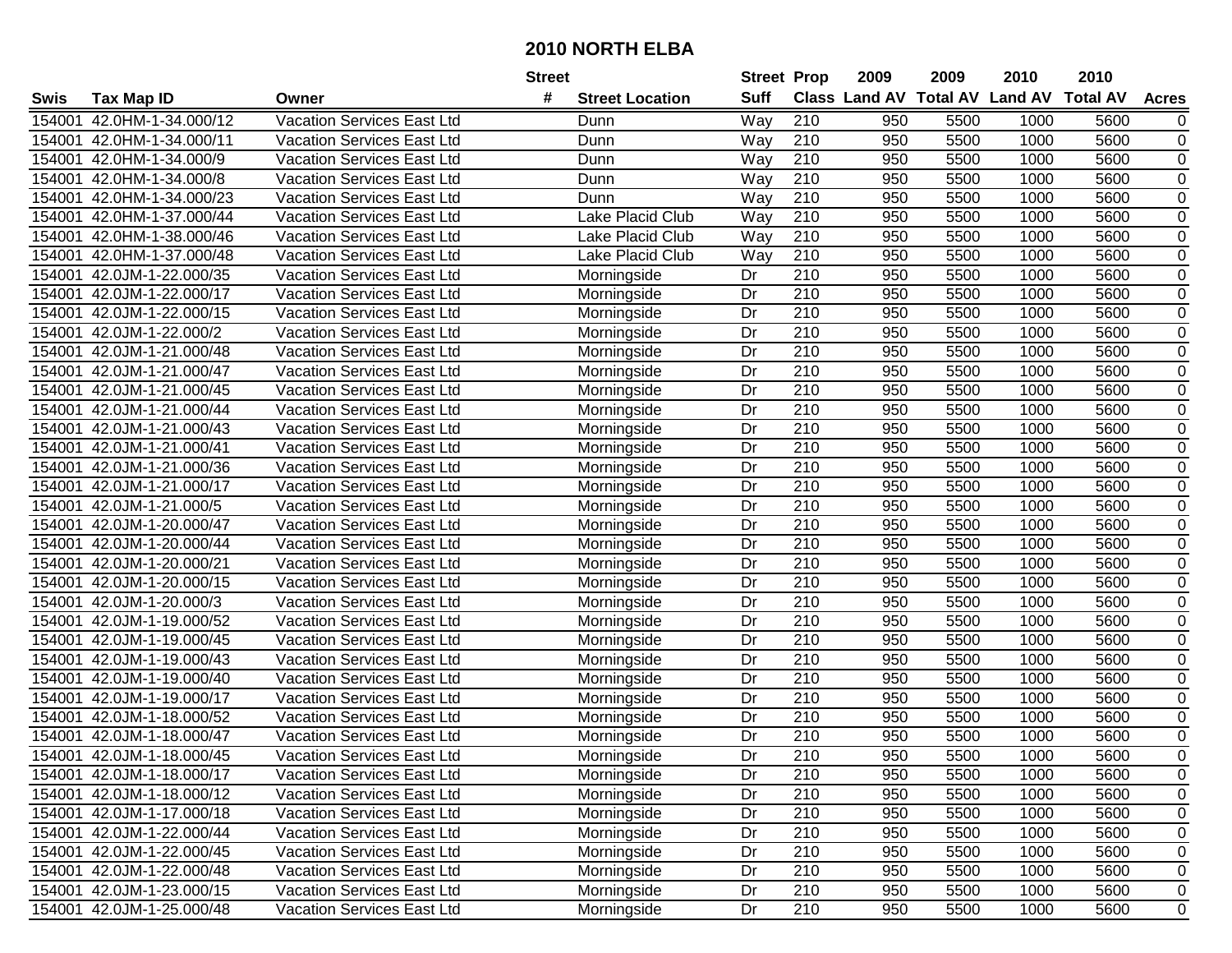|        |                           |                                   | Street |                        | <b>Street Prop</b> |                  | 2009 | 2009 | 2010                                    | 2010 |                |
|--------|---------------------------|-----------------------------------|--------|------------------------|--------------------|------------------|------|------|-----------------------------------------|------|----------------|
| Swis   | Tax Map ID                | Owner                             | #      | <b>Street Location</b> | Suff               |                  |      |      | Class Land AV Total AV Land AV Total AV |      | <b>Acres</b>   |
| 154001 | 42.0JM-1-25.000/47        | <b>Vacation Services East Ltd</b> |        | Morningside            | Dr                 | 210              | 950  | 5500 | 1000                                    | 5600 | 0              |
| 154001 | 42.0JM-1-25.000/45        | <b>Vacation Services East Ltd</b> |        | Morningside            | Dr                 | 210              | 950  | 5500 | 1000                                    | 5600 | $\pmb{0}$      |
| 154001 | 42.0JM-1-25.000/44        | Vacation Services East Ltd        |        | Morningside            | Dr                 | 210              | 950  | 5500 | 1000                                    | 5600 | $\pmb{0}$      |
| 154001 | 42.0JM-1-25.000/43        | Vacation Services East Ltd        |        | Morningside            | Dr                 | 210              | 950  | 5500 | 1000                                    | 5600 | $\pmb{0}$      |
| 154001 | 42.0JM-1-25.000/42        | Vacation Services East Ltd        |        | Morningside            | Dr                 | $\overline{210}$ | 950  | 5500 | 1000                                    | 5600 | $\overline{0}$ |
| 154001 | 42.0JM-1-25.000/21        | Vacation Services East Ltd        |        | Morningside            | Dr                 | 210              | 950  | 5500 | 1000                                    | 5600 | $\pmb{0}$      |
| 154001 | 42.0JM-1-25.000/13        | <b>Vacation Services East Ltd</b> |        | Morningside            | Dr                 | 210              | 950  | 5500 | 1000                                    | 5600 | $\overline{0}$ |
| 154001 | 42.0JM-1-25.000/4         | Vacation Services East Ltd        |        | Morningside            | Dr                 | 210              | 950  | 5500 | 1000                                    | 5600 | $\pmb{0}$      |
| 154001 | 42.0JM-1-24.000/48        | <b>Vacation Services East Ltd</b> |        | Morningside            | $\overline{Dr}$    | $\overline{210}$ | 950  | 5500 | 1000                                    | 5600 | $\pmb{0}$      |
| 154001 | 42.0JM-1-24.000/47        | <b>Vacation Services East Ltd</b> |        | Morningside            | Dr                 | 210              | 950  | 5500 | 1000                                    | 5600 | $\pmb{0}$      |
| 154001 | 42.0JM-1-24.000/45        | <b>Vacation Services East Ltd</b> |        | Morningside            | Dr                 | 210              | 950  | 5500 | 1000                                    | 5600 | $\pmb{0}$      |
| 154001 | 42.0JM-1-24.000/44        | <b>Vacation Services East Ltd</b> |        | Morningside            | Dr                 | 210              | 950  | 5500 | 1000                                    | 5600 | $\pmb{0}$      |
| 154001 | 42.0JM-1-24.000/42        | Vacation Services East Ltd        |        | Morningside            | Dr                 | 210              | 950  | 5500 | 1000                                    | 5600 | $\mathbf 0$    |
| 154001 | 42.0JM-1-16.000/19        | <b>Vacation Services East Ltd</b> |        | Morningside            | Dr                 | 210              | 950  | 5500 | 1000                                    | 5600 | $\mathbf 0$    |
| 154001 | 42.0JM-1-24.000/39        | <b>Vacation Services East Ltd</b> |        | Morningside            | Dr                 | 210              | 950  | 5500 | 1000                                    | 5600 | $\pmb{0}$      |
| 154001 | 42.0JM-1-24.000/32        | <b>Vacation Services East Ltd</b> |        | Morningside            | Dr                 | 210              | 950  | 5500 | 1000                                    | 5600 | $\pmb{0}$      |
| 154001 | 42.0JM-1-24.000/19        | Vacation Services East Ltd        |        | Morningside            | Dr                 | 210              | 950  | 5500 | 1000                                    | 5600 | $\pmb{0}$      |
| 154001 | 42.0JM-1-24.000/17        | <b>Vacation Services East Ltd</b> |        | Morningside            | Dr                 | 210              | 950  | 5500 | 1000                                    | 5600 | $\pmb{0}$      |
| 154001 | 42.0JM-1-24.000/16        | <b>Vacation Services East Ltd</b> |        | Morningside            | Dr                 | 210              | 950  | 5500 | 1000                                    | 5600 | $\pmb{0}$      |
| 154001 | 42.0JM-1-24.000/13        | Vacation Services East Ltd        |        | Morningside            | Dr                 | 210              | 950  | 5500 | 1000                                    | 5600 | $\mathbf 0$    |
| 154001 | 42.0JM-1-23.000/52        | <b>Vacation Services East Ltd</b> |        | Morningside            | Dr                 | 210              | 950  | 5500 | 1000                                    | 5600 | $\pmb{0}$      |
| 154001 | 42.0JM-1-23.000/48        | Vacation Services East Ltd        |        | Morningside            | Dr                 | 210              | 950  | 5500 | 1000                                    | 5600 | $\mathbf 0$    |
| 154001 | 42.0JM-1-23.000/47        | <b>Vacation Services East Ltd</b> |        | Morningside            | Dr                 | 210              | 950  | 5500 | 1000                                    | 5600 | $\pmb{0}$      |
| 154001 | 42.0JM-1-23.000/45        | <b>Vacation Services East Ltd</b> |        | Morningside            | Dr                 | 210              | 950  | 5500 | 1000                                    | 5600 | $\pmb{0}$      |
| 154001 | 42.0JM-1-23.000/44        | <b>Vacation Services East Ltd</b> |        | Morningside            | Dr                 | 210              | 950  | 5500 | 1000                                    | 5600 | 0              |
| 154001 | 42.0JM-1-23.000/43        | <b>Vacation Services East Ltd</b> |        | Morningside            | Dr                 | 210              | 950  | 5500 | 1000                                    | 5600 | $\mathbf 0$    |
| 154001 | 42.0JM-1-23.000/19        | <b>Vacation Services East Ltd</b> |        | Morningside            | Dr                 | 210              | 950  | 5500 | 1000                                    | 5600 | 0              |
| 154001 | 42.0JM-1-23.000/17        | <b>Vacation Services East Ltd</b> |        | Morningside            | Dr                 | 210              | 950  | 5500 | 1000                                    | 5600 | $\mathbf 0$    |
| 154001 | 42.0JM-1-23.000/16        | <b>Vacation Services East Ltd</b> |        | Morningside            | Dr                 | 210              | 950  | 5500 | 1000                                    | 5600 | $\mathbf 0$    |
| 154001 | 42.0JM-1-24.000/36        | <b>Vacation Services East Ltd</b> |        | Morningside            | $\overline{Dr}$    | $\overline{210}$ | 950  | 5500 | 1000                                    | 5600 | $\overline{0}$ |
| 154001 | 42.0JM-1-16.000/15        | Vacation Services East Ltd        |        | Morningside            | Dr                 | 210              | 950  | 5500 | 1000                                    | 5600 | $\pmb{0}$      |
| 154001 | 42.0JM-1-15.000/47        | <b>Vacation Services East Ltd</b> |        | Morningside            | Dr                 | $\overline{210}$ | 950  | 5500 | 1000                                    | 5600 | $\pmb{0}$      |
| 154001 | 42.0JM-1-15.000/16        | Vacation Services East Ltd        |        | Morningside            | Dr                 | 210              | 950  | 5500 | 1000                                    | 5600 | 0              |
| 154001 | 42.0HM-1-40.000/18        | Vacation Services East Ltd        |        | Lake Placid Club       | $\overline{W}$ ay  | 210              | 950  | 5500 | 1000                                    | 5600 | $\mathbf 0$    |
|        | 154001 42.0HM-1-40.000/17 | <b>Vacation Services East Ltd</b> |        | Lake Placid Club       | Way                | 210              | 950  | 5500 | 1000                                    | 5600 | 0              |
|        | 154001 42.0HM-1-39.000/50 | <b>Vacation Services East Ltd</b> |        | Lake Placid Club       | Way                | 210              | 950  | 5500 | 1000                                    | 5600 | $\pmb{0}$      |
|        | 154001 42.0HM-1-39.000/48 | <b>Vacation Services East Ltd</b> |        | Lake Placid Club       | Way                | 210              | 950  | 5500 | 1000                                    | 5600 | 0              |
|        | 154001 42.0HM-1-39.000/46 | <b>Vacation Services East Ltd</b> |        | Lake Placid Club       | Way                | 210              | 950  | 5500 | 1000                                    | 5600 | $\pmb{0}$      |
|        | 154001 42.0HM-1-39.000/45 | <b>Vacation Services East Ltd</b> |        | Lake Placid Club       | Way                | 210              | 950  | 5500 | 1000                                    | 5600 | 0              |
|        | 154001 42.0HM-1-39.000/44 | Vacation Services East Ltd        |        | Lake Placid Club       | Way                | 210              | 950  | 5500 | 1000                                    | 5600 | 0              |
|        | 154001 42.0HM-1-39.000/43 | <b>Vacation Services East Ltd</b> |        | Lake Placid Club       | Way                | 210              | 950  | 5500 | 1000                                    | 5600 | 0              |
|        | 154001 42.0HM-1-39.000/28 | <b>Vacation Services East Ltd</b> |        | Lake Placid Club       | Way                | 210              | 950  | 5500 | 1000                                    | 5600 | 0              |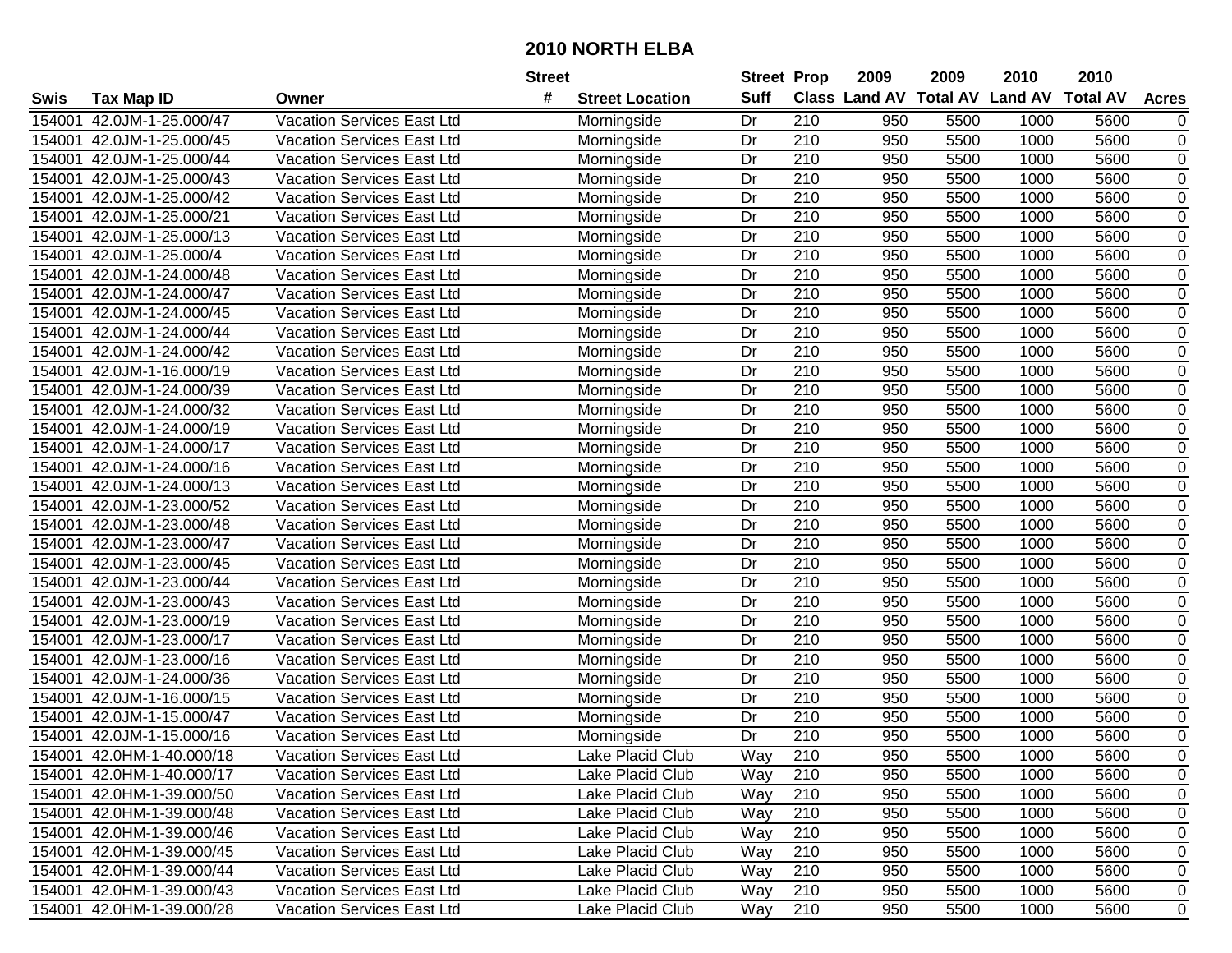|        |                           |                                   | <b>Street</b>               | <b>Street Prop</b> |                  | 2009                          | 2009 | 2010           | 2010            |                |
|--------|---------------------------|-----------------------------------|-----------------------------|--------------------|------------------|-------------------------------|------|----------------|-----------------|----------------|
| Swis   | <b>Tax Map ID</b>         | Owner                             | #<br><b>Street Location</b> | <b>Suff</b>        |                  | <b>Class Land AV Total AV</b> |      | <b>Land AV</b> | <b>Total AV</b> | <b>Acres</b>   |
| 154001 | 42.0HM-1-39.000/20        | Vacation Services East Ltd        | Lake Placid Club            | Way                | 210              | 950                           | 5500 | 1000           | 5600            | 0              |
| 154001 | 42.0HM-1-39.000/19        | Vacation Services East Ltd        | Lake Placid Club            | Way                | 210              | 950                           | 5500 | 1000           | 5600            | 0              |
| 154001 | 42.0HM-1-39.000/18        | Vacation Services East Ltd        | Lake Placid Club            | Way                | 210              | 950                           | 5500 | 1000           | 5600            | 0              |
| 154001 | 42.0HM-1-39.000/17        | Vacation Services East Ltd        | Lake Placid Club            | Way                | 210              | 950                           | 5500 | 1000           | 5600            | $\pmb{0}$      |
| 154001 | 42.0HM-1-39.000/16        | Vacation Services East Ltd        | Lake Placid Club            | Way                | 210              | 950                           | 5500 | 1000           | 5600            | $\pmb{0}$      |
| 154001 | 42.0HM-1-40.000/25        | Vacation Services East Ltd        | Lake Placid Club            | Way                | $\overline{210}$ | 950                           | 5500 | 1000           | 5600            | $\pmb{0}$      |
| 154001 | 42.0HM-1-39.000/15        | Vacation Services East Ltd        | Lake Placid Club            | <b>Way</b>         | 210              | 950                           | 5500 | 1000           | 5600            | $\pmb{0}$      |
| 154001 | 42.0HM-1-38.000/48        | Vacation Services East Ltd        | Lake Placid Club            | Way                | 210              | 950                           | 5500 | 1000           | 5600            | $\pmb{0}$      |
| 154001 | 42.0HM-1-32.000/13        | Vacation Services East Ltd        | Dunn                        | Way                | $\overline{210}$ | 950                           | 5500 | 1000           | 5600            | $\mathbf 0$    |
| 154001 | 42.0HM-1-38.000/45        | Vacation Services East Ltd        | Lake Placid Club            | Way                | 210              | 950                           | 5500 | 1000           | 5600            | $\mathbf 0$    |
| 154001 | 42.0HM-1-38.000/44        | Vacation Services East Ltd        | Lake Placid Club            | Way                | 210              | 950                           | 5500 | 1000           | 5600            | $\mathbf 0$    |
| 154001 | 42.0HM-1-38.000/43        | Vacation Services East Ltd        | Lake Placid Club            | Way                | 210              | 950                           | 5500 | 1000           | 5600            | $\mathbf 0$    |
| 154001 | 42.0HM-1-38.000/20        | Vacation Services East Ltd        | Lake Placid Club            | Way                | 210              | 950                           | 5500 | 1000           | 5600            | $\mathbf 0$    |
| 154001 | 42.0HM-1-38.000/19        | Vacation Services East Ltd        | Lake Placid Club            | Way                | 210              | 950                           | 5500 | 1000           | 5600            | $\pmb{0}$      |
| 154001 | 42.0HM-1-38.000/18        | <b>Vacation Services East Ltd</b> | Lake Placid Club            | Way                | 210              | 950                           | 5500 | 1000           | 5600            | $\mathbf 0$    |
| 154001 | 42.0HM-1-38.000/17        | <b>Vacation Services East Ltd</b> | Lake Placid Club            | Way                | 210              | 950                           | 5500 | 1000           | 5600            | 0              |
| 154001 | 42.0HM-1-38.000/16        | Vacation Services East Ltd        | Lake Placid Club            | Way                | 210              | 950                           | 5500 | 1000           | 5600            | 0              |
| 154001 | 42.0HM-1-38.000/15        | Vacation Services East Ltd        | Lake Placid Club            | Way                | 210              | 950                           | 5500 | 1000           | 5600            | $\pmb{0}$      |
| 154001 | 42.0HM-1-38.000/14        | Vacation Services East Ltd        | Lake Placid Club            | Way                | 210              | 950                           | 5500 | 1000           | 5600            | $\pmb{0}$      |
| 154001 | 42.0HM-1-38.000/13        | Vacation Services East Ltd        | Lake Placid Club            | Way                | 210              | 950                           | 5500 | 1000           | 5600            | 0              |
| 154001 | 42.0HM-1-38.000/10        | Vacation Services East Ltd        | Lake Placid Club            | Way                | 210              | 950                           | 5500 | 1000           | 5600            | $\pmb{0}$      |
| 154001 | 42.0HM-1-38.000/49        | Vacation Services East Ltd        | Lake Placid Club            | Way                | 210              | 950                           | 5500 | 1000           | 5600            | $\pmb{0}$      |
| 154001 | 42.0HM-1-37.000/47        | Vacation Services East Ltd        | Lake Placid Club            | Way                | 210              | 950                           | 5500 | 1000           | 5600            | $\pmb{0}$      |
| 154001 | 42.0HM-1-40.000/37        | Vacation Services East Ltd        | Lake Placid Club            | Way                | 210              | 950                           | 5500 | 1000           | 5600            | 0              |
| 154001 | 42.0HM-1-40.000/45        | Vacation Services East Ltd        | Lake Placid Club            | Way                | 210              | 950                           | 5500 | 1000           | 5600            | $\mathbf 0$    |
| 154001 | 42.0JM-1-15.000/8         | Vacation Services East Ltd        | Morningside                 | Dr                 | 210              | 950                           | 5500 | 1000           | 5600            | 0              |
| 154001 | 42.0JM-1-14.000/34        | Vacation Services East Ltd        | Morningside                 | Dr                 | 210              | 950                           | 5500 | 1000           | 5600            | $\mathbf 0$    |
| 154001 | 42.0JM-1-14.000/29        | Vacation Services East Ltd        | Morningside                 | Dr                 | 210              | 950                           | 5500 | 1000           | 5600            | $\mathbf 0$    |
| 154001 | 42.0JM-1-14.000/17        | Vacation Services East Ltd        | Morningside                 | Dr                 | 210              | 950                           | 5500 | 1000           | 5600            | $\mathbf 0$    |
| 154001 | 42.0JM-1-14.000/12        | Vacation Services East Ltd        | Morningside                 | Dr                 | $\overline{210}$ | 950                           | 5500 | 1000           | 5600            | $\mathbf 0$    |
| 154001 | 42.0JM-1-13.000/47        | <b>Vacation Services East Ltd</b> | Morningside                 | Dr                 | $\overline{210}$ | 950                           | 5500 | 1000           | 5600            | $\overline{0}$ |
| 154001 | 42.0JM-1-13.000/44        | Vacation Services East Ltd        | Morningside                 | Dr                 | 210              | 950                           | 5500 | 1000           | 5600            | $\mathbf 0$    |
| 154001 | 42.0JM-1-13.000/22        | <b>Vacation Services East Ltd</b> | Morningside                 | Dr                 | $\overline{210}$ | 950                           | 5500 | 1000           | 5600            | $\mathbf 0$    |
| 154001 | 42.0JM-1-12.000/21        | <b>Vacation Services East Ltd</b> | Morningside                 | Dr                 | $\overline{210}$ | 950                           | 5500 | 1000           | 5600            | $\mathbf 0$    |
|        | 154001 42.0JM-1-11.000/52 | <b>Vacation Services East Ltd</b> | Morningside                 | Dr                 | 210              | 950                           | 5500 | 1000           | 5600            | 0              |
|        | 154001 42.0JM-1-11.000/47 | Vacation Services East Ltd        | Morningside                 | Dr                 | 210              | 950                           | 5500 | 1000           | 5600            | 0              |
|        | 154001 42.0JM-1-11.000/44 | Vacation Services East Ltd        | Morningside                 | Dr                 | 210              | 950                           | 5500 | 1000           | 5600            | $\pmb{0}$      |
|        | 154001 42.0JM-1-11.000/42 | Vacation Services East Ltd        | Morningside                 | Dr                 | 210              | 950                           | 5500 | 1000           | 5600            | 0              |
|        | 154001 42.0JM-1-11.000/41 | Vacation Services East Ltd        | Morningside                 | Dr                 | 210              | 950                           | 5500 | 1000           | 5600            | 0              |
|        | 154001 42.0HM-1-40.000/42 | Vacation Services East Ltd        | Lake Placid Club            | Way                | 210              | 950                           | 5500 | 1000           | 5600            | 0              |
|        | 154001 42.0JM-1-11.000/40 | Vacation Services East Ltd        | Morningside                 | Dr                 | 210              | 950                           | 5500 | 1000           | 5600            | 0              |
|        | 154001 42.0JM-1-11.000/30 | Vacation Services East Ltd        | Morningside                 | Dr                 | 210              | 950                           | 5500 | 1000           | 5600            | 0              |
|        |                           |                                   |                             |                    |                  |                               |      |                |                 |                |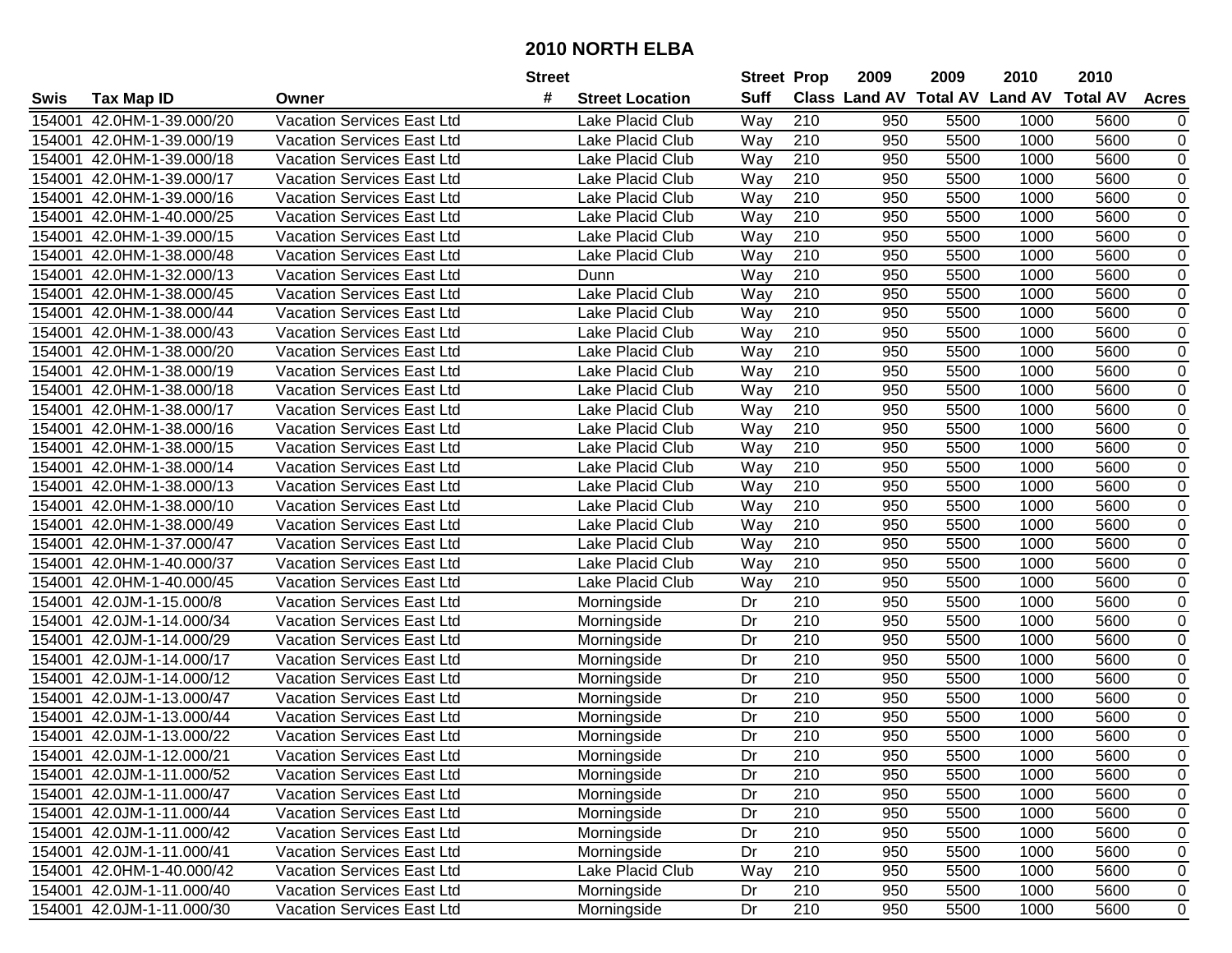|        |                           |                                   | <b>Street</b> |                        | <b>Street Prop</b> |                  | 2009 | 2009 | 2010                                    | 2010 |                |
|--------|---------------------------|-----------------------------------|---------------|------------------------|--------------------|------------------|------|------|-----------------------------------------|------|----------------|
| Swis   | <b>Tax Map ID</b>         | Owner                             | #             | <b>Street Location</b> | <b>Suff</b>        |                  |      |      | Class Land AV Total AV Land AV Total AV |      | <b>Acres</b>   |
| 154001 | 42.0JM-1-11.000/27        | Vacation Services East Ltd        |               | Morningside            | Dr                 | 210              | 950  | 5500 | 1000                                    | 5600 | 0              |
| 154001 | 42.0JM-1-11.000/25        | <b>Vacation Services East Ltd</b> |               | Morningside            | Dr                 | 210              | 950  | 5500 | 1000                                    | 5600 | $\pmb{0}$      |
| 154001 | 42.0JM-1-11.000/24        | Vacation Services East Ltd        |               | Morningside            | Dr                 | 210              | 950  | 5500 | 1000                                    | 5600 | $\pmb{0}$      |
| 154001 | 42.0JM-1-11.000/22        | <b>Vacation Services East Ltd</b> |               | Morningside            | Dr                 | 210              | 950  | 5500 | 1000                                    | 5600 | 0              |
| 154001 | 42.0JM-1-11.000/20        | <b>Vacation Services East Ltd</b> |               | Morningside            | $\overline{Dr}$    | $\overline{210}$ | 950  | 5500 | 1000                                    | 5600 | $\overline{0}$ |
| 154001 | 42.0JM-1-11.000/19        | Vacation Services East Ltd        |               | Morningside            | Dr                 | 210              | 950  | 5500 | 1000                                    | 5600 | $\pmb{0}$      |
| 154001 | 42.0JM-1-11.000/18        | Vacation Services East Ltd        |               | Morningside            | Dr                 | $\overline{210}$ | 950  | 5500 | 1000                                    | 5600 | $\mathbf 0$    |
| 154001 | 42.0JM-1-11.000/13        | Vacation Services East Ltd        |               | Morningside            | Dr                 | 210              | 950  | 5500 | 1000                                    | 5600 | 0              |
| 154001 | 42.0JM-1-11.000/12        | Vacation Services East Ltd        |               | Morningside            | $\overline{Dr}$    | $\overline{210}$ | 950  | 5500 | 1000                                    | 5600 | $\pmb{0}$      |
| 154001 | 42.0JM-1-11.000/9         | Vacation Services East Ltd        |               | Morningside            | Dr                 | 210              | 950  | 5500 | 1000                                    | 5600 | $\pmb{0}$      |
| 154001 | 42.0JM-1-11.000/3         | Vacation Services East Ltd        |               | Morningside            | Dr                 | 210              | 950  | 5500 | 1000                                    | 5600 | 0              |
| 154001 | 42.0HM-1-40.000/48        | Vacation Services East Ltd        |               | Lake Placid Club       | Way                | 210              | 950  | 5500 | 1000                                    | 5600 | $\pmb{0}$      |
| 154001 | 42.0HM-1-40.000/47        | Vacation Services East Ltd        |               | Lake Placid Club       | Way                | 210              | 950  | 5500 | 1000                                    | 5600 | 0              |
| 154001 | 42.0JM-1-11.000/36        | <b>Vacation Services East Ltd</b> |               | Morningside            | Dr                 | 210              | 950  | 5500 | 1000                                    | 5600 | $\pmb{0}$      |
| 154001 | 42.0HM-1-32.000/12        | Vacation Services East Ltd        |               | Dunn                   | Way                | 210              | 950  | 5500 | 1000                                    | 5600 | $\pmb{0}$      |
| 154001 | 42.0HM-1-32.000/19        | <b>Vacation Services East Ltd</b> |               | Dunn                   | Way                | 210              | 950  | 5500 | 1000                                    | 5600 | $\pmb{0}$      |
| 154001 | 42.0HM-1-32.000/2         | <b>Vacation Services East Ltd</b> |               | Dunn                   | Way                | 210              | 950  | 5500 | 1000                                    | 5600 | $\mathbf 0$    |
| 154001 | 42.0HM-1-26.000/50        | <b>Vacation Services East Ltd</b> |               | Dunn                   | Way                | 210              | 950  | 5500 | 1000                                    | 5600 | $\pmb{0}$      |
| 154001 | 42.0HM-1-26.000/49        | <b>Vacation Services East Ltd</b> |               | Dunn                   | Way                | 210              | 950  | 5500 | 1000                                    | 5600 | $\pmb{0}$      |
| 154001 | 42.0HM-1-26.000/48        | <b>Vacation Services East Ltd</b> |               | Dunn                   | Way                | 210              | 950  | 5500 | 1000                                    | 5600 | $\pmb{0}$      |
| 154001 | 42.0HM-1-26.000/47        | Vacation Services East Ltd        |               | Dunn                   | Way                | 210              | 950  | 5500 | 1000                                    | 5600 | 0              |
| 154001 | 42.0HM-1-26.000/44        | Vacation Services East Ltd        |               | Dunn                   | Way                | 210              | 950  | 5500 | 1000                                    | 5600 | $\pmb{0}$      |
| 154001 | 42.0HM-1-26.000/43        | Vacation Services East Ltd        |               | Dunn                   | Way                | 210              | 950  | 5500 | 1000                                    | 5600 | $\pmb{0}$      |
| 154001 | 42.0HM-1-26.000/42        | Vacation Services East Ltd        |               | Dunn                   | Way                | 210              | 950  | 5500 | 1000                                    | 5600 | $\pmb{0}$      |
| 154001 | 42.0HM-1-26.000/41        | Vacation Services East Ltd        |               | Dunn                   | Way                | 210              | 950  | 5500 | 1000                                    | 5600 | 0              |
| 154001 | 42.0HM-1-26.000/27        | <b>Vacation Services East Ltd</b> |               | Dunn                   | Way                | $\overline{210}$ | 950  | 5500 | 1000                                    | 5600 | $\pmb{0}$      |
| 154001 | 42.0HM-1-26.000/22        | Vacation Services East Ltd        |               | Dunn                   | Way                | 210              | 950  | 5500 | 1000                                    | 5600 | $\pmb{0}$      |
| 154001 | 42.0HM-1-26.000/21        | Vacation Services East Ltd        |               | Dunn                   | Way                | 210              | 950  | 5500 | 1000                                    | 5600 | 0              |
| 154001 | 42.0HM-1-26.000/20        | Vacation Services East Ltd        |               | Dunn                   | Way                | 210              | 950  | 5500 | 1000                                    | 5600 | 0              |
| 154001 | 42.0HM-1-26.000/19        | Vacation Services East Ltd        |               | Dunn                   | Way                | $\overline{210}$ | 950  | 5500 | 1000                                    | 5600 | $\overline{0}$ |
| 154001 | 42.0HM-1-26.000/18        | Vacation Services East Ltd        |               | Dunn                   | Way                | 210              | 950  | 5500 | 1000                                    | 5600 | $\mathbf 0$    |
| 154001 | 42.0HM-1-26.000/17        | <b>Vacation Services East Ltd</b> |               | Dunn                   | Way                | $\overline{210}$ | 950  | 5500 | 1000                                    | 5600 | $\pmb{0}$      |
| 154001 | 42.0HM-1-26.000/16        | Vacation Services East Ltd        |               | Dunn                   | Way                | 210              | 950  | 5500 | 1000                                    | 5600 | 0              |
| 154001 | 42.0HM-1-26.000/15        | Vacation Services East Ltd        |               | Dunn                   | Way                | $\overline{210}$ | 950  | 5500 | 1000                                    | 5600 | $\mathbf 0$    |
|        | 154001 42.0HM-1-26.000/14 | Vacation Services East Ltd        |               | Dunn                   | Way                | 210              | 950  | 5500 | 1000                                    | 5600 | $\mathbf 0$    |
| 154001 | 42.0HM-1-26.000/13        | Vacation Services East Ltd        |               | Dunn                   | Way                | 210              | 950  | 5500 | 1000                                    | 5600 | 0              |
|        | 154001 42.0HM-1-26.000/11 | Vacation Services East Ltd        |               | Dunn                   | Way                | 210              | 950  | 5500 | 1000                                    | 5600 | 0              |
| 154001 | 42.0HM-1-26.000/8         | Vacation Services East Ltd        |               | Dunn                   | Way                | 210              | 950  | 5500 | 1000                                    | 5600 | 0              |
| 154001 | 42.0HM-1-10.000/48        | Vacation Services East Ltd        |               | Morningside            | Dr                 | 210              | 950  | 5500 | 1000                                    | 5600 | $\pmb{0}$      |
| 154001 | 42.0HM-1-10.000/47        | Vacation Services East Ltd        |               | Morningside            | Dr                 | 210              | 950  | 5500 | 1000                                    | 5600 | 0              |
| 154001 | 42.0HM-1-10.000/46        | Vacation Services East Ltd        |               | Morningside            | Dr                 | 210              | 950  | 5500 | 1000                                    | 5600 | 0              |
|        | 154001 42.0HM-1-10.000/45 | Vacation Services East Ltd        |               | Morningside            | Dr                 | 210              | 950  | 5500 | 1000                                    | 5600 | 0              |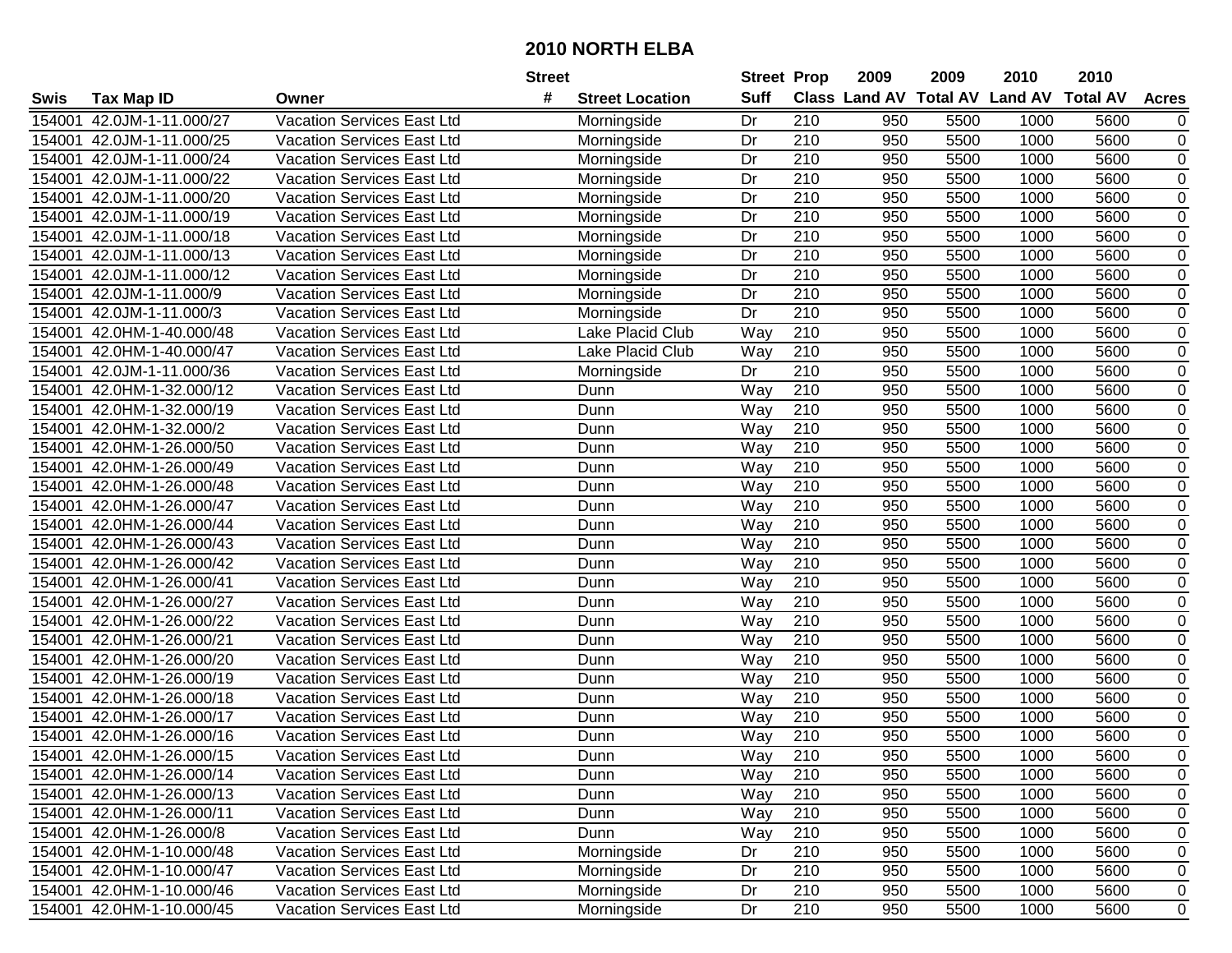|        |                           |                                   | <b>Street</b> |                        | <b>Street Prop</b> |                  | 2009 | 2009 | 2010                                    | 2010 |                |
|--------|---------------------------|-----------------------------------|---------------|------------------------|--------------------|------------------|------|------|-----------------------------------------|------|----------------|
| Swis   | <b>Tax Map ID</b>         | Owner                             | #             | <b>Street Location</b> | <b>Suff</b>        |                  |      |      | Class Land AV Total AV Land AV Total AV |      | <b>Acres</b>   |
| 154001 | 42.0HM-1-10.000/44        | Vacation Services East Ltd        |               | Morningside            | Dr                 | 210              | 950  | 5500 | 1000                                    | 5600 | 0              |
| 154001 | 42.0HM-1-10.000/43        | <b>Vacation Services East Ltd</b> |               | Morningside            | Dr                 | 210              | 950  | 5500 | 1000                                    | 5600 | $\pmb{0}$      |
| 154001 | 42.0HM-1-10.000/33        | Vacation Services East Ltd        |               | Morningside            | Dr                 | 210              | 950  | 5500 | 1000                                    | 5600 | $\pmb{0}$      |
| 154001 | 42.0HM-1-10.000/31        | Vacation Services East Ltd        |               | Morningside            | Dr                 | 210              | 950  | 5500 | 1000                                    | 5600 | 0              |
| 154001 | 42.0HM-1-10.000/21        | Vacation Services East Ltd        |               | Morningside            | $\overline{Dr}$    | $\overline{210}$ | 950  | 5500 | 1000                                    | 5600 | $\overline{0}$ |
| 154001 | 42.0HM-1-10.000/20        | Vacation Services East Ltd        |               | Morningside            | Dr                 | 210              | 950  | 5500 | 1000                                    | 5600 | $\pmb{0}$      |
| 154001 | 42.0HM-1-27.000/1         | <b>Vacation Services East Ltd</b> |               | Dunn                   | Way                | $\overline{210}$ | 950  | 5500 | 1000                                    | 5600 | $\mathbf 0$    |
| 154001 | 42.0HM-1-27.000/2         | Vacation Services East Ltd        |               | Dunn                   | Way                | 210              | 950  | 5500 | 1000                                    | 5600 | $\mathbf 0$    |
| 154001 | 42.0HM-1-27.000/3         | Vacation Services East Ltd        |               | Dunn                   | Way                | 210              | 950  | 5500 | 1000                                    | 5600 | $\pmb{0}$      |
| 154001 | 42.0HM-1-27.000/4         | Vacation Services East Ltd        |               | Dunn                   | Way                | $\overline{210}$ | 950  | 5500 | 1000                                    | 5600 | $\pmb{0}$      |
| 154001 | 42.0HM-1-28.000/11        | Vacation Services East Ltd        |               | Dunn                   | Way                | 210              | 950  | 5500 | 1000                                    | 5600 | 0              |
| 154001 | 42.0HM-1-28.000/10        | Vacation Services East Ltd        |               | Dunn                   | Way                | 210              | 950  | 5500 | 1000                                    | 5600 | $\pmb{0}$      |
| 154001 | 42.0HM-1-28.000/5         | Vacation Services East Ltd        |               | Dunn                   | Way                | 210              | 950  | 5500 | 1000                                    | 5600 | 0              |
| 154001 | 42.0HM-1-28.000/4         | Vacation Services East Ltd        |               | Dunn                   | Way                | 210              | 950  | 5500 | 1000                                    | 5600 | $\pmb{0}$      |
| 154001 | 42.0HM-1-28.000/3         | Vacation Services East Ltd        |               | Dunn                   | Way                | 210              | 950  | 5500 | 1000                                    | 5600 | $\pmb{0}$      |
| 154001 | 42.0HM-1-28.000/2         | <b>Vacation Services East Ltd</b> |               | Dunn                   | Way                | 210              | 950  | 5500 | 1000                                    | 5600 | $\pmb{0}$      |
| 154001 | 42.0HM-1-28.000/1         | <b>Vacation Services East Ltd</b> |               | Dunn                   | Way                | 210              | 950  | 5500 | 1000                                    | 5600 | $\mathbf 0$    |
| 154001 | 42.0HM-1-27.000/48        | <b>Vacation Services East Ltd</b> |               | Dunn                   | Way                | 210              | 950  | 5500 | 1000                                    | 5600 | $\pmb{0}$      |
| 154001 | 42.0HM-1-27.000/47        | <b>Vacation Services East Ltd</b> |               | Dunn                   | Way                | 210              | 950  | 5500 | 1000                                    | 5600 | $\pmb{0}$      |
| 154001 | 42.0HM-1-27.000/45        | <b>Vacation Services East Ltd</b> |               | Dunn                   | Way                | 210              | 950  | 5500 | 1000                                    | 5600 | $\pmb{0}$      |
| 154001 | 42.0HM-1-32.000/4         | Vacation Services East Ltd        |               | Dunn                   | Way                | 210              | 950  | 5500 | 1000                                    | 5600 | 0              |
| 154001 | 42.0HM-1-27.000/43        | Vacation Services East Ltd        |               | Dunn                   | Way                | 210              | 950  | 5500 | 1000                                    | 5600 | $\pmb{0}$      |
| 154001 | 42.0HM-1-27.000/42        | Vacation Services East Ltd        |               | Dunn                   | Way                | 210              | 950  | 5500 | 1000                                    | 5600 | $\pmb{0}$      |
| 154001 | 42.0HM-1-27.000/41        | Vacation Services East Ltd        |               | Dunn                   | Way                | 210              | 950  | 5500 | 1000                                    | 5600 | $\pmb{0}$      |
| 154001 | 42.0HM-1-27.000/40        | Vacation Services East Ltd        |               | Dunn                   | Way                | 210              | 950  | 5500 | 1000                                    | 5600 | 0              |
| 154001 | 42.0HM-1-10.000/19        | Vacation Services East Ltd        |               | Morningside            | Dr                 | $\overline{210}$ | 950  | 5500 | 1000                                    | 5600 | $\pmb{0}$      |
| 154001 | 42.0HM-1-27.000/38        | Vacation Services East Ltd        |               | Dunn                   | Way                | 210              | 950  | 5500 | 1000                                    | 5600 | $\pmb{0}$      |
| 154001 | 42.0HM-1-27.000/36        | Vacation Services East Ltd        |               | Dunn                   | Way                | 210              | 950  | 5500 | 1000                                    | 5600 | 0              |
| 154001 | 42.0HM-1-27.000/35        | Vacation Services East Ltd        |               | Dunn                   | Way                | 210              | 950  | 5500 | 1000                                    | 5600 | 0              |
| 154001 | 42.0HM-1-27.000/22        | <b>Vacation Services East Ltd</b> |               | Dunn                   | Way                | $\overline{210}$ | 950  | 5500 | 1000                                    | 5600 | $\overline{0}$ |
| 154001 | 42.0HM-1-27.000/21        | Vacation Services East Ltd        |               | Dunn                   | Way                | 210              | 950  | 5500 | 1000                                    | 5600 | $\mathbf 0$    |
| 154001 | 42.0HM-1-27.000/20        | <b>Vacation Services East Ltd</b> |               | Dunn                   | Way                | $\overline{210}$ | 950  | 5500 | 1000                                    | 5600 | $\pmb{0}$      |
| 154001 | 42.0HM-1-27.000/19        | <b>Vacation Services East Ltd</b> |               | Dunn                   | Way                | 210              | 950  | 5500 | 1000                                    | 5600 | 0              |
| 154001 | 42.0HM-1-27.000/18        | Vacation Services East Ltd        |               | Dunn                   | Way                | $\overline{210}$ | 950  | 5500 | 1000                                    | 5600 | $\mathbf 0$    |
|        | 154001 42.0HM-1-27.000/17 | Vacation Services East Ltd        |               | Dunn                   | Way                | 210              | 950  | 5500 | 1000                                    | 5600 | $\mathbf 0$    |
| 154001 | 42.0HM-1-27.000/16        | Vacation Services East Ltd        |               | Dunn                   | Way                | 210              | 950  | 5500 | 1000                                    | 5600 | 0              |
|        | 154001 42.0HM-1-27.000/15 | Vacation Services East Ltd        |               | Dunn                   | Way                | 210              | 950  | 5500 | 1000                                    | 5600 | 0              |
|        | 154001 42.0HM-1-27.000/14 | Vacation Services East Ltd        |               | Dunn                   | Way                | 210              | 950  | 5500 | 1000                                    | 5600 | 0              |
|        | 154001 42.0HM-1-27.000/13 | Vacation Services East Ltd        |               | Dunn                   | Way                | 210              | 950  | 5500 | 1000                                    | 5600 | 0              |
|        | 154001 42.0HM-1-27.000/12 | Vacation Services East Ltd        |               | Dunn                   | Way                | 210              | 950  | 5500 | 1000                                    | 5600 | 0              |
|        | 154001 42.0HM-1-27.000/10 | <b>Vacation Services East Ltd</b> |               | Dunn                   | Way                | 210              | 950  | 5500 | 1000                                    | 5600 | 0              |
|        | 154001 42.0HM-1-27.000/9  | Vacation Services East Ltd        |               | Dunn                   | Way                | 210              | 950  | 5500 | 1000                                    | 5600 | 0              |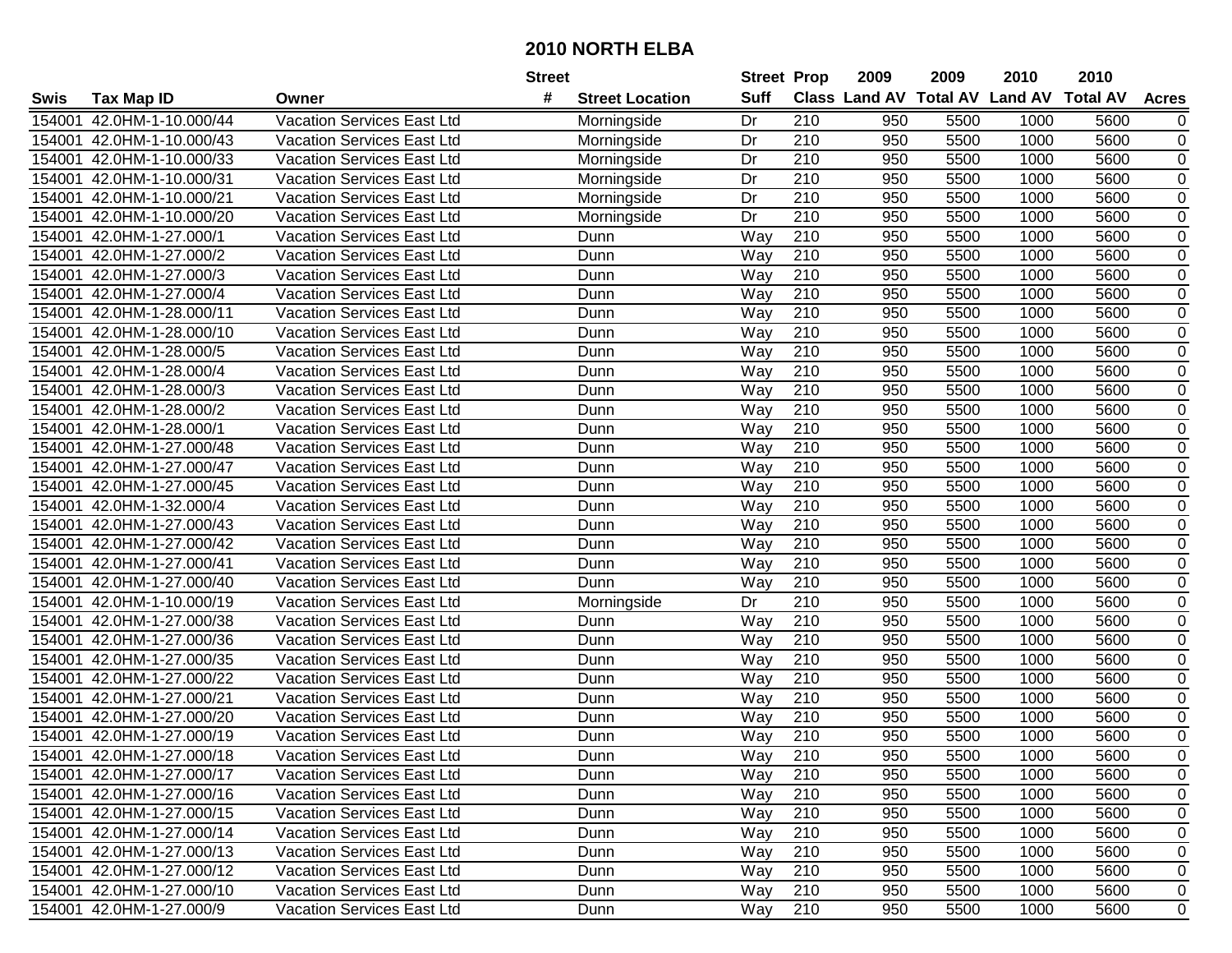|        |                           |                                   | <b>Street</b> |                        |                 | <b>Street Prop</b> | 2009 | 2009 | 2010                                    | 2010 |                |
|--------|---------------------------|-----------------------------------|---------------|------------------------|-----------------|--------------------|------|------|-----------------------------------------|------|----------------|
| Swis   | Tax Map ID                | Owner                             | #             | <b>Street Location</b> | <b>Suff</b>     |                    |      |      | Class Land AV Total AV Land AV Total AV |      | <b>Acres</b>   |
| 154001 | 42.0HM-1-27.000/37        | Vacation Services East Ltd        |               | Dunn                   | Way             | 210                | 950  | 5500 | 1000                                    | 5600 | 0              |
| 154001 | 42.0HM-1-10.000/18        | <b>Vacation Services East Ltd</b> |               | Morningside            | Dr              | 210                | 950  | 5500 | 1000                                    | 5600 | $\pmb{0}$      |
| 154001 | 42.0HM-1-10.000/17        | Vacation Services East Ltd        |               | Morningside            | Dr              | 210                | 950  | 5500 | 1000                                    | 5600 | $\pmb{0}$      |
| 154001 | 42.0HM-1-10.000/16        | <b>Vacation Services East Ltd</b> |               | Morningside            | Dr              | 210                | 950  | 5500 | 1000                                    | 5600 | 0              |
| 154001 | 42.0HM-1-8.000/16         | <b>Vacation Services East Ltd</b> |               | Morningside            | Dr              | $\overline{210}$   | 950  | 5500 | 1000                                    | 5600 | $\overline{0}$ |
| 154001 | 42.0HM-1-8.000/15         | Vacation Services East Ltd        |               | Morningside            | Dr              | 210                | 950  | 5500 | 1000                                    | 5600 | $\pmb{0}$      |
| 154001 | 42.0HM-1-8.000/13         | Vacation Services East Ltd        |               | Morningside            | Dr              | 210                | 950  | 5500 | 1000                                    | 5600 | $\mathbf 0$    |
| 154001 | 42.0HM-1-8.000/3          | <b>Vacation Services East Ltd</b> |               | Morningside            | Dr              | 210                | 950  | 5500 | 1000                                    | 5600 | $\mathbf 0$    |
| 154001 | 42.0HM-1-7.000/48         | Vacation Services East Ltd        |               | Morningside            | $\overline{Dr}$ | $\overline{210}$   | 950  | 5500 | 1000                                    | 5600 | $\pmb{0}$      |
| 154001 | 42.0HM-1-7.000/47         | Vacation Services East Ltd        |               | Morningside            | Dr              | 210                | 950  | 5500 | 1000                                    | 5600 | $\pmb{0}$      |
| 154001 | 42.0HM-1-7.000/45         | Vacation Services East Ltd        |               | Morningside            | Dr              | 210                | 950  | 5500 | 1000                                    | 5600 | 0              |
| 154001 | 42.0HM-1-7.000/44         | Vacation Services East Ltd        |               | Morningside            | Dr              | 210                | 950  | 5500 | 1000                                    | 5600 | 0              |
| 154001 | 42.0HM-1-7.000/43         | Vacation Services East Ltd        |               | Morningside            | Dr              | 210                | 950  | 5500 | 1000                                    | 5600 | 0              |
| 154001 | 42.0HM-1-7.000/27         | Vacation Services East Ltd        |               | Morningside            | Dr              | 210                | 950  | 5500 | 1000                                    | 5600 | $\pmb{0}$      |
| 154001 | 42.0HM-1-7.000/25         | Vacation Services East Ltd        |               | Morningside            | Dr              | 210                | 950  | 5500 | 1000                                    | 5600 | $\pmb{0}$      |
| 154001 | 42.0HM-1-7.000/21         | <b>Vacation Services East Ltd</b> |               | Morningside            | Dr              | 210                | 950  | 5500 | 1000                                    | 5600 | $\pmb{0}$      |
| 154001 | 42.0HM-1-7.000/20         | <b>Vacation Services East Ltd</b> |               | Morningside            | Dr              | 210                | 950  | 5500 | 1000                                    | 5600 | 0              |
| 154001 | 42.0HM-1-7.000/19         | <b>Vacation Services East Ltd</b> |               | Morningside            | Dr              | 210                | 950  | 5500 | 1000                                    | 5600 | $\pmb{0}$      |
| 154001 | 42.0HM-1-7.000/18         | <b>Vacation Services East Ltd</b> |               | Morningside            | Dr              | 210                | 950  | 5500 | 1000                                    | 5600 | $\pmb{0}$      |
| 154001 | 42.0HM-1-8.000/17         | Vacation Services East Ltd        |               | Morningside            | Dr              | 210                | 950  | 5500 | 1000                                    | 5600 | $\pmb{0}$      |
| 154001 | 42.0HM-1-7.000/17         | Vacation Services East Ltd        |               | Morningside            | Dr              | 210                | 950  | 5500 | 1000                                    | 5600 | $\pmb{0}$      |
| 154001 | 42.0HM-1-7.000/15         | Vacation Services East Ltd        |               | Morningside            | Dr              | 210                | 950  | 5500 | 1000                                    | 5600 | $\pmb{0}$      |
| 154001 | 42.0HM-1-7.000/14         | Vacation Services East Ltd        |               | Morningside            | Dr              | 210                | 950  | 5500 | 1000                                    | 5600 | $\pmb{0}$      |
| 154001 | 42.0HM-1-6.000/49         | Vacation Services East Ltd        |               | Morningside            | Dr              | 210                | 950  | 5500 | 1000                                    | 5600 | $\pmb{0}$      |
| 154001 | 42.0HM-1-6.000/48         | Vacation Services East Ltd        |               | Morningside            | Dr              | 210                | 950  | 5500 | 1000                                    | 5600 | 0              |
| 154001 | 42.0HM-1-6.000/47         | <b>Vacation Services East Ltd</b> |               | Morningside            | Dr              | 210                | 950  | 5500 | 1000                                    | 5600 | $\pmb{0}$      |
| 154001 | 42.0HM-1-6.000/45         | Vacation Services East Ltd        |               | Morningside            | Dr              | 210                | 950  | 5500 | 1000                                    | 5600 | $\pmb{0}$      |
| 154001 | 42.0HM-1-6.000/44         | Vacation Services East Ltd        |               | Morningside            | Dr              | 210                | 950  | 5500 | 1000                                    | 5600 | 0              |
| 154001 | 42.0HM-1-6.000/43         | Vacation Services East Ltd        |               | Morningside            | Dr              | 210                | 950  | 5500 | 1000                                    | 5600 | 0              |
| 154001 | 42.0HM-1-6.000/42         | Vacation Services East Ltd        |               | Morningside            | $\overline{Dr}$ | $\overline{210}$   | 950  | 5500 | 1000                                    | 5600 | $\overline{0}$ |
| 154001 | 42.0HM-1-6.000/38         | Vacation Services East Ltd        |               | Morningside            | Dr              | 210                | 950  | 5500 | 1000                                    | 5600 | $\pmb{0}$      |
| 154001 | 42.0HM-1-6.000/26         | <b>Vacation Services East Ltd</b> |               | Morningside            | Dr              | $\overline{210}$   | 950  | 5500 | 1000                                    | 5600 | $\mathbf 0$    |
| 154001 | 42.0HM-1-6.000/20         | <b>Vacation Services East Ltd</b> |               | Morningside            | Dr              | 210                | 950  | 5500 | 1000                                    | 5600 | $\mathbf 0$    |
| 154001 | 42.0HM-1-6.000/19         | Vacation Services East Ltd        |               | Morningside            | Dr              | 210                | 950  | 5500 | 1000                                    | 5600 | $\mathbf 0$    |
|        | 154001 42.0HM-1-6.000/18  | Vacation Services East Ltd        |               | Morningside            | Dr              | 210                | 950  | 5500 | 1000                                    | 5600 | 0              |
| 154001 | 42.0HM-1-6.000/17         | Vacation Services East Ltd        |               | Morningside            | Dr              | 210                | 950  | 5500 | 1000                                    | 5600 | 0              |
|        | 154001 42.0HM-1-7.000/16  | Vacation Services East Ltd        |               | Morningside            | Dr              | 210                | 950  | 5500 | 1000                                    | 5600 | 0              |
|        | 154001 42.0HM-1-28.000/12 | Vacation Services East Ltd        |               | Dunn                   | Way             | 210                | 950  | 5500 | 1000                                    | 5600 | 0              |
|        | 154001 42.0HM-1-8.000/18  | Vacation Services East Ltd        |               | Morningside            | Dr              | 210                | 950  | 5500 | 1000                                    | 5600 | 0              |
| 154001 | 42.0HM-1-8.000/20         | Vacation Services East Ltd        |               | Morningside            | Dr              | 210                | 950  | 5500 | 1000                                    | 5600 | 0              |
|        | 154001 42.0HM-1-10.000/15 | Vacation Services East Ltd        |               | Morningside            | Dr              | 210                | 950  | 5500 | 1000                                    | 5600 | 0              |
|        | 154001 42.0HM-1-10.000/14 | Vacation Services East Ltd        |               | Morningside            | Dr              | 210                | 950  | 5500 | 1000                                    | 5600 | 0              |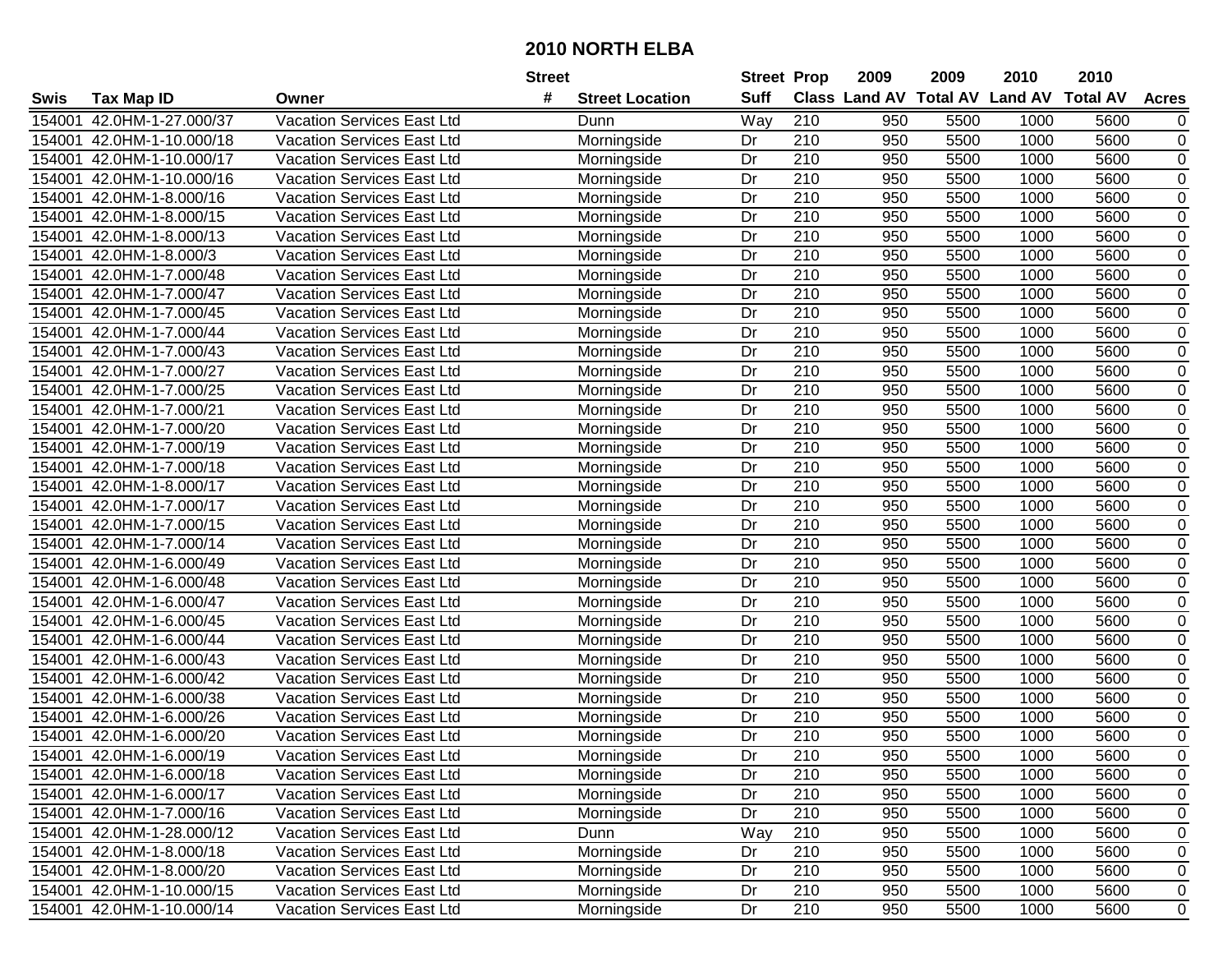|        |                           |                                   | <b>Street</b> |                        |                 | <b>Street Prop</b> | 2009 | 2009 | 2010                                    | 2010 |                |
|--------|---------------------------|-----------------------------------|---------------|------------------------|-----------------|--------------------|------|------|-----------------------------------------|------|----------------|
| Swis   | <b>Tax Map ID</b>         | Owner                             | #             | <b>Street Location</b> | <b>Suff</b>     |                    |      |      | Class Land AV Total AV Land AV Total AV |      | <b>Acres</b>   |
| 154001 | 42.0HM-1-10.000/12        | Vacation Services East Ltd        |               | Morningside            | Dr              | 210                | 950  | 5500 | 1000                                    | 5600 | 0              |
| 154001 | 42.0HM-1-10.000/11        | <b>Vacation Services East Ltd</b> |               | Morningside            | Dr              | 210                | 950  | 5500 | 1000                                    | 5600 | $\pmb{0}$      |
| 154001 | 42.0HM-1-9.000/52         | <b>Vacation Services East Ltd</b> |               | Morningside            | Dr              | 210                | 950  | 5500 | 1000                                    | 5600 | $\pmb{0}$      |
| 154001 | 42.0HM-1-9.000/49         | <b>Vacation Services East Ltd</b> |               | Morningside            | Dr              | 210                | 950  | 5500 | 1000                                    | 5600 | 0              |
| 154001 | 42.0HM-1-9.000/48         | <b>Vacation Services East Ltd</b> |               | Morningside            | $\overline{Dr}$ | $\overline{210}$   | 950  | 5500 | 1000                                    | 5600 | $\overline{0}$ |
| 154001 | 42.0HM-1-9.000/47         | Vacation Services East Ltd        |               | Morningside            | Dr              | 210                | 950  | 5500 | 1000                                    | 5600 | $\pmb{0}$      |
| 154001 | 42.0HM-1-9.000/44         | Vacation Services East Ltd        |               | Morningside            | Dr              | 210                | 950  | 5500 | 1000                                    | 5600 | $\mathbf 0$    |
| 154001 | 42.0HM-1-9.000/43         | Vacation Services East Ltd        |               | Morningside            | Dr              | 210                | 950  | 5500 | 1000                                    | 5600 | 0              |
| 154001 | 42.0HM-1-9.000/42         | <b>Vacation Services East Ltd</b> |               | Morningside            | $\overline{Dr}$ | $\overline{210}$   | 950  | 5500 | 1000                                    | 5600 | $\pmb{0}$      |
| 154001 | 42.0HM-1-9.000/25         | Vacation Services East Ltd        |               | Morningside            | Dr              | 210                | 950  | 5500 | 1000                                    | 5600 | $\pmb{0}$      |
| 154001 | 42.0HM-1-9.000/22         | Vacation Services East Ltd        |               | Morningside            | Dr              | 210                | 950  | 5500 | 1000                                    | 5600 | 0              |
| 154001 | 42.0HM-1-9.000/21         | Vacation Services East Ltd        |               | Morningside            | Dr              | 210                | 950  | 5500 | 1000                                    | 5600 | $\pmb{0}$      |
| 154001 | 42.0HM-1-9.000/20         | Vacation Services East Ltd        |               | Morningside            | Dr              | 210                | 950  | 5500 | 1000                                    | 5600 | 0              |
| 154001 | 42.0HM-1-8.000/19         | Vacation Services East Ltd        |               | Morningside            | Dr              | 210                | 950  | 5500 | 1000                                    | 5600 | $\pmb{0}$      |
| 154001 | 42.0HM-1-9.000/19         | Vacation Services East Ltd        |               | Morningside            | Dr              | 210                | 950  | 5500 | 1000                                    | 5600 | $\pmb{0}$      |
| 154001 | 42.0HM-1-9.000/17         | <b>Vacation Services East Ltd</b> |               | Morningside            | Dr              | 210                | 950  | 5500 | 1000                                    | 5600 | $\pmb{0}$      |
| 154001 | 42.0HM-1-9.000/16         | <b>Vacation Services East Ltd</b> |               | Morningside            | Dr              | 210                | 950  | 5500 | 1000                                    | 5600 | 0              |
| 154001 | 42.0HM-1-9.000/15         | <b>Vacation Services East Ltd</b> |               | Morningside            | Dr              | 210                | 950  | 5500 | 1000                                    | 5600 | $\pmb{0}$      |
| 154001 | 42.0HM-1-9.000/14         | <b>Vacation Services East Ltd</b> |               | Morningside            | Dr              | 210                | 950  | 5500 | 1000                                    | 5600 | $\pmb{0}$      |
| 154001 | 42.0HM-1-9.000/13         | <b>Vacation Services East Ltd</b> |               | Morningside            | Dr              | 210                | 950  | 5500 | 1000                                    | 5600 | $\pmb{0}$      |
| 154001 | 42.0HM-1-8.000/48         | Vacation Services East Ltd        |               | Morningside            | Dr              | 210                | 950  | 5500 | 1000                                    | 5600 | $\pmb{0}$      |
| 154001 | 42.0HM-1-8.000/47         | Vacation Services East Ltd        |               | Morningside            | Dr              | 210                | 950  | 5500 | 1000                                    | 5600 | $\pmb{0}$      |
| 154001 | 42.0HM-1-8.000/46         | Vacation Services East Ltd        |               | Morningside            | Dr              | 210                | 950  | 5500 | 1000                                    | 5600 | $\pmb{0}$      |
| 154001 | 42.0HM-1-8.000/45         | Vacation Services East Ltd        |               | Morningside            | Dr              | 210                | 950  | 5500 | 1000                                    | 5600 | $\pmb{0}$      |
| 154001 | 42.0HM-1-8.000/44         | Vacation Services East Ltd        |               | Morningside            | Dr              | 210                | 950  | 5500 | 1000                                    | 5600 | 0              |
| 154001 | 42.0HM-1-8.000/43         | <b>Vacation Services East Ltd</b> |               | Morningside            | Dr              | 210                | 950  | 5500 | 1000                                    | 5600 | $\pmb{0}$      |
| 154001 | 42.0HM-1-8.000/42         | Vacation Services East Ltd        |               | Morningside            | Dr              | 210                | 950  | 5500 | 1000                                    | 5600 | $\pmb{0}$      |
| 154001 | 42.0HM-1-8.000/25         | Vacation Services East Ltd        |               | Morningside            | Dr              | 210                | 950  | 5500 | 1000                                    | 5600 | 0              |
| 154001 | 42.0HM-1-8.000/22         | Vacation Services East Ltd        |               | Morningside            | Dr              | 210                | 950  | 5500 | 1000                                    | 5600 | 0              |
| 154001 | 42.0HM-1-8.000/21         | Vacation Services East Ltd        |               | Morningside            | $\overline{Dr}$ | 210                | 950  | 5500 | 1000                                    | 5600 | $\overline{0}$ |
| 154001 | 42.0HM-1-9.000/18         | Vacation Services East Ltd        |               | Morningside            | Dr              | 210                | 950  | 5500 | 1000                                    | 5600 | $\pmb{0}$      |
| 154001 | 42.0HM-1-28.000/13        | <b>Vacation Services East Ltd</b> |               | Dunn                   | Way             | $\overline{210}$   | 950  | 5500 | 1000                                    | 5600 | $\mathbf 0$    |
| 154001 | 42.0HM-1-27.000/44        | <b>Vacation Services East Ltd</b> |               | Dunn                   | Way             | 210                | 950  | 5500 | 1000                                    | 5600 | $\mathbf 0$    |
| 154001 | 42.0HM-1-28.000/15        | Vacation Services East Ltd        |               | Dunn                   | Way             | $\overline{210}$   | 950  | 5500 | 1000                                    | 5600 | $\mathbf 0$    |
|        | 154001 42.0HM-1-30.000/42 | <b>Vacation Services East Ltd</b> |               | Dunn                   | Way             | 210                | 950  | 5500 | 1000                                    | 5600 | $\mathbf 0$    |
| 154001 | 42.0HM-1-30.000/41        | Vacation Services East Ltd        |               | Dunn                   | Way             | 210                | 950  | 5500 | 1000                                    | 5600 | 0              |
|        | 154001 42.0HM-1-30.000/40 | Vacation Services East Ltd        |               | Dunn                   | Way             | 210                | 950  | 5500 | 1000                                    | 5600 | 0              |
|        | 154001 42.0HM-1-30.000/39 | <b>Vacation Services East Ltd</b> |               | Dunn                   | Way             | 210                | 950  | 5500 | 1000                                    | 5600 | 0              |
|        | 154001 42.0HM-1-30.000/38 | Vacation Services East Ltd        |               | Dunn                   | Way             | 210                | 950  | 5500 | 1000                                    | 5600 | 0              |
| 154001 | 42.0HM-1-30.000/36        | Vacation Services East Ltd        |               | Dunn                   | Way             | 210                | 950  | 5500 | 1000                                    | 5600 | 0              |
|        | 154001 42.0HM-1-30.000/34 | Vacation Services East Ltd        |               | Dunn                   | Way             | 210                | 950  | 5500 | 1000                                    | 5600 | 0              |
|        | 154001 42.0HM-1-30.000/33 | Vacation Services East Ltd        |               | Dunn                   | Way             | 210                | 950  | 5500 | 1000                                    | 5600 | 0              |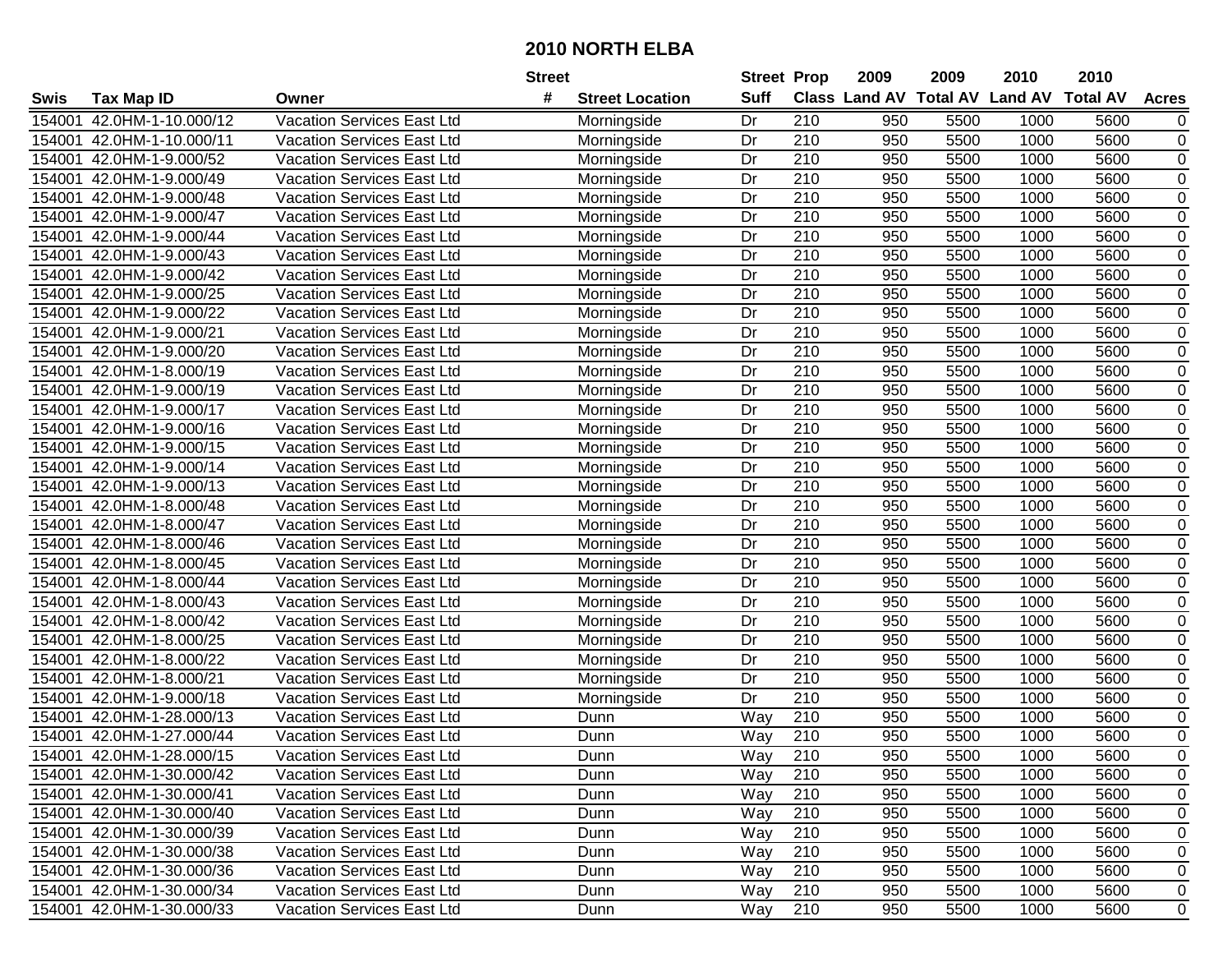|        |                           |                                   | <b>Street</b>               | <b>Street Prop</b> |                  | 2009                          | 2009 | 2010           | 2010            |                  |
|--------|---------------------------|-----------------------------------|-----------------------------|--------------------|------------------|-------------------------------|------|----------------|-----------------|------------------|
| Swis   | <b>Tax Map ID</b>         | Owner                             | #<br><b>Street Location</b> | <b>Suff</b>        |                  | <b>Class Land AV Total AV</b> |      | <b>Land AV</b> | <b>Total AV</b> | <b>Acres</b>     |
| 154001 | 42.0HM-1-30.000/31        | Vacation Services East Ltd        | Dunn                        | Way                | 210              | 950                           | 5500 | 1000           | 5600            | 0                |
| 154001 | 42.0HM-1-30.000/29        | Vacation Services East Ltd        | Dunn                        | Way                | 210              | 950                           | 5500 | 1000           | 5600            | 0                |
| 154001 | 42.0HM-1-30.000/28        | Vacation Services East Ltd        | Dunn                        | Way                | 210              | 950                           | 5500 | 1000           | 5600            | 0                |
| 154001 | 42.0HM-1-30.000/27        | <b>Vacation Services East Ltd</b> | Dunn                        | Way                | 210              | 950                           | 5500 | 1000           | 5600            | $\mathbf 0$      |
| 154001 | 42.0HM-1-30.000/26        | Vacation Services East Ltd        | Dunn                        | Way                | 210              | 950                           | 5500 | 1000           | 5600            | 0                |
| 154001 | 42.0HM-1-30.000/24        | Vacation Services East Ltd        | Dunn                        | Way                | $\overline{210}$ | 950                           | 5500 | 1000           | 5600            | $\mathbf 0$      |
| 154001 | 42.0HM-1-30.000/23        | Vacation Services East Ltd        | Dunn                        | Way                | 210              | 950                           | 5500 | 1000           | 5600            | 0                |
| 154001 | 42.0HM-1-30.000/22        | Vacation Services East Ltd        | Dunn                        | Way                | 210              | 950                           | 5500 | 1000           | 5600            | $\mathbf 0$      |
| 154001 | 42.0HM-1-30.000/21        | Vacation Services East Ltd        | Dunn                        | Way                | $\overline{210}$ | 950                           | 5500 | 1000           | 5600            | $\mathbf 0$      |
| 154001 | 42.0HM-1-30.000/20        | Vacation Services East Ltd        | Dunn                        | Way                | 210              | 950                           | 5500 | 1000           | 5600            | $\mathbf 0$      |
| 154001 | 42.0HM-1-30.000/19        | Vacation Services East Ltd        | Dunn                        | Way                | 210              | 950                           | 5500 | 1000           | 5600            | 0                |
| 154001 | 42.0HM-1-28.000/14        | Vacation Services East Ltd        | Dunn                        | Way                | 210              | 950                           | 5500 | 1000           | 5600            | $\mathbf 0$      |
| 154001 | 42.0HM-1-30.000/17        | <b>Vacation Services East Ltd</b> | Dunn                        | Way                | 210              | 950                           | 5500 | 1000           | 5600            | $\pmb{0}$        |
| 154001 | 42.0HM-1-30.000/16        | Vacation Services East Ltd        | Dunn                        | Way                | 210              | 950                           | 5500 | 1000           | 5600            | $\pmb{0}$        |
| 154001 | 42.0HM-1-30.000/15        | <b>Vacation Services East Ltd</b> | Dunn                        | Way                | 210              | 950                           | 5500 | 1000           | 5600            | $\pmb{0}$        |
| 154001 | 42.0HM-1-30.000/14        | Vacation Services East Ltd        | Dunn                        | Way                | 210              | 950                           | 5500 | 1000           | 5600            | $\mathbf 0$      |
| 154001 | 42.0HM-1-30.000/13        | <b>Vacation Services East Ltd</b> | Dunn                        | Way                | 210              | 950                           | 5500 | 1000           | 5600            | $\mathbf 0$      |
| 154001 | 42.0HM-1-30.000/12        | <b>Vacation Services East Ltd</b> | Dunn                        | Way                | 210              | 950                           | 5500 | 1000           | 5600            | $\pmb{0}$        |
| 154001 | 42.0HM-1-30.000/11        | Vacation Services East Ltd        | Dunn                        | Way                | 210              | 950                           | 5500 | 1000           | 5600            | $\pmb{0}$        |
| 154001 | 42.0HM-1-30.000/9         | Vacation Services East Ltd        | Dunn                        | Way                | 210              | 950                           | 5500 | 1000           | 5600            | 0                |
| 154001 | 42.0HM-1-30.000/4         | Vacation Services East Ltd        | Dunn                        | Way                | 210              | 950                           | 5500 | 1000           | 5600            | $\pmb{0}$        |
| 154001 | 42.0HM-1-30.000/3         | Vacation Services East Ltd        | Dunn                        | Way                | 210              | 950                           | 5500 | 1000           | 5600            | 0                |
| 154001 | 42.0HM-1-30.000/2         | Vacation Services East Ltd        | Dunn                        | Way                | 210              | 950                           | 5500 | 1000           | 5600            | $\pmb{0}$        |
| 154001 | 42.0HM-1-30.000/43        | Vacation Services East Ltd        | Dunn                        | Way                | 210              | 950                           | 5500 | 1000           | 5600            | 0                |
| 154001 | 42.0HM-1-30.000/44        | Vacation Services East Ltd        | Dunn                        | Way                | $\overline{210}$ | 950                           | 5500 | 1000           | 5600            | $\mathbf 0$      |
| 154001 | 42.0HM-1-30.000/45        | Vacation Services East Ltd        | Dunn                        | Way                | 210              | 950                           | 5500 | 1000           | 5600            | $\mathbf 0$      |
| 154001 | 42.0HM-1-30.000/47        | <b>Vacation Services East Ltd</b> | Dunn                        | Way                | 210              | 950                           | 5500 | 1000           | 5600            | $\boldsymbol{0}$ |
| 154001 | 42.0HM-1-32.000/1         | Vacation Services East Ltd        | Dunn                        | Way                | 210              | 950                           | 5500 | 1000           | 5600            | $\mathbf 0$      |
| 154001 | 42.0HM-1-31.000/49        | <b>Vacation Services East Ltd</b> | Dunn                        | Way                | 210              | 950                           | 5500 | 1000           | 5600            | $\pmb{0}$        |
| 154001 | 42.0HM-1-31.000/48        | <b>Vacation Services East Ltd</b> | Dunn                        | Way                | 210              | 950                           | 5500 | 1000           | 5600            | $\pmb{0}$        |
| 154001 | 42.0HM-1-31.000/47        | Vacation Services East Ltd        | Dunn                        | Way                | $\overline{210}$ | 950                           | 5500 | 1000           | 5600            | $\overline{0}$   |
| 154001 | 42.0HM-1-31.000/45        | <b>Vacation Services East Ltd</b> | Dunn                        | Way                | 210              | 950                           | 5500 | 1000           | 5600            | $\mathbf 0$      |
| 154001 | 42.0HM-1-31.000/44        | <b>Vacation Services East Ltd</b> | Dunn                        | Way                | 210              | 950                           | 5500 | 1000           | 5600            | $\pmb{0}$        |
| 154001 | 42.0HM-1-31.000/43        | <b>Vacation Services East Ltd</b> | Dunn                        | Way                | 210              | 950                           | 5500 | 1000           | 5600            | $\mathbf 0$      |
|        | 154001 42.0HM-1-31.000/42 | Vacation Services East Ltd        | Dunn                        | Way                | 210              | 950                           | 5500 | 1000           | 5600            | 0                |
|        | 154001 42.0HM-1-31.000/41 | Vacation Services East Ltd        | Dunn                        | Way                | 210              | 950                           | 5500 | 1000           | 5600            | 0                |
|        | 154001 42.0HM-1-31.000/40 | Vacation Services East Ltd        | Dunn                        | Way                | 210              | 950                           | 5500 | 1000           | 5600            | 0                |
|        | 154001 42.0HM-1-31.000/37 | Vacation Services East Ltd        | Dunn                        | Way                | 210              | 950                           | 5500 | 1000           | 5600            | 0                |
|        | 154001 42.0HM-1-31.000/28 | Vacation Services East Ltd        | Dunn                        | Way                | 210              | 950                           | 5500 | 1000           | 5600            | 0                |
|        | 154001 42.0HM-1-31.000/23 | <b>Vacation Services East Ltd</b> | Dunn                        | Way                | 210              | 950                           | 5500 | 1000           | 5600            | 0                |
|        | 154001 42.0HM-1-31.000/22 | Vacation Services East Ltd        | Dunn                        | Way                | 210              | 950                           | 5500 | 1000           | 5600            | 0                |
|        | 154001 42.0HM-1-31.000/21 | Vacation Services East Ltd        | Dunn                        | Way                | 210              | 950                           | 5500 | 1000           | 5600            | $\mathbf 0$      |
|        |                           |                                   |                             |                    |                  |                               |      |                |                 |                  |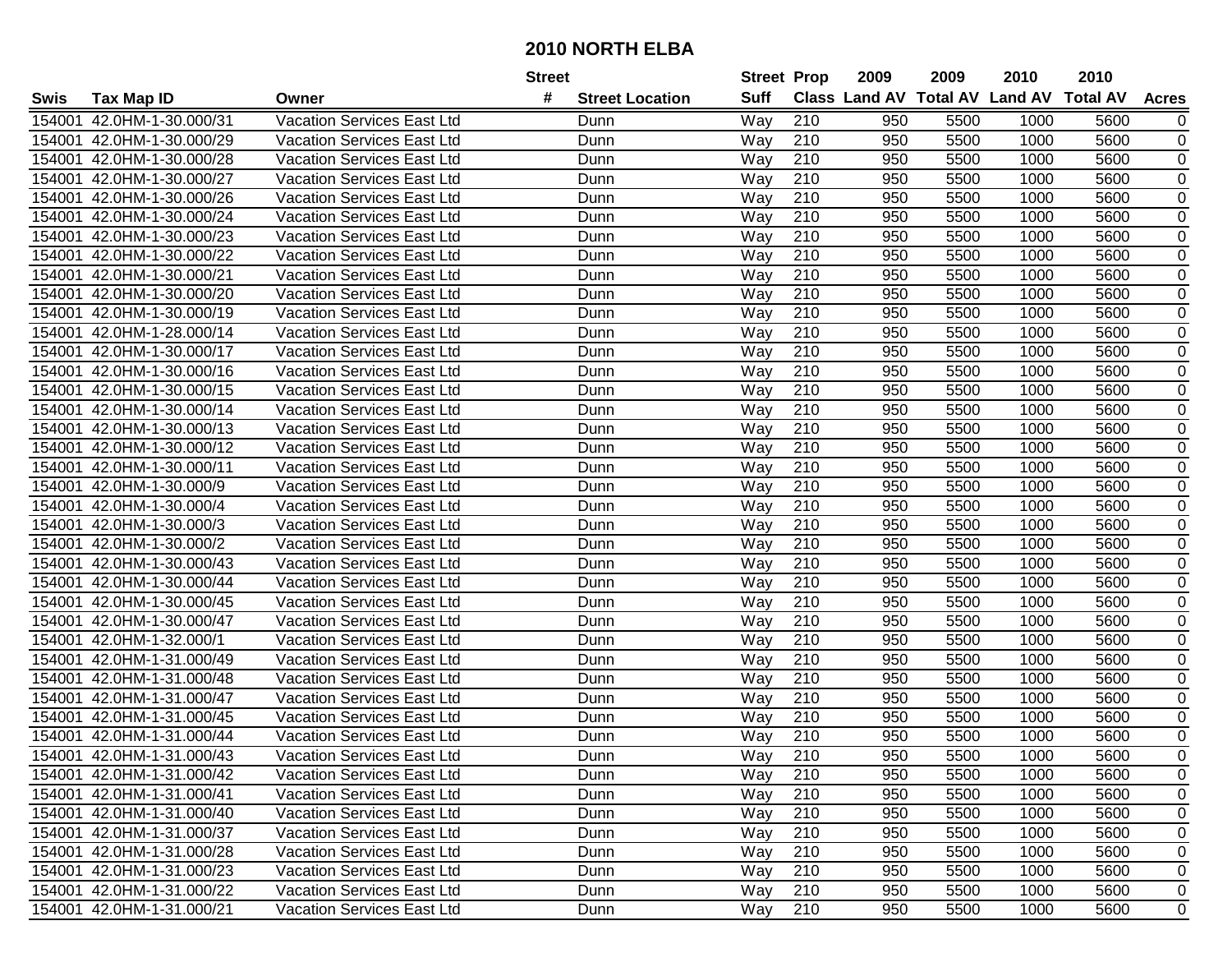|        |                           |                                   | <b>Street</b>               | <b>Street Prop</b> |                  | 2009                          | 2009 | 2010           | 2010            |                  |
|--------|---------------------------|-----------------------------------|-----------------------------|--------------------|------------------|-------------------------------|------|----------------|-----------------|------------------|
| Swis   | <b>Tax Map ID</b>         | Owner                             | #<br><b>Street Location</b> | <b>Suff</b>        |                  | <b>Class Land AV Total AV</b> |      | <b>Land AV</b> | <b>Total AV</b> | <b>Acres</b>     |
| 154001 | 42.0HM-1-30.000/1         | <b>Vacation Services East Ltd</b> | Dunn                        | Way                | 210              | 950                           | 5500 | 1000           | 5600            | 0                |
| 154001 | 42.0HM-1-31.000/20        | Vacation Services East Ltd        | Dunn                        | Way                | 210              | 950                           | 5500 | 1000           | 5600            | 0                |
| 154001 | 42.0HM-1-31.000/18        | Vacation Services East Ltd        | Dunn                        | Way                | 210              | 950                           | 5500 | 1000           | 5600            | 0                |
| 154001 | 42.0HM-1-31.000/17        | <b>Vacation Services East Ltd</b> | Dunn                        | Way                | 210              | 950                           | 5500 | 1000           | 5600            | $\mathbf 0$      |
| 154001 | 42.0HM-1-31.000/15        | Vacation Services East Ltd        | Dunn                        | Way                | 210              | 950                           | 5500 | 1000           | 5600            | 0                |
| 154001 | 42.0HM-1-31.000/14        | Vacation Services East Ltd        | Dunn                        | Way                | $\overline{210}$ | 950                           | 5500 | 1000           | 5600            | $\mathbf 0$      |
| 154001 | 42.0HM-1-31.000/13        | Vacation Services East Ltd        | Dunn                        | Way                | 210              | 950                           | 5500 | 1000           | 5600            | 0                |
| 154001 | 42.0HM-1-31.000/12        | Vacation Services East Ltd        | Dunn                        | Way                | 210              | 950                           | 5500 | 1000           | 5600            | $\mathbf 0$      |
| 154001 | 42.0HM-1-31.000/6         | Vacation Services East Ltd        | Dunn                        | Way                | $\overline{210}$ | 950                           | 5500 | 1000           | 5600            | $\mathbf 0$      |
| 154001 | 42.0HM-1-31.000/5         | Vacation Services East Ltd        | Dunn                        | Way                | 210              | 950                           | 5500 | 1000           | 5600            | $\mathbf 0$      |
| 154001 | 42.0HM-1-31.000/3         | Vacation Services East Ltd        | Dunn                        | Way                | 210              | 950                           | 5500 | 1000           | 5600            | 0                |
| 154001 | 42.0HM-1-31.000/2         | Vacation Services East Ltd        | Dunn                        | Way                | 210              | 950                           | 5500 | 1000           | 5600            | $\mathbf 0$      |
| 154001 | 42.0HM-1-31.000/1         | <b>Vacation Services East Ltd</b> | Dunn                        | Way                | 210              | 950                           | 5500 | 1000           | 5600            | $\pmb{0}$        |
| 154001 | 42.0HM-1-30.000/51        | Vacation Services East Ltd        | Dunn                        | Way                | 210              | 950                           | 5500 | 1000           | 5600            | $\pmb{0}$        |
| 154001 | 42.0HM-1-30.000/50        | <b>Vacation Services East Ltd</b> | Dunn                        | Way                | 210              | 950                           | 5500 | 1000           | 5600            | $\pmb{0}$        |
| 154001 | 42.0HM-1-30.000/49        | <b>Vacation Services East Ltd</b> | Dunn                        | Way                | 210              | 950                           | 5500 | 1000           | 5600            | $\mathbf 0$      |
| 154001 | 42.0HM-1-30.000/48        | <b>Vacation Services East Ltd</b> | Dunn                        | Way                | 210              | 950                           | 5500 | 1000           | 5600            | $\mathbf 0$      |
| 154001 | 42.0HM-1-31.000/19        | <b>Vacation Services East Ltd</b> | Dunn                        | Way                | 210              | 950                           | 5500 | 1000           | 5600            | $\pmb{0}$        |
| 154001 | 42.0HM-1-29.000/51        | Vacation Services East Ltd        | Dunn                        | Way                | 210              | 950                           | 5500 | 1000           | 5600            | $\pmb{0}$        |
| 154001 | 42.0HM-1-30.000/18        | Vacation Services East Ltd        | Dunn                        | Way                | 210              | 950                           | 5500 | 1000           | 5600            | 0                |
| 154001 | 42.0HM-1-29.000/48        | Vacation Services East Ltd        | Dunn                        | Way                | 210              | 950                           | 5500 | 1000           | 5600            | $\pmb{0}$        |
| 154001 | 42.0HM-1-29.000/5         | Vacation Services East Ltd        | Dunn                        | Way                | 210              | 950                           | 5500 | 1000           | 5600            | 0                |
| 154001 | 42.0HM-1-29.000/4         | Vacation Services East Ltd        | Dunn                        | Way                | 210              | 950                           | 5500 | 1000           | 5600            | $\pmb{0}$        |
| 154001 | 42.0HM-1-29.000/3         | Vacation Services East Ltd        | Dunn                        | Way                | 210              | 950                           | 5500 | 1000           | 5600            | 0                |
| 154001 | 42.0HM-1-29.000/2         | Vacation Services East Ltd        | Dunn                        | Way                | $\overline{210}$ | 950                           | 5500 | 1000           | 5600            | $\mathbf 0$      |
| 154001 | 42.0HM-1-29.000/1         | Vacation Services East Ltd        | Dunn                        | Way                | 210              | 950                           | 5500 | 1000           | 5600            | $\mathbf 0$      |
| 154001 | 42.0HM-1-28.000/49        | <b>Vacation Services East Ltd</b> | Dunn                        | Way                | 210              | 950                           | 5500 | 1000           | 5600            | $\boldsymbol{0}$ |
| 154001 | 42.0HM-1-28.000/48        | Vacation Services East Ltd        | Dunn                        | Way                | 210              | 950                           | 5500 | 1000           | 5600            | $\mathbf 0$      |
| 154001 | 42.0HM-1-28.000/47        | <b>Vacation Services East Ltd</b> | Dunn                        | Way                | 210              | 950                           | 5500 | 1000           | 5600            | $\pmb{0}$        |
| 154001 | 42.0HM-1-28.000/45        | Vacation Services East Ltd        | Dunn                        | Way                | 210              | 950                           | 5500 | 1000           | 5600            | $\pmb{0}$        |
| 154001 | 42.0HM-1-28.000/44        | Vacation Services East Ltd        | Dunn                        | Way                | $\overline{210}$ | 950                           | 5500 | 1000           | 5600            | $\overline{0}$   |
| 154001 | 42.0HM-1-28.000/43        | <b>Vacation Services East Ltd</b> | Dunn                        | Way                | 210              | 950                           | 5500 | 1000           | 5600            | $\mathbf 0$      |
| 154001 | 42.0HM-1-29.000/49        | <b>Vacation Services East Ltd</b> | Dunn                        | Way                | 210              | 950                           | 5500 | 1000           | 5600            | $\pmb{0}$        |
| 154001 | 42.0HM-1-28.000/41        | <b>Vacation Services East Ltd</b> | Dunn                        | Way                | 210              | 950                           | 5500 | 1000           | 5600            | $\mathbf 0$      |
|        | 154001 42.0HM-1-28.000/40 | Vacation Services East Ltd        | Dunn                        | Way                | 210              | 950                           | 5500 | 1000           | 5600            | 0                |
|        | 154001 42.0HM-1-28.000/39 | Vacation Services East Ltd        | Dunn                        | Way                | 210              | 950                           | 5500 | 1000           | 5600            | 0                |
|        | 154001 42.0HM-1-29.000/6  | Vacation Services East Ltd        | Dunn                        | Way                | 210              | 950                           | 5500 | 1000           | 5600            | 0                |
|        | 154001 42.0HM-1-28.000/38 | Vacation Services East Ltd        | Dunn                        | Way                | 210              | 950                           | 5500 | 1000           | 5600            | 0                |
|        | 154001 42.0HM-1-28.000/36 | Vacation Services East Ltd        | Dunn                        | Way                | 210              | 950                           | 5500 | 1000           | 5600            | 0                |
|        | 154001 42.0HM-1-28.000/35 | Vacation Services East Ltd        | Dunn                        | Way                | 210              | 950                           | 5500 | 1000           | 5600            | 0                |
|        | 154001 42.0HM-1-28.000/34 | Vacation Services East Ltd        | Dunn                        | Way                | 210              | 950                           | 5500 | 1000           | 5600            | 0                |
|        | 154001 42.0HM-1-28.000/29 | Vacation Services East Ltd        | Dunn                        | Way                | 210              | 950                           | 5500 | 1000           | 5600            | $\mathbf 0$      |
|        |                           |                                   |                             |                    |                  |                               |      |                |                 |                  |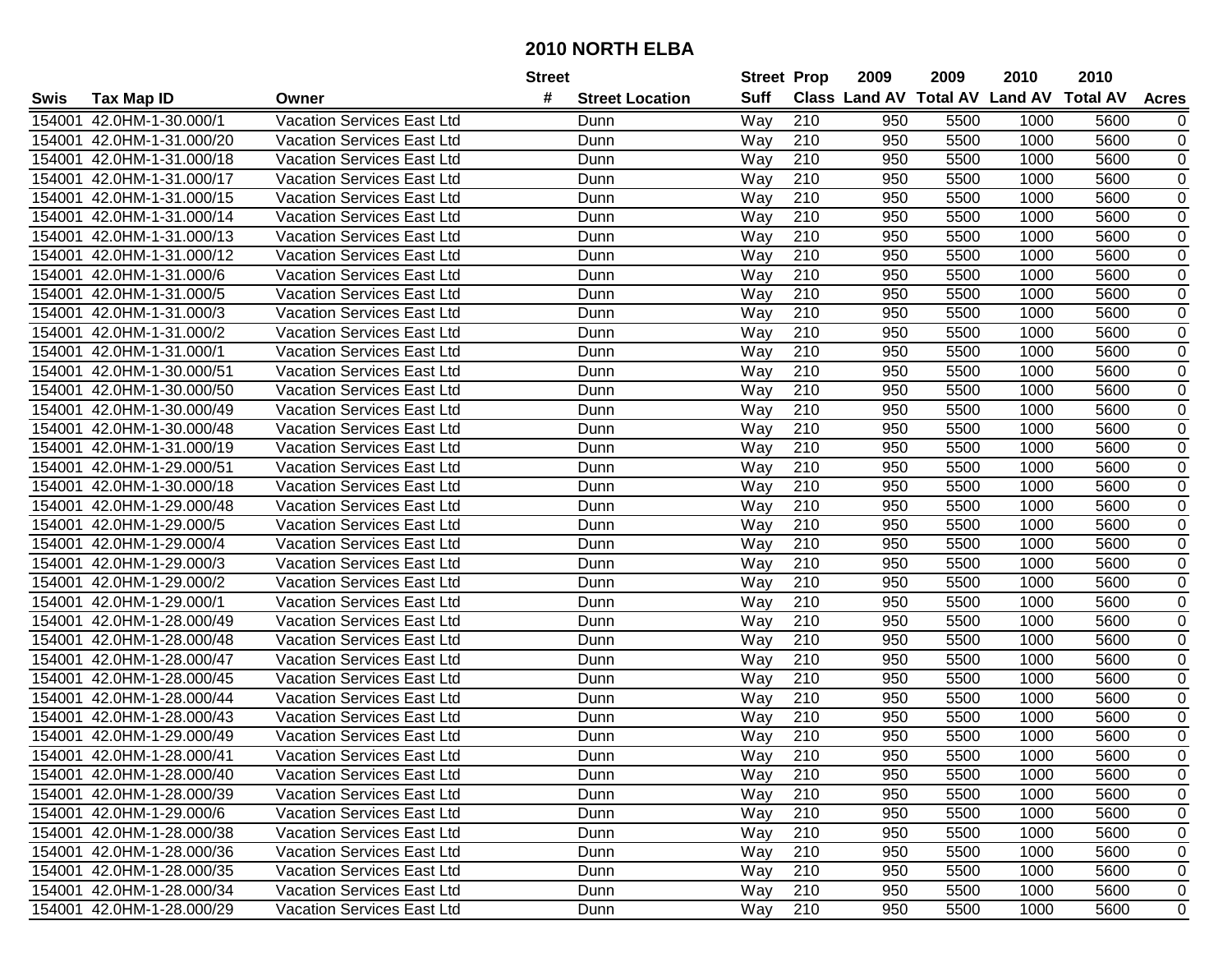|        |                           |                                   | <b>Street</b>               | <b>Street Prop</b> |                  | 2009                          | 2009 | 2010           | 2010            |                  |
|--------|---------------------------|-----------------------------------|-----------------------------|--------------------|------------------|-------------------------------|------|----------------|-----------------|------------------|
| Swis   | <b>Tax Map ID</b>         | Owner                             | #<br><b>Street Location</b> | <b>Suff</b>        |                  | <b>Class Land AV Total AV</b> |      | <b>Land AV</b> | <b>Total AV</b> | <b>Acres</b>     |
| 154001 | 42.0HM-1-28.000/27        | <b>Vacation Services East Ltd</b> | Dunn                        | Way                | 210              | 950                           | 5500 | 1000           | 5600            | 0                |
| 154001 | 42.0HM-1-28.000/26        | Vacation Services East Ltd        | Dunn                        | Way                | 210              | 950                           | 5500 | 1000           | 5600            | 0                |
| 154001 | 42.0HM-1-28.000/24        | Vacation Services East Ltd        | Dunn                        | Way                | 210              | 950                           | 5500 | 1000           | 5600            | 0                |
| 154001 | 42.0HM-1-28.000/23        | <b>Vacation Services East Ltd</b> | Dunn                        | Way                | 210              | 950                           | 5500 | 1000           | 5600            | $\mathbf 0$      |
| 154001 | 42.0HM-1-28.000/22        | Vacation Services East Ltd        | Dunn                        | Way                | 210              | 950                           | 5500 | 1000           | 5600            | 0                |
| 154001 | 42.0HM-1-28.000/21        | Vacation Services East Ltd        | Dunn                        | Way                | $\overline{210}$ | 950                           | 5500 | 1000           | 5600            | $\mathbf 0$      |
| 154001 | 42.0HM-1-28.000/20        | Vacation Services East Ltd        | Dunn                        | Way                | 210              | 950                           | 5500 | 1000           | 5600            | 0                |
| 154001 | 42.0HM-1-28.000/19        | Vacation Services East Ltd        | Dunn                        | Way                | 210              | 950                           | 5500 | 1000           | 5600            | $\mathbf 0$      |
| 154001 | 42.0HM-1-28.000/18        | Vacation Services East Ltd        | Dunn                        | Way                | $\overline{210}$ | 950                           | 5500 | 1000           | 5600            | $\mathbf 0$      |
| 154001 | 42.0HM-1-28.000/17        | Vacation Services East Ltd        | Dunn                        | Way                | 210              | 950                           | 5500 | 1000           | 5600            | $\mathbf 0$      |
| 154001 | 42.0HM-1-28.000/16        | Vacation Services East Ltd        | Dunn                        | Way                | 210              | 950                           | 5500 | 1000           | 5600            | 0                |
| 154001 | 42.0HM-1-28.000/37        | Vacation Services East Ltd        | Dunn                        | Way                | 210              | 950                           | 5500 | 1000           | 5600            | $\mathbf 0$      |
| 154001 | 42.0HM-1-29.000/9         | <b>Vacation Services East Ltd</b> | Dunn                        | Way                | 210              | 950                           | 5500 | 1000           | 5600            | $\pmb{0}$        |
| 154001 | 42.0HM-1-28.000/42        | Vacation Services East Ltd        | Dunn                        | Way                | 210              | 950                           | 5500 | 1000           | 5600            | $\pmb{0}$        |
| 154001 | 42.0HM-1-29.000/11        | <b>Vacation Services East Ltd</b> | Dunn                        | Way                | 210              | 950                           | 5500 | 1000           | 5600            | $\pmb{0}$        |
| 154001 | 42.0HM-1-29.000/47        | Vacation Services East Ltd        | Dunn                        | Way                | 210              | 950                           | 5500 | 1000           | 5600            | $\mathbf 0$      |
| 154001 | 42.0HM-1-29.000/45        | <b>Vacation Services East Ltd</b> | Dunn                        | Way                | 210              | 950                           | 5500 | 1000           | 5600            | $\mathbf 0$      |
| 154001 | 42.0HM-1-29.000/44        | <b>Vacation Services East Ltd</b> | Dunn                        | Way                | 210              | 950                           | 5500 | 1000           | 5600            | $\pmb{0}$        |
| 154001 | 42.0HM-1-29.000/43        | Vacation Services East Ltd        | Dunn                        | Way                | 210              | 950                           | 5500 | 1000           | 5600            | $\pmb{0}$        |
| 154001 | 42.0HM-1-29.000/42        | Vacation Services East Ltd        | Dunn                        | Way                | 210              | 950                           | 5500 | 1000           | 5600            | 0                |
| 154001 | 42.0HM-1-29.000/41        | Vacation Services East Ltd        | Dunn                        | Way                | 210              | 950                           | 5500 | 1000           | 5600            | $\pmb{0}$        |
| 154001 | 42.0HM-1-29.000/10        | Vacation Services East Ltd        | Dunn                        | Way                | 210              | 950                           | 5500 | 1000           | 5600            | 0                |
| 154001 | 42.0HM-1-29.000/39        | Vacation Services East Ltd        | Dunn                        | Way                | 210              | 950                           | 5500 | 1000           | 5600            | $\pmb{0}$        |
| 154001 | 42.0HM-1-29.000/38        | Vacation Services East Ltd        | Dunn                        | Way                | 210              | 950                           | 5500 | 1000           | 5600            | 0                |
| 154001 | 42.0HM-1-29.000/37        | Vacation Services East Ltd        | Dunn                        | Way                | $\overline{210}$ | 950                           | 5500 | 1000           | 5600            | $\mathbf 0$      |
| 154001 | 42.0HM-1-29.000/36        | Vacation Services East Ltd        | Dunn                        | Way                | 210              | 950                           | 5500 | 1000           | 5600            | $\mathbf 0$      |
| 154001 | 42.0HM-1-29.000/35        | <b>Vacation Services East Ltd</b> | Dunn                        | Way                | 210              | 950                           | 5500 | 1000           | 5600            | $\boldsymbol{0}$ |
| 154001 | 42.0HM-1-29.000/34        | Vacation Services East Ltd        | Dunn                        | Way                | 210              | 950                           | 5500 | 1000           | 5600            | $\mathbf 0$      |
| 154001 | 42.0HM-1-29.000/33        | <b>Vacation Services East Ltd</b> | Dunn                        | Way                | 210              | 950                           | 5500 | 1000           | 5600            | $\pmb{0}$        |
| 154001 | 42.0HM-1-29.000/32        | <b>Vacation Services East Ltd</b> | Dunn                        | Way                | 210              | 950                           | 5500 | 1000           | 5600            | $\pmb{0}$        |
| 154001 | 42.0HM-1-29.000/30        | Vacation Services East Ltd        | Dunn                        | Way                | $\overline{210}$ | 950                           | 5500 | 1000           | 5600            | $\overline{0}$   |
| 154001 | 42.0HM-1-29.000/40        | <b>Vacation Services East Ltd</b> | Dunn                        | Way                | 210              | 950                           | 5500 | 1000           | 5600            | $\mathbf 0$      |
| 154001 | 42.0HM-1-29.000/26        | <b>Vacation Services East Ltd</b> | Dunn                        | Way                | 210              | 950                           | 5500 | 1000           | 5600            | $\pmb{0}$        |
| 154001 | 42.0HM-1-29.000/12        | <b>Vacation Services East Ltd</b> | Dunn                        | Way                | 210              | 950                           | 5500 | 1000           | 5600            | $\mathbf 0$      |
|        | 154001 42.0HM-1-29.000/13 | Vacation Services East Ltd        | Dunn                        | Way                | 210              | 950                           | 5500 | 1000           | 5600            | 0                |
|        | 154001 42.0HM-1-29.000/14 | Vacation Services East Ltd        | Dunn                        | Way                | 210              | 950                           | 5500 | 1000           | 5600            | 0                |
|        | 154001 42.0HM-1-29.000/28 | Vacation Services East Ltd        | Dunn                        | Way                | 210              | 950                           | 5500 | 1000           | 5600            | 0                |
|        | 154001 42.0HM-1-29.000/16 | Vacation Services East Ltd        | Dunn                        | Way                | 210              | 950                           | 5500 | 1000           | 5600            | 0                |
|        | 154001 42.0HM-1-29.000/17 | Vacation Services East Ltd        | Dunn                        | Way                | 210              | 950                           | 5500 | 1000           | 5600            | 0                |
|        | 154001 42.0HM-1-29.000/18 | <b>Vacation Services East Ltd</b> | Dunn                        | Way                | 210              | 950                           | 5500 | 1000           | 5600            | 0                |
|        | 154001 42.0HM-1-29.000/19 | Vacation Services East Ltd        | Dunn                        | Way                | 210              | 950                           | 5500 | 1000           | 5600            | 0                |
|        | 154001 42.0HM-1-29.000/15 | Vacation Services East Ltd        | Dunn                        | Way                | 210              | 950                           | 5500 | 1000           | 5600            | $\mathbf 0$      |
|        |                           |                                   |                             |                    |                  |                               |      |                |                 |                  |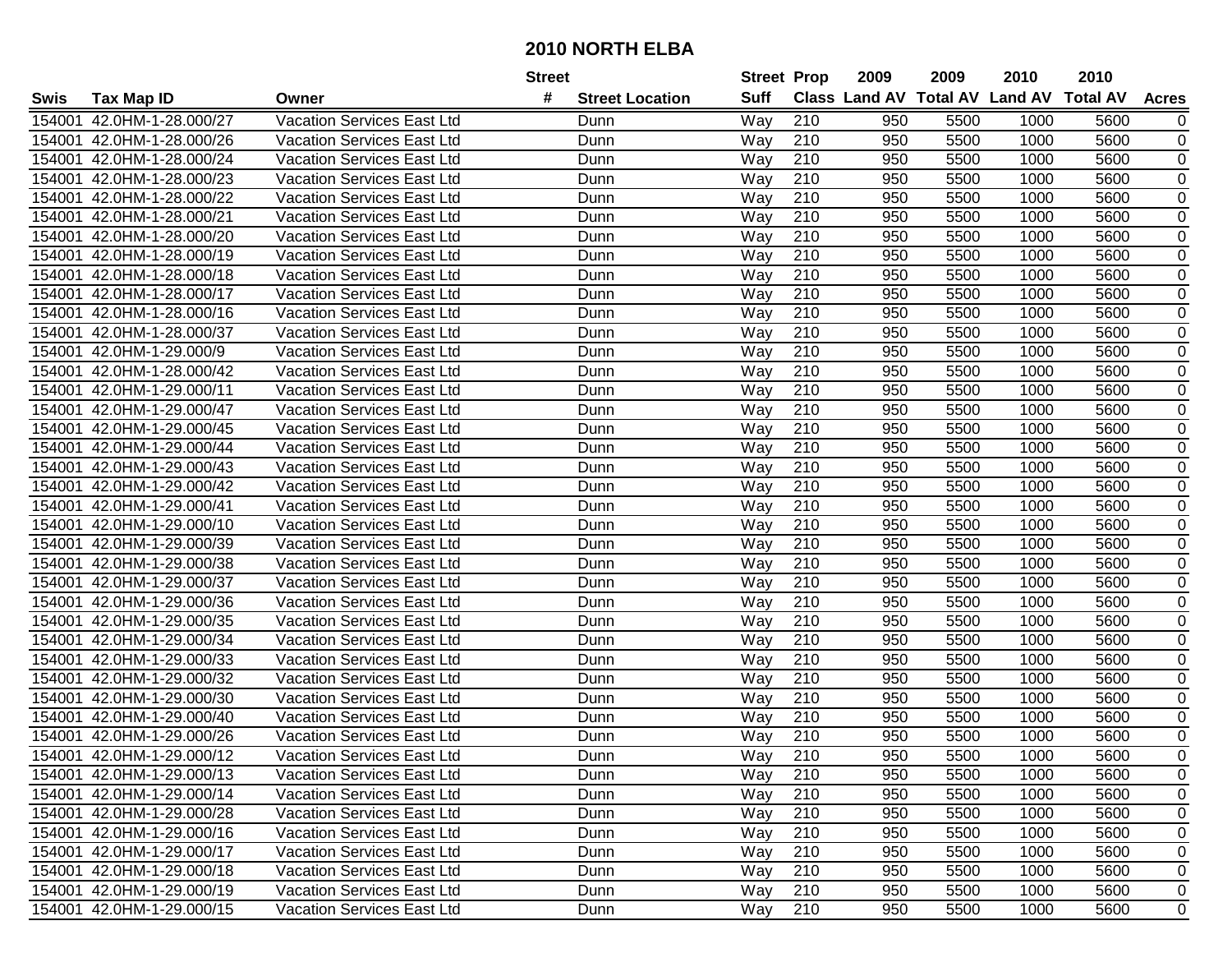|             |                                              |                            | <b>Street</b>   |                        | <b>Street Prop</b>       |                  | 2009                          | 2009   | 2010           | 2010            |                  |
|-------------|----------------------------------------------|----------------------------|-----------------|------------------------|--------------------------|------------------|-------------------------------|--------|----------------|-----------------|------------------|
| <b>Swis</b> | <b>Tax Map ID</b>                            | Owner                      | #               | <b>Street Location</b> | <b>Suff</b>              |                  | <b>Class Land AV Total AV</b> |        | <b>Land AV</b> | <b>Total AV</b> | <b>Acres</b>     |
| 154001      | 42.0HM-1-29.000/21                           | Vacation Services East Ltd |                 | Dunn                   | Way                      | 210              | 950                           | 5500   | 1000           | 5600            | $\overline{0}$   |
| 154001      | 42.0HM-1-29.000/25                           | Vacation Services East Ltd |                 | Dunn                   | Way                      | 210              | 950                           | 5500   | 1000           | 5600            | $\pmb{0}$        |
| 154001      | 42.0HM-1-29.000/20                           | Vacation Services East Ltd |                 | Dunn                   | Way                      | 210              | 950                           | 5500   | 1000           | 5600            | $\boldsymbol{0}$ |
| 154001      | 42.0HM-1-29.000/23                           | Vacation Services East Ltd |                 | Dunn                   | Way                      | 210              | 950                           | 5500   | 1000           | 5600            | $\overline{0}$   |
| 154001      | 42.0HM-1-26.000/45                           | Vacation Services East Ltd |                 | Dunn                   | Way                      | $\overline{210}$ | 950                           | 5500   | 1000           | 5600            | $\overline{0}$   |
| 154001      | 42.0HM-1-29.000/22                           | Vacation Services East Ltd |                 | Dunn                   | Way                      | $\overline{210}$ | 950                           | 5500   | 1000           | 5600            | $\overline{0}$   |
| 154001      | 42.0JM-1-24.000/50                           | Vacation Services LTD      |                 | Morningside            | Dr                       | 210              | 950                           | 5500   | 1000           | 5600            | $\pmb{0}$        |
| 154001      | 42.0HM-1-39.000/49                           | Valenti, Charles           |                 | Lake Placid Club       | Way                      | 210              | 950                           | 5500   | 1000           | 5600            | $\overline{0}$   |
| 154001      | 42.0JL-1-1.000                               | Valentine, Patrick G       | 144             | McKinley               | $\overline{\mathsf{St}}$ | 220              | 44400                         | 183200 | 57500          | 183200          | 0.4              |
| 154001      | 42.0JK-2-24.000                              | Valentine, Patrick G       | 142             | McKinley               | $\overline{\mathsf{St}}$ | 210              | 37100                         | 200700 | 37800          | 200700          | 0.1              |
| 154001      | 42.0HL-3-2.000                               | Valenze, James J           | 49              | School                 | $\overline{\mathsf{St}}$ | 210              | 50000                         | 195000 | 40000          | 195000          | 0.1              |
| 154001      | 42.0JM-1-25.000/38                           | Vanaernam, Gordon K        |                 | Morningside            | Dr                       | 210              | 950                           | 5500   | 1000           | 5600            | $\mathbf 0$      |
| 154001      | 42.0EK-2-7.000                               | VanCour, Shelley           | 150             | Elm                    | $\overline{\mathsf{St}}$ | 210              | 48500                         | 160400 | 49500          | 160400          | 0.18             |
| 154001      | 42.0JM-1-20.000/12                           | VanGundy, David L          |                 | Morningside            | Dr                       | 210              | 950                           | 5500   | 1000           | 5600            | $\pmb{0}$        |
| 154001      | 42.0EK-3-7.000                               | VanHuizen, Ronald          |                 | <b>Grand View</b>      | Ave                      | $\overline{311}$ | 33800                         | 33800  | 33800          | 33800           | 0.1              |
| 154001      | 42.0ek-3-6.000                               | VanHuizen, Ronald          | 20              | <b>Grand View</b>      | Ave                      | 210              | 107000                        | 316000 | 114600         | 316000          | 0.2              |
| 154001      | 42.0HM-1-6.000/4                             | VanPelt, Robbert C         |                 | Morningside            | Dr                       | $\overline{210}$ | 950                           | 5500   | 1000           | 5600            | $\pmb{0}$        |
| 154001      | 42.0dm-1-15.000                              | VanWoert, Katherine S      | 166             | <b>Beech Hill</b>      | $\overline{C}$ ir        | 210              | 150700                        | 414900 | 153700         | 414900          | 0.53             |
| 154001      | 42.0JM-1-18.000/5                            | Vardan, Asha               |                 | Morningside            | Dr                       | 210              | 950                           | 5500   | 1000           | 5600            | $\pmb{0}$        |
| 154001      | 42.0HM-1-40.000/24                           | Vardan, Asha               |                 | Lake Placid Club       | Way                      | 210              | 950                           | 5500   | 1000           | 5600            | $\pmb{0}$        |
| 154001      | 42.0JM-1-15.000/33                           | Varga, Dr Francis J        |                 | Morningside            | Dr                       | 210              | 950                           | 5500   | 1000           | 5600            | $\overline{0}$   |
| 154001      | 42.0HM-1-36.000/35                           | Varshney, Pramod           |                 | Lake Placid Club       | Way                      | 210              | 950                           | 5500   | 1000           | 5600            | $\pmb{0}$        |
| 154001      | 42.0JJ-2-1.000                               | Vassar, Brian K            | 167             | Mill Pond              | Dr                       | 210              | 43700                         | 158700 | 44600          | 158700          | 0.2              |
| 154001      | 42.0JJ-1-3.000                               | Vassar, Steven T           | 156             | Mill Pond              | Dr                       | 210              | 40100                         | 129500 | 40900          | 129500          | 0.2              |
| 154001      | 42.0HM-1-9.000/6                             | Vellano, Joseph            |                 | Morningside            | Dr                       | $\overline{210}$ | 950                           | 5500   | 1000           | 5600            | $\pmb{0}$        |
| 154001      | 42.0jm-1-13.000/25                           | Venanzi, Thomas            |                 | Morningside            | Dr                       | 210              | 950                           | 5500   | 1000           | 5600            | $\pmb{0}$        |
| 154001      | 42.0GK-1-2.000                               | Verizon New York Inc       | 91              | Olympic                | Dr                       | 831              | 150000                        | 220000 | 150000         | 220000          | 0.4              |
| 154001      | 640.001-9999-631.900/18 Verizon New York Inc |                            |                 | <b>Outside Plant</b>   |                          | 836              | 0                             | 200720 | $\Omega$       | 168560          | $\mathbf 0$      |
| 154001      | 42.0DJ-1-21.110                              | Vespa, George R            |                 | Wesvalley              | Rd                       | $\overline{311}$ | 78800                         | 78800  | 80400          | 80400           | 1.7              |
| 154001      | 42.0JL-3-10.000                              | Viadana, Gilberto          | $\overline{31}$ | Spring                 | $\overline{\mathsf{St}}$ | $\overline{210}$ | 39000                         | 220000 | 40000          | 220000          | 0.1              |
| 154001      | 42.0HM-1-32.000/10                           | Vieira, Thomas A Jr        |                 | Dunn                   | Way                      | 210              | 950                           | 5500   | 1000           | 5600            | $\pmb{0}$        |
| 154001      | 42.0HM-1-32.000/11                           | Vieira, Thomas A Jr        |                 | Dunn                   | Way                      | 210              | 950                           | 5500   | 1000           | 5600            | $\pmb{0}$        |
| 154001      | 42.0JM-1-21.000/1                            | Villa, Dr Carmelo          |                 | Morningside            | Dr                       | $\overline{210}$ | 950                           | 5500   | 1000           | 5600            | $\overline{0}$   |
|             | 154001 42.0JM-1-20.000/11                    | Villa, William H           |                 | Morningside            | $\overline{Dr}$          | $\overline{210}$ | 950                           | 5500   | 1000           | 5600            | $\overline{0}$   |
|             | 154001 42.0JL-8-5.000                        | Village Lake Placid Inc    |                 | McLenathen             | Ave                      | 330              | 2300                          | 2300   | 2300           | 2300            | 0.01             |
|             | 154001 42.0JL-8-6.002                        | Village Lake Placid Inc    | 20              | Dow                    | Rd                       | 593              | 400800                        | 429200 | 400800         | 429200          | 3.2              |
|             | 154001 42.0JK-2-40.000                       | Village Lake Placid Inc    |                 | Mill Pond              | Dr                       | 822              | 5800                          | 19800  | 5800           | 19800           | 0.1              |
|             | 154001 42.0KL-1-6.000                        | Village Lake Placid Inc    | 281             | Station                | <b>St</b>                | 330              | 158800                        | 158800 | 158800         | 158800          | $\mathbf{1}$     |
|             | 154001 42.0KJ-1-4.000                        | Village Lake Placid Inc    | 137             | Station                | <b>St</b>                | 682              | 32900                         | 39700  | 32900          | 39700           | 0.06             |
|             | 154001 42.0FK-2-4.000                        | Vlaun, Carol V             |                 | Hillcrest              | Ave                      | 311              | 26700                         | 26700  | 26700          | 26700           | 0.09             |
|             | 154001 42.0JL-4-10.000                       | Vlaun, Carol V             |                 | Main                   | St                       | 330              | 54700                         | 54700  | 54700          | 54700           | 0.1              |
|             | 154001 42.0FK-2-5.000                        | Vlaun, Carol V             | 75              | Hillcrest              | Ave                      | 210              | 55600                         | 336000 | 73200          | 336000          | 0.1              |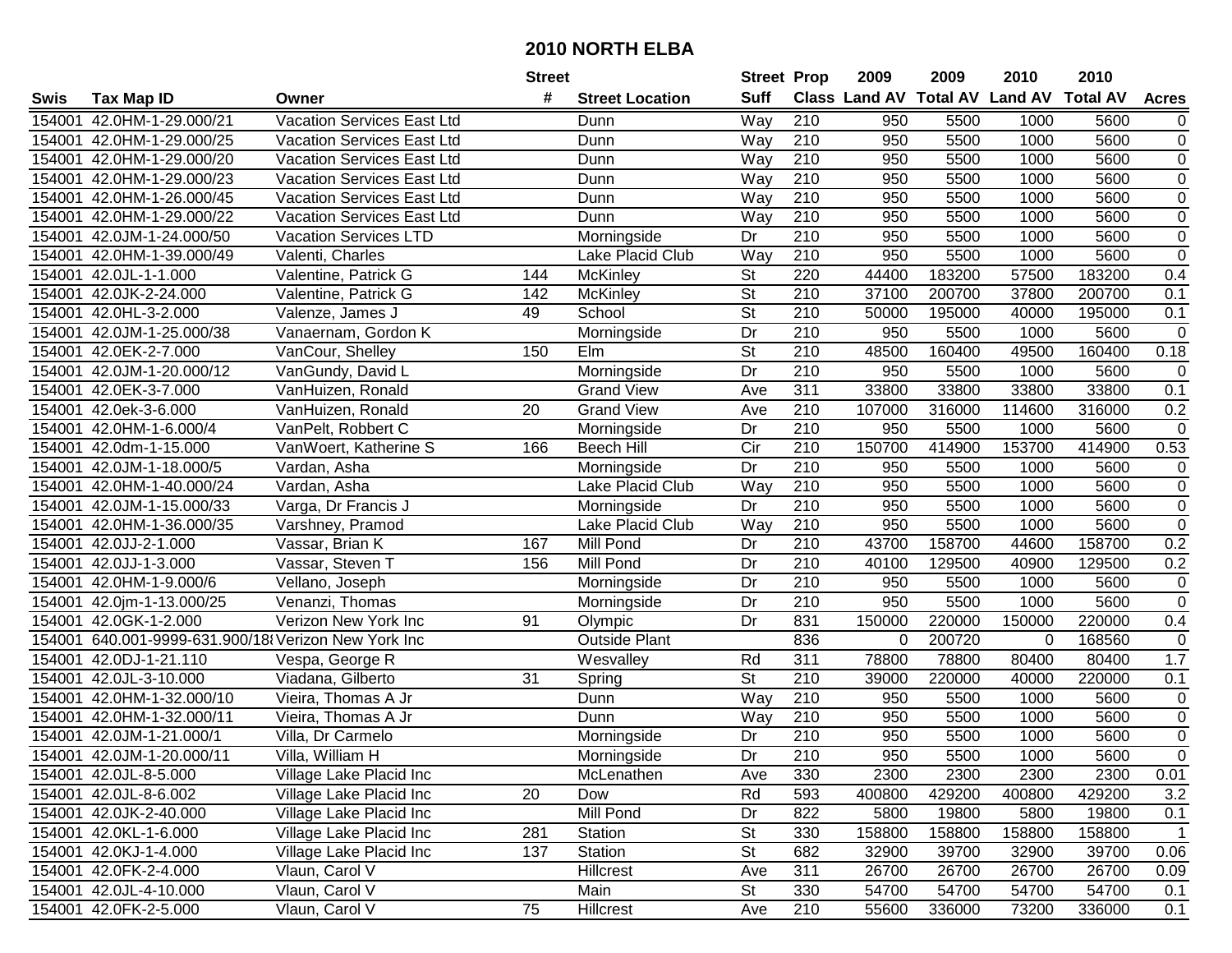|        |                           |                       | <b>Street</b> |                         | <b>Street Prop</b>       |                  | 2009        | 2009        | 2010                                    | 2010    |                |
|--------|---------------------------|-----------------------|---------------|-------------------------|--------------------------|------------------|-------------|-------------|-----------------------------------------|---------|----------------|
| Swis   | <b>Tax Map ID</b>         | Owner                 | #             | <b>Street Location</b>  | <b>Suff</b>              |                  |             |             | Class Land AV Total AV Land AV Total AV |         | <b>Acres</b>   |
| 154001 | 42.0JM-1-14.000/41        | Vogel, Donald J       |               | Morningside             | Dr                       | 210              | 950         | 5500        | 1000                                    | 5600    | $\mathbf 0$    |
| 154001 | 42.0hm-1-7.000/36         | Vogt, James           |               | Morningside             | Dr                       | 210              | 950         | 5500        | 1000                                    | 5600    | $\mathbf 0$    |
| 154001 | 42.0HM-1-2.000            | Volmrich, Douglas N   |               | Morningside             | Dr                       | 311              | 2100        | 2100        | 2100                                    | 2100    | 0.3            |
| 154001 | 42.0HL-7-15.000           | Volmrich, Douglas N   | 163           | Parkside                | Dr                       | 280              | 17300       | 462700      | 36000                                   | 400000  | 0.1            |
| 154001 | 42.0HL-6-13.000           | Volmrich, Katherine R | 160           | Parkside                | Dr                       | 230              | 31100       | 212400      | 42000                                   | 212400  | 0.13           |
| 154001 | 42.0ek-4-10.000           | Volpacchio, Bruno J   | 119           | <b>Hillcrest</b>        | Ave                      | $\overline{210}$ | 46800       | 160500      | 46800                                   | 169700  | 0.15           |
| 154001 | 42.0ek-4-15.002           | Volpacchio, Bruno J   | 35            | <b>Grand View</b>       | Ave                      | $\overline{210}$ | 130300      | 300000      | 132900                                  | 300000  | 0.26           |
| 154001 | 42.0CL-4-3.000            | von Tury, Mary Jo     | 50            | Interlaken              | Ave                      | $\overline{210}$ | 119400      | 493200      | 276500                                  | 493200  | 0.7            |
| 154001 | 42.0KL-4-7.200            | VonDell, Sheryl M     | 26            | McIntyre                | Way                      | 210              | 38200       | 130000      | 40000                                   | 110000  | 0.1            |
| 154001 | 42.0CK-2-2.000/3          | Vose, John C          |               | Victor Herbert          | Rd                       | $\overline{210}$ | 82600       | 230100      | 82600                                   | 230100  | $\mathbf 0$    |
| 154001 | 42.0EJ-3-17.000           | Voss, Julie A         | 30            | Nash                    | $\overline{\mathsf{St}}$ | 210              | 112600      | 350300      | 114800                                  | 350300  | 0.2            |
| 154001 | 42.0DJ-4-10.000           | Voss, Julie A         | 2242          | Saranac                 | Ave                      | 484              | 217000      | 514400      | 217000                                  | 514400  | 0.2            |
| 154001 | 42.0EJ-3-16.000           | Voss, Julie A         |               | Nash                    | St                       | 311              | 25500       | 25500       | 25500                                   | 25500   | 0.2            |
| 154001 | 42.0DJ-4-9.000            | Voss, Julie A         |               | Saranac                 | Ave                      | 330              | 14800       | 14800       | 14800                                   | 14800   | 0.1            |
| 154001 | 42.0EJ-1-2.212            | Wadsworth, Bruce C    | 351           | Wesvalley               | Rd                       | 210              | 177700      | 523000      | 181300                                  | 523000  | $\mathbf{1}$   |
| 154001 | 42.0JM-1-13.000/12        | Walden, Alfred        |               | Morningside             | Dr                       | $\overline{210}$ | 950         | 5500        | 1000                                    | 5600    | $\mathbf 0$    |
| 154001 | 42.0HM-1-31.000/9         | Walden, Alfred S      |               | Dunn                    | Way                      | 210              | 950         | 5500        | 1000                                    | 5600    | $\mathsf 0$    |
| 154001 | 42.0JM-1-17.000/23        | Walden, Alfred S      |               | Morningside             | Dr                       | $\overline{210}$ | 950         | 5500        | 1000                                    | 5600    | $\overline{0}$ |
| 154001 | 42.0HM-1-33.000/2         | Walden, Alfred S      |               | Dunn                    | Way                      | 210              | 950         | 5500        | 1000                                    | 5600    | $\overline{0}$ |
| 154001 | 42.0BK-1-1.200            | Walden, Barbara R     | 141           | Victor Herbert          | Rd                       | 210              | 1731000     | 2615800     | 1765600                                 | 2615800 | 1.1            |
| 154001 | 42.0LJ-2-12.210           | Walden, Bengt O       | 15            | Hough                   | Way                      | 210              | 27200       | 141900      | 27700                                   | 141900  | 0.64           |
| 154001 | 42.0JM-1-12.000/27        | Walkinshaw, Ellen T   |               | Morningside             | Dr                       | 210              | 950         | 5500        | 1000                                    | 5600    | $\mathbf 0$    |
| 154001 | 42.0HM-1-29.000/50        | Wallace, Fred A       |               | Dunn                    | Way                      | 210              | 950         | 5500        | 1000                                    | 5600    | $\mathbf 0$    |
| 154001 | 42.0JM-1-20.000/23        | Wallace, Michael      |               | Morningside             | Dr                       | $\overline{210}$ | 950         | 5500        | 1000                                    | 5600    | $\overline{0}$ |
| 154001 | 42.0HM-1-33.000/24        | Wallace, Michael D    |               | Dunn                    | Way                      | 210              | 950         | 5500        | 1000                                    | 5600    | $\mathbf 0$    |
| 154001 | 42.0DK-3-6.007            | Walsh, Charles E      | 2359          | Saranac                 | Ave                      | 210              | 179100      | 479400      | 226100                                  | 450000  | 0.54           |
| 154001 | 42.0JM-1-14.000/49        | Walsh, Christopher    |               | Morningside             | Dr                       | 210              | 950         | 5500        | 1000                                    | 5600    | $\pmb{0}$      |
| 154001 | 42.0JM-1-14.000/48        | Walsh, Christopher    |               | Morningside             | Dr                       | 210              | 950         | 5500        | 1000                                    | 5600    | 0              |
| 154001 | 42.0JM-1-18.000/15        | Walsh, Christopher B  |               | Morningside             | Dr                       | 210              | 950         | 5500        | 1000                                    | 5600    | $\mathbf 0$    |
| 154001 | 42.0HM-1-39.000/14        | Walsh, Christopher B  |               | <b>Lake Placid Club</b> | Way                      | 210              | 950         | 5500        | 1000                                    | 5600    | $\overline{0}$ |
| 154001 | 42.0HM-1-39.000/42        | Walsh, Christopher W  |               | Lake Placid Club        | Way                      | 210              | 950         | 5500        | 1000                                    | 5600    | $\overline{0}$ |
| 154001 | 42.0HM-1-37.000/39        | Walsh, Doreen         |               | Lake Placid Club        | Way                      | $\overline{210}$ | 950         | 5500        | 1000                                    | 5600    | $\overline{0}$ |
| 154001 | 42.0JM-1-11.000/31        | Walsh, Doreen         |               | Morningside             | Dr                       | 210              | 950         | 5500        | 1000                                    | 5600    | $\mathbf 0$    |
|        | 154001 42.0LL-10-2.000    | Walsh, James          | 90            | Fir                     | Way                      | 210              | 64900       | 294000      | 64900                                   | 294000  | 0.03           |
|        | 154001 42.0JM-1-12.000/9  | Wambold, James C      |               | Morningside             | Dr                       | 210              | 950         | 5500        | 1000                                    | 5600    | $\mathbf 0$    |
|        | 154001 42.0JM-1-20.000/22 | Warner, Kara A        |               | Morningside             | Dr                       | 210              | 950         | 5500        | 1000                                    | 5600    | $\mathbf 0$    |
|        | 154001 42.0FJ-1-7.000     | Warner, Linda A       | 289           | Wesvalley               | Rd                       | 210              | 75500       | 224700      | 75500                                   | 224700  | 0.06           |
|        | 154001 42.0lk-1-24.000    | Warrington, Gary      | 114           | Trillium                | Dr                       | 210              | 95000       | 249600      | 108000                                  | 249600  | 0.53           |
|        | 154001 42.0LK-1-8.000     | Wasson, James A Jr    | 92            | <b>Blueberry Ridge</b>  | Rd                       | 210              | 95000       | 280200      | 95000                                   | 310000  | 0.59           |
|        | 154001 42.0HL-7-14.000    | Wasson, James A Sr    | 167           | Parkside                | Dr                       | 210              | 42000       | 190000      | 40000                                   | 190000  | 0.1            |
|        | 154001 42.0CK-3-1.000     | Waters Edge Condo Inc | 16            | <b>Waters Edge</b>      | Way                      | 312              | $\mathbf 0$ | $\mathbf 0$ | 0                                       | 0       | $2.8$          |
|        | 154001 42.0jl-4-22.001    | Waters, Sally A       | 16            | Spring                  | St                       | 210              | 30800       | 431800      | 46700                                   | 400000  | 0.2            |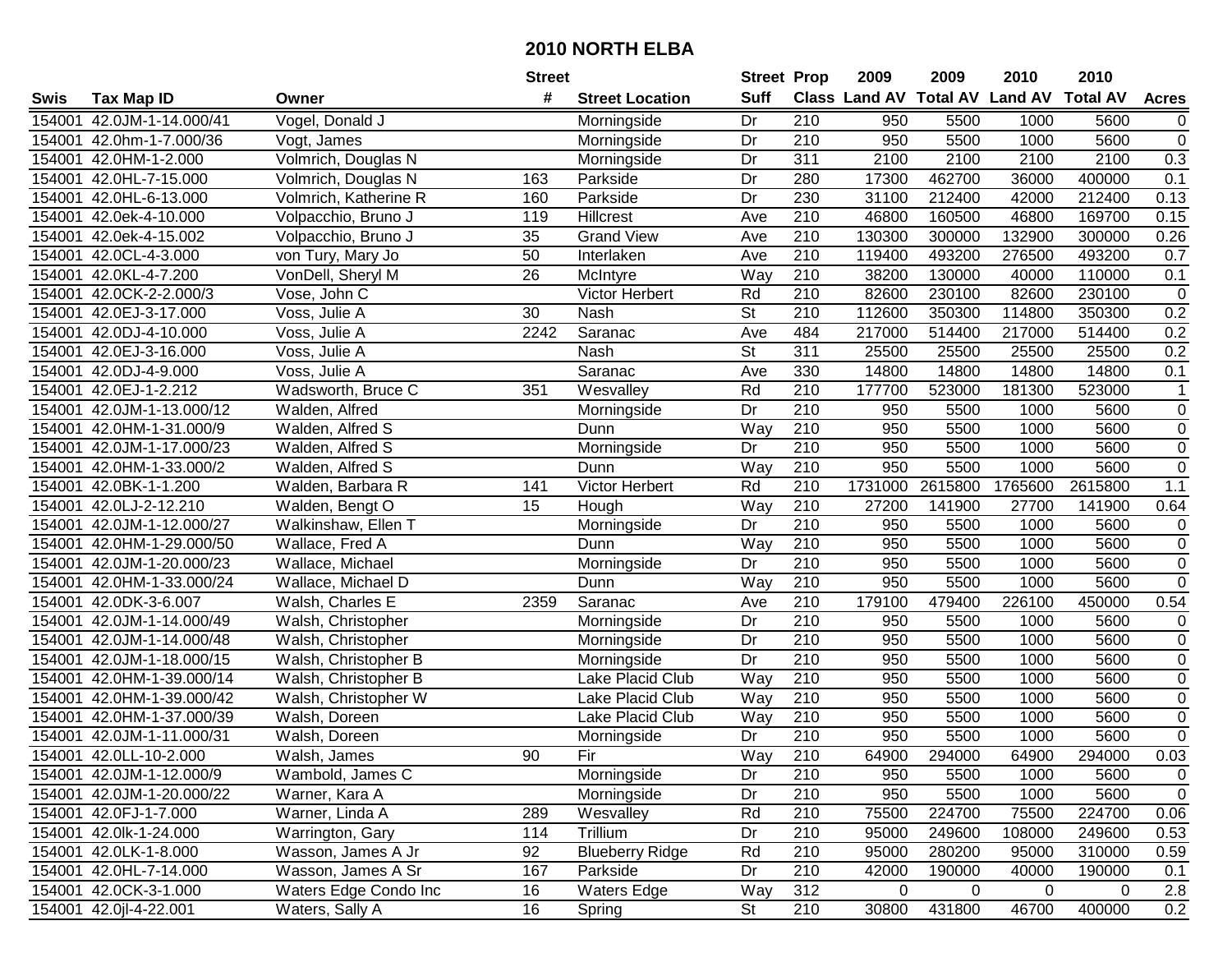|        |                           |                            | <b>Street</b>   |                        | <b>Street Prop</b>       |                  | 2009                          | 2009        | 2010           | 2010            |                |
|--------|---------------------------|----------------------------|-----------------|------------------------|--------------------------|------------------|-------------------------------|-------------|----------------|-----------------|----------------|
| Swis   | <b>Tax Map ID</b>         | Owner                      | #               | <b>Street Location</b> | <b>Suff</b>              |                  | <b>Class Land AV Total AV</b> |             | <b>Land AV</b> | <b>Total AV</b> | <b>Acres</b>   |
| 154001 | 42.0JM-1-16.000/42        | Watson, Daniel             |                 | Morningside            | Dr                       | 210              | 950                           | 5500        | 1000           | 5600            | $\overline{0}$ |
| 154001 | 42.0JM-1-19.000/26        | Weakley, James A Jr        |                 | Morningside            | Dr                       | 210              | 950                           | 5500        | 1000           | 5600            | $\pmb{0}$      |
| 154001 | 42.0JM-1-11.000/5         | Weaver, Robert             |                 | Morningside            | Dr                       | 210              | 950                           | 5500        | 1000           | 5600            | $\pmb{0}$      |
| 154001 | 42.0ek-1-6.000            | Weber Horst                | 113             | Acorn                  | $\overline{\mathsf{St}}$ | 210              | 79400                         | 285400      | 93800          | 285400          | 0.1            |
| 154001 | 42.0jm-1-14.000/4         | Weber, Donald J            |                 | Morningside            | Dr                       | $\overline{210}$ | 950                           | 5500        | 1000           | 5600            | $\mathbf 0$    |
| 154001 | 42.0CJ-2-6.200            | Weber, Horst               | 2167            | Saranac                | Ave                      | $\overline{210}$ | 153600                        | 265800      | 153600         | 265800          | 0.15           |
| 154001 | 42.0CJ-2-1.002            | Weber, Horst               |                 | Saranac                | Ave                      | 415              | 497800                        | 1160200     | 980900         | 1160200         | 1.05           |
| 154001 | 42.0ML-1-4.000            | Weber, Sabine              | 181             | Newman                 | Rd                       | 483              | 57900                         | 210000      | 57900          | 210000          | 0.3            |
| 154001 | 42.0CL-4-9.000            | Weibrecht, Edwin H Jr      |                 | Interlaken             | Ave                      | 311              | 19700                         | 19700       | 20100          | 20100           | 0.1            |
| 154001 | 42.0CL-4-10.000           | Weibrecht, Edwin H Jr      |                 | Interlaken             | Ave                      | $\overline{311}$ | 24700                         | 24700       | 25200          | 25200           | 0.3            |
| 154001 | 42.0DL-1-10.005           | Weibrecht, Edwin H Jr      | 14              | Norton                 | Rd                       | 210              | 230900                        | 899600      | 235500         | 899600          | 0.23           |
| 154001 | 42.0CL-5-4.000            | Weibrecht, Edwin H Jr      |                 | Mirror Lake            | Dr                       | 311              | 138900                        | 138900      | 141700         | 141700          | 0.12           |
| 154001 | 42.0CL-4-5.000            | Weibrecht, Edwin H Jr      |                 | Interlaken             | Ave                      | 311              | 28700                         | 28700       | 29300          | 29300           | 0.3            |
| 154001 | 42.0CL-4-6.000            | Weibrecht, Edwin H Jr      | 20              | Interlaken             | Ave                      | 210              | 154900                        | 862700      | 219600         | 862700          | 0.4            |
| 154001 | 42.0CL-5-5.000            | Weibrecht, Lisa C          |                 | Mirror Lake            | Dr                       | 330              | 41200                         | 41200       | 42000          | 42000           | 0.1            |
| 154001 | 42.0CL-4-7.000            | Weibrecht, Lisa C          | 16              | Interlaken             | Ave                      | 210              | 110700                        | 554600      | 214700         | 554600          | 0.3            |
| 154001 | 42.0CL-4-8.000            | Weibrecht, Lisa C          |                 | Interlaken             | Ave                      | $\overline{311}$ | 31400                         | 31400       | 32000          | 32000           | 0.3            |
| 154001 | 42.0jm-1-13.000/2         | Weinert Joseph S           |                 | Morningside            | Dr                       | 210              | 950                           | 5500        | 1000           | 5600            | $\pmb{0}$      |
| 154001 | 42.0jm-1-19.000/29        | Weinert, Joseph            |                 | Morningside            | Dr                       | 210              | 950                           | 5500        | 1000           | 5600            | $\overline{0}$ |
| 154001 | 42.0KL-4-5.000            | Wells, Carroll A Jr        | 5               | McIntyre               | Way                      | 210              | 45300                         | 180700      | 46000          | 180700          | 0.19           |
| 154001 | 42.0KL-4-17.000           | Wells, Carroll Jr          | $\overline{15}$ | McIntyre               | Way                      | 210              | 54700                         | 206000      | 55800          | 206000          | 0.27           |
| 154001 | 42.0KL-4-6.000            | Wells, Carroll Jr          |                 | Sentinel               | Rd                       | 311              | 27600                         | 27600       | 27600          | 27600           | 0.4            |
| 154001 | 42.0MM-1-4.000            | Wells, Clifford            | 5923            | Cascade                | Rd                       | 210              | 32900                         | 146200      | 40000          | 146200          | 0.1            |
| 154001 | 42.0EK-9-12.000           | West, Thomas S             | 92              | Hillcrest              | Ave                      | 210              | 262500                        | 945000      | 262500         | 945000          | 1              |
| 154001 | 42.0FJ-1-3.000            | <b>Westwood Townhouses</b> |                 | Wesvalley              | Rd                       | 311              | 0                             | $\mathbf 0$ | 0              | $\mathbf 0$     | 1.13           |
| 154001 | 42.0MM-2-2.000            | <b>WFE Ventures Inc</b>    |                 | Sentinel               | Rd                       | 210              | 5000                          | 5000        | 40000          | 250000          | 0.02           |
| 154001 | 42.0MM-2-3.000            | <b>WFE Ventures Inc</b>    |                 | Sentinel               | Rd                       | 210              | 5000                          | 5000        | 40000          | 250000          | 0.02           |
| 154001 | 42.0MM-2-4.000            | WFE Ventures Inc           |                 | Sentinel               | Rd                       | 311              | 5000                          | 5000        | 5000           | 5000            | 0.02           |
| 154001 | 42.0MM-2-5.000            | WFE Ventures Inc           |                 | Sentinel               | Rd                       | 311              | 5000                          | 5000        | 5000           | 5000            | 0.02           |
| 154001 | 42.0MM-2-6.000            | <b>WFE</b> Ventures Inc    |                 | Sentinel               | Rd                       | 311              | 5000                          | 5000        | 5000           | 5000            | 0.02           |
| 154001 | 42.0MM-2-8.000            | <b>WFE</b> Ventures Inc    |                 | Sentinel               | Rd                       | 311              | 5000                          | 5000        | 5000           | 5000            | 0.02           |
| 154001 | 42.0MM-2-9.000            | <b>WFE Ventures Inc</b>    |                 | Sentinel               | Rd                       | 311              | 5000                          | 5000        | 5000           | 5000            | 0.02           |
| 154001 | 42.0MM-2-10.000           | <b>WFE Ventures Inc</b>    | 5950            | Sentinel               | Rd                       | $\overline{210}$ | 40000                         | 200000      | 40000          | 200000          | 0.03           |
|        | 154001 42.0MM-2-7.000     | <b>WFE Ventures Inc</b>    |                 | Sentinel               | Rd                       | 311              | 5000                          | 5000        | 5000           | 5000            | 0.02           |
|        | 154001 42.0HM-1-35.000/31 | Whalen, David E            |                 | Dunn                   | Way                      | 210              | 950                           | 5500        | 1000           | 5600            | 0              |
|        | 154001 42.0JM-1-17.000/39 | Whalen, Gerald             |                 | Morningside            | Dr                       | 210              | 950                           | 5500        | 1000           | 5600            | 0              |
|        | 154001 42.0HM-1-38.000/25 | Whaley, Samuel             |                 | Lake Placid Club       | Way                      | 210              | 950                           | 5500        | 1000           | 5600            | $\mathbf 0$    |
|        | 154001 42.0KL-3-47.000    | Wheeler, Kristina H        | 23              | Dooling                | Way                      | 210              | 55000                         | 277500      | 55000          | 277500          | 0.03           |
|        | 154001 42.0KJ-7-4.000     | WHF Inc                    | 26              | Cimarron               | Trl                      | 210              | 50000                         | 400000      | 50000          | 400000          | 0.03           |
|        | 154001 42.0KJ-7-6.000     | WHF Inc                    | 22              | Cimarron               | Trl                      | 210              | 50000                         | 400000      | 50000          | 400000          | 0.03           |
|        | 154001 42.0KJ-7-5.000     | WHF Inc                    | 24              | Cimarron               | Trl                      | 210              | 25000                         | 200000      | 25000          | 200000          | 0.03           |
|        | 154001 42.0HM-1-36.000/51 | <b>White Gary</b>          |                 | Lake Placid Club       | Way                      | 210              | 950                           | 5500        | 1000           | 5600            | $\mathbf 0$    |
|        |                           |                            |                 |                        |                          |                  |                               |             |                |                 |                |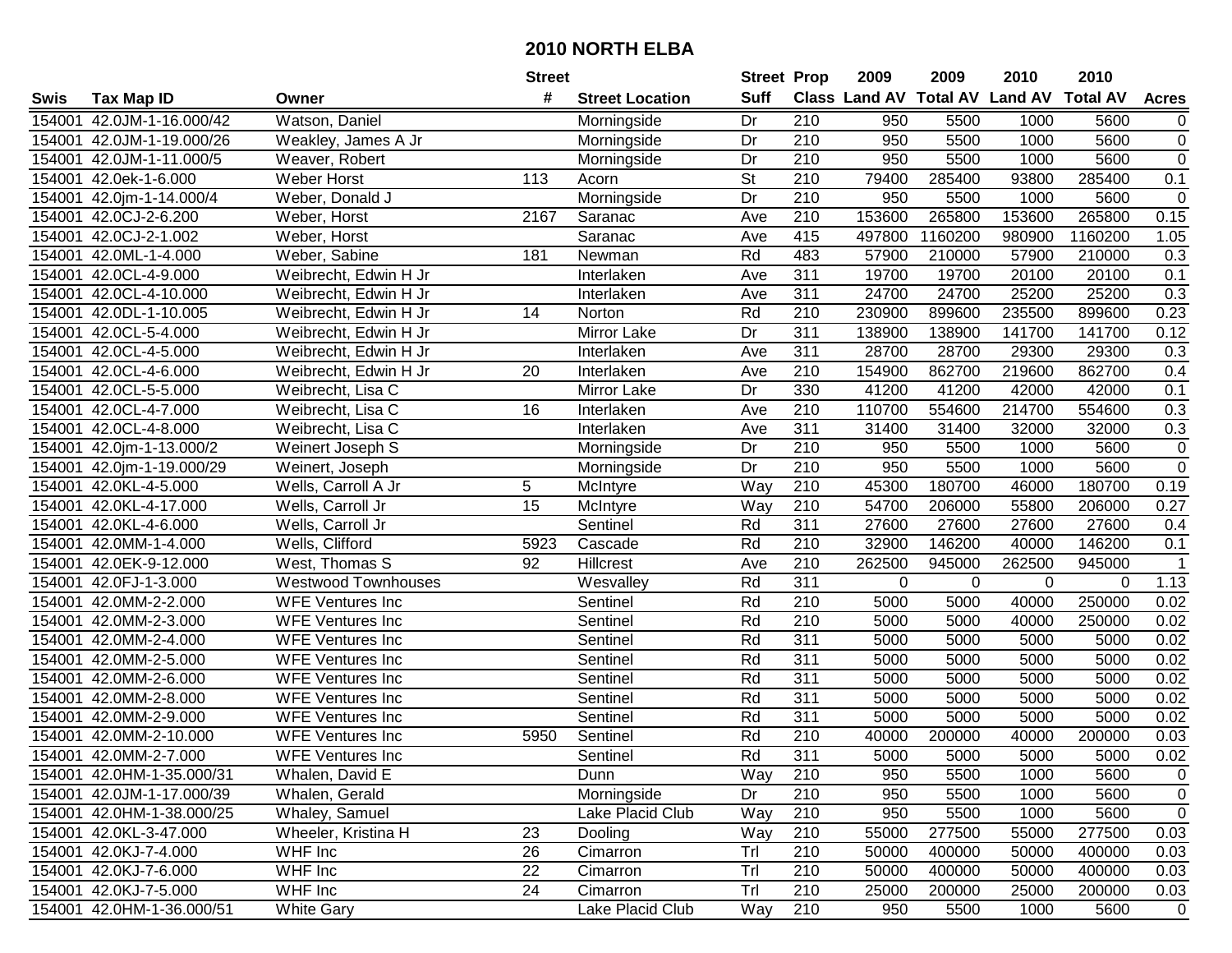|        |                           |                            | <b>Street</b> |                        | <b>Street Prop</b> |                  | 2009                          | 2009    | 2010                    | 2010    |                |
|--------|---------------------------|----------------------------|---------------|------------------------|--------------------|------------------|-------------------------------|---------|-------------------------|---------|----------------|
| Swis   | Tax Map ID                | Owner                      | #             | <b>Street Location</b> | <b>Suff</b>        |                  | <b>Class Land AV Total AV</b> |         | <b>Land AV Total AV</b> |         | <b>Acres</b>   |
| 154001 | 42.0HM-1-6.000/39         | White, Donald W            |               | Morningside            | Dr                 | 210              | 950                           | 5500    | 1000                    | 5600    | $\mathbf 0$    |
| 154001 | 42.0JM-1-21.000/11        | White, Harry               |               | Morningside            | Dr                 | 210              | 950                           | 5500    | 1000                    | 5600    | $\mathbf 0$    |
| 154001 | 42.0HM-1-8.000/9          | White, Harry               |               | Morningside            | Dr                 | 210              | 950                           | 5500    | 1000                    | 5600    | $\mathbf 0$    |
| 154001 | 42.0HM-1-40.000/5         | White, Harry R Jr          |               | Lake Placid Club       | Way                | 210              | 950                           | 5500    | 1000                    | 5600    | $\overline{0}$ |
| 154001 | 42.0HM-1-40.000/4         | White, Harry R Jr          |               | Lake Placid Club       | Way                | 210              | 950                           | 5500    | 1000                    | 5600    | $\overline{0}$ |
| 154001 | 42.0cj-2-23.000           | <b>Whiteface Canoe LLC</b> | 2231          | Saranac                | Ave                | 415              | 1575000                       | 1889550 | 1575000                 | 1889550 | 1.38           |
| 154001 | 42.0cj-2-22.000           | Whiteface Canoe LLC        |               | Saranac                | Ave                | 330              | 105500                        | 105500  | 105500                  | 105500  | 0.21           |
| 154001 | 42.0cj-2-21.000           | <b>Whiteface Canoe LLC</b> | 2225          | Saranac                | Ave                | 210              | 1575000                       | 1889550 | 1575000                 | 1889550 | 0.25           |
| 154001 | 42.0cj-2-20.000           | Whiteface Canoe LLC        |               | Saranac                | Ave                | 330              | 708800                        | 708800  | 708800                  | 708800  | 0.2            |
| 154001 | 42.0JL-5-5.001            | Whiteface Resources Ltd    | 8             | Morningside            | Dr                 | 464              | 206000                        | 375000  | 206000                  | 375000  | 0.18           |
| 154001 | 42.0KK-1-4.000            | Whitelaw, Stephanie A      | 237           | Station                | St                 | 210              | 46700                         | 209800  | 48700                   | 209800  | 0.23           |
| 154001 | 42.0JM-1-18.000/41        | Whiting, Robert W          |               | Morningside            | Dr                 | 210              | 950                           | 5500    | 1000                    | 5600    | $\mathbf 0$    |
| 154001 | 42.0DJ-1-11.000           | Whitney, Barbara S         | 14            | Chickadee              | Ln                 | 210              | 105000                        | 204800  | 107100                  | 204800  | 0.3            |
| 154001 | 42.0DJ-1-14.000           | Whitney, Barbara S         |               | Wesvalley              | Rd                 | 311              | $\mathbf 0$                   | 0       | 0                       | 0       | 0.2            |
| 154001 | 42.0kk-1-7.111            | Whitney, Kenneth B         | 45            | Chubb River            | Way                | 220              | 55600                         | 219700  | 78800                   | 219700  | 1.09           |
| 154001 | 42.0HL-7-28.000           | Whitney, Richard J         | 113           | Parkside               | Dr                 | 210              | 52600                         | 230800  | 52600                   | 230800  | 0.2            |
| 154001 | 42.0KK-1-7.200            | Whitney, Richard J Jr      | 28            | Depot                  | Way                | 210              | 60800                         | 196000  | 70900                   | 225000  | 0.77           |
| 154001 | 42.0JJ-1-2.000            | Whitney, Robert E          | 150           | Mill Pond              | Dr                 | 210              | 32000                         | 107400  | 32600                   | 107400  | 0.2            |
| 154001 | 42.0KL-7-3.000            | Whitney, Ronald G          | 187           | Fir                    | Way                | 210              | 60200                         | 312500  | 60200                   | 312500  | 0.03           |
| 154001 | 42.0hm-1-37.000/2         | Whitney, Todd M            |               | Lake Placid Club       | Way                | 210              | 950                           | 5500    | 1000                    | 5600    | $\mathbf 0$    |
| 154001 | 42.0JK-4-2.000            | Whitney, William D         | 46            | Chubb River            | Way                | 220              | 56500                         | 176200  | 57600                   | 176200  | 0.46           |
| 154001 | 42.0KL-3-1.000            | Whittemore, Donald K       | 276           | Hurley                 | Ave                | 210              | 84700                         | 231300  | 57500                   | 231300  | 0.4            |
| 154001 | 42.0HM-1-7.000/28         | Whyland, Linda A           |               | Morningside            | Dr                 | 210              | 950                           | 5500    | 1000                    | 5600    | $\mathbf 0$    |
| 154001 | 42.0HM-1-6.000/28         | Whyland, Linda A           |               | Morningside            | Dr                 | 210              | 950                           | 5500    | 1000                    | 5600    | $\mathbf 0$    |
| 154001 | 42.0JM-1-13.000/20        | Whyland, Linda A           |               | Morningside            | Dr                 | $\overline{210}$ | 950                           | 5500    | 1000                    | 5600    | $\overline{0}$ |
| 154001 | 42.0HM-1-31.000/26        | Whyte, Sergio              |               | Dunn                   | Way                | 210              | 950                           | 5500    | 1000                    | 5600    | $\overline{0}$ |
| 154001 | 42.0LL-13-3.000           | Wightman, Maurice C        | 118           | Fir                    | Way                | 210              | 68500                         | 373100  | 68500                   | 373100  | 0.03           |
| 154001 | 42.0FL-1-10.000           | Wilcox, Mark D             | 2517          | Main                   | St                 | 481              | 327500                        | 617300  | 327500                  | 617300  | 0.08           |
| 154001 | 42.0HM-1-33.000/10        | Wilcox, Stimson R          |               | Dunn                   | Way                | 210              | 950                           | 5500    | 1000                    | 5600    | $\mathbf 0$    |
| 154001 | 42.0MJ-1-5.000            | Wilford, Roberta           | 341           | Old Military           | Rd                 | 210              | 50000                         | 183800  | 51000                   | 183800  | 0.2            |
| 154001 | 42.0HM-1-33.000/39        | Wilkie, David              |               | Dunn                   | Way                | 210              | 950                           | 5500    | 1000                    | 5600    | $\mathbf 0$    |
| 154001 | 42.0HM-1-40.000/40        | Wilkie, David              |               | Lake Placid Club       | <b>Way</b>         | 210              | 950                           | 5500    | 1000                    | 5600    | $\overline{0}$ |
| 154001 | 42.0HM-1-39.000/22        | Wilkie, David              |               | Lake Placid Club       | Way                | $\overline{210}$ | 950                           | 5500    | 1000                    | 5600    | $\overline{0}$ |
|        | 154001 42.0CL-2-11.000    | Wilkins, John M            |               | Stevens                | Rd                 | 311              | 65700                         | 65700   | 67000                   | 67000   | 0.5            |
|        | 154001 42.0EL-1-17.100    | Wilkins, John M            | 2461          | Main                   | St                 | 482              | 331500                        | 771500  | 331500                  | 771500  | 0.09           |
|        | 154001 42.0CL-2-7.013     | Wilkins, John M            | 12            | Signal Hill            | Rd                 | 210              | 156200                        | 740800  | 274500                  | 740800  | 0.4            |
|        | 154001 42.0JK-2-19.000    | Wilkins, Richard P         | 327           | Mill Pond              | Dr                 | 210              | 29700                         | 112900  | 30300                   | 112900  | 0.1            |
|        | 154001 42.0JM-1-15.000/3  | Wilkins, Rita              |               | Morningside            | Dr                 | 210              | 950                           | 5500    | 1000                    | 5600    | 0              |
|        | 154001 42.0CL-2-12.000    | Wilkins, Rita D            |               | Stevens                | Rd                 | 311              | 53800                         | 53800   | 54900                   | 54900   | 0.3            |
|        | 154001 42.0HM-1-36.000/1  | Wilkinson, John            |               | Lake Placid Club       | Way                | 210              | 950                           | 5500    | 1000                    | 5600    | $\mathbf 0$    |
|        | 154001 42.0JM-1-20.000/51 | Wilkinson, John W          |               | Morningside            | Dr                 | 210              | 950                           | 5500    | 1000                    | 5600    | $\mathbf 0$    |
|        | 154001 42.0DJ-4-2.000     | Wilmer, Vernon T           | 454           | Wesvalley              | Rd                 | 220              | 132000                        | 513900  | 138301                  | 513900  | 0.3            |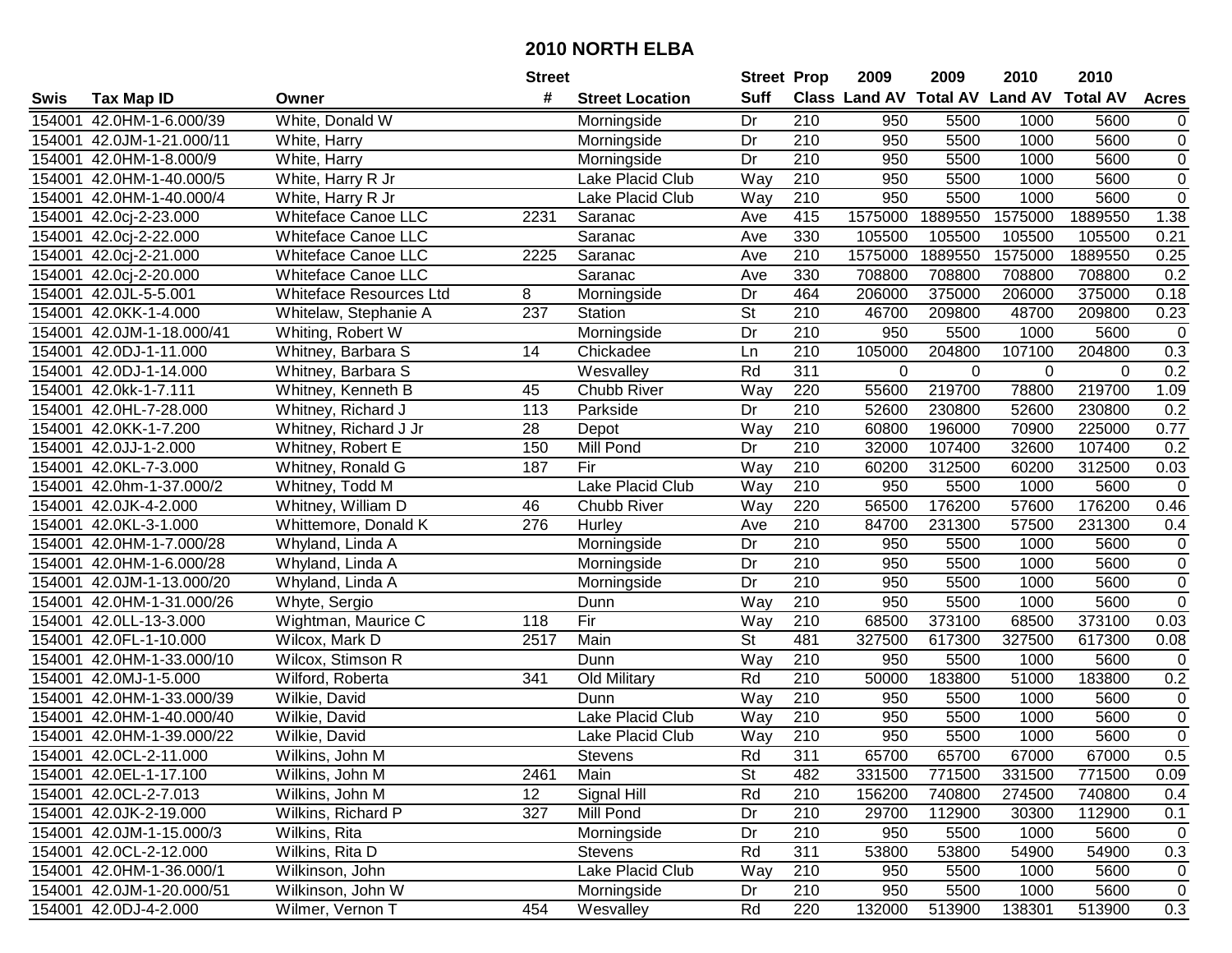|        |                           |                      | <b>Street</b>   |                        | <b>Street Prop</b>       |                  | 2009                          | 2009    | 2010           | 2010            |                |
|--------|---------------------------|----------------------|-----------------|------------------------|--------------------------|------------------|-------------------------------|---------|----------------|-----------------|----------------|
| Swis   | <b>Tax Map ID</b>         | Owner                | #               | <b>Street Location</b> | <b>Suff</b>              |                  | <b>Class Land AV Total AV</b> |         | <b>Land AV</b> | <b>Total AV</b> | <b>Acres</b>   |
| 154001 | 42.0JM-1-22.000/28        | Wilsey, Charles      |                 | Morningside            | Dr                       | 210              | 950                           | 5500    | 1000           | 5600            | 0              |
| 154001 | 42.0fk-2-10.000           | Wilson, Gordon B     | 33              | Hillcrest              | Ave                      | 210              | 68200                         | 258700  | 69600          | 258700          | 0.2            |
| 154001 | 42.0FK-2-11.000           | Wilson, Gordon B     |                 | Hillcrest              | Ave                      | 311              | 29000                         | 29000   | 29000          | 29000           | 0.1            |
| 154001 | 42.0DJ-5-3.000            | Wilson, Gordon C     |                 | Saranac                | Ave                      | 210              | 57300                         | 154100  | 73200          | 154100          | 0.1            |
| 154001 | 42.0DJ-5-10.000           | Wilson, Gordon C     | 92              | Nash                   | St                       | $\overline{210}$ | 62300                         | 112600  | 63600          | 112600          | 0.34           |
| 154001 | 42.0JJ-2-2.000            | Wilson, Raymond A    | 171             | Mill Pond              | Dr                       | $\overline{210}$ | 43700                         | 157900  | 44600          | 157900          | 0.2            |
| 154001 | 42.0JL-2-2.000            | Wilson, Robert J     | 162             | <b>McKinley</b>        | $\overline{\mathsf{St}}$ | 230              | 51200                         | 215700  | 46700          | 215700          | 0.2            |
| 154001 | 42.0JM-1-13.000/17        | Wilson, Stephen D    |                 | Morningside            | Dr                       | 210              | 950                           | 5500    | 1000           | 5600            | $\mathbf 0$    |
| 154001 | 42.0CL-3-6.000            | Wilson, Susan        | $\overline{19}$ | Interlaken             | Ave                      | $\overline{210}$ | 161600                        | 365500  | 305000         | 365500          | 0.5            |
| 154001 | 42.0CL-5-6.000            | Wilson, Susan        |                 | Mirror Lake            | Dr                       | 311              | 49800                         | 49800   | 50800          | 50800           | 0.1            |
| 154001 | 42.0LJ-1-11.000           | Winch-Dudley, Jean A | 35              | Station                | $\overline{\mathsf{St}}$ | 210              | 62200                         | 275000  | 63400          | 275000          | 1.7            |
| 154001 | 42.0EK-5-13.000           | Winch, Patricia B    | 128             | Hillcrest              | Ave                      | 210              | 68100                         | 255200  | 146400         | 255200          | 0.2            |
| 154001 | 42.0DM-1-2.000            | Winfree, Mary S      | 506             | Mirror Lake            | Dr                       | 210              | 122200                        | 509000  | 124700         | 509000          | 0.14           |
| 154001 | 42.0CJ-2-19.000/5         | <b>WINIE LLC</b>     |                 | Saranac                | Ave                      | 210              | 12500                         | 312500  | 12500          | 312500          | $\mathbf 0$    |
| 154001 | 42.0ML-1-5.000            | Wint, Randall        | 175             | Newman                 | Rd                       | 220              | 36800                         | 177900  | 40700          | 177900          | 0.11           |
| 154001 | 42.0HM-1-6.000/12         | Winter Charles J     |                 | Morningside            | Dr                       | 210              | 950                           | 5500    | 1000           | 5600            | 0              |
| 154001 | 42.0HM-1-35.000/51        | Winter, Charles      |                 | Dunn                   | Way                      | 210              | 950                           | 5500    | 1000           | 5600            | $\pmb{0}$      |
| 154001 | 42.0JM-1-24.000/9         | Winter, Charles J    |                 | Morningside            | Dr                       | 210              | 950                           | 5500    | 1000           | 5600            | $\pmb{0}$      |
| 154001 | 42.0HM-1-6.000/13         | Winter, Charles J    |                 | Morningside            | Dr                       | 210              | 950                           | 5500    | 1000           | 5600            | $\pmb{0}$      |
| 154001 | 42.0EM-3-4.000            | Winter, Joan B       |                 | Norsnol                | Way                      | 311              | 37900                         | 37900   | 37900          | 37900           | 1.01           |
| 154001 | 42.0HM-1-8.000/31         | Wintergerst, Peter H |                 | Morningside            | Dr                       | 210              | 950                           | 5500    | 1000           | 5600            | $\pmb{0}$      |
| 154001 | 42.0HM-1-9.000/11         | Winternitz, Irving R |                 | Morningside            | Dr                       | 210              | 950                           | 5500    | 1000           | 5600            | $\mathbf 0$    |
| 154001 | 42.0CL-3-13.000           | Witte, William R     | 174             | <b>Stevens</b>         | Rd                       | 210              | 124600                        | 456100  | 127100         | 456100          | 0.6            |
| 154001 | 42.0HM-1-37.000/6         | Wolf, Gary           |                 | Lake Placid Club       | Way                      | 210              | 950                           | 5500    | 1000           | 5600            | $\pmb{0}$      |
| 154001 | 42.0HM-1-6.000/35         | Wolinski, David      |                 | Morningside            | Dr                       | $\overline{210}$ | 950                           | 5500    | 1000           | 5600            | $\pmb{0}$      |
| 154001 | 42.0JM-1-16.000/52        | Wolinski, David      |                 | Morningside            | Dr                       | 210              | 950                           | 5500    | 1000           | 5600            | $\pmb{0}$      |
| 154001 | 42.0JM-1-19.000/12        | Wolinski, David      |                 | Morningside            | Dr                       | 210              | 950                           | 5500    | 1000           | 5600            | $\pmb{0}$      |
| 154001 | 42.0JK-2-14.000           | Wood, Erik F         | 102             | McKinley               | $\overline{\mathsf{St}}$ | 210              | 49600                         | 193900  | 50600          | 193900          | 0.4            |
| 154001 | 42.0CJ-2-3.000            | Wood, Lawrence M     | 2157            | Saranac                | Ave                      | 210              | 136900                        | 223400  | 146400         | 223400          | 0.2            |
| 154001 | 42.0JL-2-3.000            | Wood, Lawrence M Jr  | 166             | <b>McKinley</b>        | $\overline{\mathsf{St}}$ | 220              | 42400                         | 147000  | 52500          | 147000          | 0.3            |
| 154001 | 42.0JM-1-13.000/3         | Woodbridge, Roy      |                 | Morningside            | $\overline{Dr}$          | 210              | 950                           | 5500    | 1000           | 5600            | $\overline{0}$ |
| 154001 | 42.0JK-3-21.000           | Woodruff, Brian A    | 336             | Mill Pond              | Dr                       | 210              | 77700                         | 95100   | 79300          | 95100           | 0.6            |
| 154001 | 42.0JM-1-20.000/26        | Woods, Blanche       |                 | Morningside            | $\overline{Dr}$          | 210              | 950                           | 5500    | 1000           | 5600            | $\mathbf 0$    |
|        | 154001 42.0DK-6-2.000     | Woods, Kent T        | 2352            | Saranac                | Ave                      | $\overline{210}$ | 199500                        | 315000  | 131800         | 356000          | 0.2            |
|        | 154001 42.0HM-1-26.000/25 | Woods, Mark W        |                 | Dunn                   | Way                      | 210              | 950                           | 5500    | 1000           | 5600            | 0              |
|        | 154001 42.0HM-1-10.000/27 | Woods, William M     |                 | Morningside            | Dr                       | 210              | 950                           | 5500    | 1000           | 5600            | $\pmb{0}$      |
|        | 154001 42.0HM-1-36.000/34 | Worden, Donna        |                 | Lake Placid Club       | Way                      | 210              | 950                           | 5500    | 1000           | 5600            | 0              |
|        | 154001 42.0JM-1-15.000/51 | Worley Philip E      |                 | Morningside            | Dr                       | 210              | 950                           | 5500    | 1000           | 5600            | $\pmb{0}$      |
|        | 154001 42.0HM-1-37.000/49 | Wroman LLC           |                 | Lake Placid Club       | Way                      | 210              | 950                           | 5500    | 1000           | 5600            | $\pmb{0}$      |
|        | 154001 42.0DM-1-5.000     | Wyckoff, Andrea L    |                 | Mirror Lake            | Dr                       | 311              | 708800                        | 708800  | 708800         | 708800          | 0.6            |
|        | 154001 42.0EM-1-1.234     | Wyckoff, Andrea L    | 564             | Mirror Lake            | Dr                       | 280              | 920700                        | 2503800 | 920700         | 2503800         | 0.67           |
|        | 154001 42.0DM-1-6.000     | Wyckoff, Andrea L    |                 | Mirror Lake            | Dr                       | 311              | 708800                        | 708800  | 708800         | 708800          | 0.7            |
|        |                           |                      |                 |                        |                          |                  |                               |         |                |                 |                |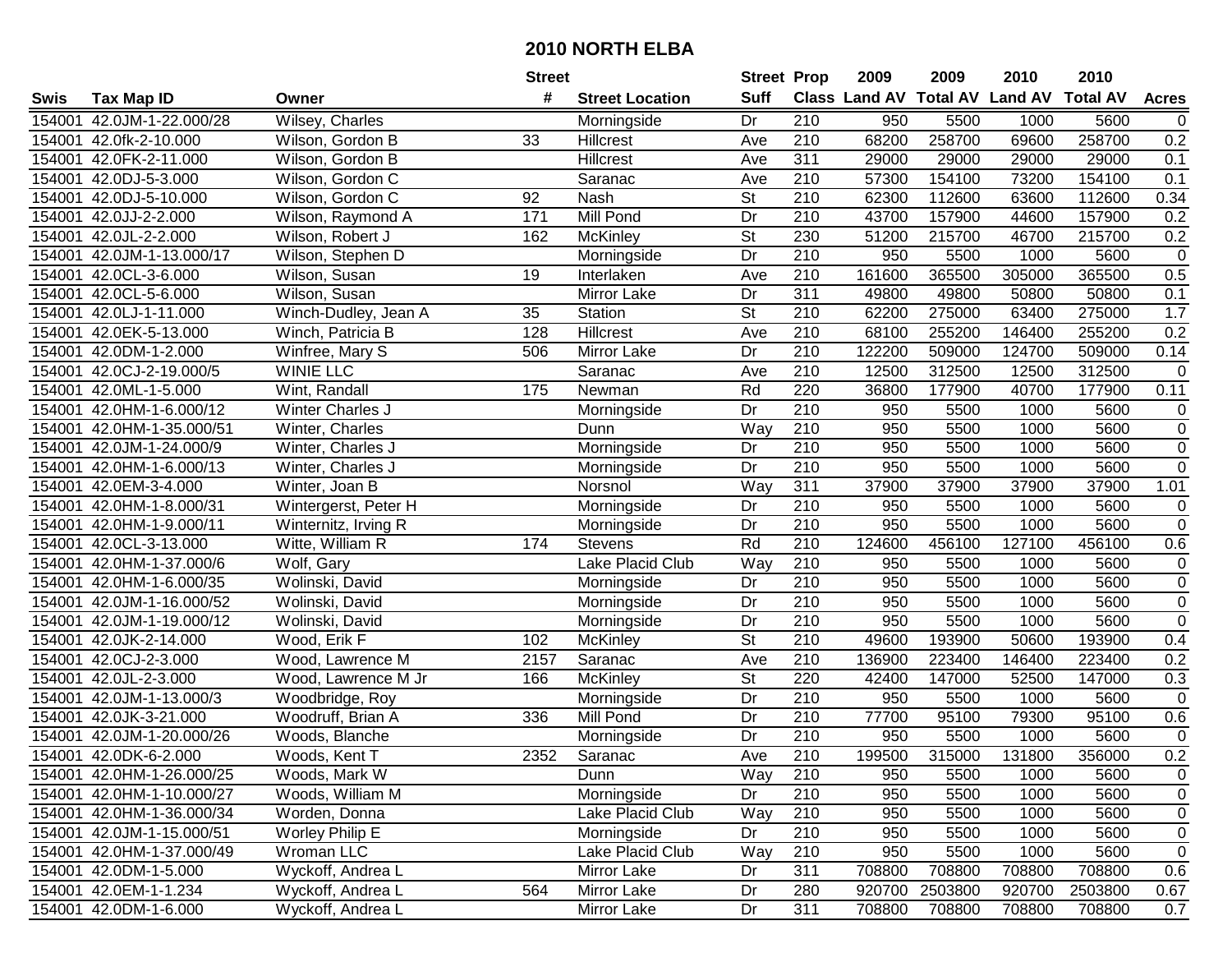|        |                           |                                     | <b>Street</b>   |                        | <b>Street Prop</b>       |                  | 2009                 | 2009            | 2010           | 2010            |                |
|--------|---------------------------|-------------------------------------|-----------------|------------------------|--------------------------|------------------|----------------------|-----------------|----------------|-----------------|----------------|
| Swis   | <b>Tax Map ID</b>         | Owner                               | #               | <b>Street Location</b> | <b>Suff</b>              |                  | <b>Class Land AV</b> | <b>Total AV</b> | <b>Land AV</b> | <b>Total AV</b> | <b>Acres</b>   |
| 154001 | 42.0LM-1-9.000            | Wylie, Arlington D                  | 5978            | Sentinel               | Rd                       | 210              | 64400                | 228400          | 65700          | 228400          | 0.3            |
|        | 154001 42.0LM-1-10.000    | Wylie, Barbara                      | 5982            | Sentinel               | Rd                       | 280              | 70300                | 275700          | 71700          | 275700          | 0.3            |
|        | 154001 42.0JJ-2-3.000     | Wylie, William                      | 177             | Mill Pond              | Dr                       | 210              | 41900                | 163800          | 42800          | 163800          | 0.2            |
|        | 154001 42.0JM-1-14.000/14 | Wynne, Conor K                      |                 | Morningside            | Dr                       | 210              | 950                  | 5500            | 1000           | 5600            | $\mathbf 0$    |
|        | 154001 42.0JM-1-25.000/23 | Wynne, Marie V                      |                 | Morningside            | Dr                       | 210              | 950                  | 5500            | 1000           | 5600            | $\overline{0}$ |
|        | 154001 42.0EM-3-18.200    | Yancich, Mark C                     |                 | Wilderness             | $\overline{C}$ ir        | 311              | 5200                 | 5200            | 5200           | 5200            | 0.2            |
|        | 154001 42.0EM-3-13.000    | Yancich, Mark C                     |                 | Wilderness             | $\overline{C}$           | 311              | 125500               | 125500          | 125500         | 125500          | 0.57           |
|        | 154001 42.0EK-5-5.000     | Yancich, Milan                      | 24              | EIm                    | $\overline{\mathsf{St}}$ | 210              | 36500                | 156000          | 36500          | 156000          | 0.1            |
| 154001 | 42.0BL-2-9.000/5          | Yap, Ricardo S                      | 32              | Harbor                 | Ln                       | $\overline{210}$ | 56100                | 360600          | 56100          | 360600          | $\mathbf 0$    |
|        | 154001 42.0HK-1-15.000    | Yates-Prime Ltd                     | 93              | McKinley               | $\overline{\mathsf{St}}$ | 210              | 79500                | 158400          | 81100          | 158400          | 0.5            |
|        | 154001 42.0JM-1-13.000/50 | Yee, George                         |                 | Morningside            | Dr                       | 210              | 950                  | 5500            | 1000           | 5600            | $\mathbf 0$    |
|        | 154001 42.0FL-1-8.000     | Yodeler Inc                         | 2511            | Main                   | <b>St</b>                | 482              | 957400               | 1455300         | 957400         | 1455300         | 0.3            |
| 154001 | 42.0HM-1-37.000/24        | Young, Donnie L                     |                 | Lake Placid Club       | Way                      | 210              | 950                  | 5500            | 1000           | 5600            | $\pmb{0}$      |
| 154001 | 42.0HM-1-39.000/8         | Young, Donnie L                     |                 | Lake Placid Club       | Way                      | 210              | 950                  | 5500            | 1000           | 5600            | $\mathbf 0$    |
| 154001 | 42.0HM-1-37.000/23        | Young, Donnie L                     |                 | Lake Placid Club       | Way                      | 210              | 950                  | 5500            | 1000           | 5600            | $\overline{0}$ |
|        | 154001 42.0CK-3-1.000/9   | Young, Rudolph V                    |                 | <b>Waters Edge</b>     | Way                      | 210              | 74700                | 381600          | 74700          | 381600          | $\mathbf 0$    |
| 154001 | 42.0HM-1-37.000/22        | Zagrobelny, Peter                   |                 | Lake Placid Club       | Way                      | 210              | 950                  | 5500            | 1000           | 5600            | $\overline{0}$ |
| 154001 | 42.0JM-1-23.000/30        | Zambardino, James G                 |                 | Morningside            | Dr                       | 210              | 950                  | 5500            | 1000           | 5600            | $\overline{0}$ |
|        | 154001 42.0BL-2-10.000/7  | Zarcone, Margaret E                 | 12              | Harbor                 | Ln                       | 210              | 58600                | 350400          | 58600          | 350400          | $\overline{0}$ |
|        | 154001 42.0HM-1-27.000/32 | Zayac, Alice L                      |                 | Dunn                   | Way                      | 210              | 950                  | 5500            | 1000           | 5600            | $\overline{0}$ |
|        | 154001 42.0DK-4-11.000/7  | Zerrahn, Michael P                  |                 | Greenwood              | <b>St</b>                | 210              | 10500                | 208875          | 10500          | 208875          | $\overline{0}$ |
| 154001 | 42.0kl-3-52.000           | Ziminski, Matthew A                 | 25              | Dooling                | Way                      | 210              | 55000                | 277500          | 55000          | 277500          | 0.03           |
| 154001 | 42.0bl-2-10.000/5         | Zimmerman, Phyllis E                | 12              | Harbor                 | Ln                       | 210              | 58600                | 350400          | 58600          | 350400          | $\mathbf 0$    |
| 154001 | 42.0KL-3-26.000           | Zingerline, Arthur W                | 42              | Dooling                | Way                      | 210              | 55000                | 277500          | 55000          | 277500          | 0.03           |
| 154001 | 42.0BL-2-9.000/11         | Zintel, Betty                       | $\overline{32}$ | Harbor                 | Ln                       | $\overline{210}$ | 52000                | 332600          | 52000          | 332600          | $\mathbf 0$    |
| 154001 | 42.0LJ-2-5.000            | Zuczenko-Zawadzki, Ewa              | 48              | Station                | $\overline{\mathsf{St}}$ | 210              | 34800                | 109800          | 35500          | 109800          | 0.23           |
|        | 154001 42.0hm-1-30.000/6  | Zurichin, Richard                   |                 | Dunn                   | Way                      | 210              | 950                  | 5500            | 1000           | 5600            | $\pmb{0}$      |
|        | 154001 42.0HM-1-27.000/6  | Zurichin, Richard J                 |                 | Dunn                   | Way                      | 210              | 950                  | 5500            | 1000           | 5600            | $\mathbf 0$    |
|        | 154003 32.0NC-2-17.000    | 1688 Saranac LLC                    | 536             | Lake Flower            | Ave                      | 330              | 44100                | 126000          | 50000          | 50000           | 0.27           |
|        | 154003 32.0NC-2-16.200    | 1688 Saranac LLC                    |                 | <b>Lake Flower</b>     | Ave                      | 311              | 12500                | 12500           | 12500          | 12500           | 0.28           |
|        | 154003 32.0NC-2-16.100    | 1688 Saranac LLC                    | 528             | <b>Lake Flower</b>     | Ave                      | 330              | 42800                | 128000          | 50000          | 50000           | 0.25           |
|        | 154003 32.0NC-2-18.000    | 1688 Saranac LLC                    | 542             | Lake Flower            | Ave                      | 421              | 56900                | 201900          | 100000         | 850000          | 0.43           |
|        | 154003 32.0KD-2-5.000     | Aabye, Lawrence                     |                 | Payeville              | Ln                       | 311              | 18700                | 18700           | 18700          | 18700           | 0.5            |
|        | 154003 32.0KD-2-3.000     | Aabye, Lawrence                     | 983             | Pine                   | $\overline{\mathsf{St}}$ | $\overline{210}$ | 11200                | 100200          | 11400          | 100200          | 0.5            |
|        | 154003 32.0GB-3-4.000     | Adirondack Comm Housing Trust       | -8              | Fawn                   | <b>St</b>                | 210              | 20700                | 129600          | 23000          | 115000          | 0.1            |
|        | 154003 32.0JC-5-1.000     | Adirondack Timber Ent Inc           | 231             | Lake Flower            | Ave                      | 482              | 42000                | 120800          | 42800          | 120800          | 0.1            |
|        | 154003 32.0KD-2-1.000     | <b>Adk Acquisitions Partnership</b> | 987             | Pine                   | <b>St</b>                | 210              | 19000                | 80000           | 19400          | 80000           | 0.1            |
|        | 154003 32.0pd-1-5.000     | Ainsworth, Linda                    | 141             | <b>Turtle Pond</b>     | Rd                       | 210              | 66500                | 218700          | 67900          | 218700          | 0.8            |
|        | 154003 32.0ND-1-2.210     | Aldi Inc (New York)                 | 587             | Lake Flower            | Ave                      | 454              | 262500               | 2450000         | 262500         | 2450000         | 2.13           |
|        | 154003 32.0ND-1-2.220     | Aldi Inc (New York)                 |                 | Lake Flower            | Ave                      | 330              | 74200                | 74200           | 74200          | 74200           | 0.87           |
|        | 154003 32.0gc-2-12.000    | Allen, Ona C                        | 484             | Forest Hill            | Ave                      | 210              | 32600                | 65900           | 33200          | 65900           | 0.2            |
|        | 154003 32.0GC-2-18.100    | Allen, Ona C                        | 474             | Forest Hill            | Ave                      | 210              | 52700                | 340900          | 53700          | 340900          | 0.9            |
|        |                           |                                     |                 |                        |                          |                  |                      |                 |                |                 |                |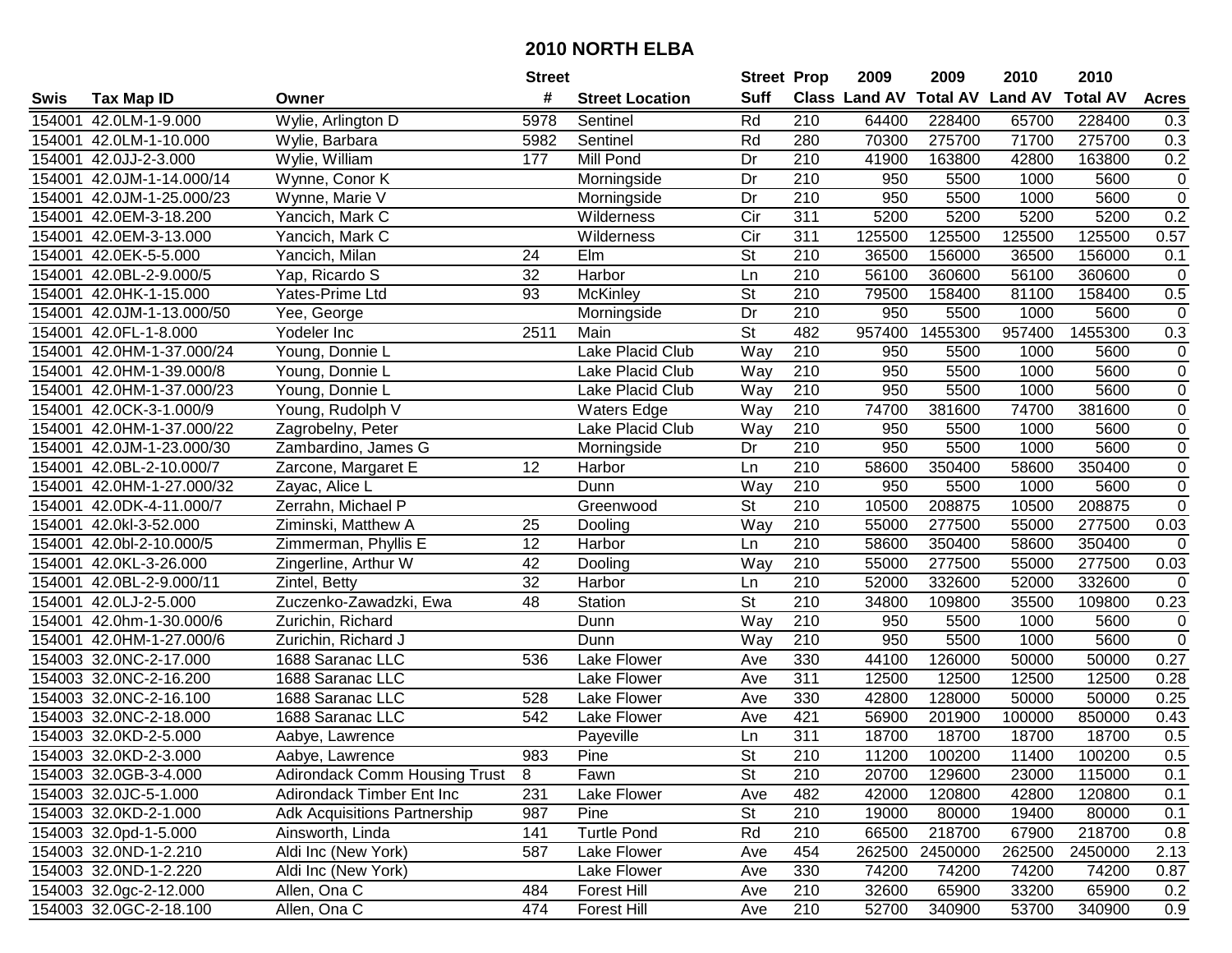|      |                        |                                   | <b>Street</b>   |                        | <b>Street Prop</b>       |                  | 2009                          | 2009   | 2010           | 2010            |                |
|------|------------------------|-----------------------------------|-----------------|------------------------|--------------------------|------------------|-------------------------------|--------|----------------|-----------------|----------------|
| Swis | <b>Tax Map ID</b>      | Owner                             | #               | <b>Street Location</b> | <b>Suff</b>              |                  | <b>Class Land AV Total AV</b> |        | <b>Land AV</b> | <b>Total AV</b> | <b>Acres</b>   |
|      | 154003 32.0KB-1-3.000  | Allen, William                    | 255             | Lake Flower            | Ave                      | 432              | 64000                         | 311300 | 64000          | 311300          | 0.7            |
|      | 154003 32.0MC-2-5.200  | Alterbaum, Alan                   | 29              | Cranberry              | Way                      | 210              | 9700                          | 121500 | 9900           | 121500          | 0.03           |
|      | 154003 32.0JB-2-9.000  | Amandas Village Motel LLC         | 181             | River                  | <b>St</b>                | 210              | 113000                        | 533300 | 115300         | 533300          | 0.5            |
|      | 154003 32.0NC-2-40.000 | Amell, Bryan W                    | 75              | Lakeview               | Ter                      | 210              | 50100                         | 159100 | 51100          | 159100          | 0.8            |
|      | 154003 32.0HB-3-4.000  | Andersen, John                    | 80              | Franklin               | Ave                      | 210              | 20200                         | 212000 | 20600          | 200000          | 0.15           |
|      | 154003 32.0nc-2-29.000 | Asa-Thomas, Antonia M             | 66              | Edward                 | $\overline{\mathsf{St}}$ | $\overline{210}$ | 25000                         | 82500  | 25600          | 97500           | 0.5            |
|      | 154003 32.0NC-4-4.000  | Bailey, Kathleen                  | 41              | Edward                 | <b>St</b>                | 210              | 59100                         | 107600 | 60300          | 75000           | 0.42           |
|      | 154003 32.0lc-4-10.000 | Bailey, William                   | $\overline{12}$ | Colony                 | $\overline{\text{C}t}$   | 210              | 12800                         | 72100  | 12800          | 72100           | 0.07           |
|      | 154003 32.0HB-1-28.000 | Balassone, Margaret               | $\overline{74}$ | Shepard                | Ave                      | 220              | 47200                         | 154800 | 48100          | 154800          | 0.3            |
|      | 154003 32.0GB-1-20.000 | Bandru, Thaddeus H                | 119             | Franklin               | Ave                      | 210              | 21600                         | 144700 | 22000          | 144700          | 0.1            |
|      | 154003 32.0GB-2-3.000  | Barge, John W                     | 23              | <b>Forest Hill</b>     | Ave                      | 210              | 46200                         | 134300 | 47100          | 134300          | 0.3            |
|      | 154003 32.0KC-4-6.000  | Bariteau, Clayre A                | 27              | Dorchester             | Rd                       | 210              | 19500                         | 105300 | 19900          | 105300          | 0.1            |
|      | 154003 32.0GC-3-6.000  | Barner-Rasmussen                  | 331             | <b>Forest Hill</b>     | Ave                      | 210              | 45900                         | 175700 | 46800          | 175700          | 0.6            |
|      | 154003 32.0PD-2-5.000  | Bartholomew, Amy L                | 142             | <b>Turtle Pond</b>     | Rd                       | 210              | 62600                         | 199300 | 63900          | 225000          | 0.6            |
|      | 154003 32.0GC-2-8.000  | <b>Bear Foot Construction LLC</b> | 502             | <b>Forest Hill</b>     | Ave                      | 411              | 36200                         | 142600 | 36200          | 142600          | 0.17           |
|      | 154003 32.0kc-1-8.000  | Beardsley, Catherine L            | 19              | Winona                 | Ave                      | 210              | 21300                         | 153800 | 21700          | 153800          | 0.2            |
|      | 154003 32.0KC-1-9.000  | Beaudway, Julie A                 | 9               | Winona                 | Ave                      | 210              | 18300                         | 85800  | 18700          | 85800           | 0.14           |
|      | 154003 32.0GB-2-7.000  | Beideck, Alan                     | 517             | <b>Forest Hill</b>     | Ave                      | 210              | 36400                         | 138100 | 37200          | 138100          | 0.2            |
|      | 154003 32.0NC-2-47.000 | Beideck, Alton A                  | 50              | Lakeview               | Ter                      | 210              | 36100                         | 165300 | 36800          | 165300          | 0.4            |
|      | 154003 32.0HC-1-8.000  | Benson, Dirck                     |                 | <b>Forest Hill</b>     | Ave                      | 311              | 3200                          | 3200   | 3200           | 3200            | 0.1            |
|      | 154003 32.0HC-1-11.000 | Benson, Dirck                     | 369             | <b>Forest Hill</b>     | Ave                      | 311              | 42000                         | 42000  | 42000          | 42000           | $\overline{2}$ |
|      | 154003 32.0HC-1-10.000 | Benson, Dirck                     |                 | <b>Forest Hill</b>     | Ave                      | 210              | 46700                         | 182000 | 47600          | 182000          | $\overline{2}$ |
|      | 154003 32.0PC-1-13.000 | Benson, Peter S                   | 23              | Cortez                 | Ln                       | 210              | 19200                         | 80700  | 19600          | 80700           | 0.1            |
|      | 154003 32.0KB-1-11.200 | Best, Marvin R                    | 3               | Winona                 | Ave                      | 210              | 35000                         | 118300 | 35700          | 118300          | 0.2            |
|      | 154003 32.0lc-4-8.000  | Bevilacqua, Jane E                | 427             | Lake Flower            | Ave                      | 210              | 19100                         | 130800 | 19100          | 130800          | 0.2            |
|      | 154003 32.0jb-5-1.000  | Bevilacqua, Janie                 | 237             | Lake Flower            | Ave                      | 482              | 23400                         | 188000 | 23400          | 188000          | 0.3            |
|      | 154003 32.0pd-2-9.000  | Bezio, Derrick B                  | 708             | NYS Route 86           |                          | $\overline{210}$ | 37200                         | 154900 | 37900          | 154900          | 0.5            |
|      | 154003 32.0LC-4-13.000 | Bishop, James                     | 113             | Santanoni              | Ave                      | 210              | 26600                         | 128000 | 27200          | 128000          | 0.5            |
|      | 154003 32.0PC-1-32.000 | Bissonette, Paul R                | 101             | Edward                 | $\overline{\mathsf{St}}$ | 210              | 59300                         | 115000 | 60500          | 115000          | 0.5            |
|      | 154003 32.0ND-1-2.132  | <b>BJB LLC</b>                    | 555             | Lake Flower            | Ave                      | 434              | 83900                         | 347800 | 83900          | 347800          | 1.04           |
|      | 154003 32.0gc-1-4.000  | Blanchard, Susan A                | $\overline{75}$ | <b>Forest Hill</b>     | Ave                      | 220              | 39900                         | 159100 | 40700          | 159100          | 0.22           |
|      | 154003 32.0JC-2-1.000  | Bogie, Abigail                    | 1090            | Pine                   | $\overline{\mathsf{St}}$ | 322              | 79200                         | 79200  | 80800          | 80800           | 20.9           |
|      | 154003 32.0JC-3-2.000  | Borden, Thomas R                  | 67              | Slater                 | Ave                      | $\overline{210}$ | 20700                         | 147900 | 21200          | 125000          | 0.2            |
|      | 154003 32.0GC-3-1.000  | Bough, Gerald J Jr                |                 | Forest Hill            | Ave                      | 311              | 600                           | 600    | 600            | 600             | 0.02           |
|      | 154003 32.0hb-1-18.000 | Bouton, TC David                  | 9               | Franklin               | Ave                      | 210              | 17600                         | 93100  | 18000          | 93100           | 0.2            |
|      | 154003 32.0NC-2-36.000 | Brady, Joan M                     | 22              | Tara                   | Dr                       | 210              | 58900                         | 175700 | 60100          | 175700          | 0.48           |
|      | 154003 32.0GC-2-25.000 | Branch, Joann                     | 80              | <b>Forest Hill</b>     | Ave                      | 210              | 46600                         | 142200 | 47500          | 142200          | 0.3            |
|      | 154003 32.0GC-2-6.000  | Branch, Richard P                 | 512             | Forest Hill            | Ave                      | 210              | 20800                         | 129200 | 21200          | 129200          | 0.1            |
|      | 154003 32.0GC-2-11.000 | Brier, Francis G                  | 490             | Forest Hill            | Ave                      | 210              | 17700                         | 61800  | 18000          | 68000           | 0.1            |
|      | 154003 32.0HB-3-25.000 | Brill, Jason                      | 46              | Fawn                   | St                       | 210              | 19400                         | 179200 | 19800          | 179200          | 0.2            |
|      | 154003 32.0HB-3-24.000 | Brill, Jason                      | 44              | Fawn                   | <b>St</b>                | 210              | 15600                         | 93800  | 15900          | 93800           | 0.2            |
|      | 154003 32.0NC-2-33.000 | Brophy, James V                   | 48              | Tara                   | Dr                       | 210              | 56200                         | 194200 | 57300          | 194200          | 0.42           |
|      |                        |                                   |                 |                        |                          |                  |                               |        |                |                 |                |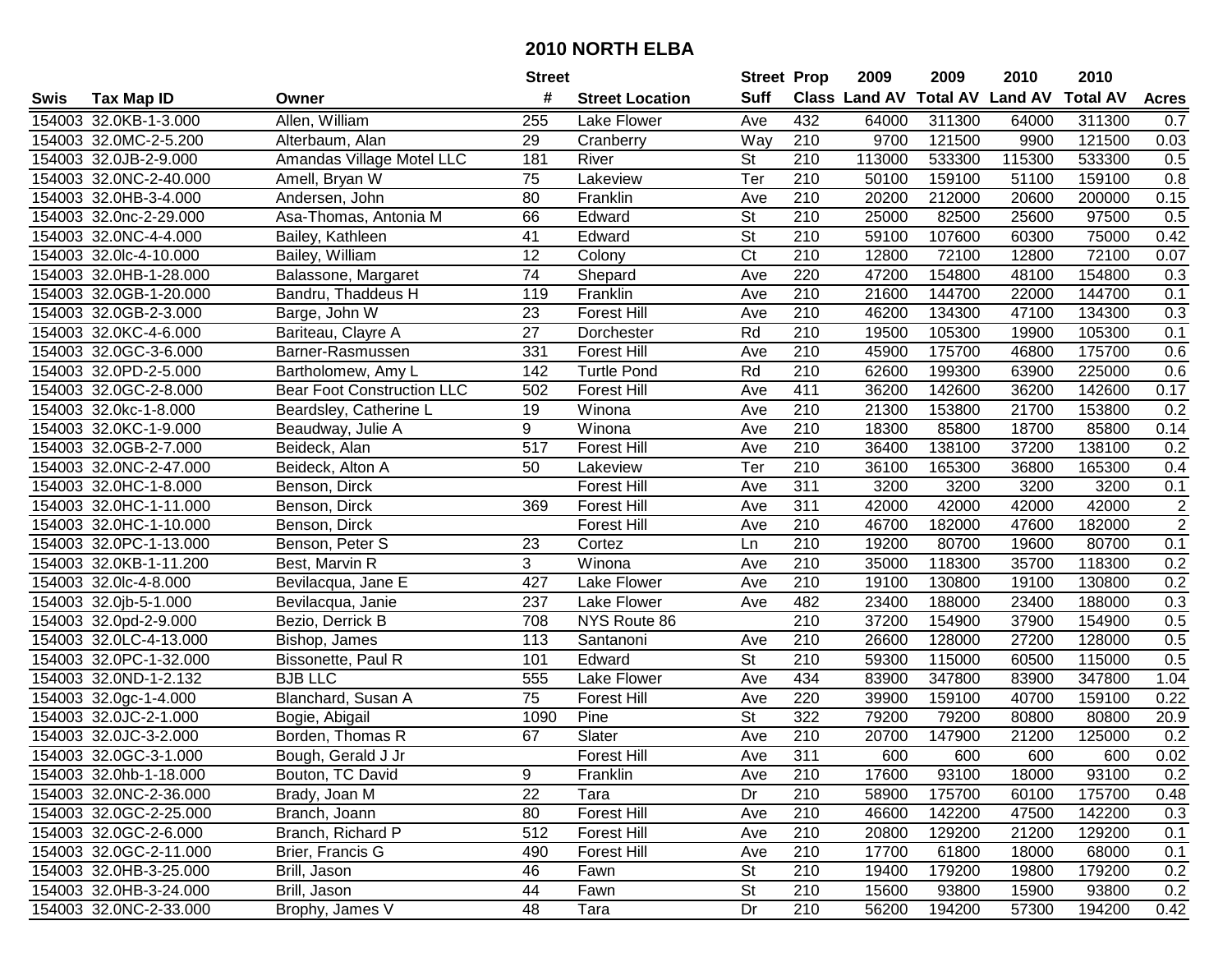|      |                        |                                       | <b>Street</b>   |                        | <b>Street Prop</b>       |                  | 2009                          | 2009    | 2010           | 2010            |              |
|------|------------------------|---------------------------------------|-----------------|------------------------|--------------------------|------------------|-------------------------------|---------|----------------|-----------------|--------------|
| Swis | <b>Tax Map ID</b>      | Owner                                 | #               | <b>Street Location</b> | <b>Suff</b>              |                  | <b>Class Land AV Total AV</b> |         | <b>Land AV</b> | <b>Total AV</b> | <b>Acres</b> |
|      | 154003 32.0MC-1-2.000  | <b>Brownell Brothers Prop Mgmnt L</b> | 486             | Lake Flower            | Ave                      | 415              | 212000                        | 1062200 | 212000         | 1062200         | 1.2          |
|      | 154003 32.0jc-3-3.000  | Bruno, Wanda                          | 23              | Pontiac                | St                       | 210              | 16700                         | 99200   | 17000          | 99200           | 0.14         |
|      | 154003 32.0MC-2-16.000 | Bryan T Morgan Inc                    | 513             | Lake Flower            | Ave                      | 421              | 77100                         | 489200  | 77100          | 489200          | 0.2          |
|      | 154003 32.0MC-2-15.000 | Bryan T Morgan Inc                    | 521             | Lake Flower            | Ave                      | 311              | 17300                         | 17300   | 17300          | 17300           | 0.2          |
|      | 154003 32.0pc-1-24.000 | Bryson, Gordon R                      | 20              | Poplar                 | Ln                       | 210              | 66000                         | 229200  | 67300          | 229200          | 0.75         |
|      | 154003 32.0HB-1-16.000 | Buckley, Daniel                       |                 | Franklin               | Ave                      | 311              | 5900                          | 5900    | 5900           | 5900            | 0.2          |
|      | 154003 32.0hb-1-15.000 | Buckley, Nora G                       | 25              | Franklin               | Ave                      | 210              | 17400                         | 123800  | 17800          | 123800          | 0.2          |
|      | 154003 32.0lb-1-2.300  | Bujold, Denise A                      |                 | River                  | $\overline{\mathsf{St}}$ | 210              | 52300                         | 269000  | 53400          | 269000          | 0.18         |
|      | 154003 32.0lb-1-1.200  | Bujold, Denise A                      |                 | River                  | $\overline{\mathsf{St}}$ | 311              | 53800                         | 53800   | 53800          | 53800           | 0.03         |
|      | 154003 32.0lb-1-1.100  | Bujold, Wayne                         |                 | Lake Flower            | Ave                      | 417              | 141700                        | 339900  | 141700         | 339900          | 0.34         |
|      | 154003 32.0lb-1-2.100  | Bujold, Wayne                         |                 | Lake Flower            | Ave                      | $\overline{311}$ | 53800                         | 53800   | 53800          | 53800           | 0.2          |
|      | 154003 32.0lb-1-2.200  | Bujold, Wayne                         |                 | River                  | <b>St</b>                | 311              | 37700                         | 37700   | 37700          | 37700           | 0.18         |
|      | 154003 32.0JB-2-7.000  | Bullard, Kathleen Hoy                 |                 | Clinton                | Ave                      | 311              | 13400                         | 13400   | 13400          | 13400           | 0.3          |
|      | 154003 32.0JB-2-6.000  | Bullard, Kathleen Hoy                 | 30              | Clinton                | Ave                      | 210              | 61100                         | 196100  | 62300          | 196100          | 0.5          |
|      | 154003 32.0NC-2-31.000 | Burth John M                          | $\overline{7}$  | Lakeview               | Ter                      | 210              | 61100                         | 165300  | 62300          | 165300          | 0.57         |
|      | 154003 32.0GC-2-21.000 | Button, David T                       | 10              | Moody                  | Way                      | 210              | 17800                         | 113800  | 18200          | 113800          | 0.09         |
|      | 154003 32.0PD-1-2.000  | Buzzell, Stephen L                    | 644             | Lake Flower            | Ave                      | 415              | 52800                         | 141500  | 52800          | 141500          | 0.3          |
|      | 154003 32.0PD-1-3.000  | Buzzell, Stephen L                    | 648             | Lake Flower            | Ave                      | 417              | 60800                         | 60800   | 60800          | 60800           | 0.4          |
|      | 154003 32.0MC-2-14.000 | Byno, Paul J                          | 527             | Lake Flower            | Ave                      | 210              | 43300                         | 185800  | 43300          | 235000          | 0.24         |
|      | 154003 32.0GC-2-23.000 | Callahan, Theresa M                   | 12              | Moody                  | Way                      | 210              | 26400                         | 121800  | 26900          | 119000          | 0.14         |
|      | 154003 32.0GC-2-28.000 | Callahan, Theresa M                   |                 | Pine                   | <b>St</b>                | 311              | 4600                          | 4600    | 4600           | 4600            | 0.12         |
|      | 154003 32.0JC-4-12.000 | Camelo, Francis G                     | 53              | Pontiac                | <b>St</b>                | 210              | 15800                         | 93200   | 16200          | 93200           | 0.2          |
|      | 154003 32.0nc-2-44.000 | Camelo, Gregory                       | 84              | Edward                 | <b>St</b>                | 210              | 55700                         | 175700  | 56800          | 175700          | $\mathbf{1}$ |
|      | 154003 32.0QC-1-2.000  | Campion, Ellen A                      | 91              | <b>Turtle Pond</b>     | Rd                       | 210              | 72800                         | 280900  | 74200          | 280900          | $1.1$        |
|      | 154003 32.0NC-1-3.000  | Campion, John S                       | 84              | Duprey                 | $\overline{\mathsf{St}}$ | $\overline{210}$ | 38000                         | 200000  | 38800          | 200000          | 0.2          |
|      | 154003 32.0HC-1-3.000  | Cantwell, Barry T                     | 48              | Labrador               | Ln                       | 210              | 14400                         | 14400   | 15000          | 150000          | 0.2          |
|      | 154003 32.0HC-1-2.000  | Cantwell, Barry T Jr                  | 50              | Labrador               | Ln                       | 210              | 37300                         | 185700  | 38000          | 185700          | 1.85         |
|      | 154003 32.0JC-5-2.000  | Cantwell, William W                   | 47              | Winona                 | Ave                      | 220              | 20200                         | 114900  | 20600          | 98000           | 0.1          |
|      | 154003 32.0kc-1-5.000  | Carmody, Cahal                        | $\overline{27}$ | Winona                 | Ave                      | 220              | 26300                         | 204800  | 26800          | 204800          | 0.1          |
|      | 154003 32.0HB-1-31.000 | Carstensen, Kathleen O                | 94              | Shepard                | Ave                      | $\overline{210}$ | 25700                         | 137800  | 26300          | 137800          | 0.13         |
|      | 154003 32.0GB-2-15.000 | Casler, Kenneth J                     |                 | Pine                   | $\overline{\mathsf{St}}$ | 312              | 7400                          | 8600    | 7400           | 8600            | 0.2          |
|      | 154003 32.0GB-2-17.000 | Casler, Kenneth J                     | 1286            | Pine                   | $\overline{\mathsf{St}}$ | 210              | 35000                         | 114800  | 35700          | 114800          | 0.2          |
|      | 154003 32.0NC-2-22.000 | Cassavaugh, Raymond W                 | 26              | Edward                 | $\overline{\mathsf{St}}$ | $\overline{210}$ | 9900                          | 54800   | 10100          | 54800           | 0.1          |
|      | 154003 32.0NC-2-21.000 | Cassavaugh, Raymond W                 | $\overline{24}$ | Edward                 | $\overline{\mathsf{St}}$ | $\overline{210}$ | 16600                         | 86600   | 16900          | 86600           | 0.12         |
|      | 154003 32.0GB-2-4.000  | Catalano, Joseph M Jr                 | 37              | <b>Forest Hill</b>     | Ave                      | 210              | 36300                         | 144500  | 37000          | 144500          | 0.2          |
|      | 154003 32.0KC-3-2.000  | Catillaz, Thomas P                    | 41              | Seneca                 | Ave                      | 210              | 30500                         | 127500  | 31100          | 127500          | 0.7          |
|      | 154003 32.0pc-1-19.000 | Cecunjanin Enver                      | 129             | <b>Turtle Pond</b>     | Rd                       | 210              | 84000                         | 210000  | 85700          | 210000          | 0.84         |
|      | 154003 32.0PD-3-2.100  | Cecunjanin, Skender                   |                 | Will Rogers            | Dr                       | 330              | 34200                         | 34200   | 34200          | 34200           | 0.49         |
|      | 154003 32.0LC-3-5.008  | Chabot, Michael G                     | 415             | Lake Flower            | Ave                      | 220              | 35500                         | 133400  | 36200          | 133400          | 0.2          |
|      | 154003 32.0nc-3-3.000  | Chandler & VanHerpe LLC               | 545             | Lake Flower            | Ave                      | 483              | 42000                         | 202500  | 42000          | 202500          | 0.22         |
|      | 154003 32.0HB-3-26.000 | Charette, Leon R                      | 50              | Fawn                   | St                       | 210              | 26600                         | 113500  | 27200          | 113500          | 0.3          |
|      | 154003 32.0gb-1-11.000 | Cirikovic, Almer                      | 1273            | Pine                   | St                       | 210              | 21900                         | 94800   | 22300          | 94800           | 0.2          |
|      |                        |                                       |                 |                        |                          |                  |                               |         |                |                 |              |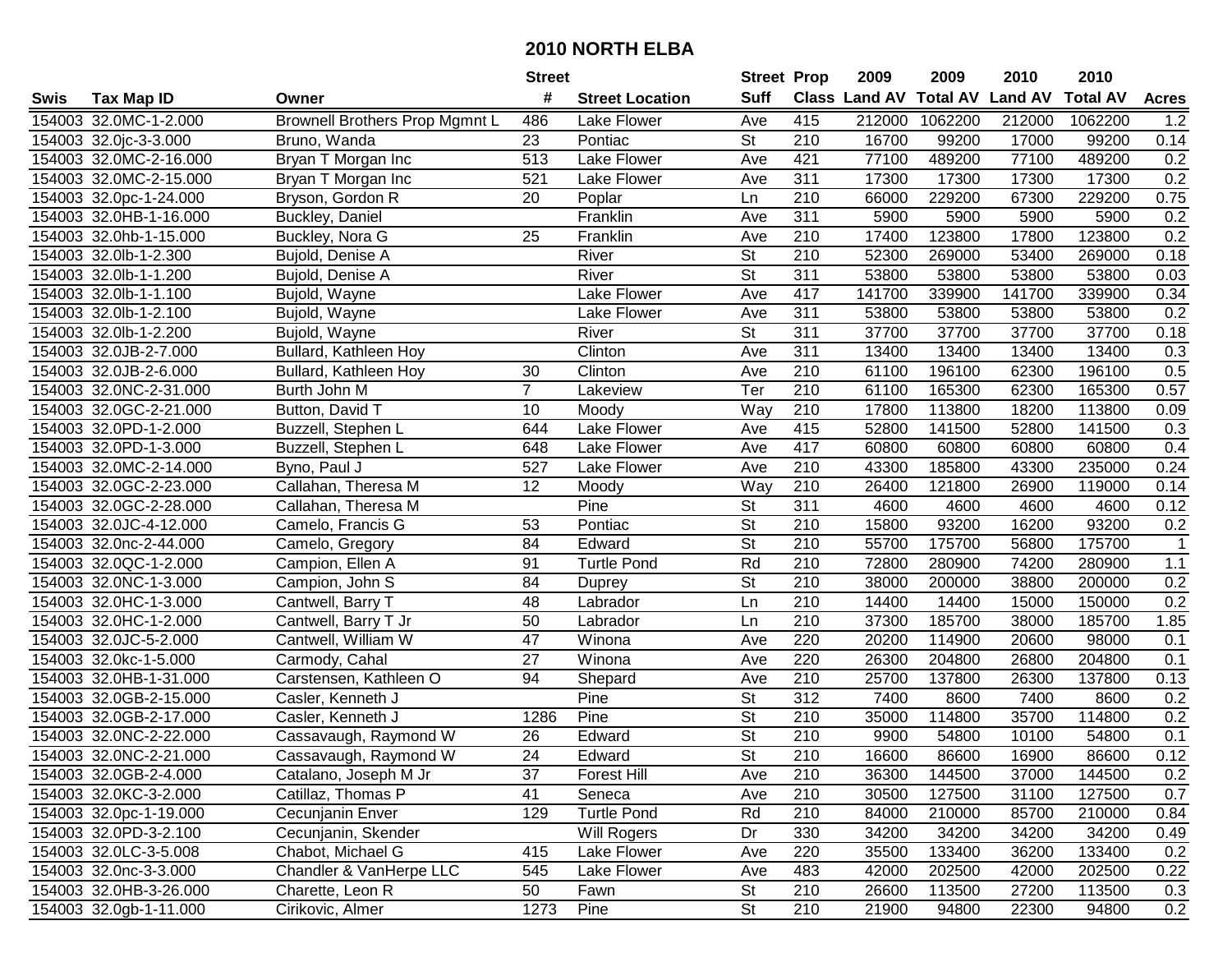|      |                        |                            | <b>Street</b>   |                        | <b>Street Prop</b>       |                  | 2009                          | 2009   | 2010           | 2010            |              |
|------|------------------------|----------------------------|-----------------|------------------------|--------------------------|------------------|-------------------------------|--------|----------------|-----------------|--------------|
| Swis | <b>Tax Map ID</b>      | Owner                      | #               | <b>Street Location</b> | <b>Suff</b>              |                  | <b>Class Land AV Total AV</b> |        | <b>Land AV</b> | <b>Total AV</b> | <b>Acres</b> |
|      | 154003 32.0KD-2-8.000  | Clark, Kathryn L           | 45              | Payeville              | Ln                       | 210              | 21100                         | 93100  | 21600          | 93100           | 0.3          |
|      | 154003 32.0GB-1-24.000 | Clarkson, Genevieve M      | 97              | Franklin               | Ave                      | 210              | 22100                         | 86600  | 22500          | 86600           | 0.2          |
|      | 154003 32.0JC-5-9.000  | Clement, Allen T           |                 | Pontiac                | <b>St</b>                | 312              | 15800                         | 29700  | 16100          | 29700           | 0.4          |
|      | 154003 32.0JC-5-8.000  | Clement, Allen T           | 50              | Pontiac                | <b>St</b>                | 210              | 20300                         | 116600 | 20700          | 116600          | 0.2          |
|      | 154003 32.0JC-4-1.000  | Cloud, Carlene K           | 70              | Slater                 | Ave                      | 210              | 48200                         | 158100 | 49200          | 158100          | 0.3          |
|      | 154003 32.0GC-1-2.000  | Cluckey, William R         | 55              | <b>Forest Hill</b>     | Ave                      | 220              | 46700                         | 142600 | 47700          | 142600          | 0.3          |
|      | 154003 32.0NC-1-7.000  | Cochran, James             | 48              | Duprey                 | St                       | 210              | 38900                         | 150800 | 39700          | 150800          | 0.3          |
|      | 154003 32.0KC-1-18.000 | Colby, James W Jr          | 85              | Pontiac                | $\overline{\mathsf{St}}$ | $\overline{210}$ | 34400                         | 99400  | 35100          | 99400           | 0.2          |
|      | 154003 32.0JC-4-10.000 | Colby, Linda L             | 79              | Pontiac                | $\overline{\mathsf{St}}$ | $\overline{210}$ | 16800                         | 93400  | 17200          | 93400           | 0.2          |
|      | 154003 32.0KC-1-14.200 | Collier, Craig A           | 117             | Pontiac                | $\overline{\mathsf{St}}$ | 210              | 35600                         | 128000 | 36400          | 128000          | 0.38         |
|      | 154003 32.0KC-1-14.100 | Collier, Craig A           |                 | Pontiac                | $\overline{\mathsf{St}}$ | 311              | 12700                         | 12700  | 12700          | 12700           | 0.3          |
|      | 154003 32.0KC-5-6.000  | Collier, William C         | 8               | Seneca                 | Ave                      | 210              | 29900                         | 194600 | 30500          | 184000          | 0.4          |
|      | 154003 32.0KC-5-5.000  | Collier, William C         |                 | Pontiac                | $\overline{\mathsf{St}}$ | 311              | 23900                         | 23900  | 23900          | 23900           | 0.4          |
|      | 154003 32.0KC-5-9.000  | Collier, William C         |                 | Pontiac                | $\overline{\mathsf{St}}$ | 311              | 7900                          | 7900   | 7900           | 7900            | 0.43         |
|      | 154003 32.0pc-1-31.000 | Collins, Lorna F           | 109             | Edward                 | $\overline{\mathsf{St}}$ | 210              | 65700                         | 179000 | 67000          | 179000          | 0.86         |
|      | 154003 32.0gb-1-23.000 | Constant, James            | 103             | Franklin               | Ave                      | 210              | 20100                         | 157500 | 20500          | 157500          | 0.1          |
|      | 154003 32.0kb-1-4.000  | Conway, Debra              | 253             | Lake Flower            | Ave                      | 210              | 10000                         | 98200  | 10200          | 98200           | 0.19         |
|      | 154003 32.0gb-1-17.000 | Cook, Daniel J             | 108             | Franklin               | Ave                      | 411              | 16900                         | 112100 | 16900          | 112100          | 0.2          |
|      | 154003 32.0MC-2-6.250  | Cooney, Anne M             | 9               | Cranberry              | Way                      | 210              | 9800                          | 121500 | 10000          | 121500          | 0.03         |
|      | 154003 32.0gb-5-2.000  | Cormier, Edwina D          | 89              | Stevenson              | Rd                       | 210              | 56900                         | 285200 | 58000          | 275000          | 0.37         |
|      | 154003 32.0GB-1-9.000  | Corrow, Lawrence J         | 1275            | Pine                   | <b>St</b>                | 210              | 12600                         | 78200  | 12900          | 78200           | 0.1          |
|      | 154003 32.0JB-3-1.100  | Covert, Christopher W Jr   |                 | River                  | <b>St</b>                | 312              | 30600                         | 39000  | 30600          | 39000           | 0.13         |
|      | 154003 32.0JB-3-2.001  | Covert, Christopher W Jr   | 189             | River                  | <b>St</b>                | 483              | 23200                         | 127500 | 23200          | 127500          | 0.12         |
|      | 154003 32.0KD-2-2.000  | Cox, Nathan                | 9               | Payeville              | Ln                       | 210              | 19500                         | 105000 | 19900          | 105000          | 0.04         |
|      | 154003 32.0KC-2-11.000 | Coyle, Elizabeth C         | $\overline{28}$ | Winona                 | Ave                      | $\overline{210}$ | 36300                         | 140100 | 37000          | 138000          | 0.2          |
|      | 154003 32.0MC-2-5.100  | Cranberry Mdw Assoc Inc    |                 | Crossfield             | Ave                      | 330              | 83000                         | 83000  | 84700          | 84700           | 1.33         |
|      | 154003 32.0MC-2-6.210  | Cranberry Mdw Assoc Inc    |                 | Crossfield             | Ave                      | 330              | 80300                         | 80300  | 80300          | 80300           | 1.15         |
|      | 154003 32.0MD-2-3.000  | <b>Crossfield Park LLC</b> | $\overline{2}$  | <b>Bonita</b>          | Way                      | 416              | 63800                         | 175700 | 63800          | 175700          | 0.5          |
|      | 154003 32.0PD-2-6.000  | Cunniff, Martin            | 154             | <b>Turtle Pond</b>     | Rd                       | 210              | 38900                         | 204200 | 39700          | 215000          | 0.2          |
|      | 154003 32.0MC-2-17.006 | Cusick, Catherine B        | 52              | Crossfield             | Ave                      | $\overline{210}$ | 13900                         | 79800  | 14200          | 79800           | 0.27         |
|      | 154003 32.0PD-2-13.000 | Dame, Alexandra J          | $\overline{77}$ | <b>Turtle Pond</b>     | Rd                       | $\overline{210}$ | 58100                         | 254000 | 59300          | 249900          | 0.4          |
|      | 154003 32.0LC-1-10.000 | Darring, Bruce R           | 357             | Lake Flower            | Ave                      | 417              | 26300                         | 153600 | 26300          | 153600          | 0.4          |
|      | 154003 32.0PD-2-14.000 | Day, Arlene                | 79              | <b>Turtle Pond</b>     | Rd                       | $\overline{210}$ | 55100                         | 155800 | 56200          | 155800          | 0.43         |
|      | 154003 32.0NC-3-1.000  | DeForge, Lucille T         | 539             | Lake Flower            | Ave                      | $\overline{210}$ | 19300                         | 109500 | 19700          | 109500          | 0.2          |
|      | 154003 32.0GB-4-1.000  | DeLair, Ronald H           |                 | Pine                   | St                       | 311              | 700                           | 700    | 700            | 700             | 0.2          |
|      | 154003 32.0kc-4-1.002  | Denniston, Andrew G        | 45              | Seneca                 | Ave                      | 210              | 24600                         | 115700 | 25100          | 115700          | 0.27         |
|      | 154003 32.0NC-2-7.000  | DePreter, Diane            | 67              | Duprey                 | <b>St</b>                | 210              | 41200                         | 184100 | 42000          | 184100          | 0.22         |
|      | 154003 32.0NC-2-9.000  | DePreter, Diane            | 57              | Duprey                 | <b>St</b>                | 210              | 28200                         | 82600  | 28800          | 82600           | 0.45         |
|      | 154003 32.0NC-2-15.000 | DePreter, Diane H          | 11              | Duprey                 | <b>St</b>                | 220              | 46200                         | 134300 | 47100          | 134300          | 0.3          |
|      | 154003 32.0KD-2-11.000 | Depuy, Jon M               | 59              | Payeville              | Ln                       | 210              | 20600                         | 104700 | 21000          | 104700          | 0.3          |
|      | 154003 32.0KC-2-7.012  | DeYear, Michael S          | 34              | Winona                 | Ave                      | 210              | 36400                         | 145100 | 37100          | 145100          | 0.2          |
|      | 154003 32.0HC-1-9.000  | Difara, Donna              |                 | Forest Hill            | Ave                      | 311              | 47100                         | 47100  | 47100          | 47100           | 2.8          |
|      |                        |                            |                 |                        |                          |                  |                               |        |                |                 |              |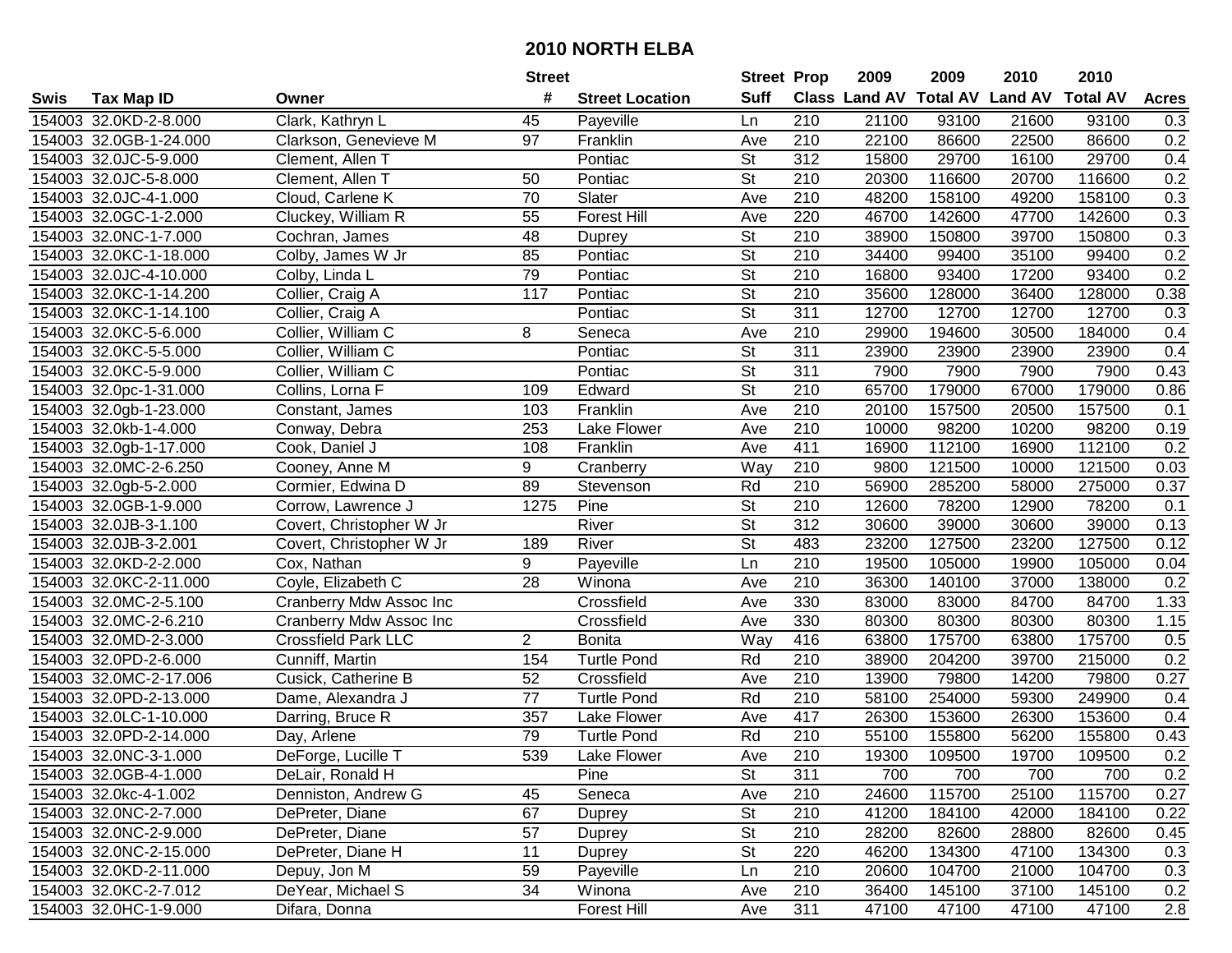|      |                        |                               | <b>Street</b>   |                        | <b>Street Prop</b>       |                  | 2009                          | 2009           | 2010           | 2010            |              |
|------|------------------------|-------------------------------|-----------------|------------------------|--------------------------|------------------|-------------------------------|----------------|----------------|-----------------|--------------|
| Swis | <b>Tax Map ID</b>      | Owner                         | #               | <b>Street Location</b> | <b>Suff</b>              |                  | <b>Class Land AV Total AV</b> |                | <b>Land AV</b> | <b>Total AV</b> | <b>Acres</b> |
|      | 154003 32.0PC-1-16.000 | Dirnberger, Mary E            | 33              | Cortez                 | Ln                       | 210              | 13600                         | 82500          | 13900          | 82500           | 0.1          |
|      | 154003 32.0HB-3-21.000 | Dora, Raymond J               |                 | Clinton                | Ave                      | 311              | 12100                         | 12100          | 12100          | 12100           | 0.2          |
|      | 154003 32.0HB-3-22.000 | Dora, Raymond J               | 41              | Fawn                   | <b>St</b>                | 210              | 36500                         | 170700         | 37200          | 170700          | 0.2          |
|      | 154003 32.0KC-2-5.000  | Dora, William G               | 25              | Slater                 | Ave                      | 210              | 53600                         | 162900         | 54700          | 162900          | 0.4          |
|      | 154003 32.0KC-2-4.000  | Dora, William G               |                 | Slater                 | Ave                      | $\overline{311}$ | 12100                         | 12100          | 12100          | 12100           | 0.2          |
|      | 154003 32.0JC-1-4.000  | <b>Dormitory Authority</b>    | 3               | <b>Brandy Brook</b>    | Ave                      | 613              | 260800                        | 1557800        | 260800         | 1557800         | 1.13         |
|      | 154003 32.0LC-4-19.000 | <b>Dormitory Authority</b>    | $\overline{71}$ | Santanoni              | Ave                      | 270              | 21100                         | 54200          | 21100          | 54200           | 0.4          |
|      | 154003 32.0KC-1-19.000 | <b>Dormitory Authority</b>    |                 | Pontiac                | $\overline{St}$          | 330              | 95400                         | 95400          | 95400          | 95400           | 11           |
|      | 154003 32.0LC-4-1.000  | <b>Dormitory Authority</b>    |                 | Santanoni              | Ave                      | 613              | 440500                        | 6165900        | 440500         | 6165900         | 11.1         |
|      | 154003 32.0LC-4-18.000 | <b>Dormitory Authority</b>    |                 | Center                 | $\overline{\mathsf{St}}$ | 330              | 13200                         | 13200          | 13200          | 13200           | 0.1          |
|      | 154003 32.0MC-2-12.000 | Douglass, Henry L             | 537             | Lake Flower            | Ave                      | 210              | 35800                         | 132300         | 36500          | 132300          | 0.2          |
|      | 154003 32.0NC-3-2.000  | Doxzon, Stephen D             | 541             | Lake Flower            | Ave                      | 483              | 66700                         | 201600         | 66700          | 201600          | 0.22         |
|      | 154003 32.0LC-3-3.456  | Doyle, Timothy J              | 9               | Merrill                | $\overline{\mathsf{St}}$ | 210              | 27600                         | 167000         | 28100          | 167000          | 0.46         |
|      | 154003 32.0PC-1-28.000 | Drum, Douglas R Jr            | 110             | Edward                 | $\overline{\mathsf{St}}$ | 210              | 52500                         | 175700         | 53500          | 175700          | 0.37         |
|      | 154003 32.0LB-2-1.000  | Duclos Carol G                |                 | Lake Flower            | Ave                      | 312              | 2600                          | 29100          | 2600           | 29100           | 0.3          |
|      | 154003 32.0KB-1-13.000 | Duclos Carol G                | 323             | Lake Flower            | Ave                      | 210              | 38500                         | 156400         | 39200          | 156400          | 0.26         |
|      | 154003 32.0HB-3-20.000 | Duffy, Charlann               | 49              | Fawn                   | $\overline{\mathsf{St}}$ | 210              | 22300                         | 129900         | 22700          | 129900          | 0.3          |
|      | 154003 32.0nc-2-28.000 | Duffy, Colleen A              | 62              | Edward                 | $\overline{St}$          | 210              | 17700                         | 90800          | 18000          | 90800           | 0.2          |
|      | 154003 32.0LC-4-12.000 | Duffy, Hugh                   | 22              | Colony                 | $\overline{\text{C}t}$   | 210              | 21000                         | 147600         | 21500          | 139600          | 0.2          |
|      | 154003 32.0LC-2-10.000 | Dukett, Edward J              | 393             | Lake Flower            | Ave                      | 210              | 28100                         | 83600          | 28700          | 86600           | 0.2          |
|      | 154003 32.0NC-1-8.000  | Dukett, Lucy E                | 42              | Duprey                 | <b>St</b>                | 210              | 33500                         | 113500         | 34200          | 113500          | 0.2          |
|      | 154003 32.0JC-4-16.000 | Duncan, Judith L              |                 | Pontiac                | <b>St</b>                | 311              | 7600                          | 7600           | 7600           | 7600            | 0.2          |
|      | 154003 32.0jc-4-15.000 | Duncan, Judith L              | 39              | Pontiac                | St                       | 210              | 35600                         | 126200         | 36300          | 126200          | 0.2          |
|      | 154003 32.0LC-1-12.000 | Dunnigan, Patrick             | 347             | Lake Flower            | Ave                      | 210              | 25500                         | 101400         | 26000          | 101400          | 0.5          |
|      | 154003 32.0LB-3-2.200  | Dunnigan, Patrick             |                 | Lake Flower            | Ave                      | $\overline{311}$ | 1500                          | 1500           | 1500           | 1500            | 0.01         |
|      | 154003 32.0KB-1-5.000  | Dupree, Michael               | 263             | Lake Flower            | Ave                      | 210              | 20300                         | 119100         | 20700          | 119100          | 0.1          |
|      | 154003 32.0nc-2-27.000 | Duprey, Anthony               | 54              | Edward                 | $\overline{\mathsf{St}}$ | 210              | 30900                         | 139400         | 31500          | 139400          | 0.52         |
|      | 154003 32.0nc-2-26.100 | Duprey, Anthony               | 44              | Edward                 | $\overline{\mathsf{St}}$ | 312              | 12800                         | 14200          | 13100          | 14200           | 0.36         |
|      | 154003 32.0LC-1-2.000  | Duprey, Dennis B              | 406             | Lake Flower            | Ave                      | 210              | 32600                         | 156000         | 33200          | 156000          | 0.2          |
|      | 154003 32.0LC-1-18.000 | Duprey, Dennis B              |                 | Lake Flower            | Ave                      | $\overline{311}$ | 7100                          | 7100           | 7100           | 7100            | 0.04         |
|      | 154003 32.0PC-1-3.100  | Dwyer, Susan                  | $\overline{34}$ | Cortez                 | Ln                       | 270              | 28600                         | 45400          | 28600          | 45400           | 0.72         |
|      | 154003 32.0PD-3-3.000  | <b>DZS Markase Realty LLC</b> | $\overline{77}$ | Will Rogers            | Dr                       | 411              | 72500                         | 437400         | 72500          | 437400          | 0.54         |
|      | 154003 32.0KC-4-4.000  | Easton, Charles M             | 15              | Seneca                 | Ave                      | 270              | 34100                         | 97100          | 34700          | 97100           | 0.2          |
|      | 154003 32.0MC-1-3.000  | Eckardt, Ralph                | 506             | Lake Flower            | Ave                      | 483              | 61200                         | 201900         | 61200          | 201900          | 0.54         |
|      | 154003 32.0NC-2-12.000 | Eggleton, Leslie D            | 47              | Tara                   | Dr                       | 210              | 63600                         | 185100         | 64900          | 185100          | 0.71         |
|      | 154003 32.0LC-1-14.300 | Ellis, Mark T                 | 10              | Tamer                  | Way                      | 311              | 26200                         | 26200          | 26200          | 26200           | 0.32         |
|      | 154003 32.0LC-1-14.100 | Ellis, Mark T                 | 4               | Tamer                  | Way                      | 210              | 26200                         | 194200         | 26700          | 194200          | 1.01         |
|      | 154003 32.0LC-1-14.200 | Ellis, Matthew J              | 9               | Tamer                  | Way                      | 210              | 26200                         | 315000         | 26700          | 315000          | 0.37         |
|      | 154003 32.0ND-1-3.000  | Essex Co Ind Dev Agency       | 78              | Will Rogers            | Dr                       | 633              | 640300                        | 1900000        | 640300         | 1900000         | 2.87         |
|      | 154003 32.0LD-1-2.200  | Essex Co Ind Dev Agency       |                 | Payeville              | Ln                       | 615              | 87700                         | 425000         | 87700          | 425000          | 0.42         |
|      | 154003 32.0LD-1-2.300  | Essex Co Ind Dev Agency       |                 | Payeville              | Ln                       | 615              | 79600                         | 250500         | 79600          | 250500          | 0.67         |
|      | 154003 32.0MC-2-6.718  | Essex Co Ind Dev Agency       | 477             | Lake Flower            | Ave                      | 415              |                               | 543200 3116000 | 543200         | 3116000         | 2.7          |
|      |                        |                               |                 |                        |                          |                  |                               |                |                |                 |              |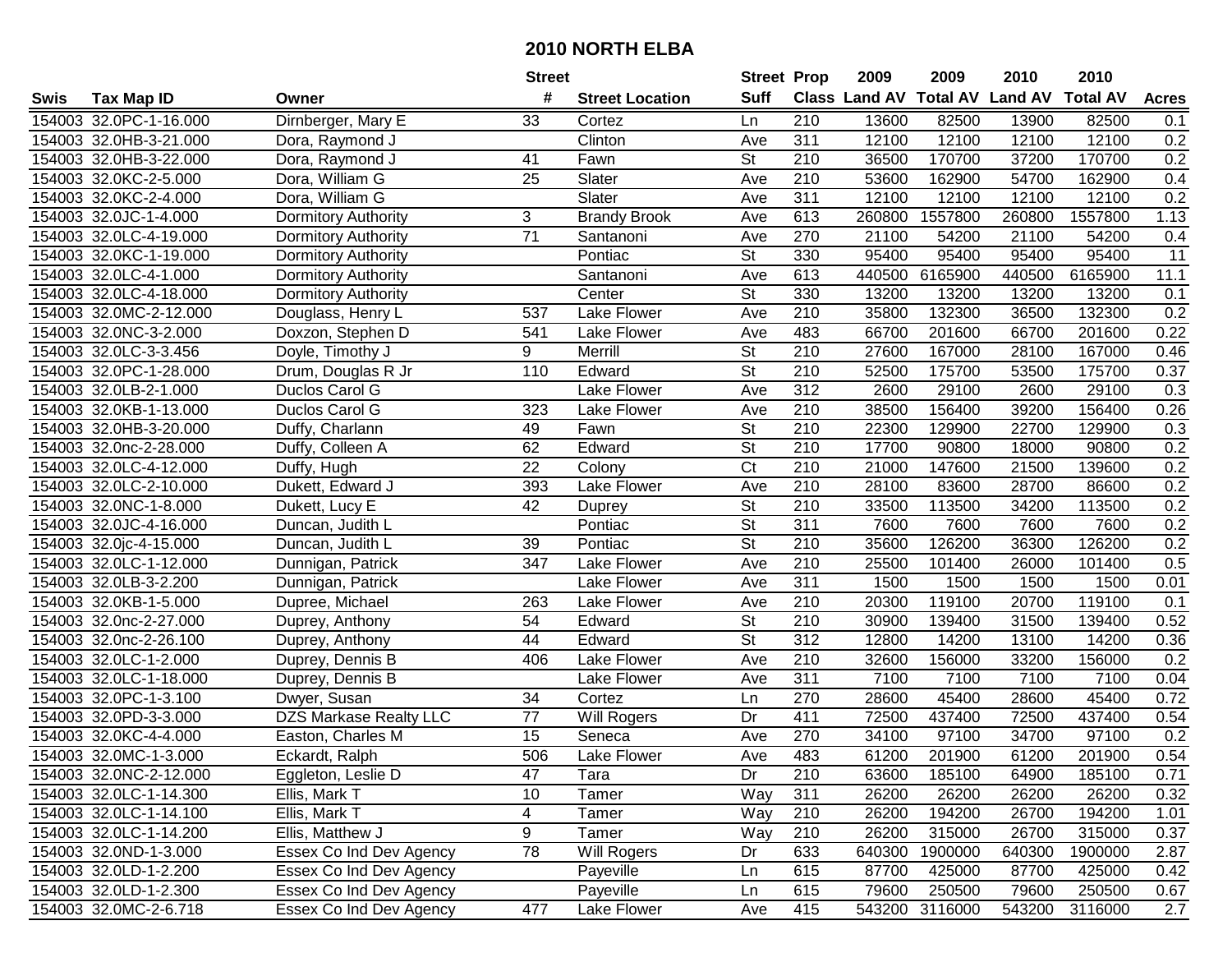|      |                        |                                     | <b>Street</b>  |                        | <b>Street Prop</b>       |                  | 2009                           | 2009    | 2010   | 2010            |              |
|------|------------------------|-------------------------------------|----------------|------------------------|--------------------------|------------------|--------------------------------|---------|--------|-----------------|--------------|
| Swis | <b>Tax Map ID</b>      | Owner                               | #              | <b>Street Location</b> | <b>Suff</b>              |                  | Class Land AV Total AV Land AV |         |        | <b>Total AV</b> | <b>Acres</b> |
|      | 154003 32.0PD-3-5.000  | Essex Co Ind Dev Agency             |                | Will Rogers            | Dr                       | 330              | 0                              | 0       | 0      | 0               | 0.76         |
|      | 154003 32.0LD-1-2.100  | Essex Co Ind Dev Agency             |                | Payeville              | Ln                       | 330              | 47800                          | 47800   | 47800  | 47800           | 3.04         |
|      | 154003 32.0KD-1-15.000 | <b>Essex County</b>                 |                | Payeville              | Ln                       | 311              | 59700                          | 59700   | 59700  | 59700           | 0.83         |
|      | 154003 32.0KD-1-14.000 | <b>Essex/Franklin County</b>        |                | Payeville              | Ln                       | 592              | 12800                          | 12800   | 12800  | 12800           | 0.2          |
|      | 154003 32.0KD-2-13.000 | <b>Essex/Franklin County</b>        | 73             | Payeville              | Ln                       | 613              | 48600                          | 93000   | 48600  | 93000           | 0.5          |
|      | 154003 32.0KD-1-13.000 | <b>Essex/Franklin County</b>        |                | Payeville              | Ln                       | 592              | 11000                          | 11000   | 11000  | 11000           | 0.2          |
|      | 154003 32.0LC-1-15.000 | <b>Essex/Franklin County</b>        |                | Santanoni              | Ave                      | 330              | 46400                          | 46400   | 46400  | 46400           | 0.5          |
|      | 154003 32.0KD-1-12.000 | <b>Essex/Franklin County</b>        |                | Payeville              | Ln                       | 592              | 11000                          | 11000   | 11000  | 11000           | 0.2          |
|      | 154003 32.0LD-1-3.000  | <b>Essex/Franklin County</b>        |                | Payeville              | Ln                       | 330              | 35800                          | 35800   | 35800  | 35800           | 0.3          |
|      | 154003 32.0LC-4-21.000 | <b>Essex/Franklin County</b>        | 53             | Santanoni              | Ave                      | 330              | 26500                          | 26500   | 26500  | 26500           | 0.2          |
|      | 154003 32.0LC-4-22.000 | <b>Essex/Franklin County</b>        |                | Santanoni              | Ave                      | 613              | 270400                         | 4508600 | 270400 | 4508600         | 0.2          |
|      | 154003 32.0LC-4-23.000 | <b>Essex/Franklin County</b>        |                | Santanoni              | Ave                      | 330              | 26500                          | 26500   | 26500  | 26500           | 0.2          |
|      | 154003 32.0KC-1-13.000 | <b>Essex/Franklin County</b>        | 8              | Dorchester             | Rd                       | 613              | 374400                         | 2333600 | 374400 | 2333600         | 9.4          |
|      | 154003 32.0KC-1-10.000 | <b>Essex/Franklin County</b>        |                | Winona                 | Ave                      | 613              | 34800                          | 207700  | 34800  | 207700          | 0.2          |
|      | 154003 32.0LD-1-4.000  | <b>Essex/Franklin County</b>        |                | Payeville              | Ln                       | 330              | 41200                          | 41200   | 41200  | 41200           | 0.4          |
|      | 154003 32.0LD-1-7.000  | <b>Essex/Franklin County</b>        |                | Payeville              | Ln                       | 613              | 24000                          | 103400  | 24000  | 103400          | 0.4          |
|      | 154003 32.0LD-1-8.000  | <b>Essex/Franklin County</b>        |                | Payeville              | Ln                       | 330              | 46400                          | 46400   | 46400  | 46400           | 0.5          |
|      | 154003 32.0LD-1-9.000  | <b>Essex/Franklin County</b>        |                | Payeville              | Ln                       | 330              | 35800                          | 35800   | 35800  | 35800           | 0.3          |
|      | 154003 32.0LD-1-10.100 | <b>Essex/Franklin County</b>        | 149            | Dorchester             | Rd                       | 330              | 184000                         | 184000  | 184000 | 184000          | 8.1          |
|      | 154003 32.0LD-1-10.200 | <b>Essex/Franklin County</b>        |                | Payeville              | Ln                       | 330              | 47400                          | 47400   | 47400  | 47400           | 0.57         |
|      | 154003 32.0KD-1-11.000 | <b>Essex/Franklin County</b>        | 24             | Payeville              | Ln                       | 592              | 12800                          | 12800   | 12800  | 12800           | 0.15         |
|      | 154003 32.0LD-1-1.100  | <b>Essex/Franklin County</b>        |                | Payeville              | Ln                       | 330              | 59600                          | 59600   | 59600  | 59600           | 1.9          |
|      | 154003 32.0KD-1-4.000  | Estes, Angela                       | 10             | Payeville              | Ln                       | 210              | 19500                          | 101300  | 19900  | 101300          | 0.1          |
|      | 154003 32.0GC-3-2.000  | Ettinger, Stephen H                 |                | <b>Forest Hill</b>     | Ave                      | 311              | 5100                           | 5100    | 5100   | 5100            | 0.13         |
|      | 154003 32.0HB-3-1.000  | Fadden, Kathy                       | 86             | Franklin               | Ave                      | 210              | 18800                          | 87700   | 19200  | 87700           | 0.1          |
|      | 154003 32.0PC-1-25.000 | Fanning, Marcelline E               | 40             | Poplar                 | Ln                       | 210              | 64800                          | 185700  | 66100  | 185700          | 0.8          |
|      | 154003 32.0JC-4-14.000 | Finnegan, Katie M                   | 45             | Pontiac                | $\overline{\mathsf{St}}$ | 220              | 37600                          | 174300  | 38400  | 174300          | 0.19         |
|      | 154003 32.0HB-1-5.000  | Fisher, Gregory M                   | 83             | Franklin               | Ave                      | 230              | 19200                          | 93100   | 19600  | 93100           | 0.1          |
|      | 154003 32.0HB-2-1.200  | Fletcher, Jeffrey                   | 101            | Clinton                | Ave                      | 270              | 14800                          | 63800   | 15100  | 63800           | 0.73         |
|      | 154003 32.0NC-2-6.000  | Flores, Jose Y Jr                   |                | Duprey                 | $\overline{\mathsf{St}}$ | $\overline{311}$ | 18100                          | 18100   | 18100  | 18100           | 0.22         |
|      | 154003 32.0NC-2-38.000 | Flores, Jose Y Jr                   |                | Duprey                 | $\overline{\mathsf{St}}$ | $\overline{311}$ | 11900                          | 11900   | 11900  | 11900           | 0.44         |
|      | 154003 32.0NC-2-5.000  | Flores, Jose Y Jr                   | 77             | Duprey                 | $\overline{\mathsf{St}}$ | 210              | 24000                          | 146600  | 24400  | 146600          | 0.2          |
|      | 154003 32.0KB-1-6.000  | <b>Fogartys Marina Prop LLC</b>     | 267            | Lake Flower            | Ave                      | 230              | 46700                          | 404100  | 46700  | 404100          | 0.4          |
|      | 154003 32.0KB-1-18.100 | <b>Fogartys Marina Property LLC</b> | 260            | Lake Flower            | Ave                      | 570              | 183800                         | 724100  | 187500 | 724100          | 0.83         |
|      | 154003 32.0GC-3-3.000  | Fortune, Ruth D                     |                | Forest Hill            | Ave                      | 311              | 11900                          | 11900   | 11900  | 11900           | 0.3          |
|      | 154003 32.0KD-2-4.000  | Foster, Frederick A Jr              | 977            | Pine                   | <b>St</b>                | 210              | 18900                          | 72200   | 19200  | 72200           | 0.3          |
|      | 154003 32.0KC-4-5.000  | Foster, Garrett G                   | $\overline{7}$ | Seneca                 | Ave                      | 270              | 22400                          | 198600  | 22900  | 175000          | 0.2          |
|      | 154003 32.0LC-1-4.000  | Foster, Gary J                      |                | Lake Flower            | Ave                      | 311              | 9200                           | 9200    | 7500   | 7500            | 0.1          |
|      | 154003 32.0LC-1-3.000  | Foster, Gary J                      |                | Lake Flower            | Ave                      | 311              | 9200                           | 9200    | 10900  | 10900           | 0.1          |
|      | 154003 32.0MC-2-1.000  | Foster, Raymond                     | 431            | Lake Flower            | Ave                      | 280              | 30200                          | 149000  | 30800  | 149000          | 0.64         |
|      | 154003 32.0lc-1-8.198  | Foster, Scott A                     | 72             | Santanoni              | Ave                      | 210              | 25600                          | 126900  | 26100  | 126900          | 0.4          |
|      | 154003 32.0LC-1-7.008  | Foster, Scott A                     |                | Center                 | St                       | 311              | 15000                          | 15000   | 15000  | 15000           | 0.4          |
|      |                        |                                     |                |                        |                          |                  |                                |         |        |                 |              |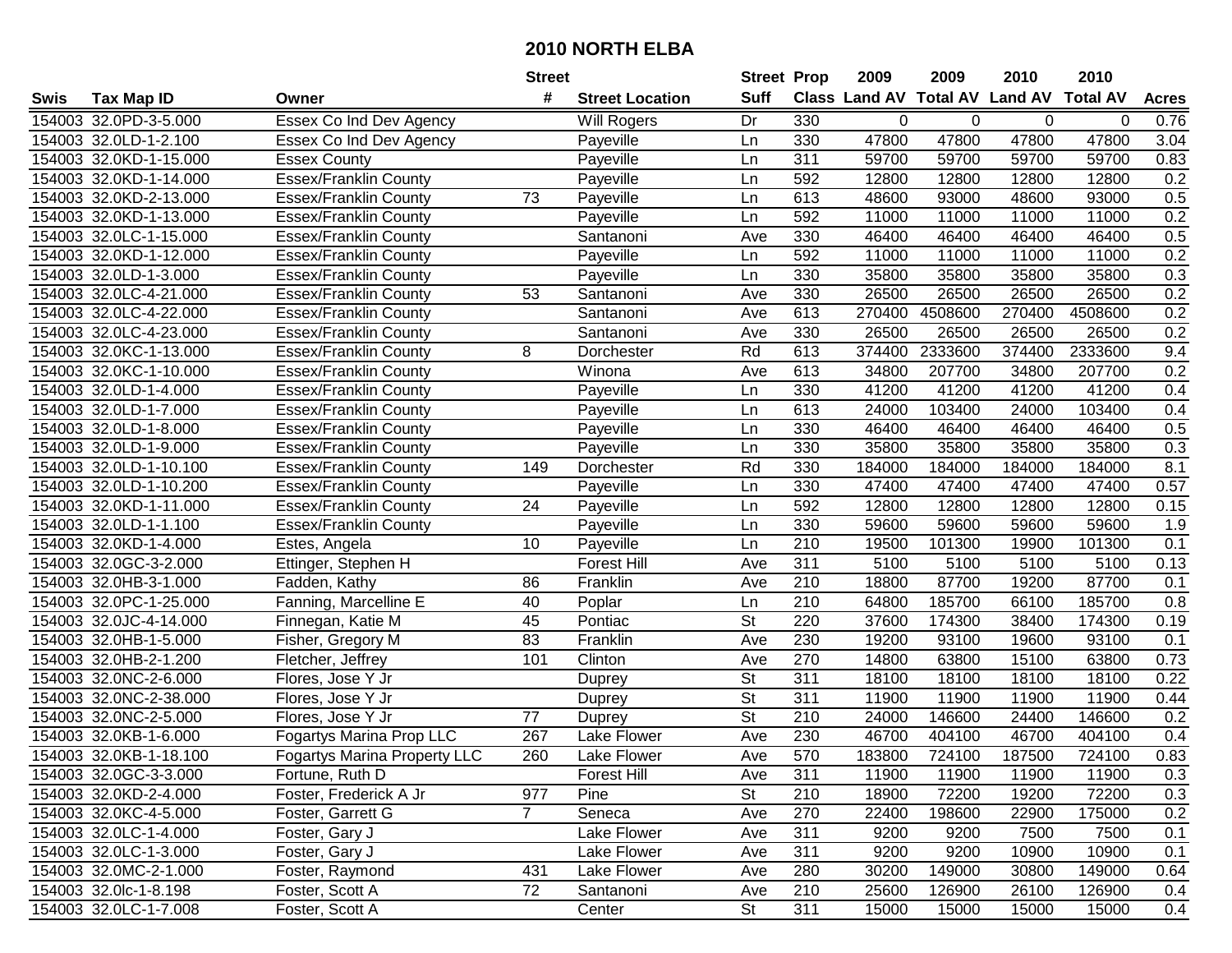|      |                        |                          | <b>Street</b>   |                        | <b>Street Prop</b>       |                  | 2009          | 2009            | 2010           | 2010            |                  |
|------|------------------------|--------------------------|-----------------|------------------------|--------------------------|------------------|---------------|-----------------|----------------|-----------------|------------------|
| Swis | <b>Tax Map ID</b>      | Owner                    | #               | <b>Street Location</b> | <b>Suff</b>              |                  | Class Land AV | <b>Total AV</b> | <b>Land AV</b> | <b>Total AV</b> | <b>Acres</b>     |
|      | 154003 32.0KD-1-2.000  | Fox, Shane S             | 1001            | Pine                   | St                       | 210              | 22700         | 115000          | 23200          | 115000          | 0.39             |
|      | 154003 32.0KD-2-9.000  | Franck, William H        | 49              | Payeville              | Ln                       | 210              | 21400         | 126000          | 21800          | 126000          | 0.3              |
|      | 154003 32.0JB-1-4.000  | Friars Of Atonement Inc  | 5               | Franklin               | Ave                      | 620              | 26600         | 224100          | 26600          | 224100          | 0.13             |
|      | 154003 32.0NC-2-30.000 | Fust, Jon                |                 | Edward                 | <b>St</b>                | $\overline{311}$ | 3200          | 3200            | 3200           | 3200            | 0.8              |
|      | 154003 32.0NC-2-20.000 | Fust, Jon                |                 | Edward                 | <b>St</b>                | 323              | 2600          | 2600            | 2600           | 2600            | 0.45             |
|      | 154003 32.0MC-1-5.002  | Fust, Val J              | 24              | Duprey                 | $\overline{\mathsf{St}}$ | 570              | 180600        | 661100          | 180600         | 661100          | $\overline{1.3}$ |
|      | 154003 32.0jb-2-3.000  | Garcia, Reinaldo         | 10              | Clinton                | Ave                      | 210              | 19200         | 93800           | 19600          | 113500          | 0.06             |
|      | 154003 32.0MD-2-1.000  | Gardner, Dorothy         | 33              | Crossfield             | Ave                      | 210              | 22400         | 55500           | 22800          | 55500           | 0.5              |
|      | 154003 32.0KD-1-6.000  | Gauthier, Janice M       | $\overline{32}$ | Payeville              | Ln                       | $\overline{210}$ | 26900         | 94700           | 27400          | 94700           | 0.34             |
|      | 154003 32.0JD-1-1.000  | Gerrish, Mary E          | 1038            | Pine                   | $\overline{\mathsf{St}}$ | 210              | 49400         | 160600          | 50400          | 160600          | 5.2              |
|      | 154003 32.0NC-2-24.000 | Girouard, Kristine T     | 34              | Edward                 | $\overline{\mathsf{St}}$ | 210              | 19500         | 105300          | 19900          | 105300          | 0.1              |
|      | 154003 32.0GC-1-5.000  | Glaude, Matthew L        | 83              | Forest Hill            | Ave                      | 210              | 36500         | 146500          | 37200          | 146500          | 0.2              |
|      | 154003 32.0KC-5-7.000  | Godreau, Kim             |                 | Seneca                 | Ave                      | 311              | 12100         | 12100           | 12100          | 12100           | 0.2              |
|      | 154003 32.0KC-5-4.000  | Godreau, Kim             |                 | Pontiac                | <b>St</b>                | 311              | 10900         | 10900           | 10900          | 10900           | 0.2              |
|      | 154003 32.0KC-5-3.000  | Godreau, Kim             |                 | Pontiac                | $\overline{\mathsf{St}}$ | 311              | 10900         | 10900           | 10900          | 10900           | 0.2              |
|      | 154003 32.0KC-5-8.000  | Godreau, Kim             | 20              | Seneca                 | Ave                      | 210              | 37100         | 159100          | 37900          | 159100          | 0.2              |
|      | 154003 32.0GB-5-6.100  | Goesser, Lutz F          | 16              | Morgans                | Ln                       | $\overline{210}$ | 53900         | 322900          | 55000          | 322900          | 0.36             |
|      | 154003 32.0GC-2-26.000 | Gowan, Colleen A         | 9               | Ridge                  | Way                      | 270              | 33100         | 64900           | 33800          | 64900           | 1.2              |
|      | 154003 32.0GC-2-22.000 | Gowan, Teresa A          | 10              | Ridge                  | Way                      | 312              | 20600         | 72200           | 21000          | 72200           | 0.11             |
|      | 154003 32.0NC-2-13.000 | Greene, Kristin Philpott | 27              | Duprey                 | <b>St</b>                | 210              | 44200         | 153200          | 45100          | 153200          | 0.6              |
|      | 154003 32.0nd-1-1.000  | <b>H&amp;R Realty</b>    | 64              | Crossfield             | Ave                      | 270              | 18900         | 48000           | 18900          | 48000           | 0.29             |
|      | 154003 32.0GB-2-12.000 | Hagar, Robert            | 1264            | Pine                   | <b>St</b>                | 210              | 50900         | 159200          | 51900          | 159200          | 0.36             |
|      | 154003 32.0GB-2-11.000 | Hagar, Robert K          |                 | Pine                   | <b>St</b>                | 312              | 14500         | 15000           | 14500          | 15000           | 0.2              |
|      | 154003 32.0JC-4-4.000  | Handley, Mary E          | 34              | <b>Brandy Brook</b>    | Ave                      | 210              | 18900         | 93100           | 19300          | 93100           | 0.3              |
|      | 154003 32.0KC-4-7.000  | Harrigan, Carole J       |                 | Slater                 | Ave                      | 311              | 11000         | 11000           | 11000          | 11000           | 0.2              |
|      | 154003 32.0GB-2-13.000 | Harrington, Susan R      | 1272            | Pine                   | $\overline{\mathsf{St}}$ | 210              | 34400         | 103100          | 35100          | 103100          | 0.17             |
|      | 154003 32.0NC-2-23.000 | Harris, James D          | 30              | Edward                 | $\overline{\mathsf{St}}$ | 210              | 34200         | 99100           | 34900          | 99100           | 0.2              |
|      | 154003 32.0GB-1-29.000 | Hart, Lynn M             | 128             | Shepard                | Ave                      | 210              | 35200         | 119700          | 35900          | 119700          | 0.2              |
|      | 154003 32.0KC-1-4.000  | Hartson, Louise A        | 29              | Winona                 | Ave                      | 210              | 12800         | 111200          | 13000          | 111200          | 0.1              |
|      | 154003 32.0GC-1-6.000  | Harvey, Neil C           | 93              | <b>Forest Hill</b>     | Ave                      | $\overline{210}$ | 20400         | 119300          | 20800          | 119300          | 0.1              |
|      | 154003 32.0LC-4-14.100 | Hayden, Anthony M        | 107             | Santanoni              | Ave                      | $\overline{210}$ | 12400         | 108900          | 12700          | 108900          | 0.66             |
|      | 154003 32.0LC-4-14.200 | Hayden, Anthony M        |                 | Santanoni              | Ave                      | 311              | 6700          | 6700            | 6700           | 6700            | 0.17             |
|      | 154003 32.0GB-3-8.000  | Hayward, Sheldon K       | 1251            | Pine                   | $\overline{\mathsf{St}}$ | $\overline{210}$ | 22400         | 82500           | 22900          | 82500           | 0.41             |
|      | 154003 32.0mc-2-6.220  | Henklein Joyce           | 3               | Cranberry              | Way                      | $\overline{210}$ | 9700          | 121500          | 9900           | 121500          | 0.03             |
|      | 154003 32.0PC-1-30.000 | Henry, Lonnie C          | 125             | Edward                 | St                       | 210              | 63700         | 156900          | 64900          | 156900          | 0.8              |
|      | 154003 32.0GC-2-1.000  | Henry, Nathan W          | 487             | Forest Hill            | Ave                      | 210              | 23800         | 151700          | 24200          | 151700          | 0.2              |
|      | 154003 32.0nc-4-3.000  | Hewes, Peter J           | 49              | Edward                 | St                       | 210              | 36200         | 140500          | 36900          | 140500          | 0.26             |
|      | 154003 32.0MC-2-2.000  | Hilbert, Steven          | 439             | Lake Flower            | Ave                      | 411              | 66700         | 373700          | 66700          | 373700          | 0.6              |
|      | 154003 32.0MC-2-4.000  | Hilbert, Steven          |                 | Lake Flower            | Ave                      | 330              | 7400          | 7400            | 7400           | 7400            | 5.2              |
|      | 154003 32.0MC-2-3.000  | Hilbert, Steven D        | 445             | Lake Flower            | Ave                      | 415              | 88500         | 516200          | 88500          | 516200          | 0.9              |
|      | 154003 32.0gb-1-19.000 | Hilbert, Steven D        | 129             | Franklin               | Ave                      | 418              | 84800         | 420800          | 84800          | 420800          | 2.3              |
|      | 154003 32.0LC-1-1.000  | Hilbert, Steven D        | 412             | Lake Flower            | Ave                      | 210              | 109600        | 258400          | 111800         | 258400          | 0.2              |
|      |                        |                          |                 |                        |                          |                  |               |                 |                |                 |                  |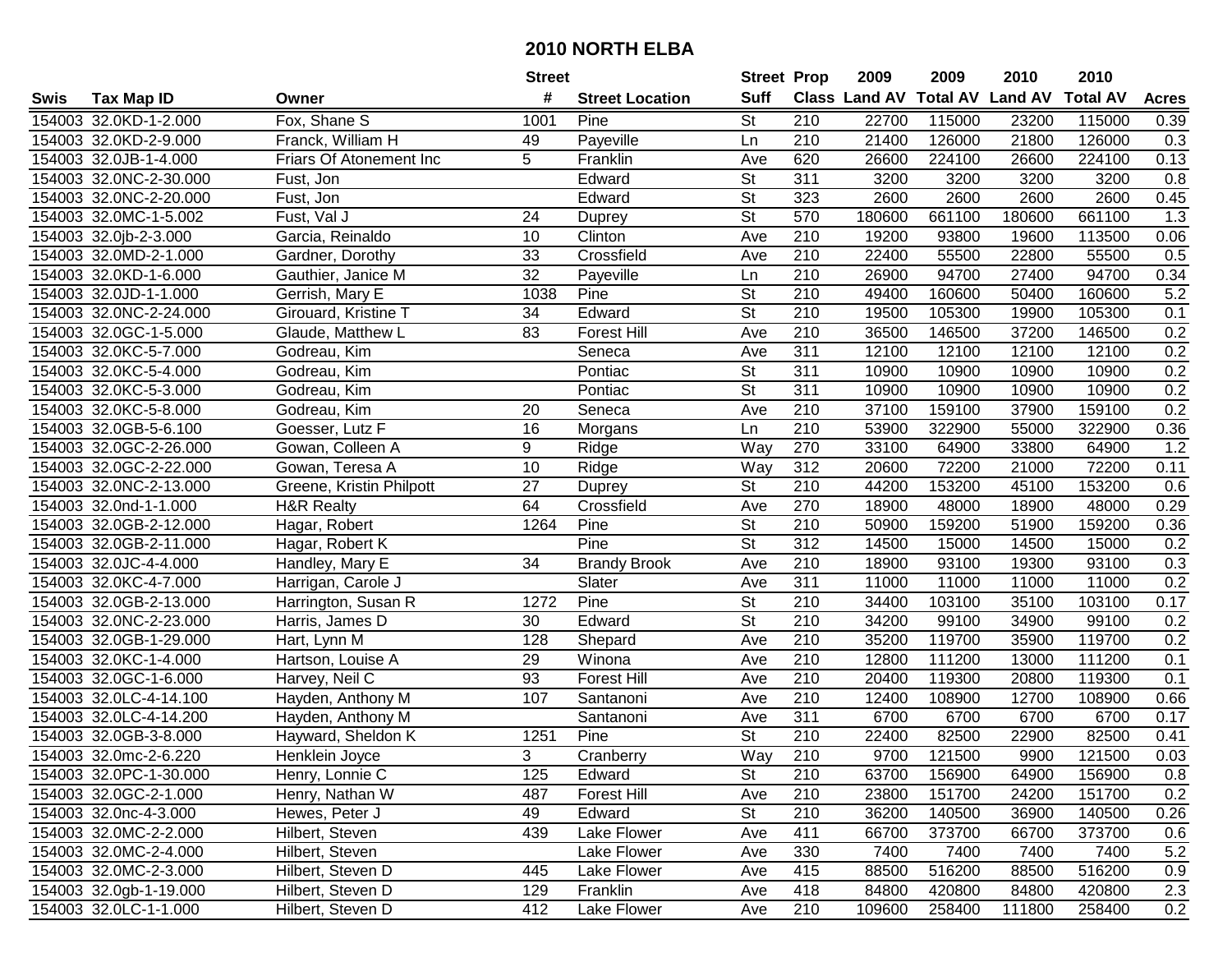|      |                        |                         | <b>Street</b>  |                        | <b>Street Prop</b>       |                  | 2009                          | 2009   | 2010           | 2010            |              |
|------|------------------------|-------------------------|----------------|------------------------|--------------------------|------------------|-------------------------------|--------|----------------|-----------------|--------------|
| Swis | <b>Tax Map ID</b>      | Owner                   | #              | <b>Street Location</b> | <b>Suff</b>              |                  | <b>Class Land AV Total AV</b> |        | <b>Land AV</b> | <b>Total AV</b> | <b>Acres</b> |
|      | 154003 32.0HB-1-3.000  | Hobson, Aaron G         | 68             | Helen                  | <b>St</b>                | 210              | 20400                         | 123200 | 20800          | 123200          | 0.1          |
|      | 154003 32.0PC-1-33.000 | Holloway, Eugene F      | 85             | Edward                 | St                       | 210              | 62100                         | 175700 | 63300          | 175700          | 0.62         |
|      | 154003 32.0PC-1-1.000  | Hopkinson, Mary Cheress | 115            | Edward                 | St                       | 210              | 63000                         | 177200 | 64200          | 177200          | 0.7          |
|      | 154003 32.0JB-2-12.000 | Hough, Shelly R         | 167            | River                  | $\overline{\mathsf{St}}$ | 311              | 21700                         | 21700  | 21700          | 21700           | 0.1          |
|      | 154003 32.0JB-2-10.000 | Hough, Shelly R         | 175            | River                  | St                       | 210              | 38200                         | 183900 | 39000          | 183900          | 0.2          |
|      | 154003 32.0jb-2-11.000 | Hough, Shelly R         | 169            | River                  | $\overline{\mathsf{St}}$ | $\overline{210}$ | 19500                         | 100200 | 19900          | 100200          | 0.1          |
|      | 154003 32.0HB-3-10.100 | Huber, Russell W        |                | Franklin               | Ave                      | 311              | 10500                         | 10500  | 10500          | 10500           | 0.13         |
|      | 154003 32.0HB-3-10.200 | Huber, Russell W        | 96             | Clinton                | Ave                      | 220              | 29200                         | 148900 | 29800          | 148900          | 0.15         |
|      | 154003 32.0HB-1-9.000  | Hunt, Jan E             | 63             | Franklin               | Ave                      | $\overline{210}$ | 26100                         | 117200 | 26600          | 117200          | 0.14         |
|      | 154003 32.0KD-1-1.000  | Huttig, George C        | 1011           | Pine                   | $\overline{\mathsf{St}}$ | 210              | 31600                         | 189600 | 32200          | 189600          | 0.9          |
|      | 154003 32.0LC-1-16.000 | Huyck, Tracie R         |                | Santanoni              | Ave                      | 311              | 7200                          | 7200   | 7200           | 7200            | 0.1          |
|      | 154003 32.0LC-1-17.000 | Huyck, Tracie R         | 64             | Santanoni              | Ave                      | 210              | 19200                         | 96300  | 19600          | 96300           | 0.1          |
|      | 154003 32.0PD-3-4.000  | Hyde PJ & Son Inc       |                | Lake Flower            | Ave                      | 330              | 91700                         | 91700  | 91700          | 91700           | 0.99         |
|      | 154003 32.0ND-1-4.000  | Hyde PJ & Son Inc       |                | Will Rogers            | Dr                       | 330              | 128700                        | 128700 | 128700         | 128700          | 1.29         |
|      | 154003 32.0KB-1-11.100 | Ike, Joseph C           | 307            | Lake Flower            | Ave                      | 210              | 61900                         | 199500 | 63100          | 199500          | 0.7          |
|      | 154003 32.0GC-2-4.000  | Irvine, Patricia A      | 505            | <b>Forest Hill</b>     | Ave                      | 210              | 26300                         | 113500 | 26900          | 113500          | 0.5          |
|      | 154003 32.0GB-2-10.000 | Irvine, Patricia A      |                | Pine                   | $\overline{\mathsf{St}}$ | $\overline{311}$ | 20000                         | 20000  | 20000          | 20000           | 0.6          |
|      | 154003 32.0LC-4-11.000 | Isabella, Amy J         |                | Colony                 | $\overline{\text{C}t}$   | 311              | 7900                          | 7900   | 7900           | 7900            | 0.1          |
|      | 154003 32.0lc-3-4.007  | Isabella, Amy J         | 13             | Colony                 | Ct                       | 210              | 17900                         | 70000  | 18300          | 70000           | 0.1          |
|      | 154003 32.0JC-1-3.000  | Isachsen, Eric J        | 203            | River                  | St                       | 220              | 47600                         | 165300 | 47600          | 165300          | 0.3          |
|      | 154003 32.0HC-1-12.000 | Isham, Winifred         | 401            | <b>Forest Hill</b>     | Ave                      | 210              | 32300                         | 185700 | 32900          | 185700          | 0.6          |
|      | 154003 32.0HC-1-7.000  | Isham, Winifred         |                | <b>Forest Hill</b>     | Ave                      | 311              | 7600                          | 7600   | 7600           | 7600            | 0.1          |
|      | 154003 32.0KD-2-7.000  | Jacobs, Carl F          | 39             | Payeville              | Ln                       | 210              | 20800                         | 90800  | 21200          | 90800           | 0.3          |
|      | 154003 32.0HB-3-16.000 | Johnson, Karen Keefer   | 17             | Fawn                   | St                       | 220              | 46900                         | 152700 | 47900          | 152700          | 0.3          |
|      | 154003 32.0HB-3-12.000 | Johnson, Norma E        | 34             | Fawn                   | $\overline{St}$          | $\overline{210}$ | 22700                         | 101000 | 23100          | 101000          | 0.2          |
|      | 154003 32.0KC-1-1.000  | Johnson, Norman         | 43             | Winona                 | Ave                      | 210              | 20500                         | 124200 | 20900          | 124200          | 0.1          |
|      | 154003 32.0gc-1-8.000  | Johnson, Paul N         | 101            | Forest Hill            | Ave                      | 210              | 20500                         | 119900 | 20900          | 119900          | 0.1          |
|      | 154003 32.0kc-1-7.100  | Johnson, Robert A       |                | Winona                 | Ave                      | 314              | 7100                          | 7100   | 7100           | 7100            | 0.01         |
|      | 154003 32.0pc-1-27.000 | Joyce, James M          | 118            | Edward                 | $\overline{\mathsf{St}}$ | $\overline{210}$ | 53200                         | 157000 | 54200          | 157000          | 0.4          |
|      | 154003 32.0JC-5-5.000  | Joyce, Michael          | 36             | Pontiac                | $\overline{\mathsf{St}}$ | $\overline{210}$ | 21800                         | 154800 | 22200          | 154800          | 0.1          |
|      | 154003 32.0MC-2-6.240  | Karl, Peter A III       | $\overline{7}$ | Cranberry              | Way                      | $\overline{210}$ | 8200                          | 113400 | 8400           | 113400          | 0.02         |
|      | 154003 32.0HB-1-25.000 | Kemp, Terrance MW       |                | Shepard                | Ave                      | 311              | 15600                         | 15600  | 15600          | 15600           | 0.1          |
|      | 154003 32.0HB-1-24.000 | Kemp, Terrance MW       | 50             | Shepard                | Ave                      | $\overline{210}$ | 19200                         | 104500 | 19600          | 104500          | 0.1          |
|      | 154003 32.0KD-2-10.000 | Kent, Barbara A         |                | Payeville              | Ln                       | 311              | 14000                         | 14000  | 14000          | 14000           | 0.3          |
|      | 154003 32.0JC-4-6.000  | Kent, Barbara A         | 42             | <b>Brandy Brook</b>    | Ave                      | 210              | 21800                         | 119700 | 22200          | 119700          | 0.48         |
|      | 154003 32.0JC-5-4.000  | Keough, Lynn            | 26             | Pontiac                | <b>St</b>                | 210              | 36400                         | 147100 | 37100          | 147100          | 0.2          |
|      | 154003 32.0KC-1-16.000 | Kepes, Richard D        | 105            | Pontiac                | <b>St</b>                | 210              | 20100                         | 113500 | 20500          | 113500          | 0.1          |
|      | 154003 32.0KC-1-15.000 | Kepes, Richard D        |                | Pontiac                | <b>St</b>                | 311              | 12700                         | 12700  | 12700          | 12700           | 0.2          |
|      | 154003 32.0PC-1-6.000  | Kern, Ruth B            | 20             | Cortez                 | Ln                       | 210              | 24800                         | 106200 | 25300          | 106200          | 0.4          |
|      | 154003 32.0JC-4-11.000 | Kerner, Barbara         | 57             | Pontiac                | <b>St</b>                | 210              | 30100                         | 154800 | 30700          | 154800          | 0.6          |
|      | 154003 32.0HB-1-10.000 | Kirkpatrick, Stephen P  | 55             | Franklin               | Ave                      | 311              | 19800                         | 103100 | 50000          | 50000           | 0.3          |
|      | 154003 32.0HB-1-13.000 | Kirkpatrick, Stephen P  | 37             | Franklin               | Ave                      | 411              | 23300                         | 186700 | 23300          | 186700          | 0.1          |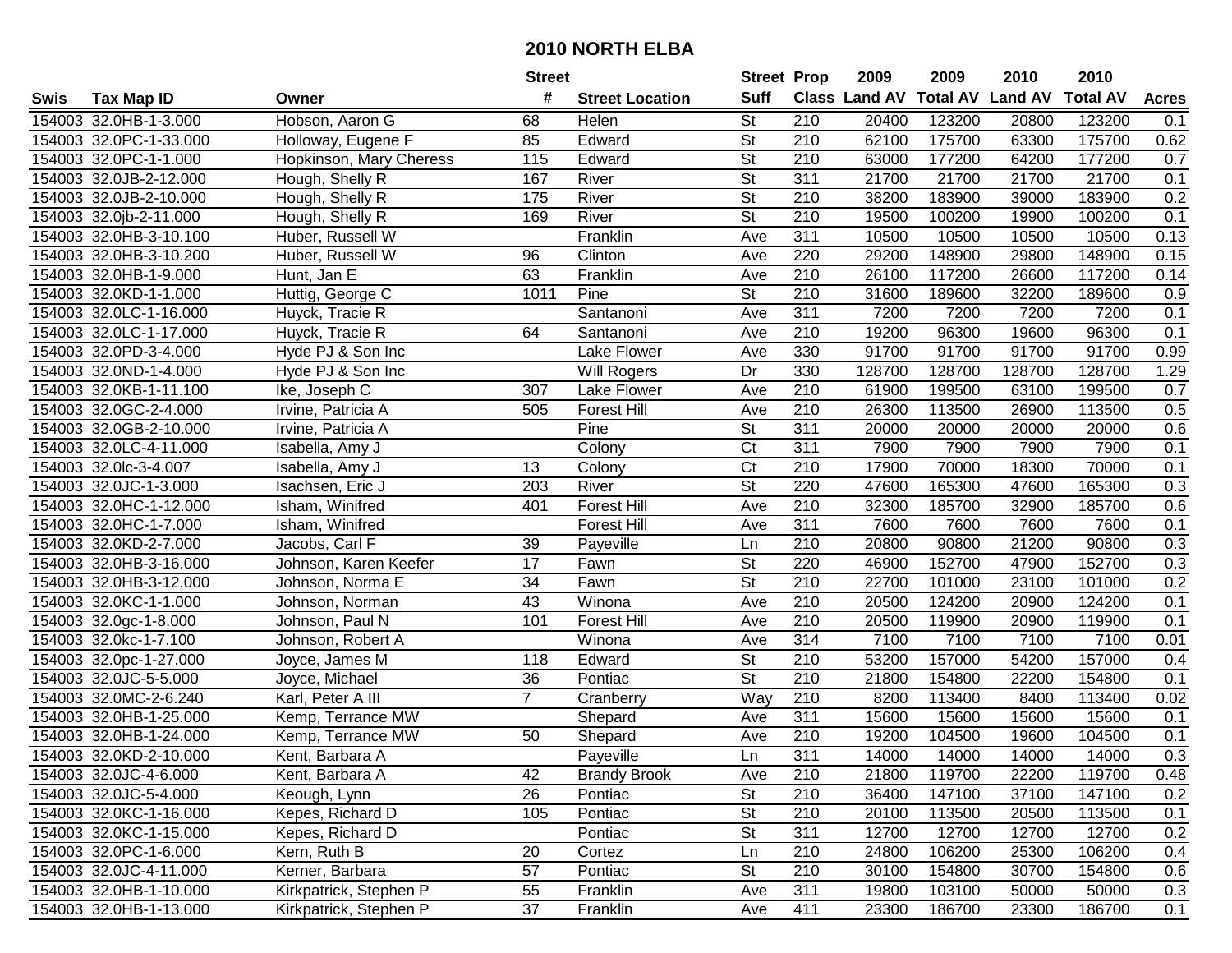|      |                        |                                   | <b>Street</b>   |                        | <b>Street Prop</b>       |                  | 2009          | 2009            | 2010           | 2010            |              |
|------|------------------------|-----------------------------------|-----------------|------------------------|--------------------------|------------------|---------------|-----------------|----------------|-----------------|--------------|
| Swis | <b>Tax Map ID</b>      | Owner                             | #               | <b>Street Location</b> | <b>Suff</b>              |                  | Class Land AV | <b>Total AV</b> | <b>Land AV</b> | <b>Total AV</b> | <b>Acres</b> |
|      | 154003 32.0HB-1-12.000 | Kirkpatrick, Stephen P            | 43              | Franklin               | Ave                      | 411              | 21800         | 156000          | 21800          | 156000          | 0.1          |
|      | 154003 32.0JB-1-3.000  | Klein, Suzanne                    | $\overline{7}$  | Clinton                | Ave                      | 210              | 20400         | 121800          | 20800          | 121800          | 0.1          |
|      | 154003 32.0JB-2-2.000  | Knight, James C                   | 8               | Clinton                | Ave                      | 210              | 20100         | 103400          | 20500          | 103400          | 0.1          |
|      | 154003 32.0NC-2-35.000 | Knobel, Kristie R                 | 40              | Tara                   | Dr                       | 210              | 47200         | 155500          | 48100          | 135000          | 0.3          |
|      | 154003 32.0kc-2-10.000 | Knorr, Hayes A                    | $\overline{22}$ | Winona                 | Ave                      | 210              | 35900         | 139500          | 36600          | 139500          | 0.2          |
|      | 154003 32.0KD-1-3.000  | Kraatz, Robert J                  | $\overline{2}$  | Payeville              | Ln                       | $\overline{210}$ | 37700         | 176600          | 38400          | 176600          | 0.2          |
|      | 154003 32.0kd-1-8.000  | <b>KZ Real Estate Holding LLC</b> | 44              | Payeville              | Ln                       | 210              | 25900         | 93100           | 26500          | 93100           | 0.56         |
|      | 154003 32.0NC-2-32.000 | LaDoceour, Rita A                 | 59              | Tara                   | Dr                       | $\overline{210}$ | 31600         | 126000          | 32200          | 126000          | 0.83         |
|      | 154003 32.0KD-2-6.000  | LaDue, Chad C                     | $\overline{35}$ | Payeville              | Ln                       | $\overline{210}$ | 21700         | 136500          | 22100          | 136500          | 0.3          |
|      | 154003 32.0NC-4-2.000  | LaDue, Steven                     | 43              | Edward                 | $\overline{\mathsf{St}}$ | 210              | 25400         | 102900          | 26000          | 102900          | 0.14         |
|      | 154003 32.0PC-1-14.000 | LaDue, Steven                     |                 | Edward                 | St                       | 312              | 8300          | 10600           | 8500           | 10600           | 0.3          |
|      | 154003 32.0GB-2-9.000  | LaFountain, Louise                | 34              | <b>Forest Hill</b>     | Ave                      | 210              | 57100         | 113500          | 58300          | 113500          | 0.5          |
|      | 154003 32.0GC-2-18.200 | LaLande, Philip L                 |                 | <b>Forest Hill</b>     | Ave                      | $\overline{311}$ | 800           | 800             | 800            | 800             | 0.03         |
|      | 154003 32.0GC-2-15.000 | Lalande, Phillip                  | 455             | <b>Forest Hill</b>     | Ave                      | 210              | 74900         | 286200          | 76400          | 286200          | 1.5          |
|      | 154003 32.0GC-2-16.000 | LaLande, Tammy S                  | 439             | <b>Forest Hill</b>     | Ave                      | 210              | 57800         | 258500          | 59000          | 258500          | 0.4          |
|      | 154003 32.0GC-2-17.000 | LaLande, Tammy S                  |                 | <b>Forest Hill</b>     | Ave                      | 311              | 7900          | 7900            | 7900           | 7900            | 0.2          |
|      | 154003 32.0HB-3-27.000 | LaPage, Gerald P                  | 56              | Fawn                   | $\overline{\mathsf{St}}$ | 210              | 25300         | 87700           | 25900          | 87700           | 0.3          |
|      | 154003 32.0GB-2-6.000  | LaPierre, Jonathan M              | 521             | <b>Forest Hill</b>     | Ave                      | 220              | 36400         | 138100          | 37200          | 138100          | 0.2          |
|      | 154003 32.0MC-2-13.000 | Laplante, Kevin J                 | 531             | Lake Flower            | Ave                      | 210              | 41600         | 165200          | 42400          | 165200          | 0.23         |
|      | 154003 32.0GC-3-5.000  | LaPoint, Gary E                   |                 | <b>Forest Hill</b>     | Ave                      | 311              | 8600          | 8600            | 8600           | 8600            | 0.2          |
|      | 154003 32.0GC-3-4.000  | LaPoint, Gary E                   |                 | <b>Forest Hill</b>     | Ave                      | 311              | 4300          | 4300            | 4300           | 4300            | 0.1          |
|      | 154003 32.0GB-1-6.000  | LaPoint, Margaret                 | 1287            | Pine                   | <b>St</b>                | 210              | 14500         | 93800           | 14800          | 93800           | 0.1          |
|      | 154003 32.0GC-2-9.000  | Laramee, Mark C                   | 498             | Forest Hill            | Ave                      | 210              | 20100         | 115200          | 20500          | 115200          | 0.1          |
|      | 154003 32.0GB-1-7.000  | Latourelle, Alan L                | 1285            | Pine                   | St                       | 210              | 35100         | 142600          | 35900          | 142600          | 0.4          |
|      | 154003 32.0kc-2-2.000  | Leedom, Eloise K                  | 43              | Slater                 | Ave                      | $\overline{210}$ | 35300         | 126900          | 36000          | 126900          | 0.2          |
|      | 154003 32.0LC-2-5.200  | Leonidas, Philip D                | 98              | Santanoni              | Ave                      | 210              | 21600         | 144700          | 22000          | 144700          | 0.06         |
|      | 154003 32.0LC-2-5.100  | Leonidas, Philip D                |                 | Merrill                | $\overline{\mathsf{St}}$ | 311              | 9400          | 9400            | 9400           | 9400            | 0.1          |
|      | 154003 32.0MC-2-5.300  | Levine, Melvin                    | 27              | Cranberry              | Way                      | 210              | 8100          | 113400          | 8300           | 113400          | 0.02         |
|      | 154003 32.0HB-3-11.000 | Lewis, Edward J                   |                 | Clinton                | Ave                      | $\overline{311}$ | 8400          | 8400            | 8400           | 8400            | 0.2          |
|      | 154003 32.0HB-3-8.000  | Lewis, Edward J                   | 64              | Franklin               | Ave                      | $\overline{210}$ | 20600         | 128000          | 21100          | 128000          | 0.1          |
|      | 154003 32.0GC-2-27.000 | Lewis, Karen L                    | 94              | <b>Forest Hill</b>     | Ave                      | 210              | 45300         | 124100          | 46200          | 124100          | 0.6          |
|      | 154003 32.0GB-1-12.000 | Lewis, Karen L                    | 103             | Helen                  | $\overline{\mathsf{St}}$ | 210              | 26800         | 154700          | 27300          | 154700          | 0.1          |
|      | 154003 32.0KC-2-9.013  | Lewis, Kathleen M                 | 40              | Winona                 | Ave                      | $\overline{210}$ | 35800         | 131500          | 36500          | 131500          | 0.2          |
|      | 154003 32.0GB-1-25.000 | Lichterwalter, Frederick A        | $\overline{71}$ | Helen                  | $\overline{St}$          | 210              | 20800         | 130100          | 21200          | 130100          | 0.1          |
|      | 154003 32.0GB-1-26.000 | Little, Melinda L                 |                 | Shepard                | Ave                      | 311              | 9100          | 9100            | 9100           | 9100            | 0.3          |
|      | 154003 32.0GB-1-27.000 | Little, Melinda L                 | 118             | Shepard                | Ave                      | 210              | 36100         | 137800          | 36900          | 137800          | 0.2          |
|      | 154003 32.0KC-5-1.000  | Lobdell, Barry K                  |                 | Seneca                 | Ave                      | 311              | 12100         | 12100           | 12100          | 12100           | 0.32         |
|      | 154003 32.0KC-4-2.000  | Lobdell, Barry K                  | 27              | Seneca                 | Ave                      | 210              | 53000         | 191000          | 54000          | 191000          | 0.37         |
|      | 154003 32.0PC-1-23.000 | Lockwood, Thomas                  |                 | <b>Turtle Pond</b>     | Rd                       | 311              | 76500         | 76500           | 76500          | 76500           | 25           |
|      | 154003 32.0PD-1-4.000  | Lockwood, Thomas                  |                 | <b>Turtle Pond</b>     | Rd                       | 323              | 20300         | 20300           | 20300          | 20300           | 0.3          |
|      | 154003 32.0PD-2-4.000  | Lockwood, Thomas                  | 42              | <b>Turtle Pond</b>     | Rd                       | 210              | 78600         | 238200          | 80200          | 238200          | 1.5          |
|      | 154003 32.0PD-2-8.000  | Lockwood, Thomas W                |                 | Lake Flower            | Ave                      | 311              | 44600         | 44600           | 44600          | 44600           | 1.7          |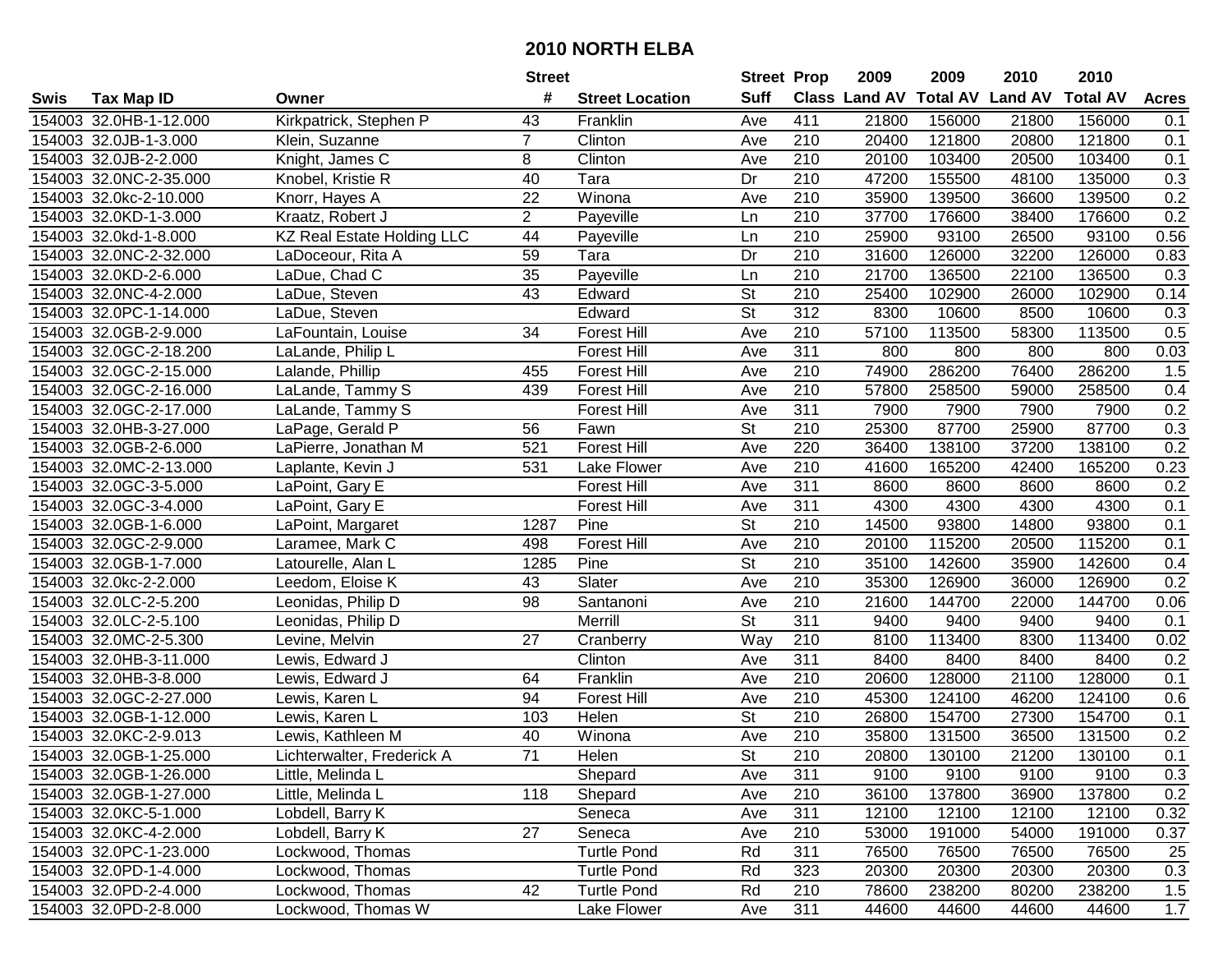|      |                        |                              | <b>Street</b>   |                        | <b>Street Prop</b>       |                  | 2009   | 2009   | 2010                           | 2010            |              |
|------|------------------------|------------------------------|-----------------|------------------------|--------------------------|------------------|--------|--------|--------------------------------|-----------------|--------------|
| Swis | <b>Tax Map ID</b>      | Owner                        | #               | <b>Street Location</b> | <b>Suff</b>              |                  |        |        | Class Land AV Total AV Land AV | <b>Total AV</b> | <b>Acres</b> |
|      | 154003 32.0PC-1-18.000 | Lockwood, Thomas W           |                 | Edward                 | <b>St</b>                | 311              | 9700   | 9700   | 9700                           | 9700            | 0.66         |
|      | 154003 32.0ND-1-2.150  | Lorberbaum, Roger            | 67              | Will Rogers            | Dr                       | 411              | 65900  | 480400 | 65900                          | 480400          | 0.59         |
|      | 154003 32.0MC-2-6.005  | M-S Partnership              |                 | Crossfield             | Ave                      | 311              | 8400   | 8400   | 8400                           | 8400            | 0.21         |
|      | 154003 32.0KC-1-3.000  | MacDowell, Gary B            | 33              | Winona                 | Ave                      | 210              | 35300  | 123800 | 36000                          | 123800          | 0.2          |
|      | 154003 32.0HB-3-5.000  | MacDowell, Winchester H      | 76              | Franklin               | Ave                      | 220              | 22800  | 154800 | 23300                          | 154800          | 0.3          |
|      | 154003 32.0md-2-2.000  | Macey, Gerald G              | 43              | Crossfield             | Ave                      | 210              | 24200  | 74300  | 24700                          | 74300           | 0.37         |
|      | 154003 32.0hb-1-11.000 | MacNerland, Stephen          | 49              | Franklin               | Ave                      | 411              | 37100  | 159100 | 37100                          | 159100          | 0.2          |
|      | 154003 32.0HB-1-4.000  | Madden, Maryjane             | $\overline{72}$ | Helen                  | $\overline{\mathsf{St}}$ | 230              | 30000  | 35000  | 30000                          | 35000           | 0.1          |
|      | 154003 32.0KC-2-6.007  | Madden, Michael J            | 9               | Slater                 | Ave                      | $\overline{210}$ | 54900  | 193900 | 56000                          | 193900          | 0.4          |
|      | 154003 32.0JC-3-6.000  | <b>Maddens Realty Co</b>     | 219             | Lake Flower            | Ave                      | 220              | 36800  | 154800 | 36800                          | 154800          | 0.2          |
|      | 154003 32.0JC-3-4.000  | <b>Maddens Realty Co</b>     | 13              | Pontiac                | St                       | 210              | 20200  | 117800 | 20200                          | 117800          | 0.1          |
|      | 154003 32.0JC-3-5.000  | <b>Maddens Realty Co</b>     | $\overline{7}$  | Pontiac                | St                       | 220              | 36900  | 157000 | 37600                          | 157000          | 0.2          |
|      | 154003 32.0JB-2-4.515  | Magro, Paolo                 | 151             | River                  | $\overline{\mathsf{St}}$ | 426              | 210000 | 682500 | 210000                         | 682500          | 0.99         |
|      | 154003 32.0HB-1-17.000 | Mann, Brian P                | 15              | Franklin               | Ave                      | 210              | 17900  | 132900 | 18300                          | 132900          | 0.2          |
|      | 154003 32.0KB-1-1.000  | Manning, David J             | 256             | Lake Flower            | Ave                      | 415              | 144400 | 734700 | 144400                         | 734700          | 0.9          |
|      | 154003 32.0GB-2-5.000  | Marocco, Joseph M            | 43              | <b>Forest Hill</b>     | Ave                      | 210              | 21300  | 142600 | 21800                          | 142600          | 0.1          |
|      | 154003 32.0KD-2-14.000 | Martelle, Alfred D           | 79              | Payeville              | Ln                       | 210              | 21500  | 72200  | 21900                          | 72200           | 0.35         |
|      | 154003 32.0KD-2-15.000 | Martelle, Alfred D           |                 | Payeville              | Ln                       | 311              | 7900   | 7900   | 7900                           | 7900            | 0.25         |
|      | 154003 32.0HB-1-8.000  | Martin, Francis              | 67              | Franklin               | Ave                      | 210              | 27700  | 117800 | 28300                          | 117800          | 0.15         |
|      | 154003 32.0HB-1-14.000 | Martin, Gerald A             | 33              | Franklin               | Ave                      | 220              | 21200  | 138300 | 21700                          | 138300          | 0.1          |
|      | 154003 32.0MC-2-9.000  | Martin, Margaret W           | 34              | Crossfield             | Ave                      | 210              | 21600  | 82500  | 22100                          | 82500           | 0.25         |
|      | 154003 32.0HB-2-1.100  | Martin, Robert K             |                 | Franklin               | Ave                      | 270              | 13900  | 43300  | 14200                          | 43300           | 0.24         |
|      | 154003 32.0HB-2-2.000  | Martin, Robert K             | 32              | Franklin               | Ave                      | 270              | 28700  | 52000  | 29200                          | 52000           | 0.2          |
|      | 154003 32.0PC-1-5.000  | Mazinsky, David M            | 24              | Cortez                 | Ln                       | 270              | 20600  | 64000  | 20600                          | 64000           | 0.3          |
|      | 154003 32.0GB-2-16.000 | McCabe, Douglas M            | 10              | <b>Forest Hill</b>     | Ave                      | 210              | 33000  | 132200 | 33600                          | 132200          | 0.18         |
|      | 154003 32.0NC-1-6.000  | McClure, Walter H            | 60              | <b>Duprey</b>          | $\overline{\mathsf{St}}$ | 210              | 44400  | 188000 | 45300                          | 188000          | 0.5          |
|      | 154003 32.0NC-2-14.000 | McCormick, Richard           | 21              | Duprey                 | $\overline{\mathsf{St}}$ | 270              | 19600  | 44100  | 19600                          | 44100           | 0.2          |
|      | 154003 32.0ND-1-2.131  | <b>McDonalds Corporation</b> | 569             | Lake Flower            | Ave                      | 426              | 284100 | 857200 | 284100                         | 857200          | 1.36         |
|      | 154003 32.0GB-3-3.000  | McDonough, Darryl M          | 96              | Helen                  | $\overline{\mathsf{St}}$ | $\overline{210}$ | 20800  | 132700 | 21300                          | 132700          | 0.1          |
|      | 154003 32.0MC-2-5.700  | McGinnis, Heidi A            | $\overline{17}$ | Cranberry              | Way                      | 210              | 8200   | 113400 | 8400                           | 124000          | 0.02         |
|      | 154003 32.0GB-3-1.000  | McGrath, Charles R           | 84              | Helen                  | $\overline{\mathsf{St}}$ | $\overline{210}$ | 36700  | 151100 | 37400                          | 147000          | 0.2          |
|      | 154003 32.0LC-2-7.000  | McIntyre, Francine P         | 16              | Merrill                | $\overline{\mathsf{St}}$ | 210              | 15400  | 65100  | 15700                          | 65100           | 0.1          |
|      | 154003 32.0LC-2-6.000  | McIntyre, Francine P         |                 | Merrill                | $\overline{\mathsf{St}}$ | 311              | 4400   | 4400   | 4400                           | 4400            | 0.1          |
|      | 154003 32.0KC-3-1.200  | McLaughlin, Wesley R         |                 | Slater                 | Ave                      | 311              | 1500   | 1500   | 1500                           | 1500            | 0.1          |
|      | 154003 32.0JC-5-6.000  | McLaughlin, Wesley R         | 44              | Slater                 | Ave                      | 210              | 21600  | 144700 | 22000                          | 144700          | 0.1          |
|      | 154003 32.0HB-3-15.000 | McLean, Daniel E             | 12              | Fawn                   | <b>St</b>                | 210              | 45800  | 126900 | 46700                          | 126900          | 0.3          |
|      | 154003 32.0lb-3-2.100  | Meads, Holland P             | 349             | Lake Flower            | Ave                      | 483              | 42100  | 225000 | 42100                          | 225000          | 0.23         |
|      | 154003 32.0kc-1-7.200  | Melkunas, Helene J           | 21              | Winona                 | Ave                      | 210              | 13700  | 120900 | 14000                          | 120900          | 0.08         |
|      | 154003 32.0HB-3-13.000 | Merritt, Kathaleen A         | 30              | Fawn                   | <b>St</b>                | 210              | 23800  | 96800  | 24200                          | 96800           | 0.13         |
|      | 154003 32.0hb-2-5.000  | Merritt, Kathaleen A         | 61              | Clinton                | Ave                      | 210              | 47600  | 165300 | 48500                          | 165300          | 0.3          |
|      | 154003 32.0nc-2-46.000 | Miller, Diane                | 42              | Lakeview               | Ter                      | 210              | 28800  | 165300 | 29400                          | 165300          | 0.3          |
|      | 154003 32.0LC-3-1.000  | Miller, Mary R               | 405             | Lake Flower            | Ave                      | 210              | 23000  | 154800 | 23500                          | 154800          | 0.23         |
|      |                        |                              |                 |                        |                          |                  |        |        |                                |                 |              |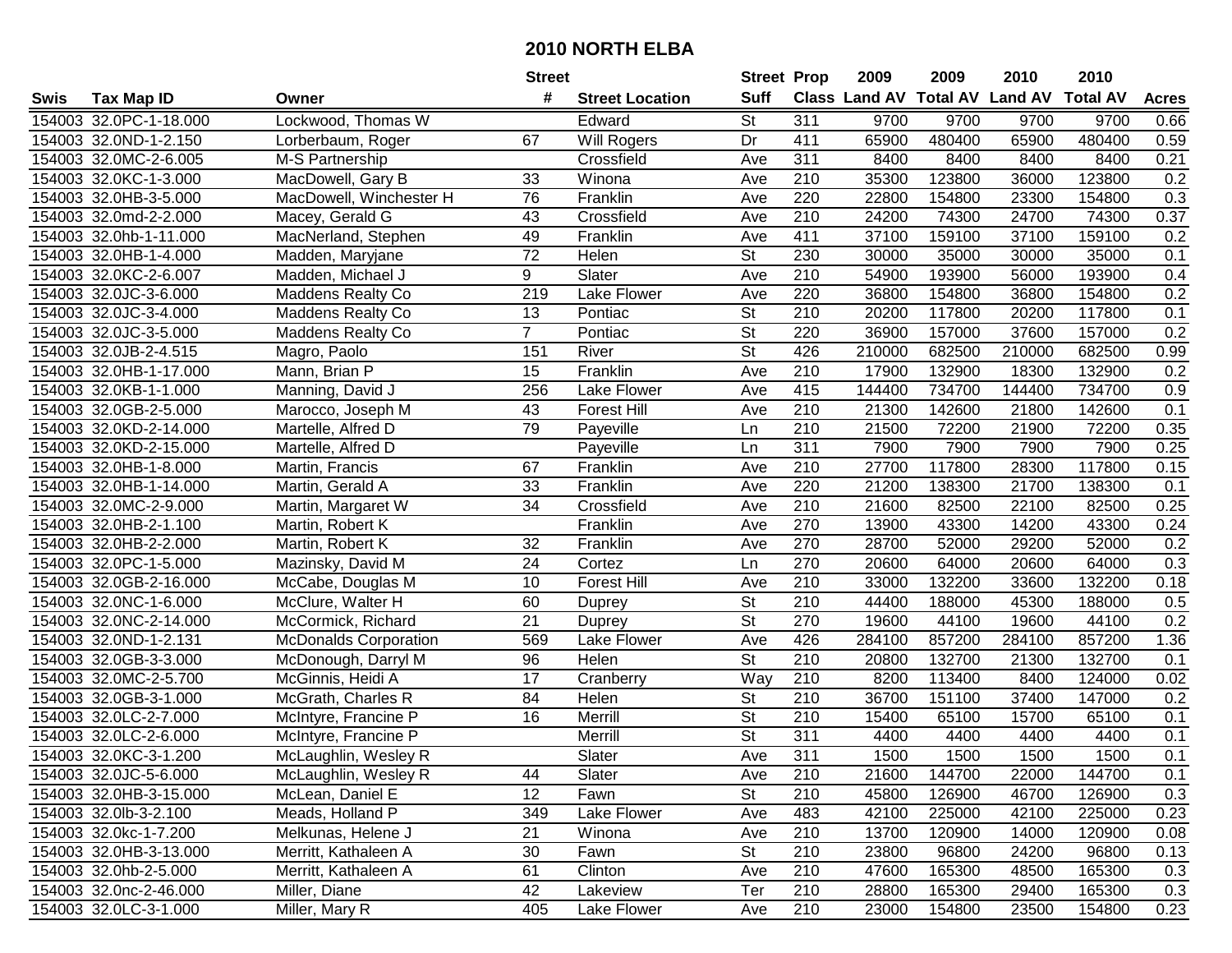|      |                                              |                                     | <b>Street</b>  |                            | <b>Street Prop</b>       |                  | 2009                          | 2009     | 2010           | 2010            |              |
|------|----------------------------------------------|-------------------------------------|----------------|----------------------------|--------------------------|------------------|-------------------------------|----------|----------------|-----------------|--------------|
| Swis | <b>Tax Map ID</b>                            | Owner                               | #              | <b>Street Location</b>     | <b>Suff</b>              |                  | <b>Class Land AV Total AV</b> |          | <b>Land AV</b> | <b>Total AV</b> | <b>Acres</b> |
|      | 154003 32.0HB-1-29.000                       | Miller, Neil P                      | 82             | Shepard                    | Ave                      | 210              | 48000                         | 173500   | 49000          | 173500          | 0.3          |
|      | 154003 32.0HB-3-7.000                        | Mohrs Markus PJ                     | 68             | Franklin                   | Ave                      | 210              | 18600                         | 252900   | 19000          | 252900          | 0.2          |
|      | 154003 32.0HC-1-1.200                        | Moles, Peter H                      |                | Pine                       | St                       | 283              | 159300                        | 233600   | 159300         | 233600          | 1.68         |
|      | 154003 32.0JB-2-13.000                       | Monro Muffler Brake Inc             | 163            | River                      | <b>St</b>                | 433              | 69700                         | 519000   | 79900          | 475000          | 0.4          |
|      | 154003 32.0MC-2-8.000                        | Moody, Alfred R                     | 20             | Crossfield                 | Ave                      | 210              | 23200                         | 80700    | 23700          | 80700           | 0.32         |
|      | 154003 32.0MC-2-11.000                       | Moody, Dorothy M                    | 48             | Crossfield                 | Ave                      | 210              | 25800                         | 111700   | 26300          | 111700          | 0.34         |
|      | 154003 32.0PC-1-11.000                       | Moody, Tina M                       | 17             | Cortez                     | Ln                       | 210              | 17200                         | 90800    | 17500          | 90800           | 0.1          |
|      | 154003 32.0GB-3-2.000                        | Moore, Grover J                     | 90             | Helen                      | $\overline{\mathsf{St}}$ | 411              | 19900                         | 112100   | 19900          | 112100          | 0.1          |
|      | 154003 32.0GB-3-5.000                        | Moore, Grover J                     |                | Clinton                    | Ave                      | 311              | 15600                         | 15600    | 15600          | 15600           | 0.1          |
|      | 154003 32.0KC-2-8.009                        | Moore, John J                       | $\overline{7}$ | Dorchester                 | Rd                       | 210              | 63400                         | 246300   | 64600          | 210000          | 0.51         |
|      | 154003 32.0JC-4-13.000                       | Morgan, Dermott                     | 49             | Pontiac                    | $\overline{\mathsf{St}}$ | 210              | 17700                         | 114200   | 18100          | 114200          | 0.2          |
|      | 154003 32.0GC-2-13.000                       | Morgan, Donald                      | 477            | <b>Forest Hill</b>         | Ave                      | 210              | 48100                         | 176500   | 49000          | 176500          | 0.3          |
|      | 154003 32.0GC-2-14.000                       | Morgan, Donald W                    |                | <b>Forest Hill</b>         | Ave                      | 311              | 11100                         | 11100    | 11100          | 11100           | 0.3          |
|      | 154003 32.0MC-2-5.500                        | Morgan, Kelly A                     | 23             | Cranberry                  | Way                      | 210              | 9700                          | 121500   | 9900           | 121500          | 0.02         |
|      | 154003 32.0NB-1-2.000                        | Morgan, Sean R                      | 107            | Duprey                     | <b>St</b>                | 210              | 29600                         | 175700   | 30200          | 175700          | 0.4          |
|      | 154003 32.0HB-2-4.000                        | Morgan, Stephen P                   | 71             | Clinton                    | Ave                      | 210              | 47700                         | 164800   | 48700          | 164800          | 0.3          |
|      | 154003 32.0KC-2-3.000                        | Moses, Ronald P                     | 37             | Slater                     | Ave                      | 210              | 35300                         | 119400   | 36000          | 119400          | 0.2          |
|      | 154003 32.0MC-1-4.100                        | MRG of Lake Placid Inc              |                | Lake Flower                | Ave                      | 311              | 15900                         | 15900    | 15900          | 15900           | 0.25         |
|      | 154003 32.0MC-1-4.200                        | MRG Of Lake Placid Inc              | 514            | Lake Flower                | Ave                      | 483              | 69400                         | 212400   | 69400          | 212400          | 0.22         |
|      | 154003 32.0jb-5-2.000                        | <b>Mueller Capital Partners Inc</b> | 248            | Lake Flower                | Ave                      | 415              | 121100                        | 627800   | 123600         | 627800          | 0.6          |
|      | 154003 32.0JB-5-3.000                        | Mueller Capital Partners Inc        | 238            | Lake Flower                | Ave                      | 210              | 30300                         | 178600   | 30900          | 178600          | 0.6          |
|      | 154003 32.0PD-2-3.000                        | Mueller, Deborah D                  | 70             | <b>Turtle Pond</b>         | Rd                       | 210              | 66700                         | 240600   | 68000          | 240600          | 0.74         |
|      | 154003 32.0GB-1-22.000                       | Mullen-Schneck, Kathleen E          | 107            | Franklin                   | Ave                      | 210              | 35200                         | 189600   | 35900          | 115000          | 0.2          |
|      | 154003 32.0LC-4-17.000                       | Muncil, Helen                       | 87             | Santanoni                  | Ave                      | 210              | 16200                         | 122000   | 16500          | 122000          | 0.25         |
|      | 154003 32.0KC-1-6.100                        | Munn, David H                       |                | Winona                     | Ave                      | 311              | $\mathbf 0$                   | $\Omega$ | $\mathbf 0$    | $\Omega$        | 0.01         |
|      | 154003 32.0JC-4-2.000                        | Munn, David J                       | 20             | <b>Brandy Brook</b>        | Ave                      | 210              | 20200                         | 113500   | 20600          | 113500          | 0.3          |
|      | 154003 32.0HB-2-6.000                        | Munn, James K                       | 14             | Franklin                   | Ave                      | 210              | 50700                         | 153900   | 51700          | 153900          | 0.36         |
|      | 154003 32.0JC-4-7.000                        | Munn, John M                        | 69             | Pontiac                    | $\overline{\mathsf{St}}$ | 210              | 23600                         | 137000   | 24000          | 137000          | 0.4          |
|      | 154003 32.0LC-1-11.000                       | Murphy, Shirley T                   | 355            | Lake Flower                | Ave                      | $\overline{210}$ | 50000                         | 325000   | 51000          | 325000          | 0.4          |
|      | 154003 32.0ND-2-2.000                        | Murray, Susan E                     | 19             | Edward                     | $\overline{\mathsf{St}}$ | $\overline{210}$ | 19400                         | 100500   | 19800          | 100500          | 0.1          |
|      | 154003 32.0JC-6-5.000                        | Nason, Mark S                       | 1071           | Pine                       | $\overline{\mathsf{St}}$ | $\overline{210}$ | 28100                         | 124100   | 28700          | 124100          | 0.4          |
|      | 154003 32.0JC-3-1.000                        | National Bank & Trust Co            | 209            | Lake Flower                | Ave                      | 462              | 104300                        | 568000   | 104300         | 568000          | 0.3          |
|      | 154003 640.003-9999-132.350/18 National Grid |                                     |                | <b>Total Electric Dist</b> |                          | 884              | $\Omega$                      | 213174   | $\Omega$       | 216642          | $\mathbf 0$  |
|      | 154003 32.0GB-1-10.000                       | Nicastro, Charles J                 | 1275           | Pine                       | $\overline{\mathsf{St}}$ | 230              | 29000                         | 129000   | 29600          | 129000          | 0.1          |
|      | 154003 32.0PD-3-2.200                        | North Country Christian Ctr         |                | Will Rogers                | Dr                       | 330              | 59600                         | 59600    | 59600          | 59600           | 2.74         |
|      | 154003 32.0PD-3-1.300                        | North Country Christian Ctr Ch      |                | Will Rogers                | Dr                       | 330              | 59600                         | 59600    | 59600          | 59600           | 4.1          |
|      | 154003 32.0PD-3-1.100                        | North Country Christian Ctr Ch      | 97             | Will Rogers                | Dr                       | 620              | 188500                        | 805800   | 188500         | 805800          | 0.56         |
|      | 154003 32.0PD-3-1.200                        | North Country Christian Ctr Ch      | 89             | Will Rogers                | Dr                       | 411              | 66100                         | 376600   | 66100          | 376600          | 0.66         |
|      | 154003 32.0LC-4-20.000                       | North Country Comm College          | 69             | Santanoni                  | Ave                      | 330              | 13200                         | 13200    | 13200          | 13200           | 0.1          |
|      | 154003 32.0lc-2-3.000                        | Novello, Andrea S                   | 90             | Santanoni                  | Ave                      | 210              | 18600                         | 79200    | 19000          | 79200           | 0.2          |
|      | 154003 32.0KC-1-6.200                        | Nyberg, Meredith S                  | 23             | Winona                     | Ave                      | 210              | 15000                         | 115000   | 15300          | 115000          | 0.09         |
|      | 154003 32.0JC-4-3.000                        | NYSARC Inc                          | 26             | <b>Brandy Brook</b>        | Ave                      | 230              | 62700                         | 191400   | 63900          | 191400          | 0.63         |
|      |                                              |                                     |                |                            |                          |                  |                               |          |                |                 |              |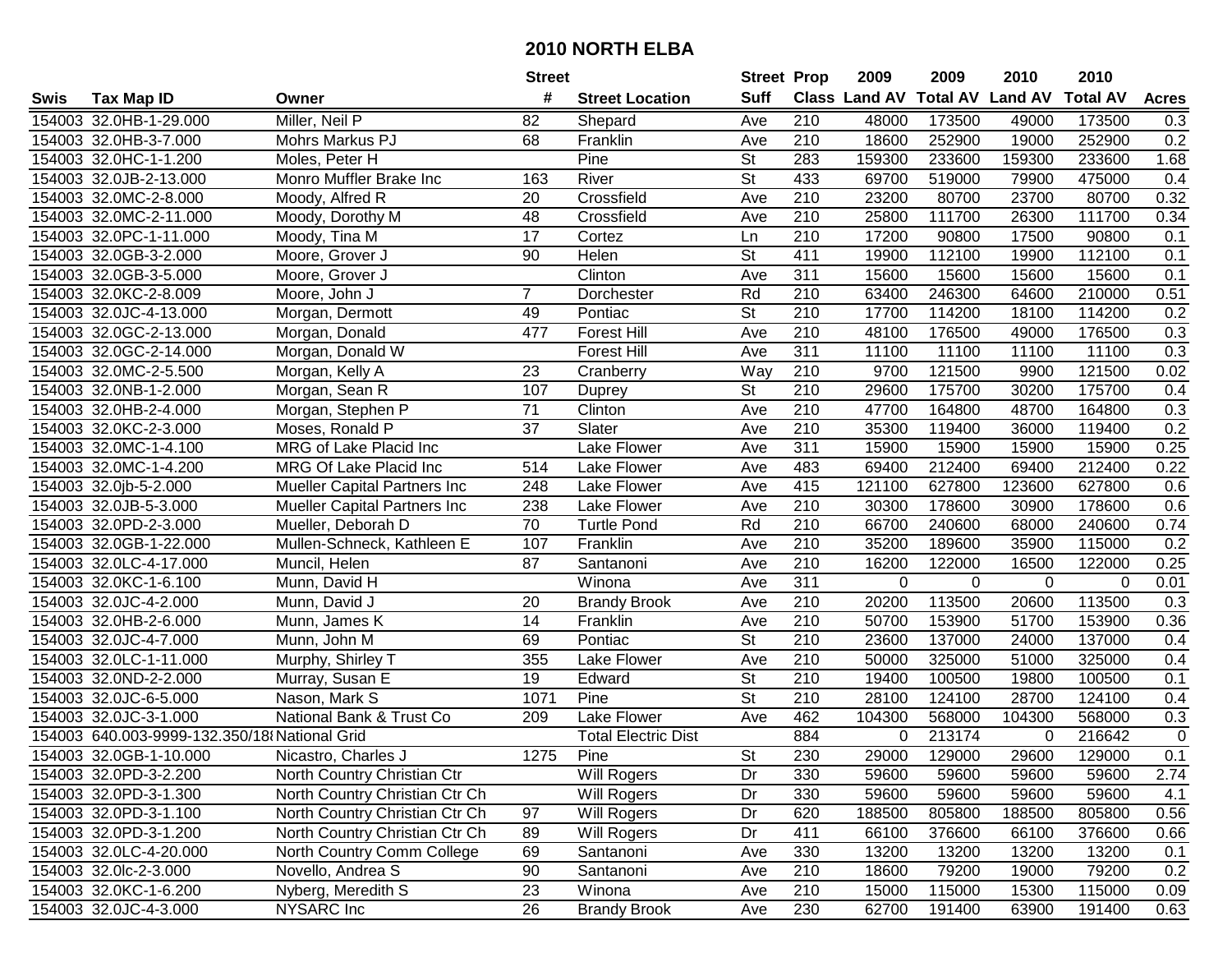| #<br><b>Suff</b><br><b>Total AV</b><br>Class Land AV<br><b>Land AV</b><br><b>Total AV</b><br><b>Tax Map ID</b><br><b>Street Location</b><br><b>Acres</b><br>Swis<br>Owner<br><b>St</b><br>154003 32.0NC-1-1.000<br>Oberst, Frederick R<br>220<br>83600<br>201600<br>85200<br>201600<br>0.43<br>100<br>Duprey<br>$\overline{\mathsf{St}}$<br>311<br>154003 32.0nc-1-2.100<br>130200<br>130200<br>130200<br>130200<br>0.37<br>Oberst, Frederick R<br><b>Duprey</b><br><b>St</b><br>154003 32.0NC-2-1.000<br>93<br>311<br>39000<br>39000<br>39000<br>39000<br>0.22<br>Oberst, Frederick R<br><b>Duprey</b><br>$\overline{\mathsf{St}}$<br>154003 32.0NC-2-2.000<br>311<br>11100<br>11100<br>11100<br>11100<br>0.3<br>Oberst, Frederick R<br><b>Duprey</b><br>311<br>0.47<br>154003 32.0NC-2-3.000<br>87<br><b>St</b><br>104300<br>104300<br>104300<br>104300<br>Oberst, Frederick R<br><b>Duprey</b><br>154003 32.0NC-2-4.000<br>$\overline{\mathsf{St}}$<br>311<br>60700<br>60700<br>0.95<br>60700<br>60700<br>Oberst, Frederick R<br>Duprey<br>154003 32.0GB-1-28.000<br>122<br>210<br>138200<br>103879<br>0.18<br>OBrien, Ian<br>Shepard<br>Ave<br>36000<br>36800<br>210<br>154003 32.0GC-2-29.000<br>Oddy, Nathaniel T<br>62<br>25500<br>130100<br>26000<br>130100<br>0.43<br>Ln<br>Labrador<br>154003 32.0KD-1-7.000<br>$\overline{210}$<br>0.35<br>Ohmann, Robert<br>36<br>49100<br>134300<br>50100<br>134300<br>Payeville<br>Ln<br>36<br>210<br>22300<br>154003 32.0mc-2-10.000<br>Crossfield<br>93100<br>22800<br>85000<br>0.25<br>Oliveras, Hiram L<br>Ave<br>154003 32.0PC-1-7.000<br>16<br>210<br>22700<br>115700<br>115700<br>0.3<br>Olson, Daniel H<br>Cortez<br>23100<br>Ln<br>154003 32.0NC-2-25.000<br>36<br><b>St</b><br>0.3<br>Edward<br>210<br>16900<br>76300<br>17200<br>76300<br>Orton, Steven J<br>210<br>154003 32.0GC-1-7.000<br>OSullivan, Kelli A<br>97<br>16200<br>16500<br>94000<br>0.08<br><b>Forest Hill</b><br>Ave<br>94000<br>154003 32.0GC-2-3.000<br>210<br>495<br><b>Forest Hill</b><br>36200<br>142600<br>37000<br>142600<br>0.2<br>Outcalt, George V Jr<br>Ave<br>154003 32.0GB-5-4.000<br>24<br>311<br>P&R Development Inc<br>56900<br>56900<br>56900<br>56900<br>0.39<br>Ln<br>Morgans<br>311<br>154003 32.0GB-5-1.000<br>P&R Development Inc<br>6<br>56900<br>56900<br>56900<br>56900<br>0.39<br>Ln<br>Morgans<br>$\overline{20}$<br>$\overline{311}$<br>0.49<br>154003 32.0GB-5-5.000<br>P&R Development Inc<br>56900<br>56900<br>56900<br>56900<br>Morgans<br>Ln<br>5<br>210<br>154003 32.0GB-5-3.000<br>55500<br>56700<br>262500<br>0.41<br>P&R Development Inc<br>Morgans<br>Ln<br>262500<br>317<br>411<br>154003 32.0KB-1-12.000<br>Lake Flower<br>57800<br>220600<br>57800<br>220600<br>0.5<br>Pabins, John J<br>Ave<br>0.3<br>154003 32.0JC-4-5.000<br>38<br>210<br>17900<br>115700<br>18200<br>125600<br>Parker, Adam M<br><b>Brandy Brook</b><br>Ave<br>0.2<br>154003 32.0NC-1-9.000<br>34<br>St<br>210<br>23600<br>146600<br>Parker, Helen M<br>24000<br>146600<br><b>Duprey</b><br>311<br>0.26<br>154003 32.0LD-1-11.000<br>Parrish, Lester R<br>Payeville<br>7900<br>7900<br>7900<br>7900<br>Ln<br>210<br>27400<br>154003 32.0LD-1-5.000<br>97<br>Ln<br>113500<br>28000<br>113500<br>0.47<br>Parrish, Lester R<br>Payeville<br>210<br>154003 32.0MC-2-5.800<br>15<br>Way<br>8200<br>113400<br>8400<br>113400<br>0.02<br>Pastizzo, Frank A<br>Cranberry<br>$\overline{210}$<br>154003 32.0jb-1-2.000<br>22<br>Shepard<br>20500<br>121200<br>20900<br>121200<br>Ave<br>0.1<br>Patterson, Arijana<br>312<br>154003 32.0KD-2-12.000<br>67<br>28700<br>29300<br>Ln<br>34100<br>34100<br>0.3<br>Paye, George E III<br>Payeville<br>$\overline{311}$<br>154003 32.0KD-1-16.000<br>10200<br>0.13<br>Payeville<br>Ln<br>10200<br>10200<br>10200<br>Paye, George Jr<br>154003 32.0KD-1-9.000<br>22600<br>50<br>Payeville<br>210<br>110600<br>23000<br>110600<br>0.27<br>Paye, Margaret L<br>Ln<br>$\overline{311}$<br>154003 32.0KD-1-10.000<br>Payeville<br>16100<br>16100<br>16100<br>16100<br>0.52<br>Paye, Margaret L<br>Ln<br>154003 32.0HB-3-9.000<br>270<br>18500<br>60<br>Franklin<br>53100<br>18900<br>53100<br>0.28<br>Payro, Juliette<br>Ave<br>154003 32.0JC-6-2.000<br>1037<br>Pine<br>$\overline{\mathsf{St}}$<br>$\overline{210}$<br>27000<br>118800<br>27600<br>118800<br>Peacock, Gregory<br>0.64<br>$\overline{\mathsf{St}}$<br>154003 32.0JC-6-4.000<br>Pine<br>210<br>19600<br>115200<br>115200<br>0.2<br>Peacock, Gregory L<br>1019<br>20000<br>$\overline{\mathsf{St}}$<br>154003 32.0JC-6-3.000<br>280<br>67200<br>1.36<br>Peacock, Gregory L<br>1027<br>Pine<br>28800<br>67200<br>29300<br>$\overline{722}$<br>$\overline{210}$<br>0.11<br>154003 32.0PD-2-11.000<br>Pelcher, Martin J<br>NYS Route 86<br>39900<br>157800<br>40700<br>157800<br>154003 32.0LC-2-2.000<br>Pelletieri, Philip E<br>13<br>Center<br>St<br>210<br>29600<br>215200<br>30200<br>215200<br>0.47<br>15<br>514<br>154003 32.0JC-1-5.100<br>Pendragon Inc<br><b>Brandy Brook</b><br>53700<br>230300<br>53700<br>230300<br>0.48<br>Ave<br>154003 32.0GB-1-18.000<br>114<br>Franklin<br>411<br>28200<br>219900<br>Pendragon Inc<br>28200<br>219900<br>0.3<br>Ave<br>154003 32.0HB-1-7.000<br>Franklin<br>210<br>48400<br>181900<br>49300<br>181900<br>0.3<br>Pettee, Robert W<br>75<br>Ave<br>87<br>210<br>144300<br>154003 32.0gb-1-15.000<br>Pierson, Linda L<br>Helen<br>St<br>18500<br>18900<br>144300<br>0.1<br>Pierson, Linda L<br>Helen<br><b>St</b><br>311<br>154003 32.0GB-1-14.000<br>9400<br>9400<br>9400<br>9400<br>0.1<br>154003 32.0HB-3-28.000<br>Clinton<br>89700<br>89700<br>6<br><b>Pine Ridge Cemetery</b><br>695<br>89700<br>89700<br>Ave<br>154003 32.0ND-1-2.140<br>615<br>PJ Hyde & Son Inc<br>486<br>399300<br>1106500<br>399300<br>1106500<br>1.66<br>Lake Flower<br>Ave |  | <b>Street</b> | <b>Street Prop</b> | 2009 | 2009 | 2010 | 2010 |  |
|--------------------------------------------------------------------------------------------------------------------------------------------------------------------------------------------------------------------------------------------------------------------------------------------------------------------------------------------------------------------------------------------------------------------------------------------------------------------------------------------------------------------------------------------------------------------------------------------------------------------------------------------------------------------------------------------------------------------------------------------------------------------------------------------------------------------------------------------------------------------------------------------------------------------------------------------------------------------------------------------------------------------------------------------------------------------------------------------------------------------------------------------------------------------------------------------------------------------------------------------------------------------------------------------------------------------------------------------------------------------------------------------------------------------------------------------------------------------------------------------------------------------------------------------------------------------------------------------------------------------------------------------------------------------------------------------------------------------------------------------------------------------------------------------------------------------------------------------------------------------------------------------------------------------------------------------------------------------------------------------------------------------------------------------------------------------------------------------------------------------------------------------------------------------------------------------------------------------------------------------------------------------------------------------------------------------------------------------------------------------------------------------------------------------------------------------------------------------------------------------------------------------------------------------------------------------------------------------------------------------------------------------------------------------------------------------------------------------------------------------------------------------------------------------------------------------------------------------------------------------------------------------------------------------------------------------------------------------------------------------------------------------------------------------------------------------------------------------------------------------------------------------------------------------------------------------------------------------------------------------------------------------------------------------------------------------------------------------------------------------------------------------------------------------------------------------------------------------------------------------------------------------------------------------------------------------------------------------------------------------------------------------------------------------------------------------------------------------------------------------------------------------------------------------------------------------------------------------------------------------------------------------------------------------------------------------------------------------------------------------------------------------------------------------------------------------------------------------------------------------------------------------------------------------------------------------------------------------------------------------------------------------------------------------------------------------------------------------------------------------------------------------------------------------------------------------------------------------------------------------------------------------------------------------------------------------------------------------------------------------------------------------------------------------------------------------------------------------------------------------------------------------------------------------------------------------------------------------------------------------------------------------------------------------------------------------------------------------------------------------------------------------------------------------------------------------------------------------------------------------------------------------------------------------------------------------------------------------------------------------------------------------------------------------------------------------------------------------------------------------------------------------------------------------------------------------------------------------------------------------------------------------------------------------------------------------------------------------------------------------------------------------------------------------------------------------------------------------------------------------------------------------------------------------------------------------------------------|--|---------------|--------------------|------|------|------|------|--|
|                                                                                                                                                                                                                                                                                                                                                                                                                                                                                                                                                                                                                                                                                                                                                                                                                                                                                                                                                                                                                                                                                                                                                                                                                                                                                                                                                                                                                                                                                                                                                                                                                                                                                                                                                                                                                                                                                                                                                                                                                                                                                                                                                                                                                                                                                                                                                                                                                                                                                                                                                                                                                                                                                                                                                                                                                                                                                                                                                                                                                                                                                                                                                                                                                                                                                                                                                                                                                                                                                                                                                                                                                                                                                                                                                                                                                                                                                                                                                                                                                                                                                                                                                                                                                                                                                                                                                                                                                                                                                                                                                                                                                                                                                                                                                                                                                                                                                                                                                                                                                                                                                                                                                                                                                                                                                                                                                                                                                                                                                                                                                                                                                                                                                                                                                                                                                                      |  |               |                    |      |      |      |      |  |
|                                                                                                                                                                                                                                                                                                                                                                                                                                                                                                                                                                                                                                                                                                                                                                                                                                                                                                                                                                                                                                                                                                                                                                                                                                                                                                                                                                                                                                                                                                                                                                                                                                                                                                                                                                                                                                                                                                                                                                                                                                                                                                                                                                                                                                                                                                                                                                                                                                                                                                                                                                                                                                                                                                                                                                                                                                                                                                                                                                                                                                                                                                                                                                                                                                                                                                                                                                                                                                                                                                                                                                                                                                                                                                                                                                                                                                                                                                                                                                                                                                                                                                                                                                                                                                                                                                                                                                                                                                                                                                                                                                                                                                                                                                                                                                                                                                                                                                                                                                                                                                                                                                                                                                                                                                                                                                                                                                                                                                                                                                                                                                                                                                                                                                                                                                                                                                      |  |               |                    |      |      |      |      |  |
|                                                                                                                                                                                                                                                                                                                                                                                                                                                                                                                                                                                                                                                                                                                                                                                                                                                                                                                                                                                                                                                                                                                                                                                                                                                                                                                                                                                                                                                                                                                                                                                                                                                                                                                                                                                                                                                                                                                                                                                                                                                                                                                                                                                                                                                                                                                                                                                                                                                                                                                                                                                                                                                                                                                                                                                                                                                                                                                                                                                                                                                                                                                                                                                                                                                                                                                                                                                                                                                                                                                                                                                                                                                                                                                                                                                                                                                                                                                                                                                                                                                                                                                                                                                                                                                                                                                                                                                                                                                                                                                                                                                                                                                                                                                                                                                                                                                                                                                                                                                                                                                                                                                                                                                                                                                                                                                                                                                                                                                                                                                                                                                                                                                                                                                                                                                                                                      |  |               |                    |      |      |      |      |  |
|                                                                                                                                                                                                                                                                                                                                                                                                                                                                                                                                                                                                                                                                                                                                                                                                                                                                                                                                                                                                                                                                                                                                                                                                                                                                                                                                                                                                                                                                                                                                                                                                                                                                                                                                                                                                                                                                                                                                                                                                                                                                                                                                                                                                                                                                                                                                                                                                                                                                                                                                                                                                                                                                                                                                                                                                                                                                                                                                                                                                                                                                                                                                                                                                                                                                                                                                                                                                                                                                                                                                                                                                                                                                                                                                                                                                                                                                                                                                                                                                                                                                                                                                                                                                                                                                                                                                                                                                                                                                                                                                                                                                                                                                                                                                                                                                                                                                                                                                                                                                                                                                                                                                                                                                                                                                                                                                                                                                                                                                                                                                                                                                                                                                                                                                                                                                                                      |  |               |                    |      |      |      |      |  |
|                                                                                                                                                                                                                                                                                                                                                                                                                                                                                                                                                                                                                                                                                                                                                                                                                                                                                                                                                                                                                                                                                                                                                                                                                                                                                                                                                                                                                                                                                                                                                                                                                                                                                                                                                                                                                                                                                                                                                                                                                                                                                                                                                                                                                                                                                                                                                                                                                                                                                                                                                                                                                                                                                                                                                                                                                                                                                                                                                                                                                                                                                                                                                                                                                                                                                                                                                                                                                                                                                                                                                                                                                                                                                                                                                                                                                                                                                                                                                                                                                                                                                                                                                                                                                                                                                                                                                                                                                                                                                                                                                                                                                                                                                                                                                                                                                                                                                                                                                                                                                                                                                                                                                                                                                                                                                                                                                                                                                                                                                                                                                                                                                                                                                                                                                                                                                                      |  |               |                    |      |      |      |      |  |
|                                                                                                                                                                                                                                                                                                                                                                                                                                                                                                                                                                                                                                                                                                                                                                                                                                                                                                                                                                                                                                                                                                                                                                                                                                                                                                                                                                                                                                                                                                                                                                                                                                                                                                                                                                                                                                                                                                                                                                                                                                                                                                                                                                                                                                                                                                                                                                                                                                                                                                                                                                                                                                                                                                                                                                                                                                                                                                                                                                                                                                                                                                                                                                                                                                                                                                                                                                                                                                                                                                                                                                                                                                                                                                                                                                                                                                                                                                                                                                                                                                                                                                                                                                                                                                                                                                                                                                                                                                                                                                                                                                                                                                                                                                                                                                                                                                                                                                                                                                                                                                                                                                                                                                                                                                                                                                                                                                                                                                                                                                                                                                                                                                                                                                                                                                                                                                      |  |               |                    |      |      |      |      |  |
|                                                                                                                                                                                                                                                                                                                                                                                                                                                                                                                                                                                                                                                                                                                                                                                                                                                                                                                                                                                                                                                                                                                                                                                                                                                                                                                                                                                                                                                                                                                                                                                                                                                                                                                                                                                                                                                                                                                                                                                                                                                                                                                                                                                                                                                                                                                                                                                                                                                                                                                                                                                                                                                                                                                                                                                                                                                                                                                                                                                                                                                                                                                                                                                                                                                                                                                                                                                                                                                                                                                                                                                                                                                                                                                                                                                                                                                                                                                                                                                                                                                                                                                                                                                                                                                                                                                                                                                                                                                                                                                                                                                                                                                                                                                                                                                                                                                                                                                                                                                                                                                                                                                                                                                                                                                                                                                                                                                                                                                                                                                                                                                                                                                                                                                                                                                                                                      |  |               |                    |      |      |      |      |  |
|                                                                                                                                                                                                                                                                                                                                                                                                                                                                                                                                                                                                                                                                                                                                                                                                                                                                                                                                                                                                                                                                                                                                                                                                                                                                                                                                                                                                                                                                                                                                                                                                                                                                                                                                                                                                                                                                                                                                                                                                                                                                                                                                                                                                                                                                                                                                                                                                                                                                                                                                                                                                                                                                                                                                                                                                                                                                                                                                                                                                                                                                                                                                                                                                                                                                                                                                                                                                                                                                                                                                                                                                                                                                                                                                                                                                                                                                                                                                                                                                                                                                                                                                                                                                                                                                                                                                                                                                                                                                                                                                                                                                                                                                                                                                                                                                                                                                                                                                                                                                                                                                                                                                                                                                                                                                                                                                                                                                                                                                                                                                                                                                                                                                                                                                                                                                                                      |  |               |                    |      |      |      |      |  |
|                                                                                                                                                                                                                                                                                                                                                                                                                                                                                                                                                                                                                                                                                                                                                                                                                                                                                                                                                                                                                                                                                                                                                                                                                                                                                                                                                                                                                                                                                                                                                                                                                                                                                                                                                                                                                                                                                                                                                                                                                                                                                                                                                                                                                                                                                                                                                                                                                                                                                                                                                                                                                                                                                                                                                                                                                                                                                                                                                                                                                                                                                                                                                                                                                                                                                                                                                                                                                                                                                                                                                                                                                                                                                                                                                                                                                                                                                                                                                                                                                                                                                                                                                                                                                                                                                                                                                                                                                                                                                                                                                                                                                                                                                                                                                                                                                                                                                                                                                                                                                                                                                                                                                                                                                                                                                                                                                                                                                                                                                                                                                                                                                                                                                                                                                                                                                                      |  |               |                    |      |      |      |      |  |
|                                                                                                                                                                                                                                                                                                                                                                                                                                                                                                                                                                                                                                                                                                                                                                                                                                                                                                                                                                                                                                                                                                                                                                                                                                                                                                                                                                                                                                                                                                                                                                                                                                                                                                                                                                                                                                                                                                                                                                                                                                                                                                                                                                                                                                                                                                                                                                                                                                                                                                                                                                                                                                                                                                                                                                                                                                                                                                                                                                                                                                                                                                                                                                                                                                                                                                                                                                                                                                                                                                                                                                                                                                                                                                                                                                                                                                                                                                                                                                                                                                                                                                                                                                                                                                                                                                                                                                                                                                                                                                                                                                                                                                                                                                                                                                                                                                                                                                                                                                                                                                                                                                                                                                                                                                                                                                                                                                                                                                                                                                                                                                                                                                                                                                                                                                                                                                      |  |               |                    |      |      |      |      |  |
|                                                                                                                                                                                                                                                                                                                                                                                                                                                                                                                                                                                                                                                                                                                                                                                                                                                                                                                                                                                                                                                                                                                                                                                                                                                                                                                                                                                                                                                                                                                                                                                                                                                                                                                                                                                                                                                                                                                                                                                                                                                                                                                                                                                                                                                                                                                                                                                                                                                                                                                                                                                                                                                                                                                                                                                                                                                                                                                                                                                                                                                                                                                                                                                                                                                                                                                                                                                                                                                                                                                                                                                                                                                                                                                                                                                                                                                                                                                                                                                                                                                                                                                                                                                                                                                                                                                                                                                                                                                                                                                                                                                                                                                                                                                                                                                                                                                                                                                                                                                                                                                                                                                                                                                                                                                                                                                                                                                                                                                                                                                                                                                                                                                                                                                                                                                                                                      |  |               |                    |      |      |      |      |  |
|                                                                                                                                                                                                                                                                                                                                                                                                                                                                                                                                                                                                                                                                                                                                                                                                                                                                                                                                                                                                                                                                                                                                                                                                                                                                                                                                                                                                                                                                                                                                                                                                                                                                                                                                                                                                                                                                                                                                                                                                                                                                                                                                                                                                                                                                                                                                                                                                                                                                                                                                                                                                                                                                                                                                                                                                                                                                                                                                                                                                                                                                                                                                                                                                                                                                                                                                                                                                                                                                                                                                                                                                                                                                                                                                                                                                                                                                                                                                                                                                                                                                                                                                                                                                                                                                                                                                                                                                                                                                                                                                                                                                                                                                                                                                                                                                                                                                                                                                                                                                                                                                                                                                                                                                                                                                                                                                                                                                                                                                                                                                                                                                                                                                                                                                                                                                                                      |  |               |                    |      |      |      |      |  |
|                                                                                                                                                                                                                                                                                                                                                                                                                                                                                                                                                                                                                                                                                                                                                                                                                                                                                                                                                                                                                                                                                                                                                                                                                                                                                                                                                                                                                                                                                                                                                                                                                                                                                                                                                                                                                                                                                                                                                                                                                                                                                                                                                                                                                                                                                                                                                                                                                                                                                                                                                                                                                                                                                                                                                                                                                                                                                                                                                                                                                                                                                                                                                                                                                                                                                                                                                                                                                                                                                                                                                                                                                                                                                                                                                                                                                                                                                                                                                                                                                                                                                                                                                                                                                                                                                                                                                                                                                                                                                                                                                                                                                                                                                                                                                                                                                                                                                                                                                                                                                                                                                                                                                                                                                                                                                                                                                                                                                                                                                                                                                                                                                                                                                                                                                                                                                                      |  |               |                    |      |      |      |      |  |
|                                                                                                                                                                                                                                                                                                                                                                                                                                                                                                                                                                                                                                                                                                                                                                                                                                                                                                                                                                                                                                                                                                                                                                                                                                                                                                                                                                                                                                                                                                                                                                                                                                                                                                                                                                                                                                                                                                                                                                                                                                                                                                                                                                                                                                                                                                                                                                                                                                                                                                                                                                                                                                                                                                                                                                                                                                                                                                                                                                                                                                                                                                                                                                                                                                                                                                                                                                                                                                                                                                                                                                                                                                                                                                                                                                                                                                                                                                                                                                                                                                                                                                                                                                                                                                                                                                                                                                                                                                                                                                                                                                                                                                                                                                                                                                                                                                                                                                                                                                                                                                                                                                                                                                                                                                                                                                                                                                                                                                                                                                                                                                                                                                                                                                                                                                                                                                      |  |               |                    |      |      |      |      |  |
|                                                                                                                                                                                                                                                                                                                                                                                                                                                                                                                                                                                                                                                                                                                                                                                                                                                                                                                                                                                                                                                                                                                                                                                                                                                                                                                                                                                                                                                                                                                                                                                                                                                                                                                                                                                                                                                                                                                                                                                                                                                                                                                                                                                                                                                                                                                                                                                                                                                                                                                                                                                                                                                                                                                                                                                                                                                                                                                                                                                                                                                                                                                                                                                                                                                                                                                                                                                                                                                                                                                                                                                                                                                                                                                                                                                                                                                                                                                                                                                                                                                                                                                                                                                                                                                                                                                                                                                                                                                                                                                                                                                                                                                                                                                                                                                                                                                                                                                                                                                                                                                                                                                                                                                                                                                                                                                                                                                                                                                                                                                                                                                                                                                                                                                                                                                                                                      |  |               |                    |      |      |      |      |  |
|                                                                                                                                                                                                                                                                                                                                                                                                                                                                                                                                                                                                                                                                                                                                                                                                                                                                                                                                                                                                                                                                                                                                                                                                                                                                                                                                                                                                                                                                                                                                                                                                                                                                                                                                                                                                                                                                                                                                                                                                                                                                                                                                                                                                                                                                                                                                                                                                                                                                                                                                                                                                                                                                                                                                                                                                                                                                                                                                                                                                                                                                                                                                                                                                                                                                                                                                                                                                                                                                                                                                                                                                                                                                                                                                                                                                                                                                                                                                                                                                                                                                                                                                                                                                                                                                                                                                                                                                                                                                                                                                                                                                                                                                                                                                                                                                                                                                                                                                                                                                                                                                                                                                                                                                                                                                                                                                                                                                                                                                                                                                                                                                                                                                                                                                                                                                                                      |  |               |                    |      |      |      |      |  |
|                                                                                                                                                                                                                                                                                                                                                                                                                                                                                                                                                                                                                                                                                                                                                                                                                                                                                                                                                                                                                                                                                                                                                                                                                                                                                                                                                                                                                                                                                                                                                                                                                                                                                                                                                                                                                                                                                                                                                                                                                                                                                                                                                                                                                                                                                                                                                                                                                                                                                                                                                                                                                                                                                                                                                                                                                                                                                                                                                                                                                                                                                                                                                                                                                                                                                                                                                                                                                                                                                                                                                                                                                                                                                                                                                                                                                                                                                                                                                                                                                                                                                                                                                                                                                                                                                                                                                                                                                                                                                                                                                                                                                                                                                                                                                                                                                                                                                                                                                                                                                                                                                                                                                                                                                                                                                                                                                                                                                                                                                                                                                                                                                                                                                                                                                                                                                                      |  |               |                    |      |      |      |      |  |
|                                                                                                                                                                                                                                                                                                                                                                                                                                                                                                                                                                                                                                                                                                                                                                                                                                                                                                                                                                                                                                                                                                                                                                                                                                                                                                                                                                                                                                                                                                                                                                                                                                                                                                                                                                                                                                                                                                                                                                                                                                                                                                                                                                                                                                                                                                                                                                                                                                                                                                                                                                                                                                                                                                                                                                                                                                                                                                                                                                                                                                                                                                                                                                                                                                                                                                                                                                                                                                                                                                                                                                                                                                                                                                                                                                                                                                                                                                                                                                                                                                                                                                                                                                                                                                                                                                                                                                                                                                                                                                                                                                                                                                                                                                                                                                                                                                                                                                                                                                                                                                                                                                                                                                                                                                                                                                                                                                                                                                                                                                                                                                                                                                                                                                                                                                                                                                      |  |               |                    |      |      |      |      |  |
|                                                                                                                                                                                                                                                                                                                                                                                                                                                                                                                                                                                                                                                                                                                                                                                                                                                                                                                                                                                                                                                                                                                                                                                                                                                                                                                                                                                                                                                                                                                                                                                                                                                                                                                                                                                                                                                                                                                                                                                                                                                                                                                                                                                                                                                                                                                                                                                                                                                                                                                                                                                                                                                                                                                                                                                                                                                                                                                                                                                                                                                                                                                                                                                                                                                                                                                                                                                                                                                                                                                                                                                                                                                                                                                                                                                                                                                                                                                                                                                                                                                                                                                                                                                                                                                                                                                                                                                                                                                                                                                                                                                                                                                                                                                                                                                                                                                                                                                                                                                                                                                                                                                                                                                                                                                                                                                                                                                                                                                                                                                                                                                                                                                                                                                                                                                                                                      |  |               |                    |      |      |      |      |  |
|                                                                                                                                                                                                                                                                                                                                                                                                                                                                                                                                                                                                                                                                                                                                                                                                                                                                                                                                                                                                                                                                                                                                                                                                                                                                                                                                                                                                                                                                                                                                                                                                                                                                                                                                                                                                                                                                                                                                                                                                                                                                                                                                                                                                                                                                                                                                                                                                                                                                                                                                                                                                                                                                                                                                                                                                                                                                                                                                                                                                                                                                                                                                                                                                                                                                                                                                                                                                                                                                                                                                                                                                                                                                                                                                                                                                                                                                                                                                                                                                                                                                                                                                                                                                                                                                                                                                                                                                                                                                                                                                                                                                                                                                                                                                                                                                                                                                                                                                                                                                                                                                                                                                                                                                                                                                                                                                                                                                                                                                                                                                                                                                                                                                                                                                                                                                                                      |  |               |                    |      |      |      |      |  |
|                                                                                                                                                                                                                                                                                                                                                                                                                                                                                                                                                                                                                                                                                                                                                                                                                                                                                                                                                                                                                                                                                                                                                                                                                                                                                                                                                                                                                                                                                                                                                                                                                                                                                                                                                                                                                                                                                                                                                                                                                                                                                                                                                                                                                                                                                                                                                                                                                                                                                                                                                                                                                                                                                                                                                                                                                                                                                                                                                                                                                                                                                                                                                                                                                                                                                                                                                                                                                                                                                                                                                                                                                                                                                                                                                                                                                                                                                                                                                                                                                                                                                                                                                                                                                                                                                                                                                                                                                                                                                                                                                                                                                                                                                                                                                                                                                                                                                                                                                                                                                                                                                                                                                                                                                                                                                                                                                                                                                                                                                                                                                                                                                                                                                                                                                                                                                                      |  |               |                    |      |      |      |      |  |
|                                                                                                                                                                                                                                                                                                                                                                                                                                                                                                                                                                                                                                                                                                                                                                                                                                                                                                                                                                                                                                                                                                                                                                                                                                                                                                                                                                                                                                                                                                                                                                                                                                                                                                                                                                                                                                                                                                                                                                                                                                                                                                                                                                                                                                                                                                                                                                                                                                                                                                                                                                                                                                                                                                                                                                                                                                                                                                                                                                                                                                                                                                                                                                                                                                                                                                                                                                                                                                                                                                                                                                                                                                                                                                                                                                                                                                                                                                                                                                                                                                                                                                                                                                                                                                                                                                                                                                                                                                                                                                                                                                                                                                                                                                                                                                                                                                                                                                                                                                                                                                                                                                                                                                                                                                                                                                                                                                                                                                                                                                                                                                                                                                                                                                                                                                                                                                      |  |               |                    |      |      |      |      |  |
|                                                                                                                                                                                                                                                                                                                                                                                                                                                                                                                                                                                                                                                                                                                                                                                                                                                                                                                                                                                                                                                                                                                                                                                                                                                                                                                                                                                                                                                                                                                                                                                                                                                                                                                                                                                                                                                                                                                                                                                                                                                                                                                                                                                                                                                                                                                                                                                                                                                                                                                                                                                                                                                                                                                                                                                                                                                                                                                                                                                                                                                                                                                                                                                                                                                                                                                                                                                                                                                                                                                                                                                                                                                                                                                                                                                                                                                                                                                                                                                                                                                                                                                                                                                                                                                                                                                                                                                                                                                                                                                                                                                                                                                                                                                                                                                                                                                                                                                                                                                                                                                                                                                                                                                                                                                                                                                                                                                                                                                                                                                                                                                                                                                                                                                                                                                                                                      |  |               |                    |      |      |      |      |  |
|                                                                                                                                                                                                                                                                                                                                                                                                                                                                                                                                                                                                                                                                                                                                                                                                                                                                                                                                                                                                                                                                                                                                                                                                                                                                                                                                                                                                                                                                                                                                                                                                                                                                                                                                                                                                                                                                                                                                                                                                                                                                                                                                                                                                                                                                                                                                                                                                                                                                                                                                                                                                                                                                                                                                                                                                                                                                                                                                                                                                                                                                                                                                                                                                                                                                                                                                                                                                                                                                                                                                                                                                                                                                                                                                                                                                                                                                                                                                                                                                                                                                                                                                                                                                                                                                                                                                                                                                                                                                                                                                                                                                                                                                                                                                                                                                                                                                                                                                                                                                                                                                                                                                                                                                                                                                                                                                                                                                                                                                                                                                                                                                                                                                                                                                                                                                                                      |  |               |                    |      |      |      |      |  |
|                                                                                                                                                                                                                                                                                                                                                                                                                                                                                                                                                                                                                                                                                                                                                                                                                                                                                                                                                                                                                                                                                                                                                                                                                                                                                                                                                                                                                                                                                                                                                                                                                                                                                                                                                                                                                                                                                                                                                                                                                                                                                                                                                                                                                                                                                                                                                                                                                                                                                                                                                                                                                                                                                                                                                                                                                                                                                                                                                                                                                                                                                                                                                                                                                                                                                                                                                                                                                                                                                                                                                                                                                                                                                                                                                                                                                                                                                                                                                                                                                                                                                                                                                                                                                                                                                                                                                                                                                                                                                                                                                                                                                                                                                                                                                                                                                                                                                                                                                                                                                                                                                                                                                                                                                                                                                                                                                                                                                                                                                                                                                                                                                                                                                                                                                                                                                                      |  |               |                    |      |      |      |      |  |
|                                                                                                                                                                                                                                                                                                                                                                                                                                                                                                                                                                                                                                                                                                                                                                                                                                                                                                                                                                                                                                                                                                                                                                                                                                                                                                                                                                                                                                                                                                                                                                                                                                                                                                                                                                                                                                                                                                                                                                                                                                                                                                                                                                                                                                                                                                                                                                                                                                                                                                                                                                                                                                                                                                                                                                                                                                                                                                                                                                                                                                                                                                                                                                                                                                                                                                                                                                                                                                                                                                                                                                                                                                                                                                                                                                                                                                                                                                                                                                                                                                                                                                                                                                                                                                                                                                                                                                                                                                                                                                                                                                                                                                                                                                                                                                                                                                                                                                                                                                                                                                                                                                                                                                                                                                                                                                                                                                                                                                                                                                                                                                                                                                                                                                                                                                                                                                      |  |               |                    |      |      |      |      |  |
|                                                                                                                                                                                                                                                                                                                                                                                                                                                                                                                                                                                                                                                                                                                                                                                                                                                                                                                                                                                                                                                                                                                                                                                                                                                                                                                                                                                                                                                                                                                                                                                                                                                                                                                                                                                                                                                                                                                                                                                                                                                                                                                                                                                                                                                                                                                                                                                                                                                                                                                                                                                                                                                                                                                                                                                                                                                                                                                                                                                                                                                                                                                                                                                                                                                                                                                                                                                                                                                                                                                                                                                                                                                                                                                                                                                                                                                                                                                                                                                                                                                                                                                                                                                                                                                                                                                                                                                                                                                                                                                                                                                                                                                                                                                                                                                                                                                                                                                                                                                                                                                                                                                                                                                                                                                                                                                                                                                                                                                                                                                                                                                                                                                                                                                                                                                                                                      |  |               |                    |      |      |      |      |  |
|                                                                                                                                                                                                                                                                                                                                                                                                                                                                                                                                                                                                                                                                                                                                                                                                                                                                                                                                                                                                                                                                                                                                                                                                                                                                                                                                                                                                                                                                                                                                                                                                                                                                                                                                                                                                                                                                                                                                                                                                                                                                                                                                                                                                                                                                                                                                                                                                                                                                                                                                                                                                                                                                                                                                                                                                                                                                                                                                                                                                                                                                                                                                                                                                                                                                                                                                                                                                                                                                                                                                                                                                                                                                                                                                                                                                                                                                                                                                                                                                                                                                                                                                                                                                                                                                                                                                                                                                                                                                                                                                                                                                                                                                                                                                                                                                                                                                                                                                                                                                                                                                                                                                                                                                                                                                                                                                                                                                                                                                                                                                                                                                                                                                                                                                                                                                                                      |  |               |                    |      |      |      |      |  |
|                                                                                                                                                                                                                                                                                                                                                                                                                                                                                                                                                                                                                                                                                                                                                                                                                                                                                                                                                                                                                                                                                                                                                                                                                                                                                                                                                                                                                                                                                                                                                                                                                                                                                                                                                                                                                                                                                                                                                                                                                                                                                                                                                                                                                                                                                                                                                                                                                                                                                                                                                                                                                                                                                                                                                                                                                                                                                                                                                                                                                                                                                                                                                                                                                                                                                                                                                                                                                                                                                                                                                                                                                                                                                                                                                                                                                                                                                                                                                                                                                                                                                                                                                                                                                                                                                                                                                                                                                                                                                                                                                                                                                                                                                                                                                                                                                                                                                                                                                                                                                                                                                                                                                                                                                                                                                                                                                                                                                                                                                                                                                                                                                                                                                                                                                                                                                                      |  |               |                    |      |      |      |      |  |
|                                                                                                                                                                                                                                                                                                                                                                                                                                                                                                                                                                                                                                                                                                                                                                                                                                                                                                                                                                                                                                                                                                                                                                                                                                                                                                                                                                                                                                                                                                                                                                                                                                                                                                                                                                                                                                                                                                                                                                                                                                                                                                                                                                                                                                                                                                                                                                                                                                                                                                                                                                                                                                                                                                                                                                                                                                                                                                                                                                                                                                                                                                                                                                                                                                                                                                                                                                                                                                                                                                                                                                                                                                                                                                                                                                                                                                                                                                                                                                                                                                                                                                                                                                                                                                                                                                                                                                                                                                                                                                                                                                                                                                                                                                                                                                                                                                                                                                                                                                                                                                                                                                                                                                                                                                                                                                                                                                                                                                                                                                                                                                                                                                                                                                                                                                                                                                      |  |               |                    |      |      |      |      |  |
|                                                                                                                                                                                                                                                                                                                                                                                                                                                                                                                                                                                                                                                                                                                                                                                                                                                                                                                                                                                                                                                                                                                                                                                                                                                                                                                                                                                                                                                                                                                                                                                                                                                                                                                                                                                                                                                                                                                                                                                                                                                                                                                                                                                                                                                                                                                                                                                                                                                                                                                                                                                                                                                                                                                                                                                                                                                                                                                                                                                                                                                                                                                                                                                                                                                                                                                                                                                                                                                                                                                                                                                                                                                                                                                                                                                                                                                                                                                                                                                                                                                                                                                                                                                                                                                                                                                                                                                                                                                                                                                                                                                                                                                                                                                                                                                                                                                                                                                                                                                                                                                                                                                                                                                                                                                                                                                                                                                                                                                                                                                                                                                                                                                                                                                                                                                                                                      |  |               |                    |      |      |      |      |  |
|                                                                                                                                                                                                                                                                                                                                                                                                                                                                                                                                                                                                                                                                                                                                                                                                                                                                                                                                                                                                                                                                                                                                                                                                                                                                                                                                                                                                                                                                                                                                                                                                                                                                                                                                                                                                                                                                                                                                                                                                                                                                                                                                                                                                                                                                                                                                                                                                                                                                                                                                                                                                                                                                                                                                                                                                                                                                                                                                                                                                                                                                                                                                                                                                                                                                                                                                                                                                                                                                                                                                                                                                                                                                                                                                                                                                                                                                                                                                                                                                                                                                                                                                                                                                                                                                                                                                                                                                                                                                                                                                                                                                                                                                                                                                                                                                                                                                                                                                                                                                                                                                                                                                                                                                                                                                                                                                                                                                                                                                                                                                                                                                                                                                                                                                                                                                                                      |  |               |                    |      |      |      |      |  |
|                                                                                                                                                                                                                                                                                                                                                                                                                                                                                                                                                                                                                                                                                                                                                                                                                                                                                                                                                                                                                                                                                                                                                                                                                                                                                                                                                                                                                                                                                                                                                                                                                                                                                                                                                                                                                                                                                                                                                                                                                                                                                                                                                                                                                                                                                                                                                                                                                                                                                                                                                                                                                                                                                                                                                                                                                                                                                                                                                                                                                                                                                                                                                                                                                                                                                                                                                                                                                                                                                                                                                                                                                                                                                                                                                                                                                                                                                                                                                                                                                                                                                                                                                                                                                                                                                                                                                                                                                                                                                                                                                                                                                                                                                                                                                                                                                                                                                                                                                                                                                                                                                                                                                                                                                                                                                                                                                                                                                                                                                                                                                                                                                                                                                                                                                                                                                                      |  |               |                    |      |      |      |      |  |
|                                                                                                                                                                                                                                                                                                                                                                                                                                                                                                                                                                                                                                                                                                                                                                                                                                                                                                                                                                                                                                                                                                                                                                                                                                                                                                                                                                                                                                                                                                                                                                                                                                                                                                                                                                                                                                                                                                                                                                                                                                                                                                                                                                                                                                                                                                                                                                                                                                                                                                                                                                                                                                                                                                                                                                                                                                                                                                                                                                                                                                                                                                                                                                                                                                                                                                                                                                                                                                                                                                                                                                                                                                                                                                                                                                                                                                                                                                                                                                                                                                                                                                                                                                                                                                                                                                                                                                                                                                                                                                                                                                                                                                                                                                                                                                                                                                                                                                                                                                                                                                                                                                                                                                                                                                                                                                                                                                                                                                                                                                                                                                                                                                                                                                                                                                                                                                      |  |               |                    |      |      |      |      |  |
|                                                                                                                                                                                                                                                                                                                                                                                                                                                                                                                                                                                                                                                                                                                                                                                                                                                                                                                                                                                                                                                                                                                                                                                                                                                                                                                                                                                                                                                                                                                                                                                                                                                                                                                                                                                                                                                                                                                                                                                                                                                                                                                                                                                                                                                                                                                                                                                                                                                                                                                                                                                                                                                                                                                                                                                                                                                                                                                                                                                                                                                                                                                                                                                                                                                                                                                                                                                                                                                                                                                                                                                                                                                                                                                                                                                                                                                                                                                                                                                                                                                                                                                                                                                                                                                                                                                                                                                                                                                                                                                                                                                                                                                                                                                                                                                                                                                                                                                                                                                                                                                                                                                                                                                                                                                                                                                                                                                                                                                                                                                                                                                                                                                                                                                                                                                                                                      |  |               |                    |      |      |      |      |  |
|                                                                                                                                                                                                                                                                                                                                                                                                                                                                                                                                                                                                                                                                                                                                                                                                                                                                                                                                                                                                                                                                                                                                                                                                                                                                                                                                                                                                                                                                                                                                                                                                                                                                                                                                                                                                                                                                                                                                                                                                                                                                                                                                                                                                                                                                                                                                                                                                                                                                                                                                                                                                                                                                                                                                                                                                                                                                                                                                                                                                                                                                                                                                                                                                                                                                                                                                                                                                                                                                                                                                                                                                                                                                                                                                                                                                                                                                                                                                                                                                                                                                                                                                                                                                                                                                                                                                                                                                                                                                                                                                                                                                                                                                                                                                                                                                                                                                                                                                                                                                                                                                                                                                                                                                                                                                                                                                                                                                                                                                                                                                                                                                                                                                                                                                                                                                                                      |  |               |                    |      |      |      |      |  |
|                                                                                                                                                                                                                                                                                                                                                                                                                                                                                                                                                                                                                                                                                                                                                                                                                                                                                                                                                                                                                                                                                                                                                                                                                                                                                                                                                                                                                                                                                                                                                                                                                                                                                                                                                                                                                                                                                                                                                                                                                                                                                                                                                                                                                                                                                                                                                                                                                                                                                                                                                                                                                                                                                                                                                                                                                                                                                                                                                                                                                                                                                                                                                                                                                                                                                                                                                                                                                                                                                                                                                                                                                                                                                                                                                                                                                                                                                                                                                                                                                                                                                                                                                                                                                                                                                                                                                                                                                                                                                                                                                                                                                                                                                                                                                                                                                                                                                                                                                                                                                                                                                                                                                                                                                                                                                                                                                                                                                                                                                                                                                                                                                                                                                                                                                                                                                                      |  |               |                    |      |      |      |      |  |
|                                                                                                                                                                                                                                                                                                                                                                                                                                                                                                                                                                                                                                                                                                                                                                                                                                                                                                                                                                                                                                                                                                                                                                                                                                                                                                                                                                                                                                                                                                                                                                                                                                                                                                                                                                                                                                                                                                                                                                                                                                                                                                                                                                                                                                                                                                                                                                                                                                                                                                                                                                                                                                                                                                                                                                                                                                                                                                                                                                                                                                                                                                                                                                                                                                                                                                                                                                                                                                                                                                                                                                                                                                                                                                                                                                                                                                                                                                                                                                                                                                                                                                                                                                                                                                                                                                                                                                                                                                                                                                                                                                                                                                                                                                                                                                                                                                                                                                                                                                                                                                                                                                                                                                                                                                                                                                                                                                                                                                                                                                                                                                                                                                                                                                                                                                                                                                      |  |               |                    |      |      |      |      |  |
|                                                                                                                                                                                                                                                                                                                                                                                                                                                                                                                                                                                                                                                                                                                                                                                                                                                                                                                                                                                                                                                                                                                                                                                                                                                                                                                                                                                                                                                                                                                                                                                                                                                                                                                                                                                                                                                                                                                                                                                                                                                                                                                                                                                                                                                                                                                                                                                                                                                                                                                                                                                                                                                                                                                                                                                                                                                                                                                                                                                                                                                                                                                                                                                                                                                                                                                                                                                                                                                                                                                                                                                                                                                                                                                                                                                                                                                                                                                                                                                                                                                                                                                                                                                                                                                                                                                                                                                                                                                                                                                                                                                                                                                                                                                                                                                                                                                                                                                                                                                                                                                                                                                                                                                                                                                                                                                                                                                                                                                                                                                                                                                                                                                                                                                                                                                                                                      |  |               |                    |      |      |      |      |  |
|                                                                                                                                                                                                                                                                                                                                                                                                                                                                                                                                                                                                                                                                                                                                                                                                                                                                                                                                                                                                                                                                                                                                                                                                                                                                                                                                                                                                                                                                                                                                                                                                                                                                                                                                                                                                                                                                                                                                                                                                                                                                                                                                                                                                                                                                                                                                                                                                                                                                                                                                                                                                                                                                                                                                                                                                                                                                                                                                                                                                                                                                                                                                                                                                                                                                                                                                                                                                                                                                                                                                                                                                                                                                                                                                                                                                                                                                                                                                                                                                                                                                                                                                                                                                                                                                                                                                                                                                                                                                                                                                                                                                                                                                                                                                                                                                                                                                                                                                                                                                                                                                                                                                                                                                                                                                                                                                                                                                                                                                                                                                                                                                                                                                                                                                                                                                                                      |  |               |                    |      |      |      |      |  |
|                                                                                                                                                                                                                                                                                                                                                                                                                                                                                                                                                                                                                                                                                                                                                                                                                                                                                                                                                                                                                                                                                                                                                                                                                                                                                                                                                                                                                                                                                                                                                                                                                                                                                                                                                                                                                                                                                                                                                                                                                                                                                                                                                                                                                                                                                                                                                                                                                                                                                                                                                                                                                                                                                                                                                                                                                                                                                                                                                                                                                                                                                                                                                                                                                                                                                                                                                                                                                                                                                                                                                                                                                                                                                                                                                                                                                                                                                                                                                                                                                                                                                                                                                                                                                                                                                                                                                                                                                                                                                                                                                                                                                                                                                                                                                                                                                                                                                                                                                                                                                                                                                                                                                                                                                                                                                                                                                                                                                                                                                                                                                                                                                                                                                                                                                                                                                                      |  |               |                    |      |      |      |      |  |
|                                                                                                                                                                                                                                                                                                                                                                                                                                                                                                                                                                                                                                                                                                                                                                                                                                                                                                                                                                                                                                                                                                                                                                                                                                                                                                                                                                                                                                                                                                                                                                                                                                                                                                                                                                                                                                                                                                                                                                                                                                                                                                                                                                                                                                                                                                                                                                                                                                                                                                                                                                                                                                                                                                                                                                                                                                                                                                                                                                                                                                                                                                                                                                                                                                                                                                                                                                                                                                                                                                                                                                                                                                                                                                                                                                                                                                                                                                                                                                                                                                                                                                                                                                                                                                                                                                                                                                                                                                                                                                                                                                                                                                                                                                                                                                                                                                                                                                                                                                                                                                                                                                                                                                                                                                                                                                                                                                                                                                                                                                                                                                                                                                                                                                                                                                                                                                      |  |               |                    |      |      |      |      |  |
|                                                                                                                                                                                                                                                                                                                                                                                                                                                                                                                                                                                                                                                                                                                                                                                                                                                                                                                                                                                                                                                                                                                                                                                                                                                                                                                                                                                                                                                                                                                                                                                                                                                                                                                                                                                                                                                                                                                                                                                                                                                                                                                                                                                                                                                                                                                                                                                                                                                                                                                                                                                                                                                                                                                                                                                                                                                                                                                                                                                                                                                                                                                                                                                                                                                                                                                                                                                                                                                                                                                                                                                                                                                                                                                                                                                                                                                                                                                                                                                                                                                                                                                                                                                                                                                                                                                                                                                                                                                                                                                                                                                                                                                                                                                                                                                                                                                                                                                                                                                                                                                                                                                                                                                                                                                                                                                                                                                                                                                                                                                                                                                                                                                                                                                                                                                                                                      |  |               |                    |      |      |      |      |  |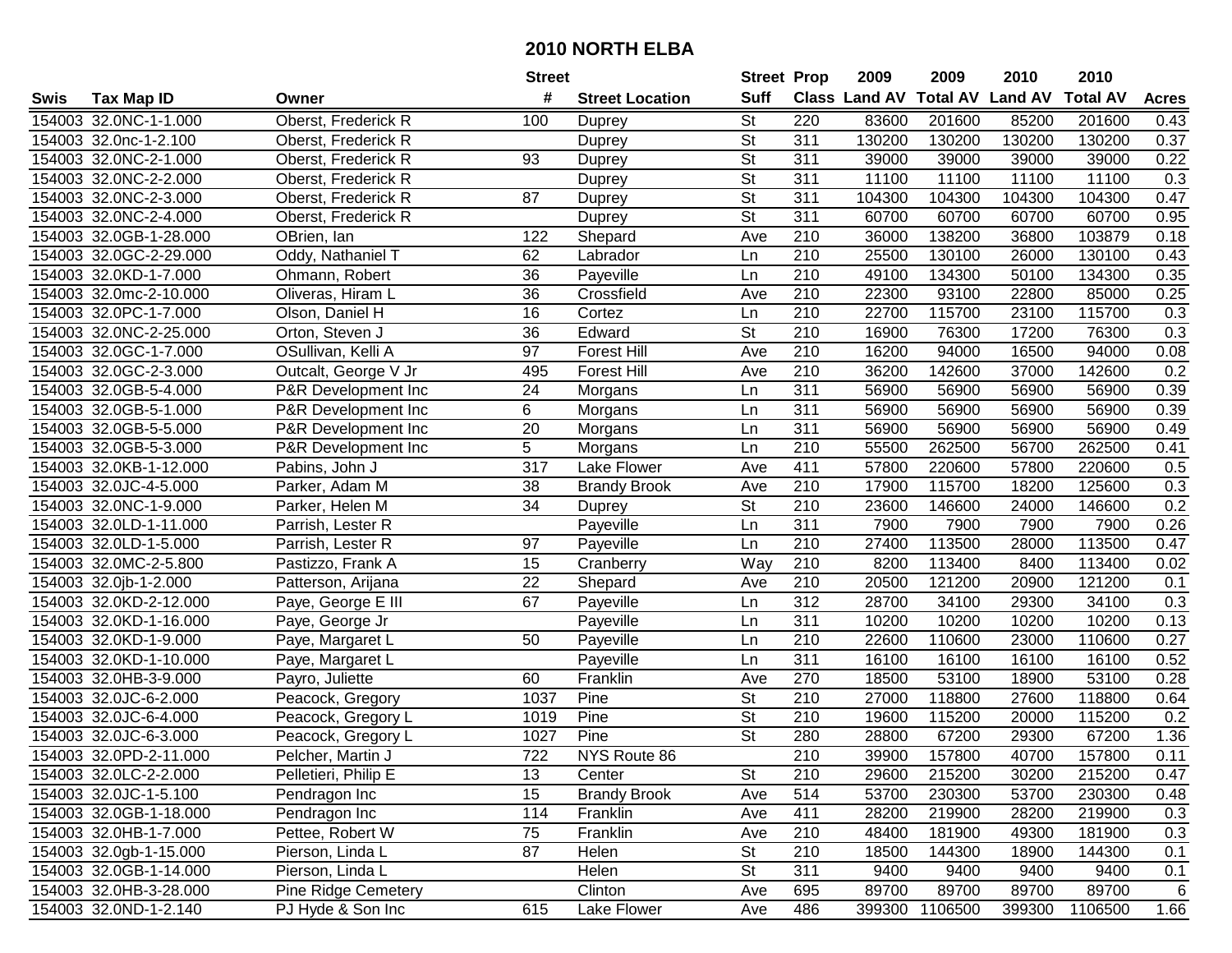|      |                        |                                  | <b>Street</b>   |                        | <b>Street Prop</b>       |                  | 2009  | 2009           | 2010                                    | 2010    |                  |
|------|------------------------|----------------------------------|-----------------|------------------------|--------------------------|------------------|-------|----------------|-----------------------------------------|---------|------------------|
| Swis | <b>Tax Map ID</b>      | Owner                            | #               | <b>Street Location</b> | <b>Suff</b>              |                  |       |                | Class Land AV Total AV Land AV Total AV |         | <b>Acres</b>     |
|      | 154003 32.0ND-2-4.000  | Pjetrovic, Rafet                 |                 | Lake Flower            | Ave                      | 330              | 6800  | 6800           | 6800                                    | 6800    | 0.1              |
|      | 154003 32.0ND-2-3.000  | Pjetrovic, Rafet                 | 564             | Lake Flower            | Ave                      | 421              | 55700 | 318700         | 55700                                   | 318700  | 0.3              |
|      | 154003 32.0PD-2-12.000 | Point Saranac Lake Inc           | 67              | <b>Turtle Pond</b>     | Rd                       | 210              | 76700 | 409100         | 78300                                   | 409100  | 0.88             |
|      | 154003 32.0NC-2-39.000 | Powers, Francis C                | 80              | Lakeview               | Ter                      | 210              | 44000 | 148200         | 44900                                   | 148200  | 0.4              |
|      | 154003 32.0NC-2-45.000 | Preall, Richard J                | $\overline{22}$ | Lakeview               | Ter                      | $\overline{210}$ | 43000 | 158400         | 43900                                   | 158400  | 0.51             |
|      | 154003 32.0HB-3-17.100 | Premo, Donald R                  | 1235            | Pine                   | <b>St</b>                | 210              | 16500 | 56900          | 16800                                   | 56900   | 0.36             |
|      | 154003 32.0LC-4-7.000  | Preston, Frances M               |                 | Colony                 | $\overline{\text{C}t}$   | 311              | 4400  | 4400           | 4400                                    | 4400    | 0.1              |
|      | 154003 32.0LC-4-6.000  | Preston, Frances M               | 118             | Santanoni              | Ave                      | 210              | 10900 | 84700          | 33800                                   | 124000  | 0.1              |
|      | 154003 32.0LC-4-5.000  | Preston, Frances M               |                 | Colony                 | $\overline{C}t$          | 312              | 22500 | 25200          | 22500                                   | 25200   | 0.3              |
|      | 154003 32.0KB-1-10.000 | Primmer, Martha                  | 303             | Lake Flower            | Ave                      | 210              | 49300 | 170100         | 50300                                   | 170100  | 0.3              |
|      | 154003 32.0gb-2-8.000  | <b>Prudential Relocation Inc</b> | 513             | <b>Forest Hill</b>     | Ave                      | 210              | 60000 | 189000         | 61200                                   | 169500  | 0.2              |
|      | 154003 32.0PC-1-3.200  | Queior, Timothy L                |                 | Edward                 | $\overline{\mathsf{St}}$ | 311              | 29900 | 29900          | 29900                                   | 29900   | 3.18             |
|      | 154003 32.0KC-2-1.000  | Quinn, Michael A                 | 44              | Winona                 | Ave                      | 210              | 36200 | 140400         | 36900                                   | 135200  | 0.2              |
|      | 154003 32.0KC-1-12.000 | Radloff, William D               | 321             | Lake Flower            | Ave                      | 210              | 27000 | 129500         | 27500                                   | 129500  | 0.5              |
|      | 154003 32.0pc-1-8.000  | Radoncic, Zajo                   | 77              | Edward                 | St                       | 210              | 21000 | 60100          | 21400                                   | 60100   | 0.3              |
|      | 154003 32.0PC-1-17.000 | Randall, Scott D                 | 35              | Cortez                 | Ln                       | 270              | 25500 | 95000          | 26000                                   | 95000   | 0.26             |
|      | 154003 32.0NC-2-41.000 | Ratelle, Joseph A                | 35              | Tara                   | Dr                       | 210              | 42800 | 154100         | 43700                                   | 154100  | 0.5              |
|      | 154003 32.0GB-1-1.000  | Rath, Linda                      |                 | NYS Route 86           |                          | 311              | 700   | 700            | 700                                     | 700     | 0.1              |
|      | 154003 32.0PC-1-26.000 | Redman, Patrick                  | 11              | Tara                   | Dr                       | 210              | 61700 | 185700         | 62900                                   | 185700  | 0.6              |
|      | 154003 32.0hb-3-3.000  | Reid, Mary L                     | 84              | Franklin               | Ave                      | 210              | 19500 | 50000          | 19900                                   | 50000   | 0.1              |
|      | 154003 32.0lc-4-4.000  | Reynolds, Patricia L             | 136             | Santanoni              | Ave                      | 210              | 49700 | 136100         | 50700                                   | 136100  | 0.4              |
|      | 154003 32.0jc-5-7.000  | Rice, Gail R                     | 46              | Pontiac                | St                       | 210              | 35900 | 153100         | 36700                                   | 165000  | 0.2              |
|      | 154003 32.0GB-4-2.000  | Riley, Charles E                 |                 | Pine                   | <b>St</b>                | 311              | 2400  | 2400           | 2400                                    | 2400    | 0.1              |
|      | 154003 32.0JB-2-8.000  | <b>River Street LLC</b>          | 187             | River                  | <b>St</b>                | 449              | 90000 | 300000         | 90000                                   | 300000  | 0.79             |
|      | 154003 32.0jc-5-10.000 | Roberts, Daryl J                 | 66              | Pontiac                | <b>St</b>                | 210              | 34600 | 130000         | 35300                                   | 130000  | 0.2              |
|      | 154003 32.0KC-3-3.000  | Robinson, Kent S                 | 84              | Pontiac                | $\overline{\mathsf{St}}$ | 270              | 16300 | 41400          | 16300                                   | 41400   | 0.2              |
|      | 154003 32.0GB-2-14.000 | Rogers, Dwight D                 | 1278            | Pine                   | <b>St</b>                | 210              | 41200 | 110700         | 42000                                   | 110700  | 0.22             |
|      | 154003 32.0HB-3-17.200 | Rothstein, Richard               | 1239            | Pine                   | <b>St</b>                | 411              | 18900 | 94800          | 18900                                   | 94800   | 0.47             |
|      | 154003 32.0lc-2-4.000  | Rushlaw, Susan                   | 94              | Santanoni              | Ave                      | 210              | 13300 | 95700          | 13600                                   | 95700   | 0.1              |
|      | 154003 32.0HB-3-18.000 | Ryan, Michael                    | 73              | Fawn                   | $\overline{\mathsf{St}}$ | 210              | 30400 | 104000         | 31000                                   | 104000  | 0.4              |
|      | 154003 32.0LC-2-9.000  | S Curtis Hayes Inc               | 401             | Lake Flower            | Ave                      | 484              | 33500 | 81100          | 40000                                   | 84900   | 0.2              |
|      | 154003 32.0MC-2-5.900  | Sapnar, Robert M                 | $\overline{11}$ | Cranberry              | Way                      | $\overline{210}$ | 9800  | 121500         | 10000                                   | 121500  | 0.03             |
|      | 154003 32.0KC-1-11.000 | Saranac Lake Gas Co Inc          |                 | Payeville              | Ln                       | 330              | 89000 | 89000          | 89000                                   | 89000   | 4.5              |
|      | 154003 32.0GB-1-3.000  | Saranac Lake Improvement Soc     |                 | NYS Route 86           |                          | 963              | 6600  | 6600           | 6600                                    | 6600    | $\overline{0.1}$ |
|      | 154003 32.0NC-4-5.000  | Saranac Lake Plaza Assoc LP      |                 | Edward                 | St                       | 330              | 37500 | 37500          | 37500                                   | 37500   | 0.5              |
|      | 154003 32.0PD-1-1.000  | Saranac Lake Plaza Assoc LP      | 622             | Lake Flower            | Ave                      | 452              |       | 943100 3756800 | 943100                                  | 3756800 | 6.9              |
|      | 154003 32.0LC-4-3.000  | Saranac Lake Radio LLC           | 159             | Santanoni              | Ave                      | 833              | 12300 | 27200          | 12300                                   | 27200   | $\sqrt{3}$       |
|      | 154003 32.0LC-4-2.000  | Saranac Lake Radio LLC           | 160             | Santanoni              | Ave                      | 833              | 35200 | 118800         | 35200                                   | 118800  | 0.2              |
|      | 154003 32.0gb-3-7.000  | Sayles, James M                  | 1259            | Pine                   | St                       | 210              | 20500 | 92200          | 20900                                   | 92200   | 0.11             |
|      | 154003 32.0kb-1-2.000  | Saylesman LLC                    | 245             | Lake Flower            | Ave                      | 210              | 35900 | 144600         | 41300                                   | 159000  | 0.2              |
|      | 154003 32.0PC-1-29.000 | Scales, Emily                    | 102             | Edward                 | St                       | 210              | 59500 | 165300         | 60700                                   | 165300  | 0.5              |
|      | 154003 32.0MC-2-5.400  | Scapatici, Suzanne               | 25              | Cranberry              | Way                      | 210              | 8100  | 113400         | 8300                                    | 113400  | 0.02             |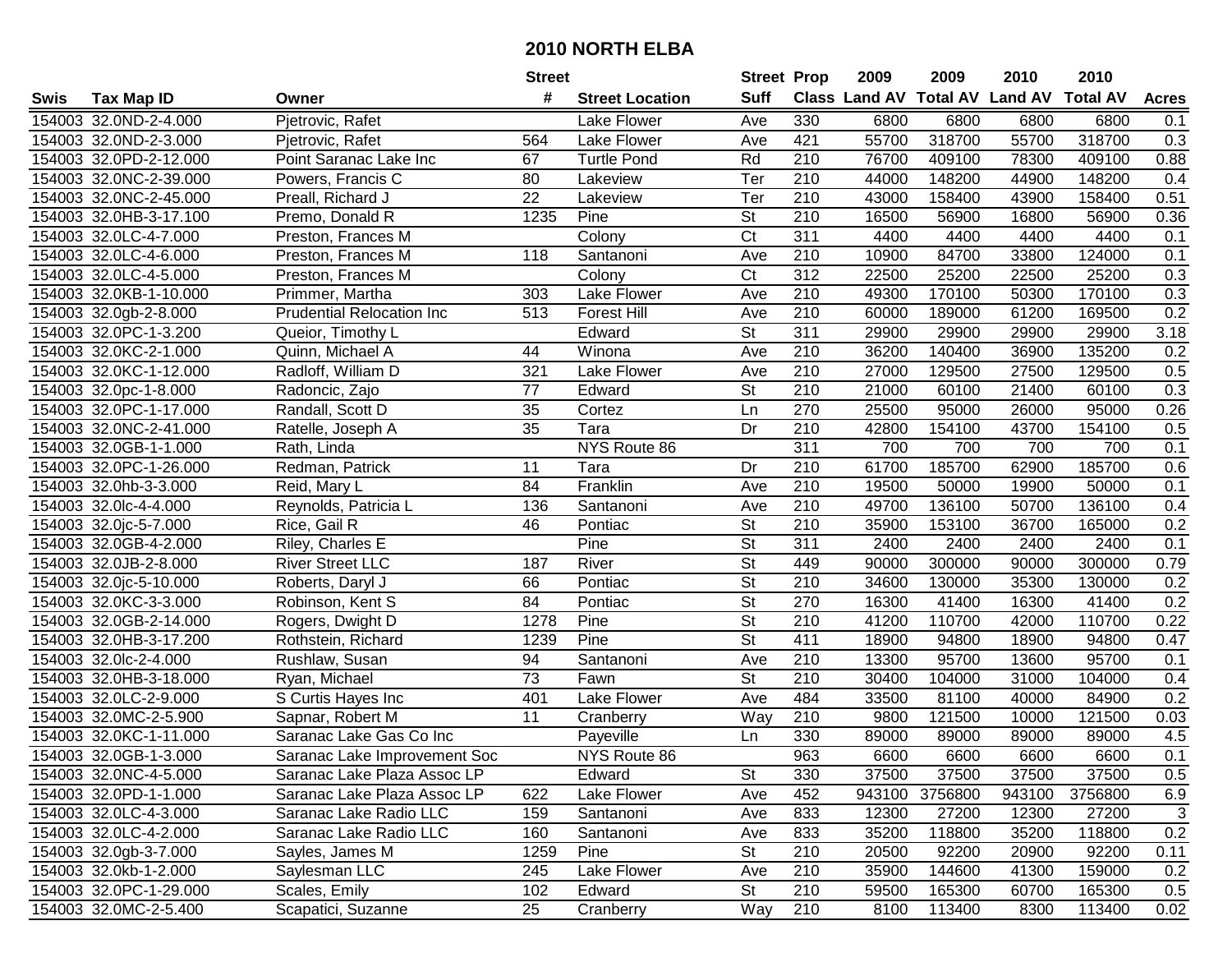|      |                        |                             | <b>Street</b>   |                        | <b>Street Prop</b>       |                  | 2009                          | 2009   | 2010           | 2010            |                  |
|------|------------------------|-----------------------------|-----------------|------------------------|--------------------------|------------------|-------------------------------|--------|----------------|-----------------|------------------|
| Swis | <b>Tax Map ID</b>      | Owner                       | #               | <b>Street Location</b> | <b>Suff</b>              |                  | <b>Class Land AV Total AV</b> |        | <b>Land AV</b> | <b>Total AV</b> | <b>Acres</b>     |
|      | 154003 32.0JC-4-8.000  | Schaefer, George            | 71              | Pontiac                | <b>St</b>                | 210              | 18800                         | 99100  | 19200          | 99100           | 0.2              |
|      | 154003 32.0JB-2-1.000  | Scheefer, Linda             | 16              | Shepard                | Ave                      | 220              | 8000                          | 51800  | 8100           | 51800           | 0.1              |
|      | 154003 32.0PD-2-2.000  | Scheuer, Kevin C            | 128             | <b>Turtle Pond</b>     | Rd                       | 210              | 55500                         | 247900 | 56700          | 247900          | 0.37             |
|      | 154003 32.0GC-1-9.000  | Schiller, Joan              | 105             | <b>Forest Hill</b>     | Ave                      | 210              | 42800                         | 127500 | 43600          | 127500          | 0.51             |
|      | 154003 32.0LC-1-9.000  | Schneck, Arthur A           | 369             | Lake Flower            | Ave                      | 210              | 55500                         | 299200 | 56600          | 299200          | 0.93             |
|      | 154003 32.0GB-1-16.000 | Schneider, Emil J           | 100             | Franklin               | Ave                      | 411              | 16800                         | 152400 | 16800          | 152400          | 0.1              |
|      | 154003 32.0NC-4-1.100  | Schroeder, Mathew           | 13              | Cortez                 | Ln                       | 270              | 18100                         | 37000  | 18100          | 37000           | 0.26             |
|      | 154003 32.0NC-4-1.200  | Schroeder, Matthew          | $\overline{57}$ | Edward                 | $\overline{\mathsf{St}}$ | 210              | 46600                         | 136500 | 47500          | 136500          | 0.3              |
|      | 154003 32.0NC-1-4.000  | Schuler-Kelley, Lorraine A  | $\overline{72}$ | Duprey                 | $\overline{\mathsf{St}}$ | $\overline{210}$ | 50000                         | 237600 | 51000          | 237600          | 0.6              |
|      | 154003 32.0NC-1-5.000  | Schuler-Kelley, Lorraine A  |                 | Duprey                 | $\overline{\mathsf{St}}$ | $\overline{311}$ | 25500                         | 25500  | 25500          | 25500           | 0.2              |
|      | 154003 32.0HB-1-2.000  | Schwemmer, Lawrence J       | 96              | Shepard                | Ave                      | 210              | 19300                         | 99100  | 19700          | 99100           | 0.1              |
|      | 154003 32.0pc-1-2.000  | Seifried, Russell           | 95              | Edward                 | St                       | 210              | 63400                         | 170000 | 64700          | 170000          | 0.52             |
|      | 154003 32.0LC-2-8.000  | Seymour, Doris              | $\overline{20}$ | Merrill                | $\overline{\mathsf{St}}$ | 210              | 16800                         | 106400 | 17100          | 106400          | 0.33             |
|      | 154003 32.0KB-1-7.000  | Shatraw, Herbert A Jr       | 285             | Lake Flower            | Ave                      | 210              | 72400                         | 180600 | 73800          | 180600          | 0.3              |
|      | 154003 32.0KB-1-9.000  | Shatraw, Stephen C          | 305             | Lake Flower            | Ave                      | 210              | 22800                         | 132400 | 23200          | 132400          | 0.3              |
|      | 154003 32.0jc-2-2.000  | Sheffield, Yvonne M         | 1072            | Pine                   | <b>St</b>                | 210              | 25600                         | 98800  | 26100          | 98800           | 0.5              |
|      | 154003 32.0HB-1-19.000 | Shepard Avenue Holding      | 30              | Shepard                | Ave                      | 411              | 21400                         | 141800 | 21400          | 141800          | 0.1              |
|      | 154003 32.0HB-3-6.000  | Sheridan, Wilhelmina        | $\overline{72}$ | Franklin               | Ave                      | 210              | 17900                         | 103100 | 18300          | 103100          | 0.1              |
|      | 154003 32.0JB-1-1.000  | Sheridan, Wilhelmina        | 26              | Shepard                | Ave                      | 280              | 19500                         | 103200 | 19900          | 103200          | 0.1              |
|      | 154003 32.0HB-1-20.000 | Shumway, Charles I          | 32              | Shepard                | Ave                      | 210              | 18000                         | 72200  | 18300          | 65000           | 0.1              |
|      | 154003 32.0HB-1-21.000 | Shumway, Charles I          | 34              | Shepard                | Ave                      | 210              | 17200                         | 51400  | 17500          | 35000           | 0.1              |
|      | 154003 32.0HC-1-14.000 | SL Vol Health Assoc Inc     | 1230            | Pine                   | St                       | 322              | 59800                         | 59800  | 59800          | 59800           | 12               |
|      | 154003 32.0KC-4-8.000  | Smith-Shaffer, Trudy        | 14              | Slater                 | Ave                      | 270              | 31600                         | 39800  | 31600          | 39800           | 0.17             |
|      | 154003 32.0LC-4-9.000  | Smith, Jeffrey S            | 421             | Lake Flower            | Ave                      | 482              | 41200                         | 206600 | 41200          | 206600          | 0.13             |
|      | 154003 32.0KD-1-5.000  | Smith, Randolph Jr          | 14              | Payeville              | Ln                       | $\overline{210}$ | 25300                         | 154800 | 25800          | 154800          | 0.4              |
|      | 154003 32.0KC-1-2.000  | Smith, Richard D            | 39              | Winona                 | Ave                      | 210              | 38200                         | 177000 | 38900          | 177000          | 0.2              |
|      | 154003 32.0HC-1-4.000  | Sneden, Joseph              | 28              | Labrador               | Ln                       | 220              | 29400                         | 189700 | 30000          | 189700          | 0.4              |
|      | 154003 32.0PC-1-15.000 | Sofield, Richard            | 29              | Cortez                 | Ln                       | 210              | 23700                         | 125000 | 24200          | 125000          | 0.3              |
|      | 154003 32.0NC-2-43.000 | Sofield, Robert             | $\overline{21}$ | Tara                   | Dr                       | 210              | 45000                         | 150800 | 45900          | 150800          | 0.6              |
|      | 154003 32.0KC-4-3.000  | Somerville, Robert W        | 19              | Seneca                 | Ave                      | $\overline{210}$ | 36500                         | 151700 | 37200          | 151700          | 0.2              |
|      | 154003 32.0LC-1-6.000  | Sorgule, Paul E             | $\overline{28}$ | Center                 | $\overline{\mathsf{St}}$ | $\overline{210}$ | 39200                         | 168800 | 40000          | 168800          | 0.5              |
|      | 154003 32.0HB-1-6.000  | Spicer, Amy K               | 79              | Franklin               | Ave                      | 411              | 14500                         | 154800 | 14500          | 154800          | 0.1              |
|      | 154003 32.0JB-3-3.000  | <b>St Bernards Cemetery</b> | 189             | River                  | $\overline{St}$          | 695              | 16300                         | 34800  | 16300          | 34800           | $\overline{3.6}$ |
|      | 154003 32.0GC-2-24.000 | Stacey, Elaine              | 68              | <b>Forest Hill</b>     | Ave                      | $\overline{210}$ | 45100                         | 109900 | 46000          | 109900          | 0.3              |
|      | 154003 32.0GB-2-1.000  | Stack, John R               | 1304            | Pine                   | St                       | 210              | 58900                         | 134500 | 60100          | 134500          | 0.5              |
|      | 154003 32.0KB-1-14.000 | Stage Joan H                | 302             | Lake Flower            | Ave                      | 312              | 6300                          | 10500  | 6300           | 10500           | 0.01             |
|      | 154003 32.0GB-2-2.100  | <b>State Of New York</b>    |                 | Pine                   | St                       | 330              | 23300                         | 23300  | 23300          | 23300           | 5.5              |
|      | 154003 32.0JB-4-1.000  | State Of New York           |                 | River                  | <b>St</b>                | 961              | 49000                         | 49000  | 49000          | 49000           | 0.6              |
|      | 154003 32.0JB-4-3.000  | State Of New York           |                 | River                  | <b>St</b>                | 961              | 23800                         | 23800  | 23800          | 23800           | 0.1              |
|      | 154003 32.0JB-4-2.000  | State Of New York           |                 | River                  | <b>St</b>                | 961              | 24900                         | 24900  | 24900          | 24900           | 0.1              |
|      | 154003 32.0MD-1-2.000  | State Of New York           |                 | Crossfield             | Ave                      | 843              | 10900                         | 10900  | 10900          | 10900           | 3.8              |
|      | 154003 32.0HB-1-1.000  | Stehl, Ruth                 | 98              | Shepard                | Ave                      | 210              | 36800                         | 154800 | 37500          | 154800          | 0.2              |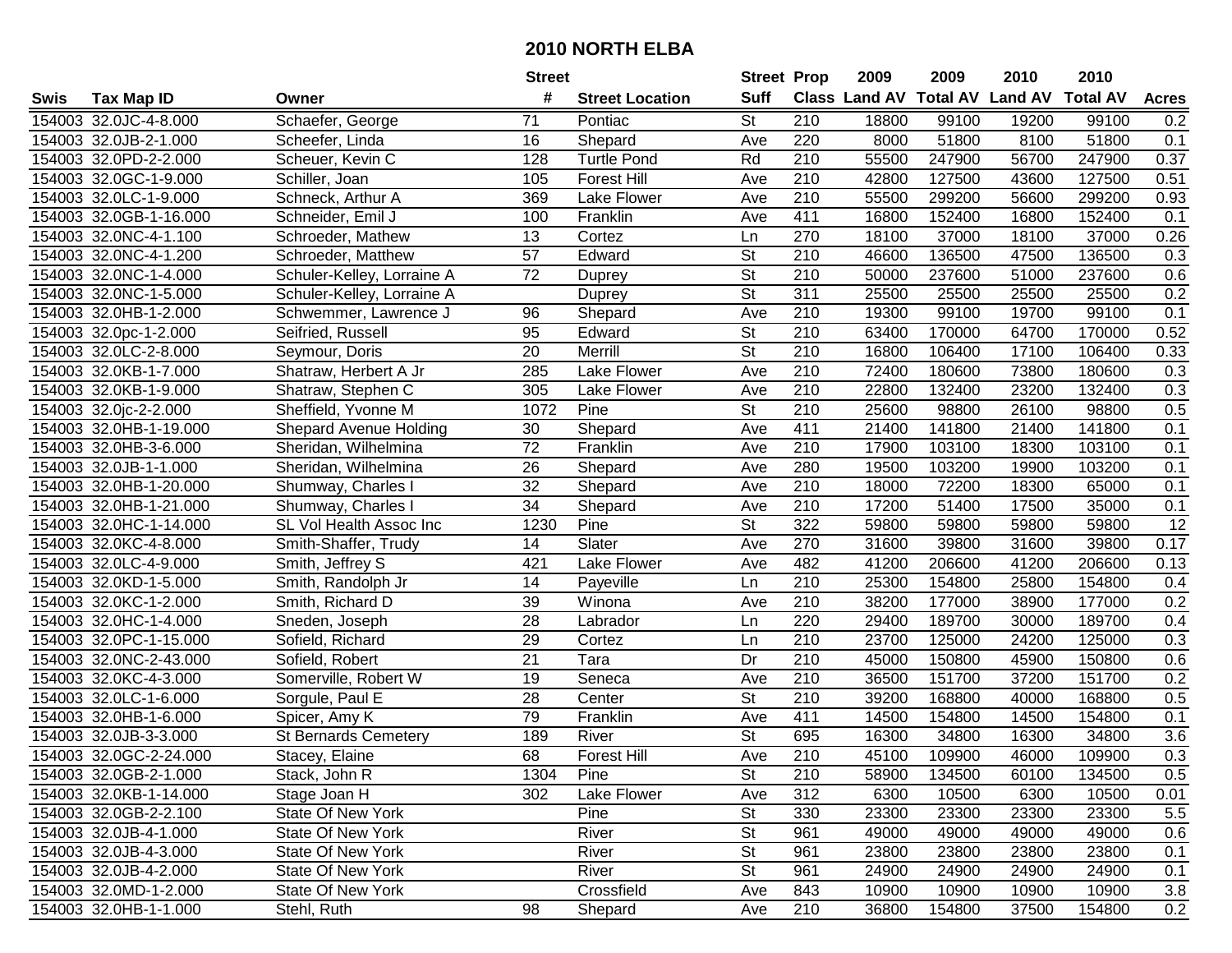|      |                        |                                      | <b>Street</b> |                        | <b>Street Prop</b>       |                  | 2009   | 2009    | 2010                           | 2010            |                |
|------|------------------------|--------------------------------------|---------------|------------------------|--------------------------|------------------|--------|---------|--------------------------------|-----------------|----------------|
| Swis | <b>Tax Map ID</b>      | Owner                                | #             | <b>Street Location</b> | <b>Suff</b>              |                  |        |         | Class Land AV Total AV Land AV | <b>Total AV</b> | <b>Acres</b>   |
|      | 154003 32.0PC-1-9.000  | Stevens, Alice M                     | 67            | Edward                 | <b>St</b>                | 210              | 14800  | 61800   | 15100                          | 61800           | 0.1            |
|      | 154003 32.0PC-1-10.000 | Stevens, Alice M                     | 12            | Cortez                 | Ln                       | 311              | 4500   | 4500    | 4500                           | 4500            | 0.13           |
|      | 154003 32.0GC-2-2.000  | Stevens, Craig H                     | 489           | <b>Forest Hill</b>     | Ave                      | 210              | 37300  | 165300  | 38000                          | 165300          | 0.2            |
|      | 154003 32.0NC-2-42.000 | Stevens, Stuart B                    | 33            | Poplar                 | Ln                       | 210              | 73500  | 242100  | 74900                          | 242100          | 1.66           |
|      | 154003 32.0JC-1-5.200  | Stevens, Stuart B                    | 25            | <b>Brandy Brook</b>    | Ave                      | 472              | 71200  | 207300  | 71200                          | 207300          | 1.15           |
|      | 154003 32.0kc-3-1.100  | Stiles, Caryl J                      | 38            | Slater                 | Ave                      | $\overline{210}$ | 36800  | 161500  | 37500                          | 161500          | 0.2            |
|      | 154003 32.0HB-3-19.000 | Streed, Kent E                       | 53            | Fawn                   | <b>St</b>                | 210              | 16800  | 93100   | 17200                          | 93100           | 0.2            |
|      | 154003 32.0KC-5-2.000  | Sturgeon, Mary A                     |               | Seneca                 | Ave                      | 311              | 24900  | 24900   | 24900                          | 24900           | 0.2            |
|      | 154003 32.0KC-1-17.000 | Sturgeon, Mary A                     | 95            | Pontiac                | $\overline{\mathsf{St}}$ | 220              | 29900  | 128000  | 30500                          | 128000          | 0.6            |
|      | 154003 32.0gb-1-2.000  | Sullivan, William H                  |               | NYS Route 86           |                          | $\overline{311}$ | 3900   | 3900    | 3900                           | 3900            | 0.1            |
|      | 154003 32.0NC-2-19.000 | <b>Sunrise Upstate LLC</b>           | 554           | Lake Flower            | Ave                      | 421              | 229900 | 1032900 | 229900                         | 1032900         | 1.23           |
|      | 154003 32.0hb-3-23.000 | Sutter, J Catherine                  | 36            | Fawn                   | St                       | 220              | 36000  | 173200  | 36800                          | 173200          | 0.2            |
|      | 154003 32.0PC-1-21.000 | Swartz, Jay C                        | 112           | <b>Turtle Pond</b>     | Rd                       | 210              | 53500  | 162000  | 54500                          | 162000          | 0.4            |
|      | 154003 32.0PC-1-22.000 | Swartz, Jay C                        |               | <b>Turtle Pond</b>     | Rd                       | 311              | 35900  | 35900   | 35900                          | 35900           | 0.4            |
|      | 154003 32.0PD-2-7.000  | Sweeney, Robert J                    | 160           | <b>Turtle Pond</b>     | Rd                       | 210              | 64500  | 275400  | 65800                          | 275400          | 1.1            |
|      | 154003 32.0nc-2-37.000 | Talbot, Kathleen D                   | 39            | Poplar                 | Ln                       | 210              | 58200  | 216200  | 59300                          | 216200          | 1.2            |
|      | 154003 32.0PC-1-4.000  | <b>Taylor Gene M</b>                 | 30            | Cortez                 | Ln                       | 210              | 15800  | 121500  | 16100                          | 121500          | 0.3            |
|      | 154003 32.0PC-1-12.000 | Tehon, Susan E                       | 19            | Cortez                 | Ln                       | 210              | 18500  | 134300  | 18500                          | 124300          | 0.11           |
|      | 154003 32.0JC-2-3.000  | Teneyck, Ann Mirick                  | 1056          | Pine                   | $\overline{\mathsf{St}}$ | 210              | 32200  | 175900  | 32800                          | 175900          | 0.6            |
|      | 154003 32.0pd-2-1.000  | Tevlin, Kathiann                     | 80            | <b>Turtle Pond</b>     | Rd                       | 210              | 58900  | 283500  | 60100                          | 283500          | 0.4            |
|      | 154003 32.0HB-3-14.000 | Thomsen, Cynthia                     | 20            | Fawn                   | $\overline{\mathsf{St}}$ | 270              | 31500  | 39100   | 32100                          | 39100           | 0.2            |
|      | 154003 32.0NB-1-1.000  | Tobin, Mary C                        | 3             | Shamrock Shore         | Way                      | 210              | 148900 | 330500  | 151900                         | 330500          | 0.9            |
|      | 154003 32.0LC-4-14.300 | Torrence, Emma R                     |               | Santanoni              | Ave                      | 311              | 4100   | 4100    | 4100                           | 4100            | 0.1            |
|      | 154003 32.0GB-3-6.000  | Torres, Richard Jr                   | 102           | Helen                  | <b>St</b>                | 220              | 21100  | 136800  | 21500                          | 136800          | 0.2            |
|      | 154003 32.0GC-1-3.000  | Touby, Clair                         |               | Pine                   | $\overline{\mathsf{St}}$ | 323              | 7100   | 7100    | 7100                           | 7100            | 0.2            |
|      | 154003 32.0GC-1-10.000 | Touby, Clair                         | 113           | <b>Forest Hill</b>     | Ave                      | 220              | 16600  | 103800  | 17000                          | 103800          | 0.08           |
|      | 154003 32.0JC-1-2.000  | Town Of North Elba                   |               | River                  | $\overline{\mathsf{St}}$ | $\overline{311}$ | 35800  | 35800   | 35800                          | 35800           | 0.3            |
|      | 154003 32.0JC-1-1.000  | Town Of North Elba                   | 193           | River                  | $\overline{\mathsf{St}}$ | 652              | 47900  | 298300  | 47900                          | 298300          | 0.2            |
|      | 154003 32.0HB-1-27.000 | Trudeau Institute Inc                | 64            | Shepard                | Ave                      | 411              | 41200  | 150700  | 42000                          | 150700          | 0.3            |
|      | 154003 32.0HC-1-1.100  | Trudeau, Sand                        |               | <b>Forest Hill</b>     | Ave                      | 330              | 77900  | 77900   | 77900                          | 77900           | 2.44           |
|      | 154003 32.0MC-1-1.000  | Trustee Village Saranac Lake         | 440           | Lake Flower            | Ave                      | 591              | 107500 | 107500  | 107500                         | 107500          | $\overline{2}$ |
|      | 154003 32.0JB-4-4.000  | Trustees Village Saranac Lake        |               | River                  | $\overline{\mathsf{St}}$ | 593              | 34900  | 34900   | 34900                          | 34900           | 0.4            |
|      | 154003 32.0JB-4-5.000  | Trustees Village Saranac Lake        | 146           | River                  | $\overline{\mathsf{St}}$ | 591              | 24300  | 24300   | 24300                          | 24300           | 0.74           |
|      | 154003 32.0JC-6-1.000  | Trustees Village Saranac Lake        |               | Pine                   | $\overline{\mathsf{St}}$ | 963              | 53000  | 53000   | 53000                          | 53000           | $\mathbf{1}$   |
|      | 154003 32.0QC-1-1.000  | Trustees Village Saranac Lake        | 95            | Turtle Pond            | Rd                       | 853              | 26500  | 26500   | 26500                          | 26500           | 0.2            |
|      | 154003 32.0ND-1-2.120  | <b>Trustees Village Saranac Lake</b> | 43            | Will Rogers            | Dr                       | 720              | 807100 | 807100  | 807100                         | 807100          | 10.55          |
|      | 154003 32.0KB-1-15.000 | <b>Trustees Village Saranac Lake</b> |               | Lake Flower            | Ave                      | 963              | 46300  | 46300   | 46300                          | 46300           | 0.03           |
|      | 154003 32.0KB-1-16.000 | <b>Trustees Village Saranac Lake</b> |               | Lake Flower            | Ave                      | 591              | 40700  | 40700   | 40700                          | 40700           | 0.1            |
|      | 154003 32.0MD-1-1.000  | Trustees Village Saranac Lake        |               | Crossfield             | Ave                      | 821              | 18000  | 18000   | 18000                          | 18000           | 9.7            |
|      | 154003 32.0MC-2-7.017  | Trustees Village Saranac Lake        | 501           | Lake Flower            | Ave                      | 822              | 96000  | 112100  | 96000                          | 112100          | 0.22           |
|      | 154003 32.0KB-1-19.000 | <b>Trustees Village Saranac Lake</b> |               | Lake Flower            | Ave                      | 591              | 39800  | 39800   | 39800                          | 39800           | 0.17           |
|      | 154003 32.0LC-1-5.000  | Trustees Village Saranac Lake        |               | Lake Flower            | Ave                      | 963              | 119400 | 122200  | 119400                         | 122200          | 0.1            |
|      |                        |                                      |               |                        |                          |                  |        |         |                                |                 |                |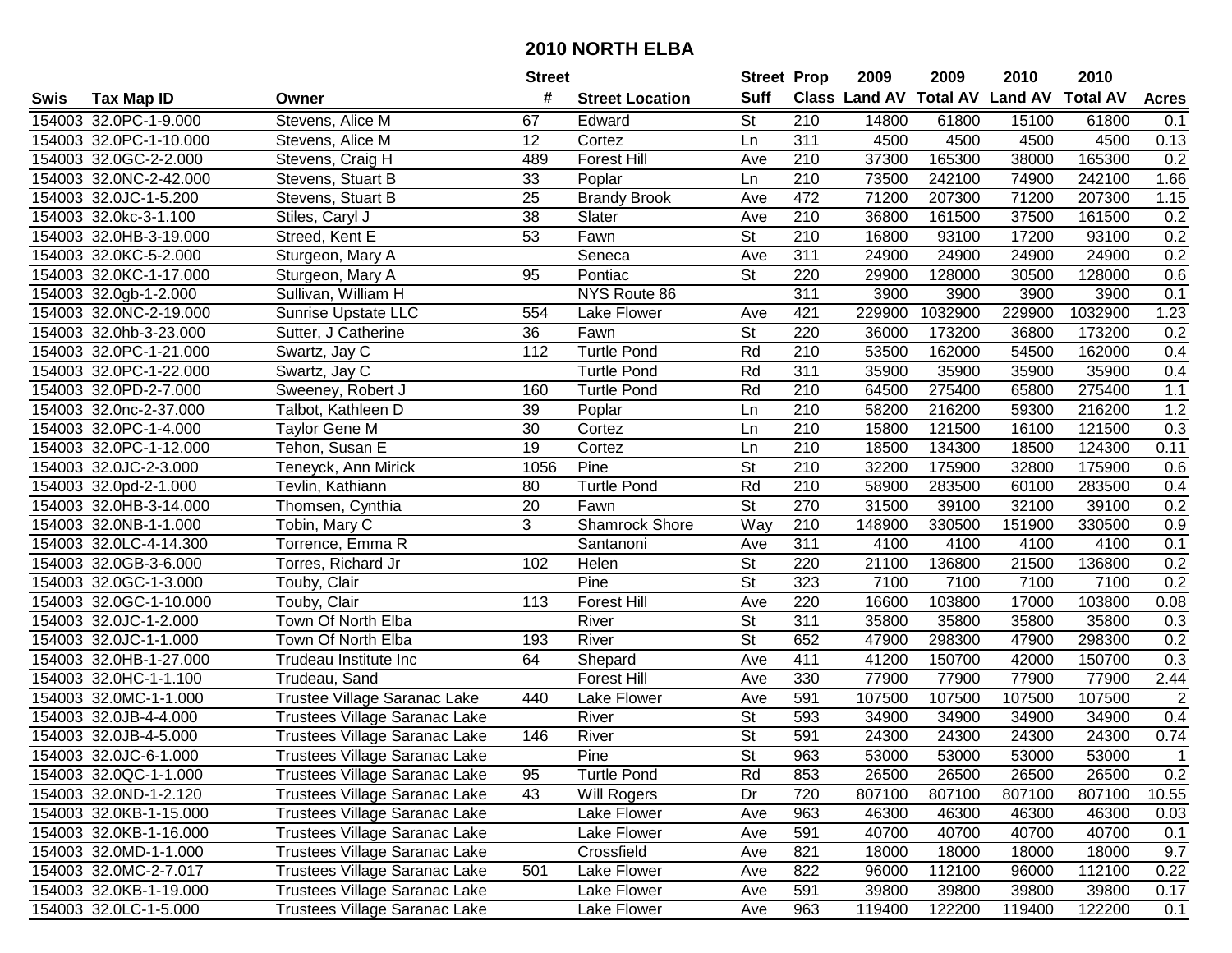|      |                        |                                                     | <b>Street</b>   |                        | <b>Street Prop</b>       |                  | 2009                          | 2009   | 2010           | 2010            |              |
|------|------------------------|-----------------------------------------------------|-----------------|------------------------|--------------------------|------------------|-------------------------------|--------|----------------|-----------------|--------------|
| Swis | <b>Tax Map ID</b>      | Owner                                               | #               | <b>Street Location</b> | <b>Suff</b>              |                  | <b>Class Land AV Total AV</b> |        | <b>Land AV</b> | <b>Total AV</b> | <b>Acres</b> |
|      | 154003 32.0ND-2-6.002  | <b>Tupper Lake Natl Bank</b>                        | 588             | Lake Flower            | Ave                      | 462              | 208400                        | 826200 | 208400         | 826200          | 0.8          |
|      | 154003 32.0ND-2-1.000  | <b>Tupper Lake Natl Bank</b>                        |                 | Edward                 | St                       | 311              | 132400                        | 132400 | 132400         | 132400          | 0.3          |
|      | 154003 32.0ND-2-5.000  | Tupper, Lake National Bank                          | 574             | Lake Flower            | Ave                      | 311              | 43400                         | 43400  | 43400          | 43400           | 0.32         |
|      | 154003 32.0PC-1-34.000 | Urquhart, Steven L                                  | 11              | Poplar                 | Ln                       | 311              | 100                           | 100    | 100            | 100             | 0.07         |
|      | 154003 32.0HB-2-3.000  | Van Liew Trust Co                                   | 26              | Franklin               | Ave                      | 210              | 65200                         | 289200 | 66500          | 200000          | 0.5          |
|      | 154003 32.0JB-2-16.000 | VanAnden, John                                      | 141             | River                  | $\overline{\mathsf{St}}$ | 482              | 40800                         | 186900 | 40800          | 186900          | 0.17         |
|      | 154003 32.0JB-2-14.017 | VanAnden, John                                      | 137             | River                  | St                       | 482              | 22600                         | 168300 | 22600          | 168300          | 0.1          |
|      | 154003 32.0JB-2-5.019  | VanAnden, John                                      | $\overline{12}$ | Shepard                | Ave                      | 210              | 10900                         | 57800  | 11200          | 57800           | 0.1          |
|      | 154003 32.0JB-2-15.018 | VanAnden, John                                      |                 | Shepard                | Ave                      | 311              | 8700                          | 8700   | 8700           | 8700            | 0.1          |
|      | 154003 32.0LC-4-15.000 | VanDien, Peter                                      | 101             | Santanoni              | Ave                      | 210              | 27100                         | 124100 | 27700          | 124100          | 0.3          |
|      | 154003 32.0LC-3-2.000  | VanDien, Peter A                                    | 15              | Merrill                | $\overline{\mathsf{St}}$ | 210              | 21000                         | 133200 | 21500          | 136000          | 0.1          |
|      | 154003 32.0KB-1-8.000  | VanNortwick, Robert M                               | 291             | Lake Flower            | Ave                      | 210              | 55600                         | 149000 | 56700          | 149000          | 0.5          |
|      | 154003 32.0KB-1-17.000 | VanNortwick, Robert M Jr                            |                 | Lake Flower            | Ave                      | 311              | 30900                         | 30900  | 30900          | 30900           | 1.8          |
|      | 154003 32.0GC-2-7.000  | Velez, Denise                                       | 508             | <b>Forest Hill</b>     | Ave                      | 210              | 21400                         | 141100 | 21800          | 141100          | 0.14         |
|      |                        | 154003 640.003-9999-631.900/18 Verizon New York Inc |                 | <b>Outside Plant</b>   |                          | 836              | 0                             | 22577  | 0              | 18752           | $\mathbf 0$  |
|      | 154003 32.0mc-2-6.230  | Vitco, Michael A                                    | 5               | Cranberry              | Way                      | 210              | 8200                          | 113400 | 8400           | 113400          | 0.02         |
|      | 154003 32.0JB-5-4.000  | Walasky, Robert W                                   | 234             | Lake Flower            | Ave                      | 415              | 161100                        | 599100 | 161100         | 599100          | 0.9          |
|      | 154003 32.0ld-1-6.000  | Waldron, John M                                     | 101             | Payeville              | Ln                       | 210              | 19200                         | 96700  | 19600          | 125000          | 0.1          |
|      | 154003 32.0md-2-5.000  | Wales, Ashley                                       | 67              | Crossfield             | Ave                      | 210              | 24500                         | 94000  | 25000          | 94000           | 0.47         |
|      | 154003 32.0nc-2-34.000 | Walrath Carolyn L                                   | 14              | Lakeview               | Ter                      | 210              | 27600                         | 123800 | 28200          | 123800          | 0.7          |
|      | 154003 32.0HC-1-6.000  | Walsh, Donna M                                      |                 | <b>Forest Hill</b>     | Ave                      | 312              | 8800                          | 9200   | 8800           | 9200            | 0.2          |
|      | 154003 32.0HC-1-13.000 | Walsh, Donna M                                      |                 | <b>Forest Hill</b>     | Ave                      | 210              | 9900                          | 9900   | 10000          | 20000           | 0.1          |
|      | 154003 32.0HC-1-5.000  | Walsh, Donna M                                      | 12              | Labrador               | Ln                       | 210              | 66300                         | 237600 | 67700          | 237600          | 1.5          |
|      | 154003 32.0GC-2-5.000  | Wamsganz, David K                                   | 52              | <b>Forest Hill</b>     | Ave                      | 210              | 36500                         | 146600 | 37200          | 146600          | 0.2          |
|      | 154003 32.0GB-5-6.200  | Wamsganz, John R                                    |                 | Morgans                | Ln                       | 311              | 1000                          | 1000   | 1000           | 1000            | 0.06         |
|      | 154003 32.0JC-4-9.000  | Warner, Emily                                       | 75              | Pontiac                | $\overline{\mathsf{St}}$ | 210              | 15900                         | 78900  | 16200          | 78900           | 0.1          |
|      | 154003 32.0lc-2-1.000  | Warner, Ivan L                                      | 33              | Center                 | $\overline{\mathsf{St}}$ | 230              | 23500                         | 149500 | 24000          | 149500          | 0.5          |
|      | 154003 32.0PD-2-10.000 | Weeks, Virginia D                                   | 710             | NYS Route 86           |                          | 210              | 52500                         | 185500 | 53500          | 185500          | 0.32         |
|      | 154003 32.0MC-2-5.600  | Weidman, John M Jr                                  | 19              | Cranberry              | Way                      | 210              | 9700                          | 121500 | 9900           | 121500          | 0.03         |
|      | 154003 32.0JC-5-3.000  | Wemgo Charitable Trust                              | 50              | Winona                 | Ave                      | 220              | 40700                         | 245900 | 41500          | 245900          | 0.15         |
|      | 154003 32.0NC-2-8.000  | Wigger, Catherine A                                 | 61              | Duprey                 | $\overline{\mathsf{St}}$ | 210              | 34700                         | 98200  | 35400          | 98200           | 0.2          |
|      | 154003 32.0HB-1-26.000 | Wilcox, Steven                                      | 60              | Shepard                | Ave                      | $\overline{210}$ | 50800                         | 103100 | 51900          | 103100          | 0.4          |
|      | 154003 32.0LB-3-1.000  | Willard, Andrew F                                   | 345             | <b>Lake Flower</b>     | Ave                      | $\overline{210}$ | 21000                         | 115500 | 21400          | 115500          | 0.2          |
|      | 154003 32.0LC-1-13.000 | Willard, Andrew F                                   |                 | Lake Flower            | Ave                      | $\overline{312}$ | 9500                          | 11900  | 9700           | 11900           | 0.1          |
|      | 154003 32.0HB-2-7.000  | Willcott, Paul J                                    | 8               | Franklin               | Ave                      | 210              | 74100                         | 413100 | 75600          | 413100          | 0.71         |
|      | 154003 32.0GC-2-20.100 | Willett, Margaret                                   |                 | Forest Hill            | Ave                      | 210              | 13000                         | 82500  | 13300          | 82500           | 0.13         |
|      | 154003 32.0GC-2-20.200 | Willett, Rodger                                     | 18              | Ridge                  | Way                      | 270              | 10800                         | 55800  | 11000          | 55800           | 0.2          |
|      | 154003 32.0nc-2-26.200 | Willette, Penny J                                   | 40              | Edward                 | <b>St</b>                | 210              | 12800                         | 69400  | 13100          | 69400           | 0.29         |
|      | 154003 32.0gb-1-13.000 | Williams, Philip E                                  | 95              | Helen                  | <b>St</b>                | 210              | 16400                         | 121600 | 16700          | 121600          | 0.1          |
|      | 154003 32.0HB-1-30.000 | Wilson, William E                                   | 90              | Shepard                | Ave                      | 220              | 25900                         | 145400 | 26400          | 145400          | 0.13         |
|      | 154003 32.0NC-2-11.000 | Woodruff, Arnold                                    |                 | Duprey                 | <b>St</b>                | 311              | 25300                         | 25300  | 25300          | 25300           | 0.6          |
|      | 154003 32.0NC-2-10.000 | Woodruff, Arnold L                                  | 45              | Duprey                 | <b>St</b>                | 210              | 29200                         | 127400 | 29700          | 127400          | 0.5          |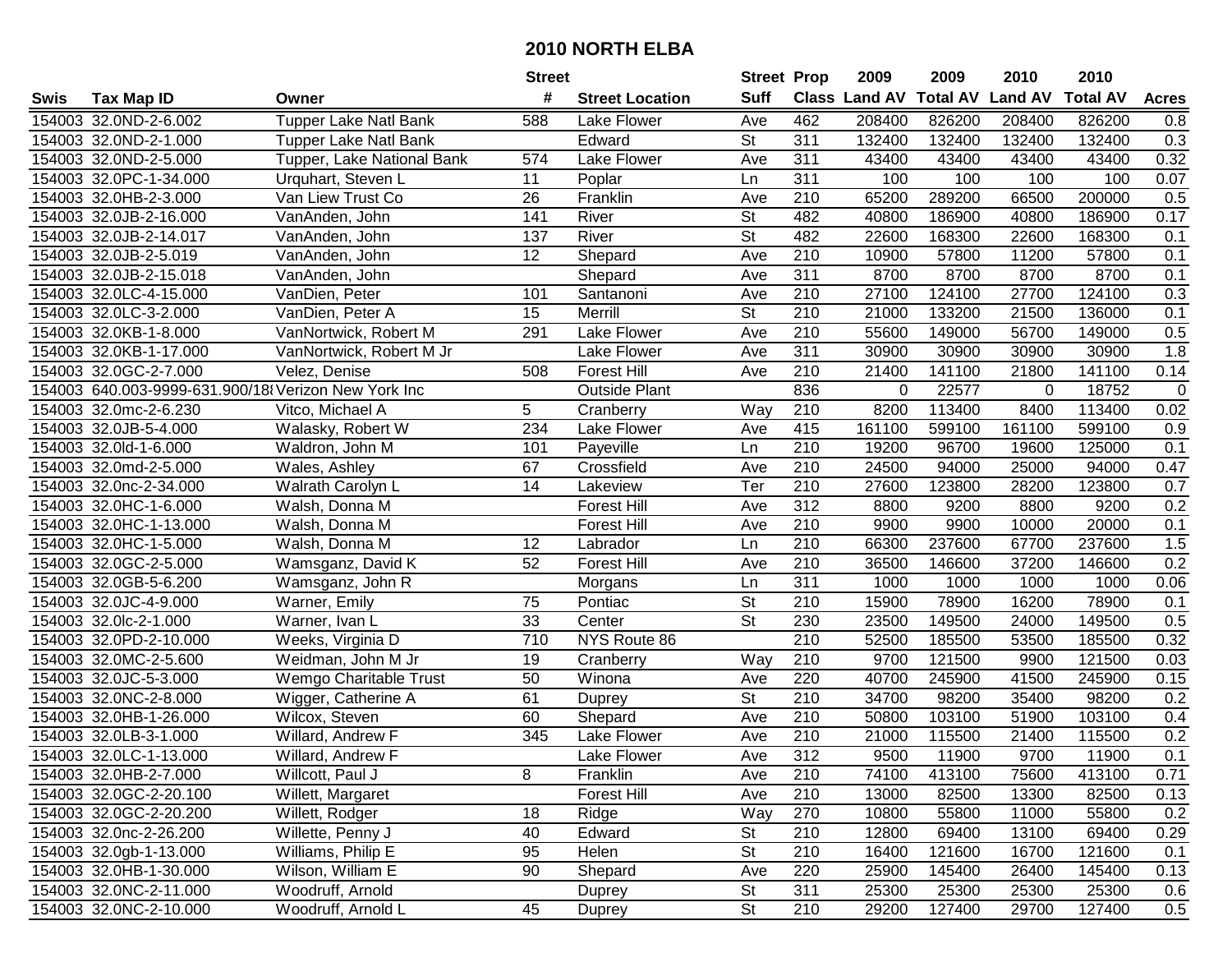|      |                            |                                      | <b>Street</b>   |                        | <b>Street Prop</b> |                  | 2009                 | 2009            | 2010           | 2010             |                  |
|------|----------------------------|--------------------------------------|-----------------|------------------------|--------------------|------------------|----------------------|-----------------|----------------|------------------|------------------|
| Swis | <b>Tax Map ID</b>          | Owner                                | #               | <b>Street Location</b> | <b>Suff</b>        |                  | <b>Class Land AV</b> | <b>Total AV</b> | <b>Land AV</b> | <b>Total AV</b>  | <b>Acres</b>     |
|      | 154003 32.0GB-1-5.000      | Woodruff, Danny L                    | 1291            | Pine                   | <b>St</b>          | 210              | 16900                | 126600          | 17200          | 126600           | 0.1              |
|      | 154003 32.0GB-1-4.000      | Woodruff, Danny L                    | 1295            | Pine                   | <b>St</b>          | 439              | 23200                | 38400           | 23200          | 38400            | 0.3              |
|      | 154003 32.0nd-1-2.112      | Young, Anna M                        |                 | Will Rogers            | Dr                 | 311              | 10600                | 10600           | 10600          | 10600            | 0.36             |
|      | 154003 32.0GB-1-8.000      | Zeh, Gregory                         | 134             | Shepard                | Ave                | 411              | 72700                | 289200          | 72700          | 289200           | 0.2              |
|      | 154003 32.0MD-2-4.000      | Zehr, Lonnie                         | 57              | Crossfield             | Ave                | 270              | 22100                | 43300           | 25000          | 100000           | 0.34             |
|      | 154003 32.0HB-3-2.000      | Zemany, Janice M                     | 88              | Franklin               | Ave                | $\overline{210}$ | 19200                | 93100           | 19600          | 93100            | 0.1              |
|      | 154003 32.0GC-2-19.000     | Zolko, Sunday                        |                 | <b>Forest Hill</b>     | Ave                | 311              | 6000                 | 6000            | 6000           | 6000             | 0.13             |
|      | 154003 32.0GC-2-10.000     | Zolko, Sunday                        | 494             | <b>Forest Hill</b>     | Ave                | 210              | 23300                | 118900          | 23800          | 118900           | 0.12             |
|      | 154003 32.0HB-1-23.000     | Zuliani, James R                     | 44              | Shepard                | Ave                | $\overline{210}$ | 36400                | 144700          | 37100          | 144700           | 0.2              |
|      | 154003 32.0HB-1-22.000     | Zuliani, James R                     |                 | Shepard                | Ave                | $\overline{312}$ | 7900                 | 10300           | 8100           | 10300            | 0.1              |
|      | 154003 32.0gb-1-21.000     | Zullo, Amanda J                      | 113             | Franklin               | Ave                | 210              | 21500                | 154400          | 21900          | 154400           | 0.2              |
|      | 154089 32.004-1-8.023      | 0390001                              |                 | NYS Route 86           |                    | 932              | 231800               | 231800          | 231800         | 231800           | 151              |
|      | 154089 42.006-3-9.310/0305 | 1404534 Ontario Inc                  | $\overline{7}$  | Whiteface Inn          | Ln                 | $\overline{210}$ | 10000                | 77100           | 10000          | 27252            | $\pmb{0}$        |
|      | 154089 42.006-3-9.310/3507 | 1787964 Ontario Inc                  | $\overline{7}$  | Whiteface Inn          | Ln                 | 210              |                      |                 | 5000           | 11535            | $\pmb{0}$        |
|      | 154089 33.014-1-5.100      | 3 Princesses & AP Trust              | 78              | <b>Blodgett</b>        | Way                | 280              | 2625000              | 8400000         | 2677500        | 8400000          | 6.75             |
|      | 154089 33.014-1-3.000      | 3 Princesses and A P Trust           | 92              | <b>Blodgett</b>        | Way                | 280              | 1839500              | 2087000         | 1876300        | 3000000          | 1.9              |
|      | 154089 32.003-6-6.000      | 812 McKenzie Pond Rd Trust           |                 | McKenzie Pond          | Rd                 | 322              | 51800                | 51800           | 51800          | 51800            | 30.5             |
|      | 154089 32.003-6-5.000      | 812 McKenzie Pond Rd Trust           | 812             | McKenzie Pond          | Rd                 | 240              | 82900                | 225600          | 84500          | 225600           | 20.16            |
|      | 154089 32.014-1-11.000     | Aagesen, Frances I                   | 87              | <b>Breezy Acres</b>    | Ln                 | 312              | 0                    | 0               | 0              | 0                | 0.9              |
|      | 154089 32.001-3-22.000     | Aagesen, Frances I                   | 99              | <b>Breezy Acres</b>    | Ln                 | 210              | 57600                | 191900          | 58700          | 191900           | 4.34             |
|      | 154089 51.000-1-23.100     | Aamodt, Norman O                     | 517             | Bear Cub               | Ln                 | 250              | 535900               | 775000          | 546600         | 775000           | 135.8            |
|      | 154089 51.000-1-23.200     | Aamodt, Norman O                     |                 | Bear Cub               | Ln                 | 314              | 217800               | 217800          | 217800         | 217800           | 10               |
|      | 154089 51.000-1-33.000     | Aamodt, Norman O                     |                 | Bear Cub               | Ln                 | 322              | 204600               | 204600          | 204600         | 204600           | 114.5            |
|      | 154089 42.006-3-9.310/2505 | Abdul-Karim, Christopher             | $\overline{7}$  | Whiteface Inn          | Ln                 | 210              | 10000                | 47636           | 10000          | 47636            | $\pmb{0}$        |
|      | 154089 42.006-3-9.310/4303 | Abdul-Karim, Christopher             | $\overline{7}$  | Whiteface Inn          | Ln                 | 210              | 10000                | 23071           | 10000          | 23071            | $\pmb{0}$        |
|      | 154089 42.006-3-9.310/0504 | Abdul-Karim, Christopher             | $\overline{7}$  | Whiteface Inn          | Ln                 | 210              | 10000                | 25853           | 10000          | 25853            | $\pmb{0}$        |
|      | 154089 43.017-1-25.000     | Abraham, Scott A                     | 156             | Deerwood               | Tr                 | 210              | 90000                | 340000          | 91800          | 340000           | 2.96             |
|      | 154089 42.004-5-2.000      | Abramowicz, Daniel A                 | 5               | Ledge Rock             | Ln                 | 311              | 119200               | 119200          | 121600         | 121600           | 2.98             |
|      | 154089 42.004-5-11.000     | Abramowicz, Daniel A                 | $\overline{15}$ | Ledge Rock             | Ln                 | $\overline{311}$ | 131200               | 131200          | 131200         | 131200           | 3.91             |
|      | 154089 42.004-5-3.000      | Abramowicz, Daniel A                 |                 | Bear Cub               | Ln                 | $\overline{210}$ | 202800               | 1602600         | 206900         | 1945000          | 6.23             |
|      | 154089 42.041-1-29.000     | Accisano, Francis C                  | $\overline{24}$ | Knoll                  | Way                | $\overline{210}$ | 80700                | 412400          | 80700          | 412400           | 0.05             |
|      | 154089 42.006-3-9.310/7003 | Adelson, Katherine L                 | $\overline{7}$  | Whiteface Inn          | Ln                 | 210              | 10000                | 75755           | 5000           | 37878            | $\mathbf 0$      |
|      | 154089 42.066-2-15.000     | <b>Adirondack Community Housing</b>  | 120             | Hurley                 | Ave                | $\overline{210}$ | 53800                | 166300          | 53800          | 130000           | $\overline{0.3}$ |
|      | 154089 42.004-2-3.100      | <b>Adirondack Medical Center</b>     | 185             | Old Military           | Rd                 | 642              | 5556600              | 3E+07           |                | 5556600 29635200 | 17.23            |
|      | 154089 42.074-3-2.100      | Adirondack Medical Center            | 29              | Church                 | St                 | 641              | 2469800              | $1.3E + 07$     |                | 2469800 12700800 | 7.17             |
|      | 154089 42.018-4-25.000     | Adirondack Real Estate Dev LL        |                 | Evans                  | Ln                 | 311              | 124400               | 124400          | 124400         | 124400           | 1                |
|      | 154089 42.018-4-63.000     | Adirondack Real Estate Dev LL        |                 | Evans                  | Ln                 | 311              | 140900               | 140900          | 140900         | 140900           | 2.8              |
|      | 154089 42.018-4-12.000     | <b>Adirondack Real Estate Dev LL</b> |                 | Evans                  | Ln                 | 311              | 124400               | 124400          | 124400         | 124400           | 1.2              |
|      | 154089 42.018-4-16.000     | Adirondack Real Estate Dev LL        |                 | Evans                  | Ln                 | 311              | 140900               | 140900          | 70500          | 70500            | 1.9              |
|      | 154089 41.007-5-11.000     | <b>Adirondack Ventures LLC</b>       |                 | NYS Route 86           |                    | 311              | 31000                | 31000           | 31000          | 31000            | 0.65             |
|      | 154089 41.007-5-10.000     | <b>Adirondack Ventures LLC</b>       |                 | NYS Route 86           |                    | 311              | 31000                | 31000           | 31000          | 31000            | 0.46             |
|      | 154089 41.007-5-9.000      | <b>Adirondack Ventures LLC</b>       |                 | NYS Route 86           |                    | 311              | 31000                | 31000           | 31000          | 31000            | 0.46             |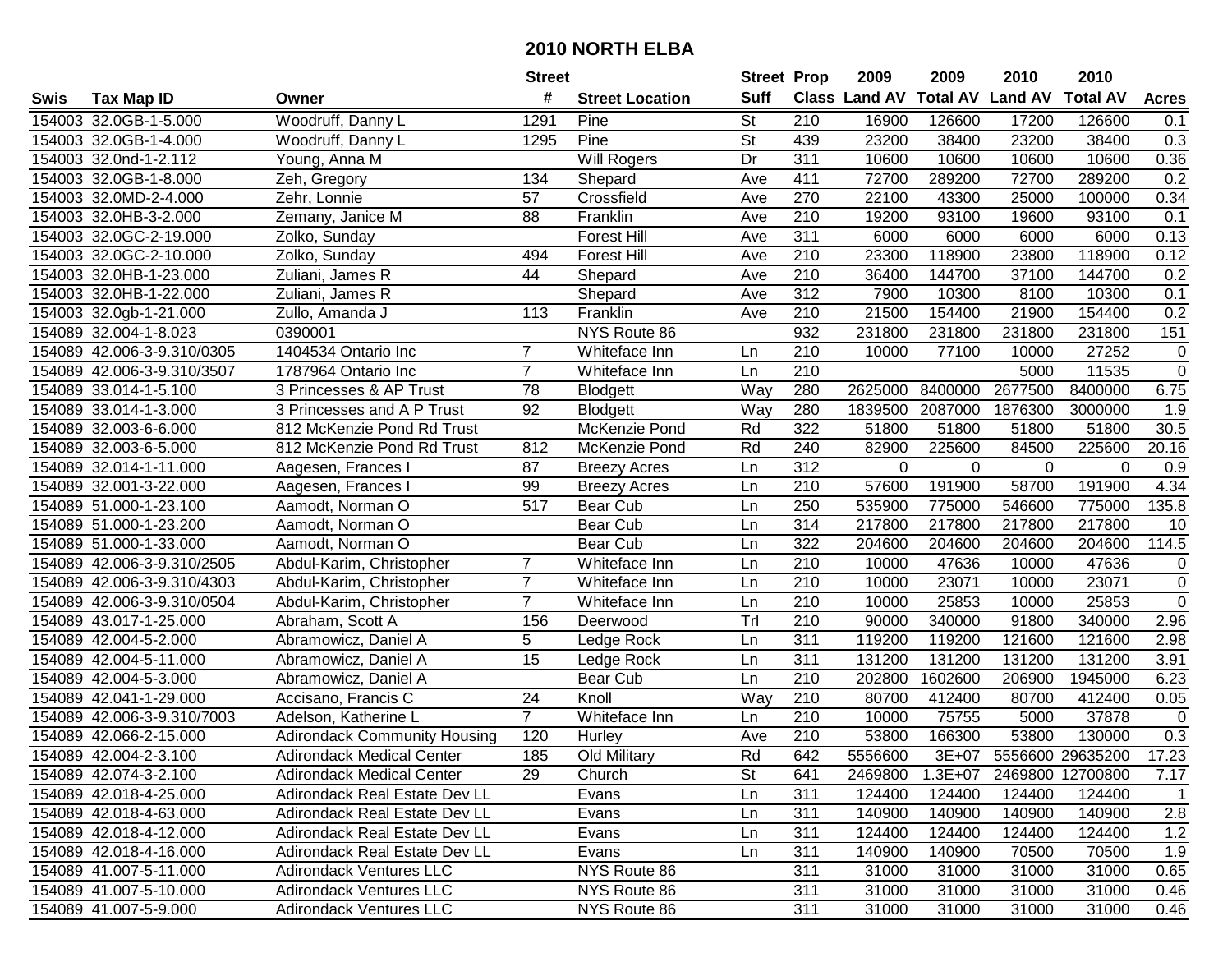|      |                            |                                   | <b>Street</b>   |                        | <b>Street Prop</b> |                  | 2009    | 2009    | 2010                                    | 2010    |                  |
|------|----------------------------|-----------------------------------|-----------------|------------------------|--------------------|------------------|---------|---------|-----------------------------------------|---------|------------------|
| Swis | <b>Tax Map ID</b>          | Owner                             | #               | <b>Street Location</b> | <b>Suff</b>        |                  |         |         | Class Land AV Total AV Land AV Total AV |         | <b>Acres</b>     |
|      | 154089 41.007-5-8.000      | <b>Adirondack Ventures LLC</b>    |                 | NYS Route 86           |                    | 311              | 31000   | 31000   | 31000                                   | 31000   | 0.46             |
|      | 154089 41.007-5-7.000      | <b>Adirondack Ventures LLC</b>    |                 | NYS Route 86           |                    | 311              | 31000   | 31000   | 31000                                   | 31000   | 0.49             |
|      | 154089 41.007-5-6.000      | <b>Adirondack Ventures LLC</b>    |                 | NYS Route 86           |                    | 311              | 31000   | 31000   | 31000                                   | 31000   | 0.55             |
|      | 154089 41.007-5-5.000      | <b>Adirondack Ventures LLC</b>    |                 | NYS Route 86           |                    | 311              | 31000   | 31000   | 31000                                   | 31000   | 0.71             |
|      | 154089 41.007-5-4.000      | <b>Adirondack Ventures LLC</b>    |                 | NYS Route 86           |                    | $\overline{311}$ | 31000   | 31000   | 31000                                   | 31000   | 0.71             |
|      | 154089 41.007-5-3.000      | <b>Adirondack Ventures LLC</b>    |                 | NYS Route 86           |                    | 311              | 31000   | 31000   | 31000                                   | 31000   | 0.52             |
|      | 154089 41.007-5-2.000      | <b>Adirondack Ventures LLC</b>    |                 | NYS Route 86           |                    | 311              | 31000   | 31000   | 31000                                   | 31000   | 0.51             |
|      | 154089 41.007-5-1.000      | <b>Adirondack Ventures LLC</b>    | 1057            | NYS Route 86           |                    | 311              | 31000   | 31000   | 31000                                   | 31000   | 0.49             |
|      | 154089 41.007-5-12.000     | <b>Adirondack Ventures LLC</b>    |                 | NYS Route 86           |                    | 311              | 31000   | 31000   | 31000                                   | 31000   | 0.49             |
|      | 154089 41.007-5-13.000     | <b>Adirondack Ventures LLC</b>    |                 | NYS Route 86           |                    | 323              | 31000   | 31000   | 31000                                   | 31000   | 0.78             |
|      | 154089 60.000-1-13.000     | Adk Mtn Club Inc                  | 985             | Adirondack Loj         | Rd                 | 418              | 2205300 | 2919600 | 2205300                                 | 2919600 | 640.4            |
|      | 154089 33.011-3-1.000      | Adler, Bernard W                  | 12              | George & Bliss         | Ln                 | 260              | 479700  | 487900  | 479700                                  | 487900  | 1.6              |
|      | 154089 42.041-1-19.100     | Adler, Bernard W                  | 106             | <b>Grand View</b>      | Ave                | 210              | 83400   | 273600  | 85100                                   | 273600  | 0.4              |
|      | 154089 42.041-1-19.300     | Adler, Bernard W                  |                 | <b>Grand View</b>      | Ave                | 311              | 49100   | 49100   | 49100                                   | 49100   | 0.24             |
|      | 154089 42.041-1-19.200     | Adler, Mark S                     | 90              | <b>Grand View</b>      | Ave                | 210              | 80300   | 355600  | 81900                                   | 355600  | 0.35             |
|      | 154089 41.001-1-30.100     | <b>Advocate Hostels Holding</b>   |                 | Ray Brook              | Rd                 | 311              | 62400   | 62400   | 62400                                   | 62400   | 1.86             |
|      | 154089 41.001-1-30.200     | <b>Advocate Hostels Holding</b>   | 89              | Ray Brook              | Rd                 | 210              | 51000   | 295200  | 89800                                   | 297600  | 2.23             |
|      | 154089 32.003-4-5.000      | Advocate Hostels Holding Inc      | 899             | McKenzie Pond          | Rd                 | $\overline{210}$ | 83900   | 368100  | 85600                                   | 368100  | 1.11             |
|      | 154089 33.019-1-9.000      | Ager, Mary                        | 244             | Peninsula              | Way                | 280              | 2167200 | 3286400 | 2210500                                 | 3286400 | 4                |
|      | 154089 42.006-3-9.310/6001 | Agosti, Gregory S                 | $\overline{7}$  | Whiteface Inn          | Ln                 | 210              | 10000   | 45096   | 10000                                   | 45096   | $\mathsf 0$      |
|      | 154089 33.072-1-5.000      | Agus, Stephen A                   | 15              | Hemlock                | Way                | 210              | 101600  | 345000  | 101600                                  | 345000  | 0.15             |
|      | 154089 42.025-1-15.000     | <b>AHR Family Ltd Partnership</b> | 150             | Peninsula              | Way                | 311              | 1333600 | 1333600 | 1333600                                 | 1333600 | 0.92             |
|      | 154089 42.006-3-9.310/3902 | <b>Alakat LLC</b>                 | $\overline{7}$  | Whiteface Inn          | Ln                 | 210              | 10000   | 51695   | 10000                                   | 51695   | $\pmb{0}$        |
|      | 154089 42.066-3-18.000     | Alderman, Diane                   | 46              | <b>Balsam</b>          | St                 | 210              | 23800   | 78500   | 24300                                   | 78500   | 0.2              |
|      | 154089 51.002-2-37.200     | Aldrich, David K                  | 66              | River                  | Rd                 | 210              | 256200  | 1028100 | 261400                                  | 1028100 | 8.5              |
|      | 154089 42.006-3-9.310/3804 | Alexander, Allan C                | $\overline{7}$  | Whiteface Inn          | Ln                 | 210              | 10000   | 77100   | 10000                                   | 23010   | $\boldsymbol{0}$ |
|      | 154089 42.074-4-16.000     | Alexander, Mary Elizabeth         | 58              | <b>Liberty Hill</b>    | Ln                 | 210              | 101100  | 241200  | 103100                                  | 241200  | 0.4              |
|      | 154089 42.003-1-28.000     | Alford, Malcolm I                 | 342             | Averyville             | Ln                 | 210              | 80400   | 243400  | 82000                                   | 243400  | 1.01             |
|      | 154089 33.019-2-1.000      | Algonquin LLC                     | 12              | George & Bliss         | Ln                 | 280              | 777100  | 1451100 | 792600                                  | 1451100 | 0.66             |
|      | 154089 42.018-4-5.200      | Alibrandi, Joanne G               | 131             | Averyville             | Ln                 | 210              | 90000   | 184600  | 91800                                   | 184600  | 0.6              |
|      | 154089 50.002-1-11.000     | Alince, Vesna                     |                 | Averyville             | Ln                 | 311              | 150800  | 150800  | 150800                                  | 150800  | 10.29            |
|      | 154089 33.018-1-3.230/18   | Aljane Partners LP                | 339             | Whiteface Inn          | Ln                 | $\overline{210}$ | 74300   | 372775  | 74300                                   | 372775  | 0                |
|      | 154089 50.002-1-59.000     | Allen, Dennis R                   | 23              | Sweetwood Farms        | Way                | 210              | 195000  | 517800  | 198900                                  | 517800  | 5.3              |
|      | 154089 32.003-6-30.000     | Allott, James A                   | $\overline{21}$ | Nordic                 | $\overline{W}$ ay  | 210              | 140300  | 461500  | 130300                                  | 461500  | 3.21             |
|      | 154089 42.034-3-5.000      | <b>Almar Properties LLC</b>       | 25              | <b>Beech Hill</b>      | Cir                | 210              | 165900  | 362000  | 169200                                  | 362000  | 0.56             |
|      | 154089 42.010-1-27.000     | Alper Vladimir J                  | 113             | Algonquin              | Dr                 | 210              | 249100  | 545000  | 254100                                  | 545000  | 1.26             |
|      | 154089 33.072-1-1.001/6    | Ambielli Charles                  | 4               | Hemlock                | Way                | 210              | 37300   | 176100  | 37300                                   | 176100  | 0                |
|      | 154089 42.034-3-10.000     | Amorosi, Edward                   | 50              | <b>Beech Hill</b>      | Cir                | 210              | 153400  | 475900  | 156400                                  | 475900  | 0.4              |
|      | 154089 42.065-2-21.000     | Andersen, Dale T                  | 6               | Landover               | Ln                 | 210              | 49700   | 209200  | 50700                                   | 209200  | 0.25             |
|      | 154089 50.002-1-35.000     | Andersen, Odd                     | $\overline{7}$  | Alford                 | Ln                 | 210              | 199600  | 616900  | 203600                                  | 616900  | 5.5              |
|      | 154089 50.002-1-34.000     | Andersen, Odd                     |                 | Alford                 | Ln                 | 311              | 119000  | 119000  | 119000                                  | 119000  | 5.04             |
|      | 154089 32.003-6-19.000     | Andronica, William                | 65              | Ironwood               | Way                | 210              | 133100  | 340000  | 132800                                  | 340000  | 3.2              |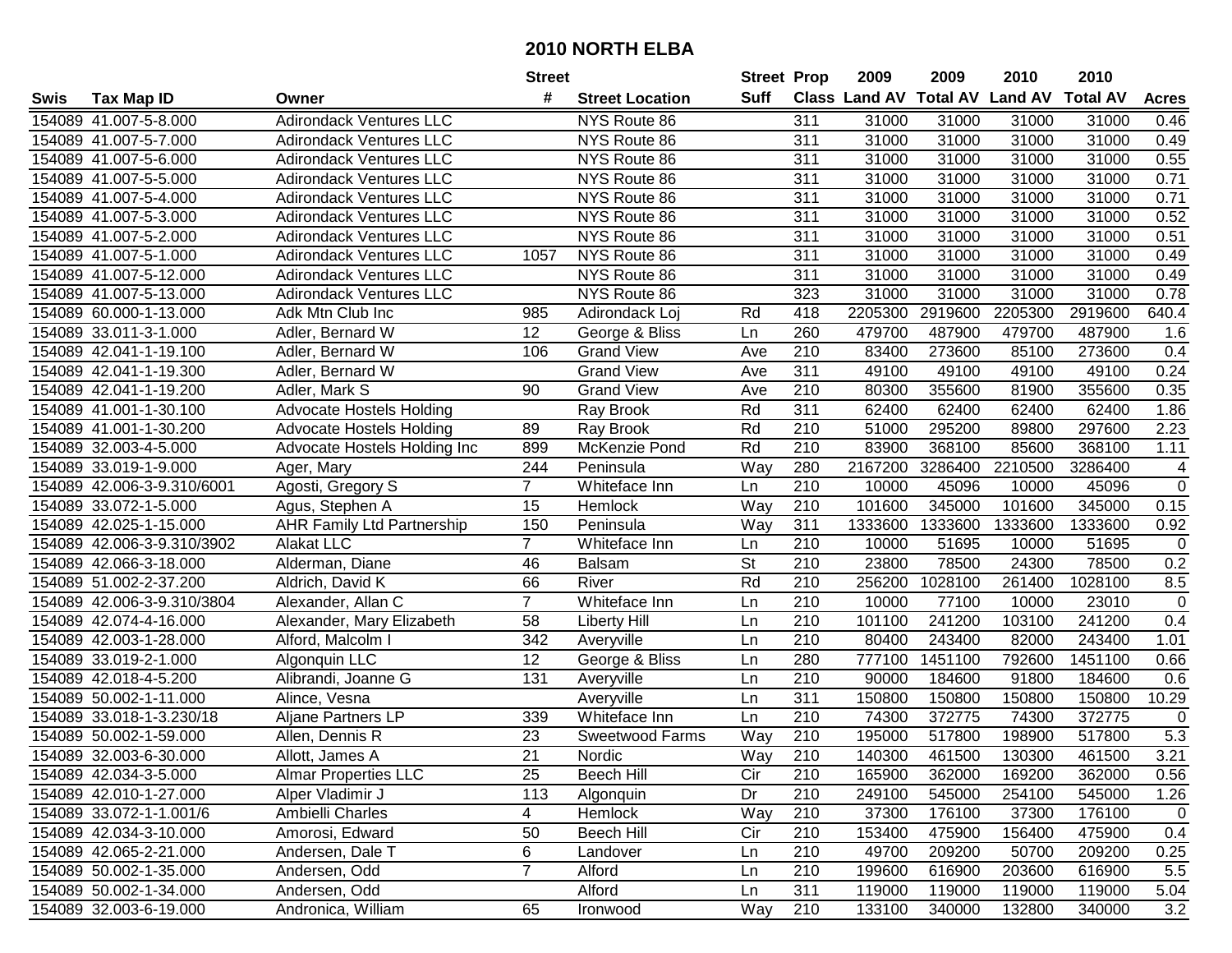|      |                            |                             | <b>Street</b>  |                        | <b>Street Prop</b>       |                  | 2009                 | 2009            | 2010           | 2010            |                  |
|------|----------------------------|-----------------------------|----------------|------------------------|--------------------------|------------------|----------------------|-----------------|----------------|-----------------|------------------|
| Swis | <b>Tax Map ID</b>          | Owner                       | #              | <b>Street Location</b> | <b>Suff</b>              |                  | <b>Class Land AV</b> | <b>Total AV</b> | <b>Land AV</b> | <b>Total AV</b> | <b>Acres</b>     |
|      | 154089 33.018-1-2.001/19   | Andrzejewski, Susan K       | 316            | Whiteface Inn          | Ln                       | 210              | 57800                | 343265          | 57800          | 343265          | 0                |
|      | 154089 33.079-1-40.000     | Angulot, Thomas A           | 70             | Moongate               | Ln                       | 210              | 147900               | 400000          | 150900         | 400000          | 1.01             |
|      | 154089 42.004-3-8.200      | Angulot, Thomas A           | 5643           | Cascade                | Rd                       | 455              | 211600               | 546600          | 211600         | 546600          | 1.57             |
|      | 154089 42.006-3-9.310/6412 | Annese, Anna L              | $\overline{7}$ | Whiteface Inn          | Ln                       | 210              |                      |                 | 5000           | 31521           | 0                |
|      | 154089 42.006-3-9.310/6406 | Annese, Anthony J Jr        | $\overline{7}$ | Whiteface Inn          | Ln                       | 210              | 10000                | 63042           | 5000           | 31521           | $\pmb{0}$        |
|      | 154089 42.006-3-9.310/4703 | Annett, Douglas S           | $\overline{7}$ | Whiteface Inn          | Ln                       | 210              | 10000                | 26326           | 10000          | 26326           | $\overline{0}$   |
|      | 154089 41.007-1-9.000      | Anteau, David J             | 322            | Ray Brook              | Rd                       | 417              | 87900                | 293700          | 89700          | 293700          | 2.9              |
|      | 154089 41.007-1-7.000      | Anteau, David J             |                | <b>Ray Brook</b>       | Rd                       | $\overline{210}$ | 34200                | 147400          | 34800          | 147400          | 0.45             |
|      | 154089 42.006-3-9.310/2802 | Antinora, Thomas J Jr       | $\overline{7}$ | Whiteface Inn          | Ln                       | $\overline{210}$ | 10000                | 23010           | 10000          | 23010           | 0                |
|      | 154089 42.004-5-1.000      | Appleton, Robert H          | 15             | Bear Cub               | Ln                       | 280              | 261400               | 515000          | 266600         | 515000          | $\overline{2.7}$ |
|      | 154089 42.002-2-3.110      | <b>Appointive Trust</b>     | 44             | Ruisseaumont           | Way                      | 280              | 1066700              | 2976900         | 1088000        | 4000000         | 22.1             |
|      | 154089 42.041-1-21.000     | Archinal, Charles           | 6              | Knoll                  | Way                      | 210              | 76800                | 367500          | 76800          | 367500          | 0.13             |
|      | 154089 32.003-4-41.000     | Armstrong, Michael R        | 158            | McKenzie Pond          | Rd                       | 210              | 54700                | 140100          | 55800          | 140100          | 2.9              |
|      | 154089 41.001-1-31.000     | Arsenault, Clada            |                | Ray Brook              | Rd                       | 311              | 6500                 | 6500            | 6500           | 6500            | 0.8              |
|      | 154089 33.015-2-2.000      | Arsenault, Clada            | 12             | George & Bliss         | Ln                       | 311              | 261800               | 261800          | 267000         | 267000          | 0.2              |
|      | 154089 33.072-2-1.000      | Atamian, Felicia            | 42             | Chipmunk               | Ln                       | 210              | 1344400              | 1704700         | 1371300        | 2500000         | 0.4              |
|      | 154089 33.011-3-9.210      | Auster, Laura S             |                | George & Bliss         | Ln                       | 311              | 100000               | 100000          | 102000         | 102000          | 1.84             |
|      | 154089 33.011-3-9.120      | Auster, Laura S             | 12             | George & Bliss         | Ln                       | 210              | 300000               | 300000          | 300000         | 600000          | 2.5              |
|      | 154089 33.011-3-9.220      | Auster, Laura S             |                | George & Bliss         | Ln                       | 311              | 50000                | 50000           | 51000          | 51000           | 0.19             |
|      | 154089 33.079-1-26.000     | Babcock, Perry              | 17             | Moongate               | Ln                       | 210              | 165000               | 697600          | 168300         | 697600          | 1.17             |
|      | 154089 42.074-2-10.000     | Babowal Hugh D              | 3              | Winter                 | $\overline{\mathsf{St}}$ | 210              | 42600                | 219400          | 42900          | 219400          | 0.34             |
|      | 154089 52.001-1-16.000     | Bacon, Jane N               | 4810           | Cascade                | Rd                       | 210              | 181200               | 353400          | 184900         | 353400          | 3.3              |
|      | 154089 33.018-1-7.000      | Bagley, Kathleen D          | 128            | Lodge                  | Way                      | 280              | 2375300              | 3675000         | 2422800        | 3675000         | 4                |
|      | 154089 50.002-1-33.000     | Bailey, Elizabeth W         | 41             | Stone                  | Rd                       | 210              | 183500               | 400000          | 187200         | 400000          | 5                |
|      | 154089 52.003-1-14.000     | Bailey, Lowell C            | 4589           | Cascade                | Rd                       | 210              | 137000               | 236200          | 139700         | 236200          | 0.91             |
|      | 154089 33.072-1-1.001/1    | Bailey, Thomas J            | 5              | Hemlock                | Way                      | 210              | 44000                | 218800          | 44000          | 218800          | 0                |
|      | 154089 42.066-1-1.002      | Baillargeon, Edgar B        | 6              | Cherry                 | Ln                       | 210              | 50000                | 224700          | 51000          | 224700          | 0.47             |
|      | 154089 33.072-1-1.001/5    | Baird, George E Jr          | 9              | Hemlock                | Way                      | 210              | 31100                | 145600          | 31100          | 145600          | 0                |
|      | 154089 42.043-4-12.000     | Baird, Stuart J III         | $\overline{9}$ | Vista                  | Ln                       | 210              | 146600               | 396100          | 149500         | 396100          | 0.4              |
|      | 154089 42.065-4-1.000      | Baker, Michael C            | 29             | Cherry                 | Ln                       | $\overline{210}$ | 31500                | 209400          | 32100          | 209400          | 0.2              |
|      | 154089 42.010-1-4.000      | Baker, Timothy M            |                | Algonquin              | $\overline{Dr}$          | 311              | 163000               | 163000          | 163000         | 163000          | 0.95             |
|      | 154089 42.066-4-8.000      | Baker, Victoria H           | 44             | Johnson                | Ave                      | 210              | 28900                | 157200          | 29400          | 157200          | 0.2              |
|      | 154089 32.003-5-6.000      | Bala, Loretta               | 764            | McKenzie Pond          | Rd                       | $\overline{210}$ | 62300                | 245300          | 63500          | 245300          | 1.1              |
|      | 154089 33.018-1-3.230/8    | Baldwin, Thomas J           | 337            | Whiteface Inn          | Ln                       | $\overline{210}$ | 78800                | 406185          | 78800          | 406185          | $\mathbf 0$      |
|      | 154089 42.018-4-56.000     | Balestrini, David J         | 15             | Eagles Nest            | Rd                       | 210              | 163000               | 452900          | 166300         | 452900          | 1.1              |
|      | 154089 42.018-4-15.000     | Balestrini, David J         |                | Evans                  | Ln                       | 311              | 132700               | 132700          | 132700         | 132700          | 1.1              |
|      | 154089 43.017-1-4.000      | Ball, George A III          | 23             | Deerwood               | Trl                      | 210              | 99500                | 346500          | 101500         | 346500          | 3.1              |
|      | 154089 42.073-4-4.000      | Ballou, Kevin B             | $\overline{7}$ | Snowberry              | Ln                       | 210              | 155900               | 482300          | 159000         | 482300          | 0.46             |
|      | 154089 42.074-6-45.120     | Balsams @ LP Home Assoc Inc | 21             | <b>Barkeater</b>       | Way                      | 311              | 0                    | $\mathbf 0$     | 0              | 0               | 0.84             |
|      | 154089 42.074-6-45.114     | Balsams @ LP Home Assoc Inc | 4              | Rustic                 | Way                      | 311              | 0                    | 0               | 0              | 0               | 0.63             |
|      | 154089 42.074-6-45.200     | Balsams @ LPHOA Inc         | 13             | <b>Barkeater</b>       | Way                      | 311              | 0                    | 0               | 0              | 0               | 1.02             |
|      | 154089 42.074-6-45.112     | Balsams at Lake Placid      | 16             | Rustic                 | Way                      | 311              | 0                    | 0               | 0              | $\mathbf 0$     | 0.06             |
|      |                            |                             |                |                        |                          |                  |                      |                 |                |                 |                  |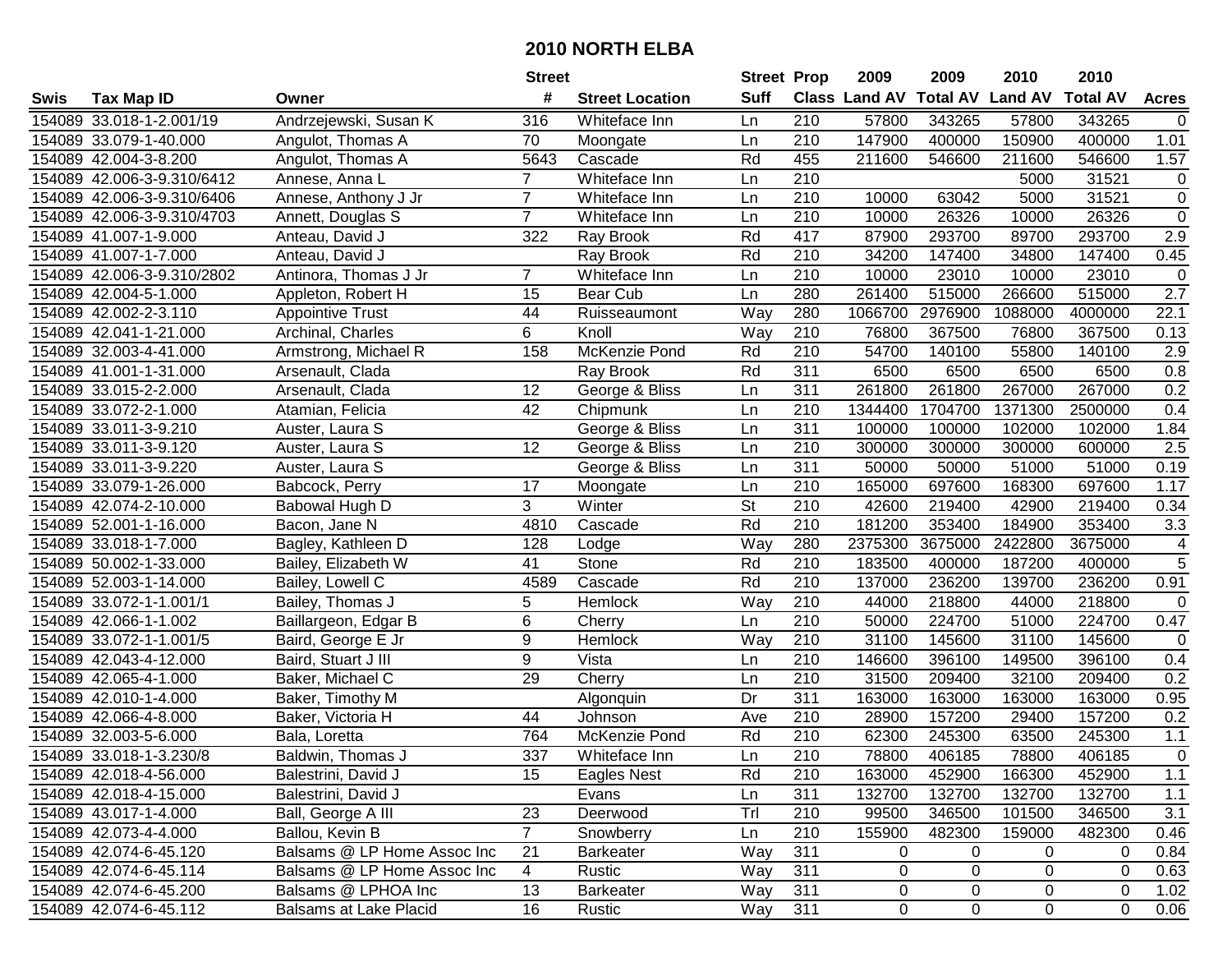| #<br><b>Suff</b><br>Class Land AV Total AV Land AV Total AV<br><b>Tax Map ID</b><br><b>Street Location</b><br><b>Acres</b><br>Swis<br>Owner<br>Balsams at LP HOA Inc<br>Way<br>154089 42.074-6-45.113<br>311<br>0.9<br>12<br>Rustic<br>0<br>0<br>0<br>0<br>0.55<br>154089 42.074-6-45.130<br>Balsams LPHOA Inc<br>16<br>Barkeater<br>Way<br>311<br>0<br>$\Omega$<br>$\Omega$<br>$\Omega$<br>154089 33.072-6-3.000<br>148<br>210<br>237640<br>892700<br>242400<br>892700<br>0.03<br>Barasch, Violette<br>Lodge<br>Way<br>Whiteface Inn<br>210<br>$\mathsf{O}\xspace$<br>154089 42.006-3-9.310/6303<br>Barber, Jeffrey E<br>$\overline{7}$<br>10000<br>265400<br>10000<br>87382<br>Ln<br>$\overline{0}$<br>154089 42.006-3-9.310/3206<br>$\overline{7}$<br>210<br>10000<br>23071<br>10000<br>23071<br>Barcan, Jeff<br>Whiteface Inn<br>Ln<br>37500<br>37500<br>3.72<br>154089 52.001-2-14.000<br>Way<br>311<br>169500<br>438300<br>Barile, Joseph<br>Coyote<br>NYS Route 73<br>154089 52.001-1-59.000<br>280<br>500000<br>1500000<br>500000<br>1500000<br>53.16<br>Barile, Joseph J<br>311<br>Rd<br>500000<br>500000<br>35.92<br>154089 52.003-1-2.110<br>5083<br>500000<br>500000<br>Barile, Joseph J<br>Cascade<br>154089 52.003-1-4.200<br>322<br>750000<br>58.82<br>Way<br>750000<br>750000<br>750000<br>Barile, Joseph J<br>Coyote<br>322<br>56.62<br>154089 52.003-1-4.300<br>Way<br>750000<br>750000<br>750000<br>750000<br>Barile, Joseph J<br>Coyote<br>616900<br>616900<br>154089 52.003-1-4.400<br>Coyote<br>Way<br>322<br>616900<br>616900<br>104.73<br>Barile, Joseph J<br>633700<br>633700<br>154089 52.001-1-40.100<br>Rd<br>415<br>633700<br>633700<br>14.65<br>Barile, Joseph J<br>5051<br>Cascade<br>Way<br>322<br>1100000<br>1100000<br>280.78<br>154089 52.003-1-4.100<br>Barile, Joseph J<br>1100000<br>1100000<br>Coyote<br>Rd<br>322<br>154089 52.001-1-39.100<br>Cascade<br>400000<br>400000<br>400000<br>400000<br>Barile, Joseph J<br>18.5<br>Way<br>475000<br>154089 42.074-6-28.000<br>Barkeater 4 LLC<br><b>Bark Eater</b><br>210<br>74000<br>63000<br>475000<br>0.08<br>13<br>12<br>260<br>806500<br>1138500<br>822700<br>1138500<br>0.6<br>154089 33.011-1-9.000<br>Barnard, Andrew R<br>George & Bliss<br>Ln<br>311<br>600<br>154089 32.009-2-9.000<br>Barner-Rasmussen Trust<br><b>Forest Hill</b><br>600<br>600<br>600<br>0.04<br>Ave<br>$\overline{\mathsf{St}}$<br>0.27<br>154089 42.074-3-15.000<br>70<br>Church<br>210<br>62400<br>200000<br>63600<br>185000<br>Barney, Andrew<br>Rd<br>154089 42.065-1-8.000<br>305<br>Old Military<br>210<br>92400<br>408900<br>408900<br>0.7<br>Barney, Gary M<br>94300<br><b>St</b><br>154089 42.066-6-4.000<br>95<br>210<br>4000<br>29800<br>4000<br>29800<br>0.4<br>Barney, Hoover<br><b>Balsam</b><br>$\overline{\mathsf{St}}$<br>0.28<br>93<br>220<br>33600<br>113600<br>113600<br>154089 42.066-6-6.200<br><b>Balsam</b><br>39800<br>Barney, Jason<br>154089 42.065-6-2.000<br>98<br>Ave<br>210<br>56600<br>195700<br>57700<br>195700<br>0.5<br>Barney, John E<br>Hurley<br>6<br>0.2<br>Tree Top<br>210<br>26500<br>117400<br>30600<br>117400<br>154089 42.066-6-2.000<br>Barney, Lawrence<br>Ln<br><b>St</b><br>0.2<br>154089 42.066-6-3.000<br>311<br>19800<br>19800<br>19800<br><b>Balsam</b><br>19800<br>Barney, Lawrence<br>0.7<br>311<br>30200<br>30200<br>30200<br>154089 42.066-6-1.000<br>10<br>Ln<br>30200<br>Barney, Lawrence<br>Tree Top<br>$\overline{\mathsf{St}}$<br>154089 42.066-3-1.000<br>88<br>210<br>38100<br>115300<br>38900<br>115300<br>0.33<br>Barney, Matthew A<br><b>Balsam</b><br>$\overline{\mathsf{St}}$<br>95<br>210<br>29800<br>154089 42.066-6-5.000<br>Barney, Theresa<br><b>Balsam</b><br>4000<br>29800<br>4000<br>0.41<br>Rd<br>210<br>167500<br>154089 42.074-3-11.000<br>Barney, Wayne M<br>152<br>Old Military<br>68200<br>69500<br>167500<br>0.4<br>314<br>$\overline{3.9}$<br>154089 42.002-2-8.122<br>Way<br>265200<br>265200<br>Barrett, Brian P<br>260000<br>260000<br>Terrace<br>412400<br>412400<br>154089 42.041-1-32.000<br>Barrett, Brian P<br>42<br>Way<br>210<br>80700<br>80700<br>0.05<br>Knoll<br>240<br>206100<br>397300<br>210200<br>397300<br>154089 51.000-1-4.200<br>Barrett, Elizabeth H<br>395<br>20<br>Averyville<br>Ln<br>154089 42.035-1-3.000<br>Dr<br>210<br>0.5<br>Barrett, Patrick J<br>357<br>Mirror Lake<br>300100<br>840000<br>306100<br>840000<br>311<br>0.26<br>154089 42.065-2-14.000<br>40000<br>40000<br>40000<br>40000<br>Barry, Lawrence T<br>Cherry<br>Ln<br>0.33<br>154089 42.065-2-12.000<br>48<br>Ln<br>210<br>62500<br>253700<br>63800<br>253700<br>Barry, Lawrence T<br>Cherry<br>154089 41.007-2-7.000<br>Barry, Richard W<br>15<br>Bairn<br>Way<br>210<br>45100<br>186000<br>46000<br>186000<br>0.95<br>337<br>154089 33.018-1-3.230/4<br>Barth, James M<br>Whiteface Inn<br>210<br>286260<br>62700<br>286260<br>Ln<br>62700<br>0<br>$\overline{7}$<br>154089 42.006-3-9.310/4402<br>Whiteface Inn<br>210<br>10000<br>27242<br>10000<br>27242<br>0<br>Bartholomew, Catherine<br>Ln<br>154089 42.010-1-60.000<br>Dr<br>210<br>170400<br>173800<br>0.69<br>Bartkowski Franklin Rd Assoc L<br>181<br>850000<br>850000<br>Algonquin<br>154089 33.079-1-25.000<br>17<br>210<br>Bartlett, William H<br>Dr<br>160700<br>617900<br>164000<br>617900<br>1.1<br>Amanda<br>Rd<br>210<br>154089 52.001-1-27.000<br>Barton, Frederick A<br>4990<br>Cascade<br>150300<br>378500<br>153300<br>378500<br>1.46<br>154089 42.073-1-7.000<br>Bashaw, Tracy L<br>31<br>St<br>220<br>38400<br>194200<br>40800<br>194200<br><b>Balsam</b><br>0.3<br>$\overline{7}$<br>154089 42.006-3-9.310/3610<br>210<br>14696<br>Basso, Louis<br>5000<br>14696<br>5000<br>0<br>Ln |  | <b>Street</b> |               | <b>Street Prop</b> | 2009 | 2009 | 2010 | 2010 |  |
|------------------------------------------------------------------------------------------------------------------------------------------------------------------------------------------------------------------------------------------------------------------------------------------------------------------------------------------------------------------------------------------------------------------------------------------------------------------------------------------------------------------------------------------------------------------------------------------------------------------------------------------------------------------------------------------------------------------------------------------------------------------------------------------------------------------------------------------------------------------------------------------------------------------------------------------------------------------------------------------------------------------------------------------------------------------------------------------------------------------------------------------------------------------------------------------------------------------------------------------------------------------------------------------------------------------------------------------------------------------------------------------------------------------------------------------------------------------------------------------------------------------------------------------------------------------------------------------------------------------------------------------------------------------------------------------------------------------------------------------------------------------------------------------------------------------------------------------------------------------------------------------------------------------------------------------------------------------------------------------------------------------------------------------------------------------------------------------------------------------------------------------------------------------------------------------------------------------------------------------------------------------------------------------------------------------------------------------------------------------------------------------------------------------------------------------------------------------------------------------------------------------------------------------------------------------------------------------------------------------------------------------------------------------------------------------------------------------------------------------------------------------------------------------------------------------------------------------------------------------------------------------------------------------------------------------------------------------------------------------------------------------------------------------------------------------------------------------------------------------------------------------------------------------------------------------------------------------------------------------------------------------------------------------------------------------------------------------------------------------------------------------------------------------------------------------------------------------------------------------------------------------------------------------------------------------------------------------------------------------------------------------------------------------------------------------------------------------------------------------------------------------------------------------------------------------------------------------------------------------------------------------------------------------------------------------------------------------------------------------------------------------------------------------------------------------------------------------------------------------------------------------------------------------------------------------------------------------------------------------------------------------------------------------------------------------------------------------------------------------------------------------------------------------------------------------------------------------------------------------------------------------------------------------------------------------------------------------------------------------------------------------------------------------------------------------------------------------------------------------------------------------------------------------------------------------------------------------------------------------------------------------------------------------------------------------------------------------------------------------------------------------------------------------------------------------------------------------------------------------------------------------------------------------------------------------------------------------------------------------------------------------------------------------------------------------------------------------------------------------------------------------------------------------------------------------------------------------------------------------------------------------------------------------------------------------------------------------------------------------------------------------------------------------------------------------------------------------|--|---------------|---------------|--------------------|------|------|------|------|--|
|                                                                                                                                                                                                                                                                                                                                                                                                                                                                                                                                                                                                                                                                                                                                                                                                                                                                                                                                                                                                                                                                                                                                                                                                                                                                                                                                                                                                                                                                                                                                                                                                                                                                                                                                                                                                                                                                                                                                                                                                                                                                                                                                                                                                                                                                                                                                                                                                                                                                                                                                                                                                                                                                                                                                                                                                                                                                                                                                                                                                                                                                                                                                                                                                                                                                                                                                                                                                                                                                                                                                                                                                                                                                                                                                                                                                                                                                                                                                                                                                                                                                                                                                                                                                                                                                                                                                                                                                                                                                                                                                                                                                                                                                                                                                                                                                                                                                                                                                                                                                                                                                                                                                                                                                                                                                                                                                                                                                                                                                                                                                                                                                                                                                                                                  |  |               |               |                    |      |      |      |      |  |
|                                                                                                                                                                                                                                                                                                                                                                                                                                                                                                                                                                                                                                                                                                                                                                                                                                                                                                                                                                                                                                                                                                                                                                                                                                                                                                                                                                                                                                                                                                                                                                                                                                                                                                                                                                                                                                                                                                                                                                                                                                                                                                                                                                                                                                                                                                                                                                                                                                                                                                                                                                                                                                                                                                                                                                                                                                                                                                                                                                                                                                                                                                                                                                                                                                                                                                                                                                                                                                                                                                                                                                                                                                                                                                                                                                                                                                                                                                                                                                                                                                                                                                                                                                                                                                                                                                                                                                                                                                                                                                                                                                                                                                                                                                                                                                                                                                                                                                                                                                                                                                                                                                                                                                                                                                                                                                                                                                                                                                                                                                                                                                                                                                                                                                                  |  |               |               |                    |      |      |      |      |  |
|                                                                                                                                                                                                                                                                                                                                                                                                                                                                                                                                                                                                                                                                                                                                                                                                                                                                                                                                                                                                                                                                                                                                                                                                                                                                                                                                                                                                                                                                                                                                                                                                                                                                                                                                                                                                                                                                                                                                                                                                                                                                                                                                                                                                                                                                                                                                                                                                                                                                                                                                                                                                                                                                                                                                                                                                                                                                                                                                                                                                                                                                                                                                                                                                                                                                                                                                                                                                                                                                                                                                                                                                                                                                                                                                                                                                                                                                                                                                                                                                                                                                                                                                                                                                                                                                                                                                                                                                                                                                                                                                                                                                                                                                                                                                                                                                                                                                                                                                                                                                                                                                                                                                                                                                                                                                                                                                                                                                                                                                                                                                                                                                                                                                                                                  |  |               |               |                    |      |      |      |      |  |
|                                                                                                                                                                                                                                                                                                                                                                                                                                                                                                                                                                                                                                                                                                                                                                                                                                                                                                                                                                                                                                                                                                                                                                                                                                                                                                                                                                                                                                                                                                                                                                                                                                                                                                                                                                                                                                                                                                                                                                                                                                                                                                                                                                                                                                                                                                                                                                                                                                                                                                                                                                                                                                                                                                                                                                                                                                                                                                                                                                                                                                                                                                                                                                                                                                                                                                                                                                                                                                                                                                                                                                                                                                                                                                                                                                                                                                                                                                                                                                                                                                                                                                                                                                                                                                                                                                                                                                                                                                                                                                                                                                                                                                                                                                                                                                                                                                                                                                                                                                                                                                                                                                                                                                                                                                                                                                                                                                                                                                                                                                                                                                                                                                                                                                                  |  |               |               |                    |      |      |      |      |  |
|                                                                                                                                                                                                                                                                                                                                                                                                                                                                                                                                                                                                                                                                                                                                                                                                                                                                                                                                                                                                                                                                                                                                                                                                                                                                                                                                                                                                                                                                                                                                                                                                                                                                                                                                                                                                                                                                                                                                                                                                                                                                                                                                                                                                                                                                                                                                                                                                                                                                                                                                                                                                                                                                                                                                                                                                                                                                                                                                                                                                                                                                                                                                                                                                                                                                                                                                                                                                                                                                                                                                                                                                                                                                                                                                                                                                                                                                                                                                                                                                                                                                                                                                                                                                                                                                                                                                                                                                                                                                                                                                                                                                                                                                                                                                                                                                                                                                                                                                                                                                                                                                                                                                                                                                                                                                                                                                                                                                                                                                                                                                                                                                                                                                                                                  |  |               |               |                    |      |      |      |      |  |
|                                                                                                                                                                                                                                                                                                                                                                                                                                                                                                                                                                                                                                                                                                                                                                                                                                                                                                                                                                                                                                                                                                                                                                                                                                                                                                                                                                                                                                                                                                                                                                                                                                                                                                                                                                                                                                                                                                                                                                                                                                                                                                                                                                                                                                                                                                                                                                                                                                                                                                                                                                                                                                                                                                                                                                                                                                                                                                                                                                                                                                                                                                                                                                                                                                                                                                                                                                                                                                                                                                                                                                                                                                                                                                                                                                                                                                                                                                                                                                                                                                                                                                                                                                                                                                                                                                                                                                                                                                                                                                                                                                                                                                                                                                                                                                                                                                                                                                                                                                                                                                                                                                                                                                                                                                                                                                                                                                                                                                                                                                                                                                                                                                                                                                                  |  |               |               |                    |      |      |      |      |  |
|                                                                                                                                                                                                                                                                                                                                                                                                                                                                                                                                                                                                                                                                                                                                                                                                                                                                                                                                                                                                                                                                                                                                                                                                                                                                                                                                                                                                                                                                                                                                                                                                                                                                                                                                                                                                                                                                                                                                                                                                                                                                                                                                                                                                                                                                                                                                                                                                                                                                                                                                                                                                                                                                                                                                                                                                                                                                                                                                                                                                                                                                                                                                                                                                                                                                                                                                                                                                                                                                                                                                                                                                                                                                                                                                                                                                                                                                                                                                                                                                                                                                                                                                                                                                                                                                                                                                                                                                                                                                                                                                                                                                                                                                                                                                                                                                                                                                                                                                                                                                                                                                                                                                                                                                                                                                                                                                                                                                                                                                                                                                                                                                                                                                                                                  |  |               |               |                    |      |      |      |      |  |
|                                                                                                                                                                                                                                                                                                                                                                                                                                                                                                                                                                                                                                                                                                                                                                                                                                                                                                                                                                                                                                                                                                                                                                                                                                                                                                                                                                                                                                                                                                                                                                                                                                                                                                                                                                                                                                                                                                                                                                                                                                                                                                                                                                                                                                                                                                                                                                                                                                                                                                                                                                                                                                                                                                                                                                                                                                                                                                                                                                                                                                                                                                                                                                                                                                                                                                                                                                                                                                                                                                                                                                                                                                                                                                                                                                                                                                                                                                                                                                                                                                                                                                                                                                                                                                                                                                                                                                                                                                                                                                                                                                                                                                                                                                                                                                                                                                                                                                                                                                                                                                                                                                                                                                                                                                                                                                                                                                                                                                                                                                                                                                                                                                                                                                                  |  |               |               |                    |      |      |      |      |  |
|                                                                                                                                                                                                                                                                                                                                                                                                                                                                                                                                                                                                                                                                                                                                                                                                                                                                                                                                                                                                                                                                                                                                                                                                                                                                                                                                                                                                                                                                                                                                                                                                                                                                                                                                                                                                                                                                                                                                                                                                                                                                                                                                                                                                                                                                                                                                                                                                                                                                                                                                                                                                                                                                                                                                                                                                                                                                                                                                                                                                                                                                                                                                                                                                                                                                                                                                                                                                                                                                                                                                                                                                                                                                                                                                                                                                                                                                                                                                                                                                                                                                                                                                                                                                                                                                                                                                                                                                                                                                                                                                                                                                                                                                                                                                                                                                                                                                                                                                                                                                                                                                                                                                                                                                                                                                                                                                                                                                                                                                                                                                                                                                                                                                                                                  |  |               |               |                    |      |      |      |      |  |
|                                                                                                                                                                                                                                                                                                                                                                                                                                                                                                                                                                                                                                                                                                                                                                                                                                                                                                                                                                                                                                                                                                                                                                                                                                                                                                                                                                                                                                                                                                                                                                                                                                                                                                                                                                                                                                                                                                                                                                                                                                                                                                                                                                                                                                                                                                                                                                                                                                                                                                                                                                                                                                                                                                                                                                                                                                                                                                                                                                                                                                                                                                                                                                                                                                                                                                                                                                                                                                                                                                                                                                                                                                                                                                                                                                                                                                                                                                                                                                                                                                                                                                                                                                                                                                                                                                                                                                                                                                                                                                                                                                                                                                                                                                                                                                                                                                                                                                                                                                                                                                                                                                                                                                                                                                                                                                                                                                                                                                                                                                                                                                                                                                                                                                                  |  |               |               |                    |      |      |      |      |  |
|                                                                                                                                                                                                                                                                                                                                                                                                                                                                                                                                                                                                                                                                                                                                                                                                                                                                                                                                                                                                                                                                                                                                                                                                                                                                                                                                                                                                                                                                                                                                                                                                                                                                                                                                                                                                                                                                                                                                                                                                                                                                                                                                                                                                                                                                                                                                                                                                                                                                                                                                                                                                                                                                                                                                                                                                                                                                                                                                                                                                                                                                                                                                                                                                                                                                                                                                                                                                                                                                                                                                                                                                                                                                                                                                                                                                                                                                                                                                                                                                                                                                                                                                                                                                                                                                                                                                                                                                                                                                                                                                                                                                                                                                                                                                                                                                                                                                                                                                                                                                                                                                                                                                                                                                                                                                                                                                                                                                                                                                                                                                                                                                                                                                                                                  |  |               |               |                    |      |      |      |      |  |
|                                                                                                                                                                                                                                                                                                                                                                                                                                                                                                                                                                                                                                                                                                                                                                                                                                                                                                                                                                                                                                                                                                                                                                                                                                                                                                                                                                                                                                                                                                                                                                                                                                                                                                                                                                                                                                                                                                                                                                                                                                                                                                                                                                                                                                                                                                                                                                                                                                                                                                                                                                                                                                                                                                                                                                                                                                                                                                                                                                                                                                                                                                                                                                                                                                                                                                                                                                                                                                                                                                                                                                                                                                                                                                                                                                                                                                                                                                                                                                                                                                                                                                                                                                                                                                                                                                                                                                                                                                                                                                                                                                                                                                                                                                                                                                                                                                                                                                                                                                                                                                                                                                                                                                                                                                                                                                                                                                                                                                                                                                                                                                                                                                                                                                                  |  |               |               |                    |      |      |      |      |  |
|                                                                                                                                                                                                                                                                                                                                                                                                                                                                                                                                                                                                                                                                                                                                                                                                                                                                                                                                                                                                                                                                                                                                                                                                                                                                                                                                                                                                                                                                                                                                                                                                                                                                                                                                                                                                                                                                                                                                                                                                                                                                                                                                                                                                                                                                                                                                                                                                                                                                                                                                                                                                                                                                                                                                                                                                                                                                                                                                                                                                                                                                                                                                                                                                                                                                                                                                                                                                                                                                                                                                                                                                                                                                                                                                                                                                                                                                                                                                                                                                                                                                                                                                                                                                                                                                                                                                                                                                                                                                                                                                                                                                                                                                                                                                                                                                                                                                                                                                                                                                                                                                                                                                                                                                                                                                                                                                                                                                                                                                                                                                                                                                                                                                                                                  |  |               |               |                    |      |      |      |      |  |
|                                                                                                                                                                                                                                                                                                                                                                                                                                                                                                                                                                                                                                                                                                                                                                                                                                                                                                                                                                                                                                                                                                                                                                                                                                                                                                                                                                                                                                                                                                                                                                                                                                                                                                                                                                                                                                                                                                                                                                                                                                                                                                                                                                                                                                                                                                                                                                                                                                                                                                                                                                                                                                                                                                                                                                                                                                                                                                                                                                                                                                                                                                                                                                                                                                                                                                                                                                                                                                                                                                                                                                                                                                                                                                                                                                                                                                                                                                                                                                                                                                                                                                                                                                                                                                                                                                                                                                                                                                                                                                                                                                                                                                                                                                                                                                                                                                                                                                                                                                                                                                                                                                                                                                                                                                                                                                                                                                                                                                                                                                                                                                                                                                                                                                                  |  |               |               |                    |      |      |      |      |  |
|                                                                                                                                                                                                                                                                                                                                                                                                                                                                                                                                                                                                                                                                                                                                                                                                                                                                                                                                                                                                                                                                                                                                                                                                                                                                                                                                                                                                                                                                                                                                                                                                                                                                                                                                                                                                                                                                                                                                                                                                                                                                                                                                                                                                                                                                                                                                                                                                                                                                                                                                                                                                                                                                                                                                                                                                                                                                                                                                                                                                                                                                                                                                                                                                                                                                                                                                                                                                                                                                                                                                                                                                                                                                                                                                                                                                                                                                                                                                                                                                                                                                                                                                                                                                                                                                                                                                                                                                                                                                                                                                                                                                                                                                                                                                                                                                                                                                                                                                                                                                                                                                                                                                                                                                                                                                                                                                                                                                                                                                                                                                                                                                                                                                                                                  |  |               |               |                    |      |      |      |      |  |
|                                                                                                                                                                                                                                                                                                                                                                                                                                                                                                                                                                                                                                                                                                                                                                                                                                                                                                                                                                                                                                                                                                                                                                                                                                                                                                                                                                                                                                                                                                                                                                                                                                                                                                                                                                                                                                                                                                                                                                                                                                                                                                                                                                                                                                                                                                                                                                                                                                                                                                                                                                                                                                                                                                                                                                                                                                                                                                                                                                                                                                                                                                                                                                                                                                                                                                                                                                                                                                                                                                                                                                                                                                                                                                                                                                                                                                                                                                                                                                                                                                                                                                                                                                                                                                                                                                                                                                                                                                                                                                                                                                                                                                                                                                                                                                                                                                                                                                                                                                                                                                                                                                                                                                                                                                                                                                                                                                                                                                                                                                                                                                                                                                                                                                                  |  |               |               |                    |      |      |      |      |  |
|                                                                                                                                                                                                                                                                                                                                                                                                                                                                                                                                                                                                                                                                                                                                                                                                                                                                                                                                                                                                                                                                                                                                                                                                                                                                                                                                                                                                                                                                                                                                                                                                                                                                                                                                                                                                                                                                                                                                                                                                                                                                                                                                                                                                                                                                                                                                                                                                                                                                                                                                                                                                                                                                                                                                                                                                                                                                                                                                                                                                                                                                                                                                                                                                                                                                                                                                                                                                                                                                                                                                                                                                                                                                                                                                                                                                                                                                                                                                                                                                                                                                                                                                                                                                                                                                                                                                                                                                                                                                                                                                                                                                                                                                                                                                                                                                                                                                                                                                                                                                                                                                                                                                                                                                                                                                                                                                                                                                                                                                                                                                                                                                                                                                                                                  |  |               |               |                    |      |      |      |      |  |
|                                                                                                                                                                                                                                                                                                                                                                                                                                                                                                                                                                                                                                                                                                                                                                                                                                                                                                                                                                                                                                                                                                                                                                                                                                                                                                                                                                                                                                                                                                                                                                                                                                                                                                                                                                                                                                                                                                                                                                                                                                                                                                                                                                                                                                                                                                                                                                                                                                                                                                                                                                                                                                                                                                                                                                                                                                                                                                                                                                                                                                                                                                                                                                                                                                                                                                                                                                                                                                                                                                                                                                                                                                                                                                                                                                                                                                                                                                                                                                                                                                                                                                                                                                                                                                                                                                                                                                                                                                                                                                                                                                                                                                                                                                                                                                                                                                                                                                                                                                                                                                                                                                                                                                                                                                                                                                                                                                                                                                                                                                                                                                                                                                                                                                                  |  |               |               |                    |      |      |      |      |  |
|                                                                                                                                                                                                                                                                                                                                                                                                                                                                                                                                                                                                                                                                                                                                                                                                                                                                                                                                                                                                                                                                                                                                                                                                                                                                                                                                                                                                                                                                                                                                                                                                                                                                                                                                                                                                                                                                                                                                                                                                                                                                                                                                                                                                                                                                                                                                                                                                                                                                                                                                                                                                                                                                                                                                                                                                                                                                                                                                                                                                                                                                                                                                                                                                                                                                                                                                                                                                                                                                                                                                                                                                                                                                                                                                                                                                                                                                                                                                                                                                                                                                                                                                                                                                                                                                                                                                                                                                                                                                                                                                                                                                                                                                                                                                                                                                                                                                                                                                                                                                                                                                                                                                                                                                                                                                                                                                                                                                                                                                                                                                                                                                                                                                                                                  |  |               |               |                    |      |      |      |      |  |
|                                                                                                                                                                                                                                                                                                                                                                                                                                                                                                                                                                                                                                                                                                                                                                                                                                                                                                                                                                                                                                                                                                                                                                                                                                                                                                                                                                                                                                                                                                                                                                                                                                                                                                                                                                                                                                                                                                                                                                                                                                                                                                                                                                                                                                                                                                                                                                                                                                                                                                                                                                                                                                                                                                                                                                                                                                                                                                                                                                                                                                                                                                                                                                                                                                                                                                                                                                                                                                                                                                                                                                                                                                                                                                                                                                                                                                                                                                                                                                                                                                                                                                                                                                                                                                                                                                                                                                                                                                                                                                                                                                                                                                                                                                                                                                                                                                                                                                                                                                                                                                                                                                                                                                                                                                                                                                                                                                                                                                                                                                                                                                                                                                                                                                                  |  |               |               |                    |      |      |      |      |  |
|                                                                                                                                                                                                                                                                                                                                                                                                                                                                                                                                                                                                                                                                                                                                                                                                                                                                                                                                                                                                                                                                                                                                                                                                                                                                                                                                                                                                                                                                                                                                                                                                                                                                                                                                                                                                                                                                                                                                                                                                                                                                                                                                                                                                                                                                                                                                                                                                                                                                                                                                                                                                                                                                                                                                                                                                                                                                                                                                                                                                                                                                                                                                                                                                                                                                                                                                                                                                                                                                                                                                                                                                                                                                                                                                                                                                                                                                                                                                                                                                                                                                                                                                                                                                                                                                                                                                                                                                                                                                                                                                                                                                                                                                                                                                                                                                                                                                                                                                                                                                                                                                                                                                                                                                                                                                                                                                                                                                                                                                                                                                                                                                                                                                                                                  |  |               |               |                    |      |      |      |      |  |
|                                                                                                                                                                                                                                                                                                                                                                                                                                                                                                                                                                                                                                                                                                                                                                                                                                                                                                                                                                                                                                                                                                                                                                                                                                                                                                                                                                                                                                                                                                                                                                                                                                                                                                                                                                                                                                                                                                                                                                                                                                                                                                                                                                                                                                                                                                                                                                                                                                                                                                                                                                                                                                                                                                                                                                                                                                                                                                                                                                                                                                                                                                                                                                                                                                                                                                                                                                                                                                                                                                                                                                                                                                                                                                                                                                                                                                                                                                                                                                                                                                                                                                                                                                                                                                                                                                                                                                                                                                                                                                                                                                                                                                                                                                                                                                                                                                                                                                                                                                                                                                                                                                                                                                                                                                                                                                                                                                                                                                                                                                                                                                                                                                                                                                                  |  |               |               |                    |      |      |      |      |  |
|                                                                                                                                                                                                                                                                                                                                                                                                                                                                                                                                                                                                                                                                                                                                                                                                                                                                                                                                                                                                                                                                                                                                                                                                                                                                                                                                                                                                                                                                                                                                                                                                                                                                                                                                                                                                                                                                                                                                                                                                                                                                                                                                                                                                                                                                                                                                                                                                                                                                                                                                                                                                                                                                                                                                                                                                                                                                                                                                                                                                                                                                                                                                                                                                                                                                                                                                                                                                                                                                                                                                                                                                                                                                                                                                                                                                                                                                                                                                                                                                                                                                                                                                                                                                                                                                                                                                                                                                                                                                                                                                                                                                                                                                                                                                                                                                                                                                                                                                                                                                                                                                                                                                                                                                                                                                                                                                                                                                                                                                                                                                                                                                                                                                                                                  |  |               |               |                    |      |      |      |      |  |
|                                                                                                                                                                                                                                                                                                                                                                                                                                                                                                                                                                                                                                                                                                                                                                                                                                                                                                                                                                                                                                                                                                                                                                                                                                                                                                                                                                                                                                                                                                                                                                                                                                                                                                                                                                                                                                                                                                                                                                                                                                                                                                                                                                                                                                                                                                                                                                                                                                                                                                                                                                                                                                                                                                                                                                                                                                                                                                                                                                                                                                                                                                                                                                                                                                                                                                                                                                                                                                                                                                                                                                                                                                                                                                                                                                                                                                                                                                                                                                                                                                                                                                                                                                                                                                                                                                                                                                                                                                                                                                                                                                                                                                                                                                                                                                                                                                                                                                                                                                                                                                                                                                                                                                                                                                                                                                                                                                                                                                                                                                                                                                                                                                                                                                                  |  |               |               |                    |      |      |      |      |  |
|                                                                                                                                                                                                                                                                                                                                                                                                                                                                                                                                                                                                                                                                                                                                                                                                                                                                                                                                                                                                                                                                                                                                                                                                                                                                                                                                                                                                                                                                                                                                                                                                                                                                                                                                                                                                                                                                                                                                                                                                                                                                                                                                                                                                                                                                                                                                                                                                                                                                                                                                                                                                                                                                                                                                                                                                                                                                                                                                                                                                                                                                                                                                                                                                                                                                                                                                                                                                                                                                                                                                                                                                                                                                                                                                                                                                                                                                                                                                                                                                                                                                                                                                                                                                                                                                                                                                                                                                                                                                                                                                                                                                                                                                                                                                                                                                                                                                                                                                                                                                                                                                                                                                                                                                                                                                                                                                                                                                                                                                                                                                                                                                                                                                                                                  |  |               |               |                    |      |      |      |      |  |
|                                                                                                                                                                                                                                                                                                                                                                                                                                                                                                                                                                                                                                                                                                                                                                                                                                                                                                                                                                                                                                                                                                                                                                                                                                                                                                                                                                                                                                                                                                                                                                                                                                                                                                                                                                                                                                                                                                                                                                                                                                                                                                                                                                                                                                                                                                                                                                                                                                                                                                                                                                                                                                                                                                                                                                                                                                                                                                                                                                                                                                                                                                                                                                                                                                                                                                                                                                                                                                                                                                                                                                                                                                                                                                                                                                                                                                                                                                                                                                                                                                                                                                                                                                                                                                                                                                                                                                                                                                                                                                                                                                                                                                                                                                                                                                                                                                                                                                                                                                                                                                                                                                                                                                                                                                                                                                                                                                                                                                                                                                                                                                                                                                                                                                                  |  |               |               |                    |      |      |      |      |  |
|                                                                                                                                                                                                                                                                                                                                                                                                                                                                                                                                                                                                                                                                                                                                                                                                                                                                                                                                                                                                                                                                                                                                                                                                                                                                                                                                                                                                                                                                                                                                                                                                                                                                                                                                                                                                                                                                                                                                                                                                                                                                                                                                                                                                                                                                                                                                                                                                                                                                                                                                                                                                                                                                                                                                                                                                                                                                                                                                                                                                                                                                                                                                                                                                                                                                                                                                                                                                                                                                                                                                                                                                                                                                                                                                                                                                                                                                                                                                                                                                                                                                                                                                                                                                                                                                                                                                                                                                                                                                                                                                                                                                                                                                                                                                                                                                                                                                                                                                                                                                                                                                                                                                                                                                                                                                                                                                                                                                                                                                                                                                                                                                                                                                                                                  |  |               |               |                    |      |      |      |      |  |
|                                                                                                                                                                                                                                                                                                                                                                                                                                                                                                                                                                                                                                                                                                                                                                                                                                                                                                                                                                                                                                                                                                                                                                                                                                                                                                                                                                                                                                                                                                                                                                                                                                                                                                                                                                                                                                                                                                                                                                                                                                                                                                                                                                                                                                                                                                                                                                                                                                                                                                                                                                                                                                                                                                                                                                                                                                                                                                                                                                                                                                                                                                                                                                                                                                                                                                                                                                                                                                                                                                                                                                                                                                                                                                                                                                                                                                                                                                                                                                                                                                                                                                                                                                                                                                                                                                                                                                                                                                                                                                                                                                                                                                                                                                                                                                                                                                                                                                                                                                                                                                                                                                                                                                                                                                                                                                                                                                                                                                                                                                                                                                                                                                                                                                                  |  |               |               |                    |      |      |      |      |  |
|                                                                                                                                                                                                                                                                                                                                                                                                                                                                                                                                                                                                                                                                                                                                                                                                                                                                                                                                                                                                                                                                                                                                                                                                                                                                                                                                                                                                                                                                                                                                                                                                                                                                                                                                                                                                                                                                                                                                                                                                                                                                                                                                                                                                                                                                                                                                                                                                                                                                                                                                                                                                                                                                                                                                                                                                                                                                                                                                                                                                                                                                                                                                                                                                                                                                                                                                                                                                                                                                                                                                                                                                                                                                                                                                                                                                                                                                                                                                                                                                                                                                                                                                                                                                                                                                                                                                                                                                                                                                                                                                                                                                                                                                                                                                                                                                                                                                                                                                                                                                                                                                                                                                                                                                                                                                                                                                                                                                                                                                                                                                                                                                                                                                                                                  |  |               |               |                    |      |      |      |      |  |
|                                                                                                                                                                                                                                                                                                                                                                                                                                                                                                                                                                                                                                                                                                                                                                                                                                                                                                                                                                                                                                                                                                                                                                                                                                                                                                                                                                                                                                                                                                                                                                                                                                                                                                                                                                                                                                                                                                                                                                                                                                                                                                                                                                                                                                                                                                                                                                                                                                                                                                                                                                                                                                                                                                                                                                                                                                                                                                                                                                                                                                                                                                                                                                                                                                                                                                                                                                                                                                                                                                                                                                                                                                                                                                                                                                                                                                                                                                                                                                                                                                                                                                                                                                                                                                                                                                                                                                                                                                                                                                                                                                                                                                                                                                                                                                                                                                                                                                                                                                                                                                                                                                                                                                                                                                                                                                                                                                                                                                                                                                                                                                                                                                                                                                                  |  |               |               |                    |      |      |      |      |  |
|                                                                                                                                                                                                                                                                                                                                                                                                                                                                                                                                                                                                                                                                                                                                                                                                                                                                                                                                                                                                                                                                                                                                                                                                                                                                                                                                                                                                                                                                                                                                                                                                                                                                                                                                                                                                                                                                                                                                                                                                                                                                                                                                                                                                                                                                                                                                                                                                                                                                                                                                                                                                                                                                                                                                                                                                                                                                                                                                                                                                                                                                                                                                                                                                                                                                                                                                                                                                                                                                                                                                                                                                                                                                                                                                                                                                                                                                                                                                                                                                                                                                                                                                                                                                                                                                                                                                                                                                                                                                                                                                                                                                                                                                                                                                                                                                                                                                                                                                                                                                                                                                                                                                                                                                                                                                                                                                                                                                                                                                                                                                                                                                                                                                                                                  |  |               |               |                    |      |      |      |      |  |
|                                                                                                                                                                                                                                                                                                                                                                                                                                                                                                                                                                                                                                                                                                                                                                                                                                                                                                                                                                                                                                                                                                                                                                                                                                                                                                                                                                                                                                                                                                                                                                                                                                                                                                                                                                                                                                                                                                                                                                                                                                                                                                                                                                                                                                                                                                                                                                                                                                                                                                                                                                                                                                                                                                                                                                                                                                                                                                                                                                                                                                                                                                                                                                                                                                                                                                                                                                                                                                                                                                                                                                                                                                                                                                                                                                                                                                                                                                                                                                                                                                                                                                                                                                                                                                                                                                                                                                                                                                                                                                                                                                                                                                                                                                                                                                                                                                                                                                                                                                                                                                                                                                                                                                                                                                                                                                                                                                                                                                                                                                                                                                                                                                                                                                                  |  |               |               |                    |      |      |      |      |  |
|                                                                                                                                                                                                                                                                                                                                                                                                                                                                                                                                                                                                                                                                                                                                                                                                                                                                                                                                                                                                                                                                                                                                                                                                                                                                                                                                                                                                                                                                                                                                                                                                                                                                                                                                                                                                                                                                                                                                                                                                                                                                                                                                                                                                                                                                                                                                                                                                                                                                                                                                                                                                                                                                                                                                                                                                                                                                                                                                                                                                                                                                                                                                                                                                                                                                                                                                                                                                                                                                                                                                                                                                                                                                                                                                                                                                                                                                                                                                                                                                                                                                                                                                                                                                                                                                                                                                                                                                                                                                                                                                                                                                                                                                                                                                                                                                                                                                                                                                                                                                                                                                                                                                                                                                                                                                                                                                                                                                                                                                                                                                                                                                                                                                                                                  |  |               |               |                    |      |      |      |      |  |
|                                                                                                                                                                                                                                                                                                                                                                                                                                                                                                                                                                                                                                                                                                                                                                                                                                                                                                                                                                                                                                                                                                                                                                                                                                                                                                                                                                                                                                                                                                                                                                                                                                                                                                                                                                                                                                                                                                                                                                                                                                                                                                                                                                                                                                                                                                                                                                                                                                                                                                                                                                                                                                                                                                                                                                                                                                                                                                                                                                                                                                                                                                                                                                                                                                                                                                                                                                                                                                                                                                                                                                                                                                                                                                                                                                                                                                                                                                                                                                                                                                                                                                                                                                                                                                                                                                                                                                                                                                                                                                                                                                                                                                                                                                                                                                                                                                                                                                                                                                                                                                                                                                                                                                                                                                                                                                                                                                                                                                                                                                                                                                                                                                                                                                                  |  |               |               |                    |      |      |      |      |  |
|                                                                                                                                                                                                                                                                                                                                                                                                                                                                                                                                                                                                                                                                                                                                                                                                                                                                                                                                                                                                                                                                                                                                                                                                                                                                                                                                                                                                                                                                                                                                                                                                                                                                                                                                                                                                                                                                                                                                                                                                                                                                                                                                                                                                                                                                                                                                                                                                                                                                                                                                                                                                                                                                                                                                                                                                                                                                                                                                                                                                                                                                                                                                                                                                                                                                                                                                                                                                                                                                                                                                                                                                                                                                                                                                                                                                                                                                                                                                                                                                                                                                                                                                                                                                                                                                                                                                                                                                                                                                                                                                                                                                                                                                                                                                                                                                                                                                                                                                                                                                                                                                                                                                                                                                                                                                                                                                                                                                                                                                                                                                                                                                                                                                                                                  |  |               |               |                    |      |      |      |      |  |
|                                                                                                                                                                                                                                                                                                                                                                                                                                                                                                                                                                                                                                                                                                                                                                                                                                                                                                                                                                                                                                                                                                                                                                                                                                                                                                                                                                                                                                                                                                                                                                                                                                                                                                                                                                                                                                                                                                                                                                                                                                                                                                                                                                                                                                                                                                                                                                                                                                                                                                                                                                                                                                                                                                                                                                                                                                                                                                                                                                                                                                                                                                                                                                                                                                                                                                                                                                                                                                                                                                                                                                                                                                                                                                                                                                                                                                                                                                                                                                                                                                                                                                                                                                                                                                                                                                                                                                                                                                                                                                                                                                                                                                                                                                                                                                                                                                                                                                                                                                                                                                                                                                                                                                                                                                                                                                                                                                                                                                                                                                                                                                                                                                                                                                                  |  |               |               |                    |      |      |      |      |  |
|                                                                                                                                                                                                                                                                                                                                                                                                                                                                                                                                                                                                                                                                                                                                                                                                                                                                                                                                                                                                                                                                                                                                                                                                                                                                                                                                                                                                                                                                                                                                                                                                                                                                                                                                                                                                                                                                                                                                                                                                                                                                                                                                                                                                                                                                                                                                                                                                                                                                                                                                                                                                                                                                                                                                                                                                                                                                                                                                                                                                                                                                                                                                                                                                                                                                                                                                                                                                                                                                                                                                                                                                                                                                                                                                                                                                                                                                                                                                                                                                                                                                                                                                                                                                                                                                                                                                                                                                                                                                                                                                                                                                                                                                                                                                                                                                                                                                                                                                                                                                                                                                                                                                                                                                                                                                                                                                                                                                                                                                                                                                                                                                                                                                                                                  |  |               |               |                    |      |      |      |      |  |
|                                                                                                                                                                                                                                                                                                                                                                                                                                                                                                                                                                                                                                                                                                                                                                                                                                                                                                                                                                                                                                                                                                                                                                                                                                                                                                                                                                                                                                                                                                                                                                                                                                                                                                                                                                                                                                                                                                                                                                                                                                                                                                                                                                                                                                                                                                                                                                                                                                                                                                                                                                                                                                                                                                                                                                                                                                                                                                                                                                                                                                                                                                                                                                                                                                                                                                                                                                                                                                                                                                                                                                                                                                                                                                                                                                                                                                                                                                                                                                                                                                                                                                                                                                                                                                                                                                                                                                                                                                                                                                                                                                                                                                                                                                                                                                                                                                                                                                                                                                                                                                                                                                                                                                                                                                                                                                                                                                                                                                                                                                                                                                                                                                                                                                                  |  |               |               |                    |      |      |      |      |  |
|                                                                                                                                                                                                                                                                                                                                                                                                                                                                                                                                                                                                                                                                                                                                                                                                                                                                                                                                                                                                                                                                                                                                                                                                                                                                                                                                                                                                                                                                                                                                                                                                                                                                                                                                                                                                                                                                                                                                                                                                                                                                                                                                                                                                                                                                                                                                                                                                                                                                                                                                                                                                                                                                                                                                                                                                                                                                                                                                                                                                                                                                                                                                                                                                                                                                                                                                                                                                                                                                                                                                                                                                                                                                                                                                                                                                                                                                                                                                                                                                                                                                                                                                                                                                                                                                                                                                                                                                                                                                                                                                                                                                                                                                                                                                                                                                                                                                                                                                                                                                                                                                                                                                                                                                                                                                                                                                                                                                                                                                                                                                                                                                                                                                                                                  |  |               |               |                    |      |      |      |      |  |
|                                                                                                                                                                                                                                                                                                                                                                                                                                                                                                                                                                                                                                                                                                                                                                                                                                                                                                                                                                                                                                                                                                                                                                                                                                                                                                                                                                                                                                                                                                                                                                                                                                                                                                                                                                                                                                                                                                                                                                                                                                                                                                                                                                                                                                                                                                                                                                                                                                                                                                                                                                                                                                                                                                                                                                                                                                                                                                                                                                                                                                                                                                                                                                                                                                                                                                                                                                                                                                                                                                                                                                                                                                                                                                                                                                                                                                                                                                                                                                                                                                                                                                                                                                                                                                                                                                                                                                                                                                                                                                                                                                                                                                                                                                                                                                                                                                                                                                                                                                                                                                                                                                                                                                                                                                                                                                                                                                                                                                                                                                                                                                                                                                                                                                                  |  |               |               |                    |      |      |      |      |  |
|                                                                                                                                                                                                                                                                                                                                                                                                                                                                                                                                                                                                                                                                                                                                                                                                                                                                                                                                                                                                                                                                                                                                                                                                                                                                                                                                                                                                                                                                                                                                                                                                                                                                                                                                                                                                                                                                                                                                                                                                                                                                                                                                                                                                                                                                                                                                                                                                                                                                                                                                                                                                                                                                                                                                                                                                                                                                                                                                                                                                                                                                                                                                                                                                                                                                                                                                                                                                                                                                                                                                                                                                                                                                                                                                                                                                                                                                                                                                                                                                                                                                                                                                                                                                                                                                                                                                                                                                                                                                                                                                                                                                                                                                                                                                                                                                                                                                                                                                                                                                                                                                                                                                                                                                                                                                                                                                                                                                                                                                                                                                                                                                                                                                                                                  |  |               |               |                    |      |      |      |      |  |
|                                                                                                                                                                                                                                                                                                                                                                                                                                                                                                                                                                                                                                                                                                                                                                                                                                                                                                                                                                                                                                                                                                                                                                                                                                                                                                                                                                                                                                                                                                                                                                                                                                                                                                                                                                                                                                                                                                                                                                                                                                                                                                                                                                                                                                                                                                                                                                                                                                                                                                                                                                                                                                                                                                                                                                                                                                                                                                                                                                                                                                                                                                                                                                                                                                                                                                                                                                                                                                                                                                                                                                                                                                                                                                                                                                                                                                                                                                                                                                                                                                                                                                                                                                                                                                                                                                                                                                                                                                                                                                                                                                                                                                                                                                                                                                                                                                                                                                                                                                                                                                                                                                                                                                                                                                                                                                                                                                                                                                                                                                                                                                                                                                                                                                                  |  |               |               |                    |      |      |      |      |  |
|                                                                                                                                                                                                                                                                                                                                                                                                                                                                                                                                                                                                                                                                                                                                                                                                                                                                                                                                                                                                                                                                                                                                                                                                                                                                                                                                                                                                                                                                                                                                                                                                                                                                                                                                                                                                                                                                                                                                                                                                                                                                                                                                                                                                                                                                                                                                                                                                                                                                                                                                                                                                                                                                                                                                                                                                                                                                                                                                                                                                                                                                                                                                                                                                                                                                                                                                                                                                                                                                                                                                                                                                                                                                                                                                                                                                                                                                                                                                                                                                                                                                                                                                                                                                                                                                                                                                                                                                                                                                                                                                                                                                                                                                                                                                                                                                                                                                                                                                                                                                                                                                                                                                                                                                                                                                                                                                                                                                                                                                                                                                                                                                                                                                                                                  |  |               | Whiteface Inn |                    |      |      |      |      |  |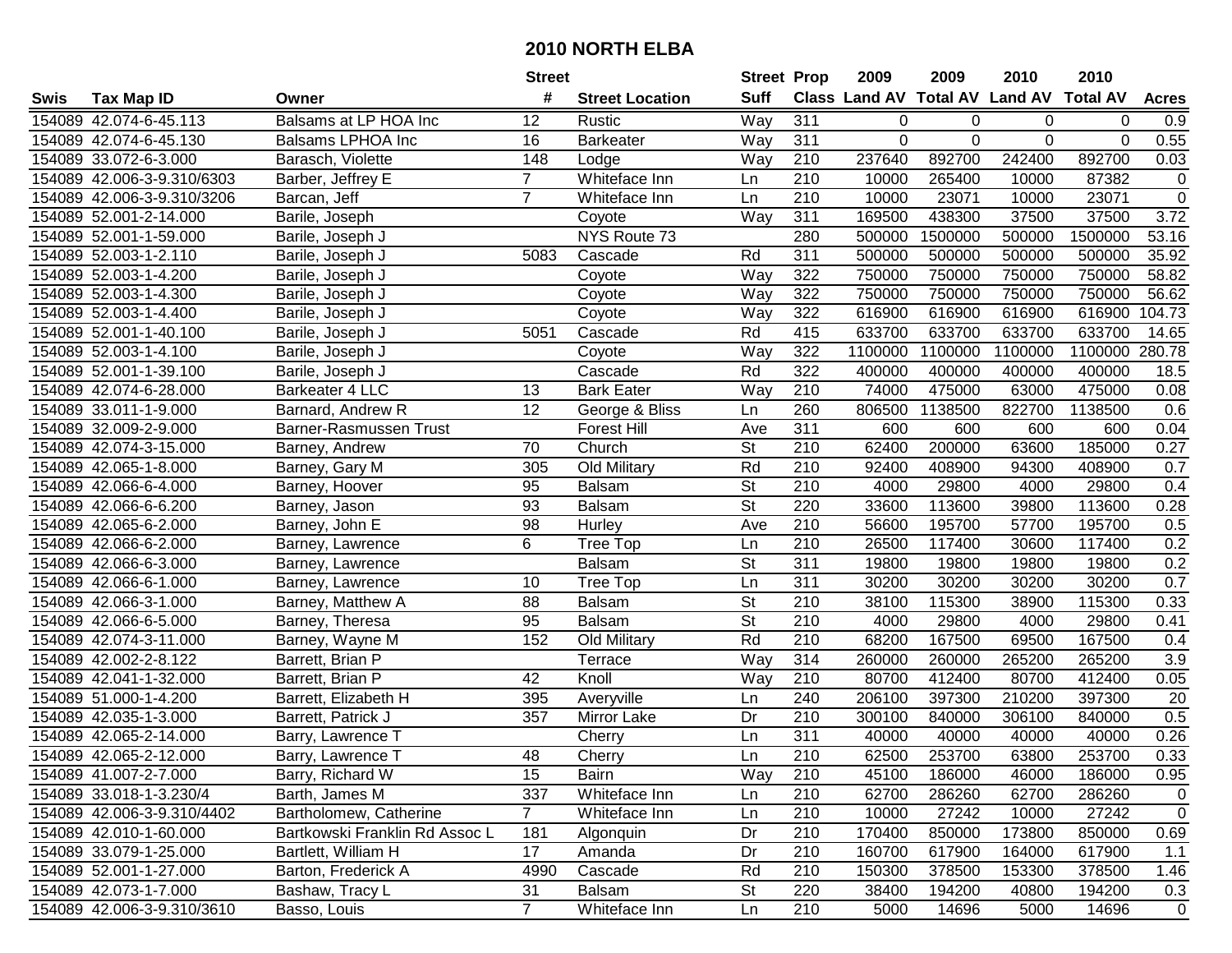|      |                            |                        | <b>Street</b>   |                        | <b>Street Prop</b> |                  | 2009          | 2009            | 2010           | 2010            |                |
|------|----------------------------|------------------------|-----------------|------------------------|--------------------|------------------|---------------|-----------------|----------------|-----------------|----------------|
| Swis | <b>Tax Map ID</b>          | Owner                  | #               | <b>Street Location</b> | <b>Suff</b>        |                  | Class Land AV | <b>Total AV</b> | <b>Land AV</b> | <b>Total AV</b> | <b>Acres</b>   |
|      | 154089 42.074-4-9.000      | Bath, Dale W           | 20              | <b>Liberty Hill</b>    | Ln                 | 210              | 114800        | 340400          | 117100         | 340400          | 0.4            |
|      | 154089 42.018-2-11.000     | Bath, Mark E           | 4               | Desiree                | Ln                 | 210              | 105700        | 208300          | 107800         | 208300          | -1             |
|      | 154089 42.018-4-51.200     | Batt, Timothy S        | 30              | Wildwood               | Dr                 | 210              | 138000        | 369100          | 140800         | 369100          | 1.41           |
|      | 154089 50.002-1-54.000     | Battaglia, Nancie      |                 | Sweetwood Farms        | Way                | 314              | 164400        | 164400          | 164400         | 164400          | 9.4            |
|      | 154089 50.002-1-53.000     | Battaglia, Nancie R    | 32              | Sweetwood Farms        | Way                | 210              | 240200        | 604400          | 245000         | 604400          | 7.75           |
|      | 154089 33.072-2-7.000      | Battel, Dorothy K      | 5               | <b>Battel</b>          | Way                | 260              | 78200         | 160600          | 79800          | 160600          | 0.1            |
|      | 154089 33.072-2-6.000      | Battel, Dorothy K      |                 | <b>Battel</b>          | Way                | 260              | 282800        | 296100          | 288400         | 296100          | 0.4            |
|      | 154089 33.072-2-8.000      | Battel, Robert         | 8               | <b>Battel</b>          | Way                | 280              | 2262800       | 3429700         | 2308100        | 3429700         | 1.02           |
|      | 154089 32.003-4-29.000     | Bauer, John P          | 435             | McKenzie Pond          | Rd                 | $\overline{210}$ | 103800        | 262900          | 105900         | 262900          | $\overline{7}$ |
|      | 154089 42.018-4-3.310      | Baumbach, Philip F     |                 | <b>Holly Hill</b>      | Ln                 | 311              | 119300        | 119300          | 119300         | 119300          | 1.51           |
|      | 154089 42.018-4-3.330      | Baumbach, Philip F     |                 | Holly Hill             | Ln                 | 311              | 116000        | 116000          | 116000         | 116000          | 1.74           |
|      | 154089 42.018-4-3.320      | Baumbach, Philip F     | 12              | <b>Holly Hill</b>      | Ln                 | 210              | 147600        | 341700          | 150500         | 341700          | 1.97           |
|      | 154089 42.018-1-18.300     | Baxter, David G        | $\overline{24}$ | Baxter                 | Way                | 210              | 132500        | 339200          | 135200         | 339200          | $\mathbf 2$    |
|      | 154089 42.066-3-15.200     | Beaney, Michelle M     | 80              | <b>Balsam</b>          | <b>St</b>          | 210              | 30000         | 155600          | 30600          | 155600          | 0.34           |
|      | 154089 42.043-4-9.000      | Beaney, William        | 4               | <b>Placid Heights</b>  | Ln                 | 210              | 106800        | 241500          | 108900         | 241500          | 0.2            |
|      | 154089 42.010-1-13.000     | <b>Beatty Peter G</b>  | 19              | <b>Iroquois</b>        | Ln                 | 210              | 233700        | 551200          | 238400         | 551200          | 1.83           |
|      | 154089 42.025-1-1.000      | Beatty-Hayes, Carol M  | $\overline{7}$  | Kilkare                | Way                | 210              | 84100         | 276400          | 84100          | 276400          | 0.4            |
|      | 154089 33.016-1-6.000      | Beaver Holdings Ltd    |                 | George & Bliss         | Ln                 | 260              | 560300        | 1344800         | 571500         | 1344800         | 0.6            |
|      | 154089 42.018-4-3.440      | Beck, Frederick W III  | 22              | Tahawus                | Way                | 210              | 109600        | 491000          | 111800         | 491000          | $\mathbf 1$    |
|      | 154089 42.006-3-9.310/1205 | Beckett, Charles C     | $\mathbf{7}$    | Whiteface Inn          | Ln                 | 210              | 5000          | 19248           | 5000           | 19248           | $\mathbf 0$    |
|      | 154089 33.011-3-2.110      | Beddard, Thomas W      | 12              | George & Bliss         | Ln                 | 260              |               |                 | 287500         | 1250000         | 2.39           |
|      | 154089 42.034-2-11.000     | Beech Hill Assoc Inc   | 460             | Mirror Lake            | Dr                 | 311              | 283500        | 283500          | 283500         | 283500          | 0.7            |
|      | 154089 42.074-2-20.000     | Beede, Russ            | 22              | Johnson                | Ave                | 210              | 48800         | 174800          | 45900          | 174800          | 0.4            |
|      | 154089 42.032-1-5.000      | Beeman, David          | 35              | Fawn Ridge             | Rd                 | 210              | 64400         | 123400          | 65700          | 123400          | 0.22           |
|      | 154089 32.014-1-28.000     | Beglin, Michael W      |                 | <b>Breezy Acres</b>    | Ln                 | 314              | 6500          | 6500            | 6500           | 6500            | 0.2            |
|      | 154089 51.000-1-43.210     | Belanich, Marguerite S | 208             | Adirondack Loj         | Rd                 | 280              | 830400        | 2820600         | 847000         | 2820600         | 35.5           |
|      | 154089 33.072-7-1.000/1    | <b>Bell Stephen F</b>  | 351             | Whiteface Inn          | Ln                 | 210              | 84400         | 252000          | 84400          | 252000          | $\mathbf 0$    |
|      | 154089 41.007-2-4.000      | Bell, Brian            |                 | Knottingham            | Rd                 | 323              | 7900          | 7900            | 7900           | 7900            | 1.8            |
|      | 154089 42.026-2-9.000      | Belmonte, Kathleen     |                 | Mirror Lake            | Dr                 | 311              | 897800        | 897800          | 897800         | 897800          | 0.6            |
|      | 154089 42.003-1-27.000     | Benedict, Helen T      | 340             | Averyville             | Ln                 | $\overline{210}$ | 102200        | 262500          | 104300         | 262500          | 1.25           |
|      | 154089 42.065-2-16.000     | Beneshan, Joseph C Sr  | 38              | Cherry                 | Ln                 | 210              | 50400         | 226200          | 51400          | 226200          | 0.26           |
|      | 154089 43.003-1-25.000     | Benham, Reginald       | $\overline{2}$  | Ausaroar               | Way                | 210              | 112800        | 193300          | 115100         | 193300          | 5              |
|      | 154089 33.016-2-6.000      | Benson, Totney B       | 596             | Mount Whitney          | Way                | $\overline{210}$ | 1778400       | 2706700         | 1813900        | 2706700         | 1.5            |
|      | 154089 42.034-3-14.000     | Benson, W Rogers       |                 | <b>Beech Hill</b>      | $\overline{C}$     | 311              | 23300         | 23300           | 23300          | 23300           | 0.12           |
|      | 154089 42.006-3-19.400     | Benty, Scott           |                 | NYS Route 86           |                    | 330              | 8300          | 8300            | 8300           | 8300            | 0.1            |
|      | 154089 42.006-3-20.000     | Benty, Scott           | 1919            | Saranac                | Ave                | 283              | 151500        | 315500          | 151500         | 315500          | 0.48           |
|      | 154089 33.079-1-11.000     | Bergamini, Kathleen    |                 | Amanda                 | Dr                 | 311              | 143000        | 143000          | 143000         | 143000          | 1.16           |
|      | 154089 43.017-1-11.000     | Berger, Bruce F        | 77              | Deerwood               | Trl                | 210              | 105300        | 395100          | 107400         | 395100          | 1.3            |
|      | 154089 43.017-1-36.000     | Berghorn, Charles F    | 36              | Quail                  | Ln                 | 210              | 139900        | 332800          | 142700         | 332800          | $\overline{2}$ |
|      | 154089 33.019-1-18.000     | Berkley, Marjorie J    | 216             | Peninsula              | Way                | 260              | 1920400       | 4773400         | 1920400        | 4773400         | $2.5\,$        |
|      | 154089 33.019-1-17.000     | Berkley, William R     |                 | Peninsula              | Way                | 210              | 1900500       | 3869900         | 2000000        | 2200000         | 2.27           |
|      | 154089 42.002-1-7.000      | Berkley, William R     |                 | Peninsula              | Way                | 323              | 68100         | 68100           | 69500          | 69500           | 1.7            |
|      |                            |                        |                 |                        |                    |                  |               |                 |                |                 |                |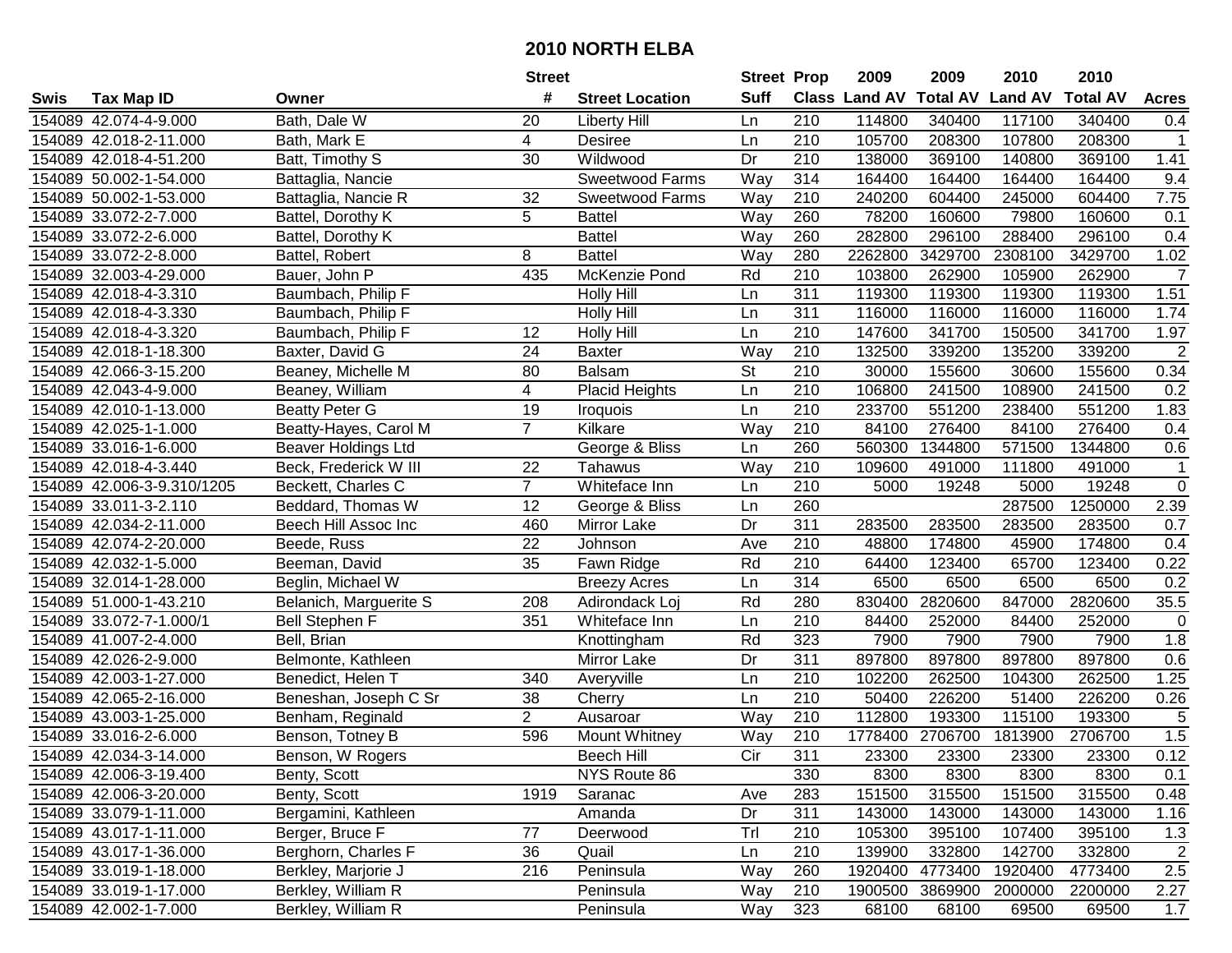|      |                            |                                         | <b>Street</b>   |                        | <b>Street Prop</b>       |                  | 2009                          | 2009    | 2010           | 2010            |                |
|------|----------------------------|-----------------------------------------|-----------------|------------------------|--------------------------|------------------|-------------------------------|---------|----------------|-----------------|----------------|
| Swis | <b>Tax Map ID</b>          | Owner                                   | #               | <b>Street Location</b> | <b>Suff</b>              |                  | <b>Class Land AV Total AV</b> |         | <b>Land AV</b> | <b>Total AV</b> | <b>Acres</b>   |
|      | 154089 33.019-1-16.000     | Berkley, William R                      |                 | Peninsula              | Way                      | 311              | 1170900                       | 1170900 | 1170900        | 1170900         | 0.92           |
|      | 154089 33.019-1-19.100     | Berkley, William R                      | 212             | Peninsula              | Way                      | 260              | 1935400                       | 3561500 | 1935400        | 3561500         | 4.16           |
|      | 154089 42.002-1-8.000      | Berkley, William R                      |                 | Peninsula              | Way                      | 323              | 164400                        | 164400  | 167700         | 167700          | 2.6            |
|      | 154089 42.026-1-3.000      | Berkley, William R Jr                   | 28              | George & Bliss         | Ln                       | 210              | 841800                        | 1111300 | 858600         | 1111300         | 0.1            |
|      | 154089 42.006-3-9.310/3903 | Berner, G Gary                          | $\overline{7}$  | Whiteface Inn          | Ln                       | 210              | 10000                         | 51695   | 10000          | 51695           | $\pmb{0}$      |
|      | 154089 33.014-2-10.000     | Bertagna, Robert                        | 26              | Overlook               | Way                      | 210              | 277100                        | 1350700 | 282600         | 1350700         | 0.33           |
|      | 154089 42.006-3-9.310/2206 | Bertha, David                           | $\overline{7}$  | Whiteface Inn          | Ln                       | 210              | 10000                         | 87800   | 10000          | 29500           | $\mathbf 0$    |
|      | 154089 42.073-1-15.000     | Bertrand, Edward                        |                 | Old Military           | Rd                       | 311              | 26200                         | 26200   | 26200          | 26200           | 0.2            |
|      | 154089 42.073-1-14.000     | Bertrand, Edward                        | 5               | <b>Balsam</b>          | $\overline{\mathsf{St}}$ | $\overline{210}$ | 31800                         | 198300  | 30600          | 198300          | 0.2            |
|      | 154089 33.008-1-12.000     | Bette, Kathleen A                       | 12              | George & Bliss         | Ln                       | 312              | 1020700                       | 1916100 | 1041100        | 1916100         | 0.71           |
|      | 154089 42.051-2-5.000      | Bette, Kevin M                          |                 | Wilmington             | Rd                       | 311              | 89400                         | 89400   | 250000         | 250000          | 0.85           |
|      | 154089 42.066-6-10.400     | Betters, Frederick                      | 155             | Newman                 | Rd                       | 210              | 38600                         | 160200  | 40800          | 160200          | 0.3            |
|      | 154089 42.004-5-13.000     | Beyerl, Brian D                         | 41              | Ledge Rock             | Ln                       | 210              | 315000                        | 1000000 | 315000         | 1000000         | 6.73           |
|      | 154089 42.004-5-12.000     | Beyerl, Brian D                         | 33              | Ledge Rock             | Ln                       | 311              | 315000                        | 315000  | 315000         | 315000          | 4.82           |
|      | 154089 33.018-1-3.230/14   | Bezursik, Edward A                      | 339             | Whiteface Inn          | Ln                       | 210              | 68100                         | 326040  | 68100          | 326040          | $\mathbf 0$    |
|      | 154089 41.007-1-18.120     | Bickford, David L                       | 1161            | NYS Route 86           |                          | 210              | 61300                         | 262500  | 62600          | 262500          | 1.04           |
|      | 154089 42.018-4-40.000     | Bickford, John L                        | 73              | Jersey                 | Dr                       | 210              | 130800                        | 326800  | 133400         | 250000          | 1.5            |
|      | 154089 42.074-4-17.000     | Bickford, Margaret C                    | $\overline{56}$ | Liberty Hill           | Ln                       | 210              | 114900                        | 240800  | 117200         | 240800          | 0.56           |
|      | 154089 41.007-1-18.110     | Bickford, Mary B                        | 1159            | NYS Route 86           |                          | 210              | 106500                        | 188100  | 108700         | 188100          | 2.16           |
|      | 154089 32.001-3-20.100     | Bidwell, Douglas J                      |                 | <b>Breezy Acres</b>    | Ln                       | 312              | 78000                         | 87300   | 79500          | 87300           | 3.6            |
|      | 154089 32.009-2-12.000     | Bieber, Glen F                          | 80              | Blackberry             | Way                      | 210              | 76300                         | 255200  | 88000          | 255200          | $\overline{3}$ |
|      | 154089 32.009-2-13.000     | Bieber, Glen F                          |                 | Blackberry             | Way                      | 311              | 8000                          | 8000    | 8000           | 8000            | 0.41           |
|      | 154089 42.018-1-4.000      | Bimonte, Lisa J                         | 94              | Patch                  | Ln                       | 220              | 131000                        | 309800  | 133600         | 309800          | $\mathbf 1$    |
|      | 154089 42.073-3-5.100      | Bimonte, Mark                           | 281             | Old Military           | Rd                       | 210              | 57100                         | 205900  | 58200          | 205900          | 0.48           |
|      | 154089 32.003-4-28.000     | Bimonte, Michael J                      | 453             | McKenzie Pond          | Rd                       | 210              | 80600                         | 201500  | 82200          | 201500          | 8.76           |
|      | 154089 42.025-1-12.000     | Birch Point Inv LP                      | 152             | Peninsula              | Way                      | 210              | 1575000                       | 3937500 | 1606400        | 3937500         | $\mathbf 1$    |
|      | 154089 33.018-18-1.000     | Bird, Michael                           | 78              | Lodge                  | Way                      | 210              | 364400                        | 1243000 | 371700         | 1243000         | 0.3            |
|      | 154089 42.074-4-14.000     | Birk, Bonnie J                          | 29              | <b>Liberty Hill</b>    | Ln                       | 210              | 113200                        | 377900  | 115500         | 377900          | 0.4            |
|      | 154089 42.018-4-32.140     | Birofka, Genevieve Y                    | $\overline{38}$ | Tahawus                | Way                      | 210              | 212400                        | 505100  | 216600         | 505100          | 3.03           |
|      | 154089 42.056-3-4.111      | Bishop, Gary L                          | 42              | Dandelion              | Way                      | 240              | 203600                        | 330600  | 207700         | 330600          | 22.59          |
|      | 154089 50.002-1-66.200     | Bissell, Arthur D III                   | 665             | Averyville             | Ln                       | $\overline{240}$ | 575800                        | 2259800 | 587300         | 2259800         | 71.58          |
|      | 154089 50.002-1-76.200     | <b>Bissonette, Roderick T</b>           | 160             | <b>Bills</b>           | Way                      | 312              | 26700                         | 48000   | 27300          | 48000           | 10             |
|      | 154089 42.018-2-7.000      | Bissonnette, Douglas R                  | 6               | Jersey                 | Dr                       | 210              | 107000                        | 217800  | 109200         | 217800          | $\mathbf{1}$   |
|      | 154089 42.010-1-41.000     | Black, Cindy L                          | 194             | Algonquin              | $\overline{Dr}$          | $\overline{210}$ | 248400                        | 997500  | 253300         | 997500          | 0.76           |
|      | 154089 32.003-5-20.000     | <b>Blackfly Softball &amp; Rec Club</b> | 564             | McKenzie Pond          | Rd                       | 557              | 119300                        | 138100  | 119300         | 138100          | 50.63          |
|      | 154089 52.003-1-7.000      | Blair, Anthony M                        | 4630            | Cascade                | Rd                       | 210              | 92600                         | 215000  | 94500          | 215000          | 0.6            |
|      | 154089 42.073-3-3.000      | Blair, Gerald L Jr                      | 293             | Old Military           | Rd                       | 210              | 160200                        | 466900  | 163400         | 466900          | $2.5\,$        |
|      | 154089 32.009-3-1.000      | Blanchard, Susan A                      |                 | Rockledge              | Ln                       | 311              | 13000                         | 13000   | 13000          | 13000           | 0.1            |
|      | 154089 42.004-4-17.000     | Blank, Richard                          |                 | Intervale              | Way                      | 323              | 0                             | 0       | 0              | $\overline{0}$  | 0.13           |
|      | 154089 42.004-4-14.000     | Blank, Richard T                        | 56              | Intervale              | Way                      | 240              | 228100                        | 868200  | 237000         | 868200          | 10.75          |
|      | 154089 51.002-2-31.000     | Blank, Richard T                        |                 | Cascade                | Rd                       | 311              | 182700                        | 182700  | 182700         | 182700          | 13.4           |
|      | 154089 51.002-2-33.000     | Blank, Richard T                        |                 | Cascade                | Rd                       | 311              | 152400                        | 152400  | 152400         | 152400          | 12.1           |
|      |                            |                                         |                 |                        |                          |                  |                               |         |                |                 |                |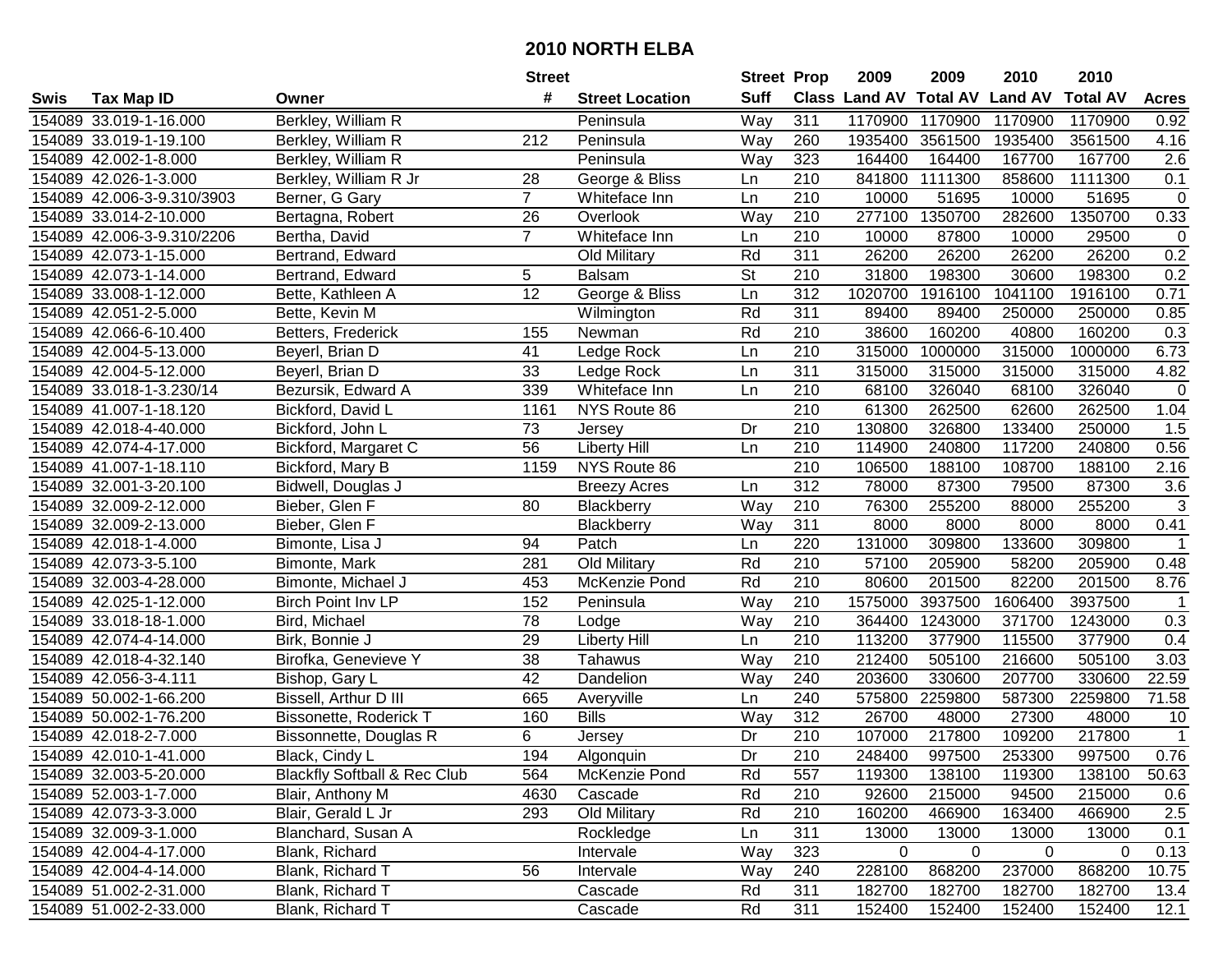| <b>Suff</b><br>Class Land AV Total AV Land AV Total AV<br>#<br><b>Tax Map ID</b><br><b>Street Location</b><br><b>Acres</b><br>Swis<br>Owner<br>311<br>154089 42.004-4-15.000<br>Blank, Ronald J<br>Way<br>159900<br>159900<br>159000<br>159000<br>10.2<br>Intervale<br>311<br>154089 42.004-4-13.000<br>Way<br>133700<br>133700<br>133700<br>133700<br>10<br>Blank, Ronald J<br>Intervale<br>154089 51.002-2-32.000<br>Cascade<br>Rd<br>311<br>152400<br>152400<br>152400<br>12.1<br>Blank, Ronald J<br>152400<br>154089 42.004-4-12.000<br>Way<br>311<br>133700<br>133700<br>133700<br>133700<br>11.35<br>Blank, Ronald J<br>Intervale<br>$\overline{240}$<br>362900<br>154089 51.002-2-34.000<br>81<br>Way<br>949000<br>370200<br>949000<br>13.8<br>Blank, Ronald J<br>Boulderwood<br>154089 42.074-4-15.000<br>33<br>220<br>117900<br>363000<br>120300<br>363000<br>Blazer, Margaret T<br><b>Liberty Hill</b><br>Ln<br>0.4<br>$\overline{97}$<br>$\overline{\mathsf{St}}$<br>$\overline{210}$<br>38700<br>154089 42.066-6-20.002<br>Blinn, Jerald P<br>91400<br>39400<br>91400<br>0.69<br><b>Balsam</b><br>154089 42.074-1-4.000<br>31<br>210<br>29100<br>158600<br>0.2<br>Blinn, Philip<br>Ave<br>30600<br>158600<br>Johnson<br>12<br>260<br>George & Bliss<br>829900<br>886000<br>829900<br>1.38<br>154089 33.015-1-5.200<br>Bliss, Brian<br>886000<br>Ln<br>$\overline{210}$<br>7.3<br>154089 50.002-1-44.000<br>42<br>241200<br>616900<br>Bliss, Brian W<br>Ln<br>246000<br>616900<br>Partridge<br>3<br>Dr<br>210<br>154089 42.018-3-1.000<br>112200<br>254600<br>114500<br>254600<br>$\mathbf{1}$<br>Bliss, Brian W<br>Jersey<br>210<br>154089 42.018-1-3.000<br>Bliss, David M<br>86<br>Patch<br>Ln<br>127800<br>366000<br>130300<br>366000<br>1.1<br>15<br>St<br>153700<br>154089 42.073-2-5.000<br>Bliss, Violet W<br>Winter<br>210<br>38400<br>40800<br>153700<br>0.3<br>$\overline{7}$<br>Ln<br>210<br>10000<br>10000<br>99942<br>$\pmb{0}$<br>154089 42.006-3-9.310/8006<br>Bloch, Andrew<br>Whiteface Inn<br>99942<br>210<br>154089 33.018-1-3.230/6<br>337<br>Whiteface Inn<br>Ln<br>65800<br>308100<br>65800<br>308100<br>Block, Lizbeth M<br>$\overline{312}$<br>154089 33.072-6-11.000<br>Whiteface Inn<br>Ln<br>0<br>$\Omega$<br>$\Omega$<br>1.22<br><b>Bluff Homeowners Assoc Inc</b><br>$\Omega$<br>3950000<br>2303400<br>4000000<br>7.2<br>154089 33.019-1-12.000<br>26<br>Point O View<br>Way<br>280<br>2258200<br><b>Blum Rose Corp</b><br>$\overline{7}$<br>210<br>$\pmb{0}$<br>154089 42.006-3-9.310/4906<br>10000<br>116700<br>10000<br>32362<br>BMH 1998 Trust<br>Whiteface Inn<br>Ln<br>$\overline{3}$<br>25<br>Way<br>154089 52.001-2-15.000<br>210<br>168900<br>500000<br>172300<br>500000<br>Boesch, Richard J<br>Coyote<br>32<br>Cherry<br>0.25<br>154089 42.065-2-11.000<br>210<br>47300<br>190500<br>48200<br>190500<br>Boeve, Christopher Jr<br>Ln<br>154089 42.002-2-2.000<br>Way<br>280<br>2000600<br>4400000<br>2040600<br>4400000<br>9.14<br>Bogle, Eve S<br>Ruisseaumont<br>154089 52.001-2-9.000 |  |                  | <b>Street</b> |          | <b>Street Prop</b> |     | 2009   | 2009   | 2010   | 2010   |                 |
|---------------------------------------------------------------------------------------------------------------------------------------------------------------------------------------------------------------------------------------------------------------------------------------------------------------------------------------------------------------------------------------------------------------------------------------------------------------------------------------------------------------------------------------------------------------------------------------------------------------------------------------------------------------------------------------------------------------------------------------------------------------------------------------------------------------------------------------------------------------------------------------------------------------------------------------------------------------------------------------------------------------------------------------------------------------------------------------------------------------------------------------------------------------------------------------------------------------------------------------------------------------------------------------------------------------------------------------------------------------------------------------------------------------------------------------------------------------------------------------------------------------------------------------------------------------------------------------------------------------------------------------------------------------------------------------------------------------------------------------------------------------------------------------------------------------------------------------------------------------------------------------------------------------------------------------------------------------------------------------------------------------------------------------------------------------------------------------------------------------------------------------------------------------------------------------------------------------------------------------------------------------------------------------------------------------------------------------------------------------------------------------------------------------------------------------------------------------------------------------------------------------------------------------------------------------------------------------------------------------------------------------------------------------------------------------------------------------------------------------------------------------------------------------------------------------------------------------------------------------------------------------------------------------------------------------------------------------------------------------------------------------------------------------------|--|------------------|---------------|----------|--------------------|-----|--------|--------|--------|--------|-----------------|
|                                                                                                                                                                                                                                                                                                                                                                                                                                                                                                                                                                                                                                                                                                                                                                                                                                                                                                                                                                                                                                                                                                                                                                                                                                                                                                                                                                                                                                                                                                                                                                                                                                                                                                                                                                                                                                                                                                                                                                                                                                                                                                                                                                                                                                                                                                                                                                                                                                                                                                                                                                                                                                                                                                                                                                                                                                                                                                                                                                                                                                             |  |                  |               |          |                    |     |        |        |        |        |                 |
|                                                                                                                                                                                                                                                                                                                                                                                                                                                                                                                                                                                                                                                                                                                                                                                                                                                                                                                                                                                                                                                                                                                                                                                                                                                                                                                                                                                                                                                                                                                                                                                                                                                                                                                                                                                                                                                                                                                                                                                                                                                                                                                                                                                                                                                                                                                                                                                                                                                                                                                                                                                                                                                                                                                                                                                                                                                                                                                                                                                                                                             |  |                  |               |          |                    |     |        |        |        |        |                 |
|                                                                                                                                                                                                                                                                                                                                                                                                                                                                                                                                                                                                                                                                                                                                                                                                                                                                                                                                                                                                                                                                                                                                                                                                                                                                                                                                                                                                                                                                                                                                                                                                                                                                                                                                                                                                                                                                                                                                                                                                                                                                                                                                                                                                                                                                                                                                                                                                                                                                                                                                                                                                                                                                                                                                                                                                                                                                                                                                                                                                                                             |  |                  |               |          |                    |     |        |        |        |        |                 |
|                                                                                                                                                                                                                                                                                                                                                                                                                                                                                                                                                                                                                                                                                                                                                                                                                                                                                                                                                                                                                                                                                                                                                                                                                                                                                                                                                                                                                                                                                                                                                                                                                                                                                                                                                                                                                                                                                                                                                                                                                                                                                                                                                                                                                                                                                                                                                                                                                                                                                                                                                                                                                                                                                                                                                                                                                                                                                                                                                                                                                                             |  |                  |               |          |                    |     |        |        |        |        |                 |
|                                                                                                                                                                                                                                                                                                                                                                                                                                                                                                                                                                                                                                                                                                                                                                                                                                                                                                                                                                                                                                                                                                                                                                                                                                                                                                                                                                                                                                                                                                                                                                                                                                                                                                                                                                                                                                                                                                                                                                                                                                                                                                                                                                                                                                                                                                                                                                                                                                                                                                                                                                                                                                                                                                                                                                                                                                                                                                                                                                                                                                             |  |                  |               |          |                    |     |        |        |        |        |                 |
|                                                                                                                                                                                                                                                                                                                                                                                                                                                                                                                                                                                                                                                                                                                                                                                                                                                                                                                                                                                                                                                                                                                                                                                                                                                                                                                                                                                                                                                                                                                                                                                                                                                                                                                                                                                                                                                                                                                                                                                                                                                                                                                                                                                                                                                                                                                                                                                                                                                                                                                                                                                                                                                                                                                                                                                                                                                                                                                                                                                                                                             |  |                  |               |          |                    |     |        |        |        |        |                 |
|                                                                                                                                                                                                                                                                                                                                                                                                                                                                                                                                                                                                                                                                                                                                                                                                                                                                                                                                                                                                                                                                                                                                                                                                                                                                                                                                                                                                                                                                                                                                                                                                                                                                                                                                                                                                                                                                                                                                                                                                                                                                                                                                                                                                                                                                                                                                                                                                                                                                                                                                                                                                                                                                                                                                                                                                                                                                                                                                                                                                                                             |  |                  |               |          |                    |     |        |        |        |        |                 |
|                                                                                                                                                                                                                                                                                                                                                                                                                                                                                                                                                                                                                                                                                                                                                                                                                                                                                                                                                                                                                                                                                                                                                                                                                                                                                                                                                                                                                                                                                                                                                                                                                                                                                                                                                                                                                                                                                                                                                                                                                                                                                                                                                                                                                                                                                                                                                                                                                                                                                                                                                                                                                                                                                                                                                                                                                                                                                                                                                                                                                                             |  |                  |               |          |                    |     |        |        |        |        |                 |
|                                                                                                                                                                                                                                                                                                                                                                                                                                                                                                                                                                                                                                                                                                                                                                                                                                                                                                                                                                                                                                                                                                                                                                                                                                                                                                                                                                                                                                                                                                                                                                                                                                                                                                                                                                                                                                                                                                                                                                                                                                                                                                                                                                                                                                                                                                                                                                                                                                                                                                                                                                                                                                                                                                                                                                                                                                                                                                                                                                                                                                             |  |                  |               |          |                    |     |        |        |        |        |                 |
|                                                                                                                                                                                                                                                                                                                                                                                                                                                                                                                                                                                                                                                                                                                                                                                                                                                                                                                                                                                                                                                                                                                                                                                                                                                                                                                                                                                                                                                                                                                                                                                                                                                                                                                                                                                                                                                                                                                                                                                                                                                                                                                                                                                                                                                                                                                                                                                                                                                                                                                                                                                                                                                                                                                                                                                                                                                                                                                                                                                                                                             |  |                  |               |          |                    |     |        |        |        |        |                 |
|                                                                                                                                                                                                                                                                                                                                                                                                                                                                                                                                                                                                                                                                                                                                                                                                                                                                                                                                                                                                                                                                                                                                                                                                                                                                                                                                                                                                                                                                                                                                                                                                                                                                                                                                                                                                                                                                                                                                                                                                                                                                                                                                                                                                                                                                                                                                                                                                                                                                                                                                                                                                                                                                                                                                                                                                                                                                                                                                                                                                                                             |  |                  |               |          |                    |     |        |        |        |        |                 |
|                                                                                                                                                                                                                                                                                                                                                                                                                                                                                                                                                                                                                                                                                                                                                                                                                                                                                                                                                                                                                                                                                                                                                                                                                                                                                                                                                                                                                                                                                                                                                                                                                                                                                                                                                                                                                                                                                                                                                                                                                                                                                                                                                                                                                                                                                                                                                                                                                                                                                                                                                                                                                                                                                                                                                                                                                                                                                                                                                                                                                                             |  |                  |               |          |                    |     |        |        |        |        |                 |
|                                                                                                                                                                                                                                                                                                                                                                                                                                                                                                                                                                                                                                                                                                                                                                                                                                                                                                                                                                                                                                                                                                                                                                                                                                                                                                                                                                                                                                                                                                                                                                                                                                                                                                                                                                                                                                                                                                                                                                                                                                                                                                                                                                                                                                                                                                                                                                                                                                                                                                                                                                                                                                                                                                                                                                                                                                                                                                                                                                                                                                             |  |                  |               |          |                    |     |        |        |        |        |                 |
|                                                                                                                                                                                                                                                                                                                                                                                                                                                                                                                                                                                                                                                                                                                                                                                                                                                                                                                                                                                                                                                                                                                                                                                                                                                                                                                                                                                                                                                                                                                                                                                                                                                                                                                                                                                                                                                                                                                                                                                                                                                                                                                                                                                                                                                                                                                                                                                                                                                                                                                                                                                                                                                                                                                                                                                                                                                                                                                                                                                                                                             |  |                  |               |          |                    |     |        |        |        |        |                 |
|                                                                                                                                                                                                                                                                                                                                                                                                                                                                                                                                                                                                                                                                                                                                                                                                                                                                                                                                                                                                                                                                                                                                                                                                                                                                                                                                                                                                                                                                                                                                                                                                                                                                                                                                                                                                                                                                                                                                                                                                                                                                                                                                                                                                                                                                                                                                                                                                                                                                                                                                                                                                                                                                                                                                                                                                                                                                                                                                                                                                                                             |  |                  |               |          |                    |     |        |        |        |        |                 |
|                                                                                                                                                                                                                                                                                                                                                                                                                                                                                                                                                                                                                                                                                                                                                                                                                                                                                                                                                                                                                                                                                                                                                                                                                                                                                                                                                                                                                                                                                                                                                                                                                                                                                                                                                                                                                                                                                                                                                                                                                                                                                                                                                                                                                                                                                                                                                                                                                                                                                                                                                                                                                                                                                                                                                                                                                                                                                                                                                                                                                                             |  |                  |               |          |                    |     |        |        |        |        | $\mathsf 0$     |
|                                                                                                                                                                                                                                                                                                                                                                                                                                                                                                                                                                                                                                                                                                                                                                                                                                                                                                                                                                                                                                                                                                                                                                                                                                                                                                                                                                                                                                                                                                                                                                                                                                                                                                                                                                                                                                                                                                                                                                                                                                                                                                                                                                                                                                                                                                                                                                                                                                                                                                                                                                                                                                                                                                                                                                                                                                                                                                                                                                                                                                             |  |                  |               |          |                    |     |        |        |        |        |                 |
|                                                                                                                                                                                                                                                                                                                                                                                                                                                                                                                                                                                                                                                                                                                                                                                                                                                                                                                                                                                                                                                                                                                                                                                                                                                                                                                                                                                                                                                                                                                                                                                                                                                                                                                                                                                                                                                                                                                                                                                                                                                                                                                                                                                                                                                                                                                                                                                                                                                                                                                                                                                                                                                                                                                                                                                                                                                                                                                                                                                                                                             |  |                  |               |          |                    |     |        |        |        |        |                 |
|                                                                                                                                                                                                                                                                                                                                                                                                                                                                                                                                                                                                                                                                                                                                                                                                                                                                                                                                                                                                                                                                                                                                                                                                                                                                                                                                                                                                                                                                                                                                                                                                                                                                                                                                                                                                                                                                                                                                                                                                                                                                                                                                                                                                                                                                                                                                                                                                                                                                                                                                                                                                                                                                                                                                                                                                                                                                                                                                                                                                                                             |  |                  |               |          |                    |     |        |        |        |        |                 |
|                                                                                                                                                                                                                                                                                                                                                                                                                                                                                                                                                                                                                                                                                                                                                                                                                                                                                                                                                                                                                                                                                                                                                                                                                                                                                                                                                                                                                                                                                                                                                                                                                                                                                                                                                                                                                                                                                                                                                                                                                                                                                                                                                                                                                                                                                                                                                                                                                                                                                                                                                                                                                                                                                                                                                                                                                                                                                                                                                                                                                                             |  |                  |               |          |                    |     |        |        |        |        |                 |
|                                                                                                                                                                                                                                                                                                                                                                                                                                                                                                                                                                                                                                                                                                                                                                                                                                                                                                                                                                                                                                                                                                                                                                                                                                                                                                                                                                                                                                                                                                                                                                                                                                                                                                                                                                                                                                                                                                                                                                                                                                                                                                                                                                                                                                                                                                                                                                                                                                                                                                                                                                                                                                                                                                                                                                                                                                                                                                                                                                                                                                             |  |                  |               |          |                    |     |        |        |        |        |                 |
|                                                                                                                                                                                                                                                                                                                                                                                                                                                                                                                                                                                                                                                                                                                                                                                                                                                                                                                                                                                                                                                                                                                                                                                                                                                                                                                                                                                                                                                                                                                                                                                                                                                                                                                                                                                                                                                                                                                                                                                                                                                                                                                                                                                                                                                                                                                                                                                                                                                                                                                                                                                                                                                                                                                                                                                                                                                                                                                                                                                                                                             |  |                  |               |          |                    |     |        |        |        |        |                 |
|                                                                                                                                                                                                                                                                                                                                                                                                                                                                                                                                                                                                                                                                                                                                                                                                                                                                                                                                                                                                                                                                                                                                                                                                                                                                                                                                                                                                                                                                                                                                                                                                                                                                                                                                                                                                                                                                                                                                                                                                                                                                                                                                                                                                                                                                                                                                                                                                                                                                                                                                                                                                                                                                                                                                                                                                                                                                                                                                                                                                                                             |  | Bohan, Richard F | 67            | American | Way                | 210 | 145200 | 427400 | 148100 | 427400 | 5.98            |
| 57700<br>154089 42.074-3-13.200<br>Old Military<br>Rd<br>210<br>171700<br>57700<br>171700<br>0.3<br>Bolinsky, Henry<br>136                                                                                                                                                                                                                                                                                                                                                                                                                                                                                                                                                                                                                                                                                                                                                                                                                                                                                                                                                                                                                                                                                                                                                                                                                                                                                                                                                                                                                                                                                                                                                                                                                                                                                                                                                                                                                                                                                                                                                                                                                                                                                                                                                                                                                                                                                                                                                                                                                                                                                                                                                                                                                                                                                                                                                                                                                                                                                                                  |  |                  |               |          |                    |     |        |        |        |        |                 |
| 154089 32.001-3-11.000<br>Bombard, Douglas G<br>164<br>260<br>23800<br>40400<br>24300<br>40400<br>0.46<br><b>Breezy Acres</b><br>Ln                                                                                                                                                                                                                                                                                                                                                                                                                                                                                                                                                                                                                                                                                                                                                                                                                                                                                                                                                                                                                                                                                                                                                                                                                                                                                                                                                                                                                                                                                                                                                                                                                                                                                                                                                                                                                                                                                                                                                                                                                                                                                                                                                                                                                                                                                                                                                                                                                                                                                                                                                                                                                                                                                                                                                                                                                                                                                                         |  |                  |               |          |                    |     |        |        |        |        |                 |
| $\overline{7}$<br>Bonanno, Michael A<br>210<br>10000<br>50572<br>50572<br>$\mathbf 0$<br>154089 42.006-3-9.310/1405<br>Whiteface Inn<br>Ln<br>10000                                                                                                                                                                                                                                                                                                                                                                                                                                                                                                                                                                                                                                                                                                                                                                                                                                                                                                                                                                                                                                                                                                                                                                                                                                                                                                                                                                                                                                                                                                                                                                                                                                                                                                                                                                                                                                                                                                                                                                                                                                                                                                                                                                                                                                                                                                                                                                                                                                                                                                                                                                                                                                                                                                                                                                                                                                                                                         |  |                  |               |          |                    |     |        |        |        |        |                 |
| $\overline{210}$<br>12<br>223600<br>58100<br>223600<br>154089 42.041-1-11.000<br>Kate Smith<br>Ave<br>56900<br>0.07<br>Bonsignore, Cornelia                                                                                                                                                                                                                                                                                                                                                                                                                                                                                                                                                                                                                                                                                                                                                                                                                                                                                                                                                                                                                                                                                                                                                                                                                                                                                                                                                                                                                                                                                                                                                                                                                                                                                                                                                                                                                                                                                                                                                                                                                                                                                                                                                                                                                                                                                                                                                                                                                                                                                                                                                                                                                                                                                                                                                                                                                                                                                                 |  |                  |               |          |                    |     |        |        |        |        |                 |
| Tr<br>210<br>154089 43.017-1-13.000<br>Borden, Edward A III<br>95<br>100600<br>171800<br>102600<br>171800<br>1.6<br>Deerwood                                                                                                                                                                                                                                                                                                                                                                                                                                                                                                                                                                                                                                                                                                                                                                                                                                                                                                                                                                                                                                                                                                                                                                                                                                                                                                                                                                                                                                                                                                                                                                                                                                                                                                                                                                                                                                                                                                                                                                                                                                                                                                                                                                                                                                                                                                                                                                                                                                                                                                                                                                                                                                                                                                                                                                                                                                                                                                                |  |                  |               |          |                    |     |        |        |        |        |                 |
| 311<br>154089 42.041-1-3.000<br><b>Grand View</b><br>1600<br>1600<br>1600<br>1600<br>Borden, Robert M<br>Ave<br>0.1                                                                                                                                                                                                                                                                                                                                                                                                                                                                                                                                                                                                                                                                                                                                                                                                                                                                                                                                                                                                                                                                                                                                                                                                                                                                                                                                                                                                                                                                                                                                                                                                                                                                                                                                                                                                                                                                                                                                                                                                                                                                                                                                                                                                                                                                                                                                                                                                                                                                                                                                                                                                                                                                                                                                                                                                                                                                                                                         |  |                  |               |          |                    |     |        |        |        |        |                 |
| 311200<br>2.1<br>154089 42.018-4-37.000<br><b>Birch Hill</b><br>210<br>145400<br>311200<br>148300<br>Borelli, Joseph H Jr<br>31<br>Ln                                                                                                                                                                                                                                                                                                                                                                                                                                                                                                                                                                                                                                                                                                                                                                                                                                                                                                                                                                                                                                                                                                                                                                                                                                                                                                                                                                                                                                                                                                                                                                                                                                                                                                                                                                                                                                                                                                                                                                                                                                                                                                                                                                                                                                                                                                                                                                                                                                                                                                                                                                                                                                                                                                                                                                                                                                                                                                       |  |                  |               |          |                    |     |        |        |        |        |                 |
| $\overline{7}$<br>210<br>5000<br>$\mathbf 0$<br>154089 42.006-3-9.310/3604<br>Whiteface Inn<br>Ln<br>14696<br>5000<br>14696<br>Borgen, Roger                                                                                                                                                                                                                                                                                                                                                                                                                                                                                                                                                                                                                                                                                                                                                                                                                                                                                                                                                                                                                                                                                                                                                                                                                                                                                                                                                                                                                                                                                                                                                                                                                                                                                                                                                                                                                                                                                                                                                                                                                                                                                                                                                                                                                                                                                                                                                                                                                                                                                                                                                                                                                                                                                                                                                                                                                                                                                                |  |                  |               |          |                    |     |        |        |        |        |                 |
| 0.8<br>154089 32.014-1-4.000<br>49<br>210<br>81000<br>191200<br>82600<br>191200<br>Borghi, Robert H<br><b>Breezy Acres</b><br>Ln                                                                                                                                                                                                                                                                                                                                                                                                                                                                                                                                                                                                                                                                                                                                                                                                                                                                                                                                                                                                                                                                                                                                                                                                                                                                                                                                                                                                                                                                                                                                                                                                                                                                                                                                                                                                                                                                                                                                                                                                                                                                                                                                                                                                                                                                                                                                                                                                                                                                                                                                                                                                                                                                                                                                                                                                                                                                                                            |  |                  |               |          |                    |     |        |        |        |        |                 |
| $\overline{17}$<br>$\overline{210}$<br>97900<br>227500<br>0.5<br>154089 42.018-4-2.000<br>Borland, William<br>96000<br>227500<br>Tamarack<br>Ave                                                                                                                                                                                                                                                                                                                                                                                                                                                                                                                                                                                                                                                                                                                                                                                                                                                                                                                                                                                                                                                                                                                                                                                                                                                                                                                                                                                                                                                                                                                                                                                                                                                                                                                                                                                                                                                                                                                                                                                                                                                                                                                                                                                                                                                                                                                                                                                                                                                                                                                                                                                                                                                                                                                                                                                                                                                                                            |  |                  |               |          |                    |     |        |        |        |        |                 |
| Rd<br>449<br>85400<br>237300<br>87100<br>237300<br>154089 51.002-2-28.000<br>5184<br>Cascade<br>$\mathbf 1$<br>Borrelli, Joseph H                                                                                                                                                                                                                                                                                                                                                                                                                                                                                                                                                                                                                                                                                                                                                                                                                                                                                                                                                                                                                                                                                                                                                                                                                                                                                                                                                                                                                                                                                                                                                                                                                                                                                                                                                                                                                                                                                                                                                                                                                                                                                                                                                                                                                                                                                                                                                                                                                                                                                                                                                                                                                                                                                                                                                                                                                                                                                                           |  |                  |               |          |                    |     |        |        |        |        |                 |
| $\overline{314}$<br>Borrelli, Joseph H<br>Bear Cub<br>Ln<br>119700<br>119700<br>119700<br>119700<br>154089 51.000-1-54.200                                                                                                                                                                                                                                                                                                                                                                                                                                                                                                                                                                                                                                                                                                                                                                                                                                                                                                                                                                                                                                                                                                                                                                                                                                                                                                                                                                                                                                                                                                                                                                                                                                                                                                                                                                                                                                                                                                                                                                                                                                                                                                                                                                                                                                                                                                                                                                                                                                                                                                                                                                                                                                                                                                                                                                                                                                                                                                                  |  |                  |               |          |                    |     |        |        |        |        | $\overline{50}$ |
| 13<br>210<br>154089 33.072-1-2.000<br>Borzilleri, William<br>Way<br>183800<br>351650<br>183800<br>351650<br>Hemlock                                                                                                                                                                                                                                                                                                                                                                                                                                                                                                                                                                                                                                                                                                                                                                                                                                                                                                                                                                                                                                                                                                                                                                                                                                                                                                                                                                                                                                                                                                                                                                                                                                                                                                                                                                                                                                                                                                                                                                                                                                                                                                                                                                                                                                                                                                                                                                                                                                                                                                                                                                                                                                                                                                                                                                                                                                                                                                                         |  |                  |               |          |                    |     |        |        |        |        | 0.22            |
| 8<br>154089 33.020-1-17.111<br><b>Botoulas</b><br>Way<br>240<br>500000<br>660000<br>510000<br>660000<br>Botoulas, Peter                                                                                                                                                                                                                                                                                                                                                                                                                                                                                                                                                                                                                                                                                                                                                                                                                                                                                                                                                                                                                                                                                                                                                                                                                                                                                                                                                                                                                                                                                                                                                                                                                                                                                                                                                                                                                                                                                                                                                                                                                                                                                                                                                                                                                                                                                                                                                                                                                                                                                                                                                                                                                                                                                                                                                                                                                                                                                                                     |  |                  |               |          |                    |     |        |        |        |        | 19.15           |
| Bough, Gerald J Jr<br>283<br><b>Forest Hill</b><br>135000<br>154089 32.009-2-3.002<br>210<br>34900<br>35600<br>135000<br>Ave                                                                                                                                                                                                                                                                                                                                                                                                                                                                                                                                                                                                                                                                                                                                                                                                                                                                                                                                                                                                                                                                                                                                                                                                                                                                                                                                                                                                                                                                                                                                                                                                                                                                                                                                                                                                                                                                                                                                                                                                                                                                                                                                                                                                                                                                                                                                                                                                                                                                                                                                                                                                                                                                                                                                                                                                                                                                                                                |  |                  |               |          |                    |     |        |        |        |        | 1.52            |
| 154089 32.009-1-7.000<br>Boushie & Assoc RE Partnership<br>Pine<br>35700<br>266700<br>1332<br>St<br>210<br>48000<br>266700<br>0.3                                                                                                                                                                                                                                                                                                                                                                                                                                                                                                                                                                                                                                                                                                                                                                                                                                                                                                                                                                                                                                                                                                                                                                                                                                                                                                                                                                                                                                                                                                                                                                                                                                                                                                                                                                                                                                                                                                                                                                                                                                                                                                                                                                                                                                                                                                                                                                                                                                                                                                                                                                                                                                                                                                                                                                                                                                                                                                           |  |                  |               |          |                    |     |        |        |        |        |                 |
| 154089 42.066-2-13.000<br>53<br><b>St</b><br>210<br>38000<br>154100<br>38800<br>154100<br>0.3<br>Bova, Roy<br>Balsam                                                                                                                                                                                                                                                                                                                                                                                                                                                                                                                                                                                                                                                                                                                                                                                                                                                                                                                                                                                                                                                                                                                                                                                                                                                                                                                                                                                                                                                                                                                                                                                                                                                                                                                                                                                                                                                                                                                                                                                                                                                                                                                                                                                                                                                                                                                                                                                                                                                                                                                                                                                                                                                                                                                                                                                                                                                                                                                        |  |                  |               |          |                    |     |        |        |        |        |                 |
| <b>Grand View</b><br>311<br>154089 42.041-1-5.000<br>Bovard, Peter C<br>14500<br>14500<br>14500<br>14500<br>Ave<br>0.1                                                                                                                                                                                                                                                                                                                                                                                                                                                                                                                                                                                                                                                                                                                                                                                                                                                                                                                                                                                                                                                                                                                                                                                                                                                                                                                                                                                                                                                                                                                                                                                                                                                                                                                                                                                                                                                                                                                                                                                                                                                                                                                                                                                                                                                                                                                                                                                                                                                                                                                                                                                                                                                                                                                                                                                                                                                                                                                      |  |                  |               |          |                    |     |        |        |        |        |                 |
| 6<br>210<br>154089 42.041-1-24.000<br><b>Bove Family Trust</b><br>Knoll<br>Way<br>69000<br>278200<br>69000<br>278200<br>0.05                                                                                                                                                                                                                                                                                                                                                                                                                                                                                                                                                                                                                                                                                                                                                                                                                                                                                                                                                                                                                                                                                                                                                                                                                                                                                                                                                                                                                                                                                                                                                                                                                                                                                                                                                                                                                                                                                                                                                                                                                                                                                                                                                                                                                                                                                                                                                                                                                                                                                                                                                                                                                                                                                                                                                                                                                                                                                                                |  |                  |               |          |                    |     |        |        |        |        |                 |
| 154089 41.001-2-6.000<br>Bowen, Richard C<br>16<br>210<br>104700<br>551900<br>106800<br>551900<br><b>Bridget</b><br>Ln                                                                                                                                                                                                                                                                                                                                                                                                                                                                                                                                                                                                                                                                                                                                                                                                                                                                                                                                                                                                                                                                                                                                                                                                                                                                                                                                                                                                                                                                                                                                                                                                                                                                                                                                                                                                                                                                                                                                                                                                                                                                                                                                                                                                                                                                                                                                                                                                                                                                                                                                                                                                                                                                                                                                                                                                                                                                                                                      |  |                  |               |          |                    |     |        |        |        |        | 1.03            |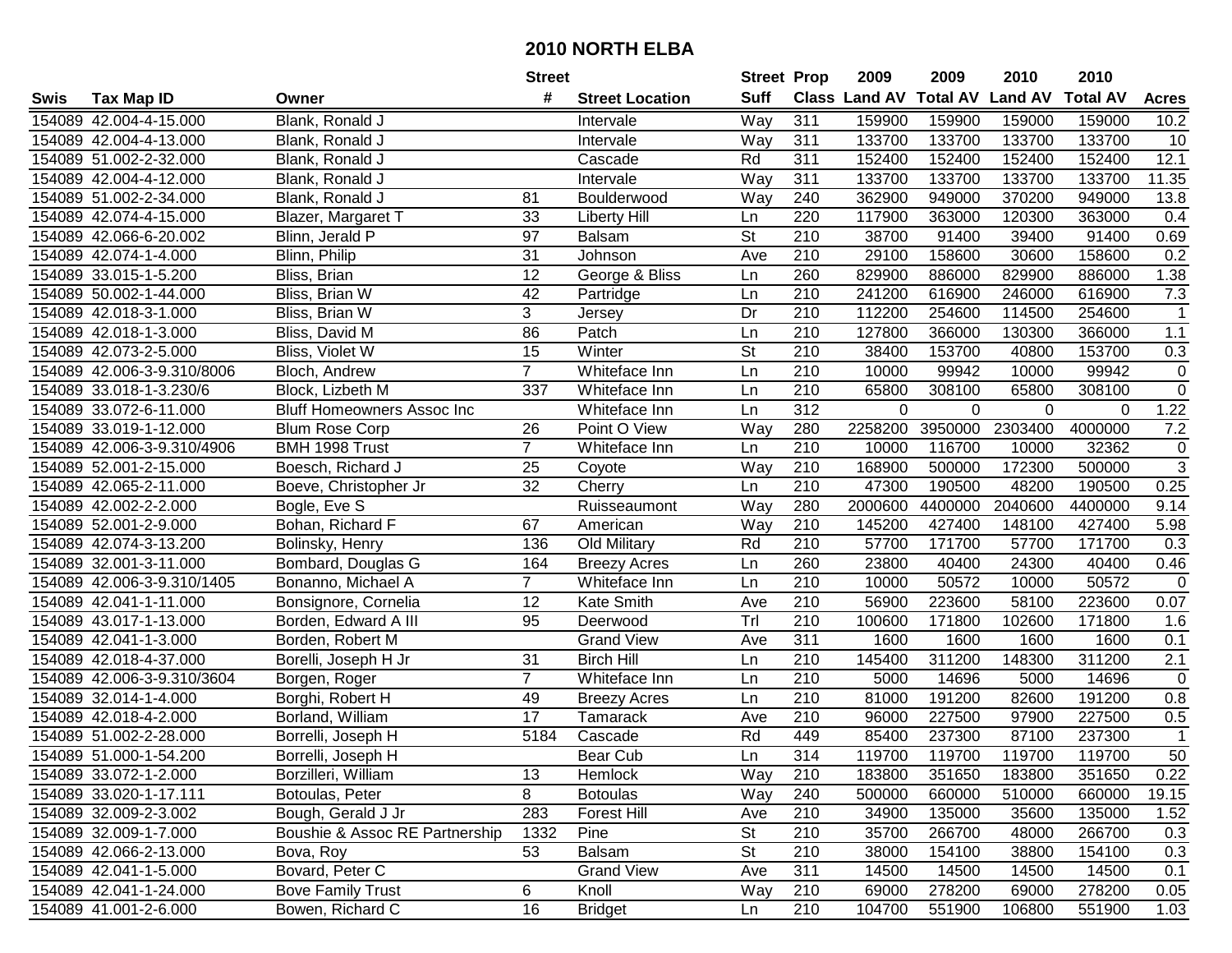|      |                            |                                      | <b>Street</b>   |                        | <b>Street Prop</b>       |                  | 2009          | 2009            | 2010           | 2010            |                |
|------|----------------------------|--------------------------------------|-----------------|------------------------|--------------------------|------------------|---------------|-----------------|----------------|-----------------|----------------|
| Swis | <b>Tax Map ID</b>          | Owner                                | #               | <b>Street Location</b> | <b>Suff</b>              |                  | Class Land AV | <b>Total AV</b> | <b>Land AV</b> | <b>Total AV</b> | <b>Acres</b>   |
|      | 154089 41.001-1-10.000     | Bowman, Carla L                      | 50              | Ray Brook              | Rd                       | 210              | 25200         | 150600          | 25700          | 150600          | 0.3            |
|      | 154089 42.010-1-34.000     | Bowman, Jeanne M                     |                 | Algonquin              | Dr                       | 311              | 133200        | 133200          | 133200         | 133200          | 0.75           |
|      | 154089 33.018-1-2.001/7    | Bowser, John T                       | 316             | Whiteface Inn          | Ln                       | 210              | 50500         | 293020          | 50500          | 293020          | $\mathbf 0$    |
|      | 154089 42.074-2-12.000     | Boyer, Catherine F                   | 21              | Newman                 | Rd                       | 210              | 25100         | 99400           | 25600          | 125000          | 0.2            |
|      | 154089 42.074-2-13.000     | Boyer, Catherine F                   | 19              | Newman                 | Rd                       | 210              | 12200         | 45400           | 12400          | 45400           | 0.1            |
|      | 154089 42.074-2-17.000     | Boyer, Catherine F                   |                 | Johnson                | Ave                      | 311              | 900           | 900             | 900            | 900             | 0.1            |
|      | 154089 42.056-1-1.100      | Boyer, Richard B                     | 491             | Old Military           | Rd                       | 283              |               |                 | 193300         | 319200          | 4.92           |
|      | 154089 42.065-4-5.000      | Boyer, Ronna                         | $\overline{11}$ | Spruce                 | $\overline{\mathsf{St}}$ | 210              | 33400         | 201800          | 34000          | 201800          | 0.4            |
|      | 154089 50.002-1-57.110     | Bozarth, Ralph M Jr                  |                 | Averyville             | Ln                       | 311              | 0             | 0               | $\mathbf 0$    | $\mathbf 0$     | 3.76           |
|      | 154089 42.006-3-9.310/3705 | Bracy, Evan F                        | $\overline{7}$  | Whiteface Inn          | Ln                       | 210              | 5000          | 19358           | 5000           | 19358           | $\pmb{0}$      |
|      | 154089 42.006-3-9.310/3711 | Bracy, Evan F                        | $\overline{7}$  | Whiteface Inn          | Ln                       | 210              | 5000          | 19358           | 5000           | 19358           | $\mathbf 0$    |
|      | 154089 50.002-1-57.120     | Bradley, Norman M                    | 41              | Sweetwood Farms        | Way                      | 240              | 254100        | 762600          | 259200         | 650000          | 21.92          |
|      | 154089 41.001-1-15.000     | Brainerd, Elizabeth A                | 862             | NYS Route 86           |                          | 483              | 182800        | 406600          | 182800         | 406600          | 1.1            |
|      | 154089 42.004-4-2.000      | Brandenburg, Wolfgang                |                 | NYS Route 86           |                          | 220              | 94600         | 288400          | 94600          | 288400          | $\mathbf{1}$   |
|      | 154089 42.004-4-4.000      | Brandenburg, Wolfgang                |                 | Wilmington             | Rd                       | 210              | 6800          | 121000          | 6900           | 121000          | 0.1            |
|      | 154089 42.018-4-28.100     | Brandenburg, Wolfgang                | 19              | Evans                  | Ln                       | 210              | 198900        | 659600          | 202900         | 659600          | 1              |
|      | 154089 42.074-4-18.000     | Brandes, Brian L                     |                 | <b>Liberty Hill</b>    | Ln                       | $\overline{311}$ | 89000         | 89000           | 89000          | 89000           | 0.45           |
|      | 154089 33.018-6-1.000      | Branson, Bill B Jr                   | $\overline{7}$  | <b>High Peaks View</b> | Way                      | 210              | 552200        | 1553300         | 563300         | 1553300         | 0.54           |
|      | 154089 42.006-3-9.310/4210 | Brattain, Ronald V                   | $\overline{7}$  | Whiteface Inn          | Ln                       | 210              | 5000          | 49400           | 5000           | 13605           | 0              |
|      | 154089 32.003-4-22.000     | Brelia, Kevin                        | 697             | McKenzie Pond          | Rd                       | 210              | 118200        | 296300          | 100000         | 289000          | $\overline{c}$ |
|      | 154089 42.006-3-9.310/0401 | Breloff, Eileen                      | $\overline{7}$  | Whiteface Inn          | Ln                       | 210              | 10000         | 25853           | 10000          | 25853           | $\overline{0}$ |
|      | 154089 42.006-3-9.310/6701 | Breloff, Eileen F                    | $\overline{7}$  | Whiteface Inn          | Ln                       | 210              | 10000         | 75353           | 10000          | 75353           | $\overline{0}$ |
|      | 154089 42.018-1-30.200     | Brenner, Ronald                      | 86              | Averyville             | Ln                       | 220              | 111700        | 340000          | 113900         | 340000          | 1.35           |
|      | 154089 42.018-1-32.000     | Brenner, Ronald                      |                 | Averyville             | Ln                       | 311              | 63100         | 63100           | 63100          | 63100           | 1.32           |
|      | 154089 42.033-1-2.000      | <b>Brewster Mill Park Realty Inc</b> | 2125            | Saranac                | Ave                      | 415              | 3785600       | 6454500         | 3785600        | 6454500         | 6.23           |
|      | 154089 42.032-3-10.100     | <b>Brewster Mill Park Realty Inc</b> | 2099            | Saranac                | Ave                      | 421              | 596800        | 1514600         | 596800         | 1514600         | 2.19           |
|      | 154089 42.074-3-22.000     | Briggs, Jenifer R                    | 24              | Church                 | $\overline{\mathsf{St}}$ | 210              | 77100         | 258100          | 78700          | 258100          | 0.57           |
|      | 154089 33.072-1-1.001/10   | Briggs, Ronald J                     | 9               | Hemlock                | Way                      | 210              | 52000         | 218800          | 52000          | 218800          | 0              |
|      | 154089 51.002-2-16.000     | Brindle, Jeffrey                     | $\overline{13}$ | Timber                 | Ln                       | 210              | 131600        | 489800          | 134200         | 430000          | 1.2            |
|      | 154089 42.006-3-9.310/6003 | Britt, Kimberly A                    | $\overline{7}$  | Whiteface Inn          | Ln                       | $\overline{210}$ | 10000         | 45096           | 10000          | 45096           | $\mathbf 0$    |
|      | 154089 42.006-3-9.310/3506 | <b>Broderick Colleen K</b>           | $\overline{7}$  | Whiteface Inn          | Ln                       | $\overline{210}$ | 10000         | 23071           | 10000          | 23071           | $\overline{0}$ |
|      | 154089 32.003-6-25.000     | Brogan, Barry                        | 57              | Nordic                 | Way                      | 210              | 172200        | 567500          | 162600         | 567500          | 4.71           |
|      | 154089 42.032-2-2.000      | Brokaw, Janine Y                     | 16              | Fawn Ridge             | Rd                       | 220              | 93300         | 193200          | 95200          | 193200          | 1.1            |
|      | 154089 42.032-2-1.000      | Brokaw, Lloyd J                      | 10              | Fawn Ridge             | Rd                       | $\overline{210}$ | 188600        | 333100          | 192400         | 333100          | 2.7            |
|      | 154089 42.018-4-67.000     | Brooks, Catherine                    | 132             | Evans                  | Ln                       | 210              | 166100        | 371500          | 169400         | 371500          | 4.6            |
|      | 154089 50.002-1-5.000      | Brooks, James                        | 72              | Saddleback             | Way                      | 240              | 131300        | 393800          | 133900         | 393800          | 10.52          |
|      | 154089 42.041-1-13.000     | Brooks, James M                      |                 | <b>Grand View</b>      | Ave                      | 311              | 5000          | 5000            | 5000           | 5000            | 0.1            |
|      | 154089 42.074-3-9.200      | Brooks, Joseph W                     | 160             | Old Military           | Rd                       | 210              | 90400         | 220000          | 92200          | 220000          | 0.46           |
|      | 154089 42.074-3-9.110      | Brooks, Joseph W                     | 15              | LaBrake                | Way                      | 210              | 85600         | 180000          | 87300          | 180000          | 0.49           |
|      | 154089 42.074-3-7.220      | Brooks, Joseph W                     |                 | Church                 | <b>St</b>                | 311              | 5100          | 5100            | 5100           | 5100            | 0.82           |
|      | 154089 42.043-3-2.000      | Brooks, Marcia F                     | 46              | Northwood              | Rd                       | 210              | 113200        | 299200          | 115500         | 299200          | 0.8            |
|      | 154089 50.002-1-69.200     | Brown Michael H                      | 853             | Averyville             | Ln                       | 240              | 695600        | 1300000         | 709500         | 1300000 105.41  |                |
|      |                            |                                      |                 |                        |                          |                  |               |                 |                |                 |                |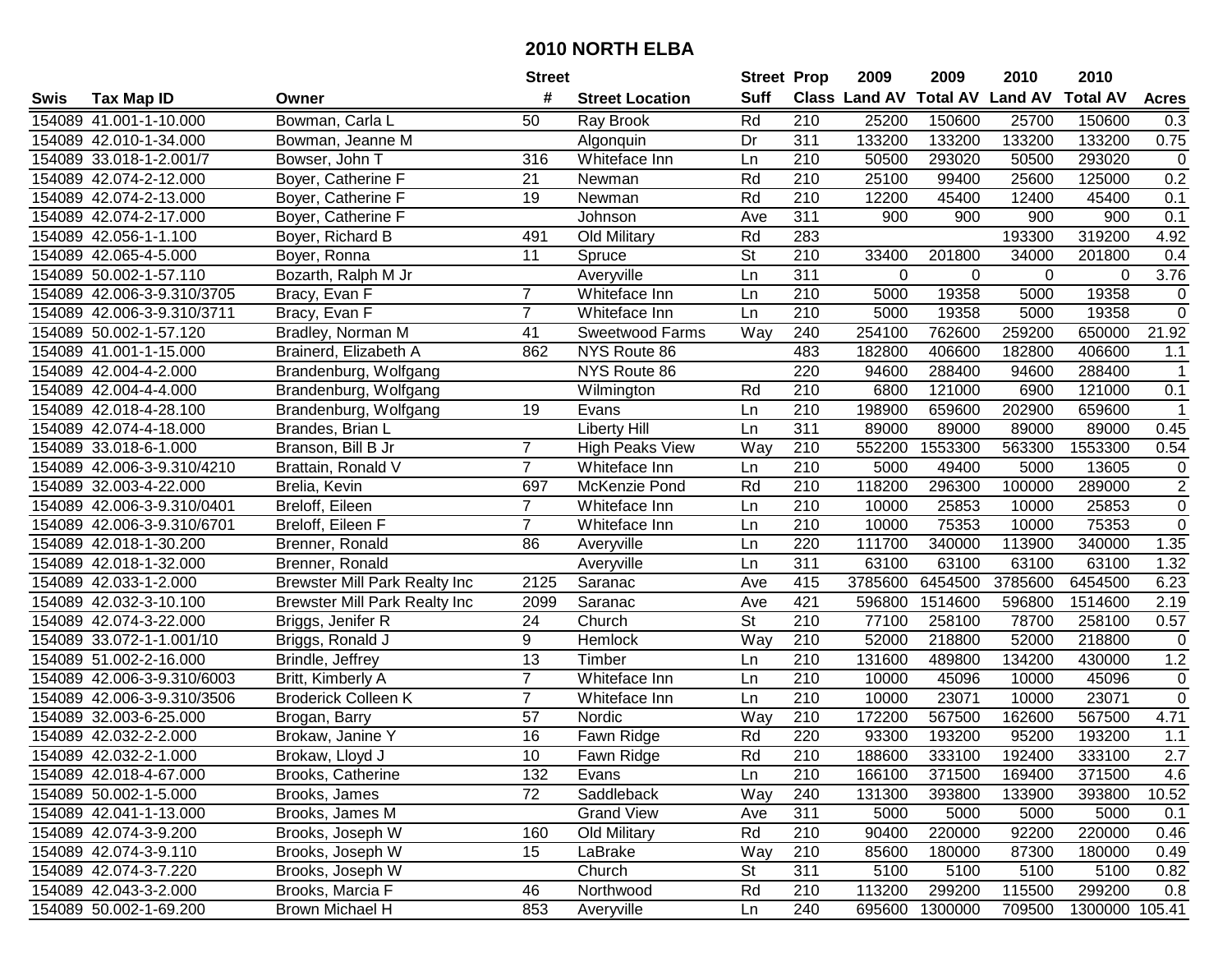|      |                            |                              | <b>Street</b>   |                        | <b>Street Prop</b>       |                  | 2009                          | 2009            | 2010           | 2010            |              |
|------|----------------------------|------------------------------|-----------------|------------------------|--------------------------|------------------|-------------------------------|-----------------|----------------|-----------------|--------------|
| Swis | <b>Tax Map ID</b>          | Owner                        | #               | <b>Street Location</b> | <b>Suff</b>              |                  | <b>Class Land AV Total AV</b> |                 | <b>Land AV</b> | <b>Total AV</b> | <b>Acres</b> |
|      | 154089 42.018-1-8.000      | Brown, Betsy H               | 116             | Patch                  | Ln                       | 210              | 140000                        | 483000          | 142800         | 483000          |              |
|      | 154089 50.002-1-41.000     | Brown, Douglas M             | 549             | Averyville             | Ln                       | 210              | 262500                        | 760000          | 267800         | 760000          | 8.3          |
|      | 154089 33.079-1-28.000     | Brown, Lisa B                | 64              | Moongate               | Ln                       | 210              | 163000                        | 395000          | 166300         | 395000          | 1.44         |
|      | 154089 42.006-3-9.310/0202 | Brown, Mark A                | $\overline{7}$  | Whiteface Inn          | Ln                       | 210              | 10000                         | 162800          | 10000          | 45715           | $\mathbf 0$  |
|      | 154089 33.008-1-2.000      | Brown, Michael H             | 12              | George & Bliss         | Ln                       | 260              | 666900                        | 834800          | 680200         | 900000          | 7.5          |
|      | 154089 42.018-4-3.460      | Brown, Pamela                | 34              | Tahawus                | Way                      | $\overline{210}$ | 144300                        | 318600          | 147200         | 318600          | 1.11         |
|      | 154089 42.006-3-9.310/4206 | Brown, Tami J                | $\overline{7}$  | Whiteface Inn          | Ln                       | 210              | 5000                          | 13605           | 5000           | 13605           | $\mathbf 0$  |
|      | 154089 42.064-1-9.200      | Brownell, Bonnie L           | $\overline{11}$ | <b>Hunters</b>         | Way                      | $\overline{210}$ | 67700                         | 149900          | 69100          | 149900          | 0.75         |
|      | 154089 42.073-1-10.000     | Brucato, Rosario             |                 | <b>Balsam</b>          | $\overline{\mathsf{St}}$ | 311              | 15100                         | 15100           | 15100          | 15100           | 0.3          |
|      | 154089 42.073-1-9.200      | Brucato, Rosario             |                 | <b>Balsam</b>          | $\overline{\mathsf{St}}$ | 311              | 15100                         | 15100           | 15100          | 15100           | 0.3          |
|      | 154089 42.073-1-9.100      | Brucato, Rosario             | 23              | <b>Balsam</b>          | $\overline{\mathsf{St}}$ | 210              | 39900                         | 199500          | 40800          | 199500          | 0.3          |
|      | 154089 42.066-6-9.001      | Bruce, Kathleen M            | 101             | <b>Balsam</b>          | St                       | 210              | 24500                         | 69900           | 36800          | 69900           | 0.24         |
|      | 154089 42.006-3-9.310/4002 | Bruce, Sandra L              | $\overline{7}$  | Whiteface Inn          | Ln                       | 210              | 10000                         | 23071           | 10000          | 23071           | $\mathbf 0$  |
|      | 154089 42.006-3-9.310/3905 | Bruce, Sandra L              | $\overline{7}$  | Whiteface Inn          | Ln                       | 210              | 10000                         | 51695           | 10000          | 51695           | $\pmb{0}$    |
|      | 154089 52.001-1-31.600     | Bruce, Siv Elisabet          | 32              | Edgley                 | Way                      | 210              | 140500                        | 496800          | 143300         | 496800          | 5.05         |
|      | 154089 42.035-2-5.000      | Brucia, James B              | 115             | Northwood              | Rd                       | 210              | 167900                        | 945000          | 171300         | 945000          | 0.67         |
|      | 154089 33.011-3-5.000      | Brynn II LLC                 | 12              | George & Bliss         | Ln                       | 260              | 1035600                       | 1235300         | 250000         | 425000          | 1.8          |
|      | 154089 42.004-3-16.100     | Bubb, Clair E                | 13              | Old Military           | Rd                       | 210              | 128400                        | 190000          | 131000         | 175000          | 0.89         |
|      | 154089 33.019-1-7.000      | Buckheit, Joseph             | 47              | Abenaki                | Way                      | 210              | 1923500                       | 3850100         | 1962000        | 3850100         | 1.7          |
|      | 154089 42.018-5-13.200     | Buell, Ronald H              |                 | Sunset                 | Dr                       | 311              | 63000                         | 63000           | 63000          | 63000           | 0.92         |
|      | 154089 42.018-5-18.000     | Buell, Ronald H              | 23              | Desiree                | Ln                       | 210              | 115300                        | 306900          | 117600         | 306900          | 0.93         |
|      | 154089 42.066-3-12.000     | Buffington, Philip           | 49              | Johnson                | Ave                      | 280              | 30900                         | 168100          | 31600          | 168100          | 0.2          |
|      | 154089 43.003-2-20.000     | Bujold, Denise               |                 | River                  | Rd                       | 311              | 39500                         | 39500           | 39500          | 39500           | 2.4          |
|      | 154089 52.002-1-8.200      | Bula, Wolodymyr I            |                 | Mountain               | Ln                       | 314              | 157500                        | 157500          | 157500         | 157500          | 5.38         |
|      | 154089 42.074-6-9.000      | Bullock, Daniel P            | 16              | Rustic                 | Way                      | 210              | 12500                         | 12500           | 63000          | 525400          | 0.07         |
|      | 154089 42.018-4-18.000     | Burdin, Todd W               | 48              | Split Rock             | Rd                       | 210              | 154800                        | 343600          | 157900         | 343600          | -1           |
|      | 154089 42.006-3-9.310/1708 | <b>Burke Living Trust</b>    | $\overline{7}$  | Whiteface Inn          | Ln                       | 210              | 5000                          | 15246           | 5000           | 15246           | $\pmb{0}$    |
|      | 154089 33.018-1-3.230/13   | Burkett, Bradford C          | 339             | Whiteface Inn          | Ln                       | 210              | 67700                         | 323960          | 67700          | 323960          | $\mathbf 0$  |
|      | 154089 51.000-1-15.055     | <b>Burnett Hunting Club</b>  |                 | Averyville             | Ln                       | 312              | 186200                        | 195700          | 186200         | 195700          | 153          |
|      | 154089 42.018-4-53.000     | Burnham, Jeffery P           | 14              | Eagles Nest            | Rd                       | $\overline{210}$ | 158200                        | 469400          | 161400         | 469400          | 1.1          |
|      | 154089 42.018-4-17.000     | Burnham, Jeffrey P           |                 | Evans                  | Ln                       | 311              | 139500                        | 139500          | 139500         | 139500          | 1.1          |
|      | 154089 42.018-4-69.000     | Burnham, Jeffrey P           |                 | Evans                  | Ln                       | 311              | 35200                         | 35200           | 35200          | 35200           | 1.87         |
|      | 154089 42.018-4-70.000     | Burnham, Jeffrey P           |                 | Evans                  | Ln                       | 311              | 67300                         | 67300           | 67300          | 67300           | 1.2          |
|      | 154089 42.006-3-9.310/3504 | Busko, Michael               | $\overline{7}$  | Whiteface Inn          | Ln                       | $\overline{210}$ | 10000                         | 23071           | 10000          | 23071           | $\mathbf 0$  |
|      | 154089 32.001-3-18.000     | Bussian, Ronald W            | 140             | <b>Breezy Acres</b>    | Ln                       | 312              | 81000                         | 97400           | 82600          | 97400           | 0.5          |
|      | 154089 42.033-1-1.000      | <b>Butler Real Estate Co</b> |                 | Saranac                | Ave                      | 557              | 121100                        | 191300          | 121100         | 191300          | 5.47         |
|      | 154089 42.002-1-4.100      | <b>Butler Real Estate Co</b> |                 | Peninsula              | Way                      | 311              | 163700                        | 163700          | 167000         | 167000          | 2.38         |
|      | 154089 42.032-3-10.200     | <b>Butler Real Estate Co</b> |                 | Saranac                | Ave                      | 330              | 27900                         | 27900           | 27900          | 27900           | 0.3          |
|      | 154089 42.002-1-4.200      | <b>Butler Real Estate Co</b> | 23              | Peninsula              | Way                      | 312              | 169200                        | 228300          | 172600         | 228300          | 2.2          |
|      | 154089 41.007-4-1.000      | Butler, Joan D               |                 | <b>Wolf Pond</b>       | Way                      | 311              | 50200                         | 50200           | 25000          | 25000           | 0.94         |
|      | 154089 52.001-1-22.000     | Butler, Patrick J            | 4894            | Cascade                | Rd                       | 240              | 233400                        | 615000          | 238100         | 615000          | 10.4         |
|      | 154089 42.025-1-11.000     | Butler, Ronald L             | $\overline{2}$  | Kilkare                | Way                      | 210              |                               | 1192500 2203000 | 1216400        | 2203000         | 0.6          |
|      |                            |                              |                 |                        |                          |                  |                               |                 |                |                 |              |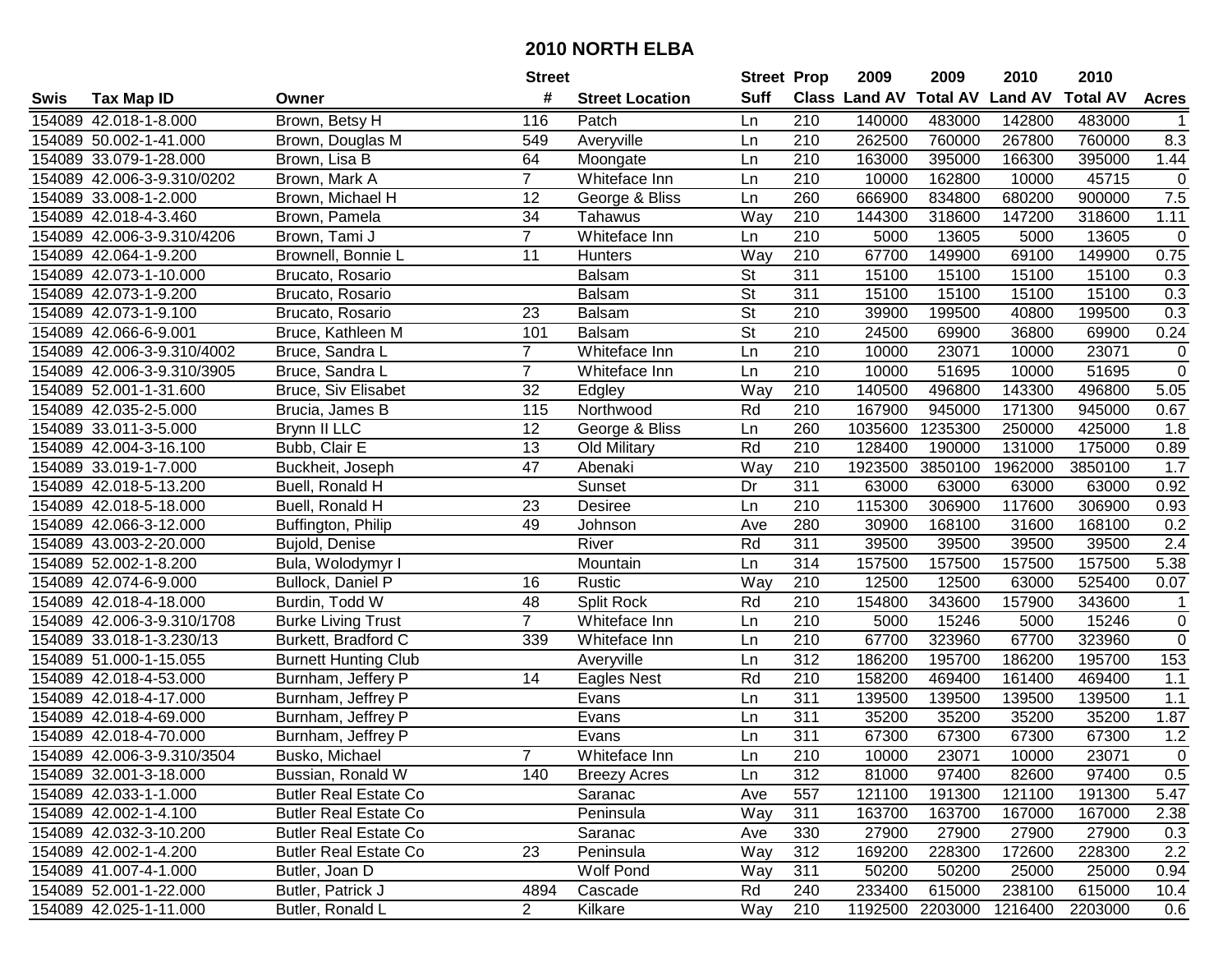|      |                            |                            | <b>Street</b>   |                        | <b>Street Prop</b> |                  | 2009                 | 2009            | 2010           | 2010            |                |
|------|----------------------------|----------------------------|-----------------|------------------------|--------------------|------------------|----------------------|-----------------|----------------|-----------------|----------------|
| Swis | <b>Tax Map ID</b>          | Owner                      | #               | <b>Street Location</b> | <b>Suff</b>        |                  | <b>Class Land AV</b> | <b>Total AV</b> | <b>Land AV</b> | <b>Total AV</b> | <b>Acres</b>   |
|      | 154089 33.072-7-1.000/4    | <b>Byrne Brian P</b>       | 351             | Whiteface Inn          | Ln                 | 210              | 84400                | 252000          | 84400          | 252000          | $\mathbf 0$    |
|      | 154089 42.010-1-56.000     | Byrne, Eugene              | 215             | Algonquin              | Dr                 | 210              | 263200               | 815000          | 268500         | 815000          | 0.81           |
|      | 154089 33.018-1-2.001/6    | Byrne, Gregory D           | 316             | Whiteface Inn          | Ln                 | 210              | 46300                | 318110          | 46300          | 318110          | 0              |
|      | 154089 42.018-1-19.000     | Byrnes, Edward F           | 36              | Patch                  | Ln                 | 210              | 105200               | 364900          | 107300         | 364900          | $\mathbf{1}$   |
|      | 154089 41.001-1-18.100     | Ca-Pro Associates Inc      | 889             | NYS Route 86           |                    | 449              | 90300                | 490200          | 90300          | 490200          | 3.13           |
|      | 154089 43.017-1-10.000     | Cahill, Kathryn            | 67              | Deerwood               | Trl                | 210              | 156500               | 300000          | 159600         | 300000          | 1.8            |
|      | 154089 41.007-2-6.120      | Cairns, Charles E          | $\overline{7}$  | <b>Bairn</b>           | Way                | 210              | 44200                | 186000          | 45100          | 186000          | 0.93           |
|      | 154089 33.011-1-4.200      | Calder, Frederick C        | $\overline{12}$ | George & Bliss         | Ln                 | 260              | 996500               | 1285400         | 1016400        | 1285400         | 2.35           |
|      | 154089 33.018-1-12.000     | Caldera, Donald L          | 49              | Camp                   | Way                | $\overline{210}$ | 1218500              | 2098100         | 1242900        | 2098100         | 0.9            |
|      | 154089 41.001-1-8.000      | Callaghan, Leonard J       | 58              | Ray Brook              | Rd                 | 210              | 43400                | 145200          | 44300          | 145200          | 0.8            |
|      | 154089 41.001-1-9.000      | Callaghan, Michelle        |                 | Ray Brook              | Rd                 | 210              | 38100                | 121400          | 38800          | 121400          | 0.6            |
|      | 154089 33.079-1-19.000     | Calvert, Robert B          | 175             | Whiteface Inn          | Ln                 | 210              | 189900               | 558500          | 193700         | 558500          | 1.1            |
|      | 154089 42.074-6-29.000     | Camaddawrria LLC           | 21              | <b>Barkeater</b>       | Way                | 210              | 61700                | 431800          | 63000          | 431800          | 0.08           |
|      | 154089 52.003-1-16.000     | Cameron, Susan Ortloff     | 4579            | Cascade                | Rd                 | 210              | 120300               | 327700          | 122800         | 327700          | $\mathbf 1$    |
|      | 154089 52.003-1-15.000     | Cameron, Susan Ortloff     |                 | Cascade                | Rd                 | 311              | 15400                | 15400           | 15400          | 15400           | $\mathbf{1}$   |
|      | 154089 33.011-3-8.000      | Camp Agawam Partners       | 12              | George & Bliss         | Ln                 | 260              | 840000               | 850000          | 840000         | 850000          | 1.6            |
|      | 154089 42.043-3-8.200      | Camp Kobl Hil LLC          | 32              | Cobble Hill            | Rd                 | 210              | 284500               | 1565200         | 290200         | 1565200         | $\overline{2}$ |
|      | 154089 42.026-1-10.000     | Camp Menawa LLC            |                 | George & Bliss         | Ln                 | 312              | 147400               | 151300          | 147400         | 151300          | 0.01           |
|      | 154089 33.000-2-31.000     | Camp Menawa LLC            |                 | George & Bliss         | Ln                 | 322              | 63300                | 63300           | 64600          | 64600           | 21.52          |
|      | 154089 33.000-2-13.000     | Camp Menawa LLC            | 12              | George & Bliss         | Ln                 | 260              | 2814200              | 3375000         | 2870500        | 3375000         | 17.49          |
|      | 154089 33.020-1-13.000     | Camp Wauhkin LLC           | 135             | Ruisseaumont           | Way                | 260              | 2308700              | 2537300         | 2354800        | 2537300         | 1.9            |
|      | 154089 42.043-1-10.220     | Cancro, Nicholas F         | 265             | Lake Placid Club       | Way                | 210              | 163400               | 590000          | 166700         | 590000          | 2.11           |
|      | 154089 43.017-1-1.000      | Cannava, Carlo G           | 8               | Deerwood               | Trl                | 210              | 90000                | 190000          | 91800          | 250000          | 1.4            |
|      | 154089 33.072-7-1.000/3    | Cannon, Timothy J          | 351             | Whiteface Inn          | Ln                 | 210              | 84400                | 252000          | 84400          | 252000          | $\mathbf 0$    |
|      | 154089 32.001-3-5.000      | Cantwell, Ann W            |                 | <b>Breezy Acres</b>    | Ln                 | 322              | 65100                | 65100           | 65100          | 65100           | 36.4           |
|      | 154089 32.009-2-1.000      | Cantwell, Ann W            | 272             | <b>Forest Hill</b>     | Ave                | 210              | 39100                | 244500          | 39900          | 244500          | 0.06           |
|      | 154089 32.001-3-4.000      | Cantwell, Robert A         | 289             | Hennessy               | Way                | 240              | 72500                | 155900          | 73900          | 155900          | 30             |
|      | 154089 32.001-3-1.110      | Cantwell, William          | 69              | Blackberry             | Way                | 240              | 167200               | 432800          | 167200         | 387800          | 22.39          |
|      | 154089 42.074-6-18.000     | Capel, Colleen C           | $\overline{4}$  | Rustic                 | Way                | 210              | 61800                | 425800          | 63000          | 425800          | 0.04           |
|      | 154089 41.001-1-46.002     | Capone, Phillip C          | $\overline{22}$ | Pendergast Farm        | Way                | 210              | 53500                | 176100          | 54500          | 176100          | 1.99           |
|      | 154089 33.000-5-9.200      | Carbil Corp                |                 | George & Bliss         | Ln                 | $\overline{312}$ | 456700               | 540300          | 465800         | 540300          | 2.03           |
|      | 154089 33.072-2-3.000      | Cardinale, Joseph P        | 38              | Chipmunk               | Ln                 | 311              | 226500               | 432100          | 235000         | 235000          | 0.3            |
|      | 154089 33.072-2-2.000      | Cardinale, Joseph P        | 36              | Chipmunk               | Ln                 | $\overline{210}$ | 1868100              | 2657800         | 1500000        | 2000000         | 0.6            |
|      | 154089 33.015-2-6.000      | Carnell, Andrew N          | 12              | George & Bliss         | Ln                 | 260              | 1607900              | 1698400         | 1607900        | 1698400         | 8.4            |
|      | 154089 42.006-3-9.310/4802 | Carpenter, John H          |                 | Whiteface Inn          | Ln                 | 210              | 10000                | 23071           | 10000          | 23071           | 0              |
|      | 154089 42.006-3-9.310/7906 | Carr, Cynthia R            | $\overline{7}$  | Whiteface Inn          | Ln                 | 210              | 10000                | 254800          | 10000          | 82688           | $\mathbf 0$    |
|      | 154089 42.034-2-7.100      | Carroll, Thomas G          | 400             | Mirror Lake            | Dr                 | 210              | 692500               | 2065400         | 706300         | 2065400         | 0.72           |
|      | 154089 42.065-5-7.000      | Carrow, Ronald C           | 133             | Hurley                 | Ave                | 210              | 57900                | 217600          | 59100          | 217600          | 0.7            |
|      | 154089 52.001-2-1.000      | Cascade Inn Motel Rest Inc | 5017            | Cascade                | Rd                 | 415              | 336600               | 562500          | 336600         | 562500          | 5.01           |
|      | 154089 42.056-4-5.000      | Casella Waste Mngmnt Inc   | 407             | Old Military           | Rd                 | 851              | 184100               | 584400          | 184100         | 584400          | 1.86           |
|      | 154089 32.003-4-26.000     | Cassidy, Richard L         | 525             | McKenzie Pond          | Rd                 | 210              | 108800               | 247000          | 110900         | 247000          | 5.78           |
|      | 154089 42.034-3-15.000     | Cassot, Edmond F           | 110             | <b>Beech Hill</b>      | Cir                | 210              | 78300                | 293300          | 79900          | 293300          | 0.4            |
|      |                            |                            |                 |                        |                    |                  |                      |                 |                |                 |                |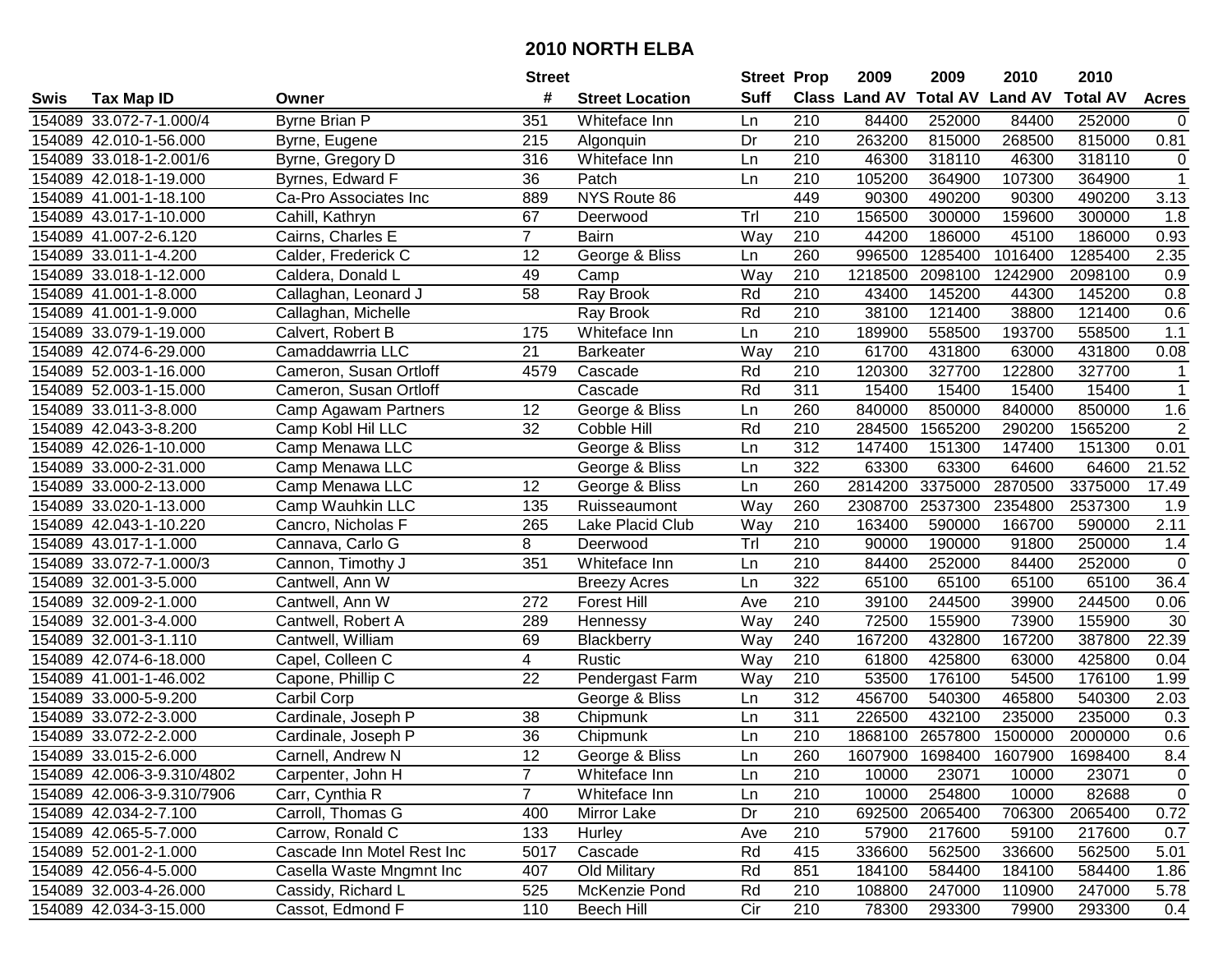|      |                            |                             | <b>Street</b>   |                        | <b>Street Prop</b>       |                  | 2009                 | 2009    | 2010                    | 2010            |                |
|------|----------------------------|-----------------------------|-----------------|------------------------|--------------------------|------------------|----------------------|---------|-------------------------|-----------------|----------------|
| Swis | <b>Tax Map ID</b>          | Owner                       | #               | <b>Street Location</b> | <b>Suff</b>              |                  | <b>Class Land AV</b> |         | <b>Total AV Land AV</b> | <b>Total AV</b> | <b>Acres</b>   |
|      | 154089 43.003-1-13.000     | Cassu, Michael D            | 523             | River                  | Rd                       | 210              | 40000                | 350000  | 40000                   | 370000          | 4.89           |
|      | 154089 32.009-4-1.000      | Catalano, Joseph M Jr       | 37              | <b>Forest Hill</b>     | Ave                      | 311              | 600                  | 600     | 600                     | 600             | 0.1            |
|      | 154089 42.056-1-7.000      | Catania, David A            | 459             | Old Military           | Rd                       | 311              | 160000               | 160000  | 160000                  | 160000          | 2.9            |
|      | 154089 50.002-1-39.200     | Cattell, Edward V Jr        | 776             | Averyville             | Ln                       | 240              | 518400               | 956000  | 528700                  | 956000          | 80.17          |
|      | 154089 32.003-6-42.000     | Cavallo, Gerard P           | 42              | Tadds                  | Way                      | 210              | 130500               | 413600  | 126500                  | 413600          | 1.67           |
|      | 154089 32.009-3-4.000      | Cavallo, Joseph P Jr        | 16              | Rockledge              | Ln                       | 210              | 29100                | 186000  | 53400                   | 190000          | 0.39           |
|      | 154089 42.006-3-9.310/4809 | <b>CDN</b> Industries LLC   | $\overline{7}$  | Whiteface Inn          | Ln                       | 210              | 5000                 | 11535   | 5000                    | 11535           | $\mathbf 0$    |
|      | 154089 51.002-1-15.200     | Cecunjanin, Aljo            | $\overline{51}$ | John Brown             | Rd                       | $\overline{210}$ | 193700               | 383000  | 197600                  | 383000          | 2.19           |
|      | 154089 42.066-3-24.000     | Cecunjanin, Sanel           | 68              | <b>Balsam</b>          | $\overline{\mathsf{St}}$ | $\overline{210}$ | 38200                | 157200  | 38900                   | 157200          | 0.3            |
|      | 154089 32.003-3-7.000      | Ceisner, Gary M             | 484             | McKenzie Pond          | Rd                       | 311              | 103800               | 103800  | 103800                  | 103800          | 3.35           |
|      | 154089 33.014-2-15.000     | Cementoblast LLC            | 10              | Overlook               | Way                      | 210              | 327200               | 1365000 | 333700                  | 995000          | 0.53           |
|      | 154089 50.002-1-39.100     | Cerick, Matthew R           | 838             | Averyville             | Ln                       | 910              | 400000               | 425000  | 408000                  | 425000          | 85.97          |
|      | 154089 42.074-2-23.000     | Chabbott, Robert            | 19              | Summer                 | $\overline{\mathsf{St}}$ | 210              | 38000                | 150500  | 40800                   | 150500          | 0.3            |
|      | 154089 33.018-1-2.001/22   | Chabot, Robert M            | 316             | Whiteface Inn          | Ln                       | 210              | 57800                | 343265  | 57800                   | 343265          | 0              |
|      | 154089 42.034-3-13.000     | Chagnon, Brita              |                 | <b>Beech Hill</b>      | Cir                      | 311              | 25300                | 25300   | 25300                   | 25300           | 0.06           |
|      | 154089 42.018-4-13.000     | Chambers, Stephen C         | 16              | Split Rock             | Rd                       | 210              | 173100               | 371500  | 176500                  | 371500          | 1.4            |
|      | 154089 42.032-3-6.000      | Champlain National Bank     | 2040            | Saranac                | Ave                      | 330              | 549400               | 549400  | 549400                  | 549400          | 1.56           |
|      | 154089 42.073-4-6.000      | Chapman, David A            | 10              | Fox Run                | Ln                       | 210              | 146400               | 395000  | 149300                  | 395000          | 0.46           |
|      | 154089 42.074-3-10.000     | Charette, Betty J           | 154             | Old Military           | Rd                       | 210              | 69200                | 147000  | 70500                   | 147000          | 0.4            |
|      | 154089 32.014-1-12.000     | Charland, Michael J         | 94              | <b>Breezy Acres</b>    | Ln                       | 210              | 88300                | 249200  | 90100                   | 249200          | 1.5            |
|      | 154089 42.018-2-6.000      | Chary, Andrew               |                 | Tanner                 | Way                      | 311              | 116800               | 116800  | 116800                  | 116800          | $\mathbf{1}$   |
|      | 154089 42.018-2-5.000      | Chary, Andrew               | 5               | Tanner                 | Way                      | 210              | 118800               | 344800  | 125000                  | 325000          | $\mathbf{1}$   |
|      | 154089 42.006-3-9.310/0403 | Chase Holly L               | $\overline{7}$  | Whiteface Inn          | Ln                       | 210              | 10000                | 83200   | 10000                   | 25853           | $\mathbf 0$    |
|      | 154089 51.000-1-3.310      | Chavoustie, Michael L       | 398             | Averyville             | Ln                       | 210              | 300000               | 650000  | 300000                  | 500000          | 6.3            |
|      | 154089 42.010-1-30.000     | Chewpa, Yurij R             | 127             | Algonquin              | Dr                       | $\overline{210}$ | 248700               | 1000000 | 253700                  | 1000000         | 0.89           |
|      | 154089 42.006-3-9.310/1908 | Chiarella Joseph L          | $\overline{7}$  | Whiteface Inn          | Ln                       | 210              | 5000                 | 49400   | 5000                    | 15228           | $\mathbf 0$    |
|      | 154089 42.074-5-13.000     | Chick, Timothy A            | 51              | Juniper                | $\overline{C}$ ir        | 210              | 136100               | 427800  | 138900                  | 427800          | 0.5            |
|      | 154089 32.014-1-10.000     | Chien, Timothy R            | 71              | <b>Breezy Acres</b>    | Ln                       | 210              | 59800                | 218400  | 61000                   | 218400          | 0.75           |
|      | 154089 32.001-3-23.000     | Chien, Timothy R            | 73              | <b>Breezy Acres</b>    | Ln                       | $\overline{312}$ | 59900                | 70200   | 61100                   | 70200           | 0.86           |
|      | 154089 42.073-1-5.000      | Chilson, Gary C             | 254             | Old Military           | Rd                       | $\overline{210}$ | 148300               | 411700  | 151200                  | 350000          | $\overline{2}$ |
|      | 154089 42.073-1-6.000      | Chilson, Gary C             |                 | Old Military           | Rd                       | 311              | 36400                | 36400   | 36400                   | 36400           | $\overline{1}$ |
|      | 154089 51.000-1-3.120      | Chimblo, Anthony J III      | 448             | Averyville             | Ln                       | 240              | 192600               | 390100  | 196500                  | 390100          | 12.88          |
|      | 154089 42.006-3-9.310/7811 | Cho Yon                     | $\mathbf{7}$    | Whiteface Inn          | Ln                       | 210              | 5000                 | 45949   | 5000                    | 45949           | $\mathbf 0$    |
|      | 154089 42.018-4-34.100     | Chung, Daoman J             | $\overline{19}$ | Tahawus                | $\overline{W}$ ay        | 210              | 88400                | 400000  | 109000                  | 400000          | 1.08           |
|      | 154089 42.006-3-9.310/4201 | Chung, Hong W               |                 | Whiteface Inn          | Ln                       | 210              | 10000                | 27211   | 10000                   | 27211           | $\overline{0}$ |
|      | 154089 42.006-3-9.310/1906 | <b>CJMW Enterprises LLC</b> | $\overline{7}$  | Whiteface Inn          | Ln                       | 210              | 10000                | 98700   | 10000                   | 30456           | $\mathbf 0$    |
|      | 154089 42.004-4-29.000     | <b>Clark Family Trust</b>   | 5468            | Cascade                | Rd                       | 210              | 93100                | 175400  | 95000                   | 175400          | 1.8            |
|      | 154089 51.002-2-19.000     | Clark Zachary S             | 5118            | Cascade                | Rd                       | 210              | 57000                | 125000  | 58100                   | 175000          | 1.2            |
|      | 154089 42.004-3-11.200     | Clark-Waterson, Cora        | 45              | Old Military           | Rd                       | 210              | 139700               | 250000  | 142500                  | 250000          | 1.5            |
|      | 154089 51.000-1-3.112      | Clark, Mark A               | 462             | Averyville             | Ln                       | 210              | 176400               | 339500  | 179900                  | 339500          | 8.94           |
|      | 154089 42.004-3-18.000     | Clark, Sarah L              | 5               | Old Military           | Rd                       | 210              | 104100               | 175000  | 106200                  | 175000          | 0.4            |
|      | 154089 52.001-1-19.000     | Clark, Thomas J             | 28              | Avalanche              | Way                      | 210              | 217100               | 460200  | 221400                  | 460200          | 5.7            |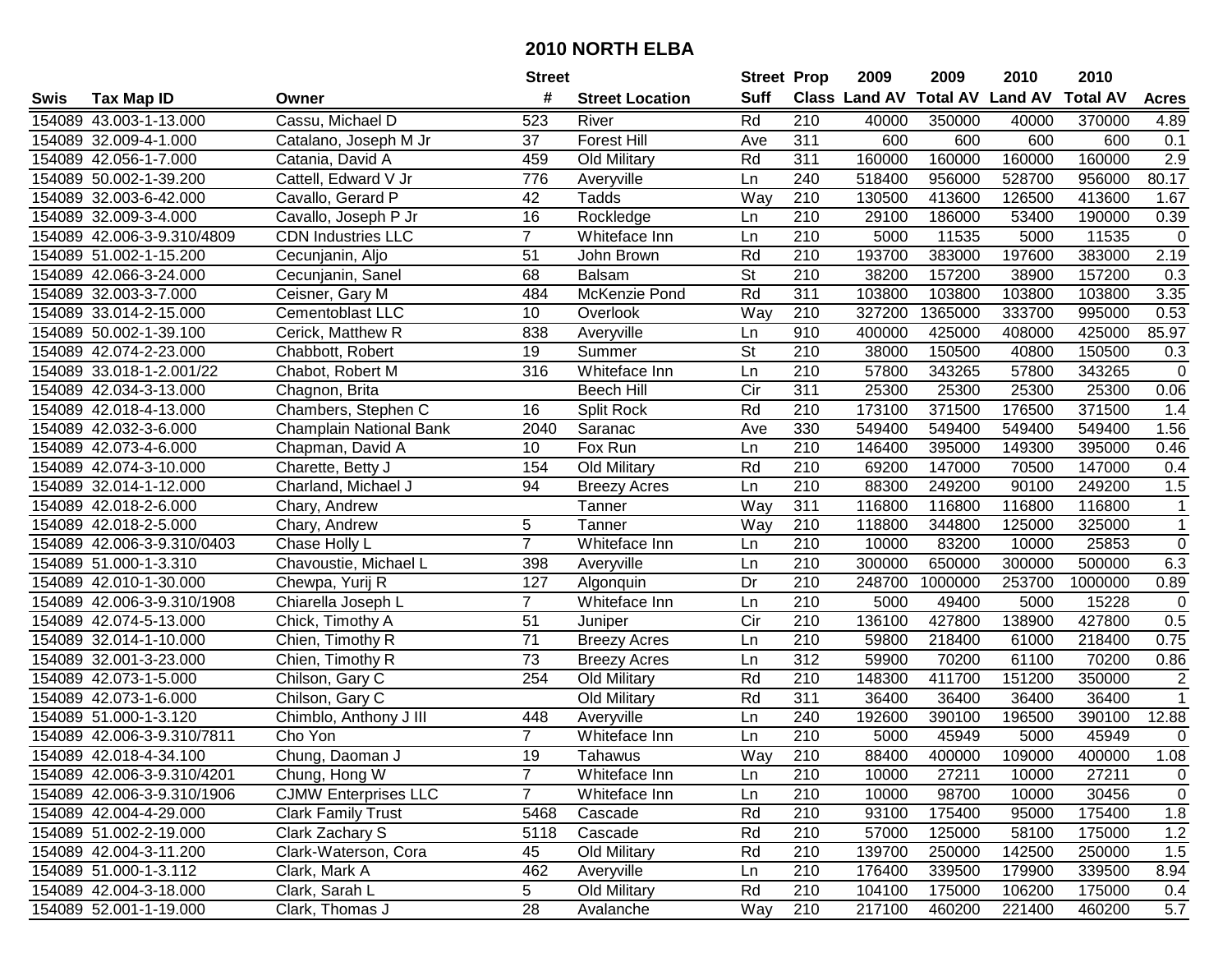| #<br><b>Suff</b><br><b>Class Land AV Total AV</b><br><b>Land AV</b><br><b>Total AV</b><br><b>Tax Map ID</b><br><b>Street Location</b><br><b>Acres</b><br>Swis<br>Owner<br>154089 42.018-1-17.100<br><b>Clarke Family Irrev Trust</b><br>311<br>94500<br>94500<br>94500<br>94500<br>1.24<br>Patch<br>Ln<br>Patch<br>210<br>117900<br>295600<br>120200<br>295600<br>1.13<br>154089 42.018-1-18.400<br><b>Clarke Family Irrev Trust</b><br>58<br>Ln<br>Clarke, Bernadette C<br>181<br>210<br>161500<br>262100<br>164700<br>262100<br>1.28<br>154089 33.079-1-18.000<br>Whiteface Inn<br>Ln<br>44.52<br>240<br>310900<br>1062300<br>154089 51.000-1-25.300<br>Clarke, Michael G<br>635<br>Bear Cub<br>Ln<br>304800<br>1062300<br>154089 42.006-3-9.310/0901<br>Clarke, William T<br>$\overline{7}$<br>Whiteface Inn<br>210<br>10000<br>45715<br>10000<br>45715<br>$\mathbf 0$<br>Ln<br>Rd<br>270<br>100700<br>102700<br>7.6<br>154089 52.001-1-37.000<br>Close, Victoria B<br>55<br>108600<br>108600<br>Adirondack Loj<br>240<br>1850600<br>1850600<br>10.29<br>154089 42.004-5-7.000<br>Clubhouse Investors Inc<br>16<br>Ln<br>198600<br>198600<br>Ridge<br>311<br>400<br>400<br>400<br>0.1<br>154089 32.009-3-16.000<br>Cluckey, William R<br>Rockledge<br>Ln<br>400<br>$\overline{\mathsf{St}}$<br>127<br>$\overline{210}$<br>8900<br>66800<br>15300<br>0.1<br>154089 42.066-6-15.000<br>66800<br>Cobane, Kathryn<br><b>Balsam</b><br>Cobble Hill Holdings LLC<br>Way<br>311<br>515000<br>1.87<br>Peninsula<br>515000<br>525300<br>525300<br>154089 33.019-1-15.000<br>115700<br>154089 42.018-2-3.000<br>Coffin, Bruce P III<br>Way<br>210<br>113400<br>288800<br>288800<br>0.76<br>16<br>Tanner<br>Coffman, Carolyn<br>380<br>210<br>307100<br>797000<br>313200<br>797000<br>0.37<br>154089 33.072-4-1.000<br>Whiteface Inn<br>Ln<br>312<br>210<br>265200<br>365400<br>270500<br>365400<br>0.52<br>154089 33.018-1-1.002<br>Coffrin, Peter S<br>Whiteface Inn<br>Ln<br>311<br>39400<br>39400<br>39400<br>39400<br>0.5<br>154089 33.018-1-17.200<br>Coffrin, Peter S<br>Whiteface Inn<br>Ln<br>311<br>0.35<br>154089 33.018-1-18.200<br>35600<br>35600<br>35600<br>35600<br>Coffrin, Peter S<br>Whiteface Inn<br>Ln<br>472<br>187300<br>657300<br>187300<br>657300<br>1.81<br>154089 41.007-1-3.004<br>1087<br>NYS Route 86<br>Cogar, John<br>210<br>6.31<br>Way<br>162300<br>365000<br>181700<br>154089 32.003-6-26.000<br>Colby, Jeremy J<br>208<br>Tadds<br>365000<br>75<br>154089 50.002-1-13.000<br>Colby, Liane M<br>Alford<br>240<br>170100<br>173500<br>10.2<br>420000<br>420000<br>Ln<br>$\overline{56}$<br>154089 42.064-1-9.120<br>210<br>45200<br>135000<br>46100<br>135000<br>0.38<br>Colby, Rhett<br>Averyville<br>Ln<br>85<br>154089 42.018-4-11.110<br>210<br>106100<br>219000<br>108200<br>219000<br>1.1<br>Colby, Teresa B<br>Averyville<br>Ln<br>10.2<br>45<br>Way<br>452<br>1401400<br>7000000<br>1401400<br>154089 42.032-3-2.002<br>Cold Brooks Plaza LLC<br>Hadjis<br>7000000<br>154089 34.000-2-11.000<br>Cole, Barbara S<br>313<br>Mount Whitney<br>Way<br>280<br>101800<br>514000<br>314200<br>514000<br>0.7<br>$\overline{7}$<br>1.37<br>154089 42.043-2-8.000<br>Collins, George H<br>Terrace<br>Way<br>260<br>115500<br>298100<br>117800<br>298100<br>312<br>154089 33.000-5-5.000<br>Collins, William O<br>12<br>George & Bliss<br>863000<br>873000<br>863000<br>873000<br>Ln<br>$\overline{1}$<br>$\overline{St}$<br>$\overline{210}$<br>14<br>28600<br>183400<br>29200<br>0.26<br>154089 42.065-5-1.000<br>Collum, Brenda<br>Spruce<br>200000<br>Way<br>9<br>210<br>421300<br>144200<br>154089 42.043-1-8.200<br>141400<br>421300<br>0.89<br>Colyer, Christopher G<br>Autumn<br>$\overline{12}$<br>260<br>522900<br>919700<br>533400<br>154089 33.016-1-4.000<br>Condon, Patrick<br>George & Bliss<br>919700<br>0.4<br>Ln<br>12<br>1653800<br>4.3<br>154089 33.000-5-8.000<br>280<br>1268200<br>1293600<br>1653800<br>Conners, Christopher P<br>George & Bliss<br>Ln<br>NYS Route 86<br>260<br>78200<br>128400<br>128400<br>11.5<br>154089 34.000-2-5.000<br>Connery East LLC<br>79800<br>322<br>154089 34.000-2-6.000<br><b>Connery East LLC</b><br>NYS Route 86<br>17000<br>17000<br>17000<br>17000<br>16.7<br>311<br>15000<br>3.6<br>154089 34.000-2-7.000<br><b>Connery Pond Preserve LLC</b><br>NYS Route 86<br>15000<br>15000<br>15000<br>45.72<br>154089 34.000-2-14.100<br><b>Connery Pond Preserve LLC</b><br>NYS Route 86<br>240<br>151000<br>258200<br>151000<br>258200<br>260<br>47000<br>1.2<br>154089 52.004-1-3.000<br>46100<br>119900<br>119900<br>Connery, J Thomas<br>113<br>Mountain<br>Ln<br>Rd<br>322<br>91.96<br>154089 42.001-2-15.110<br>Connors, Thomas H<br>Old Military<br>682500<br>682500<br>154089 42.001-2-9.100<br>Connors, Thomas H<br>571<br>Old Military<br>Rd<br>240<br>905100 2730000<br>923200<br>2730000<br>25.88<br>154089 42.073-4-12.000<br>Conway, George M Jr<br>40<br>Snowberry<br>210<br>233200<br>733700<br>237900<br>733700<br>Ln<br>0.69<br>61700<br>551200<br>551200<br>154089 42.074-6-20.000<br>Cook, John L<br>4<br>Rustic<br>Way<br>210<br>63000<br>0.07<br>12<br>George & Bliss<br>154089 33.011-1-8.000<br>260<br>334600<br>550700<br>341300<br>550700<br>2.1<br>Cook, Stephen<br>Ln<br>Cooley, Linda Bleier<br>42<br>Way<br>210<br>7.95<br>154089 42.004-4-19.000<br>Intervale<br>203000<br>580500<br>207100<br>580500<br>210<br>1.2<br>154089 42.010-1-5.000<br>Cooney, Henry<br>68<br>Dr<br>259700<br>1230300<br>264900<br>1230300<br>Algonquin<br>Cooper, Joseph H Sr<br>27<br>154089 43.017-1-30.000<br>Quail<br>260<br>121000<br>210000<br>123400<br>210000<br>1.9<br>Ln<br>$\overline{7}$<br>210<br>154089 42.006-3-9.310/5102<br>Cooper, Karen<br>Whiteface Inn<br>5000<br>16645<br>16645<br>5000<br>$\mathbf 0$<br>Ln |  | <b>Street</b> | <b>Street Prop</b> | 2009 | 2009 | 2010 | 2010 |  |
|------------------------------------------------------------------------------------------------------------------------------------------------------------------------------------------------------------------------------------------------------------------------------------------------------------------------------------------------------------------------------------------------------------------------------------------------------------------------------------------------------------------------------------------------------------------------------------------------------------------------------------------------------------------------------------------------------------------------------------------------------------------------------------------------------------------------------------------------------------------------------------------------------------------------------------------------------------------------------------------------------------------------------------------------------------------------------------------------------------------------------------------------------------------------------------------------------------------------------------------------------------------------------------------------------------------------------------------------------------------------------------------------------------------------------------------------------------------------------------------------------------------------------------------------------------------------------------------------------------------------------------------------------------------------------------------------------------------------------------------------------------------------------------------------------------------------------------------------------------------------------------------------------------------------------------------------------------------------------------------------------------------------------------------------------------------------------------------------------------------------------------------------------------------------------------------------------------------------------------------------------------------------------------------------------------------------------------------------------------------------------------------------------------------------------------------------------------------------------------------------------------------------------------------------------------------------------------------------------------------------------------------------------------------------------------------------------------------------------------------------------------------------------------------------------------------------------------------------------------------------------------------------------------------------------------------------------------------------------------------------------------------------------------------------------------------------------------------------------------------------------------------------------------------------------------------------------------------------------------------------------------------------------------------------------------------------------------------------------------------------------------------------------------------------------------------------------------------------------------------------------------------------------------------------------------------------------------------------------------------------------------------------------------------------------------------------------------------------------------------------------------------------------------------------------------------------------------------------------------------------------------------------------------------------------------------------------------------------------------------------------------------------------------------------------------------------------------------------------------------------------------------------------------------------------------------------------------------------------------------------------------------------------------------------------------------------------------------------------------------------------------------------------------------------------------------------------------------------------------------------------------------------------------------------------------------------------------------------------------------------------------------------------------------------------------------------------------------------------------------------------------------------------------------------------------------------------------------------------------------------------------------------------------------------------------------------------------------------------------------------------------------------------------------------------------------------------------------------------------------------------------------------------------------------------------------------------------------------------------------------------------------------------------------------------------------------------------------------------------------------------------------------------------------------------------------------------------------------------------------------------------------------------------------------------------------------------------------------------------------------------------------------------------------------------------------------------------------------------------------------------------------------------------------------------------------------|--|---------------|--------------------|------|------|------|------|--|
|                                                                                                                                                                                                                                                                                                                                                                                                                                                                                                                                                                                                                                                                                                                                                                                                                                                                                                                                                                                                                                                                                                                                                                                                                                                                                                                                                                                                                                                                                                                                                                                                                                                                                                                                                                                                                                                                                                                                                                                                                                                                                                                                                                                                                                                                                                                                                                                                                                                                                                                                                                                                                                                                                                                                                                                                                                                                                                                                                                                                                                                                                                                                                                                                                                                                                                                                                                                                                                                                                                                                                                                                                                                                                                                                                                                                                                                                                                                                                                                                                                                                                                                                                                                                                                                                                                                                                                                                                                                                                                                                                                                                                                                                                                                                                                                                                                                                                                                                                                                                                                                                                                                                                                                                                                                                                                                                                                                                                                                                                                                                                                                                                                                                                                                                                                                                                        |  |               |                    |      |      |      |      |  |
|                                                                                                                                                                                                                                                                                                                                                                                                                                                                                                                                                                                                                                                                                                                                                                                                                                                                                                                                                                                                                                                                                                                                                                                                                                                                                                                                                                                                                                                                                                                                                                                                                                                                                                                                                                                                                                                                                                                                                                                                                                                                                                                                                                                                                                                                                                                                                                                                                                                                                                                                                                                                                                                                                                                                                                                                                                                                                                                                                                                                                                                                                                                                                                                                                                                                                                                                                                                                                                                                                                                                                                                                                                                                                                                                                                                                                                                                                                                                                                                                                                                                                                                                                                                                                                                                                                                                                                                                                                                                                                                                                                                                                                                                                                                                                                                                                                                                                                                                                                                                                                                                                                                                                                                                                                                                                                                                                                                                                                                                                                                                                                                                                                                                                                                                                                                                                        |  |               |                    |      |      |      |      |  |
|                                                                                                                                                                                                                                                                                                                                                                                                                                                                                                                                                                                                                                                                                                                                                                                                                                                                                                                                                                                                                                                                                                                                                                                                                                                                                                                                                                                                                                                                                                                                                                                                                                                                                                                                                                                                                                                                                                                                                                                                                                                                                                                                                                                                                                                                                                                                                                                                                                                                                                                                                                                                                                                                                                                                                                                                                                                                                                                                                                                                                                                                                                                                                                                                                                                                                                                                                                                                                                                                                                                                                                                                                                                                                                                                                                                                                                                                                                                                                                                                                                                                                                                                                                                                                                                                                                                                                                                                                                                                                                                                                                                                                                                                                                                                                                                                                                                                                                                                                                                                                                                                                                                                                                                                                                                                                                                                                                                                                                                                                                                                                                                                                                                                                                                                                                                                                        |  |               |                    |      |      |      |      |  |
|                                                                                                                                                                                                                                                                                                                                                                                                                                                                                                                                                                                                                                                                                                                                                                                                                                                                                                                                                                                                                                                                                                                                                                                                                                                                                                                                                                                                                                                                                                                                                                                                                                                                                                                                                                                                                                                                                                                                                                                                                                                                                                                                                                                                                                                                                                                                                                                                                                                                                                                                                                                                                                                                                                                                                                                                                                                                                                                                                                                                                                                                                                                                                                                                                                                                                                                                                                                                                                                                                                                                                                                                                                                                                                                                                                                                                                                                                                                                                                                                                                                                                                                                                                                                                                                                                                                                                                                                                                                                                                                                                                                                                                                                                                                                                                                                                                                                                                                                                                                                                                                                                                                                                                                                                                                                                                                                                                                                                                                                                                                                                                                                                                                                                                                                                                                                                        |  |               |                    |      |      |      |      |  |
|                                                                                                                                                                                                                                                                                                                                                                                                                                                                                                                                                                                                                                                                                                                                                                                                                                                                                                                                                                                                                                                                                                                                                                                                                                                                                                                                                                                                                                                                                                                                                                                                                                                                                                                                                                                                                                                                                                                                                                                                                                                                                                                                                                                                                                                                                                                                                                                                                                                                                                                                                                                                                                                                                                                                                                                                                                                                                                                                                                                                                                                                                                                                                                                                                                                                                                                                                                                                                                                                                                                                                                                                                                                                                                                                                                                                                                                                                                                                                                                                                                                                                                                                                                                                                                                                                                                                                                                                                                                                                                                                                                                                                                                                                                                                                                                                                                                                                                                                                                                                                                                                                                                                                                                                                                                                                                                                                                                                                                                                                                                                                                                                                                                                                                                                                                                                                        |  |               |                    |      |      |      |      |  |
|                                                                                                                                                                                                                                                                                                                                                                                                                                                                                                                                                                                                                                                                                                                                                                                                                                                                                                                                                                                                                                                                                                                                                                                                                                                                                                                                                                                                                                                                                                                                                                                                                                                                                                                                                                                                                                                                                                                                                                                                                                                                                                                                                                                                                                                                                                                                                                                                                                                                                                                                                                                                                                                                                                                                                                                                                                                                                                                                                                                                                                                                                                                                                                                                                                                                                                                                                                                                                                                                                                                                                                                                                                                                                                                                                                                                                                                                                                                                                                                                                                                                                                                                                                                                                                                                                                                                                                                                                                                                                                                                                                                                                                                                                                                                                                                                                                                                                                                                                                                                                                                                                                                                                                                                                                                                                                                                                                                                                                                                                                                                                                                                                                                                                                                                                                                                                        |  |               |                    |      |      |      |      |  |
|                                                                                                                                                                                                                                                                                                                                                                                                                                                                                                                                                                                                                                                                                                                                                                                                                                                                                                                                                                                                                                                                                                                                                                                                                                                                                                                                                                                                                                                                                                                                                                                                                                                                                                                                                                                                                                                                                                                                                                                                                                                                                                                                                                                                                                                                                                                                                                                                                                                                                                                                                                                                                                                                                                                                                                                                                                                                                                                                                                                                                                                                                                                                                                                                                                                                                                                                                                                                                                                                                                                                                                                                                                                                                                                                                                                                                                                                                                                                                                                                                                                                                                                                                                                                                                                                                                                                                                                                                                                                                                                                                                                                                                                                                                                                                                                                                                                                                                                                                                                                                                                                                                                                                                                                                                                                                                                                                                                                                                                                                                                                                                                                                                                                                                                                                                                                                        |  |               |                    |      |      |      |      |  |
|                                                                                                                                                                                                                                                                                                                                                                                                                                                                                                                                                                                                                                                                                                                                                                                                                                                                                                                                                                                                                                                                                                                                                                                                                                                                                                                                                                                                                                                                                                                                                                                                                                                                                                                                                                                                                                                                                                                                                                                                                                                                                                                                                                                                                                                                                                                                                                                                                                                                                                                                                                                                                                                                                                                                                                                                                                                                                                                                                                                                                                                                                                                                                                                                                                                                                                                                                                                                                                                                                                                                                                                                                                                                                                                                                                                                                                                                                                                                                                                                                                                                                                                                                                                                                                                                                                                                                                                                                                                                                                                                                                                                                                                                                                                                                                                                                                                                                                                                                                                                                                                                                                                                                                                                                                                                                                                                                                                                                                                                                                                                                                                                                                                                                                                                                                                                                        |  |               |                    |      |      |      |      |  |
|                                                                                                                                                                                                                                                                                                                                                                                                                                                                                                                                                                                                                                                                                                                                                                                                                                                                                                                                                                                                                                                                                                                                                                                                                                                                                                                                                                                                                                                                                                                                                                                                                                                                                                                                                                                                                                                                                                                                                                                                                                                                                                                                                                                                                                                                                                                                                                                                                                                                                                                                                                                                                                                                                                                                                                                                                                                                                                                                                                                                                                                                                                                                                                                                                                                                                                                                                                                                                                                                                                                                                                                                                                                                                                                                                                                                                                                                                                                                                                                                                                                                                                                                                                                                                                                                                                                                                                                                                                                                                                                                                                                                                                                                                                                                                                                                                                                                                                                                                                                                                                                                                                                                                                                                                                                                                                                                                                                                                                                                                                                                                                                                                                                                                                                                                                                                                        |  |               |                    |      |      |      |      |  |
|                                                                                                                                                                                                                                                                                                                                                                                                                                                                                                                                                                                                                                                                                                                                                                                                                                                                                                                                                                                                                                                                                                                                                                                                                                                                                                                                                                                                                                                                                                                                                                                                                                                                                                                                                                                                                                                                                                                                                                                                                                                                                                                                                                                                                                                                                                                                                                                                                                                                                                                                                                                                                                                                                                                                                                                                                                                                                                                                                                                                                                                                                                                                                                                                                                                                                                                                                                                                                                                                                                                                                                                                                                                                                                                                                                                                                                                                                                                                                                                                                                                                                                                                                                                                                                                                                                                                                                                                                                                                                                                                                                                                                                                                                                                                                                                                                                                                                                                                                                                                                                                                                                                                                                                                                                                                                                                                                                                                                                                                                                                                                                                                                                                                                                                                                                                                                        |  |               |                    |      |      |      |      |  |
|                                                                                                                                                                                                                                                                                                                                                                                                                                                                                                                                                                                                                                                                                                                                                                                                                                                                                                                                                                                                                                                                                                                                                                                                                                                                                                                                                                                                                                                                                                                                                                                                                                                                                                                                                                                                                                                                                                                                                                                                                                                                                                                                                                                                                                                                                                                                                                                                                                                                                                                                                                                                                                                                                                                                                                                                                                                                                                                                                                                                                                                                                                                                                                                                                                                                                                                                                                                                                                                                                                                                                                                                                                                                                                                                                                                                                                                                                                                                                                                                                                                                                                                                                                                                                                                                                                                                                                                                                                                                                                                                                                                                                                                                                                                                                                                                                                                                                                                                                                                                                                                                                                                                                                                                                                                                                                                                                                                                                                                                                                                                                                                                                                                                                                                                                                                                                        |  |               |                    |      |      |      |      |  |
|                                                                                                                                                                                                                                                                                                                                                                                                                                                                                                                                                                                                                                                                                                                                                                                                                                                                                                                                                                                                                                                                                                                                                                                                                                                                                                                                                                                                                                                                                                                                                                                                                                                                                                                                                                                                                                                                                                                                                                                                                                                                                                                                                                                                                                                                                                                                                                                                                                                                                                                                                                                                                                                                                                                                                                                                                                                                                                                                                                                                                                                                                                                                                                                                                                                                                                                                                                                                                                                                                                                                                                                                                                                                                                                                                                                                                                                                                                                                                                                                                                                                                                                                                                                                                                                                                                                                                                                                                                                                                                                                                                                                                                                                                                                                                                                                                                                                                                                                                                                                                                                                                                                                                                                                                                                                                                                                                                                                                                                                                                                                                                                                                                                                                                                                                                                                                        |  |               |                    |      |      |      |      |  |
|                                                                                                                                                                                                                                                                                                                                                                                                                                                                                                                                                                                                                                                                                                                                                                                                                                                                                                                                                                                                                                                                                                                                                                                                                                                                                                                                                                                                                                                                                                                                                                                                                                                                                                                                                                                                                                                                                                                                                                                                                                                                                                                                                                                                                                                                                                                                                                                                                                                                                                                                                                                                                                                                                                                                                                                                                                                                                                                                                                                                                                                                                                                                                                                                                                                                                                                                                                                                                                                                                                                                                                                                                                                                                                                                                                                                                                                                                                                                                                                                                                                                                                                                                                                                                                                                                                                                                                                                                                                                                                                                                                                                                                                                                                                                                                                                                                                                                                                                                                                                                                                                                                                                                                                                                                                                                                                                                                                                                                                                                                                                                                                                                                                                                                                                                                                                                        |  |               |                    |      |      |      |      |  |
|                                                                                                                                                                                                                                                                                                                                                                                                                                                                                                                                                                                                                                                                                                                                                                                                                                                                                                                                                                                                                                                                                                                                                                                                                                                                                                                                                                                                                                                                                                                                                                                                                                                                                                                                                                                                                                                                                                                                                                                                                                                                                                                                                                                                                                                                                                                                                                                                                                                                                                                                                                                                                                                                                                                                                                                                                                                                                                                                                                                                                                                                                                                                                                                                                                                                                                                                                                                                                                                                                                                                                                                                                                                                                                                                                                                                                                                                                                                                                                                                                                                                                                                                                                                                                                                                                                                                                                                                                                                                                                                                                                                                                                                                                                                                                                                                                                                                                                                                                                                                                                                                                                                                                                                                                                                                                                                                                                                                                                                                                                                                                                                                                                                                                                                                                                                                                        |  |               |                    |      |      |      |      |  |
|                                                                                                                                                                                                                                                                                                                                                                                                                                                                                                                                                                                                                                                                                                                                                                                                                                                                                                                                                                                                                                                                                                                                                                                                                                                                                                                                                                                                                                                                                                                                                                                                                                                                                                                                                                                                                                                                                                                                                                                                                                                                                                                                                                                                                                                                                                                                                                                                                                                                                                                                                                                                                                                                                                                                                                                                                                                                                                                                                                                                                                                                                                                                                                                                                                                                                                                                                                                                                                                                                                                                                                                                                                                                                                                                                                                                                                                                                                                                                                                                                                                                                                                                                                                                                                                                                                                                                                                                                                                                                                                                                                                                                                                                                                                                                                                                                                                                                                                                                                                                                                                                                                                                                                                                                                                                                                                                                                                                                                                                                                                                                                                                                                                                                                                                                                                                                        |  |               |                    |      |      |      |      |  |
|                                                                                                                                                                                                                                                                                                                                                                                                                                                                                                                                                                                                                                                                                                                                                                                                                                                                                                                                                                                                                                                                                                                                                                                                                                                                                                                                                                                                                                                                                                                                                                                                                                                                                                                                                                                                                                                                                                                                                                                                                                                                                                                                                                                                                                                                                                                                                                                                                                                                                                                                                                                                                                                                                                                                                                                                                                                                                                                                                                                                                                                                                                                                                                                                                                                                                                                                                                                                                                                                                                                                                                                                                                                                                                                                                                                                                                                                                                                                                                                                                                                                                                                                                                                                                                                                                                                                                                                                                                                                                                                                                                                                                                                                                                                                                                                                                                                                                                                                                                                                                                                                                                                                                                                                                                                                                                                                                                                                                                                                                                                                                                                                                                                                                                                                                                                                                        |  |               |                    |      |      |      |      |  |
|                                                                                                                                                                                                                                                                                                                                                                                                                                                                                                                                                                                                                                                                                                                                                                                                                                                                                                                                                                                                                                                                                                                                                                                                                                                                                                                                                                                                                                                                                                                                                                                                                                                                                                                                                                                                                                                                                                                                                                                                                                                                                                                                                                                                                                                                                                                                                                                                                                                                                                                                                                                                                                                                                                                                                                                                                                                                                                                                                                                                                                                                                                                                                                                                                                                                                                                                                                                                                                                                                                                                                                                                                                                                                                                                                                                                                                                                                                                                                                                                                                                                                                                                                                                                                                                                                                                                                                                                                                                                                                                                                                                                                                                                                                                                                                                                                                                                                                                                                                                                                                                                                                                                                                                                                                                                                                                                                                                                                                                                                                                                                                                                                                                                                                                                                                                                                        |  |               |                    |      |      |      |      |  |
|                                                                                                                                                                                                                                                                                                                                                                                                                                                                                                                                                                                                                                                                                                                                                                                                                                                                                                                                                                                                                                                                                                                                                                                                                                                                                                                                                                                                                                                                                                                                                                                                                                                                                                                                                                                                                                                                                                                                                                                                                                                                                                                                                                                                                                                                                                                                                                                                                                                                                                                                                                                                                                                                                                                                                                                                                                                                                                                                                                                                                                                                                                                                                                                                                                                                                                                                                                                                                                                                                                                                                                                                                                                                                                                                                                                                                                                                                                                                                                                                                                                                                                                                                                                                                                                                                                                                                                                                                                                                                                                                                                                                                                                                                                                                                                                                                                                                                                                                                                                                                                                                                                                                                                                                                                                                                                                                                                                                                                                                                                                                                                                                                                                                                                                                                                                                                        |  |               |                    |      |      |      |      |  |
|                                                                                                                                                                                                                                                                                                                                                                                                                                                                                                                                                                                                                                                                                                                                                                                                                                                                                                                                                                                                                                                                                                                                                                                                                                                                                                                                                                                                                                                                                                                                                                                                                                                                                                                                                                                                                                                                                                                                                                                                                                                                                                                                                                                                                                                                                                                                                                                                                                                                                                                                                                                                                                                                                                                                                                                                                                                                                                                                                                                                                                                                                                                                                                                                                                                                                                                                                                                                                                                                                                                                                                                                                                                                                                                                                                                                                                                                                                                                                                                                                                                                                                                                                                                                                                                                                                                                                                                                                                                                                                                                                                                                                                                                                                                                                                                                                                                                                                                                                                                                                                                                                                                                                                                                                                                                                                                                                                                                                                                                                                                                                                                                                                                                                                                                                                                                                        |  |               |                    |      |      |      |      |  |
|                                                                                                                                                                                                                                                                                                                                                                                                                                                                                                                                                                                                                                                                                                                                                                                                                                                                                                                                                                                                                                                                                                                                                                                                                                                                                                                                                                                                                                                                                                                                                                                                                                                                                                                                                                                                                                                                                                                                                                                                                                                                                                                                                                                                                                                                                                                                                                                                                                                                                                                                                                                                                                                                                                                                                                                                                                                                                                                                                                                                                                                                                                                                                                                                                                                                                                                                                                                                                                                                                                                                                                                                                                                                                                                                                                                                                                                                                                                                                                                                                                                                                                                                                                                                                                                                                                                                                                                                                                                                                                                                                                                                                                                                                                                                                                                                                                                                                                                                                                                                                                                                                                                                                                                                                                                                                                                                                                                                                                                                                                                                                                                                                                                                                                                                                                                                                        |  |               |                    |      |      |      |      |  |
|                                                                                                                                                                                                                                                                                                                                                                                                                                                                                                                                                                                                                                                                                                                                                                                                                                                                                                                                                                                                                                                                                                                                                                                                                                                                                                                                                                                                                                                                                                                                                                                                                                                                                                                                                                                                                                                                                                                                                                                                                                                                                                                                                                                                                                                                                                                                                                                                                                                                                                                                                                                                                                                                                                                                                                                                                                                                                                                                                                                                                                                                                                                                                                                                                                                                                                                                                                                                                                                                                                                                                                                                                                                                                                                                                                                                                                                                                                                                                                                                                                                                                                                                                                                                                                                                                                                                                                                                                                                                                                                                                                                                                                                                                                                                                                                                                                                                                                                                                                                                                                                                                                                                                                                                                                                                                                                                                                                                                                                                                                                                                                                                                                                                                                                                                                                                                        |  |               |                    |      |      |      |      |  |
|                                                                                                                                                                                                                                                                                                                                                                                                                                                                                                                                                                                                                                                                                                                                                                                                                                                                                                                                                                                                                                                                                                                                                                                                                                                                                                                                                                                                                                                                                                                                                                                                                                                                                                                                                                                                                                                                                                                                                                                                                                                                                                                                                                                                                                                                                                                                                                                                                                                                                                                                                                                                                                                                                                                                                                                                                                                                                                                                                                                                                                                                                                                                                                                                                                                                                                                                                                                                                                                                                                                                                                                                                                                                                                                                                                                                                                                                                                                                                                                                                                                                                                                                                                                                                                                                                                                                                                                                                                                                                                                                                                                                                                                                                                                                                                                                                                                                                                                                                                                                                                                                                                                                                                                                                                                                                                                                                                                                                                                                                                                                                                                                                                                                                                                                                                                                                        |  |               |                    |      |      |      |      |  |
|                                                                                                                                                                                                                                                                                                                                                                                                                                                                                                                                                                                                                                                                                                                                                                                                                                                                                                                                                                                                                                                                                                                                                                                                                                                                                                                                                                                                                                                                                                                                                                                                                                                                                                                                                                                                                                                                                                                                                                                                                                                                                                                                                                                                                                                                                                                                                                                                                                                                                                                                                                                                                                                                                                                                                                                                                                                                                                                                                                                                                                                                                                                                                                                                                                                                                                                                                                                                                                                                                                                                                                                                                                                                                                                                                                                                                                                                                                                                                                                                                                                                                                                                                                                                                                                                                                                                                                                                                                                                                                                                                                                                                                                                                                                                                                                                                                                                                                                                                                                                                                                                                                                                                                                                                                                                                                                                                                                                                                                                                                                                                                                                                                                                                                                                                                                                                        |  |               |                    |      |      |      |      |  |
|                                                                                                                                                                                                                                                                                                                                                                                                                                                                                                                                                                                                                                                                                                                                                                                                                                                                                                                                                                                                                                                                                                                                                                                                                                                                                                                                                                                                                                                                                                                                                                                                                                                                                                                                                                                                                                                                                                                                                                                                                                                                                                                                                                                                                                                                                                                                                                                                                                                                                                                                                                                                                                                                                                                                                                                                                                                                                                                                                                                                                                                                                                                                                                                                                                                                                                                                                                                                                                                                                                                                                                                                                                                                                                                                                                                                                                                                                                                                                                                                                                                                                                                                                                                                                                                                                                                                                                                                                                                                                                                                                                                                                                                                                                                                                                                                                                                                                                                                                                                                                                                                                                                                                                                                                                                                                                                                                                                                                                                                                                                                                                                                                                                                                                                                                                                                                        |  |               |                    |      |      |      |      |  |
|                                                                                                                                                                                                                                                                                                                                                                                                                                                                                                                                                                                                                                                                                                                                                                                                                                                                                                                                                                                                                                                                                                                                                                                                                                                                                                                                                                                                                                                                                                                                                                                                                                                                                                                                                                                                                                                                                                                                                                                                                                                                                                                                                                                                                                                                                                                                                                                                                                                                                                                                                                                                                                                                                                                                                                                                                                                                                                                                                                                                                                                                                                                                                                                                                                                                                                                                                                                                                                                                                                                                                                                                                                                                                                                                                                                                                                                                                                                                                                                                                                                                                                                                                                                                                                                                                                                                                                                                                                                                                                                                                                                                                                                                                                                                                                                                                                                                                                                                                                                                                                                                                                                                                                                                                                                                                                                                                                                                                                                                                                                                                                                                                                                                                                                                                                                                                        |  |               |                    |      |      |      |      |  |
|                                                                                                                                                                                                                                                                                                                                                                                                                                                                                                                                                                                                                                                                                                                                                                                                                                                                                                                                                                                                                                                                                                                                                                                                                                                                                                                                                                                                                                                                                                                                                                                                                                                                                                                                                                                                                                                                                                                                                                                                                                                                                                                                                                                                                                                                                                                                                                                                                                                                                                                                                                                                                                                                                                                                                                                                                                                                                                                                                                                                                                                                                                                                                                                                                                                                                                                                                                                                                                                                                                                                                                                                                                                                                                                                                                                                                                                                                                                                                                                                                                                                                                                                                                                                                                                                                                                                                                                                                                                                                                                                                                                                                                                                                                                                                                                                                                                                                                                                                                                                                                                                                                                                                                                                                                                                                                                                                                                                                                                                                                                                                                                                                                                                                                                                                                                                                        |  |               |                    |      |      |      |      |  |
|                                                                                                                                                                                                                                                                                                                                                                                                                                                                                                                                                                                                                                                                                                                                                                                                                                                                                                                                                                                                                                                                                                                                                                                                                                                                                                                                                                                                                                                                                                                                                                                                                                                                                                                                                                                                                                                                                                                                                                                                                                                                                                                                                                                                                                                                                                                                                                                                                                                                                                                                                                                                                                                                                                                                                                                                                                                                                                                                                                                                                                                                                                                                                                                                                                                                                                                                                                                                                                                                                                                                                                                                                                                                                                                                                                                                                                                                                                                                                                                                                                                                                                                                                                                                                                                                                                                                                                                                                                                                                                                                                                                                                                                                                                                                                                                                                                                                                                                                                                                                                                                                                                                                                                                                                                                                                                                                                                                                                                                                                                                                                                                                                                                                                                                                                                                                                        |  |               |                    |      |      |      |      |  |
|                                                                                                                                                                                                                                                                                                                                                                                                                                                                                                                                                                                                                                                                                                                                                                                                                                                                                                                                                                                                                                                                                                                                                                                                                                                                                                                                                                                                                                                                                                                                                                                                                                                                                                                                                                                                                                                                                                                                                                                                                                                                                                                                                                                                                                                                                                                                                                                                                                                                                                                                                                                                                                                                                                                                                                                                                                                                                                                                                                                                                                                                                                                                                                                                                                                                                                                                                                                                                                                                                                                                                                                                                                                                                                                                                                                                                                                                                                                                                                                                                                                                                                                                                                                                                                                                                                                                                                                                                                                                                                                                                                                                                                                                                                                                                                                                                                                                                                                                                                                                                                                                                                                                                                                                                                                                                                                                                                                                                                                                                                                                                                                                                                                                                                                                                                                                                        |  |               |                    |      |      |      |      |  |
|                                                                                                                                                                                                                                                                                                                                                                                                                                                                                                                                                                                                                                                                                                                                                                                                                                                                                                                                                                                                                                                                                                                                                                                                                                                                                                                                                                                                                                                                                                                                                                                                                                                                                                                                                                                                                                                                                                                                                                                                                                                                                                                                                                                                                                                                                                                                                                                                                                                                                                                                                                                                                                                                                                                                                                                                                                                                                                                                                                                                                                                                                                                                                                                                                                                                                                                                                                                                                                                                                                                                                                                                                                                                                                                                                                                                                                                                                                                                                                                                                                                                                                                                                                                                                                                                                                                                                                                                                                                                                                                                                                                                                                                                                                                                                                                                                                                                                                                                                                                                                                                                                                                                                                                                                                                                                                                                                                                                                                                                                                                                                                                                                                                                                                                                                                                                                        |  |               |                    |      |      |      |      |  |
|                                                                                                                                                                                                                                                                                                                                                                                                                                                                                                                                                                                                                                                                                                                                                                                                                                                                                                                                                                                                                                                                                                                                                                                                                                                                                                                                                                                                                                                                                                                                                                                                                                                                                                                                                                                                                                                                                                                                                                                                                                                                                                                                                                                                                                                                                                                                                                                                                                                                                                                                                                                                                                                                                                                                                                                                                                                                                                                                                                                                                                                                                                                                                                                                                                                                                                                                                                                                                                                                                                                                                                                                                                                                                                                                                                                                                                                                                                                                                                                                                                                                                                                                                                                                                                                                                                                                                                                                                                                                                                                                                                                                                                                                                                                                                                                                                                                                                                                                                                                                                                                                                                                                                                                                                                                                                                                                                                                                                                                                                                                                                                                                                                                                                                                                                                                                                        |  |               |                    |      |      |      |      |  |
|                                                                                                                                                                                                                                                                                                                                                                                                                                                                                                                                                                                                                                                                                                                                                                                                                                                                                                                                                                                                                                                                                                                                                                                                                                                                                                                                                                                                                                                                                                                                                                                                                                                                                                                                                                                                                                                                                                                                                                                                                                                                                                                                                                                                                                                                                                                                                                                                                                                                                                                                                                                                                                                                                                                                                                                                                                                                                                                                                                                                                                                                                                                                                                                                                                                                                                                                                                                                                                                                                                                                                                                                                                                                                                                                                                                                                                                                                                                                                                                                                                                                                                                                                                                                                                                                                                                                                                                                                                                                                                                                                                                                                                                                                                                                                                                                                                                                                                                                                                                                                                                                                                                                                                                                                                                                                                                                                                                                                                                                                                                                                                                                                                                                                                                                                                                                                        |  |               |                    |      |      |      |      |  |
|                                                                                                                                                                                                                                                                                                                                                                                                                                                                                                                                                                                                                                                                                                                                                                                                                                                                                                                                                                                                                                                                                                                                                                                                                                                                                                                                                                                                                                                                                                                                                                                                                                                                                                                                                                                                                                                                                                                                                                                                                                                                                                                                                                                                                                                                                                                                                                                                                                                                                                                                                                                                                                                                                                                                                                                                                                                                                                                                                                                                                                                                                                                                                                                                                                                                                                                                                                                                                                                                                                                                                                                                                                                                                                                                                                                                                                                                                                                                                                                                                                                                                                                                                                                                                                                                                                                                                                                                                                                                                                                                                                                                                                                                                                                                                                                                                                                                                                                                                                                                                                                                                                                                                                                                                                                                                                                                                                                                                                                                                                                                                                                                                                                                                                                                                                                                                        |  |               |                    |      |      |      |      |  |
|                                                                                                                                                                                                                                                                                                                                                                                                                                                                                                                                                                                                                                                                                                                                                                                                                                                                                                                                                                                                                                                                                                                                                                                                                                                                                                                                                                                                                                                                                                                                                                                                                                                                                                                                                                                                                                                                                                                                                                                                                                                                                                                                                                                                                                                                                                                                                                                                                                                                                                                                                                                                                                                                                                                                                                                                                                                                                                                                                                                                                                                                                                                                                                                                                                                                                                                                                                                                                                                                                                                                                                                                                                                                                                                                                                                                                                                                                                                                                                                                                                                                                                                                                                                                                                                                                                                                                                                                                                                                                                                                                                                                                                                                                                                                                                                                                                                                                                                                                                                                                                                                                                                                                                                                                                                                                                                                                                                                                                                                                                                                                                                                                                                                                                                                                                                                                        |  |               |                    |      |      |      |      |  |
|                                                                                                                                                                                                                                                                                                                                                                                                                                                                                                                                                                                                                                                                                                                                                                                                                                                                                                                                                                                                                                                                                                                                                                                                                                                                                                                                                                                                                                                                                                                                                                                                                                                                                                                                                                                                                                                                                                                                                                                                                                                                                                                                                                                                                                                                                                                                                                                                                                                                                                                                                                                                                                                                                                                                                                                                                                                                                                                                                                                                                                                                                                                                                                                                                                                                                                                                                                                                                                                                                                                                                                                                                                                                                                                                                                                                                                                                                                                                                                                                                                                                                                                                                                                                                                                                                                                                                                                                                                                                                                                                                                                                                                                                                                                                                                                                                                                                                                                                                                                                                                                                                                                                                                                                                                                                                                                                                                                                                                                                                                                                                                                                                                                                                                                                                                                                                        |  |               |                    |      |      |      |      |  |
|                                                                                                                                                                                                                                                                                                                                                                                                                                                                                                                                                                                                                                                                                                                                                                                                                                                                                                                                                                                                                                                                                                                                                                                                                                                                                                                                                                                                                                                                                                                                                                                                                                                                                                                                                                                                                                                                                                                                                                                                                                                                                                                                                                                                                                                                                                                                                                                                                                                                                                                                                                                                                                                                                                                                                                                                                                                                                                                                                                                                                                                                                                                                                                                                                                                                                                                                                                                                                                                                                                                                                                                                                                                                                                                                                                                                                                                                                                                                                                                                                                                                                                                                                                                                                                                                                                                                                                                                                                                                                                                                                                                                                                                                                                                                                                                                                                                                                                                                                                                                                                                                                                                                                                                                                                                                                                                                                                                                                                                                                                                                                                                                                                                                                                                                                                                                                        |  |               |                    |      |      |      |      |  |
|                                                                                                                                                                                                                                                                                                                                                                                                                                                                                                                                                                                                                                                                                                                                                                                                                                                                                                                                                                                                                                                                                                                                                                                                                                                                                                                                                                                                                                                                                                                                                                                                                                                                                                                                                                                                                                                                                                                                                                                                                                                                                                                                                                                                                                                                                                                                                                                                                                                                                                                                                                                                                                                                                                                                                                                                                                                                                                                                                                                                                                                                                                                                                                                                                                                                                                                                                                                                                                                                                                                                                                                                                                                                                                                                                                                                                                                                                                                                                                                                                                                                                                                                                                                                                                                                                                                                                                                                                                                                                                                                                                                                                                                                                                                                                                                                                                                                                                                                                                                                                                                                                                                                                                                                                                                                                                                                                                                                                                                                                                                                                                                                                                                                                                                                                                                                                        |  |               |                    |      |      |      |      |  |
|                                                                                                                                                                                                                                                                                                                                                                                                                                                                                                                                                                                                                                                                                                                                                                                                                                                                                                                                                                                                                                                                                                                                                                                                                                                                                                                                                                                                                                                                                                                                                                                                                                                                                                                                                                                                                                                                                                                                                                                                                                                                                                                                                                                                                                                                                                                                                                                                                                                                                                                                                                                                                                                                                                                                                                                                                                                                                                                                                                                                                                                                                                                                                                                                                                                                                                                                                                                                                                                                                                                                                                                                                                                                                                                                                                                                                                                                                                                                                                                                                                                                                                                                                                                                                                                                                                                                                                                                                                                                                                                                                                                                                                                                                                                                                                                                                                                                                                                                                                                                                                                                                                                                                                                                                                                                                                                                                                                                                                                                                                                                                                                                                                                                                                                                                                                                                        |  |               |                    |      |      |      |      |  |
|                                                                                                                                                                                                                                                                                                                                                                                                                                                                                                                                                                                                                                                                                                                                                                                                                                                                                                                                                                                                                                                                                                                                                                                                                                                                                                                                                                                                                                                                                                                                                                                                                                                                                                                                                                                                                                                                                                                                                                                                                                                                                                                                                                                                                                                                                                                                                                                                                                                                                                                                                                                                                                                                                                                                                                                                                                                                                                                                                                                                                                                                                                                                                                                                                                                                                                                                                                                                                                                                                                                                                                                                                                                                                                                                                                                                                                                                                                                                                                                                                                                                                                                                                                                                                                                                                                                                                                                                                                                                                                                                                                                                                                                                                                                                                                                                                                                                                                                                                                                                                                                                                                                                                                                                                                                                                                                                                                                                                                                                                                                                                                                                                                                                                                                                                                                                                        |  |               |                    |      |      |      |      |  |
|                                                                                                                                                                                                                                                                                                                                                                                                                                                                                                                                                                                                                                                                                                                                                                                                                                                                                                                                                                                                                                                                                                                                                                                                                                                                                                                                                                                                                                                                                                                                                                                                                                                                                                                                                                                                                                                                                                                                                                                                                                                                                                                                                                                                                                                                                                                                                                                                                                                                                                                                                                                                                                                                                                                                                                                                                                                                                                                                                                                                                                                                                                                                                                                                                                                                                                                                                                                                                                                                                                                                                                                                                                                                                                                                                                                                                                                                                                                                                                                                                                                                                                                                                                                                                                                                                                                                                                                                                                                                                                                                                                                                                                                                                                                                                                                                                                                                                                                                                                                                                                                                                                                                                                                                                                                                                                                                                                                                                                                                                                                                                                                                                                                                                                                                                                                                                        |  |               |                    |      |      |      |      |  |
|                                                                                                                                                                                                                                                                                                                                                                                                                                                                                                                                                                                                                                                                                                                                                                                                                                                                                                                                                                                                                                                                                                                                                                                                                                                                                                                                                                                                                                                                                                                                                                                                                                                                                                                                                                                                                                                                                                                                                                                                                                                                                                                                                                                                                                                                                                                                                                                                                                                                                                                                                                                                                                                                                                                                                                                                                                                                                                                                                                                                                                                                                                                                                                                                                                                                                                                                                                                                                                                                                                                                                                                                                                                                                                                                                                                                                                                                                                                                                                                                                                                                                                                                                                                                                                                                                                                                                                                                                                                                                                                                                                                                                                                                                                                                                                                                                                                                                                                                                                                                                                                                                                                                                                                                                                                                                                                                                                                                                                                                                                                                                                                                                                                                                                                                                                                                                        |  |               |                    |      |      |      |      |  |
|                                                                                                                                                                                                                                                                                                                                                                                                                                                                                                                                                                                                                                                                                                                                                                                                                                                                                                                                                                                                                                                                                                                                                                                                                                                                                                                                                                                                                                                                                                                                                                                                                                                                                                                                                                                                                                                                                                                                                                                                                                                                                                                                                                                                                                                                                                                                                                                                                                                                                                                                                                                                                                                                                                                                                                                                                                                                                                                                                                                                                                                                                                                                                                                                                                                                                                                                                                                                                                                                                                                                                                                                                                                                                                                                                                                                                                                                                                                                                                                                                                                                                                                                                                                                                                                                                                                                                                                                                                                                                                                                                                                                                                                                                                                                                                                                                                                                                                                                                                                                                                                                                                                                                                                                                                                                                                                                                                                                                                                                                                                                                                                                                                                                                                                                                                                                                        |  |               |                    |      |      |      |      |  |
|                                                                                                                                                                                                                                                                                                                                                                                                                                                                                                                                                                                                                                                                                                                                                                                                                                                                                                                                                                                                                                                                                                                                                                                                                                                                                                                                                                                                                                                                                                                                                                                                                                                                                                                                                                                                                                                                                                                                                                                                                                                                                                                                                                                                                                                                                                                                                                                                                                                                                                                                                                                                                                                                                                                                                                                                                                                                                                                                                                                                                                                                                                                                                                                                                                                                                                                                                                                                                                                                                                                                                                                                                                                                                                                                                                                                                                                                                                                                                                                                                                                                                                                                                                                                                                                                                                                                                                                                                                                                                                                                                                                                                                                                                                                                                                                                                                                                                                                                                                                                                                                                                                                                                                                                                                                                                                                                                                                                                                                                                                                                                                                                                                                                                                                                                                                                                        |  |               |                    |      |      |      |      |  |
|                                                                                                                                                                                                                                                                                                                                                                                                                                                                                                                                                                                                                                                                                                                                                                                                                                                                                                                                                                                                                                                                                                                                                                                                                                                                                                                                                                                                                                                                                                                                                                                                                                                                                                                                                                                                                                                                                                                                                                                                                                                                                                                                                                                                                                                                                                                                                                                                                                                                                                                                                                                                                                                                                                                                                                                                                                                                                                                                                                                                                                                                                                                                                                                                                                                                                                                                                                                                                                                                                                                                                                                                                                                                                                                                                                                                                                                                                                                                                                                                                                                                                                                                                                                                                                                                                                                                                                                                                                                                                                                                                                                                                                                                                                                                                                                                                                                                                                                                                                                                                                                                                                                                                                                                                                                                                                                                                                                                                                                                                                                                                                                                                                                                                                                                                                                                                        |  |               |                    |      |      |      |      |  |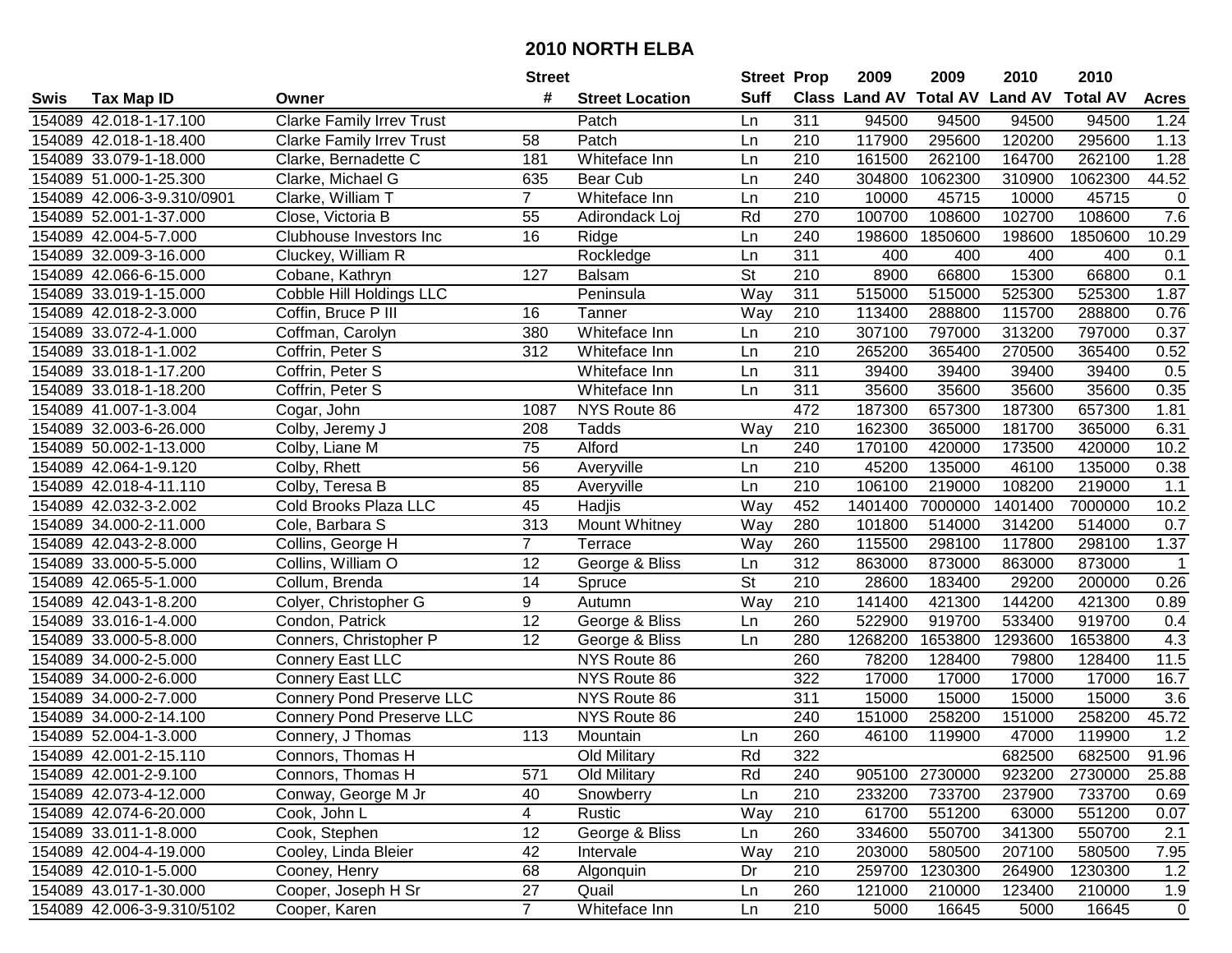|      |                            |                                 | <b>Street</b>  |                        | <b>Street Prop</b>       |                  | 2009                 | 2009            | 2010           | 2010            |                |
|------|----------------------------|---------------------------------|----------------|------------------------|--------------------------|------------------|----------------------|-----------------|----------------|-----------------|----------------|
| Swis | <b>Tax Map ID</b>          | Owner                           | #              | <b>Street Location</b> | <b>Suff</b>              |                  | <b>Class Land AV</b> | <b>Total AV</b> | <b>Land AV</b> | <b>Total AV</b> | <b>Acres</b>   |
|      | 154089 42.066-7-12.310     | Coppinger, Rita H               | 20             | Planty                 | Way                      | 210              | 68300                | 141800          | 83000          | 141800          | 0.66           |
|      | 154089 42.006-3-9.310/0405 | Corcoran, Kevin W               | $\overline{7}$ | Whiteface Inn          | Ln                       | 210              | 5000                 | 12926           | 5000           | 12926           | $\mathbf 0$    |
|      | 154089 42.006-3-9.310/0610 | Corcoran, Vincent A             | $\overline{7}$ | Whiteface Inn          | Ln                       | 210              |                      |                 | 5000           | 14750           | $\overline{0}$ |
|      | 154089 42.004-3-21.200     | <b>Cornell University</b>       |                | John Brown             | Rd                       | 105              | 158900               | 158900          | 158900         | 158900          | 8.15           |
|      | 154089 51.002-1-27.000     | <b>Cornell University</b>       |                | Bear Cub               | Ln                       | $\overline{312}$ | 420900               | 473300          | 420900         | 473300          | 157.4          |
|      | 154089 51.002-1-28.000     | <b>Cornell University</b>       |                | <b>Bear Cub</b>        | Ln                       | 322              | 50000                | 50000           | 50000          | 50000           | 12.5           |
|      | 154089 51.002-1-26.000     | <b>Cornell University</b>       |                | Bear Cub               | Ln                       | 105              | 182900               | 182900          | 182900         | 182900          | 94.8           |
|      | 154089 51.002-1-7.000      | <b>Cornell University</b>       | 281            | <b>Bear Cub</b>        | Ln                       | 615              | 1308600              | 5080400         | 1308600        | 5080400         | 323.5          |
|      | 154089 51.002-1-4.000      | <b>Cornell University</b>       | 155            | <b>Bear Cub</b>        | Ln                       | 120              | 148300               | 193700          | 151300         | 193700          | 10.3           |
|      | 154089 51.002-1-3.000      | Cornell University              | 162            | <b>Bear Cub</b>        | Ln                       | 105              | 377300               | 377300          | 377300         | 377300          | 197            |
|      | 154089 51.002-1-6.000      | <b>Cornell University</b>       |                | <b>Bear Cub</b>        | Ln                       | 311              | 54900                | 54900           | 54900          | 54900           | 0.3            |
|      | 154089 51.002-1-29.200     | <b>Cornell University</b>       | 290            | Bear Cub               | Ln                       | 105              | 64200                | 121600          | 64200          | 121600          | 0.64           |
|      | 154089 51.002-2-20.000     | Cornell, Ann M                  | 5124           | Cascade                | Rd                       | 210              | 93900                | 267800          | 95800          | 267800          | 1.1            |
|      | 154089 42.066-4-12.000     | Corrow, Michael C               | 52             | Johnson                | Ave                      | 210              | 27000                | 125900          | 30600          | 125900          | 0.2            |
|      | 154089 33.011-1-10.000     | Corso, Clifford D               | 12             | George & Bliss         | Ln                       | 260              | 823600               | 1171200         | 840000         | 1171200         | 1.6            |
|      | 154089 42.006-3-9.310/2408 | Corvaia, Joseph V               | $\overline{7}$ | Whiteface Inn          | Ln                       | 210              | 5000                 | 58400           | 5000           | 18132           | $\mathbf 0$    |
|      | 154089 52.003-1-11.000     | Corwin, Hamilton W              | 4611           | Cascade                | Rd                       | 210              | 183300               | 398300          | 187000         | 398300          | $\overline{9}$ |
|      | 154089 52.004-1-23.100     | Corwin, Hamilton W              | 67             | Sugarworks             | Way                      | 418              | 627900               | 2060100         | 627900         | 2060100         | 74.4           |
|      | 154089 50.002-1-21.000     | Cotter, Alice J                 | 124            | Stone                  | Rd                       | 210              | 164200               | 600100          | 167500         | 600100          | 4.76           |
|      | 154089 50.002-1-61.002     | Cotton, Richard W               | 736            | Averyville             | Ln                       | 210              | 235400               | 532200          | 240100         | 532200          | 9.62           |
|      | 154089 32.003-5-8.000      | Coullier, Francis H             |                | McKenzie Pond          | Rd                       | 314              | 65000                | 65000           | 65000          | 65000           | 3.53           |
|      | 154089 42.043-4-22.000     | Coursen, David J                | 14             | Vista                  | Ln                       | 210              | 149200               | 330100          | 152200         | 330100          | 0.8            |
|      | 154089 42.026-1-12.000     | <b>Covewood Partnership</b>     | 19             | Taylor                 | Way                      | 260              | 1882000              | 2990200         | 1919600        | 2990200         | 1.7            |
|      | 154089 52.001-1-8.100      | Cowan, Charles                  | 78             | Avalanche              | Way                      | 240              | 292800               | 861800          | 298600         | 861800          | 41.4           |
|      | 154089 42.074-6-22.000     | Cox Richard V                   | 16             | <b>Barkeater</b>       | Way                      | 210              | 61700                | 493500          | 63000          | 500000          | 0.05           |
|      | 154089 50.002-1-16.000     | Craig, Todd                     | 119            | Stone                  | Rd                       | 210              | 144200               | 630000          | 147100         | 630000          | $\overline{5}$ |
|      | 154089 52.001-1-4.000      | <b>Craigwood Country Club</b>   | 144            | Country Club           | Ln                       | 552              | 3215300              | 4045200         | 3215300        | 4045200         | 93.9           |
|      | 154089 52.001-1-5.000      | <b>Craigwood Country Club</b>   |                | Cascade                | Rd                       | 552              | 4056400              | 5778900         | 4056400        | 5778900         | 178.2          |
|      | 154089 52.001-1-29.000     | <b>Craigwood Country Club</b>   |                | Cascade                | Rd                       | 692              | 170400               | 170400          | 170400         | 170400          | 1.4            |
|      | 154089 42.004-4-22.000     | Cramoy, Carolyn                 | 81             | Intervale              | Way                      | 220              | 317700               | 1042000         | 324000         | 1042000         | 6.6            |
|      | 154089 42.074-3-7.210      | Cranley, John C                 | 40             | Church                 | $\overline{\mathsf{St}}$ | $\overline{210}$ | 162500               | 311400          | 165700         | 311400          | 1.98           |
|      | 154089 42.074-3-7.120      | Cranley, John C                 |                | Church                 | $\overline{\mathsf{St}}$ | 311              | 126000               | 126000          | 126000         | 126000          | $\overline{1}$ |
|      | 154089 33.018-1-3.230/2    | Crary, John C                   | 337            | Whiteface Inn          | Ln                       | 210              | 74400                | 374075          | 74400          | 374075          | $\overline{0}$ |
|      | 154089 33.072-1-16.000     | Craven Elizabeth B              | 10             | Hemlock                | Way                      | 210              | 88800                | 375000          | 88800          | 375000          | 0.08           |
|      | 154089 42.018-4-22.000     | Crawford, Mark                  | 41             | <b>Split Rock</b>      | Rd                       | 210              | 164600               | 414500          | 167900         | 414500          | 1.1            |
|      | 154089 42.018-4-71.000     | Crawford, Mark L                | 41             | Franks                 | Ln                       | 210              | 185900               | 567500          | 189600         | 567500          | 1.25           |
|      | 154089 42.010-1-61.000     | Criscuolo, Gregory              | 17             | Ahmek                  | Dr                       | 210              | 226900               | 886800          | 231400         | 886800          | 0.73           |
|      | 154089 51.002-1-10.000     | Cross, Benton W                 | 177            | John Brown             | Rd                       | 210              | 128000               | 522200          | 130500         | 522200          | $\overline{1}$ |
|      | 154089 33.015-2-7.120      | <b>Crows Nest West LLC</b>      | 12             | George & Bliss         | Ln                       | 210              | 1010600              | 1277800         | 1030900        | 1277800         | 3.4            |
|      | 154089 42.006-3-9.310/3006 | Crutchfield, John T             | $\overline{7}$ | Whiteface Inn          | Ln                       | 210              | 5000                 | 11535           | 5000           | 11535           | 0              |
|      | 154089 42.006-3-13.000     | <b>CSquared Enterprises LLC</b> | 1970           | Saranac                | Ave                      | 415              | 741300               | 2199000         | 741300         | 2199000         | 3.1            |
|      | 154089 42.018-1-14.000     | Cummings-Danson, Gail L         | 47             | Patch                  | Ln                       | 210              | 122000               | 324200          | 124500         | 324200          | 1.1            |
|      |                            |                                 |                |                        |                          |                  |                      |                 |                |                 |                |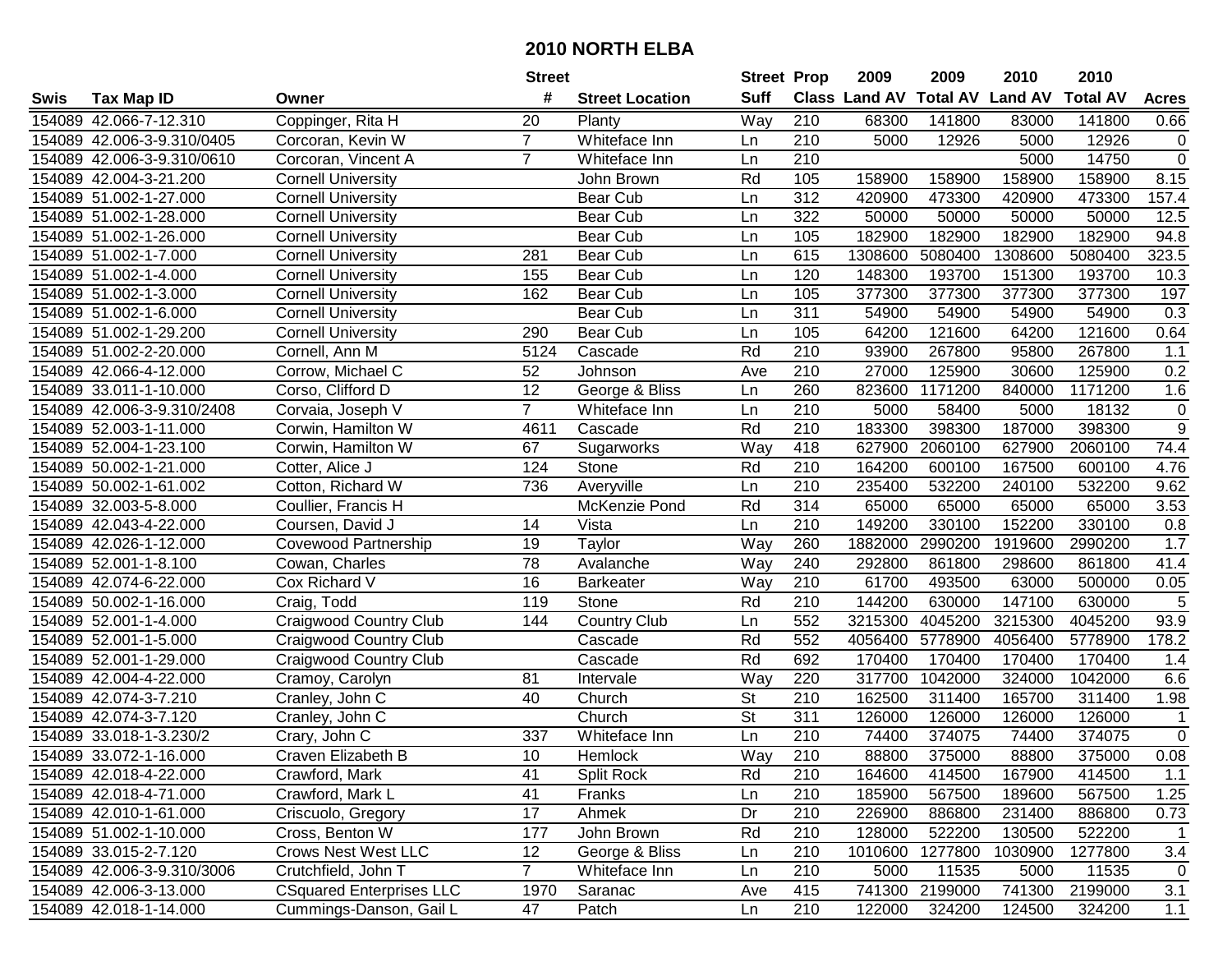|      |                            |                       | <b>Street</b>   |                        | <b>Street Prop</b>       |                  | 2009                 | 2009            | 2010           | 2010            |                    |
|------|----------------------------|-----------------------|-----------------|------------------------|--------------------------|------------------|----------------------|-----------------|----------------|-----------------|--------------------|
| Swis | <b>Tax Map ID</b>          | Owner                 | #               | <b>Street Location</b> | <b>Suff</b>              |                  | <b>Class Land AV</b> | <b>Total AV</b> | <b>Land AV</b> | <b>Total AV</b> | <b>Acres</b>       |
|      | 154089 42.041-1-7.100      | Curcio, Deborah P     | 93              | <b>Grand View</b>      | Ave                      | 210              | 104200               | 338100          | 106300         | 338100          | 0.26               |
|      | 154089 43.017-1-7.000      | Curth, Louis          | 47              | Deerwood               | Trl                      | 220              | 126300               | 295600          | 128800         | 295600          | 2.4                |
|      | 154089 33.072-3-2.000      | Curtin, William J     | 357             | Whiteface Inn          | Ln                       | 210              | 262500               | 262500          | 262500         | 262500          | 0.22               |
|      | 154089 42.065-1-4.000      | Curtis, Laurie C      | 319             | Old Military           | Rd                       | 220              | 55000                | 173200          | 56100          | 173200          | 0.3                |
|      | 154089 42.006-3-9.310/7001 | Curtis, Robert A      | $\overline{7}$  | Whiteface Inn          | Ln                       | 210              | 10000                | 75755           | 10000          | 75755           | $\mathbf 0$        |
|      | 154089 33.072-1-14.000     | Cusack, James M       | 10              | Hemlock                | Way                      | 210              | 107300               | 346575          | 107300         | 346575          | 0.11               |
|      | 154089 33.018-2-2.000      | Cushing Edward J III  | 38              | Lodge                  | Way                      | 210              | 141900               | 1365000         | 225900         | 1365000         | 0.31               |
|      | 154089 42.074-6-15.000     | Cushing, David P      | $\overline{12}$ | Rustic                 | Way                      | 210              | 61700                | 445200          | 63000          | 475000          | 0.05               |
|      | 154089 52.004-1-7.400      | Cushman James P       |                 | <b>Bobcat</b>          | Way                      | 311              | 150000               | 150000          | 150000         | 150000          | 21.41              |
|      | 154089 52.004-1-7.200      | Cushman James P       | 40              | <b>Bobcat</b>          | Way                      | 210              | 300000               | 600000          | 306000         | 600000          | 17.51              |
|      | 154089 52.004-1-7.300      | Cushman Sydney F      | 29              | <b>Bobcat</b>          | Way                      | 210              | 300000               | 500000          | 306000         | 500000          | $\overline{17.33}$ |
|      | 154089 52.004-1-5.000      | Cushman, James P      | 120             | Mountain               | Ln                       | 260              | 117100               | 319200          | 119500         | 319200          | 7.1                |
|      | 154089 52.004-1-14.000     | Cushman, James P      | 4524            | Cascade                | Rd                       | 210              | 158200               | 577800          | 161400         | 577800          | $\overline{2}$     |
|      | 154089 42.010-1-28.000     | Cutone, Kathaleen     | 118             | Algonquin              | Dr                       | 210              | 342600               | 1347900         | 349500         | 1347900         | 0.84               |
|      | 154089 51.002-2-17.000     | Czerwinski, Rebecca A | 15              | Timber                 | Ln                       | 210              | 113400               | 367500          | 115600         | 350000          | 1.01               |
|      | 154089 42.041-1-2.000      | D Marie & Co LLC      |                 | <b>Grand View</b>      | Ave                      | 311              | 1600                 | 1600            | 1600           | 1600            | 0.1                |
|      | 154089 50.002-1-75.000     | Daby, Dale S          | 198             | <b>Bills</b>           | Way                      | 312              | 7000                 | 14000           | 7200           | 14000           | 0.8                |
|      | 154089 42.066-4-10.000     | Daby, Daniel          | 48              | Johnson                | Ave                      | 210              | 27500                | 130000          | 28000          | 130000          | 0.2                |
|      | 154089 42.018-2-2.100      | Daby, Francis N       | 207             | Averyville             | Ln                       | 210              | 89200                | 194200          | 91000          | 194200          | 0.97               |
|      | 154089 42.065-6-3.000      | Daby, Howard S        | 82              | Hurley                 | Ave                      | 210              | 55700                | 168300          | 56800          | 168300          | 0.5                |
|      | 154089 50.002-1-81.001     | Daby, Kimball F       | 68              | <b>Bills</b>           | Way                      | 260              | 12400                | 30000           | 12600          | 30000           | 0.6                |
|      | 154089 42.006-3-9.310/5004 | DAgostino Mae A       | $\overline{7}$  | Whiteface Inn          | Ln                       | 210              | 5000                 | 55200           | 5000           | 15673           | $\mathbf 0$        |
|      | 154089 42.018-4-24.000     | Dagostino, Sheryl S   | 17              | <b>Split Rock</b>      | Rd                       | 210              | 157800               | 363900          | 161000         | 400000          | $\overline{1}$     |
|      | 154089 42.065-2-17.000     | Dambrose, Keith R     | 36              | Cherry                 | Ln                       | 210              | 47300                | 226200          | 48200          | 226200          | 0.24               |
|      | 154089 42.006-3-9.310/0702 | Dame, J David         | $\overline{7}$  | Whiteface Inn          | Ln                       | 210              | 10000                | 83200           | 10000          | 25853           | 0                  |
|      | 154089 41.001-1-7.000      | Damp, Charles E III   | 78              | Ray Brook              | Rd                       | 210              | 49600                | 191700          | 50600          | 191700          | 1.04               |
|      | 154089 50.002-1-69.100     | Damp, Michael F       | 767             | Averyville             | Ln                       | 240              | 311700               | 647700          | 318000         | 647700          | 18.2               |
|      | 154089 50.000-2-33.000     | Damp, Michael F       |                 | Averyville             | Ln                       | 312              | 63700                | 64200           | 63700          | 64200           | 40                 |
|      | 154089 42.026-2-2.000      | Dandrea, Judith       | 248             | Mirror Lake            | Dr                       | 280              | 821800               | 1539900         | 838200         | 1539900         | 0.7                |
|      | 154089 42.074-3-6.000      | Dashnaw, Jerry F      | 42              | Church                 | $\overline{\mathsf{St}}$ | $\overline{210}$ | 24500                | 85000           | 25000          | 85000           | 0.23               |
|      | 154089 42.006-3-9.310/5604 | Davidson, H Bradley   | $\overline{7}$  | Whiteface Inn          | Ln                       | $\overline{210}$ | 10000                | 75755           | 10000          | 75755           | $\mathbf{0}$       |
|      | 154089 42.003-1-20.000     | Davidson, Karen       |                 | Averyville             | Ln                       | 311              | 17600                | 17600           | 17600          | 17600           | 0.16               |
|      | 154089 42.003-1-30.000     | Davidson, Karen       | 366             | Averyville             | Ln                       | $\overline{210}$ | 100400               | 217400          | 102400         | 217400          | 8.1                |
|      | 154089 52.001-1-31.400     | Davies, John G        | $\overline{25}$ | <b>Country Club</b>    | Ln                       | $\overline{210}$ | 135000               | 456900          | 137700         | 456900          | 5.42               |
|      | 154089 33.014-1-1.000      | Davis Harold W III    |                 | <b>Blodgett</b>        | Way                      | 311              | 362400               | 362400          | 369600         | 369600          | 14.5               |
|      | 154089 42.010-1-52.000     | Davis, Eugene R III   | 252             | Algonquin              | Dr                       | 210              | 300000               | 750000          | 306000         | 750000          | 1.07               |
|      | 154089 52.003-1-34.000     | Davis, Forrest        | 435             | Adirondack Loj         | Rd                       | 260              | 405400               | 443900          | 413500         | 443900          | 182.2              |
|      | 154089 42.004-2-5.000      | Dawson, Philip G III  |                 | Bear Cub               | Ln                       | 311              | 113300               | 113300          | 113300         | 113300          | 2.2                |
|      | 154089 51.000-1-54.100     | Day Properties LLC    |                 | Bear Cub               | Ln                       | 260              | 276400               | 300000          | 281900         | 300000          | 123                |
|      | 154089 42.073-1-11.000     | Day, Alice            | 17              | Balsam                 | <b>St</b>                | 210              | 36300                | 125900          | 40800          | 125900          | 0.3                |
|      | 154089 51.002-2-8.000      | Dearborn, Dagmar S    | 18              | <b>Balanced Rock</b>   | Way                      | 240              | 261200               | 845400          | 266400         | 845400          | 30.44              |
|      | 154089 50.002-1-20.000     | Debonis, Frank L      | 37              | Alford                 | Ln                       | 210              | 166800               | 425000          | 170100         | 425000          | 4.81               |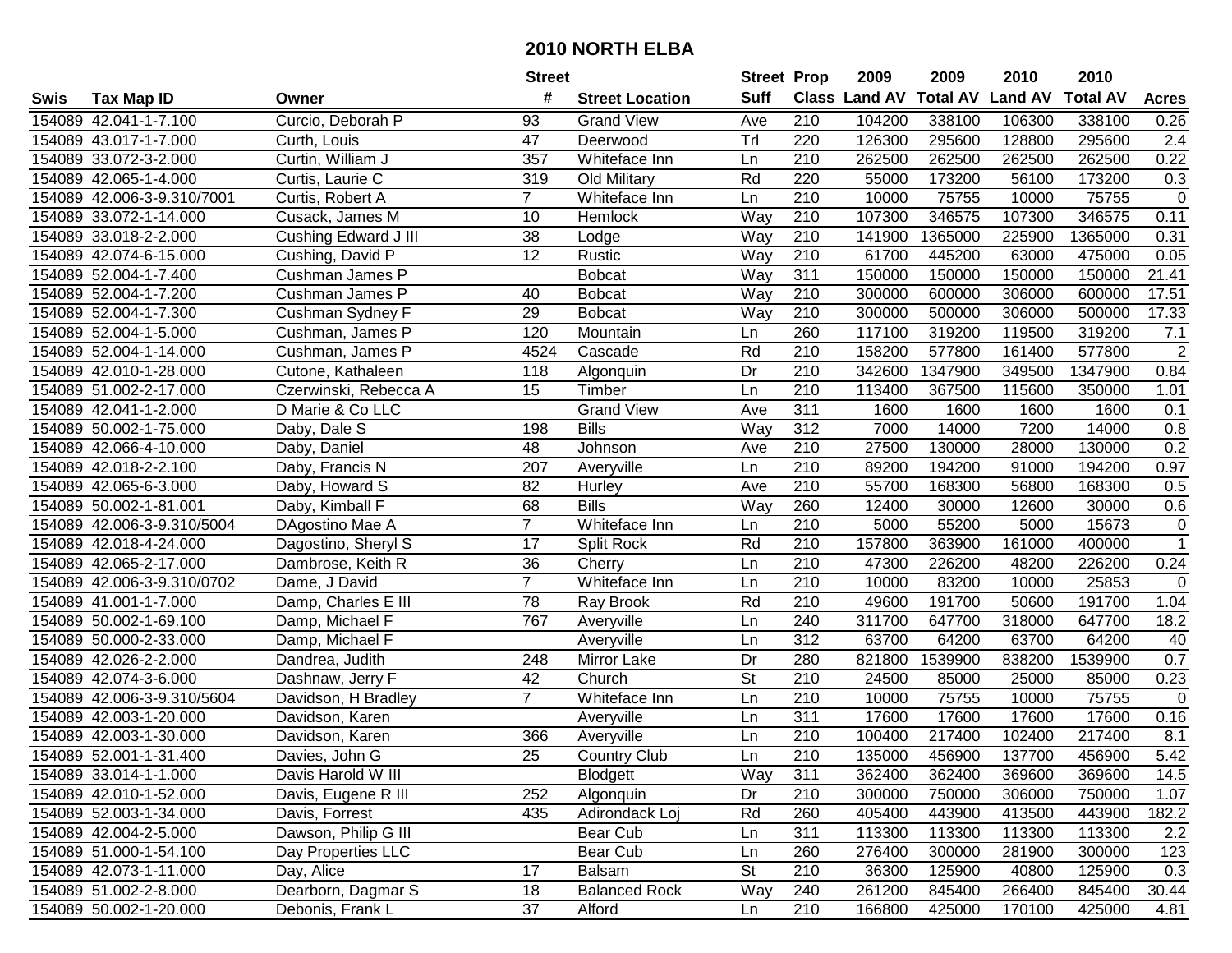|      |                            |                        | <b>Street</b>   |                        | <b>Street Prop</b> |                  | 2009                           | 2009    | 2010    | 2010            |              |
|------|----------------------------|------------------------|-----------------|------------------------|--------------------|------------------|--------------------------------|---------|---------|-----------------|--------------|
| Swis | <b>Tax Map ID</b>          | Owner                  | #               | <b>Street Location</b> | <b>Suff</b>        |                  | Class Land AV Total AV Land AV |         |         | <b>Total AV</b> | <b>Acres</b> |
|      | 154089 42.065-1-1.000      | Decker, Henry E        |                 | Old Military           | Rd                 | 312              | 51600                          | 70000   | 52600   | 70000           | 1.9          |
|      | 154089 32.003-6-31.000     | Decker, William E      | 24              | Nordic                 | Way                | 210              | 177700                         | 659200  | 153100  | 659200          | 3.91         |
|      | 154089 42.018-2-4.000      | DeClerque, Stacy       | 15              | Tanner                 | Way                | 210              | 123600                         | 337200  | 126000  | 337200          | $\mathbf{1}$ |
|      | 154089 33.020-1-14.000     | DeFranco, Harriet P    | 140             | Ruisseaumont           | Way                | 260              | 115900                         | 255800  | 118200  | 255800          | 0.7          |
|      | 154089 33.020-1-9.000      | Dehli, Martha          | 189             | Ruisseaumont           | Way                | 280              | 2584900                        | 3255000 | 2636600 | 3255000         | 2.4          |
|      | 154089 33.011-1-3.002      | DeHoff, Sara J         | 12              | George & Bliss         | Ln                 | 280              | 1617200                        | 3750000 | 1649500 | 3750000         | 27.8         |
|      | 154089 41.001-1-35.120     | Deitz, Forrest J       | 13              | Riebel                 | Way                | 311              | 42700                          | 42700   | 42700   | 42700           | 3.36         |
|      | 154089 41.001-1-34.000     | Deitz, Forrest J       | $\overline{11}$ | Riebel                 | Way                | $\overline{210}$ | 49600                          | 177800  | 50600   | 177800          | 1.2          |
|      | 154089 41.001-1-33.000     | Deitz, Warner C        | 14              | Riebel                 | Way                | $\overline{210}$ | 38600                          | 128200  | 39400   | 128200          | 0.6          |
|      | 154089 42.051-3-4.000      | DeKay, Donald F Jr     | 60              | <b>Cathedral Court</b> | Way                | 210              | 367500                         | 1649400 | 374900  | 1500000         | 0.81         |
|      | 154089 42.043-4-7.000      | Delahant, William      | 13              | <b>Placid Heights</b>  | Ln                 | 210              | 157200                         | 346900  | 160300  | 346900          | 0.8          |
|      | 154089 32.003-4-10.000     | Delancett, Charles N   | 841             | McKenzie Pond          | Rd                 | 210              | 43800                          | 100600  | 44700   | 100600          | 1            |
|      | 154089 33.072-1-1.001/13   | Delaney-Smith, Barbara | 5               | Hemlock                | Way                | 210              | 52000                          | 218800  | 52000   | 218800          | $\mathbf 0$  |
|      | 154089 52.003-1-42.001     | Delaney, Carolyn       | 297             | Adirondack Loj         | Rd                 | 240              | 691100                         | 2190600 | 704900  | 2190600         | 25.8         |
|      | 154089 42.018-4-5.106      | Dellavalle, Patrick    | 143             | Averyville             | Ln                 | 220              | 141000                         | 461100  | 143800  | 461100          | 1.3          |
|      | 154089 33.072-1-1.001/17   | Dellehunt, David A     | 4               | Hemlock                | Way                | 210              | 54200                          | 226700  | 54200   | 226700          | $\mathbf 0$  |
|      | 154089 42.043-1-17.000     | DelNegro, Claire L     |                 | Northwood              | Rd                 | 311              | 40700                          | 40700   | 40700   | 40700           | 0.13         |
|      | 154089 33.072-2-11.000     | DeLuca, Amy C          | 10              | Chipmunk               | Ln                 | 210              | 169300                         | 591800  | 172600  | 591800          | 0.47         |
|      | 154089 33.018-2-4.000      | DeMarco, Lynn          | 42              | Lodge                  | Way                | 210              | 350000                         | 500000  | 256600  | 500000          | 0.42         |
|      | 154089 42.074-6-23.000     | Denis, Kenneth P       | 16              | <b>Barkeater</b>       | Way                | 210              | 61700                          | 493500  | 63000   | 493500          | 0.05         |
|      | 154089 42.035-1-5.000      | Dennin, Gregory M      | 371             | Mirror Lake            | Dr                 | 210              | 338400                         | 725000  | 345200  | 725000          | 0.69         |
|      | 154089 42.006-4-18.000     | DeSantis, Jeffrey      | 21              | Julian                 | Way                | 260              | 176700                         | 354100  | 180300  | 354100          | 1.56         |
|      | 154089 42.066-2-7.000      | Desourdy, Kenneth      | 77              | Balsam                 | St                 | 210              | 32200                          | 99200   | 32900   | 99200           | 0.4          |
|      | 154089 42.066-2-6.000      | Desourdy, Lynda L      | 83              | Balsam                 | St                 | 210              | 29400                          | 108800  | 30000   | 108800          | 0.2          |
|      | 154089 42.043-4-4.000      | Desrocher, Mary F      | 37              | Cobble Hill            | Rd                 | 210              | 161100                         | 392700  | 164400  | 392700          | 0.8          |
|      | 154089 42.004-3-21.140     | Detraglia, Michael C   | 198             | John Brown             | Rd                 | 210              | 372700                         | 1542400 | 380100  | 1542400         | 5.79         |
|      | 154089 42.074-2-5.000      | Detwiler, Steven M     | 69              | Newman                 | Rd                 | 280              | 53700                          | 248200  | 54800   | 248200          | 0.4          |
|      | 154089 52.001-1-8.200      | DeVeer, Ilse           |                 | Cascade                | Rd                 | 322              | 304600                         | 304600  | 304600  | 304600          | 18.59        |
|      | 154089 42.006-3-9.310/1704 | DeVita Richard D       | $\overline{7}$  | Whiteface Inn          | Ln                 | $\overline{210}$ | 10000                          | 98700   | 10000   | 30492           | $\mathbf 0$  |
|      | 154089 42.002-2-12.001     | Devita, Richard        | 48              | Mount Whitney          | Way                | $\overline{210}$ | 114100                         | 682500  | 116400  | 682500          | 1.53         |
|      | 154089 42.056-2-1.000      | Devlin Michael         | $\overline{87}$ | Mill Pond              | Dr                 | $\overline{210}$ | 127600                         | 197300  | 130100  | 197300          | $\mathbf 1$  |
|      | 154089 42.018-4-29.200     | Devlin, Dorothee G     |                 | Evans                  | Ln                 | 311              | 124400                         | 124400  | 124400  | 124400          | $\mathbf{1}$ |
|      | 154089 42.018-1-10.000     | Devlin, Kirsten        | 105             | Patch                  | Ln                 | $\overline{210}$ | 112800                         | 259400  | 115100  | 259400          | $\mathbf{1}$ |
|      | 154089 42.056-3-4.112      | Devlin, Matthew H      | $\overline{15}$ | Dandelion              | Way                | 210              | 107100                         | 275200  | 109200  | 235000          | 1.28         |
|      | 154089 42.003-1-9.000      | Devlin, Matthew H      |                 | Averyville             | Ln                 | 311              | 42000                          | 42000   | 42000   | 42000           | 23.8         |
|      | 154089 42.003-1-8.000      | Devlin, Matthew H      |                 | Averyville             | Ln                 | 311              | 48500                          | 48500   | 48500   | 48500           | 0.9          |
|      | 154089 42.002-3-1.007      | Devlin, Michael        | 105             | Mill Pond              | Dr                 | 280              | 284900                         | 953700  | 290600  | 953700          | 34.6         |
|      | 154089 42.002-1-3.100      | Devoe, David           |                 | Peninsula              | Way                | 311              | 21600                          | 21600   | 22000   | 22000           | 1.51         |
|      | 154089 42.002-1-3.900      | Devoe, David F         |                 | Peninsula              | Way                | 311              | 101800                         | 101800  | 103800  | 103800          | 1.06         |
|      | 154089 42.002-1-3.500      | Devoe, David F         |                 | Peninsula              | Way                | 311              | 147000                         | 147000  | 149900  | 149900          | 1.67         |
|      | 154089 42.002-1-3.700      | Devoe, David F         |                 | Peninsula              | Way                | 311              | 116000                         | 116000  | 118300  | 118300          | 1.22         |
|      | 154089 42.002-1-13.000     | Devoe, David F         |                 | Peninsula              | Way                | 311              | 147600                         | 147600  | 150600  | 150600          | 2.29         |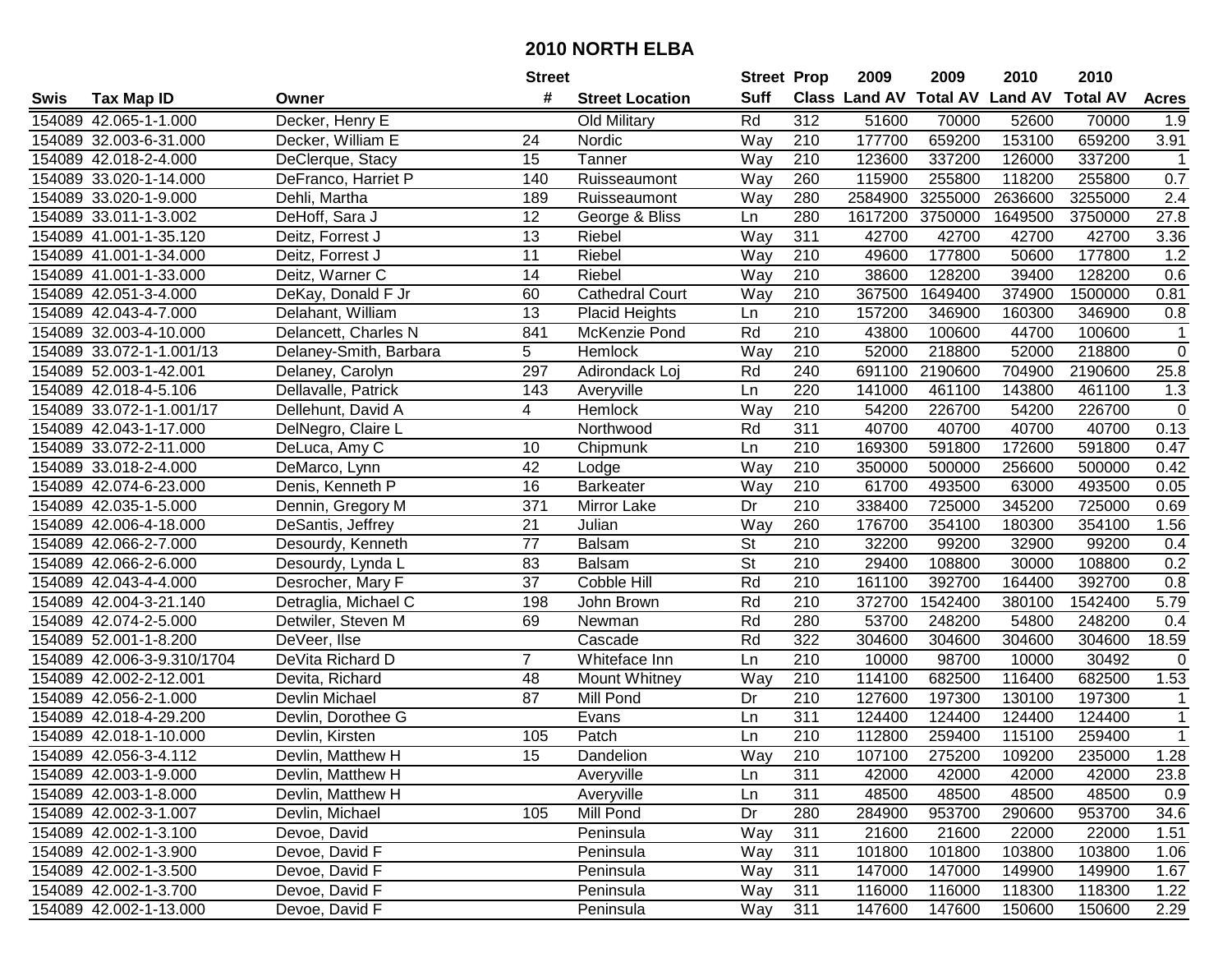|      |                            |                                | <b>Street</b>   |                        | <b>Street Prop</b> |                  | 2009                 | 2009            | 2010           | 2010            |                   |
|------|----------------------------|--------------------------------|-----------------|------------------------|--------------------|------------------|----------------------|-----------------|----------------|-----------------|-------------------|
| Swis | <b>Tax Map ID</b>          | Owner                          | #               | <b>Street Location</b> | <b>Suff</b>        |                  | <b>Class Land AV</b> | <b>Total AV</b> | <b>Land AV</b> | <b>Total AV</b> | <b>Acres</b>      |
|      | 154089 42.002-1-2.002      | Devoe, David F                 | 62              | Peninsula              | Way                | 280              | 4567800              | 7610800         | 4659100        | 7610800         | 6.19              |
|      | 154089 42.002-1-3.300      | Devoe, Margaret                |                 | Peninsula              | Way                | 311              | 20500                | 20500           | 20900          | 20900           | 1.63              |
|      | 154089 42.006-3-9.310/3609 | Dexter, Debra G                | 7               | Whiteface Inn          | Ln                 | 210              | 5000                 | 14696           | 5000           | 14696           | $\mathbf 0$       |
|      | 154089 42.074-5-1.002      | Deyrup, Edward                 | 8               | Juniper                | Cir                | 210              | 136200               | 366400          | 138900         | 366400          | 1.46              |
|      | 154089 32.003-6-29.000     | DG Family Trust                | 39              | Nordic                 | Way                | 210              | 95800                | 95800           | 95800          | 95800           | 3.59              |
|      | 154089 42.074-3-12.000     | Dickinson, David               | 148             | Old Military           | Rd                 | 210              | 65700                | 230900          | 65700          | 230900          | $\overline{0.3}$  |
|      | 154089 33.072-1-12.000     | Dieffenbach, Marguerite S      | 16              | Hemlock                | Way                | 210              | 112000               | 346575          | 112000         | 346575          | 0.12              |
|      | 154089 42.074-4-3.000      | Dietrich, Dean M               | 44              | <b>Liberty Hill</b>    | Ln                 | 210              | 107500               | 378400          | 109700         | 378400          | 0.36              |
|      | 154089 32.001-3-2.000      | Difara, Donna                  | 19              | Hennessy               | Way                | 240              | 143200               | 457200          | 144700         | 457200          | $\overline{70.5}$ |
|      | 154089 32.009-2-10.000     | Difara, Donna                  |                 | <b>Forest Hill</b>     | Ave                | 311              | 47200                | 47200           | 47200          | 47200           | 1.1               |
|      | 154089 32.009-2-4.001      | Dilzer, Charles H              | 20              | Blackberry             | Way                | 210              | 51500                | 232300          | 86200          | 232300          | 1.77              |
|      | 154089 42.043-3-3.000      | Dingley, Sheila $\overline{V}$ | 59              | Cobble Hill            | Rd                 | 210              | 125500               | 412400          | 128000         | 412400          | -1                |
|      | 154089 33.079-1-39.000     | Dinicola, Lois A               | 57              | Moongate               | Ln                 | 210              | 129300               | 492600          | 131900         | 492600          | 1.51              |
|      | 154089 42.006-3-9.310/5201 | DiStefano, Jeffrey L           | $\overline{7}$  | Whiteface Inn          | Ln                 | 210              | 10000                | 63042           | 10000          | 63042           | 0                 |
|      | 154089 42.006-3-9.310/0304 | Dittrich, Christian G          | $\overline{7}$  | Whiteface Inn          | Ln                 | 210              | 10000                | 27252           | 10000          | 27252           | $\mathbf 0$       |
|      | 154089 42.006-3-9.310/1306 | Divine Mark D                  | $\overline{7}$  | Whiteface Inn          | Ln                 | 210              | 5000                 | 13626           | 5000           | 13626           | $\mathbf 0$       |
|      | 154089 33.011-1-5.000      | Divine, Bradford L             | 12              | George & Bliss         | Ln                 | 260              | 1054600              | 1351100         | 1075700        | 1351100         | 3.2               |
|      | 154089 42.006-3-9.310/4005 | Divine, Mark D                 | $\overline{7}$  | Whiteface Inn          | Ln                 | 210              | 5000                 | 11535           | 5000           | 11535           | $\mathbf 0$       |
|      | 154089 33.018-1-3.230/17   | Dixon, Richard N               | 339             | Whiteface Inn          | Ln                 | 210              | 62900                | 287560          | 62900          | 287560          | $\overline{0}$    |
|      | 154089 42.004-4-5.000      | DMSC Inc                       |                 | Wilmington             | Rd                 | 311              | 60200                | 60200           | 60200          | 60200           | 0.58              |
|      | 154089 42.004-4-6.000      | DMSC Inc                       |                 | Wilmington             | Rd                 | 311              | 25300                | 25300           | 25300          | 25300           | 0.23              |
|      | 154089 42.010-1-32.000     | Dodson, John M                 | 140             | Algonquin              | Dr                 | 210              | 248300               | 750000          | 253300         | 750000          | 0.73              |
|      | 154089 42.010-1-17.000     | Doell, Ronald W                | 110             | Chickadee              | Ln                 | 210              | 139400               | 257200          | 142100         | 257200          | 0.53              |
|      | 154089 42.010-1-18.000     | Doell, Ronald W                |                 | Chickadee              | Ln                 | 311              | 500                  | 500             | 500            | 500             | 0.23              |
|      | 154089 33.011-1-2.003      | Doering, Paul E                | $\overline{12}$ | George & Bliss         | Ln                 | $\overline{312}$ | 902000               | 932700          | 920100         | 932700          | 10.87             |
|      | 154089 32.003-5-5.000      | Doerr, Cheryl                  |                 | McKenzie Pond          | Rd                 | 314              | 65000                | 65000           | 65000          | 65000           | 1.3               |
|      | 154089 42.006-3-9.310/1706 | Doherty, Glen P                | $\overline{7}$  | Whiteface Inn          | Ln                 | 210              | 10000                | 30492           | 5000           | 15246           | $\mathbf 0$       |
|      | 154089 42.073-3-10.110     | Donatello Andrew               |                 | Old Military           | Rd                 | 210              | 28100                | 602500          | 28700          | 602500          | 0.47              |
|      | 154089 42.066-6-14.000     | Donnellan, Raymond             | 131             | Newman                 | Rd                 | 210              | 28700                | 153000          | 30600          | 153000          | 0.2               |
|      | 154089 33.000-5-10.100     | Donnelly, Deanna V             | $\overline{12}$ | George & Bliss         | Ln                 | 314              | 112200               | 112200          | 112200         | 112200          | 7.52              |
|      | 154089 33.000-5-9.100      | Donnelly, Deanna V             | $\overline{12}$ | George & Bliss         | Ln                 | 260              | 1284300              | 1984500         | 1310000        | 1984500         | 3.88              |
|      | 154089 42.003-1-19.000     | Donovan, Sean P                | 385             | Averyville             | Ln                 | 210              | 101500               | 266600          | 103500         | 266600          | 1.5               |
|      | 154089 33.018-1-26.100     | Dooling, Paul R                | $\overline{28}$ | Marina                 | Way                | $\overline{210}$ | 441700               | 1547800         | 441700         | 1547800         | 0.27              |
|      | 154089 32.004-1-21.200     | Doty, Derek T                  |                 | <b>Wolf Pond</b>       | Way                | 210              | 50000                | 170000          | 51000          | 170000          | 4.35              |
|      | 154089 32.004-1-21.300     | Doty, Douglas R                |                 | <b>Wolf Pond</b>       | Way                | 311              | 0                    | 0               | 51000          | 51000           | 3.85              |
|      | 154089 41.007-3-1.000      | Doty, Douglas R                | 35              | Wolf Pond              | Way                | 210              | 35200                | 174700          | 35900          | 174700          | 0.68              |
|      | 154089 41.007-3-3.200      | Doty, Marcia A                 |                 | <b>Wolf Pond</b>       | Way                | 311              | 4200                 | 4200            | 4200           | 4200            | 0.16              |
|      | 154089 32.004-1-21.100     | Doty, Marcia A                 | 41              | Wolf Pond              | Way                | 322              | 150000               | 150000          | 100000         | 100000          | 43.56             |
|      | 154089 41.007-3-3.150      | Doty, Meagan                   |                 | Wolf Pond              | Way                | 312              | 25500                | 45200           | 25500          | 45200           | 0.38              |
|      | 154089 33.020-1-16.002     | Douglas, Robert D              | 132             | Ruisseaumont           | Way                | 210              | 469700               | 582300          | 479000         | 582300          | 1.1               |
|      | 154089 33.079-1-24.000     | Doyle, Claire                  | 24              | Amanda                 | Dr                 | 210              | 191000               | 649000          | 194800         | 649000          | 1.49              |
|      | 154089 42.006-3-9.310/5611 | Doyle, Michael P               | $\overline{7}$  | Whiteface Inn          | Ln                 | 210              | 5000                 | 37878           | 5000           | 37878           | $\mathbf 0$       |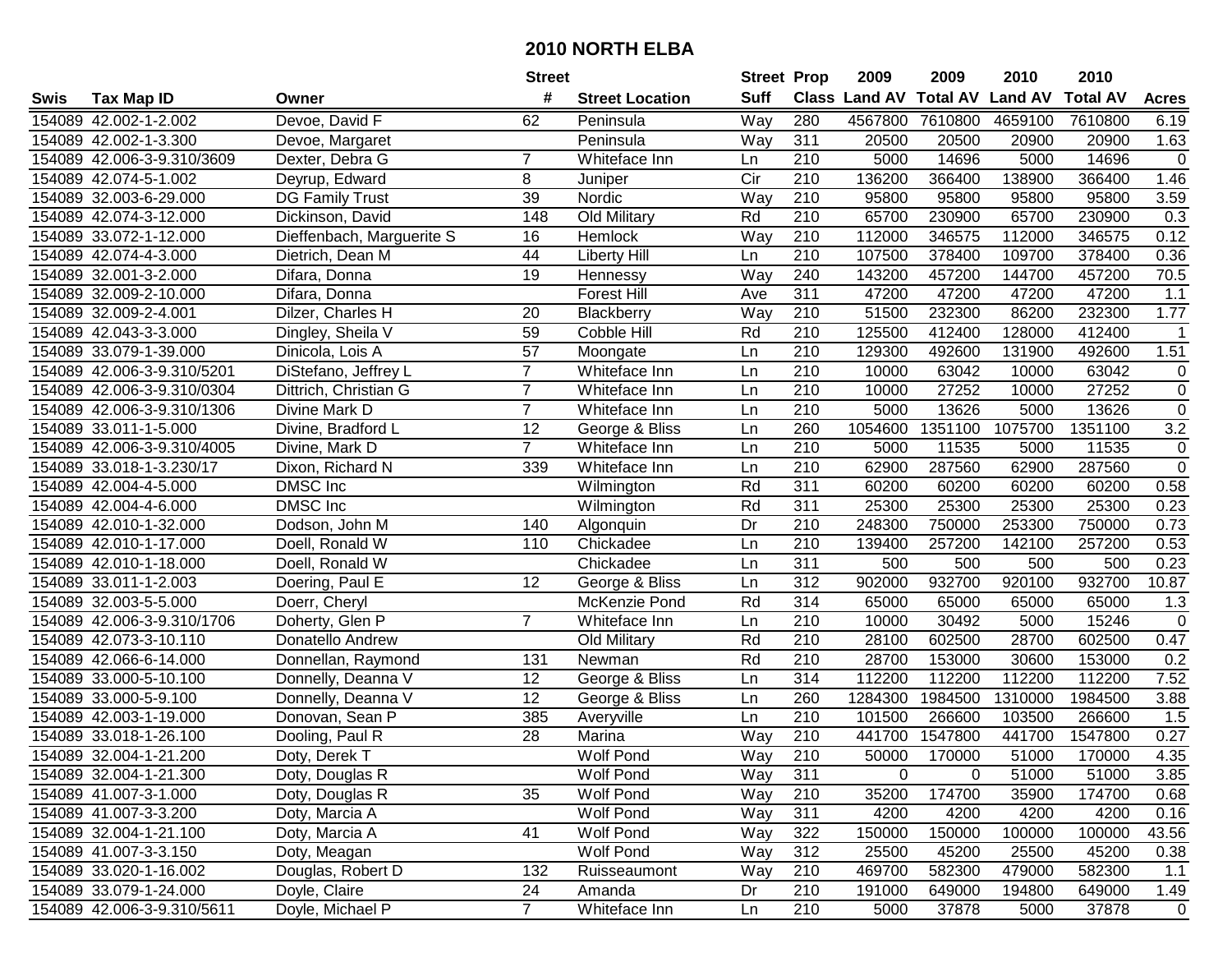|      |                            |                      | <b>Street</b>   |                        | <b>Street Prop</b>       |                  | 2009                 | 2009            | 2010           | 2010            |                |
|------|----------------------------|----------------------|-----------------|------------------------|--------------------------|------------------|----------------------|-----------------|----------------|-----------------|----------------|
| Swis | <b>Tax Map ID</b>          | Owner                | #               | <b>Street Location</b> | <b>Suff</b>              |                  | <b>Class Land AV</b> | <b>Total AV</b> | <b>Land AV</b> | <b>Total AV</b> | <b>Acres</b>   |
|      | 154089 42.065-4-7.000      | Drake Allan P        | 5               | Spruce                 | <b>St</b>                | 210              | 47800                | 170800          | 48700          | 170800          | 0.4            |
|      | 154089 42.018-4-3.240      | Dramm, Uwe H         | 31              | Tamarack               | Ave                      | 210              | 126500               | 345000          | 129000         | 345000          | 1.52           |
|      | 154089 33.072-4-2.000      | Drevitch, Cheryl     | 352             | Whiteface Inn          | Ln                       | 210              | 212900               | 747100          | 217100         | 747100          | 0.23           |
|      | 154089 42.006-3-9.310/7008 | Dreyfuss, Jennifer E | $\overline{7}$  | Whiteface Inn          | Ln                       | 210              | 5000                 | 37878           | 5000           | 37878           | $\mathbf 0$    |
|      | 154089 42.018-1-13.000     | Dube, Lisa           | 61              | Patch                  | Ln                       | 210              | 118000               | 297600          | 120400         | 297600          | 1.3            |
|      | 154089 43.003-1-22.000     | Duddy, Donna S       |                 | River                  | Rd                       | 311              | 13400                | 13400           | 13400          | 13400           | 1.6            |
|      | 154089 43.003-2-16.000     | Duddy, Donna S       | 448             | River                  | Rd                       | 260              | 114600               | 154700          | 116900         | 154700          | 4.1            |
|      | 154089 43.003-2-17.000     | Duddy, Donna S       |                 | River                  | Rd                       | 311              | 7800                 | 7800            | 7800           | 7800            | 1.9            |
|      | 154089 42.032-2-14.000     | Dudley, John         | 10              | Patterson              | Way                      | 210              | 37700                | 103000          | 38500          | 103000          | 0.25           |
|      | 154089 42.065-5-2.000      | Dudley, Richard      | 18              | Spruce                 | $\overline{\mathsf{St}}$ | 210              | 28800                | 170900          | 29400          | 170900          | 0.26           |
|      | 154089 50.002-1-77.200     | Duffy, Robert W      |                 | <b>Bills</b>           | Way                      | 322              | 65300                | 65300           | 65300          | 65300           | 13.81          |
|      | 154089 50.002-1-79.000     | Duffy, Robert W      | 82              | <b>Bills</b>           | Way                      | 260              | 50000                | 57000           | 51900          | 57000           | 0.41           |
|      | 154089 41.007-2-6.200      | Dugan, Cathleen M    | 18              | Bairn                  | Way                      | 210              | 39500                | 135800          | 40300          | 135800          | 1.17           |
|      | 154089 43.003-2-14.000     | Duggan, Michael P    | 468             | River                  | Rd                       | 322              | 230600               | 230600          | 230600         | 230600          | 19             |
|      | 154089 32.003-6-39.000     | Duguay, David        | 64              | Tadds                  | Way                      | 210              | 154300               | 525100          | 142300         | 525100          | $\sqrt{3}$     |
|      | 154089 41.001-1-17.000     | Dukett, Edward J     | 867             | NYS Route 86           |                          | 421              | 149800               | 313400          | 152800         | 313400          | 2.6            |
|      | 154089 32.014-1-29.000     | Dukett, Peter R      |                 | <b>Breezy Acres</b>    | Ln                       | 311              | 450                  | 450             | 450            | 450             | 0.01           |
|      | 154089 32.001-3-26.000     | Dukett, Peter R      | 59              | <b>Breezy Acres</b>    | Ln                       | 280              | 79200                | 363000          | 100000         | 363000          | 11.4           |
|      | 154089 41.001-2-11.000     | Dumond, Craig        |                 | Ray Brook              | Rd                       | 113              | 8100                 | 8100            | 5000           | 5000            | 1.34           |
|      | 154089 41.001-2-12.000     | Dumond, Craig        |                 | Ray Brook              | Rd                       | 113              | 16200                | 16200           | 5000           | 5000            | 0.99           |
|      | 154089 41.001-1-5.000      | Dumond, Craig B      | 72              | Ray Brook              | Rd                       | 113              | 101800               | 440200          | 105100         | 440200          | 24.96          |
|      | 154089 41.001-1-42.000     | Dumond, Craig B      |                 | Ray Brook              | Rd                       | 113              | 37100                | 37100           | 37100          | 37100           | 26.8           |
|      | 154089 41.001-1-41.000     | Dumond, Craig B      |                 | Ray Brook              | Rd                       | 113              | 36300                | 36300           | 36300          | 36300           | 26.4           |
|      | 154089 43.003-2-15.000     | Dunmire, Karen       | 452             | River                  | Rd                       | 210              | 84300                | 157200          | 85900          | 157200          | 0.48           |
|      | 154089 42.026-2-5.000      | Dunn, Araxie A       | 274             | Mirror Lake            | Dr                       | 210              | 754600               | 1259100         | 769700         | 1259100         | 0.5            |
|      | 154089 32.014-1-24.000     | Dupree, Thomas       | 8               | Passino                | Ln                       | 210              | 23800                | 83300           | 24300          | 83300           | 0.13           |
|      | 154089 32.014-1-27.000     | Dupree, Thomas J     | 10              | Passino                | Ln                       | 210              | 29300                | 127900          | 29900          | 127900          | 0.3            |
|      | 154089 32.014-1-21.000     | Dupree, Thomas J     | 29              | <b>Breezy Acres</b>    | Ln                       | 314              | 3400                 | 3400            | 3400           | 3400            | 0.12           |
|      | 154089 32.014-1-26.000     | Dupree, Thomas J     | $\overline{14}$ | Passino                | Ln                       | 210              | 24100                | 115100          | 24600          | 115100          | 0.2            |
|      | 154089 32.001-3-27.000     | Dupree, Thomas J     | 35              | <b>Breezy Acres</b>    | Ln                       | 270              | 44700                | 69900           | 45600          | 69900           | 9.6            |
|      | 154089 32.001-3-13.000     | Duprey, Dennis       | 158             | <b>Breezy Acres</b>    | Ln                       | 312              | 35500                | 44900           | 36200          | 44900           | 0.91           |
|      | 154089 32.001-3-3.000      | Duprey, Dennis       |                 | Hennessy               | Way                      | 322              | 21200                | 21200           | 21200          | 21200           | 17             |
|      | 154089 32.001-3-10.000     | Duprey, Dennis B     | 177             | <b>Breezy Acres</b>    | Ln                       | $\overline{210}$ | 74800                | 108700          | 88000          | 108700          | $\overline{3}$ |
|      | 154089 32.001-3-12.000     | Duprey, Oliver       | 171             | <b>Breezy Acres</b>    | Ln                       | $\overline{210}$ | 75700                | 200000          | 90900          | 200000          | 2.36           |
|      | 154089 32.003-5-14.000     | Durni, Robin         |                 | McKenzie Pond          | Rd                       | 210              | 114700               | 593200          | 117000         | 593200          | 4.09           |
|      | 154089 52.001-1-11.000     | Dussault, Leon A Jr  |                 | Cascade                | Rd                       | 311              | 182900               | 182900          | 155000         | 155000          | 5.09           |
|      | 154089 32.003-6-12.000     | Dutton, Richard W    | 29              | Ironwood               | Way                      | 210              | 145000               | 465500          | 139500         | 465500          | 5.51           |
|      | 154089 42.075-2-6.000      | Dwyer, Matthew H     | 5694            | Cascade                | Rd                       | 465              | 166000               | 222100          | 166000         | 222100          | 1.2            |
|      | 154089 42.006-3-9.310/1904 | Dwyer, Thomas C      | $\overline{7}$  | Whiteface Inn          | Ln                       | 210              | 10000                | 30456           | 5000           | 15228           | $\mathbf 0$    |
|      | 154089 42.006-3-9.310/6906 | Dwyer, Thomas C      | $\overline{7}$  | Whiteface Inn          | Ln                       | 210              | 10000                | 45904           | 10000          | 45904           | $\mathbf 0$    |
|      | 154089 33.019-1-28.000     | Eaton, Kate          |                 | Sand Point             | Way                      | 311              | 525000               | 525000          | 525000         | 525000          | 1.08           |
|      | 154089 50.002-1-30.000     | Eccleston, Robert J  | 67              | Theianguen             | Way                      | 210              | 133500               | 383800          | 136200         | 383800          | 8.54           |
|      |                            |                      |                 |                        |                          |                  |                      |                 |                |                 |                |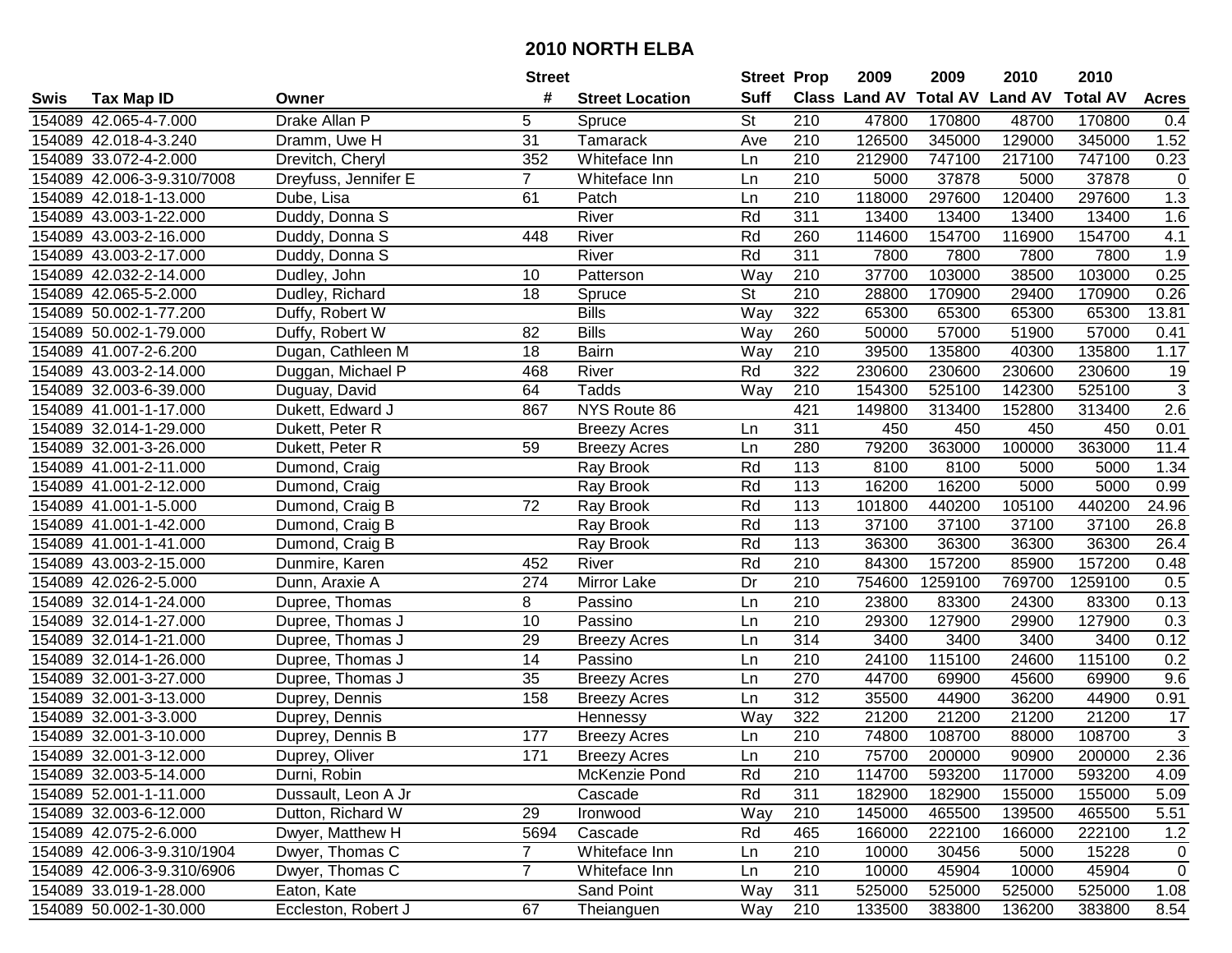|      |                            |                              | <b>Street</b>   |                        | <b>Street Prop</b>       |                  | 2009          | 2009            | 2010           | 2010            |                         |
|------|----------------------------|------------------------------|-----------------|------------------------|--------------------------|------------------|---------------|-----------------|----------------|-----------------|-------------------------|
| Swis | <b>Tax Map ID</b>          | Owner                        | #               | <b>Street Location</b> | <b>Suff</b>              |                  | Class Land AV | <b>Total AV</b> | <b>Land AV</b> | <b>Total AV</b> | <b>Acres</b>            |
|      | 154089 50.002-1-66.100     | Edgerton, Patricia J         |                 | Averyville             | Ln                       | 321              | 548300        | 548300          | 548300         | 548300          | 45.3                    |
|      | 154089 50.002-1-48.000     | Edgerton, Patricia J         |                 | Averyville             | Ln                       | 314              | 175400        | 175400          | 175400         | 175400          | 15.3                    |
|      | 154089 52.001-1-31.120     | Edgley, Raymond R            | 33              | Edgley                 | Way                      | 210              | 118700        | 339900          | 121100         | 339900          | 5.69                    |
|      | 154089 51.002-2-7.100      | Edgley, Ronald D             | 55              | <b>Balanced Rock</b>   | Way                      | 240              | 291100        | 949000          | 296900         | 949000          | 12                      |
|      | 154089 42.043-4-15.000     | Edmon, Wendy T               | 18              | Placid Heights         | Ln                       | 210              | 120700        | 358500          | 123100         | 358500          | 0.9                     |
|      | 154089 42.043-2-2.003      | Edwards, Jeffrey R           | 86              | Northwood              | Rd                       | $\overline{210}$ | 129600        | 373900          | 132200         | 373900          | 0.77                    |
|      | 154089 42.018-4-32.122     | Eigenmann, Carolyn B         |                 | <b>Holly Hill</b>      | Ln                       | 311              | 141800        | 141800          | 141800         | 141800          | 1.29                    |
|      | 154089 42.018-4-68.000     | Eigenmann, Carolyn B         | 52              | Franks                 | Ln                       | $\overline{210}$ | 211700        | 1000000         | 215900         | 1000000         | 2.96                    |
|      | 154089 52.004-1-23.240     | Eldridge, Anne T             |                 | Cascade                | Rd                       | 322              | 142200        | 142200          | 142200         | 142200          | 12.58                   |
|      | 154089 52.004-1-23.210     | Eldridge, Elizabeth C        | 24              | Raspberry              | Way                      | 240              | 283800        | 796300          | 289400         | 796300          | 18.27                   |
|      | 154089 42.073-4-20.000     | Eldridge, John N             | 4               | Snowberry              | Ln                       | 210              | 141600        | 395800          | 144400         | 395800          | 0.47                    |
|      | 154089 52.004-1-23.220     | Eldridge, Noni P             | 46              | Raspberry              | Way                      | 322              | 172500        | 172500          | 172500         | 172500          | 12.61                   |
|      | 154089 42.074-6-14.000     | Elling, Robert C             | 12              | Rustic                 | Way                      | 210              | 61700         | 445200          | 63000          | 445200          | 0.05                    |
|      | 154089 42.006-3-9.310/4202 | Elliott, David W             | $\overline{7}$  | Whiteface Inn          | Ln                       | 210              | 10000         | 27211           | 10000          | 27211           | $\mathbf 0$             |
|      | 154089 42.066-6-6.100      | Ellis, Walter E              |                 | <b>Balsam</b>          | St                       | 311              | 97500         | 97500           | 97500          | 97500           | 1.12                    |
|      | 154089 32.014-1-2.000      | Ellis, Walter E              | 4               | Passino                | Ln                       | 312              | 115200        | 168400          | 117500         | 171800          | 2.08                    |
|      | 154089 42.018-1-18.200     | Engle, Thomas H              | 16              | <b>Baxter</b>          | Way                      | 210              | 113200        | 201000          | 115400         | 201000          | -1                      |
|      | 154089 42.006-3-9.310/5802 | Enos, Edward J               | $\overline{7}$  | Whiteface Inn          | Ln                       | 210              | 10000         | 75755           | 10000          | 75755           | 0                       |
|      | 154089 42.004-3-17.000     | Erenstone, Jeffrey           | $\overline{7}$  | Old Military           | Rd                       | 210              | 141500        | 295000          | 144300         | 295000          | 0.7                     |
|      | 154089 52.001-1-35.200     | Erenstone, Jeffrey L         | 33              | Adirondack Loj         | Rd                       | 210              | 84000         | 89200           | 89200          | 200000          | 2.6                     |
|      | 154089 52.001-1-35.100     | Erenstone, Richard L         | $\overline{35}$ | Adirondack Loj         | Rd                       | 210              | 147000        | 425200          | 149900         | 425200          | $\overline{4}$          |
|      | 154089 33.072-1-11.000     | <b>Erickson Living Trust</b> | 22              | Hemlock                | Way                      | 210              | 140400        | 445900          | 140400         | 445900          | 0.15                    |
|      | 154089 33.019-1-10.000     | Erickson, Francis B          | 29              | Point O View           | Way                      | 210              | 1582900       | 2885200         | 1614600        | 2885200         | 1.2                     |
|      | 154089 42.006-4-10.000     | Eskola, Philip               | 36              | Whiteface Inn          | Ln                       | 210              | 206900        | 699100          | 211100         | 650000          | 1.6                     |
|      | 154089 42.018-2-9.000      | Essex Co ARC Facilities Inc  | 22              | Jersey                 | Dr                       | $\overline{210}$ | 125500        | 350400          | 130000         | 350400          | $\overline{\mathbf{1}}$ |
|      | 154089 51.000-1-6.200      | Essex Co ARC Facilities Inc  | 86              | Jersey                 | Dr                       | 210              | 167300        | 401600          | 167300         | 401600          | 5.01                    |
|      | 154089 42.002-1-9.100      | <b>Essex County</b>          |                 | Peninsula              | Way                      | 323              | $\pmb{0}$     | $\Omega$        | 0              | 0               | 3.9                     |
|      | 154089 33.019-1-22.000     | <b>Essex County</b>          |                 | Peninsula              | Way                      | 311              | 0             | 0               | $\Omega$       | 0               | 1.2                     |
|      | 154089 42.025-1-17.000     | <b>Essex County</b>          |                 | NYS Route 86           |                          | $\overline{311}$ | $\mathbf 0$   | $\Omega$        | $\mathbf 0$    | $\Omega$        | $\mathbf{1}$            |
|      | 154089 42.066-7-5.000/2010 | <b>Essex County</b>          |                 | Nichols                | $\overline{\mathsf{St}}$ | $\overline{311}$ |               |                 | 6100           | 6100            |                         |
|      | 154089 42.066-7-5.000      | <b>Essex County</b>          |                 | Nichols                | $\overline{\mathsf{St}}$ | 311              | 6100          | 6100            | 6100           | 6100            | 0.1                     |
|      | 154089 32.009-2-5.000      | Ettinger, Stephen H          | 295             | <b>Forest Hill</b>     | Ave                      | 210              | 74300         | 277400          | 83200          | 277400          | 1.4                     |
|      | 154089 42.018-5-7.000      | Euber, Samantha L            | 66              | Jersey                 | Dr                       | 270              | 95800         | 137400          | 97700          | 137400          | $\mathbf{1}$            |
|      | 154089 42.043-4-1.000      | Evans, Helen F               | 36              | Northwood              | Rd                       | $\overline{210}$ | 190400        | 899700          | 194200         | 899700          | $\mathbf{1}$            |
|      | 154089 42.064-1-12.100     | Evans, Joyce                 |                 | Averyville             | Ln                       | 311              |               |                 | 124500         | 124500          | 0.58                    |
|      | 154089 42.018-4-29.100     | Evans, Joyce                 | 33              | Evans                  | Ln                       | 210              | 331800        | 1735000         | 338400         | 1735000         | $\overline{2}$          |
|      | 154089 42.018-4-30.000     | Evans, Joyce                 | 9               | Averyville             | Ln                       | 210              | 139300        | 232000          | 142000         | 232000          | 2.3                     |
|      | 154089 42.018-4-46.000     | Evans, Joyce                 |                 | Evans                  | Ln                       | 311              | 141900        | 141900          | 141900         | 141900          | 2                       |
|      | 154089 52.002-1-8.300      | Evergreen Design/Build Inc   |                 | Mountain               | Ln                       | 314              | 125600        | 125600          | 125600         | 125600          | 8.14                    |
|      | 154089 42.043-2-10.000     | Fabro, Barbara A             | 72              | Cobble Hill            | Rd                       | 210              | 135800        | 701100          | 138500         | 701100          | 0.98                    |
|      | 154089 52.002-1-15.000     | Fadden, Richard C            | 182             | Mountain               | Ln                       | 260              | 66900         | 98400           | 68300          | 98400           | 6.39                    |
|      | 154089 42.018-2-10.000     | Fadden, Richard C            | 32              | Jersey                 | Dr                       | 210              | 103000        | 198200          | 105100         | 198200          | $\overline{1}$          |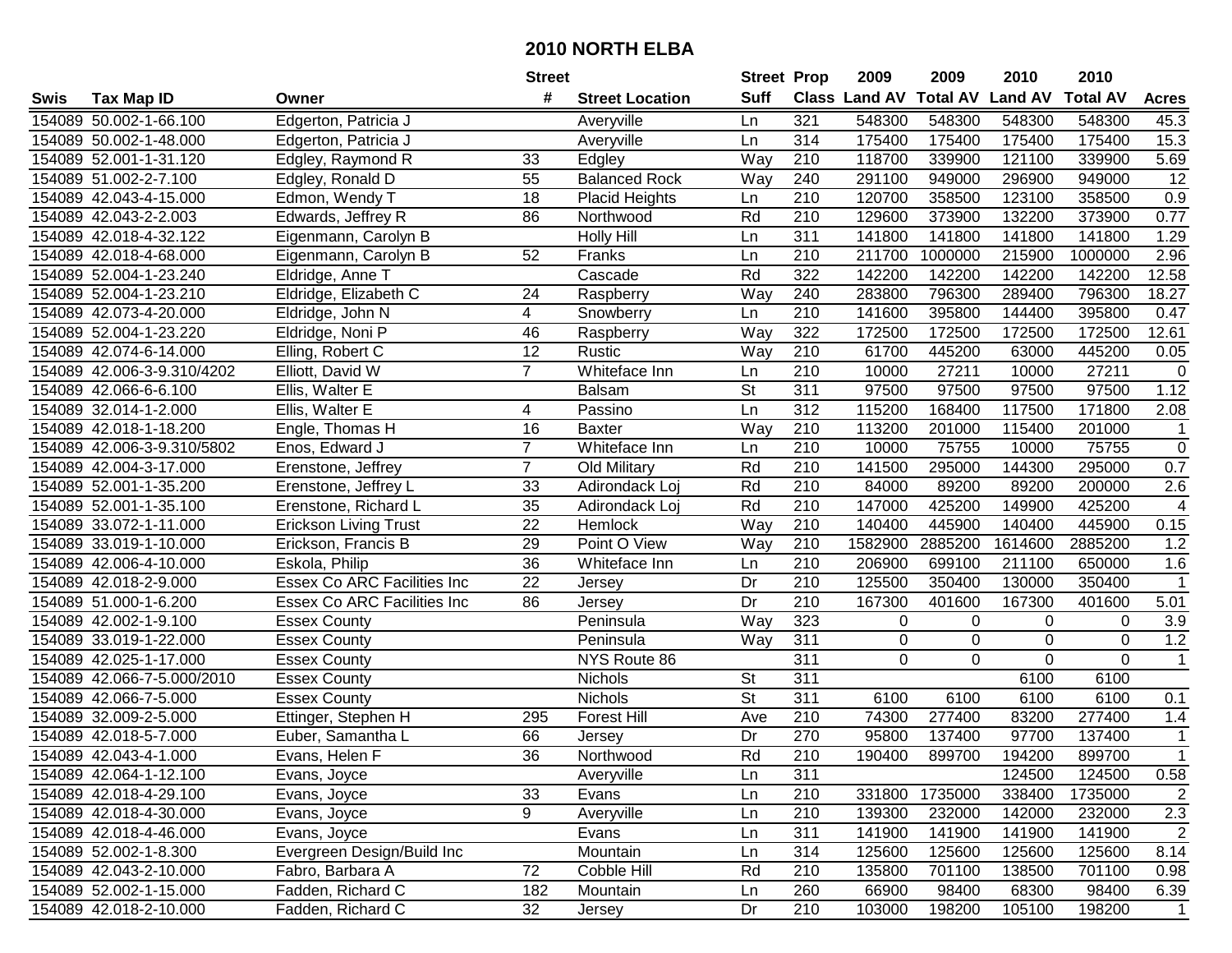| #<br><b>Suff</b><br><b>Total AV</b><br>Class Land AV<br><b>Land AV</b><br><b>Total AV</b><br><b>Tax Map ID</b><br><b>Street Location</b><br><b>Acres</b><br>Swis<br>Owner<br>Fadden, Vicky<br>Rd<br>154089 42.074-2-16.000<br>3<br>210<br>38700<br>162600<br>40800<br>162600<br>0.3<br>Newman<br>156<br>Dr<br>210<br>185100<br>894500<br>188800<br>894500<br>0.75<br>154089 42.010-1-37.000<br>Fahlborg, Alia A<br>Algonquin<br>Rd<br>417<br>154089 52.003-1-20.000<br>Cascade<br>327800<br>458000<br>327800<br>458000<br>5.43<br>Failing, Wayne<br>4529<br>210<br>39100<br>39100<br>234390<br>$\mathbf 0$<br>154089 33.018-1-2.001/11<br>Fairley, Alexander A<br>316<br>Whiteface Inn<br>Ln<br>234390<br>$\overline{311}$<br>1.21<br>154089 42.006-4-1.000<br>158900<br>158900<br>158900<br>158900<br>Faith Ministries Inc<br>Whiteface Inn<br>Ln<br>311<br>154089 42.006-4-2.000<br>Ln<br>158900<br>158900<br>158900<br>158900<br>1.69<br>Faith Ministries Inc<br>Whiteface Inn<br>$\overline{7}$<br>210<br>5000<br>23818<br>$\mathbf 0$<br>154089 42.006-3-9.310/2512<br>Whiteface Inn<br>Ln<br>23818<br>5000<br>Fancher, Louis<br>210<br>0.3<br>21600<br>22100<br>68400<br>154089 41.007-1-5.000<br>1082<br>NYS Route 86<br>68400<br>Farrell, Robert D<br>$\overline{210}$<br>350100<br>154089 42.074-5-5.000<br>16<br>Cir<br>117100<br>119400<br>350100<br>0.6<br>Favro, Jack O<br>Juniper<br>$\overline{C}$ ir<br>$\overline{311}$<br>48600<br>0.8<br>154089 42.074-5-4.000<br>48600<br>48600<br>48600<br>Favro, Jack O<br>Juniper<br>0.78<br>Favro, Lisa S<br>83<br><b>Bills</b><br>Way<br>260<br>20000<br>27800<br>20400<br>27800<br>154089 50.002-1-78.000<br>Fawn Ridge Assoc LP Inc<br>Dr<br>311<br>23300<br>23300<br>23300<br>23300<br>12.17<br>154089 42.010-1-3.000<br>Algonquin<br>Rd<br>$\overline{311}$<br>1005200<br>1005200<br>35<br>154089 42.010-1-73.100<br>Fawn Ridge LLC<br>Old Military<br>Dr<br>311<br>19.19<br>154089 42.010-1-23.000<br>Fawn Ridge LLC<br>507000<br>507000<br>507000<br>507000<br>Algonquin<br>Dr<br>311<br>154089 42.010-1-2.000<br>Fawn Ridge LLC<br>331300<br>331300<br>331300<br>331300<br>30.89<br>Algonquin<br>Fawn Ridge LLC<br>Dr<br>311<br>302900<br>302900<br>302900<br>302900<br>8.84<br>154089 42.010-1-20.000<br>Algonquin<br>$\overline{311}$<br>Rd<br>2000<br>154089 42.032-3-14.000<br>Fawn Ridge LLC<br>2000<br>2000<br>2000<br>0.49<br>Fawn Ridge<br>1.33<br>154089 42.032-3-11.100<br>Fawn Ridge LLC<br>Saranac<br>330<br>63700<br>63700<br>63700<br>63700<br>Ave<br>Dr<br>311<br>8.3<br>154089 42.010-1-21.000<br>Fawn Ridge LLC<br>292100<br>292100<br>292100<br>292100<br>Algonquin<br>Rd<br>11.13<br>154089 42.010-1-71.000<br>Fawn Ridge LLC<br>311<br>163000<br>163000<br>163000<br>163000<br>Carolyn<br>$\overline{311}$<br>Dr<br>421700<br>421700<br>421700<br>76.94<br>154089 42.010-1-22.000<br>Fawn Ridge LLC<br>421700<br>Algonquin<br>311<br>154089 42.010-1-23.000/1<br>Fawn Ridge LLC<br>Dr<br>100<br>100<br>100<br>100<br>$\mathbf 0$<br>Algonquin<br>0.2<br>Rd<br>52200<br>170000<br>42800<br>170000<br>154089 42.066-8-2.000<br>Fay, David L<br>5880<br>210<br>Cascade<br>Rd<br>15975200<br>7.8E+07 15975200<br><b>Federal Bureau Of Prisons</b><br>128<br>670<br>77792400<br>161.99<br>154089 41.001-1-40.000<br>Ray Brook<br>Way<br>438<br>90800<br>154089 41.001-1-45.001<br><b>Federal Bureau Of Prisons</b><br>104900<br>90800<br>104900<br>0.29<br>Pendergast Farm<br>311<br>38000<br>154089 32.009-3-8.000<br>Ln<br>38000<br>38000<br>38000<br>1.16<br>Federman, Dorothy S<br>Rockledge<br>311<br>0.7<br>154089 32.009-3-7.000<br>2300<br>2300<br>2300<br>2300<br>Federman, Dorothy S<br>Rockledge<br>Ln<br>311<br>154089 32.009-3-21.000<br>100<br>100<br>100<br>100<br>0.01<br>Federman, Jay S<br>Rockledge<br>Ln<br>$\overline{311}$<br>8600<br>8600<br>8600<br>0.23<br>154089 32.009-3-19.000<br>Ln<br>8600<br>Federman, Jay S<br>Rockledge<br>$\overline{210}$<br>154089 42.073-4-19.000<br>8<br>131300<br>301900<br>133900<br>301900<br>0.46<br>Feld, Dmitry J<br>Ln<br>Snowberry<br>Way<br>311<br>200100<br>154089 42.025-1-5.000<br>Feldman, Diana K<br>Kilkare<br>200100<br>200100<br>200100<br>0.18<br>154089 42.025-1-4.000<br>28<br>1497400<br>2100000<br>1527300<br>2100000<br>Feldman, Diana K<br>Kilkare<br>Way<br>210<br>$\overline{1}$<br>311<br>4.2<br>154089 32.001-3-14.000<br>152<br>69600<br>69600<br>69600<br>69600<br>Feldman, Richard<br><b>Breezy Acres</b><br>Ln<br>$\overline{312}$<br>0.5<br>142<br>82700<br>85500<br>84300<br>85500<br>154089 32.001-3-17.000<br>Feldman, Richard<br>Ln<br><b>Breezy Acres</b><br>154089 42.074-1-1.000<br>Fell, Stephen B<br>34<br>Balsam<br>St<br>220<br>42700<br>219700<br>43600<br>219700<br>0.3<br>154089 42.018-3-8.000<br>21<br>Dr<br>220<br>129500<br>380000<br>132100<br>380000<br>Ferraro, Aniello<br>Jersey<br>$\mathbf 1$<br>604400<br>0.2<br>154089 33.072-2-16.000<br>323<br>Whiteface Inn<br>210<br>219500<br>223900<br>750000<br>Festa, Eugenia<br>Ln<br>Finley, Charles W<br>Old Military<br>Rd<br>210<br>41800<br>136500<br>154089 42.065-1-5.000<br>317<br>67500<br>100000<br>0.4<br>Fiorella, Kenneth S<br>Rd<br>154089 42.004-3-21.130<br>204<br>John Brown<br>210<br>481300<br>1281400<br>250000<br>925000<br>7.42<br>311<br>154089 33.018-1-16.300<br>Fish, Henry E<br>Whiteface Inn<br>735000<br>735000<br>735000<br>735000<br>0.74<br>Ln<br>260<br>154089 33.018-1-15.000<br>Fish, Henry E<br>67<br>Way<br>1522500<br>2350000<br>1553000<br>2350000<br>$\overline{2}$<br>Camp<br>9<br>154089 33.072-1-1.001/11<br>210<br>42600<br>211300<br>211300<br>Fish, Kate<br>Hemlock<br>Way<br>42600<br>$\mathbf 0$ |  | <b>Street</b> | <b>Street Prop</b> | 2009 | 2009 | 2010 | 2010 |  |
|-------------------------------------------------------------------------------------------------------------------------------------------------------------------------------------------------------------------------------------------------------------------------------------------------------------------------------------------------------------------------------------------------------------------------------------------------------------------------------------------------------------------------------------------------------------------------------------------------------------------------------------------------------------------------------------------------------------------------------------------------------------------------------------------------------------------------------------------------------------------------------------------------------------------------------------------------------------------------------------------------------------------------------------------------------------------------------------------------------------------------------------------------------------------------------------------------------------------------------------------------------------------------------------------------------------------------------------------------------------------------------------------------------------------------------------------------------------------------------------------------------------------------------------------------------------------------------------------------------------------------------------------------------------------------------------------------------------------------------------------------------------------------------------------------------------------------------------------------------------------------------------------------------------------------------------------------------------------------------------------------------------------------------------------------------------------------------------------------------------------------------------------------------------------------------------------------------------------------------------------------------------------------------------------------------------------------------------------------------------------------------------------------------------------------------------------------------------------------------------------------------------------------------------------------------------------------------------------------------------------------------------------------------------------------------------------------------------------------------------------------------------------------------------------------------------------------------------------------------------------------------------------------------------------------------------------------------------------------------------------------------------------------------------------------------------------------------------------------------------------------------------------------------------------------------------------------------------------------------------------------------------------------------------------------------------------------------------------------------------------------------------------------------------------------------------------------------------------------------------------------------------------------------------------------------------------------------------------------------------------------------------------------------------------------------------------------------------------------------------------------------------------------------------------------------------------------------------------------------------------------------------------------------------------------------------------------------------------------------------------------------------------------------------------------------------------------------------------------------------------------------------------------------------------------------------------------------------------------------------------------------------------------------------------------------------------------------------------------------------------------------------------------------------------------------------------------------------------------------------------------------------------------------------------------------------------------------------------------------------------------------------------------------------------------------------------------------------------------------------------------------------------------------------------------------------------------------------------------------------------------------------------------------------------------------------------------------------------------------------------------------------------------------------------------------------------------------------------------------------------------------------------------------------------------------------------------------------------------------------------------------------------------------------------------------------------------------------------------------------------------------------------------------------------------------------------------------------------------------------------------------------------------------------------------------------------------------------------------------------------------------------------------------------------------------------------|--|---------------|--------------------|------|------|------|------|--|
|                                                                                                                                                                                                                                                                                                                                                                                                                                                                                                                                                                                                                                                                                                                                                                                                                                                                                                                                                                                                                                                                                                                                                                                                                                                                                                                                                                                                                                                                                                                                                                                                                                                                                                                                                                                                                                                                                                                                                                                                                                                                                                                                                                                                                                                                                                                                                                                                                                                                                                                                                                                                                                                                                                                                                                                                                                                                                                                                                                                                                                                                                                                                                                                                                                                                                                                                                                                                                                                                                                                                                                                                                                                                                                                                                                                                                                                                                                                                                                                                                                                                                                                                                                                                                                                                                                                                                                                                                                                                                                                                                                                                                                                                                                                                                                                                                                                                                                                                                                                                                                                                                                                                                                                                                                                                                                                                                                                                                                                                                                                                                                                                                                                                                           |  |               |                    |      |      |      |      |  |
|                                                                                                                                                                                                                                                                                                                                                                                                                                                                                                                                                                                                                                                                                                                                                                                                                                                                                                                                                                                                                                                                                                                                                                                                                                                                                                                                                                                                                                                                                                                                                                                                                                                                                                                                                                                                                                                                                                                                                                                                                                                                                                                                                                                                                                                                                                                                                                                                                                                                                                                                                                                                                                                                                                                                                                                                                                                                                                                                                                                                                                                                                                                                                                                                                                                                                                                                                                                                                                                                                                                                                                                                                                                                                                                                                                                                                                                                                                                                                                                                                                                                                                                                                                                                                                                                                                                                                                                                                                                                                                                                                                                                                                                                                                                                                                                                                                                                                                                                                                                                                                                                                                                                                                                                                                                                                                                                                                                                                                                                                                                                                                                                                                                                                           |  |               |                    |      |      |      |      |  |
|                                                                                                                                                                                                                                                                                                                                                                                                                                                                                                                                                                                                                                                                                                                                                                                                                                                                                                                                                                                                                                                                                                                                                                                                                                                                                                                                                                                                                                                                                                                                                                                                                                                                                                                                                                                                                                                                                                                                                                                                                                                                                                                                                                                                                                                                                                                                                                                                                                                                                                                                                                                                                                                                                                                                                                                                                                                                                                                                                                                                                                                                                                                                                                                                                                                                                                                                                                                                                                                                                                                                                                                                                                                                                                                                                                                                                                                                                                                                                                                                                                                                                                                                                                                                                                                                                                                                                                                                                                                                                                                                                                                                                                                                                                                                                                                                                                                                                                                                                                                                                                                                                                                                                                                                                                                                                                                                                                                                                                                                                                                                                                                                                                                                                           |  |               |                    |      |      |      |      |  |
|                                                                                                                                                                                                                                                                                                                                                                                                                                                                                                                                                                                                                                                                                                                                                                                                                                                                                                                                                                                                                                                                                                                                                                                                                                                                                                                                                                                                                                                                                                                                                                                                                                                                                                                                                                                                                                                                                                                                                                                                                                                                                                                                                                                                                                                                                                                                                                                                                                                                                                                                                                                                                                                                                                                                                                                                                                                                                                                                                                                                                                                                                                                                                                                                                                                                                                                                                                                                                                                                                                                                                                                                                                                                                                                                                                                                                                                                                                                                                                                                                                                                                                                                                                                                                                                                                                                                                                                                                                                                                                                                                                                                                                                                                                                                                                                                                                                                                                                                                                                                                                                                                                                                                                                                                                                                                                                                                                                                                                                                                                                                                                                                                                                                                           |  |               |                    |      |      |      |      |  |
|                                                                                                                                                                                                                                                                                                                                                                                                                                                                                                                                                                                                                                                                                                                                                                                                                                                                                                                                                                                                                                                                                                                                                                                                                                                                                                                                                                                                                                                                                                                                                                                                                                                                                                                                                                                                                                                                                                                                                                                                                                                                                                                                                                                                                                                                                                                                                                                                                                                                                                                                                                                                                                                                                                                                                                                                                                                                                                                                                                                                                                                                                                                                                                                                                                                                                                                                                                                                                                                                                                                                                                                                                                                                                                                                                                                                                                                                                                                                                                                                                                                                                                                                                                                                                                                                                                                                                                                                                                                                                                                                                                                                                                                                                                                                                                                                                                                                                                                                                                                                                                                                                                                                                                                                                                                                                                                                                                                                                                                                                                                                                                                                                                                                                           |  |               |                    |      |      |      |      |  |
|                                                                                                                                                                                                                                                                                                                                                                                                                                                                                                                                                                                                                                                                                                                                                                                                                                                                                                                                                                                                                                                                                                                                                                                                                                                                                                                                                                                                                                                                                                                                                                                                                                                                                                                                                                                                                                                                                                                                                                                                                                                                                                                                                                                                                                                                                                                                                                                                                                                                                                                                                                                                                                                                                                                                                                                                                                                                                                                                                                                                                                                                                                                                                                                                                                                                                                                                                                                                                                                                                                                                                                                                                                                                                                                                                                                                                                                                                                                                                                                                                                                                                                                                                                                                                                                                                                                                                                                                                                                                                                                                                                                                                                                                                                                                                                                                                                                                                                                                                                                                                                                                                                                                                                                                                                                                                                                                                                                                                                                                                                                                                                                                                                                                                           |  |               |                    |      |      |      |      |  |
|                                                                                                                                                                                                                                                                                                                                                                                                                                                                                                                                                                                                                                                                                                                                                                                                                                                                                                                                                                                                                                                                                                                                                                                                                                                                                                                                                                                                                                                                                                                                                                                                                                                                                                                                                                                                                                                                                                                                                                                                                                                                                                                                                                                                                                                                                                                                                                                                                                                                                                                                                                                                                                                                                                                                                                                                                                                                                                                                                                                                                                                                                                                                                                                                                                                                                                                                                                                                                                                                                                                                                                                                                                                                                                                                                                                                                                                                                                                                                                                                                                                                                                                                                                                                                                                                                                                                                                                                                                                                                                                                                                                                                                                                                                                                                                                                                                                                                                                                                                                                                                                                                                                                                                                                                                                                                                                                                                                                                                                                                                                                                                                                                                                                                           |  |               |                    |      |      |      |      |  |
|                                                                                                                                                                                                                                                                                                                                                                                                                                                                                                                                                                                                                                                                                                                                                                                                                                                                                                                                                                                                                                                                                                                                                                                                                                                                                                                                                                                                                                                                                                                                                                                                                                                                                                                                                                                                                                                                                                                                                                                                                                                                                                                                                                                                                                                                                                                                                                                                                                                                                                                                                                                                                                                                                                                                                                                                                                                                                                                                                                                                                                                                                                                                                                                                                                                                                                                                                                                                                                                                                                                                                                                                                                                                                                                                                                                                                                                                                                                                                                                                                                                                                                                                                                                                                                                                                                                                                                                                                                                                                                                                                                                                                                                                                                                                                                                                                                                                                                                                                                                                                                                                                                                                                                                                                                                                                                                                                                                                                                                                                                                                                                                                                                                                                           |  |               |                    |      |      |      |      |  |
|                                                                                                                                                                                                                                                                                                                                                                                                                                                                                                                                                                                                                                                                                                                                                                                                                                                                                                                                                                                                                                                                                                                                                                                                                                                                                                                                                                                                                                                                                                                                                                                                                                                                                                                                                                                                                                                                                                                                                                                                                                                                                                                                                                                                                                                                                                                                                                                                                                                                                                                                                                                                                                                                                                                                                                                                                                                                                                                                                                                                                                                                                                                                                                                                                                                                                                                                                                                                                                                                                                                                                                                                                                                                                                                                                                                                                                                                                                                                                                                                                                                                                                                                                                                                                                                                                                                                                                                                                                                                                                                                                                                                                                                                                                                                                                                                                                                                                                                                                                                                                                                                                                                                                                                                                                                                                                                                                                                                                                                                                                                                                                                                                                                                                           |  |               |                    |      |      |      |      |  |
|                                                                                                                                                                                                                                                                                                                                                                                                                                                                                                                                                                                                                                                                                                                                                                                                                                                                                                                                                                                                                                                                                                                                                                                                                                                                                                                                                                                                                                                                                                                                                                                                                                                                                                                                                                                                                                                                                                                                                                                                                                                                                                                                                                                                                                                                                                                                                                                                                                                                                                                                                                                                                                                                                                                                                                                                                                                                                                                                                                                                                                                                                                                                                                                                                                                                                                                                                                                                                                                                                                                                                                                                                                                                                                                                                                                                                                                                                                                                                                                                                                                                                                                                                                                                                                                                                                                                                                                                                                                                                                                                                                                                                                                                                                                                                                                                                                                                                                                                                                                                                                                                                                                                                                                                                                                                                                                                                                                                                                                                                                                                                                                                                                                                                           |  |               |                    |      |      |      |      |  |
|                                                                                                                                                                                                                                                                                                                                                                                                                                                                                                                                                                                                                                                                                                                                                                                                                                                                                                                                                                                                                                                                                                                                                                                                                                                                                                                                                                                                                                                                                                                                                                                                                                                                                                                                                                                                                                                                                                                                                                                                                                                                                                                                                                                                                                                                                                                                                                                                                                                                                                                                                                                                                                                                                                                                                                                                                                                                                                                                                                                                                                                                                                                                                                                                                                                                                                                                                                                                                                                                                                                                                                                                                                                                                                                                                                                                                                                                                                                                                                                                                                                                                                                                                                                                                                                                                                                                                                                                                                                                                                                                                                                                                                                                                                                                                                                                                                                                                                                                                                                                                                                                                                                                                                                                                                                                                                                                                                                                                                                                                                                                                                                                                                                                                           |  |               |                    |      |      |      |      |  |
|                                                                                                                                                                                                                                                                                                                                                                                                                                                                                                                                                                                                                                                                                                                                                                                                                                                                                                                                                                                                                                                                                                                                                                                                                                                                                                                                                                                                                                                                                                                                                                                                                                                                                                                                                                                                                                                                                                                                                                                                                                                                                                                                                                                                                                                                                                                                                                                                                                                                                                                                                                                                                                                                                                                                                                                                                                                                                                                                                                                                                                                                                                                                                                                                                                                                                                                                                                                                                                                                                                                                                                                                                                                                                                                                                                                                                                                                                                                                                                                                                                                                                                                                                                                                                                                                                                                                                                                                                                                                                                                                                                                                                                                                                                                                                                                                                                                                                                                                                                                                                                                                                                                                                                                                                                                                                                                                                                                                                                                                                                                                                                                                                                                                                           |  |               |                    |      |      |      |      |  |
|                                                                                                                                                                                                                                                                                                                                                                                                                                                                                                                                                                                                                                                                                                                                                                                                                                                                                                                                                                                                                                                                                                                                                                                                                                                                                                                                                                                                                                                                                                                                                                                                                                                                                                                                                                                                                                                                                                                                                                                                                                                                                                                                                                                                                                                                                                                                                                                                                                                                                                                                                                                                                                                                                                                                                                                                                                                                                                                                                                                                                                                                                                                                                                                                                                                                                                                                                                                                                                                                                                                                                                                                                                                                                                                                                                                                                                                                                                                                                                                                                                                                                                                                                                                                                                                                                                                                                                                                                                                                                                                                                                                                                                                                                                                                                                                                                                                                                                                                                                                                                                                                                                                                                                                                                                                                                                                                                                                                                                                                                                                                                                                                                                                                                           |  |               |                    |      |      |      |      |  |
|                                                                                                                                                                                                                                                                                                                                                                                                                                                                                                                                                                                                                                                                                                                                                                                                                                                                                                                                                                                                                                                                                                                                                                                                                                                                                                                                                                                                                                                                                                                                                                                                                                                                                                                                                                                                                                                                                                                                                                                                                                                                                                                                                                                                                                                                                                                                                                                                                                                                                                                                                                                                                                                                                                                                                                                                                                                                                                                                                                                                                                                                                                                                                                                                                                                                                                                                                                                                                                                                                                                                                                                                                                                                                                                                                                                                                                                                                                                                                                                                                                                                                                                                                                                                                                                                                                                                                                                                                                                                                                                                                                                                                                                                                                                                                                                                                                                                                                                                                                                                                                                                                                                                                                                                                                                                                                                                                                                                                                                                                                                                                                                                                                                                                           |  |               |                    |      |      |      |      |  |
|                                                                                                                                                                                                                                                                                                                                                                                                                                                                                                                                                                                                                                                                                                                                                                                                                                                                                                                                                                                                                                                                                                                                                                                                                                                                                                                                                                                                                                                                                                                                                                                                                                                                                                                                                                                                                                                                                                                                                                                                                                                                                                                                                                                                                                                                                                                                                                                                                                                                                                                                                                                                                                                                                                                                                                                                                                                                                                                                                                                                                                                                                                                                                                                                                                                                                                                                                                                                                                                                                                                                                                                                                                                                                                                                                                                                                                                                                                                                                                                                                                                                                                                                                                                                                                                                                                                                                                                                                                                                                                                                                                                                                                                                                                                                                                                                                                                                                                                                                                                                                                                                                                                                                                                                                                                                                                                                                                                                                                                                                                                                                                                                                                                                                           |  |               |                    |      |      |      |      |  |
|                                                                                                                                                                                                                                                                                                                                                                                                                                                                                                                                                                                                                                                                                                                                                                                                                                                                                                                                                                                                                                                                                                                                                                                                                                                                                                                                                                                                                                                                                                                                                                                                                                                                                                                                                                                                                                                                                                                                                                                                                                                                                                                                                                                                                                                                                                                                                                                                                                                                                                                                                                                                                                                                                                                                                                                                                                                                                                                                                                                                                                                                                                                                                                                                                                                                                                                                                                                                                                                                                                                                                                                                                                                                                                                                                                                                                                                                                                                                                                                                                                                                                                                                                                                                                                                                                                                                                                                                                                                                                                                                                                                                                                                                                                                                                                                                                                                                                                                                                                                                                                                                                                                                                                                                                                                                                                                                                                                                                                                                                                                                                                                                                                                                                           |  |               |                    |      |      |      |      |  |
|                                                                                                                                                                                                                                                                                                                                                                                                                                                                                                                                                                                                                                                                                                                                                                                                                                                                                                                                                                                                                                                                                                                                                                                                                                                                                                                                                                                                                                                                                                                                                                                                                                                                                                                                                                                                                                                                                                                                                                                                                                                                                                                                                                                                                                                                                                                                                                                                                                                                                                                                                                                                                                                                                                                                                                                                                                                                                                                                                                                                                                                                                                                                                                                                                                                                                                                                                                                                                                                                                                                                                                                                                                                                                                                                                                                                                                                                                                                                                                                                                                                                                                                                                                                                                                                                                                                                                                                                                                                                                                                                                                                                                                                                                                                                                                                                                                                                                                                                                                                                                                                                                                                                                                                                                                                                                                                                                                                                                                                                                                                                                                                                                                                                                           |  |               |                    |      |      |      |      |  |
|                                                                                                                                                                                                                                                                                                                                                                                                                                                                                                                                                                                                                                                                                                                                                                                                                                                                                                                                                                                                                                                                                                                                                                                                                                                                                                                                                                                                                                                                                                                                                                                                                                                                                                                                                                                                                                                                                                                                                                                                                                                                                                                                                                                                                                                                                                                                                                                                                                                                                                                                                                                                                                                                                                                                                                                                                                                                                                                                                                                                                                                                                                                                                                                                                                                                                                                                                                                                                                                                                                                                                                                                                                                                                                                                                                                                                                                                                                                                                                                                                                                                                                                                                                                                                                                                                                                                                                                                                                                                                                                                                                                                                                                                                                                                                                                                                                                                                                                                                                                                                                                                                                                                                                                                                                                                                                                                                                                                                                                                                                                                                                                                                                                                                           |  |               |                    |      |      |      |      |  |
|                                                                                                                                                                                                                                                                                                                                                                                                                                                                                                                                                                                                                                                                                                                                                                                                                                                                                                                                                                                                                                                                                                                                                                                                                                                                                                                                                                                                                                                                                                                                                                                                                                                                                                                                                                                                                                                                                                                                                                                                                                                                                                                                                                                                                                                                                                                                                                                                                                                                                                                                                                                                                                                                                                                                                                                                                                                                                                                                                                                                                                                                                                                                                                                                                                                                                                                                                                                                                                                                                                                                                                                                                                                                                                                                                                                                                                                                                                                                                                                                                                                                                                                                                                                                                                                                                                                                                                                                                                                                                                                                                                                                                                                                                                                                                                                                                                                                                                                                                                                                                                                                                                                                                                                                                                                                                                                                                                                                                                                                                                                                                                                                                                                                                           |  |               |                    |      |      |      |      |  |
|                                                                                                                                                                                                                                                                                                                                                                                                                                                                                                                                                                                                                                                                                                                                                                                                                                                                                                                                                                                                                                                                                                                                                                                                                                                                                                                                                                                                                                                                                                                                                                                                                                                                                                                                                                                                                                                                                                                                                                                                                                                                                                                                                                                                                                                                                                                                                                                                                                                                                                                                                                                                                                                                                                                                                                                                                                                                                                                                                                                                                                                                                                                                                                                                                                                                                                                                                                                                                                                                                                                                                                                                                                                                                                                                                                                                                                                                                                                                                                                                                                                                                                                                                                                                                                                                                                                                                                                                                                                                                                                                                                                                                                                                                                                                                                                                                                                                                                                                                                                                                                                                                                                                                                                                                                                                                                                                                                                                                                                                                                                                                                                                                                                                                           |  |               |                    |      |      |      |      |  |
|                                                                                                                                                                                                                                                                                                                                                                                                                                                                                                                                                                                                                                                                                                                                                                                                                                                                                                                                                                                                                                                                                                                                                                                                                                                                                                                                                                                                                                                                                                                                                                                                                                                                                                                                                                                                                                                                                                                                                                                                                                                                                                                                                                                                                                                                                                                                                                                                                                                                                                                                                                                                                                                                                                                                                                                                                                                                                                                                                                                                                                                                                                                                                                                                                                                                                                                                                                                                                                                                                                                                                                                                                                                                                                                                                                                                                                                                                                                                                                                                                                                                                                                                                                                                                                                                                                                                                                                                                                                                                                                                                                                                                                                                                                                                                                                                                                                                                                                                                                                                                                                                                                                                                                                                                                                                                                                                                                                                                                                                                                                                                                                                                                                                                           |  |               |                    |      |      |      |      |  |
|                                                                                                                                                                                                                                                                                                                                                                                                                                                                                                                                                                                                                                                                                                                                                                                                                                                                                                                                                                                                                                                                                                                                                                                                                                                                                                                                                                                                                                                                                                                                                                                                                                                                                                                                                                                                                                                                                                                                                                                                                                                                                                                                                                                                                                                                                                                                                                                                                                                                                                                                                                                                                                                                                                                                                                                                                                                                                                                                                                                                                                                                                                                                                                                                                                                                                                                                                                                                                                                                                                                                                                                                                                                                                                                                                                                                                                                                                                                                                                                                                                                                                                                                                                                                                                                                                                                                                                                                                                                                                                                                                                                                                                                                                                                                                                                                                                                                                                                                                                                                                                                                                                                                                                                                                                                                                                                                                                                                                                                                                                                                                                                                                                                                                           |  |               |                    |      |      |      |      |  |
|                                                                                                                                                                                                                                                                                                                                                                                                                                                                                                                                                                                                                                                                                                                                                                                                                                                                                                                                                                                                                                                                                                                                                                                                                                                                                                                                                                                                                                                                                                                                                                                                                                                                                                                                                                                                                                                                                                                                                                                                                                                                                                                                                                                                                                                                                                                                                                                                                                                                                                                                                                                                                                                                                                                                                                                                                                                                                                                                                                                                                                                                                                                                                                                                                                                                                                                                                                                                                                                                                                                                                                                                                                                                                                                                                                                                                                                                                                                                                                                                                                                                                                                                                                                                                                                                                                                                                                                                                                                                                                                                                                                                                                                                                                                                                                                                                                                                                                                                                                                                                                                                                                                                                                                                                                                                                                                                                                                                                                                                                                                                                                                                                                                                                           |  |               |                    |      |      |      |      |  |
|                                                                                                                                                                                                                                                                                                                                                                                                                                                                                                                                                                                                                                                                                                                                                                                                                                                                                                                                                                                                                                                                                                                                                                                                                                                                                                                                                                                                                                                                                                                                                                                                                                                                                                                                                                                                                                                                                                                                                                                                                                                                                                                                                                                                                                                                                                                                                                                                                                                                                                                                                                                                                                                                                                                                                                                                                                                                                                                                                                                                                                                                                                                                                                                                                                                                                                                                                                                                                                                                                                                                                                                                                                                                                                                                                                                                                                                                                                                                                                                                                                                                                                                                                                                                                                                                                                                                                                                                                                                                                                                                                                                                                                                                                                                                                                                                                                                                                                                                                                                                                                                                                                                                                                                                                                                                                                                                                                                                                                                                                                                                                                                                                                                                                           |  |               |                    |      |      |      |      |  |
|                                                                                                                                                                                                                                                                                                                                                                                                                                                                                                                                                                                                                                                                                                                                                                                                                                                                                                                                                                                                                                                                                                                                                                                                                                                                                                                                                                                                                                                                                                                                                                                                                                                                                                                                                                                                                                                                                                                                                                                                                                                                                                                                                                                                                                                                                                                                                                                                                                                                                                                                                                                                                                                                                                                                                                                                                                                                                                                                                                                                                                                                                                                                                                                                                                                                                                                                                                                                                                                                                                                                                                                                                                                                                                                                                                                                                                                                                                                                                                                                                                                                                                                                                                                                                                                                                                                                                                                                                                                                                                                                                                                                                                                                                                                                                                                                                                                                                                                                                                                                                                                                                                                                                                                                                                                                                                                                                                                                                                                                                                                                                                                                                                                                                           |  |               |                    |      |      |      |      |  |
|                                                                                                                                                                                                                                                                                                                                                                                                                                                                                                                                                                                                                                                                                                                                                                                                                                                                                                                                                                                                                                                                                                                                                                                                                                                                                                                                                                                                                                                                                                                                                                                                                                                                                                                                                                                                                                                                                                                                                                                                                                                                                                                                                                                                                                                                                                                                                                                                                                                                                                                                                                                                                                                                                                                                                                                                                                                                                                                                                                                                                                                                                                                                                                                                                                                                                                                                                                                                                                                                                                                                                                                                                                                                                                                                                                                                                                                                                                                                                                                                                                                                                                                                                                                                                                                                                                                                                                                                                                                                                                                                                                                                                                                                                                                                                                                                                                                                                                                                                                                                                                                                                                                                                                                                                                                                                                                                                                                                                                                                                                                                                                                                                                                                                           |  |               |                    |      |      |      |      |  |
|                                                                                                                                                                                                                                                                                                                                                                                                                                                                                                                                                                                                                                                                                                                                                                                                                                                                                                                                                                                                                                                                                                                                                                                                                                                                                                                                                                                                                                                                                                                                                                                                                                                                                                                                                                                                                                                                                                                                                                                                                                                                                                                                                                                                                                                                                                                                                                                                                                                                                                                                                                                                                                                                                                                                                                                                                                                                                                                                                                                                                                                                                                                                                                                                                                                                                                                                                                                                                                                                                                                                                                                                                                                                                                                                                                                                                                                                                                                                                                                                                                                                                                                                                                                                                                                                                                                                                                                                                                                                                                                                                                                                                                                                                                                                                                                                                                                                                                                                                                                                                                                                                                                                                                                                                                                                                                                                                                                                                                                                                                                                                                                                                                                                                           |  |               |                    |      |      |      |      |  |
|                                                                                                                                                                                                                                                                                                                                                                                                                                                                                                                                                                                                                                                                                                                                                                                                                                                                                                                                                                                                                                                                                                                                                                                                                                                                                                                                                                                                                                                                                                                                                                                                                                                                                                                                                                                                                                                                                                                                                                                                                                                                                                                                                                                                                                                                                                                                                                                                                                                                                                                                                                                                                                                                                                                                                                                                                                                                                                                                                                                                                                                                                                                                                                                                                                                                                                                                                                                                                                                                                                                                                                                                                                                                                                                                                                                                                                                                                                                                                                                                                                                                                                                                                                                                                                                                                                                                                                                                                                                                                                                                                                                                                                                                                                                                                                                                                                                                                                                                                                                                                                                                                                                                                                                                                                                                                                                                                                                                                                                                                                                                                                                                                                                                                           |  |               |                    |      |      |      |      |  |
|                                                                                                                                                                                                                                                                                                                                                                                                                                                                                                                                                                                                                                                                                                                                                                                                                                                                                                                                                                                                                                                                                                                                                                                                                                                                                                                                                                                                                                                                                                                                                                                                                                                                                                                                                                                                                                                                                                                                                                                                                                                                                                                                                                                                                                                                                                                                                                                                                                                                                                                                                                                                                                                                                                                                                                                                                                                                                                                                                                                                                                                                                                                                                                                                                                                                                                                                                                                                                                                                                                                                                                                                                                                                                                                                                                                                                                                                                                                                                                                                                                                                                                                                                                                                                                                                                                                                                                                                                                                                                                                                                                                                                                                                                                                                                                                                                                                                                                                                                                                                                                                                                                                                                                                                                                                                                                                                                                                                                                                                                                                                                                                                                                                                                           |  |               |                    |      |      |      |      |  |
|                                                                                                                                                                                                                                                                                                                                                                                                                                                                                                                                                                                                                                                                                                                                                                                                                                                                                                                                                                                                                                                                                                                                                                                                                                                                                                                                                                                                                                                                                                                                                                                                                                                                                                                                                                                                                                                                                                                                                                                                                                                                                                                                                                                                                                                                                                                                                                                                                                                                                                                                                                                                                                                                                                                                                                                                                                                                                                                                                                                                                                                                                                                                                                                                                                                                                                                                                                                                                                                                                                                                                                                                                                                                                                                                                                                                                                                                                                                                                                                                                                                                                                                                                                                                                                                                                                                                                                                                                                                                                                                                                                                                                                                                                                                                                                                                                                                                                                                                                                                                                                                                                                                                                                                                                                                                                                                                                                                                                                                                                                                                                                                                                                                                                           |  |               |                    |      |      |      |      |  |
|                                                                                                                                                                                                                                                                                                                                                                                                                                                                                                                                                                                                                                                                                                                                                                                                                                                                                                                                                                                                                                                                                                                                                                                                                                                                                                                                                                                                                                                                                                                                                                                                                                                                                                                                                                                                                                                                                                                                                                                                                                                                                                                                                                                                                                                                                                                                                                                                                                                                                                                                                                                                                                                                                                                                                                                                                                                                                                                                                                                                                                                                                                                                                                                                                                                                                                                                                                                                                                                                                                                                                                                                                                                                                                                                                                                                                                                                                                                                                                                                                                                                                                                                                                                                                                                                                                                                                                                                                                                                                                                                                                                                                                                                                                                                                                                                                                                                                                                                                                                                                                                                                                                                                                                                                                                                                                                                                                                                                                                                                                                                                                                                                                                                                           |  |               |                    |      |      |      |      |  |
|                                                                                                                                                                                                                                                                                                                                                                                                                                                                                                                                                                                                                                                                                                                                                                                                                                                                                                                                                                                                                                                                                                                                                                                                                                                                                                                                                                                                                                                                                                                                                                                                                                                                                                                                                                                                                                                                                                                                                                                                                                                                                                                                                                                                                                                                                                                                                                                                                                                                                                                                                                                                                                                                                                                                                                                                                                                                                                                                                                                                                                                                                                                                                                                                                                                                                                                                                                                                                                                                                                                                                                                                                                                                                                                                                                                                                                                                                                                                                                                                                                                                                                                                                                                                                                                                                                                                                                                                                                                                                                                                                                                                                                                                                                                                                                                                                                                                                                                                                                                                                                                                                                                                                                                                                                                                                                                                                                                                                                                                                                                                                                                                                                                                                           |  |               |                    |      |      |      |      |  |
|                                                                                                                                                                                                                                                                                                                                                                                                                                                                                                                                                                                                                                                                                                                                                                                                                                                                                                                                                                                                                                                                                                                                                                                                                                                                                                                                                                                                                                                                                                                                                                                                                                                                                                                                                                                                                                                                                                                                                                                                                                                                                                                                                                                                                                                                                                                                                                                                                                                                                                                                                                                                                                                                                                                                                                                                                                                                                                                                                                                                                                                                                                                                                                                                                                                                                                                                                                                                                                                                                                                                                                                                                                                                                                                                                                                                                                                                                                                                                                                                                                                                                                                                                                                                                                                                                                                                                                                                                                                                                                                                                                                                                                                                                                                                                                                                                                                                                                                                                                                                                                                                                                                                                                                                                                                                                                                                                                                                                                                                                                                                                                                                                                                                                           |  |               |                    |      |      |      |      |  |
|                                                                                                                                                                                                                                                                                                                                                                                                                                                                                                                                                                                                                                                                                                                                                                                                                                                                                                                                                                                                                                                                                                                                                                                                                                                                                                                                                                                                                                                                                                                                                                                                                                                                                                                                                                                                                                                                                                                                                                                                                                                                                                                                                                                                                                                                                                                                                                                                                                                                                                                                                                                                                                                                                                                                                                                                                                                                                                                                                                                                                                                                                                                                                                                                                                                                                                                                                                                                                                                                                                                                                                                                                                                                                                                                                                                                                                                                                                                                                                                                                                                                                                                                                                                                                                                                                                                                                                                                                                                                                                                                                                                                                                                                                                                                                                                                                                                                                                                                                                                                                                                                                                                                                                                                                                                                                                                                                                                                                                                                                                                                                                                                                                                                                           |  |               |                    |      |      |      |      |  |
|                                                                                                                                                                                                                                                                                                                                                                                                                                                                                                                                                                                                                                                                                                                                                                                                                                                                                                                                                                                                                                                                                                                                                                                                                                                                                                                                                                                                                                                                                                                                                                                                                                                                                                                                                                                                                                                                                                                                                                                                                                                                                                                                                                                                                                                                                                                                                                                                                                                                                                                                                                                                                                                                                                                                                                                                                                                                                                                                                                                                                                                                                                                                                                                                                                                                                                                                                                                                                                                                                                                                                                                                                                                                                                                                                                                                                                                                                                                                                                                                                                                                                                                                                                                                                                                                                                                                                                                                                                                                                                                                                                                                                                                                                                                                                                                                                                                                                                                                                                                                                                                                                                                                                                                                                                                                                                                                                                                                                                                                                                                                                                                                                                                                                           |  |               |                    |      |      |      |      |  |
|                                                                                                                                                                                                                                                                                                                                                                                                                                                                                                                                                                                                                                                                                                                                                                                                                                                                                                                                                                                                                                                                                                                                                                                                                                                                                                                                                                                                                                                                                                                                                                                                                                                                                                                                                                                                                                                                                                                                                                                                                                                                                                                                                                                                                                                                                                                                                                                                                                                                                                                                                                                                                                                                                                                                                                                                                                                                                                                                                                                                                                                                                                                                                                                                                                                                                                                                                                                                                                                                                                                                                                                                                                                                                                                                                                                                                                                                                                                                                                                                                                                                                                                                                                                                                                                                                                                                                                                                                                                                                                                                                                                                                                                                                                                                                                                                                                                                                                                                                                                                                                                                                                                                                                                                                                                                                                                                                                                                                                                                                                                                                                                                                                                                                           |  |               |                    |      |      |      |      |  |
|                                                                                                                                                                                                                                                                                                                                                                                                                                                                                                                                                                                                                                                                                                                                                                                                                                                                                                                                                                                                                                                                                                                                                                                                                                                                                                                                                                                                                                                                                                                                                                                                                                                                                                                                                                                                                                                                                                                                                                                                                                                                                                                                                                                                                                                                                                                                                                                                                                                                                                                                                                                                                                                                                                                                                                                                                                                                                                                                                                                                                                                                                                                                                                                                                                                                                                                                                                                                                                                                                                                                                                                                                                                                                                                                                                                                                                                                                                                                                                                                                                                                                                                                                                                                                                                                                                                                                                                                                                                                                                                                                                                                                                                                                                                                                                                                                                                                                                                                                                                                                                                                                                                                                                                                                                                                                                                                                                                                                                                                                                                                                                                                                                                                                           |  |               |                    |      |      |      |      |  |
|                                                                                                                                                                                                                                                                                                                                                                                                                                                                                                                                                                                                                                                                                                                                                                                                                                                                                                                                                                                                                                                                                                                                                                                                                                                                                                                                                                                                                                                                                                                                                                                                                                                                                                                                                                                                                                                                                                                                                                                                                                                                                                                                                                                                                                                                                                                                                                                                                                                                                                                                                                                                                                                                                                                                                                                                                                                                                                                                                                                                                                                                                                                                                                                                                                                                                                                                                                                                                                                                                                                                                                                                                                                                                                                                                                                                                                                                                                                                                                                                                                                                                                                                                                                                                                                                                                                                                                                                                                                                                                                                                                                                                                                                                                                                                                                                                                                                                                                                                                                                                                                                                                                                                                                                                                                                                                                                                                                                                                                                                                                                                                                                                                                                                           |  |               |                    |      |      |      |      |  |
|                                                                                                                                                                                                                                                                                                                                                                                                                                                                                                                                                                                                                                                                                                                                                                                                                                                                                                                                                                                                                                                                                                                                                                                                                                                                                                                                                                                                                                                                                                                                                                                                                                                                                                                                                                                                                                                                                                                                                                                                                                                                                                                                                                                                                                                                                                                                                                                                                                                                                                                                                                                                                                                                                                                                                                                                                                                                                                                                                                                                                                                                                                                                                                                                                                                                                                                                                                                                                                                                                                                                                                                                                                                                                                                                                                                                                                                                                                                                                                                                                                                                                                                                                                                                                                                                                                                                                                                                                                                                                                                                                                                                                                                                                                                                                                                                                                                                                                                                                                                                                                                                                                                                                                                                                                                                                                                                                                                                                                                                                                                                                                                                                                                                                           |  |               |                    |      |      |      |      |  |
|                                                                                                                                                                                                                                                                                                                                                                                                                                                                                                                                                                                                                                                                                                                                                                                                                                                                                                                                                                                                                                                                                                                                                                                                                                                                                                                                                                                                                                                                                                                                                                                                                                                                                                                                                                                                                                                                                                                                                                                                                                                                                                                                                                                                                                                                                                                                                                                                                                                                                                                                                                                                                                                                                                                                                                                                                                                                                                                                                                                                                                                                                                                                                                                                                                                                                                                                                                                                                                                                                                                                                                                                                                                                                                                                                                                                                                                                                                                                                                                                                                                                                                                                                                                                                                                                                                                                                                                                                                                                                                                                                                                                                                                                                                                                                                                                                                                                                                                                                                                                                                                                                                                                                                                                                                                                                                                                                                                                                                                                                                                                                                                                                                                                                           |  |               |                    |      |      |      |      |  |
|                                                                                                                                                                                                                                                                                                                                                                                                                                                                                                                                                                                                                                                                                                                                                                                                                                                                                                                                                                                                                                                                                                                                                                                                                                                                                                                                                                                                                                                                                                                                                                                                                                                                                                                                                                                                                                                                                                                                                                                                                                                                                                                                                                                                                                                                                                                                                                                                                                                                                                                                                                                                                                                                                                                                                                                                                                                                                                                                                                                                                                                                                                                                                                                                                                                                                                                                                                                                                                                                                                                                                                                                                                                                                                                                                                                                                                                                                                                                                                                                                                                                                                                                                                                                                                                                                                                                                                                                                                                                                                                                                                                                                                                                                                                                                                                                                                                                                                                                                                                                                                                                                                                                                                                                                                                                                                                                                                                                                                                                                                                                                                                                                                                                                           |  |               |                    |      |      |      |      |  |
|                                                                                                                                                                                                                                                                                                                                                                                                                                                                                                                                                                                                                                                                                                                                                                                                                                                                                                                                                                                                                                                                                                                                                                                                                                                                                                                                                                                                                                                                                                                                                                                                                                                                                                                                                                                                                                                                                                                                                                                                                                                                                                                                                                                                                                                                                                                                                                                                                                                                                                                                                                                                                                                                                                                                                                                                                                                                                                                                                                                                                                                                                                                                                                                                                                                                                                                                                                                                                                                                                                                                                                                                                                                                                                                                                                                                                                                                                                                                                                                                                                                                                                                                                                                                                                                                                                                                                                                                                                                                                                                                                                                                                                                                                                                                                                                                                                                                                                                                                                                                                                                                                                                                                                                                                                                                                                                                                                                                                                                                                                                                                                                                                                                                                           |  |               |                    |      |      |      |      |  |
|                                                                                                                                                                                                                                                                                                                                                                                                                                                                                                                                                                                                                                                                                                                                                                                                                                                                                                                                                                                                                                                                                                                                                                                                                                                                                                                                                                                                                                                                                                                                                                                                                                                                                                                                                                                                                                                                                                                                                                                                                                                                                                                                                                                                                                                                                                                                                                                                                                                                                                                                                                                                                                                                                                                                                                                                                                                                                                                                                                                                                                                                                                                                                                                                                                                                                                                                                                                                                                                                                                                                                                                                                                                                                                                                                                                                                                                                                                                                                                                                                                                                                                                                                                                                                                                                                                                                                                                                                                                                                                                                                                                                                                                                                                                                                                                                                                                                                                                                                                                                                                                                                                                                                                                                                                                                                                                                                                                                                                                                                                                                                                                                                                                                                           |  |               |                    |      |      |      |      |  |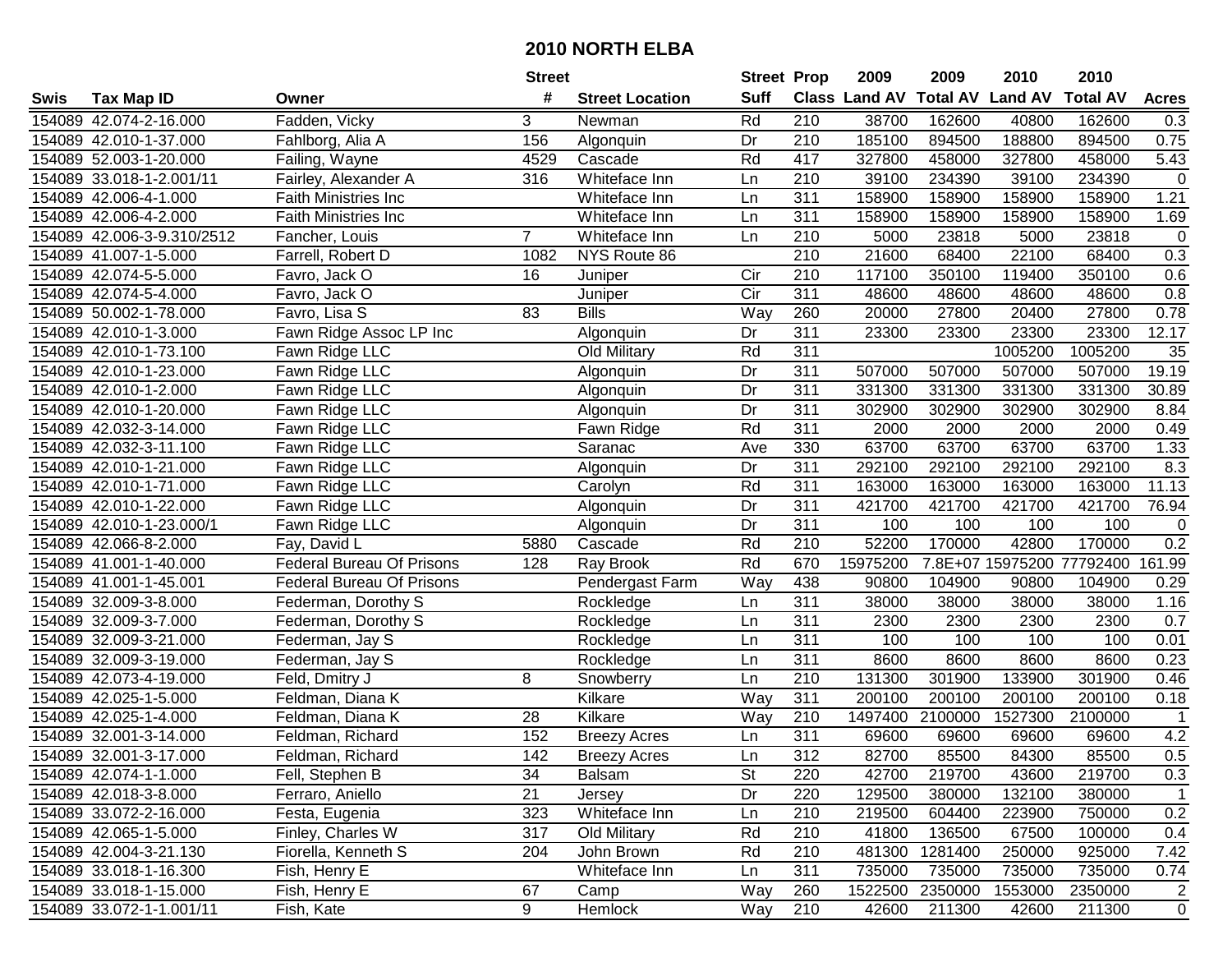|      |                            |                                 | <b>Street</b>   |                        | <b>Street Prop</b>       |                  | 2009          | 2009            | 2010           | 2010            |                  |
|------|----------------------------|---------------------------------|-----------------|------------------------|--------------------------|------------------|---------------|-----------------|----------------|-----------------|------------------|
| Swis | <b>Tax Map ID</b>          | Owner                           | #               | <b>Street Location</b> | <b>Suff</b>              |                  | Class Land AV | <b>Total AV</b> | <b>Land AV</b> | <b>Total AV</b> | <b>Acres</b>     |
|      | 154089 42.004-4-23.000     | Fish, Peter                     | 89              | Intervale              | Way                      | 210              | 377200        | 835900          | 384700         | 835900          | 8.7              |
|      | 154089 43.017-1-37.000     | Fisher, Daniel J Jr             | 22              | Quail                  | Ln                       | 210              | 155100        | 390600          | 158200         | 390600          | $2.3$            |
|      | 154089 33.072-1-1.001/16   | Fishman, Steven A               | 9               | Hemlock                | Way                      | 210              | 52000         | 218800          | 52000          | 218800          | $\pmb{0}$        |
|      | 154089 42.066-2-4.000      | Fisk, Frank B Jr                | $\overline{3}$  | Tree Top               | Ln                       | 210              | 25100         | 80600           | 25600          | 80600           | 0.2              |
|      | 154089 42.065-2-23.000     | Fitts, Daniel T                 | 45              | Cherry                 | Ln                       | 210              | 52800         | 207500          | 53800          | 207500          | 0.28             |
|      | 154089 42.006-3-21.000     | Fitzgerald Angela               | 1915            | Saranac                | Ave                      | 464              | 330300        | 455000          | 338600         | 455000          | 0.46             |
|      | 154089 42.074-3-21.000     | Fitzgerald, Richard             | 30              | Church                 | $\overline{\mathsf{St}}$ | 210              | 65500         | 260800          | 66800          | 260800          | 0.26             |
|      | 154089 33.020-1-2.000      | <b>Flagler Brushwood LLC</b>    | 248             | Ruisseaumont           | Way                      | 280              | 1713800       | 3400000         | 1748100        | 3400000         | 10.9             |
|      | 154089 33.020-1-1.000      | <b>Flagler Brushwood LLC</b>    |                 | Ruisseaumont           | Way                      | 311              | 130800        | 130800          | 130800         | 130800          | 1.2              |
|      | 154089 33.020-1-3.000      | <b>Flagler Sunset Lodge LLC</b> | 235             | Ruisseaumont           | Way                      | 210              | 2337200       | 2757600         | 2384000        | 3100000         | 1.3              |
|      | 154089 42.025-1-8.000      | Flaherty, Mary B                | 16              | Kilkare                | Way                      | 210              | 1476600       | 3248500         | 1506200        | 3248500         | 0.4              |
|      | 154089 42.006-3-9.310/4205 | <b>Flannery Stephen</b>         | $\overline{7}$  | Whiteface Inn          | Ln                       | 210              | 10000         | 27211           | 10000          | 27211           | 0                |
|      | 154089 42.006-3-9.310/3812 | Fleischmann, Christopher B      | $\overline{7}$  | Whiteface Inn          | Ln                       | 210              | 5000          | 38500           | 5000           | 11505           | $\overline{0}$   |
|      | 154089 43.017-1-38.000     | Fletcher, Ernest                | 18              | Quail                  | Ln                       | 210              | 114900        | 114900          | 107500         | 200000          | 2.1              |
|      | 154089 42.006-3-3.000      | Fletcher, Ernest L              | 48              | Haystack               | Way                      | 210              | 193000        | 587400          | 196800         | 587400          | 2.88             |
|      | 154089 33.014-2-14.000     | Flink, Ellen M                  | 12              | Overlook               | Way                      | 210              | 327200        | 1260000         | 333700         | 1260000         | 0.44             |
|      | 154089 32.003-5-4.000      | Flint, James R                  | 17              | <b>Beaver Pond</b>     | Way                      | 210              | 104700        | 255700          | 106800         | 255700          | 2.47             |
|      | 154089 42.064-1-11.000     | Fluhman, Sonia                  |                 | Averyville             | Ln                       | 311              | 91300         | 91300           | 91300          | 91300           | 0.76             |
|      | 154089 42.064-1-6.000      | Fluhmann, Fredy                 | 23              | Averyville             | Ln                       | 210              | 143200        | 348100          | 146100         | 348100          | 1.18             |
|      | 154089 42.006-3-9.310/0411 | Flynn, Michael L                | $\overline{7}$  | Whiteface Inn          | Ln                       | 210              | 5000          | 41600           | 5000           | 12926           | $\pmb{0}$        |
|      | 154089 42.066-4-9.000      | Fogg, Rosario B                 | 46              | Johnson                | Ave                      | 210              | 27400         | 119300          | 28000          | 119300          | 0.21             |
|      | 154089 33.079-1-12.000     | Folin, Ruben L                  | 37              | Amanda                 | Dr                       | 210              | 219500        | 805100          | 223900         | 805100          | 4.77             |
|      | 154089 42.018-5-12.200     | Folliott, Lane                  |                 | Sunset                 | Dr                       | 311              | 105000        | 105000          | 105000         | 105000          | 3.66             |
|      | 154089 33.011-3-7.000      | Fontana, Grace E                | 12              | George & Bliss         | Ln                       | 260              | 440700        | 492100          | 449500         | 492100          | 0.62             |
|      | 154089 42.066-4-7.000      | Fontana, John                   | 93              | Newman                 | Rd                       | $\overline{210}$ | 37400         | 143700          | 38200          | 143700          | 0.3              |
|      | 154089 42.006-3-9.310/4706 | Forcier, James P                | $\overline{7}$  | Whiteface Inn          | Ln                       | 210              | 10000         | 26326           | 10000          | 26326           | $\boldsymbol{0}$ |
|      | 154089 43.003-1-40.000     | Ford, Lance J                   |                 | River                  | Rd                       | $\overline{311}$ | 73100         | 73100           | 73100          | 73100           | 6.2              |
|      | 154089 43.003-1-38.000     | Ford, Lance J                   | 24              | <b>Bird Song</b>       | Way                      | 210              | 214900        | 739300          | 219200         | 739300          | 4.5              |
|      | 154089 42.004-3-21.160     | Ford, R Scott                   | $\overline{34}$ | John Brown             | Rd                       | $\overline{210}$ | 443200        | 1344400         | 452100         | 1344400         | 5.49             |
|      | 154089 42.004-3-21.150     | Ford, Scott R                   | 206             | John Brown             | Rd                       | 280              | 523500        | 2189900         | 534000         | 2189900         | 5.12             |
|      | 154089 33.014-2-9.000      | Forlenza, Philip R              | $\overline{28}$ | Overlook               | Way                      | $\overline{210}$ | 378500        | 1569500         | 378500         | 1100000         | 0.49             |
|      | 154089 42.018-3-3.000      | Forster, Robert                 | 16              | Tamarack               | Ave                      | 210              | 103000        | 189100          | 105100         | 189100          | -1               |
|      | 154089 42.006-3-9.310/2106 | Fortcher, Gary R                | $\overline{7}$  | Whiteface Inn          | Ln                       | $\overline{210}$ | 10000         | 25853           | 10000          | 25853           | $\overline{0}$   |
|      | 154089 42.075-2-4.000      | Fortune Estates Prop LLC        | 5712            | Cascade                | Rd                       | $\overline{210}$ | 76600         | 206200          | 78100          | 206200          | 0.4              |
|      | 154089 42.056-4-1.200      | Fortune, George W               | 413             | Old Military           | Rd                       | 270              | 150000        | 160000          | 150000         | 160000          | 0.89             |
|      | 154089 42.064-1-1.000      | Fortune, George W               |                 | Old Military           | Rd                       | 210              | 200000        | 210000          | 200000         | 210000          | 5.88             |
|      | 154089 32.009-2-6.000      | Fortune, Ruth D                 | 313             | <b>Forest Hill</b>     | Ave                      | 210              | 80000         | 387000          | 84800          | 387000          | 1.6              |
|      | 154089 33.015-1-6.000      | Fosshage, James L               | 12 <sup>°</sup> | George & Bliss         | Ln                       | 260              | 1482800       | 1593400         | 1482800        | 1593400         | 7.7              |
|      | 154089 32.003-3-10.000     | Foster, Fred A                  |                 | McKenzie Pond          | Rd                       | 240              | 41700         | 197100          | 42500          | 197100          | 12.18            |
|      | 154089 52.002-1-14.100     | Foster, Frederick A Jr          | 181             | Mountain               | Ln                       | 322              | 77800         | 77800           | 77800          | 77800           | 20.6             |
|      | 154089 42.010-1-58.000     | Foster, Richard M               | 203             | Algonquin              | Dr                       | 210              | 249500        | 829500          | 245000         | 770000          | 0.91             |
|      | 154089 42.073-3-7.000      | Fountain, Karen E               | 271             | Old Military           | Rd                       | 210              | 51400         | 183800          | 52500          | 183800          | 0.3              |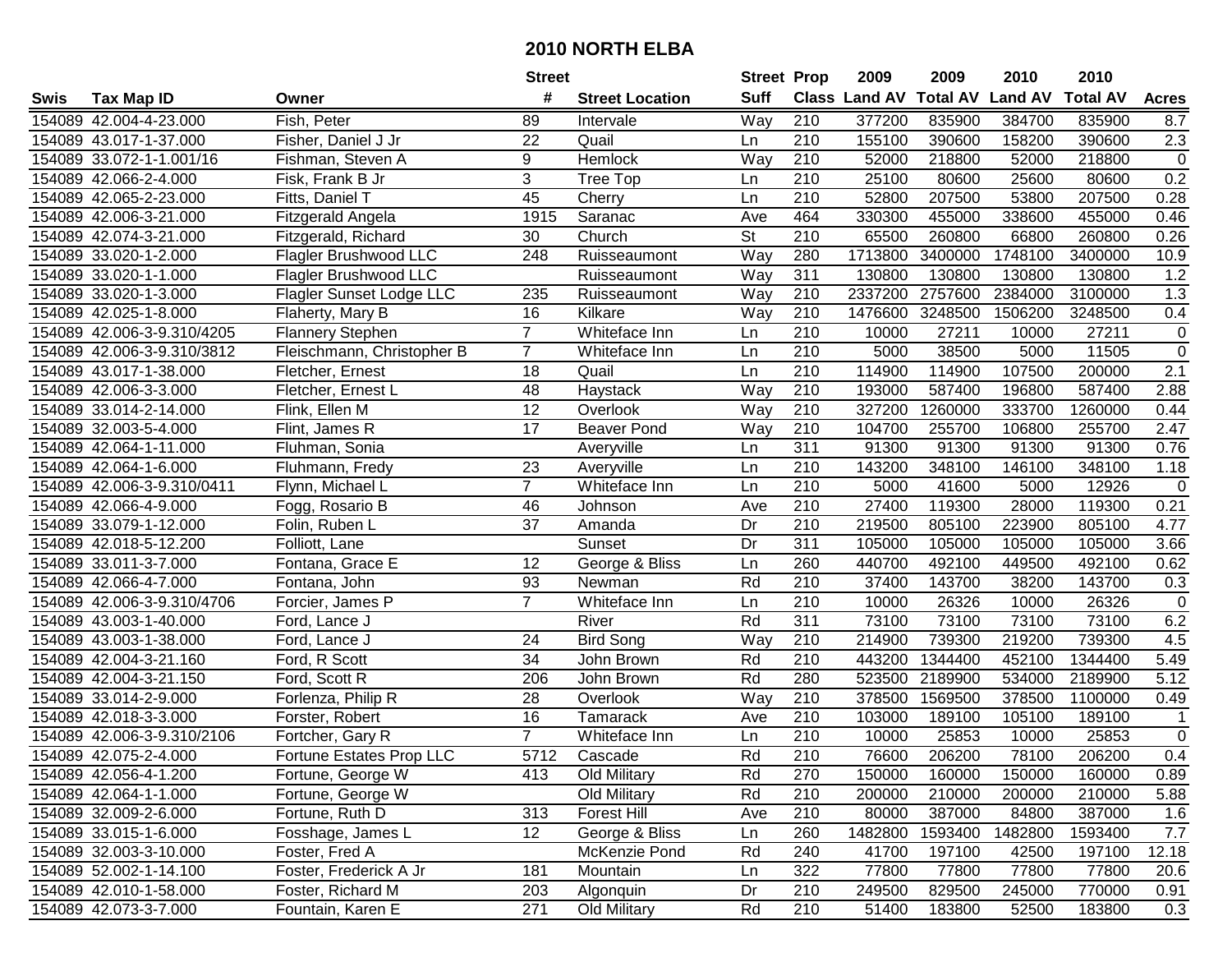|      |                            |                              | <b>Street</b>   |                        | <b>Street Prop</b> |                  | 2009                          | 2009    | 2010           | 2010            |              |
|------|----------------------------|------------------------------|-----------------|------------------------|--------------------|------------------|-------------------------------|---------|----------------|-----------------|--------------|
| Swis | <b>Tax Map ID</b>          | Owner                        | #               | <b>Street Location</b> | <b>Suff</b>        |                  | <b>Class Land AV Total AV</b> |         | <b>Land AV</b> | <b>Total AV</b> | <b>Acres</b> |
|      | 154089 42.035-1-6.000      | Fountain, Kevin              | 381             | Mirror Lake            | Dr                 | 210              | 200100                        | 583800  | 204100         | 583800          | 0.8          |
|      | 154089 42.035-2-8.000      | Fountain, Kevin              |                 | Mirror Lake            | Dr                 | 311              | 1400                          | 1400    | 1400           | 1400            | 0.19         |
|      | 154089 42.035-1-7.000      | Fountain, Kevin              |                 | Mirror Lake            | Dr                 | 311              | 49100                         | 49100   | 49100          | 49100           | 0.47         |
|      | 154089 51.002-2-35.200     | Fountain, Kevin F            |                 | Boulderwood            | Way                | 314              | 319600                        | 319600  | 319600         | 319600          | 10           |
|      | 154089 43.003-2-7.002      | Fox, Daniel R                | 500             | River                  | Rd                 | 210              | 97000                         | 207500  | 98900          | 207500          | 0.77         |
|      | 154089 43.003-2-10.000     | Fox, Daniel R                | 484             | River                  | Rd                 | 311              | 56800                         | 147200  | 60000          | 60000           | 1.3          |
|      | 154089 43.003-2-8.000      | Fox, Daniel R                | 496             | River                  | Rd                 | 210              | 109200                        | 254900  | 111400         | 254900          | 1.3          |
|      | 154089 42.025-1-9.000      | Fox, Kathe                   | 12              | Kilkare                | Way                | $\overline{210}$ | 1103200                       | 1820200 | 1125300        | 1820200         | 0.5          |
|      | 154089 43.017-1-29.000     | Fraino, John                 | 19              | Quail                  | Ln                 | $\overline{210}$ | 125300                        | 225600  | 127800         | 225600          | 1.8          |
|      | 154089 42.004-4-21.000     | Franco, Lauren               | 69              | Intervale              | Way                | 210              | 232400                        | 623100  | 230000         | 600000          | 7.2          |
|      | 154089 33.000-5-13.000     | Franklin, Patricia J         | 12              | George & Bliss         | Ln                 | 312              | 493600                        | 498800  | 493600         | 498800          | 1.1          |
|      | 154089 50.002-1-3.000      | Frantz, John B               | 76              | Saddleback             | Way                | 210              | 63700                         | 525000  | 65000          | 525000          | 8.73         |
|      | 154089 42.004-3-21.170     | Fraser, Graham               | 54              | John Brown             | Rd                 | 210              | 400000                        | 1300000 | 408000         | 1300000         | 6.22         |
|      | 154089 42.065-5-10.000     | Frazer, William T            | 119             | Hurley                 | Ave                | 210              | 43700                         | 183800  | 44600          | 195000          | 0.24         |
|      | 154089 42.018-4-41.000     | Fredericks, Shawn E          | 20              | <b>Birch Hill</b>      | Ln                 | 270              | 74600                         | 93300   | 76100          | 93300           | 0.58         |
|      | 154089 42.018-4-27.000     | Fredman, Elizabeth L         | 11              | Evans                  | Ln                 | 210              | 208200                        | 727000  | 212300         | 727000          | 1            |
|      | 154089 42.018-4-28.200     | Fredman, Elizabeth L         |                 | Evans                  | Ln                 | $\overline{311}$ | 139500                        | 139500  | 139500         | 139500          | $\mathbf{1}$ |
|      | 154089 42.049-1-8.100      | Freire, Joseph               | 40              | Cummings               | Rd                 | 210              | 97000                         | 240300  | 98900          | 240300          | 0.77         |
|      | 154089 33.019-2-5.000      | Freshman, Matthew            | $\overline{12}$ | George & Bliss         | Ln                 | 260              | 919600                        | 1390900 | 938000         | 1390900         | 1.6          |
|      | 154089 33.018-1-2.001/12   | Fricke, Herberton E III      | 316             | Whiteface Inn          | Ln                 | 210              | 46300                         | 318110  | 46300          | 318110          | $\mathbf 0$  |
|      | 154089 42.043-1-9.000      | Friedlander, Diana           | 3               | Autumn                 | Way                | 210              | 228200                        | 925000  | 232800         | 925000          | 1.1          |
|      | 154089 42.043-1-3.110      | Friedlander, Linda           | 19              | Norsnol                | Way                | 210              | 71100                         | 284600  | 72500          | 284600          | 1.34         |
|      | 154089 42.043-1-3.120      | Friedlander, Patricia D      | 16              | Autumn                 | Way                | 210              | 71200                         | 377200  | 72600          | 377200          | 0.93         |
|      | 154089 42.010-1-11.000     | Friedman, Robert S           |                 | <b>Iroquois</b>        | Ln                 | 311              | 211500                        | 211500  | 211500         | 211500          | 1.01         |
|      | 154089 42.010-1-12.000     | Friedman, Robert S           |                 | Iroquois               | Ln                 | $\overline{311}$ | 212800                        | 212800  | 212800         | 212800          | 1.32         |
|      | 154089 41.007-1-8.000      | Friscia, Frank J             | 321             | Ray Brook              | Rd                 | 210              | 20400                         | 115700  | 20800          | 115700          | 0.26         |
|      | 154089 33.079-1-22.000     | Frizzell, Alan H             | 149             | Whiteface Inn          | Ln                 | 210              | 167200                        | 596100  | 170500         | 596100          | 1.02         |
|      | 154089 51.002-2-6.100      | Fuge, William J              | 110             | Boulderwood            | Way                | 240              | 71000                         | 175400  | 72400          | 175400          | 14.22        |
|      | 154089 42.006-3-9.310/1806 | Fuller, Ricky J              | $\overline{7}$  | Whiteface Inn          | Ln                 | 210              | 5000                          | 41600   | 5000           | 12926           | 0            |
|      | 154089 41.001-1-32.000     | Fust, Jon R                  | $\overline{22}$ | Riebel                 | Way                | 210              | 48500                         | 111200  | 49400          | 111200          | 1.6          |
|      | 154089 33.072-3-4.000      | G & J Whiteface Inn Lane LLC | 361             | Whiteface Inn          | Ln                 | $\overline{210}$ | 259000                        | 626500  | 264200         | 626500          | 0.21         |
|      | 154089 32.003-4-25.000     | Gach, Taras T                | 561             | McKenzie Pond          | Rd                 | 210              | 133900                        | 503000  | 176300         | 503000          | 5.86         |
|      | 154089 42.004-4-20.000     | Gaedtke, Dorit               | $\overline{41}$ | Intervale              | Way                | $\overline{210}$ | 200000                        | 925000  | 204000         | 925000          | 8.9          |
|      | 154089 42.010-1-66.000     | Gallagher, Cynthia E         | $\overline{28}$ | Ahmek                  | Dr                 | 210              | 177400                        | 450000  | 180900         | 450000          | 0.79         |
|      | 154089 52.001-1-56.000     | Gallo, Charles III           | 4785            | Cascade                | Rd                 | 210              | 172800                        | 385000  | 172800         | 350000          | $\mathbf{2}$ |
|      | 154089 42.018-4-39.000     | Gallo, Robert                | 79              | Jersey                 | Dr                 | 312              | 84900                         | 119500  | 86600          | 119500          | 1.5          |
|      | 154089 42.018-5-8.000      | Gallo, Robert J              | 80              | Jersey                 | Dr                 | 210              | 115000                        | 336900  | 117300         | 290000          | 0.6          |
|      | 154089 33.000-2-8.111      | Gandy, Woodrow               |                 | George & Bliss         | Ln                 | 314              | 100000                        | 100000  | 102000         | 102000          | 3.09         |
|      | 154089 33.000-2-8.112      | Gandy, Woodrow               | 12              | George & Bliss         | Ln                 | 280              | 700000                        | 1890000 | 714000         | 1927800         | 2.04         |
|      | 154089 33.000-2-8.200      | Gandy, Woodrow               | 12              | George & Bliss         | Ln                 | 280              | 630000                        | 665000  | 642600         | 865000          | 16.3         |
|      | 154089 42.006-3-9.310/6505 | Gardner, Cynthia L           | $\overline{7}$  | Whiteface Inn          | Ln                 | 210              | 10000                         | 111500  | 10000          | 35577           | $\mathbf 0$  |
|      | 154089 42.006-3-9.310/7504 | Gardner, William L           | $\overline{7}$  | Whiteface Inn          | Ln                 | 210              | 10000                         | 45904   | 10000          | 45904           | $\mathbf 0$  |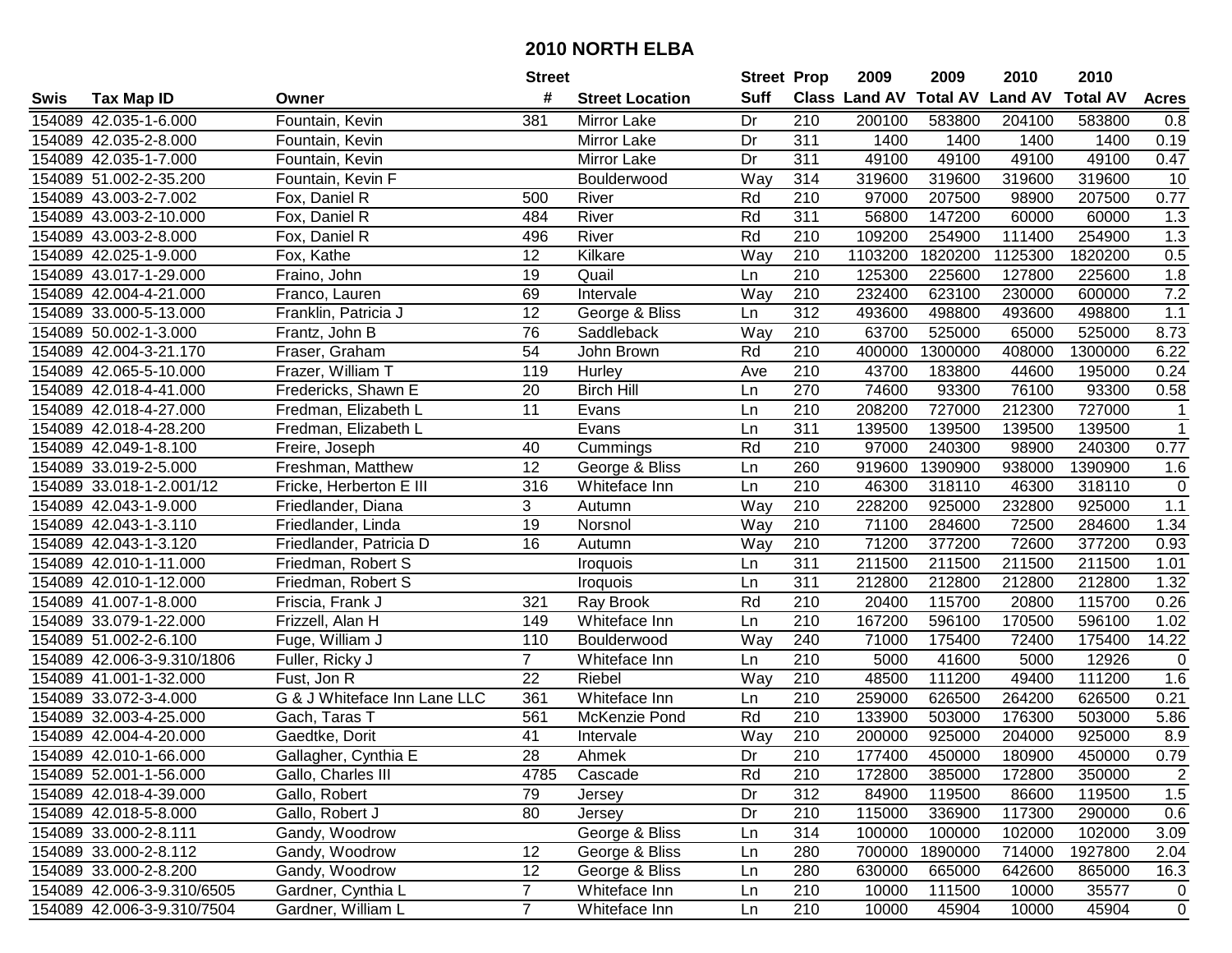|      |                            |                                | <b>Street</b>   |                        | <b>Street Prop</b>       |                  | 2009                          | 2009           | 2010           | 2010            |                  |
|------|----------------------------|--------------------------------|-----------------|------------------------|--------------------------|------------------|-------------------------------|----------------|----------------|-----------------|------------------|
| Swis | <b>Tax Map ID</b>          | Owner                          | #               | <b>Street Location</b> | <b>Suff</b>              |                  | <b>Class Land AV Total AV</b> |                | <b>Land AV</b> | <b>Total AV</b> | <b>Acres</b>     |
|      | 154089 42.006-3-9.310/8105 | Gardner, William L             | 7               | Whiteface Inn          | Ln                       | 210              | 10000                         | 68532          | 10000          | 68532           | 0                |
|      | 154089 41.001-2-10.000     | Gargano, Brian                 | 23              | Scarface Mountain      | Ln                       | 210              | 61700                         | 200000         | 62900          | 200000          | 0.8              |
|      | 154089 52.003-1-28.002     | Garizio, Suzanne Chach         | 91              | <b>Bobsled Run</b>     | Ln                       | 312              | 60500                         | 80800          | 61700          | 80800           | 0.63             |
|      | 154089 42.074-3-5.000      | Garrand, Priscilla             | 48              | Church                 | $\overline{\mathsf{St}}$ | 270              | 35000                         | 90000          | 40800          | 90000           | 0.3              |
|      | 154089 42.032-2-10.000     | Garrett, Robert                | $\overline{34}$ | Fawn Ridge             | Rd                       | 484              | 60000                         | 202500         | 60000          | 202500          | 0.2              |
|      | 154089 42.018-3-2.000      | Garrett, Robert M              | 173             | Averyville             | Ln                       | 210              | 114000                        | 267300         | 116200         | 267300          | $\mathbf{1}$     |
|      | 154089 42.004-3-19.000     | Garso, Andre J                 | 5493            | Cascade                | Rd                       | 210              | 127400                        | 301200         | 129900         | 301200          | 0.4              |
|      | 154089 52.001-2-8.000      | Gasiorowski, Henry C           | $\overline{88}$ | Coyote                 | Way                      | 210              | 143200                        | 413800         | 146100         | 413800          | 2.3              |
|      | 154089 50.002-1-25.000     | Gasiorowski, Henry C           |                 | Averyville             | Ln                       | 311              | 155200                        | 155200         | 155200         | 155200          | 8.5              |
|      | 154089 50.002-1-15.000     | Gaspar, Sylva                  | 129             | Stone                  | Rd                       | 210              | 182900                        | 516400         | 186500         | 425000          | 5                |
|      | 154089 42.074-6-24.000     | Gately, Susan M                | 16              | <b>Barkeater</b>       | Way                      | 210              | 61700                         | 577500         | 63000          | 577500          | 0.08             |
|      | 154089 32.003-6-43.000     | Gates, Matthew A               | 18              | Tadds                  | Way                      | 210              | 102700                        | 175000         | 131100         | 175000          | 3.28             |
|      | 154089 33.018-1-3.230/3    | Gayle Miller Sherman Realty LL | 337             | Whiteface Inn          | Ln                       | 210              | 62600                         | 284960         | 62600          | 284960          | $\mathbf 0$      |
|      | 154089 42.010-1-51.000     | Gengel, Gene J                 | 248             | Algonquin              | Dr                       | 210              | 319300                        | 709400         | 325700         | 709400          | 1.01             |
|      | 154089 42.018-4-44.000     | Gentile, Michael A             | 4               | <b>Bonnie</b>          | Dr                       | 210              | 120900                        | 246300         | 123300         | 246300          | 0.54             |
|      | 154089 42.006-3-9.310/5905 | Gerber, Glenn A                | $\overline{7}$  | Whiteface Inn          | Ln                       | 210              | 10000                         | 75755          | 10000          | 75755           | 0                |
|      | 154089 42.006-3-9.310/4006 | Germain, Michele A             | $\overline{7}$  | Whiteface Inn          | Ln                       | 210              | 10000                         | 23071          | 10000          | 23071           | $\pmb{0}$        |
|      | 154089 42.006-3-9.310/3201 | Giagios Evangelos S            | $\overline{7}$  | Whiteface Inn          | Ln                       | 210              | 10000                         | 23071          | 10000          | 23071           | $\pmb{0}$        |
|      | 154089 41.001-2-4.000      | Gibbs, Edward                  | 11              | <b>Bridget</b>         | Ln                       | 210              | 98100                         | 472500         | 98100          | 395000          | 2.75             |
|      | 154089 32.014-1-13.000     | Gibney, Frank A                | 98              | <b>Breezy Acres</b>    | Ln                       | 311              | 26100                         | 26100          | 26100          | 26100           | 1.72             |
|      | 154089 33.019-1-30.000     | Gignoux, Joan L                | 41              | Sand Point             | Way                      | 210              | 1659700                       | 3855600        | 1692900        | 3855600         | 1.15             |
|      | 154089 32.014-1-19.000     | Gilbert, Dean T                | 56              | <b>Breezy Acres</b>    | Ln                       | 210              | 58700                         | 269600         | 59900          | 269600          | 0.2              |
|      | 154089 32.014-1-18.000     | Gilbert, Dean T                |                 | <b>Breezy Acres</b>    | Ln                       | 311              | 6000                          | 6000           | 6000           | 6000            | 1.8              |
|      | 154089 50.002-1-58.000     | Gilbertson, Ann E              | 23              | Sweetwood Farms        | Way                      | 210              | 242100                        | 462000         | 246900         | 462000          | 5.36             |
|      | 154089 33.072-1-6.000      | Giles, Leonard E               | $\overline{17}$ | Hemlock                | Way                      | 210              | 175700                        | 449000         | 175700         | 449000          | 0.21             |
|      | 154089 33.072-1-7.000      | Giles, Leonard E               | 17              | Hemlock                | Way                      | 210              | 177800                        | 454650         | 177800         | 454650          | 0.21             |
|      | 154089 42.074-6-31.000     | Gillespie, Theodore J          | 21              | <b>Barkeater</b>       | Way                      | 210              | 61600                         | 487300         | 63000          | 487300          | 0.05             |
|      | 154089 42.026-2-1.000      | Gilligan, Mark E               | 238             | Mirror Lake            | Dr                       | 210              | 683200                        | 889000         | 696900         | 889000          | 0.6              |
|      | 154089 42.065-3-1.000      | Gilmore, Eric                  | 12              | Cherry                 | Ln                       | $\overline{210}$ | 48100                         | 242000         | 49000          | 242000          | 0.24             |
|      | 154089 42.018-5-14.000     | Gilmore, Eric C                | 40              | Desiree                | Ln                       | $\overline{210}$ | 115000                        | 140000         | 117300         | 140000          | 0.94             |
|      | 154089 42.018-5-17.000     | Gilmore, Eric C                |                 | Hyland                 | Ave                      | 323              | 0                             | 0              | 0              | $\Omega$        | 1.07             |
|      | 154089 42.018-4-3.210      | Gilmore, Virginia L            | 5               | Wildwood               | Dr                       | 210              | 67900                         | 169900         | 69300          | 169900          | 1.02             |
|      | 154089 32.009-1-6.000      | Gilpin, Sally M                | 1322            | Pine                   | $\overline{\mathsf{St}}$ | $\overline{210}$ | 27700                         | 122800         | 28300          | 122800          | $\overline{0.9}$ |
|      | 154089 42.074-4-19.000     | Girard, Margaret               | 52              | <b>Liberty Hill</b>    | Ln                       | $\overline{210}$ | 99400                         | 233500         | 101400         | 233500          | 0.44             |
|      | 154089 33.014-2-13.000     | GJD Inc                        | 18              | Overlook               | Way                      | 210              |                               | 325200 1574100 | 331700         | 1574100         | 0.4              |
|      | 154089 41.001-1-16.000     | Gladd, Peter L                 | 6               | Ray Brook              | Rd                       | 210              | 100000                        | 210000         | 102000         | 210000          | 2.8              |
|      | 154089 32.009-3-2.000      | Glaude, Matthew L              |                 | Rockledge              | Ln                       | 311              | 2200                          | 2200           | 2200           | 2200            | 0.09             |
|      | 154089 41.001-1-51.000     | Glennon Michale                | 47              | Pendergast Farm        | Way                      | 240              | 80600                         | 359500         | 94400          | 359500          | 14.8             |
|      | 154089 42.073-2-2.000      | Glennon, Megan                 | 26              | <b>Balsam</b>          | <b>St</b>                | 210              | 40600                         | 188900         | 40800          | 188900          | 0.3              |
|      | 154089 42.006-3-9.310/6401 | <b>Global Fractionals LLC</b>  | $\overline{7}$  | Whiteface Inn          | Ln                       | 210              | 10000                         | 63042          | 10000          | 63042           | 0                |
|      | 154089 42.006-3-9.310/7704 | <b>GNL Properties LLC</b>      | $\overline{7}$  | Whiteface Inn          | Ln                       | 210              | 10000                         | 79149          | 10000          | 79149           | 0                |
|      | 154089 42.018-4-7.000      | Goddeau, Everest               | 31              | <b>Holly Hill</b>      | Ln                       | 210              | 133000                        | 317500         | 135600         | 317500          | 1.4              |
|      |                            |                                |                 |                        |                          |                  |                               |                |                |                 |                  |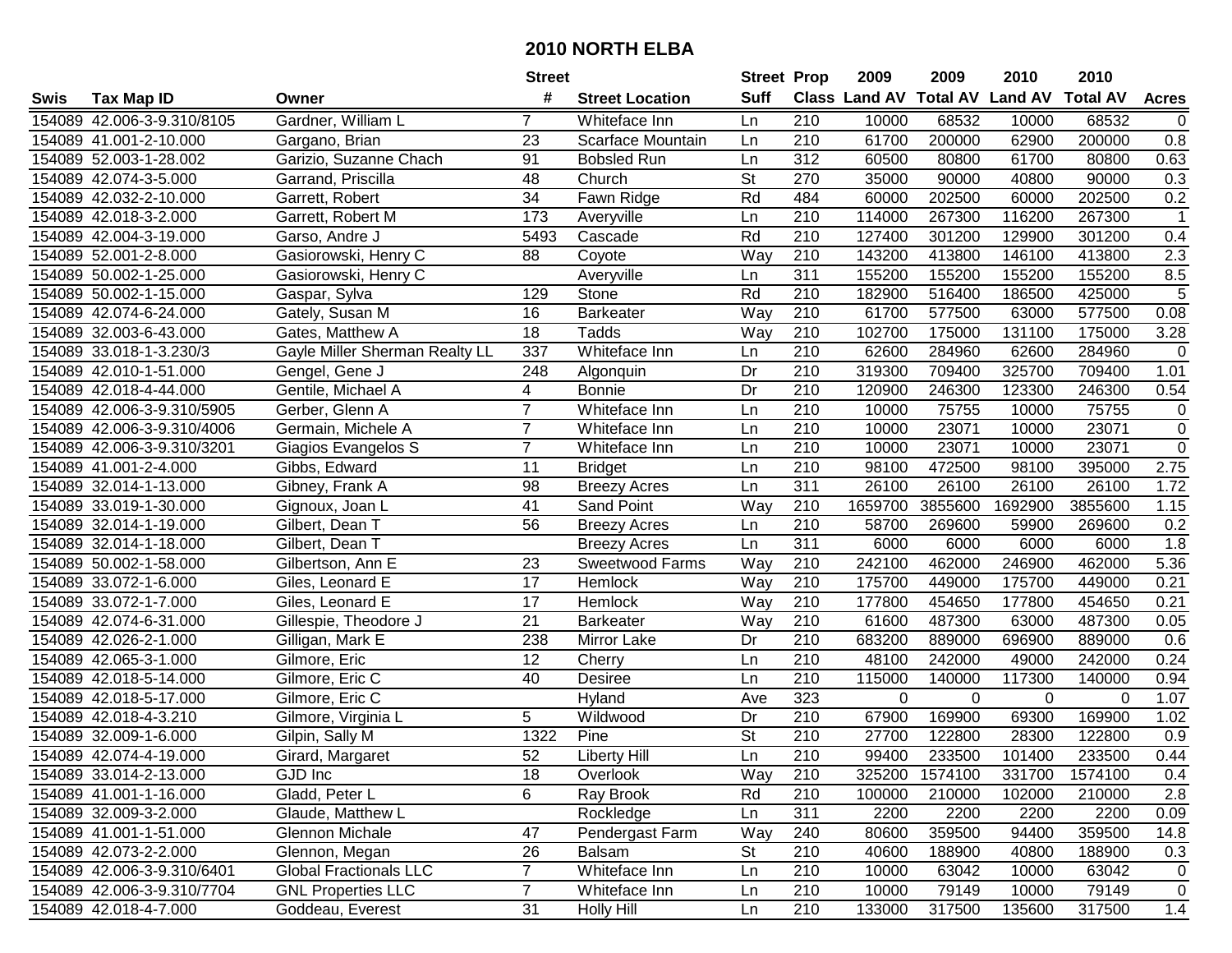|      |                            |                                | <b>Street</b>   |                        | <b>Street Prop</b>       |                  | 2009          | 2009            | 2010           | 2010            |              |
|------|----------------------------|--------------------------------|-----------------|------------------------|--------------------------|------------------|---------------|-----------------|----------------|-----------------|--------------|
| Swis | <b>Tax Map ID</b>          | Owner                          | #               | <b>Street Location</b> | <b>Suff</b>              |                  | Class Land AV | <b>Total AV</b> | <b>Land AV</b> | <b>Total AV</b> | <b>Acres</b> |
|      | 154089 32.003-3-3.000      | Goes, Cornelius P Jr           |                 | McKenzie Pond          | Rd                       | 311              | 116100        | 116100          | 116100         | 116100          | 3.01         |
|      | 154089 52.004-1-18.500     | Goff, Albert                   | 4460            | Cascade                | Rd                       | 210              | 142000        | 370300          | 144800         | 370300          | 5.02         |
|      | 154089 52.004-1-18.100     | Goff, Albert W                 | 4474            | Cascade                | Rd                       | 210              | 126200        | 251800          | 128700         | 251800          | 1.32         |
|      | 154089 52.004-1-18.400     | Goff, James M                  |                 | Cascade                | Rd                       | 210              | 118300        | 218300          | 120700         | 218300          | 4.25         |
|      | 154089 52.004-1-18.200     | Goff, James W                  | 4478            | Cascade                | Rd                       | 210              | 128000        | 375400          | 130600         | 375400          | 1.69         |
|      | 154089 52.004-1-19.100     | Goff, William H                | 4473            | Cascade                | Rd                       | 210              | 208800        | 440200          | 213000         | 440200          | 9.3          |
|      | 154089 52.004-1-19.200     | Goff, William H                |                 | Cascade                | Rd                       | 321              | 142600        | 142600          | 142600         | 142600          | 10           |
|      | 154089 51.002-2-41.000     | Goldman, Bruce                 |                 | River                  | Rd                       | 311              | 182700        | 182700          | 182700         | 182700          | 8.2          |
|      | 154089 42.032-3-3.000      | Gonyea, Catherine              | 44              | Fawn Ridge             | Rd                       | 280              | 143300        | 345200          | 146200         | 345200          | 1.3          |
|      | 154089 50.002-1-80.000     | Gonyea, Fabian J Jr            | 80              | <b>Bills</b>           | Way                      | 312              | 12500         | 22000           | 12500          | 22000           | 0.7          |
|      | 154089 50.002-1-68.002     | Gorayeb, Christopher J         | 755             | Averyville             | Ln                       | 240              | 758800        | 1400000         | 774000         | 1400000         | 124.14       |
|      | 154089 42.010-1-57.000     | Gordon Howard R                | 207             | Algonquin              | Dr                       | 210              | 253000        | 810100          | 258100         | 810100          | 0.81         |
|      | 154089 42.041-1-31.000     | Gotha, Frederick               | 42              | Knoll                  | Way                      | 210              | 84700         | 458200          | 84700          | 350000          | 0.13         |
|      | 154089 42.018-4-72.000     | Gouwens, Dirk                  | 54              | Franks                 | Ln                       | 210              | 135500        | 400000          | 138200         | 355500          | 1.02         |
|      | 154089 33.072-2-15.000     | Grabowski John C               | 325             | Whiteface Inn          | Ln                       | 210              | 219500        | 577500          | 219500         | 577500          | 0.28         |
|      | 154089 42.006-3-9.310/5001 | Grabowski Linda E              | $\overline{7}$  | Whiteface Inn          | Ln                       | 210              | 5000          | 15673           | 5000           | 15673           | 0            |
|      | 154089 42.074-4-5.000      | Grady, Michael E               | $\overline{34}$ | <b>Liberty Hill</b>    | Ln                       | 210              | 112800        | 304600          | 115100         | 304600          | 0.4          |
|      | 154089 42.018-4-11.200     | Grady, Scott W                 | $\overline{75}$ | Averyville             | Ln                       | 220              | 107200        | 257000          | 109300         | 257000          | $\mathbf 1$  |
|      | 154089 42.018-4-6.000      | Graham, Gregory R              | 9               | <b>Holly Hill</b>      | Ln                       | 220              | 87000         | 162900          | 88800          | 162900          | 1.02         |
|      | 154089 33.072-3-6.000      | Graham, Milton                 | 363             | Whiteface Inn          | Ln                       | 210              | 293000        | 1521600         | 298800         | 1100000         | 0.2          |
|      | 154089 32.003-6-3.000      | Granquist, Marilyn             | 19              | <b>Breezy Acres</b>    | Ln                       | 210              | 55000         | 202100          | 56100          | 202100          | 1.57         |
|      | 154089 42.075-2-5.000      | <b>Grant Christopher R</b>     | 5708            | Cascade                | Rd                       | 465              | 82300         | 206300          | 82300          | 206300          | $\mathbf{1}$ |
|      | 154089 42.034-3-17.000     | Grant, Christopher A           | 97              | <b>Beech Hill</b>      | Cir                      | 210              | 125800        | 586600          | 128300         | 586600          | 0.47         |
|      | 154089 42.066-3-10.000     | Grant, David K                 | 55              | Johnson                | Ave                      | 210              | 65000         | 110000          | 65000          | 110000          | 0.2          |
|      | 154089 42.066-3-2.100      | Grant, Dustin E                | 104             | Balsam                 | $\overline{\mathsf{St}}$ | 210              | 23300         | 83900           | 23800          | 83900           | 0.19         |
|      | 154089 42.043-2-7.000      | Grant, Robert E                | 13              | Terrace                | Way                      | 210              | 179700        | 606600          | 183300         | 606600          | 1.4          |
|      | 154089 43.003-1-34.000     | <b>Great Camp Builders LLC</b> | 40              | Maynard                | Rd                       | 210              | 171800        | 417200          | 175200         | 417200          | 5.7          |
|      | 154089 42.006-3-9.310/3401 | Green, Howard M                | $\overline{7}$  | Whiteface Inn          | Ln                       | 210              | 10000         | 51695           | 10000          | 51695           | $\mathbf 0$  |
|      | 154089 51.002-2-27.000     | Green, Pamela                  | 5172            | Cascade                | Rd                       | 220              | 109800        | 293200          | 112000         | 293200          | 1.8          |
|      | 154089 42.006-3-9.310/1701 | Green, Philip A Sr             | $\overline{7}$  | Whiteface Inn          | Ln                       | $\overline{210}$ | 10000         | 98700           | 10000          | 30492           | 0            |
|      | 154089 42.066-3-5.000      | Greene, Francis                | $\overline{73}$ | Johnson                | Ave                      | $\overline{210}$ | 28800         | 135100          | 29400          | 135100          | 0.2          |
|      | 154089 42.066-3-6.000      | Greene, Francis                | 69              | Johnson                | Ave                      | 210              | 25600         | 104900          | 26100          | 104900          | 0.2          |
|      | 154089 42.066-4-1.000      | Greene, Francis M              |                 | Johnson                | Ave                      | 311              | 29900         | 29900           | 29900          | 29900           | 0.3          |
|      | 154089 42.066-3-7.000      | Greene, Francis M              | 67              | Johnson                | Ave                      | $\overline{210}$ | 28900         | 157200          | 29400          | 157200          | 0.21         |
|      | 154089 41.007-3-2.002      | Greenhut, Douglas A            | 30              | Wolf Pond              | Way                      | 210              | 52400         | 375500          | 53400          | 375500          | 1.78         |
|      | 154089 42.074-6-26.000     | Griffin, James P               | 13              | <b>Bark Eater</b>      | Way                      | 210              | 74000         | 370100          | 63000          | 370100          | 0.05         |
|      | 154089 42.066-3-15.100     | Grimard, Guy A                 | 84              | <b>Balsam</b>          | <b>St</b>                | 210              | 30400         | 166100          | 31000          | 166100          | 0.24         |
|      | 154089 33.016-2-1.150      | Grimditch, Wayne H             |                 | Mount Whitney          | Way                      | 311              | 262500        | 262500          | 267800         | 267800          | 0.48         |
|      | 154089 33.016-2-1.110      | Grimditch, William H Jr        | 572             | Mount Whitney          | Way                      | 311              | 1488400       | 1488400         | 1518200        | 1518200         | 1.84         |
|      | 154089 33.016-2-1.120      | Grimditch, William H Jr        | 572             | Mount Whitney          | Way                      | 210              | 1653700       | 3142100         | 1686700        | 3142100         | 2.32         |
|      | 154089 42.002-2-5.210      | Grimditch, William H Jr        |                 | Mount Whitney          | Way                      | 311              | 50000         | 50000           | 51000          | 51000           | 1.45         |
|      | 154089 42.002-2-14.000     | Grimditch, William H Jr        |                 | Wilmington             | Rd                       | 323              | 8300          | 8300            | 8300           | 8300            | 2.88         |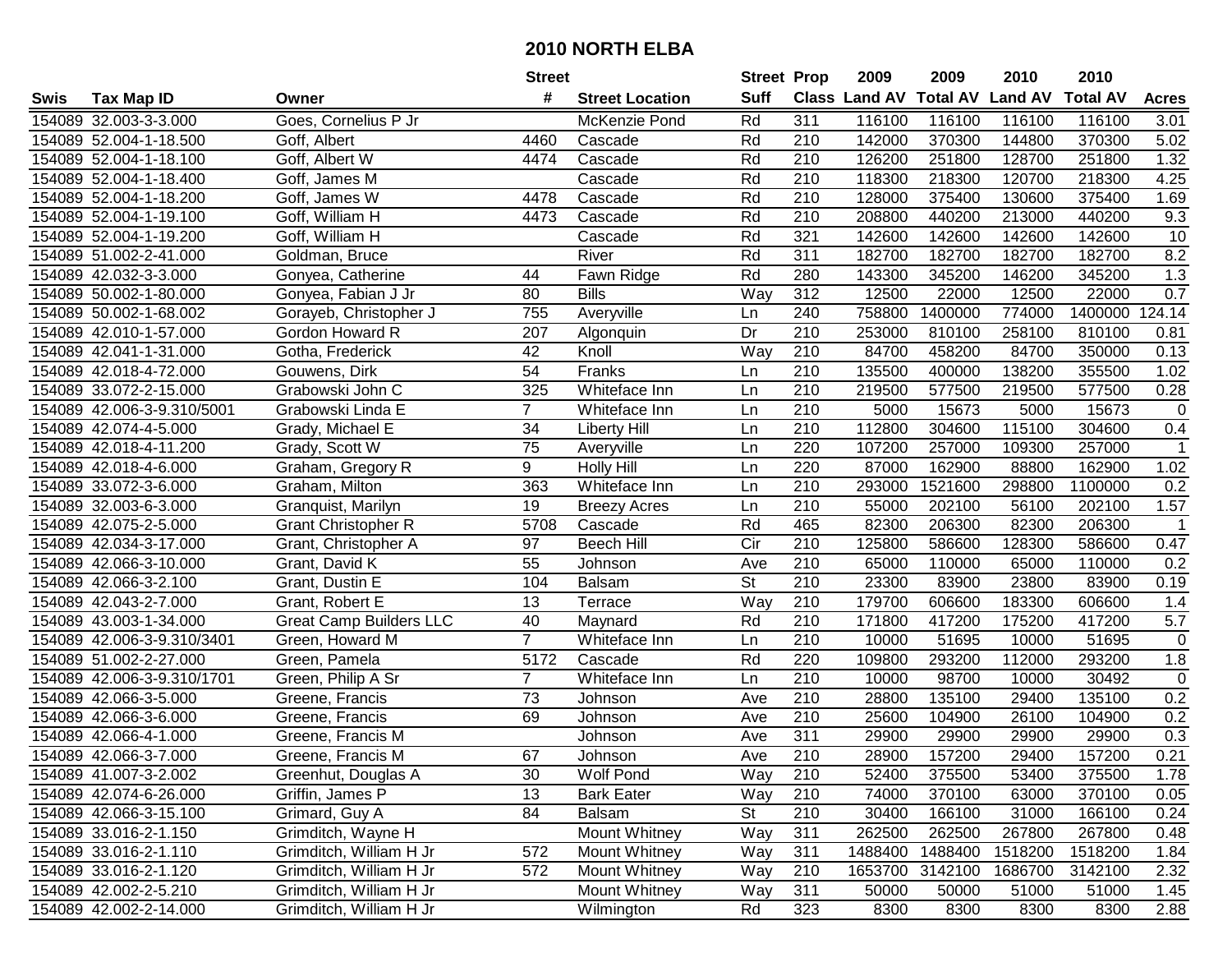|      |                            |                         | <b>Street</b>  |                        | <b>Street Prop</b>       |                  | 2009          | 2009            | 2010           | 2010            |                  |
|------|----------------------------|-------------------------|----------------|------------------------|--------------------------|------------------|---------------|-----------------|----------------|-----------------|------------------|
| Swis | <b>Tax Map ID</b>          | Owner                   | #              | <b>Street Location</b> | <b>Suff</b>              |                  | Class Land AV | <b>Total AV</b> | <b>Land AV</b> | <b>Total AV</b> | <b>Acres</b>     |
|      | 154089 42.073-4-9.000      | Grimmette, Mark R       | 21             | Snowberry              | Ln                       | 210              | 98200         | 398000          | 100200         | 398000          | 0.47             |
|      | 154089 32.003-6-28.000     | Grisi, Brian F          | 30             | Nordic                 | Way                      | 210              | 155100        | 435800          | 100000         | 385800          | 4.62             |
|      | 154089 42.006-3-9.310/5902 | Grosse, Wayne N         | $\overline{7}$ | Whiteface Inn          | Ln                       | 210              | 10000         | 75755           | 10000          | 75755           | $\mathbf 0$      |
|      | 154089 42.043-2-3.013      | Grossman Todd M         | 78             | Northwood              | Rd                       | 210              | 140700        | 512300          | 143500         | 512300          | 0.98             |
|      | 154089 42.006-3-9.310/6601 | Grossman, Stuart R      | $\overline{7}$ | Whiteface Inn          | Ln                       | 210              | 10000         | 49780           | 10000          | 49780           | $\mathbf 0$      |
|      | 154089 52.002-1-8.800      | <b>Grouse Creek LLC</b> |                | Mountain               | Ln                       | 322              | 125600        | 125600          | 125600         | 125600          | 13.28            |
|      | 154089 52.002-1-8.700      | Grouse Creek LLC        |                | Mountain               | Ln                       | 240              | 125600        | 125600          | 100000         | 225000          | 19.07            |
|      | 154089 52.002-1-8.600      | <b>Grouse Creek LLC</b> |                | Mountain               | Ln                       | 314              | 125600        | 125600          | 125600         | 125600          | 7.23             |
|      | 154089 52.002-1-8.500      | <b>Grouse Creek LLC</b> |                | Mountain               | Ln                       | 322              | 125600        | 125600          | 125600         | 125600          | 10.63            |
|      | 154089 52.002-1-8.400      | <b>Grouse Creek LLC</b> |                | Mountain               | Ln                       | 314              | 125600        | 125600          | 125600         | 125600          | 8.39             |
|      | 154089 42.018-5-12.100     | Grout, C MacDonald      | 19             | Sunset                 | Dr                       | 210              | 59300         | 325900          | 60500          | 325900          | 1.52             |
|      | 154089 41.001-1-36.000     | Groves, Daniel          | 1006           | NYS Route 86           |                          | 210              | 46200         | 241900          | 55400          | 241900          | 0.73             |
|      | 154089 33.018-1-2.001/13   | Grubs, Shirley A        | 316            | Whiteface Inn          | Ln                       | 210              | 50500         | 293020          | 50500          | 293020          | $\mathbf 0$      |
|      | 154089 43.017-1-45.000     | Guglielmi, Steven J     | 44             | Deerwood               | Trl                      | 210              | 142500        | 349900          | 145400         | 349900          | 1.5              |
|      | 154089 32.003-6-17.000     | Gutersloh, William F    | 64             | Ironwood               | Way                      | 210              | 147400        | 413600          | 153800         | 413600          | 3.97             |
|      | 154089 42.003-1-14.000     | Gutmann, Paul J         | 349            | Averyville             | Ln                       | 210              | 137200        | 279100          | 140000         | 279100          | 4.6              |
|      | 154089 41.007-2-9.000      | Hackett, Joseph P       | 18             | <b>Brookside</b>       | Dr                       | 210              | 60900         | 250100          | 62100          | 250100          | $\overline{2.1}$ |
|      | 154089 33.018-1-3.230/15   | Hackett, Joseph R       | 339            | Whiteface Inn          | Ln                       | 210              | 78500         | 403845          | 78500          | 403845          | $\mathbf 0$      |
|      | 154089 42.010-1-39.000     | Hackett, Katharine B    | 184            | Algonquin              | Dr                       | 210              | 248300        | 900000          | 253300         | 825000          | 0.77             |
|      | 154089 33.079-1-20.000     | Haertel, John R         | 171            | Whiteface Inn          | Ln                       | 210              | 126000        | 506500          | 128500         | 506500          | $\mathbf{1}$     |
|      | 154089 42.006-3-9.310/2502 | Hagadorn, Michael L     | $\overline{7}$ | Whiteface Inn          | Ln                       | 210              | 10000         | 47636           | 10000          | 47636           | $\mathbf 0$      |
|      | 154089 32.009-2-15.000     | Hagar, Thomas F         | 67             | Blackberry             | Way                      | 210              | 94100         | 295300          | 110100         | 295300          | 5.76             |
|      | 154089 33.072-7-1.000/9    | Hahn, Bruce E           | 351            | Whiteface Inn          | Ln                       | 210              | 84400         | 252000          | 84400          | 252000          | $\mathbf 0$      |
|      | 154089 33.018-1-3.230/16   | Hahn, Clayton A Jr      | 339            | Whiteface Inn          | Ln                       | 210              | 62700         | 286065          | 62700          | 286065          | $\mathbf 0$      |
|      | 154089 33.018-1-3.220/4    | Hahn, Erich             | 331            | Whiteface Inn          | Ln                       | 210              | 78200         | 281125          | 78200          | 281125          | $\overline{0}$   |
|      | 154089 41.001-2-2.000      | Hahn, Peter J           | 24             | <b>Bridget</b>         | Ln                       | 210              | 94800         | 420000          | 96700          | 420000          | 2.83             |
|      | 154089 42.043-3-7.000      | Hail, Barbara A         | 26             | Terrace                | Way                      | 210              | 180700        | 358800          | 184300         | 358800          | 3.9              |
|      | 154089 42.002-2-9.000      | Hail, Barbara A         |                | NYS Route 86           |                          | 322              | 180100        | 180100          | 180100         | 180100          | 22.41            |
|      | 154089 42.073-1-8.000      | Hajrulla, Selman        | 27             | Balsam                 | $\overline{\mathsf{St}}$ | $\overline{210}$ | 60000         | 173500          | 52400          | 173500          | 0.54             |
|      | 154089 32.003-6-27.000     | Halasz, Steven K        |                | Nordic                 | Way                      | 311              | 83100         | 83100           | 83100          | 83100           | 4.1              |
|      | 154089 51.000-1-24.300     | Hall, Cary L            | 600            | Bear Cub               | Ln                       | 311              | 99900         | 99900           | 99900          | 99900           | 4.63             |
|      | 154089 33.008-1-9.000      | Hall, Louellen W        | 12             | George & Bliss         | Ln                       | 260              | 893600        | 1171100         | 911500         | 1171100         | 2                |
|      | 154089 42.041-1-17.000     | Haller, Erich           | 126            | <b>Grand View</b>      | Ave                      | $\overline{210}$ | 68800         | 274700          | 70200          | 274700          | 0.4              |
|      | 154089 42.066-3-17.000     | Hallett, Walter         | 46             | Summer                 | $\overline{\mathsf{St}}$ | 210              | 39300         | 169700          | 40100          | 169700          | 0.3              |
|      | 154089 42.010-1-44.000     | Hallowell, Priscilla P  | 206            | Algonquin              | Dr                       | 210              | 319100        | 1411600         | 325400         | 1411600         | 1.13             |
|      | 154089 33.018-1-3.220/3    | Hammond, Earl F         | 331            | Whiteface Inn          | Ln                       | 210              | 70600         | 224705          | 70600          | 224705          | $\mathbf 0$      |
|      | 154089 32.003-6-9.000      | Handley III, Arthur     | 5              | Ironwood               | Way                      | 210              | 94900         | 371900          | 132000         | 371900          | 4.09             |
|      | 154089 42.006-3-9.310/5203 | Hanekamp, Jill          | $\overline{7}$ | Whiteface Inn          | Ln                       | 210              | 10000         | 63042           | 10000          | 63042           | $\mathbf 0$      |
|      | 154089 32.001-3-15.000     | Haney, Kate             | 148            | <b>Breezy Acres</b>    | Ln                       | 312              | 63100         | 79500           | 64400          | 79500           | 0.44             |
|      | 154089 42.074-3-13.110     | Hanford, Katherine L    | 146            | Old Military           | Rd                       | 230              | 97900         | 252000          | 97900          | 252000          | 0.63             |
|      | 154089 42.034-3-16.000     | Hanley-Burns, Kathleen  | 100            | Beech Hill             | Cir                      | 210              | 87400         | 332800          | 89200          | 332800          | 0.5              |
|      | 154089 33.079-1-38.000     | Hanna, Robert B         | 39             | Moongate               | Ln                       | 210              | 152600        | 561800          | 155600         | 561800          | 4.3              |
|      |                            |                         |                |                        |                          |                  |               |                 |                |                 |                  |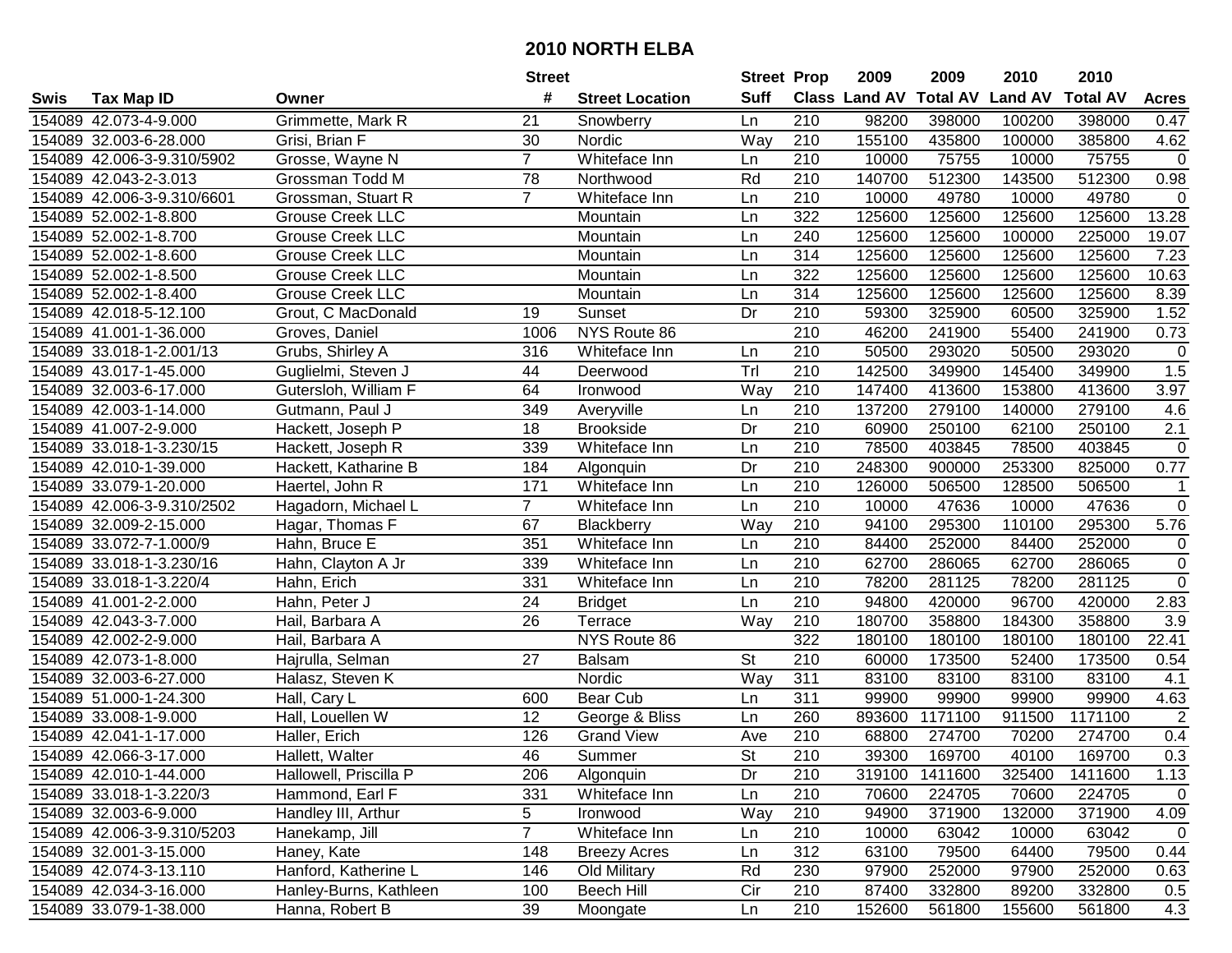|      |                            |                                      | <b>Street</b>   |                        | <b>Street Prop</b>       |                  | 2009                           | 2009    | 2010   | 2010            |                |
|------|----------------------------|--------------------------------------|-----------------|------------------------|--------------------------|------------------|--------------------------------|---------|--------|-----------------|----------------|
| Swis | <b>Tax Map ID</b>          | Owner                                | #               | <b>Street Location</b> | <b>Suff</b>              |                  | Class Land AV Total AV Land AV |         |        | <b>Total AV</b> | <b>Acres</b>   |
|      | 154089 42.049-1-1.100      | Hanrahan, Terence                    | 52              | Cummings               | Rd                       | 220              | 50000                          | 50000   | 50000  | 100000          | 0.42           |
|      | 154089 52.001-1-14.000     | Hansen, Shirley A                    |                 | Cascade                | Rd                       | 311              | 60400                          | 60400   | 60400  | 60400           | 0.5            |
|      | 154089 42.032-2-5.000      | Hanson, Constance M                  | 22              | Fawn Ridge             | Rd                       | 210              | 38100                          | 109800  | 38900  | 109800          | 0.1            |
|      | 154089 33.072-1-8.000      | Hanson, Susan P                      | 22              | Hemlock                | Way                      | 210              | 94600                          | 390300  | 94600  | 390300          | 0.13           |
|      | 154089 42.043-1-18.000     | Happel, Dorothy                      |                 | Norsnol                | Way                      | 311              | 29500                          | 29500   | 29500  | 29500           | 0.07           |
|      | 154089 42.004-3-21.120     | Harden, Gregory M                    | 170             | John Brown             | Rd                       | $\overline{210}$ | 463600                         | 1586200 | 472800 | 1200000         | 5.46           |
|      | 154089 42.041-1-22.000     | Harding, Theresa P                   | 6               | Knoll                  | Way                      | 210              | 75200                          | 325000  | 75200  | 325000          | 0.05           |
|      | 154089 42.018-1-2.100      | Hardy, Glenn                         | $\overline{9}$  | Hardy                  | Way                      | 280              | 149000                         | 283000  | 152000 | 283000          | 7.09           |
|      | 154089 42.018-4-51.100     | Hare, Brian R                        | $\overline{12}$ | Wildwood               | Dr                       | $\overline{210}$ | 98500                          | 193500  | 100500 | 193500          | 3.23           |
|      | 154089 52.004-1-24.000     | Hare, Donald R Jr                    | 4376            | Cascade                | Rd                       | 210              | 116600                         | 237200  | 118900 | 237200          | 2.8            |
|      | 154089 51.002-2-24.002     | Hare, Kenneth L                      | 5156            | Cascade                | Rd                       | 210              | 96700                          | 199300  | 98600  | 199300          | 3.19           |
|      | 154089 50.002-1-72.000     | Hare, Kenneth L                      | 178             | <b>Bills</b>           | Way                      | 260              | 21100                          | 42800   | 21600  | 42800           | $\overline{2}$ |
|      | 154089 51.002-2-26.002     | Hare, Kenneth L                      | 5160            | Cascade                | Rd                       | 210              | 117700                         | 350500  | 120000 | 350500          | 2.77           |
|      | 154089 42.006-3-9.310/4801 | Harkens, Heidi                       | $\overline{7}$  | Whiteface Inn          | Ln                       | 210              | 10000                          | 23071   | 10000  | 23071           | 0              |
|      | 154089 42.066-2-1.100      | <b>Harlow Excavating/Contracting</b> | 170             | Hurley                 | Ave                      | 449              | 109200                         | 235500  | 109200 | 235500          | 0.8            |
|      | 154089 42.043-2-6.000      | Harlow, Norman R                     |                 | Terrace                | Way                      | 311              | 81800                          | 81800   | 81800  | 81800           | 0.72           |
|      | 154089 52.003-1-17.000     | Harlow, Norman R                     | 4525            | Cascade                | Rd                       | 720              | 266300                         | 266300  | 266300 | 266300          | 50.5           |
|      | 154089 42.066-2-1.200      | Harlow, Norman R                     | 8               | Hickory                | $\overline{\mathsf{St}}$ | 210              | 56700                          | 157200  | 57800  | 157200          | 0.5            |
|      | 154089 42.043-2-5.000      | Harlow, Norman R                     | 21              | Terrace                | Way                      | 210              | 172900                         | 527600  | 176400 | 527600          | 0.67           |
|      | 154089 43.003-1-19.000     | Harrington, Carol S                  |                 | River                  | Rd                       | 311              | 6800                           | 6800    | 6800   | 6800            | 0.3            |
|      | 154089 43.003-1-20.000     | Harrington, Carol S                  | 475             | River                  | Rd                       | 260              | 73100                          | 178200  | 74600  | 178200          | 0.4            |
|      | 154089 32.003-4-1.000      | Harrington, Matthew M                | 969             | McKenzie Pond          | Rd                       | 210              | 52400                          | 166500  | 53400  | 166500          | $1.1$          |
|      | 154089 42.006-3-9.310/2906 | Harris Richard                       | $\overline{7}$  | Whiteface Inn          | Ln                       | 210              | 10000                          | 23071   | 10000  | 23071           | $\pmb{0}$      |
|      | 154089 51.000-1-2.059      | Harris, Michael J                    |                 | Averyville             | Ln                       | 311              | 41800                          | 41800   | 75000  | 75000           | 4.5            |
|      | 154089 41.001-1-48.000     | Harris, Ronald A                     | 79              | Pendergast Farm        | Way                      | 240              | 90800                          | 483900  | 97100  | 483900          | 17.3           |
|      | 154089 42.074-3-1.000      | Harris, Shirley                      | 88              | Newman                 | Rd                       | 210              | 64100                          | 197300  | 54400  | 197300          | 0.6            |
|      | 154089 42.074-2-3.000      | Harris, Shirley                      |                 | Newman                 | Rd                       | 311              | 52200                          | 52200   | 52200  | 52200           | 0.4            |
|      | 154089 50.002-1-37.000     | <b>Hart Associates</b>               | 496             | Averyville             | Ln                       | 120              | 195900                         | 565500  | 199800 | 565500          | 89.7           |
|      | 154089 51.000-1-4.100      | <b>Hart Associates</b>               |                 | Averyville             | Ln                       | 322              | 278000                         | 278000  | 278000 | 278000          | 74             |
|      | 154089 42.006-3-9.310/1103 | Hart, Brian                          | $\overline{7}$  | Whiteface Inn          | Ln                       | $\overline{210}$ | 10000                          | 32935   | 5000   | 16468           | $\mathbf 0$    |
|      | 154089 42.018-1-15.000     | Hart, Douglas                        | $\overline{27}$ | Patch                  | Ln                       | $\overline{210}$ | 125900                         | 352600  | 128500 | 352600          | $\overline{1}$ |
|      | 154089 32.003-4-9.000      | Hart, James V Jr                     | 853             | McKenzie Pond          | Rd                       | 210              | 101700                         | 212300  | 103700 | 212300          | 1.2            |
|      | 154089 42.006-3-9.310/3704 | Hart, Paul B                         | $\overline{7}$  | Whiteface Inn          | Ln                       | $\overline{210}$ | 10000                          | 119500  | 10000  | 38716           | $\overline{0}$ |
|      | 154089 33.018-4-2.000      | Hart, Richard                        | 6               | Spread Eagle           | Way                      | $\overline{210}$ | 315000                         | 1470000 | 321300 | 1380000         | 0.38           |
|      | 154089 42.006-3-9.310/0904 | Hart, Thomas F Jr                    |                 | Whiteface Inn          | Ln                       | 210              | 10000                          | 162800  | 10000  | 45715           | 0              |
|      | 154089 42.074-3-23.000     | Harter, Eric J                       | 96              | Newman                 | Rd                       | 210              | 13300                          | 60900   | 15300  | 85000           | 0.1            |
|      | 154089 51.000-1-20.000     | Hartwick, Gary                       |                 | Averyville             | Ln                       | 321              | 63700                          | 63700   | 63700  | 63700           | 40             |
|      | 154089 51.000-1-1.060      | Hartwick, Gary G                     | 566             | Bear Cub               | Ln                       | 312              | 91700                          | 97500   | 93500  | 97500           | 7.1            |
|      | 154089 32.009-3-14.000     | Harvey, Neil C                       |                 | Pine                   | <b>St</b>                | 311              | 14200                          | 14200   | 14200  | 14200           | 0.2            |
|      | 154089 42.010-1-68.000     | Harwood, William W                   |                 | Algonquin              | Dr                       | 311              | 177400                         | 177400  | 177400 | 177400          | 0.68           |
|      | 154089 42.010-1-67.000     | Harwood, William W                   | 169             | Algonquin              | Dr                       | 210              | 177300                         | 964700  | 180900 | 964700          | 0.8            |
|      | 154089 51.002-2-30.000     | Hawley, Gideon HE                    | 68              | Boulderwood            | Way                      | 240              | 294100                         | 919200  | 300000 | 919200          | 15.52          |
|      |                            |                                      |                 |                        |                          |                  |                                |         |        |                 |                |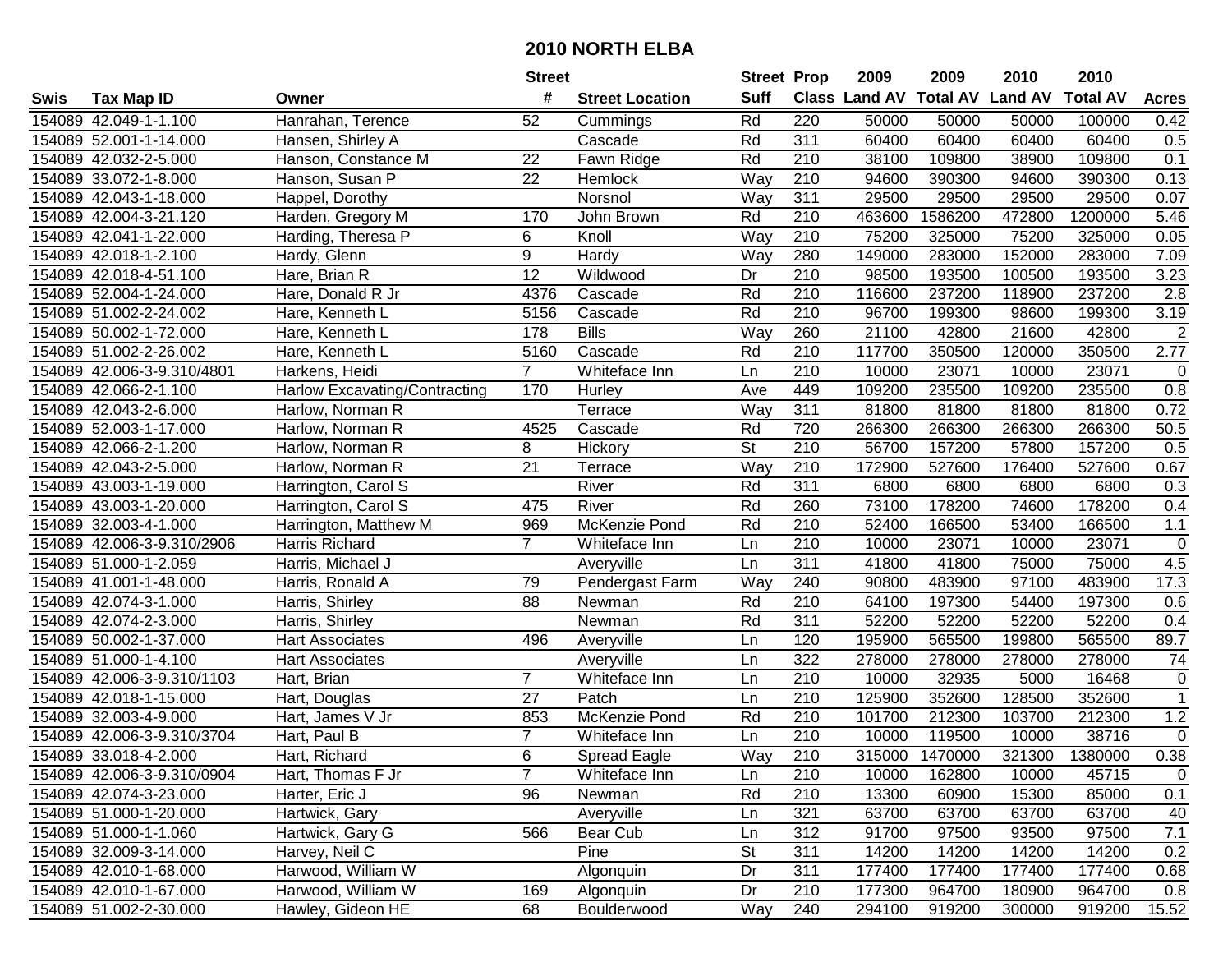|      |                            |                             | <b>Street</b>   |                        | <b>Street Prop</b> |                  | 2009                 | 2009            | 2010           | 2010            |              |
|------|----------------------------|-----------------------------|-----------------|------------------------|--------------------|------------------|----------------------|-----------------|----------------|-----------------|--------------|
| Swis | <b>Tax Map ID</b>          | Owner                       | #               | <b>Street Location</b> | <b>Suff</b>        |                  | <b>Class Land AV</b> | <b>Total AV</b> | <b>Land AV</b> | <b>Total AV</b> | <b>Acres</b> |
|      | 154089 33.016-1-3.000      | Hazen, Lawrence J           | 12              | George & Bliss         | Ln                 | 210              | 455900               | 799600          | 465000         | 799600          | 0.7          |
|      | 154089 52.003-1-9.100      | Healey, Kenneth             | 4582            | Cascade                | Rd                 | 416              | 325600               | 666800          | 325600         | 666800          | 22.55        |
|      | 154089 33.072-7-1.000/7    | Healey, Timothy F           | 351             | Whiteface Inn          | Ln                 | 210              | 84400                | 252000          | 84400          | 252000          | $\mathbf 0$  |
|      | 154089 51.000-1-23.400     | <b>Heidecorn David</b>      |                 | Bear Cub               | Ln                 | 322              | 525000               | 525000          | 525000         | 525000          | 13.8         |
|      | 154089 33.072-6-6.000      | Heider, Richard E           | 152             | Lodge                  | Way                | $\overline{210}$ | 239540               | 927800          | 244400         | 927800          | 0.04         |
|      | 154089 42.018-1-18.120     | Heim, David                 | 22              | <b>Baxter</b>          | Way                | 210              | 131300               | 328500          | 134000         | 328500          | 0.71         |
|      | 154089 42.018-1-18.111     | Heim, Edward B              |                 | Averyville             | Ln                 | 210              | 197500               | 445500          | 201400         | 445500          | 3.7          |
|      | 154089 42.018-1-18.113     | Heim, Judi R                |                 | Averyville             | Ln                 | 311              | 99500                | 99500           | 99500          | 99500           | 1.8          |
|      | 154089 42.018-1-18.130     | Heim, Judy                  | 74              | Averyville             | Ln                 | $\overline{210}$ | 128600               | 308400          | 131200         | 308400          | 1.12         |
|      | 154089 41.001-2-14.000     | Heimer, Donald D            | 33              | Scarface Mountain      | Ln                 | 210              | 101400               | 420000          | 103400         | 420000          | 1.06         |
|      | 154089 41.001-2-9.000      | Heimer, Donald D            | 42              | Ray Brook              | Rd                 | 311              | 40800                | 40800           | 40800          | 40800           | 1.08         |
|      | 154089 41.001-2-8.000      | Heimer, Donald D            | 34              | Ray Brook              | Rd                 | 311              | 42800                | 42800           | 42800          | 42800           | 1.55         |
|      | 154089 42.002-2-3.210      | Heimerdinger, John F        | 65              | Ruisseaumont           | Way                | 240              | 810100               | 1340300         | 826300         | 1340300         | 16.7         |
|      | 154089 42.066-1-2.005      | Heller, Carolee             | 141             | Hurley                 | Ave                | 210              | 39200                | 156800          | 39900          | 156800          | 0.3          |
|      | 154089 42.006-3-9.310/4701 | Henderson, Francis D        | $\overline{7}$  | Whiteface Inn          | Ln                 | 210              | 10000                | 26326           | 10000          | 26326           | $\mathbf 0$  |
|      | 154089 42.065-2-27.000     | Henry, David E              | 77              | Hurley                 | Ave                | 210              | 53000                | 253000          | 54100          | 253000          | 0.27         |
|      | 154089 42.065-2-28.000     | Henry, David E              |                 | Hurley                 | Ave                | 311              | 3500                 | 3500            | 3500           | 3500            | 0.94         |
|      | 154089 42.065-2-26.000     | Henry, David E              |                 | Cherry                 | Ln                 | 311              | 14200                | 14200           | 14200          | 14200           | 0.25         |
|      | 154089 33.072-7-1.000/6    | Hentz, Luann K              | 351             | Whiteface Inn          | Ln                 | 210              | 84400                | 252000          | 84400          | 252000          | 0            |
|      | 154089 33.018-1-2.001/21   | Hepworth, Cathy L           | 316             | Whiteface Inn          | Ln                 | 210              | 50500                | 267930          | 50500          | 267930          | $\mathbf 0$  |
|      | 154089 42.074-2-9.000      | Herzog, Thomas              | 4               | Winter                 | <b>St</b>          | 210              | 30200                | 173800          | 30600          | 173800          | 0.2          |
|      | 154089 50.002-1-17.018     | Herzog, Thomas L            | 103             | Stone                  | Rd                 | 240              | 87100                | 141100          | 88800          | 141100          | 10.06        |
|      | 154089 43.017-1-31.000     | Hibbard, Eugene J           | 37              | Quail                  | Ln                 | 210              | 130400               | 324200          | 133000         | 324200          | 1.8          |
|      | 154089 42.006-3-9.310/0701 | Hickey Robert W             | $\overline{7}$  | Whiteface Inn          | Ln                 | 210              | 10000                | 25853           | 10000          | 25853           | $\mathbf 0$  |
|      | 154089 42.073-3-10.200     | <b>Hidden Pines LLC</b>     |                 | Old Military           | Rd                 | 322              | 331600               | 331600          | 331600         | 331600          | 30           |
|      | 154089 42.065-3-5.000      | Higgins, Geraldine A        | 24              | Cherry                 | Ln                 | 220              | 50400                | 234800          | 51400          | 234800          | 0.24         |
|      | 154089 50.002-1-67.000     | Higgins, Louis H            | 687             | Averyville             | Ln                 | 240              | 370000               | 950000          | 377400         | 950000          | 22           |
|      | 154089 43.003-2-18.000     | High Peaks Prop LLC         |                 | River                  | Rd                 | 615              | 150900               | 150900          | 150900         | 150900          | 7.8          |
|      | 154089 43.003-2-22.100     | <b>High Peaks Prop LLC</b>  |                 | River                  | Rd                 | 330              | 7900                 | 7900            | 7900           | 7900            | 0.47         |
|      | 154089 43.003-2-22.200     | <b>High Peaks Prop LLC</b>  | 386             | River                  | Rd                 | 615              | 591300               | 2814800         | 591300         | 2814800         | 94           |
|      | 154089 33.019-1-25.000     | <b>Highet Alan</b>          | $\overline{15}$ | Roland                 | Way                | $\overline{210}$ | 577500               | 877500          | 589000         | 877500          | 1.02         |
|      | 154089 33.015-2-11.000     | <b>Highwall Partnership</b> |                 | George & Bliss         | Ln                 | 311              | 789700               | 789700          | 805500         | 805500          | 5.5          |
|      | 154089 33.015-2-10.000     | <b>Highwall Partnership</b> | 12              | George & Bliss         | Ln                 | 280              | 1614400              | 2570500         | 1646700        | 2570500         | 17           |
|      | 154089 41.001-1-35.110     | Hilbert, Steven C           | 900             | NYS Route 86           |                    | 411              | 120500               | 282800          | 120500         | 282800          | 2.7          |
|      | 154089 41.001-1-35.200     | Hilbert, Steven D           |                 | NYS Route 86           |                    | 311              | 25800                | 25800           | 25800          | 25800           | 2.5          |
|      | 154089 42.006-3-9.310/4405 | Hill, Karen M               | $\overline{7}$  | Whiteface Inn          | Ln                 | 210              | 5000                 | 49400           | 5000           | 13621           | $\mathbf 0$  |
|      | 154089 42.006-3-9.310/1510 | Hill, Ronald O              | 7               | Whiteface Inn          | Ln                 | 210              | 5000                 | 41600           | 5000           | 12926           | $\mathbf 0$  |
|      | 154089 42.006-3-9.310/2901 | Hilsdorf, Robert P          | $\overline{7}$  | Whiteface Inn          | Ln                 | 210              | 10000                | 23071           | 10000          | 23071           | $\mathbf 0$  |
|      | 154089 42.049-1-9.200      | Hinckley, Susan G           | 76              | Wesvalley              | Rd                 | 210              | 56300                | 189700          | 57400          | 189700          | 0.29         |
|      | 154089 52.001-1-1.000      | Hinkel, John B              | 229             | <b>Roaring Brook</b>   | Way                | 322              | 291100               | 291100          | 291100         | 291100          | 98.9         |
|      | 154089 52.001-1-3.000      | Hinkel, John B              |                 | Cascade                | Rd                 | 240              | 735600               | 735600          | 750300         | 1200000         | 199.8        |
|      | 154089 33.019-2-9.220      | Hlavacek, Lawrence L        | 12              | George & Bliss         | Ln                 | 260              |                      | 897200 1142700  | 915200         | 1142700         | 1.84         |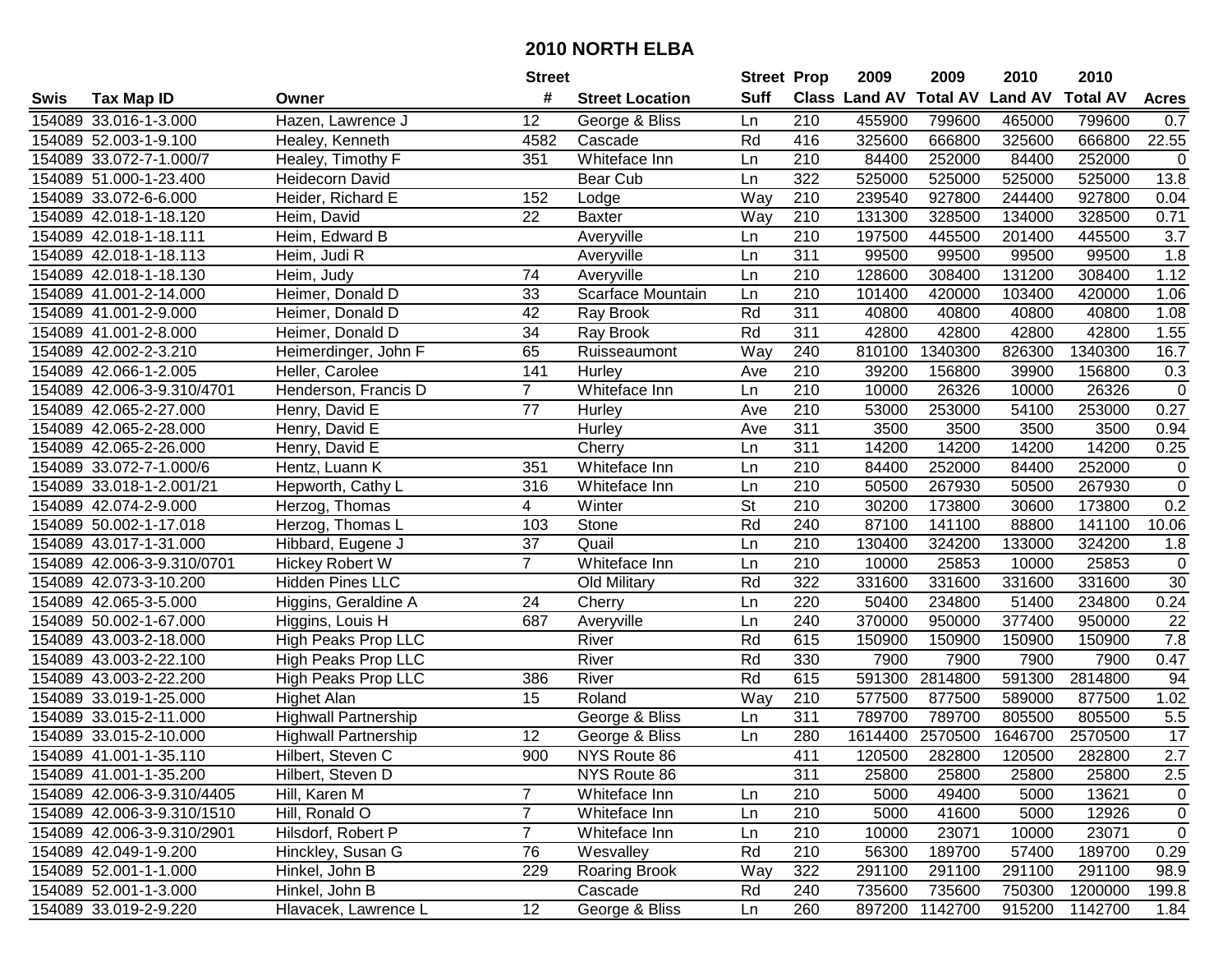|      |                            |                       | <b>Street</b>   |                        | <b>Street Prop</b> |                  | 2009          | 2009            | 2010           | 2010            |                |
|------|----------------------------|-----------------------|-----------------|------------------------|--------------------|------------------|---------------|-----------------|----------------|-----------------|----------------|
| Swis | <b>Tax Map ID</b>          | Owner                 | #               | <b>Street Location</b> | <b>Suff</b>        |                  | Class Land AV | <b>Total AV</b> | <b>Land AV</b> | <b>Total AV</b> | <b>Acres</b>   |
|      | 154089 52.003-1-10.000     | Hochschartner David M | 25              | <b>Scotts</b>          | Way                | 312              | 217500        | 244300          | 221900         | 244300          | 12.7           |
|      | 154089 52.003-1-6.000      | Hochschartner, David  |                 | Cascade                | Rd                 | 311              | 184100        | 184100          | 187800         | 187800          | 10             |
|      | 154089 42.010-1-38.000     | Hock, Carol M         |                 | Algonquin              | Dr                 | 311              | 172700        | 172700          | 172700         | 172700          | 0.7            |
|      | 154089 42.006-3-9.310/4601 | <b>Hockert Susan</b>  | $\overline{7}$  | Whiteface Inn          | Ln                 | 210              | 10000         | 23071           | 10000          | 23071           | $\mathbf 0$    |
|      | 154089 42.018-4-3.100      | Hodgson, Gary         |                 | Wildwood               | Dr                 | 311              | 124400        | 124400          | 124400         | 124400          | 7.7            |
|      | 154089 42.018-4-35.000     | Hodgson, Gary K       | 40              | Wildwood               | Dr                 | 240              | 160600        | 357900          | 163900         | 357900          | 10.3           |
|      | 154089 50.002-1-29.000     | Hofbauer, Robert D    |                 | Averyville             | Ln                 | 311              | 155200        | 155200          | 155200         | 155200          | 8.58           |
|      | 154089 32.003-3-5.000      | Hoffer, Robert        | 17              | Davin                  | Ln                 | $\overline{210}$ | 63100         | 368100          | 64400          | 368100          | 3.17           |
|      | 154089 52.001-1-34.000     | Hoffman, Carol T      | $\overline{25}$ | Adirondack Loj         | Rd                 | $\overline{210}$ | 160000        | 507300          | 163200         | 507300          | 4.5            |
|      | 154089 33.019-2-9.300      | Hoffman, Douglas L    | 12              | George & Bliss         | Ln                 | 260              | 923700        | 996400          | 942100         | 996400          | 1.85           |
|      | 154089 42.004-3-8.310      | Hoffman, Douglas L    | 5659            | Cascade                | Rd                 | 455              | 175000        | 340500          | 175000         | 340500          | 0.96           |
|      | 154089 42.074-3-30.000     | Hoffman, Nancy L      | 156             | Newman                 | Rd                 | 210              | 45300         | 143700          | 58500          | 143700          | 0.28           |
|      | 154089 42.004-3-8.320      | Hoffman, Taylor L     |                 | Cascade                | Rd                 | 455              | 67000         | 167000          | 68300          | 232000          | 0.58           |
|      | 154089 42.034-3-2.000      | Hoffman, William Jr   | 485             | Mirror Lake            | Dr                 | 210              | 173100        | 442500          | 176600         | 442500          | 0.4            |
|      | 154089 51.002-2-5.000      | Holderied, Jennifer S | 93              | <b>Bird Song</b>       | $\overline{W}$ ay  | 240              | 300000        | 900000          | 306000         | 900000          | 20.4           |
|      | 154089 33.015-1-5.100      | Holderied, Peter      | 12              | George & Bliss         | Ln                 | 260              | 750000        | 900000          | 750000         | 900000          | 1.42           |
|      | 154089 33.019-1-5.003      | Holderied, Winifred   | 276             | Peninsula              | Way                | 280              | 2100000       | 3570000         | 2142000        | 3570000         | 8.43           |
|      | 154089 42.006-3-9.310/6105 | Holiner, Jonathan J   | $\overline{7}$  | Whiteface Inn          | Ln                 | 210              | 10000         | 18698           | 10000          | 18698           | 0              |
|      | 154089 42.006-3-9.310/5204 | Holland John          | $\overline{7}$  | Whiteface Inn          | Ln                 | 210              | 5000          | 31521           | 5000           | 31521           | $\overline{0}$ |
|      | 154089 42.074-5-6.000      | Hollrock, Brad W      | 22              | Juniper                | Cir                | 210              | 56600         | 194200          | 57700          | 194200          | 0.55           |
|      | 154089 42.032-2-4.000      | Hollrock, Brad W      | 20              | Fawn Ridge             | Rd                 | 210              | 89900         | 134500          | 91700          | 134500          | 2.2            |
|      | 154089 42.074-5-7.000      | Hollrock, Todd M      | 26              | Juniper                | Cir                | 210              | 56800         | 194200          | 58000          | 194200          | 0.53           |
|      | 154089 42.018-4-34.200     | Hollrock, William     | 40              | Tahawus                | Way                | 210              | 131000        | 325000          | 133600         | 325000          | 0.94           |
|      | 154089 33.018-1-2.001/15   | Holmes Rebecca M      | 316             | Whiteface Inn          | Ln                 | 210              | 41200         | 267930          | 41200          | 267930          | $\mathbf 0$    |
|      | 154089 41.001-2-17.000     | Holmes, Eric E        | 42              | Scarface Mountain      | Ln                 | 210              | 74700         | 399000          | 76200          | 399000          | 2.87           |
|      | 154089 42.006-3-9.310/4406 | Holmes, Richard Jr    | $\overline{7}$  | Whiteface Inn          | Ln                 | 210              | 10000         | 27242           | 10000          | 27242           | 0              |
|      | 154089 42.073-1-4.000      | Holmes, William J     | 268             | Old Military           | Rd                 | 210              | 217200        | 1489300         | 221600         | 1489300         | 6.1            |
|      | 154089 33.014-1-7.000      | Hom Camp Greentop Ltd | 48              | Blodgett               | Way                | 260              | 1981700       | 2655600         | 2021300        | 2655600         | 1.39           |
|      | 154089 42.034-2-9.000      | Hook, Ronald A        | 432             | Mirror Lake            | Dr                 | $\overline{210}$ | 630300        | 1691600         | 642900         | 1500000         | 0.6            |
|      | 154089 33.015-1-7.000      | Hopkins, Peter S      | $\overline{12}$ | George & Bliss         | Ln                 | 260              | 1142900       | 1221900         | 1142900        | 1221900         | 4.3            |
|      | 154089 52.001-1-38.000     | Hopkinson, John III   | 79              | Adirondack Loj         | Rd                 | $\overline{210}$ | 226000        | 853600          | 230500         | 853600          | 7.89           |
|      | 154089 42.034-2-5.000      | Hornaday John D       | 378             | Mirror Lake            | Dr                 | 260              | 700000        | 1000000         | 714000         | 1000000         | 0.7            |
|      | 154089 42.035-1-1.000      | Hornaday, John D Jr   | 337             | Mirror Lake            | Dr                 | $\overline{210}$ | 210000        | 1050000         | 214200         | 1050000         | 0.76           |
|      | 154089 42.043-4-18.000     | Horrocks, Terry W     | 9               | Cobble Hill            | Rd                 | $\overline{210}$ | 143300        | 444900          | 146200         | 444900          | 0.8            |
|      | 154089 43.017-1-23.000     | Horvath, Barbara      | 160             | Deerwood               | Trl                | 210              | 147300        | 383100          | 150300         | 383100          | 2.5            |
|      | 154089 42.073-2-1.000      | Hough, Ernest III     | 30              | <b>Balsam</b>          | <b>St</b>          | 210              | 37100         | 105800          | 40800          | 105800          | 0.3            |
|      | 154089 32.003-6-24.000     | Houghtlin, Vera V     | 47              | Nordic                 | Way                | 311              | 81900         | 81900           | 81900          | 81900           | 4.27           |
|      | 154089 32.001-3-20.210     | Howlett, Joseph L     | 115             | <b>Breezy Acres</b>    | Ln                 | 210              | 123100        | 395100          | 125600         | 395100          | 4.14           |
|      | 154089 42.065-4-4.000      | Hoyt, Virginia R      | 15              | Spruce                 | <b>St</b>          | 210              | 33300         | 265300          | 34000          | 265300          | 0.25           |
|      | 154089 42.034-3-3.000      | Hubbard, Charles P    | 171             | <b>Beech Hill</b>      | Cir                | 210              | 193400        | 677600          | 197300         | 677600          | 0.4            |
|      | 154089 52.004-1-18.300     | Huber, James A        | 4510            | Cascade                | Rd                 | 210              | 126100        | 237100          | 128600         | 237100          | 4.13           |
|      | 154089 50.002-1-68.100     | Huber, Stephen H      | 754             | Averyville             | Ln                 | 210              | 229700        | 483000          | 234300         | 483000          | 9.28           |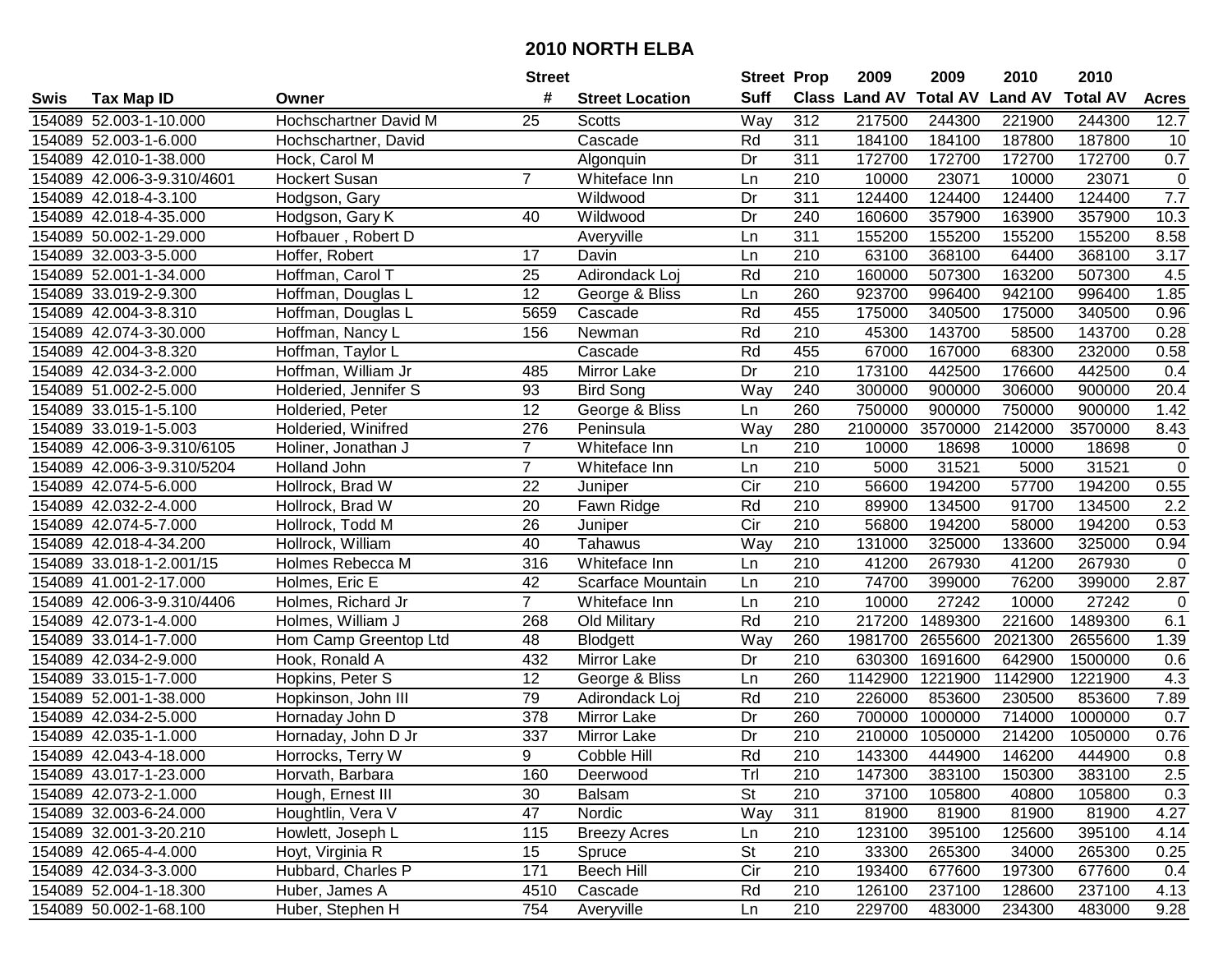|      |                            |                                | <b>Street</b>   |                        | <b>Street Prop</b> |                  | 2009          | 2009            | 2010           | 2010            |                  |
|------|----------------------------|--------------------------------|-----------------|------------------------|--------------------|------------------|---------------|-----------------|----------------|-----------------|------------------|
| Swis | <b>Tax Map ID</b>          | Owner                          | #               | <b>Street Location</b> | <b>Suff</b>        |                  | Class Land AV | <b>Total AV</b> | <b>Land AV</b> | <b>Total AV</b> | <b>Acres</b>     |
|      | 154089 50.002-1-19.000     | Hudak, Robert F                | 104             | Stone                  | Rd                 | 210              | 119000        | 473700          | 121400         | 473700          | 5.05             |
|      | 154089 42.074-2-1.000      | Hudson, David A                | 40              | Johnson                | Ave                | 311              | 31000         | 31000           | 31000          | 31000           | 0.3              |
|      | 154089 42.018-4-10.200     | Huneycutt James E Jr           | 111             | Averyville             | Ln                 | 210              | 168000        | 359800          | 171400         | 359800          | $\mathbf{1}$     |
|      | 154089 41.001-2-16.000     | Huneycutt, James E Jr          | 44              | Scarface Mountain      | Ln                 | 210              | 105000        | 540800          | 107100         | 540800          | 2.8              |
|      | 154089 51.002-2-7.200      | Hunkins, Betty                 | $\overline{75}$ | <b>Balanced Rock</b>   | Way                | 240              | 232900        | 500000          | 237600         | 500000          | 44.73            |
|      | 154089 51.002-2-7.300      | Hunkins, Betty                 |                 | Cascade                | Rd                 | 322              | 136900        | 136900          | 136900         | 136900          | $\overline{12}$  |
|      | 154089 33.011-2-3.004      | Hunkins, Betty                 | 12              | George & Bliss         | Ln                 | 260              | 623600        | 645100          | 623600         | 645100          | 2.9              |
|      | 154089 51.002-2-36.000     | Hunkins, Betty F               | 17              | <b>Balanced Rock</b>   | Way                | 240              | 315500        | 750300          | 321800         | 750300          | 12.15            |
|      | 154089 33.011-2-4.005      | Hunkins, Kenneth               | $\overline{12}$ | George & Bliss         | Ln                 | 260              | 519300        | 527000          | 519300         | 527000          | 1.3              |
|      | 154089 33.018-1-3.220/6    | Hunkins, Kenneth L             | 331             | Whiteface Inn          | Ln                 | 210              | 76300         | 267735          | 76300          | 267735          | $\mathbf 0$      |
|      | 154089 33.000-4-1.000      | Hunsicker, Robert C            | 12              | George & Bliss         | Ln                 | 280              | 1006900       | 2657800         | 1027100        | 2657800         | 9.5              |
|      | 154089 41.000-1-18.000     | Hunt Family Trust              |                 | NYS Route 86           |                    | 260              | 91800         | 142600          | 93700          | 142600          | 95               |
|      | 154089 41.001-2-15.000     | Hunt, George E                 | 46              | Scarface Mountain      | Ln                 | 210              | 89300         | 541300          | 91100          | 541300          | 0.97             |
|      | 154089 32.003-4-35.000     | Hunt, Irving B                 | 175             | McKenzie Pond          | Rd                 | 240              | 174700        | 375400          | 197300         | 375400          | 49.93            |
|      | 154089 32.003-4-37.000     | Hunt, Irving B Jr              |                 | McKenzie Pond          | Rd                 | 322              | 159100        | 159100          | 159100         | 159100          | 31.57            |
|      | 154089 32.003-4-36.000     | Hunt, Kenneth I                | 267             | McKenzie Pond          | Rd                 | 210              | 118200        | 357500          | 120500         | 357500          | 0.99             |
|      | 154089 41.001-1-37.000     | Hunt, Peggy F                  |                 | NYS Route 86           |                    | 330              | 88100         | 88100           | 88100          | 88100           | 4.1              |
|      | 154089 42.075-2-7.000      | Hunter Designs Inc             | 5676            | Cascade                | Rd                 | 710              | 287000        | 890000          | 287000         | 890000          | 1.1              |
|      | 154089 52.001-2-6.000      | Hunter, David                  | 4959            | Cascade                | Rd                 | 240              | 500000        | 675000          | 500000         | 975000          | 35.36            |
|      | 154089 42.018-4-20.100     | Hunter, David W                | 14              | Evans                  | Ln                 | 210              | 194200        | 625600          | 198100         | 625600          | $\mathbf{1}$     |
|      | 154089 50.002-1-43.000     | Hunter, Elizabeth W Trust      | 589             | Averyville             | Ln                 | 210              | 249700        | 712300          | 254600         | 712300          | 8.4              |
|      | 154089 42.065-6-1.000      | Hurley William R               | 112             | Hurley                 | Ave                | 210              | 70600         | 237700          | 72100          | 237700          | 0.4              |
|      | 154089 42.010-1-14.000     | Hurley, Patricia R             | 34              | Iroquois               | Ln                 | 210              | 229600        | 675400          | 234200         | 675400          | 1.37             |
|      | 154089 42.074-1-2.000      | Hurley, William R              | 31              | Summer                 | <b>St</b>          | 210              | 46100         | 141800          | 45900          | 141800          | 0.4              |
|      | 154089 42.074-2-6.000      | Huse, Terry L                  |                 | Newman                 | Rd                 | 311              | 26200         | 26200           | 26200          | 26200           | 0.2              |
|      | 154089 32.001-3-7.000      | Hutson, Jay O                  | 213             | <b>Breezy Acres</b>    | Ln                 | 312              | 21400         | 34000           | 21800          | 34000           | 0.5              |
|      | 154089 42.043-1-5.000      | Huwiler, Janet E               | 20              | Autumn                 | Way                | 210              | 155700        | 502300          | 158800         | 502300          | 1.4              |
|      | 154089 42.043-1-19.100     | Huwiler, Janet E               |                 | Norsnol                | Way                | 311              | 165000        | 165000          | 165000         | 165000          | 0.82             |
|      | 154089 42.001-2-15.120     | Huwiler, John E                |                 | Raven                  | Way                | 322              |               |                 | 682500         | 682500          | $\overline{12}$  |
|      | 154089 32.003-6-4.000      | Huyck, Judith A                | 912             | McKenzie Pond          | Rd                 | $\overline{210}$ | 68300         | 263900          | 125000         | 300000          | $\overline{2.3}$ |
|      | 154089 41.001-1-14.000     | Hyde PJ & Son Inc              | $\overline{20}$ | <b>Ray Brook</b>       | Rd                 | 330              | 100000        | 100000          | 100000         | 100000          | 16.8             |
|      | 154089 32.003-4-2.000      | Hyman, Leonard G               | 939             | McKenzie Pond          | Rd                 | 210              | 135500        | 384500          | 149400         | 384500          | 3.6              |
|      | 154089 33.079-1-3.000      | Hyson, Christopher P           | 197             | Whiteface Inn          | Ln                 | $\overline{210}$ | 170700        | 370600          | 174100         | 370600          | 1.25             |
|      | 154089 51.000-1-43.110     | Indian Pass Ranch LLC          | 256             | Adirondack Loj         | Rd                 | 280              | 3600000       | 4000000         | 1500000        | 3000000         | 69.81            |
|      | 154089 42.006-3-9.310/1905 | Interlaken Partners LLC        |                 | Whiteface Inn          | Ln                 | 210              | 10000         | 30456           | 10000          | 30456           | 0                |
|      | 154089 50.002-1-64.000     | Ireland, Anne S                | 17              | <b>Sweetwood Farms</b> | Way                | 210              | 393300        | 2992500         | 300000         | 2600000         | 6.3              |
|      | 154089 41.001-1-21.120     | Iron Mountain Partners LLC     | 876             | NYS Route 86           |                    | 464              | 236300        | 800000          | 236300         | 800000          | 5.45             |
|      | 154089 42.006-3-9.310/7904 | Ironman North America Triathlo | $\overline{7}$  | Whiteface Inn          | Ln                 | 210              | 10000         | 82688           | 10000          | 82688           | 0                |
|      | 154089 42.025-1-14.000     | Irvin, Jack T                  | 154             | Peninsula              | Way                | 311              | 990000        | 991000          | 990000         | 991000          | 1.7              |
|      | 154089 42.002-2-10.001     | Irvin, Jack T                  |                 | Mount Whitney          | Way                | 311              | 245500        | 245500          | 245500         | 245500          | 1.6              |
|      | 154089 42.026-2-8.000      | Isenberg, Arthur N             | 292             | Mirror Lake            | Dr                 | 210              | 768000        | 1324500         | 783400         | 1324500         | 0.65             |
|      | 154089 42.004-3-16.200     | Izzo, William A                | 15              | Old Military           | Rd                 | 210              | 176500        | 496600          | 180000         | 496600          | 0.6              |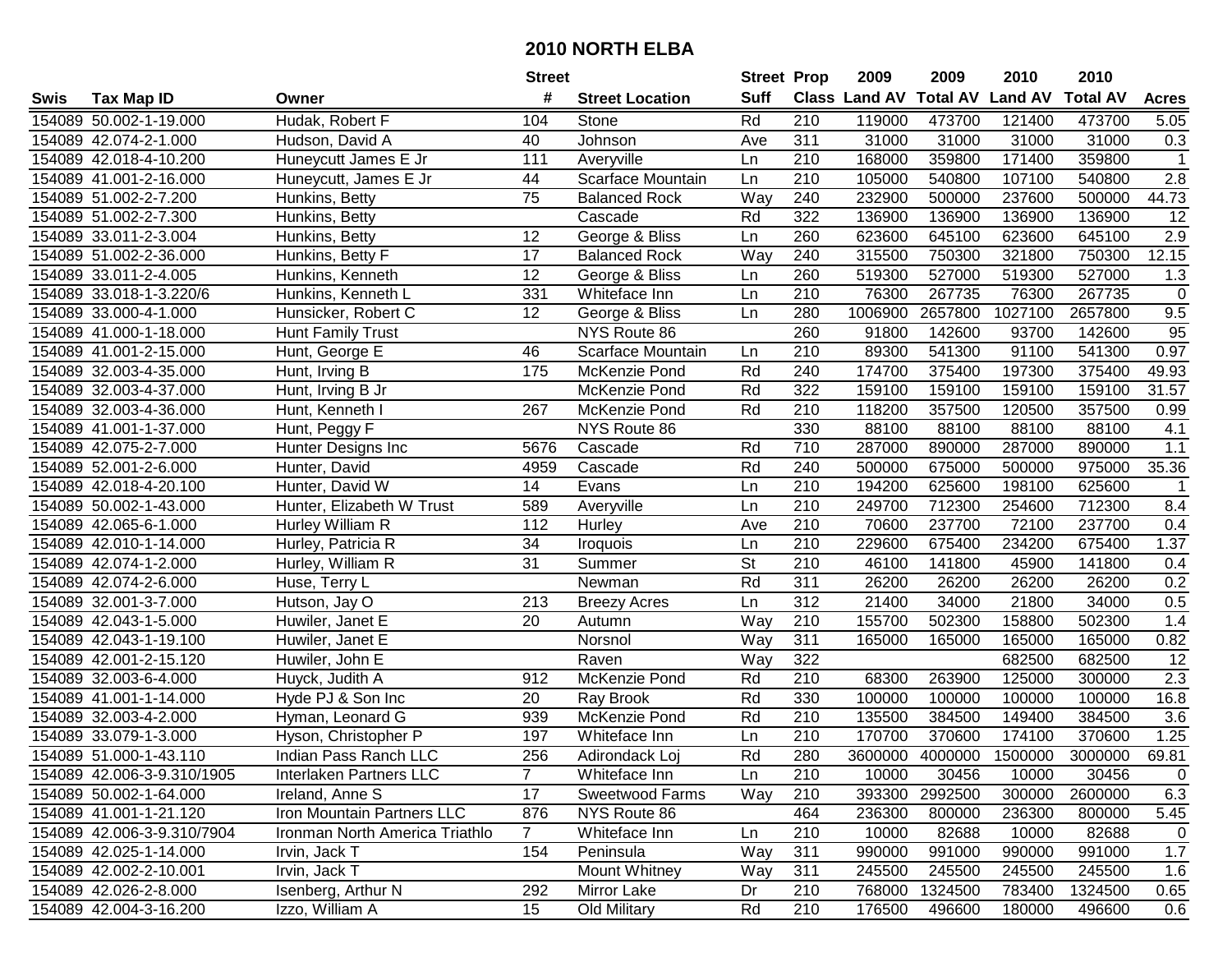|      |                            |                                          | <b>Street</b>  |                        | <b>Street Prop</b> |                  | 2009          | 2009            | 2010           | 2010            |                |
|------|----------------------------|------------------------------------------|----------------|------------------------|--------------------|------------------|---------------|-----------------|----------------|-----------------|----------------|
| Swis | <b>Tax Map ID</b>          | Owner                                    | #              | <b>Street Location</b> | <b>Suff</b>        |                  | Class Land AV | <b>Total AV</b> | <b>Land AV</b> | <b>Total AV</b> | <b>Acres</b>   |
|      | 154089 42.074-6-35.000     | J&J Enterprises II Ltd Ptnshp            |                | Range View             | Way                | 311              | 14900         | 14900           | 14900          | 14900           | 0.05           |
|      | 154089 42.074-6-36.000     | J&J Enterprises II Ltd Ptnshp            |                | Range View             | Way                | 311              | 14900         | 14900           | 14900          | 14900           | 0.08           |
|      | 154089 42.074-6-4.000      | J&J Enterprises II Ltd Ptnshp            | 21             | <b>Bark Eater</b>      | Way                | 311              | 12500         | 12500           | 12500          | 12500           | 0.08           |
|      | 154089 42.074-6-6.000      | J&J Enterprises II Ltd Ptnshp            | 40             | <b>Barkeater</b>       | Way                | 311              | 12500         | 12500           | 12500          | 12500           | 0.05           |
|      | 154089 42.074-6-7.000      | J&J Enterprises II Ltd Ptnshp            | 40             | <b>Barkeater</b>       | Way                | 311              | 12500         | 12500           | 12500          | 12500           | 0.05           |
|      | 154089 42.074-6-37.000     | J&J Enterprises II Ltd Ptnshp            |                | Range View             | Way                | 311              | 14900         | 14900           | 14900          | 14900           | 0.08           |
|      | 154089 42.074-6-38.000     | J&J Enterprises II Ltd Ptnshp            |                | Range View             | Way                | 311              | 14900         | 14900           | 14900          | 14900           | 0.05           |
|      | 154089 42.074-6-39.000     | J&J Enterprises II Ltd Ptnshp            |                | Range View             | Way                | 311              | 14900         | 14900           | 14900          | 14900           | 0.05           |
|      | 154089 42.074-6-40.000     | J&J Enterprises II Ltd Ptnshp            |                | Range View             | Way                | 311              | 14900         | 14900           | 14900          | 14900           | 0.08           |
|      | 154089 42.074-6-3.000      | <b>J&amp;J Enterprises II Ltd Ptnshp</b> |                | Range View             | Way                | 311              | 12500         | 12500           | 12500          | 12500           | 0.05           |
|      | 154089 42.074-6-2.000      | J&J Enterprises II Ltd Ptnshp            |                | Range View             | Way                | 311              | 12500         | 12500           | 12500          | 12500           | 0.05           |
|      | 154089 42.074-6-41.000     | J&J Enterprises II Ltd Ptnshp            |                | Range View             | Way                | 311              | 14900         | 14900           | 14900          | 14900           | 0.08           |
|      | 154089 42.074-6-1.000      | J&J Enterprises II Ltd Ptnshp            |                | Range View             | Way                | 311              | 12500         | 12500           | 12500          | 12500           | 0.08           |
|      | 154089 42.074-6-42.000     | J&J Enterprises II Ltd Ptnshp            |                | Range View             | Way                | 311              | 14900         | 14900           | 14900          | 14900           | 0.05           |
|      | 154089 42.074-6-43.000     | J&J Enterprises II Ltd Ptnshp            |                | Range View             | Way                | 311              | 14900         | 14900           | 14900          | 14900           | 0.05           |
|      | 154089 42.074-6-44.000     | J&J Enterprises II Ltd Ptnshp            |                | Range View             | Way                | 311              | 14900         | 14900           | 14900          | 14900           | 0.08           |
|      | 154089 42.074-6-8.000      | J&J Enterprises II Ltd Ptnshp            | 40             | <b>Barkeater</b>       | Way                | 311              | 12500         | 12500           | 12500          | 12500           | 0.08           |
|      | 154089 42.074-6-5.000      | J&J Enterprises II Ltd Ptnshp            | 40             | <b>Barkeater</b>       | Way                | 311              | 12500         | 12500           | 12500          | 12500           | 0.08           |
|      | 154089 42.074-6-34.000     | J&J Enterprises II Ltd Ptnshp            |                | Range View             | Way                | 311              | 14900         | 14900           | 14900          | 14900           | 0.05           |
|      | 154089 42.074-6-45.111     | J&J Enterprises II Ltd Ptnshp            | 39             | <b>Barkeater</b>       | Way                | 311              | 0             | $\Omega$        | 0              | $\Omega$        | 4.19           |
|      | 154089 42.074-6-33.000     | J&J Enterprises II Ltd Ptnshp            |                | Range View             | Way                | 311              | 14900         | 14900           | 14900          | 14900           | 0.08           |
|      | 154089 42.034-3-4.000      | Jacksland, Edward R                      | 21             | <b>Beech Hill</b>      | Cir                | 210              | 167100        | 373900          | 170500         | 373900          | 0.5            |
|      | 154089 33.019-1-24.000     | Jacobs Jr 2006 Trust, Harry              |                | Roland                 | Way                | 311              | 2587600       | 2587600         | 2639400        | 2639400         | 3.16           |
|      | 154089 33.019-1-14.000     | Jacobs Jr 2006 Trust, Harry              | 24             | Point O View           | Way                | 260              | 953500        | 1376900         | 972500         | 1376900         | 0.95           |
|      | 154089 43.017-1-16.000     | Jacques, Donald C Jr                     | 123            | Deerwood               | Tr                 | 210              | 107200        | 218600          | 109400         | 218600          | 1.96           |
|      | 154089 42.006-3-9.310/3005 | <b>JAKM LLC</b>                          | $\overline{7}$ | Whiteface Inn          | Ln                 | 210              | 5000          | 41600           | 5000           | 11535           | $\pmb{0}$      |
|      | 154089 42.018-1-24.000     | Jakubowski, Donna R                      | 6              | Patch                  | Ln                 | 210              | 141800        | 466800          | 144600         | 466800          | $\mathbf{1}$   |
|      | 154089 42.006-3-9.310/4803 | James, Matthew                           | $\overline{7}$ | Whiteface Inn          | Ln                 | 210              | 5000          | 41600           | 5000           | 11535           | $\mathbf 0$    |
|      | 154089 42.018-4-14.000     | Janowski, Marissa B                      | 8              | Franks                 | Ln                 | 210              | 180300        | 608400          | 183900         | 608400          | 1.3            |
|      | 154089 42.065-2-18.000     | Jaques, Piilani J                        | 33             | Cherry                 | Ln                 | $\overline{210}$ | 53800         | 193600          | 54900          | 193600          | 0.29           |
|      | 154089 33.018-4-3.000      | Jaquette George                          | 91             | Lodge                  | Way                | 210              | 510100        | 1365000         | 520300         | 1365000         | 0.59           |
|      | 154089 32.009-2-16.000     | Jaquis, Robert A                         | 5              | Blackberry             | Way                | 210              | 76500         | 296900          | 85900          | 296900          | 1.74           |
|      | 154089 42.006-3-9.310/5103 | <b>JB Holdings LLC</b>                   | $\overline{7}$ | Whiteface Inn          | Ln                 | 210              | 10000         | 33290           | 10000          | 33290           | 0              |
|      | 154089 42.006-3-9.310/5106 | <b>JB Holdings LLC</b>                   | $\overline{7}$ | Whiteface Inn          | Ln                 | 210              | 10000         | 33290           | 10000          | 33290           | $\overline{0}$ |
|      | 154089 42.006-3-9.310/5105 | <b>JB Holdings LLC</b>                   |                | Whiteface Inn          | Ln                 | 210              | 10000         | 33290           | 10000          | 33290           | 0              |
|      | 154089 42.006-3-9.310/5104 | <b>JB Holdings LLC</b>                   | $\overline{7}$ | Whiteface Inn          | Ln                 | 210              | 10000         | 33290           | 10000          | 33290           | $\mathbf 0$    |
|      | 154089 42.006-3-9.310/6402 | Jeepers LLC                              | $\overline{7}$ | Whiteface Inn          | Ln                 | 210              | 10000         | 63042           | 10000          | 63042           | $\mathbf 0$    |
|      | 154089 52.001-2-7.000      | Jefferson, William R                     | 85             | Coyote                 | Way                | 210              | 125800        | 288800          | 128300         | 288800          | 5              |
|      | 154089 42.018-4-32.121     | Jelinek, Thomas                          | 52             | <b>Holly Hill</b>      | Ln                 | 210              | 180800        | 498800          | 184400         | 498800          | 2.13           |
|      | 154089 42.041-1-26.000     | Jellig Family Holdings LLC               | 24             | Knoll                  | Way                | 210              | 84700         | 458200          | 84700          | 350000          | 0.12           |
|      | 154089 32.001-3-9.000      | Jemison, Chad E                          | 189            | <b>Breezy Acres</b>    | Ln                 | 210              | 81700         | 261700          | 88800          | 261700          | 3.1            |
|      | 154089 32.003-4-20.000     | Jenks, James E                           | 729            | McKenzie Pond          | Rd                 | 210              | 113300        | 337900          | 154100         | 360000          | 3.99           |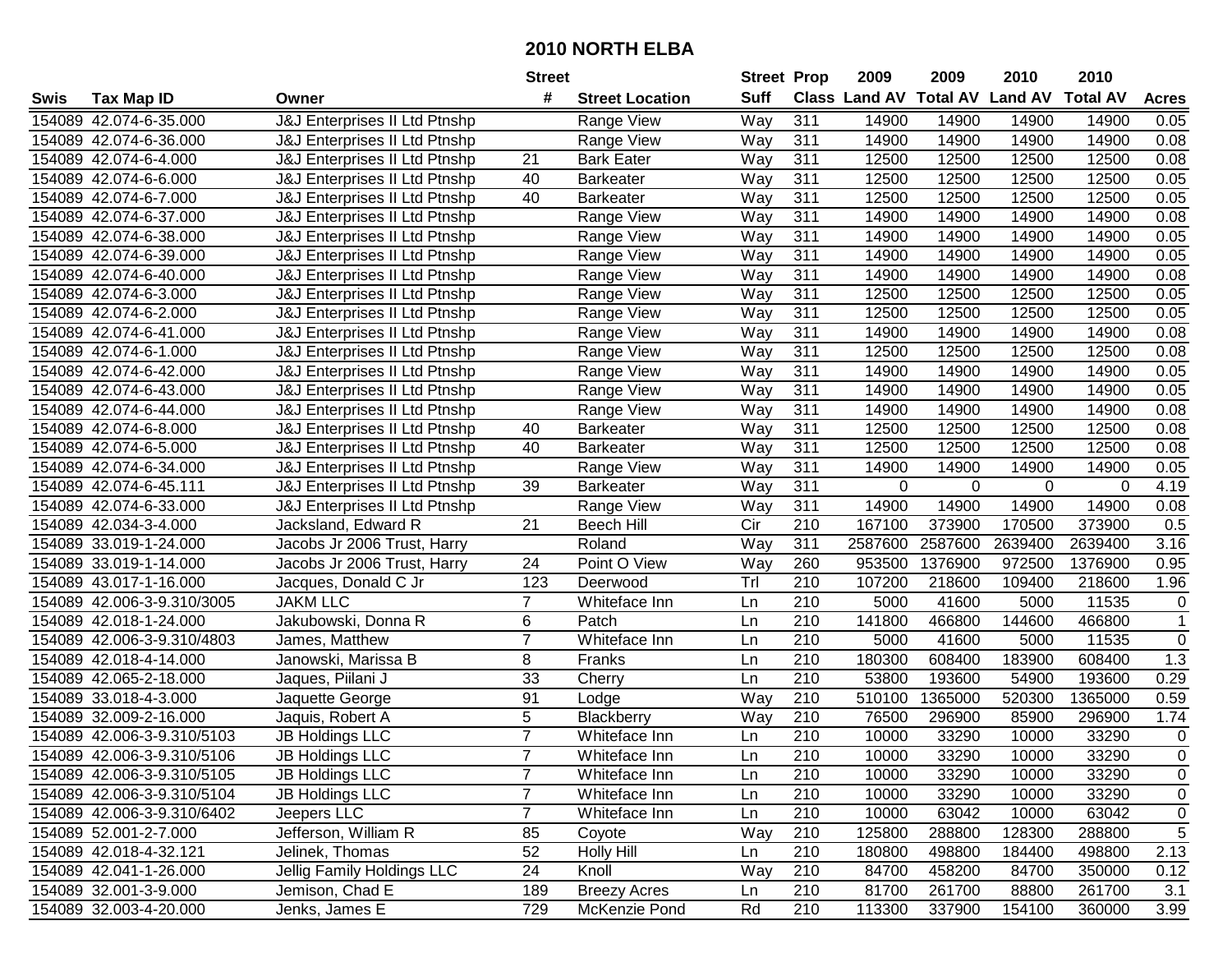|      |                            |                                | <b>Street</b>   |                        | <b>Street Prop</b> |                  | 2009                          | 2009    | 2010           | 2010            |                |
|------|----------------------------|--------------------------------|-----------------|------------------------|--------------------|------------------|-------------------------------|---------|----------------|-----------------|----------------|
| Swis | <b>Tax Map ID</b>          | Owner                          | #               | <b>Street Location</b> | <b>Suff</b>        |                  | <b>Class Land AV Total AV</b> |         | <b>Land AV</b> | <b>Total AV</b> | <b>Acres</b>   |
|      | 154089 42.006-3-9.310/6903 | Jesmain, Gary K                | 7               | Whiteface Inn          | Ln                 | 210              | 10000                         | 45904   | 10000          | 45904           | 0              |
|      | 154089 42.006-3-9.310/6902 | Jesmain, Roger B               | $\overline{7}$  | Whiteface Inn          | Ln                 | 210              | 10000                         | 45904   | 10000          | 45904           | $\overline{0}$ |
|      | 154089 51.002-2-38.000     | Jesmer, Dennis                 | 64              | River                  | Rd                 | 240              | 203800                        | 425000  | 207900         | 425000          | 11.2           |
|      | 154089 32.003-5-15.000     | Jessie, Charles W Jr           | 664             | <b>McKenzie Pond</b>   | Rd                 | 210              | 70900                         | 169900  | 72300          | 169900          | 2.62           |
|      | 154089 32.003-5-16.000     | Jessie, Francis H              | 664             | McKenzie Pond          | Rd                 | 210              | 101300                        | 242400  | 103300         | 242400          | 5.84           |
|      | 154089 42.049-1-8.200      | Jewtraw, David P               | 60              | Wesvalley              | Rd                 | $\overline{210}$ | 95600                         | 179000  | 97500          | 179000          | 0.89           |
|      | 154089 42.049-1-9.300      | Jewtraw, James E               | 70              | Wesvalley              | Rd                 | 210              | 58400                         | 181900  | 59500          | 181900          | 0.32           |
|      | 154089 42.066-3-9.000      | Jewtraw, Jessica               | 59              | Johnson                | Ave                | 311              | 59000                         | 59000   | 59000          | 59000           | 0.4            |
|      | 154089 33.079-1-27.000     | Joachim, Andrew                | 66              | Moongate               | Ln                 | $\overline{210}$ | 173900                        | 581500  | 177300         | 581500          | 1.85           |
|      | 154089 42.006-3-9.310/2309 | Joachim, Robert M              | $\overline{7}$  | Whiteface Inn          | Ln                 | 210              | 5000                          | 12926   | 5000           | 12926           | $\mathbf 0$    |
|      | 154089 33.072-2-10.000     | Johanson, Waldemar G Jr        | 10              | Chipmunk               | Ln                 | 210              | 168400                        | 828400  | 171800         | 828400          | 0.5            |
|      | 154089 42.006-3-9.310/1504 | Johnson, David                 | $\overline{7}$  | Whiteface Inn          | Ln                 | 210              | 5000                          | 12926   | 5000           | 12926           | $\mathbf 0$    |
|      | 154089 42.074-6-30.000     | Johnson, David L               | $\overline{21}$ | <b>Barkeater</b>       | Way                | 210              | 61600                         | 465000  | 63000          | 465000          | 0.05           |
|      | 154089 42.006-3-9.310/0306 | Johnson, G Donald              | $\overline{7}$  | Whiteface Inn          | Ln                 | 210              | 10000                         | 27252   | 10000          | 27252           | $\mathbf 0$    |
|      | 154089 42.006-3-9.310/0805 | Johnson, G Donald              | $\overline{7}$  | Whiteface Inn          | Ln                 | 210              | 5000                          | 15521   | 5000           | 15521           | $\mathsf 0$    |
|      | 154089 42.006-3-9.310/2803 | Johnson, G Donald              | $\overline{7}$  | Whiteface Inn          | Ln                 | 210              | 5000                          | 38500   | 5000           | 11505           | $\mathbf 0$    |
|      | 154089 32.009-3-12.000     | Johnson, Paul N                |                 | Rockledge              | Ln                 | $\overline{311}$ | 15500                         | 15500   | 15500          | 15500           | 0.19           |
|      | 154089 33.019-2-8.000      | Jones, Georgia E               | 12              | George & Bliss         | Ln                 | 260              | 742400                        | 790000  | 500000         | 600000          | 1.6            |
|      | 154089 42.043-4-10.000     | Jones, Judith A                | 18              | Northwood              | Rd                 | 210              | 102500                        | 318900  | 100000         | 275000          | 0.4            |
|      | 154089 52.001-1-31.500     | Jones, M Ellen                 | 39              | <b>Country Club</b>    | Ln                 | 210              | 129100                        | 461100  | 131700         | 461100          | 5.05           |
|      | 154089 32.003-4-4.000      | Jones, Marla L                 | 911             | McKenzie Pond          | Rd                 | 210              | 102500                        | 308400  | 104600         | 295000          | 1.11           |
|      | 154089 42.074-2-18.000     | Jones, Robert S                | 14              | Johnson                | Ave                | 210              | 54700                         | 218400  | 55800          | 218400          | 0.43           |
|      | 154089 42.006-3-9.310/8001 | Jordan Michael A               | $\overline{7}$  | Whiteface Inn          | Ln                 | 210              | 10000                         | 245500  | 10000          | 99942           | $\mathbf 0$    |
|      | 154089 42.006-3-9.310/6503 | Jordan, Michael A              | $\overline{7}$  | Whiteface Inn          | Ln                 | 210              | 10000                         | 111500  | 10000          | 35577           | $\mathbf 0$    |
|      | 154089 33.072-1-1.001/3    | Josephson, Bertha              | 3               | Hemlock                | Way                | $\overline{210}$ | 31100                         | 145600  | 31100          | 145600          | $\overline{0}$ |
|      | 154089 32.003-4-24.000     | Joyeuse, Rene                  | 611             | McKenzie Pond          | Rd                 | 210              | 125100                        | 432500  | 175400         | 432500          | 5.78           |
|      | 154089 52.003-1-18.000     | Joynt, Daniel                  | 4547            | Cascade                | Rd                 | 260              | 165900                        | 271100  | 169200         | 271100          | 5              |
|      | 154089 52.002-1-11.110     | Jubin Arthur W Rev Trust       |                 | Mountain               | Ln                 | 314              | 28500                         | 28500   | 50000          | 50000           | 5.08           |
|      | 154089 51.000-1-24.100     | Jubin, Arthur V                | 636             | Bear Cub               | Ln                 | 240              | 127500                        | 197600  | 130100         | 197600          | 14.74          |
|      | 154089 33.000-2-18.000     | Jubin, Arthur W                |                 | Whiteface Inn          | Ln                 | 910              | 100000                        | 100000  | 102000         | 102000          | 182.7          |
|      | 154089 52.002-1-13.200     | Jubin, Julieve                 |                 | Mountain               | Ln                 | $\overline{314}$ | 71400                         | 71400   | 60000          | 60000           | 8.93           |
|      | 154089 52.004-1-4.600      | Jubin, Julieve                 |                 | Mountain               | Ln                 | 323              | 2000                          | 2000    | 2000           | 2000            | 0.24           |
|      | 154089 52.004-1-4.500      | Jubin, Kenneth C               |                 | Mountain               | Ln                 | 314              | 2000                          | 2000    | 2000           | 2000            | 2.27           |
|      | 154089 52.002-1-13.100     | Jubin, Kenneth C               | 125             | Mountain               | Ln                 | 314              | 89200                         | 89200   | 89200          | 89200           | 9.03           |
|      | 154089 33.072-6-5.000      | Jubitz, Fredrick A III         | 152             | Lodge                  | Way                | 210              | 237640                        | 892700  | 242400         | 892700          | 0.03           |
|      | 154089 42.006-3-9.310/0201 | Judge, Charles W               | $\overline{7}$  | Whiteface Inn          | Ln                 | 210              | 10000                         | 45715   | 10000          | 45715           | $\mathbf 0$    |
|      | 154089 42.006-4-13.000     | <b>Julian Reiss Foundation</b> | 41              | Daisy                  | Way                | 682              | 286100                        | 388100  | 286100         | 388100          | 41.4           |
|      | 154089 42.006-4-19.000     | Julian Reiss Foundation        | 134             | Julian                 | Way                | 682              | 1320800                       | 2958700 | 1320800        | 2958700         | 33.9           |
|      | 154089 42.006-4-21.000     | Julian Reiss Foundation        |                 | Julian                 | Way                | 682              | 476300                        | 476300  | 476300         | 476300          | 8.71           |
|      | 154089 42.043-4-21.000     | Julich Donald F Jr             | 3001            | Wilmington             | Rd                 | 210              | 141100                        | 333000  | 144000         | 333000          | 0.8            |
|      | 154089 42.074-5-16.000     | <b>K&amp;M Company</b>         |                 | Juniper                | Cir                | 311              | 102800                        | 102800  | 102800         | 102800          | 0.5            |
|      | 154089 42.034-3-18.000     | Kadzius, Anthony M             |                 | Beech Hill             | Cir                | 311              | 37700                         | 37700   | 37700          | 37700           | 0.2            |
|      |                            |                                |                 |                        |                    |                  |                               |         |                |                 |                |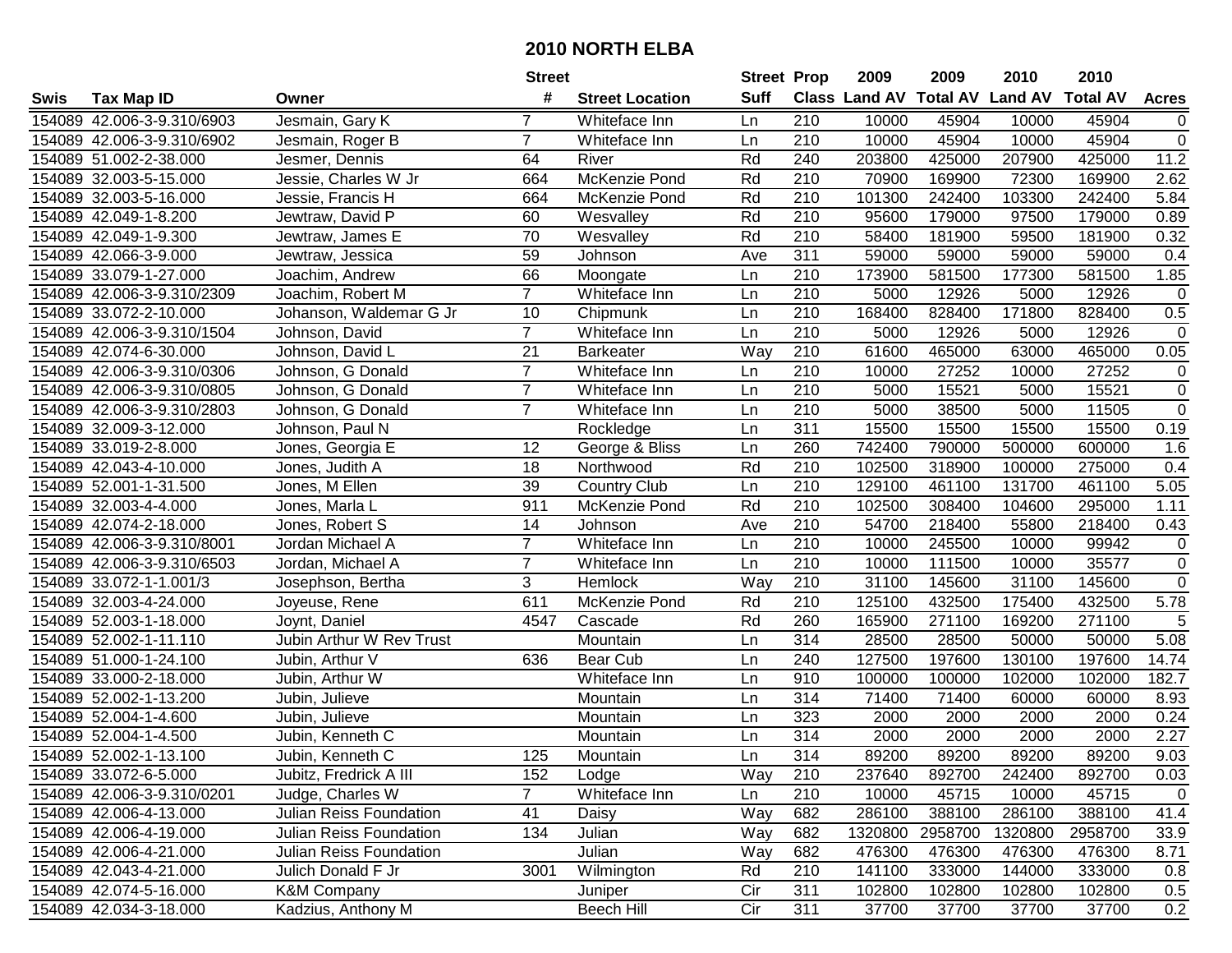|      |                            |                       | <b>Street</b>   |                        | <b>Street Prop</b> |                  | 2009                 | 2009            | 2010           | 2010            |                   |
|------|----------------------------|-----------------------|-----------------|------------------------|--------------------|------------------|----------------------|-----------------|----------------|-----------------|-------------------|
| Swis | <b>Tax Map ID</b>          | Owner                 | #               | <b>Street Location</b> | <b>Suff</b>        |                  | <b>Class Land AV</b> | <b>Total AV</b> | <b>Land AV</b> | <b>Total AV</b> | <b>Acres</b>      |
|      | 154089 42.026-1-2.019      | Kaestle, Daniel W III | 3               | George & Bliss         | Ln                 | 210              | 310700               | 476300          | 316900         | 476300          | 0.3               |
|      | 154089 32.009-2-11.000     | Kalinowski, Thomas J  | 52              | Blackberry             | Way                | 210              | 90400                | 331700          | 102400         | 331700          | $3.8\,$           |
|      | 154089 42.006-3-9.310/4401 | Kalm, John T          | $\overline{7}$  | Whiteface Inn          | Ln                 | 210              | 5000                 | 13621           | 5000           | 13621           | $\mathbf 0$       |
|      | 154089 41.001-1-21.112     | Kampf, Margot         |                 | Ray Brook              | Rd                 | 311              | 52500                | 52500           | 47500          | 47500           | 1.04              |
|      | 154089 51.000-1-3.111      | Kan, Karen            | 462             | Averyville             | Ln                 | 210              | 177500               | 362100          | 181000         | 362100          | 5.5               |
|      | 154089 33.079-1-7.000      | Kane, Edward L        | 133             | Whiteface Inn          | Ln                 | $\overline{210}$ | 217200               | 903600          | 221600         | 903600          | 1.54              |
|      | 154089 42.006-3-1.000      | Kane, Robert C        | 46              | Haystack               | Way                | 210              | 189400               | 547000          | 193100         | 547000          | 3.96              |
|      | 154089 33.000-2-30.000     | Kaplan, Frederick R   |                 | George & Bliss         | Ln                 | 314              | 13900                | 13900           | 14200          | 14200           | $\mathbf{1}$      |
|      | 154089 33.018-1-3.230/10   | Kaplan, Frederick R   | 339             | Whiteface Inn          | Ln                 | $\overline{210}$ | 76600                | 389155          | 76600          | 389155          | $\mathbf 0$       |
|      | 154089 42.018-4-65.000     | Kaplan, Frederick R   |                 | Evans                  | Ln                 | 311              | 168000               | 168000          | 168000         | 168000          | $\overline{3.36}$ |
|      | 154089 33.000-2-20.000     | Kaplan, Frederick R   |                 | George & Bliss         | Ln                 | 311              | 43600                | 43600           | 44500          | 44500           | 2.2               |
|      | 154089 33.000-2-7.000      | Kaplan, Frederick R   | 12              | George & Bliss         | Ln                 | 322              | 72600                | 72600           | 74100          | 74100           | 25.4              |
|      | 154089 33.000-2-29.000     | Kaplan, Frederick R   |                 | George & Bliss         | Ln                 | 312              | 611200               | 682700          | 623500         | 682700          | 1.1               |
|      | 154089 42.043-8-4.000      | Karg, William         | 110             | Cedars                 | Way                | 210              | 120900               | 571700          | 123300         | 571700          | 0.46              |
|      | 154089 42.004-3-12.200     | Karl, Andre           | 42              | Old Military           | Rd                 | 210              | 149900               | 205000          | 152900         | 205000          | 0.95              |
|      | 154089 42.004-3-11.130     | Karl, Henry           |                 | Cascade                | Rd                 | 312              | 39600                | 62800           | 39600          | 62800           | 0.82              |
|      | 154089 42.004-3-11.120     | Karl, Henry           | 52              | Old Military           | Rd                 | 210              | 175900               | 288800          | 175900         | 288800          | 1.09              |
|      | 154089 42.004-3-11.110     | Karl, Henry           |                 | Cascade                | Rd                 | 311              | 57300                | 57300           | 57300          | 57300           | 5.84              |
|      | 154089 42.004-3-12.100     | Karl, Henry           | 48              | Old Military           | Rd                 | 210              | 111100               | 165000          | 113300         | 165000          | 0.48              |
|      | 154089 42.004-3-4.000      | Karl, Henry           | 132             | Old Military           | Rd                 | 210              | 174300               | 296400          | 177800         | 296400          | 4.5               |
|      | 154089 33.072-6-4.000      | Kasica, Cynthia A     | 148             | Lodge                  | Way                | 210              | 239540               | 927800          | 244400         | 927800          | 0.04              |
|      | 154089 41.001-1-52.000     | Kasulke, Richard F    |                 | Pendergast Farm        | Way                | 311              | 36300                | 36300           | 36300          | 36300           | 26.4              |
|      | 154089 42.006-3-9.310/3709 | Katmann, Kevin        | $\overline{7}$  | Whiteface Inn          | Ln                 | 210              | 5000                 | 19358           | 5000           | 19358           | $\mathsf 0$       |
|      | 154089 32.009-2-2.000      | Keal, Andrew J        | 271             | <b>Forest Hill</b>     | Ave                | 210              | 70800                | 219400          | 83200          | 219400          | 1.4               |
|      | 154089 33.079-1-23.000     | Keelty, Louise        | 6               | Amanda                 | Dr                 | $\overline{210}$ | 168400               | 700000          | 171800         | 700000          | 1.16              |
|      | 154089 42.004-5-26.000     | Kelleher, Timothy J   | 81              | Bear Cub               | Ln                 | 210              | 118600               | 395100          | 121000         | 395100          | 0.49              |
|      | 154089 33.008-1-6.000      | Kelleher, Timothy J   | $\overline{12}$ | George & Bliss         | Ln                 | 260              | 1067900              | 1524100         | 1089300        | 1524100         | 3.4               |
|      | 154089 33.079-1-5.000      | Kelleher, Timothy P   | 115             | Whiteface Inn          | Ln                 | 210              | 216200               | 889100          | 220500         | 889100          | 1.32              |
|      | 154089 33.019-1-31.000     | Keller, Richard C     | 49              | Sand Point             | Way                | 210              | 1629300              | 3488100         | 1661900        | 3488100         | 0.91              |
|      | 154089 42.034-3-6.000      | Kelley Timothy J      | $\overline{37}$ | <b>Beech Hill</b>      | $\overline{C}$     | $\overline{210}$ | 172900               | 443800          | 176400         | 443800          | 0.7               |
|      | 154089 33.014-2-11.000     | Kelly, Christopher G  | $\overline{24}$ | Overlook               | Way                | $\overline{210}$ | 481400               | 1300000         | 491000         | 1300000         | 1.3               |
|      | 154089 51.002-2-2.000      | Kelly, Joan L         | 166             | Boulderwood            | Way                | 240              | 276300               | 838300          | 281900         | 838300          | 12.7              |
|      | 154089 42.006-3-9.310/5003 | Kelly, Kenneth J      | $\overline{7}$  | Whiteface Inn          | Ln                 | $\overline{210}$ | 10000                | 31347           | 10000          | 31347           | $\mathbf 0$       |
|      | 154089 42.032-2-12.100     | Kelly, Loretta        | 4               | Kelly                  | Way                | 210              | 32400                | 95300           | 33000          | 95300           | 0.2               |
|      | 154089 33.020-1-18.000     | Kelly, Patrick L      | 174             | Ruisseaumont           | Way                | 210              | 157400               | 551200          | 160500         | 551200          | 3                 |
|      | 154089 33.072-1-1.001/18   | Kelly, Rosemary       | 5               | Hemlock                | Way                | 210              | 52000                | 218800          | 52000          | 218800          | $\mathbf 0$       |
|      | 154089 42.006-3-9.310/6905 | Kelly, Vincent J Jr   | $\overline{7}$  | Whiteface Inn          | Ln                 | 210              | 10000                | 45904           | 10000          | 45904           | $\mathbf 0$       |
|      | 154089 42.006-3-9.310/5804 | Kelly, Vincent J Jr   | $\overline{7}$  | Whiteface Inn          | Ln                 | 210              | 10000                | 75755           | 10000          | 75755           | $\mathbf 0$       |
|      | 154089 42.006-3-9.310/3802 | Kelly, Vincent J Jr   | $\overline{7}$  | Whiteface Inn          | Ln                 | 210              | 10000                | 23010           | 10000          | 23010           | $\mathbf 0$       |
|      | 154089 42.006-3-9.310/3906 | Kelly, Vincent J Jr   | $\overline{7}$  | Whiteface Inn          | Ln                 | 210              | 10000                | 51695           | 10000          | 51695           | $\mathbf 0$       |
|      | 154089 42.002-2-15.000     | Kelly, William K      | 48              | Mount Whitney          | Way                | 210              | 231900               | 1054200         | 236600         | 1054200         | 1.72              |
|      | 154089 33.000-2-9.000      | Kelsall, John B       | 12              | George & Bliss         | Ln                 | 280              | 900000               | 1550000         | 918000         | 1550000         | 50                |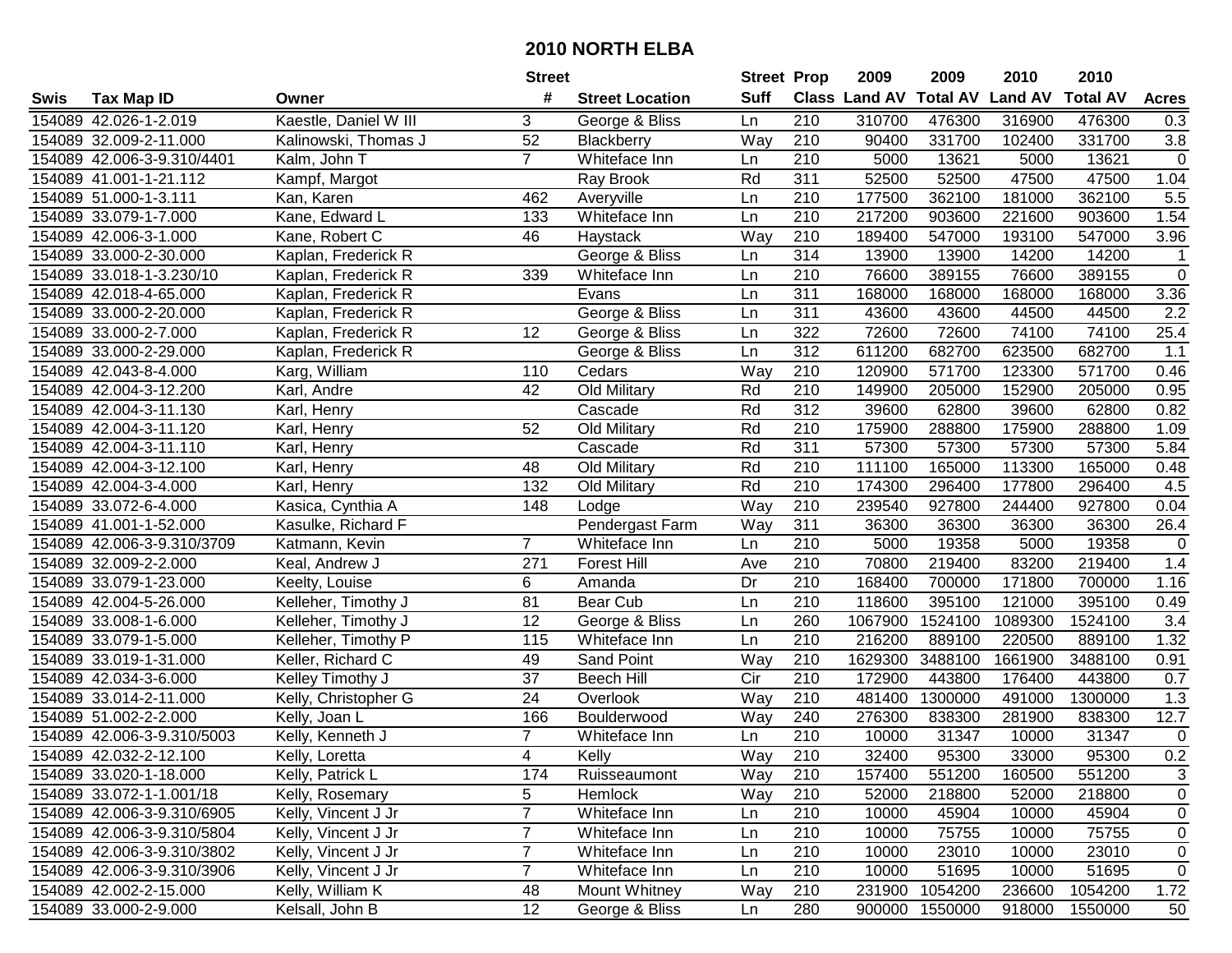|      |                            |                            | <b>Street</b>  |                        | <b>Street Prop</b>       |                  | 2009                 | 2009            | 2010           | 2010            |                |
|------|----------------------------|----------------------------|----------------|------------------------|--------------------------|------------------|----------------------|-----------------|----------------|-----------------|----------------|
| Swis | <b>Tax Map ID</b>          | Owner                      | #              | <b>Street Location</b> | <b>Suff</b>              |                  | <b>Class Land AV</b> | <b>Total AV</b> | <b>Land AV</b> | <b>Total AV</b> | <b>Acres</b>   |
|      | 154089 33.011-3-6.000      | Kemp, Charles T            | 12             | George & Bliss         | Ln                       | 260              | 601600               | 644900          | 613600         | 644900          | 1.69           |
|      | 154089 52.004-1-16.000     | Kennedy, Cara J            | 4510           | Cascade                | Rd                       | 210              | 131100               | 385500          | 133700         | 385500          | 1.61           |
|      | 154089 42.006-3-9.310/7104 | Kennedy, Thomas M          | $\overline{7}$ | Whiteface Inn          | Ln                       | 210              | 10000                | 214800          | 10000          | 75755           | 0              |
|      | 154089 42.006-3-9.310/0501 | Kerns, John J III          | $\overline{7}$ | Whiteface Inn          | Ln                       | 210              | 10000                | 83200           | 10000          | 25853           | $\pmb{0}$      |
|      | 154089 42.006-3-9.310/6103 | Kerrigan, Kevin J          | $\overline{7}$ | Whiteface Inn          | Ln                       | 210              | 10000                | 18698           | 10000          | 18698           | $\overline{0}$ |
|      | 154089 42.006-3-9.310/2904 | Kerrigan, Kevin J          | $\overline{7}$ | Whiteface Inn          | Ln                       | 210              | 10000                | 23071           | 10000          | 23071           | $\overline{0}$ |
|      | 154089 42.006-3-9.310/2305 | Kerrigan, Kevin J          | $\overline{7}$ | Whiteface Inn          | Ln                       | 210              | 10000                | 25853           | 10000          | 25853           | 0              |
|      | 154089 33.018-1-2.001/17   | Kessel, Barbara J          | 316            | Whiteface Inn          | Ln                       | 210              | 46300                | 318110          | 46300          | 318110          | $\overline{0}$ |
|      | 154089 42.006-3-9.310/1006 | Keysor, Eric M             | $\overline{7}$ | Whiteface Inn          | Ln                       | $\overline{210}$ | 10000                | 83200           | 10000          | 25853           | $\mathbf 0$    |
|      | 154089 42.065-3-2.000      | Kilburn, William R         | 16             | Cherry                 | Ln                       | 210              | 31700                | 168400          | 32400          | 168400          | 0.36           |
|      | 154089 42.006-3-9.310/2403 | Kildal-Brandt Paul A       | $\overline{7}$ | Whiteface Inn          | Ln                       | 210              | 10000                | 116700          | 10000          | 36264           | 0              |
|      | 154089 42.006-3-9.310/4606 | Kim, Tae Seung             | $\overline{7}$ | Whiteface Inn          | Ln                       | 210              | 10000                | 83200           | 10000          | 23071           | $\mathbf 0$    |
|      | 154089 33.072-2-9.000      | Kinstel, Kathleen          | 329            | Whiteface Inn          | Ln                       | 210              | 1987500              | 2100000         | 2027200        | 2100000         | 0.7            |
|      | 154089 32.014-1-3.000      | Kinville, Earl P Jr        |                | <b>Breezy Acres</b>    | Ln                       | 311              | 103200               | 103200          | 103200         | 103200          | $\overline{c}$ |
|      | 154089 42.006-3-9.310/5205 | Kitromilis, Joan N         | $\overline{7}$ | Whiteface Inn          | Ln                       | 210              | 10000                | 177600          | 10000          | 63042           | $\overline{0}$ |
|      | 154089 42.049-1-5.200      | Kiwanis Club LP Inc        |                | River                  | Rd                       | 311              | 11000                | 11000           | 11000          | 11000           | 1.34           |
|      | 154089 42.018-4-57.000     | Klauck, Kenneth H          | 11             | Eagles Nest            | Rd                       | 210              | 145000               | 375300          | 147900         | 375300          | 1.1            |
|      | 154089 42.006-3-9.310/4702 | Klehr-Keyes, Wayne         | $\overline{7}$ | Whiteface Inn          | Ln                       | 210              | 10000                | 87800           | 10000          | 26326           | $\pmb{0}$      |
|      | 154089 33.072-1-1.001/9    | Klein, Andrei              | 5              | Hemlock                | Way                      | 210              | 52000                | 218800          | 52000          | 218800          | $\pmb{0}$      |
|      | 154089 42.006-3-9.310/0802 | Klemm, Peter L             | $\overline{7}$ | Whiteface Inn          | Ln                       | 210              | 10000                | 31042           | 10000          | 31042           | $\mathbf 0$    |
|      | 154089 42.018-5-2.000      | Knapik, Jozef              | 16             | Tatra                  | Way                      | 210              | 86900                | 196800          | 88600          | 196800          | 1.48           |
|      | 154089 42.018-1-9.000      | Knapp, Philip A            | 11             | Patch                  | Ln                       | 210              | 121800               | 323000          | 124300         | 323000          | 1.06           |
|      | 154089 33.011-3-3.000      | <b>Knecht Living Trust</b> | 12             | George & Bliss         | Ln                       | 260              | 522000               | 826200          | 532400         | 826200          | 1.3            |
|      | 154089 42.006-3-9.310/0203 | Kneeshaw, James T          | $\overline{7}$ | Whiteface Inn          | Ln                       | 210              | 10000                | 45715           | 10000          | 45715           | $\pmb{0}$      |
|      | 154089 42.006-3-9.310/6504 | Kneeshaw, James T          | $\overline{7}$ | Whiteface Inn          | Ln                       | $\overline{210}$ | 10000                | 35577           | 10000          | 35577           | $\pmb{0}$      |
|      | 154089 33.020-1-5.000      | Knowles Martha B           | 217            | Ruisseaumont           | Way                      | 260              | 2482900              | 3150000         | 2532600        | 3150000         | 5.8            |
|      | 154089 42.074-3-18.000     | Knox, John D               | 54             | Church                 | $\overline{\mathsf{St}}$ | 210              | 89200                | 285500          | 67500          | 285500          | 0.4            |
|      | 154089 50.002-1-7.000      | Kobe, David                | 40             | Saddleback             | Way                      | 240              | 63700                | 577500          | 64900          | 577500          | 11.23          |
|      | 154089 50.002-1-23.000     | Koczera, Christine E       |                | Averyville             | Ln                       | $\overline{311}$ | 104300               | 104300          | 104300         | 104300          | 5.02           |
|      | 154089 32.003-6-8.000      | Kollmer, Christopher       | 61             | Tadds                  | Way                      | $\overline{210}$ | 104700               | 285800          | 106800         | 285800          | 4.17           |
|      | 154089 42.006-3-9.310/5603 | Kologinski, Michael        | $\overline{7}$ | Whiteface Inn          | Ln                       | $\overline{210}$ | 10000                | 214800          | 10000          | 75755           | $\mathbf 0$    |
|      | 154089 42.065-3-4.000      | Konkowski, Keegan E        | 20             | Cherry                 | Ln                       | 210              | 30100                | 213600          | 30700          | 213600          | 0.24           |
|      | 154089 42.065-3-3.000      | Konkowski, Keegan E        |                | Cherry                 | Ln                       | 311              | 19300                | 19300           | 19300          | 19300           | 0.12           |
|      | 154089 42.006-3-9.310/2903 | Kopczak, Joseph J          | $\overline{7}$ | Whiteface Inn          | Ln                       | $\overline{210}$ | 10000                | 23071           | 10000          | 23071           | $\mathbf 0$    |
|      | 154089 43.003-1-27.000     | Koperski, Donna N          | 13             | Ausaroar               | Way                      | 260              | 85100                | 161200          | 86800          | 161200          | 1.2            |
|      | 154089 42.043-4-14.000     | Korb, Laurence C           | 14             | <b>Placid Heights</b>  | Ln                       | 210              | 150000               | 437800          | 153000         | 437800          | 0.8            |
|      | 154089 42.043-4-5.000      | Kornfeld, Judith L         | 25             | Cobble Hill            | Rd                       | 210              | 183200               | 600000          | 186900         | 600000          | 1.2            |
|      | 154089 42.018-5-16.200     | Korzenecki, Joseph W       | 36             | Desiree                | Ln                       | 210              | 81200                | 157500          | 82800          | 165000          | 1.01           |
|      | 154089 42.018-5-1.100      | Kotecki, Paul T            | 29             | Tatra                  | Way                      | 210              | 97200                | 497700          | 99200          | 497700          | 1.47           |
|      | 154089 42.018-4-3.430      | Kramer, Joel P             | 14             | Tahawus                | Way                      | 210              | 149700               | 459100          | 152700         | 459100          | 0.95           |
|      | 154089 32.014-1-15.000     | Kraus, Joseph              |                | <b>Breezy Acres</b>    | Ln                       | 314              | 37400                | 37400           | 37400          | 37400           | 1.4            |
|      | 154089 42.073-4-14.000     | Kraus, Victor E            | 36             | Snowberry              | Ln                       | 210              | 208100               | 558200          | 212300         | 558200          | 0.69           |
|      |                            |                            |                |                        |                          |                  |                      |                 |                |                 |                |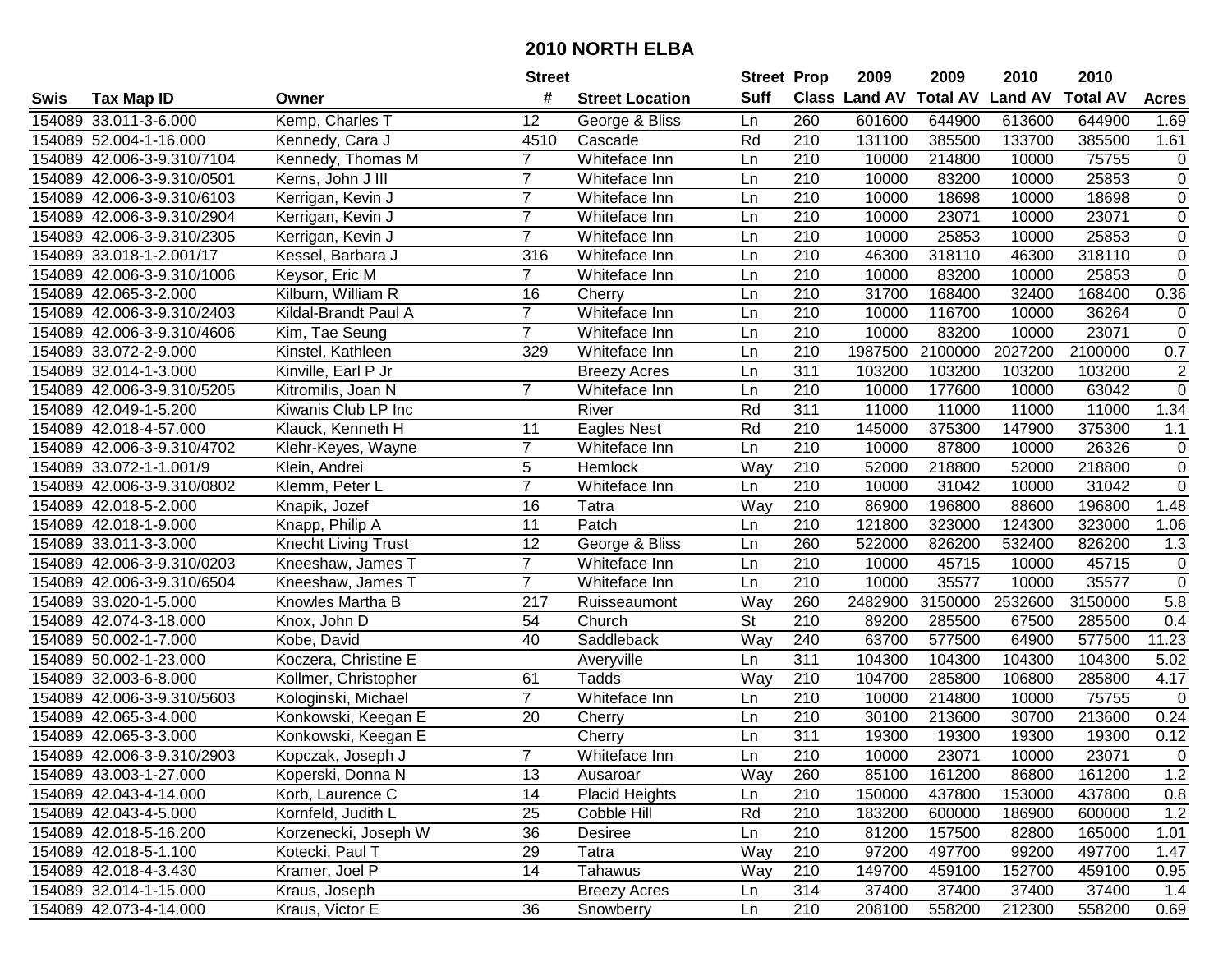|      |                            |                                | <b>Street</b>   |                        | <b>Street Prop</b> |                  | 2009                          | 2009           | 2010           | 2010            |                |
|------|----------------------------|--------------------------------|-----------------|------------------------|--------------------|------------------|-------------------------------|----------------|----------------|-----------------|----------------|
| Swis | <b>Tax Map ID</b>          | Owner                          | #               | <b>Street Location</b> | <b>Suff</b>        |                  | <b>Class Land AV Total AV</b> |                | <b>Land AV</b> | <b>Total AV</b> | <b>Acres</b>   |
|      | 154089 32.003-4-16.000     | Krawczyk, Denise               | 761             | McKenzie Pond          | Rd                 | 210              | 100400                        | 234600         | 102400         | 229000          | 2.07           |
|      | 154089 32.003-4-15.000     | Krawczyk, Denise               |                 | McKenzie Pond          | Rd                 | 311              | 800                           | 800            | 800            | 800             | 0.42           |
|      | 154089 32.003-4-18.000     | Krawczyk, Denise               |                 | McKenzie Pond          | Rd                 | 311              | 145700                        | 145700         | 145700         | 145700          | 7.32           |
|      | 154089 42.010-1-62.000     | Krawczyk, Martha M             | 9               | Ahmek                  | Dr                 | 210              | 238000                        | 787500         | 242700         | 787500          | 0.69           |
|      | 154089 42.051-2-7.000      | Kroes, Katrina L               | 33              | Findelay               | Way                | 210              | 144300                        | 404200         | 147200         | 404200          | 1.06           |
|      | 154089 42.018-4-32.210     | Kroha, Peter C                 | 37              | <b>Holly Hill</b>      | Ln                 | 220              | 157000                        | 511800         | 160100         | 511800          | 1.7            |
|      | 154089 43.017-1-41.000     | Krone, Donald J                | 96              | Deerwood               | Tr                 | 210              | 125200                        | 349400         | 127700         | 349400          | 2.6            |
|      | 154089 43.003-2-19.000     | Krug, Paul                     |                 | River                  | Rd                 | 311              | 117400                        | 117400         | 117400         | 117400          | 2.3            |
|      | 154089 42.074-6-12.000     | Kryger, Michael D              | 16              | Rustic                 | Way                | $\overline{210}$ | 12500                         | 12500          | 63000          | 525000          | 0.07           |
|      | 154089 42.006-3-9.310/5504 | Kucharik, Peter P              | $\overline{7}$  | Whiteface Inn          | Ln                 | 210              | 10000                         | 45904          | 10000          | 45904           | 0              |
|      | 154089 52.003-1-19.000     | Kudzma, Thomas G               | 4547            | Cascade                | Rd                 | 210              | 169800                        | 250000         | 173200         | 250000          | $\sqrt{5}$     |
|      | 154089 33.020-1-17.200     | Kuersteiner, Christine         | $\overline{7}$  | <b>Botoulas</b>        | Way                | 210              | 226200                        | 603800         | 230700         | 603800          | 1.38           |
|      | 154089 42.018-3-5.000      | <b>Kuffner Family Trust</b>    | 42              | Tamarack               | Ave                | 210              | 98300                         | 430000         | 100300         | 430000          | 1              |
|      | 154089 42.006-3-9.310/3801 | Kuipers, Dawn P                | $\overline{7}$  | Whiteface Inn          | Ln                 | 210              | 10000                         | 23010          | 10000          | 23010           | $\mathbf 0$    |
|      | 154089 42.006-3-9.310/7102 | Kuipers, William E             | $\overline{7}$  | Whiteface Inn          | Ln                 | 210              | 10000                         | 75755          | 10000          | 75755           | $\mathbf 0$    |
|      | 154089 42.006-3-9.310/0705 | Kuipers, William E II          | $\overline{7}$  | Whiteface Inn          | Ln                 | 210              | 10000                         | 25853          | 10000          | 25853           | $\mathbf 0$    |
|      | 154089 42.064-1-7.000      | Kulina, Mark R Jr              | 46              | Averyville             | Ln                 | 210              | 63400                         | 218600         | 64700          | 218600          | 0.8            |
|      | 154089 42.006-3-9.310/7802 | Kurchner, Jason H              | $\overline{7}$  | Whiteface Inn          | Ln                 | 210              | 10000                         | 91898          | 10000          | 91898           | $\mathbf 0$    |
|      | 154089 42.006-3-9.310/7911 | Kurchner, Jason H              | $\overline{7}$  | Whiteface Inn          | Ln                 | 210              |                               |                | 5000           | 41344           | $\overline{0}$ |
|      | 154089 42.006-3-9.310/3302 | Kurtis, Stephen G              | $\overline{7}$  | Whiteface Inn          | Ln                 | 210              | 10000                         | 26210          | 10000          | 26210           | $\mathbf 0$    |
|      | 154089 33.072-2-12.000     | Kush, William                  | $\overline{2}$  | Chipmunk               | Ln                 | 210              | 167400                        | 551200         | 170700         | 551200          | 0.55           |
|      | 154089 33.079-1-29.000     | LaBarge, Peggy J               | 58              | Moongate               | Ln                 | 210              | 193500                        | 459600         | 197400         | 459600          | 1.82           |
|      | 154089 42.018-5-13.100     | Labbate, William J Jr          | 24              | Sunset                 | Dr                 | 210              | 105000                        | 231000         | 107100         | 231000          | 1.38           |
|      | 154089 42.074-3-13.130     | LaBrake, Harry E               | 10              | LaBrake                | Way                | 210              | 80000                         | 320100         | 80000          | 320100          | 0.49           |
|      | 154089 42.074-3-9.120      | LaBrake, Scott W               | 9               | LaBrake                | Way                | 210              | 78300                         | 191900         | 79800          | 191900          | 0.46           |
|      | 154089 33.016-2-1.200      | Lack, Andrew                   |                 | Mount Whitney          | Way                | 311              | 2300                          | 2300           | 2300           | 2300            | 0.52           |
|      | 154089 33.016-2-9.000      | Lack, Andrew                   | 625             | <b>Mount Whitney</b>   | Way                | 280              | 2100000                       | 7875000        | 2142000        | 7875000         | 2.17           |
|      | 154089 33.016-2-1.130      | Lack, Andrew                   | 582             | <b>Mount Whitney</b>   | Way                | 312              | 1470000                       | 1837500        | 1499400        | 1874200         | 1.84           |
|      | 154089 33.016-2-1.300      | Lack, Andrew                   |                 | Mount Whitney          | Way                | 311              | 2300                          | 2300           | 2300           | 2300            | 0.3            |
|      | 154089 33.016-2-10.000     | Lack, Andrew                   | 636             | Mount Whitney          | Way                | 210              | 1866800                       | 3249500        | 1904100        | 3249500         | 1.58           |
|      | 154089 42.074-5-11.000     | Ladisic, Gary P                | 21              | Juniper                | $\overline{C}$     | 210              | 117300                        | 291800         | 119600         | 291800          | 0.5            |
|      | 154089 42.056-4-1.100      | LaHart, Madeline               | 419             | Old Military           | Rd                 | 210              | 159600                        | 356700         | 162800         | 356700          | 4.29           |
|      | 154089 42.056-1-5.000      | Lahart, Stephen J              | $\overline{29}$ | Mill Pond              | $\overline{Dr}$    | $\overline{210}$ | 54900                         | 233100         | 56000          | 233100          | 0.2            |
|      | 154089 42.006-3-9.310/1402 | Lai, Chun                      | $\overline{7}$  | Whiteface Inn          | Ln                 | $\overline{210}$ | 10000                         | 50572          | 10000          | 50572           | $\overline{0}$ |
|      | 154089 42.034-2-15.000     | Lake Home LLC                  | 492             | Mirror Lake            | Dr                 | 210              |                               | 841800 1524000 | 858700         | 1524000         | 0.5            |
|      | 154089 42.034-2-14.000     | Lake Home LLC                  | 490             | Mirror Lake            | Dr                 | 210              | 852800                        | 1613000        | 869900         | 1613000         | 0.6            |
|      | 154089 42.002-2-8.200      | Lake Placid Bldrs Group LLC    | 25              | Mount Whitney          | Way                | 312              | 65500                         | 116300         | 65500          | 116300          | 20.23          |
|      | 154089 42.002-2-3.220      | Lake Placid Bldrs Group LLC    |                 | Ruisseaumont           | Way                | 322              | 1587600                       | 1587600        | 1587600        | 1587600         | 34.32          |
|      | 154089 42.002-2-3.120      | Lake Placid Bldrs Group LLC    |                 | Ruisseaumont           | Way                | 314              | 931400                        | 931400         | 931400         | 931400          | 9.2            |
|      | 154089 42.056-7-6.000      | Lake Placid Builders Group LLC |                 | Station                | <b>St</b>          | 311              | 23222                         | 23222          | 23222          | 23222           | 0.03           |
|      | 154089 42.056-7-4.000      | Lake Placid Builders Group LLC |                 | Station                | St                 | 311              | 23222                         | 23222          | 23222          | 23222           | 0.03           |
|      | 154089 42.056-6-6.000      | Lake Placid Builders Group LLC |                 | Station                | <b>St</b>          | 311              | 23222                         | 23222          | 23222          | 23222           | 0.03           |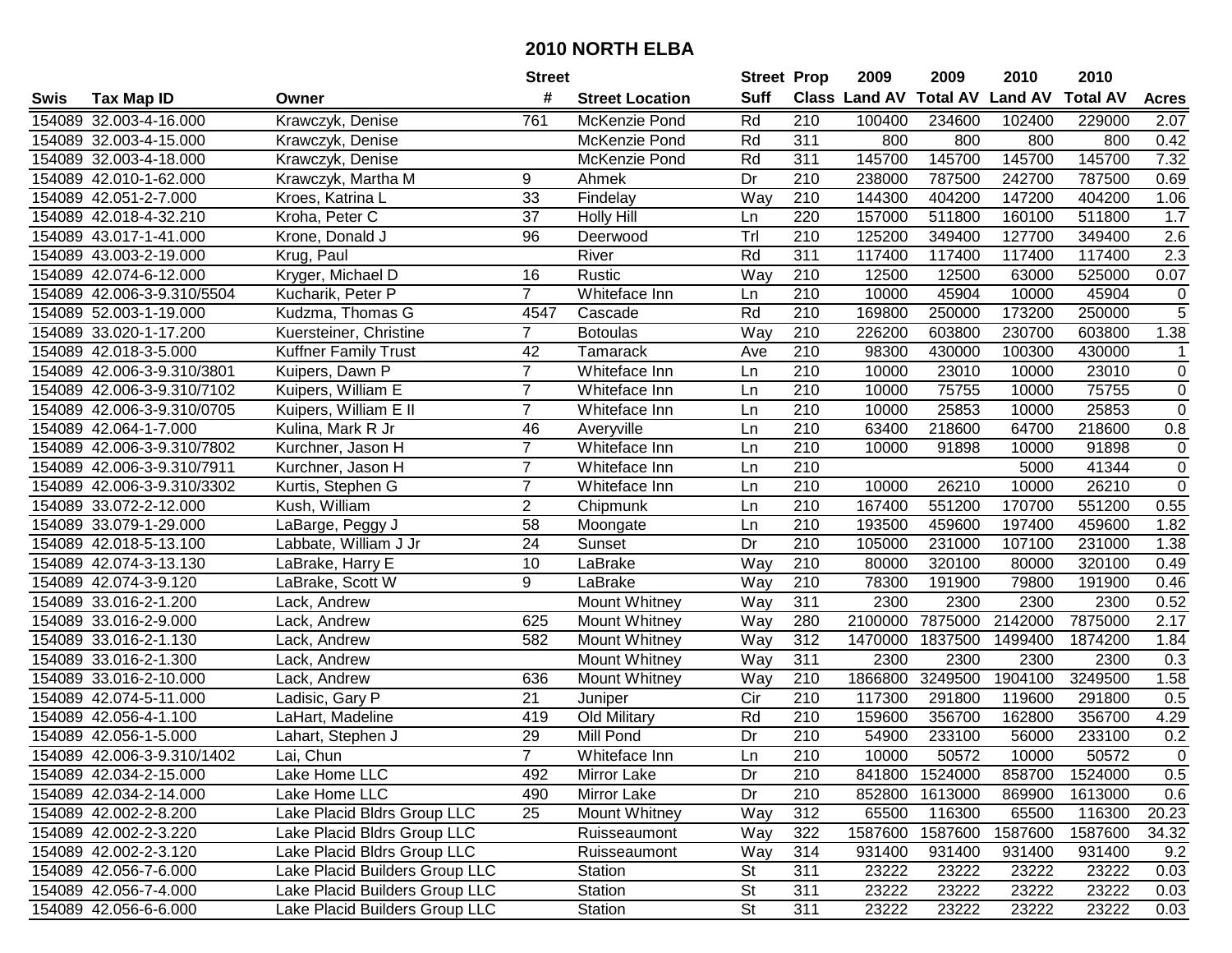|      |                          |                                                          | <b>Street</b> |                           | <b>Street Prop</b>       |                  | 2009        | 2009        | 2010                                    | 2010       |              |
|------|--------------------------|----------------------------------------------------------|---------------|---------------------------|--------------------------|------------------|-------------|-------------|-----------------------------------------|------------|--------------|
| Swis | <b>Tax Map ID</b>        | Owner                                                    | #             | <b>Street Location</b>    | <b>Suff</b>              |                  |             |             | Class Land AV Total AV Land AV Total AV |            | <b>Acres</b> |
|      | 154089 42.056-7-3.000    | Lake Placid Builders Group LLC                           |               | Station                   | St                       | 311              | 23222       | 23222       | 23222                                   | 23222      | 0.03         |
|      | 154089 42.056-7-2.000    | Lake Placid Builders Group LLC                           |               | Station                   | $\overline{\mathsf{St}}$ | 311              | 23222       | 23222       | 23222                                   | 23222      | 0.03         |
|      | 154089 42.056-7-1.000    | Lake Placid Builders Group LLC                           |               | Station                   | St                       | 311              | 23222       | 23222       | 23222                                   | 23222      | 0.03         |
|      | 154089 42.056-7-5.000    | Lake Placid Builders Group LLC                           |               | Station                   | St                       | 311              | 23222       | 23222       | 23222                                   | 23222      | 0.03         |
|      | 154089 42.056-6-1.000    | Lake Placid Builders Group LLC                           |               | Station                   | $\overline{\mathsf{St}}$ | 311              | 23222       | 23222       | 23222                                   | 23222      | 0.03         |
|      | 154089 42.056-6-4.000    | Lake Placid Builders Group LLC                           |               | Station                   | St                       | 311              | 23222       | 23222       | 23222                                   | 23222      | 0.03         |
|      | 154089 42.056-6-3.000    | Lake Placid Builders Group LLC                           |               | Station                   | $\overline{\mathsf{St}}$ | 311              | 23222       | 23222       | 23222                                   | 23222      | 0.03         |
|      | 154089 42.056-6-2.000    | Lake Placid Builders Group LLC                           |               | Station                   | St                       | 311              | 23222       | 23222       | 23222                                   | 23222      | 0.03         |
|      | 154089 42.056-6-5.000    | Lake Placid Builders Group LLC                           |               | Station                   | $\overline{\mathsf{St}}$ | 311              | 23222       | 23222       | 23222                                   | 23222      | 0.03         |
|      | 154089 42.056-8-3.000    | Lake Placid Builders Group LLC                           |               | Station                   | $\overline{\mathsf{St}}$ | $\overline{311}$ | $\Omega$    | $\Omega$    | 0                                       | $\Omega$   | 0.5          |
|      | 154089 42.056-5-1.000    | Lake Placid Builders Group LLC                           |               | Station                   | $\overline{\mathsf{St}}$ | 311              | 22227       | 22227       | 22227                                   | 22227      | 0.03         |
|      | 154089 42.056-5-2.000    | Lake Placid Builders Group LLC                           |               | Station                   | $\overline{\mathsf{St}}$ | 311              | 23222       | 23222       | 23222                                   | 23222      | 0.03         |
|      | 154089 42.056-5-3.000    | Lake Placid Builders Group LLC                           |               | Station                   | St                       | 311              | 23222       | 23222       | 23222                                   | 23222      | 0.03         |
|      | 154089 42.056-5-6.000    | Lake Placid Builders Group LLC                           |               | Station                   | $\overline{\mathsf{St}}$ | 311              | 23222       | 23222       | 23222                                   | 23222      | 0.03         |
|      | 154089 42.056-5-5.000    | Lake Placid Builders Group LLC                           |               | Station                   | St                       | 311              | 23222       | 23222       | 23222                                   | 23222      | 0.03         |
|      | 154089 42.056-5-4.000    | Lake Placid Builders Group LLC                           |               | Station                   | St                       | 311              | 23222       | 23222       | 23222                                   | 23222      | 0.03         |
|      | 154089 42.004-4-32.000   | <b>Lake Placid Central</b>                               | 18            | Airport                   | Ln                       | 682              | 1309800     | 1587600     | 1309800                                 | 1587600    | 9.65         |
|      | 154089 42.065-2-1.000    | Lake Placid Central School                               |               | Old Military              | Rd                       | 592              | 82300       | 82300       | 82300                                   | 82300      | 0.3          |
|      | 154089 42.002-2-13.200   | Lake Placid Company                                      |               | Wilmington                | Rd                       | 323              | 100         | 100         | 100                                     | 100        | 0.14         |
|      | 154089 999.040-3-3.000   | Lake Placid Electric Dept                                |               | Improvements Only - N     |                          | 882              | $\Omega$    | 6346        | $\Omega$                                | 6346       | 0            |
|      |                          | 154089 640.089-9999-124.800/18 Lake Placid Electric Dept |               | erratta                   |                          | 884              |             | 0 7282774   | $\Omega$                                | 7184934    | $\mathbf 0$  |
|      | 154089 42.006-3-16.000   | Lake Placid Group LLC                                    | 1930          | Saranac                   | Ave                      | 330              | 2861200     | 2861200     | 2932700                                 | 2932700    | 8.64         |
|      | 154089 42.006-3-16.000/2 | Lake Placid Group LLC                                    |               | Saranac                   | Ave                      | 452              | 0           | $1.2E + 07$ |                                         | 0 11707500 | $\mathbf 0$  |
|      | 154089 33.018-1-5.000    | Lake Placid Lodge Inc                                    | 144           | Lodge                     | Way                      | 418              | 2530000     | $1.6E + 07$ | 2530000                                 | 15500000   | 2.4          |
|      | 154089 33.018-1-24.001   | Lake Placid Lodge Inc                                    | 14            | Marina                    | Way                      | 583              | 2642700     | 3586000     | 2642700                                 | 3586000    | 1.92         |
|      | 154089 33.018-1-25.001   | Lake Placid Lodge Inc                                    | 32            | Marina                    | Way                      | 583              | 314900      | 645400      | 314900                                  | 645400     | 0.31         |
|      | 154089 42.026-1-1.124    | Lake Placid Marina Corp                                  | 17            | George & Bliss            | Ln                       | 570              | 574000      | 937100      | 574000                                  | 937100     | 2.12         |
|      | 154089 42.034-1-1.000    | Lake Placid Marina Corp                                  |               | Mirror Lake               | Dr                       | 438              | 67200       | 111300      | 67200                                   | 111300     | 0.56         |
|      | 154089 42.065-2-4.000    | <b>Lake Placid School</b>                                |               | Old Military              | Rd                       | 612              | 158800      | 158800      | 158800                                  | 158800     | 3.7          |
|      | 154089 42.043-1-11.000   | Lake Placid Vacation Corp                                |               | Lake Placid Club          | Way                      | 311              | 81800       | 81800       | 81800                                   | 81800      | 1.84         |
|      | 154089 42.002-3-2.000    | Lake Placid Vacation Corp                                |               | Cummings                  | Rd                       | 330              | 148500      | 148500      | 148500                                  | 148500     | 15.8         |
|      | 154089 42.002-3-5.000    | Lake Placid Vacation Corp                                |               | Wesvalley                 | Rd                       | 330              | 41200       | 41200       | 41200                                   | 41200      | 20.1         |
|      | 154089 42.041-1-15.000   | Lake Placid Vacation Corp                                |               | <b>Grand View</b>         | Ave                      | 330              | 51100       | 51100       | 51100                                   | 51100      | 0.4          |
|      | 154089 42.041-1-14.000   | Lake Placid Vacation Corp                                |               | <b>Grand View</b>         | Ave                      | 330              | 46800       | 46800       | 46800                                   | 46800      | 0.3          |
|      | 154089 42.002-3-6.000    | Lake Placid Vacation Corp                                |               | Wesvalley                 | Rd                       | 330              | 24500       | 24500       | 24500                                   | 24500      | 6.1          |
|      | 154089 42.043-1-10.100   | Lake Placid Vacation Corp                                |               | Lake Placid Club          | Way                      | 311              | 98200       | 98200       | 98200                                   | 98200      | 4.31         |
|      |                          | 154089 640.089-9999-124.800/10 Lake Placid Village Inc   |               | Improvements Only No Land |                          | 882              | 0           | 191407      | 0                                       | 184845     | $\mathbf 0$  |
|      | 154089 42.006-3-16.000/1 | Lake Placid Village Inc                                  |               | Saranac                   | Ave                      | 831              | 41100       | 327700      | 41100                                   | 327700     | $\mathbf 0$  |
|      | 154089 33.018-1-3.230    | Lakeside Residence II                                    | 337           | Whiteface Inn             | Ln                       | 330              | $\mathbf 0$ | $\mathbf 0$ | 0                                       | 0          | 1.49         |
|      | 154089 33.018-1-3.220    | Lakeside Residences Assoc                                | 331           | Whiteface Inn             | Ln                       | 330              | 0           | $\Omega$    | 0                                       | 0          | 0.7          |
|      | 154089 43.003-2-6.100    | LaLonde, Richard F                                       | 506           | River                     | Rd                       | 210              | 101200      | 182200      | 103200                                  | 182200     | 1.73         |
|      | 154089 42.006-3-9.100    | Lamb Lumber Co Inc                                       | 21            | Lambs                     | Way                      | 240              | 227400      | 402200      | 231900                                  | 402200     | 28.76        |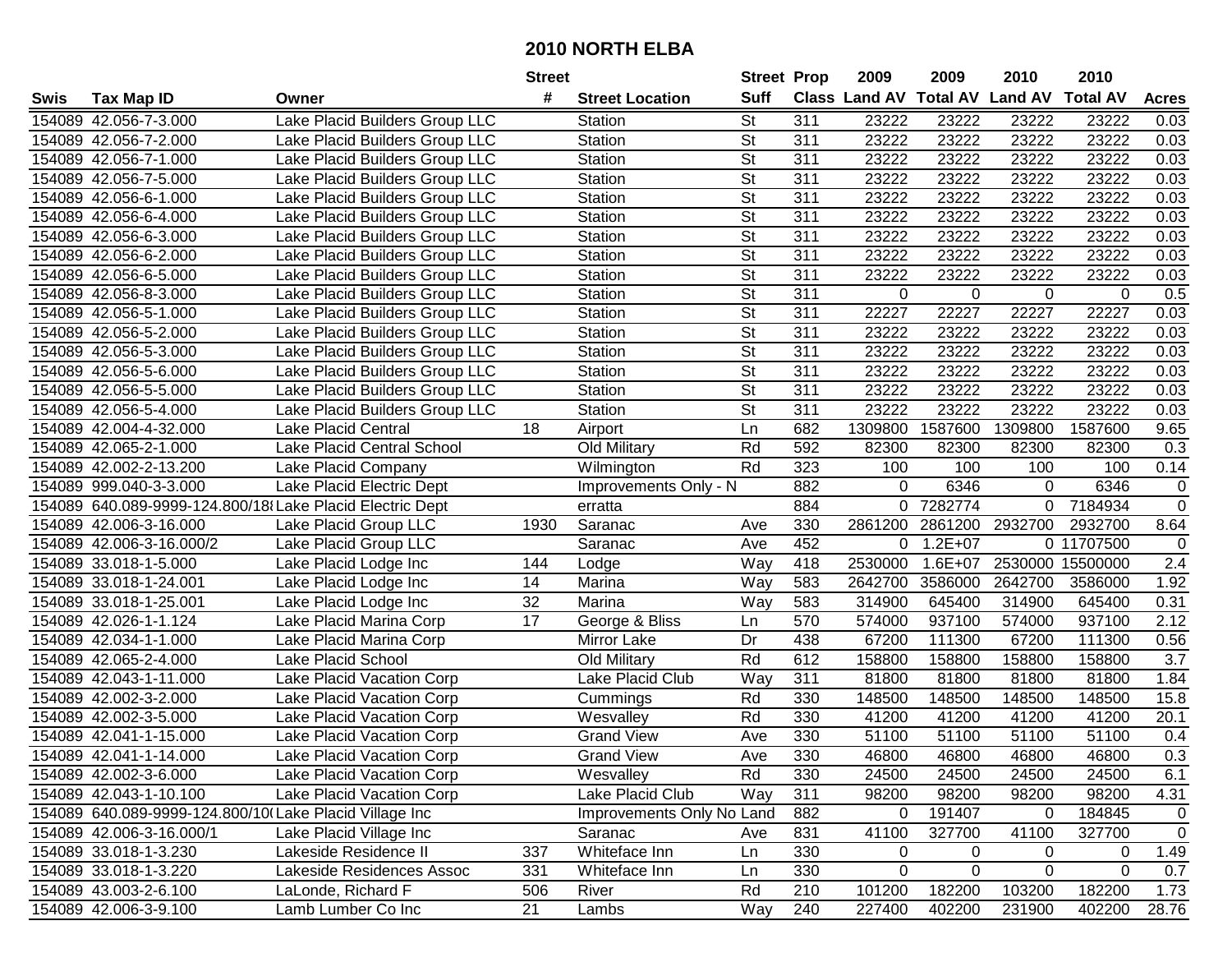|      |                            |                     | <b>Street</b>    |                        | <b>Street Prop</b> |                  | 2009                 | 2009            | 2010           | 2010            |                  |
|------|----------------------------|---------------------|------------------|------------------------|--------------------|------------------|----------------------|-----------------|----------------|-----------------|------------------|
| Swis | <b>Tax Map ID</b>          | Owner               | #                | <b>Street Location</b> | <b>Suff</b>        |                  | <b>Class Land AV</b> | <b>Total AV</b> | <b>Land AV</b> | <b>Total AV</b> | <b>Acres</b>     |
|      | 154089 42.006-3-8.000      | Lamb, Joseph V III  | 41               | Grindelwald            | Way                | 210              | 187500               | 621800          | 191200         | 621800          | 3.4              |
|      | 154089 42.006-3-7.000      | Lamb, Michael T     | 34               | Lambs                  | Way                | 210              | 175900               | 392800          | 179500         | 392800          | 3.3              |
|      | 154089 42.006-3-10.000     | Lamb, Thomas V      | 55               | Whiteface Inn          | Ln                 | 210              | 173500               | 460500          | 177000         | 460500          | 1.98             |
|      | 154089 42.043-4-8.000      | LaMoy, Raymond A    | 5                | Placid Heights         | Ln                 | 210              | 164400               | 450000          | 167700         | 450000          | 0.86             |
|      | 154089 33.072-1-1.001/7    | Landa, Bernard P    | 4                | Hemlock                | Way                | 210              | 56500                | 253000          | 56500          | 253000          | $\mathbf 0$      |
|      | 154089 42.006-3-9.310/3904 | Landolfe, Paul L    | $\overline{7}$   | Whiteface Inn          | Ln                 | 210              | 10000                | 51695           | 10000          | 51695           | $\overline{0}$   |
|      | 154089 42.001-2-10.200     | Landon Dorothy D    |                  | Old Military           | Rd                 | 322              | 863600               | 863600          | 863600         | 863600          | 11.57            |
|      | 154089 32.009-1-8.000      | Landon, Reginald B  | 15               | Stevenson              | Rd                 | 210              | 10000                | 54900           | 10000          | 54900           | 0.1              |
|      | 154089 42.003-1-15.000     | Langlois, Charles   |                  | Averyville             | Ln                 | 311              | 48600                | 48600           | 48600          | 48600           | 1.01             |
|      | 154089 42.003-1-24.002     | Langlois, Charles F | 354              | Averyville             | Ln                 | 210              | 101700               | 236200          | 103700         | 236200          | 1.28             |
|      | 154089 42.018-4-21.000     | Lansing, Douglas B  | 51               | Split Rock             | Rd                 | 210              | 169200               | 444800          | 172600         | 444800          | 1.1              |
|      | 154089 42.032-1-1.300      | Lansing, John S     |                  | Fawn Ridge             | Rd                 | 311              | 121000               | 121000          | 121000         | 121000          | 0.32             |
|      | 154089 42.032-1-1.100      | Lansing, John S     | 2000             | Saranac                | Ave                | 485              | 504100               | 1149200         | 516700         | 1149200         | 1.07             |
|      | 154089 42.010-1-48.000     | Lansing, John S     | 230              | Algonquin              | Dr                 | 210              | 319300               | 1347900         | 325700         | 1347900         | 0.99             |
|      | 154089 41.001-1-13.001     | Lapan, James E      |                  | Ray Brook              | Rd                 | 314              | 5200                 | 5200            | 5200           | 5200            | 1.1              |
|      | 154089 42.065-1-3.000      | Lapan, James E      | 323              | Old Military           | Rd                 | 210              | 40300                | 93000           | 40300          | 93000           | 0.3              |
|      | 154089 42.018-2-1.000      | LaPierre, Joseph J  | 211              | Averyville             | Ln                 | 210              | 94400                | 195000          | 96300          | 195000          | 2.95             |
|      | 154089 32.009-2-8.000      | LaPoint, Gary E     | 325              | <b>Forest Hill</b>     | Ave                | 210              | 78200                | 173000          | 79800          | 173000          | 3.2              |
|      | 154089 32.009-2-7.000      | LaPoint, Gary E     |                  | <b>Forest Hill</b>     | Ave                | 311              | 2200                 | 2200            | 2200           | 2200            | 0.4              |
|      | 154089 33.008-1-7.100      | Lardieri, Peter     | 12               | George & Bliss         | Ln                 | 280              | 865900               | 1116300         | 883200         | 1116300         | 1.43             |
|      | 154089 42.002-1-10.005     | Larzelere, William  | 140              | Peninsula              | Way                | 280              | 2162500              | 9000000         | 2205800        | 9000000         | 5.98             |
|      | 154089 42.006-3-5.000      | Laselva, Vincent    | 11               | Haystack               | Way                | 210              | 181000               | 547000          | 184600         | 547000          | 3.8              |
|      | 154089 51.002-2-29.000     | Laskin, Leona C     | 40               | Boulderwood            | Way                | 240              | 333100               | 885700          | 339700         | 885700          | 19.4             |
|      | 154089 43.003-2-3.002      | Lasko, Peter C      |                  | River                  | Rd                 | 311              | 293500               | 293500          | 293500         | 293500          | 4.28             |
|      | 154089 42.032-3-1.001      | Last, David A       |                  | Chickadee              | Ln                 | 311              | 4000                 | 4000            | 4000           | 4000            | 0.02             |
|      | 154089 42.006-3-9.310/3102 | Lathrop, Robert     | $\overline{7}$   | Whiteface Inn          | Ln                 | 210              | 10000                | 26326           | 10000          | 26326           | $\mathbf 0$      |
|      | 154089 42.064-1-5.000      | Latourelle, Dawn M  |                  | Old Military           | Rd                 | 311              | 2900                 | 2900            | 2900           | 2900            | 0.2              |
|      | 154089 33.079-1-35.000     | Laurent, Jeffrey P  | 33               | Moongate               | Ln                 | 210              | 163900               | 597400          | 167100         | 597400          | 1.35             |
|      | 154089 42.010-1-9.000      | Lautenschuetz, Paul | 14               | Iroquois               | Ln                 | 210              | 230700               | 854000          | 235300         | 854000          | 1.02             |
|      | 154089 41.001-1-21.111     | Lavery, Charles     | $\overline{17}$  | Ray Brook              | Rd                 | $\overline{210}$ | 63000                | 145000          | 64300          | 145000          | 3.82             |
|      | 154089 32.003-4-21.000     | Lavigne, Phillip A  | $\overline{713}$ | McKenzie Pond          | Rd                 | $\overline{210}$ | 142200               | 569600          | 145100         | 476000          | $\overline{2.7}$ |
|      | 154089 43.017-1-34.000     | Law, Christina A    | $\overline{71}$  | Quail                  | Ln                 | 210              | 127900               | 246400          | 130400         | 246400          | 1.6              |
|      | 154089 33.015-1-2.000      | Lawless, Edward     |                  | George & Bliss         | Ln                 | $\overline{312}$ | 449600               | 460200          | 449600         | 460200          | $\overline{1}$   |
|      | 154089 33.079-1-6.000      | Lawrence Benjamin J | 18               | Haystack               | $\overline{W}$ ay  | $\overline{210}$ | 121600               | 347400          | 124000         | 347400          | 3.64             |
|      | 154089 51.002-1-11.000     | Lawrence, Anthony G | 163              | John Brown             | Rd                 | 210              | 168800               | 418800          | 172200         | 500000          | 3.8              |
|      | 154089 51.002-1-13.000     | Lawrence, Anthony G | 173              | John Brown             | Rd                 | 312              | 128300               | 189500          | 130900         | 189500          | 4.5              |
|      | 154089 42.043-4-6.000      | Lawrence, Gary P    | 19               | Placid Heights         | Ln                 | 210              | 173800               | 537900          | 177300         | 537900          | 0.8              |
|      | 154089 42.073-2-9.000      | Lawrence, Gary P    | 4                | Johnson                | Ave                | 210              | 39500                | 187000          | 40800          | 187000          | 0.3              |
|      | 154089 42.064-1-4.000      | Lawrence, Joel F    | 386              | Old Military           | Rd                 | 210              | 57700                | 165000          | 58900          | 165000          | 0.3              |
|      | 154089 42.065-5-3.000      | Lawrence, Vicki L   | 20               | Spruce                 | <b>St</b>          | 210              | 54400                | 177400          | 55400          | 177400          | 0.3              |
|      | 154089 51.000-1-47.000     | LC Ranch LLC        | 389              | Last Chance            | Way                | 250              | 635600               | 2162500         | 635600         | 2162500         | 138.8            |
|      | 154089 60.000-1-11.000     | LC Ranch LLC        |                  | Adirondack Loj         | Rd                 | 321              | 588200               | 588200          | 588200         | 588200          | 176.9            |
|      |                            |                     |                  |                        |                    |                  |                      |                 |                |                 |                  |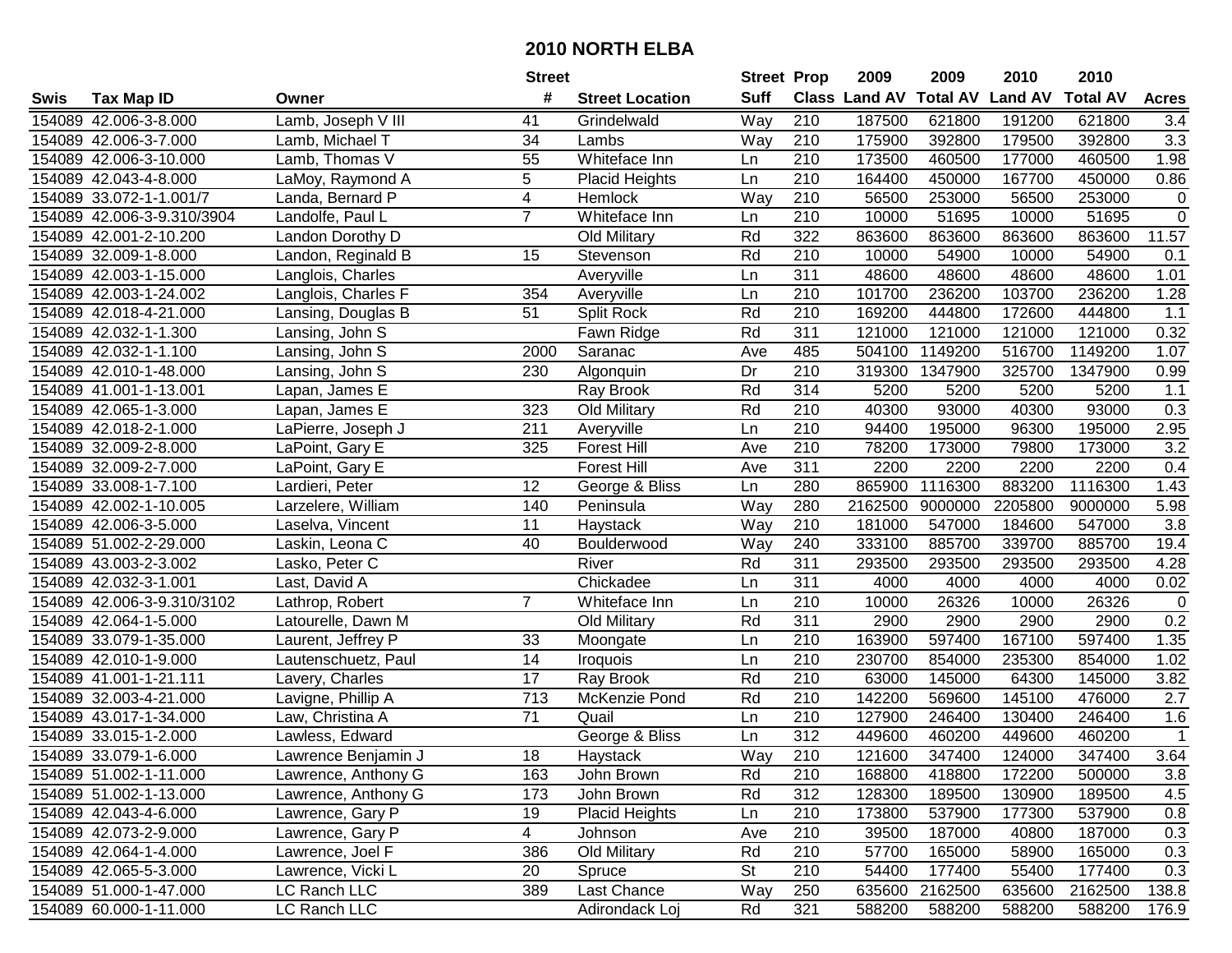|      |                            |                          | <b>Street</b>  |                        | <b>Street Prop</b> |                  | 2009                          | 2009    | 2010           | 2010            |                |
|------|----------------------------|--------------------------|----------------|------------------------|--------------------|------------------|-------------------------------|---------|----------------|-----------------|----------------|
| Swis | Tax Map ID                 | Owner                    | #              | <b>Street Location</b> | <b>Suff</b>        |                  | <b>Class Land AV Total AV</b> |         | <b>Land AV</b> | <b>Total AV</b> | <b>Acres</b>   |
|      | 154089 60.000-1-10.000     | LC Ranch LLC             |                | Adirondack Loi         | Rd                 | 321              | 493100                        | 493100  | 493100         | 493100          | 148.3          |
|      | 154089 60.000-1-9.000      | LC Ranch LLC             |                | Adirondack Loj         | Rd                 | 321              | 492000                        | 492000  | 492000         | 492000          | 147.9          |
|      | 154089 52.003-1-35.100     | LC Ranch LLC             |                | Adirondack Loj         | Rd                 | 322              | 2128100                       | 2128100 | 2128100        | 2128100         | 177            |
|      | 154089 51.000-1-48.000     | LC Ranch LLC             | 377            | Last Chance            | Way                | 260              | 1048600                       | 1274700 | 1048600        | 1274700         | 154.3          |
|      | 154089 51.000-1-46.000     | LC Ranch LLC             | 351            | Last Chance            | Way                | 242              | 635600                        | 1359200 | 635600         | 1359200         | 143.9          |
|      | 154089 60.000-1-12.000     | LC Ranch LLC             |                | Adirondack Loj         | Rd                 | 321              | 590800                        | 590800  | 590800         | 590800          | 177.6          |
|      | 154089 51.000-1-45.000     | LC Ranch LLC             | 137            | Last Chance            | Way                | 250              | 635700                        | 3501000 | 648400         | 3501000         | 153.2          |
|      | 154089 42.006-3-9.310/7205 | Leach, Joanne            | $\overline{7}$ | Whiteface Inn          | Ln                 | 210              | 10000                         | 45904   | 10000          | 45904           | $\mathbf 0$    |
|      | 154089 42.006-3-9.310/3605 | LeBlanc, Mary L          | $\overline{7}$ | Whiteface Inn          | Ln                 | $\overline{210}$ | 5000                          | 53000   | 5000           | 14696           | $\mathbf 0$    |
|      | 154089 50.002-1-73.000     | LeClair, David J         | 190            | <b>Bills</b>           | Way                | 260              | 12600                         | 21800   | 12800          | 21800           | 2.2            |
|      | 154089 50.002-1-74.000     | LeClair, Gregory D       | 185            | <b>Bills</b>           | Way                | 312              | 12600                         | 21800   | 12800          | 21800           | 2.3            |
|      | 154089 42.006-3-9.310/0206 | Lederman, Tracy A        | $\overline{7}$ | Whiteface Inn          | Ln                 | 210              | 10000                         | 45715   | 10000          | 45715           | $\mathbf 0$    |
|      | 154089 42.010-1-43.000     | Ledger, Patrick R        | 200            | Algonquin              | Dr                 | 210              | 319300                        | 1347900 | 325700         | 1100000         | 1.12           |
|      | 154089 52.004-1-15.000     | Ledwith, Babette W       | 4514           | Cascade                | Rd                 | 210              | 102100                        | 173500  | 104200         | 173500          | 0.45           |
|      | 154089 33.015-1-3.000      | Lee, Gary M              | 12             | George & Bliss         | Ln                 | 280              | 750700                        | 942700  | 765800         | 1000000         | 1.3            |
|      | 154089 42.043-2-9.000      | Leff, Pamela G           | 66             | Cobble Hill            | Rd                 | 210              | 147600                        | 666200  | 150500         | 666200          | 1.28           |
|      | 154089 33.018-1-3.230/20   | Leff, Pamela G           | 339            | Whiteface Inn          | Ln                 | 210              | 99400                         | 389610  | 99400          | 389610          | $\mathbf 0$    |
|      | 154089 42.006-3-9.310/0301 | Lehine, Bente            | $\overline{7}$ | Whiteface Inn          | Ln                 | 210              | 5000                          | 13626   | 5000           | 13626           | $\overline{0}$ |
|      | 154089 33.072-6-2.000      | Leiser, Ronald           | 146            | Lodge                  | Way                | 210              | 239540                        | 927800  | 244400         | 927800          | 0.04           |
|      | 154089 42.006-3-4.000      | Lelo, Brian S            | 50             | Haystack               | Way                | 210              | 206600                        | 649400  | 210700         | 649400          | 4.6            |
|      | 154089 42.073-4-1.000      | Lemieux, Joseph E        |                | Old Military           | Rd                 | 311              | 104900                        | 104900  | 107000         | 107000          | 0.44           |
|      | 154089 42.066-4-2.100      | LePere, Heather K        | 122            | Balsam                 | <b>St</b>          | 280              | 45500                         | 210000  | 46400          | 210000          | 0.31           |
|      | 154089 42.006-3-9.310/3205 | Lepore, Armando          | $\overline{7}$ | Whiteface Inn          | Ln                 | 210              | 10000                         | 23071   | 10000          | 23071           | $\mathbf 0$    |
|      | 154089 42.018-5-10.000     | Leroy, Eugene            | 16             | Sunset                 | Dr                 | 210              | 56800                         | 140000  | 56800          | 140000          | 0.76           |
|      | 154089 33.079-1-17.000     | Lescinsky, Frank W       | 187            | Whiteface Inn          | Ln                 | $\overline{210}$ | 184700                        | 543500  | 188400         | 543500          | 1.23           |
|      | 154089 42.043-2-11.000     | Lessard, Sandra J        | 76             | Northwood              | Rd                 | 210              | 131600                        | 395000  | 134200         | 395000          | $\overline{1}$ |
|      | 154089 42.056-1-3.000      | Lester, Guy A            | 55             | Mill Pond              | Dr                 | 210              | 121800                        | 421400  | 124200         | 421400          | 0.98           |
|      | 154089 42.018-4-3.420      | Leu, Robert B            | 10             | Tahawus                | Way                | 210              | 150600                        | 466300  | 153600         | 466300          | 0.93           |
|      | 154089 43.003-1-21.000     | Levine, Neil L           |                | River                  | Rd                 | $\overline{311}$ | 90500                         | 90500   | 90500          | 90500           | 1.2            |
|      | 154089 43.003-1-23.000     | Levine, Neil L           |                | River                  | Rd                 | $\overline{311}$ | 2500                          | 2500    | 2500           | 2500            | 0.3            |
|      | 154089 43.003-1-24.000     | Levine, Neil L           | 425            | River                  | Rd                 | $\overline{210}$ | 174100                        | 740900  | 177600         | 740900          | $\overline{1}$ |
|      | 154089 43.003-1-8.000      | Levine, Neil L           |                | River                  | Rd                 | 311              | 121300                        | 121300  | 121300         | 121300          | 7.4            |
|      | 154089 42.074-2-21.000     | Levitt-Beede, Linda M    | 26             | Johnson                | Ave                | 220              | 31600                         | 194400  | 30600          | 194400          | 0.2            |
|      | 154089 42.066-3-4.003      | Levitt, Jack D           | 75             | Johnson                | Ave                | 210              | 40900                         | 165600  | 41700          | 165600          | 0.32           |
|      | 154089 42.066-3-26.100     | Levitt, Jack L           | 76             | Balsam                 | St                 | 312              | 41800                         | 126000  | 42600          | 126000          | 0.36           |
|      | 154089 52.003-1-35.200     | Levitt, Jack L           | 505            | Adirondack Loj         | Rd                 | 240              | 247000                        | 767200  | 251900         | 767200          | 45.82          |
|      | 154089 42.018-4-38.000     | Levitt, Lloyd D          | 30             | <b>Birch Hill</b>      | Ln                 | 210              | 110200                        | 230800  | 112400         | 230800          | $\mathbf{1}$   |
|      | 154089 42.074-1-6.000      | Levitt, Raymond          | 25             | Johnson                | Ave                | 210              | 27200                         | 128400  | 30600          | 128400          | 0.2            |
|      | 154089 50.002-1-84.000     | Lewis, Calvin Jr         | 72             | <b>Bills</b>           | Way                | 260              | 12400                         | 51000   | 12600          | 51000           | 0.7            |
|      | 154089 42.066-8-1.000      | Lewis, Margaret E        | 5884           | Cascade                | Rd                 | 210              | 24700                         | 110000  | 22500          | 110000          | 0.1            |
|      | 154089 42.066-2-14.000     | Lewis, Nicole            | 51             | Balsam                 | St                 | 210              | 38200                         | 157200  | 38900          | 157200          | 0.3            |
|      | 154089 41.001-1-28.000     | Lezak-LaPlante, Leslie A | 108            | Ray Brook              | Rd                 | 210              | 17800                         | 127000  | 18100          | 127000          | 0.11           |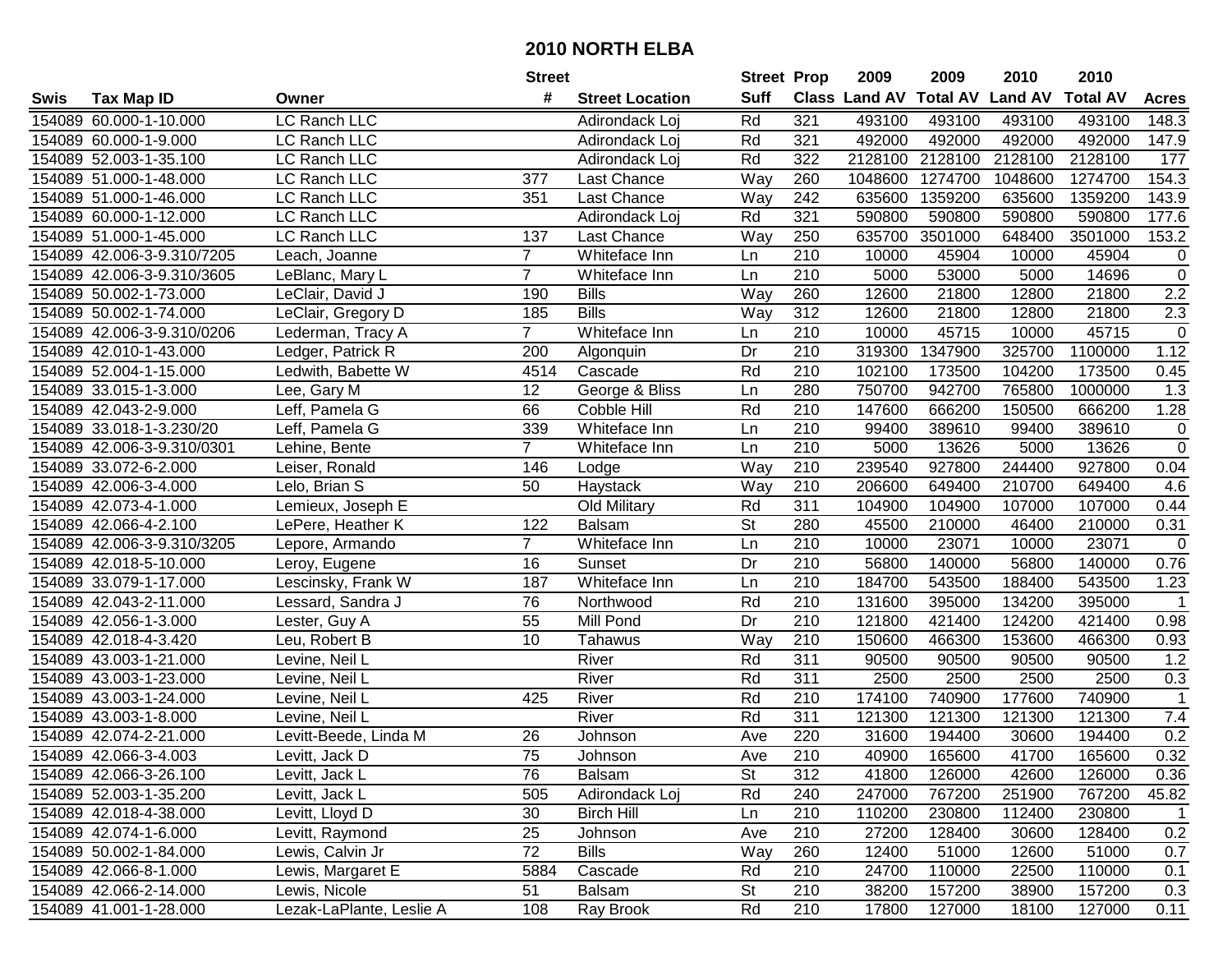|      |                            |                               | <b>Street</b>           |                        | <b>Street Prop</b> |                  | 2009                 | 2009            | 2010           | 2010            |              |
|------|----------------------------|-------------------------------|-------------------------|------------------------|--------------------|------------------|----------------------|-----------------|----------------|-----------------|--------------|
| Swis | <b>Tax Map ID</b>          | Owner                         | #                       | <b>Street Location</b> | <b>Suff</b>        |                  | <b>Class Land AV</b> | <b>Total AV</b> | <b>Land AV</b> | <b>Total AV</b> | <b>Acres</b> |
|      | 154089 33.018-1-2.001/4    | Libecci, Mark                 | 316                     | Whiteface Inn          | Ln                 | 210              | 41200                | 267930          | 41200          | 267930          | 0            |
|      | 154089 33.018-1-10.000     | Libre, Eugene P               | 31                      | Camp                   | Way                | 210              | 1522300              | 2222700         | 1552800        | 2222700         | 2.1          |
|      | 154089 52.001-1-26.000     | Lichtenberg, Horst            | 4982                    | Cascade                | Rd                 | 210              | 173500               | 398300          | 177000         | 398300          | 2.1          |
|      | 154089 41.001-2-13.000     | Lieb, David P                 | 29                      | Scarface Mountain      | Ln                 | 210              | 103000               | 300000          | 105100         | 300000          | 1.49         |
|      | 154089 33.072-3-1.000      | Lieber, Robert C              | 353                     | Whiteface Inn          | Ln                 | 210              | 320100               | 1761600         | 320100         | 1761600         | 0.26         |
|      | 154089 42.066-6-13.000     | Lincoln Eric J                | 141                     | Newman                 | Rd                 | $\overline{210}$ | 16900                | 115100          | 17200          | 115100          | 0.1          |
|      | 154089 42.066-6-12.000     | Lincoln Eric J                | 143                     | Newman                 | Rd                 | 210              | 69900                | 153000          | 71300          | 153000          | 0.8          |
|      | 154089 42.066-6-11.000     | Lincoln, Eric J               | 145                     | Newman                 | Rd                 | $\overline{210}$ | 62800                | 173900          | 64100          | 173900          | $\mathbf 1$  |
|      | 154089 42.074-4-13.000     | Lincoln, Eric J               | 25                      | <b>Liberty Hill</b>    | Ln                 | $\overline{210}$ | 105500               | 272300          | 107600         | 272300          | 0.4          |
|      | 154089 41.001-1-21.200     | Lincoln, Thomas               | 45                      | Ray Brook              | Rd                 | 210              | 46800                | 134800          | 47700          | 134800          | 0.99         |
|      | 154089 32.003-4-14.000     | Lindell, Sophia               | 787                     | McKenzie Pond          | Rd                 | 210              | 135200               | 256900          | 137500         | 256900          | 2.6          |
|      | 154089 32.003-6-11.000     | Lindsay, Todd A               | 23                      | Ironwood               | Way                | 210              | 130400               | 402700          | 128900         | 402700          | 4.41         |
|      | 154089 33.011-1-7.000      | Little Brook, LLC             | $\overline{12}$         | George & Bliss         | Ln                 | 260              | 560400               | 817300          | 571600         | 900000          | $\mathbf 2$  |
|      | 154089 42.018-2-8.000      | Livermore, Jane D             | 16                      | Jersey                 | Dr                 | 210              | 117200               | 291200          | 119500         | 291200          | $\mathbf{1}$ |
|      | 154089 42.073-4-10.000     | Livreri Karin G               | 25                      | Snowberry              | Ln                 | 210              | 170100               | 612800          | 173500         | 612800          | 0.44         |
|      | 154089 42.004-3-8.400      | LJM Lake Placid Holdings LLC  | 5671                    | Cascade                | Rd                 | 483              | 221500               | 661700          | 225900         | 553000          | 1.23         |
|      | 154089 33.008-1-1.000      | Loch Hame LLC                 | 12                      | George & Bliss         | Ln                 | 260              | 350000               | 500000          | 357000         | 500000          | 0.3          |
|      | 154089 42.004-5-10.000     | Locke, Kelly W                | 16                      | Ledge Rock             | Ln                 | 210              | 200000               | 700000          | 204000         | 900000          | 2.26         |
|      | 154089 42.026-1-9.016      | Lockwood Trust                | 27                      | Totem                  | Way                | 210              | 2355300              | 5775000         | 2400000        | 6000000         | 3.9          |
|      | 154089 41.001-1-23.000     | Logan, John T                 | 55                      | Ray Brook              | Rd                 | 210              | 47100                | 133000          | 48100          | 133000          | $\mathbf 1$  |
|      | 154089 33.072-1-1.001/15   | Lombardozzi, Michael          | $\overline{\mathbf{4}}$ | Hemlock                | Way                | 210              | 34700                | 163000          | 34700          | 163000          | $\pmb{0}$    |
|      | 154089 33.079-1-36.000     | Long, Bruce C                 | 35                      | Moongate               | Ln                 | 210              | 359200               | 939100          | 366400         | 939100          | 3.64         |
|      | 154089 42.006-4-5.000      | Lopus, Beatrice C             | 90                      | Whiteface Inn          | Ln                 | 210              | 210900               | 646300          | 215100         | 646300          | 1.9          |
|      | 154089 42.049-1-10.000     | Losser, Robert L              | 30                      | Cummings               | Rd                 | 210              | 90900                | 210700          | 92700          | 210700          | 0.7          |
|      | 154089 42.056-1-6.100      | Loud, Donna                   | 19                      | Mill Pond              | Dr                 | $\overline{210}$ |                      |                 | 118400         | 238900          | 0.97         |
|      | 154089 42.065-5-6.000      | Loudermilk, Stephen           | 9                       | Cherry                 | Ln                 | 210              | 47300                | 156800          | 48200          | 156800          | 0.33         |
|      | 154089 42.065-2-10.000     | Loudiadis, Constantin         |                         | Old Military           | Rd                 | 311              | 91600                | 91600           | 91600          | 91600           | 0.65         |
|      | 154089 42.073-1-1.002      | Loudiadis, Constantin         | 292                     | Old Military           | Rd                 | 210              | 152500               | 488500          | 155600         | 488500          | 1.2          |
|      | 154089 42.049-1-5.100      | LP American Legion NY Inc     |                         | River                  | Rd                 | $\overline{311}$ | 8500                 | 8500            | 8500           | 8500            | 1.03         |
|      | 154089 42.032-3-11.210     | LP Assoc Music Drama Art      |                         | Saranac                | Ave                | 330              | 522500               | 522500          | 522500         | 522500          | 2.7          |
|      | 154089 42.032-3-12.000     | LP Assoc Music Drama Art      | 2114                    | Saranac                | Ave                | 485              | 577200               | 2607900         | 577200         | 2607900         | 0.5          |
|      | 154089 42.032-3-15.000     | LP Assoc Music Drama Art      | 17                      | Algonquin              | Dr                 | 681              | 1484400              | 4812200         | 1484400        | 4812200         | 5.06         |
|      | 154089 42.064-1-2.100      | LP Fish & Game Club           | 395                     | Old Military           | Rd                 | 534              | 104100               | 165200          | 104100         | 165200          | 5.3          |
|      | 154089 42.064-1-2.200      | LP Pee Wee Athletic Assoc Inc | 4                       | Averyville             | Ln                 | 592              | 295200               | 336600          | 295200         | 336600          | 8.9          |
|      | 154089 42.073-4-8.000      | Lucas, Steven A               | 6                       | Fox Run                | Ln                 | 210              | 131300               | 318600          | 134000         | 318600          | 0.45         |
|      | 154089 32.003-6-14.000     | Lukens, Peter S               | 40                      | Ironwood               | Way                | 210              | 113600               | 392500          | 132900         | 392500          | 3.45         |
|      | 154089 42.066-6-16.000     | Lundin, Daniel J              | 121                     | Balsam                 | St                 | 210              | 41800                | 136400          | 53700          | 136400          | 0.58         |
|      | 154089 42.066-4-3.000      | Lundin, Daniel J              | 121                     | Newman                 | Rd                 | 210              | 30600                | 177400          | 31200          | 177400          | 0.2          |
|      | 154089 42.006-3-9.310/5206 | Lunt, Nancy T                 | 7 <sup>1</sup>          | Whiteface Inn          | Ln                 | 210              | 10000                | 63042           | 10000          | 63042           | $\mathbf 0$  |
|      | 154089 42.018-1-1.200      | Lussi, Arthur S               | 166                     | Averyville             | Ln                 | 210              | 351300               | 698200          | 358400         | 698200          | 6.16         |
|      | 154089 33.015-2-9.000      | Lussi, Serge                  | 12                      | George & Bliss         | Ln                 | 311              | 1082800              | 1082800         | 1104500        | 1104500         | 14.7         |
|      | 154089 42.018-4-4.000      | Lussi, Serge                  |                         | Averyville             | Ln                 | 311              | 32100                | 32100           | 32100          | 32100           | 0.1          |
|      |                            |                               |                         |                        |                    |                  |                      |                 |                |                 |              |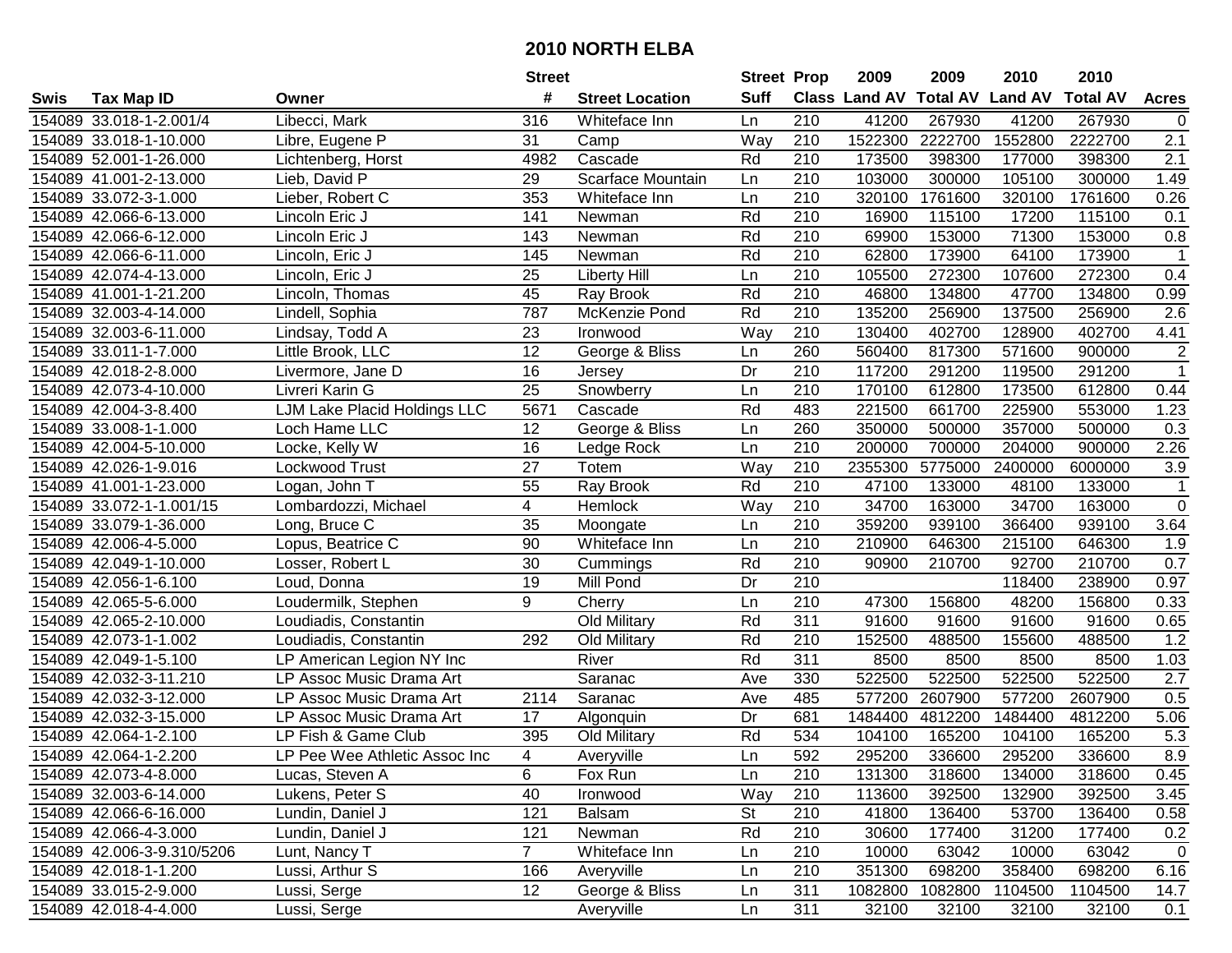|      |                            |                                 | <b>Street</b>   |                        | <b>Street Prop</b> |                  | 2009                          | 2009    | 2010           | 2010            |                |
|------|----------------------------|---------------------------------|-----------------|------------------------|--------------------|------------------|-------------------------------|---------|----------------|-----------------|----------------|
| Swis | <b>Tax Map ID</b>          | Owner                           | #               | <b>Street Location</b> | <b>Suff</b>        |                  | <b>Class Land AV Total AV</b> |         | <b>Land AV</b> | <b>Total AV</b> | <b>Acres</b>   |
|      | 154089 33.016-1-2.000      | Lussi, Serge                    | 12              | George & Bliss         | Ln                 | 280              | 2232500                       | 3969200 | 2277200        | 3969200         | 3.9            |
|      | 154089 42.018-1-1.100      | Lussi, Serge                    | 156             | Averyville             | Ln                 | 280              | 336700                        | 949300  | 343400         | 949300          | 48.34          |
|      | 154089 42.073-3-12.200     | Lynch, Holli P                  |                 | Old Military           | Rd                 | 311              | 75000                         | 75000   | 75000          | 75000           | 0.52           |
|      | 154089 42.073-3-13.000     | Lynch, Peter H                  | 239             | Old Military           | Rd                 | 210              | 82900                         | 260800  | 84500          | 260800          | 2.8            |
|      | 154089 42.034-2-1.000      | Lynch, William M                | 338             | Mirror Lake            | Dr                 | 210              | 800100                        | 1624500 | 816100         | 1624500         | 0.8            |
|      | 154089 42.041-1-9.000      | Lysek, Richard                  |                 | <b>Grand View</b>      | Ave                | 311              | 43200                         | 43200   | 43200          | 43200           | 0.3            |
|      | 154089 32.014-1-17.000     | MacDowell, David S              | 27              | Soaring Hawks          | Way                | 210              | 43600                         | 148500  | 44500          | 148500          | 2.7            |
|      | 154089 42.006-3-9.310/6604 | Mackerer, James F               | $\overline{7}$  | Whiteface Inn          | Ln                 | 210              | 10000                         | 49780   | 10000          | 49780           | $\mathbf 0$    |
|      | 154089 42.006-3-9.310/5202 | Mackerer, James F               | $\overline{7}$  | Whiteface Inn          | Ln                 | $\overline{210}$ | 10000                         | 63042   | 10000          | 63042           | $\mathbf 0$    |
|      | 154089 42.010-1-10.000     | MacLennan, Susan M              |                 | Iroquois               | Ln                 | 311              | 158000                        | 158000  | 158000         | 158000          | 0.89           |
|      | 154089 32.001-4-3.000      | Madden, Michael J               | 53              | Passino                | Ln                 | 280              | 79600                         | 295000  | 84700          | 295000          | 2.23           |
|      | 154089 32.001-4-1.000      | Madden, William F III           | 42              | Passino                | Ln                 | 210              | 74400                         | 189000  | 80800          | 189000          | 1.63           |
|      | 154089 50.002-1-38.000     | Mader, Eileen                   |                 | Averyville             | Ln                 | 312              | 235000                        | 250000  | 239700         | 250000          | 8.66           |
|      | 154089 50.002-1-45.000     | Mader, Eileen M                 | 50              | Partridge              | Ln                 | 210              | 204200                        | 530000  | 208300         | 530000          | 9              |
|      | 154089 50.002-1-40.000     | Mader, Eileen M                 | 9               | Partridge              | Ln                 | 210              | 238100                        | 460000  | 242900         | 460000          | 7.75           |
|      | 154089 42.073-2-8.000      | Magurk, David W                 | 8               | Johnson                | Ave                | 210              | 49800                         | 184800  | 45900          | 195000          | 0.4            |
|      | 154089 42.065-5-4.000      | Mahaney, Christopher            | $\overline{21}$ | Cherry                 | Ln                 | 210              | 23600                         | 132000  | 24000          | 165000          | 0.29           |
|      | 154089 42.006-3-9.310/2405 | <b>Mahar Family Partnership</b> | $\overline{7}$  | Whiteface Inn          | Ln                 | 210              | 10000                         | 36264   | 10000          | 36264           | 0              |
|      | 154089 33.018-1-3.220/7    | Mahboubi, Soroosh               | 331             | Whiteface Inn          | Ln                 | 210              | 75600                         | 262340  | 75600          | 262340          | $\overline{0}$ |
|      | 154089 42.074-1-5.000      | Maher, Kathleen F               | 27              | Johnson                | Ave                | 210              | 30200                         | 173100  | 30600          | 173100          | 0.2            |
|      | 154089 42.006-3-9.310/1202 | Mahoney Michael J               | $\overline{7}$  | Whiteface Inn          | Ln                 | 210              | 10000                         | 119500  | 10000          | 38496           | $\pmb{0}$      |
|      | 154089 42.074-2-8.000      | Mahoney, Agnes P                | 45              | Newman                 | Rd                 | 210              | 27400                         | 132200  | 30600          | 132200          | 0.2            |
|      | 154089 33.018-7-2.000      | Mahoney, Michael                | 13              | <b>High Peaks View</b> | Way                | 210              | 420000                        | 885000  | 428400         | 885000          | 0.45           |
|      | 154089 42.006-3-9.310/2809 | Mahoney, Michael J              | $\overline{7}$  | Whiteface Inn          | Ln                 | 210              | 5000                          | 38500   | 5000           | 11505           | $\mathbf 0$    |
|      | 154089 51.002-2-6.200      | Maid, Richard                   | 120             | Boulderwood            | Way                | 240              | 210000                        | 840000  | 214200         | 840000          | 13.02          |
|      | 154089 32.003-6-37.000     | Maille, Paul E                  | 23              | Coveys                 | Way                | 210              | 140800                        | 397700  | 146200         | 397700          | 3.33           |
|      | 154089 50.002-1-57.200     | Maiorca, Buffy L                | 49              | Sweetwood Farms        | Way                | 210              | 232900                        | 521800  | 237500         | 521800          | 7.75           |
|      | 154089 42.006-3-9.310/7502 | Maira, Thomas G                 | $\overline{7}$  | Whiteface Inn          | Ln                 | 210              | 10000                         | 153900  | 10000          | 45904           | $\mathbf 0$    |
|      | 154089 41.001-1-22.000     | Majovski, Carl L                | 53              | Ray Brook              | Rd                 | 210              | 38700                         | 172200  | 39400          | 172200          | 0.3            |
|      | 154089 50.002-1-50.000     | Malone, George W                | 568             | Averyville             | Ln                 | 260              | 600000                        | 655000  | 600000         | 655000          | 32.1           |
|      | 154089 50.002-1-49.000     | Malone, Lillian                 | 622             | Averyville             | Ln                 | 260              | 117700                        | 125000  | 120100         | 125000          | 0.9            |
|      | 154089 42.026-2-4.000      | Maloney, Barry C                | 266             | Mirror Lake            | Dr                 | 210              | 867900                        | 1618500 | 885300         | 1618500         | 0.57           |
|      | 154089 42.006-3-9.310/0604 | Maney, Gerard E                 | $\overline{7}$  | Whiteface Inn          | Ln                 | $\overline{210}$ | 10000                         | 29500   | 5000           | 14750           | $\overline{0}$ |
|      | 154089 42.041-2-2.000      | Manning, Russell R              | 259             | Wesvalley              | Rd                 | 220              | 130700                        | 250000  | 133300         | 250000          | 0.55           |
|      | 154089 42.041-2-1.100      | Manning, Timothy P              |                 | Wesvalley              | Rd                 | 210              | 88800                         | 230000  | 90600          | 230000          | 0.33           |
|      | 154089 42.006-3-9.310/5403 | Manspeaker, Scott               | $\overline{7}$  | Whiteface Inn          | Ln                 | 210              | 10000                         | 54312   | 10000          | 54312           | $\mathbf 0$    |
|      | 154089 42.006-3-9.310/0712 | Marasco, Daniel J               | $\overline{7}$  | Whiteface Inn          | Ln                 | 210              | 5000                          | 12926   | 5000           | 12926           | $\mathbf 0$    |
|      | 154089 52.002-1-10.000     | Marchese Leonard J              |                 | Mountain               | Ln                 | 314              | 152200                        | 152200  | 152200         | 152200          | 8.62           |
|      | 154089 42.074-3-26.000     | Marchuk Gary A                  | 114             | Newman                 | Rd                 | 210              | 46500                         | 135700  | 45900          | 135700          | 0.4            |
|      | 154089 42.074-3-27.000     | Marchuk Gary A                  |                 | Newman                 | Rd                 | 311              | 41800                         | 41800   | 41800          | 41800           | 0.32           |
|      | 154089 33.018-1-3.230/11   | Maria, Joseph A                 | 339             | Whiteface Inn          | Ln                 | 210              | 63200                         | 290095  | 63200          | 290095          | $\overline{0}$ |
|      | 154089 42.073-4-13.000     | Marinis, William K              | 38              | Snowberry              | Ln                 | 210              | 224600                        | 773400  | 229100         | 773400          | 0.69           |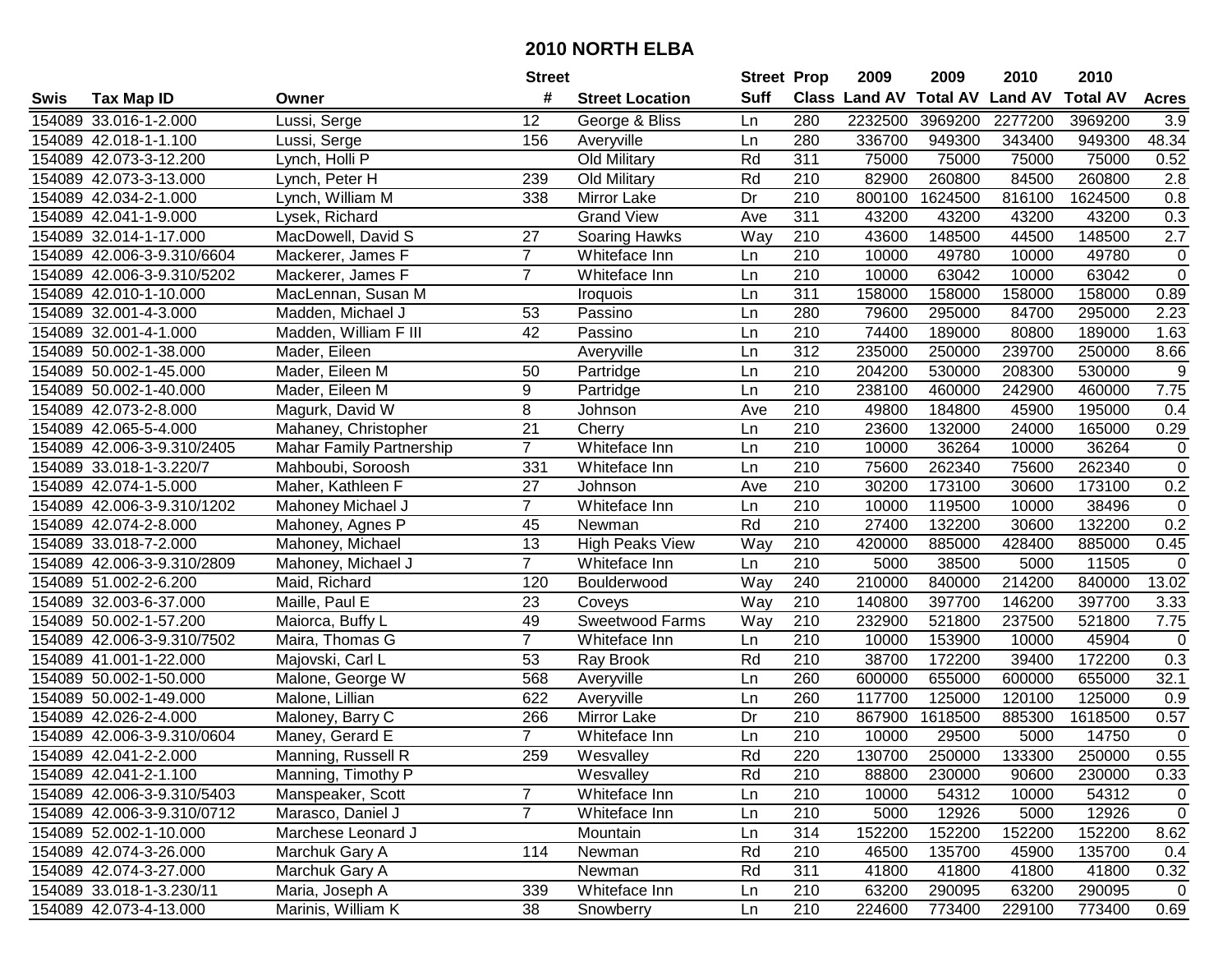|      |                            |                        | <b>Street</b>  |                        | <b>Street Prop</b> |                  | 2009   | 2009    | 2010                                    | 2010    |                  |
|------|----------------------------|------------------------|----------------|------------------------|--------------------|------------------|--------|---------|-----------------------------------------|---------|------------------|
| Swis | <b>Tax Map ID</b>          | Owner                  | #              | <b>Street Location</b> | <b>Suff</b>        |                  |        |         | Class Land AV Total AV Land AV Total AV |         | <b>Acres</b>     |
|      | 154089 32.009-4-2.000      | Marocco, Joseph M      | 43             | <b>Forest Hill</b>     | Ave                | 311              | 600    | 600     | 600                                     | 600     | 0.1              |
|      | 154089 42.006-3-9.310/7806 | Maron, Michael A       | $\overline{7}$ | Whiteface Inn          | Ln                 | 210              | 10000  | 91898   | 10000                                   | 91898   | $\mathbf 0$      |
|      | 154089 42.034-2-8.000      | Marsella, Nicholas J   | 424            | Mirror Lake            | Dr                 | 210              | 602500 | 1571000 | 614500                                  | 1571000 | 0.5              |
|      | 154089 42.004-3-6.200      | Marsha, Kim A          |                | Range View             | Way                | 210              | 77300  | 300800  | 77300                                   | 300800  | 2.88             |
|      | 154089 42.004-3-7.000      | Marsha, Kim A          |                | Cascade                | Rd                 | 311              | 4500   | 4500    | 4500                                    | 4500    | 0.1              |
|      | 154089 52.001-1-24.200     | Marshall Charles P     | 4944           | Cascade                | Rd                 | 240              | 131400 | 237700  | 134100                                  | 237700  | 75.64            |
|      | 154089 42.006-3-9.310/7903 | Marshall, Ann A        | $\overline{7}$ | Whiteface Inn          | Ln                 | 210              | 10000  | 82688   | 10000                                   | 82688   | $\mathbf 0$      |
|      | 154089 52.001-1-55.000     | Marshall, Bertha       | 4805           | Cascade                | Rd                 | 210              | 138900 | 300000  | 141700                                  | 250000  | $\overline{1}$   |
|      | 154089 52.003-1-35.300     | Marshall, Brian        | 363            | Adirondack Loj         | Rd                 | 240              | 306800 | 829000  | 313000                                  | 829000  | 66               |
|      | 154089 51.002-1-20.000     | Marshall, John R       | 5207           | Cascade                | Rd                 | 210              | 191700 | 401600  | 195500                                  | 401600  | 3.82             |
|      | 154089 42.018-5-11.000     | Marshall, Michael J    | 13             | Sunset                 | Dr                 | 220              | 88100  | 235700  | 88100                                   | 235700  | 1.5              |
|      | 154089 33.079-1-31.000     | Martens, Joseph J      | 52             | Moongate               | Ln                 | 210              | 159300 | 514900  | 162500                                  | 514900  | 1.07             |
|      | 154089 52.001-2-13.000     | Martin, Amelia L       | 39             | Coyote                 | Way                | 210              | 129100 | 311800  | 131600                                  | 311800  | $\sqrt{5}$       |
|      | 154089 42.066-3-3.000      | Martin, Eugene R       | 106            | Balsam                 | <b>St</b>          | 210              | 38900  | 157800  | 39700                                   | 157800  | 0.3              |
|      | 154089 42.064-1-3.200      | Martin, Norman Jr      |                | Old Military           | Rd                 | 311              | 10000  | 10000   | 10000                                   | 10000   | 0.38             |
|      | 154089 42.064-1-3.100      | Martin, Norman Jr      | 390            | Old Military           | Rd                 | 210              | 135700 | 311800  | 138400                                  | 311800  | 1.26             |
|      | 154089 42.006-3-9.310/3105 | Martin, Victor         | $\overline{7}$ | Whiteface Inn          | Ln                 | 210              | 10000  | 26326   | 10000                                   | 26326   | $\mathbf 0$      |
|      | 154089 42.006-3-9.310/1506 | Martindale, Rick N     | 7              | Whiteface Inn          | Ln                 | 210              | 10000  | 83200   | 10000                                   | 25853   | $\mathbf 0$      |
|      | 154089 42.006-3-9.310/1509 | Martjuchin Paul        | $\overline{7}$ | Whiteface Inn          | Ln                 | 210              | 5000   | 41600   | 5000                                    | 12926   | $\mathbf 0$      |
|      | 154089 52.002-1-12.000     | Marvin, Robert M Jr    |                | Mountain               | Ln                 | 311              | 81300  | 81300   | 50000                                   | 50000   | 4.8              |
|      | 154089 42.041-1-12.100     | Mason, Thomas X        | 129            | <b>Grand View</b>      | Ave                | 210              | 68700  | 288800  | 70100                                   | 288800  | 0.2              |
|      | 154089 43.003-1-30.000     | Master, Lawrence L     |                | River                  | Rd                 | 311              | 117200 | 117200  | 202800                                  | 202800  | 9.1              |
|      | 154089 43.003-1-29.000     | Master, Lawrence L     |                | River                  | Rd                 | 311              | 59300  | 59300   | 97500                                   | 97500   | $\mathbf 1$      |
|      | 154089 43.003-1-28.000     | Master, Lawrence L     |                | River                  | Rd                 | 311              | 95000  | 95000   | 162500                                  | 162500  | $\,6\,$          |
|      | 154089 43.003-1-7.000      | Master, Lawrence L     |                | River                  | Rd                 | 322              | 320100 | 320100  | 326500                                  | 326500  | 42.2             |
|      | 154089 43.003-1-6.000      | Master, Lawrence L     |                | River                  | Rd                 | 311              | 124600 | 124600  | 150000                                  | 150000  | 7.8              |
|      | 154089 43.003-1-2.000      | Master, Lawrence L     |                | River                  | Rd                 | 311              | 7800   | 7800    | 8000                                    | 8000    | 0.6              |
|      | 154089 43.003-1-1.000      | Master, Lawrence L     |                | River                  | Rd                 | 311              | 130100 | 130100  | 150000                                  | 150000  | 8.5              |
|      | 154089 43.003-1-5.000      | Master, Lawrence L     | 8              | Intervale              | Way                | 240              | 336900 | 1037300 | 400000                                  | 1300000 | 60               |
|      | 154089 42.034-2-17.000     | Master, Nancy S        |                | Mirror Lake            | Dr                 | 311              | 49600  | 49600   | 49600                                   | 49600   | 0.1              |
|      | 154089 42.041-1-1.000      | Maswick, Robert J      |                | <b>Grand View</b>      | Ave                | 311              | 1700   | 1700    | 1700                                    | 1700    | 0.1              |
|      | 154089 43.017-1-24.000     | Mathews, Teddy L       | 158            | Deerwood               | Tr                 | 210              | 139400 | 327100  | 142100                                  | 327100  | 2.4              |
|      | 154089 33.072-7-1.000/8    | Maxa, Richard J        | 351            | Whiteface Inn          | Ln                 | $\overline{210}$ | 84400  | 252000  | 84400                                   | 252000  | $\mathbf 0$      |
|      | 154089 52.001-1-30.000     | Maxymillian, Terri     | 5046           | Cascade                | Rd                 | 421              | 209500 | 262500  | 300000                                  | 395000  | $\overline{3.4}$ |
|      | 154089 51.002-2-18.000     | <b>Mayberry Daniel</b> | 35             | Timber                 | Ln                 | 210              | 89300  | 259400  | 91100                                   | 259400  | 0.9              |
|      | 154089 42.073-4-2.000      | Mayers, Nancy          | 219            | Old Military           | Rd                 | 210              | 99800  | 449200  | 101800                                  | 449200  | 0.44             |
|      | 154089 52.001-1-31.300     | McAfee, Peter          | 17             | <b>Country Club</b>    | Ln                 | 210              | 137500 | 474200  | 140300                                  | 474200  | 5.04             |
|      | 154089 52.001-1-23.000     | McBride, George N      | 4908           | Cascade                | Rd                 | 240              | 203000 | 398300  | 207100                                  | 398300  | 10.02            |
|      | 154089 51.002-1-23.000     | McBurney, Sloan A      | 5153           | Cascade                | Rd                 | 210              | 260000 | 594500  | 265200                                  | 594500  | $\overline{1}$   |
|      | 154089 51.002-1-24.000     | McBurney, Sloan A      |                | Cascade                | Rd                 | 322              | 496500 | 496500  | 496500                                  | 496500  | 146              |
|      | 154089 51.000-1-40.000     | McBurney, Sloan A      | 104            | Adirondack Loj         | Rd                 | 250              | 204100 | 949500  | 208200                                  | 949500  | 53.5             |
|      | 154089 51.000-1-39.000     | McBurney, Sloan A      |                | Adirondack Loj         | Rd                 | 322              | 53900  | 53900   | 53900                                   | 53900   | 42.2             |
|      |                            |                        |                |                        |                    |                  |        |         |                                         |         |                  |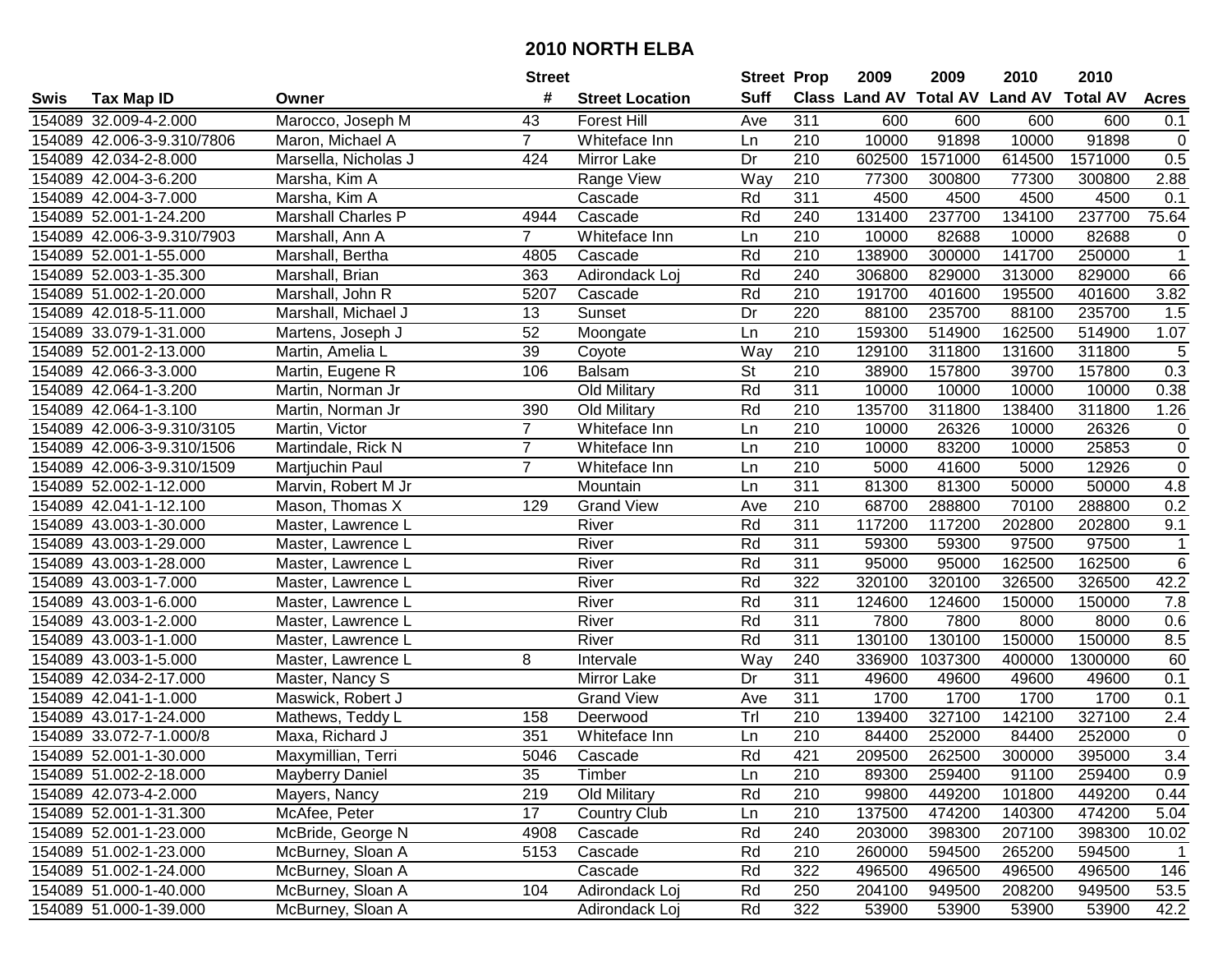|      |                            |                         | <b>Street</b>  |                        | <b>Street Prop</b> |                  | 2009                          | 2009            | 2010           | 2010            |                   |
|------|----------------------------|-------------------------|----------------|------------------------|--------------------|------------------|-------------------------------|-----------------|----------------|-----------------|-------------------|
| Swis | Tax Map ID                 | Owner                   | #              | <b>Street Location</b> | <b>Suff</b>        |                  | <b>Class Land AV Total AV</b> |                 | <b>Land AV</b> | <b>Total AV</b> | <b>Acres</b>      |
|      | 154089 51.002-1-21.000     | McBurney, Sloan A       |                | Cascade                | Rd                 | 322              | 61400                         | 61400           | 61400          | 61400           | 0.5               |
|      | 154089 51.002-1-19.000     | McBurney, Sloan A       |                | Cascade                | Rd                 | 322              | 150000                        | 150000          | 150000         | 150000          | $\overline{30.3}$ |
|      | 154089 33.072-6-7.000      | McCabe, Nancy W         | 154            | Lodge                  | Way                | 210              | 237640                        | 892700          | 242400         | 892700          | 0.03              |
|      | 154089 51.002-1-12.000     | McCahill, Woods Jr      | 145            | John Brown             | Rd                 | 210              | 122800                        | 385600          | 125200         | 385600          | 1.8               |
|      | 154089 42.018-4-43.000     | McCallie, Janice E      | 55             | Jersey                 | Dr                 | 210              | 124200                        | 339800          | 126700         | 339800          | $\mathbf{1}$      |
|      | 154089 42.018-4-1.000      | McCarthy, George A      | $\overline{7}$ | Tamarack               | Ave                | $\overline{210}$ | 104300                        | 235700          | 106400         | 235700          | 1.6               |
|      | 154089 32.009-3-6.000      | McCarthy, Kevin A       |                | Rockledge              | Ln                 | 210              | 8700                          | 174600          | 8900           | 174600          | 0.42              |
|      | 154089 42.018-4-45.000     | McCasland, Norman J Jr  | 12             | <b>Bonnie</b>          | $\overline{Dr}$    | $\overline{210}$ | 94200                         | 154200          | 96100          | 154200          | 0.74              |
|      | 154089 42.065-2-19.000     | McCormick, Brandon      | 5              | Landover               | Ln                 | $\overline{210}$ | 51600                         | 249100          | 52700          | 249100          | 0.26              |
|      | 154089 42.006-3-9.310/1703 | McCoskey, Brian J       | $\overline{7}$ | Whiteface Inn          | Ln                 | 210              | 10000                         | 98700           | 10000          | 30492           | 0                 |
|      | 154089 50.002-1-10.000     | McCulley, James W       | 104            | Alford                 | Ln                 | 240              | 146400                        | 430200          | 149300         | 425200          | 19.62             |
|      | 154089 42.065-1-6.000      | McCulley, Lorraine      | 313            | Old Military           | Rd                 | 210              | 58200                         | 196400          | 59300          | 196400          | 0.4               |
|      | 154089 33.015-2-3.000      | McCutchen, Brunson      | 12             | George & Bliss         | Ln                 | 311              | 249900                        | 249900          | 254900         | 254900          | 0.5               |
|      | 154089 33.014-1-2.000      | McCutchen, Brunson      | 96             | Blodgett               | Way                | 312              | 967900                        | 977300          | 987200         | 996800          | 30.8              |
|      | 154089 33.018-1-4.100      | McCutchen, Brunson      |                | Whiteface Inn          | Ln                 | 312              | 262600                        | 267800          | 262600         | 267800          | 0.76              |
|      | 154089 33.000-2-12.000     | McCutchen, Brunson      |                | George & Bliss         | Ln                 | 322              | 100000                        | 100000          | 102000         | 102000          | 31.14             |
|      | 154089 33.000-2-14.000     | McCutchen, Brunson      | 12             | George & Bliss         | Ln                 | 280              | 2731900                       | 3163100         | 2786600        | 3163100         | 90.65             |
|      | 154089 32.003-6-23.000     | McElyea, Travis D       | 134            | Tadds                  | Way                | 210              | 131100                        | 480400          | 151600         | 480400          | 3.78              |
|      | 154089 42.002-2-6.003      | McFadden, Christopher D | 156            | Mount Whitney          | Way                | 240              | 738300                        | 2205000         | 753100         | 2500000         | 65.32             |
|      | 154089 42.018-4-11.120     | McFaddin, Lawrence S    | 79             | Averyville             | Ln                 | 210              | 117900                        | 334300          | 117900         | 285000          | $\mathbf{1}$      |
|      | 154089 42.035-1-4.000      | McGaughey, Michael      | 365            | Mirror Lake            | Dr                 | 210              | 236100                        | 567800          | 240900         | 567800          | 0.5               |
|      | 154089 32.003-6-2.000      | McGeechan, Joseph F     | 944            | McKenzie Pond          | Rd                 | 210              | 93500                         | 223400          | 95400          | 223400          | 0.7               |
|      | 154089 42.006-3-9.310/3511 | McGinley, Madeleine S   | $\overline{7}$ | Whiteface Inn          | Ln                 | 210              |                               |                 | 5000           | 11535           | $\mathbf 0$       |
|      | 154089 32.001-3-24.000     | McGinnis, Thomas E      |                | <b>Breezy Acres</b>    | Ln                 | 311              | 18500                         | 18500           | 18500          | 18500           | 0.28              |
|      | 154089 32.001-3-25.000     | McGinnis, Thomas E Jr   |                | <b>Breezy Acres</b>    | Ln                 | $\overline{311}$ | 2900                          | 2900            | 2900           | 2900            | 0.23              |
|      | 154089 42.006-3-9.310/5406 | McGowan, Alex           | $\overline{7}$ | Whiteface Inn          | Ln                 | 210              | 10000                         | 153900          | 10000          | 54312           | $\mathbf 0$       |
|      | 154089 33.079-1-13.000     | McGowan, Francis M      | 44             | Amanda                 | Dr                 | 210              | 232800                        | 712200          | 237400         | 712200          | 4.75              |
|      | 154089 42.006-3-9.310/0406 | McGrath David T         | $\overline{7}$ | Whiteface Inn          | Ln                 | 210              | 10000                         | 25853           | 10000          | 25853           | 0                 |
|      | 154089 32.014-1-14.000     | McGrath, Richard T      | 25             | Soaring Hawks          | Way                | 312              | 54400                         | 62200           | 55400          | 62200           | 2.6               |
|      | 154089 42.010-1-64.000     | McGraw, David D         |                | Ahmek                  | Dr                 | $\overline{311}$ | 162900                        | 162900          | 162900         | 162900          | 0.66              |
|      | 154089 33.019-1-3.001      | McGraw, David D         | 218            | Peninsula              | Way                | $\overline{210}$ | 683500                        | 1575100         | 697200         | 1575100         | 1.89              |
|      | 154089 33.019-1-33.000     | McGraw, David D         |                | Sand Point             | Way                | 311              | 500000                        | 500000          | 500000         | 500000          | 1.94              |
|      | 154089 33.018-1-2.001/10   | McGraw, David J         | 316            | Whiteface Inn          | Ln                 | $\overline{210}$ | 41200                         | 267930          | 41200          | 267930          | $\mathbf 0$       |
|      | 154089 42.043-8-6.000      | McGraw, Robert L W      |                | Northwood              | Rd                 | 311              | 32800                         | 32800           | 32800          | 32800           | 0.23              |
|      | 154089 33.018-1-11.000     | McGraw, W Scott         | 43             | Camp                   | Way                | 210              |                               | 1471000 4211100 | 1500400        | 4211100         | 1.5               |
|      | 154089 52.003-1-43.432     | McGregor, James HS      | 235            | Adirondack Loj         | Rd                 | 240              | 269900                        | 1184200         | 275300         | 1184200         | 10.7              |
|      | 154089 52.003-1-43.433     | McGregor, James HS      |                | Adirondack Loj         | Rd                 | 311              | 119000                        | 119000          | 119000         | 119000          | 14                |
|      | 154089 33.079-1-33.000     | McGrew, Chris           | 32             | Moongate               | Ln                 | 210              | 208300                        | 518700          | 212500         | 518700          | 1.13              |
|      | 154089 33.079-1-14.200     | McGrew, Christopher I   |                | Amanda                 | Dr                 | 311              | 0                             | $\overline{0}$  | 110000         | 110000          | 3.11              |
|      | 154089 33.079-1-14.100     | McGrew, Christopher I   | 46             | Amanda                 | Dr                 | 322              | 0                             | $\mathbf 0$     | 110000         | 110000          | 11.12             |
|      | 154089 33.018-1-3.220/5    | McHugh, Brian A         | 331            | Whiteface Inn          | Ln                 | 210              | 87500                         | 351390          | 87500          | 351390          | $\overline{0}$    |
|      | 154089 52.003-1-13.000     | McKane, C Jeffrey       |                | Cascade                | Rd                 | 322              | 129200                        | 129200          | 129200         | 129200          | 13.82             |
|      |                            |                         |                |                        |                    |                  |                               |                 |                |                 |                   |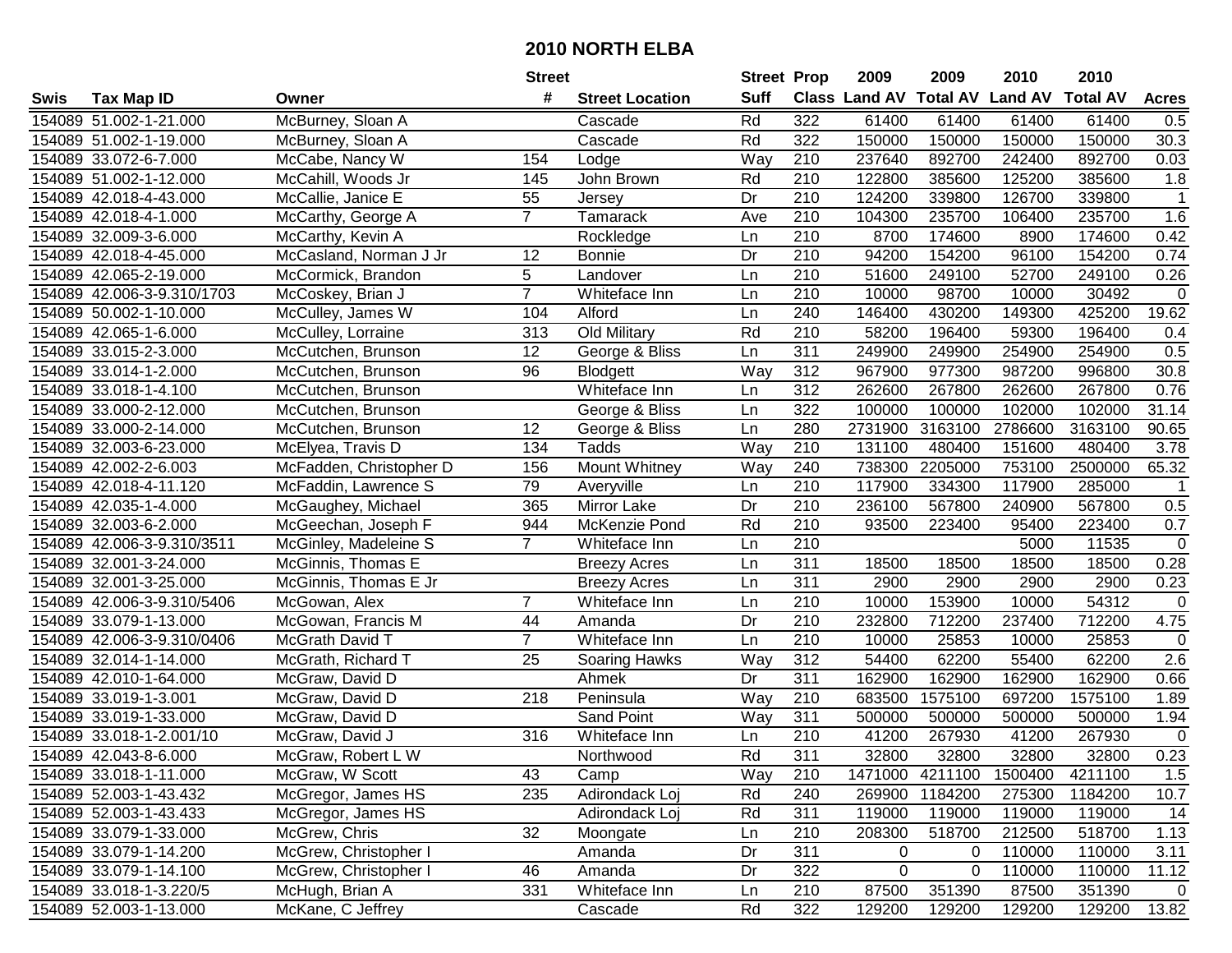|      |                            |                               | <b>Street</b>   |                        | <b>Street Prop</b>       |                  | 2009                 | 2009            | 2010           | 2010            |              |
|------|----------------------------|-------------------------------|-----------------|------------------------|--------------------------|------------------|----------------------|-----------------|----------------|-----------------|--------------|
| Swis | <b>Tax Map ID</b>          | Owner                         | #               | <b>Street Location</b> | <b>Suff</b>              |                  | <b>Class Land AV</b> | <b>Total AV</b> | <b>Land AV</b> | <b>Total AV</b> | <b>Acres</b> |
|      | 154089 52.003-1-12.000     | McKane, C Jeffrey             | 4605            | Cascade                | Rd                       | 210              | 187900               | 432700          | 191700         | 432700          | 8.68         |
|      | 154089 41.007-2-2.000      | McKay, Gary                   | 45              | Knottingham            | Rd                       | 260              | 17100                | 54700           | 17400          | 54700           | 0.1          |
|      | 154089 41.007-2-1.000      | McKay, Gary H                 | 41              | Knottingham            | Rd                       | 210              | 33100                | 82000           | 33700          | 82000           | 0.2          |
|      | 154089 42.034-2-13.000     | McKenna Properties LLC        | 484             | Mirror Lake            | Dr                       | 210              | 1438700              | 1786000         | 1467500        | 1786000         | 2.2          |
|      | 154089 42.006-3-9.310/4604 | McKenna, James B              | $\overline{7}$  | Whiteface Inn          | Ln                       | 210              | 10000                | 83200           | 10000          | 23071           | $\pmb{0}$    |
|      | 154089 43.003-1-26.000     | McKenna, James B              | 24              | Ausaroar               | Way                      | 210              | 134100               | 582800          | 136800         | 582800          | 1.2          |
|      | 154089 42.066-3-13.000     | McKenna, John J Jr            |                 | Johnson                | Ave                      | 311              | 10000                | 10000           | 10000          | 10000           | 0.2          |
|      | 154089 42.066-3-14.000     | McKenna, John J Jr            | 43              | Johnson                | Ave                      | 210              | 30200                | 75000           | 30800          | 76500           | 0.2          |
|      | 154089 42.034-3-12.000     | McKenna, Patrick H            | 30              | <b>Beech Hill</b>      | $\overline{C}$           | $\overline{210}$ | 99200                | 250000          | 101200         | 250000          | 0.4          |
|      | 154089 32.003-6-35.000     | McKenzie Homeowners Assoc Inc |                 | Coveys                 | Way                      | 311              | 0                    | 0               | 0              | 0               | 10.86        |
|      | 154089 32.003-6-45.000     | McKenzie Homeowners Assoc Inc |                 | <b>Tadds</b>           | Way                      | 311              | $\mathbf 0$          | $\mathbf 0$     | $\mathbf 0$    | $\mathbf 0$     | 1.12         |
|      | 154089 42.010-1-49.000     | McKillip, Daniel C            | 236             | Algonquin              | Dr                       | 210              | 319300               | 950600          | 325700         | 950600          | 0.92         |
|      | 154089 42.010-1-35.000     | McKillip, David P             | 145             | Algonquin              | Dr                       | 210              | 219500               | 580000          | 223900         | 580000          | 0.79         |
|      | 154089 42.065-2-8.000      | McKillip, David P             | 35              | <b>Balsam</b>          | St                       | 220              | 53800                | 247600          | 54900          | 247600          | 0.4          |
|      | 154089 42.003-1-25.000     | McKinney Philip K             | 346             | Averyville             | Ln                       | 210              | 107200               | 309800          | 109300         | 309800          | 0.84         |
|      | 154089 42.003-1-26.000     | McKinney, Philip K            |                 | Averyville             | Ln                       | 311              | 49700                | 49700           | 49700          | 49700           | 0.38         |
|      | 154089 43.017-1-19.000     | McKinnon, Neil C              | 145             | Deerwood               | Trl                      | 210              | 125600               | 350100          | 128100         | 350100          | 1.1          |
|      | 154089 42.066-3-22.000     | McLean, Deborah M             | 62              | <b>Balsam</b>          | $\overline{\mathsf{St}}$ | 311              | 49000                | 49000           | 49000          | 49000           | 0.3          |
|      | 154089 32.003-3-9.000      | McLean, Jeffrey M             | 518             | McKenzie Pond          | Rd                       | 210              | 146300               | 460400          | 146300         | 460400          | 3.29         |
|      | 154089 34.000-2-13.000     | McLenathan Bay Assoc LLC      |                 | <b>Mount Whitney</b>   | Way                      | 322              | 800800               | 800800          | 800800         | 800800          | 174.39       |
|      | 154089 33.016-2-4.000      | McLenathan Bay Assoc LLC      |                 | Mount Whitney          | Way                      | 311              | 3730900              | 3730900         | 3805500        | 3805500         | 62.35        |
|      | 154089 33.000-7-1.100      | McLenathan Bay Assoc LLC      |                 | Mount Whitney          | Way                      | 311              | 5833330              | 5833330         | 5833330        | 5833330         | 71.56        |
|      | 154089 33.000-7-3.002      | McLenathan Bay Assoc LLC      | 528             | <b>Mount Whitney</b>   | Way                      | 280              | 5275600              | $1.1E + 07$     | 5381100        | 10705900        | 16.65        |
|      | 154089 42.006-3-9.310/0704 | McMahon David D               | $\overline{7}$  | Whiteface Inn          | Ln                       | 210              | 5000                 | 12926           | 5000           | 12926           | $\mathbf 0$  |
|      | 154089 33.016-2-12.000     | McMillin, John M III          | 594             | Mount Whitney          | Way                      | $\overline{210}$ | 1786400              | 2268400         | 1822200        | 2268400         | 1.8          |
|      | 154089 52.003-1-36.000     | McMullen, Donald E            | 459             | Adirondack Loj         | Rd                       | 240              | 111100               | 394300          | 113300         | 394300          | 16.3         |
|      | 154089 51.002-2-14.000     | McNally, John M               | 20              | Timber                 | Ln                       | 210              | 99200                | 285300          | 101200         | 285300          | 1.1          |
|      | 154089 42.004-3-20.000     | McNeil, Edward W              | 49              | John Brown             | Rd                       | 210              | 310800               | 1100000         | 317000         | 1100000         | 1.97         |
|      | 154089 33.008-1-7.200      | McNeish, John                 | $\overline{12}$ | George & Bliss         | Ln                       | 260              | 757200               | 864600          | 772400         | 864600          | 1.43         |
|      | 154089 42.003-1-21.000     | McSherry, Suzanne B           | 360             | Averyville             | Ln                       | $\overline{210}$ | 71200                | 200000          | 72600          | 200000          | 0.4          |
|      | 154089 32.009-3-18.000     | Meeker, David J               |                 | Rockledge              | Ln                       | $\overline{311}$ | 1700                 | 1700            | 1700           | 1700            | 0.08         |
|      | 154089 42.018-4-48.000     | Megliore, Aaron J             | 19              | <b>Birch Hill</b>      | Ln                       | 210              | 93400                | 153700          | 95300          | 153700          | 1.2          |
|      | 154089 33.079-1-32.000     | Meister, Edmund               | 46              | Moongate               | Ln                       | $\overline{210}$ | 173400               | 550000          | 176900         | 550000          | 1.18         |
|      | 154089 42.066-8-8.000      | Meister, Edmund               | 5828            | Cascade                | Rd                       | $\overline{415}$ |                      | 571300 2641500  | 571300         | 2641500         | 1.51         |
|      | 154089 42.074-4-11.000     | Meister, Marianne             | 5825            | Cascade                | Rd                       | 415              | 228100               | 724300          | 228100         | 724300          | 1.1          |
|      | 154089 42.004-3-13.000     | Meister, Peter                | 39              | Old Military           | Rd                       | 210              | 178400               | 398300          | 182000         | 398300          | 1.1          |
|      | 154089 32.001-4-5.000      | Melkunas, Charles             | 22              | Passino                | Ln                       | 210              | 52500                | 254900          | 76300          | 254900          | 1.6          |
|      | 154089 50.002-1-60.000     | Mellor, Donald P              | 712             | Averyville             | Ln                       | 210              | 245100               | 600000          | 200000         | 550000          | 5.4          |
|      | 154089 42.066-2-16.000     | Mendelsohn, Peter             | 130             | Hurley                 | Ave                      | 210              | 93100                | 344700          | 95000          | 344700          | 0.5          |
|      | 154089 42.043-1-15.000     | Mennin, Peter A               | 105             | Cedars                 | Way                      | 210              | 136400               | 450700          | 139100         | 450700          | 1.22         |
|      | 154089 42.043-3-8.100      | Menzel Richard A              | 24              | Cobble Hill            | Rd                       | 210              | 284700               | 315000          | 290400         | 315000          | 2.64         |
|      | 154089 42.043-3-9.000      | Menzel, Richard A             | 16              | Cobble Hill            | Rd                       | 210              | 102700               | 322400          | 104700         | 322400          | 0.6          |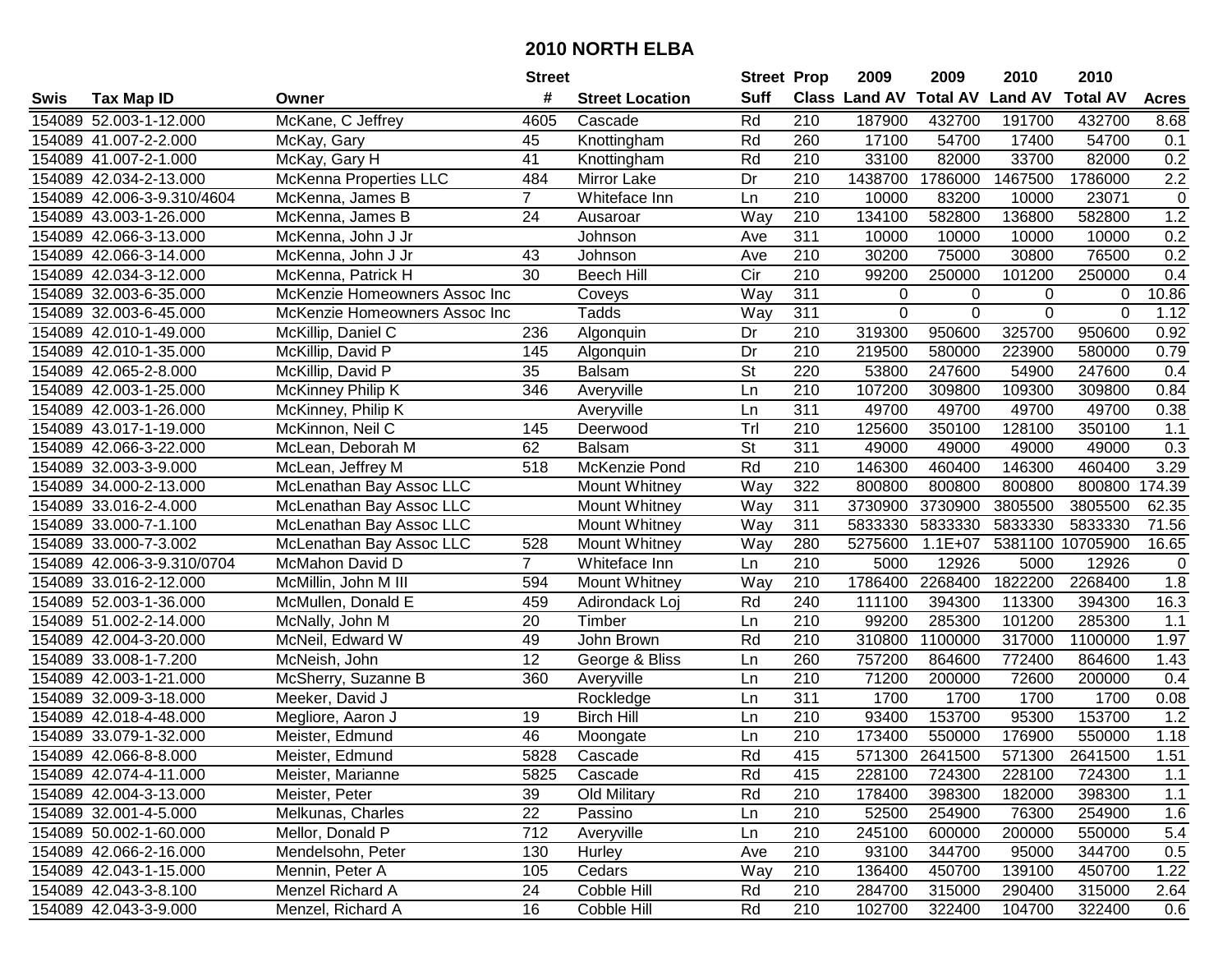|      |                            |                           | <b>Street</b>   |                        | <b>Street Prop</b>       |                  | 2009          | 2009            | 2010           | 2010            |                |
|------|----------------------------|---------------------------|-----------------|------------------------|--------------------------|------------------|---------------|-----------------|----------------|-----------------|----------------|
| Swis | <b>Tax Map ID</b>          | Owner                     | #               | <b>Street Location</b> | <b>Suff</b>              |                  | Class Land AV | <b>Total AV</b> | <b>Land AV</b> | <b>Total AV</b> | <b>Acres</b>   |
|      | 154089 42.034-3-11.000     | Mergenthaler, Stephen     | 34              | <b>Beech Hill</b>      | Cir                      | 210              | 118900        | 335000          | 121300         | 325000          | 0.4            |
|      | 154089 50.002-1-76.400     | Merrill L Thomas Inc      |                 | <b>Bills</b>           | Way                      | 260              | 20500         | 75000           | 20900          | 75000           | 10.45          |
|      | 154089 51.000-1-32.000     | Merrill, Michael E        | 545             | Bear Cub               | Ln                       | 312              | 105000        | 123000          | 107100         | 123000          | 40             |
|      | 154089 42.010-1-63.000     | Merritt, Candy L          | 8               | Ahmek                  | Dr                       | 210              | 177300        | 616900          | 180800         | 616900          | 0.64           |
|      | 154089 42.056-1-4.000      | Mesec, Gary               | 41              | Mill Pond              | Dr                       | 210              | 118600        | 296400          | 120900         | 296400          | 0.9            |
|      | 154089 52.001-1-31.110     | Messner, David Z          | 64              | Edgley                 | Way                      | $\overline{210}$ | 113300        | 301600          | 115500         | 301600          | 7.08           |
|      | 154089 42.006-3-9.310/5107 | Methot, Suzanne L         | $\overline{7}$  | Whiteface Inn          | Ln                       | 210              |               |                 | 5000           | 16645           | $\mathbf 0$    |
|      | 154089 42.006-3-9.310/6102 | Meyer, Brett J            | $\overline{7}$  | Whiteface Inn          | Ln                       | $\overline{210}$ | 10000         | 61500           | 10000          | 18698           | $\overline{0}$ |
|      | 154089 33.072-4-3.000      | Meyer, Sepp               | 356             | Whiteface Inn          | Ln                       | $\overline{210}$ | 181000        | 675000          | 184600         | 675000          | 0.24           |
|      | 154089 42.066-6-10.100     | Mezzetti, Michael J       | 153             | Newman                 | Rd                       | 210              | 52500         | 199000          | 53600          | 199000          | 0.3            |
|      | 154089 42.004-4-36.000     | MH Communities Ltd Ptnshp | 5794            | Cascade                | Rd                       | 416              | 2000000       | 3250000         | 2000000        | 3250000         | 51.59          |
|      | 154089 32.001-3-20.220     | Miemis, Kristaps L        | 122             | <b>Breezy Acres</b>    | Ln                       | 210              | 109400        | 395600          | 118100         | 395600          | 5.76           |
|      | 154089 42.066-3-16.015     | Mihill, Jennifer          | 32              | Summer                 | $\overline{\mathsf{St}}$ | 220              | 59200         | 190600          | 60400          | 190600          | 0.5            |
|      | 154089 42.006-3-9.310/3304 | Miles, Nancy L            | $\overline{7}$  | Whiteface Inn          | Ln                       | 210              | 10000         | 26210           | 10000          | 26210           | $\mathbf 0$    |
|      | 154089 42.006-3-9.310/7004 | Miles, Nancy L            | $\overline{7}$  | Whiteface Inn          | Ln                       | 210              | 10000         | 75755           | 10000          | 75755           | $\mathbf 0$    |
|      | 154089 33.008-1-8.000      | Miller Gregory P          | 12              | George & Bliss         | Ln                       | 280              | 88500         | 945000          | 100000         | 945000          | 2.3            |
|      | 154089 42.065-5-8.000      | Miller, Colin             | 8               | Spruce                 | $\overline{\mathsf{St}}$ | 210              | 73000         | 200700          | 74400          | 200700          | 0.5            |
|      | 154089 50.002-1-28.000     | Miller, Francis           | $\overline{72}$ | Theianguen             | Way                      | 210              | 155300        | 531300          | 158400         | 531300          | 8.5            |
|      | 154089 42.006-3-9.310/5405 | Miller, John              | $\overline{7}$  | Whiteface Inn          | Ln                       | 210              | 10000         | 54312           | 10000          | 54312           | $\mathbf 0$    |
|      | 154089 32.009-3-3.000      | Miller, Kelly M           | 10              | Rockledge              | Ln                       | 210              | 38200         | 252100          | 61200          | 252100          | 0.53           |
|      | 154089 33.020-1-8.000      | Miller, Mara J            | 193             | Ruisseaumont           | Way                      | 280              | 2537100       | 3780000         | 2587800        | 3780000         | 3.9            |
|      | 154089 42.049-1-2.000      | Miller, Maureen           |                 | River                  | Rd                       | 330              | 56900         | 56900           | 56900          | 56900           | 0.6            |
|      | 154089 43.017-1-12.000     | Miller, Thomas M          | 87              | Deerwood               | Trl                      | 210              | 122600        | 330500          | 125000         | 330500          | 1.42           |
|      | 154089 42.006-3-9.310/6301 | Miller, William J         | $\overline{7}$  | Whiteface Inn          | Ln                       | 210              | 10000         | 87382           | 10000          | 87382           | 0              |
|      | 154089 52.003-1-30.000     | Million Kathleen A        | 63              | <b>Bobsled Run</b>     | Ln                       | 210              | 91600         | 163100          | 93500          | 163100          | $\mathbf{1}$   |
|      | 154089 42.032-3-13.014     | Mills, Frederick A        | 2126            | Saranac                | Ave                      | 485              | 174600        | 230800          | 174600         | 230800          | 0.26           |
|      | 154089 51.000-1-6.300      | Mills, Frederick A        |                 | Jersey                 | Dr                       | 314              | 167400        | 167400          | 167400         | 167400          | 5.04           |
|      | 154089 33.015-2-8.000      | Milnarik, LeeAnne         | 12              | George & Bliss         | Ln                       | 322              | 500000        | 500000          | 510000         | 510000          | 1.1            |
|      | 154089 33.072-6-8.000      | Miltz, William J          | 154             | Lodge                  | Way                      | 210              | 239540        | 927800          | 244400         | 927800          | 0.04           |
|      | 154089 42.006-3-9.310/4602 | Mincieli, Michael V       | $\overline{7}$  | Whiteface Inn          | Ln                       | 210              | 10000         | 23071           | 10000          | 23071           | $\mathbf 0$    |
|      | 154089 42.049-1-11.100     | Miner, Kathleen B         |                 | Cummings               | Rd                       | $\overline{311}$ | 100           | 100             | 100            | 100             | 0.04           |
|      | 154089 42.034-2-7.200      | Mirror Lake Drive LLC     | 412             | Mirror Lake            | Dr                       | 210              | 666100        | 1855900         | 679400         | 1855900         | 0.75           |
|      | 154089 42.025-1-16.000     | Moats, Raymond L          | 148             | Peninsula              | Way                      | $\overline{210}$ | 1705200       | 2750400         | 1739300        | 2750400         | 1.1            |
|      | 154089 33.016-2-7.000      | Moccia, Dr Richard M      | 588             | Mount Whitney          | Way                      | 210              | 1521800       | 1695500         | 1552200        | 1695500         | 1.8            |
|      | 154089 52.003-1-25.000     | Moles, Peter H            | 99              | <b>Bobsled Run</b>     | Ln                       | 210              | 68300         | 135900          | 69600          | 135900          | 0.5            |
|      | 154089 52.001-2-5.000      | Molinos, Teresa D         | 4955            | Cascade                | Rd                       | 210              | 180000        | 465000          | 183600         | 465000          | $\sqrt{5}$     |
|      | 154089 33.019-2-7.000      | Moller, Karsten N         | 12 <sup>2</sup> | George & Bliss         | Ln                       | 260              | 1080000       | 1881600         | 1101600        | 1881600         | 3.33           |
|      | 154089 41.007-2-6.110      | Monaghan, Robert W        |                 | NYS Route 86           |                          | 311              | 30100         | 30100           | 30100          | 30100           | 0.52           |
|      | 154089 51.000-1-52.000     | Monette, Daniel J         |                 | Bear Cub               | Ln                       | 312              | 39500         | 66300           | 40300          | 66300           | 1.4            |
|      | 154089 51.000-1-53.000     | Monette, Daniel J         |                 | Bear Cub               | Ln                       | 314              | 31000         | 31000           | 31000          | 31000           | $\sqrt{5}$     |
|      | 154089 42.032-3-17.000     | Montgomery, Lynn D        |                 | Saranac                | Ave                      | 311              | 8500          | 8500            | 8500           | 8500            | 0.2            |
|      | 154089 42.073-4-17.000     | Moody, Kevin P            | 18              | Snowberry              | Ln                       | 210              | 141400        | 330800          | 144200         | 330800          | 0.48           |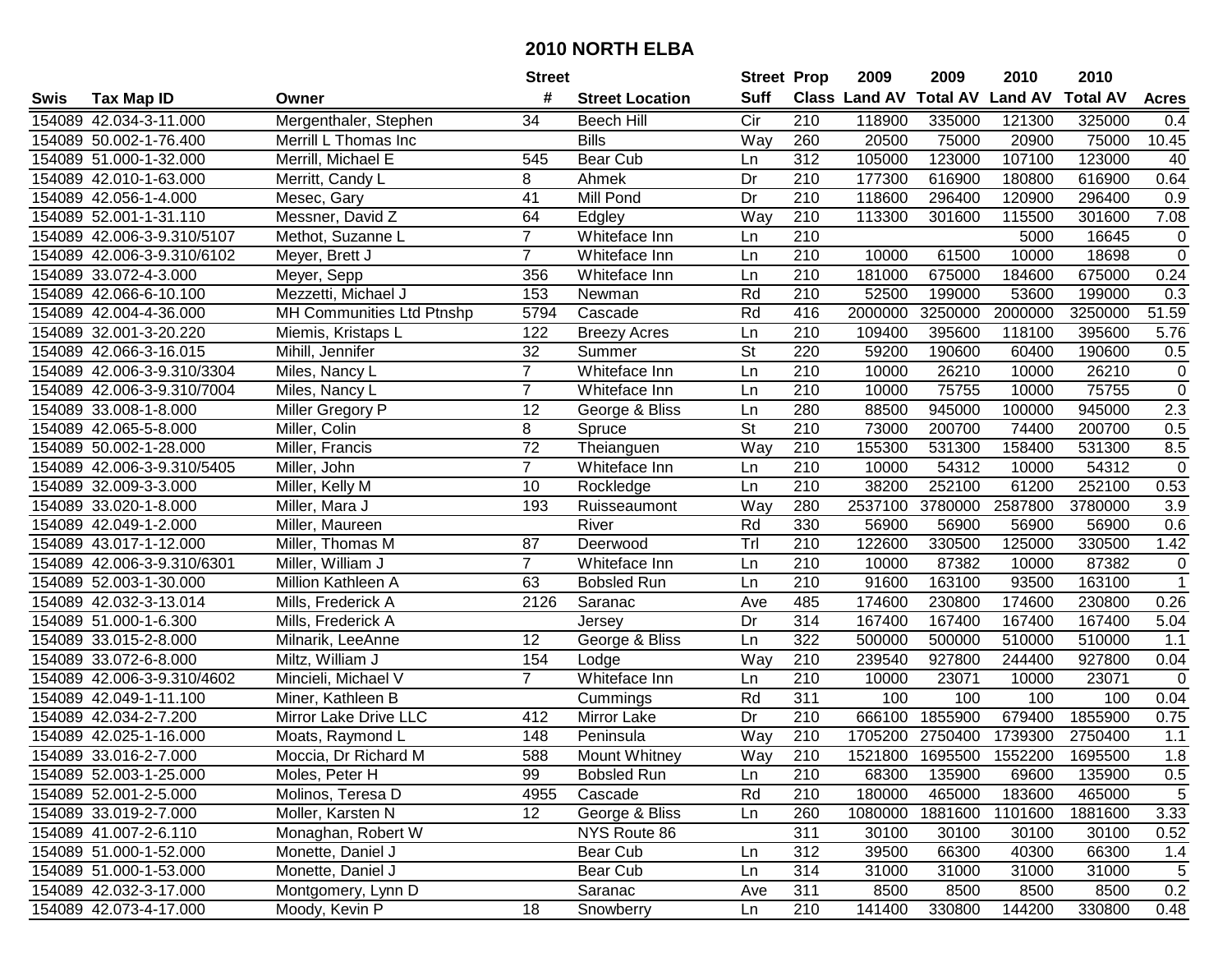|      |                            |                        | <b>Street</b>   |                          | <b>Street Prop</b>       |                  | 2009                           | 2009     | 2010    | 2010            |                  |
|------|----------------------------|------------------------|-----------------|--------------------------|--------------------------|------------------|--------------------------------|----------|---------|-----------------|------------------|
| Swis | <b>Tax Map ID</b>          | Owner                  | #               | <b>Street Location</b>   | <b>Suff</b>              |                  | Class Land AV Total AV Land AV |          |         | <b>Total AV</b> | <b>Acres</b>     |
|      | 154089 42.006-3-9.310/2807 | Mooney, Joan V         | $\overline{7}$  | Whiteface Inn            | Ln                       | 210              | 5000                           | 38500    | 5000    | 11505           | $\overline{0}$   |
|      | 154089 42.004-5-24.000     | Mooney, Kathleen C     |                 | Bear Cub                 | Ln                       | 311              | 11200                          | 11200    | 11200   | 11200           | 0.5              |
|      | 154089 42.018-4-31.000     | Moore, Joseph M        | 136             | Evans                    | Ln                       | 210              | 161700                         | 392900   | 165000  | 392900          | 3.14             |
|      | 154089 42.074-5-12.000     | Moore, William P       | 43              | Juniper                  | Cir                      | 210              | 120300                         | 281700   | 122700  | 281700          | 0.46             |
|      | 154089 50.002-1-77.100     | Moore, William P       | 139             | <b>Bills</b>             | Way                      | 260              | 34700                          | 50500    | 35400   | 50500           | 10.21            |
|      | 154089 33.018-3-5.000      | Moose Mountain LLC     | 11              | Peters                   | Way                      | 210              | 350000                         | 700000   | 357000  | 700000          | 0.49             |
|      | 154089 42.018-5-5.000      | Moquin, Francis V      | 50              | Jersey                   | Dr                       | 210              | 105400                         | 241500   | 107500  | 241500          | $\mathbf{1}$     |
|      | 154089 42.018-4-32.131     | Moquin, Lisa           | 50              | <b>Holly Hill</b>        | Ln                       | 210              | 174000                         | 428900   | 177500  | 428900          | 1.53             |
|      | 154089 33.018-1-3.230/9    | Moran, Frederick       | 339             | Whiteface Inn            | Ln                       | $\overline{210}$ | 65200                          | 288860   | 65200   | 288860          | $\mathbf 0$      |
|      | 154089 42.049-1-9.100      | Moran, Kim L           | 18              | Cummings                 | Rd                       | 210              | 59600                          | 197300   | 60700   | 197300          | 0.31             |
|      | 154089 42.073-3-11.100     | Moreau, Peter H        | 259             | Old Military             | Rd                       | 210              | 73600                          | 100400   | 75100   | 100400          | 0.31             |
|      | 154089 42.006-3-9.310/1404 | Morelli, Michael       | $\overline{7}$  | Whiteface Inn            | Ln                       | 210              | 10000                          | 162800   | 10000   | 50572           | $\mathbf 0$      |
|      | 154089 42.066-2-12.000     | Morelli, Nancy B       | 57              | <b>Balsam</b>            | $\overline{\mathsf{St}}$ | 210              | 39100                          | 167600   | 39900   | 167600          | 0.3              |
|      | 154089 51.000-1-14.058     | Morford, Rickey W      |                 | Averyville               | Ln                       | 260              | 51300                          | 67100    | 51300   | 67100           | 3.3              |
|      | 154089 42.065-2-5.000      | Morgan, John F         |                 | Hurley                   | Ave                      | 971              | 4500                           | 4500     | 4500    | 4500            | 12.2             |
|      | 154089 42.006-3-9.310/5210 | Morgan, Susan W        | $\overline{7}$  | Whiteface Inn            | Ln                       | 210              | 5000                           | 31521    | 5000    | 31521           | $\mathbf 0$      |
|      | 154089 42.073-3-8.000      | Morganson, James       | 16              | Stage Coach              | Way                      | 210              | 53900                          | 135400   | 55000   | 135400          | 0.47             |
|      | 154089 32.001-3-19.000     | Morganson, James E     |                 | <b>Breezy Acres</b>      | Ln                       | 311              | 14200                          | 14200    | 14200   | 14200           | 2.3              |
|      | 154089 42.073-3-15.001     | Morganson, James E     | 10              | Stage Coach              | Way                      | 210              | 58000                          | 144300   | 59200   | 144300          | 0.51             |
|      | 154089 42.073-3-10.180     | Morganson, James E     |                 | Old Military             | Rd                       | 311              | 0                              | $\Omega$ | 0       | $\Omega$        | 0.71             |
|      | 154089 42.073-3-10.140     | Morganson, James E     |                 | Old Military             | Rd                       | $\overline{311}$ | 28100                          | 28100    | 28100   | 28100           | 0.6              |
|      | 154089 42.073-3-10.130     | Morganson, James E     |                 | Old Military             | Rd                       | 311              | 28100                          | 28100    | 28100   | 28100           | 0.82             |
|      | 154089 42.073-3-10.170     | Morganson, James E     |                 | Old Military             | Rd                       | 311              | 28100                          | 28100    | 28100   | 28100           | 0.94             |
|      | 154089 42.073-3-10.160     | Morganson, James E     |                 | Old Military             | Rd                       | 311              | 28100                          | 28100    | 28100   | 28100           | 0.7              |
|      | 154089 42.073-3-10.120     | Morganson, James E     |                 | Old Military             | Rd                       | $\overline{311}$ | 28100                          | 28100    | 28100   | 28100           | 1.63             |
|      | 154089 42.073-3-10.150     | Morganson, James E     |                 | Old Military             | Rd                       | 311              | 28100                          | 28100    | 28100   | 28100           | 0.66             |
|      | 154089 42.010-1-26.000     | Morgenstern, Noreen K  |                 | Algonquin                | Dr                       | 311              | 239400                         | 239400   | 239400  | 239400          | 0.97             |
|      | 154089 42.004-3-14.000     | Mormon Church Of Jesus | 26              | John Brown               | Rd                       | 620              | 173600                         | 833500   | 173600  | 833500          | 3.6              |
|      | 154089 51.002-2-1.120      | Morris, Bonnie         | 41              | River                    | Rd                       | 240              | 334700                         | 1838000  | 341400  | 1838000         | 10.17            |
|      | 154089 41.001-2-7.000      | Morris, Charles        | $\overline{36}$ | <b>Scarface Mountain</b> | Ln                       | $\overline{210}$ | 41000                          | 326000   | 41800   | 326000          | 1.12             |
|      | 154089 51.002-2-10.000     | Morris, Nancy J        | 40              | Timber                   | Ln                       | $\overline{210}$ | 97500                          | 342800   | 99500   | 342800          | 1.1              |
|      | 154089 51.002-2-12.000     | Morris, Nancy J        |                 | Timber                   | Ln                       | 311              | 69300                          | 69300    | 70700   | 70700           | 1.9              |
|      | 154089 42.065-5-9.000      | Morrison, William J    | 12              | Spruce                   | $\overline{\mathsf{St}}$ | $\overline{210}$ | 53700                          | 156800   | 54700   | 156800          | 0.3              |
|      | 154089 32.014-1-22.000     | Morrow, Frances M      |                 | Passino                  | Ln                       | 311              | 2200                           | 2200     | 2200    | 2200            | $\overline{0.8}$ |
|      | 154089 32.014-1-23.000     | Morrow, Frances M      | 6               | Passino                  | Ln                       | 210              | 86600                          | 235800   | 88300   | 235800          | 1.2              |
|      | 154089 42.073-4-11.000     | Mort, James D          | 42              | Snowberry                | Ln                       | 210              | 191300                         | 534400   | 150000  | 450000          | 0.69             |
|      | 154089 42.003-1-17.000     | Mortensen, Donald      | 369             | Averyville               | Ln                       | 210              | 42200                          | 142300   | 43000   | 142300          | 1.7              |
|      | 154089 42.041-1-12.200     | Morton, Mark W         | 139             | <b>Grand View</b>        | Ave                      | 210              | 54400                          | 307400   | 55400   | 307400          | 0.1              |
|      | 154089 33.019-2-9.100      | Morton, Mark W         | 12              | George & Bliss           | Ln                       | 260              | 949700                         | 1157000  | 968700  | 1157000         | 1.84             |
|      | 154089 42.010-1-25.000     | Morton, William D      | 109             | Algonquin                | Dr                       | 210              | 256600                         | 913700   | 261800  | 913700          | 1.13             |
|      | 154089 33.019-2-9.210      | Moschella, Jeanne A    | 12              | George & Bliss           | Ln                       | 260              | 1153600                        | 1200000  | 1153600 | 1200000         | 1.84             |
|      | 154089 42.006-3-9.310/6405 | Moschetto, Charles F   | $\overline{7}$  | Whiteface Inn            | Ln                       | 210              | 10000                          | 63042    | 10000   | 63042           | $\mathbf 0$      |
|      |                            |                        |                 |                          |                          |                  |                                |          |         |                 |                  |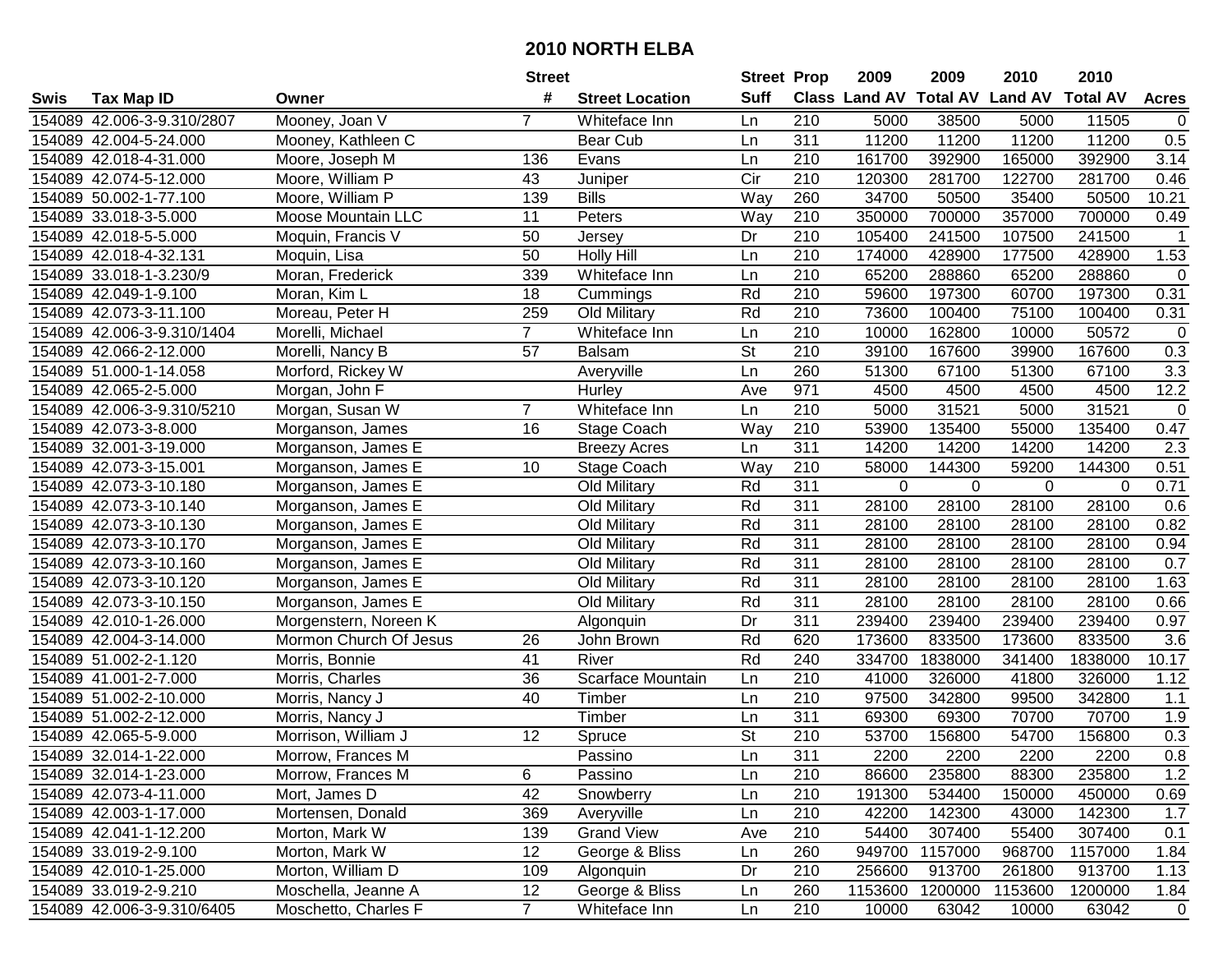|      |                                               |                             | <b>Street</b>  |                            | <b>Street Prop</b>       |                  | 2009                          | 2009      | 2010           | 2010            |                |
|------|-----------------------------------------------|-----------------------------|----------------|----------------------------|--------------------------|------------------|-------------------------------|-----------|----------------|-----------------|----------------|
| Swis | <b>Tax Map ID</b>                             | Owner                       | #              | <b>Street Location</b>     | <b>Suff</b>              |                  | <b>Class Land AV Total AV</b> |           | <b>Land AV</b> | <b>Total AV</b> | <b>Acres</b>   |
|      | 154089 42.006-3-9.310/7810                    | Moschetto, Charles F        | 7              | Whiteface Inn              | Ln                       | 210              | 5000                          | 45949     | 5000           | 45949           | $\overline{0}$ |
|      | 154089 42.006-3-9.310/7804                    | Moschetto, Charles F        | $\overline{7}$ | Whiteface Inn              | Ln                       | 210              | 5000                          | 45949     | 5000           | 45949           | $\overline{0}$ |
|      | 154089 42.002-2-13.120                        | Mountain Course Assoc Inc   |                | Morningside                | Dr                       | 323              | 0                             | $\Omega$  | $\Omega$       | $\Omega$        | 3.97           |
|      | 154089 42.006-3-19.200                        | Mountain Land Assoc LLC     | 1927           | Saranac                    | Ave                      | 483              | 166200                        | 533500    | 166200         | 533500          | $\overline{2}$ |
|      | 154089 42.006-3-19.300                        | Mountain Land Assoc LLC     |                | NYS Route 86               |                          | 330              | 163700                        | 163700    | 163700         | 163700          | 1.4            |
|      | 154089 42.074-6-11.000                        | Mtn View Builders LLC       | 16             | Rustic                     | Way                      | 210              | 12500                         | 12500     | 63000          | 500000          | 0.04           |
|      | 154089 42.074-2-7.000                         | Mullarney, Janice           | 55             | Newman                     | Rd                       | 210              | 38900                         | 165500    | 40800          | 165500          | 0.3            |
|      | 154089 42.065-2-6.000                         | Mullarney, Joseph H         |                | <b>Hurley</b>              | Ave                      | 311              | 3200                          | 3200      | 3200           | 3200            | 0.1            |
|      | 154089 50.002-1-83.000                        | Mullarney, Joseph H         | 74             | <b>Bills</b>               | Way                      | 312              | 12500                         | 29000     | 12800          | 29000           | 0.7            |
|      | 154089 42.065-2-7.000                         | Mullarney, Joseph H         | 65             | Hurley                     | Ave                      | 210              | 34300                         | 148600    | 45900          | 165000          | 0.4            |
|      | 154089 42.066-3-21.000                        | Mullarney, Robert C         | 58             | <b>Balsam</b>              | $\overline{\mathsf{St}}$ | 210              | 38000                         | 151200    | 38700          | 160000          | 0.3            |
|      | 154089 33.072-1-1.001/12                      | Multz Manor North LLC       | 9              | Hemlock                    | Way                      | 210              | 38500                         | 133700    | 38500          | 133700          | 0              |
|      | 154089 42.018-4-8.000                         | Mulvey, Paul B Jr           | 127            | Averyville                 | Ln                       | 210              | 131000                        | 325000    | 133600         | 325000          | $\mathbf{1}$   |
|      | 154089 43.017-1-3.000                         | Munro, Douglass             | 13             | Deerwood                   | Trl                      | 210              | 223600                        | 627600    | 228100         | 627600          | $\sqrt{3}$     |
|      | 154089 42.041-1-23.000                        | Murphy, Kevin D             | 6              | Knoll                      | Way                      | 210              | 71900                         | 311600    | 71900          | 311600          | 0.05           |
|      | 154089 33.072-3-5.000                         | Mutterperl, Mitchell J      | 363            | Whiteface Inn              | Ln                       | 210              | 217300                        | 579700    | 221700         | 579700          | 0.26           |
|      | 154089 42.018-3-9.000                         | <b>MWH LLC</b>              | 13             | Jersey                     | Dr                       | $\overline{210}$ | 99900                         | 168400    | 101900         | 168400          | -1             |
|      | 154089 42.004-3-15.000                        | Myer, Eugene G              | 33             | John Brown                 | Rd                       | 210              | 167900                        | 378000    | 171300         | 378000          | 1.3            |
|      | 154089 33.079-1-2.000                         | Myler, Ann L                | 207            | Whiteface Inn              | Ln                       | 210              | 107500                        | 437000    | 109600         | 437000          | 0.92           |
|      | 154089 50.002-1-26.000                        | <b>NAG Realty Assoc LLC</b> | 62             | Theianguen                 | Way                      | 311              | 165000                        | 165000    | 165000         | 165000          | 8.82           |
|      | 154089 42.006-3-9.310/6306                    | Nagle Daniel P              | $\overline{7}$ | Whiteface Inn              | Ln                       | 210              | 10000                         | 87382     | 10000          | 87382           | $\mathsf 0$    |
|      | 154089 52.003-1-29.002                        | Napier, John                | 87             | <b>Bobsled Run</b>         | Ln                       | 210              | 85800                         | 190000    | 87500          | 190000          | 1.01           |
|      | 154089 33.008-1-3.000                         | Napiwocki, Edward W         | 12             | George & Bliss             | Ln                       | 260              | 758500                        | 859000    | 773700         | 859000          | 2.5            |
|      | 154089 42.003-1-29.000                        | Nardiello, Donald A Jr      | 334            | Averyville                 | Ln                       | 210              | 163900                        | 420000    | 167200         | 420000          | 8.4            |
|      | 154089 42.003-1-31.100                        | Nardiello, Timothy F        | 49             | Ripple                     | Way                      | $\overline{210}$ | 128100                        | 175000    | 130700         | 200000          | 10.55          |
|      | 154089 42.006-3-9.310/4605                    | Nardone, Peter              | $\overline{7}$ | Whiteface Inn              | Ln                       | 210              | 10000                         | 23071     | 10000          | 23071           | 0              |
|      | 154089 42.006-3-9.310/0703                    | Nardone, Peter              | $\overline{7}$ | Whiteface Inn              | Ln                       | 210              | 10000                         | 25853     | 10000          | 25853           | $\pmb{0}$      |
|      | 154089 42.006-3-9.310/5101                    | Nardone, Peter J            | $\overline{7}$ | Whiteface Inn              | Ln                       | 210              | 10000                         | 33290     | 5000           | 16645           | $\mathsf 0$    |
|      | 154089 42.066-3-20.000                        | Nason, George               | 54             | Balsam                     | $\overline{\mathsf{St}}$ | 210              | 38900                         | 166700    | 39600          | 166700          | 0.3            |
|      | 154089 42.066-3-19.000                        | Nason, George H Jr          | 48             | <b>Balsam</b>              | $\overline{\mathsf{St}}$ | $\overline{210}$ | 40400                         | 187800    | 41300          | 187800          | 0.3            |
|      | 154089 60.000-1-18.000                        | Nason, George H Jr          |                | Adirondack Loj             | Rd                       | 312              | 64200                         | 66900     | 65400          | 66900           | 33.6           |
|      | 154089 640.089-9999-132.350/10. National Grid |                             |                | T605a L Colby Lp3 Ray      |                          | 882              | 0                             | 12480     | 0              | 12878           | 0              |
|      | 154089 640.089-9999-132.350/10. National Grid |                             |                | T605a L Colby Lp 3 Ra      |                          | 882              | $\mathbf 0$                   | 912       | 0              | 941             | $\overline{0}$ |
|      | 154089 640.089-9999-132.350/10 National Grid  |                             |                | T605 Lake Colby Lp3        |                          | 882              |                               | 0 1056066 | 0              | 1090626         | $\overline{0}$ |
|      | 154089 41.007-1-2.000                         | <b>National Grid</b>        | 1081           | NYS Route 86               |                          | 882              | 35440                         | 755673    | 35440          | 776518          | 1.8            |
|      | 154089 640.089-9999-132.350/18 National Grid  |                             |                | <b>Total Electric Dist</b> |                          | 884              | 0                             | 30608     | 0              | 31471           | 0              |
|      | 154089 640.089-9999-132.350/18 National Grid  |                             |                | <b>Total Electric Dist</b> |                          | 884              | 0                             | 418851    | 0              | 430656          | 0              |
|      | 154089 640.089-9999-132.350/10 National Grid  |                             |                | T605 Lake Colby Lp3        |                          | 882              | 0                             | 77174     | 0              | 79699           | 0              |
|      | 154089 42.006-3-9.310/4109                    | Navesink Whiteface LLC      | $\overline{7}$ | Whiteface Inn              | Ln                       | 210              |                               |           | 5000           | 11535           | 0              |
|      | 154089 42.006-3-9.310/7905                    | Navesink Whiteface LLC      | $\overline{7}$ | Whiteface Inn              | Ln                       | 210              | 10000                         | 82688     | 5000           | 41344           | $\mathbf 0$    |
|      | 154089 41.001-1-24.000                        | Neale, Michael F            | 65             | Ray Brook                  | Rd                       | 210              | 48500                         | 260400    | 49500          | 260400          | 0.8            |
|      | 154089 52.001-2-11.000                        | Nealon, William J III       | 46             | Coyote                     | Way                      | 210              | 139000                        | 335200    | 141800         | 335200          | $\overline{4}$ |
|      |                                               |                             |                |                            |                          |                  |                               |           |                |                 |                |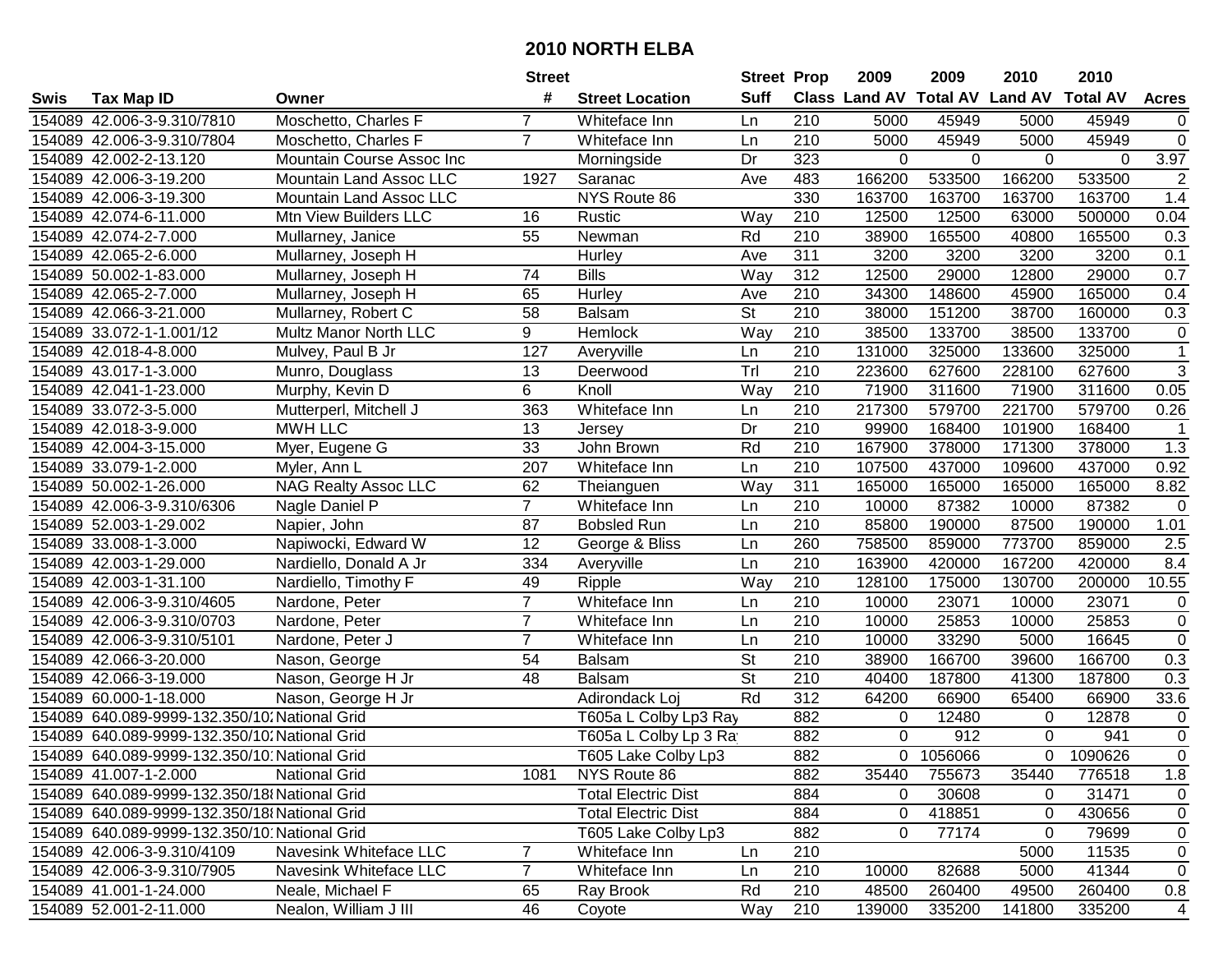|      |                            |                               | <b>Street</b>   |                        | <b>Street Prop</b> |                  | 2009          | 2009            | 2010           | 2010            |                  |
|------|----------------------------|-------------------------------|-----------------|------------------------|--------------------|------------------|---------------|-----------------|----------------|-----------------|------------------|
| Swis | <b>Tax Map ID</b>          | Owner                         | #               | <b>Street Location</b> | <b>Suff</b>        |                  | Class Land AV | <b>Total AV</b> | <b>Land AV</b> | <b>Total AV</b> | <b>Acres</b>     |
|      | 154089 33.019-2-4.000      | Neary, Mary C                 | 12              | George & Bliss         | Ln                 | 260              | 1141900       | 1637500         | 1164700        | 1637500         | 3.5              |
|      | 154089 42.003-1-32.000     | Neu, Geoffrey M               | 28              | Ripple                 | Way                | 260              | 84600         | 200000          | 86300          | 200000          | 2.55             |
|      | 154089 42.006-3-9.310/8102 | Neulander, M Robert           | $\overline{7}$  | Whiteface Inn          | Ln                 | 210              | 10000         | 205700          | 10000          | 68532           | $\mathbf 0$      |
|      | 154089 42.006-3-9.310/8103 | Neulander, M Robert           | $\overline{7}$  | Whiteface Inn          | Ln                 | 210              | 10000         | 205700          | 10000          | 68532           | $\overline{0}$   |
|      | 154089 42.006-3-6.100      | Nevulis, Carol J              | 21              | Grindelwald            | Way                | 210              | 210000        | 400000          | 214200         | 550000          | 2.82             |
|      | 154089 42.010-1-36.000     | Nevulis, Carol J              | 153             | Algonquin              | Dr                 | 210              | 177700        | 693000          | 181300         | 693000          | 0.72             |
|      | 154089 32.009-3-5.000      | Newman Michelle               | 20              | Rockledge              | Ln                 | 210              | 34800         | 242900          | 52200          | 242900          | 0.37             |
|      | 154089 33.019-2-3.000      | Newman, Michael D             | 12              | George & Bliss         | Ln                 | 260              | 593700        | 705300          | 605600         | 705300          | 0.68             |
|      | 154089 32.003-5-7.000      | Nichols, Bruce A              | $\overline{31}$ | <b>Beaver Pond</b>     | Way                | $\overline{210}$ | 71800         | 190000          | 73200          | 190000          | 3.38             |
|      | 154089 42.065-1-2.000      | Nichols, Bruce H              |                 | Old Military           | Rd                 | 311              | 13500         | 13500           | 13500          | 13500           | 0.1              |
|      | 154089 42.043-4-16.000     | Nicola, David D               | 24              | <b>Placid Heights</b>  | Ln                 | 210              | 148900        | 508400          | 151900         | 508400          | 0.9              |
|      | 154089 42.010-1-7.000      | Nicola, Michael A Jr          | 83              | Algonquin              | Dr                 | 210              | 247100        | 790800          | 252000         | 790800          | 0.88             |
|      | 154089 42.026-2-7.000      | Niles, Thea M                 | 312             | Mirror Lake            | Dr                 | $\overline{312}$ | 502500        | 545800          | 512500         | 545800          | 0.56             |
|      | 154089 50.002-1-18.086     | Nixon, Josh                   | 70              | <b>Bills</b>           | Way                | 260              | 29200         | 80200           | 29800          | 80200           | 0.3              |
|      | 154089 33.018-1-14.000     | Nohowel, Stephen R            | 63              | Camp                   | Way                | 210              | 1482300       | 2313500         | 1512000        | 2313500         | 0.9              |
|      | 154089 42.018-4-20.200     | Nordhouse, John               |                 | Evans                  | Ln                 | 311              | 124400        | 124400          | 124400         | 124400          | 1.1              |
|      | 154089 52.001-1-54.000     | Nordic Moon Ent LLC           | 4833            | Cascade                | Rd                 | 551              | 321400        | 792100          | 321400         | 792100          | 200.11           |
|      | 154089 52.001-1-20.000     | Nordic Moon Ent LLC           | 4844            | Cascade                | Rd                 | 311              | 11600         | 11600           | 6000           | 6000            | 0.23             |
|      | 154089 52.004-1-4.400      | Nordic Moon Ent LLC           |                 | Mountain               | Ln                 | 314              | 2000          | 2000            | 2000           | 2000            | 1.23             |
|      | 154089 52.001-2-4.000      | Nordic Moon Ent LLC           |                 | Cascade                | Rd                 | 311              | 25000         | 25000           | 25000          | 25000           | 5.18             |
|      | 154089 52.002-1-13.300     | Nordic Moon Ent LLC           | 83              | Mountain               | Ln                 | 312              | 53600         | 71400           | 53600          | 71400           | 8.89             |
|      | 154089 42.004-4-3.000      | Nordic Moon Enterprises LLC   | 2830            | Wilmington             | Rd                 | 415              | 381100        | 635200          | 381100         | 635200          | 1.87             |
|      | 154089 52.002-1-11.120     | Nordic Moon Enterprises LLC   |                 | Mountain               | Ln                 | 314              | 28500         | 28500           | 40000          | 40000           | 7.9              |
|      | 154089 52.002-1-11.200     | Nordic Moon Enterprises LLC   |                 | Mountain               | Ln                 | 311              | 35700         | 35700           | 35700          | 35700           | $\overline{2}$   |
|      | 154089 33.020-1-17.112     | Norelli, Mary                 | 18              | <b>Botoulas</b>        | Way                | 210              | 150000        | 335000          | 153000         | 335000          | 1.25             |
|      | 154089 50.002-1-22.000     | Norfolk, Matthew D            | 16              | Stone                  | Rd                 | 210              | 160400        | 551200          | 163600         | 551200          | 4.66             |
|      | 154089 42.006-3-9.310/3104 | Norford, Gail M               | $\overline{7}$  | Whiteface Inn          | Ln                 | 210              | 10000         | 95000           | 10000          | 26326           | $\overline{0}$   |
|      | 154089 42.004-5-19.000     | North Country Prop LLC        | 30              | Ledge Rock             | Ln                 | 311              | 119200        | 119200          | 119200         | 119200          | 3.89             |
|      | 154089 42.004-5-22.000     | North Country Prop LLC        |                 | John Brown             | Rd                 | $\overline{311}$ | 0             | $\mathbf 0$     | $\Omega$       | $\Omega$        | 1.82             |
|      | 154089 42.004-5-4.000      | North Country Prop LLC        | $\overline{25}$ | Ridge                  | Ln                 | 311              | 119200        | 119200          | 119200         | 119200          | $\overline{3.7}$ |
|      | 154089 42.004-5-5.000      | <b>North Country Prop LLC</b> | 33              | Ridge                  | Ln                 | 311              | 119200        | 119200          | 119200         | 119200          | 2.78             |
|      | 154089 42.004-5-6.000      | North Country Prop LLC        | 48              | Ridge                  | Ln                 | 311              | 119200        | 119200          | 119200         | 119200          | 2.14             |
|      | 154089 42.004-5-8.000      | North Country Prop LLC        | 54              | Ridge                  | Ln                 | 311              | 119200        | 119200          | 119200         | 119200          | 2.26             |
|      | 154089 42.004-5-9.000      | <b>North Country Prop LLC</b> | 231             | John Brown             | Rd                 | $\overline{210}$ | 198600        | 1575000         | 198600         | 1575000         | 9.26             |
|      | 154089 42.004-5-15.000     | North Country Prop LLC        | 62              | Ledge Rock             | Ln                 | 311              | 131200        | 131200          | 131200         | 131200          | 4                |
|      | 154089 42.004-5-16.000     | North Country Prop LLC        | 54              | Ledge Rock             | Ln                 | 311              | 210000        | 210000          | 210000         | 210000          | 5.45             |
|      | 154089 42.004-5-14.000     | North Country Prop LLC        | 55              | Ledge Rock             | Ln                 | 311              | 210000        | 210000          | 210000         | 210000          | 6.23             |
|      | 154089 42.004-5-17.000     | North Country Prop LLC        | 50              | Ledge Rock             | Ln                 | 311              | 198700        | 198700          | 198700         | 198700          | 8.12             |
|      | 154089 42.004-5-18.000     | North Country Prop LLC        | 48              | Ledge Rock             | Ln                 | 311              | 198700        | 198700          | 198700         | 198700          | 6.48             |
|      | 154089 42.004-5-20.000     | North Country Prop LLC        | 40              | Ledge Rock             | Ln                 | 311              | 119200        | 119200          | 119200         | 119200          | 3.03             |
|      | 154089 42.004-5-21.000     | North Country Prop LLC        |                 | Bear Cub               | Ln                 | 311              | 0             | 0               | 0              | 0               | 1.66             |
|      | 154089 52.004-1-22.000     | North Country School          | 4375            | Cascade                | Rd                 | 612              | 68900         | 327000          | 68900          | 327000          | 2.2              |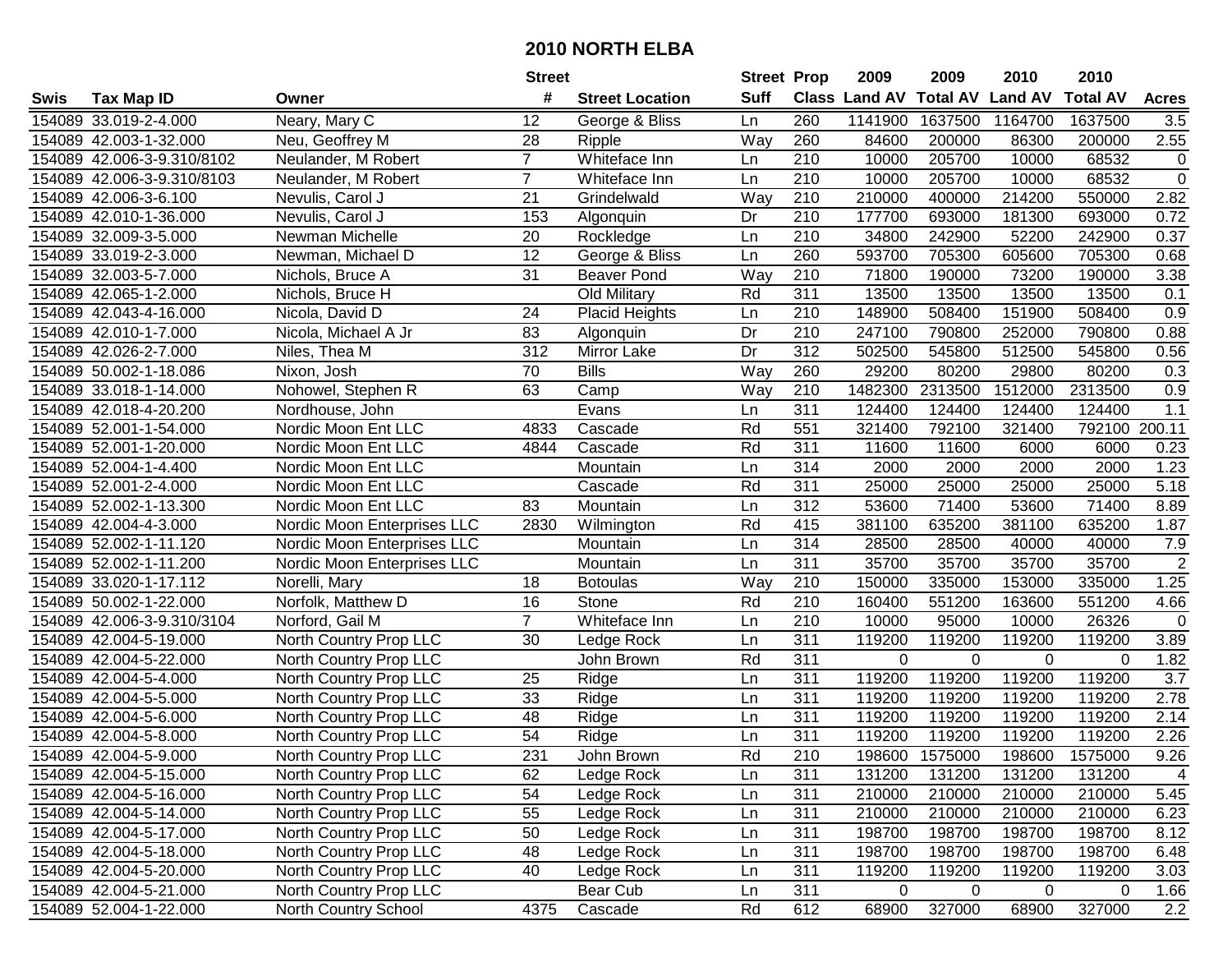| #<br><b>Suff</b><br><b>Total AV</b><br><b>Class Land AV</b><br><b>Land AV</b><br><b>Total AV</b><br><b>Tax Map ID</b><br><b>Street Location</b><br><b>Acres</b><br>Swis<br>Owner<br>Rd<br>1348900<br>154089 52.004-1-11.000<br><b>North Country School</b><br>4382<br>612<br>1348900<br>8800000<br>8800000<br>196.2<br>Cascade<br>210<br>154089 52.004-1-21.000<br>Cascade<br>Rd<br>112000<br>356500<br>114200<br>356500<br>$\overline{2}$<br>North Country School<br>4379<br>65100<br>154089 52.004-1-12.000<br>North Country School Inc<br>Cascade<br>Rd<br>210<br>65100<br>212100<br>212100<br>1.4<br>27<br>844<br>5497100<br>5497100<br>9525600<br>173.06<br>154089 42.004-4-33.000<br>North Elba Airport Garage<br>Ln<br>9525600<br>Airport<br>Rd<br>154089 42.004-3-10.000<br>North Elba Cemetery<br>76<br>Old Military<br>695<br>414800<br>539800<br>414800<br>539800<br>16.23<br>$\overline{74}$<br>852<br>900700<br>900700<br>32.4<br>154089 42.004-4-35.000<br>North Elba Disposal Plant<br>Recycle Circle<br>529300<br>529300<br>Ln<br>69.52<br>North Elba Horse Show Grounds<br>5514<br>Rd<br>682<br>5556600<br>$1.1E + 07$<br>11113200<br>154089 42.004-4-30.000<br>Cascade<br>5556600<br>Newman<br>Rd<br>592<br>57200<br>57200<br>63600<br>154089 42.066-4-6.000<br>63600<br>0.4<br>North Elba Playground<br>5487<br>Rd<br>682<br>$4.9E + 07$<br>7864000 48708700<br>48.9<br>154089 51.002-1-17.000<br>North Elba Ski Jump<br>Cascade<br>7864000<br>Rd<br>822<br>39700<br>39700<br>154089 32.003-4-38.000<br>214<br>McKenzie Pond<br>39700<br>39700<br>0.1<br><b>North Elba Trustees</b><br>154089 999.040-3-87.000<br>822<br>100<br>10000<br>100<br>10000<br>North Elba Water Dist 1<br>0<br>Improvements Only<br>154089 999.040-3-88.000<br>822<br>100<br>8000<br>100<br>8000<br>$\pmb{0}$<br>North Elba Water Dist 1<br>Improvements Only<br>$\mathbf 0$<br>822<br>100<br>4000<br>100<br>4000<br>154089 999.040-3-89.000<br>North Elba Water Dist 1<br>Improvements Only<br>822<br>$\mathbf 0$<br>154089 999.040-3-90.000<br>North Elba Water Dist 1<br>100<br>3600<br>100<br>3600<br>Improvements Only<br>822<br>100<br>3600<br>100<br>$\mathbf 0$<br>154089 999.040-3-91.000<br>North Elba Water Dist 1<br>3600<br><b>Improvements Only</b><br>822<br>100<br>7200<br>100<br>7200<br>$\mathbf 0$<br>154089 999.040-3-92.000<br>North Elba Water Dist 1<br>Improvements Only<br>822<br>$\mathbf 0$<br>154089 999.040-3-93.000<br>100<br>12000<br>100<br>12000<br>North Elba Water Dist 1<br>Improvements Only<br>$\mathbf 0$<br>154089 999.040-3-94.000<br>822<br>100<br>3500<br>100<br>3500<br>North Elba Water Dist 1<br>Improvements Only<br>$\mathsf{O}\xspace$<br>154089 999.040-3-95.000<br>North Elba Water Dist 1<br>822<br>100<br>2200<br>100<br>2200<br><b>Improvements Only</b><br>$\mathsf 0$<br>154089 999.040-3-96.000<br>822<br>100<br>25000<br>100<br>25000<br>North Elba Water Dist 1<br><b>Improvements Only</b><br>0.2<br>Rd<br>822<br>118100<br>555700<br>118100<br>555700<br>154089 32.003-4-40.000<br>North Elba Water District<br>McKenzie Pond<br>154089 32.003-6-32.000<br>Nordic<br>Way<br>210<br>160800<br>503000<br>157200<br>503000<br>4.25<br>North, Robert J<br>18<br>Rd<br>433<br>0.9<br>154089 42.004-3-9.000<br>5621<br>Cascade<br>193900<br>523600<br>193900<br>523600<br>Northern Highlights Inc<br>322<br>23.89<br>154089 42.002-2-8.112<br>Rd<br>305400<br>305400<br>311500<br>311500<br>Northwood School<br>Wilmington<br>Rd<br>$\overline{210}$<br>88<br>141700<br>458200<br>141700<br>458200<br>1.66<br>154089 42.043-2-1.003<br>Northwood School<br>Northwood<br>Rd<br>312<br>505200<br>490900<br>505200<br>154089 42.043-2-4.000<br>Northwood School Inc<br>490900<br>4.45<br>Northwood<br>Rd<br>612<br>$2.8E + 07$<br>4375500 27941800<br>154089 42.035-2-3.000<br>Northwood School Inc<br>92<br>4375500<br>37.4<br>Northwood<br>Dr<br>210<br>154089 42.034-2-6.000<br>Northwood School Inc<br>392<br>240200<br>533400<br>240200<br>533400<br>Mirror Lake<br>0.61<br>Rd<br>$\overline{210}$<br>134<br>290500<br>333300<br>333300<br>154089 42.035-2-1.000<br>Northwood School Inc<br>290500<br>0.5<br>Northwood<br>Rd<br>330<br>154089 42.035-2-2.000<br>Northwood School Inc<br>57400<br>57400<br>57400<br>57400<br>0.7<br>Northwood<br>Rd<br>330<br>200<br>$\mathsf 0$<br>154089 42.035-2-3.000/1<br>Northwood School Inc<br>200<br>200<br>200<br>Northwood<br>251160<br>251160<br>$\overline{0}$<br>154089 33.018-1-2.001/3<br>210<br>40100<br>40100<br>Norton John A<br>316<br>Whiteface Inn<br>Ln<br>311<br>1.56<br>154089 42.006-4-4.000<br>136900<br>136900<br>136900<br>136900<br>Norton, John G<br>Whiteface Inn<br>Ln<br>311<br>Rd<br>8<br>154089 43.003-2-2.200<br>109200<br>109200<br>109200<br>Noujaim, Alexander J<br>River<br>109200<br>154089 43.017-1-21.000<br>Noujaim, Alexander J<br>166<br>Deerwood<br>Trl<br>210<br>208700<br>947900<br>212900<br>947900<br>2.1<br>$\overline{7}$<br>154089 42.006-3-9.310/1604<br>Noval, Lorraine K<br>Whiteface Inn<br>210<br>10000<br>25853<br>25853<br>$\mathbf 0$<br>Ln<br>10000<br>158000<br>677200<br>161100<br>$\mathbf{1}$<br>154089 42.018-4-59.000<br>Novick, Howard I<br>66<br>Ln<br>210<br>677200<br>Evans<br>137<br>Dr<br>210<br>352000<br>1553300<br>1553300<br>0.71<br>154089 42.010-1-33.000<br>Nowicki Sandra G<br>359100<br>Algonquin<br>Sweetwood Farms<br>Way<br>210<br>154089 50.002-1-55.000<br>Nowicki, Richard J<br>32<br>193100<br>399100<br>197000<br>399100<br>5.5<br>Rd<br>21100<br>154089 42.074-3-28.000<br>Nugent, Alan J<br>130<br>210<br>63000<br>27600<br>63000<br>0.18<br>Newman<br>Rd<br>154089 42.074-3-29.000<br>Nugent, Catherine<br>136<br>210<br>29400<br>189000<br>26000<br>189000<br>Newman<br>0.18 |                        |                    | <b>Street</b> |              | <b>Street Prop</b> |     | 2009    | 2009      | 2010 | 2010             |     |
|--------------------------------------------------------------------------------------------------------------------------------------------------------------------------------------------------------------------------------------------------------------------------------------------------------------------------------------------------------------------------------------------------------------------------------------------------------------------------------------------------------------------------------------------------------------------------------------------------------------------------------------------------------------------------------------------------------------------------------------------------------------------------------------------------------------------------------------------------------------------------------------------------------------------------------------------------------------------------------------------------------------------------------------------------------------------------------------------------------------------------------------------------------------------------------------------------------------------------------------------------------------------------------------------------------------------------------------------------------------------------------------------------------------------------------------------------------------------------------------------------------------------------------------------------------------------------------------------------------------------------------------------------------------------------------------------------------------------------------------------------------------------------------------------------------------------------------------------------------------------------------------------------------------------------------------------------------------------------------------------------------------------------------------------------------------------------------------------------------------------------------------------------------------------------------------------------------------------------------------------------------------------------------------------------------------------------------------------------------------------------------------------------------------------------------------------------------------------------------------------------------------------------------------------------------------------------------------------------------------------------------------------------------------------------------------------------------------------------------------------------------------------------------------------------------------------------------------------------------------------------------------------------------------------------------------------------------------------------------------------------------------------------------------------------------------------------------------------------------------------------------------------------------------------------------------------------------------------------------------------------------------------------------------------------------------------------------------------------------------------------------------------------------------------------------------------------------------------------------------------------------------------------------------------------------------------------------------------------------------------------------------------------------------------------------------------------------------------------------------------------------------------------------------------------------------------------------------------------------------------------------------------------------------------------------------------------------------------------------------------------------------------------------------------------------------------------------------------------------------------------------------------------------------------------------------------------------------------------------------------------------------------------------------------------------------------------------------------------------------------------------------------------------------------------------------------------------------------------------------------------------------------------------------------------------------------------------------------------------------------------------------------------------------------------------------------------------------------------------------------------------------------------------------------------------------------------------------------------------------------------------------------------------------------------------------------------------------------------------------------------------------------------------------------------------------------------------------------------------------------------------------------------------------------------------------------------------------------------------------------------------------------------------------------------------------------------------------------------------------------------------------------------------------------------------------------------------------------------------------------------------------------------------------------------------------------------------------------------------------------------------------------------------------------------------------------------------------------------------------------------------------------|------------------------|--------------------|---------------|--------------|--------------------|-----|---------|-----------|------|------------------|-----|
|                                                                                                                                                                                                                                                                                                                                                                                                                                                                                                                                                                                                                                                                                                                                                                                                                                                                                                                                                                                                                                                                                                                                                                                                                                                                                                                                                                                                                                                                                                                                                                                                                                                                                                                                                                                                                                                                                                                                                                                                                                                                                                                                                                                                                                                                                                                                                                                                                                                                                                                                                                                                                                                                                                                                                                                                                                                                                                                                                                                                                                                                                                                                                                                                                                                                                                                                                                                                                                                                                                                                                                                                                                                                                                                                                                                                                                                                                                                                                                                                                                                                                                                                                                                                                                                                                                                                                                                                                                                                                                                                                                                                                                                                                                                                                                                                                                                                                                                                                                                                                                                                                                                                                                                                                                                                                                                                                                                                                                                                                                                                                                                                                                                                                                                                                                    |                        |                    |               |              |                    |     |         |           |      |                  |     |
|                                                                                                                                                                                                                                                                                                                                                                                                                                                                                                                                                                                                                                                                                                                                                                                                                                                                                                                                                                                                                                                                                                                                                                                                                                                                                                                                                                                                                                                                                                                                                                                                                                                                                                                                                                                                                                                                                                                                                                                                                                                                                                                                                                                                                                                                                                                                                                                                                                                                                                                                                                                                                                                                                                                                                                                                                                                                                                                                                                                                                                                                                                                                                                                                                                                                                                                                                                                                                                                                                                                                                                                                                                                                                                                                                                                                                                                                                                                                                                                                                                                                                                                                                                                                                                                                                                                                                                                                                                                                                                                                                                                                                                                                                                                                                                                                                                                                                                                                                                                                                                                                                                                                                                                                                                                                                                                                                                                                                                                                                                                                                                                                                                                                                                                                                                    |                        |                    |               |              |                    |     |         |           |      |                  |     |
|                                                                                                                                                                                                                                                                                                                                                                                                                                                                                                                                                                                                                                                                                                                                                                                                                                                                                                                                                                                                                                                                                                                                                                                                                                                                                                                                                                                                                                                                                                                                                                                                                                                                                                                                                                                                                                                                                                                                                                                                                                                                                                                                                                                                                                                                                                                                                                                                                                                                                                                                                                                                                                                                                                                                                                                                                                                                                                                                                                                                                                                                                                                                                                                                                                                                                                                                                                                                                                                                                                                                                                                                                                                                                                                                                                                                                                                                                                                                                                                                                                                                                                                                                                                                                                                                                                                                                                                                                                                                                                                                                                                                                                                                                                                                                                                                                                                                                                                                                                                                                                                                                                                                                                                                                                                                                                                                                                                                                                                                                                                                                                                                                                                                                                                                                                    |                        |                    |               |              |                    |     |         |           |      |                  |     |
|                                                                                                                                                                                                                                                                                                                                                                                                                                                                                                                                                                                                                                                                                                                                                                                                                                                                                                                                                                                                                                                                                                                                                                                                                                                                                                                                                                                                                                                                                                                                                                                                                                                                                                                                                                                                                                                                                                                                                                                                                                                                                                                                                                                                                                                                                                                                                                                                                                                                                                                                                                                                                                                                                                                                                                                                                                                                                                                                                                                                                                                                                                                                                                                                                                                                                                                                                                                                                                                                                                                                                                                                                                                                                                                                                                                                                                                                                                                                                                                                                                                                                                                                                                                                                                                                                                                                                                                                                                                                                                                                                                                                                                                                                                                                                                                                                                                                                                                                                                                                                                                                                                                                                                                                                                                                                                                                                                                                                                                                                                                                                                                                                                                                                                                                                                    |                        |                    |               |              |                    |     |         |           |      |                  |     |
|                                                                                                                                                                                                                                                                                                                                                                                                                                                                                                                                                                                                                                                                                                                                                                                                                                                                                                                                                                                                                                                                                                                                                                                                                                                                                                                                                                                                                                                                                                                                                                                                                                                                                                                                                                                                                                                                                                                                                                                                                                                                                                                                                                                                                                                                                                                                                                                                                                                                                                                                                                                                                                                                                                                                                                                                                                                                                                                                                                                                                                                                                                                                                                                                                                                                                                                                                                                                                                                                                                                                                                                                                                                                                                                                                                                                                                                                                                                                                                                                                                                                                                                                                                                                                                                                                                                                                                                                                                                                                                                                                                                                                                                                                                                                                                                                                                                                                                                                                                                                                                                                                                                                                                                                                                                                                                                                                                                                                                                                                                                                                                                                                                                                                                                                                                    |                        |                    |               |              |                    |     |         |           |      |                  |     |
|                                                                                                                                                                                                                                                                                                                                                                                                                                                                                                                                                                                                                                                                                                                                                                                                                                                                                                                                                                                                                                                                                                                                                                                                                                                                                                                                                                                                                                                                                                                                                                                                                                                                                                                                                                                                                                                                                                                                                                                                                                                                                                                                                                                                                                                                                                                                                                                                                                                                                                                                                                                                                                                                                                                                                                                                                                                                                                                                                                                                                                                                                                                                                                                                                                                                                                                                                                                                                                                                                                                                                                                                                                                                                                                                                                                                                                                                                                                                                                                                                                                                                                                                                                                                                                                                                                                                                                                                                                                                                                                                                                                                                                                                                                                                                                                                                                                                                                                                                                                                                                                                                                                                                                                                                                                                                                                                                                                                                                                                                                                                                                                                                                                                                                                                                                    |                        |                    |               |              |                    |     |         |           |      |                  |     |
|                                                                                                                                                                                                                                                                                                                                                                                                                                                                                                                                                                                                                                                                                                                                                                                                                                                                                                                                                                                                                                                                                                                                                                                                                                                                                                                                                                                                                                                                                                                                                                                                                                                                                                                                                                                                                                                                                                                                                                                                                                                                                                                                                                                                                                                                                                                                                                                                                                                                                                                                                                                                                                                                                                                                                                                                                                                                                                                                                                                                                                                                                                                                                                                                                                                                                                                                                                                                                                                                                                                                                                                                                                                                                                                                                                                                                                                                                                                                                                                                                                                                                                                                                                                                                                                                                                                                                                                                                                                                                                                                                                                                                                                                                                                                                                                                                                                                                                                                                                                                                                                                                                                                                                                                                                                                                                                                                                                                                                                                                                                                                                                                                                                                                                                                                                    |                        |                    |               |              |                    |     |         |           |      |                  |     |
|                                                                                                                                                                                                                                                                                                                                                                                                                                                                                                                                                                                                                                                                                                                                                                                                                                                                                                                                                                                                                                                                                                                                                                                                                                                                                                                                                                                                                                                                                                                                                                                                                                                                                                                                                                                                                                                                                                                                                                                                                                                                                                                                                                                                                                                                                                                                                                                                                                                                                                                                                                                                                                                                                                                                                                                                                                                                                                                                                                                                                                                                                                                                                                                                                                                                                                                                                                                                                                                                                                                                                                                                                                                                                                                                                                                                                                                                                                                                                                                                                                                                                                                                                                                                                                                                                                                                                                                                                                                                                                                                                                                                                                                                                                                                                                                                                                                                                                                                                                                                                                                                                                                                                                                                                                                                                                                                                                                                                                                                                                                                                                                                                                                                                                                                                                    |                        |                    |               |              |                    |     |         |           |      |                  |     |
|                                                                                                                                                                                                                                                                                                                                                                                                                                                                                                                                                                                                                                                                                                                                                                                                                                                                                                                                                                                                                                                                                                                                                                                                                                                                                                                                                                                                                                                                                                                                                                                                                                                                                                                                                                                                                                                                                                                                                                                                                                                                                                                                                                                                                                                                                                                                                                                                                                                                                                                                                                                                                                                                                                                                                                                                                                                                                                                                                                                                                                                                                                                                                                                                                                                                                                                                                                                                                                                                                                                                                                                                                                                                                                                                                                                                                                                                                                                                                                                                                                                                                                                                                                                                                                                                                                                                                                                                                                                                                                                                                                                                                                                                                                                                                                                                                                                                                                                                                                                                                                                                                                                                                                                                                                                                                                                                                                                                                                                                                                                                                                                                                                                                                                                                                                    |                        |                    |               |              |                    |     |         |           |      |                  |     |
|                                                                                                                                                                                                                                                                                                                                                                                                                                                                                                                                                                                                                                                                                                                                                                                                                                                                                                                                                                                                                                                                                                                                                                                                                                                                                                                                                                                                                                                                                                                                                                                                                                                                                                                                                                                                                                                                                                                                                                                                                                                                                                                                                                                                                                                                                                                                                                                                                                                                                                                                                                                                                                                                                                                                                                                                                                                                                                                                                                                                                                                                                                                                                                                                                                                                                                                                                                                                                                                                                                                                                                                                                                                                                                                                                                                                                                                                                                                                                                                                                                                                                                                                                                                                                                                                                                                                                                                                                                                                                                                                                                                                                                                                                                                                                                                                                                                                                                                                                                                                                                                                                                                                                                                                                                                                                                                                                                                                                                                                                                                                                                                                                                                                                                                                                                    |                        |                    |               |              |                    |     |         |           |      |                  |     |
|                                                                                                                                                                                                                                                                                                                                                                                                                                                                                                                                                                                                                                                                                                                                                                                                                                                                                                                                                                                                                                                                                                                                                                                                                                                                                                                                                                                                                                                                                                                                                                                                                                                                                                                                                                                                                                                                                                                                                                                                                                                                                                                                                                                                                                                                                                                                                                                                                                                                                                                                                                                                                                                                                                                                                                                                                                                                                                                                                                                                                                                                                                                                                                                                                                                                                                                                                                                                                                                                                                                                                                                                                                                                                                                                                                                                                                                                                                                                                                                                                                                                                                                                                                                                                                                                                                                                                                                                                                                                                                                                                                                                                                                                                                                                                                                                                                                                                                                                                                                                                                                                                                                                                                                                                                                                                                                                                                                                                                                                                                                                                                                                                                                                                                                                                                    |                        |                    |               |              |                    |     |         |           |      |                  |     |
|                                                                                                                                                                                                                                                                                                                                                                                                                                                                                                                                                                                                                                                                                                                                                                                                                                                                                                                                                                                                                                                                                                                                                                                                                                                                                                                                                                                                                                                                                                                                                                                                                                                                                                                                                                                                                                                                                                                                                                                                                                                                                                                                                                                                                                                                                                                                                                                                                                                                                                                                                                                                                                                                                                                                                                                                                                                                                                                                                                                                                                                                                                                                                                                                                                                                                                                                                                                                                                                                                                                                                                                                                                                                                                                                                                                                                                                                                                                                                                                                                                                                                                                                                                                                                                                                                                                                                                                                                                                                                                                                                                                                                                                                                                                                                                                                                                                                                                                                                                                                                                                                                                                                                                                                                                                                                                                                                                                                                                                                                                                                                                                                                                                                                                                                                                    |                        |                    |               |              |                    |     |         |           |      |                  |     |
|                                                                                                                                                                                                                                                                                                                                                                                                                                                                                                                                                                                                                                                                                                                                                                                                                                                                                                                                                                                                                                                                                                                                                                                                                                                                                                                                                                                                                                                                                                                                                                                                                                                                                                                                                                                                                                                                                                                                                                                                                                                                                                                                                                                                                                                                                                                                                                                                                                                                                                                                                                                                                                                                                                                                                                                                                                                                                                                                                                                                                                                                                                                                                                                                                                                                                                                                                                                                                                                                                                                                                                                                                                                                                                                                                                                                                                                                                                                                                                                                                                                                                                                                                                                                                                                                                                                                                                                                                                                                                                                                                                                                                                                                                                                                                                                                                                                                                                                                                                                                                                                                                                                                                                                                                                                                                                                                                                                                                                                                                                                                                                                                                                                                                                                                                                    |                        |                    |               |              |                    |     |         |           |      |                  |     |
|                                                                                                                                                                                                                                                                                                                                                                                                                                                                                                                                                                                                                                                                                                                                                                                                                                                                                                                                                                                                                                                                                                                                                                                                                                                                                                                                                                                                                                                                                                                                                                                                                                                                                                                                                                                                                                                                                                                                                                                                                                                                                                                                                                                                                                                                                                                                                                                                                                                                                                                                                                                                                                                                                                                                                                                                                                                                                                                                                                                                                                                                                                                                                                                                                                                                                                                                                                                                                                                                                                                                                                                                                                                                                                                                                                                                                                                                                                                                                                                                                                                                                                                                                                                                                                                                                                                                                                                                                                                                                                                                                                                                                                                                                                                                                                                                                                                                                                                                                                                                                                                                                                                                                                                                                                                                                                                                                                                                                                                                                                                                                                                                                                                                                                                                                                    |                        |                    |               |              |                    |     |         |           |      |                  |     |
|                                                                                                                                                                                                                                                                                                                                                                                                                                                                                                                                                                                                                                                                                                                                                                                                                                                                                                                                                                                                                                                                                                                                                                                                                                                                                                                                                                                                                                                                                                                                                                                                                                                                                                                                                                                                                                                                                                                                                                                                                                                                                                                                                                                                                                                                                                                                                                                                                                                                                                                                                                                                                                                                                                                                                                                                                                                                                                                                                                                                                                                                                                                                                                                                                                                                                                                                                                                                                                                                                                                                                                                                                                                                                                                                                                                                                                                                                                                                                                                                                                                                                                                                                                                                                                                                                                                                                                                                                                                                                                                                                                                                                                                                                                                                                                                                                                                                                                                                                                                                                                                                                                                                                                                                                                                                                                                                                                                                                                                                                                                                                                                                                                                                                                                                                                    |                        |                    |               |              |                    |     |         |           |      |                  |     |
|                                                                                                                                                                                                                                                                                                                                                                                                                                                                                                                                                                                                                                                                                                                                                                                                                                                                                                                                                                                                                                                                                                                                                                                                                                                                                                                                                                                                                                                                                                                                                                                                                                                                                                                                                                                                                                                                                                                                                                                                                                                                                                                                                                                                                                                                                                                                                                                                                                                                                                                                                                                                                                                                                                                                                                                                                                                                                                                                                                                                                                                                                                                                                                                                                                                                                                                                                                                                                                                                                                                                                                                                                                                                                                                                                                                                                                                                                                                                                                                                                                                                                                                                                                                                                                                                                                                                                                                                                                                                                                                                                                                                                                                                                                                                                                                                                                                                                                                                                                                                                                                                                                                                                                                                                                                                                                                                                                                                                                                                                                                                                                                                                                                                                                                                                                    |                        |                    |               |              |                    |     |         |           |      |                  |     |
|                                                                                                                                                                                                                                                                                                                                                                                                                                                                                                                                                                                                                                                                                                                                                                                                                                                                                                                                                                                                                                                                                                                                                                                                                                                                                                                                                                                                                                                                                                                                                                                                                                                                                                                                                                                                                                                                                                                                                                                                                                                                                                                                                                                                                                                                                                                                                                                                                                                                                                                                                                                                                                                                                                                                                                                                                                                                                                                                                                                                                                                                                                                                                                                                                                                                                                                                                                                                                                                                                                                                                                                                                                                                                                                                                                                                                                                                                                                                                                                                                                                                                                                                                                                                                                                                                                                                                                                                                                                                                                                                                                                                                                                                                                                                                                                                                                                                                                                                                                                                                                                                                                                                                                                                                                                                                                                                                                                                                                                                                                                                                                                                                                                                                                                                                                    |                        |                    |               |              |                    |     |         |           |      |                  |     |
|                                                                                                                                                                                                                                                                                                                                                                                                                                                                                                                                                                                                                                                                                                                                                                                                                                                                                                                                                                                                                                                                                                                                                                                                                                                                                                                                                                                                                                                                                                                                                                                                                                                                                                                                                                                                                                                                                                                                                                                                                                                                                                                                                                                                                                                                                                                                                                                                                                                                                                                                                                                                                                                                                                                                                                                                                                                                                                                                                                                                                                                                                                                                                                                                                                                                                                                                                                                                                                                                                                                                                                                                                                                                                                                                                                                                                                                                                                                                                                                                                                                                                                                                                                                                                                                                                                                                                                                                                                                                                                                                                                                                                                                                                                                                                                                                                                                                                                                                                                                                                                                                                                                                                                                                                                                                                                                                                                                                                                                                                                                                                                                                                                                                                                                                                                    |                        |                    |               |              |                    |     |         |           |      |                  |     |
|                                                                                                                                                                                                                                                                                                                                                                                                                                                                                                                                                                                                                                                                                                                                                                                                                                                                                                                                                                                                                                                                                                                                                                                                                                                                                                                                                                                                                                                                                                                                                                                                                                                                                                                                                                                                                                                                                                                                                                                                                                                                                                                                                                                                                                                                                                                                                                                                                                                                                                                                                                                                                                                                                                                                                                                                                                                                                                                                                                                                                                                                                                                                                                                                                                                                                                                                                                                                                                                                                                                                                                                                                                                                                                                                                                                                                                                                                                                                                                                                                                                                                                                                                                                                                                                                                                                                                                                                                                                                                                                                                                                                                                                                                                                                                                                                                                                                                                                                                                                                                                                                                                                                                                                                                                                                                                                                                                                                                                                                                                                                                                                                                                                                                                                                                                    |                        |                    |               |              |                    |     |         |           |      |                  |     |
|                                                                                                                                                                                                                                                                                                                                                                                                                                                                                                                                                                                                                                                                                                                                                                                                                                                                                                                                                                                                                                                                                                                                                                                                                                                                                                                                                                                                                                                                                                                                                                                                                                                                                                                                                                                                                                                                                                                                                                                                                                                                                                                                                                                                                                                                                                                                                                                                                                                                                                                                                                                                                                                                                                                                                                                                                                                                                                                                                                                                                                                                                                                                                                                                                                                                                                                                                                                                                                                                                                                                                                                                                                                                                                                                                                                                                                                                                                                                                                                                                                                                                                                                                                                                                                                                                                                                                                                                                                                                                                                                                                                                                                                                                                                                                                                                                                                                                                                                                                                                                                                                                                                                                                                                                                                                                                                                                                                                                                                                                                                                                                                                                                                                                                                                                                    |                        |                    |               |              |                    |     |         |           |      |                  |     |
|                                                                                                                                                                                                                                                                                                                                                                                                                                                                                                                                                                                                                                                                                                                                                                                                                                                                                                                                                                                                                                                                                                                                                                                                                                                                                                                                                                                                                                                                                                                                                                                                                                                                                                                                                                                                                                                                                                                                                                                                                                                                                                                                                                                                                                                                                                                                                                                                                                                                                                                                                                                                                                                                                                                                                                                                                                                                                                                                                                                                                                                                                                                                                                                                                                                                                                                                                                                                                                                                                                                                                                                                                                                                                                                                                                                                                                                                                                                                                                                                                                                                                                                                                                                                                                                                                                                                                                                                                                                                                                                                                                                                                                                                                                                                                                                                                                                                                                                                                                                                                                                                                                                                                                                                                                                                                                                                                                                                                                                                                                                                                                                                                                                                                                                                                                    |                        |                    |               |              |                    |     |         |           |      |                  |     |
|                                                                                                                                                                                                                                                                                                                                                                                                                                                                                                                                                                                                                                                                                                                                                                                                                                                                                                                                                                                                                                                                                                                                                                                                                                                                                                                                                                                                                                                                                                                                                                                                                                                                                                                                                                                                                                                                                                                                                                                                                                                                                                                                                                                                                                                                                                                                                                                                                                                                                                                                                                                                                                                                                                                                                                                                                                                                                                                                                                                                                                                                                                                                                                                                                                                                                                                                                                                                                                                                                                                                                                                                                                                                                                                                                                                                                                                                                                                                                                                                                                                                                                                                                                                                                                                                                                                                                                                                                                                                                                                                                                                                                                                                                                                                                                                                                                                                                                                                                                                                                                                                                                                                                                                                                                                                                                                                                                                                                                                                                                                                                                                                                                                                                                                                                                    |                        |                    |               |              |                    |     |         |           |      |                  |     |
|                                                                                                                                                                                                                                                                                                                                                                                                                                                                                                                                                                                                                                                                                                                                                                                                                                                                                                                                                                                                                                                                                                                                                                                                                                                                                                                                                                                                                                                                                                                                                                                                                                                                                                                                                                                                                                                                                                                                                                                                                                                                                                                                                                                                                                                                                                                                                                                                                                                                                                                                                                                                                                                                                                                                                                                                                                                                                                                                                                                                                                                                                                                                                                                                                                                                                                                                                                                                                                                                                                                                                                                                                                                                                                                                                                                                                                                                                                                                                                                                                                                                                                                                                                                                                                                                                                                                                                                                                                                                                                                                                                                                                                                                                                                                                                                                                                                                                                                                                                                                                                                                                                                                                                                                                                                                                                                                                                                                                                                                                                                                                                                                                                                                                                                                                                    |                        |                    |               |              |                    |     |         |           |      |                  |     |
|                                                                                                                                                                                                                                                                                                                                                                                                                                                                                                                                                                                                                                                                                                                                                                                                                                                                                                                                                                                                                                                                                                                                                                                                                                                                                                                                                                                                                                                                                                                                                                                                                                                                                                                                                                                                                                                                                                                                                                                                                                                                                                                                                                                                                                                                                                                                                                                                                                                                                                                                                                                                                                                                                                                                                                                                                                                                                                                                                                                                                                                                                                                                                                                                                                                                                                                                                                                                                                                                                                                                                                                                                                                                                                                                                                                                                                                                                                                                                                                                                                                                                                                                                                                                                                                                                                                                                                                                                                                                                                                                                                                                                                                                                                                                                                                                                                                                                                                                                                                                                                                                                                                                                                                                                                                                                                                                                                                                                                                                                                                                                                                                                                                                                                                                                                    |                        |                    |               |              |                    |     |         |           |      |                  |     |
|                                                                                                                                                                                                                                                                                                                                                                                                                                                                                                                                                                                                                                                                                                                                                                                                                                                                                                                                                                                                                                                                                                                                                                                                                                                                                                                                                                                                                                                                                                                                                                                                                                                                                                                                                                                                                                                                                                                                                                                                                                                                                                                                                                                                                                                                                                                                                                                                                                                                                                                                                                                                                                                                                                                                                                                                                                                                                                                                                                                                                                                                                                                                                                                                                                                                                                                                                                                                                                                                                                                                                                                                                                                                                                                                                                                                                                                                                                                                                                                                                                                                                                                                                                                                                                                                                                                                                                                                                                                                                                                                                                                                                                                                                                                                                                                                                                                                                                                                                                                                                                                                                                                                                                                                                                                                                                                                                                                                                                                                                                                                                                                                                                                                                                                                                                    |                        |                    |               |              |                    |     |         |           |      |                  |     |
|                                                                                                                                                                                                                                                                                                                                                                                                                                                                                                                                                                                                                                                                                                                                                                                                                                                                                                                                                                                                                                                                                                                                                                                                                                                                                                                                                                                                                                                                                                                                                                                                                                                                                                                                                                                                                                                                                                                                                                                                                                                                                                                                                                                                                                                                                                                                                                                                                                                                                                                                                                                                                                                                                                                                                                                                                                                                                                                                                                                                                                                                                                                                                                                                                                                                                                                                                                                                                                                                                                                                                                                                                                                                                                                                                                                                                                                                                                                                                                                                                                                                                                                                                                                                                                                                                                                                                                                                                                                                                                                                                                                                                                                                                                                                                                                                                                                                                                                                                                                                                                                                                                                                                                                                                                                                                                                                                                                                                                                                                                                                                                                                                                                                                                                                                                    |                        |                    |               |              |                    |     |         |           |      |                  |     |
|                                                                                                                                                                                                                                                                                                                                                                                                                                                                                                                                                                                                                                                                                                                                                                                                                                                                                                                                                                                                                                                                                                                                                                                                                                                                                                                                                                                                                                                                                                                                                                                                                                                                                                                                                                                                                                                                                                                                                                                                                                                                                                                                                                                                                                                                                                                                                                                                                                                                                                                                                                                                                                                                                                                                                                                                                                                                                                                                                                                                                                                                                                                                                                                                                                                                                                                                                                                                                                                                                                                                                                                                                                                                                                                                                                                                                                                                                                                                                                                                                                                                                                                                                                                                                                                                                                                                                                                                                                                                                                                                                                                                                                                                                                                                                                                                                                                                                                                                                                                                                                                                                                                                                                                                                                                                                                                                                                                                                                                                                                                                                                                                                                                                                                                                                                    |                        |                    |               |              |                    |     |         |           |      |                  |     |
|                                                                                                                                                                                                                                                                                                                                                                                                                                                                                                                                                                                                                                                                                                                                                                                                                                                                                                                                                                                                                                                                                                                                                                                                                                                                                                                                                                                                                                                                                                                                                                                                                                                                                                                                                                                                                                                                                                                                                                                                                                                                                                                                                                                                                                                                                                                                                                                                                                                                                                                                                                                                                                                                                                                                                                                                                                                                                                                                                                                                                                                                                                                                                                                                                                                                                                                                                                                                                                                                                                                                                                                                                                                                                                                                                                                                                                                                                                                                                                                                                                                                                                                                                                                                                                                                                                                                                                                                                                                                                                                                                                                                                                                                                                                                                                                                                                                                                                                                                                                                                                                                                                                                                                                                                                                                                                                                                                                                                                                                                                                                                                                                                                                                                                                                                                    |                        |                    |               |              |                    |     |         |           |      |                  |     |
|                                                                                                                                                                                                                                                                                                                                                                                                                                                                                                                                                                                                                                                                                                                                                                                                                                                                                                                                                                                                                                                                                                                                                                                                                                                                                                                                                                                                                                                                                                                                                                                                                                                                                                                                                                                                                                                                                                                                                                                                                                                                                                                                                                                                                                                                                                                                                                                                                                                                                                                                                                                                                                                                                                                                                                                                                                                                                                                                                                                                                                                                                                                                                                                                                                                                                                                                                                                                                                                                                                                                                                                                                                                                                                                                                                                                                                                                                                                                                                                                                                                                                                                                                                                                                                                                                                                                                                                                                                                                                                                                                                                                                                                                                                                                                                                                                                                                                                                                                                                                                                                                                                                                                                                                                                                                                                                                                                                                                                                                                                                                                                                                                                                                                                                                                                    |                        |                    |               |              |                    |     |         |           |      |                  |     |
|                                                                                                                                                                                                                                                                                                                                                                                                                                                                                                                                                                                                                                                                                                                                                                                                                                                                                                                                                                                                                                                                                                                                                                                                                                                                                                                                                                                                                                                                                                                                                                                                                                                                                                                                                                                                                                                                                                                                                                                                                                                                                                                                                                                                                                                                                                                                                                                                                                                                                                                                                                                                                                                                                                                                                                                                                                                                                                                                                                                                                                                                                                                                                                                                                                                                                                                                                                                                                                                                                                                                                                                                                                                                                                                                                                                                                                                                                                                                                                                                                                                                                                                                                                                                                                                                                                                                                                                                                                                                                                                                                                                                                                                                                                                                                                                                                                                                                                                                                                                                                                                                                                                                                                                                                                                                                                                                                                                                                                                                                                                                                                                                                                                                                                                                                                    |                        |                    |               |              |                    |     |         |           |      |                  |     |
|                                                                                                                                                                                                                                                                                                                                                                                                                                                                                                                                                                                                                                                                                                                                                                                                                                                                                                                                                                                                                                                                                                                                                                                                                                                                                                                                                                                                                                                                                                                                                                                                                                                                                                                                                                                                                                                                                                                                                                                                                                                                                                                                                                                                                                                                                                                                                                                                                                                                                                                                                                                                                                                                                                                                                                                                                                                                                                                                                                                                                                                                                                                                                                                                                                                                                                                                                                                                                                                                                                                                                                                                                                                                                                                                                                                                                                                                                                                                                                                                                                                                                                                                                                                                                                                                                                                                                                                                                                                                                                                                                                                                                                                                                                                                                                                                                                                                                                                                                                                                                                                                                                                                                                                                                                                                                                                                                                                                                                                                                                                                                                                                                                                                                                                                                                    |                        |                    |               |              |                    |     |         |           |      |                  |     |
|                                                                                                                                                                                                                                                                                                                                                                                                                                                                                                                                                                                                                                                                                                                                                                                                                                                                                                                                                                                                                                                                                                                                                                                                                                                                                                                                                                                                                                                                                                                                                                                                                                                                                                                                                                                                                                                                                                                                                                                                                                                                                                                                                                                                                                                                                                                                                                                                                                                                                                                                                                                                                                                                                                                                                                                                                                                                                                                                                                                                                                                                                                                                                                                                                                                                                                                                                                                                                                                                                                                                                                                                                                                                                                                                                                                                                                                                                                                                                                                                                                                                                                                                                                                                                                                                                                                                                                                                                                                                                                                                                                                                                                                                                                                                                                                                                                                                                                                                                                                                                                                                                                                                                                                                                                                                                                                                                                                                                                                                                                                                                                                                                                                                                                                                                                    |                        |                    |               |              |                    |     |         |           |      |                  |     |
|                                                                                                                                                                                                                                                                                                                                                                                                                                                                                                                                                                                                                                                                                                                                                                                                                                                                                                                                                                                                                                                                                                                                                                                                                                                                                                                                                                                                                                                                                                                                                                                                                                                                                                                                                                                                                                                                                                                                                                                                                                                                                                                                                                                                                                                                                                                                                                                                                                                                                                                                                                                                                                                                                                                                                                                                                                                                                                                                                                                                                                                                                                                                                                                                                                                                                                                                                                                                                                                                                                                                                                                                                                                                                                                                                                                                                                                                                                                                                                                                                                                                                                                                                                                                                                                                                                                                                                                                                                                                                                                                                                                                                                                                                                                                                                                                                                                                                                                                                                                                                                                                                                                                                                                                                                                                                                                                                                                                                                                                                                                                                                                                                                                                                                                                                                    |                        |                    |               |              |                    |     |         |           |      |                  |     |
|                                                                                                                                                                                                                                                                                                                                                                                                                                                                                                                                                                                                                                                                                                                                                                                                                                                                                                                                                                                                                                                                                                                                                                                                                                                                                                                                                                                                                                                                                                                                                                                                                                                                                                                                                                                                                                                                                                                                                                                                                                                                                                                                                                                                                                                                                                                                                                                                                                                                                                                                                                                                                                                                                                                                                                                                                                                                                                                                                                                                                                                                                                                                                                                                                                                                                                                                                                                                                                                                                                                                                                                                                                                                                                                                                                                                                                                                                                                                                                                                                                                                                                                                                                                                                                                                                                                                                                                                                                                                                                                                                                                                                                                                                                                                                                                                                                                                                                                                                                                                                                                                                                                                                                                                                                                                                                                                                                                                                                                                                                                                                                                                                                                                                                                                                                    |                        |                    |               |              |                    |     |         |           |      |                  |     |
|                                                                                                                                                                                                                                                                                                                                                                                                                                                                                                                                                                                                                                                                                                                                                                                                                                                                                                                                                                                                                                                                                                                                                                                                                                                                                                                                                                                                                                                                                                                                                                                                                                                                                                                                                                                                                                                                                                                                                                                                                                                                                                                                                                                                                                                                                                                                                                                                                                                                                                                                                                                                                                                                                                                                                                                                                                                                                                                                                                                                                                                                                                                                                                                                                                                                                                                                                                                                                                                                                                                                                                                                                                                                                                                                                                                                                                                                                                                                                                                                                                                                                                                                                                                                                                                                                                                                                                                                                                                                                                                                                                                                                                                                                                                                                                                                                                                                                                                                                                                                                                                                                                                                                                                                                                                                                                                                                                                                                                                                                                                                                                                                                                                                                                                                                                    |                        |                    |               |              |                    |     |         |           |      |                  |     |
|                                                                                                                                                                                                                                                                                                                                                                                                                                                                                                                                                                                                                                                                                                                                                                                                                                                                                                                                                                                                                                                                                                                                                                                                                                                                                                                                                                                                                                                                                                                                                                                                                                                                                                                                                                                                                                                                                                                                                                                                                                                                                                                                                                                                                                                                                                                                                                                                                                                                                                                                                                                                                                                                                                                                                                                                                                                                                                                                                                                                                                                                                                                                                                                                                                                                                                                                                                                                                                                                                                                                                                                                                                                                                                                                                                                                                                                                                                                                                                                                                                                                                                                                                                                                                                                                                                                                                                                                                                                                                                                                                                                                                                                                                                                                                                                                                                                                                                                                                                                                                                                                                                                                                                                                                                                                                                                                                                                                                                                                                                                                                                                                                                                                                                                                                                    |                        |                    |               |              |                    |     |         |           |      |                  |     |
|                                                                                                                                                                                                                                                                                                                                                                                                                                                                                                                                                                                                                                                                                                                                                                                                                                                                                                                                                                                                                                                                                                                                                                                                                                                                                                                                                                                                                                                                                                                                                                                                                                                                                                                                                                                                                                                                                                                                                                                                                                                                                                                                                                                                                                                                                                                                                                                                                                                                                                                                                                                                                                                                                                                                                                                                                                                                                                                                                                                                                                                                                                                                                                                                                                                                                                                                                                                                                                                                                                                                                                                                                                                                                                                                                                                                                                                                                                                                                                                                                                                                                                                                                                                                                                                                                                                                                                                                                                                                                                                                                                                                                                                                                                                                                                                                                                                                                                                                                                                                                                                                                                                                                                                                                                                                                                                                                                                                                                                                                                                                                                                                                                                                                                                                                                    |                        |                    |               |              |                    |     |         |           |      |                  |     |
|                                                                                                                                                                                                                                                                                                                                                                                                                                                                                                                                                                                                                                                                                                                                                                                                                                                                                                                                                                                                                                                                                                                                                                                                                                                                                                                                                                                                                                                                                                                                                                                                                                                                                                                                                                                                                                                                                                                                                                                                                                                                                                                                                                                                                                                                                                                                                                                                                                                                                                                                                                                                                                                                                                                                                                                                                                                                                                                                                                                                                                                                                                                                                                                                                                                                                                                                                                                                                                                                                                                                                                                                                                                                                                                                                                                                                                                                                                                                                                                                                                                                                                                                                                                                                                                                                                                                                                                                                                                                                                                                                                                                                                                                                                                                                                                                                                                                                                                                                                                                                                                                                                                                                                                                                                                                                                                                                                                                                                                                                                                                                                                                                                                                                                                                                                    |                        |                    |               |              |                    |     |         |           |      |                  |     |
|                                                                                                                                                                                                                                                                                                                                                                                                                                                                                                                                                                                                                                                                                                                                                                                                                                                                                                                                                                                                                                                                                                                                                                                                                                                                                                                                                                                                                                                                                                                                                                                                                                                                                                                                                                                                                                                                                                                                                                                                                                                                                                                                                                                                                                                                                                                                                                                                                                                                                                                                                                                                                                                                                                                                                                                                                                                                                                                                                                                                                                                                                                                                                                                                                                                                                                                                                                                                                                                                                                                                                                                                                                                                                                                                                                                                                                                                                                                                                                                                                                                                                                                                                                                                                                                                                                                                                                                                                                                                                                                                                                                                                                                                                                                                                                                                                                                                                                                                                                                                                                                                                                                                                                                                                                                                                                                                                                                                                                                                                                                                                                                                                                                                                                                                                                    |                        |                    |               |              |                    |     |         |           |      |                  |     |
|                                                                                                                                                                                                                                                                                                                                                                                                                                                                                                                                                                                                                                                                                                                                                                                                                                                                                                                                                                                                                                                                                                                                                                                                                                                                                                                                                                                                                                                                                                                                                                                                                                                                                                                                                                                                                                                                                                                                                                                                                                                                                                                                                                                                                                                                                                                                                                                                                                                                                                                                                                                                                                                                                                                                                                                                                                                                                                                                                                                                                                                                                                                                                                                                                                                                                                                                                                                                                                                                                                                                                                                                                                                                                                                                                                                                                                                                                                                                                                                                                                                                                                                                                                                                                                                                                                                                                                                                                                                                                                                                                                                                                                                                                                                                                                                                                                                                                                                                                                                                                                                                                                                                                                                                                                                                                                                                                                                                                                                                                                                                                                                                                                                                                                                                                                    |                        |                    |               |              |                    |     |         |           |      |                  |     |
|                                                                                                                                                                                                                                                                                                                                                                                                                                                                                                                                                                                                                                                                                                                                                                                                                                                                                                                                                                                                                                                                                                                                                                                                                                                                                                                                                                                                                                                                                                                                                                                                                                                                                                                                                                                                                                                                                                                                                                                                                                                                                                                                                                                                                                                                                                                                                                                                                                                                                                                                                                                                                                                                                                                                                                                                                                                                                                                                                                                                                                                                                                                                                                                                                                                                                                                                                                                                                                                                                                                                                                                                                                                                                                                                                                                                                                                                                                                                                                                                                                                                                                                                                                                                                                                                                                                                                                                                                                                                                                                                                                                                                                                                                                                                                                                                                                                                                                                                                                                                                                                                                                                                                                                                                                                                                                                                                                                                                                                                                                                                                                                                                                                                                                                                                                    |                        |                    |               |              |                    |     |         |           |      |                  |     |
|                                                                                                                                                                                                                                                                                                                                                                                                                                                                                                                                                                                                                                                                                                                                                                                                                                                                                                                                                                                                                                                                                                                                                                                                                                                                                                                                                                                                                                                                                                                                                                                                                                                                                                                                                                                                                                                                                                                                                                                                                                                                                                                                                                                                                                                                                                                                                                                                                                                                                                                                                                                                                                                                                                                                                                                                                                                                                                                                                                                                                                                                                                                                                                                                                                                                                                                                                                                                                                                                                                                                                                                                                                                                                                                                                                                                                                                                                                                                                                                                                                                                                                                                                                                                                                                                                                                                                                                                                                                                                                                                                                                                                                                                                                                                                                                                                                                                                                                                                                                                                                                                                                                                                                                                                                                                                                                                                                                                                                                                                                                                                                                                                                                                                                                                                                    |                        |                    |               |              |                    |     |         |           |      |                  |     |
|                                                                                                                                                                                                                                                                                                                                                                                                                                                                                                                                                                                                                                                                                                                                                                                                                                                                                                                                                                                                                                                                                                                                                                                                                                                                                                                                                                                                                                                                                                                                                                                                                                                                                                                                                                                                                                                                                                                                                                                                                                                                                                                                                                                                                                                                                                                                                                                                                                                                                                                                                                                                                                                                                                                                                                                                                                                                                                                                                                                                                                                                                                                                                                                                                                                                                                                                                                                                                                                                                                                                                                                                                                                                                                                                                                                                                                                                                                                                                                                                                                                                                                                                                                                                                                                                                                                                                                                                                                                                                                                                                                                                                                                                                                                                                                                                                                                                                                                                                                                                                                                                                                                                                                                                                                                                                                                                                                                                                                                                                                                                                                                                                                                                                                                                                                    | 154089 32.004-1-22.000 | NYS Dept of En Con | 1097          | NYS Route 86 |                    | 652 | 4404500 | $2.5E+07$ |      | 4404500 25401600 | 140 |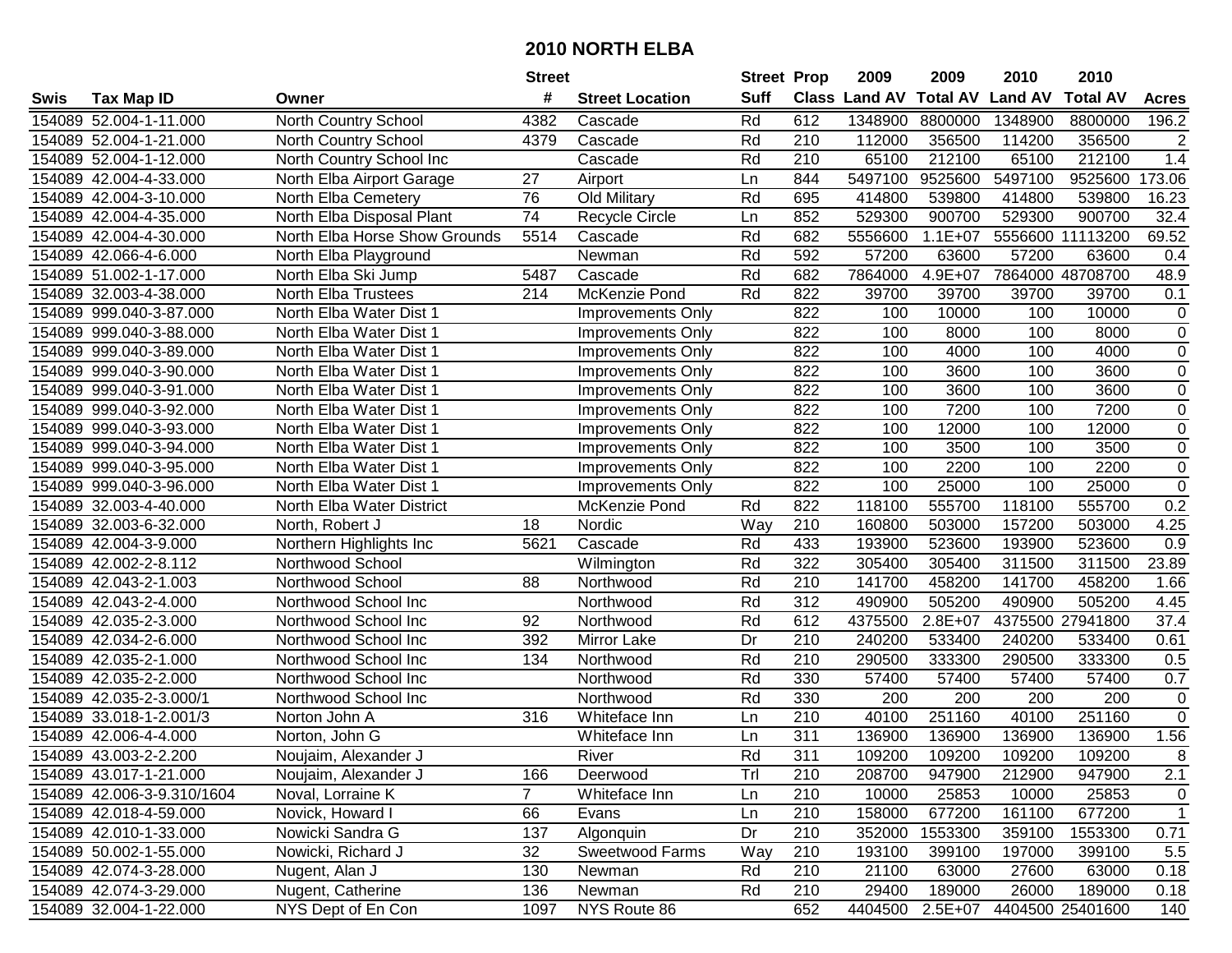| #<br><b>Suff</b><br><b>Class Land AV Total AV</b><br><b>Land AV</b><br><b>Total AV</b><br><b>Tax Map ID</b><br><b>Street Location</b><br><b>Acres</b><br>Swis<br>Owner<br>Rd<br>843<br>154089 42.056-1-8.000/1<br><b>NYS Dept Transportation</b><br>Old Military<br>900<br>900<br>900<br>900<br>$\mathbf 0$<br>555700<br>555700<br>555700<br>555700<br>76.3<br><b>NYS Dept Transportation</b><br>Rd<br>843<br>154089 41.001-1-6.000<br>Ray Brook<br>154089 42.003-1-10.000<br><b>NYS Dept Transportation</b><br>843<br>117200<br>117200<br>117200<br>117200<br>9<br>Averyville<br>Ln<br>Rd<br>8.03<br><b>NYS ORDA</b><br>323<br>555700<br>555700<br>555700<br>555700<br>154089 42.074-3-3.000<br>Old Military<br><b>NYS ORDA</b><br>Rd<br>154089 42.074-3-2.200<br>Old Military<br>614<br>5417700<br>$3.3E + 07$<br>5417700 33339600<br>13.77<br>196<br>154089 33.011-3-4.200<br><b>NYTIS Lodge LLC</b><br>12<br>George & Bliss<br>Ln<br>260<br>1704700<br>1091300<br>1704700<br>2.3<br>1069900<br>$\overline{2.2}$<br>NYTIS Lodge LLC<br>312<br>1016000<br>1176000<br>154089 33.011-3-4.100<br>12<br>George & Bliss<br>Ln<br>1000000<br>1020000<br>210<br>0.6<br>OBrien, Melanie J<br>309<br>Rd<br>70000<br>250000<br>71400<br>154089 42.065-1-7.000<br>Old Military<br>250000<br>$\overline{210}$<br>57800<br>343265<br>$\pmb{0}$<br>154089 33.018-1-2.001/2<br>316<br>Whiteface Inn<br>57800<br>343265<br>OBryon, David S<br>Ln<br>Rd<br>449<br>155300<br>334200<br>155300<br>0.7<br>154089 42.049-1-7.000<br>Oceans 4 LLC<br>48<br>334200<br>Wesvalley<br>135<br>210<br>9.2<br>154089 42.073-3-2.100<br><b>OConnor-Pratt Trust</b><br>Polarity<br>Way<br>136400<br>264000<br>200000<br>264000<br>$\overline{7}$<br>Whiteface Inn<br>210<br>10000<br>162800<br>10000<br>50572<br>$\pmb{0}$<br>154089 42.006-3-9.310/1406<br>OConnor, Michael<br>Ln<br>$\overline{0}$<br>$\overline{7}$<br>210<br>27242<br>10000<br>98700<br>10000<br>154089 42.006-3-9.310/4403<br>OConnor, Michael J<br>Whiteface Inn<br>Ln<br>484<br>154089 42.032-3-7.000<br><b>OCSAP Ltd</b><br>Saranac<br>521400<br>1235000<br>521400<br>1235000<br>1.04<br>2044<br>Ave<br>210<br>154089 42.035-1-2.100<br>ODonnell, Rogan M<br>347<br>Mirror Lake<br>Dr<br>183800<br>592200<br>187400<br>592200<br>0.79<br>$\overline{7}$<br>210<br>5000<br>23818<br>23818<br>$\pmb{0}$<br>154089 42.006-3-9.310/2501<br>ODonoghue, John<br>Whiteface Inn<br>Ln<br>5000<br>$\overline{7}$<br>$\overline{210}$<br>$\pmb{0}$<br>23818<br>154089 42.006-3-9.310/2507<br>5000<br>23818<br>5000<br>ODonoghue, John<br>Whiteface Inn<br>Ln<br>22<br>210<br>1.3<br>154089 51.002-2-13.000<br>Timber<br>109200<br>315000<br>111400<br>315000<br>OGrady, Margaret<br>Ln<br>12<br>1.47<br>154089 33.019-2-2.000<br>OHanesian, Robert M<br>George & Bliss<br>280<br>1080100<br>1601000<br>1101700<br>1601000<br>Ln<br>316<br>Whiteface Inn<br>210<br>50500<br>293020<br>50500<br>$\pmb{0}$<br>154089 33.018-1-2.001/20<br>OHara Timothy<br>Ln<br>293020<br>Rd<br>0.8<br>311<br>127000<br>127000<br>127000<br>127000<br>154089 42.035-2-4.000<br>OLeary, Ann<br>Northwood<br>Way<br>154089 42.043-1-2.000<br>16<br>Norsnol<br>210<br>216100<br>776600<br>220400<br>776600<br>$\mathbf{1}$<br>OLeary, Ann S<br>$\overline{7}$<br>$\pmb{0}$<br>210<br>154089 42.006-3-9.310/1104<br>Oliva, Peter J<br>10000<br>32935<br>10000<br>32935<br>Whiteface Inn<br>Ln<br>312<br>Oliver, William<br>12<br>984800<br>1189000<br>600000<br>800000<br>2.2<br>154089 33.008-1-10.000<br>Ln<br>George & Bliss<br>Way<br>330<br>2.06<br>$\mathbf 0$<br>154089 33.072-1-1.001<br>Hemlock<br>0<br>0<br>$\Omega$<br><b>Olympic Resort Condo</b><br>358<br>Dr<br>210<br>972300<br>1750000<br>991700<br>1750000<br>154089 42.034-2-3.000<br>Mirror Lake<br>0.51<br>Omur, Korkut<br>$\overline{7}$<br>210<br>10000<br>ONeil, Terence A<br>Whiteface Inn<br>Ln<br>45904<br>10000<br>45904<br>0<br>154089 42.006-3-9.310/6904<br>22<br>Rd<br>515600<br>154089 51.002-2-1.220<br>ONeill, Donnon J<br>River<br>210<br>193800<br>197700<br>515600<br>3.5<br>$\overline{7}$<br>$\overline{210}$<br>ONeill, William J<br>5000<br>13605<br>$\pmb{0}$<br>154089 42.006-3-9.310/4203<br>Whiteface Inn<br>Ln<br>13605<br>5000<br>$\overline{0}$<br>$\overline{7}$<br>$\overline{210}$<br>10000<br>35577<br>154089 42.006-3-9.310/6506<br>Opperman, William<br>10000<br>111500<br>Whiteface Inn<br>Ln<br>154089 42.073-3-11.200<br>3<br>Way<br>418<br>76800<br>76800<br>160000<br>0.52<br>Ormsby, Mary P<br>Stage Coach<br>160000<br>154089 42.018-4-32.220<br>49<br><b>Holly Hill</b><br>210<br>170300<br>556000<br>173700<br>556000<br>Orshan, Fred<br>Ln<br>1.4<br>312<br>$\overline{12}$<br>524300<br>154089 33.015-1-8.000<br>Ortloff, George C<br>George & Bliss<br>Ln<br>524300<br>533700<br>533700<br>1.14<br>311<br><b>Grand View</b><br>Ave<br>900<br>900<br>900<br>0.1<br>154089 42.041-1-4.000<br>Ortloff, Lillian T<br>900<br>154089 42.041-1-6.000<br>Ortloff, Lillian T<br>91<br><b>Grand View</b><br>Ave<br>210<br>59500<br>405300<br>60700<br>405300<br>0.3<br>$\overline{7}$<br>$\mathbf 0$<br>154089 42.006-3-9.310/8005<br>Osborne Richard M<br>Whiteface Inn<br>210<br>5000<br>49971<br>5000<br>49971<br>Ln<br>311<br>154089 32.009-3-13.000<br>OSullivan, John F<br>Rockledge<br>Ln<br>10200<br>10200<br>10200<br>10200<br>0.09<br>Trl<br>154089 43.017-1-40.000<br>Otenti, Paul E<br>110<br>210<br>141200<br>342200<br>144000<br>285000<br>Deerwood<br>2.77<br>154089 52.001-2-10.000<br>Otranto, Lawrence J<br>231200<br>43<br>American<br>Way<br>210<br>117900<br>120200<br>231200<br>6.03<br>Owl Holdings Limited<br>12<br>312<br>1181200<br>1.8<br>154089 33.016-1-5.000<br>George & Bliss<br>688600<br>702300<br>1181200<br>Ln<br>Owl Holdings Limited<br>154089 32.003-3-12.000<br>McKenzie Pond<br>Rd<br>240<br>47700<br>246100<br>48600<br>246100<br>311<br>154089 32.003-3-11.000<br>Rd<br>159600<br>100000<br>8.62 |  |                      | <b>Street</b> |               | <b>Street Prop</b> | 2009   | 2009 | 2010   | 2010 |  |
|---------------------------------------------------------------------------------------------------------------------------------------------------------------------------------------------------------------------------------------------------------------------------------------------------------------------------------------------------------------------------------------------------------------------------------------------------------------------------------------------------------------------------------------------------------------------------------------------------------------------------------------------------------------------------------------------------------------------------------------------------------------------------------------------------------------------------------------------------------------------------------------------------------------------------------------------------------------------------------------------------------------------------------------------------------------------------------------------------------------------------------------------------------------------------------------------------------------------------------------------------------------------------------------------------------------------------------------------------------------------------------------------------------------------------------------------------------------------------------------------------------------------------------------------------------------------------------------------------------------------------------------------------------------------------------------------------------------------------------------------------------------------------------------------------------------------------------------------------------------------------------------------------------------------------------------------------------------------------------------------------------------------------------------------------------------------------------------------------------------------------------------------------------------------------------------------------------------------------------------------------------------------------------------------------------------------------------------------------------------------------------------------------------------------------------------------------------------------------------------------------------------------------------------------------------------------------------------------------------------------------------------------------------------------------------------------------------------------------------------------------------------------------------------------------------------------------------------------------------------------------------------------------------------------------------------------------------------------------------------------------------------------------------------------------------------------------------------------------------------------------------------------------------------------------------------------------------------------------------------------------------------------------------------------------------------------------------------------------------------------------------------------------------------------------------------------------------------------------------------------------------------------------------------------------------------------------------------------------------------------------------------------------------------------------------------------------------------------------------------------------------------------------------------------------------------------------------------------------------------------------------------------------------------------------------------------------------------------------------------------------------------------------------------------------------------------------------------------------------------------------------------------------------------------------------------------------------------------------------------------------------------------------------------------------------------------------------------------------------------------------------------------------------------------------------------------------------------------------------------------------------------------------------------------------------------------------------------------------------------------------------------------------------------------------------------------------------------------------------------------------------------------------------------------------------------------------------------------------------------------------------------------------------------------------------------------------------------------------------------------------------------------------------------------------------------------------------------------------------------------------------------------------------------------------------------------------------------------------------------------------------------------------------------------------------------------------------------------------------------------------------------------------------------------------------------------------------------------------------------------------------------------------------------------------------------------------------------------------------------------------------------------------------------------------------------------------------------------------------------------------------------------------------------------------------------------------------------------------------------------------------------------------------------------------------------------------------------|--|----------------------|---------------|---------------|--------------------|--------|------|--------|------|--|
|                                                                                                                                                                                                                                                                                                                                                                                                                                                                                                                                                                                                                                                                                                                                                                                                                                                                                                                                                                                                                                                                                                                                                                                                                                                                                                                                                                                                                                                                                                                                                                                                                                                                                                                                                                                                                                                                                                                                                                                                                                                                                                                                                                                                                                                                                                                                                                                                                                                                                                                                                                                                                                                                                                                                                                                                                                                                                                                                                                                                                                                                                                                                                                                                                                                                                                                                                                                                                                                                                                                                                                                                                                                                                                                                                                                                                                                                                                                                                                                                                                                                                                                                                                                                                                                                                                                                                                                                                                                                                                                                                                                                                                                                                                                                                                                                                                                                                                                                                                                                                                                                                                                                                                                                                                                                                                                                                                                                                                                                                                                                                                                                                                                                                                                                                                                                                                                                                                                                                               |  |                      |               |               |                    |        |      |        |      |  |
| 16.84                                                                                                                                                                                                                                                                                                                                                                                                                                                                                                                                                                                                                                                                                                                                                                                                                                                                                                                                                                                                                                                                                                                                                                                                                                                                                                                                                                                                                                                                                                                                                                                                                                                                                                                                                                                                                                                                                                                                                                                                                                                                                                                                                                                                                                                                                                                                                                                                                                                                                                                                                                                                                                                                                                                                                                                                                                                                                                                                                                                                                                                                                                                                                                                                                                                                                                                                                                                                                                                                                                                                                                                                                                                                                                                                                                                                                                                                                                                                                                                                                                                                                                                                                                                                                                                                                                                                                                                                                                                                                                                                                                                                                                                                                                                                                                                                                                                                                                                                                                                                                                                                                                                                                                                                                                                                                                                                                                                                                                                                                                                                                                                                                                                                                                                                                                                                                                                                                                                                                         |  |                      |               |               |                    |        |      |        |      |  |
|                                                                                                                                                                                                                                                                                                                                                                                                                                                                                                                                                                                                                                                                                                                                                                                                                                                                                                                                                                                                                                                                                                                                                                                                                                                                                                                                                                                                                                                                                                                                                                                                                                                                                                                                                                                                                                                                                                                                                                                                                                                                                                                                                                                                                                                                                                                                                                                                                                                                                                                                                                                                                                                                                                                                                                                                                                                                                                                                                                                                                                                                                                                                                                                                                                                                                                                                                                                                                                                                                                                                                                                                                                                                                                                                                                                                                                                                                                                                                                                                                                                                                                                                                                                                                                                                                                                                                                                                                                                                                                                                                                                                                                                                                                                                                                                                                                                                                                                                                                                                                                                                                                                                                                                                                                                                                                                                                                                                                                                                                                                                                                                                                                                                                                                                                                                                                                                                                                                                                               |  |                      |               |               |                    |        |      |        |      |  |
|                                                                                                                                                                                                                                                                                                                                                                                                                                                                                                                                                                                                                                                                                                                                                                                                                                                                                                                                                                                                                                                                                                                                                                                                                                                                                                                                                                                                                                                                                                                                                                                                                                                                                                                                                                                                                                                                                                                                                                                                                                                                                                                                                                                                                                                                                                                                                                                                                                                                                                                                                                                                                                                                                                                                                                                                                                                                                                                                                                                                                                                                                                                                                                                                                                                                                                                                                                                                                                                                                                                                                                                                                                                                                                                                                                                                                                                                                                                                                                                                                                                                                                                                                                                                                                                                                                                                                                                                                                                                                                                                                                                                                                                                                                                                                                                                                                                                                                                                                                                                                                                                                                                                                                                                                                                                                                                                                                                                                                                                                                                                                                                                                                                                                                                                                                                                                                                                                                                                                               |  |                      |               |               |                    |        |      |        |      |  |
|                                                                                                                                                                                                                                                                                                                                                                                                                                                                                                                                                                                                                                                                                                                                                                                                                                                                                                                                                                                                                                                                                                                                                                                                                                                                                                                                                                                                                                                                                                                                                                                                                                                                                                                                                                                                                                                                                                                                                                                                                                                                                                                                                                                                                                                                                                                                                                                                                                                                                                                                                                                                                                                                                                                                                                                                                                                                                                                                                                                                                                                                                                                                                                                                                                                                                                                                                                                                                                                                                                                                                                                                                                                                                                                                                                                                                                                                                                                                                                                                                                                                                                                                                                                                                                                                                                                                                                                                                                                                                                                                                                                                                                                                                                                                                                                                                                                                                                                                                                                                                                                                                                                                                                                                                                                                                                                                                                                                                                                                                                                                                                                                                                                                                                                                                                                                                                                                                                                                                               |  |                      |               |               |                    |        |      |        |      |  |
|                                                                                                                                                                                                                                                                                                                                                                                                                                                                                                                                                                                                                                                                                                                                                                                                                                                                                                                                                                                                                                                                                                                                                                                                                                                                                                                                                                                                                                                                                                                                                                                                                                                                                                                                                                                                                                                                                                                                                                                                                                                                                                                                                                                                                                                                                                                                                                                                                                                                                                                                                                                                                                                                                                                                                                                                                                                                                                                                                                                                                                                                                                                                                                                                                                                                                                                                                                                                                                                                                                                                                                                                                                                                                                                                                                                                                                                                                                                                                                                                                                                                                                                                                                                                                                                                                                                                                                                                                                                                                                                                                                                                                                                                                                                                                                                                                                                                                                                                                                                                                                                                                                                                                                                                                                                                                                                                                                                                                                                                                                                                                                                                                                                                                                                                                                                                                                                                                                                                                               |  |                      |               |               |                    |        |      |        |      |  |
|                                                                                                                                                                                                                                                                                                                                                                                                                                                                                                                                                                                                                                                                                                                                                                                                                                                                                                                                                                                                                                                                                                                                                                                                                                                                                                                                                                                                                                                                                                                                                                                                                                                                                                                                                                                                                                                                                                                                                                                                                                                                                                                                                                                                                                                                                                                                                                                                                                                                                                                                                                                                                                                                                                                                                                                                                                                                                                                                                                                                                                                                                                                                                                                                                                                                                                                                                                                                                                                                                                                                                                                                                                                                                                                                                                                                                                                                                                                                                                                                                                                                                                                                                                                                                                                                                                                                                                                                                                                                                                                                                                                                                                                                                                                                                                                                                                                                                                                                                                                                                                                                                                                                                                                                                                                                                                                                                                                                                                                                                                                                                                                                                                                                                                                                                                                                                                                                                                                                                               |  |                      |               |               |                    |        |      |        |      |  |
|                                                                                                                                                                                                                                                                                                                                                                                                                                                                                                                                                                                                                                                                                                                                                                                                                                                                                                                                                                                                                                                                                                                                                                                                                                                                                                                                                                                                                                                                                                                                                                                                                                                                                                                                                                                                                                                                                                                                                                                                                                                                                                                                                                                                                                                                                                                                                                                                                                                                                                                                                                                                                                                                                                                                                                                                                                                                                                                                                                                                                                                                                                                                                                                                                                                                                                                                                                                                                                                                                                                                                                                                                                                                                                                                                                                                                                                                                                                                                                                                                                                                                                                                                                                                                                                                                                                                                                                                                                                                                                                                                                                                                                                                                                                                                                                                                                                                                                                                                                                                                                                                                                                                                                                                                                                                                                                                                                                                                                                                                                                                                                                                                                                                                                                                                                                                                                                                                                                                                               |  |                      |               |               |                    |        |      |        |      |  |
|                                                                                                                                                                                                                                                                                                                                                                                                                                                                                                                                                                                                                                                                                                                                                                                                                                                                                                                                                                                                                                                                                                                                                                                                                                                                                                                                                                                                                                                                                                                                                                                                                                                                                                                                                                                                                                                                                                                                                                                                                                                                                                                                                                                                                                                                                                                                                                                                                                                                                                                                                                                                                                                                                                                                                                                                                                                                                                                                                                                                                                                                                                                                                                                                                                                                                                                                                                                                                                                                                                                                                                                                                                                                                                                                                                                                                                                                                                                                                                                                                                                                                                                                                                                                                                                                                                                                                                                                                                                                                                                                                                                                                                                                                                                                                                                                                                                                                                                                                                                                                                                                                                                                                                                                                                                                                                                                                                                                                                                                                                                                                                                                                                                                                                                                                                                                                                                                                                                                                               |  |                      |               |               |                    |        |      |        |      |  |
|                                                                                                                                                                                                                                                                                                                                                                                                                                                                                                                                                                                                                                                                                                                                                                                                                                                                                                                                                                                                                                                                                                                                                                                                                                                                                                                                                                                                                                                                                                                                                                                                                                                                                                                                                                                                                                                                                                                                                                                                                                                                                                                                                                                                                                                                                                                                                                                                                                                                                                                                                                                                                                                                                                                                                                                                                                                                                                                                                                                                                                                                                                                                                                                                                                                                                                                                                                                                                                                                                                                                                                                                                                                                                                                                                                                                                                                                                                                                                                                                                                                                                                                                                                                                                                                                                                                                                                                                                                                                                                                                                                                                                                                                                                                                                                                                                                                                                                                                                                                                                                                                                                                                                                                                                                                                                                                                                                                                                                                                                                                                                                                                                                                                                                                                                                                                                                                                                                                                                               |  |                      |               |               |                    |        |      |        |      |  |
|                                                                                                                                                                                                                                                                                                                                                                                                                                                                                                                                                                                                                                                                                                                                                                                                                                                                                                                                                                                                                                                                                                                                                                                                                                                                                                                                                                                                                                                                                                                                                                                                                                                                                                                                                                                                                                                                                                                                                                                                                                                                                                                                                                                                                                                                                                                                                                                                                                                                                                                                                                                                                                                                                                                                                                                                                                                                                                                                                                                                                                                                                                                                                                                                                                                                                                                                                                                                                                                                                                                                                                                                                                                                                                                                                                                                                                                                                                                                                                                                                                                                                                                                                                                                                                                                                                                                                                                                                                                                                                                                                                                                                                                                                                                                                                                                                                                                                                                                                                                                                                                                                                                                                                                                                                                                                                                                                                                                                                                                                                                                                                                                                                                                                                                                                                                                                                                                                                                                                               |  |                      |               |               |                    |        |      |        |      |  |
|                                                                                                                                                                                                                                                                                                                                                                                                                                                                                                                                                                                                                                                                                                                                                                                                                                                                                                                                                                                                                                                                                                                                                                                                                                                                                                                                                                                                                                                                                                                                                                                                                                                                                                                                                                                                                                                                                                                                                                                                                                                                                                                                                                                                                                                                                                                                                                                                                                                                                                                                                                                                                                                                                                                                                                                                                                                                                                                                                                                                                                                                                                                                                                                                                                                                                                                                                                                                                                                                                                                                                                                                                                                                                                                                                                                                                                                                                                                                                                                                                                                                                                                                                                                                                                                                                                                                                                                                                                                                                                                                                                                                                                                                                                                                                                                                                                                                                                                                                                                                                                                                                                                                                                                                                                                                                                                                                                                                                                                                                                                                                                                                                                                                                                                                                                                                                                                                                                                                                               |  |                      |               |               |                    |        |      |        |      |  |
|                                                                                                                                                                                                                                                                                                                                                                                                                                                                                                                                                                                                                                                                                                                                                                                                                                                                                                                                                                                                                                                                                                                                                                                                                                                                                                                                                                                                                                                                                                                                                                                                                                                                                                                                                                                                                                                                                                                                                                                                                                                                                                                                                                                                                                                                                                                                                                                                                                                                                                                                                                                                                                                                                                                                                                                                                                                                                                                                                                                                                                                                                                                                                                                                                                                                                                                                                                                                                                                                                                                                                                                                                                                                                                                                                                                                                                                                                                                                                                                                                                                                                                                                                                                                                                                                                                                                                                                                                                                                                                                                                                                                                                                                                                                                                                                                                                                                                                                                                                                                                                                                                                                                                                                                                                                                                                                                                                                                                                                                                                                                                                                                                                                                                                                                                                                                                                                                                                                                                               |  |                      |               |               |                    |        |      |        |      |  |
|                                                                                                                                                                                                                                                                                                                                                                                                                                                                                                                                                                                                                                                                                                                                                                                                                                                                                                                                                                                                                                                                                                                                                                                                                                                                                                                                                                                                                                                                                                                                                                                                                                                                                                                                                                                                                                                                                                                                                                                                                                                                                                                                                                                                                                                                                                                                                                                                                                                                                                                                                                                                                                                                                                                                                                                                                                                                                                                                                                                                                                                                                                                                                                                                                                                                                                                                                                                                                                                                                                                                                                                                                                                                                                                                                                                                                                                                                                                                                                                                                                                                                                                                                                                                                                                                                                                                                                                                                                                                                                                                                                                                                                                                                                                                                                                                                                                                                                                                                                                                                                                                                                                                                                                                                                                                                                                                                                                                                                                                                                                                                                                                                                                                                                                                                                                                                                                                                                                                                               |  |                      |               |               |                    |        |      |        |      |  |
|                                                                                                                                                                                                                                                                                                                                                                                                                                                                                                                                                                                                                                                                                                                                                                                                                                                                                                                                                                                                                                                                                                                                                                                                                                                                                                                                                                                                                                                                                                                                                                                                                                                                                                                                                                                                                                                                                                                                                                                                                                                                                                                                                                                                                                                                                                                                                                                                                                                                                                                                                                                                                                                                                                                                                                                                                                                                                                                                                                                                                                                                                                                                                                                                                                                                                                                                                                                                                                                                                                                                                                                                                                                                                                                                                                                                                                                                                                                                                                                                                                                                                                                                                                                                                                                                                                                                                                                                                                                                                                                                                                                                                                                                                                                                                                                                                                                                                                                                                                                                                                                                                                                                                                                                                                                                                                                                                                                                                                                                                                                                                                                                                                                                                                                                                                                                                                                                                                                                                               |  |                      |               |               |                    |        |      |        |      |  |
|                                                                                                                                                                                                                                                                                                                                                                                                                                                                                                                                                                                                                                                                                                                                                                                                                                                                                                                                                                                                                                                                                                                                                                                                                                                                                                                                                                                                                                                                                                                                                                                                                                                                                                                                                                                                                                                                                                                                                                                                                                                                                                                                                                                                                                                                                                                                                                                                                                                                                                                                                                                                                                                                                                                                                                                                                                                                                                                                                                                                                                                                                                                                                                                                                                                                                                                                                                                                                                                                                                                                                                                                                                                                                                                                                                                                                                                                                                                                                                                                                                                                                                                                                                                                                                                                                                                                                                                                                                                                                                                                                                                                                                                                                                                                                                                                                                                                                                                                                                                                                                                                                                                                                                                                                                                                                                                                                                                                                                                                                                                                                                                                                                                                                                                                                                                                                                                                                                                                                               |  |                      |               |               |                    |        |      |        |      |  |
|                                                                                                                                                                                                                                                                                                                                                                                                                                                                                                                                                                                                                                                                                                                                                                                                                                                                                                                                                                                                                                                                                                                                                                                                                                                                                                                                                                                                                                                                                                                                                                                                                                                                                                                                                                                                                                                                                                                                                                                                                                                                                                                                                                                                                                                                                                                                                                                                                                                                                                                                                                                                                                                                                                                                                                                                                                                                                                                                                                                                                                                                                                                                                                                                                                                                                                                                                                                                                                                                                                                                                                                                                                                                                                                                                                                                                                                                                                                                                                                                                                                                                                                                                                                                                                                                                                                                                                                                                                                                                                                                                                                                                                                                                                                                                                                                                                                                                                                                                                                                                                                                                                                                                                                                                                                                                                                                                                                                                                                                                                                                                                                                                                                                                                                                                                                                                                                                                                                                                               |  |                      |               |               |                    |        |      |        |      |  |
|                                                                                                                                                                                                                                                                                                                                                                                                                                                                                                                                                                                                                                                                                                                                                                                                                                                                                                                                                                                                                                                                                                                                                                                                                                                                                                                                                                                                                                                                                                                                                                                                                                                                                                                                                                                                                                                                                                                                                                                                                                                                                                                                                                                                                                                                                                                                                                                                                                                                                                                                                                                                                                                                                                                                                                                                                                                                                                                                                                                                                                                                                                                                                                                                                                                                                                                                                                                                                                                                                                                                                                                                                                                                                                                                                                                                                                                                                                                                                                                                                                                                                                                                                                                                                                                                                                                                                                                                                                                                                                                                                                                                                                                                                                                                                                                                                                                                                                                                                                                                                                                                                                                                                                                                                                                                                                                                                                                                                                                                                                                                                                                                                                                                                                                                                                                                                                                                                                                                                               |  |                      |               |               |                    |        |      |        |      |  |
|                                                                                                                                                                                                                                                                                                                                                                                                                                                                                                                                                                                                                                                                                                                                                                                                                                                                                                                                                                                                                                                                                                                                                                                                                                                                                                                                                                                                                                                                                                                                                                                                                                                                                                                                                                                                                                                                                                                                                                                                                                                                                                                                                                                                                                                                                                                                                                                                                                                                                                                                                                                                                                                                                                                                                                                                                                                                                                                                                                                                                                                                                                                                                                                                                                                                                                                                                                                                                                                                                                                                                                                                                                                                                                                                                                                                                                                                                                                                                                                                                                                                                                                                                                                                                                                                                                                                                                                                                                                                                                                                                                                                                                                                                                                                                                                                                                                                                                                                                                                                                                                                                                                                                                                                                                                                                                                                                                                                                                                                                                                                                                                                                                                                                                                                                                                                                                                                                                                                                               |  |                      |               |               |                    |        |      |        |      |  |
|                                                                                                                                                                                                                                                                                                                                                                                                                                                                                                                                                                                                                                                                                                                                                                                                                                                                                                                                                                                                                                                                                                                                                                                                                                                                                                                                                                                                                                                                                                                                                                                                                                                                                                                                                                                                                                                                                                                                                                                                                                                                                                                                                                                                                                                                                                                                                                                                                                                                                                                                                                                                                                                                                                                                                                                                                                                                                                                                                                                                                                                                                                                                                                                                                                                                                                                                                                                                                                                                                                                                                                                                                                                                                                                                                                                                                                                                                                                                                                                                                                                                                                                                                                                                                                                                                                                                                                                                                                                                                                                                                                                                                                                                                                                                                                                                                                                                                                                                                                                                                                                                                                                                                                                                                                                                                                                                                                                                                                                                                                                                                                                                                                                                                                                                                                                                                                                                                                                                                               |  |                      |               |               |                    |        |      |        |      |  |
|                                                                                                                                                                                                                                                                                                                                                                                                                                                                                                                                                                                                                                                                                                                                                                                                                                                                                                                                                                                                                                                                                                                                                                                                                                                                                                                                                                                                                                                                                                                                                                                                                                                                                                                                                                                                                                                                                                                                                                                                                                                                                                                                                                                                                                                                                                                                                                                                                                                                                                                                                                                                                                                                                                                                                                                                                                                                                                                                                                                                                                                                                                                                                                                                                                                                                                                                                                                                                                                                                                                                                                                                                                                                                                                                                                                                                                                                                                                                                                                                                                                                                                                                                                                                                                                                                                                                                                                                                                                                                                                                                                                                                                                                                                                                                                                                                                                                                                                                                                                                                                                                                                                                                                                                                                                                                                                                                                                                                                                                                                                                                                                                                                                                                                                                                                                                                                                                                                                                                               |  |                      |               |               |                    |        |      |        |      |  |
|                                                                                                                                                                                                                                                                                                                                                                                                                                                                                                                                                                                                                                                                                                                                                                                                                                                                                                                                                                                                                                                                                                                                                                                                                                                                                                                                                                                                                                                                                                                                                                                                                                                                                                                                                                                                                                                                                                                                                                                                                                                                                                                                                                                                                                                                                                                                                                                                                                                                                                                                                                                                                                                                                                                                                                                                                                                                                                                                                                                                                                                                                                                                                                                                                                                                                                                                                                                                                                                                                                                                                                                                                                                                                                                                                                                                                                                                                                                                                                                                                                                                                                                                                                                                                                                                                                                                                                                                                                                                                                                                                                                                                                                                                                                                                                                                                                                                                                                                                                                                                                                                                                                                                                                                                                                                                                                                                                                                                                                                                                                                                                                                                                                                                                                                                                                                                                                                                                                                                               |  |                      |               |               |                    |        |      |        |      |  |
|                                                                                                                                                                                                                                                                                                                                                                                                                                                                                                                                                                                                                                                                                                                                                                                                                                                                                                                                                                                                                                                                                                                                                                                                                                                                                                                                                                                                                                                                                                                                                                                                                                                                                                                                                                                                                                                                                                                                                                                                                                                                                                                                                                                                                                                                                                                                                                                                                                                                                                                                                                                                                                                                                                                                                                                                                                                                                                                                                                                                                                                                                                                                                                                                                                                                                                                                                                                                                                                                                                                                                                                                                                                                                                                                                                                                                                                                                                                                                                                                                                                                                                                                                                                                                                                                                                                                                                                                                                                                                                                                                                                                                                                                                                                                                                                                                                                                                                                                                                                                                                                                                                                                                                                                                                                                                                                                                                                                                                                                                                                                                                                                                                                                                                                                                                                                                                                                                                                                                               |  |                      |               |               |                    |        |      |        |      |  |
|                                                                                                                                                                                                                                                                                                                                                                                                                                                                                                                                                                                                                                                                                                                                                                                                                                                                                                                                                                                                                                                                                                                                                                                                                                                                                                                                                                                                                                                                                                                                                                                                                                                                                                                                                                                                                                                                                                                                                                                                                                                                                                                                                                                                                                                                                                                                                                                                                                                                                                                                                                                                                                                                                                                                                                                                                                                                                                                                                                                                                                                                                                                                                                                                                                                                                                                                                                                                                                                                                                                                                                                                                                                                                                                                                                                                                                                                                                                                                                                                                                                                                                                                                                                                                                                                                                                                                                                                                                                                                                                                                                                                                                                                                                                                                                                                                                                                                                                                                                                                                                                                                                                                                                                                                                                                                                                                                                                                                                                                                                                                                                                                                                                                                                                                                                                                                                                                                                                                                               |  |                      |               |               |                    |        |      |        |      |  |
|                                                                                                                                                                                                                                                                                                                                                                                                                                                                                                                                                                                                                                                                                                                                                                                                                                                                                                                                                                                                                                                                                                                                                                                                                                                                                                                                                                                                                                                                                                                                                                                                                                                                                                                                                                                                                                                                                                                                                                                                                                                                                                                                                                                                                                                                                                                                                                                                                                                                                                                                                                                                                                                                                                                                                                                                                                                                                                                                                                                                                                                                                                                                                                                                                                                                                                                                                                                                                                                                                                                                                                                                                                                                                                                                                                                                                                                                                                                                                                                                                                                                                                                                                                                                                                                                                                                                                                                                                                                                                                                                                                                                                                                                                                                                                                                                                                                                                                                                                                                                                                                                                                                                                                                                                                                                                                                                                                                                                                                                                                                                                                                                                                                                                                                                                                                                                                                                                                                                                               |  |                      |               |               |                    |        |      |        |      |  |
|                                                                                                                                                                                                                                                                                                                                                                                                                                                                                                                                                                                                                                                                                                                                                                                                                                                                                                                                                                                                                                                                                                                                                                                                                                                                                                                                                                                                                                                                                                                                                                                                                                                                                                                                                                                                                                                                                                                                                                                                                                                                                                                                                                                                                                                                                                                                                                                                                                                                                                                                                                                                                                                                                                                                                                                                                                                                                                                                                                                                                                                                                                                                                                                                                                                                                                                                                                                                                                                                                                                                                                                                                                                                                                                                                                                                                                                                                                                                                                                                                                                                                                                                                                                                                                                                                                                                                                                                                                                                                                                                                                                                                                                                                                                                                                                                                                                                                                                                                                                                                                                                                                                                                                                                                                                                                                                                                                                                                                                                                                                                                                                                                                                                                                                                                                                                                                                                                                                                                               |  |                      |               |               |                    |        |      |        |      |  |
|                                                                                                                                                                                                                                                                                                                                                                                                                                                                                                                                                                                                                                                                                                                                                                                                                                                                                                                                                                                                                                                                                                                                                                                                                                                                                                                                                                                                                                                                                                                                                                                                                                                                                                                                                                                                                                                                                                                                                                                                                                                                                                                                                                                                                                                                                                                                                                                                                                                                                                                                                                                                                                                                                                                                                                                                                                                                                                                                                                                                                                                                                                                                                                                                                                                                                                                                                                                                                                                                                                                                                                                                                                                                                                                                                                                                                                                                                                                                                                                                                                                                                                                                                                                                                                                                                                                                                                                                                                                                                                                                                                                                                                                                                                                                                                                                                                                                                                                                                                                                                                                                                                                                                                                                                                                                                                                                                                                                                                                                                                                                                                                                                                                                                                                                                                                                                                                                                                                                                               |  |                      |               |               |                    |        |      |        |      |  |
|                                                                                                                                                                                                                                                                                                                                                                                                                                                                                                                                                                                                                                                                                                                                                                                                                                                                                                                                                                                                                                                                                                                                                                                                                                                                                                                                                                                                                                                                                                                                                                                                                                                                                                                                                                                                                                                                                                                                                                                                                                                                                                                                                                                                                                                                                                                                                                                                                                                                                                                                                                                                                                                                                                                                                                                                                                                                                                                                                                                                                                                                                                                                                                                                                                                                                                                                                                                                                                                                                                                                                                                                                                                                                                                                                                                                                                                                                                                                                                                                                                                                                                                                                                                                                                                                                                                                                                                                                                                                                                                                                                                                                                                                                                                                                                                                                                                                                                                                                                                                                                                                                                                                                                                                                                                                                                                                                                                                                                                                                                                                                                                                                                                                                                                                                                                                                                                                                                                                                               |  |                      |               |               |                    |        |      |        |      |  |
|                                                                                                                                                                                                                                                                                                                                                                                                                                                                                                                                                                                                                                                                                                                                                                                                                                                                                                                                                                                                                                                                                                                                                                                                                                                                                                                                                                                                                                                                                                                                                                                                                                                                                                                                                                                                                                                                                                                                                                                                                                                                                                                                                                                                                                                                                                                                                                                                                                                                                                                                                                                                                                                                                                                                                                                                                                                                                                                                                                                                                                                                                                                                                                                                                                                                                                                                                                                                                                                                                                                                                                                                                                                                                                                                                                                                                                                                                                                                                                                                                                                                                                                                                                                                                                                                                                                                                                                                                                                                                                                                                                                                                                                                                                                                                                                                                                                                                                                                                                                                                                                                                                                                                                                                                                                                                                                                                                                                                                                                                                                                                                                                                                                                                                                                                                                                                                                                                                                                                               |  |                      |               |               |                    |        |      |        |      |  |
|                                                                                                                                                                                                                                                                                                                                                                                                                                                                                                                                                                                                                                                                                                                                                                                                                                                                                                                                                                                                                                                                                                                                                                                                                                                                                                                                                                                                                                                                                                                                                                                                                                                                                                                                                                                                                                                                                                                                                                                                                                                                                                                                                                                                                                                                                                                                                                                                                                                                                                                                                                                                                                                                                                                                                                                                                                                                                                                                                                                                                                                                                                                                                                                                                                                                                                                                                                                                                                                                                                                                                                                                                                                                                                                                                                                                                                                                                                                                                                                                                                                                                                                                                                                                                                                                                                                                                                                                                                                                                                                                                                                                                                                                                                                                                                                                                                                                                                                                                                                                                                                                                                                                                                                                                                                                                                                                                                                                                                                                                                                                                                                                                                                                                                                                                                                                                                                                                                                                                               |  |                      |               |               |                    |        |      |        |      |  |
|                                                                                                                                                                                                                                                                                                                                                                                                                                                                                                                                                                                                                                                                                                                                                                                                                                                                                                                                                                                                                                                                                                                                                                                                                                                                                                                                                                                                                                                                                                                                                                                                                                                                                                                                                                                                                                                                                                                                                                                                                                                                                                                                                                                                                                                                                                                                                                                                                                                                                                                                                                                                                                                                                                                                                                                                                                                                                                                                                                                                                                                                                                                                                                                                                                                                                                                                                                                                                                                                                                                                                                                                                                                                                                                                                                                                                                                                                                                                                                                                                                                                                                                                                                                                                                                                                                                                                                                                                                                                                                                                                                                                                                                                                                                                                                                                                                                                                                                                                                                                                                                                                                                                                                                                                                                                                                                                                                                                                                                                                                                                                                                                                                                                                                                                                                                                                                                                                                                                                               |  |                      |               |               |                    |        |      |        |      |  |
|                                                                                                                                                                                                                                                                                                                                                                                                                                                                                                                                                                                                                                                                                                                                                                                                                                                                                                                                                                                                                                                                                                                                                                                                                                                                                                                                                                                                                                                                                                                                                                                                                                                                                                                                                                                                                                                                                                                                                                                                                                                                                                                                                                                                                                                                                                                                                                                                                                                                                                                                                                                                                                                                                                                                                                                                                                                                                                                                                                                                                                                                                                                                                                                                                                                                                                                                                                                                                                                                                                                                                                                                                                                                                                                                                                                                                                                                                                                                                                                                                                                                                                                                                                                                                                                                                                                                                                                                                                                                                                                                                                                                                                                                                                                                                                                                                                                                                                                                                                                                                                                                                                                                                                                                                                                                                                                                                                                                                                                                                                                                                                                                                                                                                                                                                                                                                                                                                                                                                               |  |                      |               |               |                    |        |      |        |      |  |
|                                                                                                                                                                                                                                                                                                                                                                                                                                                                                                                                                                                                                                                                                                                                                                                                                                                                                                                                                                                                                                                                                                                                                                                                                                                                                                                                                                                                                                                                                                                                                                                                                                                                                                                                                                                                                                                                                                                                                                                                                                                                                                                                                                                                                                                                                                                                                                                                                                                                                                                                                                                                                                                                                                                                                                                                                                                                                                                                                                                                                                                                                                                                                                                                                                                                                                                                                                                                                                                                                                                                                                                                                                                                                                                                                                                                                                                                                                                                                                                                                                                                                                                                                                                                                                                                                                                                                                                                                                                                                                                                                                                                                                                                                                                                                                                                                                                                                                                                                                                                                                                                                                                                                                                                                                                                                                                                                                                                                                                                                                                                                                                                                                                                                                                                                                                                                                                                                                                                                               |  |                      |               |               |                    |        |      |        |      |  |
|                                                                                                                                                                                                                                                                                                                                                                                                                                                                                                                                                                                                                                                                                                                                                                                                                                                                                                                                                                                                                                                                                                                                                                                                                                                                                                                                                                                                                                                                                                                                                                                                                                                                                                                                                                                                                                                                                                                                                                                                                                                                                                                                                                                                                                                                                                                                                                                                                                                                                                                                                                                                                                                                                                                                                                                                                                                                                                                                                                                                                                                                                                                                                                                                                                                                                                                                                                                                                                                                                                                                                                                                                                                                                                                                                                                                                                                                                                                                                                                                                                                                                                                                                                                                                                                                                                                                                                                                                                                                                                                                                                                                                                                                                                                                                                                                                                                                                                                                                                                                                                                                                                                                                                                                                                                                                                                                                                                                                                                                                                                                                                                                                                                                                                                                                                                                                                                                                                                                                               |  |                      |               |               |                    |        |      |        |      |  |
|                                                                                                                                                                                                                                                                                                                                                                                                                                                                                                                                                                                                                                                                                                                                                                                                                                                                                                                                                                                                                                                                                                                                                                                                                                                                                                                                                                                                                                                                                                                                                                                                                                                                                                                                                                                                                                                                                                                                                                                                                                                                                                                                                                                                                                                                                                                                                                                                                                                                                                                                                                                                                                                                                                                                                                                                                                                                                                                                                                                                                                                                                                                                                                                                                                                                                                                                                                                                                                                                                                                                                                                                                                                                                                                                                                                                                                                                                                                                                                                                                                                                                                                                                                                                                                                                                                                                                                                                                                                                                                                                                                                                                                                                                                                                                                                                                                                                                                                                                                                                                                                                                                                                                                                                                                                                                                                                                                                                                                                                                                                                                                                                                                                                                                                                                                                                                                                                                                                                                               |  |                      |               |               |                    |        |      |        |      |  |
|                                                                                                                                                                                                                                                                                                                                                                                                                                                                                                                                                                                                                                                                                                                                                                                                                                                                                                                                                                                                                                                                                                                                                                                                                                                                                                                                                                                                                                                                                                                                                                                                                                                                                                                                                                                                                                                                                                                                                                                                                                                                                                                                                                                                                                                                                                                                                                                                                                                                                                                                                                                                                                                                                                                                                                                                                                                                                                                                                                                                                                                                                                                                                                                                                                                                                                                                                                                                                                                                                                                                                                                                                                                                                                                                                                                                                                                                                                                                                                                                                                                                                                                                                                                                                                                                                                                                                                                                                                                                                                                                                                                                                                                                                                                                                                                                                                                                                                                                                                                                                                                                                                                                                                                                                                                                                                                                                                                                                                                                                                                                                                                                                                                                                                                                                                                                                                                                                                                                                               |  |                      |               |               |                    |        |      |        |      |  |
|                                                                                                                                                                                                                                                                                                                                                                                                                                                                                                                                                                                                                                                                                                                                                                                                                                                                                                                                                                                                                                                                                                                                                                                                                                                                                                                                                                                                                                                                                                                                                                                                                                                                                                                                                                                                                                                                                                                                                                                                                                                                                                                                                                                                                                                                                                                                                                                                                                                                                                                                                                                                                                                                                                                                                                                                                                                                                                                                                                                                                                                                                                                                                                                                                                                                                                                                                                                                                                                                                                                                                                                                                                                                                                                                                                                                                                                                                                                                                                                                                                                                                                                                                                                                                                                                                                                                                                                                                                                                                                                                                                                                                                                                                                                                                                                                                                                                                                                                                                                                                                                                                                                                                                                                                                                                                                                                                                                                                                                                                                                                                                                                                                                                                                                                                                                                                                                                                                                                                               |  |                      |               |               |                    |        |      |        |      |  |
|                                                                                                                                                                                                                                                                                                                                                                                                                                                                                                                                                                                                                                                                                                                                                                                                                                                                                                                                                                                                                                                                                                                                                                                                                                                                                                                                                                                                                                                                                                                                                                                                                                                                                                                                                                                                                                                                                                                                                                                                                                                                                                                                                                                                                                                                                                                                                                                                                                                                                                                                                                                                                                                                                                                                                                                                                                                                                                                                                                                                                                                                                                                                                                                                                                                                                                                                                                                                                                                                                                                                                                                                                                                                                                                                                                                                                                                                                                                                                                                                                                                                                                                                                                                                                                                                                                                                                                                                                                                                                                                                                                                                                                                                                                                                                                                                                                                                                                                                                                                                                                                                                                                                                                                                                                                                                                                                                                                                                                                                                                                                                                                                                                                                                                                                                                                                                                                                                                                                                               |  |                      |               |               |                    |        |      |        |      |  |
|                                                                                                                                                                                                                                                                                                                                                                                                                                                                                                                                                                                                                                                                                                                                                                                                                                                                                                                                                                                                                                                                                                                                                                                                                                                                                                                                                                                                                                                                                                                                                                                                                                                                                                                                                                                                                                                                                                                                                                                                                                                                                                                                                                                                                                                                                                                                                                                                                                                                                                                                                                                                                                                                                                                                                                                                                                                                                                                                                                                                                                                                                                                                                                                                                                                                                                                                                                                                                                                                                                                                                                                                                                                                                                                                                                                                                                                                                                                                                                                                                                                                                                                                                                                                                                                                                                                                                                                                                                                                                                                                                                                                                                                                                                                                                                                                                                                                                                                                                                                                                                                                                                                                                                                                                                                                                                                                                                                                                                                                                                                                                                                                                                                                                                                                                                                                                                                                                                                                                               |  |                      |               |               |                    |        |      |        |      |  |
|                                                                                                                                                                                                                                                                                                                                                                                                                                                                                                                                                                                                                                                                                                                                                                                                                                                                                                                                                                                                                                                                                                                                                                                                                                                                                                                                                                                                                                                                                                                                                                                                                                                                                                                                                                                                                                                                                                                                                                                                                                                                                                                                                                                                                                                                                                                                                                                                                                                                                                                                                                                                                                                                                                                                                                                                                                                                                                                                                                                                                                                                                                                                                                                                                                                                                                                                                                                                                                                                                                                                                                                                                                                                                                                                                                                                                                                                                                                                                                                                                                                                                                                                                                                                                                                                                                                                                                                                                                                                                                                                                                                                                                                                                                                                                                                                                                                                                                                                                                                                                                                                                                                                                                                                                                                                                                                                                                                                                                                                                                                                                                                                                                                                                                                                                                                                                                                                                                                                                               |  |                      |               |               |                    |        |      |        |      |  |
|                                                                                                                                                                                                                                                                                                                                                                                                                                                                                                                                                                                                                                                                                                                                                                                                                                                                                                                                                                                                                                                                                                                                                                                                                                                                                                                                                                                                                                                                                                                                                                                                                                                                                                                                                                                                                                                                                                                                                                                                                                                                                                                                                                                                                                                                                                                                                                                                                                                                                                                                                                                                                                                                                                                                                                                                                                                                                                                                                                                                                                                                                                                                                                                                                                                                                                                                                                                                                                                                                                                                                                                                                                                                                                                                                                                                                                                                                                                                                                                                                                                                                                                                                                                                                                                                                                                                                                                                                                                                                                                                                                                                                                                                                                                                                                                                                                                                                                                                                                                                                                                                                                                                                                                                                                                                                                                                                                                                                                                                                                                                                                                                                                                                                                                                                                                                                                                                                                                                                               |  |                      |               |               |                    |        |      |        |      |  |
|                                                                                                                                                                                                                                                                                                                                                                                                                                                                                                                                                                                                                                                                                                                                                                                                                                                                                                                                                                                                                                                                                                                                                                                                                                                                                                                                                                                                                                                                                                                                                                                                                                                                                                                                                                                                                                                                                                                                                                                                                                                                                                                                                                                                                                                                                                                                                                                                                                                                                                                                                                                                                                                                                                                                                                                                                                                                                                                                                                                                                                                                                                                                                                                                                                                                                                                                                                                                                                                                                                                                                                                                                                                                                                                                                                                                                                                                                                                                                                                                                                                                                                                                                                                                                                                                                                                                                                                                                                                                                                                                                                                                                                                                                                                                                                                                                                                                                                                                                                                                                                                                                                                                                                                                                                                                                                                                                                                                                                                                                                                                                                                                                                                                                                                                                                                                                                                                                                                                                               |  |                      |               |               |                    |        |      |        |      |  |
|                                                                                                                                                                                                                                                                                                                                                                                                                                                                                                                                                                                                                                                                                                                                                                                                                                                                                                                                                                                                                                                                                                                                                                                                                                                                                                                                                                                                                                                                                                                                                                                                                                                                                                                                                                                                                                                                                                                                                                                                                                                                                                                                                                                                                                                                                                                                                                                                                                                                                                                                                                                                                                                                                                                                                                                                                                                                                                                                                                                                                                                                                                                                                                                                                                                                                                                                                                                                                                                                                                                                                                                                                                                                                                                                                                                                                                                                                                                                                                                                                                                                                                                                                                                                                                                                                                                                                                                                                                                                                                                                                                                                                                                                                                                                                                                                                                                                                                                                                                                                                                                                                                                                                                                                                                                                                                                                                                                                                                                                                                                                                                                                                                                                                                                                                                                                                                                                                                                                                               |  | Owl Holdings Limited |               | McKenzie Pond |                    | 159600 |      | 100000 |      |  |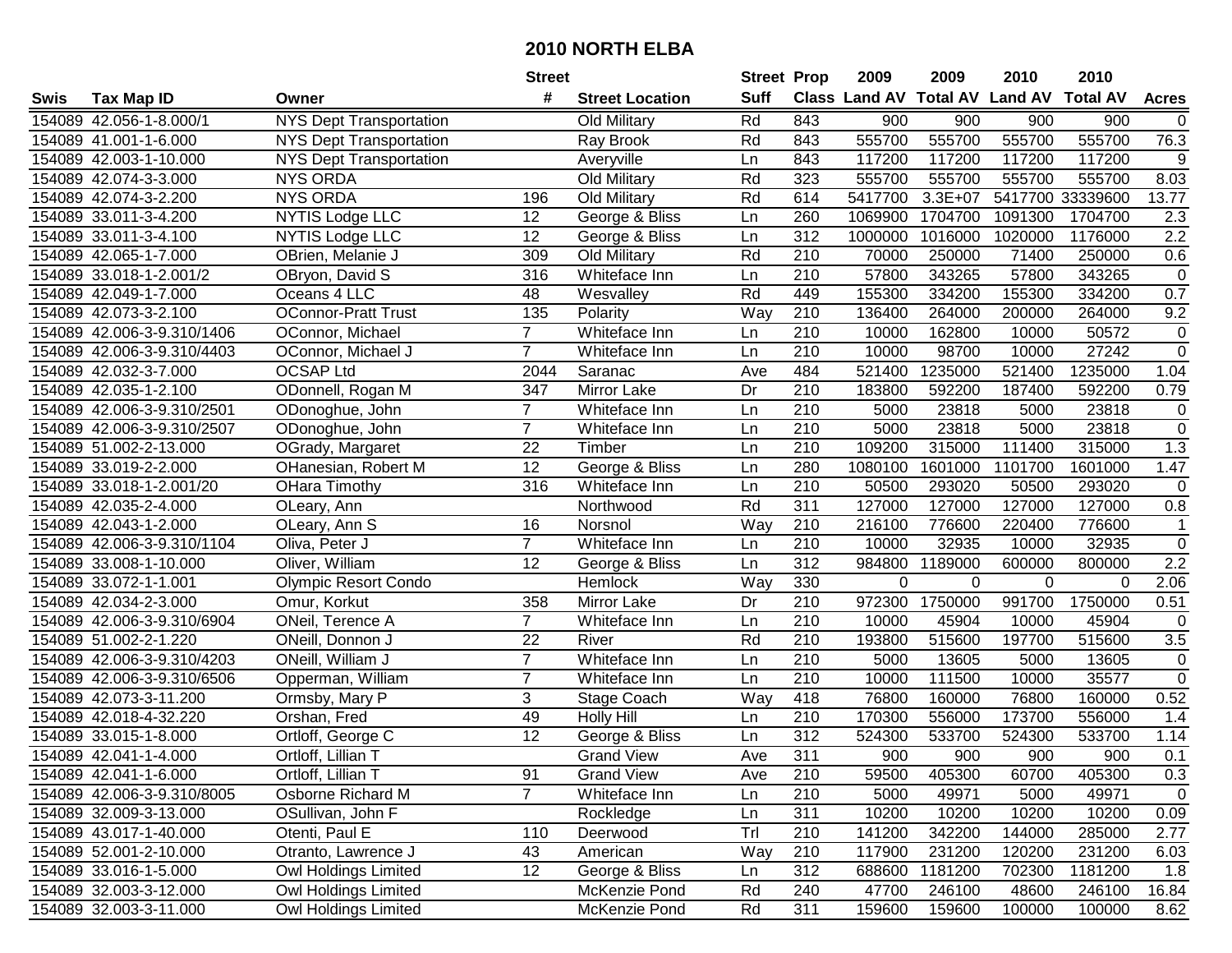|      |                            |                            | <b>Street</b>    |                        | <b>Street Prop</b> |                  | 2009                 | 2009            | 2010           | 2010            |                  |
|------|----------------------------|----------------------------|------------------|------------------------|--------------------|------------------|----------------------|-----------------|----------------|-----------------|------------------|
| Swis | <b>Tax Map ID</b>          | Owner                      | #                | <b>Street Location</b> | <b>Suff</b>        |                  | <b>Class Land AV</b> | <b>Total AV</b> | <b>Land AV</b> | <b>Total AV</b> | <b>Acres</b>     |
|      | 154089 42.032-1-3.000      | Owl Holdings Ltd           |                  | Fawn Ridge             | Rd                 | 311              | 175000               | 175000          | 175000         | 175000          | 0.6              |
|      | 154089 42.032-1-4.000      | Owl Holdings Ltd           |                  | Fawn Ridge             | Rd                 | 311              | 175000               | 175000          | 175000         | 175000          | 0.3              |
|      | 154089 50.002-1-82.000     | Pabins, John               | 76               | <b>Bills</b>           | Way                | 260              | 14000                | 40000           | 14300          | 40000           | $\mathbf{1}$     |
|      | 154089 42.074-6-10.000     | Pacelli, Stephen N         | 16               | Rustic                 | Way                | 210              | 12500                | 12500           | 63000          | 455000          | 0.04             |
|      | 154089 32.014-1-1.000      | Pacharz, Richard W         |                  | <b>Breezy Acres</b>    | Ln                 | 323              | 5500                 | 5500            | 5500           | 5500            | 1.6              |
|      | 154089 32.001-4-4.000      | Pacharz, Richard W         | 16               | Passino                | Ln                 | 210              | 97400                | 226800          | 99300          | 226800          | $\overline{2.4}$ |
|      | 154089 42.006-3-9.310/7801 | <b>Paddle Partners LLC</b> | $\overline{7}$   | Whiteface Inn          | Ln                 | 210              | 10000                | 245500          | 10000          | 91898           | 0                |
|      | 154089 42.006-3-9.310/7902 | <b>Paddle Partners LLC</b> | $\overline{7}$   | Whiteface Inn          | Ln                 | 210              | 10000                | 254800          | 10000          | 82688           | $\overline{0}$   |
|      | 154089 42.006-3-9.310/3501 | Pais, Richard C            | $\overline{7}$   | Whiteface Inn          | Ln                 | $\overline{210}$ | 10000                | 23071           | 5000           | 11535           | $\mathbf 0$      |
|      | 154089 42.006-3-9.310/7101 | Pajama Time LLC            | $\overline{7}$   | Whiteface Inn          | Ln                 | 210              | 5000                 | 37878           | 5000           | 37878           | $\mathsf 0$      |
|      | 154089 32.003-6-20.000     | Pall, Charlotte            | 80               | Ironwood               | Way                | 210              | 144000               | 392500          | 188600         | 392500          | 9.61             |
|      | 154089 51.002-2-22.000     | Palumbo, David A           | 46               | Timber                 | Ln                 | 210              | 105000               | 324200          | 107100         | 324200          | 0.9              |
|      | 154089 42.049-1-6.000      | Palumbo, Mae J             |                  | Wesvalley              | Rd                 | 311              | 4000                 | 4000            | 4000           | 4000            | 0.1              |
|      | 154089 42.010-1-31.000     | Panitz, Aileen             |                  | Algonquin              | Dr                 | 311              | 152600               | 152600          | 152600         | 152600          | 0.86             |
|      | 154089 42.006-3-9.310/1201 | Paparo, Russ G             | $\overline{7}$   | Whiteface Inn          | Ln                 | 210              | 10000                | 38496           | 10000          | 38496           | $\pmb{0}$        |
|      | 154089 43.017-1-20.047     | Papenfuss, Ruth H          | 28               | Deerwood               | Tr                 | 210              | 114700               | 273500          | 117000         | 273500          | $\overline{c}$   |
|      | 154089 42.006-3-9.310/2706 | Papes, Daniel W            | $\overline{7}$   | Whiteface Inn          | Ln                 | $\overline{210}$ | 10000                | 51695           | 10000          | 51695           | $\pmb{0}$        |
|      | 154089 42.006-3-9.310/2701 | Papes, Daniel W            | $\overline{7}$   | Whiteface Inn          | Ln                 | 210              | 10000                | 51695           | 10000          | 51695           | $\pmb{0}$        |
|      | 154089 42.006-3-9.310/2702 | Papes, Daniel W            | $\overline{7}$   | Whiteface Inn          | Ln                 | 210              | 10000                | 51695           | 10000          | 51695           | $\pmb{0}$        |
|      | 154089 42.006-3-9.310/2703 | Papes, Daniel W            | $\overline{7}$   | Whiteface Inn          | Ln                 | 210              | 10000                | 51695           | 10000          | 51695           | 0                |
|      | 154089 42.006-3-9.310/2704 | Papes, Daniel W            | $\overline{7}$   | Whiteface Inn          | Ln                 | 210              | 10000                | 51695           | 10000          | 51695           | $\pmb{0}$        |
|      | 154089 42.006-3-9.310/2705 | Papes, Daniel W            | $\overline{7}$   | Whiteface Inn          | Ln                 | 210              | 10000                | 51695           | 10000          | 51695           | $\pmb{0}$        |
|      | 154089 42.006-3-9.310/3706 | Pappa, Frederick F         | $\overline{7}$   | Whiteface Inn          | Ln                 | 210              | 5000                 | 19358           | 5000           | 19358           | $\mathbf 0$      |
|      | 154089 42.018-4-60.000     | Pappalardo, Charles A      |                  | Evans                  | Ln                 | 311              | 124400               | 124400          | 124400         | 124400          | 1                |
|      | 154089 42.018-4-61.000     | Pappalardo, Leonard C      | $\overline{73}$  | Evans                  | Ln                 | $\overline{210}$ | 187500               | 577100          | 191200         | 577100          | 1.1              |
|      | 154089 33.018-1-16.200     | Paragon Partners           |                  | Whiteface Inn          | Ln                 | 311              | 192400               | 192400          | 192400         | 192400          | 4.35             |
|      | 154089 51.002-2-9.000      | Parent, Darlene            | 44               | Timber                 | Ln                 | 210              | 107500               | 344800          | 109700         | 344800          |                  |
|      | 154089 51.002-2-15.000     | Paris, Martin S            | 5104             | Cascade                | Rd                 | 210              | 95700                | 285500          | 97600          | 285500          | 0.9              |
|      | 154089 42.006-3-9.310/2806 | Parker James A             | $\overline{7}$   | Whiteface Inn          | Ln                 | 210              | 10000                | 77100           | 10000          | 23010           | $\pmb{0}$        |
|      | 154089 42.006-3-9.310/4212 | Parker, Brian M            | $\overline{7}$   | Whiteface Inn          | Ln                 | $\overline{210}$ | 5000                 | 49400           | 5000           | 13605           | $\mathsf 0$      |
|      | 154089 41.007-1-12.000     | Parkview @ Ticonderoga LLC | 1134             | NYS Route 86           |                    | 444              | 358800               | 1087100         | 358800         | 1087100         | 4.1              |
|      | 154089 42.018-1-12.000     | Partelow, Lawrence J       | 87               | Patch                  | Ln                 | 210              | 113500               | 264800          | 115800         | 264800          | $1.1$            |
|      | 154089 33.020-1-6.000      | Patelli, Bradley G         | $\overline{211}$ | Ruisseaumont           | Way                | 280              | 1653800              | 3150000         | 1686900        | 3150000         | $\overline{3.5}$ |
|      | 154089 42.032-2-13.000     | Patterson Donna M          | $\overline{11}$  | Patterson              | Way                | 210              | 65100                | 181200          | 66400          | 181200          | 0.38             |
|      | 154089 42.032-2-16.100     | Patterson, James M         | 14               | Patterson              | Way                | 210              | 21400                | 103200          | 21900          | 103200          | 1.92             |
|      | 154089 42.006-3-9.310/7501 | Pattison, A Taylor III     | $\overline{7}$   | Whiteface Inn          | Ln                 | 210              | 10000                | 45904           | 10000          | 45904           | $\mathbf 0$      |
|      | 154089 33.014-2-12.000     | Pavone, John F             | 22               | Overlook               | Way                | 210              | 422800               | 1260100         | 431300         | 1260100         | 0.96             |
|      | 154089 42.018-1-5.000      | Payne, Sandra K            | 100              | Patch                  | Ln                 | 210              | 127300               | 225800          | 129800         | 225800          | 1                |
|      | 154089 42.018-1-23.000     | Payton, Susan A            | 100              | Averyville             | Ln                 | 220              | 134000               | 410700          | 136700         | 410700          | $\mathbf 1$      |
|      | 154089 32.003-3-2.000      | Pazienza, Joseph           |                  | McKenzie Pond          | Rd                 | 311              | 119600               | 119600          | 119600         | 119600          | 3.33             |
|      | 154089 51.002-1-8.000      | Peacock, Gregory           | 119              | Bear Cub               | Ln                 | 210              | 137300               | 237700          | 140100         | 237700          | 1.1              |
|      | 154089 41.001-1-47.000     | Peacock, Gregory L         | 38               | Pendergast Farm        | Way                | 312              | 86900                | 115600          | 88600          | 115600          | 7.4              |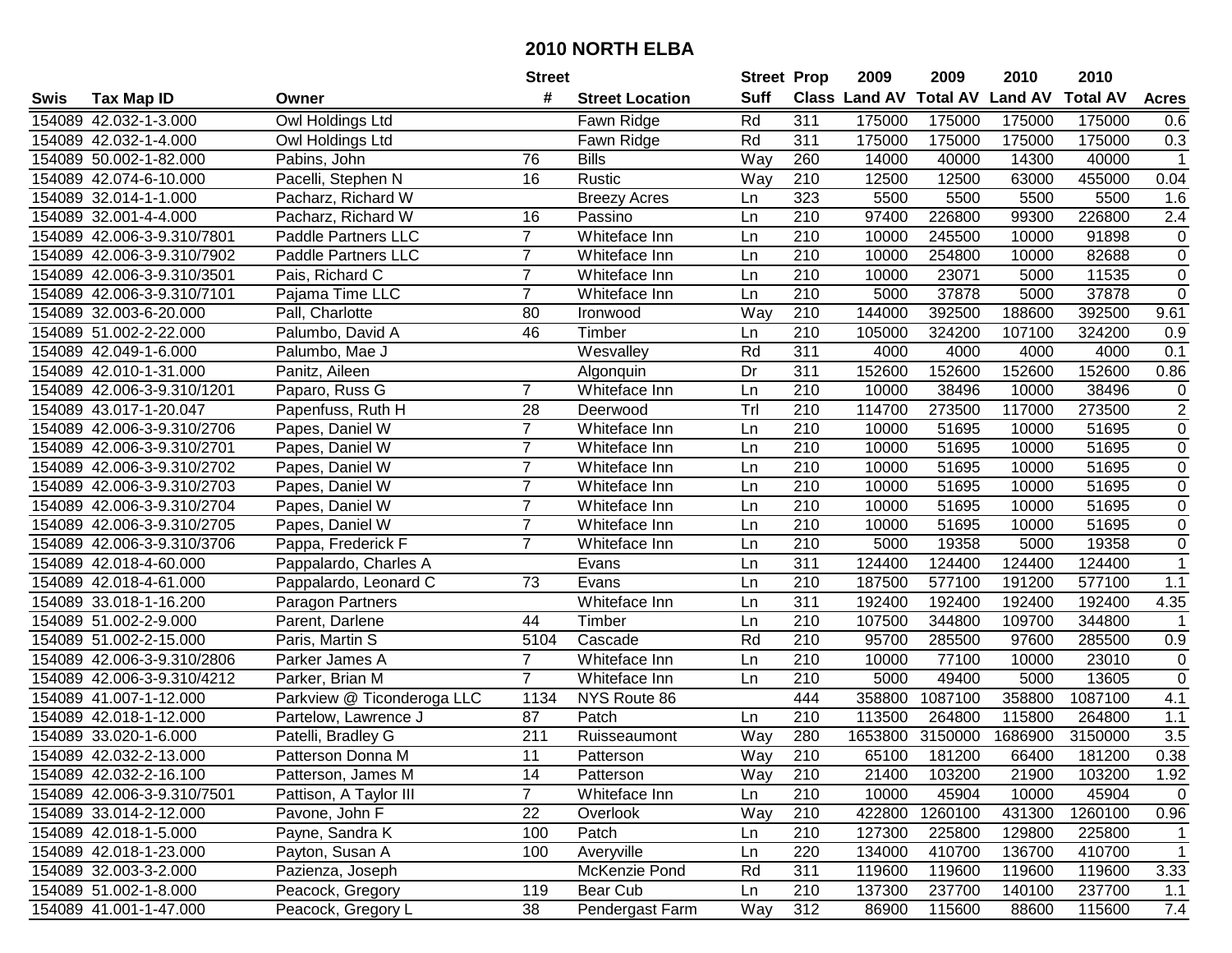|      |                            |                            | <b>Street</b>  |                        | <b>Street Prop</b>       |                  | 2009          | 2009            | 2010           | 2010            |              |
|------|----------------------------|----------------------------|----------------|------------------------|--------------------------|------------------|---------------|-----------------|----------------|-----------------|--------------|
| Swis | <b>Tax Map ID</b>          | Owner                      | #              | <b>Street Location</b> | <b>Suff</b>              |                  | Class Land AV | <b>Total AV</b> | <b>Land AV</b> | <b>Total AV</b> | <b>Acres</b> |
|      | 154089 42.006-4-11.000     | Peacock, Gregory L         | 8              | Whiteface Inn          | Ln                       | 485              | 341900        | 645500          | 341900         | 645500          | 5.35         |
|      | 154089 51.000-1-31.000     | Peacock, Robert T          |                | Bear Cub               | Ln                       | 314              | 33000         | 33000           | 33000          | 33000           | $\sqrt{5}$   |
|      | 154089 42.056-3-2.000      | Peacock, Robert T          |                | Old Military           | Rd                       | 311              | 205600        | 205600          | 205600         | 205600          | 0.4          |
|      | 154089 42.056-3-1.000      | Peacock, Robert T          | 445            | Old Military           | Rd                       | 449              | 135300        | 187200          | 135300         | 187200          | 2.35         |
|      | 154089 42.075-2-1.000      | Peacock, Robert T          | 5730           | Cascade                | Rd                       | 453              | 243500        | 672800          | 243500         | 672800          | 2.48         |
|      | 154089 42.056-3-3.000      | Peacock, Robert T          | 437            | Old Military           | Rd                       | 449              | 188800        | 398200          | 188800         | 398200          | 1.19         |
|      | 154089 42.064-1-9.110      | Peck, Peter J              | 17             | <b>Hunters</b>         | Way                      | 210              | 86700         | 186000          | 88400          | 186000          | 1.8          |
|      | 154089 42.066-7-14.000     | Peck, Scott M              | 5869           | Cascade                | Rd                       | 210              | 113200        | 131200          | 113200         | 131200          | 1.03         |
|      | 154089 42.066-7-16.000     | Peck, Scott M              | 5849           | Cascade                | Rd                       | $\overline{210}$ | 57700         | 262500          | 58900          | 262500          | 1.04         |
|      | 154089 42.049-1-4.100      | Pedu, Jason C              | 27             | Wesvalley              | Rd                       | 210              | 185800        | 421500          | 189500         | 421500          | 7.57         |
|      | 154089 42.018-1-29.000     | Pedu, Jason C              | 21             | Patch                  | Ln                       | 210              | 132300        | 337800          | 135000         | 337800          | 1.03         |
|      | 154089 42.018-4-3.250      | Pedu, Jeffrey C            | 29             | Tamarack               | Ave                      | 210              | 143500        | 466300          | 146300         | 466300          | 1.52         |
|      | 154089 42.010-1-1.200      | <b>PEG Enterprises LLC</b> |                | Barn                   | Rd                       | 330              | 469200        | 469200          | 469200         | 469200          | 6.05         |
|      | 154089 33.018-12-2.000     | <b>PEG Enterprises LLC</b> |                | NYS Route 86           |                          | 210              | 366900        | 1844400         | 374300         | 1844400         | 4.77         |
|      | 154089 42.010-1-1.100      | <b>PEG Enterprises LLC</b> | 48             | Barn                   | Rd                       | 710              | 1091200       | 3857300         | 1091200        | 3857300         | 28.3         |
|      | 154089 42.018-1-26.000     | Pelkey, Rick               | 5              | Patch                  | Ln                       | 210              | 105600        | 178500          | 107700         | 178500          | -1           |
|      | 154089 42.010-1-15.000     | Pelkey, Thomas J           | 106            | Chickadee              | Ln                       | $\overline{311}$ | 32200         | 32200           | 32200          | 32200           | 0.91         |
|      | 154089 42.006-3-9.310/2303 | Peller, Joel P             | 7              | Whiteface Inn          | Ln                       | 210              | 5000          | 12926           | 5000           | 12926           | $\mathbf 0$  |
|      | 154089 42.074-6-27.000     | Peller, Joel P             | 13             | <b>Bark Eater</b>      | Way                      | 210              | 74000         | 370100          | 63000          | 370100          | 0.05         |
|      | 154089 42.006-3-9.310/3606 | Pensco Trust Co            | $\overline{7}$ | Whiteface Inn          | Ln                       | 210              | 10000         | 106000          | 10000          | 29391           | $\mathbf 0$  |
|      | 154089 42.074-4-7.000      | Peregrim, Dorine L         | 26             | <b>Liberty Hill</b>    | Ln                       | 210              | 94800         | 245300          | 96700          | 245300          | 0.4          |
|      | 154089 42.034-3-9.000      | Perkins, Dorothy           | 66             | <b>Beech Hill</b>      | Cir                      | 210              | 88300         | 373900          | 90100          | 373900          | 0.4          |
|      | 154089 42.034-3-8.000      | Perkins, Dorothy           |                | <b>Beech Hill</b>      | Cir                      | 311              | 53900         | 53900           | 53900          | 53900           | 0.1          |
|      | 154089 42.073-3-14.000     | Perkins, Gregory C         | 235            | Old Military           | Rd                       | 210              | 82300         | 265000          | 83900          | 265000          | 2.5          |
|      | 154089 42.073-3-12.100     | Perkins, Heather P         | 243            | Old Military           | Rd                       | 210              | 99800         | 340200          | 101800         | 340200          | 4.28         |
|      | 154089 42.002-3-4.100      | Perkins, Martin L          | 31             | Wesvalley              | Rd                       | 270              | 110100        | 126300          | 112300         | 126300          | 3.12         |
|      | 154089 42.074-3-7.110      | Perkins, Sharon G          | 40             | Church                 | $\overline{\mathsf{St}}$ | 210              | 164300        | 277400          | 167500         | 277400          | 6.2          |
|      | 154089 42.043-4-17.000     | Persico, Richard A         | 17             | Cobble Hill            | Rd                       | 210              | 133500        | 334100          | 136200         | 334100          | 0.8          |
|      | 154089 41.000-1-7.000      | Peryea, Dana J             |                | NYS Route 86           |                          | $\overline{311}$ | 23300         | 23300           | 23300          | 23300           | 10           |
|      | 154089 41.002-2-3.000      | Peryea, Dana J             |                | NYS Route 86           |                          | 322              | 70400         | 70400           | 70400          | 70400           | 70.3         |
|      | 154089 41.000-1-8.000      | Peryea, Dana J             |                | NYS Route 86           |                          | $\overline{311}$ | 23300         | 23300           | 23300          | 23300           | 10           |
|      | 154089 41.000-1-6.000      | Peryea, Dana J             |                | NYS Route 86           |                          | 311              | 23300         | 23300           | 23300          | 23300           | 10           |
|      | 154089 41.007-2-10.000     | Peryea, Dana J             |                | Knottingham            | Rd                       | 210              | 10600         | 25800           | 10600          | 25800           | 0.16         |
|      | 154089 41.000-1-5.000      | Peryea, Dana J             |                | NYS Route 86           |                          | 311              | 23300         | 23300           | 23300          | 23300           | 10           |
|      | 154089 41.002-4-2.300      | Peryea, Dana J             | 1194           | NYS Route 86           |                          | 240              | 38900         | 121300          | 39700          | 121300          | 11.94        |
|      | 154089 41.002-4-2.200      | Peryea, Larry D            | 15             | Knottingham            | Rd                       | 417              | 588200        | 1167200         | 588200         | 1167200         | 104.2        |
|      | 154089 41.007-1-19.000     | Peryea, Larry D            | 1187           | NYS Route 86           |                          | 210              | 39100         | 116600          | 39100          | 116600          | 1.06         |
|      | 154089 41.002-4-4.000      | Peryea, Larry D            | 37             | Knottingham            | Rd                       | 220              | 21600         | 185000          | 21600          | 185000          | 0.2          |
|      | 154089 41.007-3-3.002      | Peryea, Larry D            | 22             | Wolf Pond              | Way                      | 312              | 32900         | 36300           | 32900          | 36300           | 1.5          |
|      | 154089 41.007-3-3.120      | Peryea, Larry D            | 10             | Wolf Pond              | Way                      | 210              | 23200         | 43600           | 23200          | 43600           | 1.84         |
|      | 154089 41.007-3-3.110      | Peryea, Larry D            | 25             | Wolf Pond              | Way                      | 312              | 23200         | 43600           | 23200          | 43600           | 0.41         |
|      | 154089 42.010-1-74.210     | Pesuit, Gary               | 660            | Old Military           | Rd                       | 210              |               |                 | 135500         | 329400          | 3.09         |
|      |                            |                            |                |                        |                          |                  |               |                 |                |                 |              |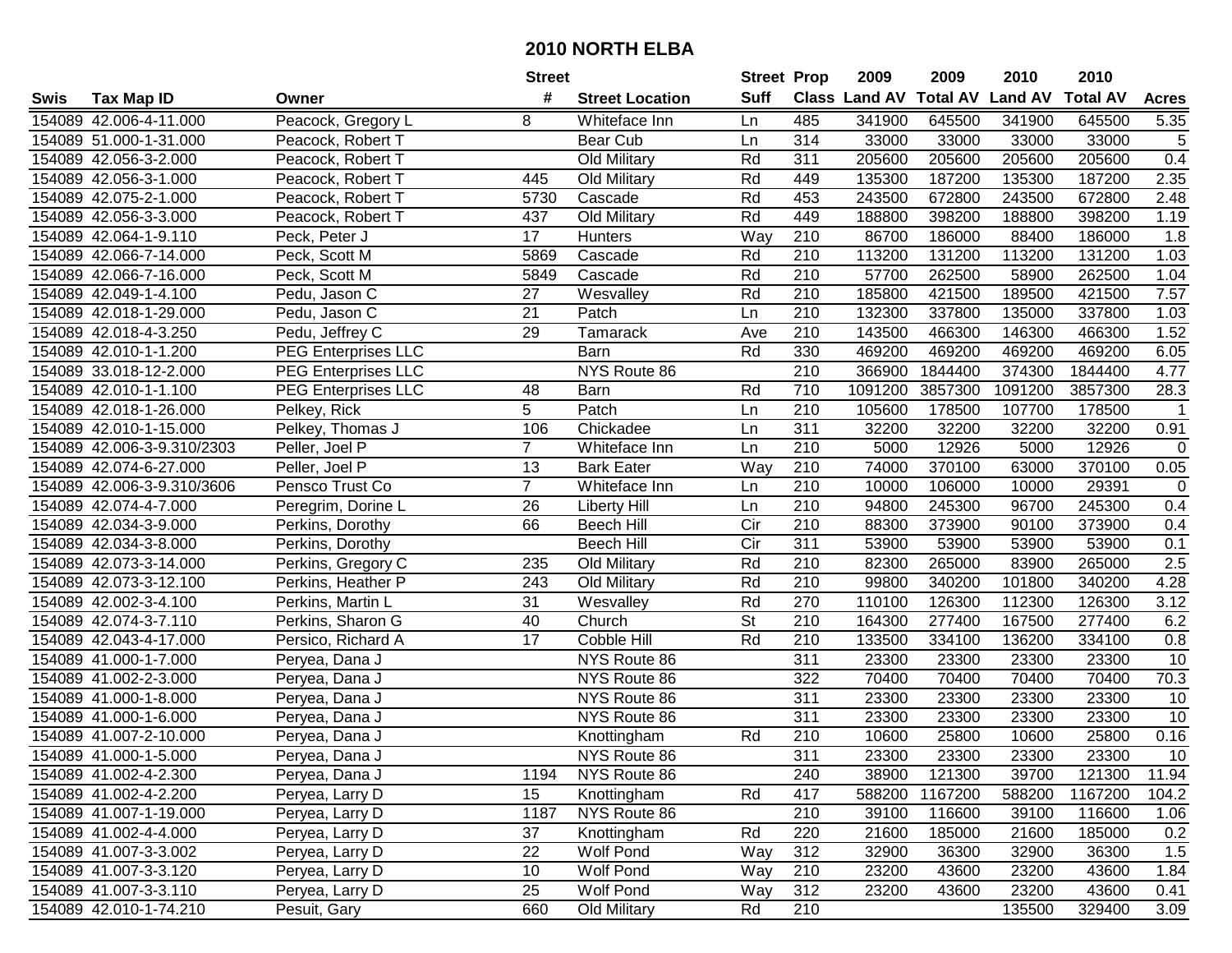|      |                            |                                     | <b>Street</b>  |                        | <b>Street Prop</b> |                  | 2009                 | 2009            | 2010           | 2010            |                |
|------|----------------------------|-------------------------------------|----------------|------------------------|--------------------|------------------|----------------------|-----------------|----------------|-----------------|----------------|
| Swis | <b>Tax Map ID</b>          | Owner                               | #              | <b>Street Location</b> | <b>Suff</b>        |                  | <b>Class Land AV</b> | <b>Total AV</b> | <b>Land AV</b> | <b>Total AV</b> | <b>Acres</b>   |
|      | 154089 33.019-1-23.100     | Peter F Roland Inc                  | 31             | Roland                 | Way                | 312              | 1133900              | 1555800         | 1156600        | 1555800         | 0.93           |
|      | 154089 33.019-1-23.200     | Peter F Roland Inc                  | 25             | Roland                 | Way                | 210              | 1470400              | 2368400         | 1499800        | 2368400         | 0.95           |
|      | 154089 33.072-1-10.000     | Petercsak, James J                  | 22             | Hemlock                | Way                | 210              | 186700               | 315000          | 186700         | 315000          | 0.24           |
|      | 154089 42.035-2-7.000      | Peters, John F                      | 127            | Northwood              | Rd                 | 210              | 124800               | 232500          | 127300         | 232500          | 0.4            |
|      | 154089 33.018-1-3.220/10   | Peterson, Charles E                 | 331            | Whiteface Inn          | Ln                 | 210              | 86000                | 340275          | 86000          | 340275          | $\mathbf 0$    |
|      | 154089 42.006-3-9.310/0402 | Petrignani, Paul C                  | $\overline{7}$ | Whiteface Inn          | Ln                 | 210              | 10000                | 25853           | 10000          | 25853           | $\overline{0}$ |
|      | 154089 33.016-2-11.000     | Petro Lake Placid LLC               | 624            | Mount Whitney          | Way                | 210              | 1382400              | 2258300         | 1410100        | 2258300         | 1.52           |
|      | 154089 33.016-2-1.400      | Petro Lake Placid LLC               |                | Mount Whitney          | $\overline{Way}$   | 311              | 2500                 | 2500            | 2500           | 2500            | 0.29           |
|      | 154089 42.065-3-6.000      | Phillips, Richard R                 | 28             | Cherry                 | Ln                 | 210              | 56300                | 184400          | 57400          | 184400          | 0.49           |
|      | 154089 33.020-1-17.120     | Philo, David L                      | 112            | Ruisseaumont           | Way                | 210              | 507700               | 1014400         | 517900         | 1014400         | 1.11           |
|      | 154089 32.003-3-1.000      | Pica, Debra                         | 386            | McKenzie Pond          | Rd                 | 210              | 100600               | 182000          | 102600         | 182000          | 3.33           |
|      | 154089 52.003-1-1.000      | <b>Pickett Family Trust</b>         |                | Adirondack Loj         | Rd                 | 322              | 794500               | 794500          | 794500         | 794500          | 160            |
|      | 154089 32.003-3-4.000      | Piekarski, Mark                     |                | McKenzie Pond          | Rd                 | $\overline{311}$ | 114900               | 114900          | 114900         | 114900          | 2.89           |
|      | 154089 51.002-2-35.100     | Pilawa, Marcia M                    | 87             | Boulderwood            | Way                | 240              | 339900               | 1023800         | 346700         | 1023800         | 17.5           |
|      | 154089 42.043-4-13.000     | Pinto, Annemarie                    | 10             | <b>Placid Heights</b>  | Ln                 | 210              | 142900               | 354500          | 145800         | 354500          | 0.4            |
|      | 154089 42.006-3-14.000     | <b>Pirates Cove Lake Placid LLC</b> | 1980           | Saranac                | Ave                | 557              | 345500               | 693600          | 345500         | 693600          | 2.26           |
|      | 154089 42.026-1-11.120     | Placid                              |                | Mirror Lake            | Dr                 | 311              | 727000               | 727000          | 727000         | 727000          | 0.7            |
|      | 154089 43.000-2-9.000      | Placid 03 Family Trust              | 694            | River                  | Rd                 | 240              | 246600               | 603800          | 245000         | 500000          | 14.8           |
|      | 154089 42.043-8-7.000      | Placid Gold LLC                     |                | Northwood              | Rd                 | 311              | 0                    | $\Omega$        | $\Omega$       | $\Omega$        | 0.43           |
|      | 154089 42.004-4-10.000     | Placid Gold LLC                     |                | Wilmington             | Rd                 | 552              | 2996100              | 2996100         | 2996100        | 2996100         | 503.4          |
|      | 154089 42.051-1-1.000      | Placid Gold LLC                     |                | Wilmington             | Rd                 | 311              | 89400                | 89400           | 89400          | 89400           | 0.47           |
|      | 154089 42.051-1-3.000      | Placid Gold LLC                     |                | Wilmington             | Rd                 | 311              | 89400                | 89400           | 89400          | 89400           | 0.49           |
|      | 154089 42.051-1-4.000      | Placid Gold LLC                     |                | Wilmington             | Rd                 | 311              | 89400                | 89400           | 89400          | 89400           | 0.49           |
|      | 154089 42.051-2-1.000      | Placid Gold LLC                     |                | Wilmington             | Rd                 | 311              | 89400                | 89400           | 89400          | 89400           | 0.56           |
|      | 154089 42.051-2-8.000      | Placid Gold LLC                     |                | Wilmington             | Rd                 | 311              | 89400                | 89400           | 89400          | 89400           | 0.58           |
|      | 154089 42.051-2-3.000      | Placid Gold LLC                     |                | Wilmington             | Rd                 | 311              | 89400                | 89400           | 89400          | 89400           | 0.7            |
|      | 154089 42.051-2-4.000      | Placid Gold LLC                     |                | Wilmington             | Rd                 | 311              | 89400                | 89400           | 89400          | 89400           | 0.66           |
|      | 154089 42.051-2-6.000      | Placid Gold LLC                     |                | Wilmington             | Rd                 | 311              | 89400                | 89400           | 89400          | 89400           | 0.64           |
|      | 154089 42.051-2-9.000      | Placid Gold LLC                     |                | Wilmington             | Rd                 | 311              | 89400                | 89400           | 89400          | 89400           | 0.77           |
|      | 154089 42.051-2-10.000     | Placid Gold LLC                     |                | Wilmington             | Rd                 | 311              | 89400                | 89400           | 89400          | 89400           | 0.67           |
|      | 154089 42.051-3-1.000      | Placid Gold LLC                     |                | Wilmington             | Rd                 | 311              | 89400                | 89400           | 89400          | 89400           | 0.41           |
|      | 154089 42.051-3-2.000      | Placid Gold LLC                     |                | Wilmington             | Rd                 | 311              | 89400                | 89400           | 89400          | 89400           | 1.24           |
|      | 154089 42.051-2-2.000      | Placid Gold LLC                     |                | Wilmington             | Rd                 | 311              | 89400                | 89400           | 89400          | 89400           | 0.85           |
|      | 154089 42.043-8-5.000      | Placid Gold LLC                     |                | Northwood              | Rd                 | $\overline{311}$ | 32800                | 32800           | 32800          | 32800           | 0.76           |
|      | 154089 42.043-7-2.000      | <b>Placid Gold LLC</b>              |                | Northwood              | Rd                 | 311              | 89400                | 89400           | 89400          | 89400           | 0.51           |
|      | 154089 42.043-8-2.000      | Placid Gold LLC                     |                | Northwood              | Rd                 | 311              | 0                    | $\Omega$        | 0              | 0               | 0.01           |
|      | 154089 42.043-8-1.000      | Placid Gold LLC                     |                | Northwood              | Rd                 | 311              | 0                    | $\Omega$        | 0              | $\Omega$        | 0.2            |
|      | 154089 42.051-3-3.000      | Placid Gold LLC                     |                | Wilmington             | Rd                 | 311              | 89400                | 89400           | 89400          | 89400           | 0.84           |
|      | 154089 42.043-7-1.000      | Placid Gold LLC                     |                | Northwood              | Rd                 | 311              | 89400                | 89400           | 89400          | 89400           | 0.72           |
|      | 154089 42.043-6-6.000      | Placid Gold LLC                     |                | Northwood              | Rd                 | 311              | 89400                | 89400           | 89400          | 89400           | 0.54           |
|      | 154089 42.043-6-5.000      | Placid Gold LLC                     |                | Northwood              | Rd                 | 311              | 89400                | 89400           | 89400          | 89400           | 0.55           |
|      | 154089 42.043-6-4.000      | Placid Gold LLC                     |                | Northwood              | Rd                 | 311              | 89400                | 89400           | 89400          | 89400           | 0.5            |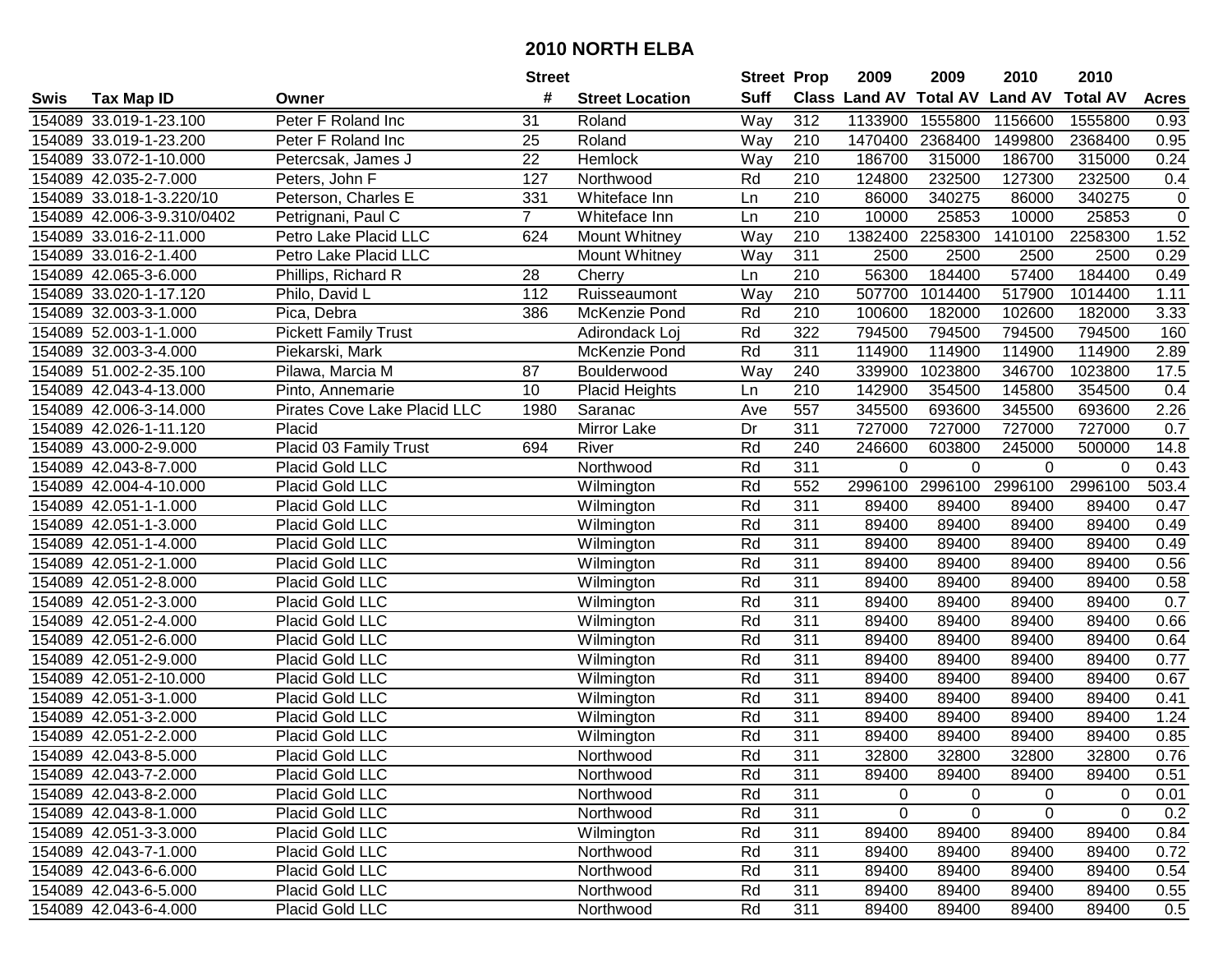|      |                            |                              | <b>Street</b>   |                        | <b>Street Prop</b> |                  | 2009                 | 2009            | 2010           | 2010            |                  |
|------|----------------------------|------------------------------|-----------------|------------------------|--------------------|------------------|----------------------|-----------------|----------------|-----------------|------------------|
| Swis | <b>Tax Map ID</b>          | Owner                        | #               | <b>Street Location</b> | <b>Suff</b>        |                  | <b>Class Land AV</b> | <b>Total AV</b> | <b>Land AV</b> | <b>Total AV</b> | <b>Acres</b>     |
|      | 154089 42.043-6-3.000      | Placid Gold LLC              | 39              | <b>Cathedral Court</b> | Way                | 210              | 80900                | 89400           | 80900          | 89400           | 0.72             |
|      | 154089 42.043-6-2.000      | Placid Gold LLC              |                 | Northwood              | Rd                 | 311              | 89400                | 89400           | 89400          | 89400           | 0.73             |
|      | 154089 42.043-6-1.000      | Placid Gold LLC              |                 | Northwood              | Rd                 | 311              | 89400                | 89400           | 89400          | 89400           | 0.72             |
|      | 154089 42.043-5-4.000      | Placid Gold LLC              |                 | Northwood              | Rd                 | 311              | 89400                | 89400           | 89400          | 89400           | 0.96             |
|      | 154089 42.043-5-3.000      | Placid Gold LLC              |                 | Northwood              | Rd                 | 311              | 89400                | 89400           | 89400          | 89400           | 0.65             |
|      | 154089 42.043-5-2.000      | Placid Gold LLC              |                 | Northwood              | Rd                 | 311              | 89400                | 89400           | 89400          | 89400           | 0.6              |
|      | 154089 42.043-5-1.000      | Placid Gold LLC              |                 | Northwood              | Rd                 | 311              | 89400                | 89400           | 89400          | 89400           | 0.55             |
|      | 154089 42.002-2-11.003     | <b>Placid Gold LLC</b>       |                 | NYS Route 86           |                    | 552              | 4182000              | 4182000         | 4182000        | 4182000         | 220.99           |
|      | 154089 42.002-2-13.110     | Placid Gold LLC              | 62              | Morningside            | Dr                 | 552              | 866200               | 866200          | 866200         | 866200          | 59.96            |
|      | 154089 42.002-2-13.400     | Placid Gold LLC              |                 | Wilmington             | Rd                 | 311              | 100                  | 100             | 100            | 100             | 0.5              |
|      | 154089 42.002-2-13.300     | Placid Gold LLC              |                 | Wilmington             | Rd                 | 311              | 100                  | 100             | 100            | 100             | 0.04             |
|      | 154089 42.043-8-3.000      | Placid Gold LLC              |                 | Northwood              | Rd                 | 311              | 89400                | 89400           | 89400          | 89400           | 0.43             |
|      | 154089 42.051-1-2.000      | Placid Gold LLC              |                 | Wilmington             | Rd                 | 311              | 89400                | 89400           | 89400          | 89400           | 0.44             |
|      | 154089 42.049-1-4.200      | Placid Industries Inc        | 139             | Mill Pond              | Dr                 | 710              | 176700               | 434700          | 176700         | 434700          | 2.7              |
|      | 154089 50.002-1-3.001      | Placid Meadows HO Assoc Inc  |                 | Saddleback             | Way                | 311              | 0                    | 0               | 0              | $\Omega$        | $\overline{2.2}$ |
|      | 154089 42.002-1-3.800      | <b>Placid Partners</b>       |                 | Peninsula              | Way                | 311              | 135100               | 135100          | 137800         | 137800          | 1.04             |
|      | 154089 42.002-1-3.400      | Placid Partners              |                 | Peninsula              | Way                | 311              | 19600                | 19600           | 20000          | 20000           | 1.15             |
|      | 154089 42.002-1-3.200      | <b>Placid Partners</b>       |                 | Peninsula              | Way                | 311              | 19400                | 19400           | 19800          | 19800           | 1.15             |
|      | 154089 42.002-1-3.600      | <b>Placid Partners</b>       |                 | Peninsula              | Way                | 311              | 152500               | 152500          | 155600         | 155600          | 1.68             |
|      | 154089 42.002-1-12.000     | <b>Placid Partners</b>       |                 | Peninsula              | Way                | 323              | 138900               | 138900          | 141700         | 141700          | 1.28             |
|      | 154089 42.002-1-11.000     | <b>Placid Partners</b>       |                 | Peninsula              | Way                | 311              | 138900               | 138900          | 141700         | 141700          | 1.02             |
|      | 154089 42.026-1-15.000     | Placid Partnership           | 35              | Taylor                 | Way                | 280              | 1763600              | 3428500         | 1798900        | 3428500         | 1.3              |
|      | 154089 42.032-3-2.100      | Placid Pond LLC              | 2049            | Saranac                | Ave                | 421              | 529400               | 1151800         | 800000         | 1500000         | 3.9              |
|      | 154089 33.014-1-9.000      | <b>Placid Properties Inc</b> | 46              | Chipmunk               | Ln                 | 260              | 1326900              | 2753700         | 1353500        | 2753700         | 0.29             |
|      | 154089 42.043-4-24.025     | Placid Summerfun Inc         | 2983            | Wilmington             | Rd                 | 417              | 175200               | 505700          | 175200         | 505700          | 0.92             |
|      | 154089 42.074-1-3.000      | Plank, Christopher           | 33              | Johnson                | Ave                | 210              | 26200                | 114100          | 30600          | 114100          | 0.2              |
|      | 154089 43.017-1-8.000      | Plank, Christopher C         |                 | Deerwood               | Trl                | 311              | 130800               | 130800          | 133400         | 133400          | 3.3              |
|      | 154089 42.066-7-12.200     | Planty, Linda A              | 15              | Planty                 | Way                | 210              | 97700                | 183800          | 85500          | 183800          | 0.71             |
|      | 154089 42.032-3-2.240      | Plaza Carwash                | 28              | Hadjis                 | Way                | 434              | 151500               | 315500          | 151500         | 315500          | 0.47             |
|      | 154089 42.006-3-9.310/6501 | Plue, Joshua R               | $\overline{7}$  | Whiteface Inn          | Ln                 | $\overline{210}$ | 10000                | 35577           | 5000           | 17789           | 0                |
|      | 154089 42.006-3-9.310/4704 | Plue, Joshua R               | $\overline{7}$  | Whiteface Inn          | Ln                 | $\overline{210}$ | 5000                 | 43900           | 5000           | 13163           | $\mathbf 0$      |
|      | 154089 42.004-5-23.000     | Pohlabel, Teresa C           | 97              | Bear Cub               | Ln                 | 311              | 40700                | 40700           | 40700          | 40700           | 0.2              |
|      | 154089 42.006-4-7.000      | Poirier, Chantal             | 54              | Whiteface Inn          | Ln                 | $\overline{210}$ | 206900               | 699100          | 211100         | 699100          | 1.1              |
|      | 154089 33.019-2-10.000     | Polier, Jonathan W           | $\overline{12}$ | George & Bliss         | Ln                 | 280              | 1131100              | 1400900         | 1153700        | 1400900         | 2.01             |
|      | 154089 50.002-1-76.100     | Politi, Robert T             | 171             | Bills                  | Way                | 322              | 25000                | 25000           | 25000          | 25000           | 10               |
|      | 154089 42.066-7-2.100      | Politi, Robert T             |                 | <b>Nichols</b>         | <b>St</b>          | 473              | 193000               | 337000          | 193000         | 337000          | 2.16             |
|      | 154089 51.000-1-42.000     | Politi, Robert T             | 158             | Adirondack Loj         | Rd                 | 210              | 106700               | 533400          | 108900         | 533400          | $\overline{1}$   |
|      | 154089 42.056-1-8.000      | Politi, Robert T             | 455             | Old Military           | Rd                 | 441              | 119900               | 147600          | 119900         | 147600          | 0.86             |
|      | 154089 42.074-3-14.000     | Politi, Robert T             | 50              | Church                 | <b>St</b>          | 411              | 250000               | 500000          | 250000         | 500000          | 2.9              |
|      | 154089 42.066-7-2.200      | Politi, Robert T             |                 | Nichols                | <b>St</b>          | 311              | 119700               | 119700          | 119700         | 119700          | 0.92             |
|      | 154089 42.074-3-4.000      | Politi, Robert T             |                 | Church                 | <b>St</b>          | 330              | 27200                | 27200           | 27200          | 27200           | 0.12             |
|      | 154089 42.018-4-3.220      | Politi, Terris P             |                 | Wildwood               | Dr                 | 311              | 91200                | 91200           | 91200          | 91200           | 1.01             |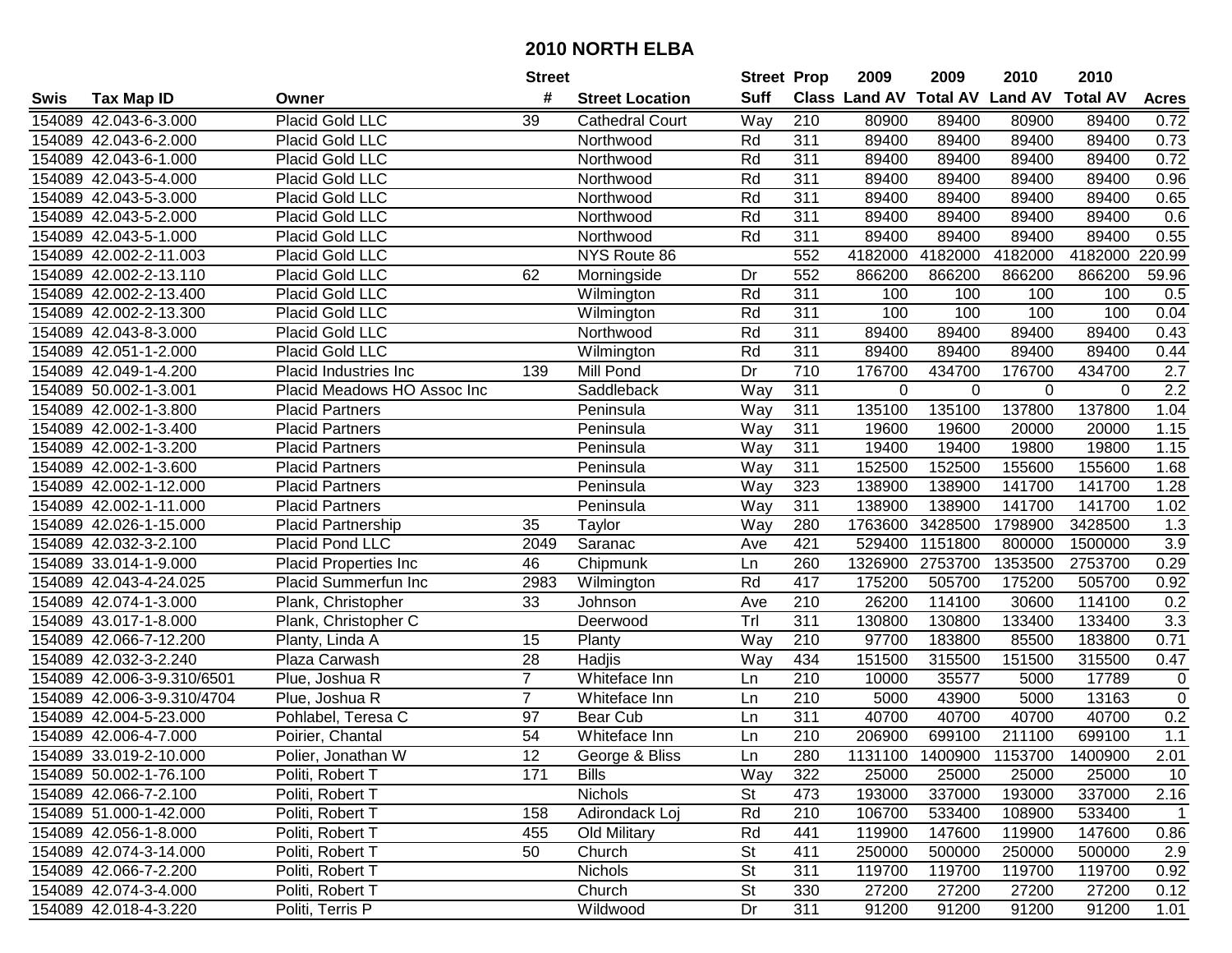|      |                         |                            | <b>Street</b>   |                        | <b>Street Prop</b>       |                  | 2009                 | 2009            | 2010           | 2010            |                  |
|------|-------------------------|----------------------------|-----------------|------------------------|--------------------------|------------------|----------------------|-----------------|----------------|-----------------|------------------|
| Swis | <b>Tax Map ID</b>       | Owner                      | #               | <b>Street Location</b> | <b>Suff</b>              |                  | <b>Class Land AV</b> | <b>Total AV</b> | <b>Land AV</b> | <b>Total AV</b> | <b>Acres</b>     |
|      | 154089 51.000-1-25.100  | Politi, Terris P           |                 | Bear Cub               | Ln                       | 321              | 167100               | 167100          | 167100         | 167100          | 44.92            |
|      | 154089 51.000-1-25.200  | Politi, Thomas J           |                 | Bear Cub               | Ln                       | 321              | 114300               | 114300          | 114300         | 114300          | 45.65            |
|      | 154089 34.000-2-14.300  | <b>Pond Partners LLC</b>   |                 | NYS Route 86           |                          | 322              | 151000               | 151000          | 151000         | 151000          | 45.72            |
|      | 154089 42.010-1-24.000  | Poorman, Robert J          |                 | Algonquin              | Dr                       | 311              | 165300               | 165300          | 165300         | 165300          | 0.93             |
|      | 154089 33.072-7-1.000/5 | Poorman, Robert J          | 351             | Whiteface Inn          | Ln                       | 210              | 84400                | 252000          | 84400          | 252000          | $\mathbf 0$      |
|      | 154089 52.004-1-4.300   | Popiel, James J            |                 | Mountain               | Ln                       | 323              | 57300                | 57300           | 57300          | 57300           | $\overline{5}$   |
|      | 154089 42.066-3-2.200   | Porter, Kenneth H Sr       | 100             | Balsam                 | <b>St</b>                | 210              | 19400                | 111100          | 19800          | 111100          | 0.13             |
|      | 154089 42.032-3-4.000   | Positive Lachman LLC       |                 | Fawn Ridge             | Rd                       | 330              | 357000               | 357000          | 357000         | 357000          | 1.06             |
|      | 154089 41.007-1-6.000   | Post, Charles F            | 1086            | NYS Route 86           |                          | $\overline{210}$ | 33700                | 93800           | 34400          | 93800           | $\overline{0.3}$ |
|      | 154089 50.002-1-76.300  | Pratt Kevin W              | 152             | <b>Bills</b>           | Way                      | 260              | 39400                | 50000           | 40200          | 50000           | 10.92            |
|      | 154089 42.065-2-2.000   | Pratt Sarah                | 306             | Old Military           | Rd                       | 210              | 58200                | 290600          | 59400          | 290600          | 0.3              |
|      | 154089 43.003-2-13.122  | Pratt, Kent                | 470             | River                  | Rd                       | 280              | 128700               | 271500          | 131200         | 271500          | 3.5              |
|      | 154089 51.000-1-12.000  | Pratt, Kent G              | 566             | Bear Cub               | Ln                       | 260              | 31800                | 34800           | 32400          | 34800           | 2.1              |
|      | 154089 42.066-7-7.000   | Pratt, Kent G              | 8               | Planty                 | Way                      | 210              | 20700                | 68600           | 21100          | 68600           | 0.72             |
|      | 154089 51.000-1-10.000  | Pratt, Neil                |                 | Averyville             | Ln                       | 312              | 61200                | 94500           | 62400          | 94500           | 74.67            |
|      | 154089 32.003-6-16.000  | Premo, Raymond             | 50              | Ironwood               | Way                      | 210              | 126000               | 200000          | 128500         | 200000          | 3.22             |
|      | 154089 42.043-4-20.000  | Press, Famulari R          | 3003            | Wilmington             | Rd                       | 210              | 142200               | 433200          | 145100         | 433200          | 0.8              |
|      | 154089 42.073-1-12.000  | Preston, Anthony M         | 246             | Old Military           | Rd                       | 210              | 27300                | 175900          | 30600          | 175900          | 0.2              |
|      | 154089 42.032-1-1.200   | Preston, Austin D Jr       | 13              | Fawn Ridge             | Rd                       | 210              | 87300                | 191900          | 89000          | 191900          | 0.26             |
|      | 154089 42.065-2-22.000  | Preston, Christopher J     | 41              | Cherry                 | Ln                       | 210              | 55100                | 227100          | 56200          | 227100          | 0.29             |
|      | 154089 42.073-2-17.000  | Preston, Duane G           | 19              | Winter                 | $\overline{\mathsf{St}}$ | 210              | 51100                | 209700          | 45900          | 209700          | 0.4              |
|      | 154089 42.066-2-2.100   | Preston, George            | $\overline{7}$  | Tree Top               | Ln                       | 210              | 21700                | 78600           | 22200          | 78600           | 0.15             |
|      | 154089 42.066-2-2.200   | Preston, James A           | 9               | Tree Top               | Ln                       | 210              | 21100                | 72400           | 21500          | 72400           | 0.11             |
|      | 154089 42.032-2-6.000   | Preston, Patricia A        | 24              | Fawn Ridge             | Rd                       | 210              | 56200                | 142400          | 57300          | 142400          | 0.1              |
|      | 154089 42.032-2-7.000   | Preston, Patricia A        | 26              | Fawn Ridge             | Rd                       | 270              | 62700                | 95400           | 63900          | 95400           | 0.4              |
|      | 154089 42.010-1-74.110  | Preston, Patricia M        | 13              | Carolyn                | Rd                       | 210              |                      |                 | 245200         | 845400          | 3.08             |
|      | 154089 42.018-1-22.000  | Preston, Ralph             | $\overline{12}$ | Patch                  | Ln                       | 210              | 109700               | 245700          | 111900         | 245700          | 1                |
|      | 154089 42.065-6-4.000   | Preston, Randall S         | 41              | Balsam                 | St                       | 210              | 47700                | 158600          | 48700          | 158600          | 0.4              |
|      | 154089 34.000-2-14.200  | Presutti, Sharon B         |                 | NYS Route 86           |                          | $\overline{322}$ | 151000               | 151000          | 151000         | 151000          | 45.72            |
|      | 154089 42.018-1-27.000  | Price, Susan J             | 134             | Averyville             | Ln                       | $\overline{210}$ | 122300               | 326900          | 124700         | 326900          | 1.2              |
|      | 154089 42.074-6-21.000  | Priebke, Christian A       | 16              | <b>Barkeater</b>       | Way                      | $\overline{210}$ | 61800                | 524400          | 63000          | 524400          | 0.08             |
|      | 154089 33.072-2-13.000  | Prime, Jonathan            | $\overline{2}$  | Chipmunk               | Ln                       | 210              | 151600               | 480800          | 154600         | 480800          | 0.37             |
|      | 154089 42.004-4-7.000   | Prime, Meredith M          |                 | Wilmington             | Rd                       | 311              | 122600               | 122600          | 122600         | 122600          | 6.7              |
|      | 154089 42.004-4-8.000   | Prime, Meredith M          | 2840            | Wilmington             | Rd                       | $\overline{210}$ | 118700               | 677600          | 121100         | 677600          | 2.7              |
|      | 154089 34.000-2-12.100  | Prime, Ruth M              | 299             | <b>Mount Whitney</b>   | Way                      | 210              | 221000               | 677500          | 225400         | 677500          | 9.5              |
|      | 154089 42.032-1-6.000   | Prime, Ruth M              | 2022            | Saranac                | Ave                      | 484              | 377500               | 866200          | 377500         | 866200          | 0.5              |
|      | 154089 32.003-5-13.000  | Primeau, Barbara A         | 35              | <b>Beaver Pond</b>     | Way                      | 311              | 79000                | 79000           | 79000          | 79000           | 4.04             |
|      | 154089 42.043-1-20.000  | Prince, Marian E           |                 | Autumn                 | Way                      | 311              | 233800               | 233800          | 233800         | 233800          | 1.49             |
|      | 154089 42.043-1-4.100   | Prince, Marian E           | 81              | Northwood              | Rd                       | 210              | 167700               | 467400          | 171000         | 467400          | 1.46             |
|      | 154089 42.018-4-19.000  | Prinz, Wilhelm             | 54              | Split Rock             | Rd                       | 210              | 267800               | 1000000         | 273200         | 1000000         | 1                |
|      | 154089 42.026-1-4.018   | <b>Private Park Owners</b> |                 | George & Bliss         | Ln                       | 312              | 73500                | 81000           | 73500          | 81000           | 5.7              |
|      | 154089 42.074-3-16.000  | Prue, Marlene J            | 68              | Church                 | <b>St</b>                | 210              | 52600                | 159200          | 53700          | 159200          | 0.27             |
|      |                         |                            |                 |                        |                          |                  |                      |                 |                |                 |                  |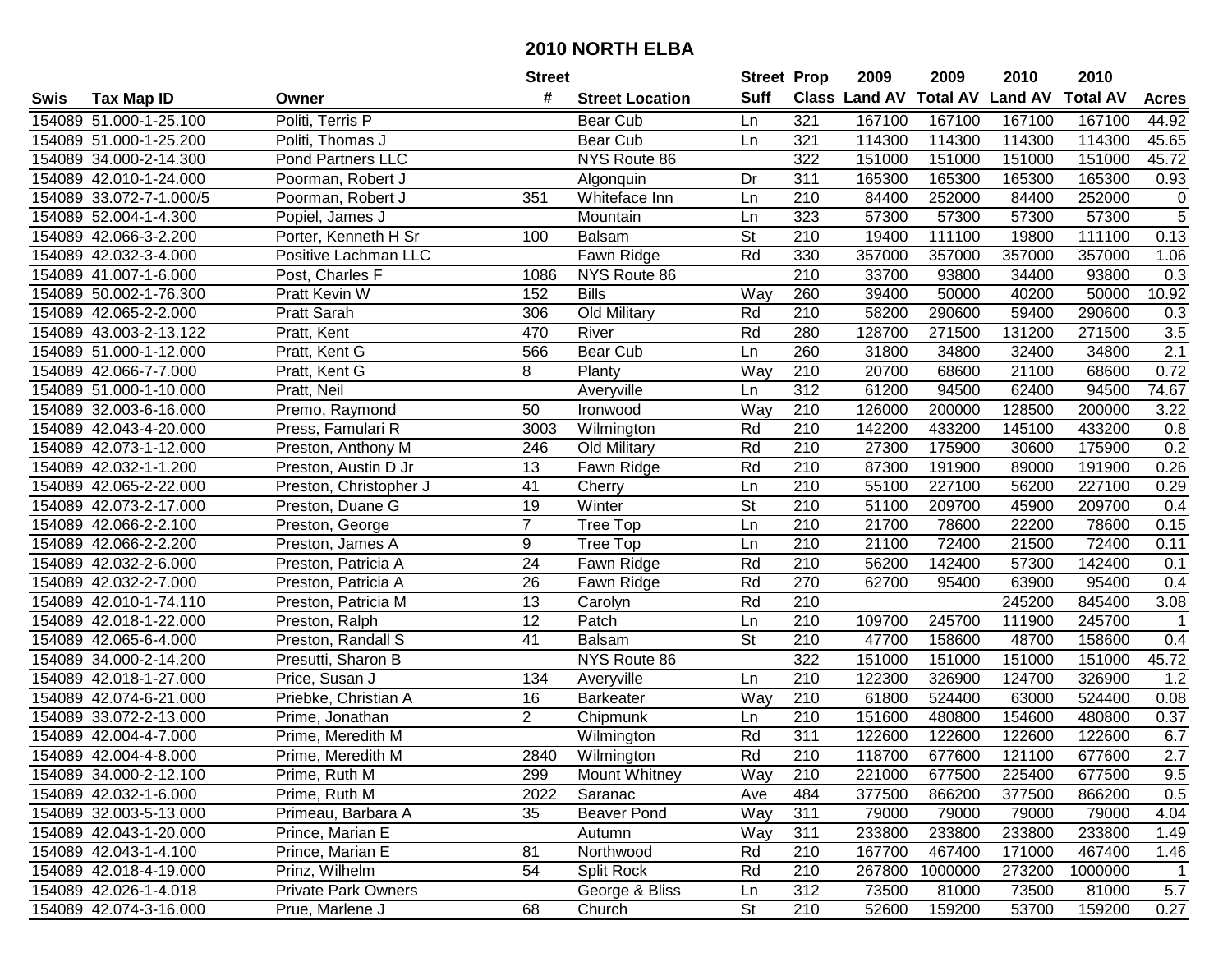|      |                            |                           | <b>Street</b>  |                        | <b>Street Prop</b> |                  | 2009                 | 2009            | 2010           | 2010            |                |
|------|----------------------------|---------------------------|----------------|------------------------|--------------------|------------------|----------------------|-----------------|----------------|-----------------|----------------|
| Swis | <b>Tax Map ID</b>          | Owner                     | #              | <b>Street Location</b> | <b>Suff</b>        |                  | <b>Class Land AV</b> | <b>Total AV</b> | <b>Land AV</b> | <b>Total AV</b> | <b>Acres</b>   |
|      | 154089 33.079-1-16.000     | Prunty, Peter F           | 199            | Whiteface Inn          | Ln                 | 210              | 191600               | 607500          | 195400         | 607500          | 1.25           |
|      | 154089 42.018-4-33.000     | Puckhaber, William R      | 36             | <b>Holly Hill</b>      | Ln                 | 210              | 145300               | 325600          | 148200         | 325600          | 2.3            |
|      | 154089 41.001-2-3.000      | Purner, James A           | 23             | <b>Bridget</b>         | Ln                 | 210              | 94400                | 472500          | 96300          | 472500          | 2.75           |
|      | 154089 51.002-1-5.000      | Pye, Graham               |                | <b>Bear Cub</b>        | Ln                 | 311              | 136800               | 136800          | 129000         | 129000          | $\overline{1}$ |
|      | 154089 42.066-7-10.000     | Quade, Jennifer           | 5891           | Cascade                | Rd                 | 484              | 27400                | 135900          | 27400          | 175000          | 0.2            |
|      | 154089 50.002-1-31.000     | Quade, Ralph H            | 21             | Theianguen             | Way                | 210              | 161800               | 496500          | 165000         | 550000          | 5.07           |
|      | 154089 42.006-3-15.100     | Quade, Ruth               | 4              | Fawn Ridge             | Rd                 | 210              | 112600               | 337900          | 114900         | 337900          | 0.31           |
|      | 154089 51.000-1-3.200      | Quayle, Randall L         | 416            | Averyville             | Ln                 | 240              | 237600               | 575200          | 242300         | 575200          | 17.7           |
|      | 154089 42.006-3-9.310/0303 | Quinn Brian J             | $\overline{7}$ | Whiteface Inn          | Ln                 | $\overline{210}$ | 10000                | 27252           | 10000          | 27252           | $\pmb{0}$      |
|      | 154089 42.006-3-9.310/4204 | Quinn, William J          | $\overline{7}$ | Whiteface Inn          | Ln                 | 210              | 5000                 | 13605           | 5000           | 13605           | $\mathbf 0$    |
|      | 154089 51.002-2-11.000     | Quist-Berg, Betty J       | 36             | Timber                 | Ln                 | 210              | 92900                | 180000          | 94800          | 180000          | $\overline{2}$ |
|      | 154089 33.018-1-16.110     | R Camp LLC                | 152            | Julian                 | Way                | 260              | 813200               | 1061000         | 829400         | 1061000         | 1.92           |
|      | 154089 42.006-3-9.310/1211 | Racich, David M           | $\overline{7}$ | Whiteface Inn          | Ln                 | 210              | 5000                 | 19248           | 5000           | 19248           | $\mathbf 0$    |
|      | 154089 42.018-1-21.000     | Rafferty, Robert B        | 18             | Patch                  | Ln                 | 210              | 111900               | 252800          | 114200         | 252800          | $\mathbf{1}$   |
|      | 154089 42.018-1-20.000     | Rafferty, Robert B        |                | Patch                  | Ln                 | 311              | 100100               | 100100          | 100100         | 100100          | $\mathbf{1}$   |
|      | 154089 50.002-1-12.000     | Rakowski, William         |                | Averyville             | Ln                 | 311              | 120500               | 120500          | 120500         | 120500          | 9.64           |
|      | 154089 43.017-1-18.000     | Rand, Jay J               | 141            | Deerwood               | Tr                 | 210              | 110700               | 243700          | 112900         | 243700          | 1.4            |
|      | 154089 43.017-1-44.000     | Rand, Patricia C          | 50             | Deerwood               | Tr                 | 210              | 136500               | 306600          | 139200         | 306600          | $\overline{2}$ |
|      | 154089 33.014-1-4.000      | Randall, Annelie          | 88             | <b>Blodgett</b>        | Way                | 260              | 2020000              | 2305800         | 2060400        | 2305800         | $\overline{2}$ |
|      | 154089 42.066-4-5.000      | Randall, David            |                | Newman                 | Rd                 | 311              | 26700                | 26700           | 26700          | 26700           | 0.3            |
|      | 154089 42.066-4-4.000      | Randall, David A          | 117            | Newman                 | Rd                 | 210              | 17700                | 103200          | 18100          | 103200          | 0.2            |
|      | 154089 42.034-1-3.000      | Randall, Richard D        |                | Mirror Lake            | Dr                 | 311              | 100000               | 100000          | 100000         | 100000          | 0.4            |
|      | 154089 42.034-1-5.000      | Randall, Richard D        |                | Mirror Lake            | Dr                 | 311              | 50000                | 50000           | 50000          | 50000           | 0.1            |
|      | 154089 42.004-3-6.100      | Rangeview Lake Placid LLC | 5691           | Cascade                | Rd                 | 322              | 1542200              | 1542200         | 1542200        | 1542200         | 23.87          |
|      | 154089 42.041-1-30.000     | Rapp, William A           | 24             | Knoll                  | Way                | 210              | 84700                | 458200          | 84700          | 350000          | 0.13           |
|      | 154089 43.017-1-32.000     | Rast, Anne                | 47             | Quail                  | Ln                 | 210              | 151900               | 284000          | 155000         | 284000          | 1.8            |
|      | 154089 41.001-2-18.000     | Rath, Robert              | 22             | <b>Bridget</b>         | Ln                 | 210              | 77000                | 454600          | 78500          | 454600          | 6.65           |
|      | 154089 52.001-1-18.000     | Rath, Thomas W            |                | Cascade                | Rd                 | 311              | 194200               | 194200          | 194200         | 194200          | 6.6            |
|      | 154089 42.041-1-7.200      | Ratigan Dylan J           |                | <b>Grand View</b>      | Ave                | $\overline{311}$ | 12400                | 12400           | 12400          | 12400           | 0.03           |
|      | 154089 41.007-1-18.200     | Ray Brook Inn LLC         | 1179           | NYS Route 86           |                    | 415              | 213000               | 479300          | 213000         | 479300          | 1.04           |
|      | 154089 41.002-2-4.000/1    | Ray Brook Water Dist      |                | <b>Brookside</b>       | Dr                 | 822              | 5300                 | 39700           | 5300           | 39700           | 0              |
|      | 154089 41.002-2-4.000      | Ray Brook Water Dist      | 10             | <b>Brookside</b>       | Dr                 | 822              | 41500                | 55500           | 41500          | 55500           | 1.8            |
|      | 154089 41.002-2-4.000/2    | Ray Brook Water Dist      |                | <b>Brookside</b>       | Dr                 | 822              | 7100                 | 55500           | 7100           | 55500           | $\mathbf 0$    |
|      | 154089 41.002-4-14.000     | Raybrookstar LLC          | 1351           | NYS Route 86           |                    | 449              | 186400               | 483600          | 186400         | 483600          | 5.8            |
|      | 154089 42.032-3-2.220      | Raymaley, Adele P         | 44             | Hadjis                 | Way                | 485              | 234500               | 709900          | 234500         | 709900          | $\mathbf{1}$   |
|      | 154089 51.002-2-3.000      | Raymaley, Michael E       | 158            | Boulderwood            | Way                | 240              | 219200               | 819200          | 223600         | 819200          | 18.56          |
|      | 154089 33.014-1-8.000      | Razook, Claudette R       | 48             | Chipmunk               | Ln                 | 260              | 1361200              | 2735600         | 1388400        | 2735600         | 1.07           |
|      | 154089 43.017-1-15.000     | Razzano, Pasquale A       | 113            | Deerwood               | Trl                | 210              | 128800               | 372800          | 131400         | 372800          | 1.6            |
|      | 154089 42.073-1-3.100      | Ream, Donald J            | 282            | Old Military           | Rd                 | 280              | 112700               | 155000          | 115000         | 155000          | 1.45           |
|      | 154089 33.018-4-4.000      | Reed-Esper, Sarah         | 3              | Spread Eagle           | Way                | 210              | 452100               | 1330500         | 461100         | 1330500         | 0.58           |
|      | 154089 52.001-1-53.000     | Reed, Clive               | 4903           | Cascade                | Rd                 | 210              | 210000               | 275000          | 214200         | 275000          | 3              |
|      | 154089 52.004-1-6.000      | Reed, Edward R            | 106            | Mountain               | Ln                 | 210              | 45700                | 45700           | 45000          | 50000           | 3              |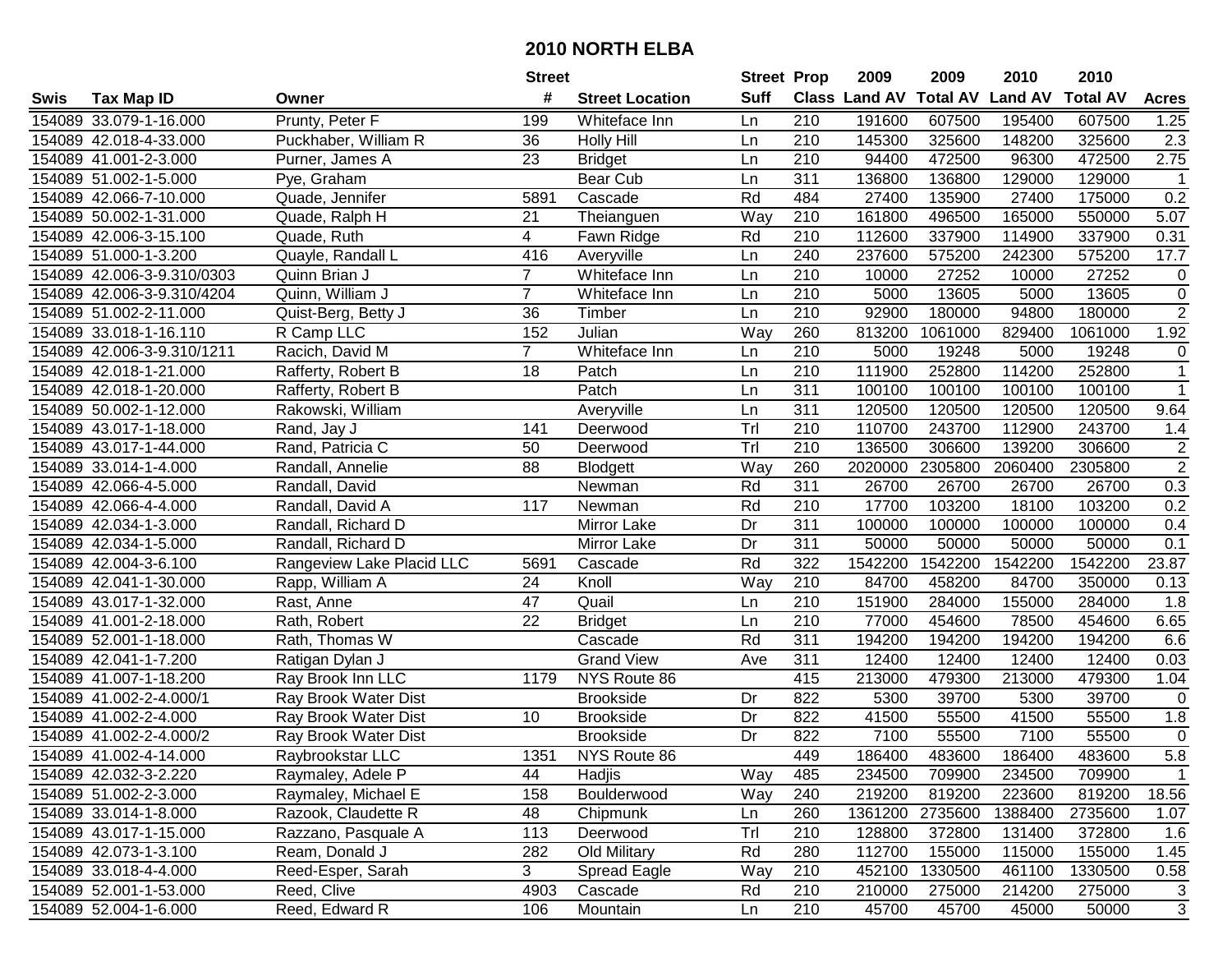|      |                            |                                   | <b>Street</b>   |                        | <b>Street Prop</b> |                  | 2009          | 2009            | 2010           | 2010            |                |
|------|----------------------------|-----------------------------------|-----------------|------------------------|--------------------|------------------|---------------|-----------------|----------------|-----------------|----------------|
| Swis | <b>Tax Map ID</b>          | Owner                             | #               | <b>Street Location</b> | <b>Suff</b>        |                  | Class Land AV | <b>Total AV</b> | <b>Land AV</b> | <b>Total AV</b> | <b>Acres</b>   |
|      | 154089 52.003-1-8.000      | Reed, Edward R                    | 4628            | Cascade                | Rd                 | 210              | 118700        | 286800          | 121000         | 286800          | $\overline{2}$ |
|      | 154089 42.018-1-28.000     | <b>Reese Matthew</b>              | 118             | Patch                  | Ln                 | 210              | 147900        | 310000          | 150900         | 310000          | 1.4            |
|      | 154089 42.004-5-25.000     | Reeves, William K Jr              | 91              | Bear Cub               | Ln                 | 220              | 140600        | 478500          | 143400         | 478500          | 1.17           |
|      | 154089 33.072-1-1.001/19   | Regan James M                     | $\overline{4}$  | Hemlock                | Way                | 210              | 46800         | 220900          | 46800          | 220900          | $\pmb{0}$      |
|      | 154089 42.043-4-23.000     | Reid, Beverly P                   | 2987            | Wilmington             | Rd                 | 210              | 91800         | 198200          | 93700          | 198200          | 0.2            |
|      | 154089 42.032-3-16.000     | Reid, Steven G                    |                 | Saranac                | Ave                | 311              | 43200         | 43200           | 43200          | 43200           | 0.87           |
|      | 154089 42.041-1-33.000     | Reinker, John K                   | 42              | Knoll                  | Way                | 210              | 80700         | 412400          | 80700          | 412400          | 0.05           |
|      | 154089 42.006-4-17.000     | Reiss, David                      | $\overline{20}$ | Julian                 | $\overline{Way}$   | 311              | 123200        | 123200          | 123200         | 123200          | 0.96           |
|      | 154089 33.018-1-16.120     | Reiss, Gregory G                  |                 | Camp                   | Way                | $\overline{210}$ | 371800        | 631800          | 379200         | 631800          | 1.98           |
|      | 154089 42.006-4-16.000     | Reiss, Martha                     | 74              | Daisy                  | Way                | 210              | 127900        | 269800          | 130500         | 269800          | 1.71           |
|      | 154089 42.006-4-14.000     | Reiss, Paul J                     | 48              | Daisy                  | Way                | 210              | 167000        | 580100          | 170300         | 580100          | 1.03           |
|      | 154089 42.006-4-15.000     | Reiss, Paul J                     | 56              | Daisy                  | Way                | 210              | 167700        | 585700          | 171000         | 585700          | 1.22           |
|      | 154089 33.020-1-4.005      | <b>Relgalf Trust</b>              |                 | Ruisseaumont           | Way                | 311              | 166600        | 166600          | 166600         | 166600          | 0.51           |
|      | 154089 33.072-1-1.001/8    | Renaud, Tyler J                   | 4               | Hemlock                | Way                | 210              | 30500         | 145200          | 30500          | 145200          | $\pmb{0}$      |
|      | 154089 32.014-1-7.000      | Renegade Investments              |                 | <b>Breezy Acres</b>    | Ln                 | 312              | 16800         | 19500           | 16800          | 19500           | 0.2            |
|      | 154089 32.014-1-6.000      | Renegade Investments              |                 | <b>Breezy Acres</b>    | Ln                 | 314              | 1800          | 1800            | 1800           | 1800            | 0.1            |
|      | 154089 42.006-3-9.310      | <b>Resort Holdings LP LLC</b>     | $\overline{7}$  | Whiteface Inn          | Ln                 | 583              | 0             | 340703          | $\mathbf 0$    | 340703          | 0.63           |
|      | 154089 42.006-3-9.320      | <b>Resort Holdings LP LLC</b>     |                 | Whiteface Inn          | Ln                 | 330              | 0             | 0               | 0              | 0               | 13.57          |
|      | 154089 52.002-1-8.100      | Reuter, Michael S                 |                 | Mountain               | Ln                 | 314              | 125600        | 125600          | 141800         | 141800          | 9.3            |
|      | 154089 41.000-1-34.000     | Reynolds, Curtis A                |                 | NYS Route 86           |                    | 312              | 60300         | 80300           | 64400          | 80300           | 40             |
|      | 154089 33.000-5-10.200     | Reynolds, John D                  | 12              | George & Bliss         | Ln                 | 312              | 600900        | 777800          | 600000         | 750000          | 1.85           |
|      | 154089 34.000-2-12.200     | Reynolds, Robert                  | 297             | Mount Whitney          | Way                | 210              | 115200        | 389700          | 117500         | 389700          | $\mathbf{1}$   |
|      | 154089 52.003-1-9.200      | Reynolds, Tiffani                 |                 | Cascade                | Rd                 | 312              | 50000         | 55000           | 50000          | 55000           | 6.59           |
|      | 154089 42.002-2-1.000      | Rhine, Barbara H                  | 133             | Ruisseaumont           | Way                | 210              | 778100        | 2953100         | 793700         | 2953100         | 2.5            |
|      | 154089 42.073-1-2.001      | Richards, Charlene H              | 288             | Old Military           | Rd                 | $\overline{210}$ | 122900        | 282700          | 125400         | 282700          | 1.1            |
|      | 154089 42.018-4-3.450      | Richards, Ruth E                  | 28              | Tahawus                | Way                | 210              | 205600        | 560000          | 209700         | 560000          | 0.99           |
|      | 154089 41.001-1-12.000     | Richardson, Amy J                 | 46              | Ray Brook              | Rd                 | 210              | 10600         | 97300           | 10800          | 97300           | 0.1            |
|      | 154089 42.006-3-9.310/2805 | Richter, Anne E                   | $\overline{7}$  | Whiteface Inn          | Ln                 | 210              | 10000         | 23010           | 10000          | 23010           | $\mathbf 0$    |
|      | 154089 42.010-1-42.000     | Richter, Mary P                   | 196             | Algonquin              | Dr                 | 210              | 248400        | 799000          | 253400         | 799000          | 0.93           |
|      | 154089 33.018-1-8.000      | Rickard, John                     | 29              | Rickard                | Way                | $\overline{210}$ | 673700        | 850000          | 687200         | 850000          | 1.1            |
|      | 154089 42.018-4-32.231     | Rickard, John D                   | 61              | <b>Holly Hill</b>      | Ln                 | $\overline{210}$ | 169900        | 395000          | 173300         | 395000          | 2.35           |
|      | 154089 41.001-1-19.002     | Riebel, George L                  | 905             | NYS Route 86           |                    | $\overline{210}$ | 53400         | 188200          | 54500          | 188200          | 1.99           |
|      | 154089 42.018-5-9.100      | Riedl, Thomas M                   | 13              | <b>Desiree</b>         | Ln                 | $\overline{210}$ | 85900         | 136500          | 87600          | 136500          | 0.91           |
|      | 154089 42.004-2-6.000      | Riggi, Ronald A                   | 116             | Bear Cub               | Ln                 | 240              | 1111100       | 4937200         | 1133300        | 4937200         | 46.64          |
|      | 154089 51.002-1-2.000      | Righter-Scammell, Judith R        | 272             | Bear Cub               | Ln                 | 240              | 435100        | 669400          | 443800         | 669400          | 39.3           |
|      | 154089 42.006-3-9.310/3011 | Riley, Ling W                     | $\overline{7}$  | Whiteface Inn          | Ln                 | 210              | 5000          | 41600           | 5000           | 11535           | $\overline{0}$ |
|      | 154089 33.008-1-11.000     | <b>Ripplebank Reservation LLC</b> | 12              | George & Bliss         | Ln                 | 260              | 910100        | 934400          | 910100         | 934400          | $\mathbf{1}$   |
|      | 154089 52.001-1-31.200     | Rissberger, Todd R                | 5068            | Cascade                | Rd                 | 210              | 207900        | 430000          | 212100         | 430000          | 6.14           |
|      | 154089 43.017-1-46.000     | Rival, Joseph                     | 32              | Deerwood               | Trl                | 210              | 112800        | 259400          | 115100         | 259400          | $\mathbf{1}$   |
|      | 154089 42.056-8-1.000      | River Bend Townhomes HOA          | 400             | Old Military           | Rd                 | 311              | 0             | 0               | 0              | 0               | 3.86           |
|      | 154089 42.056-8-2.000      | River Bend Townhomes HOA Inc      |                 | Station                | St                 | 311              | 0             | 0               | 0              | 0               | 1              |
|      | 154089 33.018-1-3.220/8    | <b>RLP Associates</b>             | $\frac{1}{331}$ | Whiteface Inn          | Ln                 | 210              | 86300         | 342160          | 86300          | 342160          | $\overline{0}$ |
|      |                            |                                   |                 |                        |                    |                  |               |                 |                |                 |                |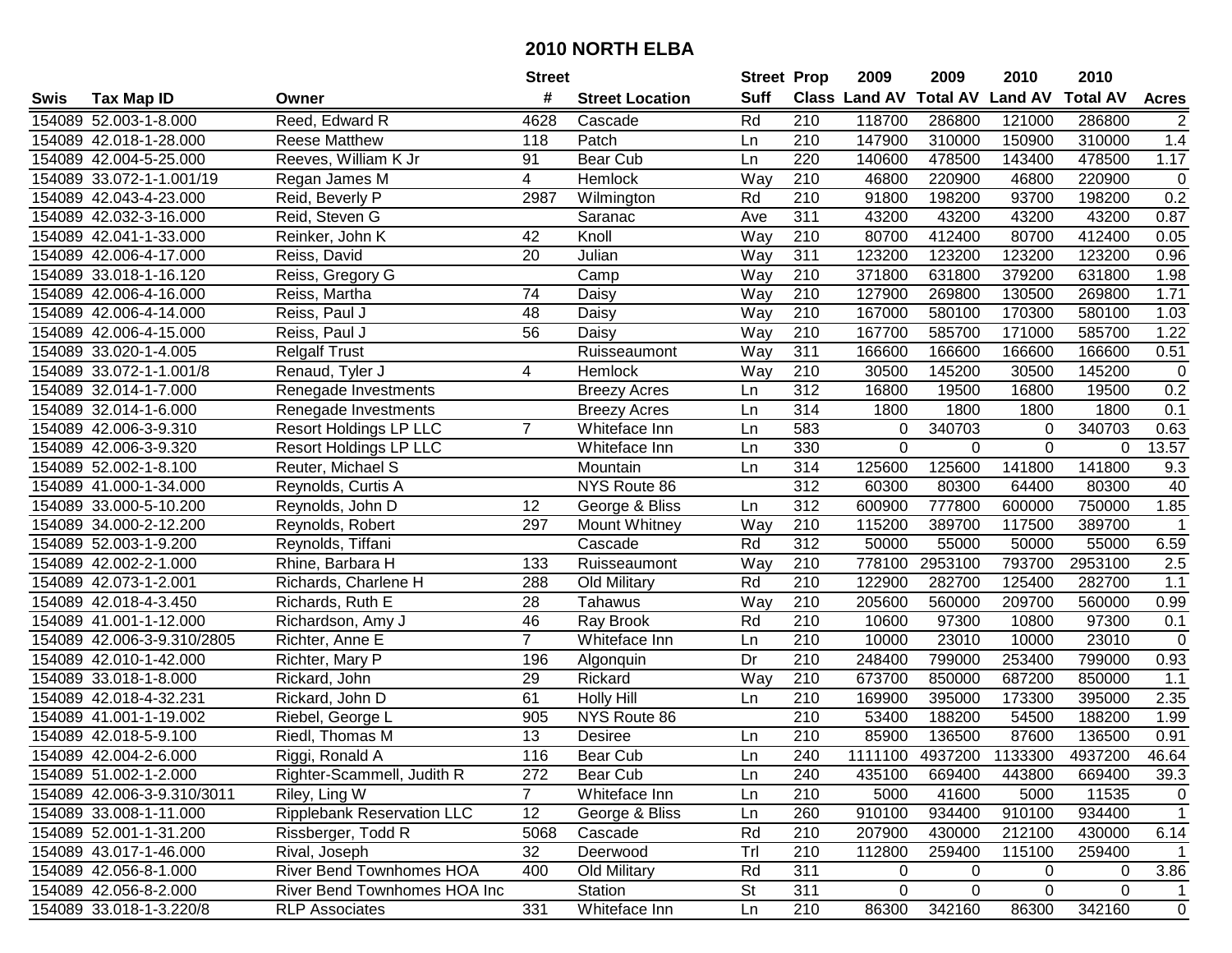|      |                            |                            | <b>Street</b>   |                        | <b>Street Prop</b>       |                  | 2009                 | 2009            | 2010           | 2010            |              |
|------|----------------------------|----------------------------|-----------------|------------------------|--------------------------|------------------|----------------------|-----------------|----------------|-----------------|--------------|
| Swis | <b>Tax Map ID</b>          | Owner                      | #               | <b>Street Location</b> | <b>Suff</b>              |                  | <b>Class Land AV</b> | <b>Total AV</b> | <b>Land AV</b> | <b>Total AV</b> | <b>Acres</b> |
|      | 154089 42.074-5-14.000     | Roach, Kimberly V          | 48              | Juniper                | Cir                      | 210              | 146200               | 401900          | 149100         | 401900          | 0.6          |
|      | 154089 42.018-4-52.000     | Robards, Karen L           | 88              | Evans                  | Ln                       | 210              | 170000               | 519800          | 173400         | 519800          | 3.2          |
|      | 154089 32.009-3-20.000     | Rockledge Park Property OA |                 | Rockledge              | Ln                       | 311              | $\Omega$             | $\Omega$        | $\Omega$       | $\Omega$        | 0.01         |
|      | 154089 33.016-2-1.140      | Roda, Carol Lynn G         |                 | Mount Whitney          | Way                      | 314              | 776200               | 776200          | 791700         | 791700          | 5.7          |
|      | 154089 42.001-2-8.200      | Rodzinski, Richard         |                 | Old Military           | Rd                       | 311              | 10000                | 10000           | 10000          | 10000           | 7.85         |
|      | 154089 42.001-2-8.110      | Rodzinski, Richard         | 544             | Old Military           | Rd                       | 240              |                      |                 | 432800         | 925000          | 61.75        |
|      | 154089 42.001-2-8.300      | Rodzinski, Richard         |                 | Old Military           | Rd                       | 311              | 10000                | 10000           | 10000          | 10000           | 8.3          |
|      | 154089 42.056-1-2.200      | Rodzinski, Richard         |                 | Mill Pond              | Dr                       | 311              | 100000               | 100000          | 1000           | 1000            | 0.79         |
|      | 154089 42.056-1-2.300      | Rodzinski, Richard         |                 | Mill Pond              | Dr                       | 311              | 1000                 | 1000            | 1000           | 1000            | 0.88         |
|      | 154089 42.018-4-74.000     | Roetman, Edward H          | 16              | Mary Pat               | Way                      | 210              | 188100               | 456800          | 191800         | 456800          | 1.17         |
|      | 154089 42.066-4-13.000     | Rogers, Robert J Jr        | 56              | Johnson                | Ave                      | 210              | 26800                | 121700          | 30600          | 121700          | 0.2          |
|      | 154089 42.073-1-13.000     | Roland, Peter F Sr         | 11              | <b>Balsam</b>          | St                       | 210              | 84800                | 232300          | 68700          | 232300          | 1.1          |
|      | 154089 42.034-3-1.000      | Root, Gregory A            |                 | Mirror Lake            | Dr                       | 311              | 22200                | 22200           | 22200          | 22200           | 0.1          |
|      | 154089 42.006-3-9.310/6602 | Roque, John                | $\overline{7}$  | Whiteface Inn          | Ln                       | 210              | 10000                | 153900          | 10000          | 49780           | $\mathbf 0$  |
|      | 154089 42.006-3-9.310/6702 | Rosario, Stephen           | $\overline{7}$  | Whiteface Inn          | Ln                       | 210              | 10000                | 213500          | 10000          | 75353           | $\mathsf 0$  |
|      | 154089 33.072-3-3.000      | Rosenblum, Alan            | 359             | Whiteface Inn          | Ln                       | 210              | 259000               | 626500          | 264200         | 626500          | 0.2          |
|      | 154089 42.074-6-13.000     | Rosenbluth, Robert         | 12              | Rustic                 | Way                      | 210              | 61700                | 514500          | 63000          | 514500          | 0.08         |
|      | 154089 42.026-1-11.110     | Rosenthal Ltd Partnership  | 17              | Taylor                 | Way                      | 280              | 1957400              | 3069000         | 1996600        | 3069000         | 1.11         |
|      | 154089 42.026-1-14.000     | Rosenthal, John            | 29              | Taylor                 | Way                      | 260              | 1272500              | 3147800         | 1298000        | 3147800         | 0.7          |
|      | 154089 33.019-2-6.000      | Rosenwald, John E          | 12              | George & Bliss         | Ln                       | 260              | 924700               | 1388000         | 943200         | 1388000         | $2.2\,$      |
|      | 154089 42.006-3-9.310/6705 | Rossi Steven               | $\overline{7}$  | Whiteface Inn          | Ln                       | 210              | 10000                | 213500          | 10000          | 75353           | $\mathsf 0$  |
|      | 154089 43.003-2-21.000     | Rossi, Ronald              | 11              | Deerwood               | Trl                      | 210              | 213200               | 504000          | 217500         | 465000          | $2.2\,$      |
|      | 154089 42.006-3-9.310/2301 | Rossner, Timothy J         | $\overline{7}$  | Whiteface Inn          | Ln                       | 210              | 10000                | 25853           | 10000          | 25853           | $\mathbf 0$  |
|      | 154089 33.018-1-13.000     | Roth, Lauren R             | 57              | Camp                   | Way                      | 311              | 2800000              | 2805000         | 2856000        | 2856000         | $\mathbf{1}$ |
|      | 154089 32.003-4-27.000     | Rothamel, Matthew S        | 495             | McKenzie Pond          | Rd                       | $\overline{210}$ | 104500               | 268100          | 106600         | 268100          | 7.49         |
|      | 154089 42.066-7-11.000     | Rother, Mary F             |                 | Nichols                | $\overline{\mathsf{St}}$ | 311              | 8000                 | 8000            | 8000           | 8000            | 0.23         |
|      | 154089 42.066-7-9.000      | Rother, Mary F             | 39              | Nichols                | $\overline{\mathsf{St}}$ | 210              | 1600                 | 1600            | 2500           | 25000           | 0.06         |
|      | 154089 33.008-1-4.000      | Rother, Steven C           |                 | George & Bliss         | Ln                       | 260              | 622800               | 844700          | 635300         | 844700          | 0.37         |
|      | 154089 33.008-1-5.000      | Rother, Steven C           | 12              | George & Bliss         | Ln                       | 260              | 503900               | 875400          | 514000         | 875400          | 1.7          |
|      | 154089 32.003-6-22.000     | Rottier, Barbara A         |                 | Ironwood               | Way                      | 311              | 156000               | 156000          | 156000         | 156000          | 10           |
|      | 154089 42.043-1-8.100      | Rottner, Henry C           | $\overline{17}$ | Autumn                 | Way                      | 210              | 148100               | 498800          | 151100         | 498800          | 2.11         |
|      | 154089 52.004-1-7.100      | Round Lake Cottage LLC     | 37              | Wrights                | Way                      | 280              | 300000               | 736300          | 306000         | 736300          | 20           |
|      | 154089 52.004-1-13.000     | Round Lake Farm Trust      | 4413            | Cascade                | Rd                       | 240              | 379400               | 494800          | 387000         | 494800          | 76.57        |
|      | 154089 52.004-1-25.000     | Round Lake Farm Trust      |                 | Cascade                | Rd                       | 321              | 503300               | 503300          | 603000         | 603000          | 53.8         |
|      | 154089 52.004-1-27.029     | Round Lake Farm Trust      |                 | Cascade                | Rd                       | 314              | 80000                | 80000           | 80000          | 80000           | $\mathbf{1}$ |
|      | 154089 52.002-1-14.200     | Routh, Daniel L            | 201             | Mountain               | Ln                       | 260              | 78400                | 139200          | 80000          | 139200          | 8.56         |
|      | 154089 33.079-1-9.000      | Rovers, Elizabeth W        |                 | Whiteface Inn          | Ln                       | 311              | 121700               | 121700          | 121700         | 121700          | 1.63         |
|      | 154089 42.064-1-8.000      | Roy, Marsha L              | 60              | Averyville             | Ln                       | 210              | 32900                | 241000          | 33500          | 241000          | 0.7          |
|      | 154089 33.072-7-1.000/2    | Roy, Matthew S             | 351             | Whiteface Inn          | Ln                       | 210              | 84400                | 252000          | 84400          | 252000          | $\mathbf 0$  |
|      | 154089 42.001-2-10.100     | Roy, Matthew S             | 62              | Raven                  | Way                      | 240              | 740300               | 855800          | 755100         | 855800          | 10.1         |
|      | 154089 42.073-4-3.000      | Roy, Victor P              | 3               | Snowberry              | Ln                       | 210              | 68800                | 322800          | 70200          | 322800          | 0.44         |
|      | 154089 42.018-4-62.000     | Rozwadowski, Andrze J      | 79              | Evans                  | Ln                       | 210              | 164000               | 409200          | 167300         | 409200          | 1.1          |
|      |                            |                            |                 |                        |                          |                  |                      |                 |                |                 |              |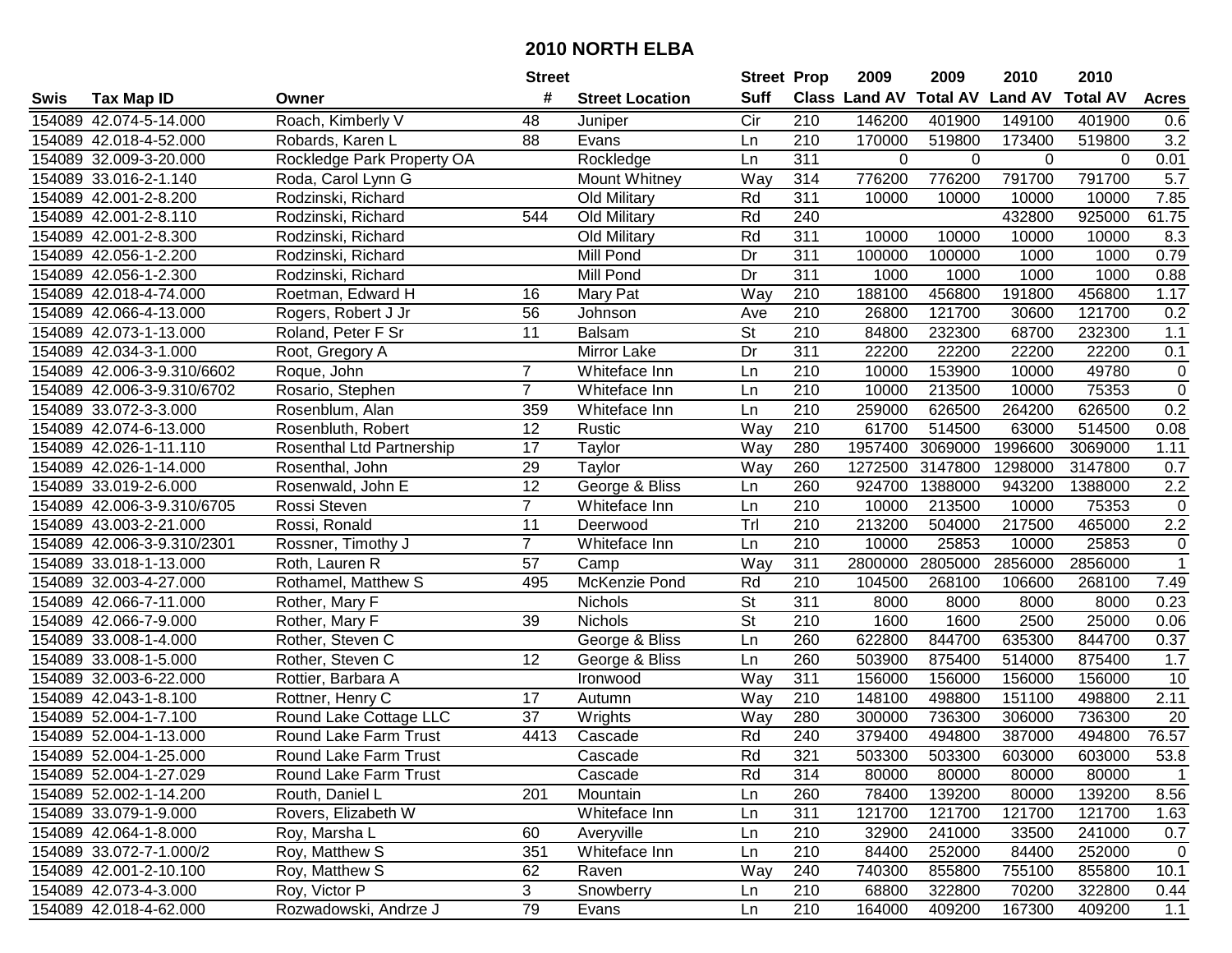|      |                            |                        | <b>Street</b>   |                        | <b>Street Prop</b>       |                  | 2009                          | 2009    | 2010           | 2010            |                  |
|------|----------------------------|------------------------|-----------------|------------------------|--------------------------|------------------|-------------------------------|---------|----------------|-----------------|------------------|
| Swis | <b>Tax Map ID</b>          | Owner                  | #               | <b>Street Location</b> | <b>Suff</b>              |                  | <b>Class Land AV Total AV</b> |         | <b>Land AV</b> | <b>Total AV</b> | <b>Acres</b>     |
|      | 154089 42.006-3-9.310/3003 | Rubin, Mark S          | 7               | Whiteface Inn          | Ln                       | 210              | 10000                         | 83200   | 10000          | 23071           | 0                |
|      | 154089 43.000-2-8.000      | Ruchkin, Judith P      | 710             | River                  | Rd                       | 260              | 126600                        | 296400  | 129100         | 296400          | 4.4              |
|      | 154089 42.006-3-2.000      | Rueter, William C      | 32              | Haystack               | Way                      | 210              | 211500                        | 801400  | 215700         | 801400          | 3.2              |
|      | 154089 42.074-5-8.000      | Ruglis, Martin         | 28              | Juniper                | Cir                      | 210              | 120700                        | 317700  | 123200         | 317700          | 0.7              |
|      | 154089 42.018-4-9.000      | Rupp, Albert F         | 121             | Averyville             | Ln                       | 210              | 149200                        | 336900  | 152100         | 300000          | $\mathbf{1}$     |
|      | 154089 42.018-4-11.300     | Ruppert, Gregory L     | 95              | Averyville             | Ln                       | $\overline{210}$ | 229500                        | 623100  | 234100         | 623100          | 3.6              |
|      | 154089 42.066-8-4.000      | Ruppert, Lance D       |                 | Cascade                | Rd                       | 311              | 800                           | 800     | 800            | 800             | 0.1              |
|      | 154089 42.066-8-3.000      | Ruppert, Lance D       |                 | Cascade                | Rd                       | 311              | 100                           | 100     | 100            | 100             | 0.2              |
|      | 154089 42.066-8-5.000      | Ruppert, Lance D       | 5874            | Cascade                | Rd                       | $\overline{210}$ | 49000                         | 162600  | 45000          | 175000          | 0.2              |
|      | 154089 41.002-4-1.000      | Russ, Timothy J        | 11              | Knottingham            | Rd                       | 260              | 24200                         | 63000   | 24700          | 63000           | 0.2              |
|      | 154089 50.002-1-47.000     | Russo, Andre           | 595             | Averyville             | Ln                       | 240              | 238600                        | 585200  | 243400         | 585200          | 15.2             |
|      | 154089 33.014-1-10.000     | Saarnijoki, Linda B    | 50              | Blodgett               | Way                      | 260              | 1955400                       | 2222600 | 1994600        | 2222600         | 1.26             |
|      | 154089 42.074-6-16.000     | Sabin Trust            | $\overline{12}$ | Rustic                 | Way                      | 210              | 61700                         | 514500  | 63000          | 600000          | 0.08             |
|      | 154089 41.007-2-5.000      | Saccone, Sebastianna   | 1233            | NYS Route 86           |                          | 270              | 35700                         | 86500   | 36400          | 86500           | 1.9              |
|      | 154089 42.006-3-9.310/5803 | Sacher, Ronald L       | $\overline{7}$  | Whiteface Inn          | Ln                       | 210              | 10000                         | 214800  | 10000          | 75755           | $\boldsymbol{0}$ |
|      | 154089 32.003-4-11.000     | Sageman, Elizabeth     | 835             | McKenzie Pond          | Rd                       | 210              | 56800                         | 271700  | 57900          | 271700          | 6.36             |
|      | 154089 42.074-4-4.000      | Saletnik, Mario        | $\overline{38}$ | <b>Liberty Hill</b>    | Ln                       | $\overline{210}$ | 123200                        | 400200  | 125700         | 400200          | 0.4              |
|      | 154089 42.065-2-20.000     | Salls, Carol A         | 8               | Landover               | Ln                       | 210              | 58500                         | 193600  | 59700          | 193600          | 0.32             |
|      | 154089 42.026-1-13.000     | Salmon Enterprises Inc | 25              | Taylor                 | Way                      | 280              | 1728900                       | 2995600 | 1763500        | 2995600         | 1.6              |
|      | 154089 42.010-1-40.000     | Salnick, Jonathan K    |                 | Algonquin              | Dr                       | 311              | 177400                        | 177400  | 177400         | 177400          | 0.68             |
|      | 154089 33.018-1-2.001/9    | Sama, Stephen S        | 316             | Whiteface Inn          | Ln                       | 210              | 40100                         | 251160  | 40100          | 251160          | $\pmb{0}$        |
|      | 154089 33.072-1-18.000     | Sand Brook Assoc Inc   |                 | Hemlock                | Way                      | 323              | 49200                         | 49200   | 49200          | 49200           | 0.07             |
|      | 154089 33.019-1-29.000     | Sand Point Assoc Inc   |                 | Sand Point             | Way                      | 311              | 399700                        | 399700  | 399700         | 399700          | 0.82             |
|      | 154089 33.019-1-2.001      | Sand Point Assoc Inc   |                 | Peninsula              | Way                      | 311              | 58200                         | 58200   | 58200          | 58200           | 2.65             |
|      | 154089 33.019-1-32.000     | Sand Point Assoc Inc   |                 | Sand Point             | Way                      | 312              | 153000                        | 207500  | 156000         | 207500          | 2.04             |
|      | 154089 41.007-1-10.000     | Sandri Realty Inc      | 1108            | NYS Route 86           |                          | 486              | 282100                        | 486400  | 282100         | 486400          | 1.3              |
|      | 154089 42.018-1-2.200      | Santo, Billie M        | 4               | Hardy                  | Way                      | 210              | 107400                        | 220400  | 109500         | 220400          | 1.41             |
|      | 154089 32.003-6-36.000     | Sapone, Franco         | 13              | Coveys                 | Way                      | 210              | 86300                         | 351600  | 88000          | 351600          | 3.26             |
|      | 154089 42.032-3-2.230      | Saranac Lake Fed S&L   | 38              | Hadjis                 | Way                      | 461              | 156800                        | 376500  | 156800         | 376500          | 0.49             |
|      | 154089 41.002-4-5.100      | Saranac Lake Golf Club |                 | NYS Route 86           |                          | 553              | 158000                        | 158000  | 158000         | 158000          | 97.5             |
|      | 154089 41.002-4-3.015      | Saranac Lake Golf Club | 1316            | NYS Route 86           |                          | 553              | 486100                        | 907500  | 486100         | 907500          | 122.24           |
|      | 154089 32.009-1-3.000      | Saranac Lake Village   |                 | Pine                   | <b>St</b>                | 963              | 49600                         | 49600   | 49600          | 49600           | 0.3              |
|      | 154089 32.009-1-1.000      | Saranac Lake Village   |                 | Pine                   | $\overline{\mathsf{St}}$ | 963              | 53600                         | 53600   | 53600          | 53600           | 0.4              |
|      | 154089 42.073-2-11.000     | Saulpaugh, Mary        | 5               | Johnson                | Ave                      | $\overline{210}$ | 28300                         | 143600  | 30600          | 143600          | 0.2              |
|      | 154089 42.073-2-7.000      | Saulpaugh, Mary        |                 | Johnson                | Ave                      | 311              | 26200                         | 26200   | 26200          | 26200           | 0.2              |
|      | 154089 42.073-2-14.000     | Saulpaugh, Michael L   | 8               | Balsam                 | <b>St</b>                | 210              | 31700                         | 197300  | 30600          | 197300          | 0.2              |
|      | 154089 32.003-5-12.000     | Sausville, James J     | 34              | <b>Beaver Pond</b>     | Way                      | 210              | 74200                         | 196200  | 75700          | 196200          | 2.73             |
|      | 154089 42.041-2-1.200      | Savidge, Granville C   | 271             | Wesvalley              | Rd                       | 210              | 149000                        | 367500  | 151900         | 367500          | 0.62             |
|      | 154089 42.006-3-9.310/8106 | Sawyer, William        | $\overline{7}$  | Whiteface Inn          | Ln                       | 210              | 10000                         | 68532   | 10000          | 68532           | $\mathbf 0$      |
|      | 154089 42.006-3-9.310/7009 | Sawyer, William A      | $\overline{7}$  | Whiteface Inn          | Ln                       | 210              |                               |         | 5000           | 37878           | $\mathbf 0$      |
|      | 154089 42.006-3-9.310/4710 | Sayles, Cheryl B       | $\overline{7}$  | Whiteface Inn          | Ln                       | 210              | 5000                          | 43900   | 5000           | 13163           | $\mathbf 0$      |
|      | 154089 32.003-6-18.000     | Sayles, Peter C        | 53              | Ironwood               | Way                      | 210              | 142300                        | 413600  | 145500         | 413600          | 3.27             |
|      |                            |                        |                 |                        |                          |                  |                               |         |                |                 |                  |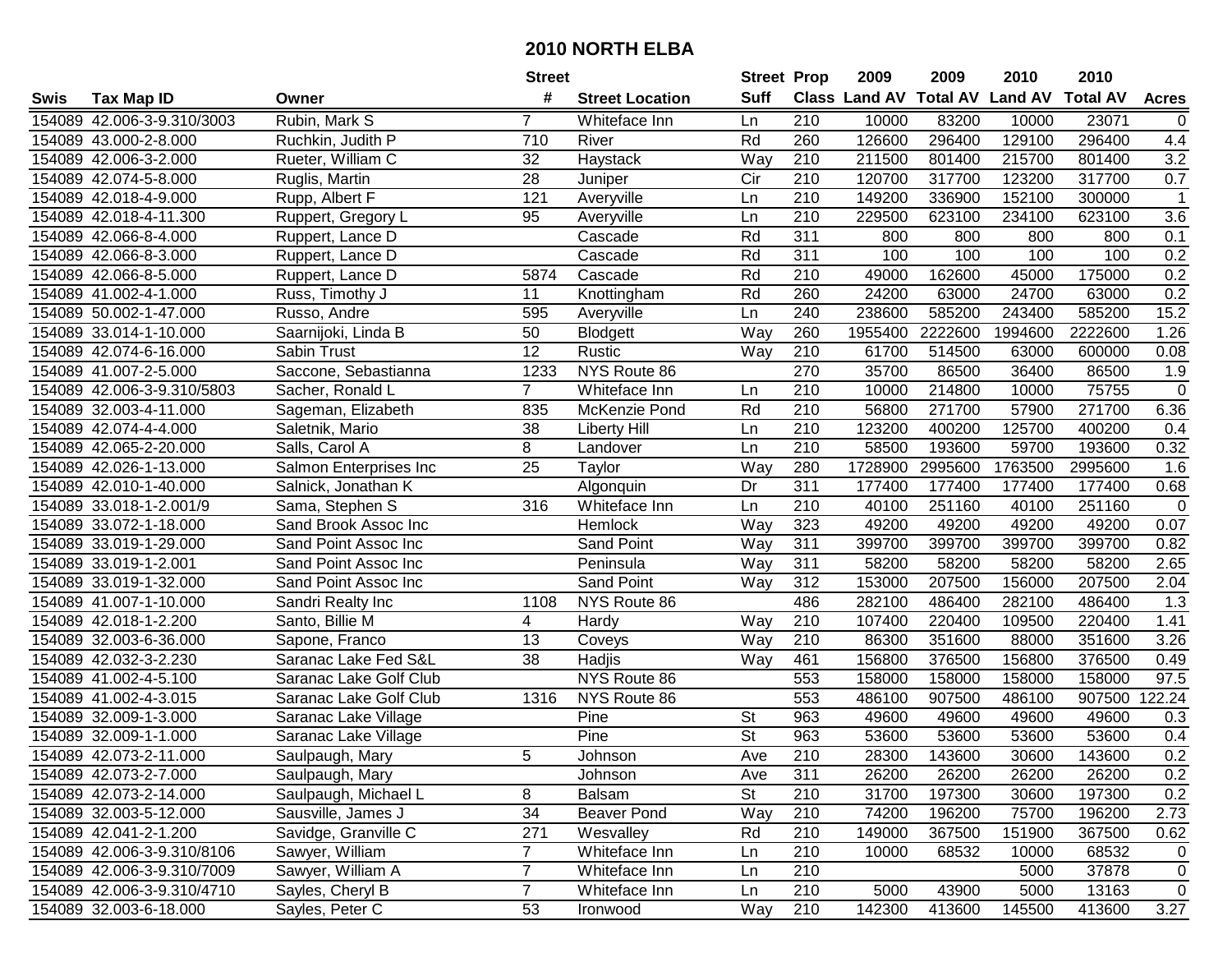| #<br><b>Suff</b><br><b>Class Land AV Total AV</b><br><b>Land AV</b><br><b>Total AV</b><br><b>Tax Map ID</b><br><b>Street Location</b><br><b>Acres</b><br>Swis<br>Owner<br>54100<br>154089 42.006-3-9.310/8609<br>Scammell, Donald G III<br>210<br>5000<br>5000<br>54100<br>Whiteface Inn<br>$\mathbf 0$<br>7<br>Ln<br>Way<br>515800<br>154089 42.018-4-3.410<br>210<br>111400<br>113600<br>515800<br>0.96<br>Scarpelli, Peter A<br>4<br>Tahawus<br>154089 42.043-4-11.000<br>Schachenmayr, Wolfgang<br>3<br>Vista<br>210<br>87600<br>355700<br>89300<br>355700<br>0.2<br>Ln<br>$\overline{24}$<br>Kilkare<br>Way<br>280<br>1573600<br>2554100<br>1605100<br>2554100<br>0.77<br>154089 42.025-1-6.000<br>Scharfe, Donna J<br>154089 42.006-3-9.310/2804<br>$\overline{7}$<br>Whiteface Inn<br>210<br>10000<br>23010<br>10000<br>23010<br>0<br>Schatzberg, Michael<br>Ln<br>$\overline{0}$<br>$\overline{7}$<br>154089 42.006-3-9.310/4910<br>Ln<br>210<br>5000<br>58400<br>5000<br>16181<br>Schatzberg, Michael<br>Whiteface Inn<br>$\mathbf 0$<br>210<br>57800<br>343265<br>57800<br>343265<br>154089 33.018-1-2.001/14<br>Schechter, Stephen L<br>316<br>Whiteface Inn<br>Ln<br>Way<br>240<br>79200<br>258500<br>80800<br>258500<br>10.2<br>154089 32.003-5-17.000<br>Scheefer, Robert K<br>69<br><b>Beaver Pond</b><br>240<br>258300<br>11.2<br>154089 32.003-5-18.000<br>86<br>Way<br>103100<br>105200<br>258300<br>Scheefer, Thomas<br><b>Beaver Pond</b><br>Rd<br>322<br>83700<br>83700<br>83700<br>49.32<br>154089 32.003-5-19.000<br>Scheefer, William G Jr<br>83700<br>McKenzie Pond<br>311<br>3.2<br>154089 32.003-3-6.000<br>Scheefer, William G Jr<br>Rd<br>102400<br>102400<br>102400<br>102400<br>McKenzie Pond<br>St<br>154089 32.009-3-11.000<br>Pine<br>311<br>16100<br>16100<br>16100<br>16100<br>0.3<br>Schiller, Joan<br>Tr<br>2.9<br>31<br>210<br>199400<br>453800<br>203400<br>453800<br>154089 43.017-1-5.000<br>Schiller, Robert<br>Deerwood<br>210<br>154089 33.018-1-2.001/1<br>Ln<br>39100<br>234390<br>39100<br>234390<br>$\mathbf 0$<br>Schindler, Lorraine O<br>316<br>Whiteface Inn<br>210<br>0.64<br>154089 42.018-4-50.000<br>14<br><b>Birch Hill</b><br>114400<br>220400<br>116700<br>220400<br>Schirrman, Richard H<br>Ln<br>210<br>$\overline{7}$<br>5000<br>16645<br>5000<br>16645<br>154089 42.006-3-9.310/5108<br>Whiteface Inn<br>Ln<br>0<br>Schlink, David V<br>$\overline{30}$<br>$\overline{210}$<br>154089 42.074-4-6.000<br><b>Liberty Hill</b><br>105800<br>323900<br>107900<br>323900<br>0.4<br>Schmeil, Elahe<br>Ln<br>12<br>210<br>154089 42.073-4-5.000<br>Fox Run<br>135900<br>138600<br>0.46<br>Schmidt, Harold V<br>Ln<br>330000<br>330000<br>417<br>154089 32.003-6-1.000<br>974<br>Rd<br>203800<br>465800<br>203800<br>465800<br>6.09<br>Schmidt, Steven P<br>McKenzie Pond<br>154089 50.002-1-4.000<br>Ln<br>311<br>131200<br>131200<br>131200<br>131200<br>10.13<br><b>Schnitzer Mark S</b><br>Averyville<br>31<br>Way<br>210<br>63400<br>64700<br>3.6<br>154089 41.001-1-44.000<br>Schoch, William F<br>Pendergast Farm<br>329000<br>329000<br>Dr<br>642700<br>154089 42.034-2-10.000<br>450<br>Mirror Lake<br>210<br>630100<br>1701700<br>1701700<br>0.6<br>Schoenlank, Elissa D<br>Way<br>280<br>2.9<br>154089 33.020-1-10.000<br>159<br>2484200<br>4117500<br>1500000<br>Scholl, Eric<br>Ruisseaumont<br>3600000<br>3.82<br>154089 42.032-3-5.000<br>Scholl, Eric K<br>2038<br>Saranac<br>464<br>383900<br>900900<br>383900<br>900900<br>Ave<br>$\overline{12}$<br>$\overline{3.1}$<br>George & Bliss<br>260<br>1183800<br>1597300<br>1207400<br>154089 33.016-1-1.000<br><b>Schoonover Personal Res Trust</b><br>Ln<br>1597300<br>210<br>154089 42.010-1-8.000<br>Schrader, Edward E<br>30<br>Ln<br>305100<br>731000<br>311200<br>731000<br>1.28<br>Iroquois<br>311<br>131200<br>154089 50.002-1-8.000<br>Averyville<br>Ln<br>131200<br>131200<br>131200<br>12.25<br>Schrek, Stanley J<br>Rd<br>154089 42.073-3-1.200<br>Schulte, Rolf A<br>311<br>11300<br>11300<br>11300<br>11300<br>0.81<br>Old Military<br>Rd<br>415<br>324300<br>997000<br>324300<br>997000<br>2.5<br>154089 42.066-8-6.000<br>Schulte, Rolf A<br>5866<br>Cascade<br>$\overline{210}$<br>154089 42.018-4-47.000<br>59<br>Evans<br>Ln<br>181000<br>581000<br>184600<br>581000<br>1.4<br>Schulte, Rolf A<br>$\overline{18}$<br>Rd<br>$\overline{210}$<br>352600<br>1.4<br>154089 42.018-4-49.000<br>149000<br>152000<br>352600<br>Schulz, Eric C<br>Eagles Nest<br>$\overline{\mathsf{St}}$<br>154089 42.074-3-17.000<br>60<br>210<br>55800<br>184200<br>57800<br>0.27<br>Church<br>184200<br>Schumacher, Robert S<br>$\overline{7}$<br>$\overline{\mathsf{Ln}}$<br>$\overline{210}$<br>18698<br>$\mathbf 0$<br>154089 42.006-3-9.310/6106<br>10000<br>18698<br>10000<br>Schunk, Edwin A<br>Whiteface Inn<br>$\overline{7}$<br>260<br>1.03<br>154089 51.002-1-15.100<br>Schwerdteger, Edward W<br>Ski Jump<br>Ln<br>224800<br>136500<br>224800<br>133800<br>154089 43.003-2-1.000<br>Scofield, Carol<br>536<br>River<br>Rd<br>210<br>52500<br>367500<br>54000<br>367500<br>1.4<br>Way<br>154089 43.003-2-5.000<br>Scofield, Robert C<br>Strathknoll<br>311<br>94300<br>94300<br>94300<br>94300<br>4.1<br>180800<br>475000<br>4.9<br>154089 43.003-2-4.000<br>Scofield, Robert C<br>14<br>Strathknoll<br>Way<br>280<br>593000<br>180800<br>1.8<br>154089 33.000-2-8.120<br>Scudder, Edward W III<br>12<br>George & Bliss<br>260<br>821000<br>1309900<br>837400<br>1609900<br>Ln<br><b>St</b><br>210<br>154089 42.066-7-6.000<br>Scull, Jason D<br><b>Nichols</b><br>14000<br>25300<br>14300<br>25300<br>0.1<br>Way<br>210<br>239540<br>927800<br>927800<br>154089 33.072-6-10.000<br>Scully, Deborah T<br>158<br>244400<br>0.04<br>Lodge<br>74<br>Trl<br>210<br>321500<br>154089 43.017-1-43.000<br>Seal, Browyn A<br>138600<br>141300<br>321500<br>Deerwood<br>2<br>$\mathbf{1}$<br>154089 42.018-5-19.000<br>323<br>0<br>Sears Contracting Inc<br>Hyland<br>0<br>0<br>0<br>Ave |  | <b>Street</b> | <b>Street Prop</b> | 2009 | 2009 | 2010 | 2010 |  |
|-----------------------------------------------------------------------------------------------------------------------------------------------------------------------------------------------------------------------------------------------------------------------------------------------------------------------------------------------------------------------------------------------------------------------------------------------------------------------------------------------------------------------------------------------------------------------------------------------------------------------------------------------------------------------------------------------------------------------------------------------------------------------------------------------------------------------------------------------------------------------------------------------------------------------------------------------------------------------------------------------------------------------------------------------------------------------------------------------------------------------------------------------------------------------------------------------------------------------------------------------------------------------------------------------------------------------------------------------------------------------------------------------------------------------------------------------------------------------------------------------------------------------------------------------------------------------------------------------------------------------------------------------------------------------------------------------------------------------------------------------------------------------------------------------------------------------------------------------------------------------------------------------------------------------------------------------------------------------------------------------------------------------------------------------------------------------------------------------------------------------------------------------------------------------------------------------------------------------------------------------------------------------------------------------------------------------------------------------------------------------------------------------------------------------------------------------------------------------------------------------------------------------------------------------------------------------------------------------------------------------------------------------------------------------------------------------------------------------------------------------------------------------------------------------------------------------------------------------------------------------------------------------------------------------------------------------------------------------------------------------------------------------------------------------------------------------------------------------------------------------------------------------------------------------------------------------------------------------------------------------------------------------------------------------------------------------------------------------------------------------------------------------------------------------------------------------------------------------------------------------------------------------------------------------------------------------------------------------------------------------------------------------------------------------------------------------------------------------------------------------------------------------------------------------------------------------------------------------------------------------------------------------------------------------------------------------------------------------------------------------------------------------------------------------------------------------------------------------------------------------------------------------------------------------------------------------------------------------------------------------------------------------------------------------------------------------------------------------------------------------------------------------------------------------------------------------------------------------------------------------------------------------------------------------------------------------------------------------------------------------------------------------------------------------------------------------------------------------------------------------------------------------------------------------------------------------------------------------------------------------------------------------------------------------------------------------------------------------------------------------------------------------------------------------------------------------------------------------------------------------------------------------------------------------------------------------------------------------------------------------------------------------------------------------------------------------------------------------------------------------------------------------------------------------------------------------------------------------------------------------------------------------------------------------------------------------------------------------------------------------------------------------------------------------------------------------------------------------------------------------------------------------------------------------------------------------------------------------------------------------------------------------------------------------------------------------------------------------------------------------------------------|--|---------------|--------------------|------|------|------|------|--|
|                                                                                                                                                                                                                                                                                                                                                                                                                                                                                                                                                                                                                                                                                                                                                                                                                                                                                                                                                                                                                                                                                                                                                                                                                                                                                                                                                                                                                                                                                                                                                                                                                                                                                                                                                                                                                                                                                                                                                                                                                                                                                                                                                                                                                                                                                                                                                                                                                                                                                                                                                                                                                                                                                                                                                                                                                                                                                                                                                                                                                                                                                                                                                                                                                                                                                                                                                                                                                                                                                                                                                                                                                                                                                                                                                                                                                                                                                                                                                                                                                                                                                                                                                                                                                                                                                                                                                                                                                                                                                                                                                                                                                                                                                                                                                                                                                                                                                                                                                                                                                                                                                                                                                                                                                                                                                                                                                                                                                                                                                                                                                                                                                                                                                                                                                                                                                                                                                                                                                                                                                 |  |               |                    |      |      |      |      |  |
|                                                                                                                                                                                                                                                                                                                                                                                                                                                                                                                                                                                                                                                                                                                                                                                                                                                                                                                                                                                                                                                                                                                                                                                                                                                                                                                                                                                                                                                                                                                                                                                                                                                                                                                                                                                                                                                                                                                                                                                                                                                                                                                                                                                                                                                                                                                                                                                                                                                                                                                                                                                                                                                                                                                                                                                                                                                                                                                                                                                                                                                                                                                                                                                                                                                                                                                                                                                                                                                                                                                                                                                                                                                                                                                                                                                                                                                                                                                                                                                                                                                                                                                                                                                                                                                                                                                                                                                                                                                                                                                                                                                                                                                                                                                                                                                                                                                                                                                                                                                                                                                                                                                                                                                                                                                                                                                                                                                                                                                                                                                                                                                                                                                                                                                                                                                                                                                                                                                                                                                                                 |  |               |                    |      |      |      |      |  |
|                                                                                                                                                                                                                                                                                                                                                                                                                                                                                                                                                                                                                                                                                                                                                                                                                                                                                                                                                                                                                                                                                                                                                                                                                                                                                                                                                                                                                                                                                                                                                                                                                                                                                                                                                                                                                                                                                                                                                                                                                                                                                                                                                                                                                                                                                                                                                                                                                                                                                                                                                                                                                                                                                                                                                                                                                                                                                                                                                                                                                                                                                                                                                                                                                                                                                                                                                                                                                                                                                                                                                                                                                                                                                                                                                                                                                                                                                                                                                                                                                                                                                                                                                                                                                                                                                                                                                                                                                                                                                                                                                                                                                                                                                                                                                                                                                                                                                                                                                                                                                                                                                                                                                                                                                                                                                                                                                                                                                                                                                                                                                                                                                                                                                                                                                                                                                                                                                                                                                                                                                 |  |               |                    |      |      |      |      |  |
|                                                                                                                                                                                                                                                                                                                                                                                                                                                                                                                                                                                                                                                                                                                                                                                                                                                                                                                                                                                                                                                                                                                                                                                                                                                                                                                                                                                                                                                                                                                                                                                                                                                                                                                                                                                                                                                                                                                                                                                                                                                                                                                                                                                                                                                                                                                                                                                                                                                                                                                                                                                                                                                                                                                                                                                                                                                                                                                                                                                                                                                                                                                                                                                                                                                                                                                                                                                                                                                                                                                                                                                                                                                                                                                                                                                                                                                                                                                                                                                                                                                                                                                                                                                                                                                                                                                                                                                                                                                                                                                                                                                                                                                                                                                                                                                                                                                                                                                                                                                                                                                                                                                                                                                                                                                                                                                                                                                                                                                                                                                                                                                                                                                                                                                                                                                                                                                                                                                                                                                                                 |  |               |                    |      |      |      |      |  |
|                                                                                                                                                                                                                                                                                                                                                                                                                                                                                                                                                                                                                                                                                                                                                                                                                                                                                                                                                                                                                                                                                                                                                                                                                                                                                                                                                                                                                                                                                                                                                                                                                                                                                                                                                                                                                                                                                                                                                                                                                                                                                                                                                                                                                                                                                                                                                                                                                                                                                                                                                                                                                                                                                                                                                                                                                                                                                                                                                                                                                                                                                                                                                                                                                                                                                                                                                                                                                                                                                                                                                                                                                                                                                                                                                                                                                                                                                                                                                                                                                                                                                                                                                                                                                                                                                                                                                                                                                                                                                                                                                                                                                                                                                                                                                                                                                                                                                                                                                                                                                                                                                                                                                                                                                                                                                                                                                                                                                                                                                                                                                                                                                                                                                                                                                                                                                                                                                                                                                                                                                 |  |               |                    |      |      |      |      |  |
|                                                                                                                                                                                                                                                                                                                                                                                                                                                                                                                                                                                                                                                                                                                                                                                                                                                                                                                                                                                                                                                                                                                                                                                                                                                                                                                                                                                                                                                                                                                                                                                                                                                                                                                                                                                                                                                                                                                                                                                                                                                                                                                                                                                                                                                                                                                                                                                                                                                                                                                                                                                                                                                                                                                                                                                                                                                                                                                                                                                                                                                                                                                                                                                                                                                                                                                                                                                                                                                                                                                                                                                                                                                                                                                                                                                                                                                                                                                                                                                                                                                                                                                                                                                                                                                                                                                                                                                                                                                                                                                                                                                                                                                                                                                                                                                                                                                                                                                                                                                                                                                                                                                                                                                                                                                                                                                                                                                                                                                                                                                                                                                                                                                                                                                                                                                                                                                                                                                                                                                                                 |  |               |                    |      |      |      |      |  |
|                                                                                                                                                                                                                                                                                                                                                                                                                                                                                                                                                                                                                                                                                                                                                                                                                                                                                                                                                                                                                                                                                                                                                                                                                                                                                                                                                                                                                                                                                                                                                                                                                                                                                                                                                                                                                                                                                                                                                                                                                                                                                                                                                                                                                                                                                                                                                                                                                                                                                                                                                                                                                                                                                                                                                                                                                                                                                                                                                                                                                                                                                                                                                                                                                                                                                                                                                                                                                                                                                                                                                                                                                                                                                                                                                                                                                                                                                                                                                                                                                                                                                                                                                                                                                                                                                                                                                                                                                                                                                                                                                                                                                                                                                                                                                                                                                                                                                                                                                                                                                                                                                                                                                                                                                                                                                                                                                                                                                                                                                                                                                                                                                                                                                                                                                                                                                                                                                                                                                                                                                 |  |               |                    |      |      |      |      |  |
|                                                                                                                                                                                                                                                                                                                                                                                                                                                                                                                                                                                                                                                                                                                                                                                                                                                                                                                                                                                                                                                                                                                                                                                                                                                                                                                                                                                                                                                                                                                                                                                                                                                                                                                                                                                                                                                                                                                                                                                                                                                                                                                                                                                                                                                                                                                                                                                                                                                                                                                                                                                                                                                                                                                                                                                                                                                                                                                                                                                                                                                                                                                                                                                                                                                                                                                                                                                                                                                                                                                                                                                                                                                                                                                                                                                                                                                                                                                                                                                                                                                                                                                                                                                                                                                                                                                                                                                                                                                                                                                                                                                                                                                                                                                                                                                                                                                                                                                                                                                                                                                                                                                                                                                                                                                                                                                                                                                                                                                                                                                                                                                                                                                                                                                                                                                                                                                                                                                                                                                                                 |  |               |                    |      |      |      |      |  |
|                                                                                                                                                                                                                                                                                                                                                                                                                                                                                                                                                                                                                                                                                                                                                                                                                                                                                                                                                                                                                                                                                                                                                                                                                                                                                                                                                                                                                                                                                                                                                                                                                                                                                                                                                                                                                                                                                                                                                                                                                                                                                                                                                                                                                                                                                                                                                                                                                                                                                                                                                                                                                                                                                                                                                                                                                                                                                                                                                                                                                                                                                                                                                                                                                                                                                                                                                                                                                                                                                                                                                                                                                                                                                                                                                                                                                                                                                                                                                                                                                                                                                                                                                                                                                                                                                                                                                                                                                                                                                                                                                                                                                                                                                                                                                                                                                                                                                                                                                                                                                                                                                                                                                                                                                                                                                                                                                                                                                                                                                                                                                                                                                                                                                                                                                                                                                                                                                                                                                                                                                 |  |               |                    |      |      |      |      |  |
|                                                                                                                                                                                                                                                                                                                                                                                                                                                                                                                                                                                                                                                                                                                                                                                                                                                                                                                                                                                                                                                                                                                                                                                                                                                                                                                                                                                                                                                                                                                                                                                                                                                                                                                                                                                                                                                                                                                                                                                                                                                                                                                                                                                                                                                                                                                                                                                                                                                                                                                                                                                                                                                                                                                                                                                                                                                                                                                                                                                                                                                                                                                                                                                                                                                                                                                                                                                                                                                                                                                                                                                                                                                                                                                                                                                                                                                                                                                                                                                                                                                                                                                                                                                                                                                                                                                                                                                                                                                                                                                                                                                                                                                                                                                                                                                                                                                                                                                                                                                                                                                                                                                                                                                                                                                                                                                                                                                                                                                                                                                                                                                                                                                                                                                                                                                                                                                                                                                                                                                                                 |  |               |                    |      |      |      |      |  |
|                                                                                                                                                                                                                                                                                                                                                                                                                                                                                                                                                                                                                                                                                                                                                                                                                                                                                                                                                                                                                                                                                                                                                                                                                                                                                                                                                                                                                                                                                                                                                                                                                                                                                                                                                                                                                                                                                                                                                                                                                                                                                                                                                                                                                                                                                                                                                                                                                                                                                                                                                                                                                                                                                                                                                                                                                                                                                                                                                                                                                                                                                                                                                                                                                                                                                                                                                                                                                                                                                                                                                                                                                                                                                                                                                                                                                                                                                                                                                                                                                                                                                                                                                                                                                                                                                                                                                                                                                                                                                                                                                                                                                                                                                                                                                                                                                                                                                                                                                                                                                                                                                                                                                                                                                                                                                                                                                                                                                                                                                                                                                                                                                                                                                                                                                                                                                                                                                                                                                                                                                 |  |               |                    |      |      |      |      |  |
|                                                                                                                                                                                                                                                                                                                                                                                                                                                                                                                                                                                                                                                                                                                                                                                                                                                                                                                                                                                                                                                                                                                                                                                                                                                                                                                                                                                                                                                                                                                                                                                                                                                                                                                                                                                                                                                                                                                                                                                                                                                                                                                                                                                                                                                                                                                                                                                                                                                                                                                                                                                                                                                                                                                                                                                                                                                                                                                                                                                                                                                                                                                                                                                                                                                                                                                                                                                                                                                                                                                                                                                                                                                                                                                                                                                                                                                                                                                                                                                                                                                                                                                                                                                                                                                                                                                                                                                                                                                                                                                                                                                                                                                                                                                                                                                                                                                                                                                                                                                                                                                                                                                                                                                                                                                                                                                                                                                                                                                                                                                                                                                                                                                                                                                                                                                                                                                                                                                                                                                                                 |  |               |                    |      |      |      |      |  |
|                                                                                                                                                                                                                                                                                                                                                                                                                                                                                                                                                                                                                                                                                                                                                                                                                                                                                                                                                                                                                                                                                                                                                                                                                                                                                                                                                                                                                                                                                                                                                                                                                                                                                                                                                                                                                                                                                                                                                                                                                                                                                                                                                                                                                                                                                                                                                                                                                                                                                                                                                                                                                                                                                                                                                                                                                                                                                                                                                                                                                                                                                                                                                                                                                                                                                                                                                                                                                                                                                                                                                                                                                                                                                                                                                                                                                                                                                                                                                                                                                                                                                                                                                                                                                                                                                                                                                                                                                                                                                                                                                                                                                                                                                                                                                                                                                                                                                                                                                                                                                                                                                                                                                                                                                                                                                                                                                                                                                                                                                                                                                                                                                                                                                                                                                                                                                                                                                                                                                                                                                 |  |               |                    |      |      |      |      |  |
|                                                                                                                                                                                                                                                                                                                                                                                                                                                                                                                                                                                                                                                                                                                                                                                                                                                                                                                                                                                                                                                                                                                                                                                                                                                                                                                                                                                                                                                                                                                                                                                                                                                                                                                                                                                                                                                                                                                                                                                                                                                                                                                                                                                                                                                                                                                                                                                                                                                                                                                                                                                                                                                                                                                                                                                                                                                                                                                                                                                                                                                                                                                                                                                                                                                                                                                                                                                                                                                                                                                                                                                                                                                                                                                                                                                                                                                                                                                                                                                                                                                                                                                                                                                                                                                                                                                                                                                                                                                                                                                                                                                                                                                                                                                                                                                                                                                                                                                                                                                                                                                                                                                                                                                                                                                                                                                                                                                                                                                                                                                                                                                                                                                                                                                                                                                                                                                                                                                                                                                                                 |  |               |                    |      |      |      |      |  |
|                                                                                                                                                                                                                                                                                                                                                                                                                                                                                                                                                                                                                                                                                                                                                                                                                                                                                                                                                                                                                                                                                                                                                                                                                                                                                                                                                                                                                                                                                                                                                                                                                                                                                                                                                                                                                                                                                                                                                                                                                                                                                                                                                                                                                                                                                                                                                                                                                                                                                                                                                                                                                                                                                                                                                                                                                                                                                                                                                                                                                                                                                                                                                                                                                                                                                                                                                                                                                                                                                                                                                                                                                                                                                                                                                                                                                                                                                                                                                                                                                                                                                                                                                                                                                                                                                                                                                                                                                                                                                                                                                                                                                                                                                                                                                                                                                                                                                                                                                                                                                                                                                                                                                                                                                                                                                                                                                                                                                                                                                                                                                                                                                                                                                                                                                                                                                                                                                                                                                                                                                 |  |               |                    |      |      |      |      |  |
|                                                                                                                                                                                                                                                                                                                                                                                                                                                                                                                                                                                                                                                                                                                                                                                                                                                                                                                                                                                                                                                                                                                                                                                                                                                                                                                                                                                                                                                                                                                                                                                                                                                                                                                                                                                                                                                                                                                                                                                                                                                                                                                                                                                                                                                                                                                                                                                                                                                                                                                                                                                                                                                                                                                                                                                                                                                                                                                                                                                                                                                                                                                                                                                                                                                                                                                                                                                                                                                                                                                                                                                                                                                                                                                                                                                                                                                                                                                                                                                                                                                                                                                                                                                                                                                                                                                                                                                                                                                                                                                                                                                                                                                                                                                                                                                                                                                                                                                                                                                                                                                                                                                                                                                                                                                                                                                                                                                                                                                                                                                                                                                                                                                                                                                                                                                                                                                                                                                                                                                                                 |  |               |                    |      |      |      |      |  |
|                                                                                                                                                                                                                                                                                                                                                                                                                                                                                                                                                                                                                                                                                                                                                                                                                                                                                                                                                                                                                                                                                                                                                                                                                                                                                                                                                                                                                                                                                                                                                                                                                                                                                                                                                                                                                                                                                                                                                                                                                                                                                                                                                                                                                                                                                                                                                                                                                                                                                                                                                                                                                                                                                                                                                                                                                                                                                                                                                                                                                                                                                                                                                                                                                                                                                                                                                                                                                                                                                                                                                                                                                                                                                                                                                                                                                                                                                                                                                                                                                                                                                                                                                                                                                                                                                                                                                                                                                                                                                                                                                                                                                                                                                                                                                                                                                                                                                                                                                                                                                                                                                                                                                                                                                                                                                                                                                                                                                                                                                                                                                                                                                                                                                                                                                                                                                                                                                                                                                                                                                 |  |               |                    |      |      |      |      |  |
|                                                                                                                                                                                                                                                                                                                                                                                                                                                                                                                                                                                                                                                                                                                                                                                                                                                                                                                                                                                                                                                                                                                                                                                                                                                                                                                                                                                                                                                                                                                                                                                                                                                                                                                                                                                                                                                                                                                                                                                                                                                                                                                                                                                                                                                                                                                                                                                                                                                                                                                                                                                                                                                                                                                                                                                                                                                                                                                                                                                                                                                                                                                                                                                                                                                                                                                                                                                                                                                                                                                                                                                                                                                                                                                                                                                                                                                                                                                                                                                                                                                                                                                                                                                                                                                                                                                                                                                                                                                                                                                                                                                                                                                                                                                                                                                                                                                                                                                                                                                                                                                                                                                                                                                                                                                                                                                                                                                                                                                                                                                                                                                                                                                                                                                                                                                                                                                                                                                                                                                                                 |  |               |                    |      |      |      |      |  |
|                                                                                                                                                                                                                                                                                                                                                                                                                                                                                                                                                                                                                                                                                                                                                                                                                                                                                                                                                                                                                                                                                                                                                                                                                                                                                                                                                                                                                                                                                                                                                                                                                                                                                                                                                                                                                                                                                                                                                                                                                                                                                                                                                                                                                                                                                                                                                                                                                                                                                                                                                                                                                                                                                                                                                                                                                                                                                                                                                                                                                                                                                                                                                                                                                                                                                                                                                                                                                                                                                                                                                                                                                                                                                                                                                                                                                                                                                                                                                                                                                                                                                                                                                                                                                                                                                                                                                                                                                                                                                                                                                                                                                                                                                                                                                                                                                                                                                                                                                                                                                                                                                                                                                                                                                                                                                                                                                                                                                                                                                                                                                                                                                                                                                                                                                                                                                                                                                                                                                                                                                 |  |               |                    |      |      |      |      |  |
|                                                                                                                                                                                                                                                                                                                                                                                                                                                                                                                                                                                                                                                                                                                                                                                                                                                                                                                                                                                                                                                                                                                                                                                                                                                                                                                                                                                                                                                                                                                                                                                                                                                                                                                                                                                                                                                                                                                                                                                                                                                                                                                                                                                                                                                                                                                                                                                                                                                                                                                                                                                                                                                                                                                                                                                                                                                                                                                                                                                                                                                                                                                                                                                                                                                                                                                                                                                                                                                                                                                                                                                                                                                                                                                                                                                                                                                                                                                                                                                                                                                                                                                                                                                                                                                                                                                                                                                                                                                                                                                                                                                                                                                                                                                                                                                                                                                                                                                                                                                                                                                                                                                                                                                                                                                                                                                                                                                                                                                                                                                                                                                                                                                                                                                                                                                                                                                                                                                                                                                                                 |  |               |                    |      |      |      |      |  |
|                                                                                                                                                                                                                                                                                                                                                                                                                                                                                                                                                                                                                                                                                                                                                                                                                                                                                                                                                                                                                                                                                                                                                                                                                                                                                                                                                                                                                                                                                                                                                                                                                                                                                                                                                                                                                                                                                                                                                                                                                                                                                                                                                                                                                                                                                                                                                                                                                                                                                                                                                                                                                                                                                                                                                                                                                                                                                                                                                                                                                                                                                                                                                                                                                                                                                                                                                                                                                                                                                                                                                                                                                                                                                                                                                                                                                                                                                                                                                                                                                                                                                                                                                                                                                                                                                                                                                                                                                                                                                                                                                                                                                                                                                                                                                                                                                                                                                                                                                                                                                                                                                                                                                                                                                                                                                                                                                                                                                                                                                                                                                                                                                                                                                                                                                                                                                                                                                                                                                                                                                 |  |               |                    |      |      |      |      |  |
|                                                                                                                                                                                                                                                                                                                                                                                                                                                                                                                                                                                                                                                                                                                                                                                                                                                                                                                                                                                                                                                                                                                                                                                                                                                                                                                                                                                                                                                                                                                                                                                                                                                                                                                                                                                                                                                                                                                                                                                                                                                                                                                                                                                                                                                                                                                                                                                                                                                                                                                                                                                                                                                                                                                                                                                                                                                                                                                                                                                                                                                                                                                                                                                                                                                                                                                                                                                                                                                                                                                                                                                                                                                                                                                                                                                                                                                                                                                                                                                                                                                                                                                                                                                                                                                                                                                                                                                                                                                                                                                                                                                                                                                                                                                                                                                                                                                                                                                                                                                                                                                                                                                                                                                                                                                                                                                                                                                                                                                                                                                                                                                                                                                                                                                                                                                                                                                                                                                                                                                                                 |  |               |                    |      |      |      |      |  |
|                                                                                                                                                                                                                                                                                                                                                                                                                                                                                                                                                                                                                                                                                                                                                                                                                                                                                                                                                                                                                                                                                                                                                                                                                                                                                                                                                                                                                                                                                                                                                                                                                                                                                                                                                                                                                                                                                                                                                                                                                                                                                                                                                                                                                                                                                                                                                                                                                                                                                                                                                                                                                                                                                                                                                                                                                                                                                                                                                                                                                                                                                                                                                                                                                                                                                                                                                                                                                                                                                                                                                                                                                                                                                                                                                                                                                                                                                                                                                                                                                                                                                                                                                                                                                                                                                                                                                                                                                                                                                                                                                                                                                                                                                                                                                                                                                                                                                                                                                                                                                                                                                                                                                                                                                                                                                                                                                                                                                                                                                                                                                                                                                                                                                                                                                                                                                                                                                                                                                                                                                 |  |               |                    |      |      |      |      |  |
|                                                                                                                                                                                                                                                                                                                                                                                                                                                                                                                                                                                                                                                                                                                                                                                                                                                                                                                                                                                                                                                                                                                                                                                                                                                                                                                                                                                                                                                                                                                                                                                                                                                                                                                                                                                                                                                                                                                                                                                                                                                                                                                                                                                                                                                                                                                                                                                                                                                                                                                                                                                                                                                                                                                                                                                                                                                                                                                                                                                                                                                                                                                                                                                                                                                                                                                                                                                                                                                                                                                                                                                                                                                                                                                                                                                                                                                                                                                                                                                                                                                                                                                                                                                                                                                                                                                                                                                                                                                                                                                                                                                                                                                                                                                                                                                                                                                                                                                                                                                                                                                                                                                                                                                                                                                                                                                                                                                                                                                                                                                                                                                                                                                                                                                                                                                                                                                                                                                                                                                                                 |  |               |                    |      |      |      |      |  |
|                                                                                                                                                                                                                                                                                                                                                                                                                                                                                                                                                                                                                                                                                                                                                                                                                                                                                                                                                                                                                                                                                                                                                                                                                                                                                                                                                                                                                                                                                                                                                                                                                                                                                                                                                                                                                                                                                                                                                                                                                                                                                                                                                                                                                                                                                                                                                                                                                                                                                                                                                                                                                                                                                                                                                                                                                                                                                                                                                                                                                                                                                                                                                                                                                                                                                                                                                                                                                                                                                                                                                                                                                                                                                                                                                                                                                                                                                                                                                                                                                                                                                                                                                                                                                                                                                                                                                                                                                                                                                                                                                                                                                                                                                                                                                                                                                                                                                                                                                                                                                                                                                                                                                                                                                                                                                                                                                                                                                                                                                                                                                                                                                                                                                                                                                                                                                                                                                                                                                                                                                 |  |               |                    |      |      |      |      |  |
|                                                                                                                                                                                                                                                                                                                                                                                                                                                                                                                                                                                                                                                                                                                                                                                                                                                                                                                                                                                                                                                                                                                                                                                                                                                                                                                                                                                                                                                                                                                                                                                                                                                                                                                                                                                                                                                                                                                                                                                                                                                                                                                                                                                                                                                                                                                                                                                                                                                                                                                                                                                                                                                                                                                                                                                                                                                                                                                                                                                                                                                                                                                                                                                                                                                                                                                                                                                                                                                                                                                                                                                                                                                                                                                                                                                                                                                                                                                                                                                                                                                                                                                                                                                                                                                                                                                                                                                                                                                                                                                                                                                                                                                                                                                                                                                                                                                                                                                                                                                                                                                                                                                                                                                                                                                                                                                                                                                                                                                                                                                                                                                                                                                                                                                                                                                                                                                                                                                                                                                                                 |  |               |                    |      |      |      |      |  |
|                                                                                                                                                                                                                                                                                                                                                                                                                                                                                                                                                                                                                                                                                                                                                                                                                                                                                                                                                                                                                                                                                                                                                                                                                                                                                                                                                                                                                                                                                                                                                                                                                                                                                                                                                                                                                                                                                                                                                                                                                                                                                                                                                                                                                                                                                                                                                                                                                                                                                                                                                                                                                                                                                                                                                                                                                                                                                                                                                                                                                                                                                                                                                                                                                                                                                                                                                                                                                                                                                                                                                                                                                                                                                                                                                                                                                                                                                                                                                                                                                                                                                                                                                                                                                                                                                                                                                                                                                                                                                                                                                                                                                                                                                                                                                                                                                                                                                                                                                                                                                                                                                                                                                                                                                                                                                                                                                                                                                                                                                                                                                                                                                                                                                                                                                                                                                                                                                                                                                                                                                 |  |               |                    |      |      |      |      |  |
|                                                                                                                                                                                                                                                                                                                                                                                                                                                                                                                                                                                                                                                                                                                                                                                                                                                                                                                                                                                                                                                                                                                                                                                                                                                                                                                                                                                                                                                                                                                                                                                                                                                                                                                                                                                                                                                                                                                                                                                                                                                                                                                                                                                                                                                                                                                                                                                                                                                                                                                                                                                                                                                                                                                                                                                                                                                                                                                                                                                                                                                                                                                                                                                                                                                                                                                                                                                                                                                                                                                                                                                                                                                                                                                                                                                                                                                                                                                                                                                                                                                                                                                                                                                                                                                                                                                                                                                                                                                                                                                                                                                                                                                                                                                                                                                                                                                                                                                                                                                                                                                                                                                                                                                                                                                                                                                                                                                                                                                                                                                                                                                                                                                                                                                                                                                                                                                                                                                                                                                                                 |  |               |                    |      |      |      |      |  |
|                                                                                                                                                                                                                                                                                                                                                                                                                                                                                                                                                                                                                                                                                                                                                                                                                                                                                                                                                                                                                                                                                                                                                                                                                                                                                                                                                                                                                                                                                                                                                                                                                                                                                                                                                                                                                                                                                                                                                                                                                                                                                                                                                                                                                                                                                                                                                                                                                                                                                                                                                                                                                                                                                                                                                                                                                                                                                                                                                                                                                                                                                                                                                                                                                                                                                                                                                                                                                                                                                                                                                                                                                                                                                                                                                                                                                                                                                                                                                                                                                                                                                                                                                                                                                                                                                                                                                                                                                                                                                                                                                                                                                                                                                                                                                                                                                                                                                                                                                                                                                                                                                                                                                                                                                                                                                                                                                                                                                                                                                                                                                                                                                                                                                                                                                                                                                                                                                                                                                                                                                 |  |               |                    |      |      |      |      |  |
|                                                                                                                                                                                                                                                                                                                                                                                                                                                                                                                                                                                                                                                                                                                                                                                                                                                                                                                                                                                                                                                                                                                                                                                                                                                                                                                                                                                                                                                                                                                                                                                                                                                                                                                                                                                                                                                                                                                                                                                                                                                                                                                                                                                                                                                                                                                                                                                                                                                                                                                                                                                                                                                                                                                                                                                                                                                                                                                                                                                                                                                                                                                                                                                                                                                                                                                                                                                                                                                                                                                                                                                                                                                                                                                                                                                                                                                                                                                                                                                                                                                                                                                                                                                                                                                                                                                                                                                                                                                                                                                                                                                                                                                                                                                                                                                                                                                                                                                                                                                                                                                                                                                                                                                                                                                                                                                                                                                                                                                                                                                                                                                                                                                                                                                                                                                                                                                                                                                                                                                                                 |  |               |                    |      |      |      |      |  |
|                                                                                                                                                                                                                                                                                                                                                                                                                                                                                                                                                                                                                                                                                                                                                                                                                                                                                                                                                                                                                                                                                                                                                                                                                                                                                                                                                                                                                                                                                                                                                                                                                                                                                                                                                                                                                                                                                                                                                                                                                                                                                                                                                                                                                                                                                                                                                                                                                                                                                                                                                                                                                                                                                                                                                                                                                                                                                                                                                                                                                                                                                                                                                                                                                                                                                                                                                                                                                                                                                                                                                                                                                                                                                                                                                                                                                                                                                                                                                                                                                                                                                                                                                                                                                                                                                                                                                                                                                                                                                                                                                                                                                                                                                                                                                                                                                                                                                                                                                                                                                                                                                                                                                                                                                                                                                                                                                                                                                                                                                                                                                                                                                                                                                                                                                                                                                                                                                                                                                                                                                 |  |               |                    |      |      |      |      |  |
|                                                                                                                                                                                                                                                                                                                                                                                                                                                                                                                                                                                                                                                                                                                                                                                                                                                                                                                                                                                                                                                                                                                                                                                                                                                                                                                                                                                                                                                                                                                                                                                                                                                                                                                                                                                                                                                                                                                                                                                                                                                                                                                                                                                                                                                                                                                                                                                                                                                                                                                                                                                                                                                                                                                                                                                                                                                                                                                                                                                                                                                                                                                                                                                                                                                                                                                                                                                                                                                                                                                                                                                                                                                                                                                                                                                                                                                                                                                                                                                                                                                                                                                                                                                                                                                                                                                                                                                                                                                                                                                                                                                                                                                                                                                                                                                                                                                                                                                                                                                                                                                                                                                                                                                                                                                                                                                                                                                                                                                                                                                                                                                                                                                                                                                                                                                                                                                                                                                                                                                                                 |  |               |                    |      |      |      |      |  |
|                                                                                                                                                                                                                                                                                                                                                                                                                                                                                                                                                                                                                                                                                                                                                                                                                                                                                                                                                                                                                                                                                                                                                                                                                                                                                                                                                                                                                                                                                                                                                                                                                                                                                                                                                                                                                                                                                                                                                                                                                                                                                                                                                                                                                                                                                                                                                                                                                                                                                                                                                                                                                                                                                                                                                                                                                                                                                                                                                                                                                                                                                                                                                                                                                                                                                                                                                                                                                                                                                                                                                                                                                                                                                                                                                                                                                                                                                                                                                                                                                                                                                                                                                                                                                                                                                                                                                                                                                                                                                                                                                                                                                                                                                                                                                                                                                                                                                                                                                                                                                                                                                                                                                                                                                                                                                                                                                                                                                                                                                                                                                                                                                                                                                                                                                                                                                                                                                                                                                                                                                 |  |               |                    |      |      |      |      |  |
|                                                                                                                                                                                                                                                                                                                                                                                                                                                                                                                                                                                                                                                                                                                                                                                                                                                                                                                                                                                                                                                                                                                                                                                                                                                                                                                                                                                                                                                                                                                                                                                                                                                                                                                                                                                                                                                                                                                                                                                                                                                                                                                                                                                                                                                                                                                                                                                                                                                                                                                                                                                                                                                                                                                                                                                                                                                                                                                                                                                                                                                                                                                                                                                                                                                                                                                                                                                                                                                                                                                                                                                                                                                                                                                                                                                                                                                                                                                                                                                                                                                                                                                                                                                                                                                                                                                                                                                                                                                                                                                                                                                                                                                                                                                                                                                                                                                                                                                                                                                                                                                                                                                                                                                                                                                                                                                                                                                                                                                                                                                                                                                                                                                                                                                                                                                                                                                                                                                                                                                                                 |  |               |                    |      |      |      |      |  |
|                                                                                                                                                                                                                                                                                                                                                                                                                                                                                                                                                                                                                                                                                                                                                                                                                                                                                                                                                                                                                                                                                                                                                                                                                                                                                                                                                                                                                                                                                                                                                                                                                                                                                                                                                                                                                                                                                                                                                                                                                                                                                                                                                                                                                                                                                                                                                                                                                                                                                                                                                                                                                                                                                                                                                                                                                                                                                                                                                                                                                                                                                                                                                                                                                                                                                                                                                                                                                                                                                                                                                                                                                                                                                                                                                                                                                                                                                                                                                                                                                                                                                                                                                                                                                                                                                                                                                                                                                                                                                                                                                                                                                                                                                                                                                                                                                                                                                                                                                                                                                                                                                                                                                                                                                                                                                                                                                                                                                                                                                                                                                                                                                                                                                                                                                                                                                                                                                                                                                                                                                 |  |               |                    |      |      |      |      |  |
|                                                                                                                                                                                                                                                                                                                                                                                                                                                                                                                                                                                                                                                                                                                                                                                                                                                                                                                                                                                                                                                                                                                                                                                                                                                                                                                                                                                                                                                                                                                                                                                                                                                                                                                                                                                                                                                                                                                                                                                                                                                                                                                                                                                                                                                                                                                                                                                                                                                                                                                                                                                                                                                                                                                                                                                                                                                                                                                                                                                                                                                                                                                                                                                                                                                                                                                                                                                                                                                                                                                                                                                                                                                                                                                                                                                                                                                                                                                                                                                                                                                                                                                                                                                                                                                                                                                                                                                                                                                                                                                                                                                                                                                                                                                                                                                                                                                                                                                                                                                                                                                                                                                                                                                                                                                                                                                                                                                                                                                                                                                                                                                                                                                                                                                                                                                                                                                                                                                                                                                                                 |  |               |                    |      |      |      |      |  |
|                                                                                                                                                                                                                                                                                                                                                                                                                                                                                                                                                                                                                                                                                                                                                                                                                                                                                                                                                                                                                                                                                                                                                                                                                                                                                                                                                                                                                                                                                                                                                                                                                                                                                                                                                                                                                                                                                                                                                                                                                                                                                                                                                                                                                                                                                                                                                                                                                                                                                                                                                                                                                                                                                                                                                                                                                                                                                                                                                                                                                                                                                                                                                                                                                                                                                                                                                                                                                                                                                                                                                                                                                                                                                                                                                                                                                                                                                                                                                                                                                                                                                                                                                                                                                                                                                                                                                                                                                                                                                                                                                                                                                                                                                                                                                                                                                                                                                                                                                                                                                                                                                                                                                                                                                                                                                                                                                                                                                                                                                                                                                                                                                                                                                                                                                                                                                                                                                                                                                                                                                 |  |               |                    |      |      |      |      |  |
|                                                                                                                                                                                                                                                                                                                                                                                                                                                                                                                                                                                                                                                                                                                                                                                                                                                                                                                                                                                                                                                                                                                                                                                                                                                                                                                                                                                                                                                                                                                                                                                                                                                                                                                                                                                                                                                                                                                                                                                                                                                                                                                                                                                                                                                                                                                                                                                                                                                                                                                                                                                                                                                                                                                                                                                                                                                                                                                                                                                                                                                                                                                                                                                                                                                                                                                                                                                                                                                                                                                                                                                                                                                                                                                                                                                                                                                                                                                                                                                                                                                                                                                                                                                                                                                                                                                                                                                                                                                                                                                                                                                                                                                                                                                                                                                                                                                                                                                                                                                                                                                                                                                                                                                                                                                                                                                                                                                                                                                                                                                                                                                                                                                                                                                                                                                                                                                                                                                                                                                                                 |  |               |                    |      |      |      |      |  |
|                                                                                                                                                                                                                                                                                                                                                                                                                                                                                                                                                                                                                                                                                                                                                                                                                                                                                                                                                                                                                                                                                                                                                                                                                                                                                                                                                                                                                                                                                                                                                                                                                                                                                                                                                                                                                                                                                                                                                                                                                                                                                                                                                                                                                                                                                                                                                                                                                                                                                                                                                                                                                                                                                                                                                                                                                                                                                                                                                                                                                                                                                                                                                                                                                                                                                                                                                                                                                                                                                                                                                                                                                                                                                                                                                                                                                                                                                                                                                                                                                                                                                                                                                                                                                                                                                                                                                                                                                                                                                                                                                                                                                                                                                                                                                                                                                                                                                                                                                                                                                                                                                                                                                                                                                                                                                                                                                                                                                                                                                                                                                                                                                                                                                                                                                                                                                                                                                                                                                                                                                 |  |               |                    |      |      |      |      |  |
|                                                                                                                                                                                                                                                                                                                                                                                                                                                                                                                                                                                                                                                                                                                                                                                                                                                                                                                                                                                                                                                                                                                                                                                                                                                                                                                                                                                                                                                                                                                                                                                                                                                                                                                                                                                                                                                                                                                                                                                                                                                                                                                                                                                                                                                                                                                                                                                                                                                                                                                                                                                                                                                                                                                                                                                                                                                                                                                                                                                                                                                                                                                                                                                                                                                                                                                                                                                                                                                                                                                                                                                                                                                                                                                                                                                                                                                                                                                                                                                                                                                                                                                                                                                                                                                                                                                                                                                                                                                                                                                                                                                                                                                                                                                                                                                                                                                                                                                                                                                                                                                                                                                                                                                                                                                                                                                                                                                                                                                                                                                                                                                                                                                                                                                                                                                                                                                                                                                                                                                                                 |  |               |                    |      |      |      |      |  |
|                                                                                                                                                                                                                                                                                                                                                                                                                                                                                                                                                                                                                                                                                                                                                                                                                                                                                                                                                                                                                                                                                                                                                                                                                                                                                                                                                                                                                                                                                                                                                                                                                                                                                                                                                                                                                                                                                                                                                                                                                                                                                                                                                                                                                                                                                                                                                                                                                                                                                                                                                                                                                                                                                                                                                                                                                                                                                                                                                                                                                                                                                                                                                                                                                                                                                                                                                                                                                                                                                                                                                                                                                                                                                                                                                                                                                                                                                                                                                                                                                                                                                                                                                                                                                                                                                                                                                                                                                                                                                                                                                                                                                                                                                                                                                                                                                                                                                                                                                                                                                                                                                                                                                                                                                                                                                                                                                                                                                                                                                                                                                                                                                                                                                                                                                                                                                                                                                                                                                                                                                 |  |               |                    |      |      |      |      |  |
|                                                                                                                                                                                                                                                                                                                                                                                                                                                                                                                                                                                                                                                                                                                                                                                                                                                                                                                                                                                                                                                                                                                                                                                                                                                                                                                                                                                                                                                                                                                                                                                                                                                                                                                                                                                                                                                                                                                                                                                                                                                                                                                                                                                                                                                                                                                                                                                                                                                                                                                                                                                                                                                                                                                                                                                                                                                                                                                                                                                                                                                                                                                                                                                                                                                                                                                                                                                                                                                                                                                                                                                                                                                                                                                                                                                                                                                                                                                                                                                                                                                                                                                                                                                                                                                                                                                                                                                                                                                                                                                                                                                                                                                                                                                                                                                                                                                                                                                                                                                                                                                                                                                                                                                                                                                                                                                                                                                                                                                                                                                                                                                                                                                                                                                                                                                                                                                                                                                                                                                                                 |  |               |                    |      |      |      |      |  |
|                                                                                                                                                                                                                                                                                                                                                                                                                                                                                                                                                                                                                                                                                                                                                                                                                                                                                                                                                                                                                                                                                                                                                                                                                                                                                                                                                                                                                                                                                                                                                                                                                                                                                                                                                                                                                                                                                                                                                                                                                                                                                                                                                                                                                                                                                                                                                                                                                                                                                                                                                                                                                                                                                                                                                                                                                                                                                                                                                                                                                                                                                                                                                                                                                                                                                                                                                                                                                                                                                                                                                                                                                                                                                                                                                                                                                                                                                                                                                                                                                                                                                                                                                                                                                                                                                                                                                                                                                                                                                                                                                                                                                                                                                                                                                                                                                                                                                                                                                                                                                                                                                                                                                                                                                                                                                                                                                                                                                                                                                                                                                                                                                                                                                                                                                                                                                                                                                                                                                                                                                 |  |               |                    |      |      |      |      |  |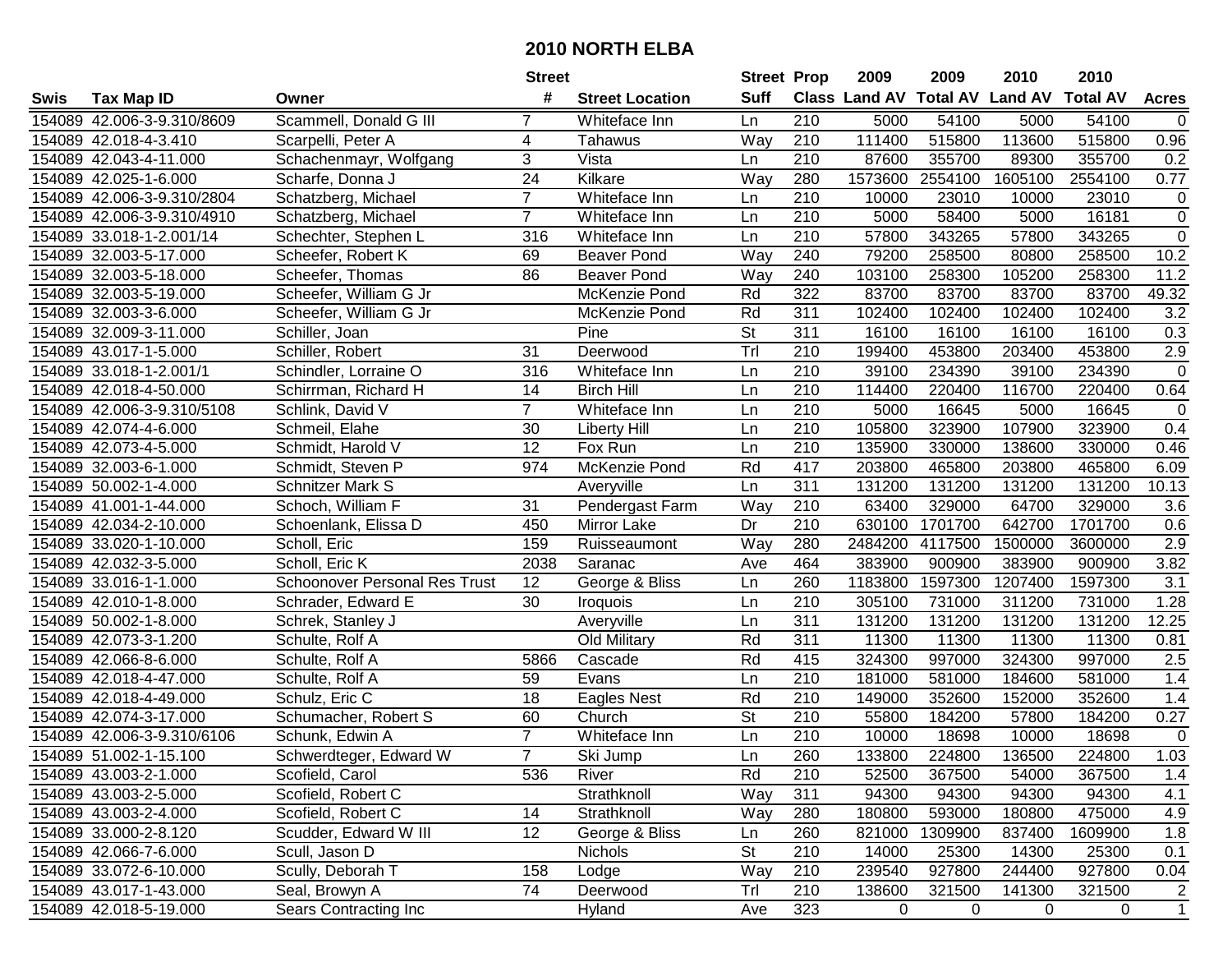|      |                            |                            | <b>Street</b>  |                        | <b>Street Prop</b>       |                  | 2009                           | 2009    | 2010    | 2010            |                  |
|------|----------------------------|----------------------------|----------------|------------------------|--------------------------|------------------|--------------------------------|---------|---------|-----------------|------------------|
| Swis | <b>Tax Map ID</b>          | Owner                      | #              | <b>Street Location</b> | <b>Suff</b>              |                  | Class Land AV Total AV Land AV |         |         | <b>Total AV</b> | <b>Acres</b>     |
|      | 154089 42.018-5-9.200      | Sears Contracting Inc      |                | Hyland                 | Ave                      | 323              | 0                              | 0       | 0       | 0               | 0.3              |
|      | 154089 42.041-1-27.000     | Sears Family Foundation    | 24             | Knoll                  | Way                      | 312              | 66500                          | 249100  | 66500   | 249100          | 0.05             |
|      | 154089 42.003-1-12.110     | Sears, Andrea F            | 26             | <b>Hunters</b>         | Way                      | 270              | 131300                         | 173700  | 134000  | 173700          | 100.92           |
|      | 154089 42.003-1-12.210     | Sears, Andrea F            | 105            | <b>Hunters</b>         | Way                      | 210              | 89200                          | 211000  | 91000   | 211000          | 1.19             |
|      | 154089 42.018-5-4.000      | Sears, Dawson D            | 10             | <b>Desiree</b>         | Ln                       | 210              | 103900                         | 256800  | 105900  | 256800          | 1.43             |
|      | 154089 42.018-5-15.000     | Sears, Desiree D           | 38             | <b>Desiree</b>         | Ln                       | $\overline{210}$ | 95600                          | 236200  | 97500   | 236200          | 0.99             |
|      | 154089 42.004-4-26.000     | Sears, Frank E             | 118            | River                  | Rd                       | 210              | 100000                         | 100000  | 102000  | 500000          | 4.33             |
|      | 154089 52.001-1-21.100     | Sears, Frank E             | 4862           | Cascade                | Rd                       | 280              | 356300                         | 409500  | 363400  | 409500          | $\overline{20}$  |
|      | 154089 42.018-5-3.000      | Sears, Frank Sr            | 36             | Jersey                 | Dr                       | 311              | 100000                         | 100000  | 100000  | 100000          | 0.94             |
|      | 154089 42.041-1-34.000     | Sears, Margarita           | 42             | Knoll                  | Way                      | 210              | 84700                          | 335000  | 84700   | 335000          | 0.13             |
|      | 154089 42.018-4-75.000     | Seery, James T             | 13             | Mary Pat               | Way                      | 210              | 167100                         | 395000  | 170400  | 395000          | 1.09             |
|      | 154089 42.006-3-9.310/7803 | Seligson, Jonathan         | $\overline{7}$ | Whiteface Inn          | Ln                       | 210              | 10000                          | 91898   | 10000   | 91898           | $\mathbf 0$      |
|      | 154089 33.079-1-15.000     | Semegram, Harris T         | 40             | Amanda                 | Dr                       | 210              | 367000                         | 939600  | 374300  | 939600          | 5.79             |
|      | 154089 51.002-2-21.000     | Semoukhine, Igor           |                | Timber                 | Ln                       | 311              | 69300                          | 69300   | 70700   | 70700           | $\mathbf 1$      |
|      | 154089 33.072-1-3.000      | Senkowski, Daniel A        | 13             | Hemlock                | Way                      | 210              | 129500                         | 362250  | 129500  | 362250          | 0.14             |
|      | 154089 42.006-3-9.310/0505 | Senn David E               | $\overline{7}$ | Whiteface Inn          | Ln                       | 210              | 10000                          | 25853   | 10000   | 25853           | 0                |
|      | 154089 41.001-1-26.000     | Sexton, Jon W              | 90             | Ray Brook              | Rd                       | $\overline{210}$ | 21800                          | 73600   | 22300   | 73600           | 0.2              |
|      | 154089 42.006-3-9.310/4904 | Sharlow, Jann              | $\overline{7}$ | Whiteface Inn          | Ln                       | 210              | 5000                           | 16181   | 5000    | 16181           | $\mathsf 0$      |
|      | 154089 42.043-1-6.000      | Shaw, Thomas W             | 23             | Autumn                 | Way                      | 210              | 115300                         | 467400  | 117600  | 467400          | 0.33             |
|      | 154089 42.043-1-14.001     | Shaw, Thomas W             |                | Lake Placid Club       | Way                      | 311              | 168700                         | 168700  | 168700  | 168700          | 0.57             |
|      | 154089 42.043-1-19.200     | Shaw, Thomas W             |                | Autumn                 | Way                      | 311              | 900                            | 900     | 900     | 900             | 0.35             |
|      | 154089 61.000-2-12.100     | Shea Family Properties LLC | 4307           | NYS Route 73           |                          | 260              | 71100                          | 95900   | 72500   | 95900           | 15               |
|      | 154089 42.074-5-15.000     | Sheer, Gordon M            | 52             | Juniper                | Cir                      | 220              | 140600                         | 309800  | 143400  | 309800          | 0.6              |
|      | 154089 52.003-1-26.000     | Sheffield, David A         | 95             | <b>Bobsled Run</b>     | Ln                       | 210              | 70100                          | 148400  | 71500   | 148400          | 0.5              |
|      | 154089 43.003-1-16.000     | Sheffield, Gary            | 509            | River                  | Rd                       | $\overline{210}$ | 15300                          | 83100   | 15600   | 83100           | 0.7              |
|      | 154089 43.003-1-9.000      | Sheffield, Gary J          |                | River                  | Rd                       | 311              | 7500                           | 7500    | 7500    | 7500            | 5                |
|      | 154089 43.003-1-10.000     | Sheffield, Gary J          |                | River                  | Rd                       | 311              | 5600                           | 5600    | 5600    | 5600            | 2.2              |
|      | 154089 43.003-1-17.000     | Sheffield, Gary J          |                | River                  | Rd                       | 311              | 2800                           | 2800    | 2800    | 2800            | 0.5              |
|      | 154089 43.003-1-18.000     | Sheffield, Gary J          |                | River                  | Rd                       | $\overline{311}$ | 18400                          | 18400   | 18400   | 18400           | 7.3              |
|      | 154089 42.065-6-5.000      | Sheffield, Kathleen        | 47             | <b>Balsam</b>          | $\overline{\mathsf{St}}$ | $\overline{210}$ | 33300                          | 143700  | 34000   | 143700          | 0.3              |
|      | 154089 43.003-1-14.000     | Sheffield, William         | 517            | River                  | Rd                       | $\overline{210}$ | 35300                          | 146200  | 36000   | 146200          | 0.3              |
|      | 154089 43.003-1-12.200     | Sheffield, William J       |                | River                  | Rd                       | 311              | 2500                           | 2500    | 2500    | 2500            | $\overline{1}$   |
|      | 154089 43.003-1-15.000     | Sheffield, William J       |                | River                  | Rd                       | 311              | 10200                          | 10200   | 10200   | 10200           | $\overline{0.7}$ |
|      | 154089 42.010-1-50.000     | Sheft, Richard A           | 242            | Algonquin              | $\overline{Dr}$          | $\overline{210}$ | 300000                         | 650000  | 306000  | 650000          | 0.92             |
|      | 154089 43.017-1-42.000     | Shepard, Michael B         | 88             | Deerwood               | l ri                     | 210              | 149700                         | 402200  | 152600  | 350000          | 2.4              |
|      | 154089 43.017-1-33.000     | Sheridan, Michael W        | 53             | Quail                  | Ln                       | 210              | 130200                         | 258100  | 132800  | 258100          | 1.7              |
|      | 154089 42.074-6-17.000     | Sherman, Robert D          | 4              | Rustic                 | Way                      | 210              | 61700                          | 472500  | 63000   | 472500          | 0.07             |
|      | 154089 42.025-1-13.000     | Sherr, Shelly O            | 160            | Peninsula              | Way                      | 210              | 1425100                        | 1872600 | 1453700 | 1872600         | 1.3              |
|      | 154089 50.002-1-52.000     | Shine, Evelyn              | 648            | Averyville             | Ln                       | 210              | 250000                         | 495000  | 255000  | 440000          | $\overline{7}$   |
|      | 154089 50.002-1-51.000     | Shine, Evelyn              | 634            | Averyville             | Ln                       | 311              | 140000                         | 140000  | 140000  | 140000          | 4.3              |
|      | 154089 42.066-4-11.000     | Shipman, Robin             | 50             | Johnson                | Ave                      | 210              | 28900                          | 157200  | 29400   | 157200          | 0.2              |
|      | 154089 42.006-3-9.310/1204 | Shneyder, Vladimir         | $\overline{7}$ | Whiteface Inn          | Ln                       | 210              | 10000                          | 119500  | 10000   | 38496           | $\mathbf 0$      |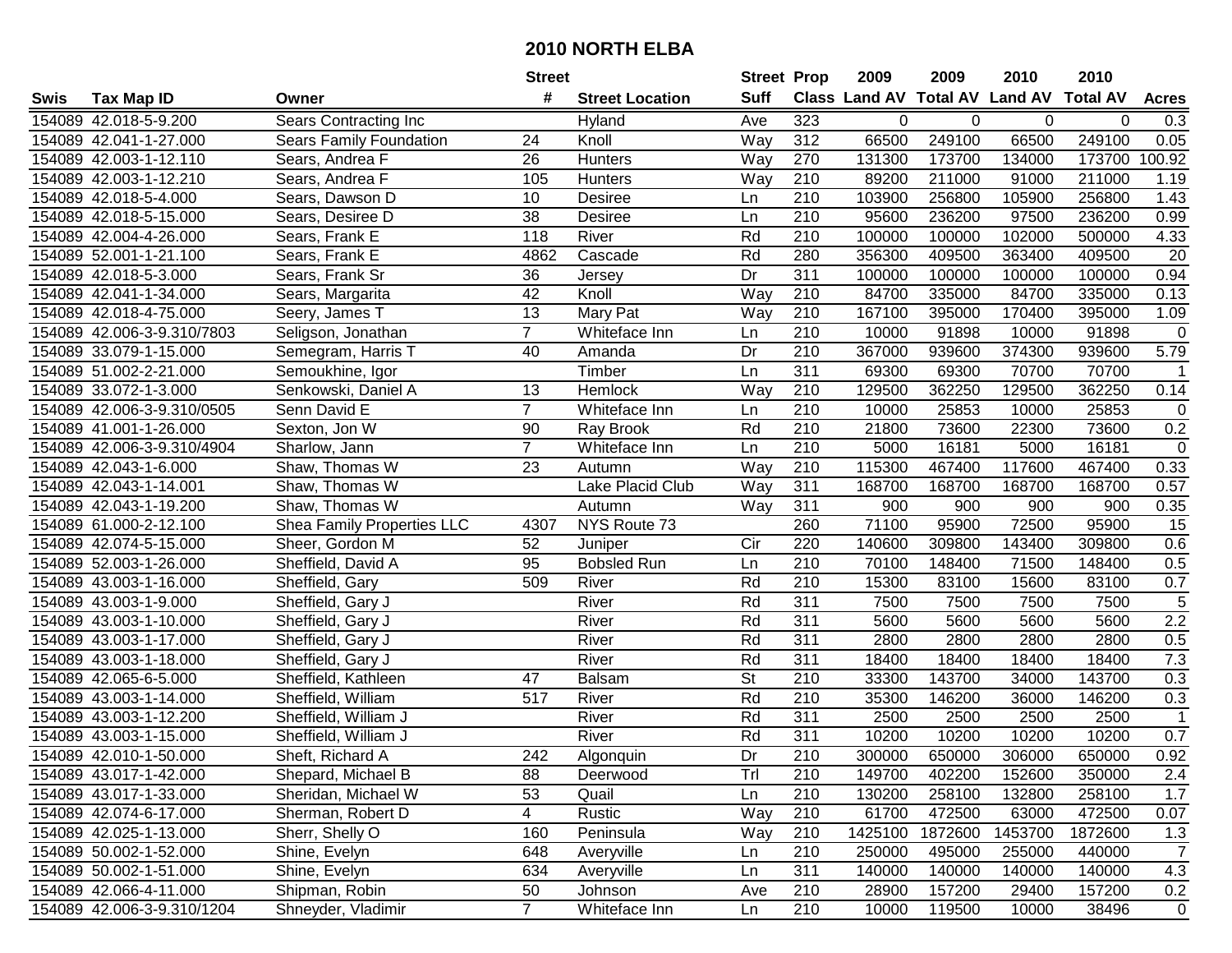|      |                            |                           | <b>Street</b>   |                        | <b>Street Prop</b>       |                  | 2009                          | 2009    | 2010           | 2010            |              |
|------|----------------------------|---------------------------|-----------------|------------------------|--------------------------|------------------|-------------------------------|---------|----------------|-----------------|--------------|
| Swis | <b>Tax Map ID</b>          | Owner                     | #               | <b>Street Location</b> | <b>Suff</b>              |                  | <b>Class Land AV Total AV</b> |         | <b>Land AV</b> | <b>Total AV</b> | <b>Acres</b> |
|      | 154089 42.002-1-5.000      | <b>Shore Owners Assoc</b> |                 | Peninsula              | Way                      | 311              | 24800                         | 24800   | 25300          | 25300           | 1.01         |
|      | 154089 33.019-1-1.000      | <b>Shore Owners Assoc</b> |                 | Peninsula              | Way                      | 312              | 310400                        | 320400  | 316600         | 320400          | 2.7          |
|      | 154089 51.002-2-4.200      | Short, Stephen A          | 126             | Boulderwood            | Way                      | 240              | 265600                        | 840000  | 270900         | 840000          | 14.56        |
|      | 154089 42.043-1-21.100     | Shreve, Dorothy           |                 | Autumn                 | Way                      | 311              | 148100                        | 148100  | 148100         | 148100          | 1.03         |
|      | 154089 42.043-1-7.000      | Shreve, Dorothy A         | 227             | Lake Placid Club       | Way                      | 210              | 93000                         | 210300  | 94900          | 500000          | 0.39         |
|      | 154089 33.019-1-19.200     | Shubert, Martin L         | 212             | Peninsula              | Way                      | 210              | 1801500                       | 1893400 | 900000         | 1000000         | 1.5          |
|      | 154089 42.032-2-3.300      | Shurter, William L        |                 | Fawn Ridge             | Rd                       | 311              | 74000                         | 74000   | 74000          | 74000           | 0.34         |
|      | 154089 42.032-2-3.200      | Shurter, William L        | 18              | Fawn Ridge             | Rd                       | $\overline{210}$ | 98400                         | 214100  | 100400         | 214100          | 0.4          |
|      | 154089 42.018-4-3.470      | Sicular, Scott C          | 36              | Tahawus                | Way                      | $\overline{210}$ | 167200                        | 412000  | 170500         | 412000          | 1.11         |
|      | 154089 33.018-1-3.220/2    | Siebert, David B          | 331             | Whiteface Inn          | Ln                       | 210              | 86000                         | 339560  | 86000          | 339560          | $\mathbf 0$  |
|      | 154089 42.010-1-46.000     | Sieg, Philip              |                 | Algonquin              | Dr                       | 311              | 319200                        | 319200  | 319200         | 319200          | 1.05         |
|      | 154089 42.074-3-20.000     | Sileo James               | 34              | Church                 | St                       | 210              | 61400                         | 233100  | 62700          | 233100          | 0.26         |
|      | 154089 50.002-1-46.000     | Silverstein, Mary M       | 599             | Averyville             | Ln                       | 240              | 515000                        | 1602000 | 525300         | 1602000         | 47.3         |
|      | 154089 42.006-3-9.310/5602 | Silverstein, Randolph J   | $\overline{7}$  | Whiteface Inn          | Ln                       | 210              | 10000                         | 75755   | 10000          | 75755           | $\mathbf 0$  |
|      | 154089 33.072-1-15.000     | Simet, Jeffrey S          | 10              | Hemlock                | Way                      | 210              | 89100                         | 416200  | 89100          | 416200          | 0.08         |
|      | 154089 33.072-2-14.000     | Simet, Jeffrey S          | $\overline{c}$  | Chipmunk               | Ln                       | 210              | 206900                        | 532400  | 206900         | 532400          | 0.25         |
|      | 154089 33.018-1-3.230/12   | Simmons, Stephen C        | 339             | Whiteface Inn          | Ln                       | $\overline{210}$ | 74700                         | 375570  | 74700          | 375570          | 0            |
|      | 154089 41.001-1-27.000     | Simons, Nicole P          | 100             | Ray Brook              | Rd                       | 210              | 23500                         | 148900  | 24000          | 148900          | 0.29         |
|      | 154089 32.003-6-21.000     | Sior, Robert A            | 68              | Ironwood               | Way                      | 210              | 144000                        | 447000  | 143800         | 447000          | 3.13         |
|      | 154089 42.073-2-4.000      | Skeels, Richard W         | 23              | Johnson                | Ave                      | 210              | 49300                         | 182400  | 45900          | 182400          | 0.4          |
|      | 154089 42.006-3-9.310/6404 | Skibinski, Kevin          | $\overline{7}$  | Whiteface Inn          | Ln                       | 210              | 10000                         | 177600  | 5000           | 31521           | $\mathbf 0$  |
|      | 154089 42.006-3-9.310/4103 | Skibinski, Suzanne        | $\overline{7}$  | Whiteface Inn          | Ln                       | 210              | 10000                         | 23071   | 5000           | 11535           | $\mathbf 0$  |
|      | 154089 42.006-3-9.310/0603 | Skinner, John             | $\overline{7}$  | Whiteface Inn          | Ln                       | 210              | 10000                         | 29500   | 10000          | 29500           | $\mathbf 0$  |
|      | 154089 42.006-3-9.310/3301 | Skinner, John III         | $\overline{7}$  | Whiteface Inn          | Ln                       | 210              | 10000                         | 26210   | 10000          | 26210           | $\mathbf 0$  |
|      | 154089 42.018-1-6.000      | Skovsgaard, Jon           |                 | Patch                  | Ln                       | $\overline{311}$ | 105200                        | 105200  | 105200         | 105200          | $\mathbf{1}$ |
|      | 154089 33.072-6-9.000      | Sloan, Claude C           | 158             | Lodge                  | Way                      | 210              | 237640                        | 892700  | 242400         | 892700          | 0.03         |
|      | 154089 42.034-2-4.000      | Small-Co Holdings LLC     | 370             | Mirror Lake            | Dr                       | 210              | 700000                        | 1000000 | 714000         | 1000000         | 0.65         |
|      | 154089 42.026-1-11.200     | Small, Thomas R           | 261             | Mirror Lake            | Dr                       | 210              | 222600                        | 755800  | 227000         | 755800          | 1.06         |
|      | 154089 42.043-3-1.000      | Smart-Seymour, Betty J    | 54              | Northwood              | Rd                       | 210              | 127300                        | 420000  | 129800         | 420000          | 0.9          |
|      | 154089 42.066-3-25.000     | Smith, Carole A           | $\overline{72}$ | <b>Balsam</b>          | $\overline{\mathsf{St}}$ | 270              | 33000                         | 73500   | 33700          | 73500           | 0.3          |
|      | 154089 33.072-1-1.001/4    | Smith, Catherine S        | 3               | Hemlock                | Way                      | 210              | 31100                         | 145600  | 31100          | 145600          | $\mathbf 0$  |
|      | 154089 43.017-1-27.000     | Smith, Christina A        | 134             | Deerwood               | Tr                       | 210              | 114700                        | 272300  | 116900         | 272300          | 1.4          |
|      | 154089 42.065-5-5.000      | Smith, Edward J           | 13              | Cherry                 | Ln                       | 210              | 56900                         | 230700  | 58000          | 230700          | 0.3          |
|      | 154089 42.066-1-3.000      | Smith, Edward J           | 173             | Hurley                 | Ave                      | $\overline{210}$ | 26600                         | 147800  | 27200          | 147800          | 0.2          |
|      | 154089 42.065-2-15.000     | Smith, Edward J           | 42              | Cherry                 | Ln                       | 210              | 46700                         | 179600  | 47600          | 179600          | 0.25         |
|      | 154089 43.003-2-9.000      | Smith, Emma L             | 490             | River                  | Rd                       | 210              | 54700                         | 137900  | 55800          | 105000          | $\mathbf{1}$ |
|      | 154089 42.004-2-4.000      | Smith, Favor R            | 52              | Bear Cub               | Ln                       | 240              | 303500                        | 577800  | 309600         | 577800          | 30.3         |
|      | 154089 42.066-7-3.000      | Smith, George N           |                 | <b>Nichols</b>         | <b>St</b>                | 311              | 2900                          | 2900    | 2900           | 2900            | 0.1          |
|      | 154089 42.066-8-7.000      | Smith, Hubert R           | 5844            | Cascade                | Rd                       | 210              | 39700                         | 105000  | 40500          | 105000          | 0.2          |
|      | 154089 33.018-1-3.220/1    | Smith, James E Jr         | 331             | Whiteface Inn          | Ln                       | 210              | 72900                         | 241865  | 72900          | 241865          | $\mathbf 0$  |
|      | 154089 50.002-1-65.000     | Smith, Janet L            | 680             | Averyville             | Ln                       | 210              | 231000                        | 497500  | 235600         | 497500          | 5.05         |
|      | 154089 50.002-1-62.000     | Smith, Janet L            | 726             | Averyville             | Ln                       | 210              | 144300                        | 221600  | 147200         | 221600          | 2.1          |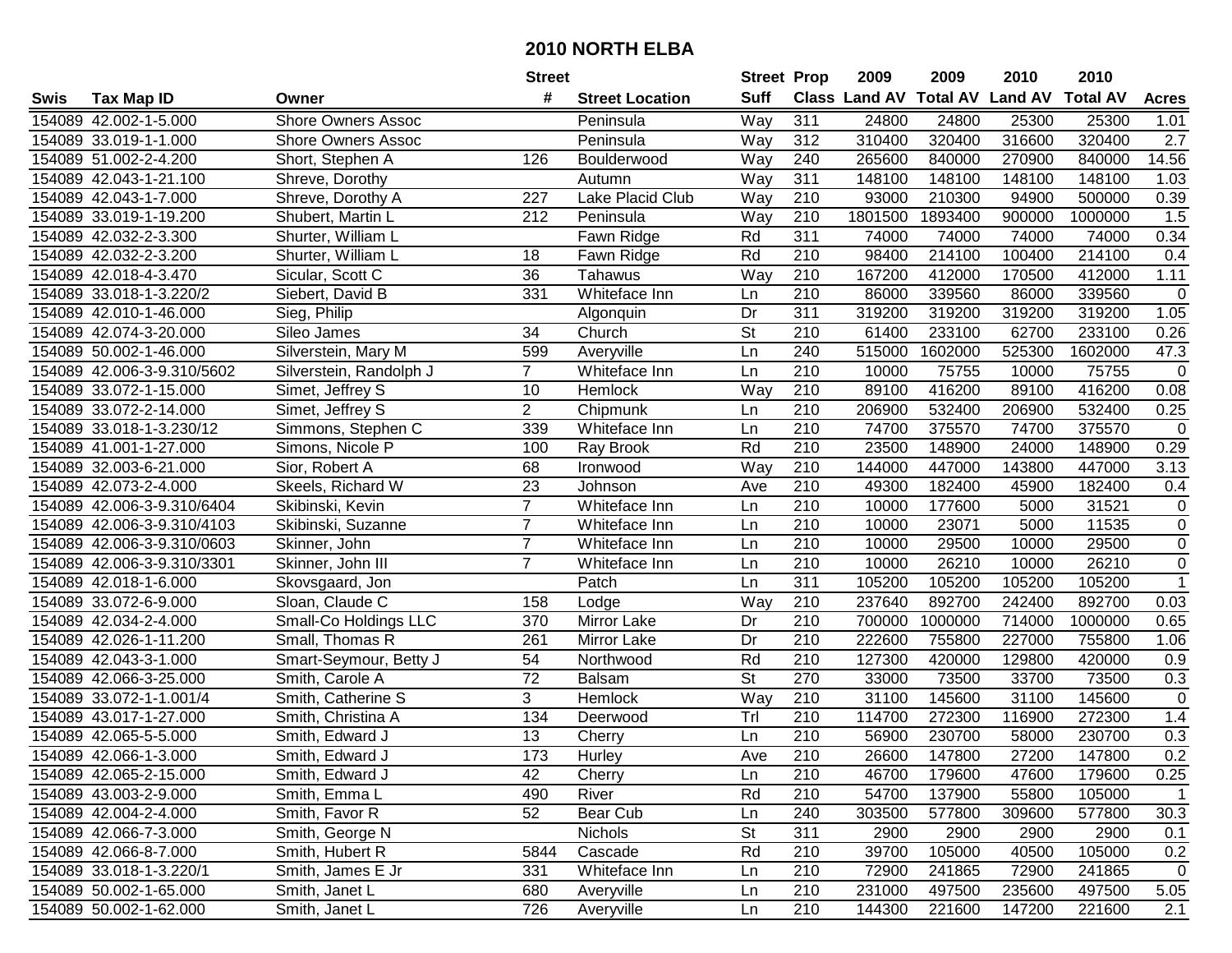|      |                            |                            | <b>Street</b>   |                        | <b>Street Prop</b>       |                  | 2009                          | 2009            | 2010           | 2010            |                |
|------|----------------------------|----------------------------|-----------------|------------------------|--------------------------|------------------|-------------------------------|-----------------|----------------|-----------------|----------------|
| Swis | <b>Tax Map ID</b>          | Owner                      | #               | <b>Street Location</b> | <b>Suff</b>              |                  | <b>Class Land AV Total AV</b> |                 | <b>Land AV</b> | <b>Total AV</b> | <b>Acres</b>   |
|      | 154089 50.002-1-63.000     | Smith, Janet L             | 720             | Averyville             | Ln                       | 210              | 53200                         | 80200           | 54300          | 80200           | 0.3            |
|      | 154089 42.073-3-4.000      | Smith, John                | 285             | Old Military           | Rd                       | 220              | 120900                        | 368700          | 123300         | 368700          | 0.7            |
|      | 154089 42.006-3-9.310/1712 | Smith, John E              | $\overline{7}$  | Whiteface Inn          | Ln                       | 210              |                               |                 | 5000           | 15246           | 0              |
|      | 154089 42.006-3-9.310/6507 | Smith, John E              | $\overline{7}$  | Whiteface Inn          | Ln                       | 210              |                               |                 | 5000           | 17789           | $\pmb{0}$      |
|      | 154089 42.006-3-9.310/7107 | Smith, John E              | $\overline{7}$  | Whiteface Inn          | Ln                       | 210              | 5000                          | 37878           | 5000           | 37878           | $\pmb{0}$      |
|      | 154089 42.006-3-9.310/2504 | Smith, John E              | $\overline{7}$  | Whiteface Inn          | Ln                       | 210              | 10000                         | 47636           | 10000          | 47636           | $\overline{0}$ |
|      | 154089 42.074-6-32.000     | Smith, John P              | 21              | <b>Barkeater</b>       | Way                      | 210              | 61700                         | 431800          | 63000          | 431800          | 0.08           |
|      | 154089 42.066-4-15.000     | Smith, Joseph H            | 62              | Johnson                | Ave                      | 210              | 59400                         | 190200          | 51000          | 190200          | 0.5            |
|      | 154089 33.072-2-4.000      | Smith, Katherine A         | $\overline{34}$ | Chipmunk               | Ln                       | $\overline{210}$ | 1286500                       | 2480600         | 1312200        | 2480600         | 0.5            |
|      | 154089 42.066-7-4.000      | Smith, Kenneth             |                 | Nichols                | $\overline{\mathsf{St}}$ | 210              | 67200                         | 185600          | 68500          | 185600          | 0.4            |
|      | 154089 42.066-6-19.000     | Smith, Michael C           | 113             | Balsam                 | $\overline{\mathsf{St}}$ | 270              | 31000                         | 46900           | 31600          | 46900           | 0.3            |
|      | 154089 42.026-1-5.000      | Smith, Ora K               | 20              | George & Bliss         | Ln                       | 210              | 956500                        | 1297100         | 975600         | 1500000         | 0.4            |
|      | 154089 34.000-2-10.005     | Smith, Ora K               | 298             | Mount Whitney          | Way                      | 240              | 439500                        | 1184200         | 440100         | 1184200         | 48.07          |
|      | 154089 42.002-2-5.220      | Smith, Ora K               |                 | Mount Whitney          | Way                      | 311              | 420000                        | 420000          | 428400         | 428400          | 9.9            |
|      | 154089 42.041-1-28.000     | Smith, Robert J            | 24              | Knoll                  | Way                      | 210              | 80700                         | 412400          | 80700          | 412400          | 0.05           |
|      | 154089 42.066-2-3.000      | Smith, Thomas E            | 5               | Tree Top               | Ln                       | 210              | 11800                         | 101300          | 12000          | 101300          | 0.2            |
|      | 154089 32.003-6-44.000     | Smith, Thomas J            | 34              | Tadds                  | Way                      | 210              | 136700                        | 464700          | 126200         | 464700          | 1.65           |
|      | 154089 42.066-6-18.000     | Smith, Ward A Jr           | 115             | <b>Balsam</b>          | $\overline{\mathsf{St}}$ | 270              | 32300                         | 67200           | 40800          | 67200           | 0.3            |
|      | 154089 42.006-3-9.310/6706 | Smith, William J           | $\overline{7}$  | Whiteface Inn          | Ln                       | 210              | 10000                         | 213500          | 10000          | 75353           | $\pmb{0}$      |
|      | 154089 42.006-3-9.310/6002 | Smolinski, Robert H        | $\overline{7}$  | Whiteface Inn          | Ln                       | 210              | 10000                         | 45096           | 10000          | 45096           | $\pmb{0}$      |
|      | 154089 52.001-1-57.000     | Smolka, Robert A Jr        | 4775            | Cascade                | Rd                       | 210              | 161100                        | 309100          | 161100         | 275000          | 2.94           |
|      | 154089 33.015-2-7.110      | Snider, Robin A            | 12              | George & Bliss         | Ln                       | 210              | 1287500                       | 2937300         | 1313200        | 2937300         | 1.43           |
|      | 154089 43.003-1-32.000     | Snowslip Farm LLC          |                 | River                  | Rd                       | 117              | 99200                         | 99200           | 99200          | 99200           | 80             |
|      | 154089 43.003-1-31.000     | Snowslip Farm LLC          |                 | River                  | Rd                       | 117              | 12800                         | 12800           | 12800          | 12800           | 0.9            |
|      | 154089 43.003-1-33.000     | Snowslip Farm LLC          | 118             | River                  | Rd                       | 117              | 91500                         | 291500          | 278900         | 750000          | 42.4           |
|      | 154089 41.001-1-39.000     | <b>SNY Camp Adirondack</b> | 196             | Ray Brook              | Rd                       | 670              | 12938900                      |                 | 7E+07 12938900 | 70171900        | 52.42          |
|      | 154089 41.001-1-38.000     | <b>SNY Camp Adirondack</b> | 984             | NYS Route 86           |                          | 670              | 1399000                       | 3969000         | 1399000        | 3969000         | 98.9           |
|      | 154089 41.001-1-43.000     | <b>SNY Power House</b>     | 198             | Ray Brook              | Rd                       | 670              | 804300                        | 4377700         | 804300         | 4377700         | 4.41           |
|      | 154089 33.020-1-11.000     | Somberg, Joan B            | 153             | Ruisseaumont           | Way                      | 280              | 2415800                       | 2600300         | 2464100        | 2600300         | 2.1            |
|      | 154089 33.079-1-8.000      | Sorel, Michael D           | 117             | Whiteface Inn          | Ln                       | $\overline{210}$ | 136800                        | 475400          | 139500         | 475400          | 1.05           |
|      | 154089 52.001-2-12.000     | Sorensen, Rose A           | 61              | Coyote                 | Way                      | $\overline{210}$ | 134000                        | 346500          | 136600         | 346500          | 5.03           |
|      | 154089 42.074-2-15.000     | Spain, Derek G             | 11              | Newman                 | Rd                       | 210              | 30800                         | 195000          | 30600          | 195000          | 0.2            |
|      | 154089 42.074-2-14.000     | Spain, Derek G             |                 | Newman                 | Rd                       | 312              | 26800                         | 56800           | 30600          | 56800           | 0.2            |
|      | 154089 42.032-3-8.000      | Sparacino, Vincent G       | 2050            | Saranac                | Ave                      | 415              | 560400                        | 985000          | 560400         | 985000          | 2.14           |
|      | 154089 42.026-2-3.000      | Spellman, Debra A          | 254             | Mirror Lake            | Dr                       | 311              |                               | 1339600 1339600 | 1366400        | 1366400         | 0.54           |
|      | 154089 51.002-2-23.000     | Spence, Alexander P        |                 | Cascade                | Rd                       | 311              | 69300                         | 69300           | 70700          | 70700           | 3              |
|      | 154089 42.010-1-45.000     | Spiegel, Arthur S          | 214             | Algonquin              | Dr                       | 210              | 304000                        | 411200          | 310100         | 411200          | 0.86           |
|      | 154089 42.006-3-9.310/3106 | Spinella, James            | $\overline{7}$  | Whiteface Inn          | Ln                       | 210              | 5000                          | 13163           | 5000           | 13163           | $\mathbf 0$    |
|      | 154089 32.003-4-34.000     | Spink, Jonathan J          | 253             | McKenzie Pond          | Rd                       | 210              | 73900                         | 226000          | 75400          | 226000          | 0.8            |
|      | 154089 42.025-1-3.000      | Spino, Gregory             |                 | Kilkare                | Way                      | 311              | 85300                         | 85300           | 85300          | 85300           | 0.7            |
|      | 154089 42.025-1-18.000     | Spino, Mabel               |                 | Kilkare                | Way                      | 311              | 87900                         | 87900           | 87900          | 87900           | 0.11           |
|      | 154089 42.025-1-2.000      | Spino, Mabel               |                 | Kilkare                | Way                      | 311              | 74600                         | 74600           | 74600          | 74600           | 0.6            |
|      |                            |                            |                 |                        |                          |                  |                               |                 |                |                 |                |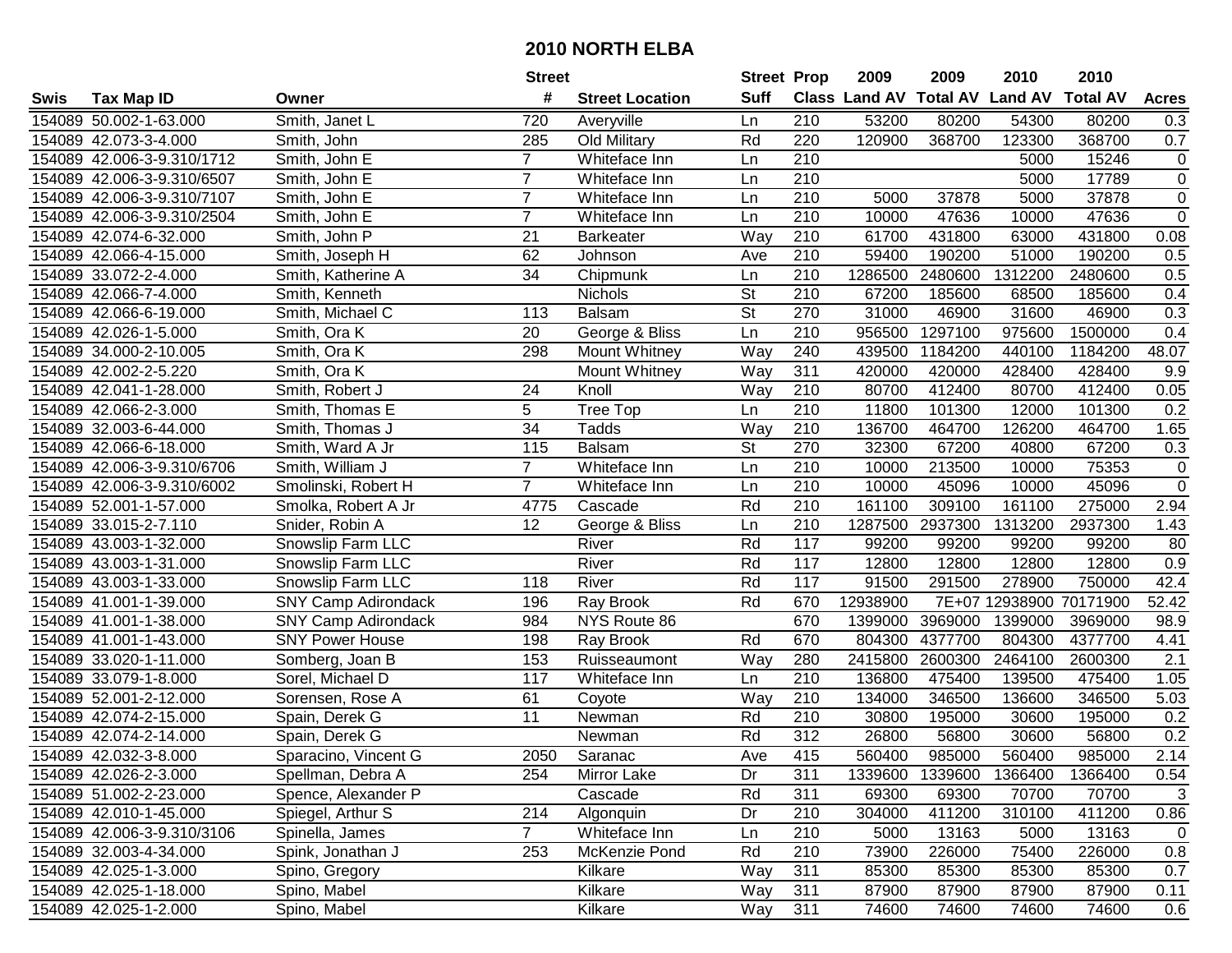|      |                            |                          | <b>Street</b>   |                        | <b>Street Prop</b> |                  | 2009                          | 2009    | 2010           | 2010            |                  |
|------|----------------------------|--------------------------|-----------------|------------------------|--------------------|------------------|-------------------------------|---------|----------------|-----------------|------------------|
| Swis | <b>Tax Map ID</b>          | Owner                    | #               | <b>Street Location</b> | <b>Suff</b>        |                  | <b>Class Land AV Total AV</b> |         | <b>Land AV</b> | <b>Total AV</b> | <b>Acres</b>     |
|      | 154089 33.019-1-20.000     | Spino, Mabel             |                 | Peninsula              | Way                | 311              | 28400                         | 28400   | 29000          | 29000           | 0.93             |
|      | 154089 42.025-1-7.000      | Spino, Mabel A           | 20              | Kilkare                | Way                | 210              | 996200                        | 1652300 | 1016100        | 1652300         | 0.3              |
|      | 154089 33.018-4-1.000      | Spitalny, Peter          | 8               | <b>Spread Eagle</b>    | Way                | 210              | 308400                        | 1357100 | 314500         | 1357100         | 0.66             |
|      | 154089 42.043-4-2.000      | Sponable, Catherine M    | $\overline{51}$ | <b>Cobble Hill</b>     | Rd                 | 210              | 160600                        | 475000  | 163800         | 475000          | 1.1              |
|      | 154089 32.003-3-8.000      | Spoor, Gerald F Sr       | 514             | McKenzie Pond          | Rd                 | 210              | 144200                        | 394800  | 146300         | 394800          | 3.34             |
|      | 154089 42.018-4-3.230      | Spotts, Spencer M        | 41              | Tamarack               | Ave                | 311              | 53900                         | 53900   | 90000          | 90000           | 1.3              |
|      | 154089 42.004-4-37.000     | St Agnes Parish Cemetery |                 | Cascade                | Rd                 | 695              | 220700                        | 220700  | 220700         | 220700          | $\overline{3.8}$ |
|      | 154089 42.006-3-9.310/1109 | St Laurent, Bernard      | $\overline{7}$  | Whiteface Inn          | Ln                 | 210              |                               |         | 5000           | 16468           | $\mathbf 0$      |
|      | 154089 42.018-1-11.000     | St Louis, Sharon K       | 95              | Patch                  | Ln                 | $\overline{210}$ | 114800                        | 273000  | 117100         | 273000          | 1.2              |
|      | 154089 51.002-1-15.400     | Staats, Lewis            |                 | John Brown             | Rd                 | 311              | 119700                        | 119700  | 119700         | 119700          | 1.56             |
|      | 154089 51.002-1-15.300     | Staats, Lewis J          | 75              | John Brown             | Rd                 | 210              | 148100                        | 322400  | 151000         | 322400          | 1.53             |
|      | 154089 32.009-1-4.000      | Stack, John R            |                 | Pine                   | St                 | 311              | 5400                          | 5400    | 5400           | 5400            | 0.1              |
|      | 154089 42.075-2-2.000      | Stanton, Ingrid R        | 5718            | Cascade                | Rd                 | $\overline{210}$ | 21400                         | 73900   | 21800          | 73900           | 0.1              |
|      | 154089 43.017-1-28.000     | Stanton, Joel            | 9               | Quail                  | Ln                 | 210              | 91900                         | 175000  | 91900          | 275000          | 1.6              |
|      | 154089 42.004-3-8.100      | Stanton, Leland F        | 5625            | Cascade                | Rd                 | 433              | 224200                        | 589900  | 224200         | 589900          | 1.84             |
|      | 154089 43.017-1-6.000      | Stanton, Wesley F        | 35              | Deerwood               | Trl                | 210              | 100800                        | 233500  | 102800         | 233500          | 2.8              |
|      | 154089 42.075-2-3.000      | Stanton, William G       | 5720            | Cascade                | Rd                 | 280              | 49100                         | 205900  | 50100          | 205900          | 0.7              |
|      | 154089 50.002-1-9.000      | Stark Lyle               | 81              | Stone                  | Rd                 | 312              | 131200                        | 315000  | 133800         | 315000          | 11.54            |
|      | 154089 32.003-4-12.000     | Stark, Timothy C         | 819             | McKenzie Pond          | Rd                 | 311              | 48600                         | 48600   | 48600          | 48600           | 0.99             |
|      | 154089 33.018-1-2.001/16   | Starling, John D         | 316             | Whiteface Inn          | Ln                 | 210              | 40100                         | 251160  | 40100          | 251160          | 0                |
|      | 154089 52.003-1-31.000     | State Of New York        | 60              | <b>Bobsled Run</b>     | Ln                 | 961              | 182500                        | 182500  | 182500         | 182500          | 76.5             |
|      | 154089 444.040-3-85.000    | <b>State Of New York</b> |                 | Improvements Only      |                    | 932              | 100                           | 8000    | 100            | 8000            | $\mathbf 0$      |
|      | 154089 52.003-1-27.042     | <b>State Of New York</b> |                 | Cascade                | Rd                 | 961              | 2130600                       | 2130600 | 2130600        | 2130600         | 166.2            |
|      | 154089 52.003-1-24.000     | <b>State Of New York</b> | 117             | <b>Bobsled Run</b>     | Ln                 | 210              | 41800                         | 142800  | 41800          | 142800          | 1.5              |
|      | 154089 52.004-1-17.000     | <b>State Of New York</b> |                 | Cascade                | Rd                 | 961              | 76800                         | 76800   | 76800          | 76800           | 1.8              |
|      | 154089 52.003-1-22.000     | <b>State Of New York</b> |                 | Cascade                | Rd                 | 961              | 338100                        | 338100  | 338100         | 338100          | 8.5              |
|      | 154089 52.003-1-23.000     | <b>State Of New York</b> | 79              | <b>Bobsled Run</b>     | Ln                 | 551              | 1070900                       | 2081300 | 1070900        | 2081300         | 100.5            |
|      | 154089 41.002-4-11.000     | <b>State Of New York</b> |                 | NYS Route 86           |                    | 961              | 55300                         | 55300   | 55300          | 55300           | 0.5              |
|      | 154089 42.010-1-69.000/1   | <b>State Of New York</b> |                 | NYS Route 86           |                    | 931              | 800                           | 800     | 800            | 800             | $\mathbf 0$      |
|      | 154089 42.034-1-2.010      | State Of New York        | 230             | Mirror Lake            | Dr                 | 961              | 786900                        | 786900  | 786900         | 786900          | 0.4              |
|      | 154089 32.009-1-5.000      | <b>State Of New York</b> |                 | Pine                   | $\overline{St}$    | 843              | 7900                          | 7900    | 7900           | 7900            | 1.1              |
|      | 154089 41.002-3-2.000      | State Of New York        |                 | NYS Route 86           |                    | 932              | 336000                        | 336000  | 336000         | 336000          | 27.6             |
|      | 154089 41.001-1-25.000     | <b>State Of New York</b> |                 | Ray Brook              | Rd                 | 932              | 75900                         | 75900   | 75900          | 75900           | 1.2              |
|      | 154089 41.001-1-29.000     | <b>State Of New York</b> |                 | Ray Brook              | Rd                 | 670              | 119100                        | 119100  | 119100         | 119100          | 5.8              |
|      | 154089 33.019-1-4.000/1    | State Of New York        |                 | Peninsula              | Way                | 931              | 144700                        | 144700  | 147600         | 147600          | 41.73            |
|      | 154089 42.002-1-1.000/1    | State Of New York        |                 | Peninsula              | Way                | 330              | 74600                         | 74600   | 76100          | 76100           | $\mathbf 0$      |
|      | 154089 42.026-1-6.720      | State Of New York        | 12              | George & Bliss         | Ln                 | 961              | 230100                        | 321500  | 235800         | 329500          | 1.1              |
|      | 154089 51.002-1-14.000     | State Of New York        | 115             | John Brown             | Rd                 | 615              | 3707500                       | 3902400 | 3707500        | 3902400         | 270.6            |
|      | 154089 51.000-1-3.130      | Stavola, Joseph M        | 434             | Averyville             | Ln                 | 240              | 355900                        | 1932200 | 363000         | 1932200         | 10.56            |
|      | 154089 32.009-2-14.000     | Steinbrueck, Roger A     | 115             | Blackberry             | Way                | 210              | 96300                         | 239200  | 116000         | 239200          | 6.5              |
|      | 154089 42.018-4-55.000     | Steitz, John R Jr        | 46              | Evans                  | Ln                 | 210              | 164900                        | 312700  | 168200         | 312700          | -1               |
|      | 154089 42.035-2-6.000      | Stelmaszyk, Linda        | 121             | Northwood              | Rd                 | 210              | 148000                        | 412400  | 150900         | 412400          | 0.4              |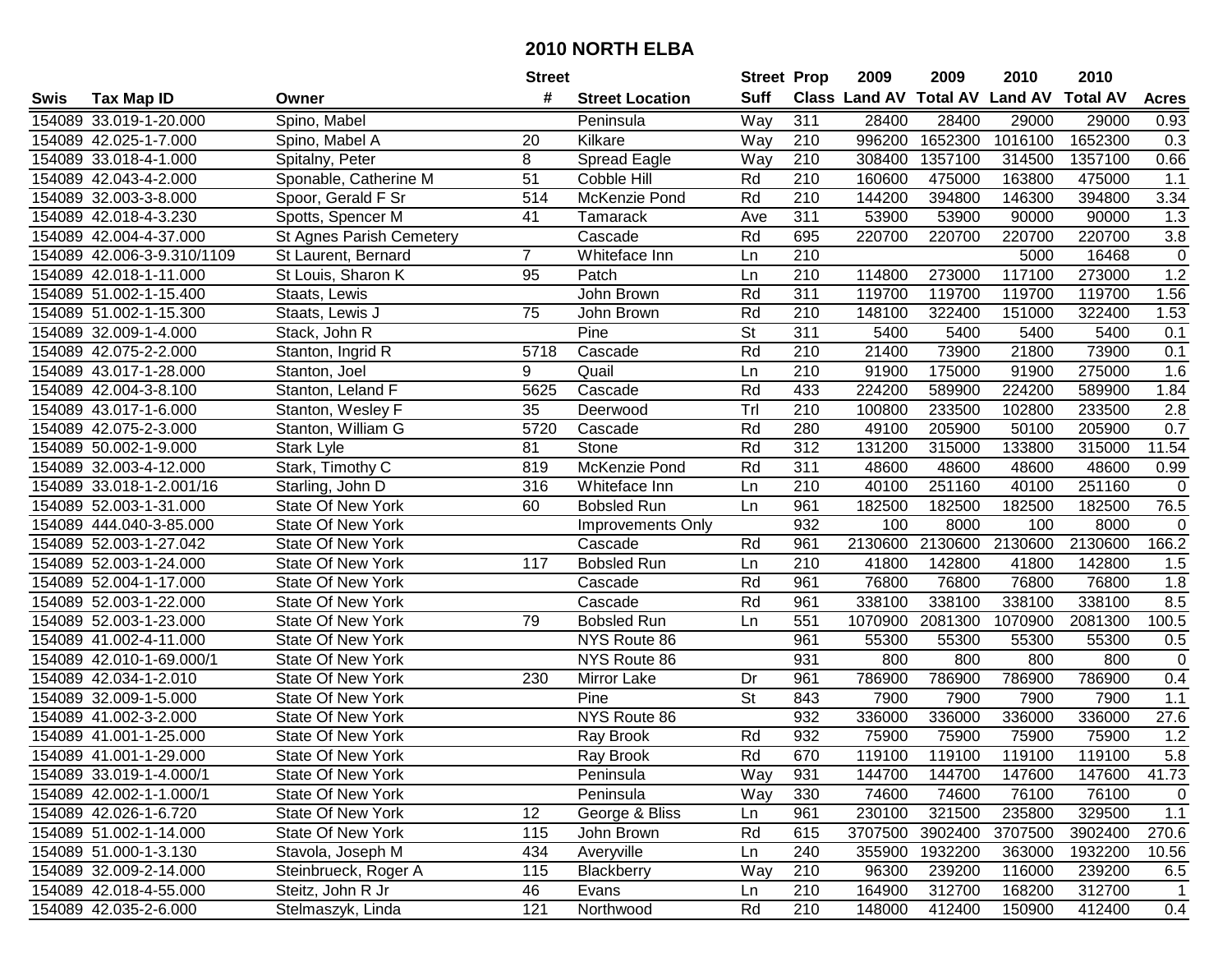|      |                            |                              | <b>Street</b>   |                        | <b>Street Prop</b>       |                  | 2009          | 2009            | 2010           | 2010            |                |
|------|----------------------------|------------------------------|-----------------|------------------------|--------------------------|------------------|---------------|-----------------|----------------|-----------------|----------------|
| Swis | <b>Tax Map ID</b>          | Owner                        | #               | <b>Street Location</b> | <b>Suff</b>              |                  | Class Land AV | <b>Total AV</b> | <b>Land AV</b> | <b>Total AV</b> | <b>Acres</b>   |
|      | 154089 33.018-1-2.001/18   | Stencel, Charles F III       | 316             | Whiteface Inn          | Ln                       | 210              | 39100         | 234390          | 39100          | 234390          | $\mathbf 0$    |
|      | 154089 33.018-1-9.000      | Stephens, Lillian M          | 20              | Rickard                | Way                      | 210              | 193000        | 400000          | 196900         | 400000          | 2.2            |
|      | 154089 42.010-1-54.000     | Stevens Patricia R           |                 | Algonquin              | Dr                       | 311              | 243900        | 243900          | 243900         | 243900          | 0.89           |
|      | 154089 42.073-4-16.000     | Stevens, John S              |                 | Snowberry              | Ln                       | 311              | 103000        | 103000          | 103000         | 103000          | 0.46           |
|      | 154089 42.043-3-4.000      | Stevens, Scott D             | 58              | Cobble Hill            | Rd                       | 210              | 134100        | 458200          | 136800         | 475000          | 1.2            |
|      | 154089 32.009-1-24.000     | Stevenson Society Of America |                 | Pine                   | $\overline{\mathsf{St}}$ | 963              | 1300          | 1300            | 1300           | 1300            | 0.28           |
|      | 154089 33.000-2-6.000      | Stewart, Albert J            | 12              | George & Bliss         | Ln                       | 311              | 1000000       | 1000000         | 1000000        | 1000000         | 88.5           |
|      | 154089 33.016-2-13.000     | Stewart, Elizabeth D         | 616             | Mount Whitney          | Way                      | 280              | 1836600       | 2885300         | 1873300        | 2885300         | 1.66           |
|      | 154089 33.016-2-1.500      | Stewart, Elizabeth D         |                 | Mount Whitney          | Way                      | 311              | 2500          | 2500            | 2500           | 2500            | 0.3            |
|      | 154089 42.010-1-29.000     | Stewart, John H              | 123             | Algonquin              | Dr                       | 210              | 250000        | 1000000         | 255000         | 1000000         | 1.07           |
|      | 154089 33.011-1-6.000      | Stewart, Sally K             | 12              | George & Bliss         | Ln                       | 260              | 1273200       | 1978600         | 1298700        | 1978600         | 8.18           |
|      | 154089 33.018-1-3.230/5    | Stickles, Bernard F Jr       | 337             | Whiteface Inn          | Ln                       | 210              | 74300         | 371605          | 74300          | 371605          | 0              |
|      | 154089 51.000-1-24.200     | Stosiek, Michael A           | 620             | Bear Cub               | Ln                       | $\overline{312}$ | 104600        | 124700          | 106700         | 124700          | $\overline{5}$ |
|      | 154089 42.010-1-19.000     | Stover, Nancy                |                 | Algonquin              | Dr                       | 311              | 1500          | 1500            | 1500           | 1500            | 0.11           |
|      | 154089 51.002-2-1.110      | Stowe, William A             | 46              | River                  | Rd                       | 210              | 216700        | 705500          | 221000         | 705500          | 6.8            |
|      | 154089 42.066-3-23.000     | Strack, Francis              | 66              | <b>Balsam</b>          | St                       | 210              | 37600         | 144900          | 38400          | 144900          | 0.3            |
|      | 154089 42.074-4-2.000      | Strack, Jerry                |                 | <b>Liberty Hill</b>    | Ln                       | 323              | 1600          | 1600            | 1600           | 1600            | 0.3            |
|      | 154089 42.004-4-31.000     | Strack, Jerry F              |                 | Cascade                | Rd                       | $\overline{311}$ | 0             | 0               | 0              | 0               | 0.89           |
|      | 154089 42.032-1-2.000      | Strack, Larry E              | 25              | Fawn Ridge             | Rd                       | 220              | 111600        | 256600          | 113800         | 256600          | 0.63           |
|      | 154089 42.066-6-10.300     | Strack, Michael              | 155             | Newman                 | Rd                       | 210              | 49400         | 227100          | 50300          | 227100          | 0.37           |
|      | 154089 42.065-4-2.000      | Strack, Richard J            | 21              | Spruce                 | $\overline{\mathsf{St}}$ | 210              | 27100         | 197000          | 27600          | 197000          | 0.3            |
|      | 154089 42.066-6-17.000     | Strack, Rose                 | 119             | Balsam                 | St                       | 210              | 16800         | 45000           | 17100          | 45000           | 0.2            |
|      | 154089 50.002-1-56.000     | Straight, Susan V            | 50              | Sweetwood Farms        | Way                      | 240              | 230000        | 446200          | 234600         | 446200          | 11.8           |
|      | 154089 50.002-1-57.130     | Straight, Susan V            |                 | Averyville             | Ln                       | 311              | 0             | 0               | 0              | 0               | 1.39           |
|      | 154089 42.065-2-13.000     | Strait, Lawrence             | $\overline{7}$  | Landover               | Ln                       | $\overline{210}$ | 44600         | 174000          | 45500          | 174000          | 0.25           |
|      | 154089 42.065-2-25.000     | Strait, Lawrence             |                 | Cherry                 | Ln                       | 323              | 2600          | 2600            | 2600           | 2600            | 0.25           |
|      | 154089 42.065-2-24.000     | Strait, Lawrence             |                 | Cherry                 | Ln                       | $\overline{323}$ | 2900          | 2900            | 2900           | 2900            | 0.25           |
|      | 154089 42.006-3-9.310/2506 | Strassler, Alan              | 7               | Whiteface Inn          | Ln                       | 210              | 5000          | 23818           | 5000           | 23818           | $\pmb{0}$      |
|      | 154089 42.006-3-9.310/2402 | Strassler, Alan M            | $\overline{7}$  | Whiteface Inn          | Ln                       | 210              | 5000          | 18132           | 5000           | 18132           | $\overline{0}$ |
|      | 154089 42.006-3-9.310/2401 | Strassler, Alan M            | $\overline{7}$  | Whiteface Inn          | Ln                       | $\overline{210}$ | 5000          | 18132           | 5000           | 18132           | $\overline{0}$ |
|      | 154089 42.066-1-4.000      | Stratford, Todd W            | 5               | Cherry                 | Ln                       | 210              | 32600         | 205400          | 33200          | 205400          | 0.3            |
|      | 154089 43.003-1-36.000     | Streeter, Bradley G          | $\overline{88}$ | <b>Bird Song</b>       | Way                      | 311              | 119000        | 119000          | 119000         | 119000          | 5.6            |
|      | 154089 43.003-1-35.000     | Streeter, Bradley G          | 54              | <b>Bird Song</b>       | Way                      | $\overline{210}$ | 179400        | 503000          | 183000         | 503000          | 5.3            |
|      | 154089 42.004-4-25.000     | Stretch, Hollis J            | $\overline{48}$ | Maynard                | Rd                       | $\overline{210}$ | 190800        | 446200          | 194600         | 446200          | 3.2            |
|      | 154089 42.010-1-70.000     | Stretton, Ernie H            | 38              | Carolyn                | Rd                       | 280              | 395800        | 1644800         | 403700         | 1644800         | 17.4           |
|      | 154089 33.019-1-26.000     | Strigl Dennis F              |                 | Roland                 | Way                      | 311              | 466400        | 466400          | 500000         | 500000          | 1.05           |
|      | 154089 33.019-1-27.000     | <b>Strigl Dennis F</b>       | 12              | Roland                 | Way                      | 210              | 2117200       | 5775000         | 2159500        | 5775000         | 1.57           |
|      | 154089 42.018-4-42.000     | Striney, Ghislaine           | 63              | Jersey                 | Dr                       | 210              | 100000        | 210000          | 102000         | 210000          | 0.7            |
|      | 154089 50.002-1-36.000     | Stroczynski, Edward L        |                 | Averyville             | Ln                       | 311              | 136900        | 136900          | 136900         | 136900          | 4.91           |
|      | 154089 52.001-1-17.000     | Stump, Ralph L               | 4818            | Cascade                | Rd                       | 270              | 141700        | 167100          | 144500         | 167100          | $\overline{c}$ |
|      | 154089 32.014-1-5.000      | Stunzi, Albert E             | 69              | <b>Breezy Acres</b>    | Ln                       | 210              | 48900         | 128400          | 49900          | 128400          | 0.5            |
|      | 154089 32.014-1-9.000      | Stunzi, Albert E             |                 | <b>Breezy Acres</b>    | Ln                       | 311              | 3500          | 3500            | 3500           | 3500            | 1.2            |
|      |                            |                              |                 |                        |                          |                  |               |                 |                |                 |                |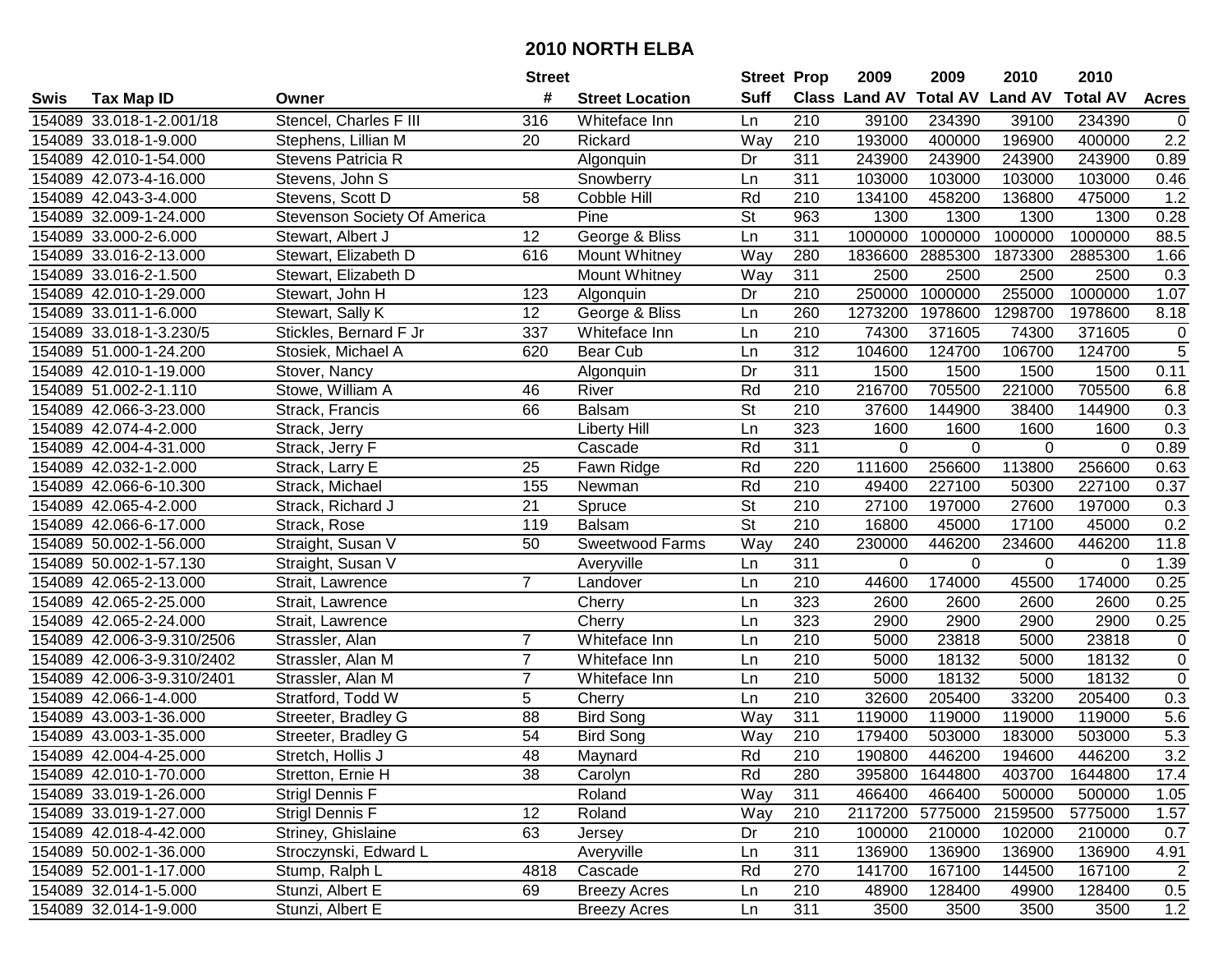|      |                            |                           | <b>Street</b>   |                        | <b>Street Prop</b>       |                  | 2009                          | 2009    | 2010           | 2010            |                  |
|------|----------------------------|---------------------------|-----------------|------------------------|--------------------------|------------------|-------------------------------|---------|----------------|-----------------|------------------|
| Swis | <b>Tax Map ID</b>          | Owner                     | #               | <b>Street Location</b> | <b>Suff</b>              |                  | <b>Class Land AV Total AV</b> |         | <b>Land AV</b> | <b>Total AV</b> | <b>Acres</b>     |
|      | 154089 32.014-1-8.000      | Stunzi, Albert E          |                 | <b>Breezy Acres</b>    | Ln                       | 314              | 1700                          | 1700    | 1700           | 1700            | 0.3              |
|      | 154089 42.006-3-9.310/6901 | Sudbrink Steven           | 7               | Whiteface Inn          | Ln                       | 210              | 5000                          | 77000   | 5000           | 22952           | $\pmb{0}$        |
|      | 154089 51.002-2-37.100     | Sullivan, Christopher     |                 | River                  | Rd                       | 311              | 146100                        | 146100  | 146100         | 146100          | 8.67             |
|      | 154089 42.043-4-19.000     | Sullivan, Christopher G   | 3009            | Wilmington             | Rd                       | 210              | 140100                        | 409000  | 142900         | 409000          | 0.8              |
|      | 154089 42.006-3-9.310/0906 | Sullivan, James F         | $\overline{7}$  | Whiteface Inn          | Ln                       | 210              | 10000                         | 162800  | 10000          | 45715           | $\pmb{0}$        |
|      | 154089 42.006-3-9.310/2902 | Sullivan, James W         | $\overline{7}$  | Whiteface Inn          | Ln                       | $\overline{210}$ | 10000                         | 23071   | 10000          | 23071           | $\overline{0}$   |
|      | 154089 42.002-2-8.121      | Sullivan, Neil H          |                 | Terrace                | Way                      | 322              | 420000                        | 420000  | 428400         | 428400          | 12.91            |
|      | 154089 33.015-2-7.200      | Sullivan, Robert          | $\overline{12}$ | George & Bliss         | Ln                       | 312              | 706200                        | 777800  | 720400         | 793400          | 1.89             |
|      | 154089 32.003-5-1.000      | Sullivan, Steven M        | 788             | McKenzie Pond          | Rd                       | $\overline{210}$ | 63000                         | 239300  | 64300          | 239300          | $\mathbf 1$      |
|      | 154089 32.003-4-8.000      | Sullivan, William         | 881             | McKenzie Pond          | Rd                       | 210              | 137800                        | 374500  | 140600         | 374500          | 9.89             |
|      | 154089 32.003-4-6.000      | Sullivan, William D       | 31              | Willow                 | Way                      | 411              | 231600                        | 2379400 | 231600         | 2379400         | 9.96             |
|      | 154089 32.009-1-2.000      | Sullivan, William H       |                 | Pine                   | St                       | 311              | 4000                          | 4000    | 4000           | 4000            | 0.2              |
|      | 154089 50.002-1-24.000     | Sunier, Alain M           | 8               | Theianguen             | Way                      | 210              | 158100                        | 998000  | 210400         | 1100000         | 8.53             |
|      | 154089 42.041-1-25.000     | Suttora, John             | 6               | Knoll                  | Way                      | 210              | 76800                         | 367500  | 76800          | 367500          | 0.13             |
|      | 154089 42.006-3-9.310/2205 | Swan, Christine M         | $\overline{7}$  | Whiteface Inn          | Ln                       | 210              | 5000                          | 14750   | 5000           | 14750           | $\boldsymbol{0}$ |
|      | 154089 42.066-6-8.001      | Sweeney, Earl             | 105             | Balsam                 | St                       | 210              | 35200                         | 89200   | 45900          | 89200           | 0.4              |
|      | 154089 42.003-1-23.000     | Sweeney, Hugh T           | 344             | Averyville             | Ln                       | $\overline{210}$ | 124100                        | 422800  | 126600         | 422800          | 1.24             |
|      | 154089 42.065-4-3.000      | Sweeney, Michael R        | 17              | Spruce                 | $\overline{\mathsf{St}}$ | 210              | 30300                         | 205300  | 30900          | 205300          | 0.3              |
|      | 154089 42.065-4-6.008      | Sweeney, Michael R        | 81              | Hurley                 | Ave                      | 210              | 47000                         | 154700  | 47900          | 154700          | 0.8              |
|      | 154089 42.066-6-7.001      | Sweeny, Earl              | 111             | Balsam                 | St                       | 210              | 42000                         | 71600   | 45900          | 71600           | 0.4              |
|      | 154089 43.017-1-9.000      | Sweezey, Thomas P         | 57              | Deerwood               | Tr                       | 210              | 141400                        | 281800  | 144200         | 250000          | $\overline{2.2}$ |
|      | 154089 42.006-4-3.000      | Swetland Mark A           | 108             | Whiteface Inn          | Ln                       | 210              | 147700                        | 435100  | 150700         | 435100          | 2.06             |
|      | 154089 51.000-1-51.000     | Szablak, David F          | 359             | Bear Cub               | Ln                       | 260              | 162700                        | 334700  | 150000         | 150000          | 37.8             |
|      | 154089 32.003-6-33.000     | <b>Tahawus LLC</b>        | 5               | Coveys                 | Way                      | 210              | 91500                         | 365900  | 146600         | 365900          | 3.36             |
|      | 154089 33.079-1-1.000      | Tait, James M             | 68              | Moongate               | Ln                       | $\overline{210}$ | 211200                        | 581800  | 215400         | 581800          | 2.97             |
|      | 154089 33.018-1-6.000      | Takacs, Thomas P          | 142             | Lodge                  | Way                      | 210              | 1372900                       | 2606400 | 1400300        | 2606400         | 2.15             |
|      | 154089 33.020-1-12.000     | Tamarac Inc               | 147             | Ruisseaumont           | Way                      | 260              | 2323100                       | 2754800 | 2369600        | 2754800         | 1.6              |
|      | 154089 33.014-1-6.000      | <b>Tamaracks Partners</b> | 52              | Blodgett               | Way                      | 260              | 1997400                       | 2629600 | 2037400        | 2629600         | 1.31             |
|      | 154089 33.019-1-21.000     | Tapawingo Inc             | 68              | Camp                   | Way                      | 280              | 1011300                       | 1322000 | 1031500        | 1322000         | 1.1              |
|      | 154089 32.003-6-10.000     | Tarabour, Richard M       | $\overline{17}$ | Ironwood               | Way                      | 210              | 102400                        | 405700  | 141900         | 405700          | 4.29             |
|      | 154089 42.018-3-4.100      | Taube, Harry E            | $\overline{32}$ | Tamarack               | Ave                      | $\overline{210}$ | 178100                        | 600000  | 181700         | 600000          | 0.96             |
|      | 154089 42.025-1-10.000     | Tauck, Peter F            | 8               | Kilkare                | Way                      | 210              | 1471100                       | 3934100 | 1500500        | 3934100         | 0.59             |
|      | 154089 42.066-3-8.000      | Taylor, Darlene M         | 63              | Johnson                | Ave                      | $\overline{210}$ | 52300                         | 226800  | 53300          | 226800          | 0.4              |
|      | 154089 42.073-3-1.100      | Teig, Andrew              | 26              | Polarity               | Way                      | 210              | 59900                         | 224300  | 67500          | 224300          | 0.4              |
|      | 154089 42.006-3-9.310/4404 | Teitelbaum, Richard C     |                 | Whiteface Inn          | Ln                       | 210              | 5000                          | 13621   | 5000           | 13621           | 0                |
|      | 154089 42.006-3-9.310/1910 | Teitelbaum, Richard C     | $\overline{7}$  | Whiteface Inn          | Ln                       | 210              |                               |         | 5000           | 15228           | $\pmb{0}$        |
|      | 154089 41.007-1-20.000     | Ten Yards Holdings LLC    | 1190            | NYS Route 86           |                          | 431              | 158400                        | 708800  | 158400         | 708800          | 1.5              |
|      | 154089 42.074-3-8.000      | Tennant, William R        | 4               | Church                 | <b>St</b>                | 210              | 134900                        | 333600  | 137600         | 333600          | 1.7              |
|      | 154089 50.002-1-6.000      | Terra Nova Properties Inc |                 | Averyville             | Ln                       | 311              | 131200                        | 131200  | 131200         | 131200          | 10.05            |
|      | 154089 42.032-2-9.000      | Terry, Richard R          | 30              | Fawn Ridge             | Rd                       | 210              | 65200                         | 136500  | 66500          | 136500          | 0.6              |
|      | 154089 42.065-2-3.000      | Terwillegar, Matthew G    | 296             | Old Military           | Rd                       | 210              | 57100                         | 217100  | 58200          | 217100          | 0.28             |
|      | 154089 42.074-4-8.000      | <b>Tess Holdings LLC</b>  | 22              | <b>Liberty Hill</b>    | Ln                       | 210              | 105500                        | 273500  | 107600         | 273500          | 0.34             |
|      |                            |                           |                 |                        |                          |                  |                               |         |                |                 |                  |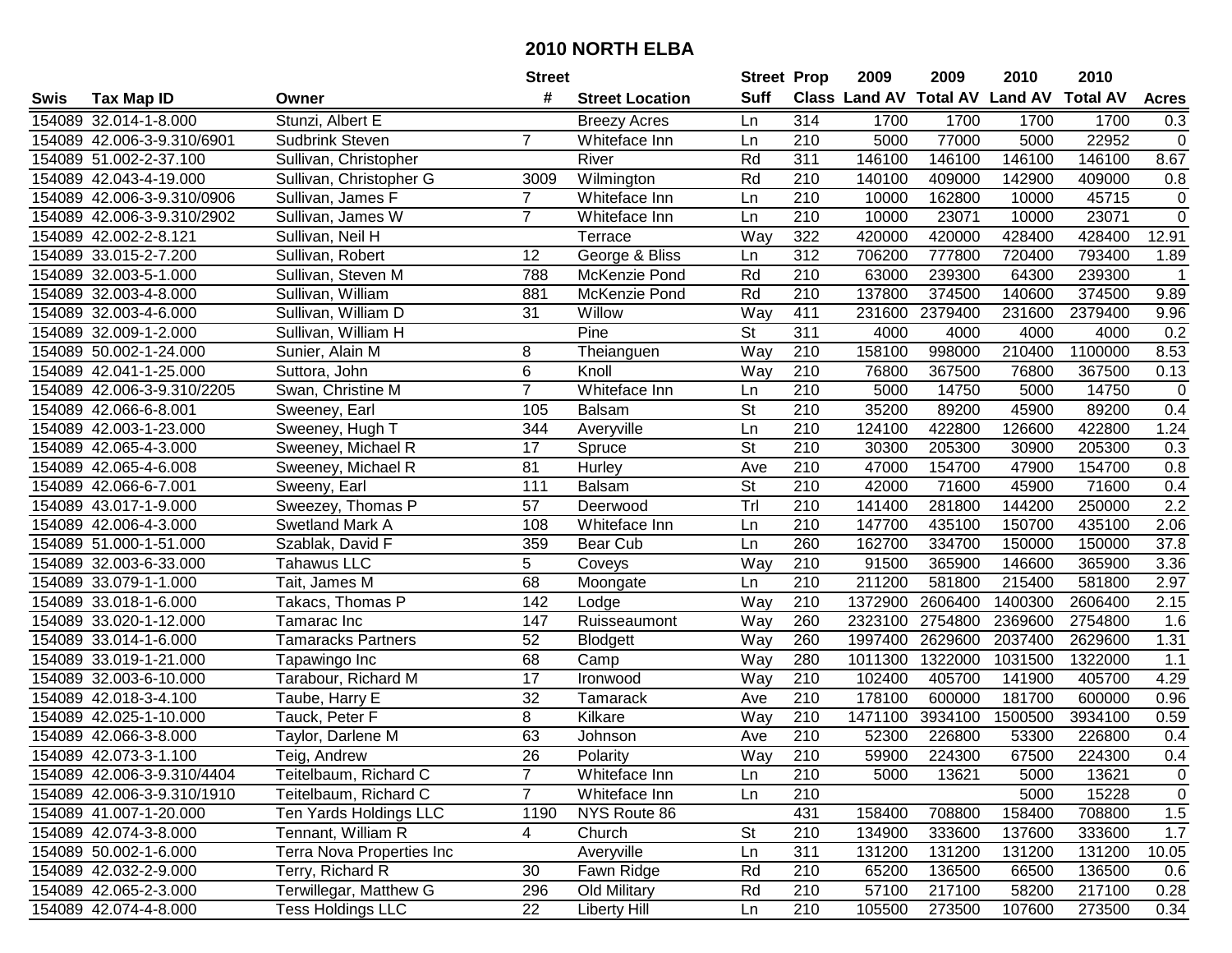|      |                            |                       | <b>Street</b>  |                           | <b>Street Prop</b> |                  | 2009                          | 2009        | 2010            | 2010            |                  |
|------|----------------------------|-----------------------|----------------|---------------------------|--------------------|------------------|-------------------------------|-------------|-----------------|-----------------|------------------|
| Swis | <b>Tax Map ID</b>          | Owner                 | #              | <b>Street Location</b>    | <b>Suff</b>        |                  | <b>Class Land AV Total AV</b> |             | <b>Land AV</b>  | <b>Total AV</b> | <b>Acres</b>     |
|      | 154089 42.034-1-4.009      | Testwuide, Konrad C   | 226            | Mirror Lake               | Dr                 | 210              | 635900                        | 2006300     | 648600          | 2006300         | 0.7              |
|      | 154089 42.006-3-9.310/1801 | Thauvette, Gerry D    | $\mathbf{7}$   | Whiteface Inn             | Ln                 | 210              | 10000                         | 25853       | 10000           | 25853           | 0                |
|      | 154089 42.066-7-13.000     | Thayer, Larry         | 5879           | Cascade                   | Rd                 | 230              | 53800                         | 183800      | 54900           | 183800          | $\mathbf{1}$     |
|      | 154089 42.018-1-31.000     | Thayer, Philip J      | 92             | Averyville                | Ln                 | 210              | 63100                         | 266900      | 64300           | 266900          | 1.17             |
|      | 154089 42.004-4-1.000      | Thew, Derma P         |                | NYS Route 86              |                    | 311              | 9800                          | 9800        | 9800            | 9800            | 0.08             |
|      | 154089 42.064-1-10.000     | Thiemann, Heinz       | 34             | Averyville                | Ln                 | 210              | 161800                        | 195000      | 165000          | 195000          | 6.5              |
|      | 154089 33.018-1-3.230/1    | Thiesing, Robert C    | 337            | Whiteface Inn             | Ln                 | 210              | 63000                         | 287950      | 63000           | 287950          | $\pmb{0}$        |
|      | 154089 43.017-1-35.000     | Thomas, George F      | 44             | Quail                     | Ln                 | 210              | 145000                        | 368000      | 147900          | 368000          | 2.2              |
|      | 154089 52.001-1-15.000     | Thomason, Patricia    | 4814           | Cascade                   | Rd                 | $\overline{210}$ | 178200                        | 341200      | 181700          | 341200          | 2.1              |
|      | 154089 33.079-1-4.000      | Thompson, Carl A      | 167            | Whiteface Inn             | Ln                 | 210              | 94500                         | 277000      | 96300           | 277000          | 1.17             |
|      | 154089 42.074-6-25.000     | Thorpe, Julian D      | 13             | <b>Bark Eater</b>         | Way                | 210              | 74000                         | 475000      | 63000           | 475000          | 0.08             |
|      | 154089 42.006-3-9.310/3505 | Timoni, Paolo         | $\overline{7}$ | Whiteface Inn             | Ln                 | 210              | 10000                         | 83200       | 5000            | 11535           | $\boldsymbol{0}$ |
|      | 154089 42.006-3-9.310/3406 | Titherington, Gary W  | $\overline{7}$ | Whiteface Inn             | Ln                 | 210              | 10000                         | 162800      | 10000           | 51695           | $\pmb{0}$        |
|      | 154089 42.006-3-9.310/5006 | Titherington, Jeff    | $\overline{7}$ | Whiteface Inn             | Ln                 | 210              | 10000                         | 110500      | 10000           | 31347           | $\pmb{0}$        |
|      | 154089 33.018-1-3.220/9    | Tobin, Dan R          | 331            | Whiteface Inn             | Ln                 | $\overline{210}$ | 75600                         | 260650      | 75600           | 260650          | $\pmb{0}$        |
|      | 154089 42.043-3-6.000      | Tobin, Gale           | 22             | Terrace                   | Way                | 210              | 264900                        | 1092600     | 270200          | 1092600         | $\mathbf{1}$     |
|      | 154089 42.043-3-5.000      | Tobin, Gale           |                | Cobble Hill               | Rd                 | $\overline{311}$ | 296000                        | 296000      | 325000          | 325000          | 1.15             |
|      | 154089 43.003-1-4.000      | Tolkan, James S       | 275            | River                     | Rd                 | 240              | 229700                        | 710500      | 234300          | 710500          | 41.1             |
|      | 154089 52.001-1-12.000     | Tomaselli, Mary L     |                | Cascade                   | Rd                 | 311              | 205000                        | 205000      | 205000          | 205000          | 5                |
|      | 154089 42.010-1-53.000     | Toohey, Peter L       | 241            | Algonquin                 | Dr                 | 210              | 177500                        | 603800      | 200000          | 603800          | 0.72             |
|      | 154089 42.006-3-9.310/6502 | Torlish, Duane K      | $\overline{7}$ | Whiteface Inn             | Ln                 | 210              | 10000                         | 111500      | 10000           | 35577           | $\pmb{0}$        |
|      | 154089 52.001-1-33.000     | <b>Torrance Trust</b> | 5139           | Cascade                   | Rd                 | 280              | 161700                        | 392900      | 165000          | 392900          | 6.1              |
|      | 154089 51.000-1-36.000     | Torrance, Peter S     |                | Adirondack Loj            | Rd                 | 312              | 82200                         | 94300       | 83900           | 94300           | $\overline{4}$   |
|      | 154089 42.074-5-10.000     | Torrance, Rollie C    | 29             | Juniper                   | Cir                | 210              | 134300                        | 413300      | 137000          | 413300          | 0.5              |
|      | 154089 52.001-1-32.000     | Torrance, Scott P     |                | Cascade                   | Rd                 | 311              | 122700                        | 122700      | 122700          | 122700          | 2.9              |
|      | 154089 51.002-1-22.000     | Torrance, Scott P     | 5177           | Cascade                   | Rd                 | 210              | 199000                        | 398300      | 203000          | 398300          | $\overline{5.7}$ |
|      | 154089 32.009-3-10.000     | Touby, Clair          |                | Rockledge                 | Ln                 | $\overline{311}$ | 400                           | 400         | 400             | 400             | 0.04             |
|      | 154089 51.002-2-40.000     | Town Of North Elba    |                | River                     | Rd                 | 311              | 487100                        | 487100      | 487100          | 487100          | 7.47             |
|      | 154089 52.001-1-28.000     | Town Of North Elba    | $\overline{2}$ | <b>Country Club</b>       | Ln                 | 682              | 954600                        | 1190700     | 954600          | 1190700         | 39.1             |
|      | 154089 51.002-2-39.000     | Town Of North Elba    |                | River                     | Rd                 | 311              | 489300                        | 489300      | 489300          | 489300          | 7.51             |
|      | 154089 52.003-1-38.000     | Town Of North Elba    |                | <b>Bobsled Run</b>        | Ln                 | 682              | 4048400                       | $1.9E + 07$ | 4048400         | 19051200        | 161.5            |
|      | 154089 52.003-1-39.100     | Town Of North Elba    |                | <b>Bobsled Run</b>        | Ln                 | 963              | 269500                        | 269500      | 269500          | 269500          | 16.1             |
|      | 154089 51.002-2-42.000     | Town Of North Elba    |                | River                     | Rd                 | 311              | 431100                        | 431100      | 431100          | 431100          | 21.1             |
|      | 154089 52.003-1-39.200     | Town Of North Elba    |                | <b>Bobsled Run</b>        | Ln                 | 963              | 169200                        | 169200      | 169200          | 169200          | 2.53             |
|      | 154089 32.003-4-39.000     | Town Of North Elba    |                | McKenzie Pond             | Rd                 | 822              | 15900                         | 15900       | 15900           | 15900           | 0.1              |
|      | 154089 999.040-4-1.000     | Town Of North Elba    |                | Wly Side Cty Hwy 31       |                    | 822              | 100                           | 350000      | 100             | 350000          | $\mathbf 0$      |
|      | 154089 52.003-1-40.000     | Town Of North Elba    |                | <b>Bobsled Run</b>        | Ln                 | 682              | 1681200                       |             | 2335100 1681200 | 2335100         | 104.7            |
|      | 154089 999.040-4-2.000     | Town Of North Elba    |                | Improvements Only-No Land |                    | 822              | 100                           | 12681       | 100             | 12681           | $\mathbf 0$      |
|      | 154089 52.003-1-41.000     | Town Of North Elba    |                | <b>Bobsled Run</b>        | Ln                 | 682              | 1312000                       | 2160500     | 1312000         | 2160500         | 30.3             |
|      | 154089 42.010-1-1.100/1    | Town Of North Elba    |                | Barn                      | Rd                 | 822              | 69900                         | 69900       | 69900           | 69900           | 0                |
|      | 154089 51.002-1-16.000     | Town Of North Elba    |                | John Brown                | Rd                 | 682              | 49200                         | 49200       | 49200           | 49200           | 0.97             |
|      | 154089 51.002-1-18.000     | Town Of North Elba    |                | Cascade                   | Rd                 | 682              | 341000                        | 341000      | 341000          | 341000          | 26.2             |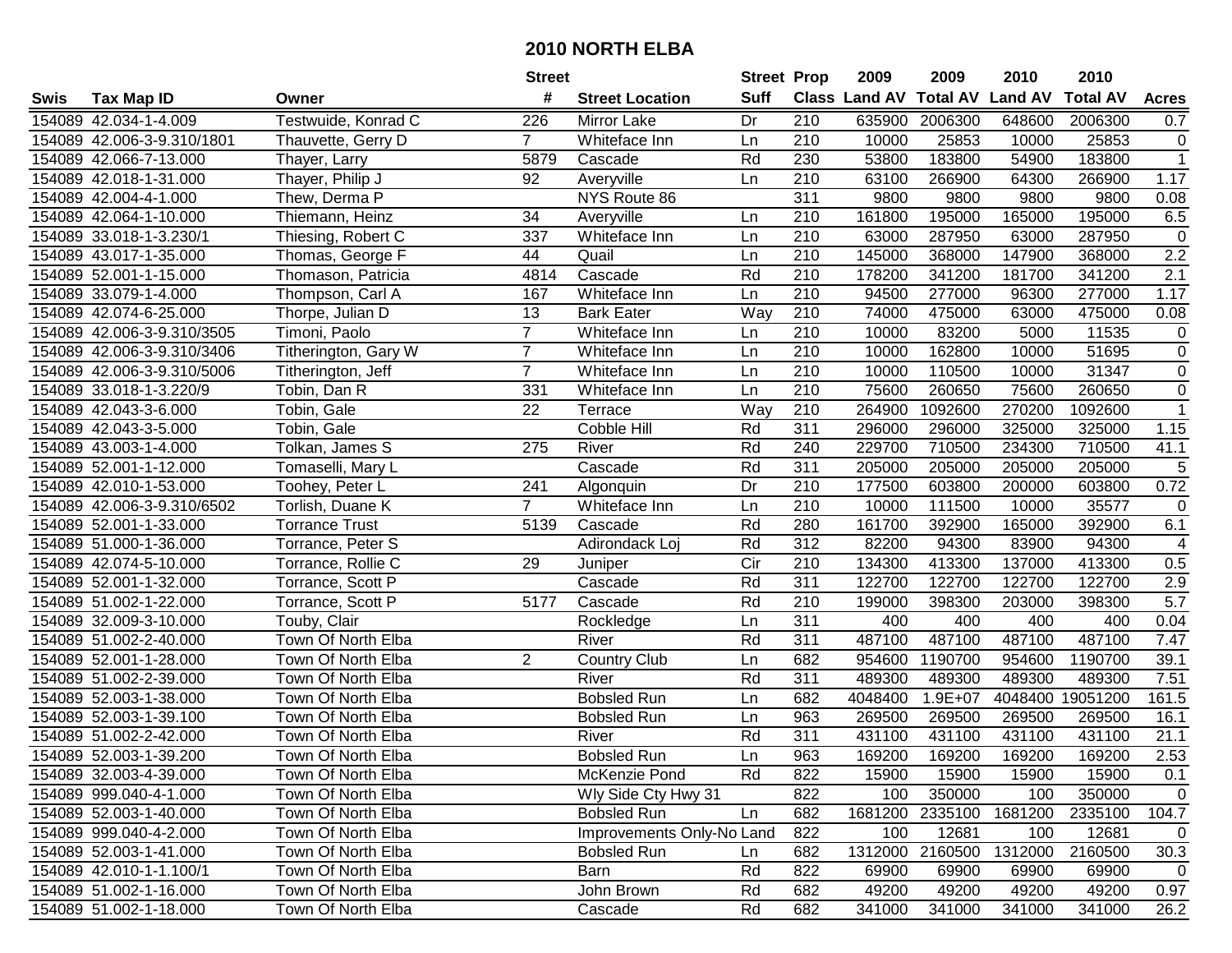|      |                            |                                 | <b>Street</b>  |                        | <b>Street Prop</b> |                  | 2009                          | 2009    | 2010           | 2010            |                  |
|------|----------------------------|---------------------------------|----------------|------------------------|--------------------|------------------|-------------------------------|---------|----------------|-----------------|------------------|
| Swis | <b>Tax Map ID</b>          | Owner                           | #              | <b>Street Location</b> | <b>Suff</b>        |                  | <b>Class Land AV Total AV</b> |         | <b>Land AV</b> | <b>Total AV</b> | <b>Acres</b>     |
|      | 154089 42.004-4-34.000     | Town Of North Elba              |                | <b>Recycle Circle</b>  | Ln                 | 311              | 1097500                       | 1097500 | 1097500        | 1097500         | 69               |
|      | 154089 42.004-4-27.000     | Town of North Elba              |                | Intervale              | Way                | 311              | 171500                        | 171500  | 171500         | 171500          | 9.08             |
|      | 154089 32.003-5-9.000      | Townsend, Karen H               | 706            | McKenzie Pond          | Rd                 | 210              | 90700                         | 195800  | 92500          | 195800          | 0.8              |
|      | 154089 42.006-3-15.200     | Trachte Paul D                  | 4              | Fawn Ridge             | Rd                 | 210              | 112600                        | 337900  | 114900         | 337900          | 0.34             |
|      | 154089 41.001-2-1.000      | Tran, Paul                      | 25             | <b>Bridget</b>         | Ln                 | 210              | 75500                         | 511400  | 77000          | 511400          | 3.04             |
|      | 154089 33.018-12-3.000     | Tranchina, Andrew               |                | Whiteface Inn          | Ln                 | 311              | 100000                        | 100000  | 100000         | 100000          | 1.79             |
|      | 154089 33.014-2-8.000      | Tranchina, Madeline             | 13             | Overlook               | Way                | 210              | 275900                        | 1365000 | 281400         | 1365000         | 0.35             |
|      | 154089 52.001-1-51.000     | Trapasso, Joseph P              | 4933           | Cascade                | Rd                 | 210              | 135400                        | 318800  | 135400         | 275000          | $\overline{0.9}$ |
|      | 154089 43.003-1-37.000     | Tremblay, Richard E             | 62             | <b>Bird Song</b>       | Way                | 220              | 127700                        | 382700  | 127700         | 582700          | 4.7              |
|      | 154089 43.017-1-39.000     | Tremblay, Shawn R               | 6              | Quail                  | Ln                 | 210              | 155000                        | 403000  | 158100         | 403000          | 2.1              |
|      | 154089 42.073-2-6.000      | Treska, Michael                 | 11             | Johnson                | Ave                | 210              | 31900                         | 199300  | 30600          | 199300          | 0.2              |
|      | 154089 42.006-3-9.310/3203 | Trevisani, David                | $\overline{7}$ | Whiteface Inn          | Ln                 | 210              | 10000                         | 23071   | 10000          | 23071           | $\mathbf 0$      |
|      | 154089 42.018-4-23.000     | Trevor, John B                  | 35             | Split Rock             | Rd                 | 210              | 186400                        | 568900  | 190100         | 568900          | 1.1              |
|      | 154089 42.006-3-9.310/2503 | Trexler, Joel                   | $\overline{7}$ | Whiteface Inn          | Ln                 | 210              | 10000                         | 47636   | 10000          | 47636           | $\pmb{0}$        |
|      | 154089 42.004-3-3.200      | <b>Trinity Chapel</b>           |                | Old Military           | Rd                 | 620              | 114100                        | 413600  | 114100         | 413600          | $\overline{2}$   |
|      | 154089 42.041-1-16.000     | Tropper, Carl                   | 136            | <b>Grand View</b>      | Ave                | 210              | 106400                        | 368100  | 108600         | 368100          | 0.4              |
|      | 154089 42.002-3-3.000      | Trustees Of School Dist 2       | 61             | Cummings               | Rd                 | 682              | 190500                        | 1080300 | 190500         | 1080300         | $\overline{3.4}$ |
|      | 154089 42.018-1-25.000     | Tryachkova, Tatyana             | 128            | Averyville             | Ln                 | 210              | 123400                        | 336900  | 125800         | 336900          | $1.1$            |
|      | 154089 42.006-3-9.310/8004 | Tsairis, Peter                  | $\overline{7}$ | Whiteface Inn          | Ln                 | 210              | 10000                         | 245500  | 10000          | 99942           | $\mathbf 0$      |
|      | 154089 32.003-6-40.000     | Tubridy, Terrence K             | 24             | Coveys                 | Way                | 220              | 105700                        | 588700  | 148700         | 588700          | 3.54             |
|      | 154089 42.066-4-2.200      | Tucker, George M                | 66             | Johnson                | Ave                | 210              | 45300                         | 176000  | 46200          | 176000          | 0.36             |
|      | 154089 52.001-1-50.000     | Turner, Breck K                 |                | Cascade                | Rd                 | 321              | 76300                         | 76300   | 76300          | 76300           | 21.9             |
|      | 154089 52.001-1-52.000     | Turner, Breck K                 | 4909           | Cascade                | Rd                 | 210              | 219900                        | 701500  | 219900         | 650000          | 7.58             |
|      | 154089 33.072-1-17.000     | Tustin, Robin H                 | 10             | Hemlock                | Way                | 210              | 161300                        | 416200  | 161300         | 416200          | 0.2              |
|      | 154089 42.006-3-9.310/3805 | Twardokus, Dale R               | $\overline{7}$ | Whiteface Inn          | Ln                 | $\overline{210}$ | 5000                          | 38500   | 5000           | 11505           | $\pmb{0}$        |
|      | 154089 33.011-3-2.120      | <b>TWB</b> Enterprises          | 12             | George & Bliss         | Ln                 | $\overline{311}$ |                               |         | 287500         | 287500          | $\overline{2}$   |
|      | 154089 51.000-1-6.100      | <b>Uihlein Foundation Trust</b> | 82             | Jersey                 | Dr                 | 322              | 1942500                       | 1942500 | 1942500        | 1942500         | 101.01           |
|      | 154089 51.000-1-22.000     | Uihlein Henry                   |                | Bear Cub               | Ln                 | 105              | 686000                        | 686000  | 686000         | 686000          | 174.7            |
|      | 154089 42.004-2-2.100      | Uihlein, Henry                  |                | Old Military           | Rd                 | 322              | 386000                        | 386000  | 386000         | 386000          | 48.66            |
|      | 154089 51.000-1-7.000      | Uihlein, Henry                  |                | Averyville             | Ln                 | 105              | 686000                        | 686000  | 686000         | 686000          | 190.2            |
|      | 154089 42.004-2-1.000      | Uihlein, Henry                  |                | <b>Old Military</b>    | Rd                 | 321              | 386300                        | 386300  | 386300         | 386300          | 158.3            |
|      | 154089 51.000-1-8.000      | Uihlein, Henry                  |                | Averyville             | Ln                 | 105              | 228700                        | 228700  | 228700         | 228700          | 42.4             |
|      | 154089 51.002-1-29.100     | Uihlein, Henry                  | 302            | Bear Cub               | Ln                 | 240              | 1239400                       | 3400100 | 1239400        | 3400100         | 160.46           |
|      | 154089 51.002-1-1.000      | Uihlein, Henry                  | 302            | Bear Cub               | Ln                 | 240              | 262500                        | 787500  | 267700         | 787500          | 38.03            |
|      | 154089 33.015-1-4.000      | Ulashkevich, Taras              | 12             | George & Bliss         | Ln                 | 260              | 917000                        | 1056100 | 917000         | 1056100         | 1.6              |
|      | 154089 42.010-1-55.000     | Ulrich, Mary K                  | 225            | Algonquin              | Dr                 | 210              | 254500                        | 922200  | 254500         | 750000          | 0.9              |
|      | 154089 42.006-3-9.310/0308 | United Group of Co Inc          | 7              | Whiteface Inn          | Ln                 | 210              | 5000                          | 38500   | 5000           | 13626           | 0                |
|      | 154089 42.004-3-5.000      | <b>United Hebrew Community</b>  | 4              | <b>Bark Eater</b>      | Way                | 695              | 40400                         | 40400   | 40400          | 40400           | 3.1              |
|      | 154089 42.004-3-21.180     | Urban, Sally S                  | 76             | John Brown             | Rd                 | 220              | 461600                        | 1661800 | 400000         | 1300000         | 5.08             |
|      | 154089 42.006-3-9.310/4903 | Vabene Holdings LLC             | $\overline{7}$ | Whiteface Inn          | Ln                 | 210              | 10000                         | 116700  | 10000          | 32362           | $\mathbf 0$      |
|      | 154089 42.006-3-9.310/5503 | Vabene Holdings LLC             | $\overline{7}$ | Whiteface Inn          | Ln                 | 210              | 10000                         | 153900  | 10000          | 45904           | $\mathbf 0$      |
|      | 154089 42.074-3-24.000     | Valadez, Charles                | 100            | Newman                 | Rd                 | 210              | 21900                         | 120000  | 24500          | 120000          | 0.16             |
|      |                            |                                 |                |                        |                    |                  |                               |         |                |                 |                  |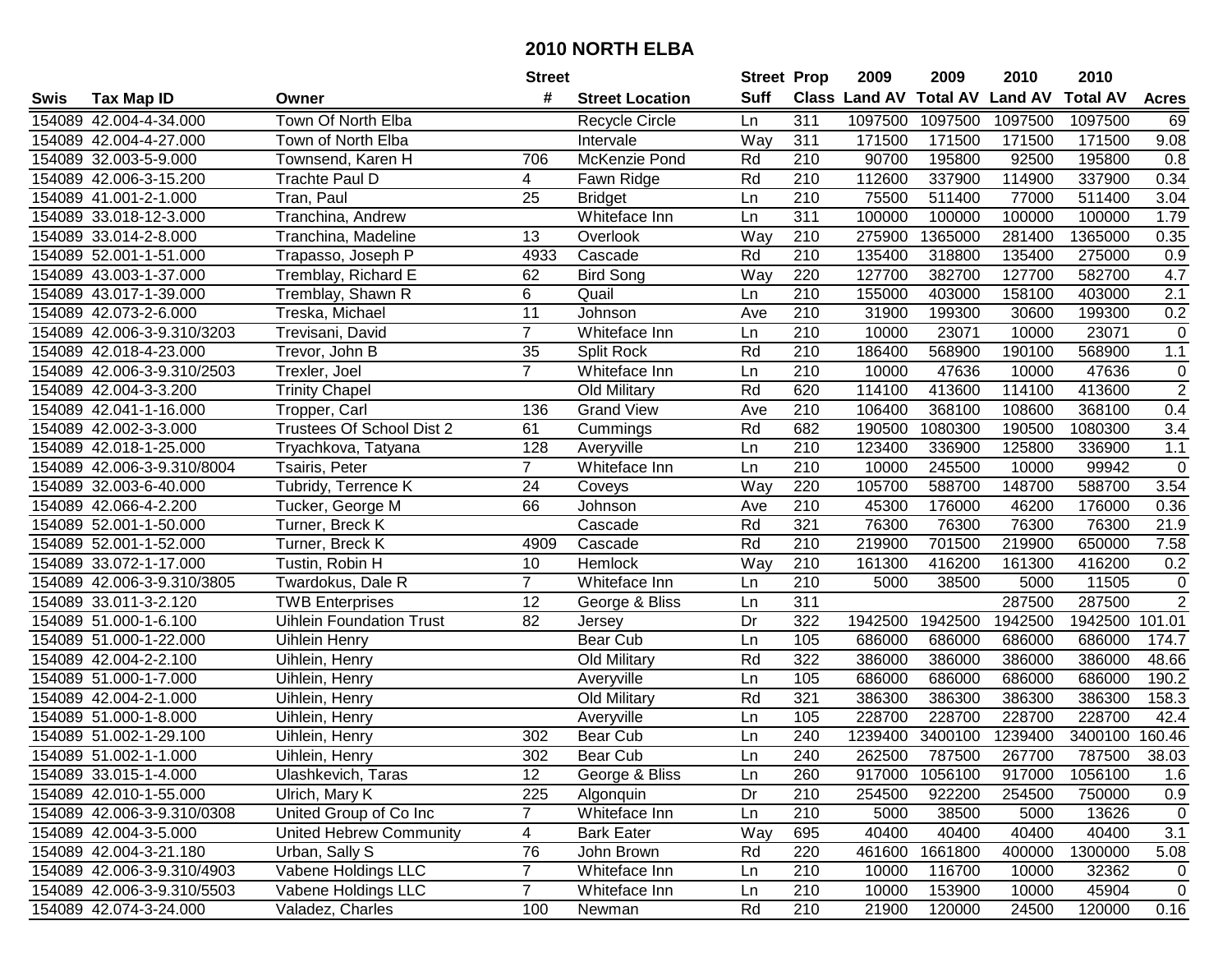|      |                                                     |                         | <b>Street</b>  |                          | <b>Street Prop</b>       |                  | 2009                          | 2009           | 2010           | 2010             |                  |
|------|-----------------------------------------------------|-------------------------|----------------|--------------------------|--------------------------|------------------|-------------------------------|----------------|----------------|------------------|------------------|
| Swis | <b>Tax Map ID</b>                                   | Owner                   | #              | <b>Street Location</b>   | <b>Suff</b>              |                  | <b>Class Land AV Total AV</b> |                | <b>Land AV</b> | <b>Total AV</b>  | <b>Acres</b>     |
|      | 154089 32.009-3-17.000                              | VanAnden, John          |                | Rockledge                | Ln                       | 311              | 27200                         | 27200          | 27200          | 27200            | 0.63             |
|      | 154089 32.009-3-15.000                              | VanAnden, John          | 5              | Rockledge                | Ln                       | 210              | 42000                         | 154600         | 42800          | 154600           | 0.5              |
|      | 154089 51.000-1-41.000                              | VanBrunt, Frances R     | 162            | Adirondack Loi           | Rd                       | 240              | 307100                        | 651400         | 313200         | 651400           | 105              |
|      | 154089 51.000-1-37.000                              | VanBrunt, Frances R     |                | Adirondack Loj           | Rd                       | 322              | 103600                        | 103600         | 103600         | 103600           | 80               |
|      | 154089 51.000-1-38.000                              | VanBrunt, Frances R     |                | Adirondack Loj           | Rd                       | 322              | 41200                         | 41200          | 41200          | 41200            | 42.4             |
|      | 154089 42.073-2-10.000                              | VanCour, Millicent L    | 232            | Old Military             | Rd                       | 210              | 30500                         | 177200         | 30600          | 177200           | 0.2              |
|      | 154089 42.006-3-9.310/6409                          | Vanderheiden, George A  | $\overline{7}$ | Whiteface Inn            | Ln                       | 210              | 5000                          | 31521          | 5000           | 31521            | $\pmb{0}$        |
|      | 154089 33.072-1-1.001/14                            | VanderSalm, Judith P    | 4              | Hemlock                  | Way                      | $\overline{210}$ | 35800                         | 168500         | 35800          | 168500           | $\overline{0}$   |
|      | 154089 51.000-1-3.320                               | VanDorn, Dana L         | 400            | Averyville               | Ln                       | $\overline{210}$ | 242700                        | 632800         | 247600         | 632800           | 7.8              |
|      | 154089 43.017-1-17.000                              | VanEvera, Royce L       | 129            | Deerwood                 | Tr                       | 210              | 113600                        | 264600         | 115900         | 264600           | 1.49             |
|      | 154089 42.006-3-9.310/4004                          | VanHerpe, Gary          | $\overline{7}$ | Whiteface Inn            | Ln                       | 210              | 10000                         | 23071          | 10000          | 23071            | 0                |
|      | 154089 42.066-2-10.000                              | VanHouten, Margaret E   |                | Hurley                   | Ave                      | 311              | 26200                         | 26200          | 26200          | 26200            | 0.2              |
|      | 154089 42.066-2-11.000                              | VanHouten, Margaret E   | 61             | Balsam                   | $\overline{\mathsf{St}}$ | 210              | 48700                         | 173100         | 49700          | 173100           | 0.4              |
|      | 154089 50.002-1-32.000                              | VanNess, Eric           | 53             | Stone                    | Rd                       | 210              | 124200                        | 524400         | 126700         | 524400           | 5.25             |
|      | 154089 42.073-3-2.200                               | VanSlyke, Paul E        | 114            | Polarity                 | Way                      | 210              | 201900                        | 341400         | 205900         | 341400           | 1.27             |
|      | 154089 43.017-1-22.000                              | VanWoert, James P       | 164            | Deerwood                 | Trl                      | 210              | 100800                        | 233500         | 102800         | 233500           | 2.6              |
|      | 154089 33.019-1-11.000                              | Varden, Thomas W        | 43             | Point O View             | Way                      | 210              | 1718000                       | 1737000        | 1000000        | 1737000          | $\overline{3.4}$ |
|      | 154089 42.043-1-12.000                              | Varga, Anita G          | 303            | Lake Placid Club         | Way                      | 210              | 172900                        | 700000         | 176400         | 700000           | $\mathbf 1$      |
|      | 154089 42.043-1-13.000                              | Varga, Anita G          |                | Lake Placid Club         | Way                      | 311              | 155900                        | 155900         | 155900         | 155900           | 1.1              |
|      | 154089 33.020-1-7.000                               | Varoli, Corrado         | 197            | Ruisseaumont             | Way                      | 280              | 2422200                       | 6715300        | 2470600        | 6715300          | 3.7              |
|      | 154089 42.018-4-10.100                              | Vasquez, Thomas E       | 115            | Averyville               | Ln                       | 210              | 233600                        | 856000         | 238300         | 856000           | $\mathbf 1$      |
|      | 154089 42.074-4-12.000                              | Venezia, Sheila         | 5              | <b>Liberty Hill</b>      | Ln                       | 210              | 128800                        | 366400         | 131300         | 366400           | 0.6              |
|      | 154089 42.074-5-2.001                               | Venezia, Sheila         |                | Juniper                  | Cir                      | 323              | 1000                          | 1000           | 1000           | 1000             | 0.4              |
|      | 154089 42.006-3-9.310/3901                          | Veneziano, Steven       | $\overline{7}$ | Whiteface Inn            | Ln                       | 210              | 10000                         | 51695          | 10000          | 51695            | $\pmb{0}$        |
|      | 154089 42.006-3-9.310/3703                          | Verhoorn, Gary          | $\overline{7}$ | Whiteface Inn            | Ln                       | 210              | 5000                          | 19358          | 5000           | 19358            | $\pmb{0}$        |
|      | 154089 640.089-9999-631.900/18 Verizon New York Inc |                         |                | <b>Outside Plant</b>     |                          | 884              | $\mathbf 0$                   | 35703          | 0              | 29563            | $\pmb{0}$        |
|      | 154089 640.089-9999-631.900/18 Verizon New York Inc |                         |                | <b>Outside Plant</b>     |                          | 884              | 0                             | 488575         | 0              | 404550           | $\pmb{0}$        |
|      | 154089 42.041-1-20.000                              | Verizon New York Inc    |                | <b>Grand View</b>        | Ave                      | 831              | 30000                         | 30000          | 30000          | 30000            | 0.1              |
|      | 154089 33.072-1-13.000                              | Vespa, George R         | 16             | Hemlock                  | Way                      | 210              | 137800                        | 416200         | 137800         | 416200           | 0.16             |
|      | 154089 33.072-1-1.001/2                             | Vigne, William W        | 3              | Hemlock                  | Way                      | 210              | 53300                         | 222100         | 53300          | 222100           | 0                |
|      | 154089 32.003-5-10.000                              | Vikjaer, Axel           | 694            | McKenzie Pond            | Rd                       | $\overline{210}$ | 127000                        | 254600         | 129500         | 254600           | $\overline{2.2}$ |
|      | 154089 32.003-5-11.000                              | Vikjaer, Axel           |                | McKenzie Pond            | Rd                       | 311              | 68500                         | 68500          | 68500          | 68500            | 1.61             |
|      | 154089 999.040-3-97.000                             | Village Of Lake Placid  |                | Improvements Only        |                          | 882              | 100                           | 32000          | 100            | 32000            | $\pmb{0}$        |
|      | 154089 999.040-3-98.000                             | Village Of Lake Placid  |                | Improvements Only        |                          | 882              | 100                           | 55000          | 100            | 55000            | $\overline{0}$   |
|      | 154089 42.002-2-4.000                               | Village Of Lake Placid  |                | Ruisseaumont             | Way                      | 822              |                               | 519000 2251300 | 532000         | 2307600          | 7.1              |
|      | 154089 42.026-1-8.009                               | Village Of Lake Placid  | 10             | George & Bliss           | Ln                       | 822              | 1981100                       | $1.3E + 07$    |                | 2030700 13126900 | 0.5              |
|      | 154089 42.026-1-11.130                              | Village Of Lake Placid  |                | Mirror Lake              | Dr                       | 311              | 622200                        | 622200         | 634600         | 634600           | 0.74             |
|      | 154089 32.004-1-6.000                               | Village Of Saranac Lake |                | NYS Route 86             |                          | 822              | 238100                        | 238100         | 238100         | 238100           | 4.2              |
|      | 154089 32.004-1-7.000                               | Village Of Saranac Lake |                | NYS Route 86             |                          | 822              | 111200                        | 111200         | 111200         | 111200           | $7.8$            |
|      | 154089 999.040-3-99.000                             | Village Of Saranac Lake |                | <b>Improvements Only</b> |                          | 882              | 100                           | 56000          | 100            | 56000            | 0                |
|      | 154089 32.003-4-7.000                               | Village Of Saranac Lake |                | McKenzie Pond            | Rd                       | 311              | 56800                         | 56800          | 56800          | 56800            | 0.47             |
|      | 154089 32.003-4-17.000                              | Village Of Saranac Lake |                | McKenzie Pond            | Rd                       | 852              | 714400                        | 714400         | 714400         | 714400           | 8.9              |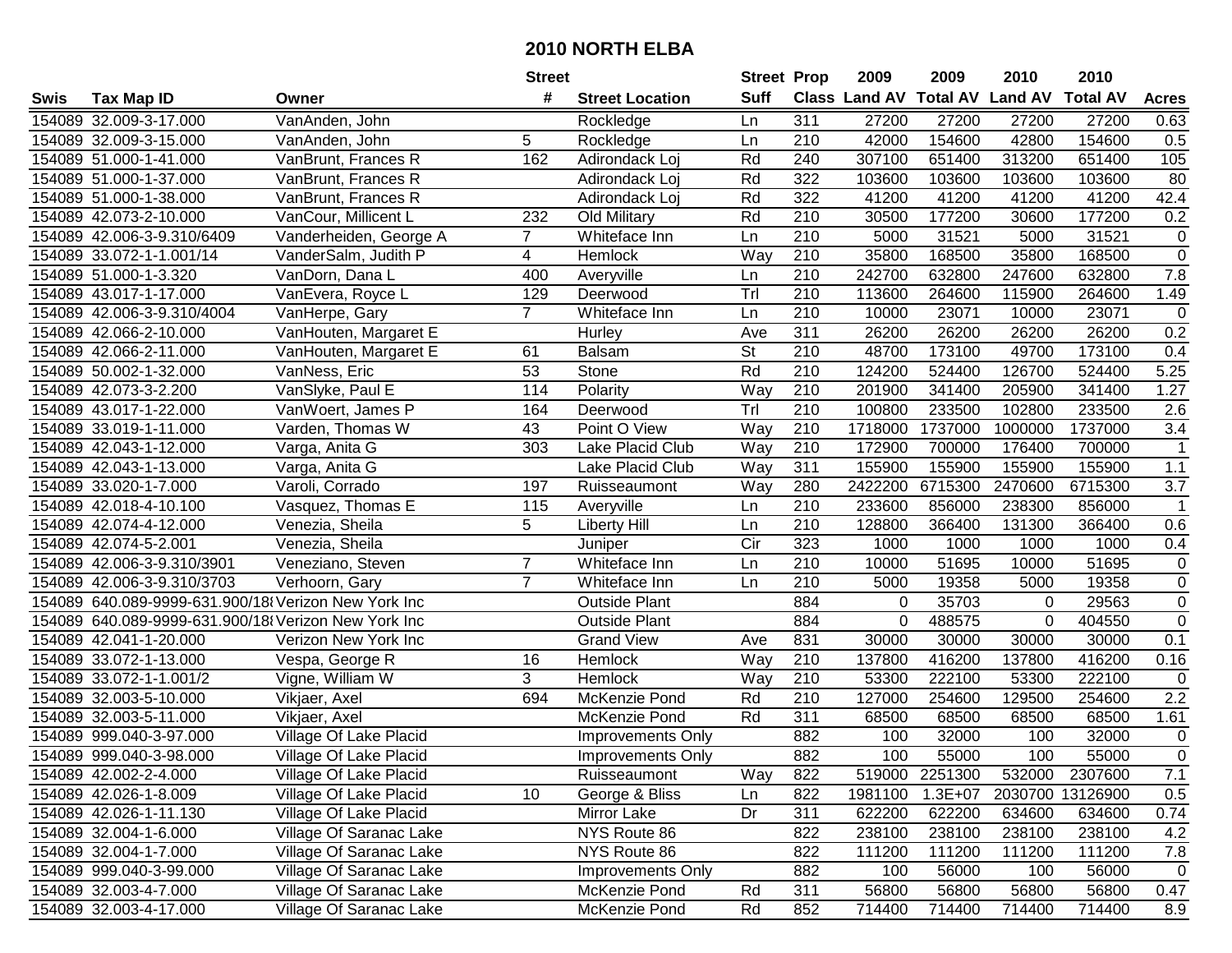|      |                            |                                 | <b>Street</b>   |                        | <b>Street Prop</b> |                  | 2009          | 2009            | 2010           | 2010            |                |
|------|----------------------------|---------------------------------|-----------------|------------------------|--------------------|------------------|---------------|-----------------|----------------|-----------------|----------------|
| Swis | <b>Tax Map ID</b>          | Owner                           | #               | <b>Street Location</b> | <b>Suff</b>        |                  | Class Land AV | <b>Total AV</b> | <b>Land AV</b> | <b>Total AV</b> | <b>Acres</b>   |
|      | 154089 32.003-4-19.000     | Village Of Saranac Lake Dump    |                 | McKenzie Pond          | Rd                 | 852              | 357200        | 357200          | 357200         | 357200          | 10             |
|      | 154089 42.004-4-28.000     | Village Sand Pit                | 5452            | Cascade                | Rd                 | 720              | 53700         | 53700           | 53700          | 53700           | 3.59           |
|      | 154089 42.041-1-8.000      | Vincent, Melissa E              | 107             | <b>Grand View</b>      | Ave                | 210              | 115000        | 463900          | 117300         | 463900          | 0.3            |
|      | 154089 42.018-5-6.000      | Viscome, George R               | 58              | Jersey                 | Dr                 | 210              | 102700        | 187500          | 104700         | 187500          | $\mathbf{1}$   |
|      | 154089 42.074-2-2.000      | Viscome, Laura M                | 89              | Newman                 | Rd                 | 210              | 29400         | 160500          | 30600          | 160500          | 0.2            |
|      | 154089 42.074-2-22.000     | Vize, James T Jr                | 30              | Johnson                | Ave                | 210              | 50400         | 194200          | 45900          | 194200          | 0.4            |
|      | 154089 42.018-4-36.000     | VonDell, Lorraine               | 21              | <b>Birch Hill</b>      | Ln                 | 280              | 164800        | 363900          | 168100         | 363900          | 13.8           |
|      | 154089 33.018-1-3.230/19   | VonElm, Henry                   | 339             | Whiteface Inn          | Ln                 | 210              | 81600         | 297180          | 81600          | 297180          | 0              |
|      | 154089 32.003-6-7.000      | Voyack, Frank W                 | $\overline{39}$ | Tadds                  | Way                | $\overline{210}$ | 99800         | 324100          | 101800         | 324100          | 1.54           |
|      | 154089 42.010-1-47.000     | Wagle, William A                | 224             | Algonquin              | Dr                 | 210              | 319300        | 950600          | 325700         | 950600          | 0.99           |
|      | 154089 32.003-6-34.000     | Wagner, John E                  | 90              | Tadds                  | Way                | 210              | 149900        | 413600          | 157800         | 413600          | 4.02           |
|      | 154089 41.001-1-49.000     | Waickman, Lynn                  | 63              | Pendergast Farm        | Way                | 210              | 80000         | 469700          | 114400         | 469700          | 5.3            |
|      | 154089 41.001-1-50.000     | Waickman, Lynn                  |                 | Pendergast Farm        | Way                | 311              | 65000         | 65000           | 65000          | 65000           | 3.5            |
|      | 154089 42.018-3-6.000      | <b>Walch-Watts Family Trust</b> | 39              | Jersey                 | Dr                 | 210              | 122900        | 331400          | 125300         | 331400          | $\overline{1}$ |
|      | 154089 42.065-1-9.200      | Walden, Alfred S                |                 | Old Military           | Rd                 | 311              | 7400          | 7400            | 7400           | 7400            | 0.3            |
|      | 154089 42.065-1-9.100      | Walden, Alfred S                |                 | Old Military           | Rd                 | 311              | 2900          | 2900            | 2900           | 2900            | 0.3            |
|      | 154089 42.065-1-10.000     | Walden, Alfred S                |                 | Old Military           | Rd                 | $\overline{311}$ | 3600          | 3600            | 3600           | 3600            | 1.2            |
|      | 154089 42.018-4-54.000     | Walden, Alfred S                | 55              | Evans                  | Ln                 | 210              | 232100        | 796300          | 236700         | 796300          | $\mathbf{1}$   |
|      | 154089 42.073-2-15.000     | Walker, Michelle                | 9               | Johnson                | Ave                | 210              | 37500         | 142700          | 42900          | 142700          | 0.34           |
|      | 154089 33.079-1-10.000     | Wall, Kathleen V                | 21              | Amanda                 | Dr                 | 210              | 189000        | 579000          | 192800         | 579000          | 1.88           |
|      | 154089 33.011-3-9.110      | Wallace, Grant                  |                 | George & Bliss         | Ln                 | 311              | 204800        | 204800          | 208900         | 208900          | 0.36           |
|      | 154089 42.018-5-16.100     | Wallace, Scott                  | 30              | Desiree                | Ln                 | 210              | 81200         | 378000          | 82900          | 400000          | 1.6            |
|      | 154089 42.006-3-9.310/1301 | Walsh, Lucy R                   | $\overline{7}$  | Whiteface Inn          | Ln                 | 210              | 10000         | 77100           | 10000          | 27252           | $\mathbf 0$    |
|      | 154089 42.066-4-14.000     | Walton, Forest C                | 58              | Johnson                | Ave                | 210              | 24900         | 78800           | 30600          | 78800           | 0.2            |
|      | 154089 51.000-1-11.000     | Walton, Forrest C               | 566             | <b>Bear Cub</b>        | Ln                 | 260              | 36700         | 42100           | 37400          | 42100           | 0.91           |
|      | 154089 42.032-2-3.100      | Walton, Marcia T                | 18              | Fawn Ridge             | Rd                 | 210              | 74500         | 119700          | 76000          | 119700          | 0.41           |
|      | 154089 42.006-3-17.000     | Walzak, Julie K                 | 43              | Barn                   | Rd                 | 411              | 104000        | 258400          | 106600         | 258400          | 0.4            |
|      | 154089 32.009-1-9.000      | Wamsganz, John                  |                 | Stevenson              | Rd                 | 311              | 26400         | 26400           | 26400          | 26400           | 0.34           |
|      | 154089 32.009-1-10.000     | Wamsganz, John R                | 30              | Stevenson              | Rd                 | 210              | 29200         | 140500          | 29800          | 140500          | 0.14           |
|      | 154089 32.009-1-27.000     | Wamsganz, John R                |                 | Stevenson              | Rd                 | $\overline{311}$ | 1600          | 1600            | 1600           | 1600            | 0.12           |
|      | 154089 42.034-1-8.000      | Ward Richard E                  | 216             | Mirror Lake            | $\overline{Dr}$    | $\overline{210}$ | 896600        | 3900000         | 914500         | 3900000         | 1.49           |
|      | 154089 52.001-1-13.000     | Ward, Thomas F                  | 4796            | Cascade                | Rd                 | 210              | 169500        | 331500          | 172900         | 331500          | 2.5            |
|      | 154089 42.074-4-10.000     | Ware, Bruce E                   | 5839            | Cascade                | Rd                 | $\overline{210}$ | 121700        | 279900          | 124100         | 279900          | $\overline{1}$ |
|      | 154089 32.009-3-9.000      | Wareham, Arthur                 |                 | Rockledge              | Ln                 | 311              | 9000          | 9000            | 9000           | 9000            | 0.6            |
|      | 154089 41.001-1-11.000     | Warner, Norman E                | 48              | Ray Brook              | Rd                 | 260              | 53700         | 197000          | 54700          | 197000          | $\overline{2}$ |
|      | 154089 33.019-1-13.000     | Warner, Richard F               |                 | Point O View           | Way                | 312              | 792700        | 798700          | 792700         | 798700          | $\mathbf{1}$   |
|      | 154089 32.003-4-31.000     | Warner, Rosemary T              | 405             | McKenzie Pond          | Rd                 | 210              | 114100        | 343800          | 116400         | 343800          | 7.16           |
|      | 154089 42.073-3-5.200      | Warner, Sarah L                 |                 | Old Military           | Rd                 | 311              | 41000         | 41000           | 41000          | 41000           | 0.54           |
|      | 154089 42.073-3-6.000      | Warner, Sarah L                 | 275             | Old Military           | Rd                 | 220              | 74800         | 210000          | 76300          | 210000          | 1.03           |
|      | 154089 33.018-1-3.230/7    | <b>Warren-Shiling LP LLC</b>    | 337             | Whiteface Inn          | Ln                 | 210              | 66000         | 309660          | 66000          | 309660          | $\mathbf 0$    |
|      | 154089 52.001-2-2.000      | Warren, Joseph R                | 13              | American               | Way                | 210              | 112900        | 215000          | 115200         | 215000          | 5.36           |
|      | 154089 42.006-3-9.310/5401 | Warren, Lisa W                  | $\overline{7}$  | Whiteface Inn          | Ln                 | 210              | 10000         | 54312           | 10000          | 54312           | $\mathbf 0$    |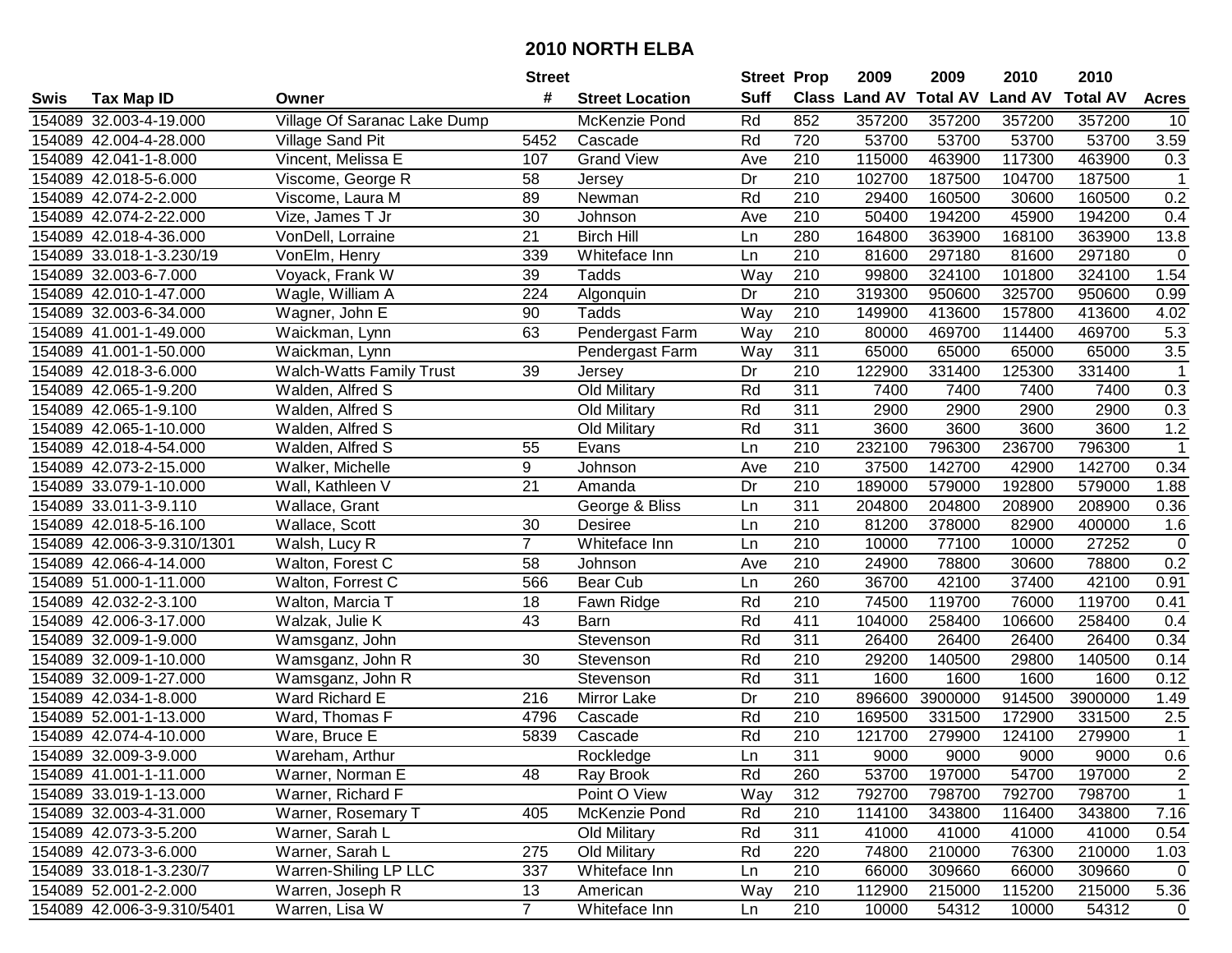| #<br><b>Suff</b><br><b>Class Land AV Total AV</b><br><b>Land AV</b><br><b>Total AV</b><br><b>Tax Map ID</b><br><b>Street Location</b><br>Swis<br>Owner<br>154089 42.034-2-12.000<br>Watermoon Ltd<br>468<br>Mirror Lake<br>Dr<br>210<br>928700<br>2175000<br>947300<br>2175000<br>154089 42.006-3-9.310/3702<br>Whiteface Inn<br>210<br>10000<br>119500<br>10000<br>38716<br>Watson, Abram D<br>$\overline{7}$<br>Ln<br>Cir<br>324200<br>154089 42.074-5-9.000<br>Watson, David B<br>30<br>210<br>122000<br>324200<br>124500<br>Juniper<br>220<br>71500<br>210200<br>210200<br>154089 42.066-2-17.000<br>Watson, John<br>138<br>Hurley<br>72900<br>Ave<br>154089 42.066-2-8.000<br>Watson, Raymond L<br>73<br><b>St</b><br>270<br>32300<br>62400<br>32900<br>62400<br><b>Balsam</b><br>4974<br>Rd<br>$\overline{210}$<br>133700<br>154089 52.001-1-25.000<br>Watson, Terry B<br>Cascade<br>254900<br>136400<br>254900 | <b>Acres</b><br>0.5<br>$\pmb{0}$<br>0.9<br>0.4<br>0.3<br>5.38<br>12.62 |
|-----------------------------------------------------------------------------------------------------------------------------------------------------------------------------------------------------------------------------------------------------------------------------------------------------------------------------------------------------------------------------------------------------------------------------------------------------------------------------------------------------------------------------------------------------------------------------------------------------------------------------------------------------------------------------------------------------------------------------------------------------------------------------------------------------------------------------------------------------------------------------------------------------------------------|------------------------------------------------------------------------|
|                                                                                                                                                                                                                                                                                                                                                                                                                                                                                                                                                                                                                                                                                                                                                                                                                                                                                                                       |                                                                        |
|                                                                                                                                                                                                                                                                                                                                                                                                                                                                                                                                                                                                                                                                                                                                                                                                                                                                                                                       |                                                                        |
|                                                                                                                                                                                                                                                                                                                                                                                                                                                                                                                                                                                                                                                                                                                                                                                                                                                                                                                       |                                                                        |
|                                                                                                                                                                                                                                                                                                                                                                                                                                                                                                                                                                                                                                                                                                                                                                                                                                                                                                                       |                                                                        |
|                                                                                                                                                                                                                                                                                                                                                                                                                                                                                                                                                                                                                                                                                                                                                                                                                                                                                                                       |                                                                        |
|                                                                                                                                                                                                                                                                                                                                                                                                                                                                                                                                                                                                                                                                                                                                                                                                                                                                                                                       |                                                                        |
|                                                                                                                                                                                                                                                                                                                                                                                                                                                                                                                                                                                                                                                                                                                                                                                                                                                                                                                       |                                                                        |
| 154089 52.004-1-23.230<br>Way<br>240<br>178000<br>481100<br>Weaver, Timothy F<br>67<br>181500<br>481100<br>Raspberry                                                                                                                                                                                                                                                                                                                                                                                                                                                                                                                                                                                                                                                                                                                                                                                                  |                                                                        |
| 322<br>154089 51.000-1-23.300<br><b>Bear Cub</b><br>465000<br>465000<br>465000<br>Webb, David<br>Ln<br>465000                                                                                                                                                                                                                                                                                                                                                                                                                                                                                                                                                                                                                                                                                                                                                                                                         | 11.5                                                                   |
| $\overline{210}$<br>306700<br>75200<br>154089 32.003-4-3.000<br>Webb, David M<br>923<br>McKenzie Pond<br>Rd<br>73800<br>295000                                                                                                                                                                                                                                                                                                                                                                                                                                                                                                                                                                                                                                                                                                                                                                                        | 1.22                                                                   |
| 415<br>1075700<br>433200<br>154089 42.033-1-3.004<br>Weber, Horst<br>2135<br>Saranac<br>433200<br>1075700<br>Ave                                                                                                                                                                                                                                                                                                                                                                                                                                                                                                                                                                                                                                                                                                                                                                                                      | 0.81                                                                   |
| 210<br>154089 42.018-4-66.000<br>Weber, Horst Family Trust<br>130<br>Evans<br>141200<br>424600<br>144000<br>424600<br>Ln                                                                                                                                                                                                                                                                                                                                                                                                                                                                                                                                                                                                                                                                                                                                                                                              | 3.89                                                                   |
| Trl<br>154089 43.017-1-2.000<br>311<br>106900<br>106900<br>106900<br>106900<br>Weber, John C<br>Deerwood                                                                                                                                                                                                                                                                                                                                                                                                                                                                                                                                                                                                                                                                                                                                                                                                              | 1.5                                                                    |
| 154089 42.018-4-64.076<br>210<br>179100<br>517300<br>182600<br>517300<br>19<br>Mary Pat<br>Way<br>Weber, Joseph C                                                                                                                                                                                                                                                                                                                                                                                                                                                                                                                                                                                                                                                                                                                                                                                                     | 1.08                                                                   |
| 154089 41.007-1-16.000<br>NYS Route 86<br>465<br>77700<br>434100<br>77700<br>434100<br>Weber, Robert L<br>1149                                                                                                                                                                                                                                                                                                                                                                                                                                                                                                                                                                                                                                                                                                                                                                                                        | 3.64                                                                   |
| 322<br>72900<br>72900<br>154089 41.007-1-17.000<br>NYS Route 86<br>72900<br>72900<br>Weber, Robert L                                                                                                                                                                                                                                                                                                                                                                                                                                                                                                                                                                                                                                                                                                                                                                                                                  | 13.73                                                                  |
| 154089 42.043-1-10.210<br>311<br>169400<br>169400<br>169400<br>Weber, Robert L<br>Lake Placid Club<br>169400<br>Way                                                                                                                                                                                                                                                                                                                                                                                                                                                                                                                                                                                                                                                                                                                                                                                                   | 2.15                                                                   |
| 28<br>210<br>154089 42.018-4-73.000<br>188100<br>582300<br>191800<br>582300<br>Webster, Lillian<br>Franks<br>Ln                                                                                                                                                                                                                                                                                                                                                                                                                                                                                                                                                                                                                                                                                                                                                                                                       | 1.29                                                                   |
| 260<br>154089 41.007-2-8.000<br>NYS Route 86<br>61400<br>62700<br>Weeks, Gail M<br>1285<br>108600<br>108600                                                                                                                                                                                                                                                                                                                                                                                                                                                                                                                                                                                                                                                                                                                                                                                                           | 4.79                                                                   |
| 154089 41.001-1-20.000<br>Wehs, Frank<br>NYS Route 86<br>311<br>47000<br>47000<br>47000<br>47000<br>884                                                                                                                                                                                                                                                                                                                                                                                                                                                                                                                                                                                                                                                                                                                                                                                                               | 1.9                                                                    |
| 1181200<br>154089 33.019-1-6.200<br>Weibrecht Edwin H Jr<br>311<br>1181200<br>1181200<br>1181200<br>Abenaki<br>Way                                                                                                                                                                                                                                                                                                                                                                                                                                                                                                                                                                                                                                                                                                                                                                                                    | 1.7                                                                    |
| Way<br>280<br>1181200<br>154089 33.019-1-6.100<br>Weibrecht, Lisa C<br>24<br>Abenaki<br>2480600<br>1204800<br>2480600                                                                                                                                                                                                                                                                                                                                                                                                                                                                                                                                                                                                                                                                                                                                                                                                 | 1.3                                                                    |
| 154089 33.016-2-2.000<br>Weibrecht, Lisa C<br>564<br>Mount Whitney<br>Way<br>210<br>2171200<br>4100000<br>2171200<br>4100000                                                                                                                                                                                                                                                                                                                                                                                                                                                                                                                                                                                                                                                                                                                                                                                          | 1.6                                                                    |
| 311<br>154089 33.016-2-3.000<br>92300<br>92300<br>94100<br>94100<br>Weibrecht, Lisa C<br>Mount Whitney<br>Way                                                                                                                                                                                                                                                                                                                                                                                                                                                                                                                                                                                                                                                                                                                                                                                                         | 0.2                                                                    |
| 455000<br>154089 42.018-4-26.000<br>8<br>Evans<br>210<br>170400<br>173800<br>455000<br>Weiner, Mark S<br>Ln                                                                                                                                                                                                                                                                                                                                                                                                                                                                                                                                                                                                                                                                                                                                                                                                           | $\mathbf 1$                                                            |
| $\overline{210}$<br>158<br>Rd<br>399700<br>810000<br>154089 42.004-3-21.110<br>Welch, David G<br>John Brown<br>407700<br>810000                                                                                                                                                                                                                                                                                                                                                                                                                                                                                                                                                                                                                                                                                                                                                                                       | 6.31                                                                   |
| Welk, Julie M<br>Rd<br>210<br>42300<br>174800<br>154089 42.074-3-25.000<br>108<br>42400<br>174800<br>Newman                                                                                                                                                                                                                                                                                                                                                                                                                                                                                                                                                                                                                                                                                                                                                                                                           | 0.33                                                                   |
| Tr<br>104100<br>246300<br>106200<br>525000<br>154089 43.003-2-2.100<br>Welles, Edward O Jr<br>63<br>240<br>Deerwood                                                                                                                                                                                                                                                                                                                                                                                                                                                                                                                                                                                                                                                                                                                                                                                                   | 15.27                                                                  |
| 12<br>154089 32.014-1-25.000<br>Passino<br>Ln<br>210<br>31300<br>90500<br>31900<br>90500<br>Wells, Cindy S                                                                                                                                                                                                                                                                                                                                                                                                                                                                                                                                                                                                                                                                                                                                                                                                            | 0.3                                                                    |
| Rd<br>311<br>154089 43.003-2-12.100<br>Wemette, William O<br>River<br>29300<br>29300<br>29300<br>29300                                                                                                                                                                                                                                                                                                                                                                                                                                                                                                                                                                                                                                                                                                                                                                                                                | 9.5                                                                    |
| Rd<br>$\overline{210}$<br>205300<br>154089 43.003-2-11.000<br>Wemette, William O<br>478<br>River<br>67200<br>205300<br>68500                                                                                                                                                                                                                                                                                                                                                                                                                                                                                                                                                                                                                                                                                                                                                                                          | 1.5                                                                    |
| 154089 52.001-2-3.000<br>Way<br>$\overline{210}$<br>147400<br>Wenn, David M<br>20<br>364000<br>150400<br>364000<br>Coyote                                                                                                                                                                                                                                                                                                                                                                                                                                                                                                                                                                                                                                                                                                                                                                                             | $\overline{5}$                                                         |
| 154089 52.004-1-4.100<br>Wennrich, Tim<br>314<br>57300<br>57300<br>57300<br>57300<br>Mountain<br>Ln                                                                                                                                                                                                                                                                                                                                                                                                                                                                                                                                                                                                                                                                                                                                                                                                                   | 6.07                                                                   |
| 322<br>154089 52.004-1-4.200<br>Wennrich, Tim<br>120<br>102900<br>102900<br>102900<br>102900<br>Mountain<br>Ln                                                                                                                                                                                                                                                                                                                                                                                                                                                                                                                                                                                                                                                                                                                                                                                                        | 10.18                                                                  |
| Rd<br>154089 52.004-1-20.000<br>240<br>225000<br>879900<br>229500<br>879900<br>Wennrich, Tim<br>4381<br>Cascade                                                                                                                                                                                                                                                                                                                                                                                                                                                                                                                                                                                                                                                                                                                                                                                                       | 33                                                                     |
| 154089 50.002-1-42.000<br>Wenzler, Fritz P<br>579<br>Averyville<br>Ln<br>210<br>160600<br>385000<br>163800<br>385000                                                                                                                                                                                                                                                                                                                                                                                                                                                                                                                                                                                                                                                                                                                                                                                                  | 2.5                                                                    |
| 154089 42.041-1-35.200<br>West Valley Ltd Partnership<br>16<br>Com Link<br>Way<br>411<br>262500<br>700000<br>262500<br>700000                                                                                                                                                                                                                                                                                                                                                                                                                                                                                                                                                                                                                                                                                                                                                                                         | 5.19                                                                   |
| 38<br>3150000<br>154089 42.041-1-35.100<br>West Valley Ltd Partnership<br>Com Link<br>411<br>262500<br>262500<br>3150000<br>Way                                                                                                                                                                                                                                                                                                                                                                                                                                                                                                                                                                                                                                                                                                                                                                                       | 4.27                                                                   |
| 154089 51.002-2-25.001<br>Rd<br>322<br>198700<br>198700<br>198700<br>Wexler, Lee E<br>Cascade<br>198700                                                                                                                                                                                                                                                                                                                                                                                                                                                                                                                                                                                                                                                                                                                                                                                                               | 18.2                                                                   |
| 154089 51.002-2-43.000<br>Wexler, Lee E<br>45<br><b>Bird Song</b><br>Way<br>240<br>245900<br>716300<br>250800<br>716300                                                                                                                                                                                                                                                                                                                                                                                                                                                                                                                                                                                                                                                                                                                                                                                               | 18.7                                                                   |
| 311<br>237100<br>154089 43.003-1-39.000<br>Wexler, Lee E<br>River<br>Rd<br>237100<br>237100<br>237100                                                                                                                                                                                                                                                                                                                                                                                                                                                                                                                                                                                                                                                                                                                                                                                                                 | 8.5                                                                    |
| <b>Beech Hill</b><br>154089 42.034-3-7.000<br>Cir<br>210<br>174900<br>464900<br>178400<br>464900<br>Wheeler, Albert L<br>43                                                                                                                                                                                                                                                                                                                                                                                                                                                                                                                                                                                                                                                                                                                                                                                           | 0.7                                                                    |
| $\overline{7}$<br>154089 42.006-3-9.310/5404<br>Whitbeck, Peter A<br>210<br>10000<br>54312<br>54312<br>Whiteface Inn<br>10000<br>Ln                                                                                                                                                                                                                                                                                                                                                                                                                                                                                                                                                                                                                                                                                                                                                                                   | $\mathbf 0$                                                            |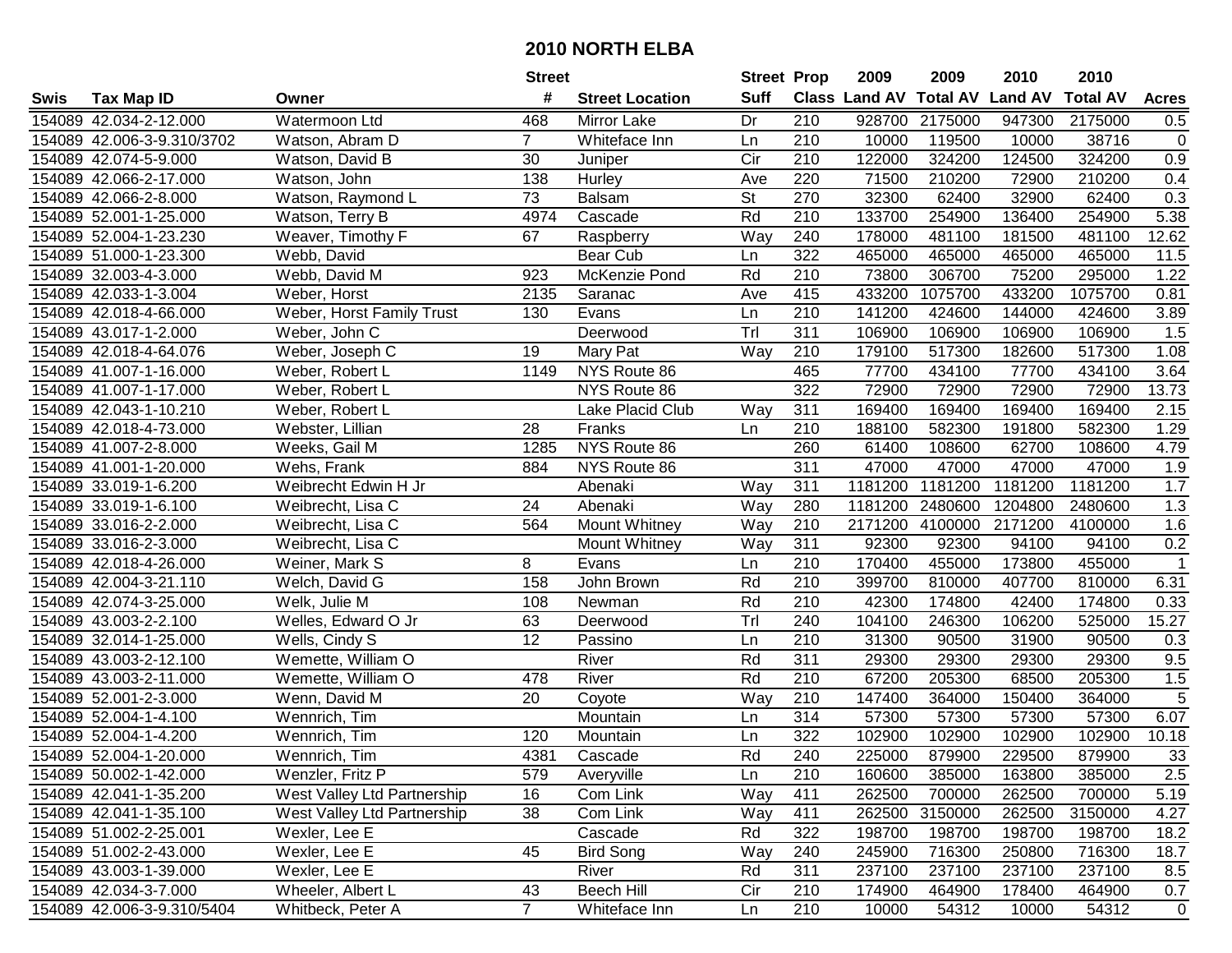|      |                            |                                      | <b>Street</b>  |                        | <b>Street Prop</b> |     | 2009                 | 2009            | 2010           | 2010            |              |
|------|----------------------------|--------------------------------------|----------------|------------------------|--------------------|-----|----------------------|-----------------|----------------|-----------------|--------------|
| Swis | <b>Tax Map ID</b>          | Owner                                | #              | <b>Street Location</b> | <b>Suff</b>        |     | <b>Class Land AV</b> | <b>Total AV</b> | <b>Land AV</b> | <b>Total AV</b> | <b>Acres</b> |
|      | 154089 32.003-6-38.000     | <b>White Birch Trust</b>             | 20             | Coveys                 | Way                | 210 | 150000               | 490000          | 140800         | 490000          | 2.87         |
|      | 154089 32.001-3-8.000      | White Pine Camp Trust                | 214            | <b>Breezy Acres</b>    | Ln                 | 260 | 106000               | 118100          | 108200         | 118100          | 6.2          |
|      | 154089 42.006-3-9.310/2103 | White, Andrew G                      | $\overline{7}$ | Whiteface Inn          | Ln                 | 210 | 10000                | 83200           | 10000          | 25853           | $\mathbf 0$  |
|      | 154089 42.018-4-58.000     | White, Thomas C                      | 70             | Evans                  | Ln                 | 210 | 176100               | 547200          | 179600         | 547200          | 1.1          |
|      | 154089 32.003-4-30.000     | White, William B                     | 411            | McKenzie Pond          | Rd                 | 210 | 120500               | 394400          | 122900         | 394400          | 7.04         |
|      | 154089 42.006-3-9.310/1    | <b>Whiteface Commercial LLC</b>      |                | Whiteface Inn          | Ln                 | 210 | 302500               | 8186500         | 302500         | 8186500         | $\Omega$     |
|      | 154089 42.006-3-9.330      | Whiteface Development LLC            |                | Whiteface Inn          | Ln                 | 322 | 1230000              | 1230000         | 1230000        | 1230000         | 13.85        |
|      | 154089 42.006-3-19.100     | Whiteface Development LLC            |                | NYS Route 86           |                    | 330 | 406600               | 406600          | 406600         | 406600          | 4.75         |
|      | 154089 33.014-2-6.000      | Whiteface Real Estate Dev LL         |                | Whiteface Inn          | Ln                 | 311 | 87100                | 87100           | 87100          | 87100           | 0.3          |
|      | 154089 33.014-2-3.000      | Whiteface Real Estate Dev LL         |                | Whiteface Inn          | Ln                 | 311 | 87100                | 87100           | 87100          | 87100           | 0.37         |
|      | 154089 33.014-2-4.000      | Whiteface Real Estate Dev LL         |                | Whiteface Inn          | Ln                 | 311 | 87100                | 87100           | 87100          | 87100           | 0.33         |
|      | 154089 33.014-2-5.000      | Whiteface Real Estate Dev LL         |                | Whiteface Inn          | Ln                 | 311 | 87100                | 87100           | 87100          | 87100           | 0.44         |
|      | 154089 33.014-2-16.000     | Whiteface Real Estate Dev LLC        |                | Whiteface Inn          | Ln                 | 311 | 87100                | 87100           | 87100          | 87100           | 0.62         |
|      | 154089 33.014-2-17.000     | <b>Whiteface Real Estate Dev LLC</b> |                | Whiteface Inn          | Ln                 | 311 | 87100                | 87100           | 87100          | 87100           | 1.16         |
|      | 154089 33.014-2-18.000     | <b>Whiteface Real Estate Dev LLC</b> |                | Whiteface Inn          | Ln                 | 311 | 87100                | 87100           | 87100          | 87100           | 0.51         |
|      | 154089 33.014-2-19.000     | <b>Whiteface Real Estate Dev LLC</b> |                | Whiteface Inn          | Ln                 | 311 | 87100                | 87100           | 87100          | 87100           | 0.55         |
|      | 154089 33.014-2-2.000      | <b>Whiteface Real Estate Dev LLC</b> |                | Whiteface Inn          | Ln                 | 311 | 87100                | 87100           | 87100          | 87100           | 0.4          |
|      | 154089 33.014-2-20.000     | <b>Whiteface Real Estate Dev LLC</b> |                | Whiteface Inn          | Ln                 | 311 | 87100                | 87100           | 87100          | 87100           | 0.65         |
|      | 154089 33.014-2-1.000      | Whiteface Real Estate Dev LLC        |                | Whiteface Inn          | Ln                 | 311 | 87100                | 87100           | 87100          | 87100           | 0.62         |
|      | 154089 33.014-2-21.000     | Whiteface Real Estate Dev LLC        |                | Whiteface Inn          | Ln                 | 311 | 87100                | 87100           | 87100          | 87100           | 0.56         |
|      | 154089 33.072-4-6.000      | Whiteface Real Estate Dev LLC        |                | Whiteface Inn          | Ln                 | 311 | 113900               | 113900          | 113900         | 113900          | 0.17         |
|      | 154089 33.014-2-22.000     | Whiteface Real Estate Dev LLC        |                | Whiteface Inn          | Ln                 | 311 | 87100                | 87100           | 87100          | 87100           | 0.74         |
|      | 154089 33.014-2-23.000     | Whiteface Real Estate Dev LLC        |                | Whiteface Inn          | Ln                 | 311 | 87100                | 87100           | 87100          | 87100           | 0.53         |
|      | 154089 33.018-2-1.000      | <b>Whiteface Real Estate Dev LLC</b> | 32             | Lodge                  | Way                | 311 | 87100                | 87100           | 87100          | 87100           | 0.39         |
|      | 154089 33.018-2-3.000      | Whiteface Real Estate Dev LLC        | 40             | Lodge                  | Way                | 311 | 87100                | 87100           | 87100          | 87100           | 0.49         |
|      | 154089 33.072-4-7.000      | Whiteface Real Estate Dev LLC        |                | Whiteface Inn          | Ln                 | 311 | 87200                | 87200           | 87200          | 87200           | 0.13         |
|      | 154089 33.018-3-2.000      | Whiteface Real Estate Dev LLC        | 5              | Peters                 | Way                | 311 | 87100                | 87100           | 87100          | 87100           | 0.48         |
|      | 154089 33.018-13-2.000     | Whiteface Real Estate Dev LLC        |                | Whiteface Inn          | Ln                 | 311 | 87100                | 87100           | 87100          | 87100           | 0.89         |
|      | 154089 33.018-17-2.000     | Whiteface Real Estate Dev LLC        |                | Lodge                  | Way                | 330 | $\mathbf 0$          | $\Omega$        | 0              | 0               | 1.85         |
|      | 154089 33.018-17-1.000     | Whiteface Real Estate Dev LLC        |                | Lodge                  | $\overline{W}$ ay  | 330 | 0                    | $\Omega$        | $\Omega$       | $\Omega$        | 0.13         |
|      | 154089 33.018-16-2.000     | <b>Whiteface Real Estate Dev LLC</b> |                | Whiteface Inn          | Ln                 | 311 | 87100                | 87100           | 87100          | 87100           | 0.77         |
|      | 154089 33.018-16-1.000     | <b>Whiteface Real Estate Dev LLC</b> |                | Whiteface Inn          | Ln                 | 311 | 87100                | 87100           | 87100          | 87100           | 0.8          |
|      | 154089 33.018-15-3.000     | <b>Whiteface Real Estate Dev LLC</b> |                | Whiteface Inn          | Ln                 | 311 | 87100                | 87100           | 87100          | 87100           | 0.95         |
|      | 154089 33.018-15-2.000     | <b>Whiteface Real Estate Dev LLC</b> |                | Whiteface Inn          | Ln                 | 311 | 87100                | 87100           | 87100          | 87100           | 1.17         |
|      | 154089 33.018-15-1.000     | Whiteface Real Estate Dev LLC        |                | Whiteface Inn          | Ln                 | 311 | 87100                | 87100           | 87100          | 87100           | 1.37         |
|      | 154089 33.018-14-6.000     | Whiteface Real Estate Dev LLC        |                | Whiteface Inn          | Ln                 | 311 | 87100                | 87100           | 87100          | 87100           | 0.98         |
|      | 154089 33.018-14-5.000     | Whiteface Real Estate Dev LLC        |                | Whiteface Inn          | Ln                 | 311 | 87100                | 87100           | 87100          | 87100           | 1.12         |
|      | 154089 33.018-14-4.000     | Whiteface Real Estate Dev LLC        |                | Whiteface Inn          | Ln                 | 311 | 87100                | 87100           | 87100          | 87100           | 1.84         |
|      | 154089 33.018-14-3.000     | Whiteface Real Estate Dev LLC        |                | Whiteface Inn          | Ln                 | 311 | 87100                | 87100           | 87100          | 87100           | 1.26         |
|      | 154089 33.018-14-2.000     | Whiteface Real Estate Dev LLC        |                | Whiteface Inn          | Ln                 | 311 | 87100                | 87100           | 87100          | 87100           | 1.08         |
|      | 154089 33.018-14-1.000     | Whiteface Real Estate Dev LLC        |                | Whiteface Inn          | Ln                 | 311 | 87100                | 87100           | 87100          | 87100           | 1.16         |
|      | 154089 33.018-13-3.000     | Whiteface Real Estate Dev LLC        |                | Whiteface Inn          | Ln                 | 311 | 87100                | 87100           | 87100          | 87100           | 1.12         |
|      |                            |                                      |                |                        |                    |     |                      |                 |                |                 |              |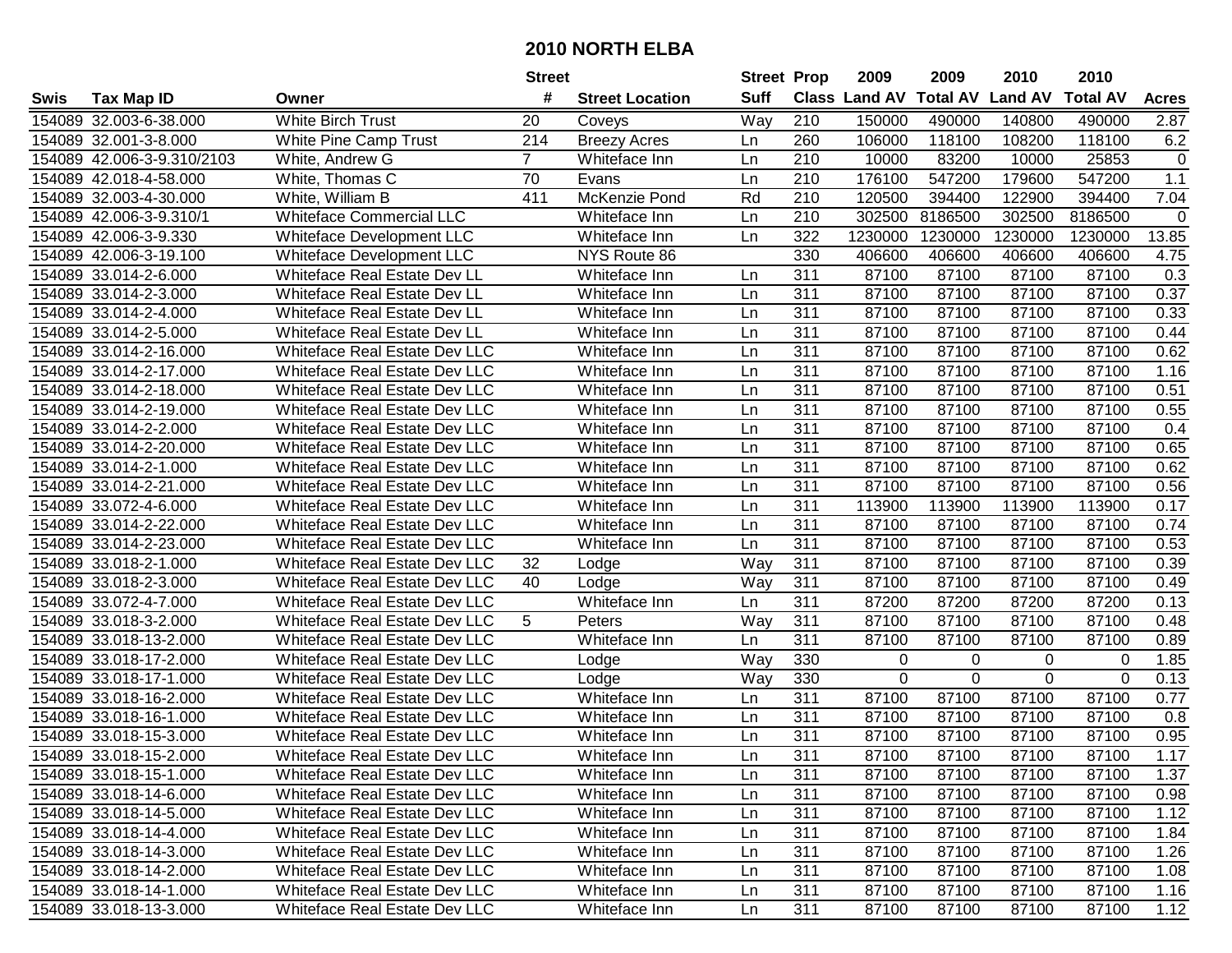|        |                            |                                      | <b>Street</b>  |                        | <b>Street Prop</b> |                  | 2009                 | 2009            | 2010           | 2010            |                |
|--------|----------------------------|--------------------------------------|----------------|------------------------|--------------------|------------------|----------------------|-----------------|----------------|-----------------|----------------|
| Swis   | <b>Tax Map ID</b>          | Owner                                | #              | <b>Street Location</b> | <b>Suff</b>        |                  | <b>Class Land AV</b> | <b>Total AV</b> | <b>Land AV</b> | <b>Total AV</b> | <b>Acres</b>   |
|        | 154089 33.018-3-1.000      | <b>Whiteface Real Estate Dev LLC</b> | 3              | Peters                 | Way                | 210              | 200000               | 400000          | 200000         | 400000          | 0.47           |
|        | 154089 33.018-13-1.000     | <b>Whiteface Real Estate Dev LLC</b> |                | Whiteface Inn          | Ln                 | 311              | 87100                | 87100           | 87100          | 87100           | 0.82           |
|        | 154089 33.018-12-1.000     | <b>Whiteface Real Estate Dev LLC</b> |                | Whiteface Inn          | Ln                 | 311              | 87100                | 87100           | 87100          | 87100           | 0.89           |
|        | 154089 33.018-11-2.000     | Whiteface Real Estate Dev LLC        |                | Whiteface Inn          | Ln                 | 311              | 87100                | 87100           | 87100          | 87100           | 0.71           |
|        | 154089 33.018-11-1.000     | Whiteface Real Estate Dev LLC        |                | Whiteface Inn          | Ln                 | 311              | 87100                | 87100           | 87100          | 87100           | 0.88           |
|        | 154089 33.018-10-2.000     | Whiteface Real Estate Dev LLC        |                | Whiteface Inn          | Ln                 | 311              | 87100                | 87100           | 87100          | 87100           | 0.74           |
|        | 154089 33.018-10-1.000     | Whiteface Real Estate Dev LLC        |                | Whiteface Inn          | Ln                 | 311              | 87100                | 87100           | 87100          | 87100           | 0.63           |
|        | 154089 33.018-9-2.000      | Whiteface Real Estate Dev LLC        |                | Whiteface Inn          | Ln                 | 311              | 87100                | 87100           | 87100          | 87100           | 0.53           |
|        | 154089 33.018-9-1.000      | Whiteface Real Estate Dev LLC        |                | Whiteface Inn          | Ln                 | 311              | 87100                | 87100           | 87100          | 87100           | 0.69           |
|        | 154089 33.018-8-2.000      | <b>Whiteface Real Estate Dev LLC</b> |                | Whiteface Inn          | Ln                 | 311              | 87100                | 87100           | 87100          | 87100           | 0.6            |
|        | 154089 33.018-8-1.000      | <b>Whiteface Real Estate Dev LLC</b> |                | Whiteface Inn          | Ln                 | 311              | 87100                | 87100           | 87100          | 87100           | 0.54           |
|        | 154089 33.018-7-1.000      | <b>Whiteface Real Estate Dev LLC</b> |                | Whiteface Inn          | Ln                 | 311              | 87100                | 87100           | 87100          | 87100           | 0.46           |
|        | 154089 33.018-5-2.000      | Whiteface Real Estate Dev LLC        |                | Whiteface Inn          | Ln                 | 311              | 87100                | 87100           | 87100          | 87100           | 0.59           |
|        | 154089 33.018-5-1.000      | Whiteface Real Estate Dev LLC        |                | Whiteface Inn          | Ln                 | 311              | 87100                | 87100           | 87100          | 87100           | 0.49           |
|        | 154089 33.018-4-5.000      | Whiteface Real Estate Dev LLC        |                | Whiteface Inn          | Ln                 | 311              | 87100                | 87100           | 87100          | 87100           | 0.39           |
|        | 154089 33.018-3-4.000      | Whiteface Real Estate Dev LLC        |                | Whiteface Inn          | Ln                 | 311              | 87100                | 87100           | 87100          | 87100           | 0.36           |
|        | 154089 33.018-3-3.000      | <b>Whiteface Real Estate Dev LLC</b> | $\overline{7}$ | Peters                 | Way                | 311              | 87100                | 87100           | 87100          | 87100           | 0.52           |
| 154089 | 33.072-4-4.000             | Whiteface Real Estate Dev LLC        |                | Whiteface Inn          | Ln                 | 311              | 113900               | 113900          | 113900         | 113900          | 0.17           |
|        | 154089 33.072-4-5.000      | Whiteface Real Estate Dev LLC        |                | Whiteface Inn          | Ln                 | 311              | 120700               | 120700          | 120700         | 120700          | 0.18           |
|        | 154089 42.006-3-9.310/2107 | <b>Whiteface Residential LLC</b>     | $\overline{7}$ | Whiteface Inn          | Ln                 | 210              | 5000                 | 12926           | 5000           | 12926           | 0              |
| 154089 | 42.006-3-9.310/2407        | <b>Whiteface Residential LLC</b>     | $\overline{7}$ | Whiteface Inn          | Ln                 | 210              | 5000                 | 18132           | 5000           | 18132           | $\mathbf 0$    |
| 154089 | 42.006-3-9.310/2108        | <b>Whiteface Residential LLC</b>     | $\overline{7}$ | Whiteface Inn          | Ln                 | 210              | 5000                 | 12926           | 5000           | 12926           | $\mathbf 0$    |
| 154089 | 42.006-3-9.310/2406        | <b>Whiteface Residential LLC</b>     | $\overline{7}$ | Whiteface Inn          | Ln                 | 210              | 5000                 | 18132           | 5000           | 18132           | $\mathbf 0$    |
| 154089 | 42.006-3-9.310/2404        | <b>Whiteface Residential LLC</b>     | $\overline{7}$ | Whiteface Inn          | Ln                 | 210              | 5000                 | 18132           | 5000           | 18132           | $\mathbf 0$    |
| 154089 | 42.006-3-9.310/2110        | <b>Whiteface Residential LLC</b>     | $\overline{7}$ | Whiteface Inn          | Ln                 | 210              | 5000                 | 12926           | 5000           | 12926           | $\mathbf 0$    |
| 154089 | 42.006-3-9.310/2312        | <b>Whiteface Residential LLC</b>     | $\overline{7}$ | Whiteface Inn          | Ln                 | 210              | 5000                 | 12926           | 5000           | 12926           | $\mathbf 0$    |
| 154089 | 42.006-3-9.310/2111        | <b>Whiteface Residential LLC</b>     | $\overline{7}$ | Whiteface Inn          | Ln                 | 210              | 5000                 | 12926           | 5000           | 12926           | 0              |
| 154089 | 42.006-3-9.310/2201        | <b>Whiteface Residential LLC</b>     | $\overline{7}$ | Whiteface Inn          | Ln                 | 210              | 5000                 | 14750           | 5000           | 14750           | 0              |
| 154089 | 42.006-3-9.310/2310        | <b>Whiteface Residential LLC</b>     | $\overline{7}$ | Whiteface Inn          | Ln                 | 210              | 5000                 | 12926           | 5000           | 12926           | $\pmb{0}$      |
| 154089 | 42.006-3-9.310/2202        | <b>Whiteface Residential LLC</b>     | $\overline{7}$ | Whiteface Inn          | Ln                 | 210              | 5000                 | 14750           | 5000           | 14750           | 0              |
| 154089 | 42.006-3-9.310/2203        | <b>Whiteface Residential LLC</b>     | $\overline{7}$ | Whiteface Inn          | Ln                 | $\overline{210}$ | 5000                 | 14750           | 5000           | 14750           | $\mathbf 0$    |
| 154089 | 42.006-3-9.310/2204        | <b>Whiteface Residential LLC</b>     | $\overline{7}$ | Whiteface Inn          | Ln                 | 210              | 5000                 | 14750           | 5000           | 14750           | $\overline{0}$ |
| 154089 | 42.006-3-9.310/2308        | <b>Whiteface Residential LLC</b>     | $\overline{7}$ | Whiteface Inn          | Ln.                | 210              | 5000                 | 12926           | 5000           | 12926           | 0              |
|        | 154089 42.006-3-9.310/2306 | <b>Whiteface Residential LLC</b>     | $\overline{7}$ | Whiteface Inn          | Ln                 | 210              | 5000                 | 12926           | 5000           | 12926           | $\mathbf 0$    |
|        | 154089 42.006-3-9.310/2207 | Whiteface Residential LLC            |                | Whiteface Inn          | Ln                 | 210              | 5000                 | 14750           | 5000           | 14750           | 0              |
|        | 154089 42.006-3-9.310/2208 | Whiteface Residential LLC            | $\overline{7}$ | Whiteface Inn          | Ln                 | 210              | 5000                 | 14750           | 5000           | 14750           | $\mathbf 0$    |
|        | 154089 42.006-3-9.310/2304 | Whiteface Residential LLC            | $\overline{7}$ | Whiteface Inn          | Ln                 | 210              | 5000                 | 12926           | 5000           | 12926           | $\mathbf 0$    |
|        | 154089 42.006-3-9.310/2302 | <b>Whiteface Residential LLC</b>     | $\overline{7}$ | Whiteface Inn          | Ln                 | 210              | 5000                 | 12926           | 5000           | 12926           | $\mathbf 0$    |
|        | 154089 42.006-3-9.310/2211 | <b>Whiteface Residential LLC</b>     | $\overline{7}$ | Whiteface Inn          | Ln                 | 210              | 5000                 | 14750           | 5000           | 14750           | $\mathbf 0$    |
|        | 154089 42.006-3-9.310/2209 | <b>Whiteface Residential LLC</b>     | $\overline{7}$ | Whiteface Inn          | Ln                 | 210              | 5000                 | 14750           | 5000           | 14750           | 0              |
|        | 154089 42.006-3-9.310/2105 | <b>Whiteface Residential LLC</b>     | $\overline{7}$ | Whiteface Inn          | Ln                 | 210              | 5000                 | 12926           | 5000           | 12926           | $\mathbf 0$    |
|        | 154089 42.006-3-9.310/2210 | <b>Whiteface Residential LLC</b>     | $\overline{7}$ | Whiteface Inn          | Ln                 | 210              | 5000                 | 14750           | 5000           | 14750           | $\mathbf 0$    |
|        |                            |                                      |                |                        |                    |                  |                      |                 |                |                 |                |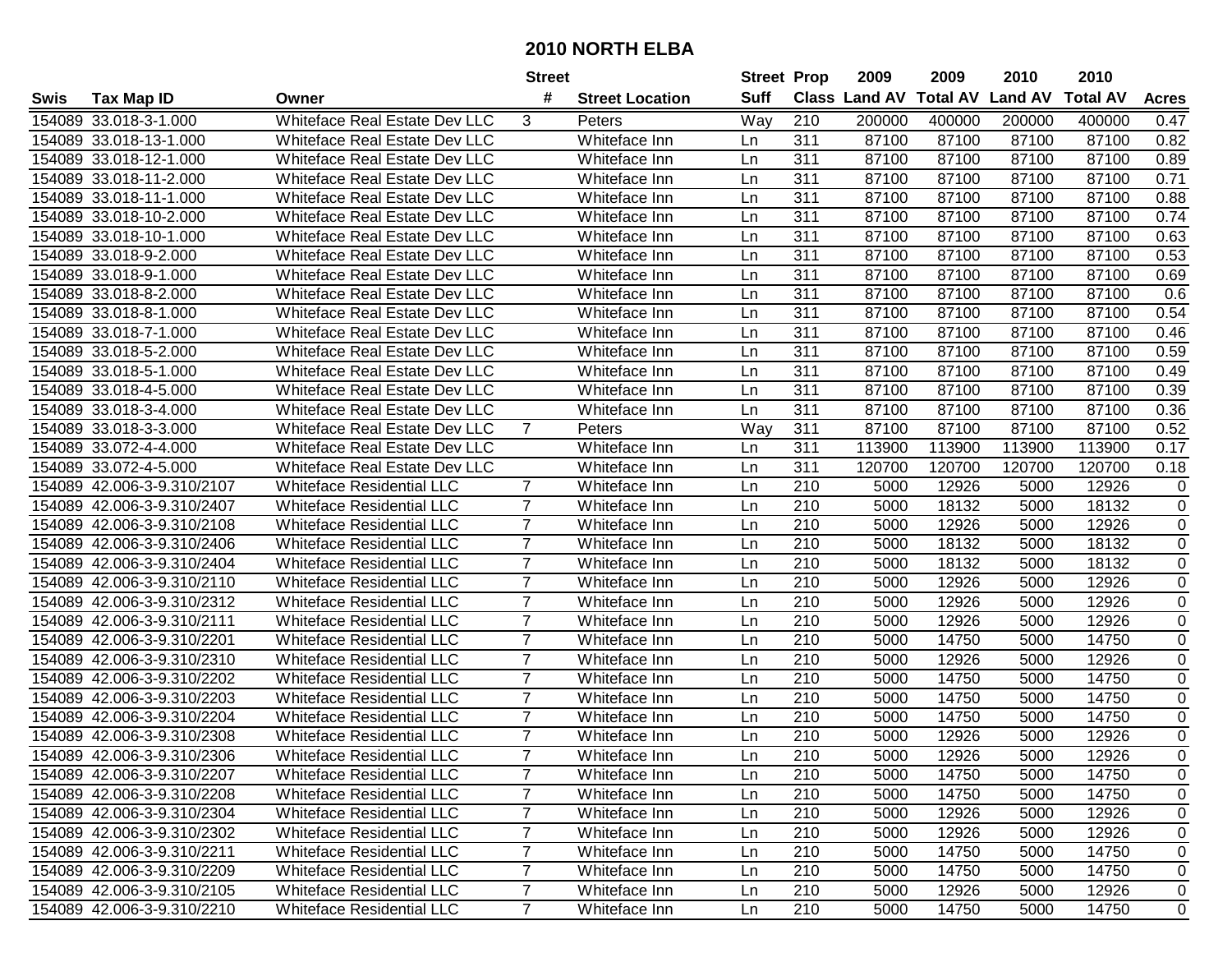|             |                            |                                  | <b>Street</b>  |                        | <b>Street Prop</b> |     | 2009                          | 2009  | 2010           | 2010            |                |
|-------------|----------------------------|----------------------------------|----------------|------------------------|--------------------|-----|-------------------------------|-------|----------------|-----------------|----------------|
| <b>Swis</b> | <b>Tax Map ID</b>          | Owner                            | #              | <b>Street Location</b> | Suff               |     | <b>Class Land AV Total AV</b> |       | <b>Land AV</b> | <b>Total AV</b> | <b>Acres</b>   |
|             | 154089 42.006-3-9.310/2104 | <b>Whiteface Residential LLC</b> |                | Whiteface Inn          | Ln                 | 210 | 5000                          | 12926 | 5000           | 12926           | 0              |
|             | 154089 42.006-3-9.310/1305 | <b>Whiteface Residential LLC</b> | 7              | Whiteface Inn          | Ln                 | 210 | 5000                          | 13626 | 5000           | 13626           | 0              |
|             | 154089 42.006-3-9.310/2101 | <b>Whiteface Residential LLC</b> | 7              | Whiteface Inn          | Ln                 | 210 | 5000                          | 12926 | 5000           | 12926           | 0              |
|             | 154089 42.006-3-9.310/1805 | <b>Whiteface Residential LLC</b> | $\overline{7}$ | Whiteface Inn          | Ln                 | 210 | 5000                          | 12926 | 5000           | 12926           | $\mathbf 0$    |
|             | 154089 42.006-3-9.310/1808 | <b>Whiteface Residential LLC</b> | 7              | Whiteface Inn          | Ln                 | 210 | 5000                          | 12926 | 5000           | 12926           | 0              |
| 154089      | 42.006-3-9.310/1809        | <b>Whiteface Residential LLC</b> | $\overline{7}$ | Whiteface Inn          | Ln                 | 210 | 5000                          | 12926 | 5000           | 12926           | $\mathbf 0$    |
|             | 154089 42.006-3-9.310/1810 | <b>Whiteface Residential LLC</b> | $\overline{7}$ | Whiteface Inn          | Ln                 | 210 | 5000                          | 12926 | 5000           | 12926           | 0              |
| 154089      | 42.006-3-9.310/1811        | <b>Whiteface Residential LLC</b> | $\overline{7}$ | Whiteface Inn          | Ln                 | 210 | 5000                          | 12926 | 5000           | 12926           | 0              |
| 154089      | 42.006-3-9.310/1812        | <b>Whiteface Residential LLC</b> | $\overline{7}$ | Whiteface Inn          | Ln                 | 210 | 5000                          | 12926 | 5000           | 12926           | 0              |
| 154089      | 42.006-3-9.310/1901        | <b>Whiteface Residential LLC</b> | $\overline{7}$ | Whiteface Inn          | Ln                 | 210 | 5000                          | 15228 | 5000           | 15228           | 0              |
|             | 154089 42.006-3-9.310/1902 | <b>Whiteface Residential LLC</b> | $\overline{7}$ | Whiteface Inn          | Ln                 | 210 | 5000                          | 15228 | 5000           | 15228           | 0              |
|             | 154089 42.006-3-9.310/1903 | <b>Whiteface Residential LLC</b> | 7              | Whiteface Inn          | Ln                 | 210 | 5000                          | 15228 | 5000           | 15228           | 0              |
| 154089      | 42.006-3-9.310/1907        | <b>Whiteface Residential LLC</b> | $\overline{7}$ | Whiteface Inn          | Ln                 | 210 | 5000                          | 15228 | 5000           | 15228           | $\pmb{0}$      |
| 154089      | 42.006-3-9.310/2410        | <b>Whiteface Residential LLC</b> | $\overline{7}$ | Whiteface Inn          | Ln                 | 210 | 5000                          | 18132 | 5000           | 18132           | 0              |
| 154089      | 42.006-3-9.310/2102        | <b>Whiteface Residential LLC</b> | $\overline{7}$ | Whiteface Inn          | Ln                 | 210 | 5000                          | 12926 | 5000           | 12926           | $\mathbf 0$    |
| 154089      | 42.006-3-9.310/1909        | <b>Whiteface Residential LLC</b> | 7              | Whiteface Inn          | Ln                 | 210 | 5000                          | 15228 | 5000           | 15228           | 0              |
| 154089      | 42.006-3-9.310/2002        | <b>Whiteface Residential LLC</b> | $\overline{7}$ | Whiteface Inn          | Ln                 | 210 | 5000                          | 15521 | 5000           | 15521           | 0              |
| 154089      | 42.006-3-9.310/2003        | <b>Whiteface Residential LLC</b> | 7              | Whiteface Inn          | Ln                 | 210 | 5000                          | 15521 | 5000           | 15521           | 0              |
|             | 154089 42.006-3-9.310/2004 | <b>Whiteface Residential LLC</b> | $\overline{7}$ | Whiteface Inn          | Ln                 | 210 | 5000                          | 15521 | 5000           | 15521           | $\mathbf 0$    |
|             | 154089 42.006-3-9.310/2005 | <b>Whiteface Residential LLC</b> | 7              | Whiteface Inn          | Ln                 | 210 | 5000                          | 15521 | 5000           | 15521           | 0              |
|             | 154089 42.006-3-9.310/2006 | <b>Whiteface Residential LLC</b> | 7              | Whiteface Inn          | Ln                 | 210 | 5000                          | 15521 | 5000           | 15521           | $\mathbf 0$    |
| 154089      | 42.006-3-9.310/2007        | <b>Whiteface Residential LLC</b> | $\overline{7}$ | Whiteface Inn          | Ln                 | 210 | 5000                          | 15521 | 5000           | 15521           | 0              |
| 154089      | 42.006-3-9.310/2008        | <b>Whiteface Residential LLC</b> | $\overline{7}$ | Whiteface Inn          | Ln                 | 210 | 5000                          | 15521 | 5000           | 15521           | $\mathbf 0$    |
| 154089      | 42.006-3-9.310/2009        | <b>Whiteface Residential LLC</b> | $\overline{7}$ | Whiteface Inn          | Ln                 | 210 | 5000                          | 15521 | 5000           | 15521           | 0              |
| 154089      | 42.006-3-9.310/2010        | <b>Whiteface Residential LLC</b> | $\overline{7}$ | Whiteface Inn          | Ln                 | 210 | 5000                          | 15521 | 5000           | 15521           | 0              |
| 154089      | 42.006-3-9.310/2011        | <b>Whiteface Residential LLC</b> | $\overline{7}$ | Whiteface Inn          | Ln                 | 210 | 5000                          | 15521 | 5000           | 15521           | 0              |
|             | 154089 42.006-3-9.310/2012 | <b>Whiteface Residential LLC</b> | $\overline{7}$ | Whiteface Inn          | Ln                 | 210 | 5000                          | 15521 | 5000           | 15521           | 0              |
|             | 154089 42.006-3-9.310/2001 | <b>Whiteface Residential LLC</b> | $\overline{7}$ | Whiteface Inn          | Ln                 | 210 | 5000                          | 15521 | 5000           | 15521           | 0              |
|             | 154089 42.006-3-9.310/2412 | <b>Whiteface Residential LLC</b> | $\overline{7}$ | Whiteface Inn          | Ln                 | 210 | 5000                          | 18132 | 5000           | 18132           | $\pmb{0}$      |
| 154089      | 42.006-3-9.310/3210        | <b>Whiteface Residential LLC</b> | $\overline{7}$ | Whiteface Inn          | Ln                 | 210 | 5000                          | 11535 | 5000           | 11535           | 0              |
| 154089      | 42.006-3-9.310/2602        | <b>Whiteface Residential LLC</b> | $\overline{7}$ | Whiteface Inn          | Ln                 | 210 | 5000                          | 16822 | 5000           | 16822           | $\overline{0}$ |
|             | 154089 42.006-3-9.310/1804 | <b>Whiteface Residential LLC</b> | $\overline{7}$ | Whiteface Inn          | Ln                 | 210 | 5000                          | 12926 | 5000           | 12926           | 0              |
|             | 154089 42.006-3-9.310/3303 | <b>Whiteface Residential LLC</b> | $\overline{7}$ | Whiteface Inn          | Ln                 | 210 | 5000                          | 13105 | 5000           | 13105           | 0              |
|             | 154089 42.006-3-9.310/3305 | <b>Whiteface Residential LLC</b> | $\overline{7}$ | Whiteface Inn          | Ln                 | 210 | 5000                          | 13105 | 5000           | 13105           | 0              |
|             | 154089 42.006-3-9.310/3306 | <b>Whiteface Residential LLC</b> |                | Whiteface Inn          | Ln                 | 210 | 5000                          | 13105 | 5000           | 13105           | 0              |
|             | 154089 42.006-3-9.310/3309 | Whiteface Residential LLC        | 7              | Whiteface Inn          | Ln                 | 210 | 5000                          | 13105 | 5000           | 13105           | 0              |
|             | 154089 42.006-3-9.310/3311 | Whiteface Residential LLC        | 7              | Whiteface Inn          | Ln                 | 210 | 5000                          | 13105 | 5000           | 13105           | 0              |
|             | 154089 42.006-3-9.310/3312 | <b>Whiteface Residential LLC</b> | $\overline{7}$ | Whiteface Inn          | Ln                 | 210 | 5000                          | 13105 | 5000           | 13105           | 0              |
|             | 154089 42.006-3-9.310/3403 | <b>Whiteface Residential LLC</b> | $\overline{7}$ | Whiteface Inn          | Ln                 | 210 | 5000                          | 25847 | 5000           | 25847           | 0              |
|             | 154089 42.006-3-9.310/3404 | <b>Whiteface Residential LLC</b> | $\overline{7}$ | Whiteface Inn          | Ln                 | 210 | 5000                          | 25847 | 5000           | 25847           | 0              |
|             | 154089 42.006-3-9.310/3405 | <b>Whiteface Residential LLC</b> | $\overline{7}$ | Whiteface Inn          | Ln                 | 210 | 5000                          | 25847 | 5000           | 25847           | 0              |
|             | 154089 42.006-3-9.310/3409 | <b>Whiteface Residential LLC</b> | $\overline{7}$ | Whiteface Inn          | Ln                 | 210 | 5000                          | 25847 | 5000           | 25847           | 0              |
|             |                            |                                  |                |                        |                    |     |                               |       |                |                 |                |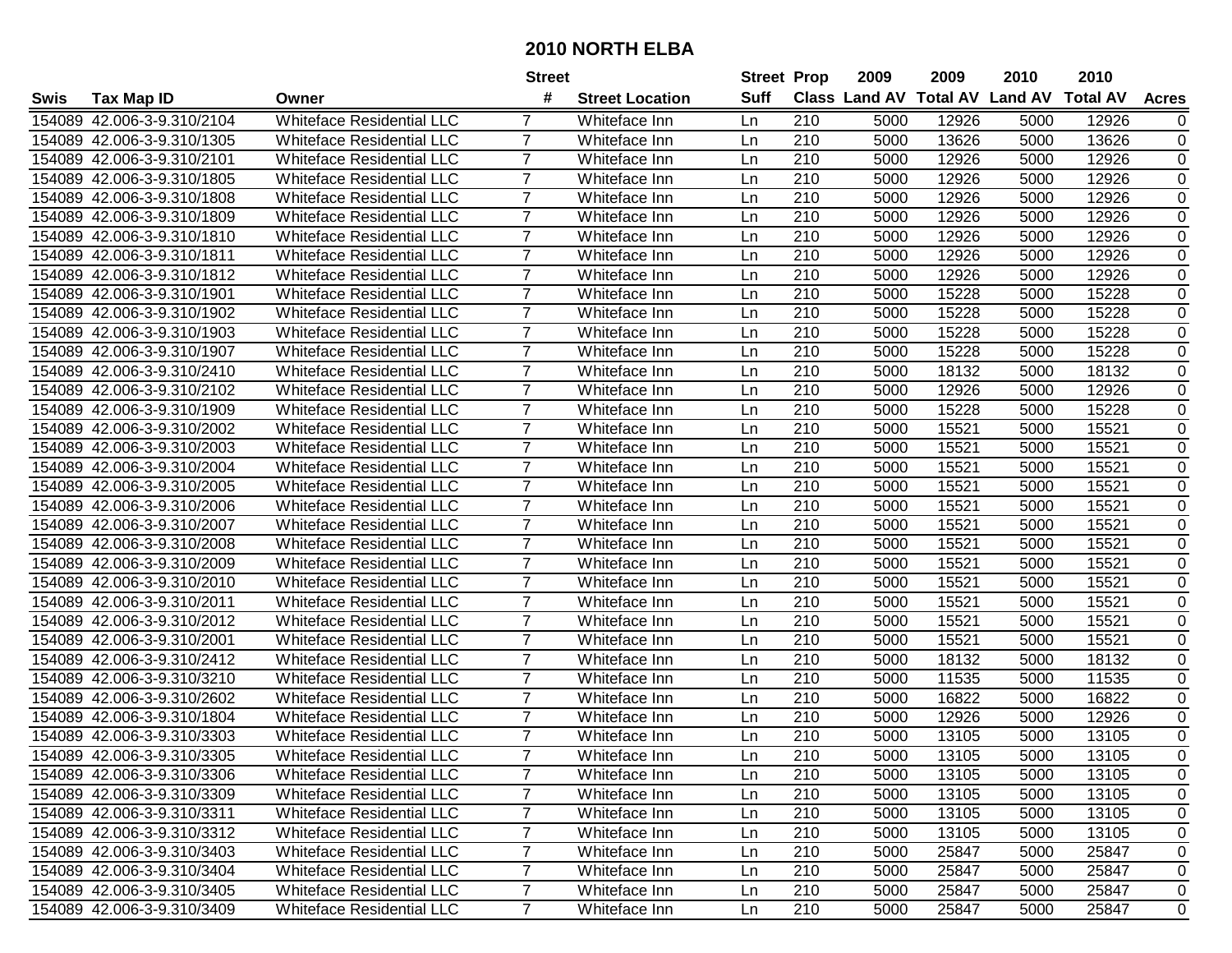|             |                            |                                  | <b>Street</b>  |                        | <b>Street Prop</b> |     | 2009                          | 2009  | 2010           | 2010            |                |
|-------------|----------------------------|----------------------------------|----------------|------------------------|--------------------|-----|-------------------------------|-------|----------------|-----------------|----------------|
| <b>Swis</b> | <b>Tax Map ID</b>          | Owner                            | #              | <b>Street Location</b> | Suff               |     | <b>Class Land AV Total AV</b> |       | <b>Land AV</b> | <b>Total AV</b> | <b>Acres</b>   |
|             | 154089 42.006-3-9.310/3410 | <b>Whiteface Residential LLC</b> |                | Whiteface Inn          | Ln                 | 210 | 5000                          | 25847 | 5000           | 25847           | 0              |
|             | 154089 42.006-3-9.310/3411 | <b>Whiteface Residential LLC</b> | 7              | Whiteface Inn          | Ln                 | 210 | 5000                          | 25847 | 5000           | 25847           | 0              |
|             | 154089 42.006-3-9.310/3502 | <b>Whiteface Residential LLC</b> | 7              | Whiteface Inn          | Ln                 | 210 | 5000                          | 11535 | 5000           | 11535           | 0              |
|             | 154089 42.006-3-9.310/3503 | <b>Whiteface Residential LLC</b> | $\overline{7}$ | Whiteface Inn          | Ln                 | 210 | 5000                          | 41600 | 5000           | 11535           | $\mathbf 0$    |
|             | 154089 42.006-3-9.310/3508 | <b>Whiteface Residential LLC</b> | 7              | Whiteface Inn          | Ln                 | 210 | 5000                          | 11535 | 5000           | 11535           | 0              |
| 154089      | 42.006-3-9.310/3509        | <b>Whiteface Residential LLC</b> | $\overline{7}$ | Whiteface Inn          | Ln                 | 210 | 5000                          | 11535 | 5000           | 11535           | $\mathbf 0$    |
|             | 154089 42.006-3-9.310/3601 | <b>Whiteface Residential LLC</b> | $\overline{7}$ | Whiteface Inn          | Ln                 | 210 | 5000                          | 14696 | 5000           | 14696           | 0              |
| 154089      | 42.006-3-9.310/3602        | <b>Whiteface Residential LLC</b> | $\overline{7}$ | Whiteface Inn          | Ln                 | 210 | 5000                          | 14696 | 5000           | 14696           | 0              |
| 154089      | 42.006-3-9.310/3603        | <b>Whiteface Residential LLC</b> | $\overline{7}$ | Whiteface Inn          | Ln                 | 210 | 5000                          | 14696 | 5000           | 14696           | 0              |
| 154089      | 42.006-3-9.310/3607        | <b>Whiteface Residential LLC</b> | $\overline{7}$ | Whiteface Inn          | Ln                 | 210 | 5000                          | 14696 | 5000           | 14696           | 0              |
|             | 154089 42.006-3-9.310/3608 | <b>Whiteface Residential LLC</b> | $\overline{7}$ | Whiteface Inn          | Ln                 | 210 | 5000                          | 14696 | 5000           | 14696           | 0              |
|             | 154089 42.006-3-9.310/3611 | <b>Whiteface Residential LLC</b> | 7              | Whiteface Inn          | Ln                 | 210 | 5000                          | 14696 | 5000           | 14696           | 0              |
| 154089      | 42.006-3-9.310/3208        | <b>Whiteface Residential LLC</b> | $\overline{7}$ | Whiteface Inn          | Ln                 | 210 | 5000                          | 11535 | 5000           | 11535           | $\pmb{0}$      |
| 154089      | 42.006-3-9.310/3204        | <b>Whiteface Residential LLC</b> | $\overline{7}$ | Whiteface Inn          | Ln                 | 210 | 5000                          | 11535 | 5000           | 11535           | $\pmb{0}$      |
| 154089      | 42.006-3-9.310/3202        | <b>Whiteface Residential LLC</b> | $\overline{7}$ | Whiteface Inn          | Ln                 | 210 | 5000                          | 11535 | 5000           | 11535           | $\mathbf 0$    |
| 154089      | 42.006-3-9.310/3112        | <b>Whiteface Residential LLC</b> | 7              | Whiteface Inn          | Ln                 | 210 | 5000                          | 13163 | 5000           | 13163           | 0              |
| 154089      | 42.006-3-9.310/2603        | <b>Whiteface Residential LLC</b> | $\overline{7}$ | Whiteface Inn          | Ln                 | 210 | 5000                          | 16822 | 5000           | 16822           | $\pmb{0}$      |
| 154089      | 42.006-3-9.310/2604        | <b>Whiteface Residential LLC</b> | 7              | Whiteface Inn          | Ln                 | 210 | 5000                          | 16822 | 5000           | 16822           | $\pmb{0}$      |
|             | 154089 42.006-3-9.310/2605 | <b>Whiteface Residential LLC</b> | $\overline{7}$ | Whiteface Inn          | Ln                 | 210 | 5000                          | 16822 | 5000           | 16822           | $\pmb{0}$      |
|             | 154089 42.006-3-9.310/2606 | <b>Whiteface Residential LLC</b> | 7              | Whiteface Inn          | Ln                 | 210 | 5000                          | 16822 | 5000           | 16822           | $\pmb{0}$      |
|             | 154089 42.006-3-9.310/2607 | <b>Whiteface Residential LLC</b> | 7              | Whiteface Inn          | Ln                 | 210 | 5000                          | 16822 | 5000           | 16822           | $\pmb{0}$      |
| 154089      | 42.006-3-9.310/2608        | <b>Whiteface Residential LLC</b> | $\overline{7}$ | Whiteface Inn          | Ln                 | 210 | 5000                          | 16822 | 5000           | 16822           | $\pmb{0}$      |
| 154089      | 42.006-3-9.310/2609        | <b>Whiteface Residential LLC</b> | $\overline{7}$ | Whiteface Inn          | Ln                 | 210 | 5000                          | 16822 | 5000           | 16822           | $\mathbf 0$    |
| 154089      | 42.006-3-9.310/2610        | <b>Whiteface Residential LLC</b> | $\overline{7}$ | Whiteface Inn          | Ln                 | 210 | 5000                          | 16822 | 5000           | 16822           | 0              |
| 154089      | 42.006-3-9.310/2611        | <b>Whiteface Residential LLC</b> | $\overline{7}$ | Whiteface Inn          | Ln                 | 210 | 5000                          | 16822 | 5000           | 16822           | $\pmb{0}$      |
| 154089      | 42.006-3-9.310/2612        | <b>Whiteface Residential LLC</b> | $\overline{7}$ | Whiteface Inn          | Ln                 | 210 | 5000                          | 16822 | 5000           | 16822           | $\pmb{0}$      |
|             | 154089 42.006-3-9.310/2801 | <b>Whiteface Residential LLC</b> | $\overline{7}$ | Whiteface Inn          | Ln                 | 210 | 5000                          | 11505 | 5000           | 11505           | $\pmb{0}$      |
|             | 154089 42.006-3-9.310/2601 | <b>Whiteface Residential LLC</b> | $\overline{7}$ | Whiteface Inn          | Ln                 | 210 | 5000                          | 16822 | 5000           | 16822           | 0              |
| 154089      | 42.006-3-9.310/2905        | <b>Whiteface Residential LLC</b> | $\overline{7}$ | Whiteface Inn          | Ln                 | 210 | 5000                          | 11535 | 5000           | 11535           | $\pmb{0}$      |
| 154089      | 42.006-3-9.310/3001        | <b>Whiteface Residential LLC</b> | $\overline{7}$ | Whiteface Inn          | Ln                 | 210 | 5000                          | 11535 | 5000           | 11535           | $\pmb{0}$      |
| 154089      | 42.006-3-9.310/3002        | <b>Whiteface Residential LLC</b> | $\overline{7}$ | Whiteface Inn          | Ln                 | 210 | 5000                          | 11535 | 5000           | 11535           | $\overline{0}$ |
|             | 154089 42.006-3-9.310/3004 | <b>Whiteface Residential LLC</b> | $\overline{7}$ | Whiteface Inn          | Ln                 | 210 | 5000                          | 11535 | 5000           | 11535           | 0              |
|             | 154089 42.006-3-9.310/3007 | <b>Whiteface Residential LLC</b> | $\overline{7}$ | Whiteface Inn          | Ln                 | 210 | 5000                          | 11535 | 5000           | 11535           | 0              |
|             | 154089 42.006-3-9.310/3008 | <b>Whiteface Residential LLC</b> | 7              | Whiteface Inn          | Ln                 | 210 | 5000                          | 11535 | 5000           | 11535           | 0              |
|             | 154089 42.006-3-9.310/3010 | <b>Whiteface Residential LLC</b> |                | Whiteface Inn          | Ln                 | 210 | 5000                          | 11535 | 5000           | 11535           | 0              |
|             | 154089 42.006-3-9.310/3012 | Whiteface Residential LLC        | 7              | Whiteface Inn          | Ln                 | 210 | 5000                          | 11535 | 5000           | 11535           | 0              |
|             | 154089 42.006-3-9.310/3101 | Whiteface Residential LLC        | 7              | Whiteface Inn          | Ln                 | 210 | 5000                          | 13163 | 5000           | 13163           | 0              |
|             | 154089 42.006-3-9.310/3103 | <b>Whiteface Residential LLC</b> | $\overline{7}$ | Whiteface Inn          | Ln                 | 210 | 5000                          | 13163 | 5000           | 13163           | 0              |
|             | 154089 42.006-3-9.310/3107 | <b>Whiteface Residential LLC</b> | $\overline{7}$ | Whiteface Inn          | Ln                 | 210 | 5000                          | 13163 | 5000           | 13163           | 0              |
|             | 154089 42.006-3-9.310/3109 | <b>Whiteface Residential LLC</b> | $\overline{7}$ | Whiteface Inn          | Ln                 | 210 | 5000                          | 13163 | 5000           | 13163           | 0              |
|             | 154089 42.006-3-9.310/2911 | Whiteface Residential LLC        | $\overline{7}$ | Whiteface Inn          | Ln                 | 210 | 5000                          | 11535 | 5000           | 11535           | 0              |
|             | 154089 42.006-3-9.310/1803 | <b>Whiteface Residential LLC</b> | $\overline{7}$ | Whiteface Inn          | Ln                 | 210 | 5000                          | 12926 | 5000           | 12926           | 0              |
|             |                            |                                  |                |                        |                    |     |                               |       |                |                 |                |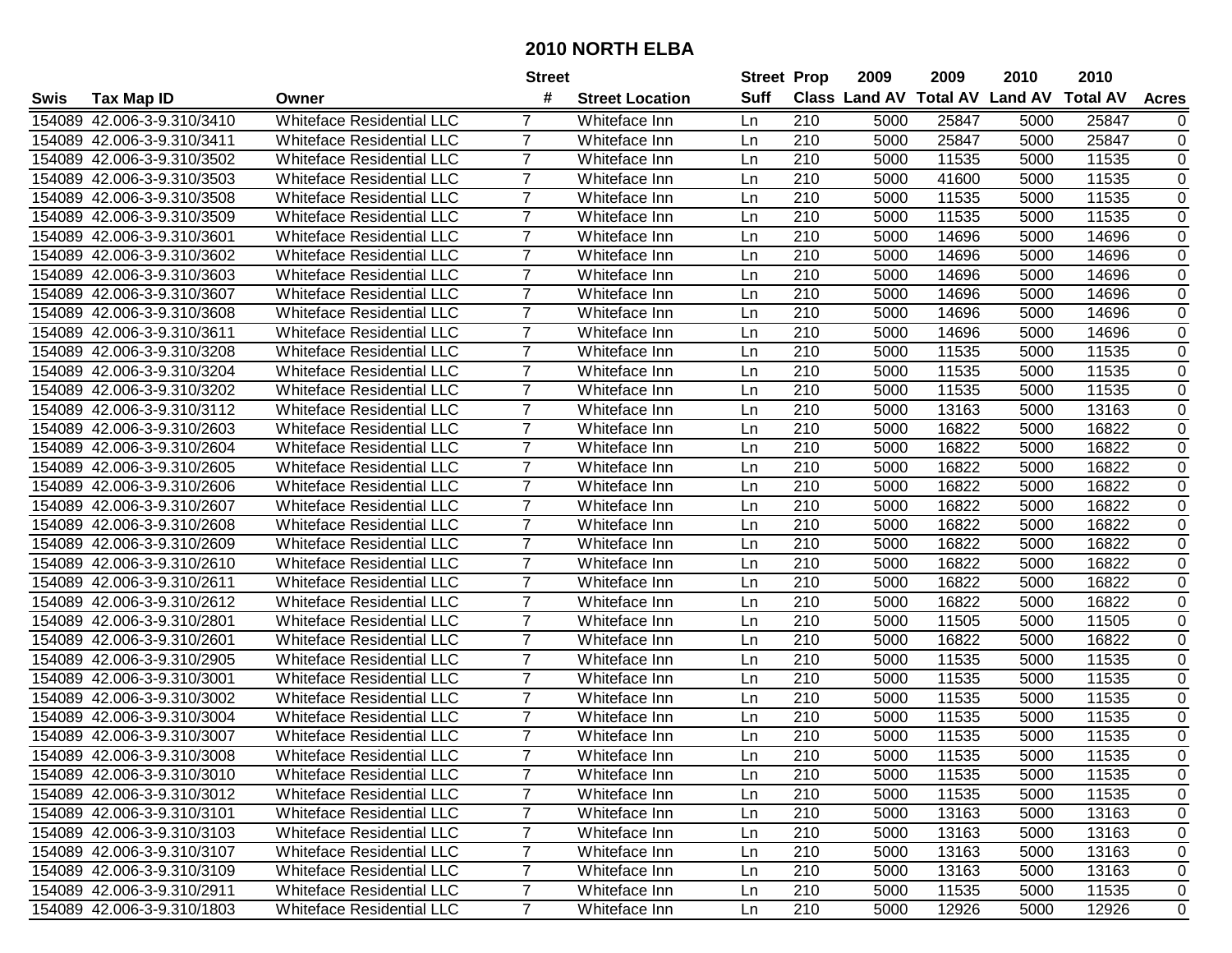|             |                            |                                  | <b>Street</b>  |                        | <b>Street Prop</b> |     | 2009                          | 2009  | 2010           | 2010            |              |
|-------------|----------------------------|----------------------------------|----------------|------------------------|--------------------|-----|-------------------------------|-------|----------------|-----------------|--------------|
| <b>Swis</b> | <b>Tax Map ID</b>          | Owner                            | #              | <b>Street Location</b> | Suff               |     | <b>Class Land AV Total AV</b> |       | <b>Land AV</b> | <b>Total AV</b> | <b>Acres</b> |
|             | 154089 42.006-3-9.310/3707 | <b>Whiteface Residential LLC</b> |                | Whiteface Inn          | Ln                 | 210 | 5000                          | 19358 | 5000           | 19358           | 0            |
|             | 154089 42.006-3-9.310/1711 | <b>Whiteface Residential LLC</b> | 7              | Whiteface Inn          | Ln                 | 210 | 5000                          | 15246 | 5000           | 15246           | $\pmb{0}$    |
|             | 154089 42.006-3-9.310/1009 | <b>Whiteface Residential LLC</b> | 7              | Whiteface Inn          | Ln                 | 210 | 5000                          | 12926 | 5000           | 12926           | 0            |
|             | 154089 42.006-3-9.310/1007 | <b>Whiteface Residential LLC</b> | $\overline{7}$ | Whiteface Inn          | Ln                 | 210 | 5000                          | 12926 | 5000           | 12926           | $\mathbf 0$  |
|             | 154089 42.006-3-9.310/1005 | <b>Whiteface Residential LLC</b> | 7              | Whiteface Inn          | Ln                 | 210 | 5000                          | 12926 | 5000           | 12926           | 0            |
| 154089      | 42.006-3-9.310/1004        | <b>Whiteface Residential LLC</b> | $\overline{7}$ | Whiteface Inn          | Ln                 | 210 | 5000                          | 12926 | 5000           | 12926           | $\mathbf 0$  |
|             | 154089 42.006-3-9.310/1003 | Whiteface Residential LLC        | $\overline{7}$ | Whiteface Inn          | Ln                 | 210 | 5000                          | 12926 | 5000           | 12926           | 0            |
| 154089      | 42.006-3-9.310/1001        | <b>Whiteface Residential LLC</b> | $\overline{7}$ | Whiteface Inn          | Ln                 | 210 | 5000                          | 12926 | 5000           | 12926           | 0            |
| 154089      | 42.006-3-9.310/0909        | <b>Whiteface Residential LLC</b> | $\overline{7}$ | Whiteface Inn          | Ln                 | 210 | 5000                          | 22858 | 5000           | 22858           | 0            |
| 154089      | 42.006-3-9.310/1802        | <b>Whiteface Residential LLC</b> | $\overline{7}$ | Whiteface Inn          | Ln                 | 210 | 5000                          | 12926 | 5000           | 12926           | $\pmb{0}$    |
|             | 154089 42.006-3-9.310/0902 | <b>Whiteface Residential LLC</b> | $\overline{7}$ | Whiteface Inn          | Ln                 | 210 | 10000                         | 45715 | 10000          | 45715           | $\pmb{0}$    |
|             | 154089 42.006-3-9.310/0812 | <b>Whiteface Residential LLC</b> | 7              | Whiteface Inn          | Ln                 | 210 | 5000                          | 15521 | 5000           | 15521           | 0            |
| 154089      | 42.006-3-9.310/0811        | <b>Whiteface Residential LLC</b> | $\overline{7}$ | Whiteface Inn          | Ln                 | 210 | 5000                          | 15521 | 5000           | 15521           | $\pmb{0}$    |
| 154089      | 42.006-3-9.310/0810        | <b>Whiteface Residential LLC</b> | $\overline{7}$ | Whiteface Inn          | Ln                 | 210 | 5000                          | 15521 | 5000           | 15521           | $\pmb{0}$    |
| 154089      | 42.006-3-9.310/0809        | <b>Whiteface Residential LLC</b> | $\overline{7}$ | Whiteface Inn          | Ln                 | 210 | 5000                          | 15521 | 5000           | 15521           | $\mathbf 0$  |
| 154089      | 42.006-3-9.310/0807        | <b>Whiteface Residential LLC</b> | 7              | Whiteface Inn          | Ln                 | 210 | 5000                          | 15521 | 5000           | 15521           | 0            |
| 154089      | 42.006-3-9.310/0806        | <b>Whiteface Residential LLC</b> | $\overline{7}$ | Whiteface Inn          | Ln                 | 210 | 5000                          | 15521 | 5000           | 15521           | $\pmb{0}$    |
| 154089      | 42.006-3-9.310/0804        | <b>Whiteface Residential LLC</b> | 7              | Whiteface Inn          | Ln                 | 210 | 5000                          | 15521 | 5000           | 15521           | 0            |
|             | 154089 42.006-3-9.310/0803 | <b>Whiteface Residential LLC</b> | $\overline{7}$ | Whiteface Inn          | Ln                 | 210 | 5000                          | 15521 | 5000           | 15521           | $\pmb{0}$    |
|             | 154089 42.006-3-9.310/0801 | <b>Whiteface Residential LLC</b> | 7              | Whiteface Inn          | Ln                 | 210 | 5000                          | 15521 | 5000           | 15521           | $\pmb{0}$    |
|             | 154089 42.006-3-9.310/0710 | <b>Whiteface Residential LLC</b> | 7              | Whiteface Inn          | Ln                 | 210 | 5000                          | 12926 | 5000           | 12926           | $\pmb{0}$    |
| 154089      | 42.006-3-9.310/0706        | <b>Whiteface Residential LLC</b> | $\overline{7}$ | Whiteface Inn          | Ln                 | 210 | 5000                          | 12926 | 5000           | 12926           | 0            |
| 154089      | 42.006-3-9.310/0612        | <b>Whiteface Residential LLC</b> | $\overline{7}$ | Whiteface Inn          | Ln                 | 210 | 5000                          | 14750 | 5000           | 14750           | $\mathbf 0$  |
| 154089      | 42.006-3-9.310/0611        | <b>Whiteface Residential LLC</b> | $\overline{7}$ | Whiteface Inn          | Ln                 | 210 | 5000                          | 14750 | 5000           | 14750           | 0            |
| 154089      | 42.006-3-9.310/3701        | <b>Whiteface Residential LLC</b> | $\overline{7}$ | Whiteface Inn          | Ln                 | 210 | 5000                          | 19358 | 5000           | 19358           | $\pmb{0}$    |
| 154089      | 42.006-3-9.310/0204        | <b>Whiteface Residential LLC</b> | $\overline{7}$ | Whiteface Inn          | Ln                 | 210 | 5000                          | 22858 | 5000           | 22858           | $\pmb{0}$    |
|             | 154089 42.006-3-9.310/0205 | <b>Whiteface Residential LLC</b> | $\overline{7}$ | Whiteface Inn          | Ln                 | 210 | 5000                          | 22858 | 5000           | 22858           | $\pmb{0}$    |
|             | 154089 42.006-3-9.310/0210 | <b>Whiteface Residential LLC</b> | $\overline{7}$ | Whiteface Inn          | Ln                 | 210 | 5000                          | 22858 | 5000           | 22858           | 0            |
|             | 154089 42.006-3-9.310/0211 | <b>Whiteface Residential LLC</b> | $\overline{7}$ | Whiteface Inn          | Ln                 | 210 | 5000                          | 22858 | 5000           | 22858           | $\pmb{0}$    |
| 154089      | 42.006-3-9.310/0302        | <b>Whiteface Residential LLC</b> | $\overline{7}$ | Whiteface Inn          | Ln                 | 210 | 5000                          | 13626 | 5000           | 13626           | $\pmb{0}$    |
| 154089      | 42.006-3-9.310/0307        | <b>Whiteface Residential LLC</b> | $\overline{7}$ | Whiteface Inn          | Ln                 | 210 | 5000                          | 13626 | 5000           | 13626           | $\mathbf 0$  |
|             | 154089 42.006-3-9.310/0404 | <b>Whiteface Residential LLC</b> | $\overline{7}$ | Whiteface Inn          | Ln                 | 210 | 5000                          | 12926 | 5000           | 12926           | 0            |
|             | 154089 42.006-3-9.310/0410 | <b>Whiteface Residential LLC</b> | $\overline{7}$ | Whiteface Inn          | Ln                 | 210 | 5000                          | 12926 | 5000           | 12926           | 0            |
|             | 154089 42.006-3-9.310/0502 | <b>Whiteface Residential LLC</b> | $\overline{7}$ | Whiteface Inn          | Ln                 | 210 | 5000                          | 12926 | 5000           | 12926           | 0            |
|             | 154089 42.006-3-9.310/0503 | <b>Whiteface Residential LLC</b> |                | Whiteface Inn          | Ln                 | 210 | 5000                          | 12926 | 5000           | 12926           | 0            |
|             | 154089 42.006-3-9.310/0506 | Whiteface Residential LLC        | 7              | Whiteface Inn          | Ln                 | 210 | 5000                          | 12926 | 5000           | 12926           | 0            |
|             | 154089 42.006-3-9.310/0508 | Whiteface Residential LLC        | 7              | Whiteface Inn          | Ln                 | 210 | 5000                          | 12926 | 5000           | 12926           | 0            |
|             | 154089 42.006-3-9.310/0509 | <b>Whiteface Residential LLC</b> | $\overline{7}$ | Whiteface Inn          | Ln                 | 210 | 5000                          | 12926 | 5000           | 12926           | 0            |
|             | 154089 42.006-3-9.310/0512 | <b>Whiteface Residential LLC</b> | $\overline{7}$ | Whiteface Inn          | Ln                 | 210 | 5000                          | 12926 | 5000           | 12926           | 0            |
|             | 154089 42.006-3-9.310/0601 | <b>Whiteface Residential LLC</b> | $\overline{7}$ | Whiteface Inn          | Ln                 | 210 | 5000                          | 14750 | 5000           | 14750           | 0            |
|             | 154089 42.006-3-9.310/0605 | Whiteface Residential LLC        | $\overline{7}$ | Whiteface Inn          | Ln                 | 210 | 5000                          | 14750 | 5000           | 14750           | 0            |
|             | 154089 42.006-3-9.310/0606 | <b>Whiteface Residential LLC</b> | $\overline{7}$ | Whiteface Inn          | Ln                 | 210 | 5000                          | 14750 | 5000           | 14750           | 0            |
|             |                            |                                  |                |                        |                    |     |                               |       |                |                 |              |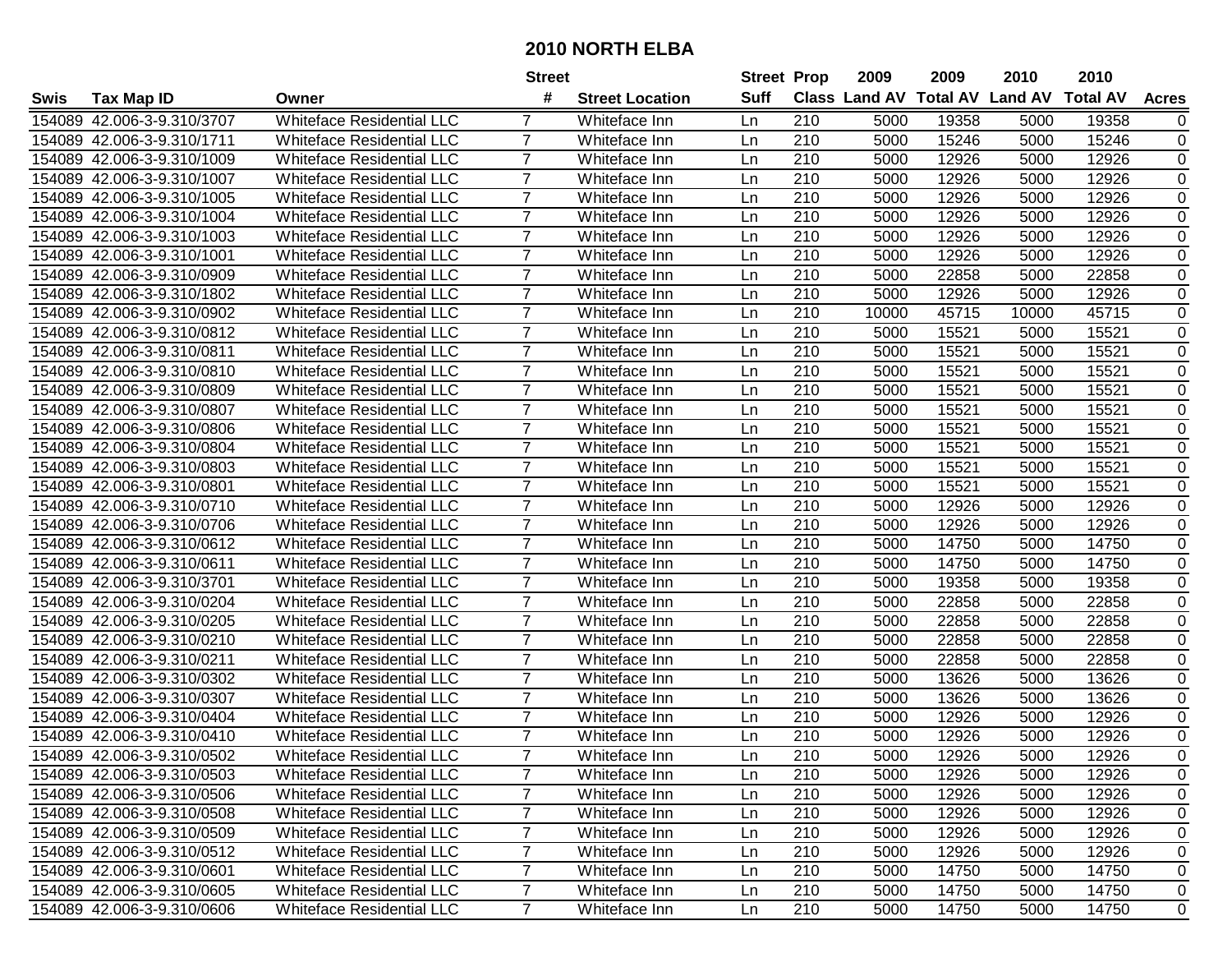|             |                            |                                  | <b>Street</b>  |                        | <b>Street Prop</b> |     | 2009                          | 2009  | 2010           | 2010            |              |
|-------------|----------------------------|----------------------------------|----------------|------------------------|--------------------|-----|-------------------------------|-------|----------------|-----------------|--------------|
| <b>Swis</b> | <b>Tax Map ID</b>          | Owner                            | #              | <b>Street Location</b> | Suff               |     | <b>Class Land AV Total AV</b> |       | <b>Land AV</b> | <b>Total AV</b> | <b>Acres</b> |
|             | 154089 42.006-3-9.310/0607 | <b>Whiteface Residential LLC</b> |                | Whiteface Inn          | Ln                 | 210 | 5000                          | 14750 | 5000           | 14750           | 0            |
|             | 154089 42.006-3-9.310/1010 | <b>Whiteface Residential LLC</b> | 7              | Whiteface Inn          | Ln                 | 210 | 5000                          | 12926 | 5000           | 12926           | $\pmb{0}$    |
|             | 154089 42.006-3-9.310/1011 | <b>Whiteface Residential LLC</b> | 7              | Whiteface Inn          | Ln                 | 210 | 5000                          | 12926 | 5000           | 12926           | 0            |
|             | 154089 42.006-3-9.310/0903 | <b>Whiteface Residential LLC</b> | $\overline{7}$ | Whiteface Inn          | Ln                 | 210 | 5000                          | 22858 | 5000           | 22858           | $\mathbf 0$  |
|             | 154089 42.006-3-9.310/1102 | <b>Whiteface Residential LLC</b> | 7              | Whiteface Inn          | Ln                 | 210 | 5000                          | 16468 | 5000           | 16468           | 0            |
| 154089      | 42.006-3-9.310/1705        | <b>Whiteface Residential LLC</b> | $\overline{7}$ | Whiteface Inn          | Ln                 | 210 | 5000                          | 15246 | 5000           | 15246           | $\mathbf 0$  |
|             | 154089 42.006-3-9.310/1702 | Whiteface Residential LLC        | $\overline{7}$ | Whiteface Inn          | Ln                 | 210 | 5000                          | 15246 | 5000           | 15246           | 0            |
| 154089      | 42.006-3-9.310/1612        | <b>Whiteface Residential LLC</b> | $\overline{7}$ | Whiteface Inn          | Ln                 | 210 | 5000                          | 12926 | 5000           | 12926           | 0            |
| 154089      | 42.006-3-9.310/1611        | <b>Whiteface Residential LLC</b> | $\overline{7}$ | Whiteface Inn          | Ln                 | 210 | 5000                          | 12926 | 5000           | 12926           | 0            |
| 154089      | 42.006-3-9.310/1609        | <b>Whiteface Residential LLC</b> | $\overline{7}$ | Whiteface Inn          | Ln                 | 210 | 5000                          | 12926 | 5000           | 12926           | $\pmb{0}$    |
|             | 154089 42.006-3-9.310/1608 | <b>Whiteface Residential LLC</b> | $\overline{7}$ | Whiteface Inn          | Ln                 | 210 | 5000                          | 12926 | 5000           | 12926           | 0            |
|             | 154089 42.006-3-9.310/1607 | <b>Whiteface Residential LLC</b> | 7              | Whiteface Inn          | Ln                 | 210 | 5000                          | 12926 | 5000           | 12926           | 0            |
| 154089      | 42.006-3-9.310/1606        | <b>Whiteface Residential LLC</b> | $\overline{7}$ | Whiteface Inn          | Ln                 | 210 | 5000                          | 12926 | 5000           | 12926           | $\pmb{0}$    |
| 154089      | 42.006-3-9.310/1605        | <b>Whiteface Residential LLC</b> | $\overline{7}$ | Whiteface Inn          | Ln                 | 210 | 5000                          | 12926 | 5000           | 12926           | $\pmb{0}$    |
| 154089      | 42.006-3-9.310/1603        | <b>Whiteface Residential LLC</b> | $\overline{7}$ | Whiteface Inn          | Ln                 | 210 | 5000                          | 12926 | 5000           | 12926           | $\mathbf 0$  |
| 154089      | 42.006-3-9.310/1602        | <b>Whiteface Residential LLC</b> | 7              | Whiteface Inn          | Ln                 | 210 | 5000                          | 12926 | 5000           | 12926           | 0            |
| 154089      | 42.006-3-9.310/1101        | <b>Whiteface Residential LLC</b> | $\overline{7}$ | Whiteface Inn          | Ln                 | 210 | 5000                          | 16468 | 5000           | 16468           | $\pmb{0}$    |
| 154089      | 42.006-3-9.310/1511        | <b>Whiteface Residential LLC</b> | 7              | Whiteface Inn          | Ln                 | 210 | 5000                          | 12926 | 5000           | 12926           | $\pmb{0}$    |
|             | 154089 42.006-3-9.310/1508 | <b>Whiteface Residential LLC</b> | $\overline{7}$ | Whiteface Inn          | Ln                 | 210 | 5000                          | 12926 | 5000           | 12926           | $\pmb{0}$    |
|             | 154089 42.006-3-9.310/1507 | <b>Whiteface Residential LLC</b> | 7              | Whiteface Inn          | Ln                 | 210 | 5000                          | 12926 | 5000           | 12926           | $\pmb{0}$    |
|             | 154089 42.006-3-9.310/1505 | <b>Whiteface Residential LLC</b> | 7              | Whiteface Inn          | Ln                 | 210 | 5000                          | 12926 | 5000           | 12926           | $\pmb{0}$    |
| 154089      | 42.006-3-9.310/1503        | <b>Whiteface Residential LLC</b> | $\overline{7}$ | Whiteface Inn          | Ln                 | 210 | 5000                          | 12926 | 5000           | 12926           | $\pmb{0}$    |
| 154089      | 42.006-3-9.310/1502        | <b>Whiteface Residential LLC</b> | $\overline{7}$ | Whiteface Inn          | Ln                 | 210 | 5000                          | 12926 | 5000           | 12926           | $\pmb{0}$    |
| 154089      | 42.006-3-9.310/1501        | <b>Whiteface Residential LLC</b> | $\overline{7}$ | Whiteface Inn          | Ln                 | 210 | 5000                          | 12926 | 5000           | 12926           | 0            |
| 154089      | 42.006-3-9.310/1409        | <b>Whiteface Residential LLC</b> | $\overline{7}$ | Whiteface Inn          | Ln                 | 210 | 5000                          | 25286 | 5000           | 25286           | $\pmb{0}$    |
| 154089      | 42.006-3-9.310/1601        | <b>Whiteface Residential LLC</b> | $\overline{7}$ | Whiteface Inn          | Ln                 | 210 | 5000                          | 12926 | 5000           | 12926           | $\pmb{0}$    |
|             | 154089 42.006-3-9.310/1403 | <b>Whiteface Residential LLC</b> | $\overline{7}$ | Whiteface Inn          | Ln                 | 210 | 5000                          | 25286 | 5000           | 25286           | $\pmb{0}$    |
|             | 154089 42.006-3-9.310/1407 | <b>Whiteface Residential LLC</b> | $\overline{7}$ | Whiteface Inn          | Ln                 | 210 | 5000                          | 25286 | 5000           | 25286           | 0            |
| 154089      | 42.006-3-9.310/1106        | <b>Whiteface Residential LLC</b> | $\overline{7}$ | Whiteface Inn          | Ln                 | 210 | 5000                          | 16468 | 5000           | 16468           | $\pmb{0}$    |
| 154089      | 42.006-3-9.310/1107        | <b>Whiteface Residential LLC</b> | $\overline{7}$ | Whiteface Inn          | Ln                 | 210 | 5000                          | 16468 | 5000           | 16468           | $\pmb{0}$    |
| 154089      | 42.006-3-9.310/1108        | <b>Whiteface Residential LLC</b> | $\overline{7}$ | Whiteface Inn          | Ln                 | 210 | 5000                          | 16468 | 5000           | 16468           | $\mathbf 0$  |
|             | 154089 42.006-3-9.310/1111 | <b>Whiteface Residential LLC</b> | $\overline{7}$ | Whiteface Inn          | Ln                 | 210 | 5000                          | 16468 | 5000           | 16468           | 0            |
|             | 154089 42.006-3-9.310/1112 | <b>Whiteface Residential LLC</b> | $\overline{7}$ | Whiteface Inn          | Ln                 | 210 | 5000                          | 16468 | 5000           | 16468           | 0            |
|             | 154089 42.006-3-9.310/1203 | <b>Whiteface Residential LLC</b> | 7              | Whiteface Inn          | Ln                 | 210 | 5000                          | 19248 | 5000           | 19248           | 0            |
|             | 154089 42.006-3-9.310/1206 | <b>Whiteface Residential LLC</b> |                | Whiteface Inn          | Ln                 | 210 | 5000                          | 19248 | 5000           | 19248           | 0            |
|             | 154089 42.006-3-9.310/1209 | Whiteface Residential LLC        | 7              | Whiteface Inn          | Ln                 | 210 | 5000                          | 19248 | 5000           | 19248           | 0            |
|             | 154089 42.006-3-9.310/1212 | Whiteface Residential LLC        | 7              | Whiteface Inn          | Ln                 | 210 | 5000                          | 19248 | 5000           | 19248           | 0            |
|             | 154089 42.006-3-9.310/1302 | <b>Whiteface Residential LLC</b> | $\overline{7}$ | Whiteface Inn          | Ln                 | 210 | 5000                          | 13626 | 5000           | 13626           | 0            |
|             | 154089 42.006-3-9.310/1303 | <b>Whiteface Residential LLC</b> | $\overline{7}$ | Whiteface Inn          | Ln                 | 210 | 5000                          | 13626 | 5000           | 13626           | 0            |
|             | 154089 42.006-3-9.310/1304 | <b>Whiteface Residential LLC</b> | $\overline{7}$ | Whiteface Inn          | Ln                 | 210 | 5000                          | 13626 | 5000           | 13626           | 0            |
|             | 154089 42.006-3-9.310/1308 | <b>Whiteface Residential LLC</b> | $\overline{7}$ | Whiteface Inn          | Ln                 | 210 | 5000                          | 13626 | 5000           | 13626           | 0            |
|             | 154089 42.006-3-9.310/1309 | <b>Whiteface Residential LLC</b> | $\overline{7}$ | Whiteface Inn          | Ln                 | 210 | 5000                          | 13626 | 5000           | 13626           | 0            |
|             |                            |                                  |                |                        |                    |     |                               |       |                |                 |              |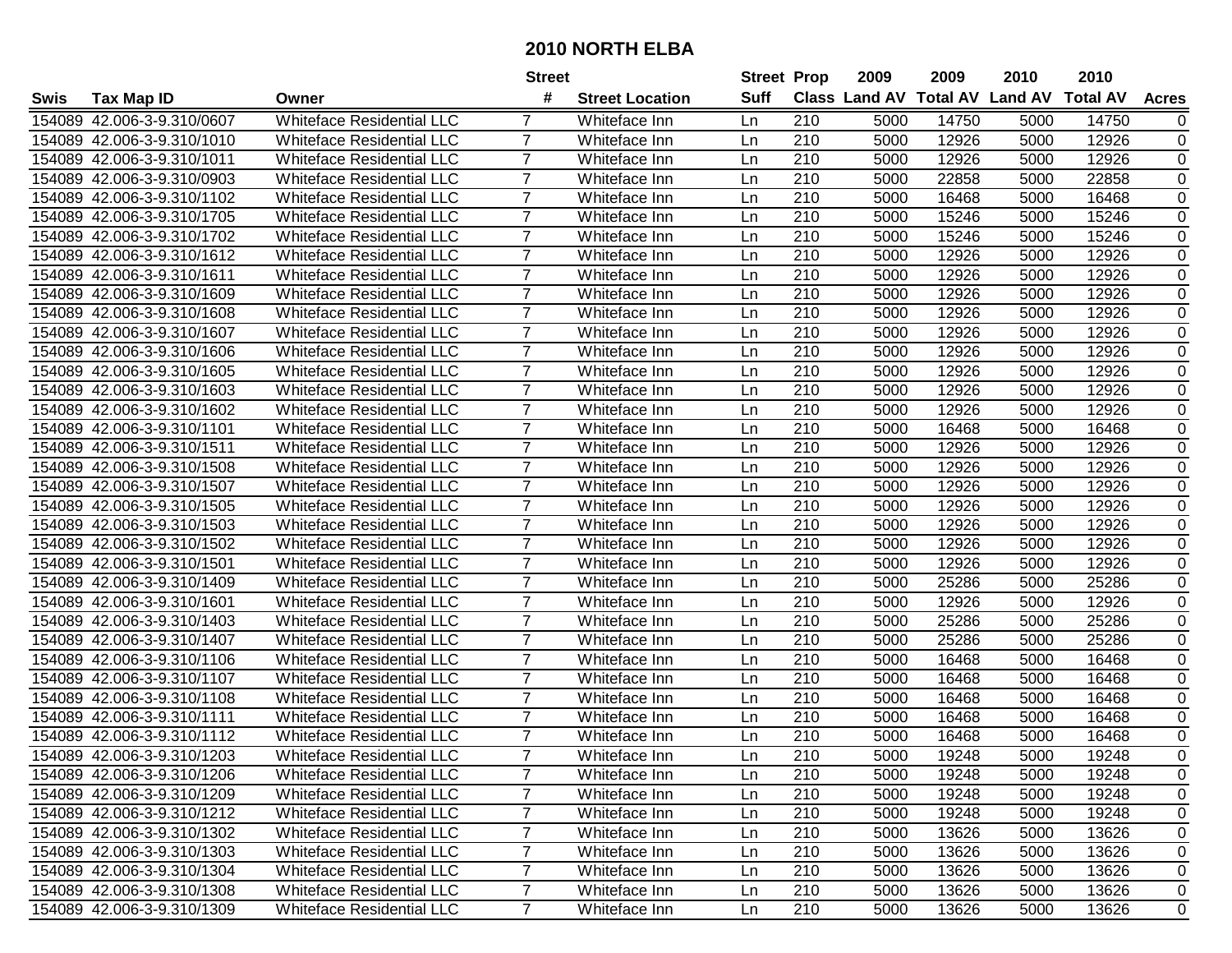|             |                            |                                  | <b>Street</b>  |                        | <b>Street Prop</b> |     | 2009                          | 2009  | 2010           | 2010            |                |
|-------------|----------------------------|----------------------------------|----------------|------------------------|--------------------|-----|-------------------------------|-------|----------------|-----------------|----------------|
| <b>Swis</b> | <b>Tax Map ID</b>          | Owner                            | #              | <b>Street Location</b> | Suff               |     | <b>Class Land AV Total AV</b> |       | <b>Land AV</b> | <b>Total AV</b> | <b>Acres</b>   |
|             | 154089 42.006-3-9.310/1310 | <b>Whiteface Residential LLC</b> |                | Whiteface Inn          | Ln                 | 210 | 5000                          | 13626 | 5000           | 13626           | 0              |
|             | 154089 42.006-3-9.310/1311 | <b>Whiteface Residential LLC</b> | 7              | Whiteface Inn          | Ln                 | 210 | 5000                          | 13626 | 5000           | 13626           | $\pmb{0}$      |
|             | 154089 42.006-3-9.310/1312 | <b>Whiteface Residential LLC</b> | 7              | Whiteface Inn          | Ln                 | 210 | 5000                          | 13626 | 5000           | 13626           | 0              |
|             | 154089 42.006-3-9.310/1401 | <b>Whiteface Residential LLC</b> | $\overline{7}$ | Whiteface Inn          | Ln                 | 210 | 5000                          | 25286 | 5000           | 25286           | $\mathbf 0$    |
|             | 154089 42.006-3-9.310/1105 | <b>Whiteface Residential LLC</b> | 7              | Whiteface Inn          | Ln                 | 210 | 5000                          | 16468 | 5000           | 16468           | 0              |
| 154089      | 42.006-3-9.310/3712        | <b>Whiteface Residential LLC</b> | $\overline{7}$ | Whiteface Inn          | Ln                 | 210 | 5000                          | 19358 | 5000           | 19358           | $\mathbf 0$    |
|             | 154089 42.006-3-9.310/1002 | Whiteface Residential LLC        | $\overline{7}$ | Whiteface Inn          | Ln                 | 210 | 5000                          | 12926 | 5000           | 12926           | 0              |
| 154089      | 42.006-3-9.310/6005        | <b>Whiteface Residential LLC</b> | $\overline{7}$ | Whiteface Inn          | Ln                 | 210 | 5000                          | 22548 | 5000           | 22548           | 0              |
| 154089      | 42.006-3-9.310/6004        | <b>Whiteface Residential LLC</b> | $\overline{7}$ | Whiteface Inn          | Ln                 | 210 | 5000                          | 22548 | 5000           | 22548           | 0              |
| 154089      | 42.006-3-9.310/5912        | <b>Whiteface Residential LLC</b> | $\overline{7}$ | Whiteface Inn          | Ln                 | 210 | 5000                          | 37878 | 5000           | 37878           | $\pmb{0}$      |
|             | 154089 42.006-3-9.310/5910 | <b>Whiteface Residential LLC</b> | $\overline{7}$ | Whiteface Inn          | Ln                 | 210 | 5000                          | 37878 | 5000           | 37878           | 0              |
|             | 154089 42.006-3-9.310/5909 | <b>Whiteface Residential LLC</b> | 7              | Whiteface Inn          | Ln                 | 210 | 5000                          | 37878 | 5000           | 37878           | 0              |
| 154089      | 42.006-3-9.310/5907        | <b>Whiteface Residential LLC</b> | $\overline{7}$ | Whiteface Inn          | Ln                 | 210 | 5000                          | 37878 | 5000           | 37878           | $\pmb{0}$      |
| 154089      | 42.006-3-9.310/5906        | <b>Whiteface Residential LLC</b> | $\overline{7}$ | Whiteface Inn          | Ln                 | 210 | 5000                          | 37878 | 5000           | 37878           | $\pmb{0}$      |
| 154089      | 42.006-3-9.310/5904        | <b>Whiteface Residential LLC</b> | $\overline{7}$ | Whiteface Inn          | Ln                 | 210 | 5000                          | 37878 | 5000           | 37878           | $\mathbf 0$    |
| 154089      | 42.006-3-9.310/5903        | <b>Whiteface Residential LLC</b> | 7              | Whiteface Inn          | Ln                 | 210 | 5000                          | 37878 | 5000           | 37878           | 0              |
| 154089      | 42.006-3-9.310/5901        | <b>Whiteface Residential LLC</b> | $\overline{7}$ | Whiteface Inn          | Ln                 | 210 | 5000                          | 37878 | 5000           | 37878           | $\pmb{0}$      |
| 154089      | 42.006-3-9.310/5811        | <b>Whiteface Residential LLC</b> | 7              | Whiteface Inn          | Ln                 | 210 | 5000                          | 37878 | 5000           | 37878           | 0              |
|             | 154089 42.006-3-9.310/5807 | <b>Whiteface Residential LLC</b> | $\overline{7}$ | Whiteface Inn          | Ln                 | 210 | 5000                          | 37878 | 5000           | 37878           | $\pmb{0}$      |
|             | 154089 42.006-3-9.310/5805 | <b>Whiteface Residential LLC</b> | 7              | Whiteface Inn          | Ln                 | 210 | 5000                          | 37878 | 5000           | 37878           | $\pmb{0}$      |
|             | 154089 42.006-3-9.310/5801 | <b>Whiteface Residential LLC</b> | 7              | Whiteface Inn          | Ln                 | 210 | 5000                          | 37878 | 5000           | 37878           | $\pmb{0}$      |
| 154089      | 42.006-3-9.310/5712        | <b>Whiteface Residential LLC</b> | $\overline{7}$ | Whiteface Inn          | Ln                 | 210 | 5000                          | 37878 | 5000           | 37878           | $\pmb{0}$      |
| 154089      | 42.006-3-9.310/5711        | <b>Whiteface Residential LLC</b> | $\overline{7}$ | Whiteface Inn          | Ln                 | 210 | 5000                          | 37878 | 5000           | 37878           | $\pmb{0}$      |
| 154089      | 42.006-3-9.310/5710        | <b>Whiteface Residential LLC</b> | $\overline{7}$ | Whiteface Inn          | Ln                 | 210 | 5000                          | 37878 | 5000           | 37878           | 0              |
| 154089      | 42.006-3-9.310/5709        | <b>Whiteface Residential LLC</b> | $\overline{7}$ | Whiteface Inn          | Ln                 | 210 | 5000                          | 37878 | 5000           | 37878           | $\pmb{0}$      |
| 154089      | 42.006-3-9.310/5708        | <b>Whiteface Residential LLC</b> | $\overline{7}$ | Whiteface Inn          | Ln                 | 210 | 5000                          | 37878 | 5000           | 37878           | $\pmb{0}$      |
|             | 154089 42.006-3-9.310/5707 | <b>Whiteface Residential LLC</b> | $\overline{7}$ | Whiteface Inn          | Ln                 | 210 | 5000                          | 37878 | 5000           | 37878           | $\pmb{0}$      |
|             | 154089 42.006-3-9.310/5706 | <b>Whiteface Residential LLC</b> | $\overline{7}$ | Whiteface Inn          | Ln                 | 210 | 5000                          | 37878 | 5000           | 37878           | $\pmb{0}$      |
|             | 154089 42.006-3-9.310/5705 | <b>Whiteface Residential LLC</b> | $\overline{7}$ | Whiteface Inn          | Ln                 | 210 | 5000                          | 37878 | 5000           | 37878           | $\pmb{0}$      |
| 154089      | 42.006-3-9.310/5704        | <b>Whiteface Residential LLC</b> | $\overline{7}$ | Whiteface Inn          | Ln                 | 210 | 5000                          | 37878 | 5000           | 37878           | $\pmb{0}$      |
| 154089      | 42.006-3-9.310/5703        | <b>Whiteface Residential LLC</b> | $\overline{7}$ | Whiteface Inn          | Ln                 | 210 | 5000                          | 37878 | 5000           | 37878           | $\overline{0}$ |
|             | 154089 42.006-3-9.310/5702 | <b>Whiteface Residential LLC</b> | $\overline{7}$ | Whiteface Inn          | Ln                 | 210 | 5000                          | 37878 | 5000           | 37878           | 0              |
|             | 154089 42.006-3-9.310/5701 | <b>Whiteface Residential LLC</b> | $\overline{7}$ | Whiteface Inn          | Ln                 | 210 | 5000                          | 37878 | 5000           | 37878           | 0              |
|             | 154089 42.006-3-9.310/5612 | <b>Whiteface Residential LLC</b> | $\overline{7}$ | Whiteface Inn          | Ln                 | 210 | 5000                          | 37878 | 5000           | 37878           | 0              |
|             | 154089 42.006-3-9.310/5607 | Whiteface Residential LLC        |                | Whiteface Inn          | Ln                 | 210 | 5000                          | 37878 | 5000           | 37878           | 0              |
|             | 154089 42.006-3-9.310/5606 | <b>Whiteface Residential LLC</b> | 7              | Whiteface Inn          | Ln                 | 210 | 5000                          | 37878 | 5000           | 37878           | 0              |
|             | 154089 42.006-3-9.310/5605 | Whiteface Residential LLC        | 7              | Whiteface Inn          | Ln                 | 210 | 5000                          | 37878 | 5000           | 37878           | 0              |
|             | 154089 42.006-3-9.310/5601 | <b>Whiteface Residential LLC</b> | $\overline{7}$ | Whiteface Inn          | Ln                 | 210 | 5000                          | 37878 | 5000           | 37878           | 0              |
|             | 154089 42.006-3-9.310/5512 | <b>Whiteface Residential LLC</b> | $\overline{7}$ | Whiteface Inn          | Ln                 | 210 | 5000                          | 22952 | 5000           | 22952           | 0              |
|             | 154089 42.006-3-9.310/5511 | <b>Whiteface Residential LLC</b> | $\overline{7}$ | Whiteface Inn          | Ln                 | 210 | 5000                          | 22952 | 5000           | 22952           | 0              |
|             | 154089 42.006-3-9.310/5508 | <b>Whiteface Residential LLC</b> | $\overline{7}$ | Whiteface Inn          | Ln                 | 210 | 5000                          | 22952 | 5000           | 22952           | 0              |
|             | 154089 42.006-3-9.310/5507 | <b>Whiteface Residential LLC</b> | $\overline{7}$ | Whiteface Inn          | Ln                 | 210 | 5000                          | 22952 | 5000           | 22952           | 0              |
|             |                            |                                  |                |                        |                    |     |                               |       |                |                 |                |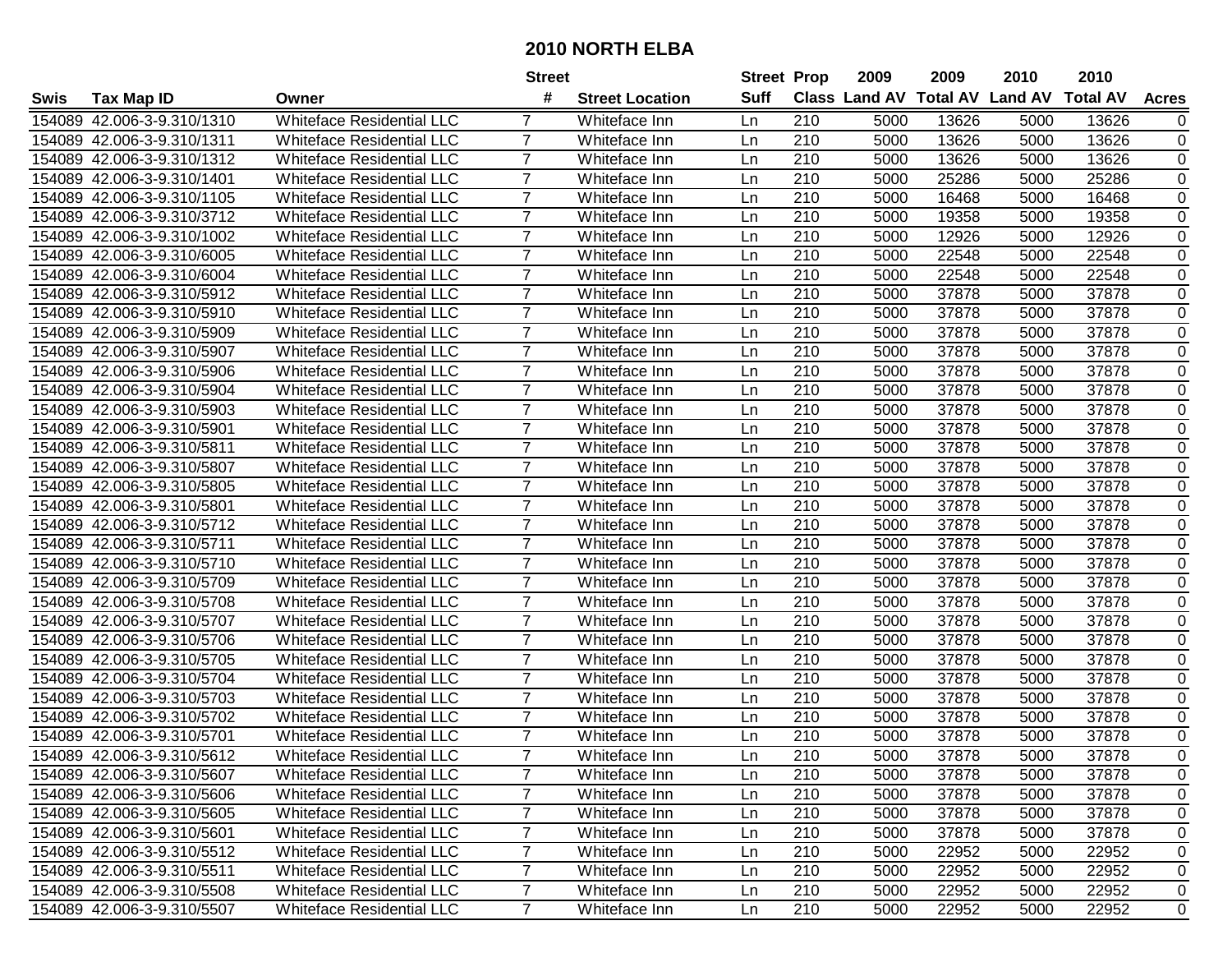|             |                            |                                  | <b>Street</b>  |                        | <b>Street Prop</b> |     | 2009                          | 2009  | 2010           | 2010            |                |
|-------------|----------------------------|----------------------------------|----------------|------------------------|--------------------|-----|-------------------------------|-------|----------------|-----------------|----------------|
| <b>Swis</b> | <b>Tax Map ID</b>          | Owner                            | #              | <b>Street Location</b> | Suff               |     | <b>Class Land AV Total AV</b> |       | <b>Land AV</b> | <b>Total AV</b> | <b>Acres</b>   |
|             | 154089 42.006-3-9.310/6006 | <b>Whiteface Residential LLC</b> |                | Whiteface Inn          | Ln                 | 210 | 5000                          | 22548 | 5000           | 22548           | 0              |
|             | 154089 42.006-3-9.310/6010 | <b>Whiteface Residential LLC</b> | 7              | Whiteface Inn          | Ln                 | 210 | 5000                          | 22548 | 5000           | 22548           | $\pmb{0}$      |
|             | 154089 42.006-3-9.310/6011 | <b>Whiteface Residential LLC</b> | 7              | Whiteface Inn          | Ln                 | 210 | 5000                          | 22548 | 5000           | 22548           | 0              |
|             | 154089 42.006-3-9.310/6012 | <b>Whiteface Residential LLC</b> | $\overline{7}$ | Whiteface Inn          | Ln                 | 210 | 5000                          | 22548 | 5000           | 22548           | $\mathbf 0$    |
|             | 154089 42.006-3-9.310/6803 | <b>Whiteface Residential LLC</b> | 7              | Whiteface Inn          | Ln                 | 210 | 5000                          | 37878 | 5000           | 37878           | 0              |
| 154089      | 42.006-3-9.310/1008        | <b>Whiteface Residential LLC</b> | $\overline{7}$ | Whiteface Inn          | Ln                 | 210 | 5000                          | 12926 | 5000           | 12926           | $\mathbf 0$    |
|             | 154089 42.006-3-9.310/6801 | <b>Whiteface Residential LLC</b> | $\overline{7}$ | Whiteface Inn          | Ln                 | 210 | 5000                          | 37878 | 5000           | 37878           | 0              |
| 154089      | 42.006-3-9.310/6710        | <b>Whiteface Residential LLC</b> | $\overline{7}$ | Whiteface Inn          | Ln                 | 210 | 5000                          | 37677 | 5000           | 37677           | 0              |
| 154089      | 42.006-3-9.310/6709        | <b>Whiteface Residential LLC</b> | $\overline{7}$ | Whiteface Inn          | Ln                 | 210 | 5000                          | 37677 | 5000           | 37677           | 0              |
| 154089      | 42.006-3-9.310/6704        | <b>Whiteface Residential LLC</b> | $\overline{7}$ | Whiteface Inn          | Ln                 | 210 | 5000                          | 37677 | 5000           | 37677           | 0              |
|             | 154089 42.006-3-9.310/6703 | <b>Whiteface Residential LLC</b> | $\overline{7}$ | Whiteface Inn          | Ln                 | 210 | 5000                          | 37677 | 5000           | 37677           | 0              |
|             | 154089 42.006-3-9.310/6612 | <b>Whiteface Residential LLC</b> | 7              | Whiteface Inn          | Ln                 | 210 | 5000                          | 24890 | 5000           | 24890           | 0              |
| 154089      | 42.006-3-9.310/6611        | <b>Whiteface Residential LLC</b> | $\overline{7}$ | Whiteface Inn          | Ln                 | 210 | 5000                          | 24890 | 5000           | 24890           | $\pmb{0}$      |
| 154089      | 42.006-3-9.310/6609        | <b>Whiteface Residential LLC</b> | $\overline{7}$ | Whiteface Inn          | Ln                 | 210 | 5000                          | 24890 | 5000           | 24890           | $\pmb{0}$      |
| 154089      | 42.006-3-9.310/6606        | <b>Whiteface Residential LLC</b> | $\overline{7}$ | Whiteface Inn          | Ln                 | 210 | 5000                          | 24890 | 5000           | 24890           | 0              |
| 154089      | 42.006-3-9.310/6605        | <b>Whiteface Residential LLC</b> | 7              | Whiteface Inn          | Ln                 | 210 | 5000                          | 24890 | 5000           | 24890           | 0              |
| 154089      | 42.006-3-9.310/6603        | <b>Whiteface Residential LLC</b> | $\overline{7}$ | Whiteface Inn          | Ln                 | 210 | 5000                          | 24890 | 5000           | 24890           | 0              |
| 154089      | 42.006-3-9.310/6403        | <b>Whiteface Residential LLC</b> | 7              | Whiteface Inn          | Ln                 | 210 | 5000                          | 31521 | 5000           | 31521           | $\pmb{0}$      |
|             | 154089 42.006-3-9.310/6311 | <b>Whiteface Residential LLC</b> | $\overline{7}$ | Whiteface Inn          | Ln                 | 210 | 5000                          | 43691 | 5000           | 43691           | $\pmb{0}$      |
|             | 154089 42.006-3-9.310/6310 | <b>Whiteface Residential LLC</b> | 7              | Whiteface Inn          | Ln                 | 210 | 5000                          | 43691 | 5000           | 43691           | $\pmb{0}$      |
|             | 154089 42.006-3-9.310/6308 | <b>Whiteface Residential LLC</b> | 7              | Whiteface Inn          | Ln                 | 210 | 5000                          | 43691 | 5000           | 43691           | $\pmb{0}$      |
| 154089      | 42.006-3-9.310/5506        | <b>Whiteface Residential LLC</b> | $\overline{7}$ | Whiteface Inn          | Ln                 | 210 | 5000                          | 22952 | 5000           | 22952           | 0              |
| 154089      | 42.006-3-9.310/6305        | <b>Whiteface Residential LLC</b> | $\overline{7}$ | Whiteface Inn          | Ln                 | 210 | 5000                          | 43691 | 5000           | 43691           | 0              |
| 154089      | 42.006-3-9.310/6302        | <b>Whiteface Residential LLC</b> | $\overline{7}$ | Whiteface Inn          | Ln                 | 210 | 5000                          | 43691 | 5000           | 43691           | 0              |
| 154089      | 42.006-3-9.310/6212        | <b>Whiteface Residential LLC</b> | $\overline{7}$ | Whiteface Inn          | Ln                 | 210 | 5000                          | 42346 | 5000           | 42346           | $\pmb{0}$      |
| 154089      | 42.006-3-9.310/6211        | <b>Whiteface Residential LLC</b> | $\overline{7}$ | Whiteface Inn          | Ln                 | 210 | 5000                          | 42346 | 5000           | 42346           | $\pmb{0}$      |
|             | 154089 42.006-3-9.310/6210 | <b>Whiteface Residential LLC</b> | $\overline{7}$ | Whiteface Inn          | Ln                 | 210 | 5000                          | 42346 | 5000           | 42346           | $\pmb{0}$      |
|             | 154089 42.006-3-9.310/6209 | <b>Whiteface Residential LLC</b> | $\overline{7}$ | Whiteface Inn          | Ln                 | 210 | 5000                          | 42346 | 5000           | 42346           | $\pmb{0}$      |
| 154089      | 42.006-3-9.310/6208        | <b>Whiteface Residential LLC</b> | $\overline{7}$ | Whiteface Inn          | Ln                 | 210 | 5000                          | 42346 | 5000           | 42346           | $\pmb{0}$      |
| 154089      | 42.006-3-9.310/6207        | <b>Whiteface Residential LLC</b> | $\overline{7}$ | Whiteface Inn          | Ln                 | 210 | 5000                          | 42346 | 5000           | 42346           | 0              |
| 154089      | 42.006-3-9.310/6206        | <b>Whiteface Residential LLC</b> | $\overline{7}$ | Whiteface Inn          | Ln                 | 210 | 5000                          | 42346 | 5000           | 42346           | $\overline{0}$ |
|             | 154089 42.006-3-9.310/6205 | <b>Whiteface Residential LLC</b> | $\overline{7}$ | Whiteface Inn          | Ln                 | 210 | 5000                          | 42346 | 5000           | 42346           | 0              |
|             | 154089 42.006-3-9.310/6204 | <b>Whiteface Residential LLC</b> | $\overline{7}$ | Whiteface Inn          | Ln                 | 210 | 5000                          | 42346 | 5000           | 42346           | 0              |
|             | 154089 42.006-3-9.310/6203 | <b>Whiteface Residential LLC</b> | 7              | Whiteface Inn          | Ln                 | 210 | 5000                          | 42346 | 5000           | 42346           | 0              |
|             | 154089 42.006-3-9.310/6202 | <b>Whiteface Residential LLC</b> |                | Whiteface Inn          | Ln                 | 210 | 5000                          | 42346 | 5000           | 42346           | 0              |
|             | 154089 42.006-3-9.310/6201 | Whiteface Residential LLC        | 7              | Whiteface Inn          | Ln                 | 210 | 5000                          | 42346 | 5000           | 42346           | 0              |
|             | 154089 42.006-3-9.310/6110 | Whiteface Residential LLC        | 7              | Whiteface Inn          | Ln                 | 210 | 5000                          | 9349  | 5000           | 9349            | 0              |
|             | 154089 42.006-3-9.310/6107 | <b>Whiteface Residential LLC</b> | $\overline{7}$ | Whiteface Inn          | Ln                 | 210 | 5000                          | 9349  | 5000           | 9349            | 0              |
|             | 154089 42.006-3-9.310/6104 | <b>Whiteface Residential LLC</b> | $\overline{7}$ | Whiteface Inn          | Ln                 | 210 | 5000                          | 9349  | 5000           | 9349            | 0              |
|             | 154089 42.006-3-9.310/6101 | <b>Whiteface Residential LLC</b> | $\overline{7}$ | Whiteface Inn          | Ln                 | 210 | 5000                          | 9349  | 5000           | 9349            | 0              |
|             | 154089 42.006-3-9.310/6304 | <b>Whiteface Residential LLC</b> | $\overline{7}$ | Whiteface Inn          | Ln                 | 210 | 5000                          | 43691 | 5000           | 43691           | 0              |
|             | 154089 42.006-3-9.310/5505 | <b>Whiteface Residential LLC</b> | $\overline{7}$ | Whiteface Inn          | Ln                 | 210 | 5000                          | 22952 | 5000           | 22952           | 0              |
|             |                            |                                  |                |                        |                    |     |                               |       |                |                 |                |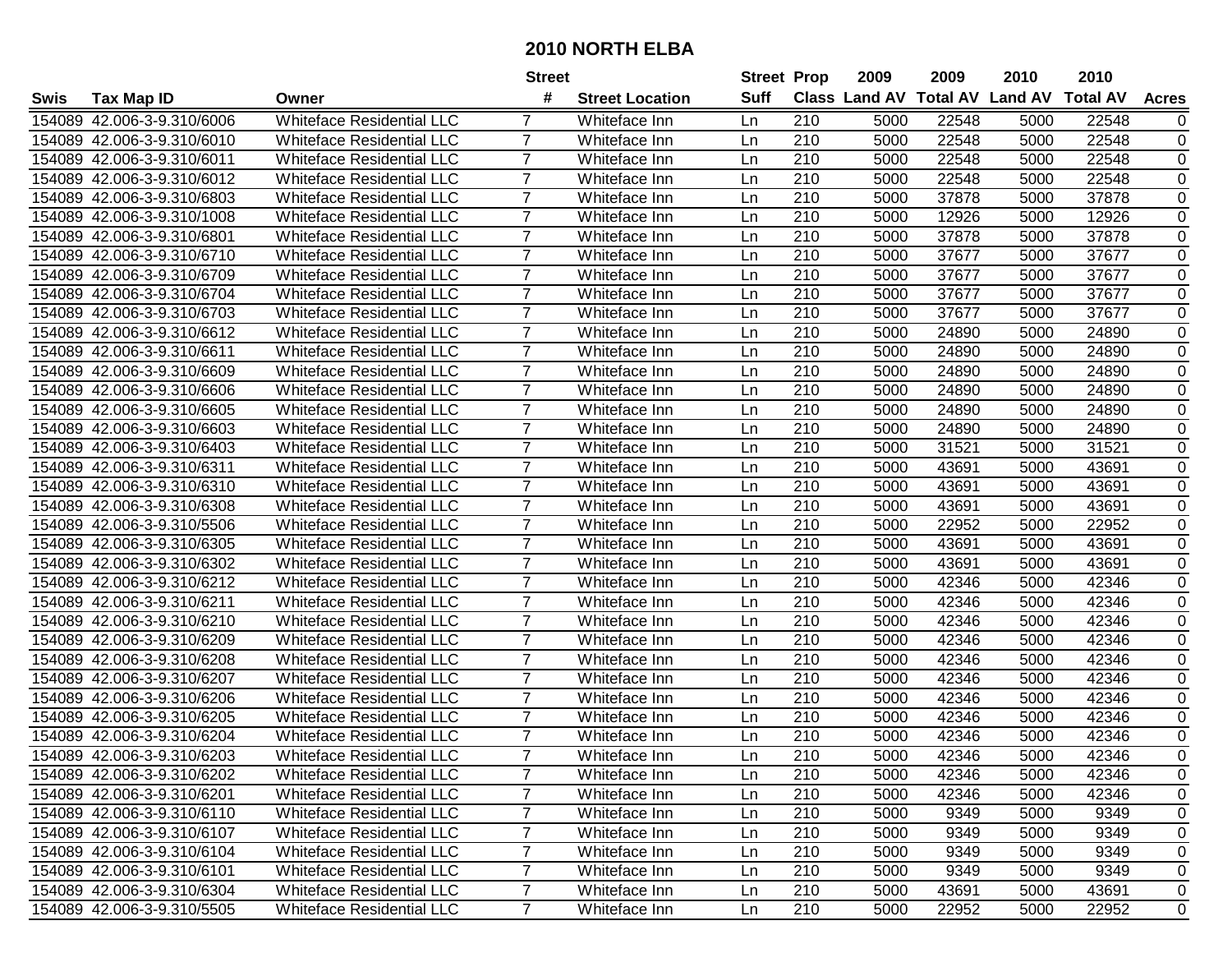|             |                            |                                  | <b>Street</b>  |                        | <b>Street Prop</b> |     | 2009                          | 2009  | 2010           | 2010            |                |
|-------------|----------------------------|----------------------------------|----------------|------------------------|--------------------|-----|-------------------------------|-------|----------------|-----------------|----------------|
| <b>Swis</b> | <b>Tax Map ID</b>          | Owner                            | #              | <b>Street Location</b> | Suff               |     | <b>Class Land AV Total AV</b> |       | <b>Land AV</b> | <b>Total AV</b> | <b>Acres</b>   |
|             | 154089 42.006-3-9.310/5502 | <b>Whiteface Residential LLC</b> |                | Whiteface Inn          | Ln                 | 210 | 5000                          | 22952 | 5000           | 22952           | 0              |
|             | 154089 42.006-3-9.310/5501 | <b>Whiteface Residential LLC</b> | 7              | Whiteface Inn          | Ln                 | 210 | 5000                          | 22952 | 5000           | 22952           | 0              |
|             | 154089 42.006-3-9.310/4508 | <b>Whiteface Residential LLC</b> | 7              | Whiteface Inn          | Ln                 | 210 | 5000                          | 13105 | 5000           | 13105           | 0              |
|             | 154089 42.006-3-9.310/4507 | <b>Whiteface Residential LLC</b> | $\overline{7}$ | Whiteface Inn          | Ln                 | 210 | 5000                          | 13105 | 5000           | 13105           | $\mathbf 0$    |
|             | 154089 42.006-3-9.310/4506 | <b>Whiteface Residential LLC</b> | 7              | Whiteface Inn          | Ln                 | 210 | 5000                          | 13105 | 5000           | 13105           | 0              |
| 154089      | 42.006-3-9.310/4505        | <b>Whiteface Residential LLC</b> | $\overline{7}$ | Whiteface Inn          | Ln                 | 210 | 5000                          | 13105 | 5000           | 13105           | $\mathbf 0$    |
|             | 154089 42.006-3-9.310/4504 | Whiteface Residential LLC        | $\overline{7}$ | Whiteface Inn          | Ln                 | 210 | 5000                          | 13105 | 5000           | 13105           | 0              |
| 154089      | 42.006-3-9.310/4503        | <b>Whiteface Residential LLC</b> | $\overline{7}$ | Whiteface Inn          | Ln                 | 210 | 5000                          | 13105 | 5000           | 13105           | 0              |
| 154089      | 42.006-3-9.310/4502        | <b>Whiteface Residential LLC</b> | $\overline{7}$ | Whiteface Inn          | Ln                 | 210 | 5000                          | 13105 | 5000           | 13105           | 0              |
| 154089      | 42.006-3-9.310/4501        | <b>Whiteface Residential LLC</b> | $\overline{7}$ | Whiteface Inn          | Ln                 | 210 | 5000                          | 13105 | 5000           | 13105           | $\pmb{0}$      |
|             | 154089 42.006-3-9.310/4411 | <b>Whiteface Residential LLC</b> | $\overline{7}$ | Whiteface Inn          | Ln                 | 210 | 5000                          | 13621 | 5000           | 13621           | 0              |
|             | 154089 42.006-3-9.310/4410 | <b>Whiteface Residential LLC</b> | 7              | Whiteface Inn          | Ln                 | 210 | 5000                          | 13621 | 5000           | 13621           | 0              |
| 154089      | 42.006-3-9.310/4312        | <b>Whiteface Residential LLC</b> | $\overline{7}$ | Whiteface Inn          | Ln                 | 210 | 5000                          | 11535 | 5000           | 11535           | $\pmb{0}$      |
| 154089      | 42.006-3-9.310/4311        | <b>Whiteface Residential LLC</b> | $\overline{7}$ | Whiteface Inn          | Ln                 | 210 | 5000                          | 11535 | 5000           | 11535           | $\pmb{0}$      |
| 154089      | 42.006-3-9.310/4310        | <b>Whiteface Residential LLC</b> | $\overline{7}$ | Whiteface Inn          | Ln                 | 210 | 5000                          | 11535 | 5000           | 11535           | $\mathbf 0$    |
|             | 154089 42.006-3-9.310/4308 | <b>Whiteface Residential LLC</b> | 7              | Whiteface Inn          | Ln                 | 210 | 5000                          | 11535 | 5000           | 11535           | 0              |
| 154089      | 42.006-3-9.310/4307        | <b>Whiteface Residential LLC</b> | $\overline{7}$ | Whiteface Inn          | Ln                 | 210 | 5000                          | 11535 | 5000           | 11535           | $\pmb{0}$      |
| 154089      | 42.006-3-9.310/4306        | <b>Whiteface Residential LLC</b> | 7              | Whiteface Inn          | Ln                 | 210 | 5000                          | 11535 | 5000           | 11535           | $\pmb{0}$      |
|             | 154089 42.006-3-9.310/4305 | <b>Whiteface Residential LLC</b> | $\overline{7}$ | Whiteface Inn          | Ln                 | 210 | 5000                          | 11535 | 5000           | 11535           | $\pmb{0}$      |
|             | 154089 42.006-3-9.310/4509 | <b>Whiteface Residential LLC</b> | 7              | Whiteface Inn          | Ln                 | 210 | 5000                          | 13105 | 5000           | 13105           | $\pmb{0}$      |
|             | 154089 42.006-3-9.310/4304 | <b>Whiteface Residential LLC</b> | 7              | Whiteface Inn          | Ln                 | 210 | 5000                          | 11535 | 5000           | 11535           | $\pmb{0}$      |
| 154089      | 42.006-3-9.310/4301        | <b>Whiteface Residential LLC</b> | $\overline{7}$ | Whiteface Inn          | Ln                 | 210 | 5000                          | 11535 | 5000           | 11535           | 0              |
| 154089      | 42.006-3-9.310/4209        | <b>Whiteface Residential LLC</b> | $\overline{7}$ | Whiteface Inn          | Ln                 | 210 | 5000                          | 13605 | 5000           | 13605           | $\mathbf 0$    |
| 154089      | 42.006-3-9.310/4112        | <b>Whiteface Residential LLC</b> | $\overline{7}$ | Whiteface Inn          | Ln                 | 210 | 5000                          | 11535 | 5000           | 11535           | 0              |
| 154089      | 42.006-3-9.310/4111        | <b>Whiteface Residential LLC</b> | $\overline{7}$ | Whiteface Inn          | Ln                 | 210 | 5000                          | 11535 | 5000           | 11535           | 0              |
| 154089      | 42.006-3-9.310/4108        | <b>Whiteface Residential LLC</b> | $\overline{7}$ | Whiteface Inn          | Ln                 | 210 | 5000                          | 11535 | 5000           | 11535           | 0              |
|             | 154089 42.006-3-9.310/4107 | <b>Whiteface Residential LLC</b> | $\overline{7}$ | Whiteface Inn          | Ln                 | 210 | 5000                          | 11535 | 5000           | 11535           | 0              |
|             | 154089 42.006-3-9.310/4106 | <b>Whiteface Residential LLC</b> | $\overline{7}$ | Whiteface Inn          | Ln                 | 210 | 5000                          | 11535 | 5000           | 11535           | 0              |
|             | 154089 42.006-3-9.310/4105 | <b>Whiteface Residential LLC</b> | $\overline{7}$ | Whiteface Inn          | Ln                 | 210 | 5000                          | 11535 | 5000           | 11535           | $\pmb{0}$      |
| 154089      | 42.006-3-9.310/4102        | <b>Whiteface Residential LLC</b> | $\overline{7}$ | Whiteface Inn          | Ln                 | 210 | 5000                          | 11535 | 5000           | 11535           | 0              |
| 154089      | 42.006-3-9.310/4101        | <b>Whiteface Residential LLC</b> | $\overline{7}$ | Whiteface Inn          | Ln                 | 210 | 5000                          | 11535 | 5000           | 11535           | $\overline{0}$ |
|             | 154089 42.006-3-9.310/4011 | <b>Whiteface Residential LLC</b> | $\overline{7}$ | Whiteface Inn          | Ln                 | 210 | 5000                          | 11535 | 5000           | 11535           | 0              |
|             | 154089 42.006-3-9.310/4009 | <b>Whiteface Residential LLC</b> | $\overline{7}$ | Whiteface Inn          | Ln                 | 210 | 5000                          | 11535 | 5000           | 11535           | 0              |
|             | 154089 42.006-3-9.310/4007 | <b>Whiteface Residential LLC</b> | 7              | Whiteface Inn          | Ln                 | 210 | 5000                          | 11535 | 5000           | 11535           | 0              |
|             | 154089 42.006-3-9.310/4003 | <b>Whiteface Residential LLC</b> |                | Whiteface Inn          | Ln                 | 210 | 5000                          | 11535 | 5000           | 11535           | 0              |
|             | 154089 42.006-3-9.310/4001 | Whiteface Residential LLC        | $\overline{7}$ | Whiteface Inn          | Ln                 | 210 | 5000                          | 11535 | 5000           | 11535           | 0              |
|             | 154089 42.006-3-9.310/3811 | Whiteface Residential LLC        | 7              | Whiteface Inn          | Ln                 | 210 | 5000                          | 11505 | 5000           | 11505           | 0              |
|             | 154089 42.006-3-9.310/3806 | <b>Whiteface Residential LLC</b> | $\overline{7}$ | Whiteface Inn          | Ln                 | 210 | 5000                          | 11505 | 5000           | 11505           | 0              |
|             | 154089 42.006-3-9.310/4302 | <b>Whiteface Residential LLC</b> | $\overline{7}$ | Whiteface Inn          | Ln                 | 210 | 5000                          | 11535 | 5000           | 11535           | 0              |
|             | 154089 42.006-3-9.310/6804 | <b>Whiteface Residential LLC</b> | $\overline{7}$ | Whiteface Inn          | Ln                 | 210 | 5000                          | 37878 | 5000           | 37878           | 0              |
|             | 154089 42.006-3-9.310/4510 | Whiteface Residential LLC        | $\overline{7}$ | Whiteface Inn          | Ln                 | 210 | 5000                          | 13105 | 5000           | 13105           | 0              |
|             | 154089 42.006-3-9.310/4512 | <b>Whiteface Residential LLC</b> | $\overline{7}$ | Whiteface Inn          | Ln                 | 210 | 5000                          | 13105 | 5000           | 13105           | 0              |
|             |                            |                                  |                |                        |                    |     |                               |       |                |                 |                |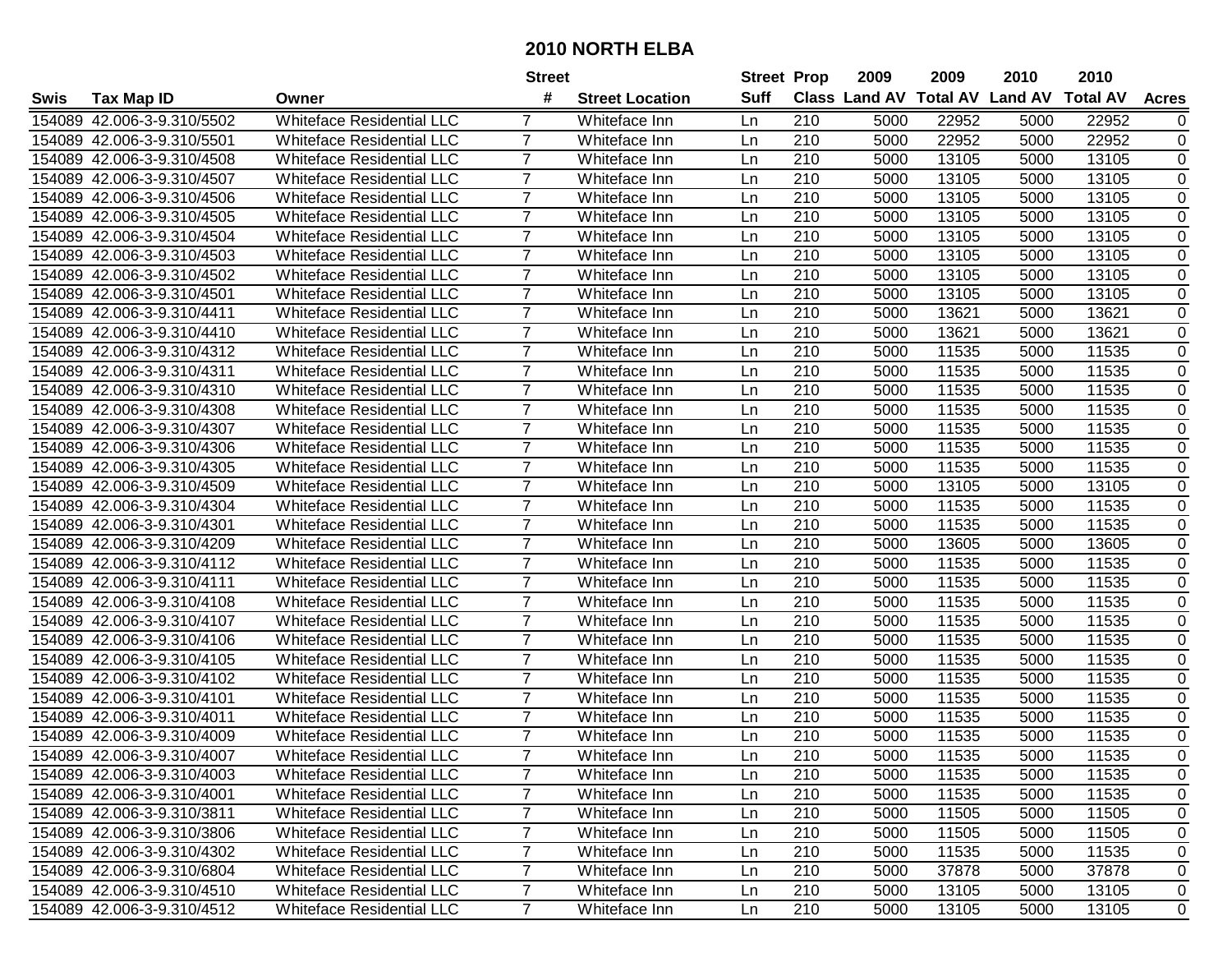|             |                            |                                  | <b>Street</b>  |                        | <b>Street Prop</b> |     | 2009                          | 2009  | 2010           | 2010            |                |
|-------------|----------------------------|----------------------------------|----------------|------------------------|--------------------|-----|-------------------------------|-------|----------------|-----------------|----------------|
| <b>Swis</b> | <b>Tax Map ID</b>          | Owner                            | #              | <b>Street Location</b> | Suff               |     | <b>Class Land AV Total AV</b> |       | <b>Land AV</b> | <b>Total AV</b> | <b>Acres</b>   |
|             | 154089 42.006-3-9.310/5408 | <b>Whiteface Residential LLC</b> |                | Whiteface Inn          | Ln                 | 210 | 5000                          | 27156 | 5000           | 27156           | 0              |
|             | 154089 42.006-3-9.310/5402 | <b>Whiteface Residential LLC</b> | 7              | Whiteface Inn          | Ln                 | 210 | 5000                          | 27156 | 5000           | 27156           | 0              |
|             | 154089 42.006-3-9.310/5312 | <b>Whiteface Residential LLC</b> | 7              | Whiteface Inn          | Ln                 | 210 | 5000                          | 37677 | 5000           | 37677           | 0              |
|             | 154089 42.006-3-9.310/5311 | <b>Whiteface Residential LLC</b> | $\overline{7}$ | Whiteface Inn          | Ln                 | 210 | 5000                          | 37677 | 5000           | 37677           | $\mathbf 0$    |
|             | 154089 42.006-3-9.310/5310 | <b>Whiteface Residential LLC</b> | 7              | Whiteface Inn          | Ln                 | 210 | 5000                          | 37677 | 5000           | 37677           | $\mathbf 0$    |
| 154089      | 42.006-3-9.310/5309        | <b>Whiteface Residential LLC</b> | $\overline{7}$ | Whiteface Inn          | Ln                 | 210 | 5000                          | 37677 | 5000           | 37677           | $\mathbf 0$    |
|             | 154089 42.006-3-9.310/5308 | Whiteface Residential LLC        | $\overline{7}$ | Whiteface Inn          | Ln                 | 210 | 5000                          | 37677 | 5000           | 37677           | 0              |
| 154089      | 42.006-3-9.310/5307        | <b>Whiteface Residential LLC</b> | $\overline{7}$ | Whiteface Inn          | Ln                 | 210 | 5000                          | 37677 | 5000           | 37677           | 0              |
| 154089      | 42.006-3-9.310/5306        | <b>Whiteface Residential LLC</b> | $\overline{7}$ | Whiteface Inn          | Ln                 | 210 | 5000                          | 37677 | 5000           | 37677           | 0              |
| 154089      | 42.006-3-9.310/5305        | <b>Whiteface Residential LLC</b> | $\overline{7}$ | Whiteface Inn          | Ln                 | 210 | 5000                          | 37677 | 5000           | 37677           | 0              |
|             | 154089 42.006-3-9.310/5304 | <b>Whiteface Residential LLC</b> | $\overline{7}$ | Whiteface Inn          | Ln                 | 210 | 5000                          | 37677 | 5000           | 37677           | 0              |
|             | 154089 42.006-3-9.310/5303 | <b>Whiteface Residential LLC</b> | 7              | Whiteface Inn          | Ln                 | 210 | 5000                          | 37677 | 5000           | 37677           | 0              |
| 154089      | 42.006-3-9.310/5302        | <b>Whiteface Residential LLC</b> | $\overline{7}$ | Whiteface Inn          | Ln                 | 210 | 5000                          | 37677 | 5000           | 37677           | $\pmb{0}$      |
| 154089      | 42.006-3-9.310/5301        | <b>Whiteface Residential LLC</b> | $\overline{7}$ | Whiteface Inn          | Ln                 | 210 | 5000                          | 37677 | 5000           | 37677           | 0              |
| 154089      | 42.006-3-9.310/5011        | <b>Whiteface Residential LLC</b> | $\overline{7}$ | Whiteface Inn          | Ln                 | 210 | 5000                          | 15673 | 5000           | 15673           | $\mathbf 0$    |
|             | 154089 42.006-3-9.310/5010 | <b>Whiteface Residential LLC</b> | $\overline{7}$ | Whiteface Inn          | Ln                 | 210 | 5000                          | 15673 | 5000           | 15673           | 0              |
| 154089      | 42.006-3-9.310/5008        | <b>Whiteface Residential LLC</b> | $\overline{7}$ | Whiteface Inn          | Ln                 | 210 | 5000                          | 15673 | 5000           | 15673           | 0              |
| 154089      | 42.006-3-9.310/4511        | <b>Whiteface Residential LLC</b> | 7              | Whiteface Inn          | Ln                 | 210 | 5000                          | 13105 | 5000           | 13105           | 0              |
|             | 154089 42.006-3-9.310/5007 | <b>Whiteface Residential LLC</b> | $\overline{7}$ | Whiteface Inn          | Ln                 | 210 | 5000                          | 15673 | 5000           | 15673           | $\pmb{0}$      |
|             | 154089 42.006-3-9.310/5002 | <b>Whiteface Residential LLC</b> | 7              | Whiteface Inn          | Ln                 | 210 | 5000                          | 15673 | 5000           | 15673           | $\pmb{0}$      |
|             | 154089 42.006-3-9.310/4911 | <b>Whiteface Residential LLC</b> | $\overline{7}$ | Whiteface Inn          | Ln                 | 210 | 5000                          | 16181 | 5000           | 16181           | $\pmb{0}$      |
| 154089      | 42.006-3-9.310/4908        | <b>Whiteface Residential LLC</b> | $\overline{7}$ | Whiteface Inn          | Ln                 | 210 | 5000                          | 16181 | 5000           | 16181           | 0              |
| 154089      | 42.006-3-9.310/4907        | <b>Whiteface Residential LLC</b> | $\overline{7}$ | Whiteface Inn          | Ln                 | 210 | 5000                          | 16181 | 5000           | 16181           | $\mathbf 0$    |
|             | 154089 42.006-3-9.310/4905 | <b>Whiteface Residential LLC</b> | $\overline{7}$ | Whiteface Inn          | Ln                 | 210 | 5000                          | 16181 | 5000           | 16181           | 0              |
| 154089      | 42.006-3-9.310/4902        | <b>Whiteface Residential LLC</b> | $\overline{7}$ | Whiteface Inn          | Ln                 | 210 | 5000                          | 16181 | 5000           | 16181           | $\pmb{0}$      |
| 154089      | 42.006-3-9.310/4901        | <b>Whiteface Residential LLC</b> | $\overline{7}$ | Whiteface Inn          | Ln                 | 210 | 5000                          | 16181 | 5000           | 16181           | 0              |
|             | 154089 42.006-3-9.310/4812 | <b>Whiteface Residential LLC</b> | $\overline{7}$ | Whiteface Inn          | Ln                 | 210 | 5000                          | 11535 | 5000           | 11535           | $\pmb{0}$      |
|             | 154089 42.006-3-9.310/4811 | <b>Whiteface Residential LLC</b> | $\overline{7}$ | Whiteface Inn          | Ln                 | 210 | 5000                          | 11535 | 5000           | 11535           | $\pmb{0}$      |
|             | 154089 42.006-3-9.310/4810 | <b>Whiteface Residential LLC</b> | $\overline{7}$ | Whiteface Inn          | Ln                 | 210 | 5000                          | 11535 | 5000           | 11535           | $\pmb{0}$      |
| 154089      | 42.006-3-9.310/4806        | <b>Whiteface Residential LLC</b> | $\overline{7}$ | Whiteface Inn          | Ln                 | 210 | 5000                          | 11535 | 5000           | 11535           | $\pmb{0}$      |
| 154089      | 42.006-3-9.310/4805        | <b>Whiteface Residential LLC</b> | $\overline{7}$ | Whiteface Inn          | Ln                 | 210 | 5000                          | 11535 | 5000           | 11535           | $\overline{0}$ |
|             | 154089 42.006-3-9.310/4804 | <b>Whiteface Residential LLC</b> | $\overline{7}$ | Whiteface Inn          | Ln                 | 210 | 5000                          | 11535 | 5000           | 11535           | 0              |
|             | 154089 42.006-3-9.310/4711 | <b>Whiteface Residential LLC</b> | $\overline{7}$ | Whiteface Inn          | Ln                 | 210 | 5000                          | 13163 | 5000           | 13163           | 0              |
|             | 154089 42.006-3-9.310/4705 | <b>Whiteface Residential LLC</b> | $\overline{7}$ | Whiteface Inn          | Ln                 | 210 | 5000                          | 13163 | 5000           | 13163           | 0              |
|             | 154089 42.006-3-9.310/4609 | <b>Whiteface Residential LLC</b> |                | Whiteface Inn          | Ln                 | 210 | 5000                          | 11535 | 5000           | 11535           | 0              |
|             | 154089 42.006-3-9.310/4603 | Whiteface Residential LLC        | 7              | Whiteface Inn          | Ln                 | 210 | 5000                          | 11535 | 5000           | 11535           | 0              |
|             | 154089 42.006-3-9.310/5005 | Whiteface Residential LLC        | 7              | Whiteface Inn          | Ln                 | 210 | 5000                          | 15673 | 5000           | 15673           | 0              |
|             | 154089 42.006-3-9.310/6805 | <b>Whiteface Residential LLC</b> | $\overline{7}$ | Whiteface Inn          | Ln                 | 210 | 5000                          | 37878 | 5000           | 37878           | 0              |
|             | 154089 42.006-3-9.310/6802 | <b>Whiteface Residential LLC</b> | $\overline{7}$ | Whiteface Inn          | Ln                 | 210 | 5000                          | 37878 | 5000           | 37878           | 0              |
|             | 154089 42.006-3-9.310/6807 | <b>Whiteface Residential LLC</b> | $\overline{7}$ | Whiteface Inn          | Ln                 | 210 | 5000                          | 37878 | 5000           | 37878           | 0              |
|             | 154089 42.006-3-9.310/8308 | Whiteface Residential LLC        | $\overline{7}$ | Whiteface Inn          | Ln                 | 210 | 5000                          | 51018 | 5000           | 51018           | 0              |
|             | 154089 42.006-3-9.310/8307 | <b>Whiteface Residential LLC</b> | $\overline{7}$ | Whiteface Inn          | Ln                 | 210 | 5000                          | 51018 | 5000           | 51018           | 0              |
|             |                            |                                  |                |                        |                    |     |                               |       |                |                 |                |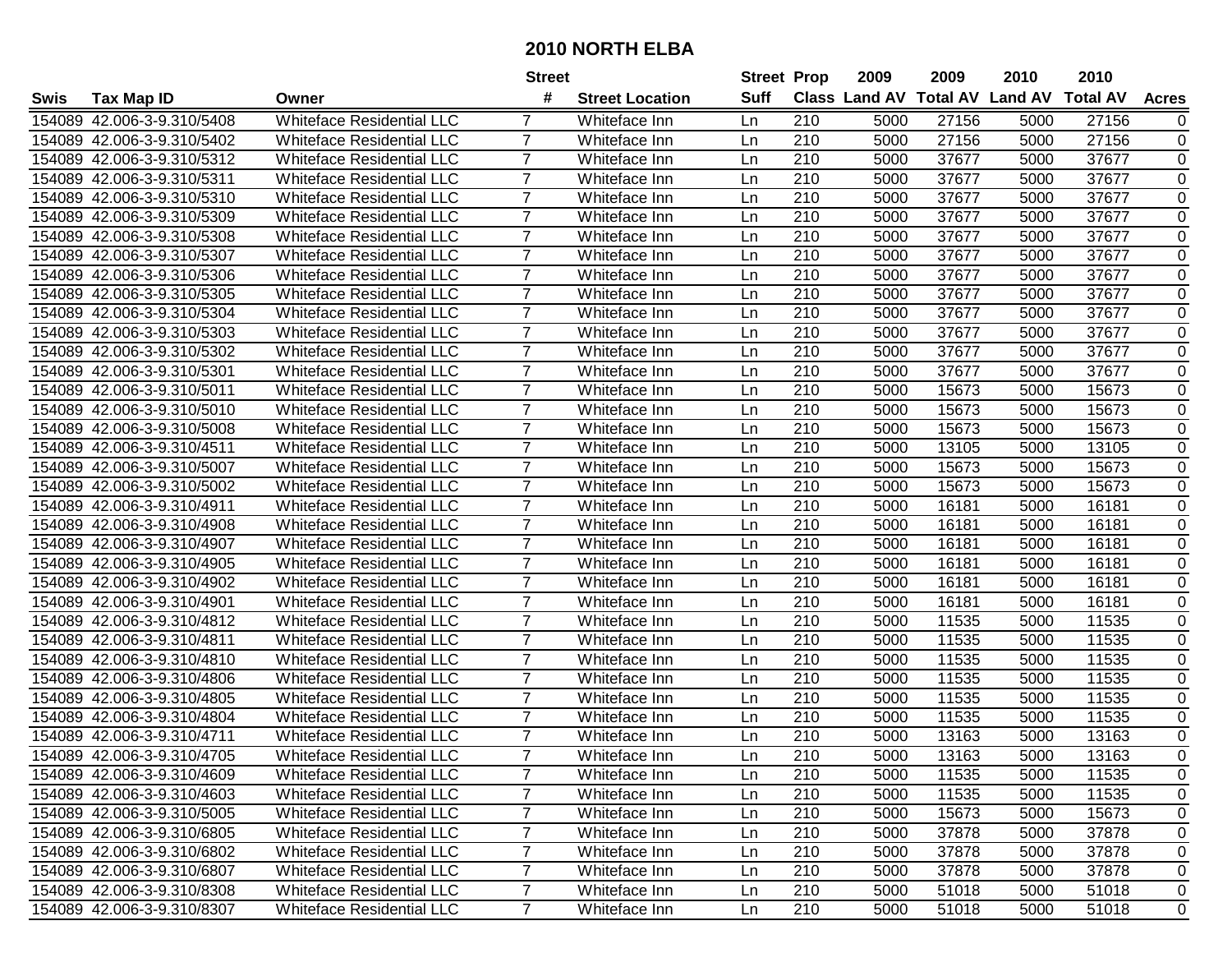|        |                            |                                  | <b>Street</b>  |                        | <b>Street Prop</b> |                  | 2009   | 2009   | 2010                           | 2010            |              |
|--------|----------------------------|----------------------------------|----------------|------------------------|--------------------|------------------|--------|--------|--------------------------------|-----------------|--------------|
| Swis   | <b>Tax Map ID</b>          | Owner                            | #              | <b>Street Location</b> | <b>Suff</b>        |                  |        |        | Class Land AV Total AV Land AV | <b>Total AV</b> | <b>Acres</b> |
| 154089 | 42.006-3-9.310/8306        | <b>Whiteface Residential LLC</b> | 7              | Whiteface Inn          | Ln                 | 210              | 5000   | 51018  | 5000                           | 51018           | 0            |
|        | 154089 42.006-3-9.310/8305 | <b>Whiteface Residential LLC</b> | $\overline{7}$ | Whiteface Inn          | Ln                 | 210              | 5000   | 51018  | 5000                           | 51018           | $\pmb{0}$    |
|        | 154089 42.006-3-9.310/8304 | <b>Whiteface Residential LLC</b> | $\overline{7}$ | Whiteface Inn          | Ln                 | 210              | 5000   | 51018  | 5000                           | 51018           | 0            |
|        | 154089 42.006-3-9.310/8303 | <b>Whiteface Residential LLC</b> | 7              | Whiteface Inn          | Ln                 | 210              | 5000   | 51018  | 5000                           | 51018           | 0            |
|        | 154089 42.006-3-9.310/8302 | <b>Whiteface Residential LLC</b> | $\overline{7}$ | Whiteface Inn          | Ln                 | 210              | 5000   | 51018  | 5000                           | 51018           | $\mathbf 0$  |
|        | 154089 42.006-3-9.310/8301 | <b>Whiteface Residential LLC</b> | $\overline{7}$ | Whiteface Inn          | Ln                 | 210              | 5000   | 51018  | 5000                           | 51018           | 0            |
|        | 154089 42.006-3-9.310/8212 | <b>Whiteface Residential LLC</b> | $\overline{7}$ | Whiteface Inn          | Ln                 | 210              | 5000   | 63739  | 5000                           | 63739           | $\mathbf 0$  |
|        | 154089 42.006-3-9.310/8211 | <b>Whiteface Residential LLC</b> | $\overline{7}$ | Whiteface Inn          | Ln                 | 210              | 5000   | 63739  | 5000                           | 63739           | 0            |
|        | 154089 42.006-3-9.310/8210 | <b>Whiteface Residential LLC</b> | $\overline{7}$ | Whiteface Inn          | Ln                 | 210              | 5000   | 63739  | 5000                           | 63739           | $\pmb{0}$    |
| 154089 | 42.006-3-9.310/8209        | <b>Whiteface Residential LLC</b> | $\overline{7}$ | Whiteface Inn          | Ln                 | 210              | 5000   | 63739  | 5000                           | 63739           | $\pmb{0}$    |
| 154089 | 42.006-3-9.310/8208        | <b>Whiteface Residential LLC</b> | $\overline{7}$ | Whiteface Inn          | Ln                 | 210              | 5000   | 63739  | 5000                           | 63739           | 0            |
|        | 154089 42.006-3-9.310/8207 | <b>Whiteface Residential LLC</b> | $\overline{7}$ | Whiteface Inn          | Ln                 | 210              | 5000   | 63739  | 5000                           | 63739           | $\pmb{0}$    |
|        | 154089 42.006-3-9.310/8206 | <b>Whiteface Residential LLC</b> | $\overline{7}$ | Whiteface Inn          | Ln                 | 210              | 5000   | 63739  | 5000                           | 63739           | $\pmb{0}$    |
|        | 154089 42.006-3-9.310/8205 | <b>Whiteface Residential LLC</b> | $\overline{7}$ | Whiteface Inn          | Ln                 | 210              | 5000   | 63739  | 5000                           | 63739           | $\pmb{0}$    |
|        | 154089 42.006-3-9.310/8204 | <b>Whiteface Residential LLC</b> | $\overline{7}$ | Whiteface Inn          | Ln                 | 210              | 5000   | 63739  | 5000                           | 63739           | $\mathbf 0$  |
|        | 154089 42.006-3-9.310/8309 | <b>Whiteface Residential LLC</b> | $\overline{7}$ | Whiteface Inn          | Ln                 | 210              | 5000   | 51018  | 5000                           | 51018           | $\pmb{0}$    |
|        | 154089 42.006-3-9.310/8203 | <b>Whiteface Residential LLC</b> | $\overline{7}$ | Whiteface Inn          | Ln                 | 210              | 5000   | 63739  | 5000                           | 63739           | 0            |
|        | 154089 42.006-3-9.310/8201 | <b>Whiteface Residential LLC</b> | $\overline{7}$ | Whiteface Inn          | Ln                 | 210              | 5000   | 63739  | 5000                           | 63739           | 0            |
|        | 154089 42.006-3-9.310/8110 | <b>Whiteface Residential LLC</b> | $\overline{7}$ | Whiteface Inn          | Ln                 | 210              | 5000   | 34266  | 5000                           | 34266           | $\pmb{0}$    |
|        | 154089 42.006-3-9.310/8107 | <b>Whiteface Residential LLC</b> | $\overline{7}$ | Whiteface Inn          | Ln                 | 210              | 5000   | 34266  | 5000                           | 34266           | $\mathbf 0$  |
|        | 154089 42.006-3-9.310/8104 | <b>Whiteface Residential LLC</b> | 7              | Whiteface Inn          | Ln                 | 210              | 5000   | 34266  | 5000                           | 34266           | 0            |
|        | 154089 42.006-3-9.310/8101 | <b>Whiteface Residential LLC</b> | $\overline{7}$ | Whiteface Inn          | Ln                 | 210              | 5000   | 34266  | 5000                           | 34266           | $\mathbf 0$  |
|        | 154089 42.006-3-9.310/8011 | <b>Whiteface Residential LLC</b> | $\overline{7}$ | Whiteface Inn          | Ln                 | 210              | 5000   | 49971  | 5000                           | 49971           | 0            |
|        | 154089 42.006-3-9.310/8009 | <b>Whiteface Residential LLC</b> | $\overline{7}$ | Whiteface Inn          | Ln                 | 210              | 5000   | 49971  | 5000                           | 49971           | 0            |
|        | 154089 42.006-3-9.310/8008 | <b>Whiteface Residential LLC</b> | $\overline{7}$ | Whiteface Inn          | Ln                 | 210              | 5000   | 49971  | 5000                           | 49971           | 0            |
| 154089 | 42.006-3-9.310/8003        | <b>Whiteface Residential LLC</b> | $\overline{7}$ | Whiteface Inn          | Ln                 | 210              | 5000   | 49971  | 5000                           | 49971           | $\pmb{0}$    |
| 154089 | 42.006-3-9.310/8002        | <b>Whiteface Residential LLC</b> | $\overline{7}$ | Whiteface Inn          | Ln                 | 210              | 5000   | 49971  | 5000                           | 49971           | $\pmb{0}$    |
|        | 154089 42.006-3-9.310/7907 | <b>Whiteface Residential LLC</b> | $\overline{7}$ | Whiteface Inn          | Ln                 | 210              | 5000   | 41344  | 5000                           | 41344           | $\pmb{0}$    |
|        | 154089 42.006-3-9.310/7901 | <b>Whiteface Residential LLC</b> | 7              | Whiteface Inn          | Ln                 | 210              | 5000   | 41344  | 5000                           | 41344           | 0            |
|        | 154089 42.006-3-9.310/7805 | <b>Whiteface Residential LLC</b> | $\overline{7}$ | Whiteface Inn          | Ln                 | 210              | 5000   | 45949  | 5000                           | 45949           | $\mathbf 0$  |
|        | 154089 42.006-3-9.310/7712 | <b>Whiteface Residential LLC</b> | $\overline{7}$ | Whiteface Inn          | Ln                 | 210              | 5000   | 39575  | 5000                           | 39575           | 0            |
|        | 154089 42.006-3-9.310/7711 | <b>Whiteface Residential LLC</b> | $\overline{7}$ | Whiteface Inn          | Ln                 | 210              | 5000   | 39575  | 5000                           | 39575           | $\mathbf 0$  |
|        | 154089 42.006-3-9.310/6806 | <b>Whiteface Residential LLC</b> | 7              | Whiteface Inn          | Ln                 | 210              | 5000   | 37878  | 5000                           | 37878           | 0            |
|        | 154089 42.006-3-9.310/7708 | <b>Whiteface Residential LLC</b> | $\overline{7}$ | Whiteface Inn          | Ln                 | $\overline{210}$ | 5000   | 39575  | 5000                           | 39575           | $\Omega$     |
|        | 154089 42.006-3-9.310/8202 | <b>Whiteface Residential LLC</b> | $\overline{7}$ | Whiteface Inn          | Ln                 | 210              | 5000   | 63739  | 5000                           | 63739           | 0            |
|        | 154089 42.006-3-9.310/7707 | <b>Whiteface Residential LLC</b> | 7              | Whiteface Inn          | Ln                 | 210              | 5000   | 39575  | 5000                           | 39575           | 0            |
|        | 154089 42.006-3-9.310/8310 | <b>Whiteface Residential LLC</b> | 7              | Whiteface Inn          | Ln                 | 210              | 5000   | 51018  | 5000                           | 51018           | 0            |
|        | 154089 42.006-3-9.310/8312 | Whiteface Residential LLC        | $\overline{7}$ | Whiteface Inn          | Ln                 | 210              | 5000   | 51018  | 5000                           | 51018           | 0            |
|        | 154089 42.006-3-9.340      | Whiteface Residential LLC        |                | Whiteface Inn          | Ln                 | 311              | 583500 | 583500 | 583500                         | 583500          | 2.31         |
|        | 154089 42.006-3-9.310/8612 | <b>Whiteface Residential LLC</b> | $\overline{7}$ | Whiteface Inn          | Ln                 | 210              | 5000   | 54100  | 5000                           | 54100           | 0            |
|        | 154089 42.006-3-9.310/8611 | Whiteface Residential LLC        | $\overline{7}$ | Whiteface Inn          | Ln                 | 210              | 5000   | 54100  | 5000                           | 54100           | 0            |
|        | 154089 42.006-3-9.310/8610 | <b>Whiteface Residential LLC</b> | $\overline{7}$ | Whiteface Inn          | Ln                 | 210              | 5000   | 54100  | 5000                           | 54100           | $\mathbf 0$  |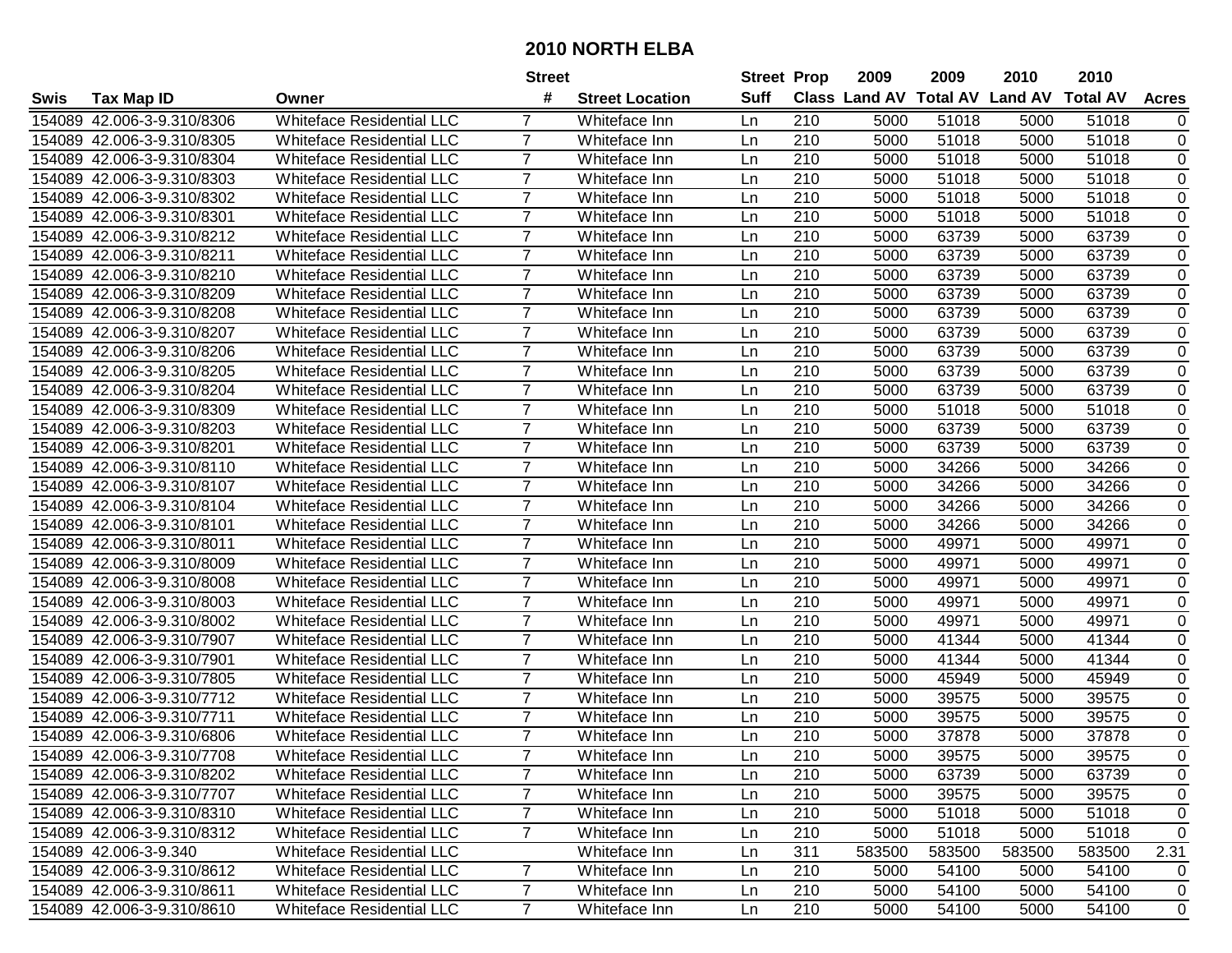|             |                            |                                  | <b>Street</b>  |                        | <b>Street Prop</b> |     | 2009                          | 2009  | 2010           | 2010            |              |
|-------------|----------------------------|----------------------------------|----------------|------------------------|--------------------|-----|-------------------------------|-------|----------------|-----------------|--------------|
| <b>Swis</b> | <b>Tax Map ID</b>          | Owner                            | #              | <b>Street Location</b> | Suff               |     | <b>Class Land AV Total AV</b> |       | <b>Land AV</b> | <b>Total AV</b> | <b>Acres</b> |
|             | 154089 42.006-3-9.310/8608 | <b>Whiteface Residential LLC</b> |                | Whiteface Inn          | Ln                 | 210 | 5000                          | 54100 | 5000           | 54100           | 0            |
|             | 154089 42.006-3-9.310/8607 | <b>Whiteface Residential LLC</b> | 7              | Whiteface Inn          | Ln                 | 210 | 5000                          | 54100 | 5000           | 54100           | $\pmb{0}$    |
|             | 154089 42.006-3-9.310/8606 | <b>Whiteface Residential LLC</b> | 7              | Whiteface Inn          | Ln                 | 210 | 5000                          | 54100 | 5000           | 54100           | 0            |
|             | 154089 42.006-3-9.310/8605 | <b>Whiteface Residential LLC</b> | $\overline{7}$ | Whiteface Inn          | Ln                 | 210 | 5000                          | 54100 | 5000           | 54100           | $\mathbf 0$  |
|             | 154089 42.006-3-9.310/8604 | <b>Whiteface Residential LLC</b> | 7              | Whiteface Inn          | Ln                 | 210 | 5000                          | 54100 | 5000           | 54100           | 0            |
| 154089      | 42.006-3-9.310/8603        | <b>Whiteface Residential LLC</b> | $\overline{7}$ | Whiteface Inn          | Ln                 | 210 | 5000                          | 54100 | 5000           | 54100           | $\mathbf 0$  |
|             | 154089 42.006-3-9.310/8602 | <b>Whiteface Residential LLC</b> | $\overline{7}$ | Whiteface Inn          | Ln                 | 210 | 5000                          | 54100 | 5000           | 54100           | 0            |
| 154089      | 42.006-3-9.310/8601        | <b>Whiteface Residential LLC</b> | $\overline{7}$ | Whiteface Inn          | Ln                 | 210 | 5000                          | 54100 | 5000           | 54100           | 0            |
| 154089      | 42.006-3-9.310/8512        | <b>Whiteface Residential LLC</b> | $\overline{7}$ | Whiteface Inn          | Ln                 | 210 | 5000                          | 49622 | 5000           | 49622           | 0            |
| 154089      | 42.006-3-9.310/8511        | <b>Whiteface Residential LLC</b> | $\overline{7}$ | Whiteface Inn          | Ln                 | 210 | 5000                          | 49622 | 5000           | 49622           | $\pmb{0}$    |
|             | 154089 42.006-3-9.310/8510 | <b>Whiteface Residential LLC</b> | $\overline{7}$ | Whiteface Inn          | Ln                 | 210 | 500                           | 49622 | 500            | 49622           | $\pmb{0}$    |
|             | 154089 42.006-3-9.310/8509 | <b>Whiteface Residential LLC</b> | 7              | Whiteface Inn          | Ln                 | 210 | 5000                          | 49622 | 5000           | 49622           | 0            |
| 154089      | 42.006-3-9.310/8508        | <b>Whiteface Residential LLC</b> | $\overline{7}$ | Whiteface Inn          | Ln                 | 210 | 5000                          | 49622 | 5000           | 49622           | $\pmb{0}$    |
| 154089      | 42.006-3-9.310/8311        | <b>Whiteface Residential LLC</b> | $\overline{7}$ | Whiteface Inn          | Ln                 | 210 | 5000                          | 51018 | 5000           | 51018           | $\pmb{0}$    |
| 154089      | 42.006-3-9.310/8507        | <b>Whiteface Residential LLC</b> | $\overline{7}$ | Whiteface Inn          | Ln                 | 210 | 5000                          | 49622 | 5000           | 49622           | $\mathbf 0$  |
| 154089      | 42.006-3-9.310/8505        | <b>Whiteface Residential LLC</b> | 7              | Whiteface Inn          | Ln                 | 210 | 5000                          | 49622 | 5000           | 49622           | 0            |
| 154089      | 42.006-3-9.310/8504        | <b>Whiteface Residential LLC</b> | $\overline{7}$ | Whiteface Inn          | Ln                 | 210 | 5000                          | 49622 | 5000           | 49622           | 0            |
| 154089      | 42.006-3-9.310/8503        | <b>Whiteface Residential LLC</b> | 7              | Whiteface Inn          | Ln                 | 210 | 5000                          | 49622 | 5000           | 49622           | 0            |
|             | 154089 42.006-3-9.310/8502 | <b>Whiteface Residential LLC</b> | $\overline{7}$ | Whiteface Inn          | Ln                 | 210 | 5000                          | 49622 | 5000           | 49622           | $\pmb{0}$    |
|             | 154089 42.006-3-9.310/8501 | <b>Whiteface Residential LLC</b> | 7              | Whiteface Inn          | Ln                 | 210 | 5000                          | 49622 | 5000           | 49622           | $\pmb{0}$    |
|             | 154089 42.006-3-9.310/8412 | <b>Whiteface Residential LLC</b> | 7              | Whiteface Inn          | Ln                 | 210 | 5000                          | 63848 | 5000           | 63848           | $\pmb{0}$    |
| 154089      | 42.006-3-9.310/8411        | <b>Whiteface Residential LLC</b> | $\overline{7}$ | Whiteface Inn          | Ln                 | 210 | 5000                          | 63848 | 5000           | 63848           | $\pmb{0}$    |
| 154089      | 42.006-3-9.310/8410        | <b>Whiteface Residential LLC</b> | $\overline{7}$ | Whiteface Inn          | Ln                 | 210 | 5000                          | 63848 | 5000           | 63848           | $\pmb{0}$    |
| 154089      | 42.006-3-9.310/8409        | <b>Whiteface Residential LLC</b> | $\overline{7}$ | Whiteface Inn          | Ln                 | 210 | 5000                          | 63848 | 5000           | 63848           | 0            |
| 154089      | 42.006-3-9.310/8408        | <b>Whiteface Residential LLC</b> | $\overline{7}$ | Whiteface Inn          | Ln                 | 210 | 5000                          | 63848 | 5000           | 63848           | $\pmb{0}$    |
| 154089      | 42.006-3-9.310/8407        | <b>Whiteface Residential LLC</b> | $\overline{7}$ | Whiteface Inn          | Ln                 | 210 | 5000                          | 63848 | 5000           | 63848           | $\pmb{0}$    |
|             | 154089 42.006-3-9.310/8406 | <b>Whiteface Residential LLC</b> | $\overline{7}$ | Whiteface Inn          | Ln                 | 210 | 5000                          | 63848 | 5000           | 63848           | $\pmb{0}$    |
|             | 154089 42.006-3-9.310/8405 | <b>Whiteface Residential LLC</b> | $\overline{7}$ | Whiteface Inn          | Ln                 | 210 | 5000                          | 63848 | 5000           | 63848           | $\pmb{0}$    |
|             | 154089 42.006-3-9.310/8404 | <b>Whiteface Residential LLC</b> | $\overline{7}$ | Whiteface Inn          | Ln                 | 210 | 5000                          | 63848 | 5000           | 63848           | $\pmb{0}$    |
| 154089      | 42.006-3-9.310/8403        | <b>Whiteface Residential LLC</b> | $\overline{7}$ | Whiteface Inn          | Ln                 | 210 | 5000                          | 63848 | 5000           | 63848           | 0            |
| 154089      | 42.006-3-9.310/8402        | <b>Whiteface Residential LLC</b> | $\overline{7}$ | Whiteface Inn          | Ln                 | 210 | 5000                          | 63848 | 5000           | 63848           | $\mathbf 0$  |
|             | 154089 42.006-3-9.310/8401 | <b>Whiteface Residential LLC</b> | $\overline{7}$ | Whiteface Inn          | Ln                 | 210 | 5000                          | 63848 | 5000           | 63848           | 0            |
|             | 154089 42.006-3-9.310/8506 | <b>Whiteface Residential LLC</b> | $\overline{7}$ | Whiteface Inn          | Ln                 | 210 | 5000                          | 49622 | 5000           | 49622           | 0            |
|             | 154089 42.006-3-9.310/7706 | <b>Whiteface Residential LLC</b> | 7              | Whiteface Inn          | Ln                 | 210 | 5000                          | 39575 | 5000           | 39575           | 0            |
|             | 154089 42.006-3-9.310/7709 | <b>Whiteface Residential LLC</b> |                | Whiteface Inn          | Ln                 | 210 | 5000                          | 39575 | 5000           | 39575           | 0            |
|             | 154089 42.006-3-9.310/7703 | Whiteface Residential LLC        | 7              | Whiteface Inn          | Ln                 | 210 | 5000                          | 39575 | 5000           | 39575           | 0            |
|             | 154089 42.006-3-9.310/7309 | Whiteface Residential LLC        | 7              | Whiteface Inn          | Ln                 | 210 | 5000                          | 37878 | 5000           | 37878           | 0            |
|             | 154089 42.006-3-9.310/7308 | <b>Whiteface Residential LLC</b> | $\overline{7}$ | Whiteface Inn          | Ln                 | 210 | 5000                          | 37878 | 5000           | 37878           | 0            |
|             | 154089 42.006-3-9.310/7705 | <b>Whiteface Residential LLC</b> | $\overline{7}$ | Whiteface Inn          | Ln                 | 210 | 5000                          | 39575 | 5000           | 39575           | 0            |
|             | 154089 42.006-3-9.310/7306 | <b>Whiteface Residential LLC</b> | $\overline{7}$ | Whiteface Inn          | Ln                 | 210 | 5000                          | 37878 | 5000           | 37878           | 0            |
|             | 154089 42.006-3-9.310/7305 | Whiteface Residential LLC        | $\overline{7}$ | Whiteface Inn          | Ln                 | 210 | 5000                          | 37878 | 5000           | 37878           | 0            |
|             | 154089 42.006-3-9.310/7304 | <b>Whiteface Residential LLC</b> | $\overline{7}$ | Whiteface Inn          | Ln                 | 210 | 5000                          | 37878 | 5000           | 37878           | 0            |
|             |                            |                                  |                |                        |                    |     |                               |       |                |                 |              |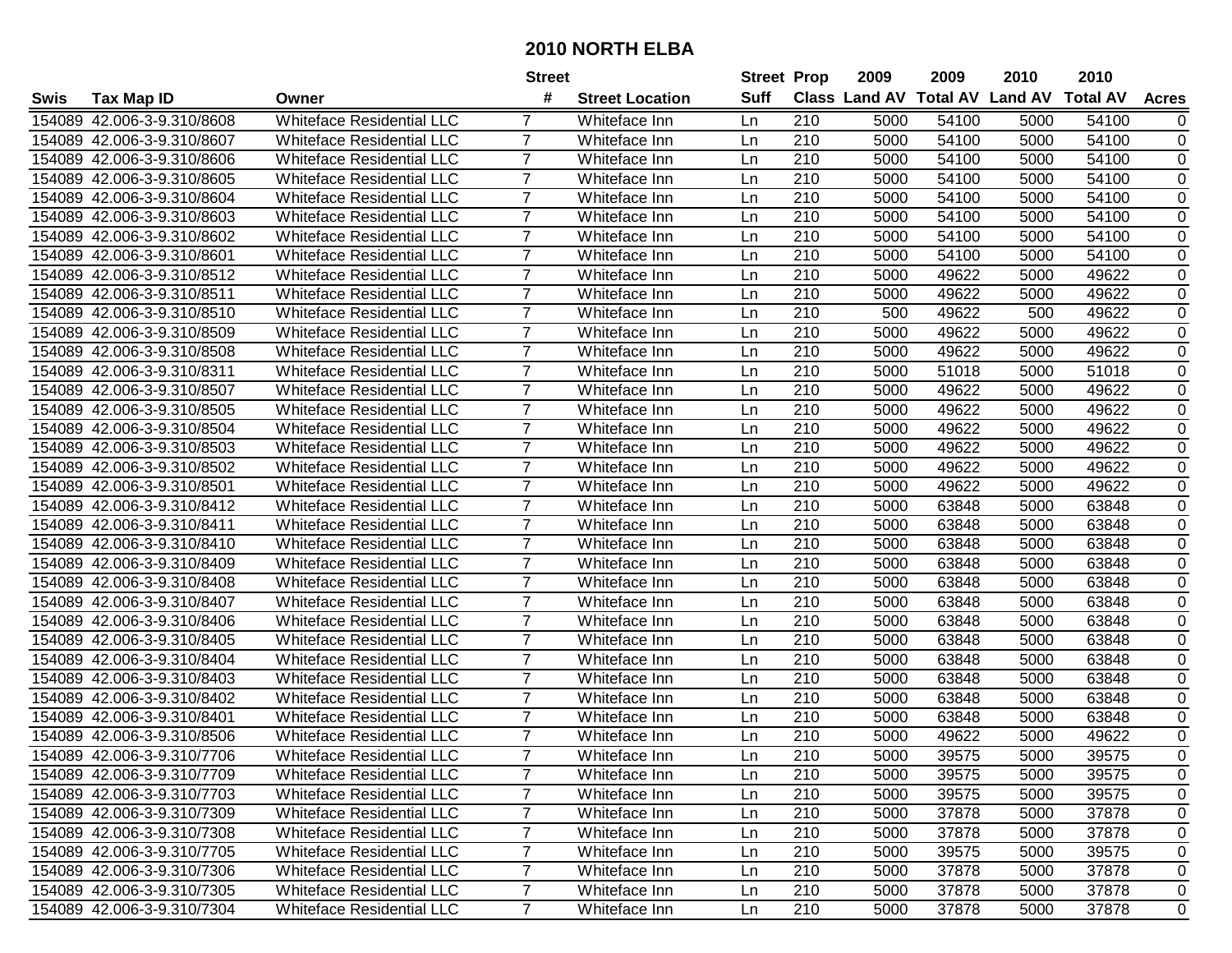|             |                            |                                  | <b>Street</b>  |                        | <b>Street Prop</b> |     | 2009                          | 2009  | 2010           | 2010            |                |
|-------------|----------------------------|----------------------------------|----------------|------------------------|--------------------|-----|-------------------------------|-------|----------------|-----------------|----------------|
| <b>Swis</b> | <b>Tax Map ID</b>          | Owner                            | #              | <b>Street Location</b> | Suff               |     | <b>Class Land AV Total AV</b> |       | <b>Land AV</b> | <b>Total AV</b> | <b>Acres</b>   |
|             | 154089 42.006-3-9.310/7303 | <b>Whiteface Residential LLC</b> |                | Whiteface Inn          | Ln                 | 210 | 5000                          | 37878 | 5000           | 37878           | 0              |
|             | 154089 42.006-3-9.310/7302 | <b>Whiteface Residential LLC</b> | 7              | Whiteface Inn          | Ln                 | 210 | 5000                          | 37878 | 5000           | 37878           | $\pmb{0}$      |
|             | 154089 42.006-3-9.310/7301 | <b>Whiteface Residential LLC</b> | 7              | Whiteface Inn          | Ln                 | 210 | 5000                          | 37878 | 5000           | 37878           | 0              |
|             | 154089 42.006-3-9.310/7212 | <b>Whiteface Residential LLC</b> | $\overline{7}$ | Whiteface Inn          | Ln                 | 210 | 5000                          | 22952 | 5000           | 22952           | $\mathbf 0$    |
|             | 154089 42.006-3-9.310/7210 | <b>Whiteface Residential LLC</b> | 7              | Whiteface Inn          | Ln                 | 210 | 5000                          | 22952 | 5000           | 22952           | 0              |
| 154089      | 42.006-3-9.310/7209        | <b>Whiteface Residential LLC</b> | $\overline{7}$ | Whiteface Inn          | Ln                 | 210 | 5000                          | 22952 | 5000           | 22952           | $\mathbf 0$    |
|             | 154089 42.006-3-9.310/7208 | Whiteface Residential LLC        | $\overline{7}$ | Whiteface Inn          | Ln                 | 210 | 5000                          | 22952 | 5000           | 22952           | 0              |
| 154089      | 42.006-3-9.310/7207        | <b>Whiteface Residential LLC</b> | $\overline{7}$ | Whiteface Inn          | Ln                 | 210 | 5000                          | 22952 | 5000           | 22952           | 0              |
| 154089      | 42.006-3-9.310/7206        | <b>Whiteface Residential LLC</b> | $\overline{7}$ | Whiteface Inn          | Ln                 | 210 | 5000                          | 22952 | 5000           | 22952           | 0              |
| 154089      | 42.006-3-9.310/7204        | <b>Whiteface Residential LLC</b> | $\overline{7}$ | Whiteface Inn          | Ln                 | 210 | 5000                          | 22952 | 5000           | 22952           | $\pmb{0}$      |
|             | 154089 42.006-3-9.310/7310 | <b>Whiteface Residential LLC</b> | $\overline{7}$ | Whiteface Inn          | Ln                 | 210 | 5000                          | 37878 | 5000           | 37878           | 0              |
|             | 154089 42.006-3-9.310/7203 | <b>Whiteface Residential LLC</b> | 7              | Whiteface Inn          | Ln                 | 210 | 5000                          | 22952 | 5000           | 22952           | 0              |
| 154089      | 42.006-3-9.310/7201        | <b>Whiteface Residential LLC</b> | $\overline{7}$ | Whiteface Inn          | Ln                 | 210 | 5000                          | 22952 | 5000           | 22952           | $\pmb{0}$      |
| 154089      | 42.006-3-9.310/7112        | <b>Whiteface Residential LLC</b> | $\overline{7}$ | Whiteface Inn          | Ln                 | 210 | 5000                          | 37878 | 5000           | 37878           | $\pmb{0}$      |
| 154089      | 42.006-3-9.310/7109        | <b>Whiteface Residential LLC</b> | $\overline{7}$ | Whiteface Inn          | Ln                 | 210 | 5000                          | 37878 | 5000           | 37878           | $\mathbf 0$    |
| 154089      | 42.006-3-9.310/7106        | <b>Whiteface Residential LLC</b> | 7              | Whiteface Inn          | Ln                 | 210 | 5000                          | 37878 | 5000           | 37878           | 0              |
| 154089      | 42.006-3-9.310/7103        | <b>Whiteface Residential LLC</b> | $\overline{7}$ | Whiteface Inn          | Ln                 | 210 | 5000                          | 37878 | 5000           | 37878           | $\pmb{0}$      |
| 154089      | 42.006-3-9.310/7012        | <b>Whiteface Residential LLC</b> | 7              | Whiteface Inn          | Ln                 | 210 | 5000                          | 37878 | 5000           | 37878           | $\pmb{0}$      |
|             | 154089 42.006-3-9.310/7011 | <b>Whiteface Residential LLC</b> | $\overline{7}$ | Whiteface Inn          | Ln                 | 210 | 5000                          | 37878 | 5000           | 37878           | $\pmb{0}$      |
|             | 154089 42.006-3-9.310/7006 | <b>Whiteface Residential LLC</b> | 7              | Whiteface Inn          | Ln                 | 210 | 5000                          | 37878 | 5000           | 37878           | $\pmb{0}$      |
|             | 154089 42.006-3-9.310/7005 | <b>Whiteface Residential LLC</b> | 7              | Whiteface Inn          | Ln                 | 210 | 5000                          | 37878 | 5000           | 37878           | $\pmb{0}$      |
| 154089      | 42.006-3-9.310/7002        | <b>Whiteface Residential LLC</b> | $\overline{7}$ | Whiteface Inn          | Ln                 | 210 | 5000                          | 37878 | 5000           | 37878           | $\pmb{0}$      |
| 154089      | 42.006-3-9.310/6907        | <b>Whiteface Residential LLC</b> | $\overline{7}$ | Whiteface Inn          | Ln                 | 210 | 5000                          | 22952 | 5000           | 22952           | $\pmb{0}$      |
| 154089      | 42.006-3-9.310/6812        | <b>Whiteface Residential LLC</b> | $\overline{7}$ | Whiteface Inn          | Ln                 | 210 | 5000                          | 37878 | 5000           | 37878           | 0              |
| 154089      | 42.006-3-9.310/6811        | <b>Whiteface Residential LLC</b> | $\overline{7}$ | Whiteface Inn          | Ln                 | 210 | 5000                          | 37878 | 5000           | 37878           | 0              |
| 154089      | 42.006-3-9.310/6810        | <b>Whiteface Residential LLC</b> | $\overline{7}$ | Whiteface Inn          | Ln                 | 210 | 5000                          | 37878 | 5000           | 37878           | 0              |
|             | 154089 42.006-3-9.310/6809 | <b>Whiteface Residential LLC</b> | $\overline{7}$ | Whiteface Inn          | Ln                 | 210 | 5000                          | 37878 | 5000           | 37878           | 0              |
|             | 154089 42.006-3-9.310/6808 | <b>Whiteface Residential LLC</b> | $\overline{7}$ | Whiteface Inn          | Ln                 | 210 | 5000                          | 37878 | 5000           | 37878           | 0              |
|             | 154089 42.006-3-9.310/7202 | <b>Whiteface Residential LLC</b> | $\overline{7}$ | Whiteface Inn          | Ln                 | 210 | 5000                          | 22952 | 5000           | 22952           | $\pmb{0}$      |
| 154089      | 42.006-3-9.310/7311        | <b>Whiteface Residential LLC</b> | $\overline{7}$ | Whiteface Inn          | Ln                 | 210 | 5000                          | 37878 | 5000           | 37878           | 0              |
| 154089      | 42.006-3-9.310/7307        | <b>Whiteface Residential LLC</b> | $\overline{7}$ | Whiteface Inn          | Ln                 | 210 | 5000                          | 37878 | 5000           | 37878           | $\overline{0}$ |
|             | 154089 42.006-3-9.310/7401 | <b>Whiteface Residential LLC</b> | $\overline{7}$ | Whiteface Inn          | Ln                 | 210 | 5000                          | 37865 | 5000           | 37865           | 0              |
|             | 154089 42.006-3-9.310/7607 | <b>Whiteface Residential LLC</b> | $\overline{7}$ | Whiteface Inn          | Ln                 | 210 | 5000                          | 35874 | 5000           | 35874           | 0              |
|             | 154089 42.006-3-9.310/7606 | <b>Whiteface Residential LLC</b> | $\overline{7}$ | Whiteface Inn          | Ln                 | 210 | 5000                          | 35874 | 5000           | 35874           | 0              |
|             | 154089 42.006-3-9.310/7605 | <b>Whiteface Residential LLC</b> |                | Whiteface Inn          | Ln                 | 210 | 5000                          | 35874 | 5000           | 35874           | 0              |
|             | 154089 42.006-3-9.310/7604 | <b>Whiteface Residential LLC</b> | 7              | Whiteface Inn          | Ln                 | 210 | 5000                          | 35874 | 5000           | 35874           | 0              |
|             | 154089 42.006-3-9.310/7603 | Whiteface Residential LLC        | 7              | Whiteface Inn          | Ln                 | 210 | 5000                          | 35874 | 5000           | 35874           | 0              |
|             | 154089 42.006-3-9.310/7602 | <b>Whiteface Residential LLC</b> | $\overline{7}$ | Whiteface Inn          | Ln                 | 210 | 5000                          | 35874 | 5000           | 35874           | 0              |
|             | 154089 42.006-3-9.310/7601 | <b>Whiteface Residential LLC</b> | $\overline{7}$ | Whiteface Inn          | Ln                 | 210 | 5000                          | 35874 | 5000           | 35874           | 0              |
|             | 154089 42.006-3-9.310/7312 | <b>Whiteface Residential LLC</b> | $\overline{7}$ | Whiteface Inn          | Ln                 | 210 | 5000                          | 37878 | 5000           | 37878           | 0              |
|             | 154089 42.006-3-9.310/7512 | Whiteface Residential LLC        | $\overline{7}$ | Whiteface Inn          | Ln                 | 210 | 5000                          | 22952 | 5000           | 22952           | 0              |
|             | 154089 42.006-3-9.310/7511 | <b>Whiteface Residential LLC</b> | $\overline{7}$ | Whiteface Inn          | Ln                 | 210 | 5000                          | 22952 | 5000           | 22952           | 0              |
|             |                            |                                  |                |                        |                    |     |                               |       |                |                 |                |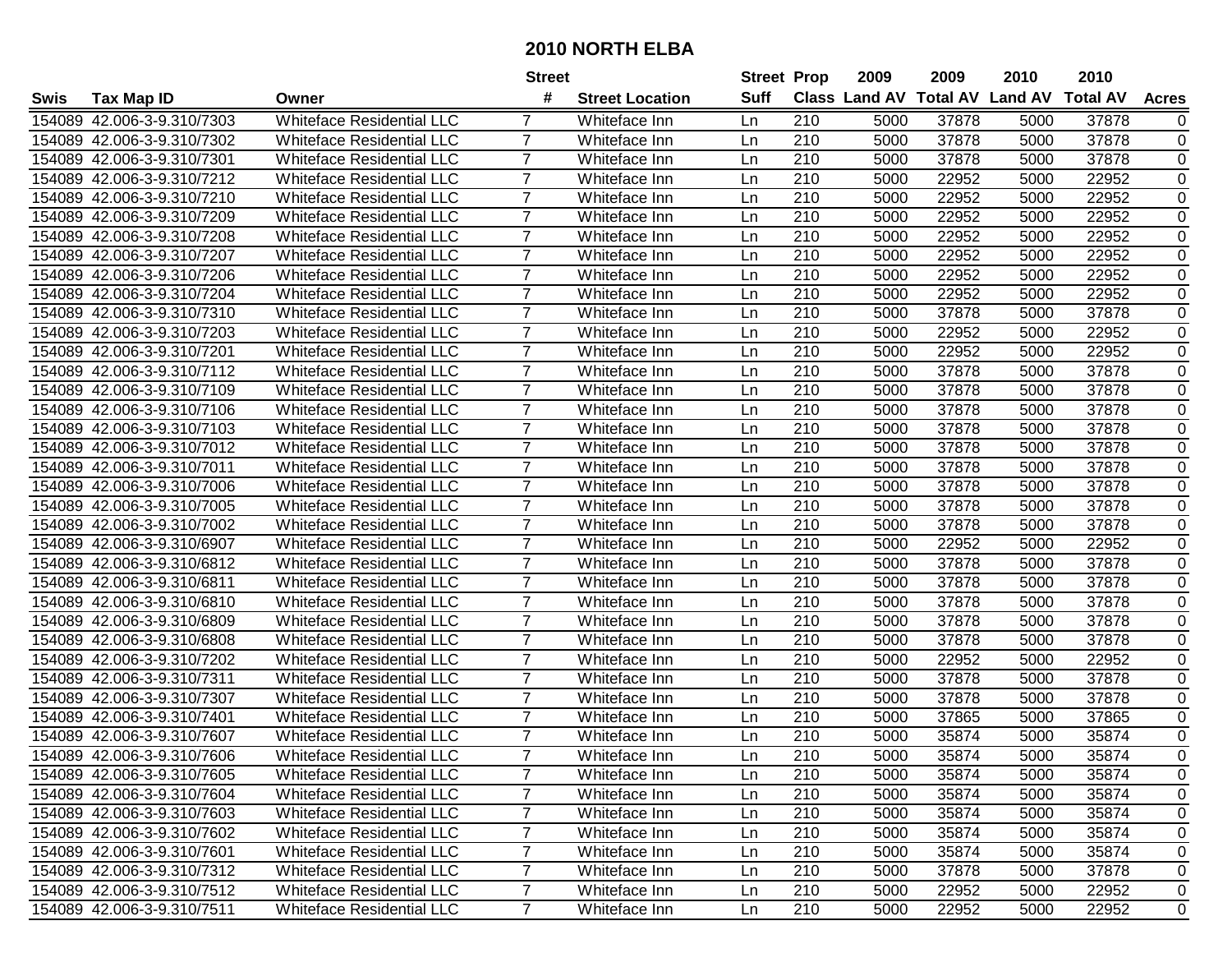|        |                            |                                      | <b>Street</b>  |                        | <b>Street Prop</b> |                  | 2009                          | 2009           | 2010           | 2010            |              |
|--------|----------------------------|--------------------------------------|----------------|------------------------|--------------------|------------------|-------------------------------|----------------|----------------|-----------------|--------------|
| Swis   | <b>Tax Map ID</b>          | Owner                                | #              | <b>Street Location</b> | <b>Suff</b>        |                  | <b>Class Land AV Total AV</b> |                | <b>Land AV</b> | <b>Total AV</b> | <b>Acres</b> |
|        | 154089 42.006-3-9.310/7509 | <b>Whiteface Residential LLC</b>     |                | Whiteface Inn          | Ln                 | 210              | 5000                          | 22952          | 5000           | 22952           | 0            |
|        | 154089 42.006-3-9.310/7506 | <b>Whiteface Residential LLC</b>     | 7              | Whiteface Inn          | Ln                 | 210              | 5000                          | 22952          | 5000           | 22952           | $\pmb{0}$    |
|        | 154089 42.006-3-9.310/7505 | <b>Whiteface Residential LLC</b>     | 7              | Whiteface Inn          | Ln                 | 210              | 5000                          | 22952          | 5000           | 22952           | 0            |
|        | 154089 42.006-3-9.310/7503 | <b>Whiteface Residential LLC</b>     | $\overline{7}$ | Whiteface Inn          | Ln                 | 210              | 5000                          | 22952          | 5000           | 22952           | $\pmb{0}$    |
|        | 154089 42.006-3-9.310/7608 | <b>Whiteface Residential LLC</b>     | $\overline{7}$ | Whiteface Inn          | Ln                 | 210              | 5000                          | 35874          | 5000           | 35874           | $\mathbf 0$  |
|        | 154089 42.006-3-9.310/7610 | <b>Whiteface Residential LLC</b>     | $\overline{7}$ | Whiteface Inn          | Ln                 | 210              | 5000                          | 35874          | 5000           | 35874           | $\mathbf 0$  |
|        | 154089 42.006-3-9.310/7412 | <b>Whiteface Residential LLC</b>     | $\overline{7}$ | Whiteface Inn          | Ln                 | 210              | 5000                          | 37865          | 5000           | 37865           | $\pmb{0}$    |
|        | 154089 42.006-3-9.310/7411 | <b>Whiteface Residential LLC</b>     | $\overline{7}$ | Whiteface Inn          | Ln                 | $\overline{210}$ | 5000                          | 37865          | 5000           | 37865           | $\pmb{0}$    |
|        | 154089 42.006-3-9.310/7410 | <b>Whiteface Residential LLC</b>     | $\overline{7}$ | Whiteface Inn          | Ln                 | $\overline{210}$ | 5000                          | 37865          | 5000           | 37865           | $\pmb{0}$    |
| 154089 | 42.006-3-9.310/7612        | <b>Whiteface Residential LLC</b>     | $\overline{7}$ | Whiteface Inn          | Ln                 | 210              | 5000                          | 35874          | 5000           | 35874           | 0            |
|        | 154089 42.006-3-9.310/7701 | <b>Whiteface Residential LLC</b>     | $\overline{7}$ | Whiteface Inn          | Ln                 | 210              | 5000                          | 39575          | 5000           | 39575           | 0            |
|        | 154089 42.006-3-9.310/7409 | <b>Whiteface Residential LLC</b>     | $\overline{7}$ | Whiteface Inn          | Ln                 | 210              | 5000                          | 37865          | 5000           | 37865           | 0            |
|        | 154089 42.006-3-9.310/7408 | Whiteface Residential LLC            | $\overline{7}$ | Whiteface Inn          | Ln                 | 210              | 5000                          | 37865          | 5000           | 37865           | $\pmb{0}$    |
|        | 154089 42.006-3-9.310/7407 | <b>Whiteface Residential LLC</b>     | $\overline{7}$ | Whiteface Inn          | Ln                 | 210              | 5000                          | 37865          | 5000           | 37865           | $\pmb{0}$    |
|        | 154089 42.006-3-9.310/7406 | <b>Whiteface Residential LLC</b>     | $\overline{7}$ | Whiteface Inn          | Ln                 | 210              | 5000                          | 37865          | 5000           | 37865           | $\pmb{0}$    |
|        | 154089 42.006-3-9.310/7405 | <b>Whiteface Residential LLC</b>     | $\overline{7}$ | Whiteface Inn          | Ln                 | 210              | 5000                          | 37865          | 5000           | 37865           | 0            |
|        | 154089 42.006-3-9.310/7404 | <b>Whiteface Residential LLC</b>     | $\overline{7}$ | Whiteface Inn          | Ln                 | 210              | 5000                          | 37865          | 5000           | 37865           | $\pmb{0}$    |
|        | 154089 42.006-3-9.310/7702 | <b>Whiteface Residential LLC</b>     | $\overline{7}$ | Whiteface Inn          | Ln                 | 210              | 5000                          | 39575          | 5000           | 39575           | 0            |
|        | 154089 42.006-3-9.310/7403 | <b>Whiteface Residential LLC</b>     | $\overline{7}$ | Whiteface Inn          | Ln                 | 210              | 5000                          | 37865          | 5000           | 37865           | $\pmb{0}$    |
|        | 154089 42.006-3-9.310/7402 | <b>Whiteface Residential LLC</b>     | 7              | Whiteface Inn          | Ln                 | 210              | 5000                          | 37865          | 5000           | 37865           | 0            |
|        | 154089 42.006-3-9.310/7611 | <b>Whiteface Residential LLC</b>     | $\overline{7}$ | Whiteface Inn          | Ln                 | 210              | 5000                          | 35874          | 5000           | 35874           | $\pmb{0}$    |
|        | 154089 42.006-3-9.310/7609 | <b>Whiteface Residential LLC</b>     | $\overline{7}$ | Whiteface Inn          | Ln                 | 210              | 5000                          | 35874          | 5000           | 35874           | $\mathbf 0$  |
|        | 154089 33.018-1-3.110      | Whiteface Resort Holdings LLC        | 373            | Whiteface Inn          | Ln                 | 583              | 496000                        | 1196000        | 496000         | 1196000         | 62.65        |
|        | 154089 33.014-2-24.000     | Whiteface Resort Holdings LLC        |                | Whiteface Inn          | Ln                 | 311              | 0                             | 0              | 0              | $\Omega$        | 2.34         |
|        | 154089 42.006-2-1.100      | Whiteface Resort Holdings LLC        |                | Whiteface Inn          | Ln                 | 330              | $\overline{0}$                | $\overline{0}$ | $\mathbf 0$    | $\mathbf 0$     | 26.55        |
|        | 154089 33.018-1-17.100     | <b>Whiteface Resort Holdings LLC</b> | 297            | Whiteface Inn          | Ln                 | 583              | 96800                         | 136600         | 96800          | 136600          | 2.79         |
|        | 154089 33.072-7-1.000      | Whiteface Resort Holdings LLC        |                | Whiteface Inn          | Ln                 | 311              | 0                             | 0              | 0              | $\Omega$        | 0.63         |
|        | 154089 33.018-1-2.001      | <b>Whiteface Resort Holdings LLC</b> |                | Whiteface Inn          | Ln                 | 330              | 0                             | $\overline{0}$ | $\Omega$       | $\Omega$        | 1.25         |
|        | 154089 33.018-1-27.001     | Whiteface Resort Holdings LLC        |                | Marina                 | Way                | 583              | 344300                        | 795000         | 344300         | 795000          | 1.34         |
|        | 154089 33.018-1-23.001     | Whiteface Resort Holdings LLC        |                | Whiteface Inn          | Ln                 | 330              | 0                             | 0              | 0              | 0               | 0.22         |
|        | 154089 33.018-1-22.001     | <b>Whiteface Resort Holdings LLC</b> |                | Whiteface Inn          | Ln                 | 330              | 0                             | 0              | 0              | $\mathbf 0$     | 1.29         |
|        | 154089 33.018-1-21.001     | <b>Whiteface Resort Holdings LLC</b> |                | Whiteface Inn          | Ln                 | 330              | 0                             | 0              | 0              | 0               | 3.48         |
|        | 154089 33.018-1-20.001     | Whiteface Resort Holdings LLC        |                | Whiteface Inn          | Ln                 | 331              | 409900                        | 567600         | 409900         | 567600          | 45.45        |
|        | 154089 33.018-1-28.000     | <b>Whiteface Resort Holdings LLC</b> |                | Whiteface Inn          | Ln                 | 330              | $\mathbf 0$                   | $\Omega$       | 0              | $\Omega$        | 3.56         |
|        | 154089 33.018-1-19.001     | <b>Whiteface Resort Holdings LLC</b> |                | Wildlife               | Way                | 583              | 272800                        | 272800         | 272800         | 272800          | 25.7         |
|        | 154089 33.018-1-18.100     | <b>Whiteface Resort Holdings LLC</b> |                | Whiteface Inn          | Ln                 | 330              | 159100                        | 159100         | 159100         | 159100          | 3.66         |
|        | 154089 42.006-3-9.310/4407 | Whiteface Unit 221 LLC               | 7              | Whiteface Inn          | Ln                 | 210              | 5000                          | 13621          | 5000           | 13621           | $\mathbf 0$  |
|        | 154089 42.074-6-19.000     | Whitehead, Robert L                  | 4              | Rustic                 | Way                | 210              | 61800                         | 425800         | 63000          | 425800          | 0.04         |
|        | 154089 42.006-3-9.310/5806 | Whitehead, Robert N                  | $\overline{7}$ | Whiteface Inn          | Ln                 | 210              | 10000                         | 75755          | 10000          | 75755           | $\mathbf 0$  |
|        | 154089 32.003-6-15.000     | Whiteman, Douglas E                  | 123            | Tadds                  | Way                | 210              | 124700                        | 337600         | 132600         | 337600          | 3.42         |
|        | 154089 32.003-6-13.000     | Whiteman, Douglas E                  | 109            | Tadds                  | Way                | 311              | 92500                         | 92500          | 92500          | 92500           | 3.25         |
|        | 154089 42.049-1-3.000      | Whitney, Robert E                    |                | River                  | Rd                 | 311              | 500                           | 500            | 500            | 500             | 0.1          |
|        |                            |                                      |                |                        |                    |                  |                               |                |                |                 |              |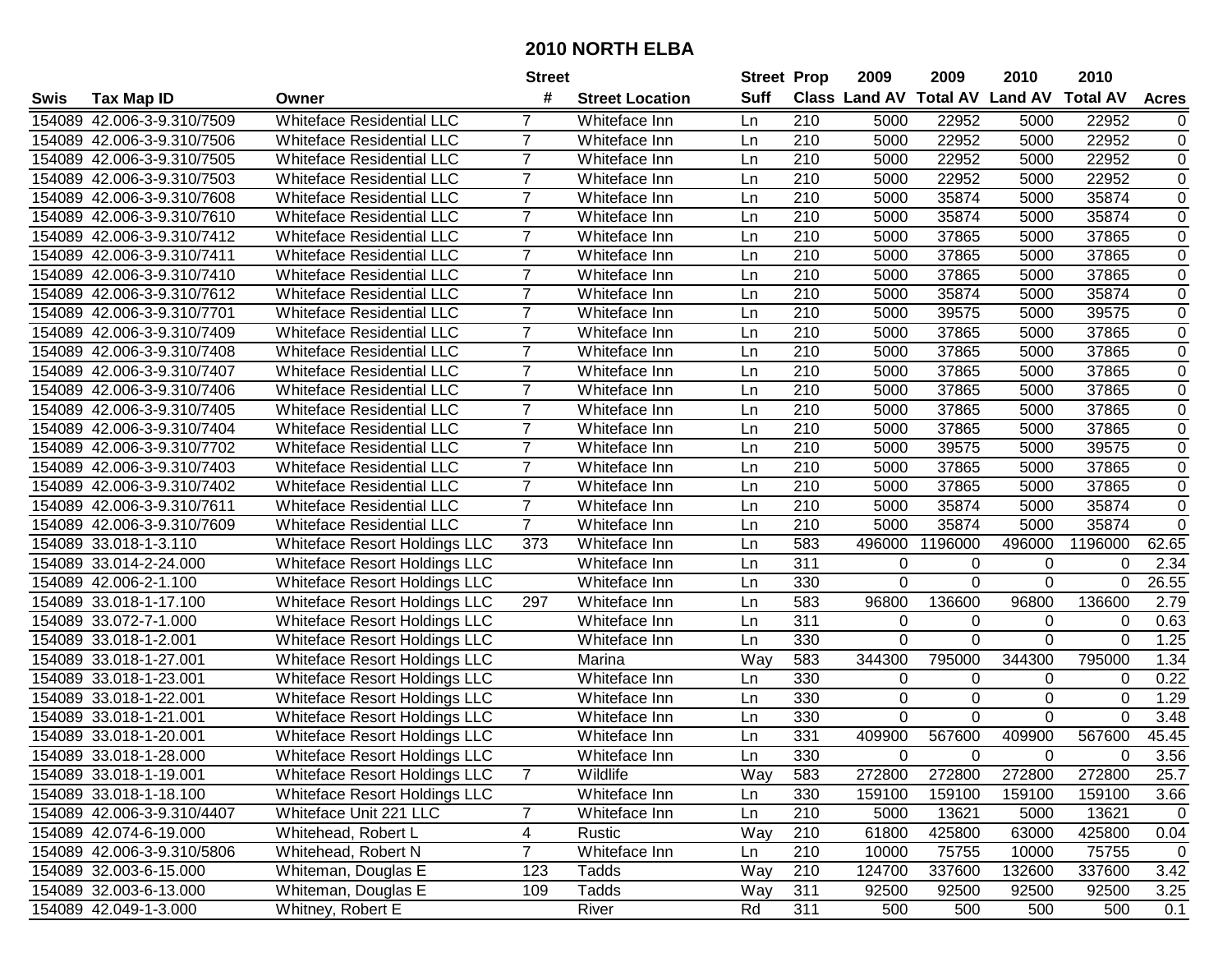| #<br><b>Suff</b><br><b>Total AV</b><br>Class Land AV<br><b>Land AV</b><br><b>Total AV</b><br><b>Tax Map ID</b><br><b>Street Location</b><br>Swis<br>Owner<br>Trl<br>154089 43.017-1-26.000<br>Whitney, Tarry<br>148<br>210<br>105700<br>207500<br>107800<br>Deerwood<br>473<br>154089 41.002-4-13.000<br>NYS Route 86<br>76000<br>122400<br>76000<br>Wikoff, Daniel J<br>1339<br>154089 42.010-1-16.100<br>Wikoff, Daniel J<br>Chickadee<br>311<br>150000<br>150000<br>150000<br>Ln<br>270<br>114200<br>114200<br>154089 42.010-1-16.200<br>Wikoff, Daniel J<br>108<br>Chickadee<br>Ln<br>140000<br>154089 42.010-1-59.000<br>Wilcox, Maureen C<br>Dr<br>311<br>177700<br>177700<br>177700<br>Algonquin<br>177500<br>473700<br>154089 42.010-1-65.000<br>22<br>Dr<br>210<br>181100<br>Wilkins, John A<br>Ahmek<br>George & Bliss<br>260<br>665000<br>1122200<br>154089 33.000-2-11.000<br>Wilkins, John T<br>12<br>Ln<br>678300<br>$\overline{5}$<br>Way<br>210<br>212100<br>894500<br>216400<br>154089 42.006-3-6.200<br>Wilkins, John T<br>Grindelwald<br>311<br>133700<br>133700<br>133700<br>154089 42.004-4-11.000<br>Willa Capital LLC<br>Way<br>Intervale<br>311<br>154089 42.004-4-18.000<br>Willa Capital LLC<br>Way<br>184900<br>184900<br>184900<br>Intervale<br>111300<br>434750<br>111300<br>154089 33.072-1-9.000<br>Wille, Carl R<br>22<br>Hemlock<br>Way<br>210<br>154089 42.018-3-4.200<br>28<br>210<br>130400<br>385800<br>133000<br>Williams, Joanne D<br>Tamarack<br>Ave<br>$\overline{72}$<br>$\overline{210}$<br>65500<br>132400<br>66800<br>154089 32.014-1-16.000<br>Williams, Joseph C Jr<br>Ln<br><b>Breezy Acres</b><br>314<br>154089 32.014-1-20.000<br>6300<br>6300<br>6300<br>Williams, Joseph C Jr<br><b>Breezy Acres</b><br>Ln | 2010                      |
|----------------------------------------------------------------------------------------------------------------------------------------------------------------------------------------------------------------------------------------------------------------------------------------------------------------------------------------------------------------------------------------------------------------------------------------------------------------------------------------------------------------------------------------------------------------------------------------------------------------------------------------------------------------------------------------------------------------------------------------------------------------------------------------------------------------------------------------------------------------------------------------------------------------------------------------------------------------------------------------------------------------------------------------------------------------------------------------------------------------------------------------------------------------------------------------------------------------------------------------------------------------------------------------------------------------------------------------------------------------------------------------------------------------------------------------------------------------------------------------------------------------------------------------------------------------------------------------------------------------------------------------------------------------------------------------------------------------------------------------------------------------|---------------------------|
|                                                                                                                                                                                                                                                                                                                                                                                                                                                                                                                                                                                                                                                                                                                                                                                                                                                                                                                                                                                                                                                                                                                                                                                                                                                                                                                                                                                                                                                                                                                                                                                                                                                                                                                                                                | <b>Acres</b>              |
|                                                                                                                                                                                                                                                                                                                                                                                                                                                                                                                                                                                                                                                                                                                                                                                                                                                                                                                                                                                                                                                                                                                                                                                                                                                                                                                                                                                                                                                                                                                                                                                                                                                                                                                                                                | 207500<br>$\overline{2}$  |
|                                                                                                                                                                                                                                                                                                                                                                                                                                                                                                                                                                                                                                                                                                                                                                                                                                                                                                                                                                                                                                                                                                                                                                                                                                                                                                                                                                                                                                                                                                                                                                                                                                                                                                                                                                | 122400<br>1.1             |
|                                                                                                                                                                                                                                                                                                                                                                                                                                                                                                                                                                                                                                                                                                                                                                                                                                                                                                                                                                                                                                                                                                                                                                                                                                                                                                                                                                                                                                                                                                                                                                                                                                                                                                                                                                | 150000<br>4.5             |
|                                                                                                                                                                                                                                                                                                                                                                                                                                                                                                                                                                                                                                                                                                                                                                                                                                                                                                                                                                                                                                                                                                                                                                                                                                                                                                                                                                                                                                                                                                                                                                                                                                                                                                                                                                | 1.32<br>140000            |
|                                                                                                                                                                                                                                                                                                                                                                                                                                                                                                                                                                                                                                                                                                                                                                                                                                                                                                                                                                                                                                                                                                                                                                                                                                                                                                                                                                                                                                                                                                                                                                                                                                                                                                                                                                | 177700<br>0.72            |
|                                                                                                                                                                                                                                                                                                                                                                                                                                                                                                                                                                                                                                                                                                                                                                                                                                                                                                                                                                                                                                                                                                                                                                                                                                                                                                                                                                                                                                                                                                                                                                                                                                                                                                                                                                | 473700<br>0.71            |
|                                                                                                                                                                                                                                                                                                                                                                                                                                                                                                                                                                                                                                                                                                                                                                                                                                                                                                                                                                                                                                                                                                                                                                                                                                                                                                                                                                                                                                                                                                                                                                                                                                                                                                                                                                | 1122200<br>$\mathbf{1}$   |
|                                                                                                                                                                                                                                                                                                                                                                                                                                                                                                                                                                                                                                                                                                                                                                                                                                                                                                                                                                                                                                                                                                                                                                                                                                                                                                                                                                                                                                                                                                                                                                                                                                                                                                                                                                | 2.81<br>894500            |
|                                                                                                                                                                                                                                                                                                                                                                                                                                                                                                                                                                                                                                                                                                                                                                                                                                                                                                                                                                                                                                                                                                                                                                                                                                                                                                                                                                                                                                                                                                                                                                                                                                                                                                                                                                | 133700<br>21.2            |
|                                                                                                                                                                                                                                                                                                                                                                                                                                                                                                                                                                                                                                                                                                                                                                                                                                                                                                                                                                                                                                                                                                                                                                                                                                                                                                                                                                                                                                                                                                                                                                                                                                                                                                                                                                | 9.8<br>184900             |
|                                                                                                                                                                                                                                                                                                                                                                                                                                                                                                                                                                                                                                                                                                                                                                                                                                                                                                                                                                                                                                                                                                                                                                                                                                                                                                                                                                                                                                                                                                                                                                                                                                                                                                                                                                | 434750<br>0.11            |
|                                                                                                                                                                                                                                                                                                                                                                                                                                                                                                                                                                                                                                                                                                                                                                                                                                                                                                                                                                                                                                                                                                                                                                                                                                                                                                                                                                                                                                                                                                                                                                                                                                                                                                                                                                | 385800<br>1.04            |
|                                                                                                                                                                                                                                                                                                                                                                                                                                                                                                                                                                                                                                                                                                                                                                                                                                                                                                                                                                                                                                                                                                                                                                                                                                                                                                                                                                                                                                                                                                                                                                                                                                                                                                                                                                | 132400<br>2.19            |
|                                                                                                                                                                                                                                                                                                                                                                                                                                                                                                                                                                                                                                                                                                                                                                                                                                                                                                                                                                                                                                                                                                                                                                                                                                                                                                                                                                                                                                                                                                                                                                                                                                                                                                                                                                | 6300<br>1.8               |
| 210<br>197300<br>154089 42.041-1-18.000<br>Williams, Leonard C IV<br>32<br>Kate Smith<br>54500<br>55500<br>Ave                                                                                                                                                                                                                                                                                                                                                                                                                                                                                                                                                                                                                                                                                                                                                                                                                                                                                                                                                                                                                                                                                                                                                                                                                                                                                                                                                                                                                                                                                                                                                                                                                                                 | 197300<br>0.3             |
| 154089 42.066-3-11.000<br>51<br>210<br>47100<br>150000<br>48000<br>Williams, Mildred N<br>Ave<br>Johnson                                                                                                                                                                                                                                                                                                                                                                                                                                                                                                                                                                                                                                                                                                                                                                                                                                                                                                                                                                                                                                                                                                                                                                                                                                                                                                                                                                                                                                                                                                                                                                                                                                                       | 0.4<br>150000             |
| $\overline{\mathsf{St}}$<br>87<br>210<br>154089 42.066-2-5.000<br>Balsam<br>27800<br>96200<br>28300<br>Wilmot Joseph                                                                                                                                                                                                                                                                                                                                                                                                                                                                                                                                                                                                                                                                                                                                                                                                                                                                                                                                                                                                                                                                                                                                                                                                                                                                                                                                                                                                                                                                                                                                                                                                                                           | 96200<br>0.3              |
| 31<br>Dr<br>210<br>154089 42.018-3-7.000<br>101200<br>234000<br>103200<br>Wilsey, Phillip<br>Jersey                                                                                                                                                                                                                                                                                                                                                                                                                                                                                                                                                                                                                                                                                                                                                                                                                                                                                                                                                                                                                                                                                                                                                                                                                                                                                                                                                                                                                                                                                                                                                                                                                                                            | 234000<br>1               |
| 75<br>Rd<br>483<br>154089 42.002-3-4.200<br>Wesvalley<br>189400<br>374500<br>189400<br>Wilsey, Phillip J                                                                                                                                                                                                                                                                                                                                                                                                                                                                                                                                                                                                                                                                                                                                                                                                                                                                                                                                                                                                                                                                                                                                                                                                                                                                                                                                                                                                                                                                                                                                                                                                                                                       | 374500<br>1.39            |
| 154089 42.034-1-7.000<br>Wilson Ltd Partnership<br>204<br>Dr<br>280<br>986900<br>2026400<br>1006600<br>Mirror Lake                                                                                                                                                                                                                                                                                                                                                                                                                                                                                                                                                                                                                                                                                                                                                                                                                                                                                                                                                                                                                                                                                                                                                                                                                                                                                                                                                                                                                                                                                                                                                                                                                                             | 2026400<br>1.09           |
| Dr<br>210<br>571700<br>750800<br>583100<br>154089 42.034-1-6.000<br><b>Wilson Trust</b><br>192<br>Mirror Lake                                                                                                                                                                                                                                                                                                                                                                                                                                                                                                                                                                                                                                                                                                                                                                                                                                                                                                                                                                                                                                                                                                                                                                                                                                                                                                                                                                                                                                                                                                                                                                                                                                                  | 1.37<br>750800            |
| 154089 42.074-4-1.000<br>Wilson-Dimon Colette<br>50<br><b>Liberty Hill</b><br>Ln<br>210<br>100200<br>228700<br>102200                                                                                                                                                                                                                                                                                                                                                                                                                                                                                                                                                                                                                                                                                                                                                                                                                                                                                                                                                                                                                                                                                                                                                                                                                                                                                                                                                                                                                                                                                                                                                                                                                                          | 228700<br>0.5             |
| St<br>311<br>154089 42.073-2-12.000<br>Wilson, Calvin<br><b>Balsam</b><br>19800<br>19800<br>19800                                                                                                                                                                                                                                                                                                                                                                                                                                                                                                                                                                                                                                                                                                                                                                                                                                                                                                                                                                                                                                                                                                                                                                                                                                                                                                                                                                                                                                                                                                                                                                                                                                                              | 0.2<br>19800              |
| 154089 42.006-4-8.000<br>Wilson, Charles E<br>52<br>210<br>210900<br>748200<br>215200<br>Whiteface Inn<br>Ln                                                                                                                                                                                                                                                                                                                                                                                                                                                                                                                                                                                                                                                                                                                                                                                                                                                                                                                                                                                                                                                                                                                                                                                                                                                                                                                                                                                                                                                                                                                                                                                                                                                   | 748200<br>$1.1$           |
| 314<br>52100<br>52100<br>52100<br>154089 42.006-4-9.000<br>Wilson, Charles E<br>Whiteface Inn<br>Ln                                                                                                                                                                                                                                                                                                                                                                                                                                                                                                                                                                                                                                                                                                                                                                                                                                                                                                                                                                                                                                                                                                                                                                                                                                                                                                                                                                                                                                                                                                                                                                                                                                                            | 52100<br>1.1              |
| $\overline{\mathsf{St}}$<br>210<br>29100<br>157000<br>30600<br>154089 42.073-2-13.000<br>Wilson, Elizabeth H<br>4<br><b>Balsam</b>                                                                                                                                                                                                                                                                                                                                                                                                                                                                                                                                                                                                                                                                                                                                                                                                                                                                                                                                                                                                                                                                                                                                                                                                                                                                                                                                                                                                                                                                                                                                                                                                                             | 0.2<br>157000             |
| 42<br>Way<br>260<br>2086600<br>2864000<br>2128400<br>154089 33.019-1-8.000<br>Wilson, Jean K<br>Abenaki                                                                                                                                                                                                                                                                                                                                                                                                                                                                                                                                                                                                                                                                                                                                                                                                                                                                                                                                                                                                                                                                                                                                                                                                                                                                                                                                                                                                                                                                                                                                                                                                                                                        | 1.6<br>2864000            |
| <b>St</b><br>210<br>154089 42.066-2-9.000<br>67<br>Balsam<br>36900<br>104400<br>37700<br>Wilson, Lynn                                                                                                                                                                                                                                                                                                                                                                                                                                                                                                                                                                                                                                                                                                                                                                                                                                                                                                                                                                                                                                                                                                                                                                                                                                                                                                                                                                                                                                                                                                                                                                                                                                                          | 104400<br>0.3             |
| $\overline{\mathsf{St}}$<br>20<br>210<br>42000<br>214000<br>40800<br>154089 42.073-2-3.000<br>Wilson, Lynn W<br>Winter                                                                                                                                                                                                                                                                                                                                                                                                                                                                                                                                                                                                                                                                                                                                                                                                                                                                                                                                                                                                                                                                                                                                                                                                                                                                                                                                                                                                                                                                                                                                                                                                                                         | 214000<br>0.3             |
| $\overline{312}$<br>44200<br>45100<br>154089 32.001-3-21.000<br>Ln<br>54500<br>Wilson, Robert M<br><b>Breezy Acres</b>                                                                                                                                                                                                                                                                                                                                                                                                                                                                                                                                                                                                                                                                                                                                                                                                                                                                                                                                                                                                                                                                                                                                                                                                                                                                                                                                                                                                                                                                                                                                                                                                                                         | 54500<br>$\overline{1.8}$ |
| 710<br>545400<br>1473900<br>545400<br>154089 42.006-4-12.000<br>Wilson, Stephen<br>1991<br>Saranac<br>Ave                                                                                                                                                                                                                                                                                                                                                                                                                                                                                                                                                                                                                                                                                                                                                                                                                                                                                                                                                                                                                                                                                                                                                                                                                                                                                                                                                                                                                                                                                                                                                                                                                                                      | 1473900<br>2.31           |
| Tr<br>154089 43.017-1-14.000<br>Wilson, Terrye L<br>210<br>120500<br>308800<br>103<br>122900<br>Deerwood                                                                                                                                                                                                                                                                                                                                                                                                                                                                                                                                                                                                                                                                                                                                                                                                                                                                                                                                                                                                                                                                                                                                                                                                                                                                                                                                                                                                                                                                                                                                                                                                                                                       | 1.7<br>308800             |
| $\overline{Way}$<br>$\overline{210}$<br>154089 33.014-2-7.000<br>Wilson, William T<br>$\overline{7}$<br>350000<br>350000<br>350000<br>Overlook                                                                                                                                                                                                                                                                                                                                                                                                                                                                                                                                                                                                                                                                                                                                                                                                                                                                                                                                                                                                                                                                                                                                                                                                                                                                                                                                                                                                                                                                                                                                                                                                                 | 895000<br>0.32            |
| 154089 51.002-1-9.000<br>103<br><b>Bear Cub</b><br>210<br>160400<br>280000<br>163600<br>Wiltse, Darice B<br>Ln                                                                                                                                                                                                                                                                                                                                                                                                                                                                                                                                                                                                                                                                                                                                                                                                                                                                                                                                                                                                                                                                                                                                                                                                                                                                                                                                                                                                                                                                                                                                                                                                                                                 | 1.6<br>280000             |
| 154089 42.006-3-9.310/6410<br>Winchell, Michael L<br>Whiteface Inn<br>Ln<br>210<br>5000                                                                                                                                                                                                                                                                                                                                                                                                                                                                                                                                                                                                                                                                                                                                                                                                                                                                                                                                                                                                                                                                                                                                                                                                                                                                                                                                                                                                                                                                                                                                                                                                                                                                        | 31521<br>0                |
| 154089 42.034-2-16.000<br>Mirror Lake<br>Dr<br>210<br>623500<br>308200<br>Winfree, Mary S<br>302100                                                                                                                                                                                                                                                                                                                                                                                                                                                                                                                                                                                                                                                                                                                                                                                                                                                                                                                                                                                                                                                                                                                                                                                                                                                                                                                                                                                                                                                                                                                                                                                                                                                            | 0.2<br>623500             |
| 154089 50.002-1-27.000<br>Wint, Randall W<br>78<br>Saddleback<br>Way<br>210<br>33300<br>472500<br>34000                                                                                                                                                                                                                                                                                                                                                                                                                                                                                                                                                                                                                                                                                                                                                                                                                                                                                                                                                                                                                                                                                                                                                                                                                                                                                                                                                                                                                                                                                                                                                                                                                                                        | 472500<br>8.78            |
| 154089 42.043-1-1.100<br>Rd<br>311<br>285800<br>285800<br>285800<br>Winter, Brian L<br>Northwood                                                                                                                                                                                                                                                                                                                                                                                                                                                                                                                                                                                                                                                                                                                                                                                                                                                                                                                                                                                                                                                                                                                                                                                                                                                                                                                                                                                                                                                                                                                                                                                                                                                               | 285800<br>0.68            |
| 154089 42.043-1-1.200<br>Winter, Brian L<br>Way<br>311<br>220800<br>220800<br>220800<br>Norsnol                                                                                                                                                                                                                                                                                                                                                                                                                                                                                                                                                                                                                                                                                                                                                                                                                                                                                                                                                                                                                                                                                                                                                                                                                                                                                                                                                                                                                                                                                                                                                                                                                                                                | 220800<br>1.12            |
| 311<br>237400<br>154089 42.043-1-16.200<br>Winter, Bruce L<br>Way<br>237400<br>237400<br>Norsnol                                                                                                                                                                                                                                                                                                                                                                                                                                                                                                                                                                                                                                                                                                                                                                                                                                                                                                                                                                                                                                                                                                                                                                                                                                                                                                                                                                                                                                                                                                                                                                                                                                                               | 237400<br>1.04            |
| 154089 42.043-1-16.300<br>Winter, Bruce L<br>311<br>265000<br>265000<br>265000<br>Norsnol<br>Way                                                                                                                                                                                                                                                                                                                                                                                                                                                                                                                                                                                                                                                                                                                                                                                                                                                                                                                                                                                                                                                                                                                                                                                                                                                                                                                                                                                                                                                                                                                                                                                                                                                               | 265000<br>0.89            |
| 12<br>154089 33.072-2-5.000<br>210<br>876200<br>1000000<br>893700<br>Winter, Delphine<br>Way<br><b>Battel</b>                                                                                                                                                                                                                                                                                                                                                                                                                                                                                                                                                                                                                                                                                                                                                                                                                                                                                                                                                                                                                                                                                                                                                                                                                                                                                                                                                                                                                                                                                                                                                                                                                                                  | 0.2<br>1000000            |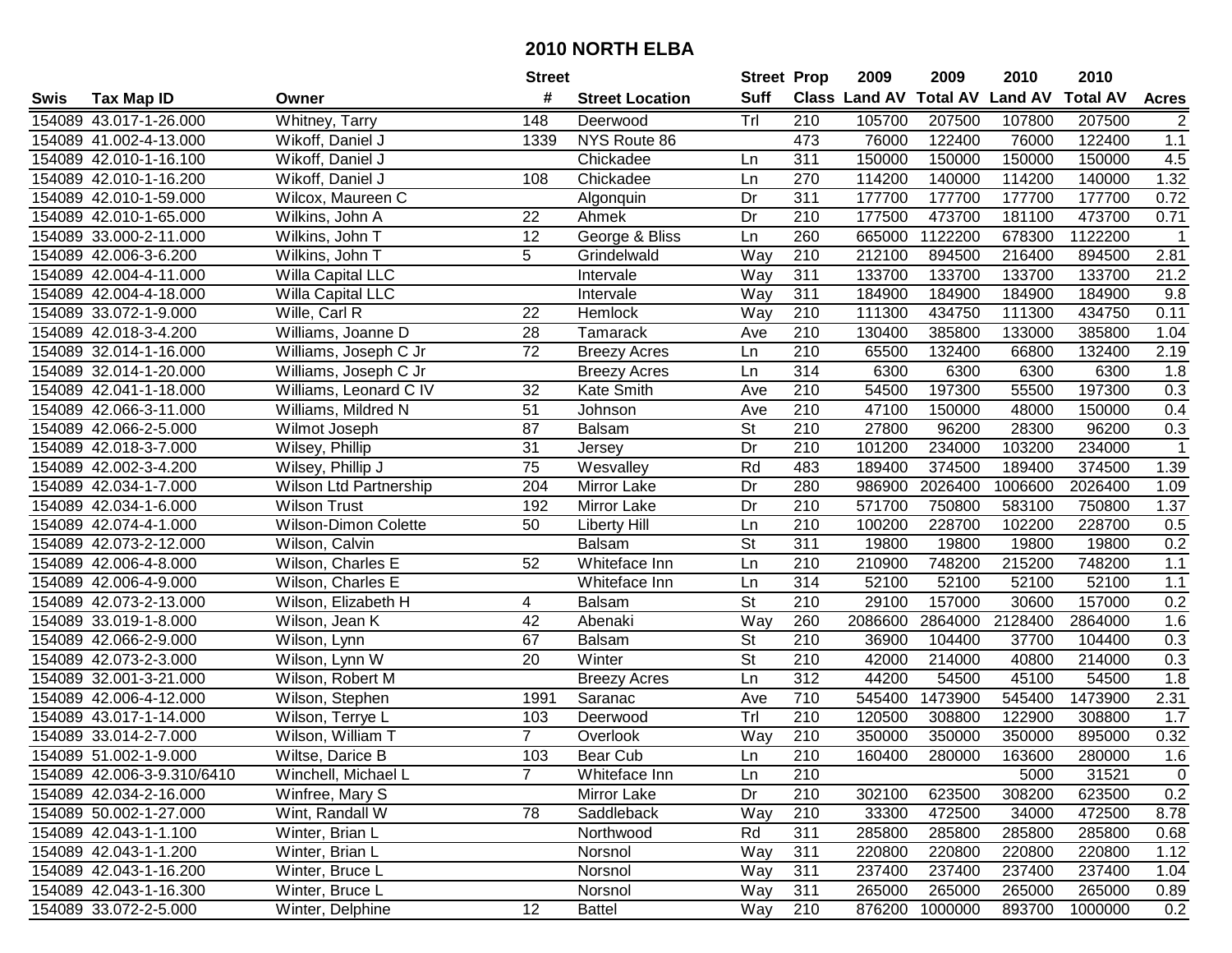|      |                            |                           | <b>Street</b>   |                        | <b>Street Prop</b>       |                  | 2009          | 2009            | 2010           | 2010            |              |
|------|----------------------------|---------------------------|-----------------|------------------------|--------------------------|------------------|---------------|-----------------|----------------|-----------------|--------------|
| Swis | <b>Tax Map ID</b>          | Owner                     | #               | <b>Street Location</b> | <b>Suff</b>              |                  | Class Land AV | <b>Total AV</b> | <b>Land AV</b> | <b>Total AV</b> | <b>Acres</b> |
|      | 154089 42.002-1-6.000      | Winter, Delphine S        | 146             | Peninsula              | Way                      | 210              | 1538000       | 3050500         | 1568700        | 3050500         | 1.1          |
|      | 154089 33.011-1-11.000     | Winter, Delphine S        |                 | George & Bliss         | Ln                       | 311              | 30000         | 30000           | 30600          | 30600           | 0.14         |
|      | 154089 42.043-1-16.100     | Winter, Joan B            | 38              | Norsnol                | Way                      | 210              | 181000        | 618700          | 184600         | 618700          | 3.36         |
|      | 154089 32.001-3-16.000     | Winters, Cris L           | 144             | <b>Breezy Acres</b>    | Ln                       | 260              | 94500         | 124000          | 96400          | 124000          | 1.1          |
|      | 154089 42.006-3-9.310/0602 | Wise, Andrew J            | $\overline{7}$  | Whiteface Inn          | Ln                       | 210              | 10000         | 29500           | 10000          | 29500           | $\mathbf 0$  |
|      | 154089 51.002-2-4.100      | Wiswall, John P           | 122             | Boulderwood            | Way                      | 240              | 435100        | 800000          | 443800         | 800000          | 11.91        |
|      | 154089 33.079-1-21.000     | Witherell, Thomas F       |                 | Whiteface Inn          | Ln                       | 311              | 151900        | 151900          | 151900         | 151900          | 1.02         |
|      | 154089 42.065-2-9.000      | Witt, Yvonne              |                 | Hurley                 | Ave                      | 311              | 14400         | 14400           | 14400          | 14400           | 1.5          |
|      | 154089 42.073-2-16.000     | Witte William             | 12              | <b>Balsam</b>          | $\overline{\mathsf{St}}$ | $\overline{210}$ | 31700         | 197300          | 30600          | 197300          | 0.2          |
|      | 154089 42.018-1-7.000      | Wolf, Robert F            | 108             | Patch                  | Ln                       | 210              | 116700        | 286800          | 119000         | 286800          | $\mathbf 1$  |
|      | 154089 33.011-3-2.200      | Wolford, Michael R        | 12              | George & Bliss         | Ln                       | 260              | 941900        | 988500          | 960800         | 988500          | 2.65         |
|      | 154089 42.056-3-4.113      | Wood, Daniel E            | 20              | Dandelion              | Way                      | 210              | 99300         | 240100          | 101300         | 240100          | 0.68         |
|      | 154089 42.032-2-11.000     | Wood, David L             | $\overline{38}$ | Fawn Ridge             | Rd                       | $\overline{210}$ | 22800         | 90500           | 23200          | 90500           | 0.2          |
|      | 154089 42.041-1-36.001     | Woodknoll HO Assoc Inc    |                 | Com Link               | Way                      | 311              | $\mathbf 0$   | 0               | 0              | 0               | 4.92         |
|      | 154089 32.003-6-41.000     | Woodland, David L         | 54              | Tadds                  | Way                      | 210              | 170900        | 626300          | 144700         | 626300          | 3.2          |
|      | 154089 43.003-1-3.000      | Woodlea Farms Inc         |                 | River                  | Rd                       | 311              | 5000          | 5000            | 5000           | 5000            | 1.2          |
|      | 154089 42.004-4-24.000     | Woodlea Farms Inc         | 141             | River                  | Rd                       | $\overline{312}$ | 174500        | 265300          | 174500         | 265300          | 59.5         |
|      | 154089 42.004-4-16.000     | Woodlea Farms Inc         |                 | Intervale              | Way                      | 323              | 0             | 0               | 0              | 0               | $\sqrt{3}$   |
|      | 154089 33.072-1-4.000      | Woodlief, Donald H        | 15              | Hemlock                | Way                      | 210              | 101600        | 351650          | 101600         | 351650          | 0.1          |
|      | 154089 42.018-1-16.000     | Woodlief, Kyle D          | 46              | Patch                  | Ln                       | 210              | 124700        | 345200          | 127200         | 345200          | $\mathbf 1$  |
|      | 154089 42.074-3-19.023     | Woodman, Daniel E         | 18              | Church                 | <b>St</b>                | 210              | 116900        | 370600          | 119200         | 370600          | 0.67         |
|      | 154089 42.043-4-3.000      | Woodman, Thomas G         | 49              | Cobble Hill            | Rd                       | 210              | 166400        | 440000          | 169700         | 440000          | $\mathbf{1}$ |
|      | 154089 42.034-2-2.000      | Woodruff, Michele A       | 352             | Mirror Lake            | Dr                       | 210              | 806200        | 1321800         | 822300         | 1321800         | 0.6          |
|      | 154089 42.006-3-9.310/0905 | Wopperer, John F          | $\overline{7}$  | Whiteface Inn          | Ln                       | 210              | 10000         | 45715           | 10000          | 45715           | $\pmb{0}$    |
|      | 154089 42.006-3-9.310/7105 | Worth, Ronald G           | $\overline{7}$  | Whiteface Inn          | Ln                       | 210              | 10000         | 75755           | 10000          | 75755           | $\mathbf 0$  |
|      | 154089 33.079-1-30.000     | Wroclawski, Gregory J     |                 | Moongate               | Ln                       | 311              | 225500        | 225500          | 225500         | 225500          | 1.32         |
|      | 154089 42.006-3-9.310/3402 | Wroclawski, Gregory J     | $\overline{7}$  | Whiteface Inn          | Ln                       | 210              | 10000         | 51695           | 10000          | 51695           | 0            |
|      | 154089 33.079-1-34.000     | Wroclawski, Gregory J     | 29              | Moongate               | Ln                       | 210              | 214100        | 682500          | 218400         | 682500          | 1.43         |
|      | 154089 42.018-4-32.111     | Wyle, Stephen J           | $\overline{26}$ | Mary Pat               | Way                      | 210              | 174200        | 424000          | 177700         | 424000          | 1.16         |
|      | 154089 42.003-1-16.000     | Wylie, Donald J           | 365             | Averyville             | Ln                       | $\overline{210}$ | 64300         | 129800          | 65600          | 129800          | 0.4          |
|      | 154089 42.032-3-11.220     | Wyoming Realty Inc        | 2090            | Saranac                | Ave                      | 486              | 588400        | 1050000         | 588400         | 1050000         | 1.33         |
|      | 154089 41.007-1-13.000     | Yanchitis, Edward         | 1152            | NYS Route 86           |                          | 417              | 172300        | 399200          | 172300         | 399200          | 1.8          |
|      | 154089 41.007-1-15.000     | Yanchitis, Edward L       |                 | NYS Route 86           |                          | 311              | 2600          | 2600            | 2600           | 2600            | 0.2          |
|      | 154089 41.007-1-14.000     | Yanchitis, Edward L       | 1153            | NYS Route 86           |                          | 484              | 182400        | 369700          | 182400         | 369700          | 0.4          |
|      | 154089 42.032-3-9.000      | Yanchitis, Lisa           | 2077            | Saranac                | Ave                      | 461              | 233900        | 446200          | 233900         | 446200          | 0.67         |
|      | 154089 32.003-5-2.000      | Yando, Brett O            | 776             | McKenzie Pond          | Rd                       | 210              | 59600         | 223400          | 60800          | 223400          | 1.2          |
|      | 154089 32.003-5-3.000      | Yando, Brett O            |                 | McKenzie Pond          | Rd                       | 314              | 2500          | 2500            | 2500           | 2500            | 0.3          |
|      | 154089 42.074-5-3.000      | Youlen, David J           | 10 <sup>1</sup> | Juniper                | Cir                      | 210              | 127500        | 310200          | 130000         | 310200          | 0.5          |
|      | 154089 42.006-3-18.000     | Young Lyon Floor Covering | 1923            | Saranac                | Ave                      | 453              | 318200        | 753200          | 318200         | 753200          | 1.43         |
|      | 154089 41.007-2-3.000      | Young, Marvin A           | 47              | Knottingham            | Rd                       | 260              | 20500         | 56800           | 20900          | 56800           | 0.2          |
|      | 154089 42.073-1-3.200      | Young, Matthew W          | 278             | Old Military           | Rd                       | 220              | 127900        | 342000          | 130400         | 342000          | 0.88         |
|      | 154089 42.073-3-9.000      | Young, William G          | 22              | Stage Coach            | Way                      | 210              | 54800         | 130100          | 55900          | 130100          | 0.56         |